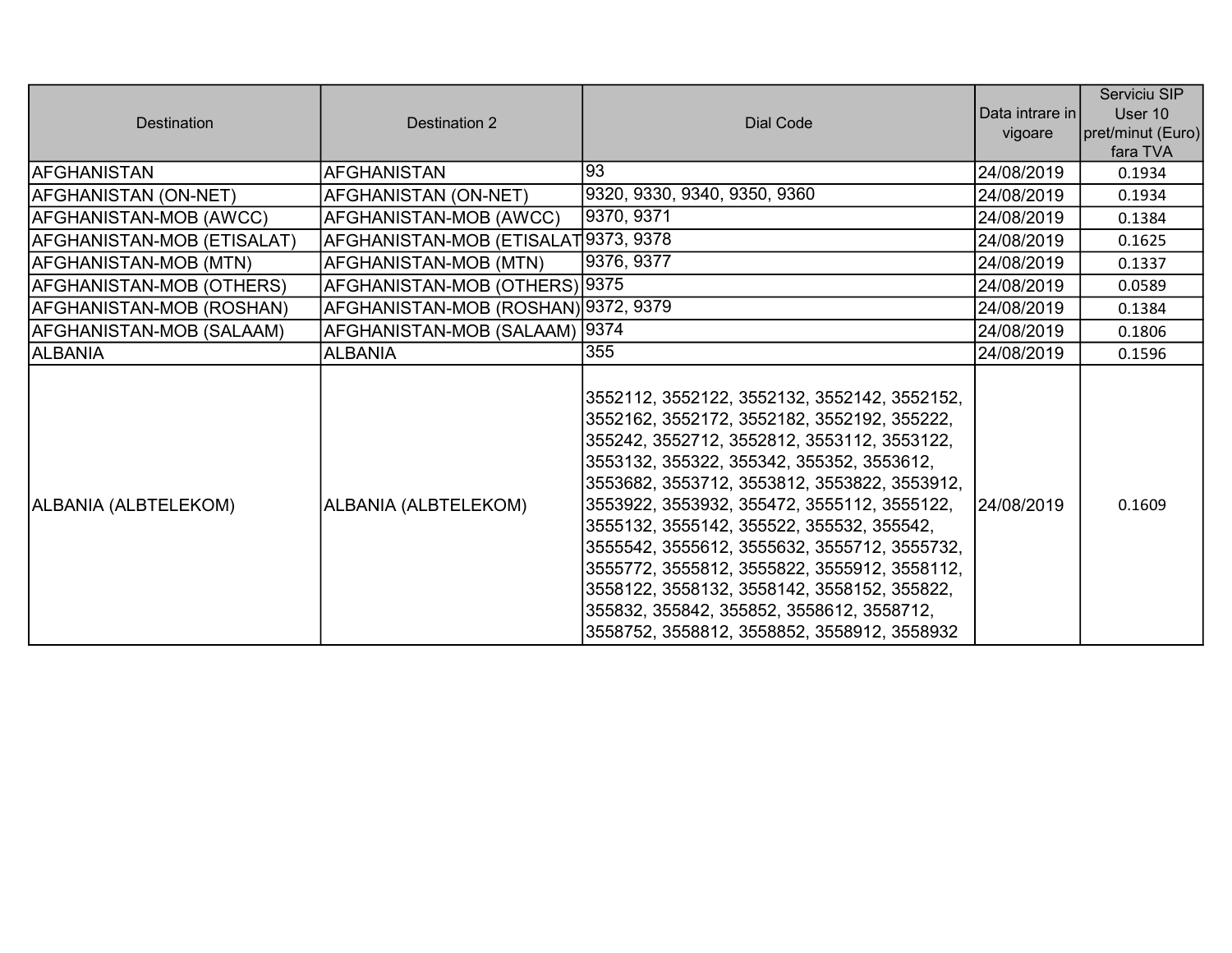|                           |                           | 35521360, 35521362, 35521460, 35521540,     |             |        |
|---------------------------|---------------------------|---------------------------------------------|-------------|--------|
|                           |                           | 35521541, 35521542, 35521543, 35521544,     |             |        |
|                           |                           | 35521545, 35521570, 35521593, 35521660,     |             |        |
|                           |                           | 35521662, 35521760, 35521762, 35521840,     |             |        |
|                           |                           | 35521842, 35521844, 35521960, 35521962,     |             |        |
|                           |                           | 35521964, 35522400, 3552244, 3552260,       |             |        |
|                           |                           | 35522620, 35522700, 35522701, 3552272,      |             |        |
|                           |                           | 3552280, 35522900, 35524600, 35524620,      |             |        |
|                           |                           | 3552614, 35526220, 35526221, 35526290,      |             |        |
|                           |                           | 35526420, 35526460, 35526560, 35526620,     |             |        |
|                           |                           | 35526621, 35526622, 3552667, 35526720,      |             |        |
|                           |                           | 35526780, 35526870, 35526920, 35527160,     |             |        |
|                           |                           | 35528140, 35528141, 35528170, 35528171,     |             |        |
|                           |                           | 35528470, 35528472, 35528740, 35528742,     |             |        |
| ALBANIA (ALTERNATIVE NET) | ALBANIA (ALTERNATIVE NET) | 35529220, 35529221, 35531170, 35531172,     | l24/08/2019 | 0.1609 |
|                           |                           | 35531174, 35531260, 35531360, 35532410,     |             |        |
|                           |                           | 35532411, 35532412, 35532500, 35532501,     |             |        |
|                           |                           | 35532502, 35532503, 35532504, 35532505,     |             |        |
|                           |                           | 3553260, 3553261, 355334, 3553360, 3553371, |             |        |
|                           |                           | 35533800, 35534410, 35534430, 355345,       |             |        |
|                           |                           | 3553460, 35535410, 35535460, 35535700,      |             |        |
|                           |                           | 35535701, 35535702, 35535703, 35535704,     |             |        |
|                           |                           | 35535705, 35536140, 35536141, 35536170,     |             |        |
|                           |                           | 3553622, 3553632, 35536660, 35536749,       |             |        |
|                           |                           | 35536789, 35536860, 35536862, 35537160,     |             |        |
|                           |                           | 35537229, 35537270, 35537330, 35537362,     |             |        |
|                           |                           | 35537420, 35537473, 35538140, 35538141,     |             |        |
|                           |                           | 35538170, 35538260, 35538320, 35538321,     |             |        |
|                           |                           | 35538324, 3553833, 3553844, 355384700,      |             |        |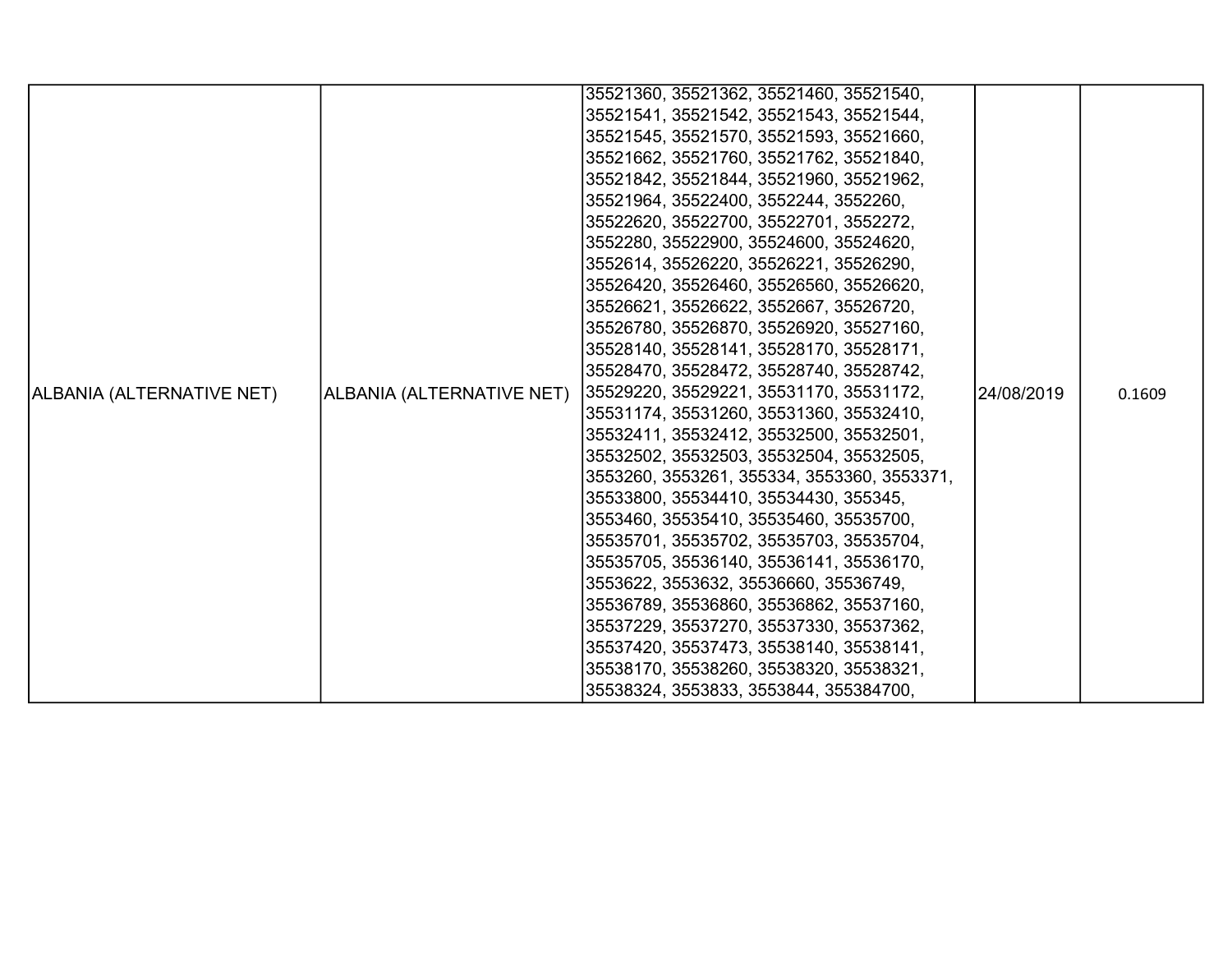|                         |                         | 35521440, 3552155, 35521650, 35521651,  |            |        |
|-------------------------|-------------------------|-----------------------------------------|------------|--------|
|                         |                         | 35521740, 35521741, 3552185, 35521940,  |            |        |
|                         |                         | 3552253, 3552254, 3552440, 35526160,    |            |        |
|                         |                         | 35526250, 35526293, 35526323, 35526350, |            |        |
|                         |                         | 35526363, 35526373, 35526383, 35526450, |            |        |
|                         |                         | 35526490, 35526523, 35526563, 35526650, |            |        |
|                         |                         | 35526673, 35526723, 35526770, 35526840, |            |        |
|                         |                         | 35526890, 35526950, 35526970, 35526990, |            |        |
|                         |                         | 35527023, 35527043, 35527053, 35527070, |            |        |
|                         |                         | 35527140, 35527190, 35527223, 35527253, |            |        |
|                         |                         | 35527270, 35527323, 35527350, 35527370, |            |        |
|                         |                         | 35527390, 35527440, 35527470, 35527490, |            |        |
|                         |                         | 35527523, 35527550, 35527570, 35527590, |            |        |
|                         |                         | 35527623, 35527660, 35527693, 35527723, |            |        |
| ALBANIA (AMC)           | ALBANIA (AMC)           | 35527760, 35527790, 35527840, 35527860, | 24/08/2019 | 0.1596 |
|                         |                         | 35527880, 35527923, 35527950, 35527970, |            |        |
|                         |                         | 35527990, 35528123, 35528124, 35528143, |            |        |
|                         |                         | 35528144, 35528190, 35528223, 35528250, |            |        |
|                         |                         | 35528290, 35528323, 35528350, 35528390, |            |        |
|                         |                         | 35528450, 35528523, 35528570, 35528623, |            |        |
|                         |                         | 35528643, 35528680, 35528763, 35528790, |            |        |
|                         |                         | 35528823, 35528850, 35528870, 35528890, |            |        |
|                         |                         | 35528950, 35528970, 35528990, 35529140, |            |        |
|                         |                         | 35529190, 35529240, 35529280, 35529340, |            |        |
|                         |                         | 35529370, 35529390, 35529423, 35529460, |            |        |
|                         |                         | 35529490, 35529523, 35529550, 35529570, |            |        |
|                         |                         | 35529590, 35529623, 35529650, 35529680, |            |        |
|                         |                         | 35529723, 35529750, 35529763, 35529780, |            |        |
|                         |                         | 35531150, 35531151, 35531250, 35531350, |            |        |
| ALBANIA (OLO)           | ALBANIA (OLO)           | 3554249, 3554250, 3554251, 3554252      | 24/08/2019 | 0.1582 |
| ALBANIA-MOB (AMC)       | ALBANIA-MOB (AMC)       | 35568                                   | 24/08/2019 | 0.4172 |
| ALBANIA-MOB (EAGLE)     | ALBANIA-MOB (EAGLE)     | 35567                                   | 24/08/2019 | 0.4117 |
| ALBANIA-MOB (EAGLE-VAS) | ALBANIA-MOB (EAGLE-VAS) | 35567890                                | 24/08/2019 | 0.4117 |
| ALBANIA-MOB (VODAFONE)  | ALBANIA-MOB (VODAFONE)  | 35569                                   | 24/08/2019 | 0.4220 |
| ALBANIA-TIRANA          | ALBANIA-TIRANA          | 355422, 355423, 355424                  | 24/08/2019 | 0.1596 |
| <b>ALGERIA</b>          | <b>ALGERIA</b>          | 213                                     | 24/08/2019 | 0.0626 |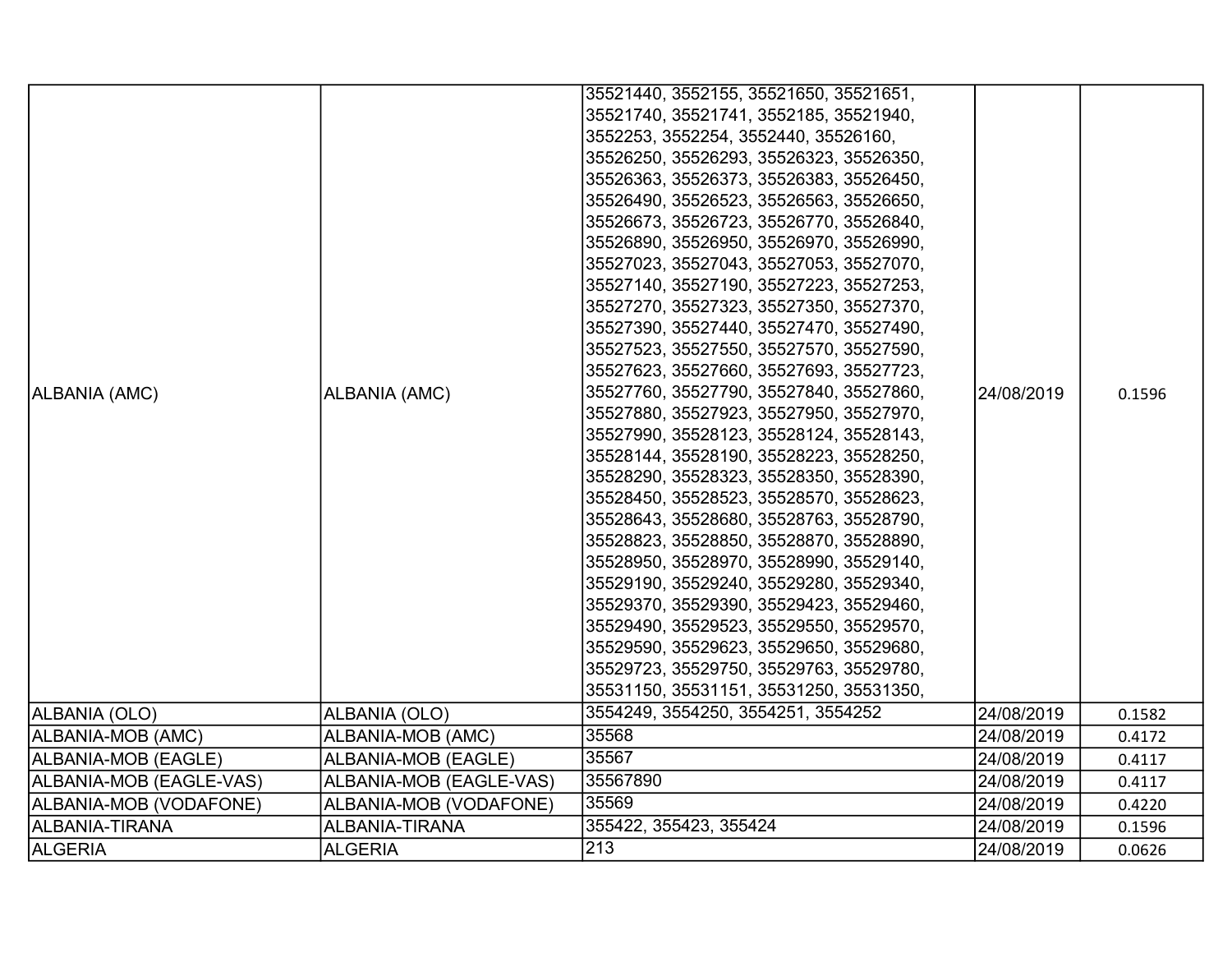| ALGERIA-MOB (ALGERIA TEL)                              | ALGERIA-MOB (ALGERIA TEL)     | 2136                                                                                                                                                                                                                                                          | 24/08/2019 | 0.5209 |
|--------------------------------------------------------|-------------------------------|---------------------------------------------------------------------------------------------------------------------------------------------------------------------------------------------------------------------------------------------------------------|------------|--------|
| <b>ALGERIA-MOB (DJEZZY)</b>                            | <b>BLOCKED</b>                | 2137                                                                                                                                                                                                                                                          | 24/08/2019 | 0.7630 |
| ALGERIA-MOB (OOREDOO)                                  | ALGERIA-MOB (OOREDOO)         | 2135                                                                                                                                                                                                                                                          | 24/08/2019 | 0.5053 |
| <b>AMERICAN SAMOA</b>                                  | <b>AMERICAN SAMOA</b>         | 1684                                                                                                                                                                                                                                                          | 24/08/2019 | 0.0204 |
| <b>ANDORRA</b>                                         | <b>ANDORRA</b>                | 376                                                                                                                                                                                                                                                           | 24/08/2019 | 0.0185 |
| <b>ANDORRA-MOB</b>                                     | ANDORRA-MOB                   | 3763, 3764, 3765, 3766                                                                                                                                                                                                                                        | 24/08/2019 | 0.1997 |
| ANGOLA                                                 | <b>ANGOLA</b>                 | 244                                                                                                                                                                                                                                                           | 24/08/2019 | 0.0422 |
| ANGOLA-MOB (OTHERS)                                    | ANGOLA-MOB (OTHERS)           | 24490, 24491, 24495, 24496, 24497, 24498,<br>24499                                                                                                                                                                                                            | 24/08/2019 | 0.0986 |
| ANGOLA-MOB (UNITEL)                                    | ANGOLA-MOB (UNITEL)           | 24492, 24493, 24494                                                                                                                                                                                                                                           | 24/08/2019 | 0.1474 |
| ANGUILLA                                               | <b>ANGUILLA</b>               | 1264                                                                                                                                                                                                                                                          | 24/08/2019 | 0.1841 |
| <b>ANGUILLA-MOB (DIGICEL)</b>                          | ANGUILLA-MOB (DIGICEL)        | 1264581, 1264582, 1264583, 1264584                                                                                                                                                                                                                            | 24/08/2019 | 0.1937 |
| <b>ANGUILLA-MOB (FLOW)</b>                             | ANGUILLA-MOB (FLOW)           | 1264235, 1264469, 1264476, 1264729, 1264772                                                                                                                                                                                                                   | 24/08/2019 | 0.1949 |
| ANGUILLA-MOB (OTHERS)                                  | ANGUILLA-MOB (OTHERS)         | 1264536, 1264537, 1264538, 1264539, 1264543                                                                                                                                                                                                                   | 24/08/2019 | 0.1962 |
| <b>ANTARCTIC</b>                                       | <b>BLOCKED</b>                | 672                                                                                                                                                                                                                                                           | 24/08/2019 | 1.7664 |
| <b>ANTIGUA &amp; BARBUDA</b>                           | <b>ANTIGUA &amp; BARBUDA</b>  | 1268                                                                                                                                                                                                                                                          | 24/08/2019 | 0.2196 |
|                                                        |                               | 1268713, 1268714, 1268715, 1268716, 1268717,<br>ANTIGUA & BARBUDA-MOB (DIGIC‡ANTIGUA & BARBUDA-MOB (DI⊄1268718, 1268719, 1268720, 1268721, 1268722, <i>24/08/2019</i>  <br>1268724, 1268725, 1268726, 1268732, 1268734,<br>1268736, 1268783, 1268785, 1268788 |            | 0.2334 |
| ANTIGUA & BARBUDA-MOB (OTHEI ANTIGUA & BARBUDA-MOB (OT |                               | 1268464, 1268723, 1268727, 1268728, 1268729,<br>1268762, 1268764, 1268770, 1268771, 1268772,<br>1268773, 1268774, 1268775, 1268776, 1268778,<br>1268779, 1268780, 1268781, 1268782, 1268784,<br>1268786, 1268787, 1268789                                     | 24/08/2019 | 0.2334 |
| <b>ARGENTINA</b>                                       | <b>ARGENTINA</b>              | 54                                                                                                                                                                                                                                                            | 24/08/2019 | 0.0169 |
| <b>ARGENTINA-BUENOS AIRES</b>                          | <b>ARGENTINA-BUENOS AIRES</b> | 5411                                                                                                                                                                                                                                                          | 24/08/2019 | 0.0055 |
| <b>ARGENTINA-CITIES</b>                                | <b>ARGENTINA-CITIES</b>       | 54221, 54223, 542293, 54230, 54232, 54236,<br>54237, 54249, 54261, 54264, 54266, 54291,<br>542954, 54299, 54332, 54341, 54342, 54343,<br>543461, 543462, 543476, 54348, 54353, 54358,<br>543624, 54364, 54372, 543783, 54381, 54387<br>54351, 54354, 54357    | 24/08/2019 | 0.0132 |
| ARGENTINA-CORDOBA                                      | ARGENTINA-CORDOBA             |                                                                                                                                                                                                                                                               | 24/08/2019 | 0.0166 |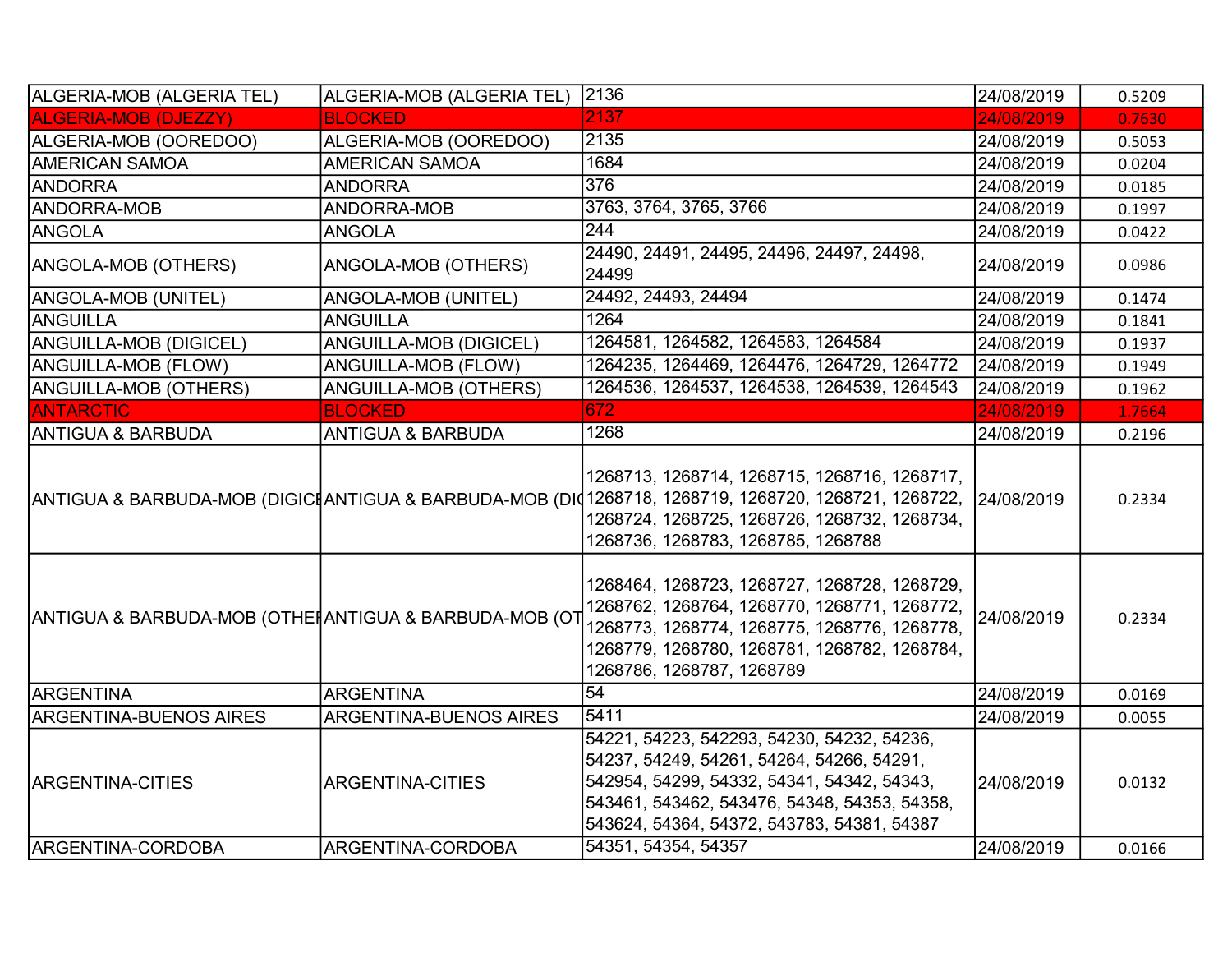|                       |                       | 549112158, 549112159, 54911216, 54911217,   |            |        |
|-----------------------|-----------------------|---------------------------------------------|------------|--------|
|                       |                       | 54911218, 549112190, 549112191, 549112192,  |            |        |
|                       |                       | 549112193, 54911263, 54911264, 54911265,    |            |        |
|                       |                       | 54911266, 54911267, 54911268, 54911269,     |            |        |
|                       |                       | 54911270, 54911271, 549112720, 549112721,   |            |        |
|                       |                       | 549112722, 549112723, 549112724, 549112725, |            |        |
|                       |                       | 549112726, 549112728, 549112729, 54911273,  |            |        |
|                       |                       | 54911274, 54911275, 54911276, 54911277,     |            |        |
|                       |                       | 54911278, 54911279, 54911280, 549113226,    |            |        |
|                       |                       | 549113227, 549113228, 549113229, 54911323,  |            |        |
|                       |                       | 54911324, 54911325, 54911326, 54911327,     |            |        |
|                       |                       | 54911328, 54911329, 54911330, 54911331,     |            |        |
|                       |                       | 54911332, 54911333, 54911334, 54911335,     |            |        |
|                       |                       | 54911336, 549113370, 549113371, 549113372,  |            |        |
| ARGENTINA-MOB (CLARO) | ARGENTINA-MOB (CLARO) | 549113373, 549113374, 549113375, 549113755, | 24/08/2019 | 0.1402 |
|                       |                       | 549113756, 549113757, 549113758, 549113759, |            |        |
|                       |                       | 54911376, 54911377, 54911378, 54911379,     |            |        |
|                       |                       | 54911380, 54911381, 54911382, 549113830,    |            |        |
|                       |                       | 549113831, 549113832, 549113833, 549113834, |            |        |
|                       |                       | 549115001, 549115002, 549115003, 549115004, |            |        |
|                       |                       | 549115005, 549115006, 549115007, 549115008, |            |        |
|                       |                       | 549115009, 54911501, 549115020, 549115021,  |            |        |
|                       |                       | 549115022, 549115023, 549115024, 549115025, |            |        |
|                       |                       | 54911540, 54911541, 549115420, 549115421,   |            |        |
|                       |                       | 549115422, 549115423, 549115424, 549115454, |            |        |
|                       |                       | 549115455, 549115456, 549115457, 549115458, |            |        |
|                       |                       | 549115459, 549115460, 549115461, 549115462, |            |        |
|                       |                       | 549115463, 549115507, 549115508, 549115509, |            |        |
|                       |                       | 549115511, 549115512, 549115513, 549115514, |            |        |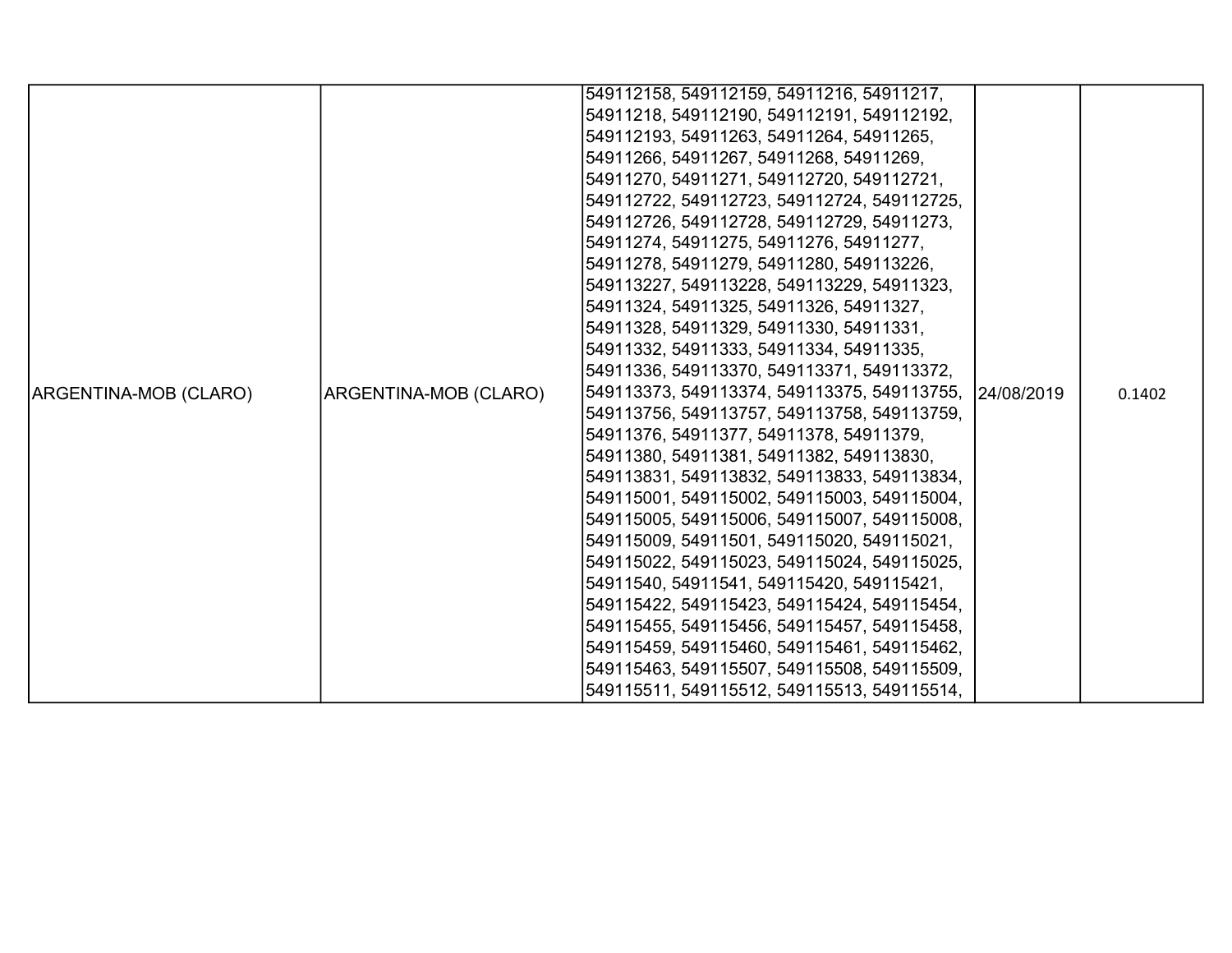|                       |                       | 5492284354, 5492284355, 5492284356,          |             |        |
|-----------------------|-----------------------|----------------------------------------------|-------------|--------|
|                       |                       | 5492284357, 5492284399, 549228447,           |             |        |
|                       |                       | 5492284505, 5492284506, 5492284507,          |             |        |
|                       |                       | 5492284508, 5492284509, 549228453,           |             |        |
|                       |                       | 549228455, 5492284560, 5492284561,           |             |        |
|                       |                       | 5492284562, 5492284563, 5492284564,          |             |        |
|                       |                       | 549228457, 549228458, 549228460, 5492284610, |             |        |
|                       |                       | 5492284611, 5492284612, 5492284613,          |             |        |
|                       |                       | 5492284614, 549228463, 5492284671,           |             |        |
|                       |                       | 5492284672, 5492284673, 5492284674,          |             |        |
|                       |                       | 5492284675, 5492284676, 5492284679,          |             |        |
|                       |                       | 549228468, 549228469, 5492285401,            |             |        |
|                       |                       | 5492285402, 5492286401, 5492286402,          |             |        |
|                       |                       | 5492286403, 549229141, 5492291453,           |             |        |
| ARGENTINA-MOB (CLARO) | ARGENTINA-MOB (CLARO) | 5492291454, 5492291455, 5492291456,          | l24/08/2019 | 0.1402 |
|                       |                       | 5492291457, 5492291458, 5492291459,          |             |        |
|                       |                       | 5492291460, 5492291461, 5492291462,          |             |        |
|                       |                       | 5492291463, 5492291464, 5492291465,          |             |        |
|                       |                       | 5492291466, 5492291499, 5492291504,          |             |        |
|                       |                       | 5492291524, 5492291525, 5492291526,          |             |        |
|                       |                       | 5492291527, 5492291528, 5492291529,          |             |        |
|                       |                       | 5492291540, 5492291541, 5492291542,          |             |        |
|                       |                       | 5492291543, 5492291544, 5492292400,          |             |        |
|                       |                       | 5492292401, 5492292402, 5492292403,          |             |        |
|                       |                       | 549229321, 5492293306, 5492293307,           |             |        |
|                       |                       | 5492293308, 5492293309, 549229331,           |             |        |
|                       |                       | 549229332, 549229333, 549229334, 549229335,  |             |        |
|                       |                       | 5492293360, 5492293361, 5492293475,          |             |        |
|                       |                       | 5492293476, 5492293477, 5492293478,          |             |        |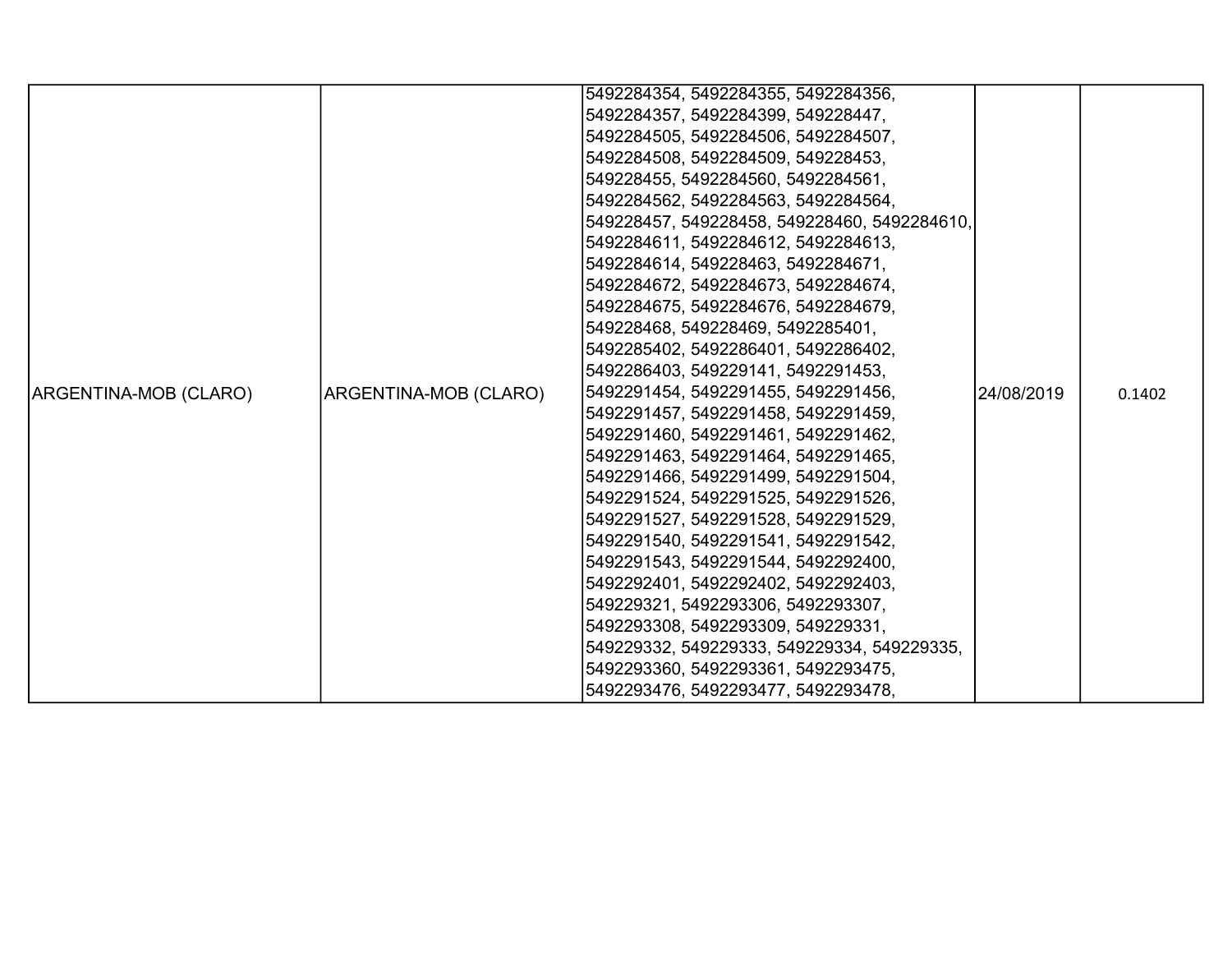|                       |                       | 5492474455, 5492474461, 5492474462,          |             |        |
|-----------------------|-----------------------|----------------------------------------------|-------------|--------|
|                       |                       | 5492474463, 5492474464, 5492474465,          |             |        |
|                       |                       | 5492474466, 5492474467, 5492474468,          |             |        |
|                       |                       | 5492474469, 5492474470, 5492474471,          |             |        |
|                       |                       | 5492474472, 5492474473, 5492474474,          |             |        |
|                       |                       | 5492474475, 5492474476, 5492474477,          |             |        |
|                       |                       | 5492474478, 5492474492, 5492474493,          |             |        |
|                       |                       | 5492474494, 5492474495, 5492474496,          |             |        |
|                       |                       | 5492474520, 5492474521, 5492474522,          |             |        |
|                       |                       | 5492474523, 5492474524, 5492474551,          |             |        |
|                       |                       | 5492474552, 5492474553, 5492474554,          |             |        |
|                       |                       | 5492474555, 549247456, 5492474590,           |             |        |
|                       |                       | 5492474597, 5492474598, 5492474599,          |             |        |
|                       |                       | 549247540, 5492477210, 5492477211,           |             |        |
| ARGENTINA-MOB (CLARO) | ARGENTINA-MOB (CLARO) | 5492477300, 5492477301, 5492477302,          | 124/08/2019 | 0.1402 |
|                       |                       | 5492477303, 5492477309, 5492477310,          |             |        |
|                       |                       | 5492477311, 5492477312, 5492477313,          |             |        |
|                       |                       | 5492477314, 5492477315, 5492477316,          |             |        |
|                       |                       | 5492477317, 5492477318, 5492477329,          |             |        |
|                       |                       | 549247733, 549247734, 549247735, 5492477360, |             |        |
|                       |                       | 5492477361, 5492477362, 5492477363,          |             |        |
|                       |                       | 5492477364, 5492477365, 5492477380,          |             |        |
|                       |                       | 5492477381, 5492477382, 5492477383,          |             |        |
|                       |                       | 5492477384, 5492477385, 5492477386,          |             |        |
|                       |                       | 5492477397, 5492477398, 5492477399,          |             |        |
|                       |                       | 549247745, 5492477488, 5492477489,           |             |        |
|                       |                       | 549247755, 549247756, 549247758, 549247759,  |             |        |
|                       |                       | 5492477600, 5492477601, 5492477602,          |             |        |
|                       |                       | 5492477603, 549247761, 549247762, 549247763, |             |        |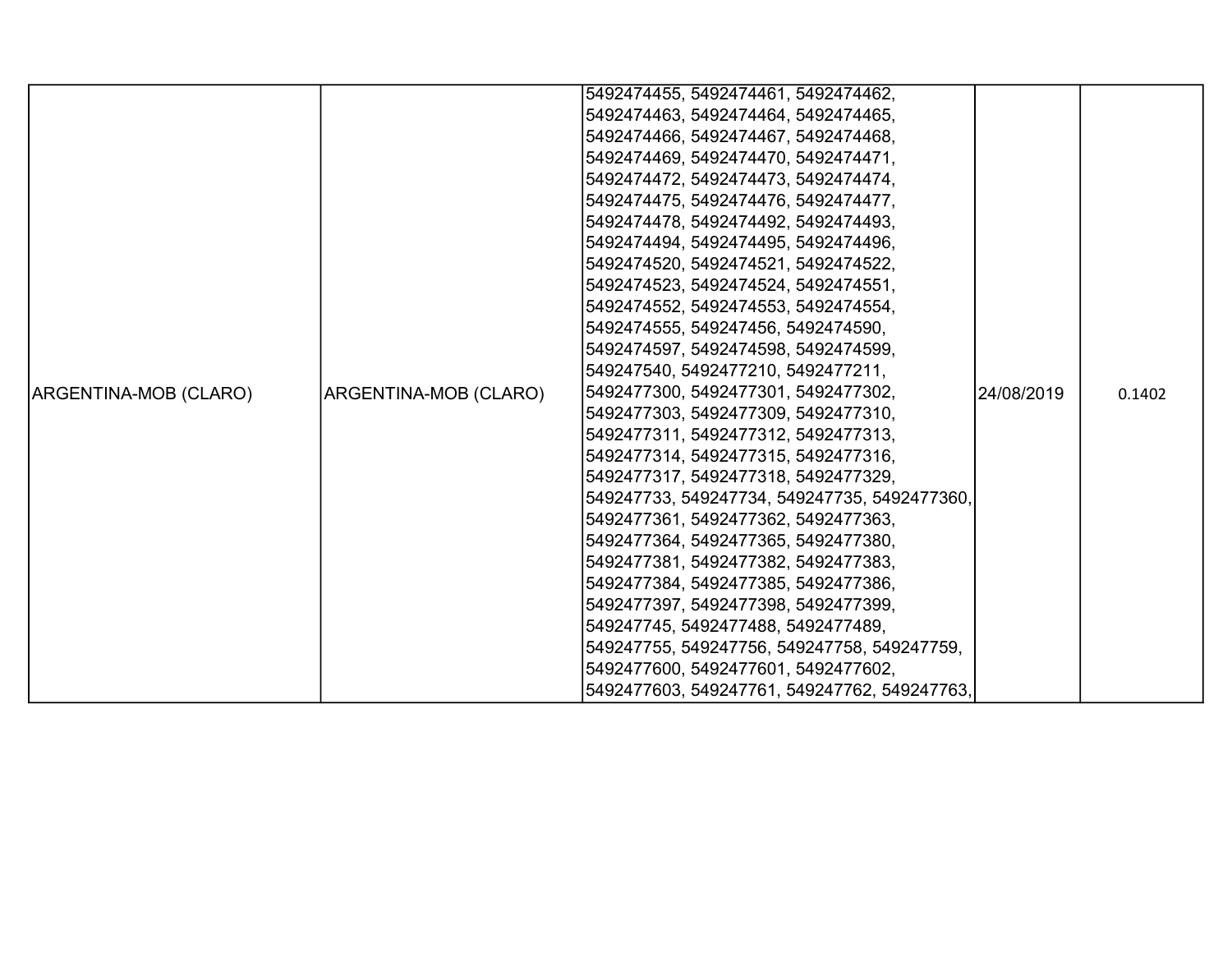|                       |                       | 5492804913, 5492804914, 5492901416,         |             |        |
|-----------------------|-----------------------|---------------------------------------------|-------------|--------|
|                       |                       | 5492901417, 5492901418, 5492901419,         |             |        |
|                       |                       | 5492901447, 5492901448, 5492901449,         |             |        |
|                       |                       | 549290147, 5492901490, 5492901491,          |             |        |
|                       |                       | 5492901493, 5492901494, 5492901495,         |             |        |
|                       |                       | 5492901496, 5492901497, 5492901498,         |             |        |
|                       |                       | 5492901504, 5492901505, 5492901506,         |             |        |
|                       |                       | 5492901507, 5492901508, 5492901509,         |             |        |
|                       |                       | 5492901520, 5492901521, 5492901522,         |             |        |
|                       |                       | 5492901524, 5492901525, 5492901526,         |             |        |
|                       |                       | 5492901527, 5492901528, 5492901529,         |             |        |
|                       |                       | 5492901530, 5492901531, 5492901532,         |             |        |
|                       |                       | 5492901533, 5492901534, 5492901535,         |             |        |
|                       |                       | 5492901536, 5492901537, 5492901538,         |             |        |
| ARGENTINA-MOB (CLARO) | ARGENTINA-MOB (CLARO) | 5492901553, 5492901554, 5492901555,         | 124/08/2019 | 0.1402 |
|                       |                       | 5492901556, 5492901557, 5492901558,         |             |        |
|                       |                       | 5492901559, 549290156, 5492901626,          |             |        |
|                       |                       | 5492901627, 5492901628, 5492901629,         |             |        |
|                       |                       | 5492901630, 5492902402, 5492902404,         |             |        |
|                       |                       | 5492902405, 5492903401, 5492903402,         |             |        |
|                       |                       | 549291412, 549291413, 549291414, 549291429, |             |        |
|                       |                       | 5492914600, 5492914601, 5492914602,         |             |        |
|                       |                       | 5492914603, 5492914604, 5492914605,         |             |        |
|                       |                       | 5492914606, 5492914607, 549291463,          |             |        |
|                       |                       | 549291468, 549291470, 549291471, 549291472, |             |        |
|                       |                       | 549291473, 549291474, 549291475, 549291507, |             |        |
|                       |                       | 5492915160, 5492915161, 5492915162,         |             |        |
|                       |                       | 5492915163, 5492915164, 549291532,          |             |        |
|                       |                       | 549291534, 549291535, 549291536, 549291537, |             |        |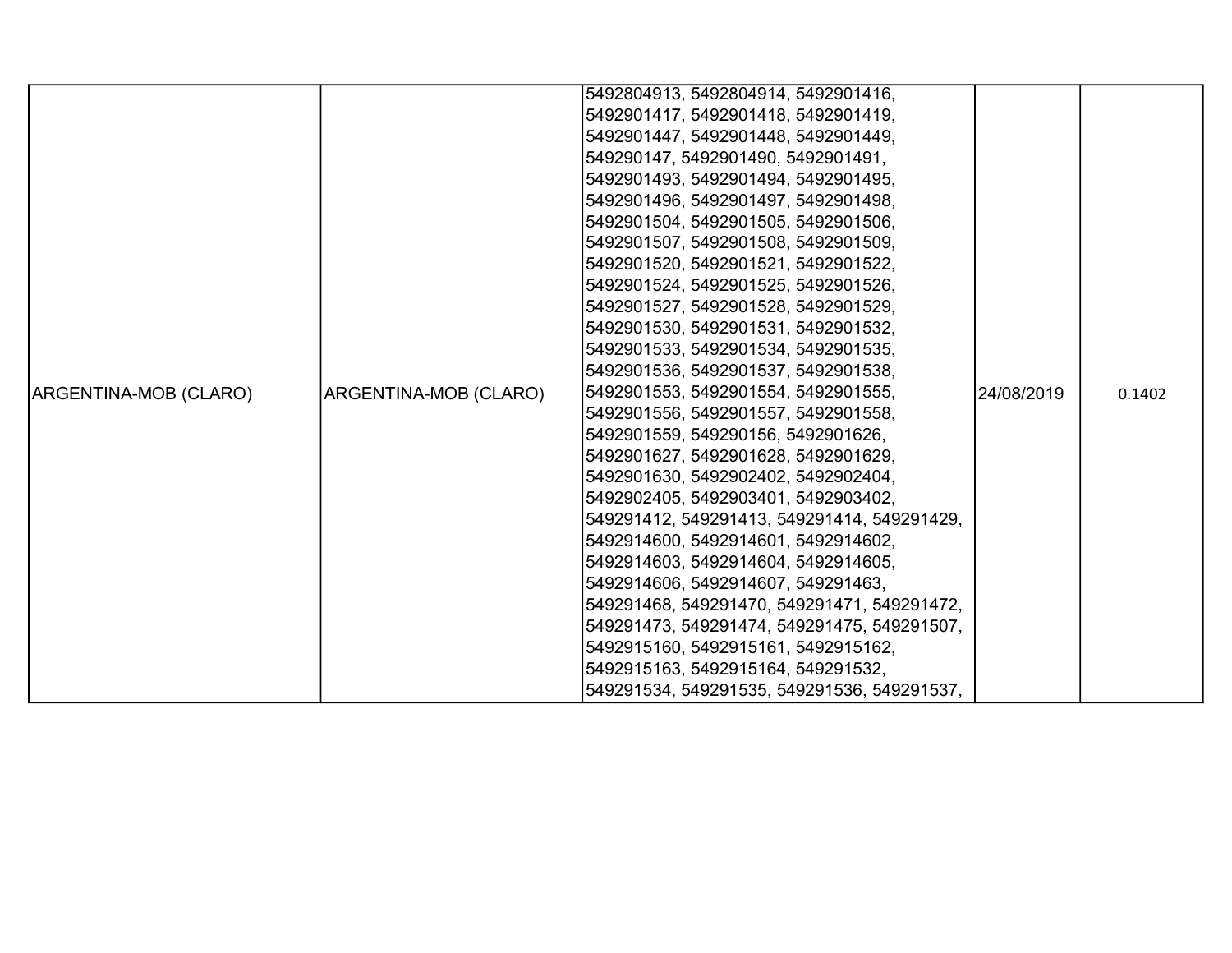|                       |                       | 549298352, 549298354, 549298355, 549298356, |            |        |
|-----------------------|-----------------------|---------------------------------------------|------------|--------|
|                       |                       | 549298357, 5492983580, 5492983581,          |            |        |
|                       |                       | 5492983582, 5492983583, 5492983584,         |            |        |
|                       |                       | 5492983585, 5492983586, 5492983587,         |            |        |
|                       |                       | 5492983588, 5492983650, 5492983651,         |            |        |
|                       |                       | 5492983652, 5492983653, 5492983654,         |            |        |
|                       |                       | 5492983655, 5492983656, 5492983693,         |            |        |
|                       |                       | 5492983694, 5492983695, 5492983696,         |            |        |
|                       |                       | 5492983697, 5492984200, 5492984201,         |            |        |
|                       |                       | 5492984202, 5492984203, 5492984204,         |            |        |
|                       |                       | 5492984205, 5492984206, 5492984207,         |            |        |
|                       |                       | 5492984208, 549298424, 5492984250,          |            |        |
|                       |                       | 5492984251, 5492984252, 5492984253,         |            |        |
|                       |                       | 5492984254, 5492984277, 5492984278,         |            |        |
| ARGENTINA-MOB (CLARO) | ARGENTINA-MOB (CLARO) | 5492984279, 549298428, 5492984290,          | 24/08/2019 | 0.1402 |
|                       |                       | 5492984291, 5492984305, 5492984306,         |            |        |
|                       |                       | 5492984307, 5492984308, 5492984309,         |            |        |
|                       |                       | 549298431, 549298432, 5492984338,           |            |        |
|                       |                       | 5492984339, 5492984352, 5492984353,         |            |        |
|                       |                       | 5492984354, 5492984355, 5492984356,         |            |        |
|                       |                       | 5492984357, 5492984358, 5492984359,         |            |        |
|                       |                       | 5492984365, 5492984366, 5492984367,         |            |        |
|                       |                       | 5492984368, 5492984369, 549298437,          |            |        |
|                       |                       | 549298438, 549298439, 549298452, 549298455, |            |        |
|                       |                       | 5492984560, 5492984561, 5492984562,         |            |        |
|                       |                       | 5492984563, 5492984564, 5492984565,         |            |        |
|                       |                       | 549298457, 549298458, 549298461, 549298467, |            |        |
|                       |                       | 549298468, 549298473, 549298474, 549298475, |            |        |
|                       |                       | 5492984812, 5492984813, 5492984814,         |            |        |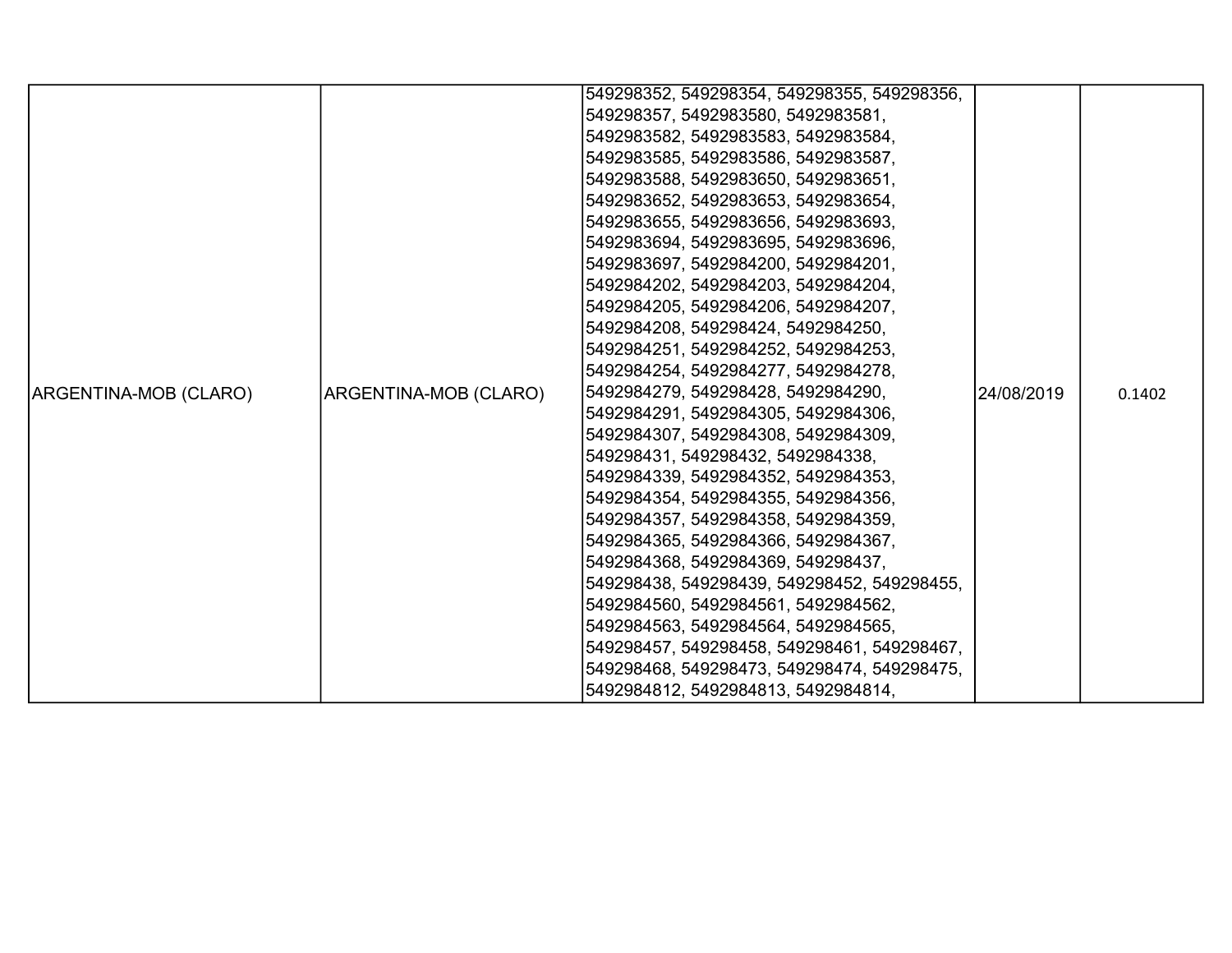|                       |                       | 549344255, 549344258, 549344261, 5493444405, |            |        |
|-----------------------|-----------------------|----------------------------------------------|------------|--------|
|                       |                       | 5493444406, 5493444407, 5493444408,          |            |        |
|                       |                       | 5493444409, 549344441, 5493444448,           |            |        |
|                       |                       | 5493444449, 5493444458, 549344446,           |            |        |
|                       |                       | 5493444516, 5493444517, 5493444518,          |            |        |
|                       |                       | 549344457, 5493444580, 5493444581,           |            |        |
|                       |                       | 5493444582, 5493444583, 5493444584,          |            |        |
|                       |                       | 5493444585, 5493444588, 5493444589,          |            |        |
|                       |                       | 5493445400, 5493445401, 5493445402,          |            |        |
|                       |                       | 5493445403, 5493445411, 5493445418,          |            |        |
|                       |                       | 5493445435, 5493445436, 5493445437,          |            |        |
|                       |                       | 5493445438, 5493445439, 5493445440,          |            |        |
|                       |                       | 5493445449, 5493445456, 5493445457,          |            |        |
|                       |                       | 5493445498, 5493445510, 5493445511,          |            |        |
| ARGENTINA-MOB (CLARO) | ARGENTINA-MOB (CLARO) | 5493445574, 5493445575, 5493446300,          | 24/08/2019 | 0.1402 |
|                       |                       | 5493446347, 5493446348, 5493446349,          |            |        |
|                       |                       | 5493446350, 5493446351, 549344637,           |            |        |
|                       |                       | 549344638, 549344640, 5493446415,            |            |        |
|                       |                       | 5493446416, 5493446417, 5493446418,          |            |        |
|                       |                       | 5493446419, 5493446476, 5493446478,          |            |        |
|                       |                       | 5493446479, 5493446523, 5493446524,          |            |        |
|                       |                       | 5493446525, 5493446526, 549344654,           |            |        |
|                       |                       | 5493446558, 5493446559, 5493446560,          |            |        |
|                       |                       | 5493446561, 5493446562, 5493446563,          |            |        |
|                       |                       | 5493446564, 549344657, 5493446583,           |            |        |
|                       |                       | 5493446588, 5493446589, 5493446590,          |            |        |
|                       |                       | 5493446591, 5493446592, 5493446593,          |            |        |
|                       |                       | 5493446597, 5493446598, 5493446599,          |            |        |
|                       |                       | 549344661, 5493446620, 5493446621,           |            |        |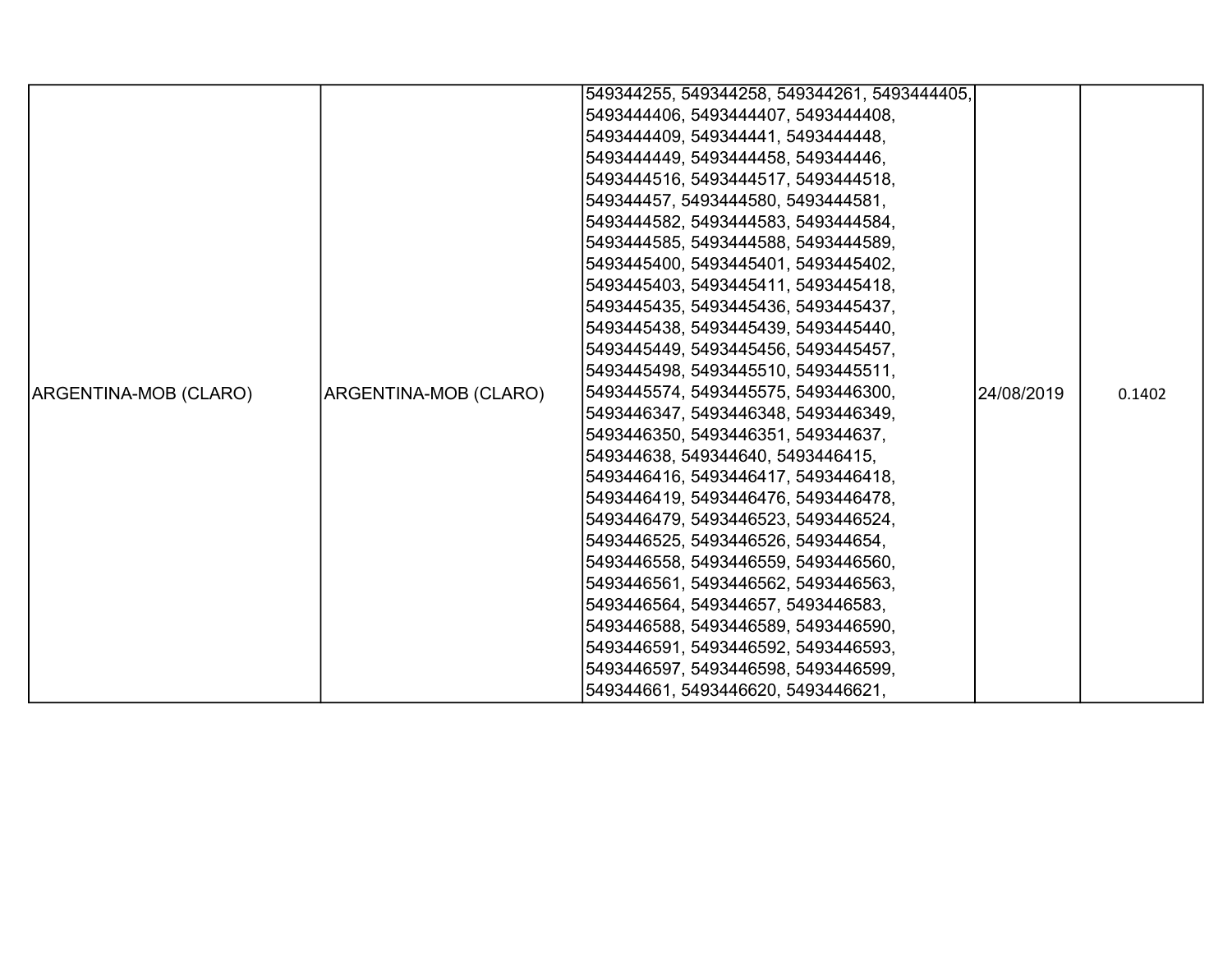|                       |                       | 5493488226, 5493488227, 5493488270, |            |        |
|-----------------------|-----------------------|-------------------------------------|------------|--------|
|                       |                       | 5493488271, 5493488310, 5493488311, |            |        |
|                       |                       | 5493488312, 5493488313, 5493488314, |            |        |
|                       |                       | 5493488315, 5493488316, 5493488317, |            |        |
|                       |                       | 5493488318, 5493488339, 5493488340, |            |        |
|                       |                       | 5493488350, 5493488351, 5493488359, |            |        |
|                       |                       | 549348836, 5493488370, 5493488371,  |            |        |
|                       |                       | 5493488372, 5493488373, 549348850,  |            |        |
|                       |                       | 5493488663, 5493488691, 5493488692, |            |        |
|                       |                       | 5493488693, 5493488694, 5493488695, |            |        |
|                       |                       | 5493489310, 5493489311, 5493489312, |            |        |
|                       |                       | 5493489313, 5493489318, 5493489319, |            |        |
|                       |                       | 5493489327, 5493489328, 5493489329, |            |        |
|                       |                       | 5493489365, 5493489366, 5493489367, |            |        |
| ARGENTINA-MOB (CLARO) | ARGENTINA-MOB (CLARO) | 5493489368, 5493489369, 549348951,  | 24/08/2019 | 0.1402 |
|                       |                       | 5493489618, 5493489619, 5493489620, |            |        |
|                       |                       | 5493489621, 5493489622, 5493489630, |            |        |
|                       |                       | 5493489631, 5493489650, 5493489651, |            |        |
|                       |                       | 5493489659, 5493489660, 5493489661, |            |        |
|                       |                       | 5493489665, 5493489666, 5493489667, |            |        |
|                       |                       | 5493489668, 5493489669, 5493489670, |            |        |
|                       |                       | 5493489671, 5493489672, 5493489673, |            |        |
|                       |                       | 5493489674, 5493489675, 5493489676, |            |        |
|                       |                       | 5493489677, 5493491405, 5493491406, |            |        |
|                       |                       | 5493491407, 5493491408, 5493491409, |            |        |
|                       |                       | 5493491410, 5493491411, 5493491412, |            |        |
|                       |                       | 5493491413, 5493491414, 5493491433, |            |        |
|                       |                       | 5493491434, 5493491435, 5493491436, |            |        |
|                       |                       | 5493491437, 5493491444, 5493491445, |            |        |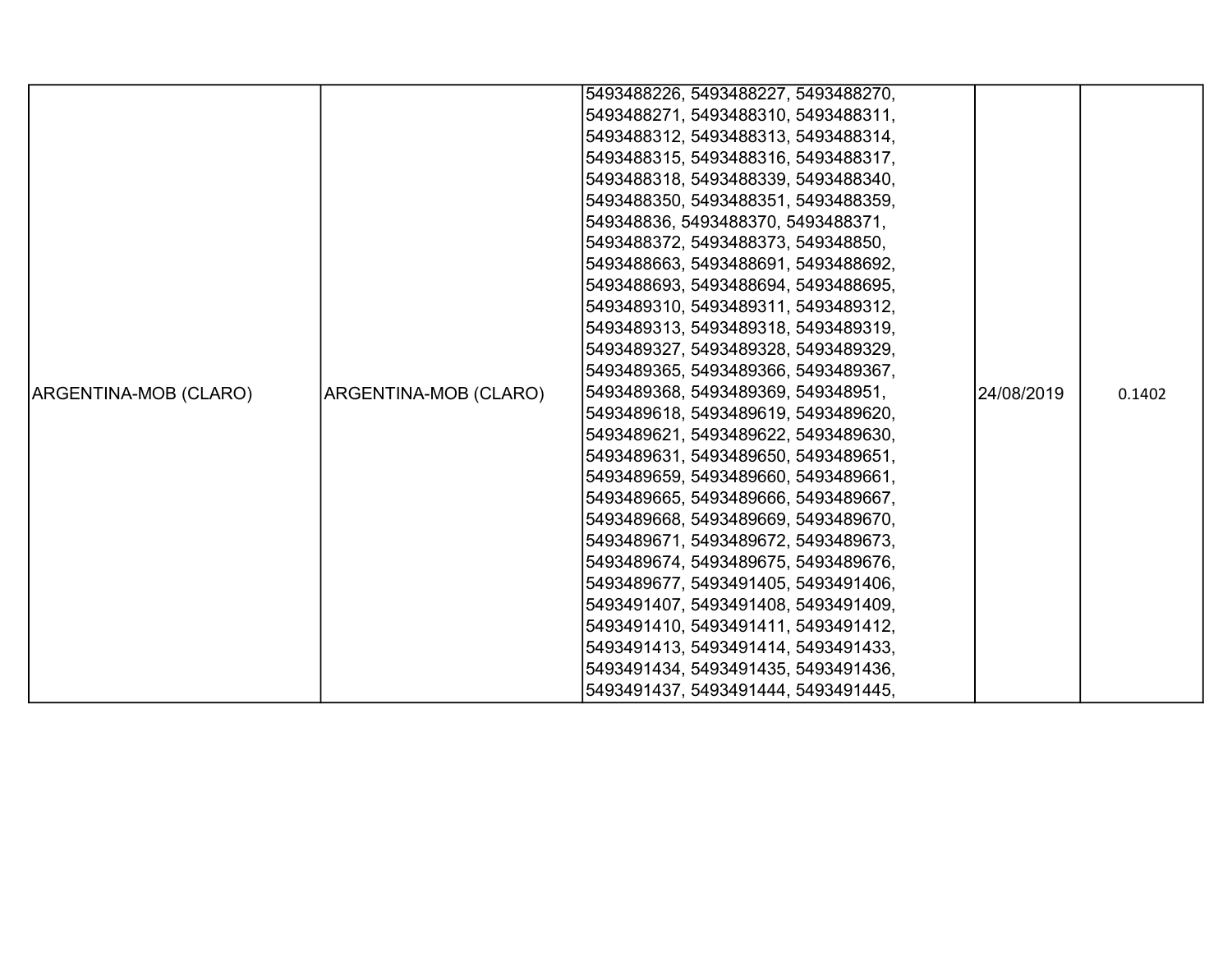|                       |                       | 5493548596, 5493548597, 549354860,  |             |        |
|-----------------------|-----------------------|-------------------------------------|-------------|--------|
|                       |                       | 549354861, 5493549415, 5493549416,  |             |        |
|                       |                       | 5493549417, 5493549418, 5493549419, |             |        |
|                       |                       | 549354943, 5493549441, 5493549442,  |             |        |
|                       |                       | 5493549443, 5493549444, 5493549445, |             |        |
|                       |                       | 5493549453, 5493549454, 5493549455, |             |        |
|                       |                       | 5493549456, 5493549457, 5493549458, |             |        |
|                       |                       | 5493549459, 549354946, 5493549470,  |             |        |
|                       |                       | 5493549472, 5493549473, 5493549474, |             |        |
|                       |                       | 5493549475, 5493549506, 549354952,  |             |        |
|                       |                       | 5493549545, 5493549546, 5493549547, |             |        |
|                       |                       | 5493549548, 5493549549, 549354955,  |             |        |
|                       |                       | 5493562407, 5493562408, 5493562409, |             |        |
|                       |                       | 549356241, 5493562435, 5493562436,  |             |        |
| ARGENTINA-MOB (CLARO) | ARGENTINA-MOB (CLARO) | 5493562437, 5493562438, 5493562439, | l24/08/2019 | 0.1402 |
|                       |                       | 5493562441, 5493562442, 5493562443, |             |        |
|                       |                       | 5493562444, 5493562445, 5493562448, |             |        |
|                       |                       | 5493562449, 5493562454, 5493562456, |             |        |
|                       |                       | 5493562457, 5493562458, 5493562459, |             |        |
|                       |                       | 549356250, 549356251, 5493562520,   |             |        |
|                       |                       | 5493562521, 5493562522, 5493562523, |             |        |
|                       |                       | 5493562524, 5493562525, 5493562541, |             |        |
|                       |                       | 5493562542, 5493562543, 5493562544, |             |        |
|                       |                       | 5493562545, 5493562546, 5493562547, |             |        |
|                       |                       | 5493562548, 5493562549, 549356255,  |             |        |
|                       |                       | 5493562568, 5493562569, 5493562570, |             |        |
|                       |                       | 5493562571, 5493562572, 549356340,  |             |        |
|                       |                       | 5493563410, 5493563411, 5493563412, |             |        |
|                       |                       | 5493563413, 5493563414, 5493563430, |             |        |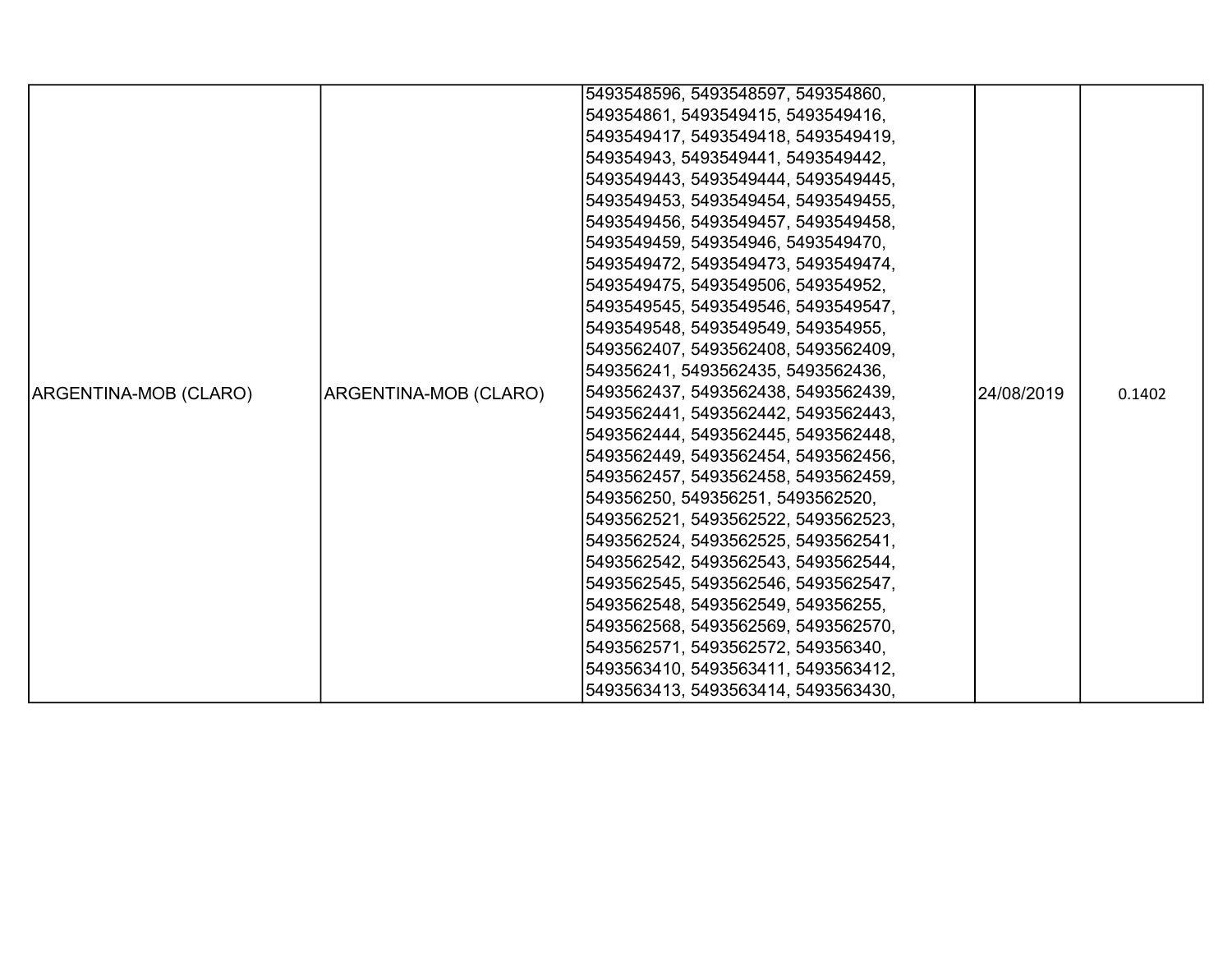|                       |                       | 5493732234, 549373227, 549373230,   |            |        |
|-----------------------|-----------------------|-------------------------------------|------------|--------|
|                       |                       | 5493732310, 5493732311, 5493732312, |            |        |
|                       |                       | 5493732313, 5493732314, 5493732315, |            |        |
|                       |                       | 5493732316, 5493732317, 5493732410, |            |        |
|                       |                       | 5493732411, 5493732412, 5493732413, |            |        |
|                       |                       | 5493732414, 5493732415, 5493732416, |            |        |
|                       |                       | 5493732417, 549373252, 5493732555,  |            |        |
|                       |                       | 5493732556, 5493732557, 5493732558, |            |        |
|                       |                       | 5493732559, 549373257, 549373258,   |            |        |
|                       |                       | 5493732634, 5493732635, 549373264,  |            |        |
|                       |                       | 5493732663, 5493732664, 5493732665, |            |        |
|                       |                       | 5493732666, 5493732667, 5493732668, |            |        |
|                       |                       | 5493732669, 5493732695, 5493732696, |            |        |
|                       |                       | 5493732697, 5493732698, 5493732699, |            |        |
| ARGENTINA-MOB (CLARO) | ARGENTINA-MOB (CLARO) | 5493734405, 5493734406, 549373443,  | 24/08/2019 | 0.1402 |
|                       |                       | 5493734450, 5493734458, 5493734459, |            |        |
|                       |                       | 5493734460, 5493734495, 5493734498, |            |        |
|                       |                       | 5493734499, 5493734585, 5493734587, |            |        |
|                       |                       | 5493735400, 5493735401, 5493735407, |            |        |
|                       |                       | 5493735408, 5493735409, 5493735440, |            |        |
|                       |                       | 5493735441, 5493735442, 5493735459, |            |        |
|                       |                       | 5493735460, 5493735461, 5493735462, |            |        |
|                       |                       | 5493735463, 5493735468, 5493735469, |            |        |
|                       |                       | 5493735480, 5493735481, 5493735482, |            |        |
|                       |                       | 5493735483, 5493735484, 5493735500, |            |        |
|                       |                       | 5493735501, 5493735502, 5493735503, |            |        |
|                       |                       | 5493735504, 5493735505, 5493735506, |            |        |
|                       |                       | 5493735507, 5493735508, 5493735580, |            |        |
|                       |                       | 5493735581, 5493735582, 5493735583, |            |        |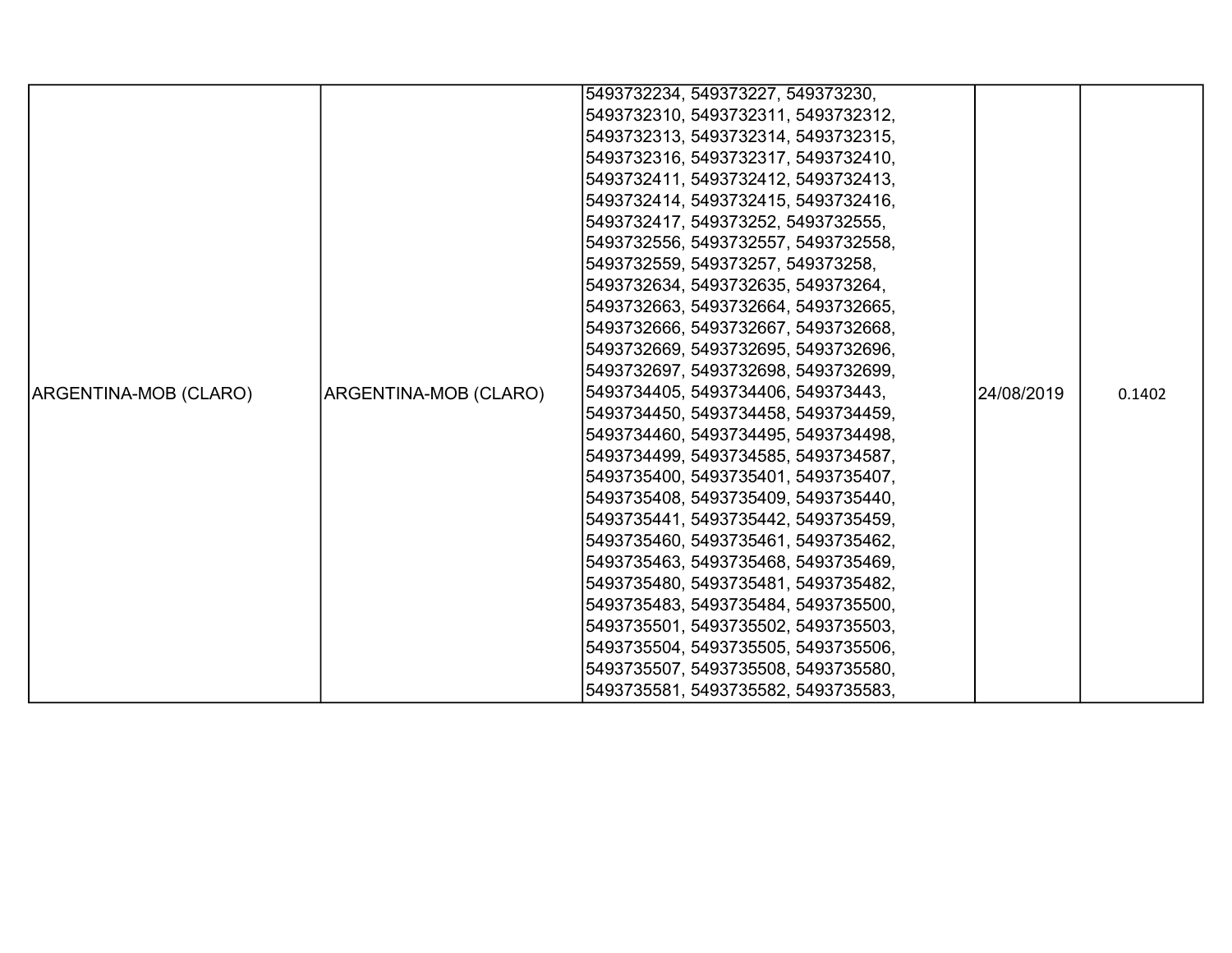|                       |                       | 5493804785, 549380479, 549380480,                      |  |        |
|-----------------------|-----------------------|--------------------------------------------------------|--|--------|
|                       |                       | 5493804841, 5493804842, 5493804843,                    |  |        |
|                       |                       | 5493804844, 5493804845, 549380491,                     |  |        |
|                       |                       | 549380492, 549380493, 549380494, 549380495,            |  |        |
|                       |                       | 549381300, 549381301, 549381302, 549381303,            |  |        |
|                       |                       | 549381304, 549381319, 5493813200,                      |  |        |
|                       |                       | 5493813201, 5493813202, 5493813203,                    |  |        |
|                       |                       | 5493813204, 54938135, 54938136, 549381406,             |  |        |
|                       |                       | 549381412, 549381413, 549381414, 549381415,            |  |        |
|                       |                       | 549381416, 549381443, 549381444, 549381445,            |  |        |
|                       |                       | 549381446, 549381465, 549381466, 549381467,            |  |        |
|                       |                       | 549381477, 549381478, 549381503, 549381504,            |  |        |
|                       |                       | 549381505, 549381506, 549381507, 549381508,            |  |        |
|                       |                       | 549381509, 549381510, 549381511, 549381512,            |  |        |
| ARGENTINA-MOB (CLARO) | ARGENTINA-MOB (CLARO) | 549381513, 549381514, 549381515, 549381526, 24/08/2019 |  | 0.1402 |
|                       |                       | 549381527, 549381528, 549381545, 549381546,            |  |        |
|                       |                       | 549381547, 5493815480, 5493815481,                     |  |        |
|                       |                       | 5493815482, 5493815483, 5493815484,                    |  |        |
|                       |                       | 549381560, 549381561, 549381562, 549381563,            |  |        |
|                       |                       | 549381564, 549381565, 549381566, 549381572,            |  |        |
|                       |                       | 54938158, 549381590, 549381593, 549381594,             |  |        |
|                       |                       | 549381595, 54938162, 54938163, 549381697,              |  |        |
|                       |                       | 549381698, 549381699, 5493821486, 549382220,           |  |        |
|                       |                       | 549382221, 549382222, 5493822230,                      |  |        |
|                       |                       | 5493822231, 5493822232, 5493822233,                    |  |        |
|                       |                       | 5493822320, 5493822321, 5493822322,                    |  |        |
|                       |                       | 5493822323, 5493822324, 5493822325,                    |  |        |
|                       |                       | 549382237, 549382238, 5493822415,                      |  |        |
|                       |                       | 5493822416, 5493822417, 5493822418,                    |  |        |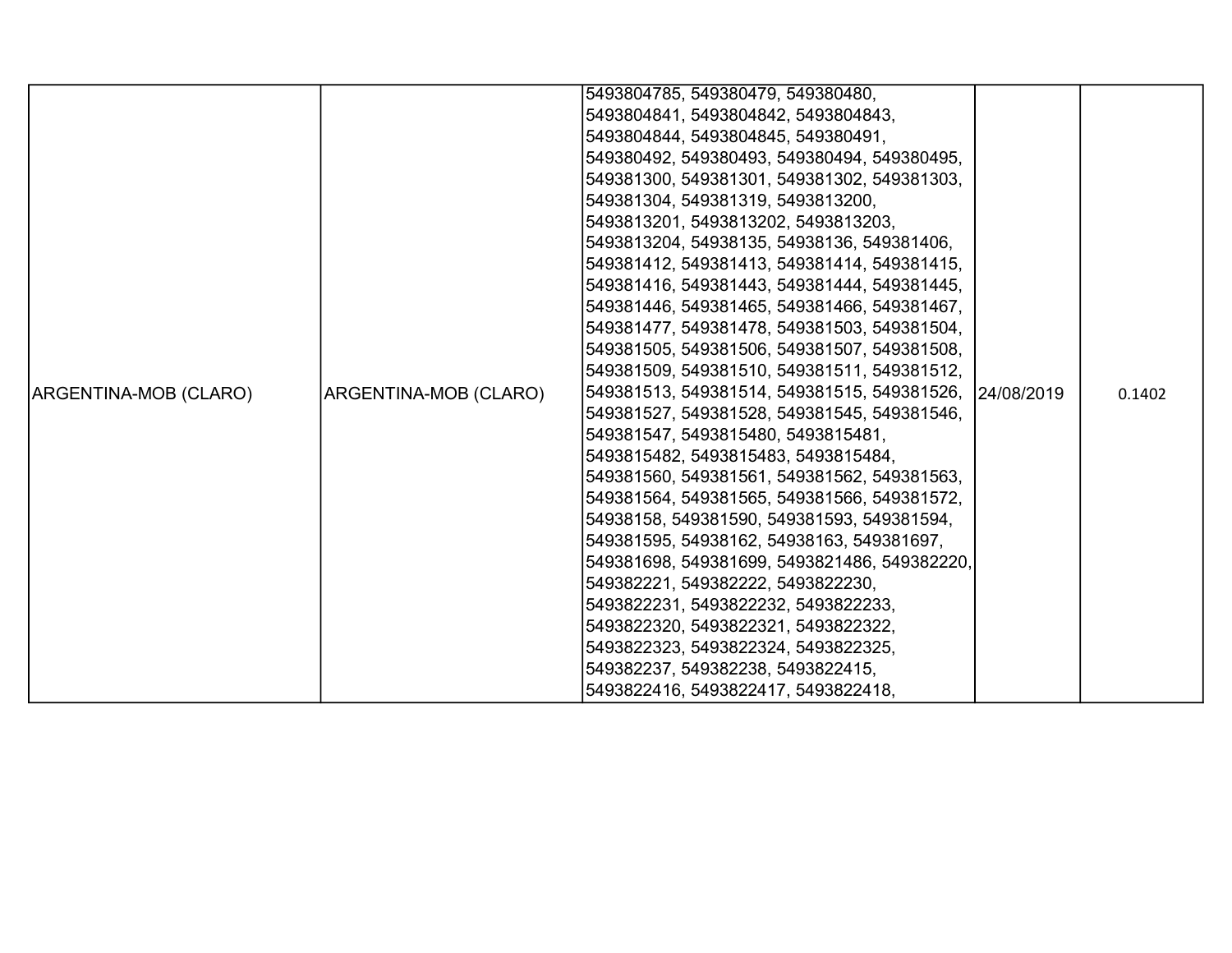|                       |                       | 5493877481, 5493877482, 5493877483,          |            |        |
|-----------------------|-----------------------|----------------------------------------------|------------|--------|
|                       |                       | 5493877484, 5493877485, 5493877486,          |            |        |
|                       |                       | 5493877487, 5493877488, 5493877524,          |            |        |
|                       |                       | 5493877525, 5493877526, 5493877527,          |            |        |
|                       |                       | 5493877554, 549387835, 549387836, 549387837, |            |        |
|                       |                       | 5493878410, 5493878411, 5493878412,          |            |        |
|                       |                       | 5493878413, 5493878414, 5493878430,          |            |        |
|                       |                       | 5493878434, 5493878441, 5493878442,          |            |        |
|                       |                       | 5493878443, 5493878444, 5493878445,          |            |        |
|                       |                       | 5493878446, 5493878451, 5493878452,          |            |        |
|                       |                       | 5493878453, 5493878454, 5493878455,          |            |        |
|                       |                       | 5493878456, 5493878457, 5493878458,          |            |        |
|                       |                       | 5493878459, 5493878500, 5493878501,          |            |        |
|                       |                       | 5493878502, 5493878503, 5493878504,          |            |        |
| ARGENTINA-MOB (CLARO) | ARGENTINA-MOB (CLARO) | 5493878509, 5493878528, 5493878529,          | 24/08/2019 | 0.1402 |
|                       |                       | 549387853, 549387854, 5493878550,            |            |        |
|                       |                       | 5493878551, 549387856, 5493878572,           |            |        |
|                       |                       | 5493878573, 5493878574, 5493878575,          |            |        |
|                       |                       | 5493878576, 5493878577, 5493878578,          |            |        |
|                       |                       | 5493878579, 549387858, 549387859,            |            |        |
|                       |                       | 5493878600, 5493878601, 5493878602,          |            |        |
|                       |                       | 5493878603, 5493878604, 549387868,           |            |        |
|                       |                       | 549388407, 549388413, 549388417, 549388421,  |            |        |
|                       |                       | 549388429, 549388430, 549388432, 549388437,  |            |        |
|                       |                       | 549388438, 549388439, 54938844, 5493884504,  |            |        |
|                       |                       | 549388451, 549388452, 549388454, 549388455,  |            |        |
|                       |                       | 549388471, 549388472, 549388478, 549388479,  |            |        |
|                       |                       | 549388485, 549388486, 549388501, 549388504,  |            |        |
|                       |                       | 549388505, 549388506, 549388507, 5493885408, |            |        |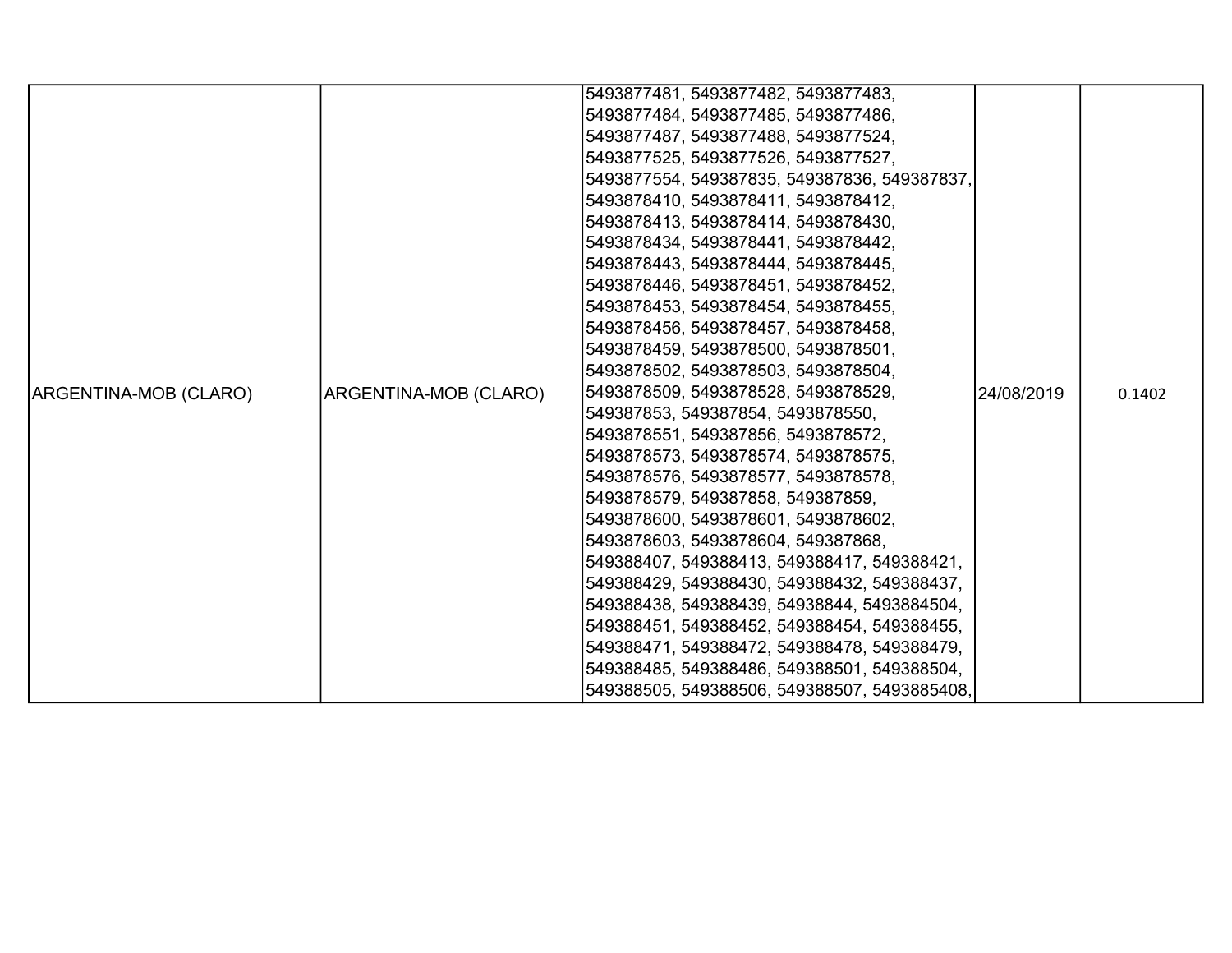|                          |                          | 54911227, 54911228, 54911229, 54911230,     |            |        |
|--------------------------|--------------------------|---------------------------------------------|------------|--------|
|                          |                          | 54911231, 54911232, 54911233, 54911234,     |            |        |
|                          |                          | 54911235, 54911236, 54911237, 54911238,     |            |        |
|                          |                          | 549112390, 549112391, 549112392, 549112393, |            |        |
|                          |                          | 549112395, 549112396, 549112397, 549112398, |            |        |
|                          |                          | 549112399, 54911240, 54911314, 54911315,    |            |        |
|                          |                          | 54911316, 54911317, 54911318, 54911319,     |            |        |
|                          |                          | 54911320, 54911321, 549113556, 549113557,   |            |        |
|                          |                          | 549113558, 549113559, 54911356, 54911357,   |            |        |
|                          |                          | 54911358, 54911359, 5491136, 549113700,     |            |        |
|                          |                          | 549113701, 549113702, 549113703, 549113704, |            |        |
|                          |                          | 549113705, 549113838, 54911384, 54911385,   |            |        |
|                          |                          | 54911386, 54911387, 54911388, 54911389,     |            |        |
|                          |                          | 54911390, 54911391, 54911392, 54911393,     |            |        |
| ARGENTINA-MOB (MOVISTAR) | ARGENTINA-MOB (MOVISTAR) | 54911394, 549113950, 549113951, 549113952,  | 24/08/2019 | 0.1402 |
|                          |                          | 549113953, 549113954, 549113955, 549113956, |            |        |
|                          |                          | 549113957, 549113958, 549114020, 549114022, |            |        |
|                          |                          | 549114023, 549114024, 549114025, 549114026, |            |        |
|                          |                          | 549114027, 549114028, 549114029, 549114030, |            |        |
|                          |                          | 549114033, 549114034, 549114035, 549114036, |            |        |
|                          |                          | 549114039, 549114041, 549114042, 549114043, |            |        |
|                          |                          | 549114044, 549114045, 549114046, 549114047, |            |        |
|                          |                          | 549114048, 549114049, 549114050, 549114051, |            |        |
|                          |                          | 549114055, 549114060, 549114061, 549114062, |            |        |
|                          |                          | 549114064, 549114065, 549114066, 549114067, |            |        |
|                          |                          | 549114068, 549114069, 54911407, 54911408,   |            |        |
|                          |                          | 549114090, 549114093, 549114094, 549114098, |            |        |
|                          |                          | 549114140, 549114141, 549114142, 549114143, |            |        |
|                          |                          | 549114144, 549114145, 549114146, 549114147, |            |        |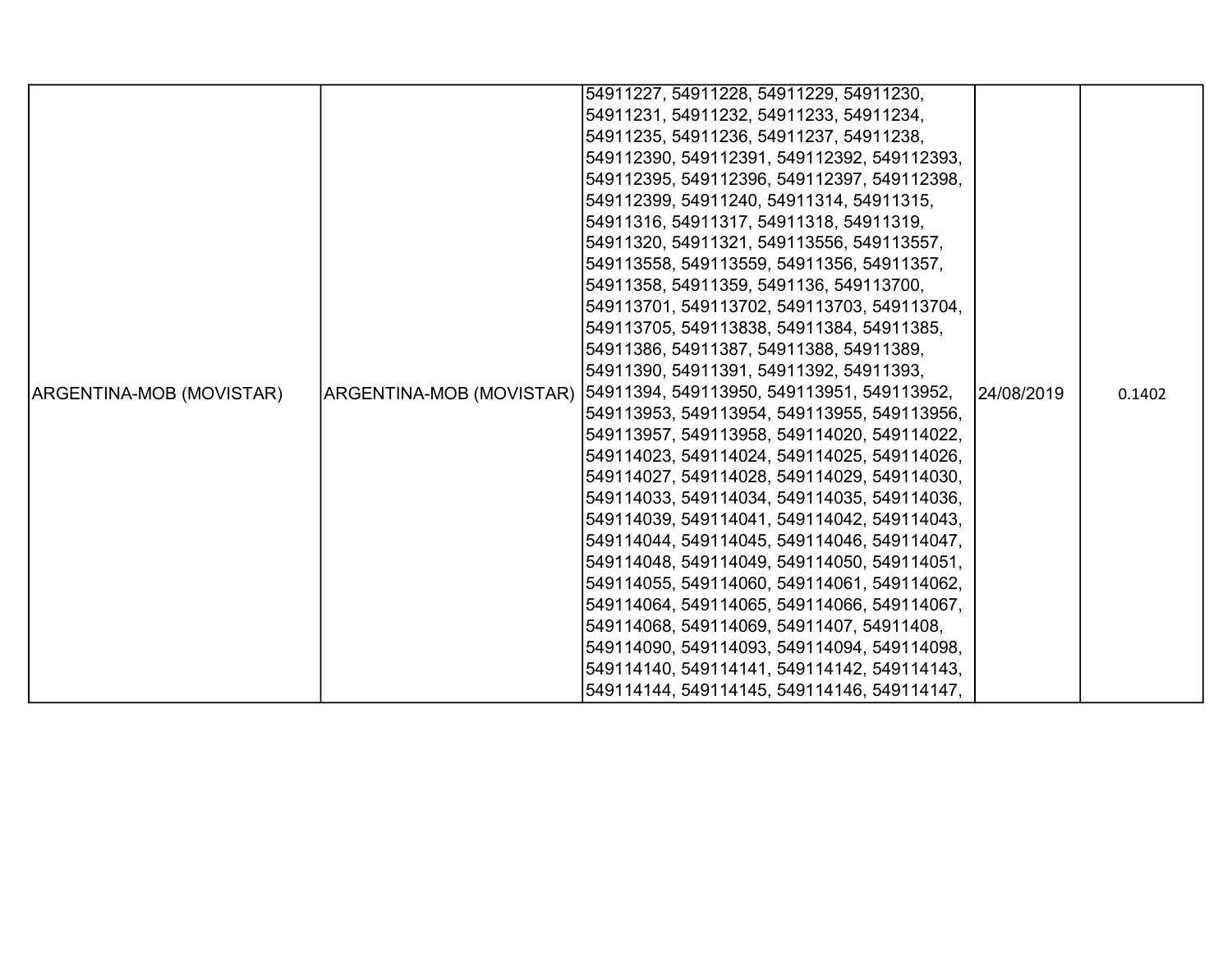|                                 |                          | 5492262468, 549226247, 5492262480,           |            |        |
|---------------------------------|--------------------------|----------------------------------------------|------------|--------|
|                                 |                          | 5492262481, 5492262482, 5492262483,          |            |        |
|                                 |                          | 5492262487, 5492262488, 5492262489,          |            |        |
|                                 |                          | 5492262490, 5492262492, 549226253,           |            |        |
|                                 |                          | 549226258, 5492262590, 5492262591,           |            |        |
|                                 |                          | 5492262592, 5492262593, 5492262594,          |            |        |
|                                 |                          | 5492262595, 549226263, 549226264,            |            |        |
|                                 |                          | 5492262676, 5492262677, 5492264404,          |            |        |
|                                 |                          | 5492264405, 5492264406, 5492264407,          |            |        |
|                                 |                          | 5492264408, 5492264410, 5492264411,          |            |        |
|                                 |                          | 5492264412, 5492264413, 5492264414,          |            |        |
|                                 |                          | 5492265400, 5492265401, 5492265402,          |            |        |
|                                 |                          | 5492265403, 5492265404, 5492265420,          |            |        |
|                                 |                          | 5492265421, 5492265422, 5492265423,          |            |        |
| <b>ARGENTINA-MOB (MOVISTAR)</b> | ARGENTINA-MOB (MOVISTAR) | 5492265424, 5492266470, 5492266471,          | 24/08/2019 | 0.1402 |
|                                 |                          | 5492266472, 549226654, 549226663,            |            |        |
|                                 |                          | 5492266660, 5492266661, 5492266662,          |            |        |
|                                 |                          | 549226667, 5492267405, 5492267406,           |            |        |
|                                 |                          | 5492267407, 5492267408, 5492267409,          |            |        |
|                                 |                          | 5492267430, 5492267431, 5492267432,          |            |        |
|                                 |                          | 5492267433, 5492267434, 5492267435,          |            |        |
|                                 |                          | 5492267436, 5492267437, 5492267468,          |            |        |
|                                 |                          | 5492267469, 549226751, 549226763, 549226766, |            |        |
|                                 |                          | 5492267675, 5492267676, 5492268455,          |            |        |
|                                 |                          | 5492268456, 5492268457, 5492268458,          |            |        |
|                                 |                          | 5492268459, 5492268540, 5492268545,          |            |        |
|                                 |                          | 5492268546, 5492268547, 5492268548,          |            |        |
|                                 |                          | 5492268549, 549226863, 5492268663,           |            |        |
|                                 |                          | 5492268664, 549226867, 549227141,            |            |        |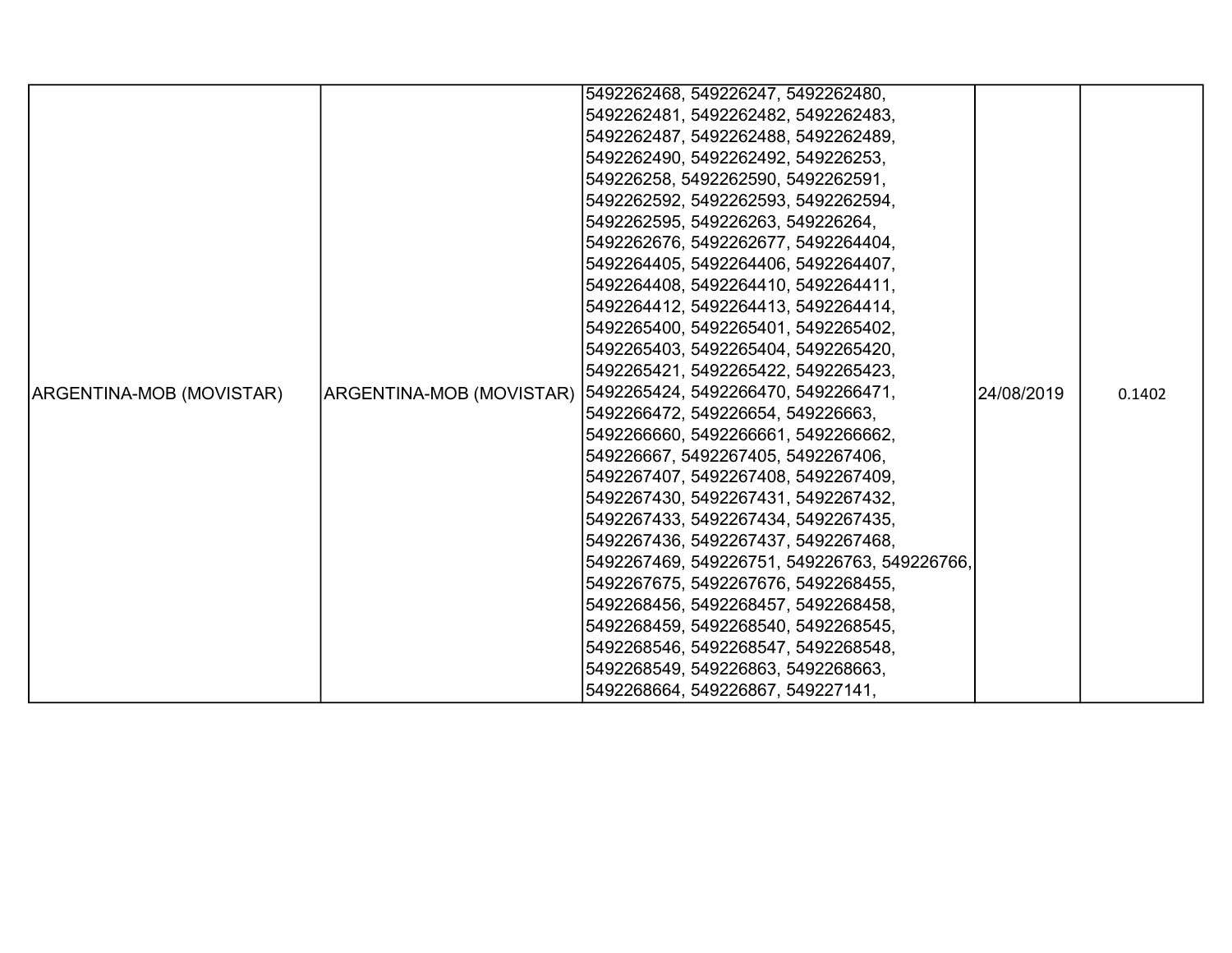|                          |                          | 5492355419, 5492355453, 5492355454,          |            |        |
|--------------------------|--------------------------|----------------------------------------------|------------|--------|
|                          |                          | 5492355455, 5492355456, 5492355460,          |            |        |
|                          |                          | 5492355461, 5492355462, 5492355478,          |            |        |
|                          |                          | 5492355479, 5492355542, 5492355543,          |            |        |
|                          |                          | 5492355544, 5492355568, 5492355569,          |            |        |
|                          |                          | 5492355580, 5492355581, 5492355582,          |            |        |
|                          |                          | 549235561, 549235564, 5492355676,            |            |        |
|                          |                          | 5492355677, 5492355678, 5492355679,          |            |        |
|                          |                          | 549235569, 5492356406, 5492356407,           |            |        |
|                          |                          | 5492356408, 5492356409, 5492357410,          |            |        |
|                          |                          | 5492357411, 5492357412, 5492357413,          |            |        |
|                          |                          | 5492357414, 5492357415, 5492357430,          |            |        |
|                          |                          | 5492357431, 5492358410, 5492358411,          |            |        |
|                          |                          | 5492358412, 5492358413, 5492358420,          |            |        |
| ARGENTINA-MOB (MOVISTAR) | ARGENTINA-MOB (MOVISTAR) | 5492358421, 5492358422, 5492358427,          | 24/08/2019 | 0.1402 |
|                          |                          | 5492362200, 5492362201, 5492362202,          |            |        |
|                          |                          | 5492362203, 5492362204, 5492362205,          |            |        |
|                          |                          | 5492362206, 5492362300, 5492362301,          |            |        |
|                          |                          | 5492362302, 5492362303, 5492362304,          |            |        |
|                          |                          | 549236241, 5492362455, 5492362456,           |            |        |
|                          |                          | 5492362457, 5492362458, 5492362459,          |            |        |
|                          |                          | 5492362531, 5492362532, 5492362533,          |            |        |
|                          |                          | 5492362534, 5492362535, 5492362537,          |            |        |
|                          |                          | 5492362538, 5492362539, 549236254,           |            |        |
|                          |                          | 5492362551, 5492362552, 5492362553,          |            |        |
|                          |                          | 5492362554, 5492362555, 5492362556,          |            |        |
|                          |                          | 5492362557, 5492362558, 5492362559,          |            |        |
|                          |                          | 549236257, 549236258, 549236262, 549236264,  |            |        |
|                          |                          | 549236265, 549236267, 549236269, 5492364200, |            |        |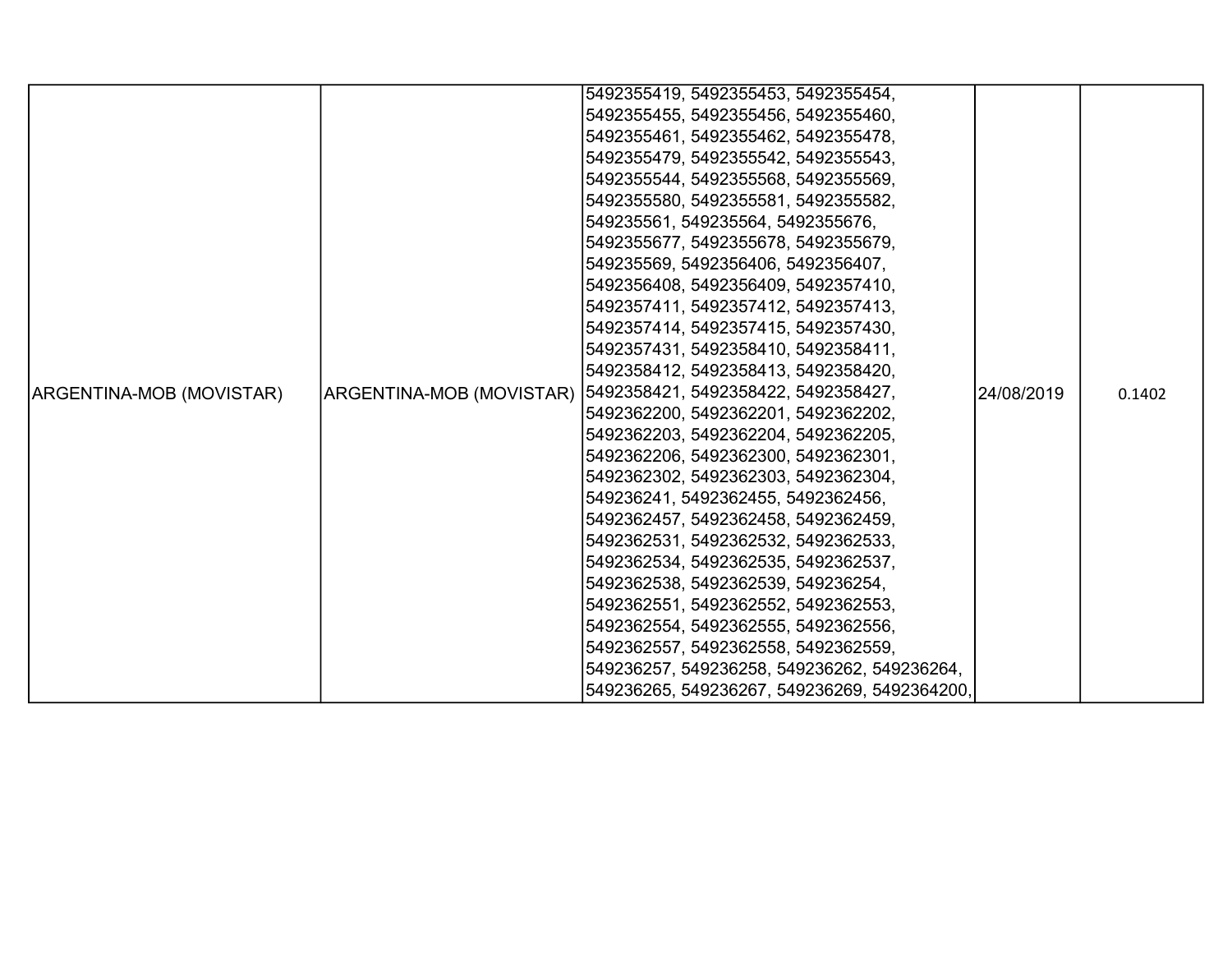|                          |  | 5492651496, 5492651497, 5492651498,                           |             |        |
|--------------------------|--|---------------------------------------------------------------|-------------|--------|
|                          |  | 5492651499, 549265220, 549265221,                             |             |        |
|                          |  | 5492652220, 5492652221, 5492652222,                           |             |        |
|                          |  | 5492652223, 5492652224, 549265236,                            |             |        |
|                          |  | 549265237, 549265240, 5492652463,                             |             |        |
|                          |  | 5492652464, 5492652465, 5492652466,                           |             |        |
|                          |  | 5492652467, 549265248, 5492652559,                            |             |        |
|                          |  | 549265258, 5492652610, 5492652611,                            |             |        |
|                          |  | 5492652612, 5492652613, 5492652625,                           |             |        |
|                          |  | 5492652626, 5492652627, 5492652628,                           |             |        |
|                          |  | 5492652629, 549265264, 549265265, 549265266,                  |             |        |
|                          |  | 549265268, 5492652690, 5492652691,                            |             |        |
|                          |  | 5492652692, 5492652725, 5492652726,                           |             |        |
|                          |  | 5492652727, 5492652728, 5492652729,                           |             |        |
| ARGENTINA-MOB (MOVISTAR) |  | ARGENTINA-MOB (MOVISTAR)  5492652730, 5492652731, 5492652732, | 124/08/2019 | 0.1402 |
|                          |  | 5492652733, 5492652734, 5492652755,                           |             |        |
|                          |  | 5492652756, 5492652757, 5492652758,                           |             |        |
|                          |  | 5492652759, 549265277, 5492652786,                            |             |        |
|                          |  | 5492652837, 5492652838, 5492652839,                           |             |        |
|                          |  | 549265287, 549265288, 549265289, 5492652910,                  |             |        |
|                          |  | 5492655494, 5492655495, 5492655496,                           |             |        |
|                          |  | 5492655497, 5492656406, 5492656407,                           |             |        |
|                          |  | 5492656408, 5492656409, 5492656414,                           |             |        |
|                          |  | 5492656415, 5492656416, 5492656417,                           |             |        |
|                          |  | 5492656418, 5492656419, 5492656442,                           |             |        |
|                          |  | 5492656443, 5492656444, 5492656445,                           |             |        |
|                          |  | 5492656449, 5492656457, 5492656458,                           |             |        |
|                          |  | 5492656459, 5492657255, 5492657256,                           |             |        |
|                          |  | 5492657257, 5492657258, 5492657259,                           |             |        |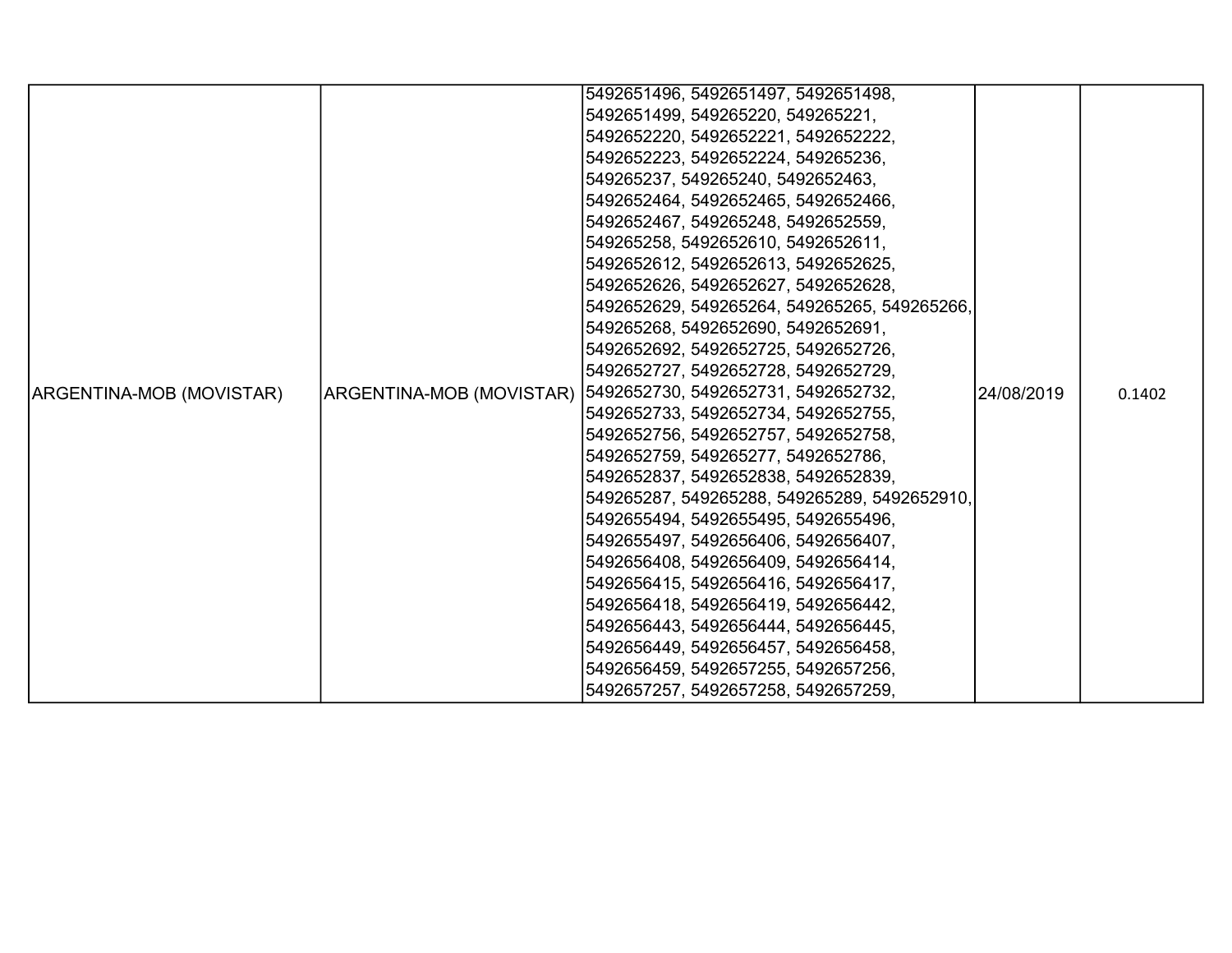|                          |                                     | 5492944576, 5492944577, 5492944578,                           |             |        |
|--------------------------|-------------------------------------|---------------------------------------------------------------|-------------|--------|
|                          |                                     | 5492944579, 549294458, 5492944596,                            |             |        |
|                          |                                     | 5492944597, 5492944598, 5492944599,                           |             |        |
|                          |                                     | 549294460, 549294461, 549294462, 549294463,                   |             |        |
|                          |                                     | 549294466, 549294469, 549294470, 5492944710,                  |             |        |
|                          |                                     | 5492944711, 5492944712, 5492944713,                           |             |        |
|                          |                                     | 5492944714, 5492944715, 5492944716,                           |             |        |
|                          |                                     | 5492944717, 549294480, 549294481,                             |             |        |
|                          |                                     | 5492944820, 5492944821, 5492944822,                           |             |        |
|                          |                                     | 5492944823, 5492944824, 5492944832,                           |             |        |
|                          |                                     | 5492944833, 5492944834, 5492944835,                           |             |        |
|                          |                                     | 5492944836, 5492944894, 5492944895,                           |             |        |
|                          |                                     | 5492944896, 5492944897, 5492944898,                           |             |        |
|                          |                                     | 5492944899, 549294490, 549294491, 549294492,                  |             |        |
| ARGENTINA-MOB (MOVISTAR) |                                     | ARGENTINA-MOB (MOVISTAR)  5492944930, 5492944931, 5492944932, | 124/08/2019 | 0.1402 |
|                          |                                     | 5492944933, 5492944934, 5492944935,                           |             |        |
|                          |                                     | 5492944936, 5492944937, 5492944940,                           |             |        |
|                          |                                     | 5492944941, 5492944942, 5492944943,                           |             |        |
|                          |                                     | 5492944944, 549294495, 549294496, 549294532,                  |             |        |
|                          |                                     | 5492945403, 5492945404, 549294541,                            |             |        |
|                          | 5492945431, 5492945432, 5492945433, |                                                               |             |        |
|                          |                                     | 5492945434, 5492945435, 5492945436,                           |             |        |
|                          |                                     | 5492945437, 5492945438, 5492945439,                           |             |        |
|                          |                                     | 5492945465, 5492945466, 5492945467,                           |             |        |
|                          |                                     | 5492945468, 5492945469, 5492945477,                           |             |        |
|                          |                                     | 549294551, 549294552, 5492945530,                             |             |        |
|                          |                                     | 5492945531, 5492945532, 5492945533,                           |             |        |
|                          |                                     | 5492945534, 5492945546, 5492945547,                           |             |        |
|                          |                                     | 5492945548, 5492945549, 5492945550,                           |             |        |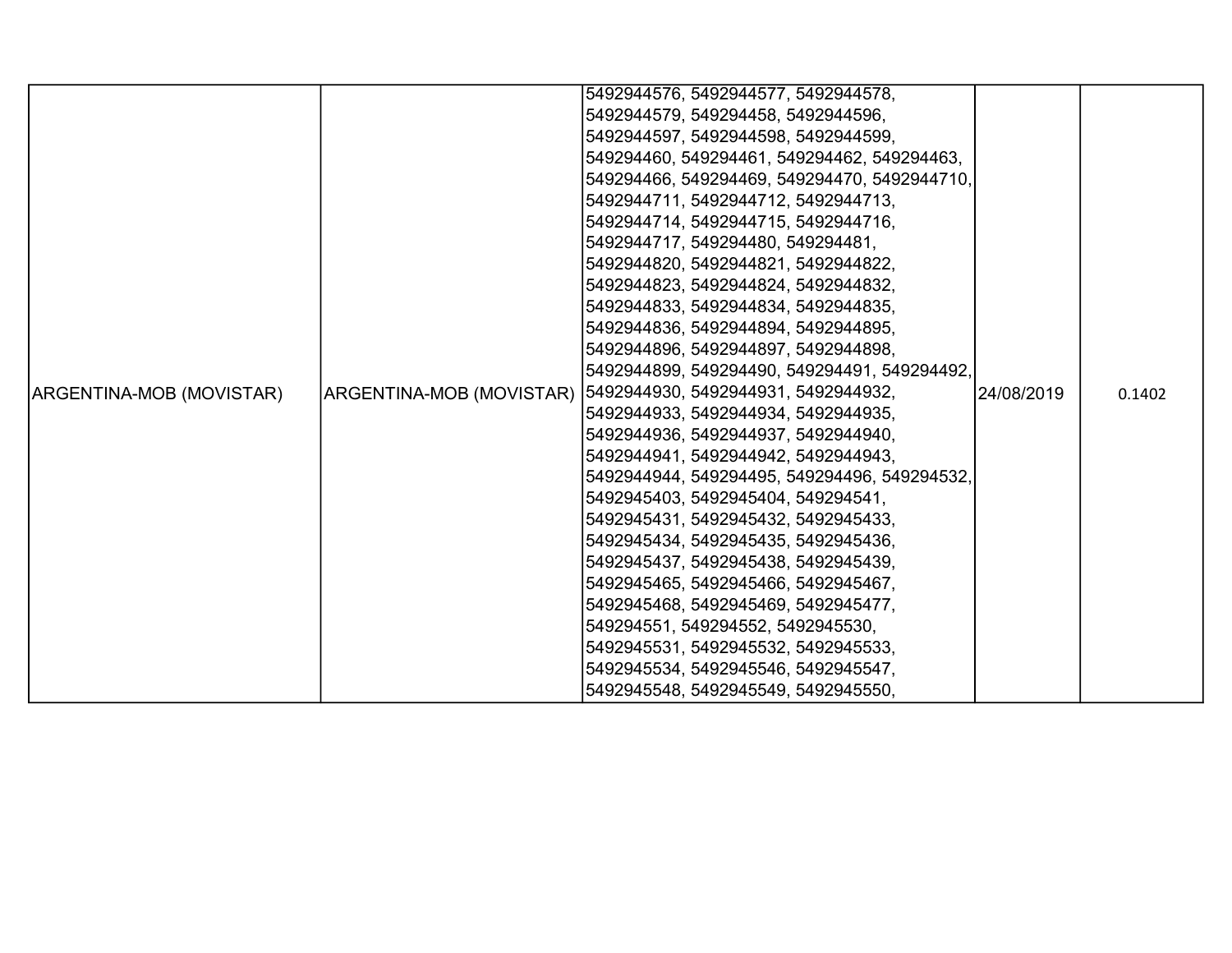|                          |                          | 5493406414, 5493406469, 5493406508,                    |  |        |
|--------------------------|--------------------------|--------------------------------------------------------|--|--------|
|                          |                          |                                                        |  |        |
|                          |                          | 5493406509, 5493407456, 5493407457,                    |  |        |
|                          |                          | 5493407458, 5493407499, 549340751,                     |  |        |
|                          |                          | 549340757, 5493408455, 5493408456,                     |  |        |
|                          |                          | 5493408457, 5493408458, 5493409458,                    |  |        |
|                          |                          | 5493409459, 549341200, 549341201, 549341202,           |  |        |
|                          |                          | 549341203, 549341224, 549341225, 549341226,            |  |        |
|                          |                          | 549341227, 549341228, 549341229, 549341328,            |  |        |
|                          |                          | 549341329, 549341330, 549341331, 549341379,            |  |        |
|                          |                          | 54934138, 54934139, 5493414064, 5493414065,            |  |        |
|                          |                          | 5493414066, 5493414067, 5493414068,                    |  |        |
|                          |                          | 5493414691, 5493414692, 5493414694,                    |  |        |
|                          |                          | 549341500, 549341501, 549341502, 549341503,            |  |        |
|                          |                          | 549341505, 549341506, 549341507, 549341508,            |  |        |
| ARGENTINA-MOB (MOVISTAR) | ARGENTINA-MOB (MOVISTAR) | 549341509, 549341510, 549341511, 549341519, 24/08/2019 |  | 0.1402 |
|                          |                          | 549341520, 549341521, 549341566, 549341571,            |  |        |
|                          |                          | 549341577, 549341578, 549341579, 549341580,            |  |        |
|                          |                          | 549341587, 549341588, 549341590, 549341591,            |  |        |
|                          |                          | 549341592, 549341593, 549341594, 549341595,            |  |        |
|                          |                          | 549341608, 549341609, 549341622, 549341623,            |  |        |
|                          |                          | 549341624, 549341625, 549341627, 549341635,            |  |        |
|                          |                          | 549341636, 549341637, 549341638, 549341639,            |  |        |
|                          |                          | 549341668, 549341669, 549341670, 549341671,            |  |        |
|                          |                          | 549341672, 5493416773, 5493416774,                     |  |        |
|                          |                          | 5493416775, 5493416776, 5493416777,                    |  |        |
|                          |                          | 5493416779, 549341688, 549341689, 549341698,           |  |        |
|                          |                          | 549341699, 549341708, 549341709, 54934171,             |  |        |
|                          |                          | 549341720, 549341721, 549341722, 5493424023,           |  |        |
|                          |                          | 549342409, 5493424185, 5493424186,                     |  |        |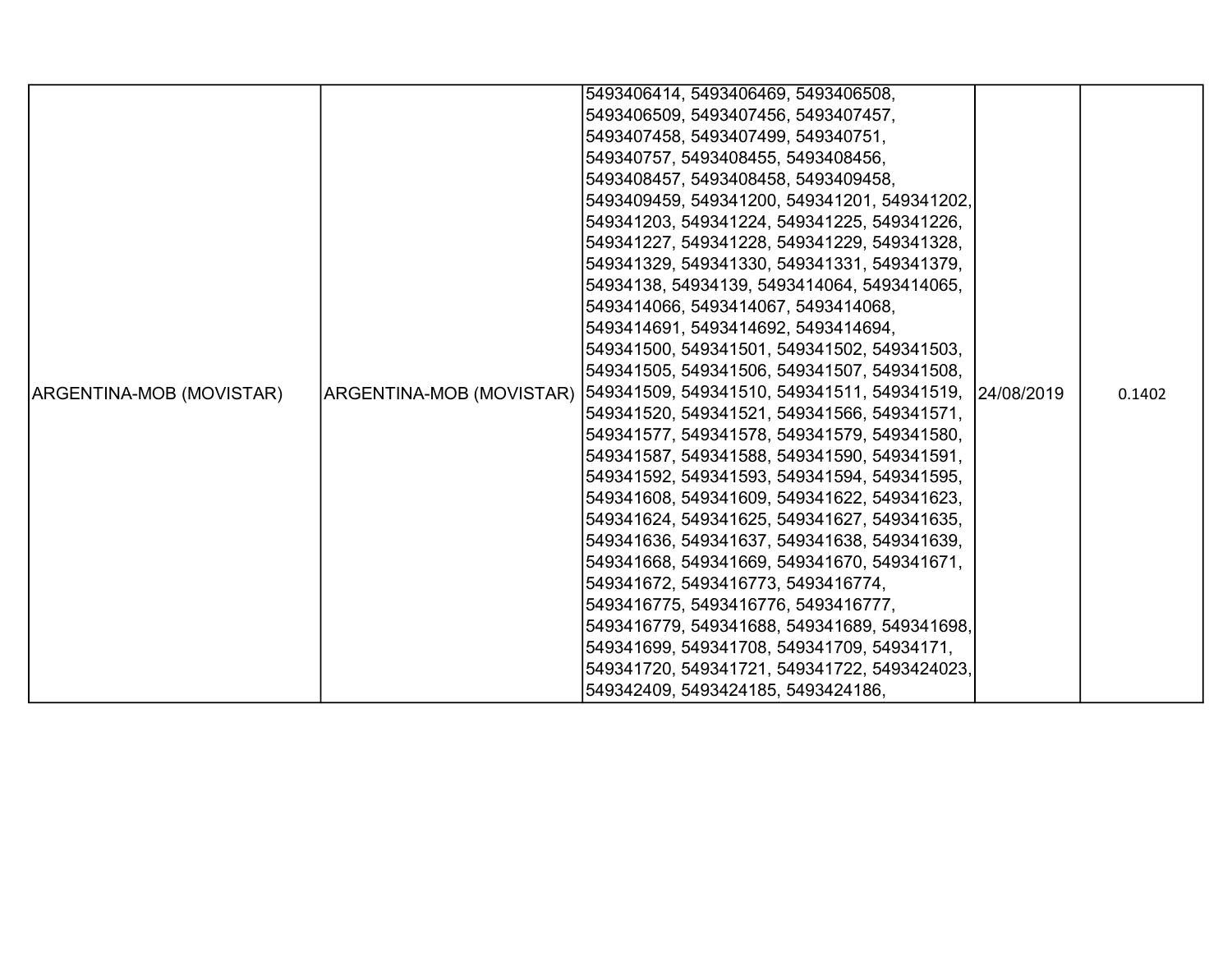|                          |                          | 549351610, 549351611, 549351612, 549351624, |            |        |
|--------------------------|--------------------------|---------------------------------------------|------------|--------|
|                          |                          | 549351625, 549351626, 549351627, 549351628, |            |        |
|                          |                          | 549351629, 549351630, 549351646, 549351647, |            |        |
|                          |                          | 549351648, 549351658, 549351667, 549351668, |            |        |
|                          |                          | 549351669, 549351670, 549351671, 549351672, |            |        |
|                          |                          | 549351689, 549351695, 549351696, 549351697, |            |        |
|                          |                          | 549351698, 549351699, 549351713, 549351714, |            |        |
|                          |                          | 549351715, 549351716, 549351717, 549351718, |            |        |
|                          |                          | 549351719, 54935177, 54935178, 549351797,   |            |        |
|                          |                          | 549351798, 5493521454, 5493521455,          |            |        |
|                          |                          | 5493521456, 5493521457, 5493521458,         |            |        |
|                          |                          | 5493521459, 5493521476, 549352151,          |            |        |
|                          |                          | 5493522400, 5493522401, 5493522406,         |            |        |
|                          |                          | 5493522407, 5493522491, 5493522492,         |            |        |
| ARGENTINA-MOB (MOVISTAR) | ARGENTINA-MOB (MOVISTAR) | 5493522494, 5493524407, 5493524408,         | 24/08/2019 | 0.1402 |
|                          |                          | 5493524409, 5493524412, 5493524413,         |            |        |
|                          |                          | 5493525410, 5493525411, 5493525412,         |            |        |
|                          |                          | 5493525510, 5493525511, 5493525512,         |            |        |
|                          |                          | 5493525513, 5493525514, 549352552,          |            |        |
|                          |                          | 5493525556, 5493525557, 5493525558,         |            |        |
|                          |                          | 5493525559, 5493525566, 5493525567,         |            |        |
|                          |                          | 5493525568, 5493525569, 5493525575,         |            |        |
|                          |                          | 5493525578, 549352558, 5493532500,          |            |        |
|                          |                          | 5493532501, 5493532502, 549353251,          |            |        |
|                          |                          | 5493533410, 5493533411, 5493533412,         |            |        |
|                          |                          | 5493533413, 5493533414, 5493533470,         |            |        |
|                          |                          | 5493533471, 5493533472, 5493533473,         |            |        |
|                          |                          | 5493534328, 5493534329, 549353434,          |            |        |
|                          |                          | 5493534350, 5493534351, 5493534485,         |            |        |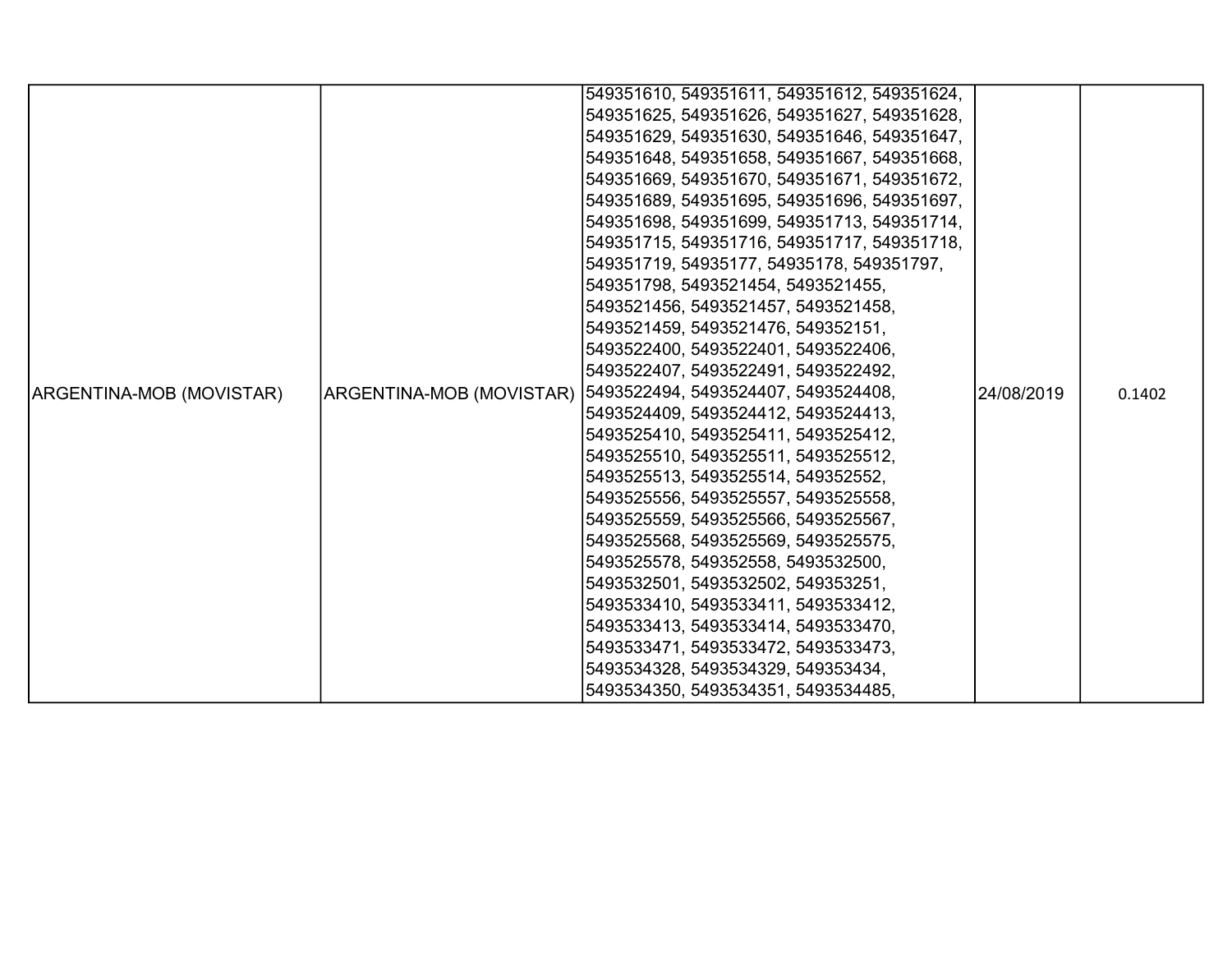|                          |                          | 5493772541, 5493772542, 5493772543,          |            |        |
|--------------------------|--------------------------|----------------------------------------------|------------|--------|
|                          |                          | 5493772544, 5493772545, 549377255,           |            |        |
|                          |                          | 5493772560, 5493772565, 5493772566,          |            |        |
|                          |                          | 5493772567, 5493772568, 5493772570,          |            |        |
|                          |                          | 5493772571, 5493772572, 5493773471,          |            |        |
|                          |                          | 5493773472, 549377348, 549377351,            |            |        |
|                          |                          | 5493774450, 5493774451, 5493774452,          |            |        |
|                          |                          | 5493774453, 5493774454, 5493774455,          |            |        |
|                          |                          | 5493774456, 5493774470, 5493774471,          |            |        |
|                          |                          | 5493774472, 5493774494, 5493774495,          |            |        |
|                          |                          | 5493774496, 5493774497, 5493774498,          |            |        |
|                          |                          | 549377451, 5493775451, 5493775452,           |            |        |
|                          |                          | 5493775458, 549377551, 5493777314,           |            |        |
|                          |                          | 5493777315, 5493777316, 5493777317,          |            |        |
| ARGENTINA-MOB (MOVISTAR) | ARGENTINA-MOB (MOVISTAR) | 5493777318, 5493777319, 5493777320,          | 24/08/2019 | 0.1402 |
|                          |                          | 5493777321, 5493777322, 5493777323,          |            |        |
|                          |                          | 5493777324, 5493777325, 5493777326,          |            |        |
|                          |                          | 5493777356, 5493777357, 5493777358,          |            |        |
|                          |                          | 5493777359, 549377736, 549377737, 549377751, |            |        |
|                          |                          | 5493777545, 5493777546, 5493777547,          |            |        |
|                          |                          | 5493777548, 5493777549, 5493777565,          |            |        |
|                          |                          | 5493777566, 5493777567, 5493777568,          |            |        |
|                          |                          | 5493777569, 549377758, 5493777630,           |            |        |
|                          |                          | 5493777631, 5493781413, 5493781414,          |            |        |
|                          |                          | 5493781415, 5493781486, 5493781487,          |            |        |
|                          |                          | 5493781488, 5493782405, 5493782406,          |            |        |
|                          |                          | 5493782407, 5493782408, 5493782480,          |            |        |
|                          |                          | 5493782481, 5493782482, 5493782483,          |            |        |
|                          |                          | 5493782484, 5493782540, 5493782541,          |            |        |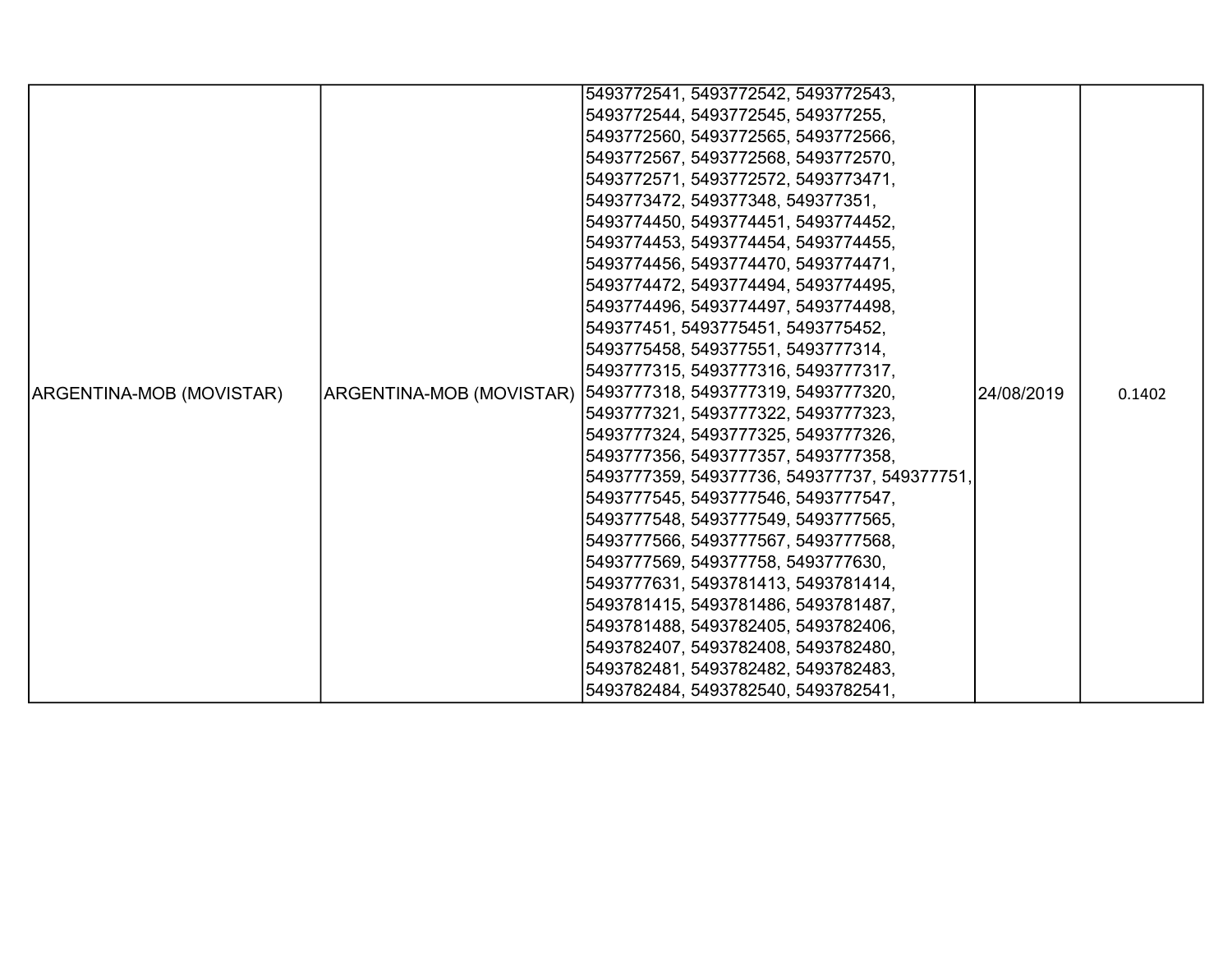|                          |                                    | 5493885940, 5493885941, 5493885942,                           |            |        |
|--------------------------|------------------------------------|---------------------------------------------------------------|------------|--------|
|                          |                                    | 5493885943, 5493885944, 5493885945,                           |            |        |
|                          |                                    | 5493885947, 5493885948, 5493885950,                           |            |        |
|                          |                                    | 5493885951, 5493885952, 5493885953,                           |            |        |
|                          |                                    | 5493885954, 5493885955, 5493885956,                           |            |        |
|                          |                                    | 5493885957, 549388653, 549388654,                             |            |        |
|                          |                                    | 5493886550, 5493886551, 5493886552,                           |            |        |
|                          |                                    | 5493886553, 5493886554, 5493886580,                           |            |        |
|                          |                                    | 5493886581, 5493886582, 5493886583,                           |            |        |
|                          |                                    | 5493886584, 5493886585, 5493886586,                           |            |        |
|                          |                                    | 5493886587, 5493886588, 5493886612,                           |            |        |
|                          |                                    | 5493886613, 5493886614, 5493886616,                           |            |        |
|                          |                                    | 5493886617, 549388666, 5493887402,                            |            |        |
| ARGENTINA-MOB (MOVISTAR) |                                    | ARGENTINA-MOB (MOVISTAR)  5493887403, 5493887404, 5493887405, | 24/08/2019 | 0.1402 |
|                          |                                    | 5493887406, 5493887474, 5493887475,                           |            |        |
|                          |                                    | 5493887476, 5493887477, 5493887478,                           |            |        |
|                          |                                    | 5493887479, 5493887486, 5493888439,                           |            |        |
|                          |                                    | 5493888450, 5493888466, 5493888467,                           |            |        |
|                          | 549388853, 5493888574, 5493888575, |                                                               |            |        |
|                          |                                    | 5493888576, 5493888577, 5493888578,                           |            |        |
|                          |                                    | 5493888579, 5493888580, 5493888581,                           |            |        |
|                          |                                    | 5493888582, 5493888583, 5493888584,                           |            |        |
|                          |                                    | 5493888585, 5493888586, 549388862,                            |            |        |
|                          |                                    | 5493891400, 5493891401, 5493891406,                           |            |        |
|                          |                                    | 5493891407, 5493891496, 5493891497,                           |            |        |
|                          |                                    | 5493891498, 5493892493, 5493892494,                           |            |        |
|                          |                                    | 5493894493, 5493894494                                        |            |        |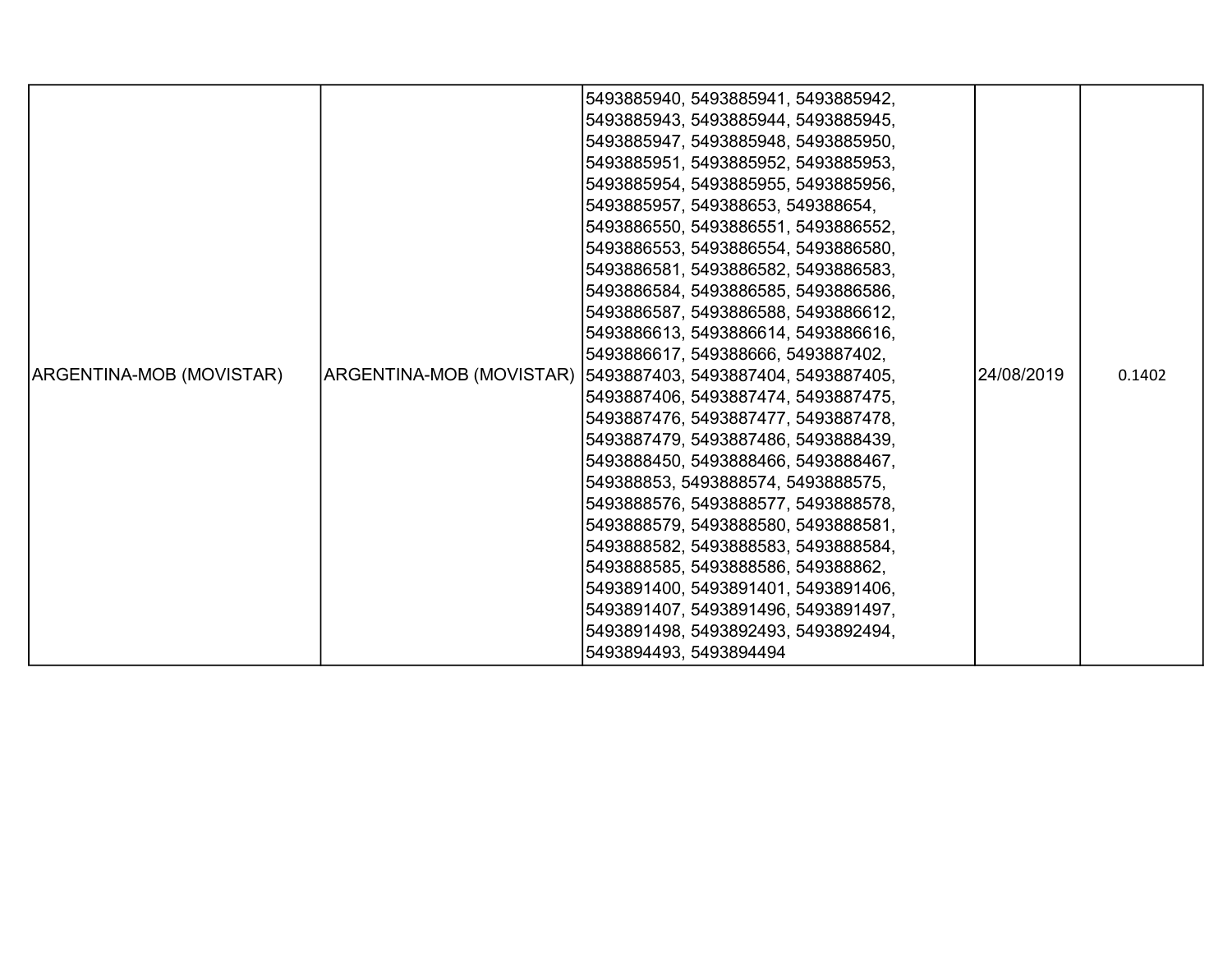|                        |                                                                                                                                                                                     | 54112045, 54112046, 54112047, 54112048,     |            |        |
|------------------------|-------------------------------------------------------------------------------------------------------------------------------------------------------------------------------------|---------------------------------------------|------------|--------|
|                        |                                                                                                                                                                                     | 54112810, 54112811, 54112812, 54112813,     |            |        |
|                        |                                                                                                                                                                                     | 54112814, 5411371590, 5411371591,           |            |        |
|                        |                                                                                                                                                                                     | 5411371592, 54113992, 54113993, 54113994,   |            |        |
|                        |                                                                                                                                                                                     | 54113995, 54113996, 54113997, 54113998,     |            |        |
|                        |                                                                                                                                                                                     | 54113999, 54114040, 54114150, 54114154,     |            |        |
|                        |                                                                                                                                                                                     | 541141556, 541141557, 541141558, 54114337,  |            |        |
|                        |                                                                                                                                                                                     | 54114377, 54114385, 54114527, 54114560,     |            |        |
|                        |                                                                                                                                                                                     | 54114561, 54114562, 54114593, 54114596,     |            |        |
|                        |                                                                                                                                                                                     | 54114597, 54114598, 54114599, 54114615,     |            |        |
|                        |                                                                                                                                                                                     | 541146750, 541146751, 541146759, 54114677,  |            |        |
|                        |                                                                                                                                                                                     | 54114678, 54114685, 54114818, 54114906,     |            |        |
|                        |                                                                                                                                                                                     | 54114907, 54114908, 54114967, 54114976,     |            |        |
|                        |                                                                                                                                                                                     | 54114977, 54114978, 54114996, 54115100,     |            |        |
| ARGENTINA-MOB (OTHERS) | ARGENTINA-MOB (OTHERS)                                                                                                                                                              | 54115130, 54115202, 54115203, 54115206,     | 24/08/2019 | 0.1402 |
|                        |                                                                                                                                                                                     | 54115207, 54115209, 54115211, 54115213,     |            |        |
|                        |                                                                                                                                                                                     | 54115214, 54115251, 54115330, 541153810,    |            |        |
|                        |                                                                                                                                                                                     |                                             |            |        |
|                        |                                                                                                                                                                                     | 54117069, 54117070, 54117071, 541170720,    |            |        |
|                        |                                                                                                                                                                                     |                                             |            |        |
|                        | 541153818, 541153819, 54115398, 54117068,<br>541170721, 541170722, 541170723, 541170724,<br>54117085, 54117086, 54117087, 542202400,<br>542202401, 542202508, 542202509, 542202590, |                                             |            |        |
|                        |                                                                                                                                                                                     |                                             |            |        |
|                        |                                                                                                                                                                                     | 542202591, 542202592, 542202593, 542202598, |            |        |
|                        |                                                                                                                                                                                     | 542202599, 542202610, 542202611, 542202612, |            |        |
|                        |                                                                                                                                                                                     | 542202613, 542202614, 542204122, 542204123, |            |        |
|                        |                                                                                                                                                                                     | 542204124, 54220413, 542204319, 542204700,  |            |        |
|                        |                                                                                                                                                                                     | 542204701, 542204702, 542204704, 542204720, |            |        |
|                        |                                                                                                                                                                                     | 542204721, 542204722, 542204723, 542204724, |            |        |
|                        |                                                                                                                                                                                     | 542204725, 542204726, 542204759, 542204885, |            |        |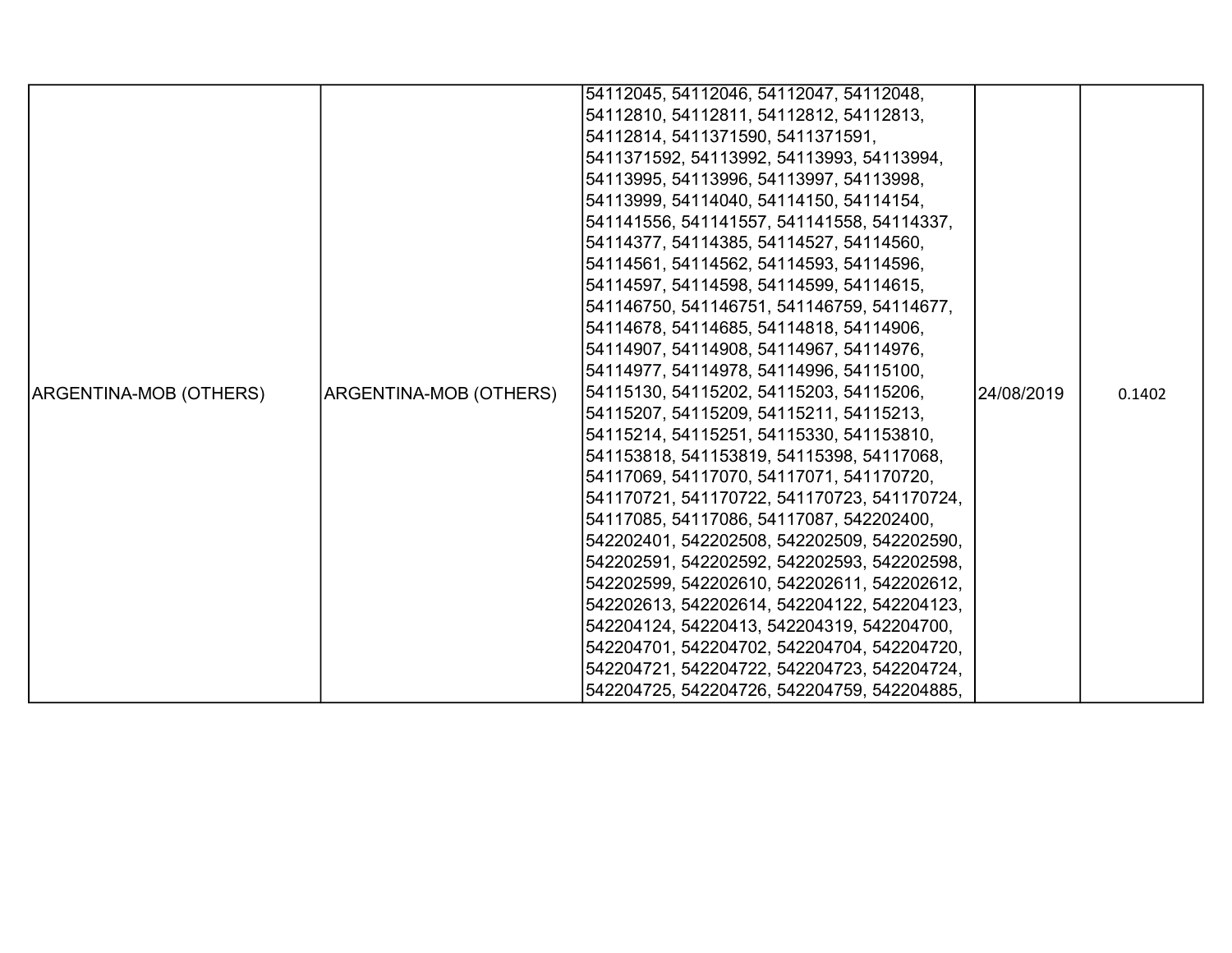|                              |                          | 542975115, 542975119, 542975196, 542975197,                        |            |        |
|------------------------------|--------------------------|--------------------------------------------------------------------|------------|--------|
|                              |                          | 542975219, 542982410, 542982411, 542982490,                        |            |        |
|                              |                          | 542983450, 542983451, 542983452, 542983630,                        |            |        |
|                              |                          | 542984296, 542984297, 542984470, 542984471,                        |            |        |
|                              |                          | 542984472, 542984473, 542984474, 542984475,                        |            |        |
|                              |                          | 542984476, 542984817, 542984818, 542984819,                        |            |        |
|                              |                          | 54299431, 54299439, 542994830, 542994839,                          |            |        |
|                              |                          | 542995001, 542995002, 542995139, 542995655,                        |            |        |
|                              |                          | 542995656, 54299566, 542995910, 542995911,                         |            |        |
|                              |                          | 542995912, 542995913, 542995914, 542996138,                        |            |        |
|                              |                          | 542996139, 542996367, 542996535, 542996549,                        |            |        |
|                              |                          | 542996752, 543329450, 543329451, 543329452,                        |            |        |
|                              |                          | 543329453, 543329458, 543329459, 543364100,                        |            |        |
|                              |                          | 543364101, 543364261, 543364262, 543364478,                        |            |        |
| ARGENTINA-MOB (OTHERS)       | ARGENTINA-MOB (OTHERS)   | 543364494, 543364496, 543364497, 543364498,                        | 24/08/2019 | 0.1402 |
|                              |                          | 543364499, 543382450, 543382459, 543385450,                        |            |        |
|                              |                          | 543385451, 543385452, 543385459, 543387482,                        |            |        |
|                              |                          | 543387497, 543388450, 543388452, 543400450,                        |            |        |
|                              |                          | 543400452, 543400457, 543400458, 543400459,                        |            |        |
|                              |                          | 543401430, 543401438, 543401439, 543402450,                        |            |        |
|                              |                          | 543402451, 543402452, 543402459, 543404440,                        |            |        |
|                              |                          | 543404449, 543405450, 543405452, 543406450,                        |            |        |
|                              |                          | 543406452, 543407460, 543407461, 543407462,                        |            |        |
|                              |                          | 543407463, 543408450, 543408459, 543409450,                        |            |        |
|                              |                          | 543409452, 54341222, 543412230, 543412231,                         |            |        |
|                              |                          | 543412232, 543412233, 543412234, 543412235,                        |            |        |
|                              |                          | 543412236, 543412237, 543412360, 543412361,                        |            |        |
|                              |                          | 543412362, 543412363, 543412364, 543412365,                        |            |        |
|                              |                          | 543412366, 543412850, 543412851, 54341401,                         |            |        |
| <b>ARMENIA</b>               | <b>ARMENIA</b>           | $\overline{374}$                                                   | 24/08/2019 | 0.2262 |
| <b>ARMENIA (PREMIUM)</b>     | <b>ARMENIA (PREMIUM)</b> | 37460                                                              | 24/08/2019 | 0.1812 |
| <b>ARMENIA-MOB (BEELINE)</b> | ARMENIA-MOB (BEELINE)    | 37443, 37491, 37496, 37499                                         | 24/08/2019 | 0.2262 |
| ARMENIA-MOB (NAGORNI)        | ARMENIA-MOB (NAGORNI)    | 37497                                                              | 24/08/2019 | 0.1426 |
| <b>ARMENIA-MOB (OTHERS)</b>  | ARMENIA-MOB (OTHERS)     | 37490, 37492                                                       | 24/08/2019 | 0.1709 |
| ARMENIA-MOB (UCOM)           | ARMENIA-MOB (UCOM)       | 37441, 37444, 37455, 37495                                         | 24/08/2019 | 0.2335 |
| ARMENIA-MOB (VIVACELL-MTS)   |                          | ARMENIA-MOB (VIVACELL-MTS 37449, 37477, 37488, 37493, 37494, 37498 | 24/08/2019 | 0.2131 |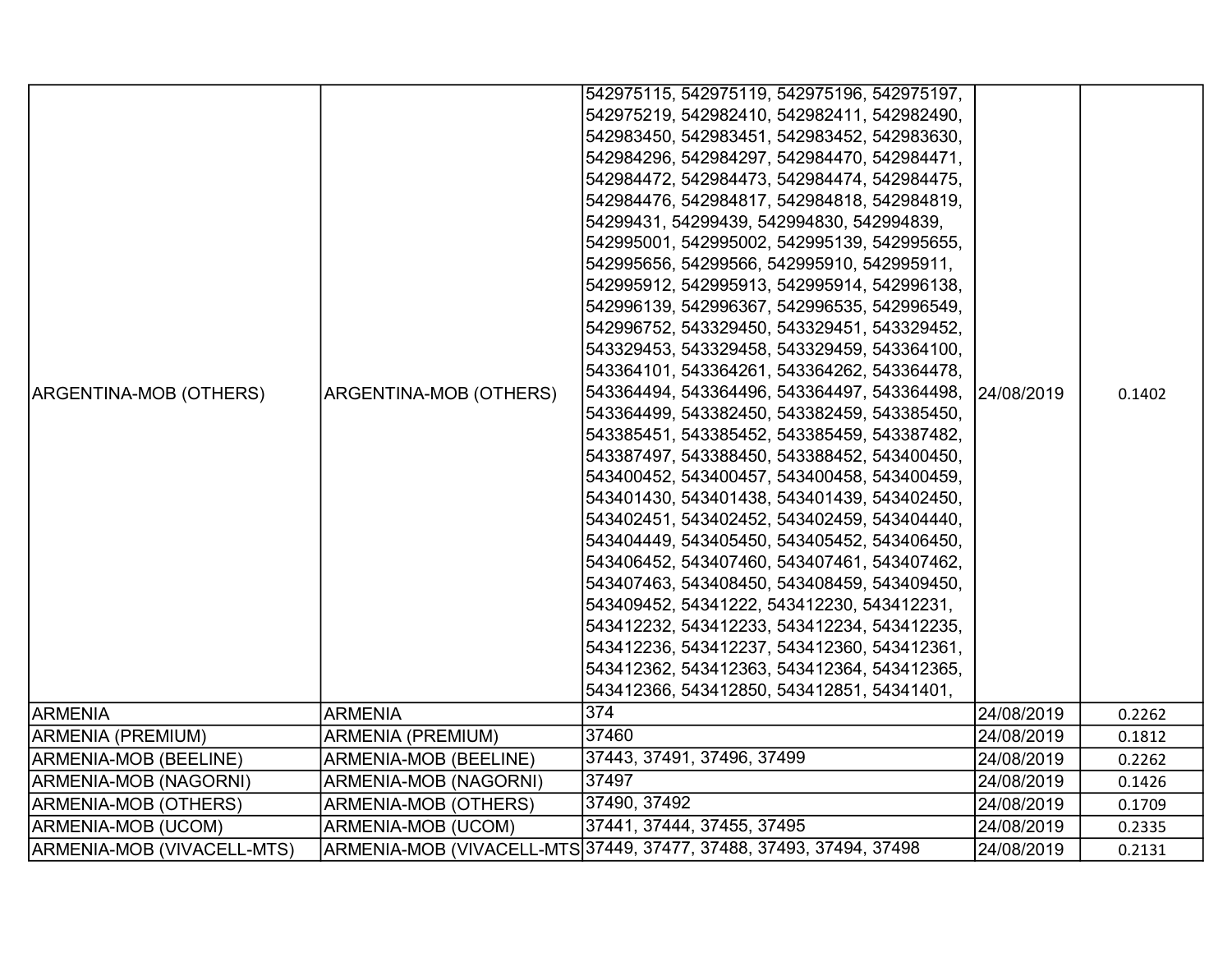| <b>ARMENIA-NAGORNI KARABAKH</b>  | ARMENIA-NAGORNI KARABAKH37447  |                                                                                                                                                                                                                                                                                                                                                                                                                                           | 24/08/2019 | 0.1426 |
|----------------------------------|--------------------------------|-------------------------------------------------------------------------------------------------------------------------------------------------------------------------------------------------------------------------------------------------------------------------------------------------------------------------------------------------------------------------------------------------------------------------------------------|------------|--------|
| <b>ARUBA</b>                     | <b>ARUBA</b>                   | 297                                                                                                                                                                                                                                                                                                                                                                                                                                       | 24/08/2019 | 0.0842 |
| <b>ARUBA-MOB (DIGICEL)</b>       | <b>ARUBA-MOB (DIGICEL)</b>     | 297290, 29763, 29764, 29773, 29774                                                                                                                                                                                                                                                                                                                                                                                                        | 24/08/2019 | 0.1944 |
| <b>ARUBA-MOB (OTHERS)</b>        | ARUBA-MOB (OTHERS)             | 29756, 29759, 297600, 297622, 29766, 29769,<br>29796, 29799                                                                                                                                                                                                                                                                                                                                                                               | 24/08/2019 | 0.1974 |
| <b>ASCENSION</b>                 | <b>BLOCKED</b>                 | 247                                                                                                                                                                                                                                                                                                                                                                                                                                       | 24/08/2019 | 1.6967 |
| AUSTRALIA                        | <b>AUSTRALIA</b>               | 61                                                                                                                                                                                                                                                                                                                                                                                                                                        | 24/08/2019 | 0.0108 |
| <b>AUSTRALIA (SPECIAL SVC)</b>   | <b>AUSTRALIA (SPECIAL SVC)</b> | 6113                                                                                                                                                                                                                                                                                                                                                                                                                                      | 24/08/2019 | 0.0266 |
| AUSTRALIA-CHRISTMAS ISLANDS      |                                | AUSTRALIA-CHRISTMAS ISLAN 6189100, 6189101, 6189162, 6189164                                                                                                                                                                                                                                                                                                                                                                              | 24/08/2019 | 0.0118 |
| AUSTRALIA-CITIES                 | <b>AUSTRALIA-CITIES</b>        | 61261, 61262, 61380, 61381, 61382, 61383,<br>61384, 61385, 61386, 61387, 61388, 6139, 6173,<br>61860, 61861, 61862, 61863, 61864, 61865,<br>61870, 61871, 61872, 61873, 61874, 61881,<br>61882, 61883, 61884, 61892, 61893, 61894                                                                                                                                                                                                         | 24/08/2019 | 0.0108 |
| AUSTRALIA-MOB (3G)               | <b>AUSTRALIA-MOB (3G)</b>      | 61425, 61430, 61433                                                                                                                                                                                                                                                                                                                                                                                                                       | 24/08/2019 | 0.0258 |
| AUSTRALIA-MOB (LYCA)             | <b>AUSTRALIA-MOB (LYCA)</b>    | 61469, 61470                                                                                                                                                                                                                                                                                                                                                                                                                              | 24/08/2019 | 0.0258 |
| AUSTRALIA-MOB (OPTUS)            | AUSTRALIA-MOB (OPTUS)          | 61401, 61402, 61403, 61411, 61412, 61413,<br>61421, 61422, 61423, 61431, 61432, 61434,<br>61435, 61466, 614683, 614684, 614685, 614686,<br> 614687, 614688, 614689, 61478, 614790,<br>614791, 61481, 61482                                                                                                                                                                                                                                | 24/08/2019 | 0.0258 |
| AUSTRALIA-MOB (OTHERS)           | <b>AUSTRALIA-MOB (OTHERS)</b>  | 614200, 614201, 61440, 61441, 61442, 61443,<br>614440, 614441, 614442, 614443, 614445,<br>614446, 614447, 614448, 614449, 61445, 61446,<br> 61454, 61460, 61461, 61462, 61463, 61464,<br>61465, 614680, 614681, 614682, 61471, 61472,<br>614792, 614793, 614794, 614795, 614796,<br>614797, 614798, 614799, 61480, 61483, 61485,<br>61486, 614888, 61489, 614915, 614916, 614917,<br>614918, 614919, 61492, 61493, 61494, 61495,<br>61496 | 24/08/2019 | 0.0258 |
| <b>AUSTRALIA-MOB (SATELLITE)</b> | <b>BLOCKED</b>                 | 6114, 6142010                                                                                                                                                                                                                                                                                                                                                                                                                             | 24/08/2019 | 2.2904 |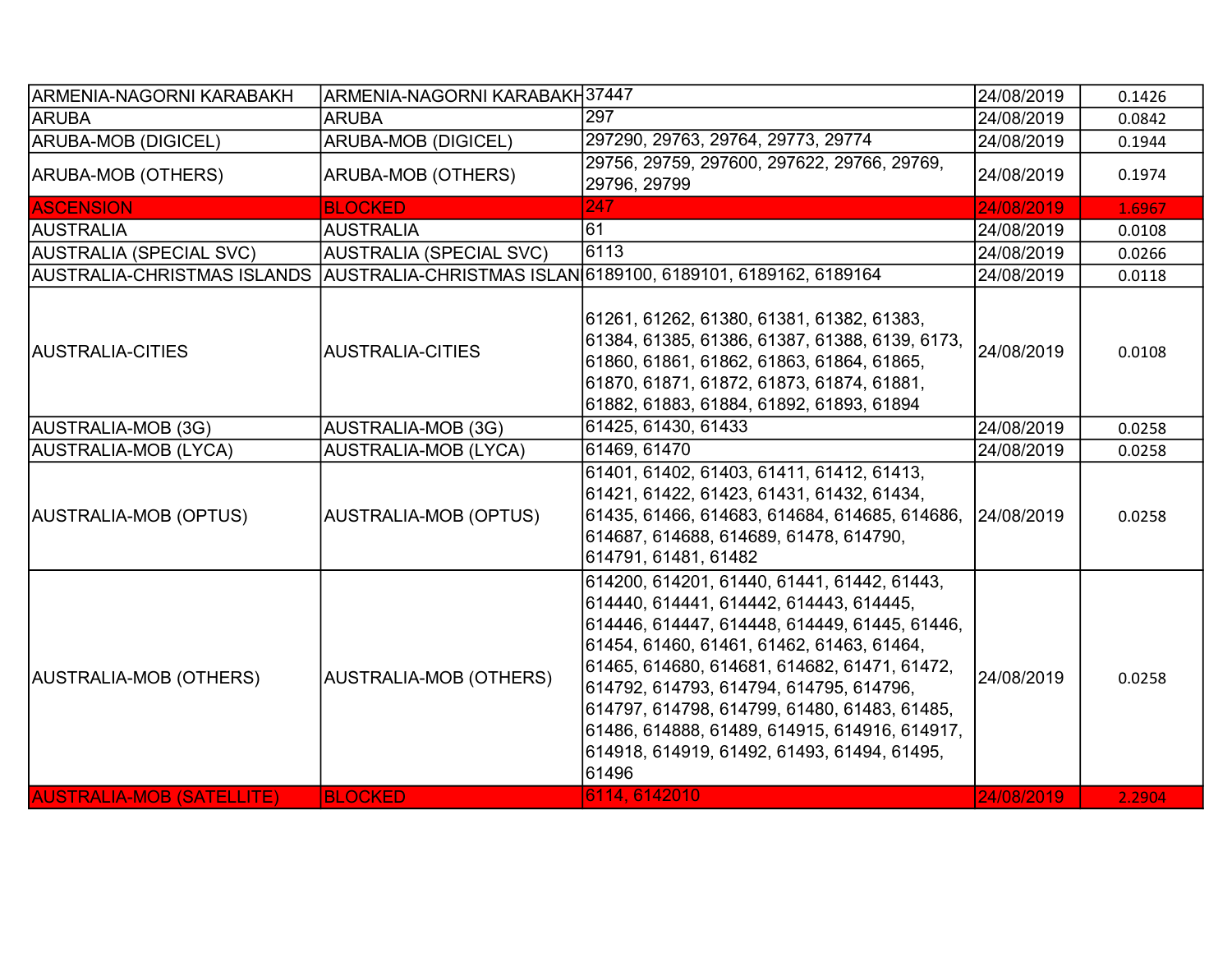| AUSTRALIA-MOB (TELSTRA)         | AUSTRALIA-MOB (TELSTRA)                | 61400, 61407, 61408, 61409, 61417, 61418,<br>61419, 61427, 61428, 61429, 61436, 61437,<br>61438, 61439, 614444, 61447, 61448, 61455,<br>61456, 61457, 61458, 61459, 61467, 614725,<br>614726, 614727, 614728, 614729, 61473, 61474,<br>61475, 61476, 61477, 61484, 61487, 614880,<br>614881, 614882, 614883, 614884, 614885,<br>614886, 614887, 614889, 61490, 614910,<br>614911, 614912, 614913, 614914, 61497, 61498,<br>61499 | 24/08/2019 | 0.0258 |
|---------------------------------|----------------------------------------|----------------------------------------------------------------------------------------------------------------------------------------------------------------------------------------------------------------------------------------------------------------------------------------------------------------------------------------------------------------------------------------------------------------------------------|------------|--------|
| AUSTRALIA-MOB (VODAF)           | AUSTRALIA-MOB (VODAF)                  | 61404, 61405, 61406, 61410, 61414, 61415,<br>61416, 614202, 614203, 614204, 614205,<br>614206, 614207, 614208, 614209, 61424, 61426,<br>61449, 61450, 61451, 61452, 61453                                                                                                                                                                                                                                                        | 24/08/2019 | 0.0258 |
| AUSTRALIA-SYDNEY                | AUSTRALIA-SYDNEY                       | 6128, 6129                                                                                                                                                                                                                                                                                                                                                                                                                       | 24/08/2019 | 0.0108 |
| <b>AUSTRIA</b>                  | <b>AUSTRIA</b>                         | $\overline{43}$                                                                                                                                                                                                                                                                                                                                                                                                                  | 24/08/2019 | 0.0077 |
| AUSTRIA (PREMIUM)               | <b>AUSTRIA (PREMIUM)</b>               | 43710, 43711, 43730, 43740, 43810, 43820                                                                                                                                                                                                                                                                                                                                                                                         | 24/08/2019 | 0.2341 |
| AUSTRIA-MOB (3G)                | AUSTRIA-MOB (3G)                       | 43660, 4367833, 4367890, 4367891, 4368183,<br>43699                                                                                                                                                                                                                                                                                                                                                                              | 24/08/2019 | 0.0164 |
| AUSTRIA-MOB (A1)                | AUSTRIA-MOB (A1)                       | 43644, 43664, 43680, 43681, 43688, 4369981,<br>4369982, 4369988, 4369989                                                                                                                                                                                                                                                                                                                                                         | 24/08/2019 | 0.0164 |
| AUSTRIA-MOB (M2M TMA)           | AUSTRIA-MOB (M2M TMA)                  | 43676181, 43676182, 43676183, 43676184,<br>43676185, 43676186, 43676187, 43676188,<br>43676189, 436762592                                                                                                                                                                                                                                                                                                                        | 24/08/2019 | 0.0164 |
| AUSTRIA-MOB (OTHERS)            | AUSTRIA-MOB (OTHERS)                   | 43655, 43661, 43663, 43665, 43667, 436688,<br>43670, 43677, 43678, 4368860, 4368861,<br>4368864, 4368877, 436889, 43690                                                                                                                                                                                                                                                                                                          | 24/08/2019 | 0.0164 |
| AUSTRIA-MOB (T-MOBILE)          | <b>AUSTRIA-MOB (T-MOBILE)</b>          | 43650, 43676                                                                                                                                                                                                                                                                                                                                                                                                                     | 24/08/2019 | 0.0164 |
| AZERBAIJAN                      | <b>AZERBAIJAN</b>                      | 994                                                                                                                                                                                                                                                                                                                                                                                                                              | 24/08/2019 | 0.1962 |
| <b>AZERBAIJAN (SPECIAL SVC)</b> | <b>BLOCKED</b>                         | 994900                                                                                                                                                                                                                                                                                                                                                                                                                           | 24/08/2019 | 1.3460 |
| AZERBAIJAN-MOB (AZERCELL)       | AZERBAIJAN-MOB (AZERCELL) 99450, 99451 |                                                                                                                                                                                                                                                                                                                                                                                                                                  | 24/08/2019 | 0.2797 |
| AZERBAIJAN-MOB (BAKCELL)        | AZERBAIJAN-MOB (BAKCELL)               | 99455                                                                                                                                                                                                                                                                                                                                                                                                                            | 24/08/2019 | 0.2797 |
| AZERBAIJAN-MOB (NAR)            | AZERBAIJAN-MOB (NAR)                   | 99470, 99477                                                                                                                                                                                                                                                                                                                                                                                                                     | 24/08/2019 | 0.2797 |
| AZERBAIJAN-MOB (OTHERS)         | <b>AZERBAIJAN-MOB (OTHERS)</b>         | 99440, 99444, 99460                                                                                                                                                                                                                                                                                                                                                                                                              | 24/08/2019 | 0.2797 |
| <b>BAHAMAS</b>                  | <b>BAHAMAS</b>                         | 1242                                                                                                                                                                                                                                                                                                                                                                                                                             | 24/08/2019 | 0.1038 |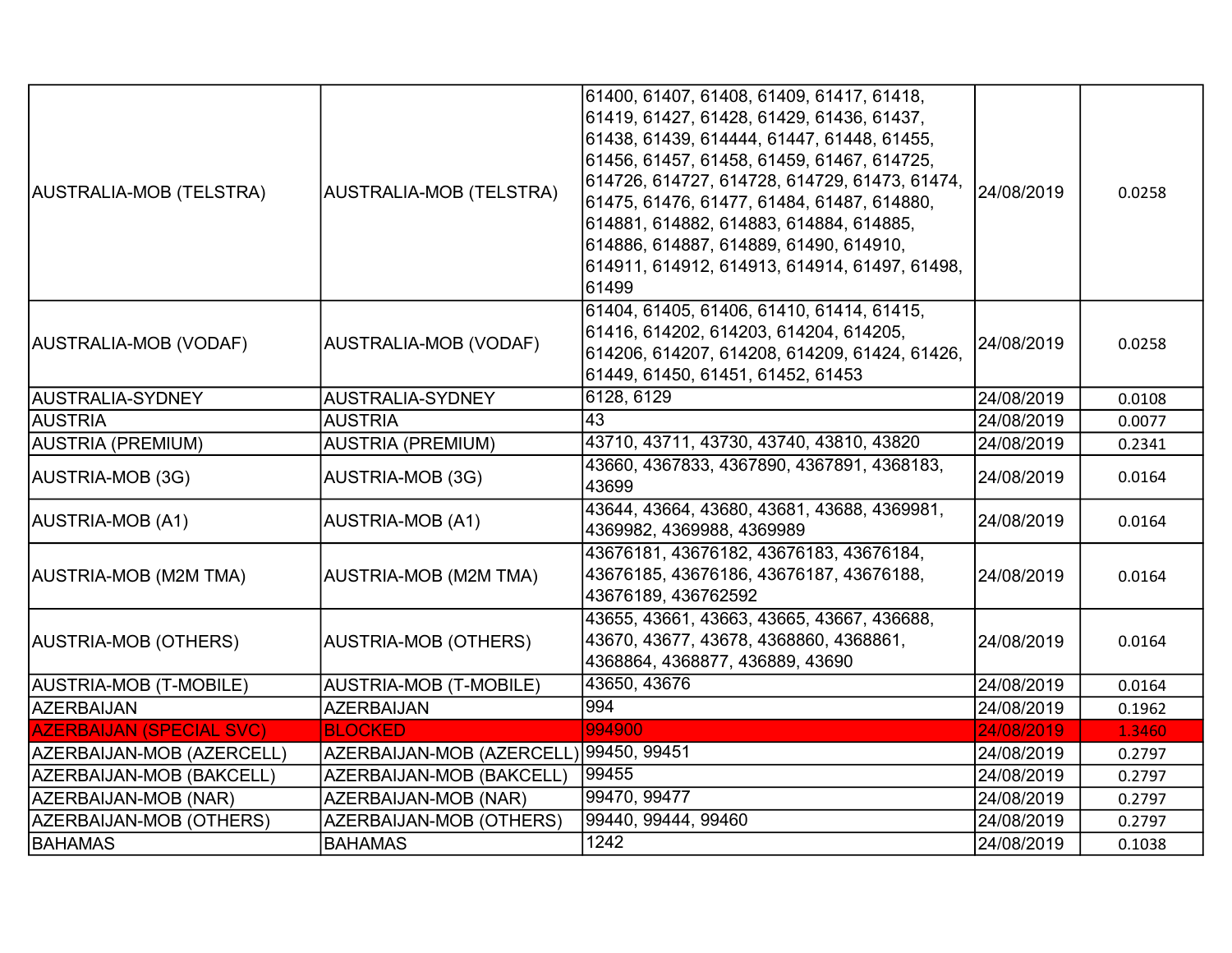| <b>BAHAMAS-MOB</b>              | IBAHAMAS-MOB                   | 1242357, 1242359, 1242375, 1242376, 1242395,<br>124240, 124241, 124242, 124243, 124244,<br>124245, 1242460, 1242462, 1242463, 1242464,<br>1242465, 1242466, 1242467, 1242468, 1242469,<br>124247, 124248, 124249, 1242500, 1242501,<br>1242503, 1242504, 1242505, 1242506, 1242507,<br>1242508, 1242509, 124251, 124252, 124253,<br>124254, 1242550, 1242551, 1242552, 1242553,<br>1242554, 1242556, 1242557, 1242558, 1242559,<br>124256, 124257, 124258, 124259, 1242636,<br>1242646, 1242727, 1242738, 12428 | 24/08/2019 | 0.1051 |
|---------------------------------|--------------------------------|-----------------------------------------------------------------------------------------------------------------------------------------------------------------------------------------------------------------------------------------------------------------------------------------------------------------------------------------------------------------------------------------------------------------------------------------------------------------------------------------------------------------|------------|--------|
| BAHRAIN                         | <b>BAHRAIN</b>                 | 973                                                                                                                                                                                                                                                                                                                                                                                                                                                                                                             | 24/08/2019 | 0.1010 |
| BAHRAIN-MOB (OTHERS)            | BAHRAIN-MOB (OTHERS)           | 97330, 97331, 97332, 97338, 97339, 973667,<br>97377                                                                                                                                                                                                                                                                                                                                                                                                                                                             | 24/08/2019 | 0.1192 |
| BAHRAIN-MOB (VIVA)              | <b>BAHRAIN-MOB (VIVA)</b>      | 97333, 97334, 97335, 9736300, 9736333,<br>9736361, 9736366                                                                                                                                                                                                                                                                                                                                                                                                                                                      | 24/08/2019 | 0.1213 |
| <b>BAHRAIN-MOB (ZAIN)</b>       | <b>BAHRAIN-MOB (ZAIN)</b>      | 97336, 97337, 973663, 973666, 973669                                                                                                                                                                                                                                                                                                                                                                                                                                                                            | 24/08/2019 | 0.1216 |
| BANGLADESH                      | <b>BANGLADESH</b>              | 880                                                                                                                                                                                                                                                                                                                                                                                                                                                                                                             | 24/08/2019 | 0.0330 |
| <b>BANGLADESH-MOB (GRAMEEN)</b> | BANGLADESH-MOB (GRAMEEN 88017  |                                                                                                                                                                                                                                                                                                                                                                                                                                                                                                                 | 24/08/2019 | 0.0330 |
| BANGLADESH-MOB (OTHERS)         | <b>BANGLADESH-MOB (OTHERS)</b> | 88010, 88011, 88012, 88013, 88014, 88015,<br>88016, 88018, 88019                                                                                                                                                                                                                                                                                                                                                                                                                                                | 24/08/2019 | 0.0330 |
| <b>BARBADOS</b>                 | <b>BARBADOS</b>                | 1246                                                                                                                                                                                                                                                                                                                                                                                                                                                                                                            | 24/08/2019 | 0.1276 |
| <b>BARBADOS (VAS)</b>           | <b>BLOCKED</b>                 | 1246776, 1246777                                                                                                                                                                                                                                                                                                                                                                                                                                                                                                | 24/08/2019 | 0.7860 |
| <b>BARBADOS-MOB (DIGICEL)</b>   | <b>BARBADOS-MOB (DIGICEL)</b>  | 1246256, 1246257, 1246258, 1246259, 124626,<br>124653, 124654, 124682, 124683, 124684,<br>124685                                                                                                                                                                                                                                                                                                                                                                                                                | 24/08/2019 | 0.1926 |
| BARBADOS-MOB (FLOW)             | BARBADOS-MOB (FLOW)            | 124623, 1246250, 1246251, 1246252, 1246253,<br>1246254, 1246255, 124628, 1246446, 1246447,<br>1246448, 1246449, 124645, 124652                                                                                                                                                                                                                                                                                                                                                                                  | 24/08/2019 | 0.1727 |
| <b>BELARUS</b>                  | <b>BELARUS</b>                 | 375                                                                                                                                                                                                                                                                                                                                                                                                                                                                                                             | 24/08/2019 | 0.3647 |
| <b>BELARUS (SPECIAL SVC)</b>    | <b>BLOCKED</b>                 | 37526250, 37526251, 37526720, 37526721                                                                                                                                                                                                                                                                                                                                                                                                                                                                          | 24/08/2019 | 0.9528 |
| <b>BELARUS-MOB 1</b>            | <b>BELARUS-MOB 1</b>           | 37529, 37533, 37544                                                                                                                                                                                                                                                                                                                                                                                                                                                                                             | 24/08/2019 | 0.3647 |
| <b>BELARUS-MOB 2</b>            | <b>BELARUS-MOB 2</b>           | 37525                                                                                                                                                                                                                                                                                                                                                                                                                                                                                                           | 24/08/2019 | 0.3418 |
| BELGIUM                         | <b>BELGIUM</b>                 | $\overline{32}$                                                                                                                                                                                                                                                                                                                                                                                                                                                                                                 | 24/08/2019 | 0.0180 |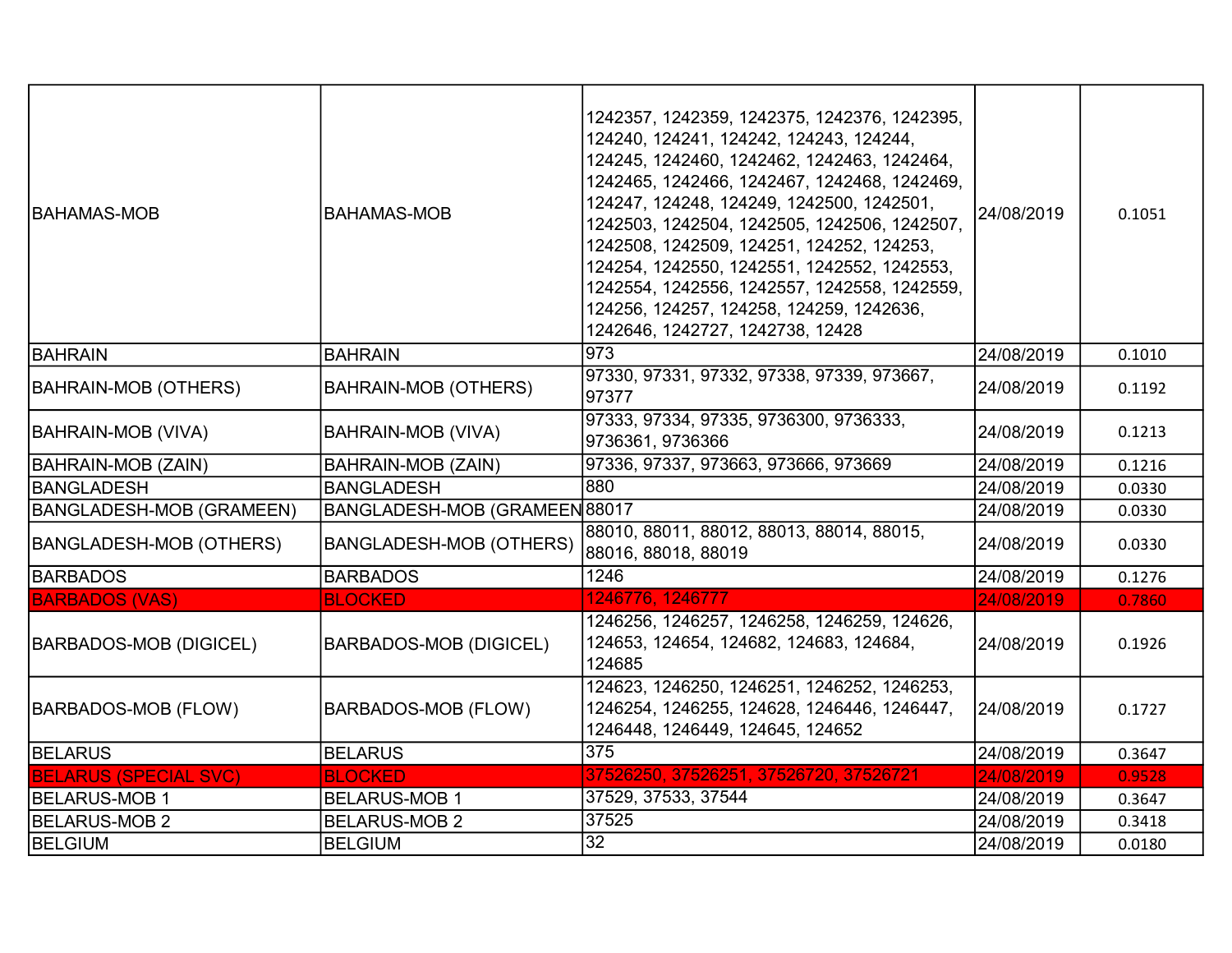| <b>BELGIUM (UNIVERSAL ACCESS)</b> |                               | BELGIUM (UNIVERSAL ACCESS 32702, 32703, 32704, 32706, 32707                                                                                     | 24/08/2019 | 0.0242 |
|-----------------------------------|-------------------------------|-------------------------------------------------------------------------------------------------------------------------------------------------|------------|--------|
| BELGIUM-MOB (BASE)                | <b>BELGIUM-MOB (BASE)</b>     | 32483, 32484, 32485, 32486, 32487, 32488,<br>32489, 32770002                                                                                    | 24/08/2019 | 0.0184 |
| BELGIUM-MOB (LYCA)                | BELGIUM-MOB (LYCA)            | 324651, 324652, 324653, 324654, 324655,<br>324656, 324657, 324658, 324659, 324660,<br>324661, 324662, 324663, 324664, 324676,<br>324677, 324678 | 24/08/2019 | 0.0184 |
| BELGIUM-MOB (MOBISTAR)            | BELGIUM-MOB (MOBISTAR)        | 3249, 32770005                                                                                                                                  | 24/08/2019 | 0.0184 |
| BELGIUM-MOB (OTHERS)              | BELGIUM-MOB (OTHERS)          | 32455, 32456, 324630, 324665, 324666, 324667,<br>324669, 324671, 324672, 324674, 324679,<br>324687, 324688, 324689, 324800, 3277                | 24/08/2019 | 0.3938 |
| <b>BELGIUM-MOB (PROXIMUS)</b>     | <b>BELGIUM-MOB (PROXIMUS)</b> | 32460, 3247, 32770001                                                                                                                           | 24/08/2019 | 0.0184 |
| <b>BELGIUM-MOB (TELENET)</b>      | <b>BELGIUM-MOB (TELENET)</b>  | 324681, 324682, 324683, 324684, 324685                                                                                                          | 24/08/2019 | 0.0184 |
| <b>BELIZE</b>                     | <b>BELIZE</b>                 | 501                                                                                                                                             | 24/08/2019 | 0.2107 |
| <b>BELIZE-MOB</b>                 | <b>BELIZE-MOB</b>             | 5016                                                                                                                                            | 24/08/2019 | 0.2107 |
| <b>BENIN</b>                      | <b>BENIN</b>                  | 229                                                                                                                                             | 24/08/2019 | 0.3044 |
| <b>BENIN-MOB (BELL)</b>           | <b>BENIN-MOB (BELL)</b>       | 22992, 22993                                                                                                                                    | 24/08/2019 | 0.3059 |
| <b>BENIN-MOB (GLO)</b>            | BENIN-MOB (GLO)               | 22968, 22998, 22999                                                                                                                             | 24/08/2019 | 0.2802 |
| <b>BENIN-MOB (LIBERCOM)</b>       | BENIN-MOB (LIBERCOM)          | 22990                                                                                                                                           | 24/08/2019 | 0.2816 |
| <b>BENIN-MOB (MOOV)</b>           | BENIN-MOB (MOOV)              | 22960, 22963, 22964, 22965, 22994, 22995                                                                                                        | 24/08/2019 | 0.2802 |
| <b>BENIN-MOB (MTN)</b>            | BENIN-MOB (MTN)               | 22961, 22962, 22966, 22967, 22969, 22996,<br>22997                                                                                              | 24/08/2019 | 0.3630 |
| BERMUDA                           | <b>BERMUDA</b>                | 1441                                                                                                                                            | 24/08/2019 | 0.0311 |
| BERMUDA-MOB                       | <b>BERMUDA-MOB</b>            | 14413, 144150, 144151, 144152, 144153,<br>144159, 14417                                                                                         | 24/08/2019 | 0.0140 |
| <b>BHUTAN</b>                     | <b>BHUTAN</b>                 | 975                                                                                                                                             | 24/08/2019 | 0.0770 |
| <b>BOLIVIA</b>                    | <b>BOLIVIA</b>                | 591                                                                                                                                             | 24/08/2019 | 0.1962 |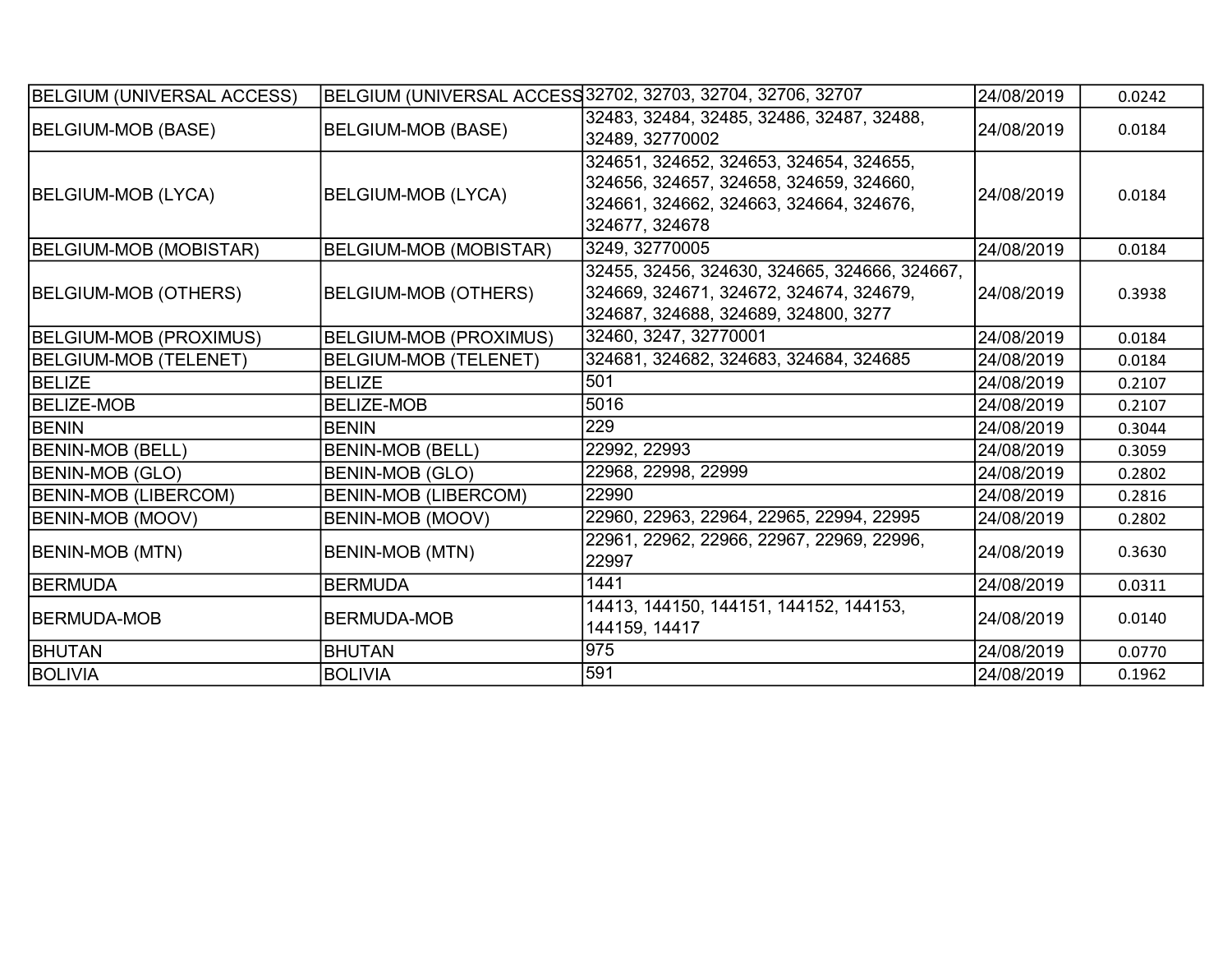| <b>BOLIVIA-CITIES</b>           | <b>BOLIVIA-CITIES</b>           | 5912510, 5912511, 5912512, 59125130,<br>59125131, 5912514, 5912519, 591252, 5912543,<br>5912586, 5912610, 5912611, 5912612, 59126130,<br>59126131, 5912614, 5912618, 5912619, 591262,<br>5913415, 5913416, 5913462, 5913463, 5913464, 24/08/2019<br>5913485, 5913826, 5913842, 5913846, 5913891,<br>5913896, 5914610, 5914611, 5914612, 59146130,<br>59146131, 5914614, 591464, 591466, 5914690,<br>5914691, 5914692, 59146930, 59146931,<br>5914694 |            | 0.0998 |
|---------------------------------|---------------------------------|------------------------------------------------------------------------------------------------------------------------------------------------------------------------------------------------------------------------------------------------------------------------------------------------------------------------------------------------------------------------------------------------------------------------------------------------------|------------|--------|
| <b>BOLIVIA-COCHABAMBA</b>       | BOLIVIA-COCHABAMBA              | 59144                                                                                                                                                                                                                                                                                                                                                                                                                                                | 24/08/2019 | 0.0998 |
| BOLIVIA-LA PAZ                  | <b>BOLIVIA-LA PAZ</b>           | 59122, 5912820                                                                                                                                                                                                                                                                                                                                                                                                                                       | 24/08/2019 | 0.0998 |
| <b>BOLIVIA-MOB (ENTEL)</b>      | <b>BOLIVIA-MOB (ENTEL)</b>      | 59163, 59164, 59166, 59167, 59168, 59171,<br>59172, 59173, 59174                                                                                                                                                                                                                                                                                                                                                                                     | 24/08/2019 | 0.1661 |
| <b>BOLIVIA-MOB (TIGO)</b>       | <b>BOLIVIA-MOB (TIGO)</b>       | 59162, 59169, 59175, 59176, 59177, 59178                                                                                                                                                                                                                                                                                                                                                                                                             | 24/08/2019 | 0.1538 |
| BOLIVIA-MOB (VIVA)              | <b>BOLIVIA-MOB (VIVA)</b>       | 59160, 59161, 59165, 59170, 59179                                                                                                                                                                                                                                                                                                                                                                                                                    | 24/08/2019 | 0.1538 |
| <b>BOLIVIA-SANTA CRUZ</b>       | <b>BOLIVIA-SANTA CRUZ</b>       | 59133                                                                                                                                                                                                                                                                                                                                                                                                                                                | 24/08/2019 | 0.0998 |
| <b>BOSNIA &amp; HERZEGOVINA</b> | <b>BOSNIA &amp; HERZEGOVINA</b> | 387, 387703005                                                                                                                                                                                                                                                                                                                                                                                                                                       | 24/08/2019 | 0.1514 |
|                                 |                                 | 38730951, 38732961, 38733991, 38734961,<br>38735941, 38735942, 38735961, 38737931,<br>38737961, 38737962, 38749401, 38749411,<br>38749961, 38750921, 38750961, 38751941,<br>BOSNIA & HERZEGOVINA (ALTERNBOSNIA & HERZEGOVINA (ALTE38751961, 38751962, 38752961, 38753511,<br>38753931, 38753961, 38753971, 38755401,<br>3875541, 3875542, 38756921, 38756961,<br>38757961, 38758923, 38758961, 38759961,<br>38770310, 38770311, 38770350             | 24/08/2019 | 0.1514 |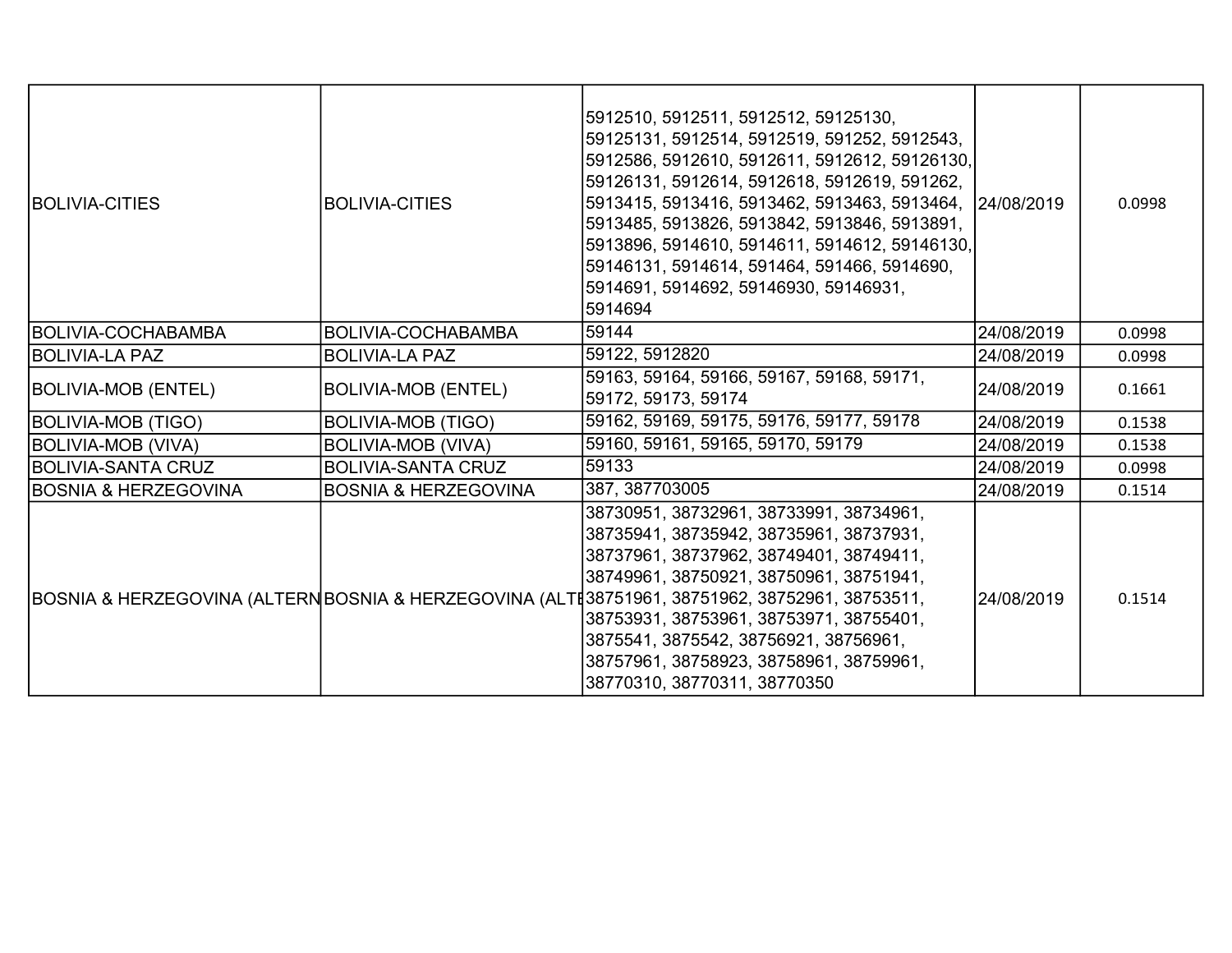|  |  | 38730335, 38730911, 38730912, 38730921,                                                       |            |        |
|--|--|-----------------------------------------------------------------------------------------------|------------|--------|
|  |  | 38730931, 38730941, 38730961, 38730971,                                                       |            |        |
|  |  | 38731911, 38731941, 38731942, 38732811,                                                       |            |        |
|  |  | 3873283, 38732911, 38732921, 38732931,                                                        |            |        |
|  |  | 38732941, 38732942, 38732943, 38732951,                                                       |            |        |
|  |  | 38732971, 38732972, 38732973, 38733821,                                                       |            |        |
|  |  | 3873383, 3873384, 38733863, 38733864,                                                         |            |        |
|  |  | 38733881, 38733911, 38733921, 38733922,                                                       |            |        |
|  |  | 38733923, 38733924, 38733931, 38733932,                                                       |            |        |
|  |  | 38733933, 38733941, 38733942, 38733943,                                                       |            |        |
|  |  | 38733944, 38733945, 38733947, 3873395,                                                        |            |        |
|  |  | 38733961, 38733971, 38733972, 38733973,                                                       |            |        |
|  |  | 38733974, 38733975, 38733976, 38733977,                                                       |            |        |
|  |  | 38733978, 38733979, 38734911, 38734941,                                                       |            |        |
|  |  | BOSNIA & HERZEGOVINA (ALTERNBOSNIA & HERZEGOVINA (ALTE38734951, 38735411, 38735412, 38735413, | 24/08/2019 | 0.1514 |
|  |  | 38735414, 38735415, 38735831, 38735911,                                                       |            |        |
|  |  | 38735921, 38735931, 38735971, 3873683,                                                        |            |        |
|  |  | 38736871, 38736911, 38736921, 38736931,                                                       |            |        |
|  |  | 38736941, 38736951, 38737831, 38737832,                                                       |            |        |
|  |  | 38737911, 38737921, 38737922, 38737923,                                                       |            |        |
|  |  | 38737941, 38737951, 38738911, 38738921,                                                       |            |        |
|  |  | 38738941, 38739911, 38739941, 38739951,                                                       |            |        |
|  |  | 38749911, 38749941, 38749951, 38750911,                                                       |            |        |
|  |  | 38750941, 38750951, 38751851, 38751911,                                                       |            |        |
|  |  | 3875192, 38751931, 38751951, 38751971,                                                        |            |        |
|  |  | 38751981, 38752911, 38752912, 38752921,                                                       |            |        |
|  |  | 38752941, 38753911, 38753921, 38753941,                                                       |            |        |
|  |  | 38753951, 38754921, 38754941, 38755911,                                                       |            |        |
|  |  | 38755941, 38756911, 38756941, 38757921,                                                       |            |        |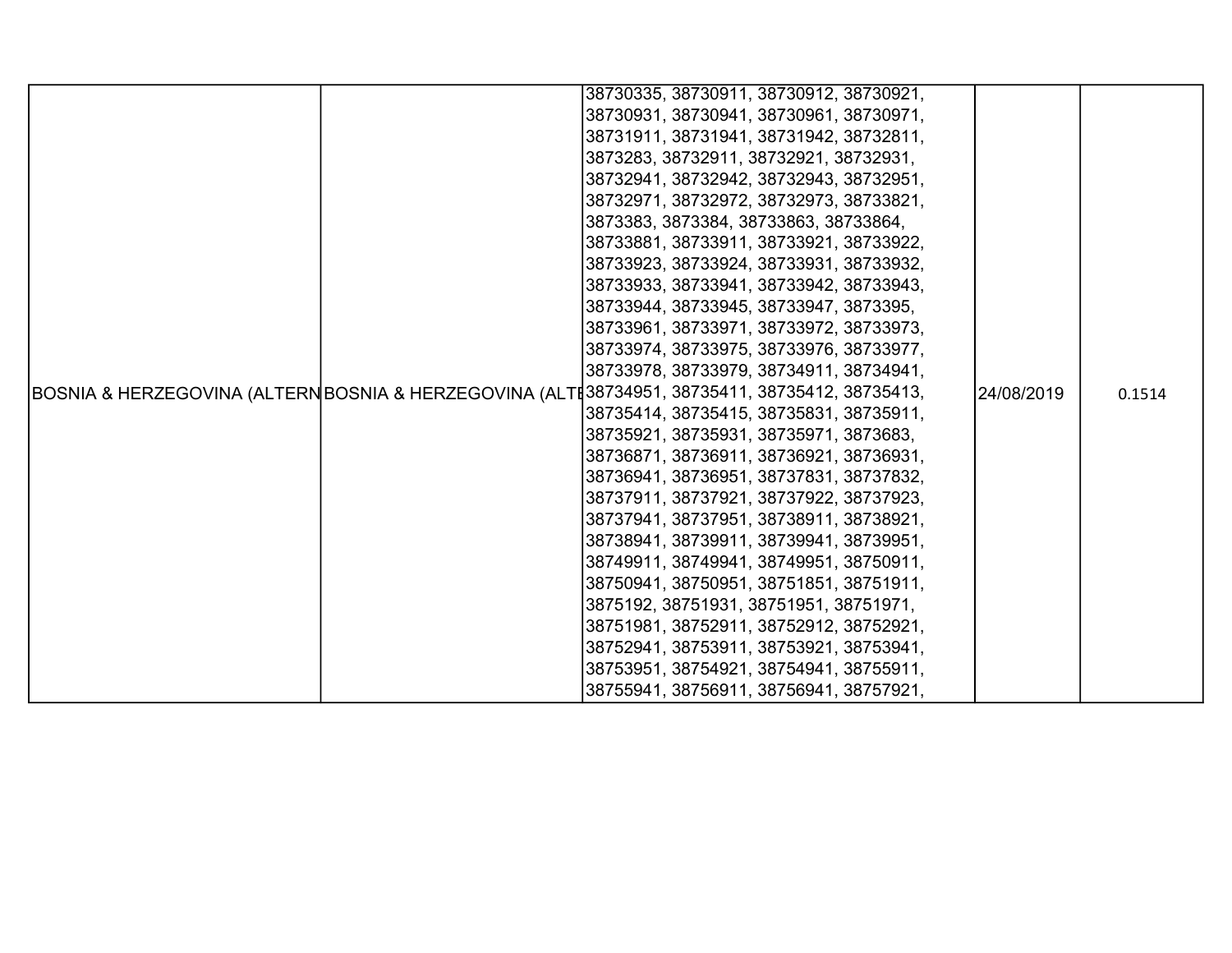|                                                         |  | 3873028, 3873029, 3873050, 3873051, 3873052,  |            |        |
|---------------------------------------------------------|--|-----------------------------------------------|------------|--------|
|                                                         |  | 3873053, 3873054, 3873056, 3873059, 3873061,  |            |        |
|                                                         |  | 3873083, 38731511, 3873220, 3873222, 3873224, |            |        |
|                                                         |  | 3873240, 3873241, 3873242, 3873243, 3873244,  |            |        |
|                                                         |  | 3873245, 3873246, 3873255, 3873259, 3873260,  |            |        |
|                                                         |  | 3873261, 3873265, 3873266, 3873267, 3873268,  |            |        |
|                                                         |  | 3873269, 3873272, 3873273, 3873274, 3873277,  |            |        |
|                                                         |  | 3873278, 3873282, 3873284, 3873285, 3873286,  |            |        |
|                                                         |  | 3873287, 387332, 387334, 387335, 387336,      |            |        |
|                                                         |  | 3873370, 3873371, 3873372, 3873373, 3873375,  |            |        |
|                                                         |  | 3873376, 3873377, 3873378, 3873380, 3873381,  |            |        |
|                                                         |  | 3873389, 38734611, 387352, 3873530, 3873531,  |            |        |
|                                                         |  | 3873532, 3873533, 3873534, 3873536, 3873538,  |            |        |
|                                                         |  | 3873539, 3873554, 3873555, 3873556, 3873557,  |            |        |
| BOSNIA & HERZEGOVINA (BH TELEBOSNIA & HERZEGOVINA (BH T |  | 3873559, 3873561, 3873562, 3873563, 3873564,  | 24/08/2019 | 0.1528 |
|                                                         |  | 3873565, 3873566, 3873569, 3873570, 3873571,  |            |        |
|                                                         |  | 3873572, 3873574, 3873575, 3873576, 3873577,  |            |        |
|                                                         |  | 3873578, 3873579, 3873580, 3873581, 3873582,  |            |        |
|                                                         |  | 3873585, 3873586, 3873587, 3873588, 3873589,  |            |        |
|                                                         |  | 3873628, 3873629, 3873650, 3873651, 3873655,  |            |        |
|                                                         |  | 3873656, 3873657, 3873658, 3873659, 3873671,  |            |        |
|                                                         |  | 3873672, 3873673, 3873674, 3873675, 3873722,  |            |        |
|                                                         |  | 3873729, 3873730, 3873731, 3873732, 3873733,  |            |        |
|                                                         |  | 3873735, 3873736, 3873737, 3873738, 3873739,  |            |        |
|                                                         |  | 3873741, 3873742, 3873747, 3873748, 3873749,  |            |        |
|                                                         |  | 3873751, 3873752, 3873753, 3873754, 3873755,  |            |        |
|                                                         |  | 3873766, 3873767, 3873768, 3873769, 3873771,  |            |        |
|                                                         |  | 3873772, 3873777, 3873788, 3873822, 3873823,  |            |        |
|                                                         |  | 3873824, 3873829, 3873851, 3873879, 3873882,  |            |        |
|                                                         |  |                                               |            |        |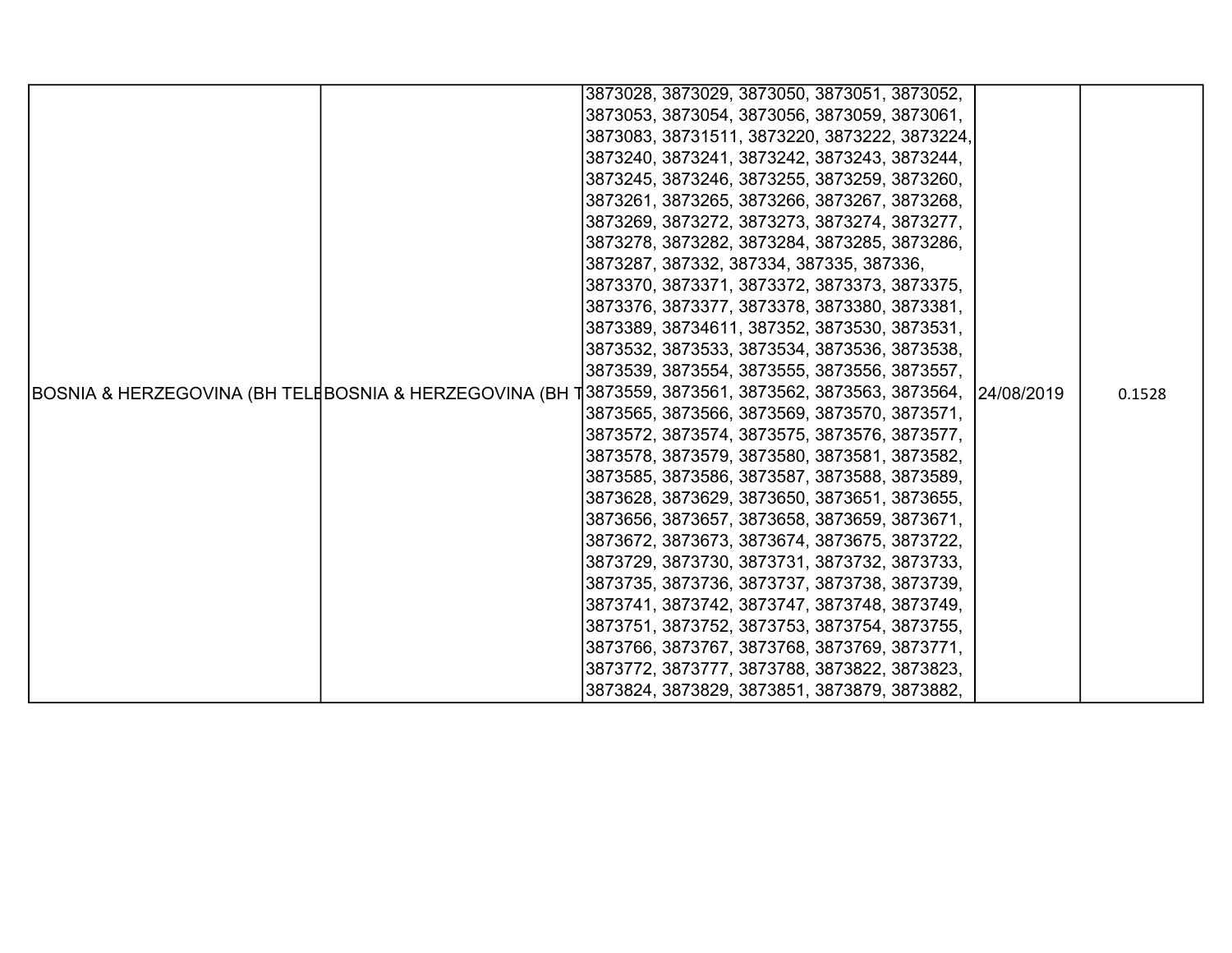| BOSNIA & HERZEGOVINA (HT MOS BOSNIA & HERZEGOVINA (HT M |  | 3873049, 3873063, 3873064, 3873065, 3873070,<br> 3873071, 3873073, 3873079, 3873080, 3873087,<br> 3873171, 3873172, 3873173, 3873174, 3873175,<br>3873176, 3873177, 3873179, 3873280, 3873288,<br> 3873289, 38733901, 38733902, 3873420,<br> 3873421, 3873424, 3873426, 3873427, 3873431,<br>3873435, 3873436, 3873450, 3873481, 3873482,<br>3873485, 38735901, 38735902, 3873631,<br>3873632, 3873633, 3873634, 3873635, 3873636,<br>3873637, 3873638, 3873639, 3873644, 3873648,<br>3873664, 3873665, 3873677, 3873678, 3873680,<br>3873681, 3873682, 3873685, 3873686, 3873688,<br> 3873689, 38737901, 38737902, 3873920,<br>3873938, 3873966, 3873967, 3873968, 3873969,<br>3873970, 3873971, 3873983, 3873984, 3873985,<br>3874974, 3874975, 3874976, 38751901,<br>38751902 | 24/08/2019 | 0.1528 |
|---------------------------------------------------------|--|----------------------------------------------------------------------------------------------------------------------------------------------------------------------------------------------------------------------------------------------------------------------------------------------------------------------------------------------------------------------------------------------------------------------------------------------------------------------------------------------------------------------------------------------------------------------------------------------------------------------------------------------------------------------------------------------------------------------------------------------------------------------------------|------------|--------|
|---------------------------------------------------------|--|----------------------------------------------------------------------------------------------------------------------------------------------------------------------------------------------------------------------------------------------------------------------------------------------------------------------------------------------------------------------------------------------------------------------------------------------------------------------------------------------------------------------------------------------------------------------------------------------------------------------------------------------------------------------------------------------------------------------------------------------------------------------------------|------------|--------|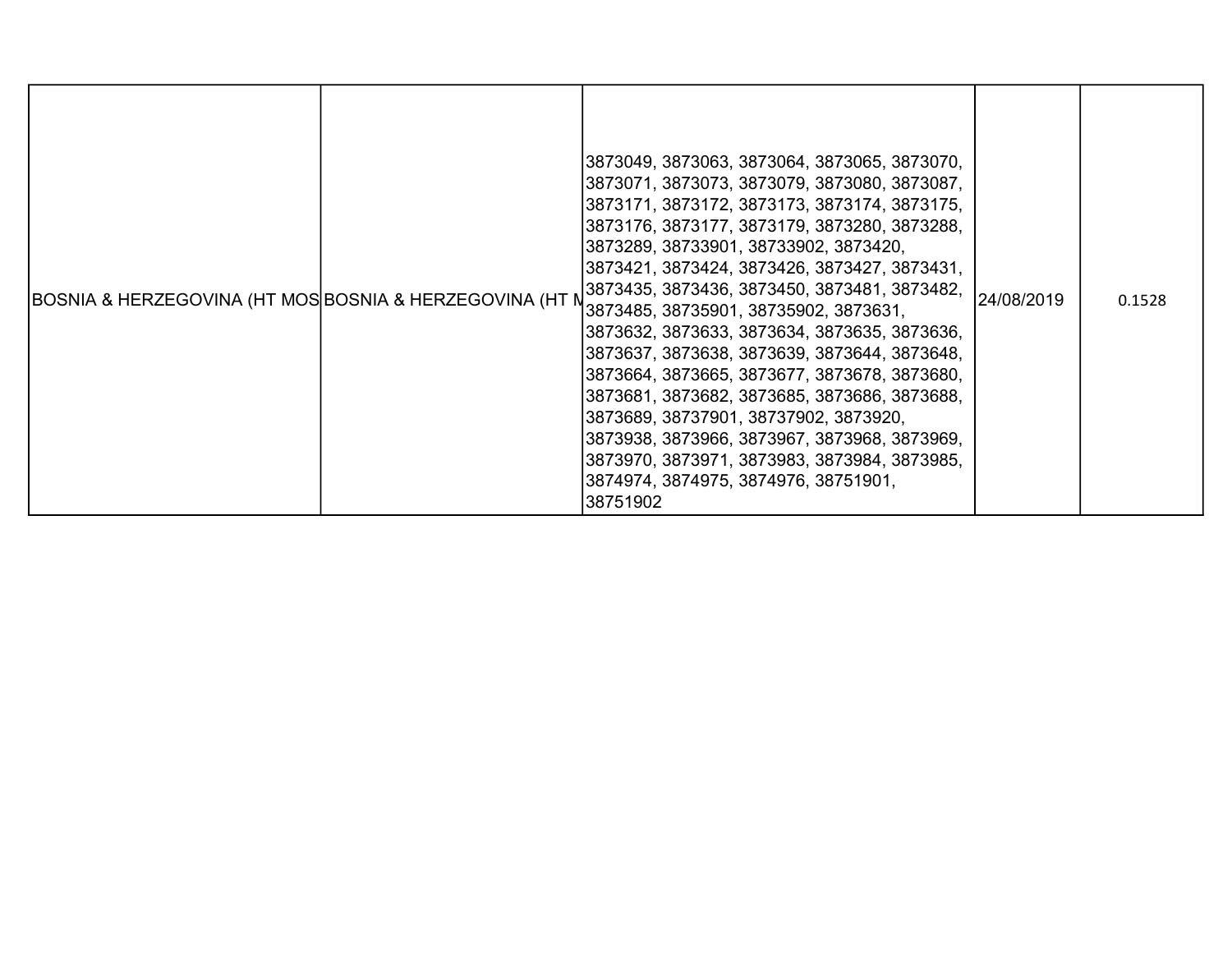|                                                                           |  | 38731488, 38732481, 38732482, 38732488,                                                             |            |        |
|---------------------------------------------------------------------------|--|-----------------------------------------------------------------------------------------------------|------------|--------|
|                                                                           |  | 38733981, 38733982, 38733983, 38733988,                                                             |            |        |
|                                                                           |  | 38734481, 38734483, 38734488, 38735481,                                                             |            |        |
|                                                                           |  | 38735482, 38735483, 38735484, 38735488,                                                             |            |        |
|                                                                           |  | 38736981, 38736982, 38736988, 38737981,                                                             |            |        |
|                                                                           |  | 38737982, 38737988, 38738481, 38738488,                                                             |            |        |
|                                                                           |  | 38739481, 38739488, 3874920, 3874921,                                                               |            |        |
|                                                                           |  | 3874922, 3874923, 3874924, 3874930, 3874931,                                                        |            |        |
|                                                                           |  | 3874932, 3874933, 3874934, 3874935, 3874936,                                                        |            |        |
|                                                                           |  | 3874938, 3874948, 3874949, 3875021, 3875022,                                                        |            |        |
|                                                                           |  | 3875023, 3875024, 3875025, 3875026, 3875027,                                                        |            |        |
|                                                                           |  | 3875028, 3875029, 3875032, 3875036, 3875037,                                                        |            |        |
|                                                                           |  | 3875042, 3875043, 3875046, 3875048, 3875049,                                                        |            |        |
|                                                                           |  | 3875120, 3875121, 3875122, 3875123, 3875124,                                                        |            |        |
|                                                                           |  | BOSNIA & HERZEGOVINA (TELEKO BOSNIA & HERZEGOVINA (TEL 13875125, 3875126, 3875127, 3875128, 387513, | 24/08/2019 | 0.1528 |
|                                                                           |  | 3875142, 3875143, 3875145, 3875146, 3875147,                                                        |            |        |
|                                                                           |  | 3875148, 3875149, 3875150, 3875153, 3875155,                                                        |            |        |
|                                                                           |  | 3875156, 3875158, 3875159, 3875164, 3875165,                                                        |            |        |
|                                                                           |  | 3875166, 3875167, 3875168, 3875169, 3875174,                                                        |            |        |
|                                                                           |  | 3875175, 3875176, 3875178, 3875180, 3875181,                                                        |            |        |
|                                                                           |  | 3875182, 3875183, 3875184, 3875186, 3875187,                                                        |            |        |
|                                                                           |  | 3875189, 3875221, 3875222, 3875223, 3875224,                                                        |            |        |
|                                                                           |  | 3875230, 3875231, 3875232, 3875233, 3875234,                                                        |            |        |
|                                                                           |  | 3875235, 3875236, 3875237, 3875238, 3875241,                                                        |            |        |
|                                                                           |  | 3875242, 3875243, 3875244, 3875248, 3875249,                                                        |            |        |
|                                                                           |  | 3875266, 3875272, 3875275, 3875276, 3875277,                                                        |            |        |
|                                                                           |  | 3875320, 3875322, 3875323, 3875324, 3875325,                                                        |            |        |
|                                                                           |  | 3875326, 3875327, 3875328, 3875329, 3875331,                                                        |            |        |
|                                                                           |  | 3875332, 3875333, 3875335, 3875341, 3875342,                                                        |            |        |
|                                                                           |  | 3876030, 3876031, 3876032, 3876033, 3876034,                                                        |            |        |
|                                                                           |  | 3876035, 38760360, 38760361, 38760362,                                                              |            |        |
|                                                                           |  | BOSNIA & HERZEGOVINA-MOB (BHBOSNIA & HERZEGOVINA-MOB 38760363, 38760364, 3876037, 3876038,          | 24/08/2019 | 0.3426 |
|                                                                           |  | 3876039, 38760400, 38760401, 38760402,                                                              |            |        |
|                                                                           |  | 38760403, 38760404, 38761, 38762                                                                    |            |        |
| BOSNIA & HERZEGOVINA-MOB (HT BOSNIA & HERZEGOVINA-MOB 38763, 38764        |  |                                                                                                     | 24/08/2019 | 0.3426 |
| BOSNIA & HERZEGOVINA-MOB (M- BOSNIA & HERZEGOVINA-MOB 38765, 38766, 38767 |  |                                                                                                     | 24/08/2019 | 0.3833 |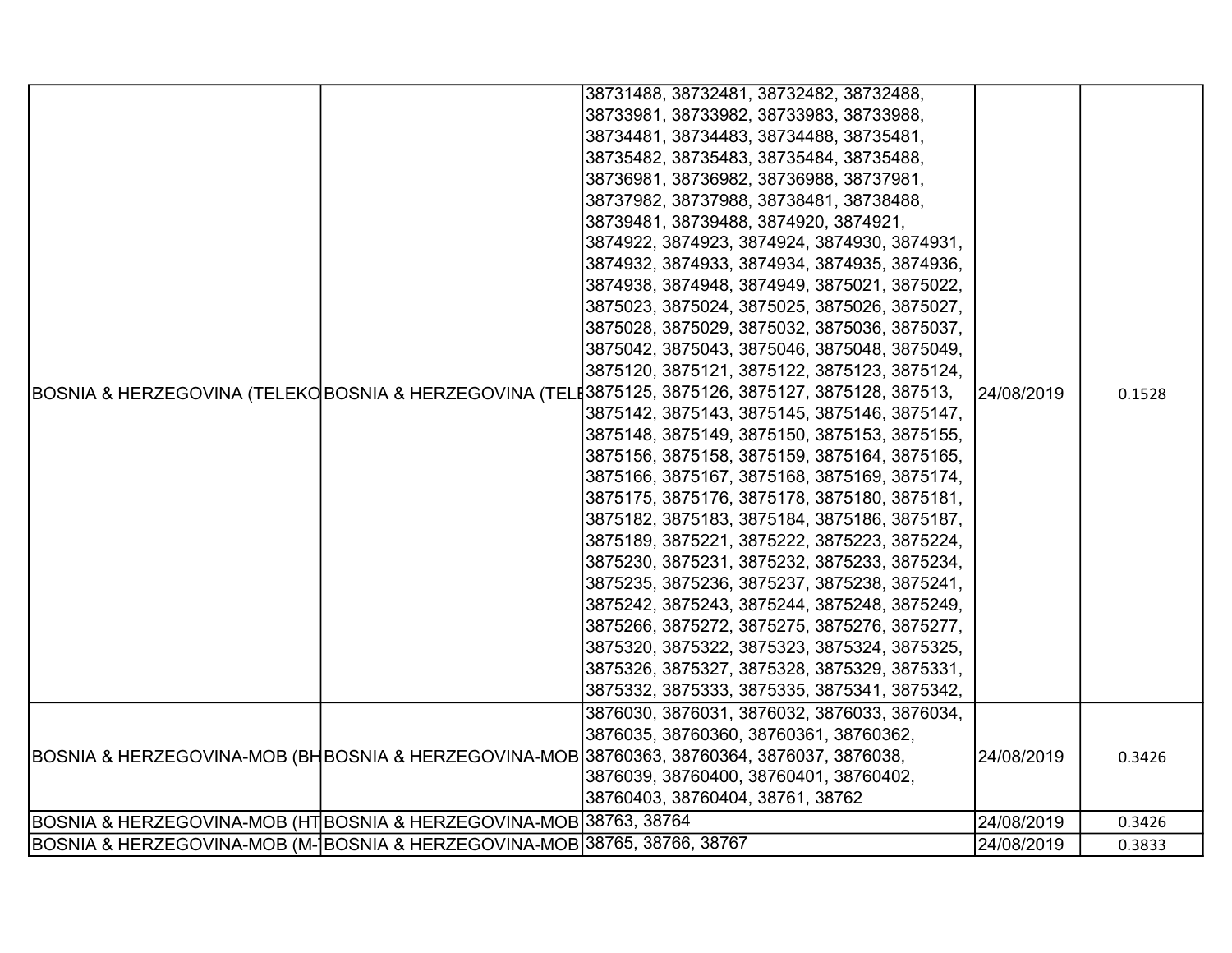| <b>BOTSWANA</b>              | <b>BOTSWANA</b>              | 267                                                                                                                                                                                                              | 24/08/2019 | 0.1561 |
|------------------------------|------------------------------|------------------------------------------------------------------------------------------------------------------------------------------------------------------------------------------------------------------|------------|--------|
| BOTSWANA-MOB (MTN)           | BOTSWANA-MOB (MTN)           | 26771, 267740, 267741, 267742, 267745,<br> 267746, 267747, 267754, 267755, 267756,<br> 267759, 267760, 267761, 267762, 267766,<br> 267767, 267770, 267771, 267772, 267773,<br>267776, 267777, 267778             | 24/08/2019 | 0.2296 |
| BOTSWANA-MOB (ORANGE)        | <b>BOTSWANA-MOB (ORANGE)</b> | 26772, 267743, 267744, 267748, 267750,<br>267751, 267752, 267753, 267757, 267763,<br> 267764, 267765, 267769, 267774, 267775,<br> 267779, 2677920, 2677922                                                       | 24/08/2019 | 0.2455 |
| BOTSWANA-MOB (OTHERS)        | BOTSWANA-MOB (OTHERS)        | 26770, 26773, 267749, 267758, 267768, 26777,<br>26778, 267790, 267791, 2677921, 2677923,<br> 2677924, 2677925, 2677926, 2677927, 2677928,<br> 2677929, 267793, 267794, 267795, 267796,<br>267797, 267798, 267799 | 24/08/2019 | 0.1538 |
| <b>BRAZIL</b>                | <b>BRAZIL</b>                | 55                                                                                                                                                                                                               | 24/08/2019 | 0.0048 |
| <b>BRAZIL-BELO HORIZONTE</b> | <b>BRAZIL-BELO HORIZONTE</b> | 55312, 55313, 55314, 55315                                                                                                                                                                                       | 24/08/2019 | 0.0048 |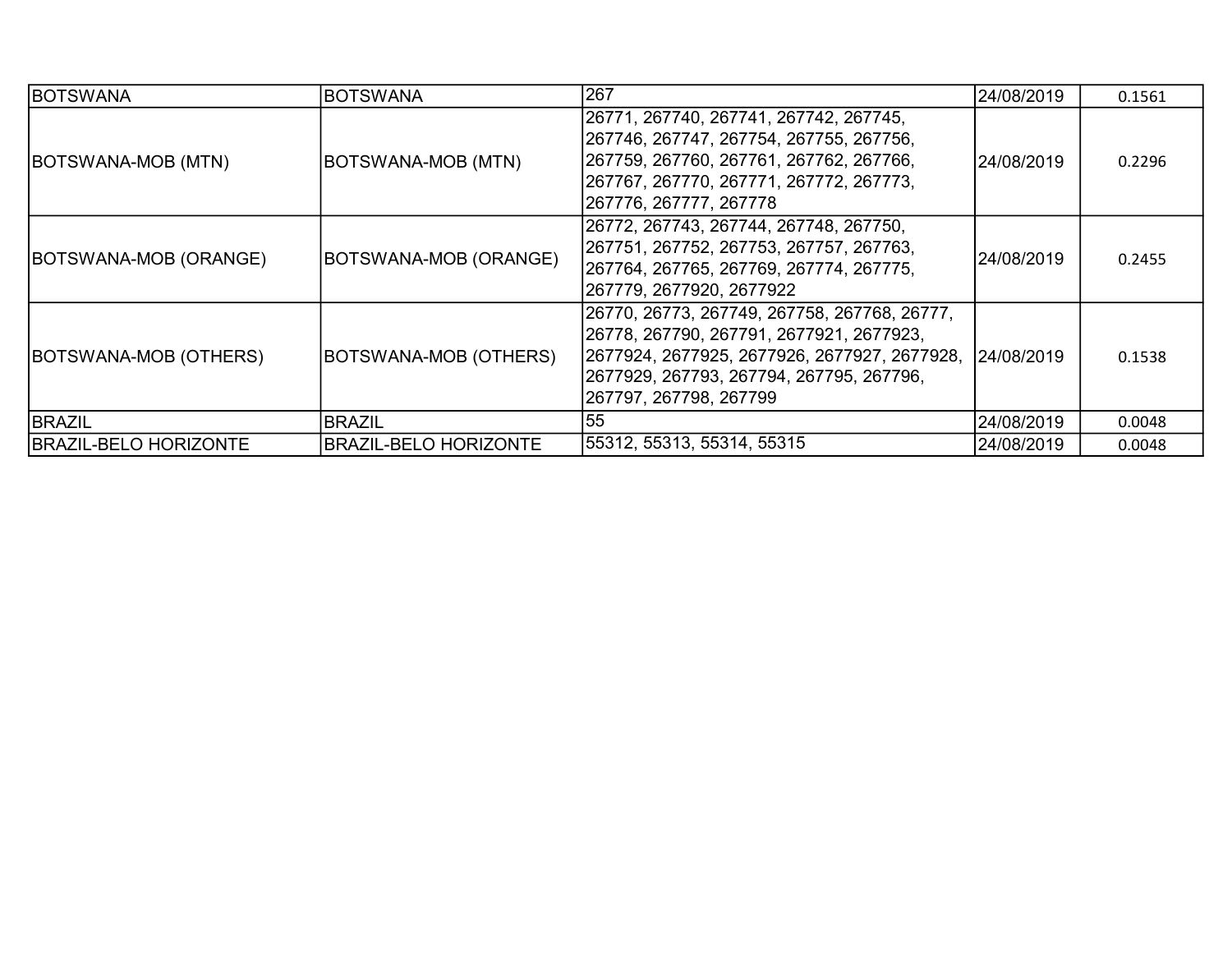|                      |                      | 55123901, 55123902, 55123903, 55123904,       |            |        |
|----------------------|----------------------|-----------------------------------------------|------------|--------|
|                      |                      | 55123905, 55123906, 55123907, 55123908,       |            |        |
|                      |                      | 55123909, 55123910, 55123911, 55123912,       |            |        |
|                      |                      | 55123913, 55123916, 55123917, 55123919,       |            |        |
|                      |                      | 55123921, 55123922, 55123923, 55123924,       |            |        |
|                      |                      | 55123925, 55123926, 55123927, 55123928,       |            |        |
|                      |                      | 55123929, 55123931, 55123932, 55123933,       |            |        |
|                      |                      | 55123934, 55123935, 55123936, 55123937,       |            |        |
|                      |                      | 55123938, 55123939, 55123941, 55123942,       |            |        |
|                      |                      | 55123943, 55123944, 55123945, 55123946,       |            |        |
|                      |                      | 55123947, 55123948, 55123949, 55123966,       |            |        |
|                      |                      | 55123969, 55124002, 55124090, 55132, 551330,  |            | 0.0048 |
|                      |                      | 5513310, 5513311, 5513312, 5513313, 5513314,  |            |        |
|                      | <b>BRAZIL-CITIES</b> | 5513315, 5513316, 5513317, 5513318, 55133190, | 24/08/2019 |        |
| <b>BRAZIL-CITIES</b> |                      | 55133191, 55133192, 55133193, 55133194,       |            |        |
|                      |                      | 55133197, 55133199, 551332, 551333, 5513350,  |            |        |
|                      |                      | 55133510, 55133511, 55133512, 55133514,       |            |        |
|                      |                      | 55133515, 55133516, 55133517, 55133518,       |            |        |
|                      |                      | 55133519, 5513352, 5513353, 5513354,          |            |        |
|                      |                      | 55133550, 55133551, 55133552, 55133554,       |            |        |
|                      |                      | 55133555, 55133556, 55133557, 55133558,       |            |        |
|                      |                      | 55133559, 5513356, 5513357, 5513358, 5513359, |            |        |
|                      |                      | 551336, 551337, 5513380, 5513381, 5513382,    |            |        |
|                      |                      | 5513383, 5513384, 5513385, 5513386, 5513387,  |            |        |
|                      |                      | 5513388, 55133890, 55133891, 55133892,        |            |        |
|                      |                      | 55133893, 55133894, 55133895, 55133896,       |            |        |
|                      |                      | 55133897, 55133898, 5513390, 5513391,         |            |        |
|                      |                      | 5513392, 5513393, 5513394, 5513395, 5513396,  |            |        |
|                      |                      | 5513397, 5513398, 55133990, 55133991,         |            |        |
|                      |                      | 55983267, 55983268, 55983269, 55983271,       |            |        |
|                      |                      | 55983272, 55983273, 55983274, 55983275,       |            |        |
| <b>BRAZIL-CITIES</b> | <b>BRAZIL-CITIES</b> | 55983276, 55983277, 55983278, 55983279,       | 24/08/2019 | 0.0048 |
|                      |                      | 55983294, 55983337, 55983338, 55983344,       |            |        |
|                      |                      | 55983345, 55984002, 55984020                  |            |        |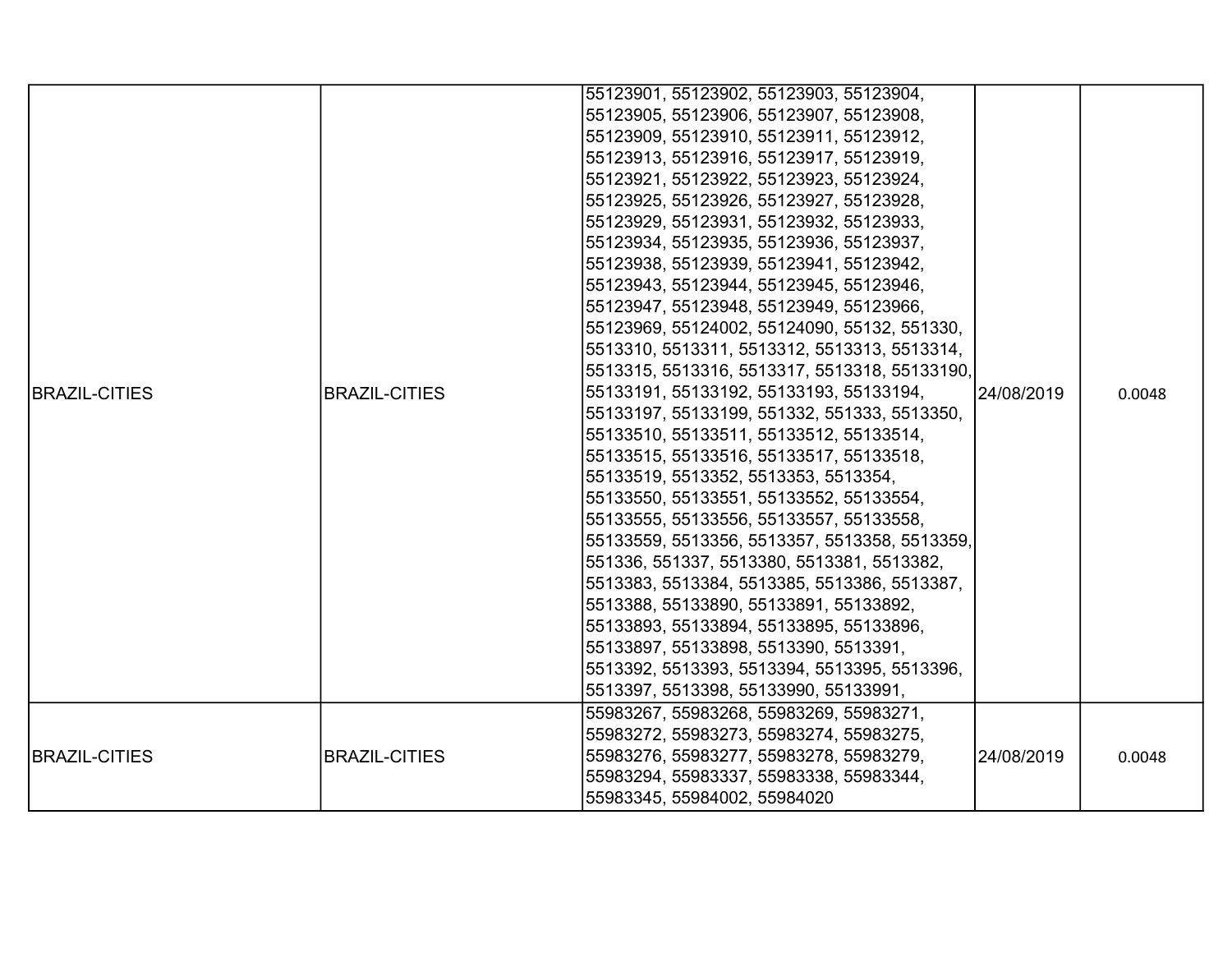|                         |                         | 55137, 55138, 55139, 55147, 55148, 55149,    |            |        |
|-------------------------|-------------------------|----------------------------------------------|------------|--------|
|                         |                         | 55157, 55158, 55159, 55167, 55168, 55169,    |            |        |
|                         |                         | 55177, 55178, 55179, 55187, 55188, 55189,    |            |        |
|                         |                         | 55197, 55198, 55199, 55206, 55207, 55208,    |            |        |
|                         |                         | 55209, 55217, 55218, 55219, 55227, 55228,    |            |        |
|                         |                         | 55229, 55236, 55237, 55238, 55239, 55247,    |            |        |
|                         |                         | 55248, 55249, 55256, 55257, 55258, 55259,    |            |        |
|                         |                         | 55266, 55267, 55268, 55269, 55277, 55278,    |            |        |
|                         |                         | 55279, 55287, 55288, 55289, 55296, 55297,    |            |        |
|                         |                         | 55298, 55299, 55306, 55307, 55308, 55309,    |            |        |
|                         |                         | 55316, 55317, 55318, 55319, 55326, 55327,    |            |        |
|                         |                         | 55328, 55329, 55336, 55337, 55338, 55339,    |            |        |
|                         |                         | 55346, 55347, 55348, 55349, 55356, 55357,    |            |        |
|                         |                         | 55358, 55359, 55366, 55367, 55368, 55369,    |            |        |
| <b>BRAZIL-MOB</b>       | <b>BRAZIL-MOB</b>       | 55376, 55377, 55378, 55379, 55386, 55387,    | 24/08/2019 | 0.0146 |
|                         |                         | 55388, 55389, 55396, 55397, 55398, 55399,    |            |        |
|                         |                         | 55406, 55407, 55408, 55409, 55416, 55417,    |            |        |
|                         |                         | 55418, 55419, 55426, 55427, 55428, 55429,    |            |        |
|                         |                         | 55436, 55437, 55438, 55439, 55446, 55447,    |            |        |
|                         |                         | 55448, 55449, 55456, 55457, 55458, 55459,    |            |        |
|                         |                         | 55466, 55467, 55468, 55469, 55476, 55477,    |            |        |
|                         |                         | 55478, 55479, 55486, 55487, 55488, 55489,    |            |        |
|                         |                         | 55496, 55497, 55498, 55499, 55506, 55507,    |            |        |
|                         |                         | 55508, 55509, 55516, 55517, 55518, 55519,    |            |        |
|                         |                         | 55526, 55527, 55528, 55529, 55536, 55537,    |            |        |
|                         |                         | 55538, 55539, 55546, 55547, 55548, 55549,    |            |        |
|                         |                         | 55556, 55557, 55558, 55559, 55566, 55567,    |            |        |
|                         |                         | 55568, 55569, 55576, 55577, 55578, 55579,    |            |        |
|                         |                         | 55586, 55587, 55588, 55589, 55591, 55596,    |            |        |
| <b>BRAZIL-RIO</b>       | <b>BRAZIL-RIO</b>       | 55212, 55213, 55214, 55215                   | 24/08/2019 | 0.0048 |
|                         |                         | 55112, 55113, 55114, 551150, 551151, 551152, |            |        |
|                         |                         | 5511530, 5511531, 55115320, 55115321,        |            |        |
|                         |                         | 55115322, 55115323, 55115324, 55115329,      |            |        |
| <b>BRAZIL-SAO PAULO</b> | <b>BRAZIL-SAO PAULO</b> | 5511533, 5511534, 5511535, 5511536, 5511537, | 24/08/2019 | 0.0048 |
|                         |                         | 5511538, 5511539, 551154, 551155, 551156,    |            |        |
|                         |                         | 551157, 551158, 551159                       |            |        |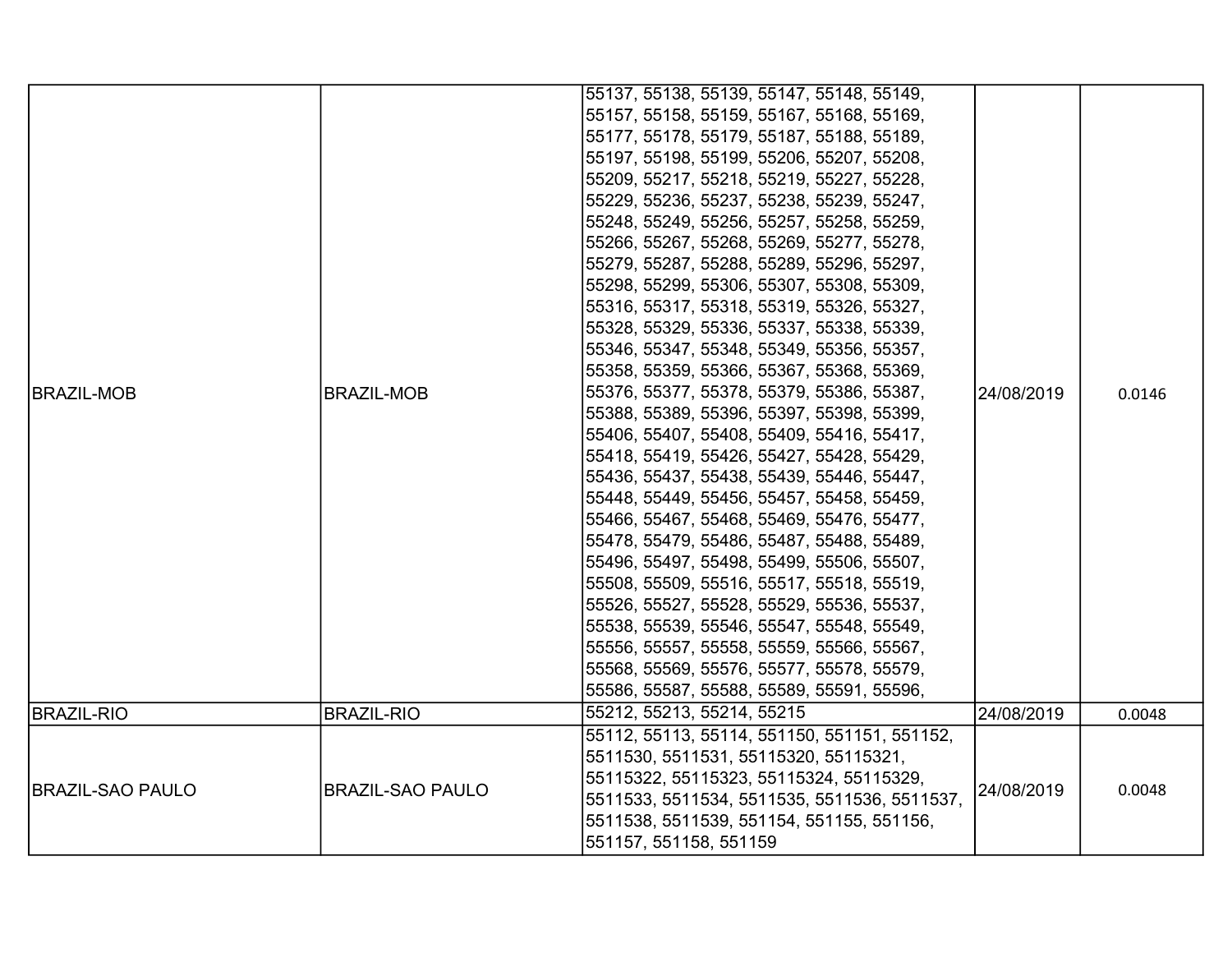| <b>BRITISH VIRGIN ISLANDS</b>                                     | <b>BRITISH VIRGIN ISLANDS</b> | 1284                                                                                                                                                                                                 | 24/08/2019 | 0.1841 |
|-------------------------------------------------------------------|-------------------------------|------------------------------------------------------------------------------------------------------------------------------------------------------------------------------------------------------|------------|--------|
| <b>BRITISH VIRGIN ISLANDS-MOB (DI BRITISH VIRGIN ISLANDS-MOB)</b> |                               | 1284300, 1284340, 1284341, 1284342, 1284343,<br>1284344, 1284345, 1284346, 1284347, 1284368, 24/08/2019<br>1284393, 1284394                                                                          |            | 0.2119 |
| BRITISH VIRGIN ISLANDS-MOB (FL(BRITISH VIRGIN ISLANDS-MOB         |                               | 1284540, 1284541, 1284542, 1284543, 1284544,<br>1284545, 1284546, 1284547                                                                                                                            | 24/08/2019 | 0.1830 |
| <b>BRITISH VIRGIN ISLANDS-MOB (OTBRITISH VIRGIN ISLANDS-MOB)</b>  |                               | 1284440, 1284441, 1284442, 1284443, 1284444,<br>1284445, 1284446, 128446, 12844960, 12844966,<br>12844967, 12844968, 12844969, 1284499,<br>12845688, 12845689, 1284596, 1284599,<br>1284689, 1284960 | 24/08/2019 | 0.1830 |
| <b>BRUNEI</b>                                                     | <b>BRUNEI</b>                 | 673                                                                                                                                                                                                  | 24/08/2019 | 0.0277 |
| <b>BRUNEI-MOB (DST)</b>                                           | <b>BRUNEI-MOB (DST)</b>       | 673228, 673229, 67371, 67372, 67373, 67377,<br>67386, 67387, 67388, 67389                                                                                                                            | 24/08/2019 | 0.0258 |
| <b>BRUNEI-MOB (PCSB)</b>                                          | <b>BRUNEI-MOB (PCSB)</b>      | 67381, 67382, 67383, 67384, 67385                                                                                                                                                                    | 24/08/2019 | 0.0241 |
| <b>BULGARIA</b>                                                   | <b>BULGARIA</b>               | 359                                                                                                                                                                                                  | 24/08/2019 | 0.0030 |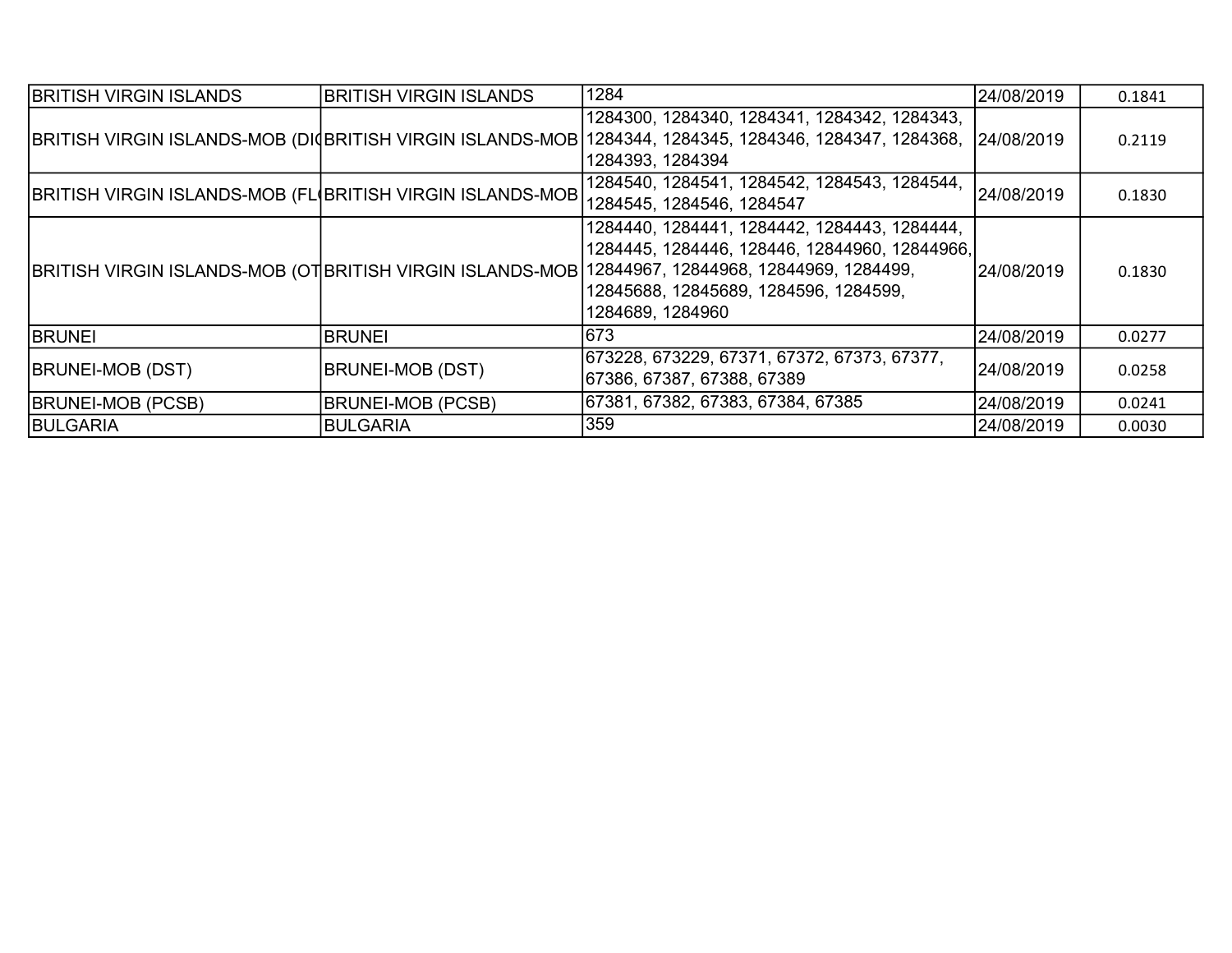|                               |                               | 35930519, 3593069, 35930719, 35930729,                                                                         |            |        |
|-------------------------------|-------------------------------|----------------------------------------------------------------------------------------------------------------|------------|--------|
|                               |                               | 3593089, 3593099, 35931009, 3593115, 3593118,                                                                  |            |        |
|                               |                               | 359312389, 35931339, 3593134, 359313890,                                                                       |            |        |
|                               |                               | 35931439, 35931459, 35931517, 35931518,                                                                        |            |        |
|                               |                               | 35931519, 3593189, 35931919, 359323, 359325,                                                                   |            |        |
|                               |                               | 3593281, 35933138, 35933139, 3593319,                                                                          |            |        |
|                               |                               | 3593355, 3593369, 3593379, 3593399, 359349,                                                                    |            |        |
|                               |                               | 35935089, 3593509, 359352999, 35935328,                                                                        |            |        |
|                               |                               | 35935429, 359355029, 35935529, 35935538,                                                                       |            |        |
|                               |                               | 35935539, 35935618, 35935619, 3593579,                                                                         |            |        |
|                               |                               | 35935819, 3593597, 35935989, 3593615,                                                                          |            |        |
|                               |                               | 35936318, 35936319, 359363285, 35936329,                                                                       |            |        |
|                               |                               | 35936419, 35936519, 35936619, 35936798,                                                                        |            |        |
|                               |                               | 35936799, 359369192, 35937208, 3593739,                                                                        |            |        |
|                               |                               | BULGARIA (ALTERNATIVE NETWO‡BULGARIA (ALTERNATIVE NET\35937819, 3593799, 359385, 35939133, 3593917, 24/08/2019 |            | 0.0809 |
|                               |                               | 3593919, 3594168, 3594173, 3594179, 359429,                                                                    |            |        |
|                               |                               | 3594315, 3594319, 35943619, 3594441, 359445,                                                                   |            |        |
|                               |                               | 3594539, 3594575, 3594579, 359469, 35947619,                                                                   |            |        |
|                               |                               | 3594789, 35951129, 359511999, 35951318,                                                                        |            |        |
|                               |                               | 35951427, 359514590, 35951535, 3595179,                                                                        |            |        |
|                               |                               | 3595185, 3595195, 359524, 3595280, 3595281,                                                                    |            |        |
|                               |                               | 3595282, 3595283, 359529, 359531099,                                                                           |            |        |
|                               |                               | 359531199, 359531299, 359531399, 35953279,                                                                     |            |        |
|                               |                               | 35953289, 359533090, 35953419, 35953518,                                                                       |            |        |
|                               |                               | 35953619, 359536390, 3595379, 3595389,                                                                         |            |        |
|                               |                               | 3595391, 359549, 3595507, 35955158, 35955189,                                                                  |            |        |
|                               |                               | 3595545, 3595547, 3595549, 35955519, 3595569,                                                                  |            |        |
|                               |                               | 35955878, 3595588, 3595598, 35956700,                                                                          |            |        |
|                               |                               | 35956701, 3595671, 359569, 3595709, 35957317,                                                                  |            |        |
| <b>BULGARIA (SPECIAL SVC)</b> | <b>BULGARIA (SPECIAL SVC)</b> | 35956934, 35990069                                                                                             | 24/08/2019 | 0.4918 |
| <b>BULGARIA (WIMAX)</b>       | <b>BULGARIA (WIMAX)</b>       | 35999                                                                                                          | 24/08/2019 | 0.0714 |
| <b>BULGARIA-MOB (MTEL)</b>    | <b>BULGARIA-MOB (MTEL)</b>    | 35988, 359988, 359989                                                                                          | 24/08/2019 | 0.0204 |
| <b>BULGARIA-MOB (TELENOR)</b> | <b>BULGARIA-MOB (TELENOR)</b> | 35989                                                                                                          | 24/08/2019 | 0.0180 |
| <b>BULGARIA-MOB (VIVATEL)</b> | <b>BULGARIA-MOB (VIVATEL)</b> | 35987                                                                                                          | 24/08/2019 | 0.0216 |
| <b>BURKINA FASO</b>           | <b>BURKINA FASO</b>           | 226                                                                                                            | 24/08/2019 | 0.3697 |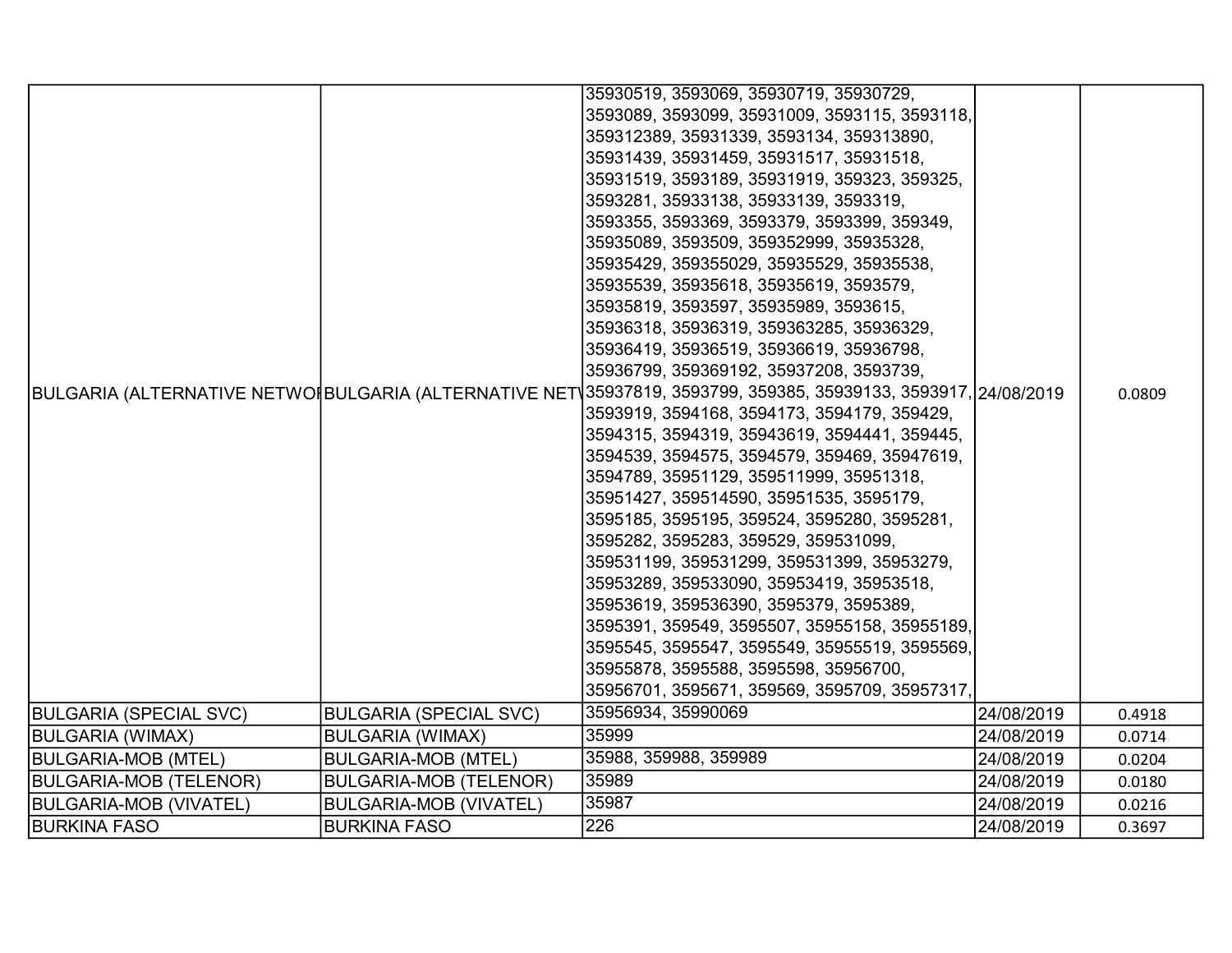| <b>BURKINA FASO-MOB (AIRTEL)</b>  | <b>BURKINA FASO-MOB (AIRTEL)</b> | 22654, 22655, 22656, 22657, 22664, 22665,<br>22666, 22667, 22674, 22675, 22676, 22677                                                                                                                                                                                                                                                                                                                                                                  | 24/08/2019 | 0.3826 |
|-----------------------------------|----------------------------------|--------------------------------------------------------------------------------------------------------------------------------------------------------------------------------------------------------------------------------------------------------------------------------------------------------------------------------------------------------------------------------------------------------------------------------------------------------|------------|--------|
| <b>BURKINA FASO-MOB (TELECEL)</b> |                                  | BURKINA FASO-MOB (TELECEL 22658, 22668, 22669, 22678, 22679                                                                                                                                                                                                                                                                                                                                                                                            | 24/08/2019 | 0.2124 |
| <b>BURKINA FASO-MOB (TELMOB)</b>  | <b>BURKINA FASO-MOB (TELMOB)</b> | 22651, 22652, 22660, 22661, 22662, 22663,<br>22670, 22671, 22672, 22673                                                                                                                                                                                                                                                                                                                                                                                | 24/08/2019 | 0.3586 |
| <b>BURUNDI</b>                    | <b>BURUNDI</b>                   | 257                                                                                                                                                                                                                                                                                                                                                                                                                                                    | 24/08/2019 | 0.5155 |
| <b>BURUNDI (SPECIAL SVC)</b>      | <b>BURUNDI (SPECIAL SVC)</b>     | 2571419134, 25721899021, 25721899022,<br>2572221043, 25722213610, 2572221401,<br>25722214020, 25722214021, 2572221407,<br>2572221409, 25722214228, 25722214253,<br>25722214425, 25722214837, 25722217242,<br>25722217472, 25722223301, 257222235,<br>25722223771, 2572222403, 25722224244,<br>25722224693, 25722228000, 2572222803,<br>25722228360, 25722228458, 25722228607,<br>25722228872, 25722228932, 2572228673,<br>2577485, 2578582821, 2579777 | 24/08/2019 | 0.5189 |
| <b>BURUNDI-MOB (ECONET)</b>       | <b>BURUNDI-MOB (ECONET)</b>      | 25729, 25771, 25772, 25776, 25779                                                                                                                                                                                                                                                                                                                                                                                                                      | 24/08/2019 | 0.5155 |
| <b>BURUNDI-MOB (LACELL SU)</b>    | <b>BURUNDI-MOB (LACELL SU)</b>   | 25775, 25778                                                                                                                                                                                                                                                                                                                                                                                                                                           | 24/08/2019 | 0.5212 |
| <b>BURUNDI-MOB (LUMITEL)</b>      | <b>BURUNDI-MOB (LUMITEL)</b>     | 25731, 25761, 25768, 25769                                                                                                                                                                                                                                                                                                                                                                                                                             | 24/08/2019 | 0.5189 |
| <b>BURUNDI-MOB (ONATEL)</b>       | <b>BURUNDI-MOB (ONATEL)</b>      | 25777                                                                                                                                                                                                                                                                                                                                                                                                                                                  | 24/08/2019 | 0.5155 |
| <b>BURUNDI-MOB (OTHERS)</b>       | <b>BURUNDI-MOB (OTHERS)</b>      | 25770, 25773, 25774                                                                                                                                                                                                                                                                                                                                                                                                                                    | 24/08/2019 | 0.5155 |
| CAMBODIA                          | <b>CAMBODIA</b>                  | 855                                                                                                                                                                                                                                                                                                                                                                                                                                                    | 24/08/2019 | 0.0512 |
| CAMBODIA (METFONE)                | <b>CAMBODIA (METFONE)</b>        | 855236, 855246, 855256, 855266, 855326,<br>855336, 855346, 855356, 855366, 855426,<br>855436, 855446, 855526, 855536, 855546,<br>855556, 855626, 855636, 855646, 855656,<br>855726, 855736, 855746, 855756                                                                                                                                                                                                                                             | 24/08/2019 | 0.0554 |
| CAMBODIA (SMART)                  | <b>CAMBODIA (SMART)</b>          | 8552345, 8552445, 8552545, 8552645, 8553245,<br>8553345, 8553445, 8553545, 8553645, 8554245,<br>8554345, 8554445, 8555245, 8555345, 8555445,<br>8555545, 8556245, 8556345, 8556445, 8556545,<br>8557245, 8557345, 8557445, 8557545                                                                                                                                                                                                                     | 24/08/2019 | 0.0505 |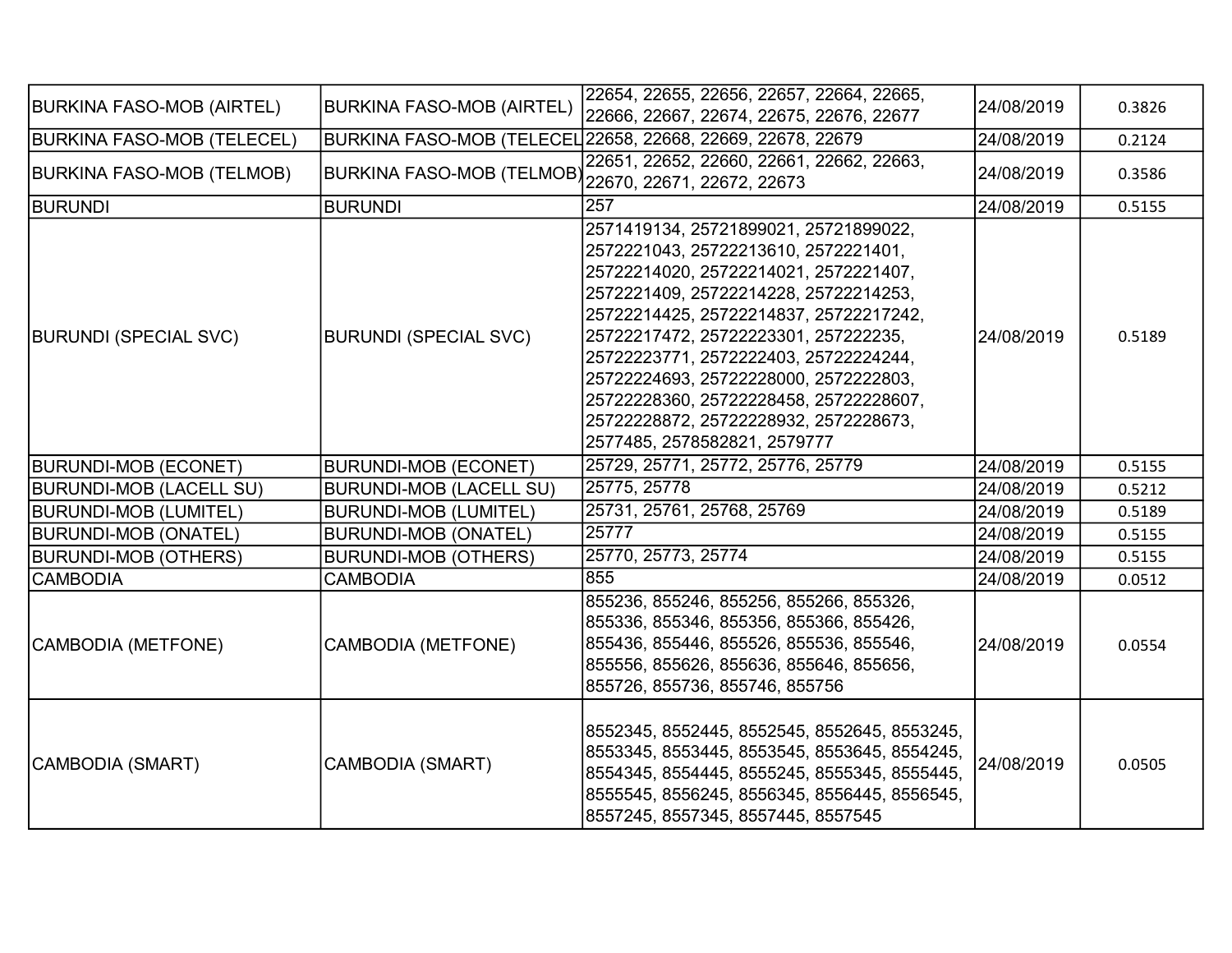|                         |                               | 85511, 85512, 85514, 85517, 85561, 85576,       |            |        |
|-------------------------|-------------------------------|-------------------------------------------------|------------|--------|
| CAMBODIA-MOB (CELLCARD) | CAMBODIA-MOB (CELLCARD)       | 85577, 85578, 85585, 85589, 85592, 85595,       | 24/08/2019 | 0.0436 |
|                         |                               | 85599                                           |            |        |
| CAMBODIA-MOB (METFONE)  | CAMBODIA-MOB (METFONE)        | 85531, 85560, 85566, 85567, 85568, 85571,       | 24/08/2019 | 0.0604 |
|                         |                               | 85588, 85590, 85597                             |            |        |
| CAMBODIA-MOB (OTHERS)   | CAMBODIA-MOB (OTHERS)         | 85513, 85518, 85519, 85538, 85539, 85579,       | 24/08/2019 | 0.0505 |
|                         |                               | 85580, 85583, 85584, 85591, 85594               |            |        |
| CAMBODIA-MOB (SMART)    | CAMBODIA-MOB (SMART)          | 85510, 85515, 85516, 85569, 85570, 85581,       | 24/08/2019 | 0.0436 |
|                         |                               | 85586, 85587, 85593, 85596, 85598               |            |        |
| <b>CAMEROON</b>         | <b>CAMEROON</b>               | 237                                             | 24/08/2019 | 0.0992 |
| CAMEROON (SPECIAL SVC)  | <b>CAMEROON (SPECIAL SVC)</b> | 237222258, 23722258, 237222945, 23722945,       | 24/08/2019 | 0.0992 |
|                         |                               | 2378                                            |            |        |
|                         | CAMEROON-MOB (MTN)            | 237650, 237651, 237652, 237653, 237654,         | 24/08/2019 |        |
| CAMEROON-MOB (MTN)      |                               | 23767, 237680, 237681, 237682, 237683           |            | 0.3277 |
| CAMEROON-MOB (NEXTTEL)  | CAMEROON-MOB (NEXTTEL)        | 23766, 237685                                   | 24/08/2019 | 0.3114 |
| CAMEROON-MOB (ORANGE)   | CAMEROON-MOB (ORANGE)         | 237655, 237656, 237657, 237658, 23769           | 24/08/2019 | 0.3630 |
| CAMEROON-MOB (OTHERS)   | CAMEROON-MOB (OTHERS)         | 2376                                            | 24/08/2019 | 0.2662 |
|                         |                               | 1173, 1204, 1226, 1236, 1249, 1250, 1289, 1306, |            |        |
|                         |                               | 1343, 1365, 1367, 1403, 1416, 1418, 1431, 1437, |            |        |
|                         | <b>CANADA</b>                 | 1438, 1450, 1506, 1514, 1519, 1548, 1579, 1581, | 24/08/2019 | 0.0049 |
| <b>CANADA</b>           |                               | 1587, 1604, 1613, 1639, 1647, 1672, 1705, 1709, |            |        |
|                         |                               | 1778, 1780, 1782, 1807, 1819, 1825, 1873, 1879, |            |        |
|                         |                               | 1902, 1905                                      |            |        |
| CANADA (NON GEO)        | CANADA (NON GEO)              | 1600443, 1600444, 1600554, 1600998, 1600999     | 24/08/2019 | 0.1288 |
|                         |                               |                                                 |            |        |
|                         |                               |                                                 |            |        |
|                         |                               | 1226439, 1250232, 1250233, 1250234, 1250235,    |            |        |
|                         |                               | 1250236, 1250237, 1250239, 1250321, 1250369,    |            |        |
|                         |                               | 1250447, 1250471, 1250500, 1250771, 1250772,    |            |        |
| CANADA (NWT)            | CANADA (NWT)                  | 1250773, 1250774, 1250775, 1250776, 1250778,    | 24/08/2019 | 0.0940 |
|                         |                               | 1250779, 1343430, 1343544, 1519595, 1548985,    |            |        |
|                         |                               | 1613279, 1613312, 1613375, 1613582, 1613587,    |            |        |
|                         |                               | 1613629, 1613638, 1705245, 1705295, 1705932,    |            |        |
|                         |                               | 1705944, 1819221, 1819264, 1819265, 1819268,    |            |        |
|                         |                               | 1819547, 1867, 1873621                          |            |        |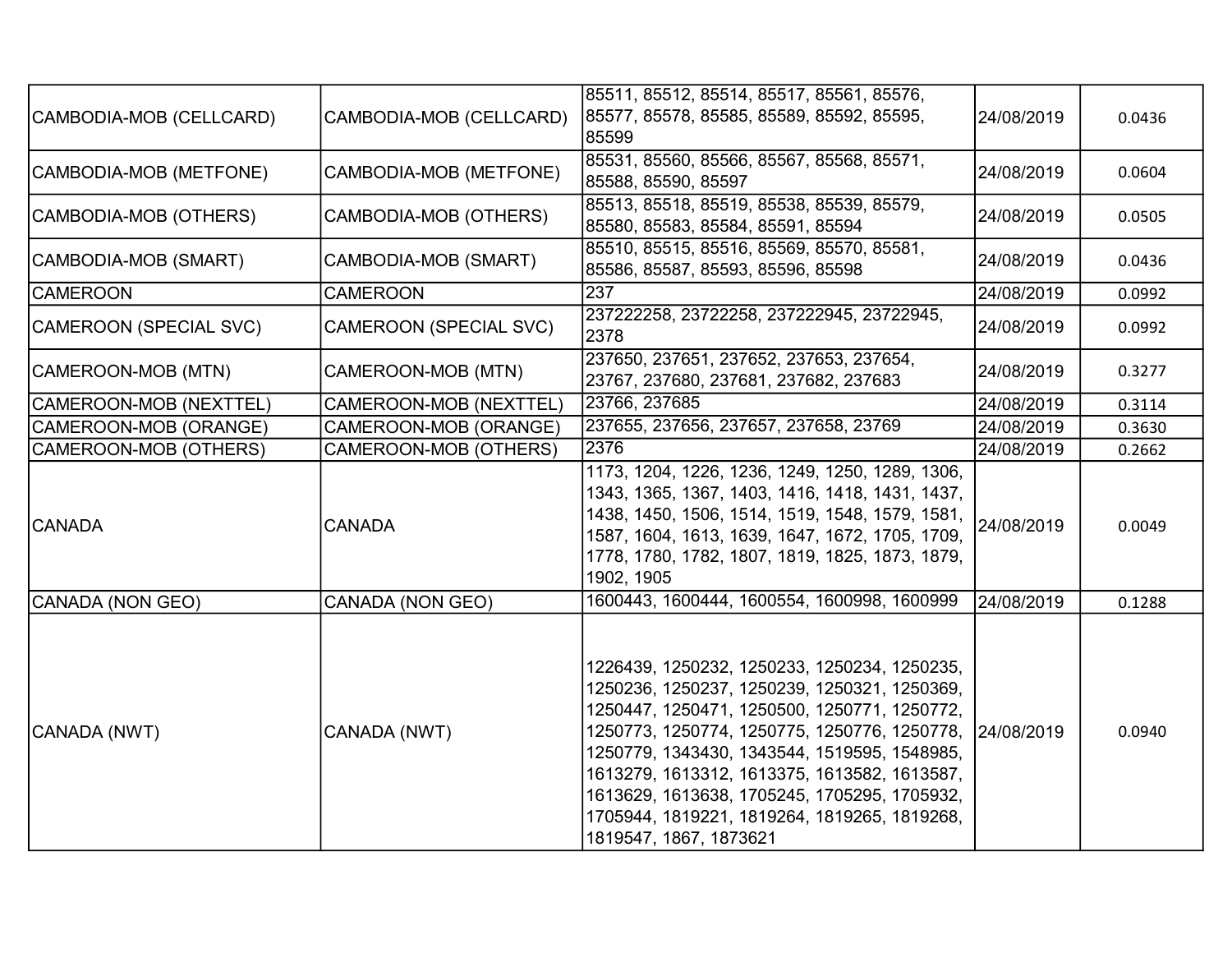| CANADA (REV. SERVICES)                                       | CANADA (REV. SERVICES)              | 108, 109, 1129, 1139, 1171, 1172, 1178                                                                                                                                                                                                                                                                                                        | 24/08/2019 | 0.0050 |
|--------------------------------------------------------------|-------------------------------------|-----------------------------------------------------------------------------------------------------------------------------------------------------------------------------------------------------------------------------------------------------------------------------------------------------------------------------------------------|------------|--------|
| <b>CAPE VERDE</b>                                            | <b>CAPE VERDE</b>                   | 238                                                                                                                                                                                                                                                                                                                                           | 24/08/2019 | 0.1289 |
| <b>CAPE VERDE-MOB</b>                                        | <b>CAPE VERDE-MOB</b>               | 23818, 23831, 23833, 23836, 23843, 23846,<br>23851, 23852, 23853, 23858, 23859, 2389                                                                                                                                                                                                                                                          | 24/08/2019 | 0.2477 |
| CAYMAN ISLANDS                                               | <b>CAYMAN ISLANDS</b>               | 1345                                                                                                                                                                                                                                                                                                                                          | 24/08/2019 | 0.0397 |
| CAYMAN ISLANDS-MOB (DIGICEL) CAYMAN ISLANDS-MOB (DIGICI      |                                     | 1345321, 1345322, 1345323, 1345324, 1345325,<br>1345326, 1345327, 1345328, 1345329, 1345421,<br>1345422, 1345423, 1345424, 1345425, 1345426, 24/08/2019<br>1345427, 1345428, 1345429, 1345514, 1345516,<br>1345517, 1345525, 1345526, 1345527, 1345529,<br>1345545, 1345546, 1345547, 1345548, 1345549,<br>1345550, 1345623, 1345640, 1345649 |            | 0.1325 |
| CAYMAN ISLANDS-MOB (FLOW)                                    | <b>CAYMAN ISLANDS-MOB (FLOW</b>     | 1345916, 1345917, 1345919, 1345922, 1345923,<br>1345924, 1345925, 1345926, 1345927, 1345928,<br>1345929, 1345936, 1345937, 1345938, 1345939,<br>1345990                                                                                                                                                                                       | 24/08/2019 | 0.1524 |
|                                                              |                                     | CAYMAN ISLANDS-MOB (OTHERS)  CAYMAN ISLANDS-MOB (OTHE∥1345229, 1345249, 1345616, 1345617, 1345625,   24/08/2019<br>1345629, 1345645, 1345646, 1345647, 1345930                                                                                                                                                                                |            | 0.1535 |
| <b>CENTRAL AFRICAN REPUBLIC</b>                              | <b>CENTRAL AFRICAN REPUBLIC 236</b> |                                                                                                                                                                                                                                                                                                                                               | 24/08/2019 | 0.4104 |
| CENTRAL AFRICAN REPUBLIC (SPIBLOCKED                         |                                     | 23621, 23622, 23636, 23674                                                                                                                                                                                                                                                                                                                    | 24/08/2019 | 0.8172 |
| CENTRAL AFRICAN REPUBLIC-MOI CENTRAL AFRICAN REPUBLIC-(23670 |                                     |                                                                                                                                                                                                                                                                                                                                               | 24/08/2019 | 0.4212 |
| CENTRAL AFRICAN REPUBLIC-MO[CENTRAL AFRICAN REPUBLIC-(23672  |                                     |                                                                                                                                                                                                                                                                                                                                               | 24/08/2019 | 0.3059 |
| CENTRAL AFRICAN REPUBLIC-MOICENTRAL AFRICAN REPUBLIC-23677   |                                     |                                                                                                                                                                                                                                                                                                                                               | 24/08/2019 | 0.4772 |
| CENTRAL AFRICAN REPUBLIC-MOICENTRAL AFRICAN REPUBLIC-123675  |                                     |                                                                                                                                                                                                                                                                                                                                               | 24/08/2019 | 0.5926 |
| <b>CHAD</b>                                                  | <b>CHAD</b>                         | 235                                                                                                                                                                                                                                                                                                                                           | 24/08/2019 | 0.4898 |
| CHAD-MOB (AIRTEL)                                            | CHAD-MOB (AIRTEL)                   | 2356                                                                                                                                                                                                                                                                                                                                          | 24/08/2019 | 0.5202 |
| CHAD-MOB (SALAM)                                             | CHAD-MOB (SALAM)                    | 2357                                                                                                                                                                                                                                                                                                                                          | 24/08/2019 | 0.4955 |
| CHAD-MOB (TALAWI)                                            | CHAD-MOB (TALAWI)                   | 235222, 235223, 235224, 235227, 235228                                                                                                                                                                                                                                                                                                        | 24/08/2019 | 0.4955 |
| CHAD-MOB (TIGO)                                              | CHAD-MOB (TIGO)                     | 2359                                                                                                                                                                                                                                                                                                                                          | 24/08/2019 | 0.5076 |
| <b>CHILE</b>                                                 | <b>CHILE</b>                        | $\overline{56}$                                                                                                                                                                                                                                                                                                                               | 24/08/2019 | 0.0096 |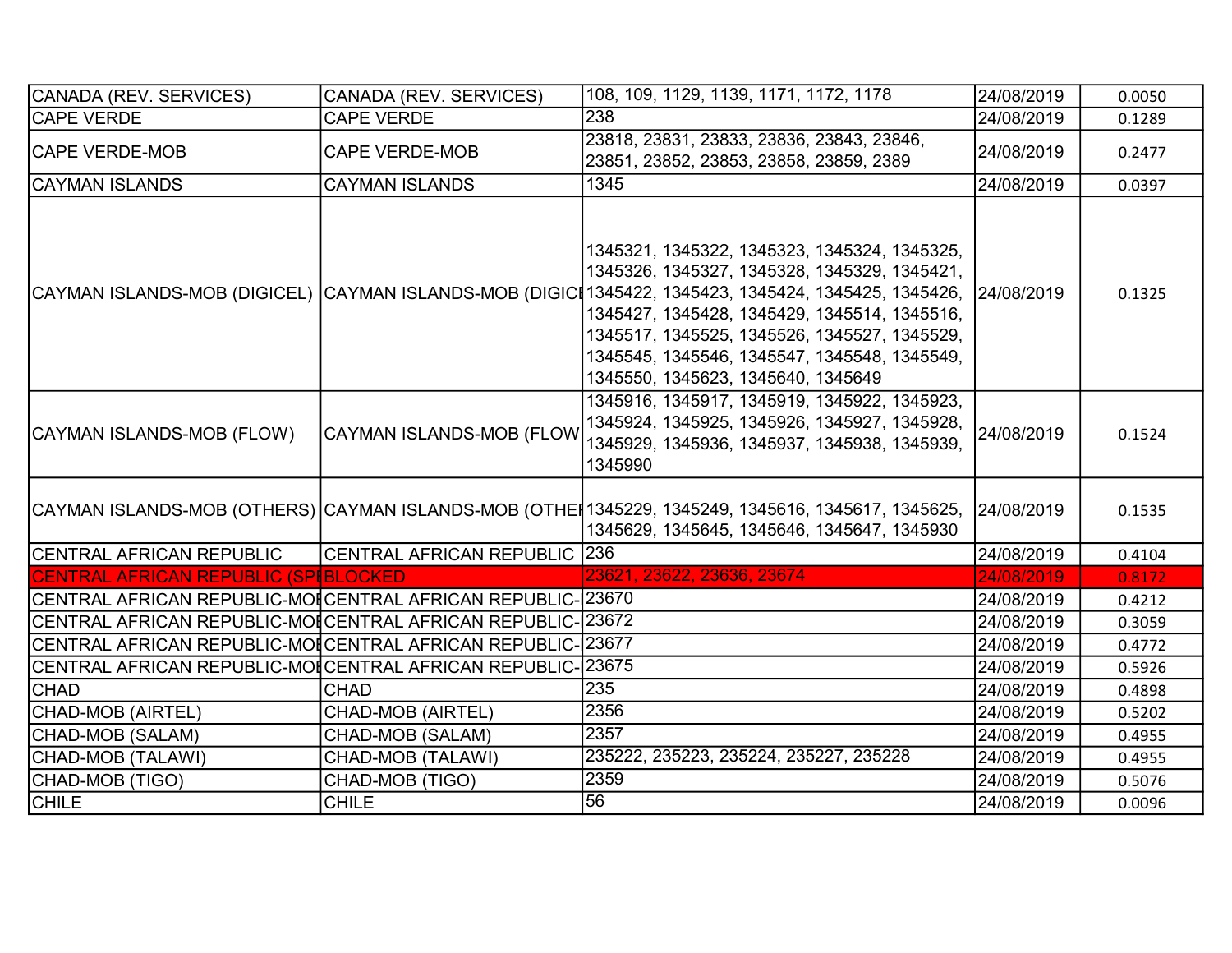|               |               | 56322519, 56323140, 56323210, 56323220, |            |        |
|---------------|---------------|-----------------------------------------|------------|--------|
|               |               | 56323230, 56323240, 56323250, 56323330, |            |        |
|               |               | 56323340, 56332230, 56332240, 56332460, |            |        |
|               |               | 56332470, 56342360, 56342370, 56342380, |            |        |
|               |               | 56342410, 56352270, 56352320, 56352330, |            |        |
|               |               | 56352340, 56412560, 56412960, 56413110, |            |        |
|               |               | 56413120, 56413190, 56413210, 56413550, |            |        |
|               |               | 56413560, 56413570, 56413580, 56422360, |            |        |
|               |               | 56422380, 56422440, 56422450, 56422460, |            |        |
|               |               | 56432440, 56432450, 56432460, 56432470, |            |        |
|               |               | 56432480, 56432490, 56447170, 56447270, |            |        |
|               |               | 56452435, 56452436, 56452437, 56452438, |            |        |
|               |               | 56452439, 56452495, 56452496, 56452497, |            |        |
|               |               | 56452498, 56452499, 56452585, 56452586, |            |        |
| CHILE (CLARO) | CHILE (CLARO) | 56452587, 56452588, 56452589, 56452615, | 24/08/2019 | 0.0096 |
|               |               | 56452616, 56452617, 56452618, 56452619, |            |        |
|               |               | 56452785, 56452786, 56452787, 56452788, |            |        |
|               |               | 56452789, 56452820, 56452930, 56452940, |            |        |
|               |               | 56512455, 56512456, 56512457, 56512458, |            |        |
|               |               | 56512459, 56512460, 56512470, 56512510, |            |        |
|               |               | 56512580, 56512620, 56512630, 56512640, |            |        |
|               |               | 56512710, 56522330, 56522340, 56522350, |            |        |
|               |               | 56522410, 56532320, 56532330, 56532340, |            |        |
|               |               | 56532350, 56552520, 56552530, 56552710, |            |        |
|               |               | 56552740, 56552860, 56572220, 56572221, |            |        |
|               |               | 56572222, 56572350, 56572360, 56572370, |            |        |
|               |               | 56572380, 56572390, 56582330, 56582340, |            |        |
|               |               | 56582350, 56582420, 56582430, 56612320, |            |        |
|               |               | 56612350, 56612360, 56612370, 56632350, |            |        |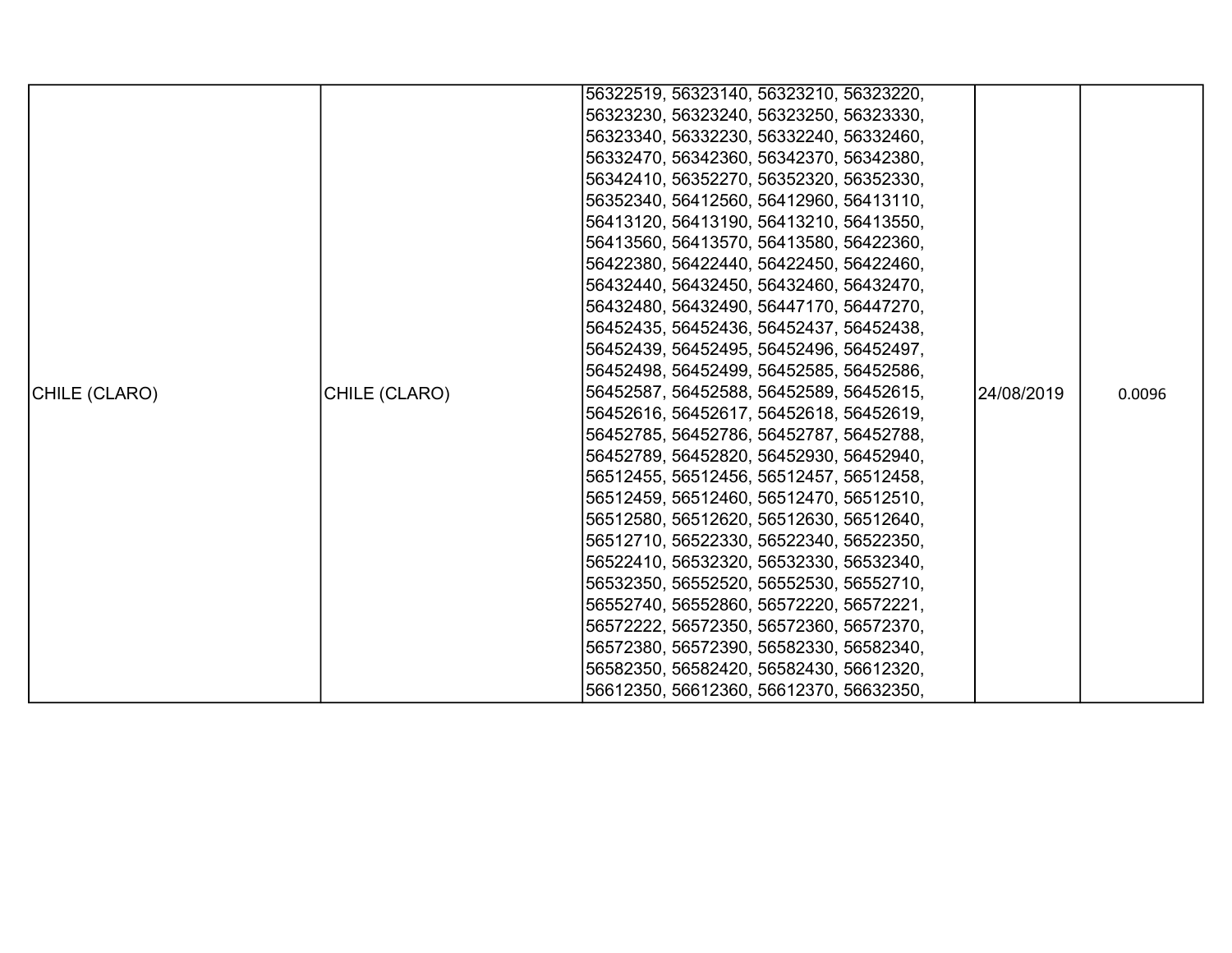| CHILE (CTR) | CHILE (CTR) | 56422370, 56422371, 56422372, 56422373,<br>56422374, 56422375, 56422970, 56422971,<br> 56422972, 5642970, 5642971, 5642972,<br>56432370, 56432371, 56432372, 56432373,<br> 56432374, 56432375, 56432970, 56432971,<br>56432972, 5643970, 5643971, 5643972, 5645235,<br>56452920, 56452921, 56452922, 56452923,<br>56452924, 564535, 5645920, 5645921, 5645922,<br>5645923, 5645924, 56632370, 56632371,<br>56632372, 56632373, 56632374, 56632375,<br>56632970, 56632971, 56632979, 5663970,<br>5663971, 5663979, 56642970, 56642971,<br>56642979, 5664970, 5664971, 5664979,<br>56652970, 56652971, 56652972, 5665970,<br>5665971, 5665972, 56712370, 56712371,<br>56712372, 56712373, 56712374, 56712970,<br> 56712971, 56712972, 5671970, 5671971,<br>5671972, 56732370, 56732371, 56732372,<br>56732373, 56732374, 56732375, 56732970,<br>56732971, 56732979, 5673970, 5673971,<br>5673979, 56752970, 56752971, 56752972,<br>56752973, 56752974, 56752978, 56752979,<br>5675970, 5675971, 5675978, 5675979 | 24/08/2019 | 0.0096 |
|-------------|-------------|----------------------------------------------------------------------------------------------------------------------------------------------------------------------------------------------------------------------------------------------------------------------------------------------------------------------------------------------------------------------------------------------------------------------------------------------------------------------------------------------------------------------------------------------------------------------------------------------------------------------------------------------------------------------------------------------------------------------------------------------------------------------------------------------------------------------------------------------------------------------------------------------------------------------------------------------------------------------------------------------------------------|------------|--------|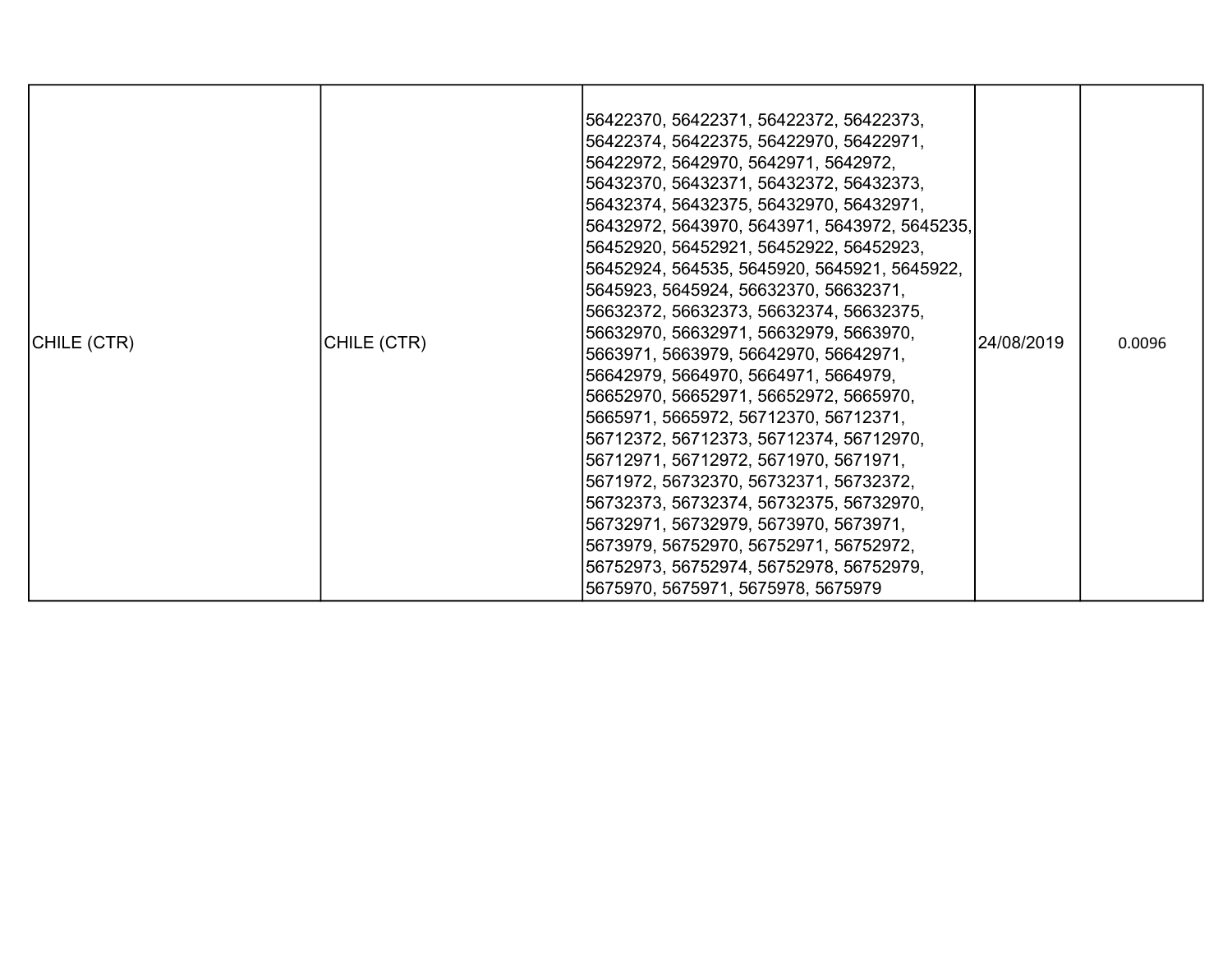| CHILE (RURAL)               | CHILE (RURAL)               | 5611, 5615, 5621962, 5621972, 56224195701,<br>56225880110, 56225884586, 56225884666,<br>56225884673, 56225884680, 56225884694,<br>56225889797, 5622794, 5632196, 5632197,<br>5632198, 5633196, 5633197, 5633198, 5634196,<br>5634197, 5634198, 5635196, 5635197, 5635198,<br>5641196, 5641197, 5641198, 5642196, 5642197,<br>5642198, 5643196, 5643197, 5643198, 5644,<br>5645196, 5645197, 5645198, 5651196, 5651197,<br>5651198, 5652196, 5652197, 5652198, 5653196,<br>5653197, 5653198, 5655196, 5655197, 5655198,<br>5657196, 5657197, 5657198, 5658196, 5658197,<br>5658198, 5661196, 5661197, 5661198, 5663196,<br>5663197, 5663198, 5664196, 5664197, 5664198,<br>5665196, 5665197, 5665198, 5667196, 5667197,<br>5667198, 5671196, 5671197, 5671198, 5672196,<br>5672197, 5672198, 5673196, 5673197, 5673198,<br>5675196, 5675197, 5675198 | 24/08/2019 | 0.5933 |
|-----------------------------|-----------------------------|-----------------------------------------------------------------------------------------------------------------------------------------------------------------------------------------------------------------------------------------------------------------------------------------------------------------------------------------------------------------------------------------------------------------------------------------------------------------------------------------------------------------------------------------------------------------------------------------------------------------------------------------------------------------------------------------------------------------------------------------------------------------------------------------------------------------------------------------------------|------------|--------|
| CHILE (TELCOY)              | CHILE (TELCOY)              | 5667221, 5667223, 5667224, 5667227, 5667231,<br>  5667232, 5667233, 5667234, 5667235, 56672360, <br>  5667232, 5667233, 5667234, 5667235, 56672360, <br>56672361, 56672362, 5667237, 5667241,<br>56672420, 56672421, 56672422, 56672423,<br>56672430, 56672431, 56672432, 5667252                                                                                                                                                                                                                                                                                                                                                                                                                                                                                                                                                                   |            | 0.0096 |
| <b>CHILE-EASTER ISLANDS</b> | <b>CHILE-EASTER ISLANDS</b> | 56322100, 5632255                                                                                                                                                                                                                                                                                                                                                                                                                                                                                                                                                                                                                                                                                                                                                                                                                                   | 24/08/2019 | 0.5933 |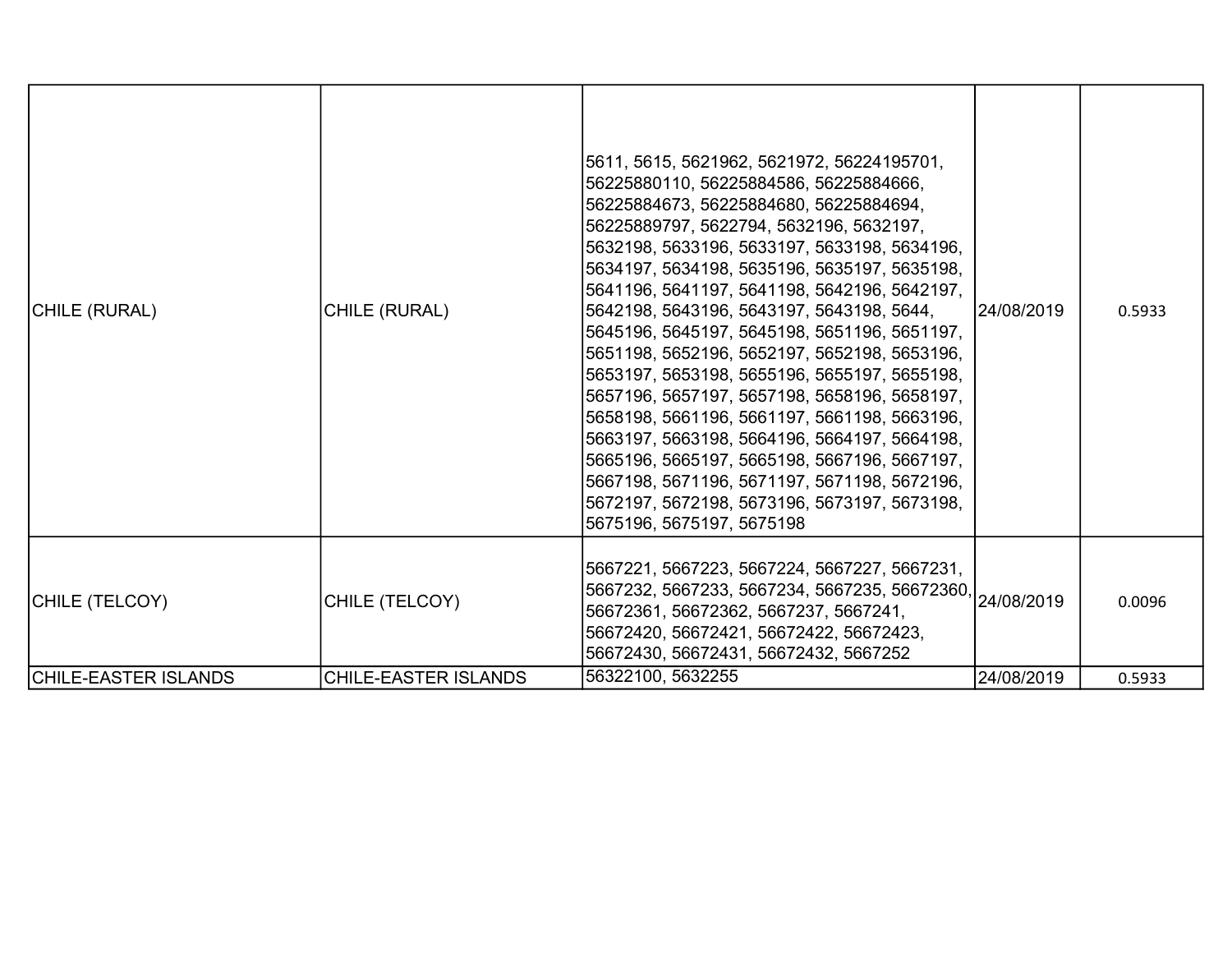| CHILE-MOB (CLARO) | CHILE-MOB (CLARO) | 56954, 56959, 569625, 569626, 569627, 569652,<br> 569653, 569654, 569655, 569656, 569657,<br> 569670, 569671, 569672, 569673, 569674,<br> 569675, 569717, 569718, 569719, 569730,<br> 569731, 569732, 569733, 569734, 569735,<br> 569736, 569740, 569759, 569767, 569768,<br> 569769, 569777, 569778, 569779, 569781,<br> 569782, 569783, 569784, 569785, 569786,<br> 569790, 569791, 569792, 569793, 569794,<br> 569814, 569848, 569849, 569870, 569871,<br> 569877, 569880, 569900, 569905, 569906,<br> 569910, 569917, 569920, 5699385, 5699386,<br> 5699387, 5699388, 569939, 5699585, 5699586,<br> 5699587, 5699588, 5699589, 5699609, 5699682,<br> 5699683, 5699684, 5699685, 5699686, 5699687,<br>5699688, 5699689, 569980, 569984, 569985,<br> 569986, 569992, 5699975, 5699976, 5699977,<br> 5699978, 5699979, 569998 | 24/08/2019 | 0.0216 |
|-------------------|-------------------|--------------------------------------------------------------------------------------------------------------------------------------------------------------------------------------------------------------------------------------------------------------------------------------------------------------------------------------------------------------------------------------------------------------------------------------------------------------------------------------------------------------------------------------------------------------------------------------------------------------------------------------------------------------------------------------------------------------------------------------------------------------------------------------------------------------------------------|------------|--------|
|-------------------|-------------------|--------------------------------------------------------------------------------------------------------------------------------------------------------------------------------------------------------------------------------------------------------------------------------------------------------------------------------------------------------------------------------------------------------------------------------------------------------------------------------------------------------------------------------------------------------------------------------------------------------------------------------------------------------------------------------------------------------------------------------------------------------------------------------------------------------------------------------|------------|--------|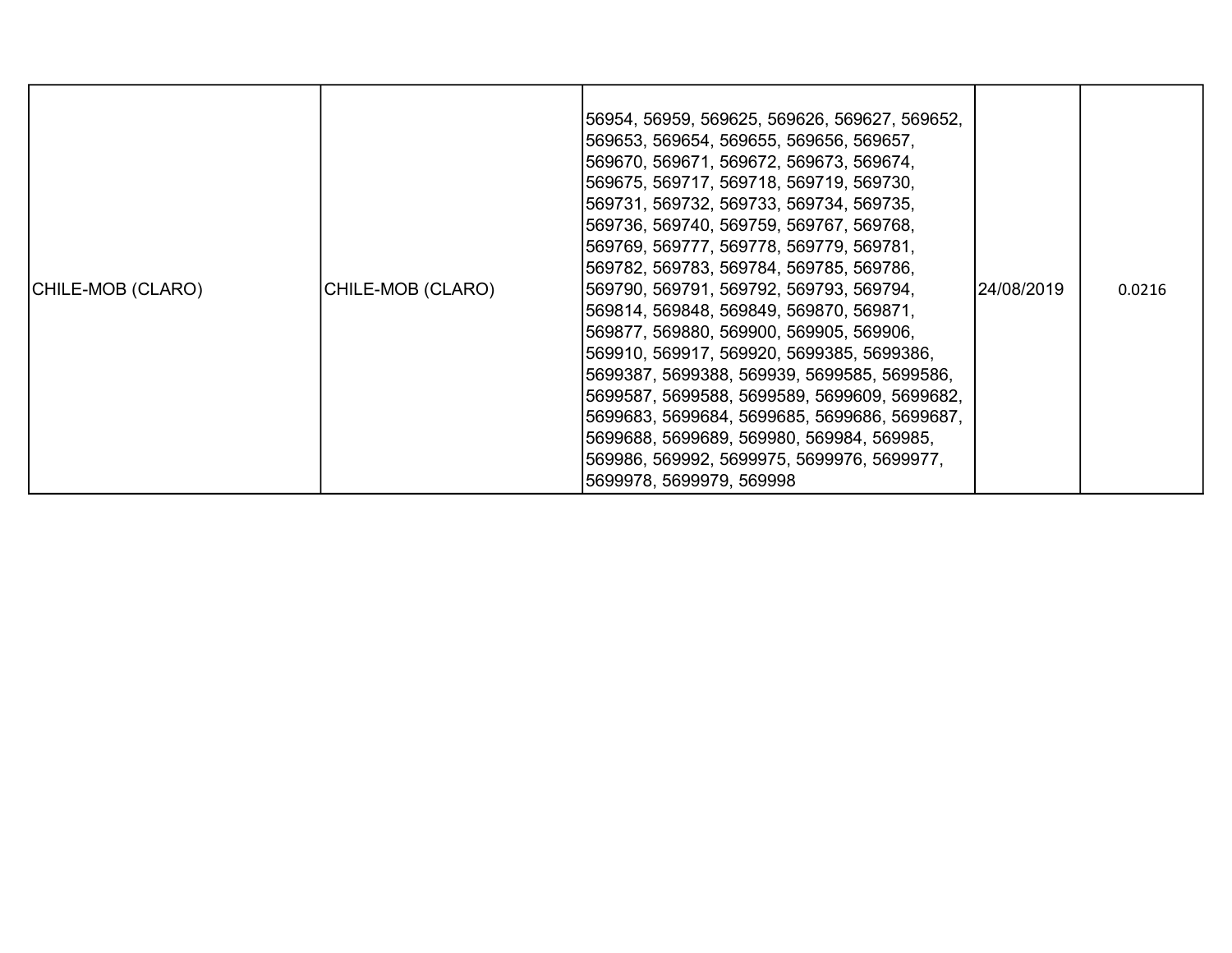|                       |                      | 569630, 569631, 569632, 569633, 569639,       |            |        |
|-----------------------|----------------------|-----------------------------------------------|------------|--------|
|                       |                      | 569640, 569646, 569647, 569648, 569649,       |            |        |
|                       |                      | 569680, 569681, 569682, 569683, 569684,       |            |        |
|                       |                      | 569685, 569686, 569687, 569712, 569713,       |            |        |
|                       |                      | 569714, 569715, 569716, 569741, 569742,       |            |        |
|                       |                      | 569743, 569744, 569745, 569746, 569747,       |            |        |
|                       |                      | 569748, 569749, 569755, 569756, 569757,       |            |        |
|                       |                      | 569758, 569761, 569762, 569763, 569771,       |            |        |
|                       |                      | 569772, 569773, 569812, 569816, 569817,       |            |        |
|                       |                      | 56983, 56985, 569878, 569879, 569884, 569885, |            |        |
|                       |                      | 569886, 569887, 56989, 569901, 5699020,       |            |        |
|                       |                      | 5699021, 5699022, 5699023, 5699024, 5699025,  |            |        |
|                       |                      | 569903, 5699040, 5699041, 5699042, 5699043,   |            |        |
|                       |                      | 5699044, 5699045, 5699046, 5699047, 5699144,  |            |        |
| CHILE-MOB (MOVISTAR)  | CHILE-MOB (MOVISTAR) | 5699145, 5699146, 5699147, 5699148, 5699149,  | 24/08/2019 | 0.0216 |
|                       |                      | 569916, 569918, 569919, 569922, 569923,       |            |        |
|                       |                      | 569924, 569925, 569926, 569927, 5699280,      |            |        |
|                       |                      | 5699281, 5699282, 5699283, 5699284, 5699286,  |            |        |
|                       |                      | 5699287, 569932, 569933, 569934, 569936,      |            |        |
|                       |                      | 569937, 5699380, 5699381, 5699389, 569940,    |            |        |
|                       |                      | 569942, 569943, 569944, 569945, 569946,       |            |        |
|                       |                      | 5699480, 5699481, 5699482, 569952, 569953,    |            |        |
|                       |                      | 569954, 569955, 569956, 5699580, 5699581,     |            |        |
|                       |                      | 5699582, 5699583, 5699584, 5699600, 5699602,  |            |        |
|                       |                      | 5699603, 5699604, 5699605, 5699606, 56996085, |            |        |
|                       |                      | 56996086, 56996087, 56996088, 56996089,       |            |        |
|                       |                      | 569962, 569963, 569964, 569965, 569966,       |            |        |
|                       |                      | 5699680, 5699681, 569970, 569972, 569973,     |            |        |
|                       |                      | 569974, 569975, 569976, 5699780, 5699781,     |            |        |
| CHILE-MOB (OTHERS)    | CHILE-MOB (OTHERS)   | 569                                           | 24/08/2019 | 0.0216 |
| <b>CHILE-SANTIAGO</b> | CHILE-SANTIAGO       | 562                                           | 24/08/2019 | 0.0102 |
| <b>CHINA</b>          | <b>CHINA</b>         | 86                                            | 24/08/2019 | 0.1240 |
| COLOMBIA              | <b>COLOMBIA</b>      | 57                                            | 24/08/2019 | 0.0166 |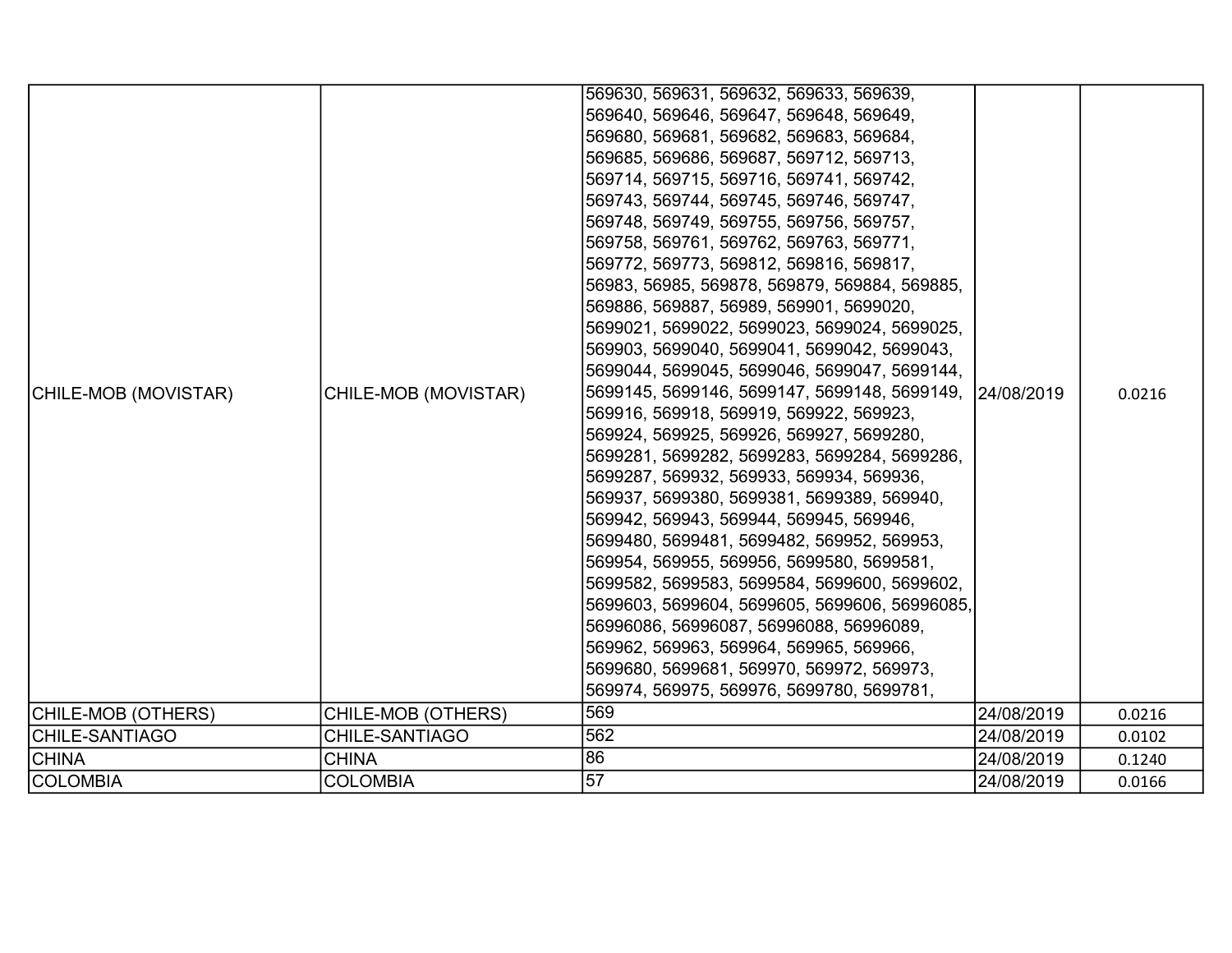| COLOMBIA-BARANQUILLA | COLOMBIA-BARANQUILLA  | 5753, 575905, 575912                                                                                                                                                                                                                                                                                                                                                                                                                                                                                                                                                                                                                                                                                                                                                                                                                                                                                                                                                                                                                                                                                                                                                                                                                                                                                                                                                   | 24/08/2019 | 0.0166 |
|----------------------|-----------------------|------------------------------------------------------------------------------------------------------------------------------------------------------------------------------------------------------------------------------------------------------------------------------------------------------------------------------------------------------------------------------------------------------------------------------------------------------------------------------------------------------------------------------------------------------------------------------------------------------------------------------------------------------------------------------------------------------------------------------------------------------------------------------------------------------------------------------------------------------------------------------------------------------------------------------------------------------------------------------------------------------------------------------------------------------------------------------------------------------------------------------------------------------------------------------------------------------------------------------------------------------------------------------------------------------------------------------------------------------------------------|------------|--------|
| COLOMBIA-ARMENIA     | COLOMBIA-ARMENIA      | 57672, 57673094, 57673095, 57673096,<br>57673097, 57673098, 57673099, 576731, 576732,<br>576733, 576734, 576735, 576736, 576737,<br>576738, 576739, 576740, 576741, 576744,<br>576745, 576746, 576747, 576748, 576749,<br>576905, 57691460, 57691461, 5769567                                                                                                                                                                                                                                                                                                                                                                                                                                                                                                                                                                                                                                                                                                                                                                                                                                                                                                                                                                                                                                                                                                          | 24/08/2019 | 0.0166 |
| COLOMBIA (LEX)       | <b>COLOMBIA (LEX)</b> | 5718253, 5718254, 5718255, 5718256, 5718298,<br>571834, 571835, 571836, 571837, 5718383,<br>5718385, 5718388, 571839, 57184, 57185,<br>5718647, 5718648, 57186490, 57186491,<br>57186492, 57186493, 57186494, 5718656,<br>571866, 571867, 571868, 571871, 5718720,<br>5718721, 5718722, 571873, 5718771, 5718780,<br>5718781, 5718782, 5718785, 5718786, 5718788,<br>5718789, 571879, 571880, 571881, 5718820,<br>5718821, 571883, 571887, 571889, 571890,<br>5718910, 5718911, 571892, 571895, 5718960,<br>5718961, 5718962, 5718963, 5718970, 5718971,<br>5718972, 5718973, 5718974, 5718980, 5718981,<br>5718990, 5718991, 5718992, 5718993, 571923,<br>571924, 571925, 571926, 571927, 5719281,<br>5719282, 5719283, 5719284, 57192879, 5719289,<br>571929, 5719301, 5719303, 5719304, 5719306,<br>5719309, 5719310, 5719312, 5719315, 5719319,<br>571932, 571933, 571934, 57220000, 57220001,<br>57220002, 57220003, 57220004, 5722002,<br>5722003, 5722004, 57220080, 57220081,<br>57220082, 57220083, 57220084, 57220090,<br>57220091, 57220092, 57220093, 57220094,<br>5722012, 5722021, 5722023, 5722032, 5722033,<br>5722034, 5722035, 5722036, 5722037, 572205,<br>5722063, 5722066, 5722067, 5722068, 5722069,<br>5722074, 5722075, 5722077, 5722078, 572208,<br>5722095, 572213, 572214, 572215, 5722160,<br>5722161, 5722162, 5722163, 5722164, 5722165, | 24/08/2019 | 0.0166 |
|                      |                       |                                                                                                                                                                                                                                                                                                                                                                                                                                                                                                                                                                                                                                                                                                                                                                                                                                                                                                                                                                                                                                                                                                                                                                                                                                                                                                                                                                        |            |        |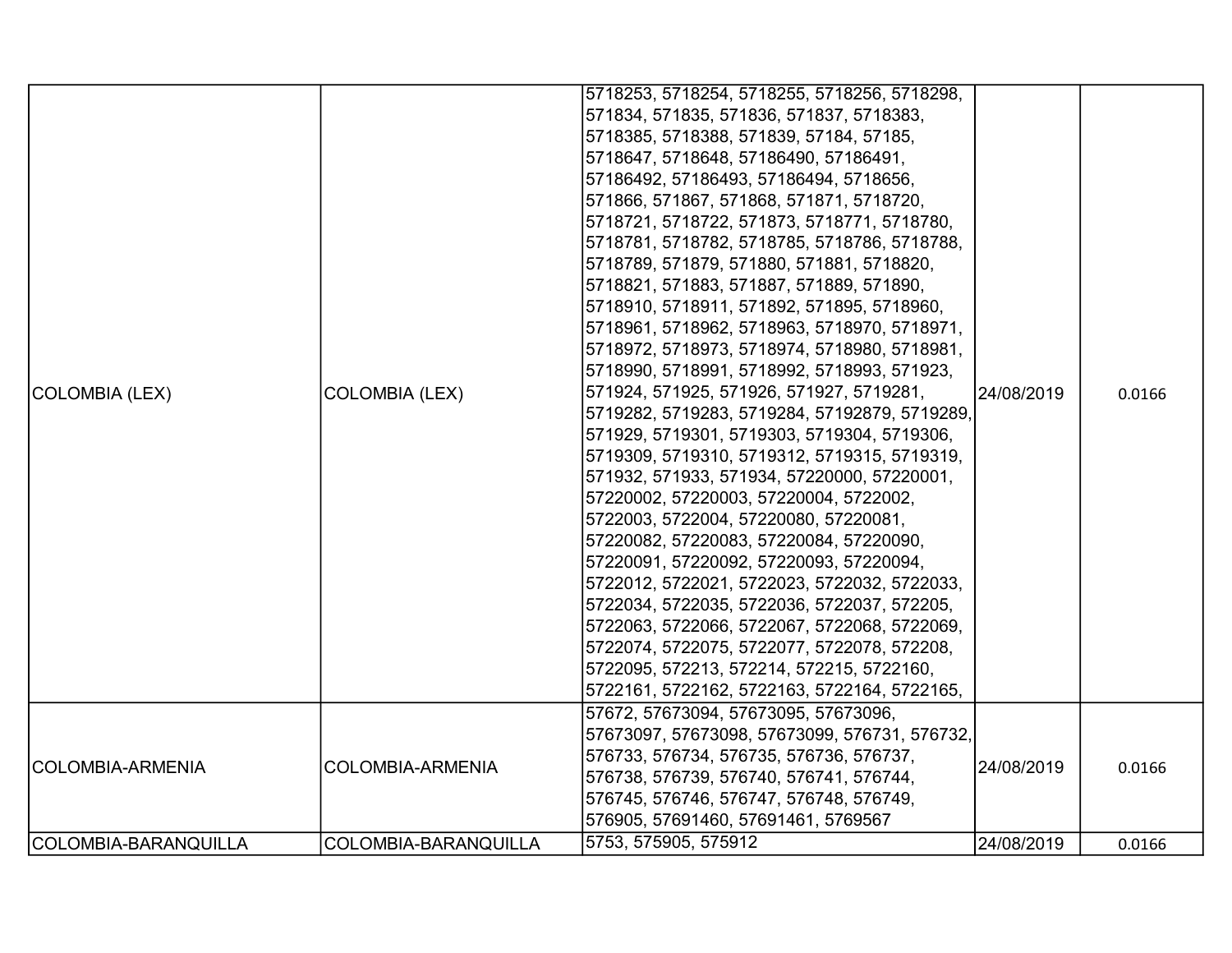| COLOMBIA-BOGOTA      | COLOMBIA-BOGOTA      | 5712, 5713, 5714, 5715, 5716, 5717, 5718210,<br>5718211, 5718212, 5718213, 5718214, 57182732,<br>57182733, 57182734, 57182735, 57182736,<br>57182737, 57182738, 57182739, 57182875,<br>57182876, 57190, 571920, 571921, 5719245,<br> 5719250, 5719258, 5719260, 5719265, 5719285,<br> 5719286, 57192871, 57192872, 57192873,<br>57192874, 57192875, 57192876, 57192877,<br> 57192878, 5719288, 571931, 5719311, 5719313,<br>5719314, 5719316, 5719317, 5719318                                                             | 24/08/2019 | 0.0144 |
|----------------------|----------------------|----------------------------------------------------------------------------------------------------------------------------------------------------------------------------------------------------------------------------------------------------------------------------------------------------------------------------------------------------------------------------------------------------------------------------------------------------------------------------------------------------------------------------|------------|--------|
| COLOMBIA-BUCARAMANGA | COLOMBIA-BUCARAMANGA | 577604, 577605, 577607, 577609, 5776156,<br>5776157, 5776158, 5776159, 577616, 577617,<br> 577618, 577619, 57763, 57764, 577650, 577651,<br> 577652, 577653, 5776569, 577657, 577658,<br> 577659, 5776650, 57767, 57768, 57769,<br> 5779096, 5779097, 5779099, 577915, 5779160,<br> 5779161, 5779162, 5779163, 5779164, 57791651,<br> 57791652, 57791653, 57791654, 57791655,<br> 57791656, 57791657, 57791658, 57791659,<br> 5779166, 57791674, 57791675, 57791676,<br>57791677, 57791678, 57791679, 5779169,<br>57791970 | 24/08/2019 | 0.0166 |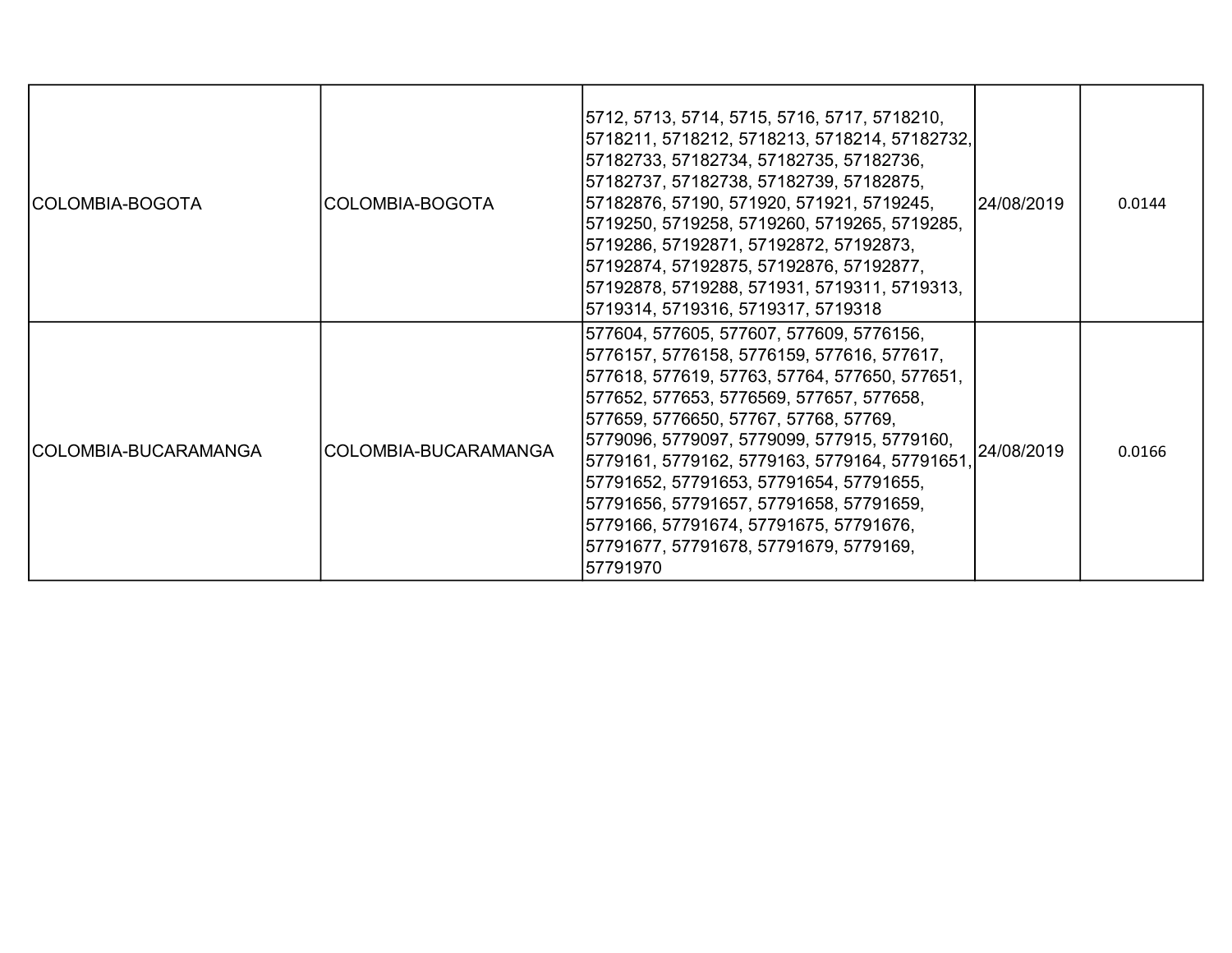| <b>COLOMBIA-CALI</b> | ICOLOMBIA-CALI      | 5722096, 5722804, 5722805, 5722806, 572282,<br> 57228636, 57228637, 57228638, 57228639,<br> 572288, 572289, 5723, 57234, 57240, 57241,<br> 57242, 57243, 57244, 57248, 57250, 57251,<br> 57252, 57255, 57256, 57257, 57259, 57260,<br> 57261, 57262, 57264, 57265, 57266, 57267,<br> 57268, 57269, 57288, 57289, 572905, 5729090,<br> 5729091, 5729092, 5729093, 5729094, 5729095,<br> 5729096, 5729099, 572915, 572920, 57292801,<br> 57292802, 57292803, 57292804, 57292805,<br> 57292806, 57292807, 57292808, 57292809,<br> 5729281, 5729282, 57292830, 57292831,<br> 57292832, 57292833, 57292834, 57292835,<br> 57292836, 57292837, 57292838, 5729284,<br> 5729285, 5729286, 5729287, 57292880,<br> 57292881, 57292882, 57292883, 57292884,<br> 57292885, 57292886, 57292887, 57292888,<br> 57292890, 57292891, 57292892, 57292893, | 24/08/2019 | 0.0166 |
|----------------------|---------------------|------------------------------------------------------------------------------------------------------------------------------------------------------------------------------------------------------------------------------------------------------------------------------------------------------------------------------------------------------------------------------------------------------------------------------------------------------------------------------------------------------------------------------------------------------------------------------------------------------------------------------------------------------------------------------------------------------------------------------------------------------------------------------------------------------------------------------------------|------------|--------|
|                      |                     | 57292894, 57292895, 57292896, 57292897,<br> 57292898, 572952                                                                                                                                                                                                                                                                                                                                                                                                                                                                                                                                                                                                                                                                                                                                                                             |            |        |
| COLOMBIA-CARTAGENA   | ICOLOMBIA-CARTAGENA | 5756295, 57564, 57565, 57566, 57567, 575680,<br> 575681, 575690, 575691, 575692, 575693,<br>575694, 575722, 5759090, 5759091, 5759096,<br> 5759098, 5759099, 575915                                                                                                                                                                                                                                                                                                                                                                                                                                                                                                                                                                                                                                                                      | 24/08/2019 | 0.0166 |
| COLOMBIA-MANIZALES   | COLOMBIA-MANIZALES  | 57680, 57687, 57688, 57689, 576910, 5769568                                                                                                                                                                                                                                                                                                                                                                                                                                                                                                                                                                                                                                                                                                                                                                                              | 24/08/2019 | 0.0166 |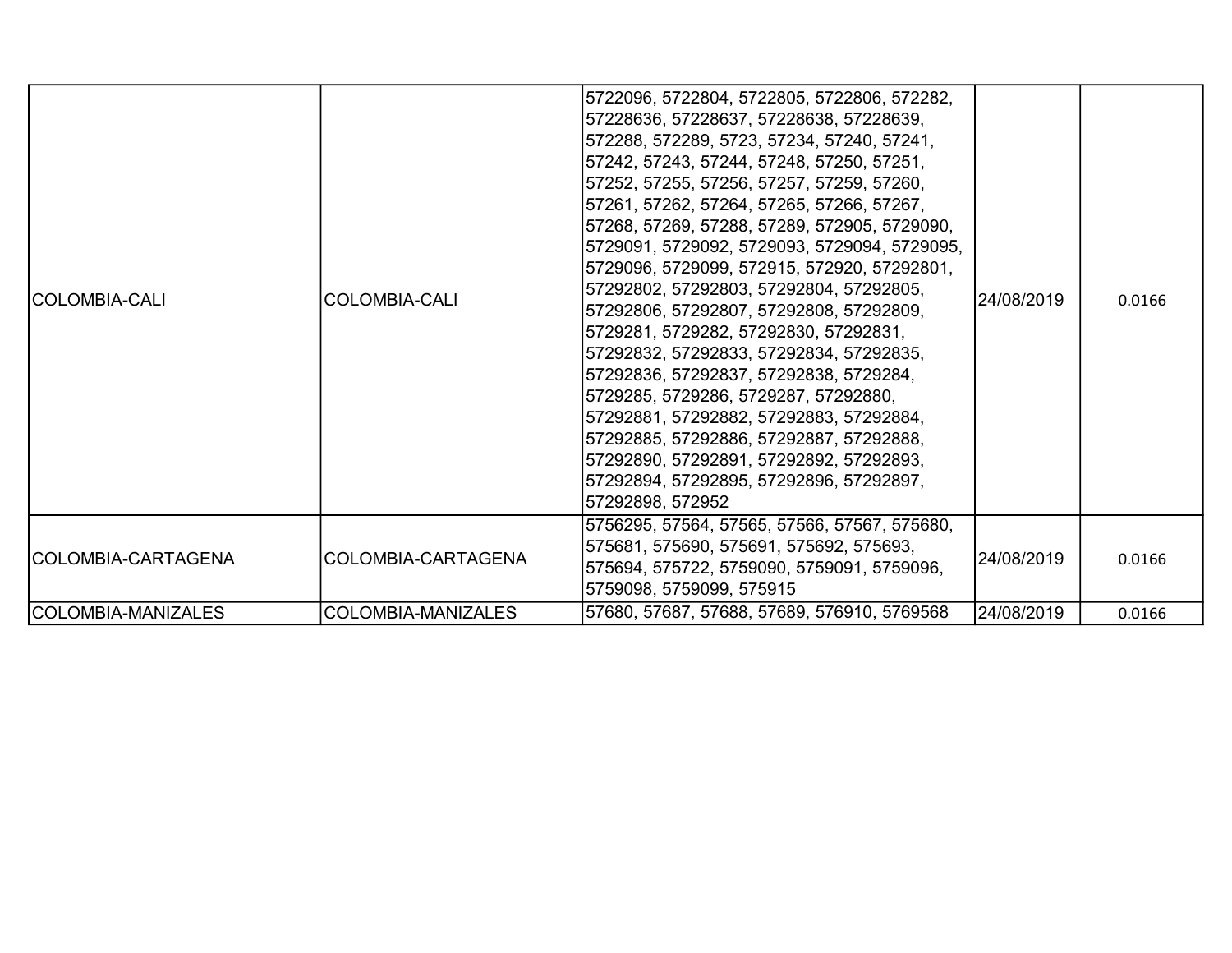| <b>COLOMBIA-MEDELLIN</b> | <b>COLOMBIA-MEDELLIN</b>      | 5740, 57415, 5742, 5743, 5744, 5745, 57460,<br>57461, 574901, 574902, 574903, 574904,<br>574905, 574906, 574907, 574908, 5749090,<br>5749091, 57490920, 57490921, 57490922,<br>57490924, 57490925, 57490926, 57490927,<br>57490928, 57490929, 5749093, 5749094,<br>5749095, 5749096, 5749097, 5749098, 5749099,<br>5749120, 574913, 5749140, 5749141, 5749142,<br>5749143, 5749144, 5749145, 574917, 5749220,<br>5749222, 5749223, 5749224, 5749225, 5749226,<br>5749227, 5749228, 5749229, 5749254, 5749255,<br>5749256, 5749257, 5749259, 57495 | 24/08/2019 | 0.0166 |
|--------------------------|-------------------------------|---------------------------------------------------------------------------------------------------------------------------------------------------------------------------------------------------------------------------------------------------------------------------------------------------------------------------------------------------------------------------------------------------------------------------------------------------------------------------------------------------------------------------------------------------|------------|--------|
| COLOMBIA-MOB (AVANTEL)   | <b>COLOMBIA-MOB (AVANTEL)</b> | 57350                                                                                                                                                                                                                                                                                                                                                                                                                                                                                                                                             | 24/08/2019 | 0.0088 |
| COLOMBIA-MOB (CLARO)     | COLOMBIA-MOB (CLARO)          | 57310, 57311, 57312, 57313, 57314, 57320,<br>57321, 57322, 57323                                                                                                                                                                                                                                                                                                                                                                                                                                                                                  | 24/08/2019 | 0.0082 |
| COLOMBIA-MOB (MOVISTAR)  | COLOMBIA-MOB (MOVISTAR)       | 57315, 57316, 57317, 57318, 57319                                                                                                                                                                                                                                                                                                                                                                                                                                                                                                                 | 24/08/2019 | 0.0085 |
| COLOMBIA-MOB (OTHERS)    | <b>COLOMBIA-MOB (OTHERS)</b>  | 57306, 57307, 57308, 57309, 5732, 5733, 5734,<br>5735, 5736, 5737, 5738, 5739                                                                                                                                                                                                                                                                                                                                                                                                                                                                     | 24/08/2019 | 0.0132 |
| COLOMBIA-MOB (TIGO)      | <b>COLOMBIA-MOB (TIGO)</b>    | 573332                                                                                                                                                                                                                                                                                                                                                                                                                                                                                                                                            | 24/08/2019 | 0.0088 |
| ICOLOMBIA-PALMIRA        | COLOMBIA-PALMIRA              | 5722802, 5722803, 5722820, 57228210,<br>57228211, 57228212, 57228213, 5722830,<br>57228310, 57228311, 57228312                                                                                                                                                                                                                                                                                                                                                                                                                                    | 24/08/2019 | 0.0166 |
| COLOMBIA-PEREIRA         | <b>COLOMBIA-PEREIRA</b>       | 57631, 57632, 57633, 57634, 5763500, 5763501,<br>5763502, 5763503, 5763504, 5763505, 5763506,<br>576351, 5763650, 5763651, 5769090, 5769091,<br>5769092, 5769093, 5769097, 5769098, 5769099,<br>576916, 576917, 5769563                                                                                                                                                                                                                                                                                                                           | 24/08/2019 | 0.0166 |
| <b>COMOROS</b>           | <b>COMOROS</b>                | 269                                                                                                                                                                                                                                                                                                                                                                                                                                                                                                                                               | 24/08/2019 | 0.3914 |
| COMOROS (VAS)            | COMOROS (VAS)                 | 2693905, 2693909, 2693912, 2699000, 2699001,<br>2699002, 2699003, 2699004, 2699105, 2699106,<br>2699107, 2699108, 2699109                                                                                                                                                                                                                                                                                                                                                                                                                         | 24/08/2019 | 0.4001 |
| COMOROS-MOB              | COMOROS-MOB                   | 2693, 2694                                                                                                                                                                                                                                                                                                                                                                                                                                                                                                                                        | 24/08/2019 | 0.4552 |
| <b>CONGO</b>             | <b>CONGO</b>                  | 242                                                                                                                                                                                                                                                                                                                                                                                                                                                                                                                                               | 24/08/2019 | 0.4010 |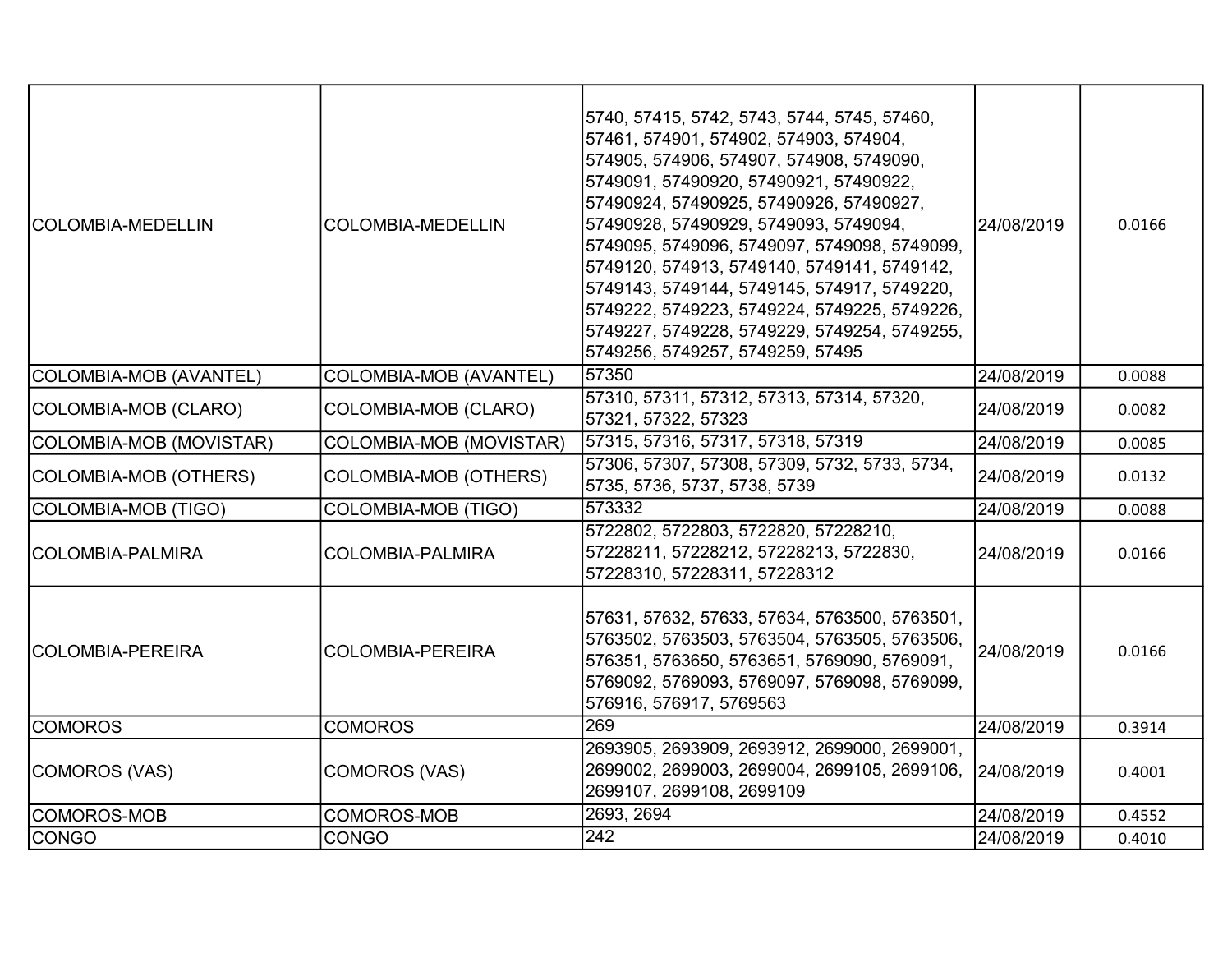| CONGO DR (ZAIRE)                                                      | CONGO DR (ZAIRE)                        | 243                                                                                                                                 | 24/08/2019 | 0.4753 |
|-----------------------------------------------------------------------|-----------------------------------------|-------------------------------------------------------------------------------------------------------------------------------------|------------|--------|
| <b>CONGO DR (ZAIRE) (PREMIUM)</b>                                     | <b>BLOCKED</b>                          | 243123, 243124, 243127, 243133, 243141,<br>24342, 24343, 243770, 2438098, 2438099, 24386                                            | 24/08/2019 | 1.3596 |
| CONGO DR (ZAIRE)-MOB (AFRICEL CONGO DR (ZAIRE)-MOB (AFRI 24390, 24391 |                                         |                                                                                                                                     | 24/08/2019 | 0.4037 |
| CONGO DR (ZAIRE)-MOB (AIRTEL) CONGO DR (ZAIRE)-MOB (AIRT 24397, 24399 |                                         |                                                                                                                                     | 24/08/2019 | 0.3643 |
| CONGO DR (ZAIRE)-MOB (ORANGECONGO DR (ZAIRE)-MOB (ORAI 24384, 24385   |                                         |                                                                                                                                     | 24/08/2019 | 0.4102 |
| CONGO DR (ZAIRE)-MOB (TATEM) CONGO DR (ZAIRE)-MOB (TATE24387          |                                         |                                                                                                                                     | 24/08/2019 | 0.4216 |
| CONGO DR (ZAIRE)-MOB (TIGO)                                           | CONGO DR (ZAIRE)-MOB (TIGO 24380, 24389 |                                                                                                                                     | 24/08/2019 | 0.4102 |
| CONGO DR (ZAIRE)-MOB (VODAC)                                          | CONGO DR (ZAIRE)-MOB (VOD 24381, 24382  |                                                                                                                                     | 24/08/2019 | 0.4288 |
| <b>CONGO-MOB (AIRTEL)</b>                                             | <b>CONGO-MOB (AIRTEL)</b>               | 24205                                                                                                                               | 24/08/2019 | 0.5365 |
| CONGO-MOB (AZUR)                                                      | CONGO-MOB (AZUR)                        | 24201                                                                                                                               | 24/08/2019 | 0.4007 |
| CONGO-MOB (MTN)                                                       | CONGO-MOB (MTN)                         | 24206                                                                                                                               | 24/08/2019 | 0.4115 |
| CONGO-MOB (WARID)                                                     | CONGO-MOB (WARID)                       | 24204                                                                                                                               | 24/08/2019 | 0.5365 |
| <b>COOK ISLANDS</b>                                                   | <b>BLOCKED</b>                          | 682                                                                                                                                 | 24/08/2019 | 0.9665 |
| <b>COSTA RICA</b>                                                     | <b>COSTA RICA</b>                       | 506                                                                                                                                 | 24/08/2019 | 0.0169 |
| COSTA RICA (OTHERS)                                                   | <b>COSTA RICA (OTHERS)</b>              | 50640, 506412, 506413, 506414, 506415,<br>506416, 506417, 506418, 506419, 50642, 50643,<br>50644, 50645, 50646, 50647, 50648, 50649 | 24/08/2019 | 0.0169 |
| COSTA RICA (TELEFONICA)                                               | <b>COSTA RICA (TELEFONICA)</b>          | 506410, 506411                                                                                                                      | 24/08/2019 | 0.0169 |
| <b>COSTA RICA-MOB (CLARO)</b>                                         | <b>COSTA RICA-MOB (CLARO)</b>           | 5067                                                                                                                                | 24/08/2019 | 0.0541 |
| <b>COSTA RICA-MOB (KOLBI)</b>                                         | <b>COSTA RICA-MOB (KOLBI)</b>           | 5068                                                                                                                                | 24/08/2019 | 0.0508 |
| COSTA RICA-MOB (MOVISTAR)                                             | COSTA RICA-MOB (MOVISTAR) 5066          |                                                                                                                                     | 24/08/2019 | 0.0718 |
| <b>COSTA RICA-MOB (OTHERS)</b>                                        | <b>COSTA RICA-MOB (OTHERS)</b>          | 5065                                                                                                                                | 24/08/2019 | 0.0508 |
| <b>COTE D'IVOIRE</b>                                                  | <b>COTE D'IVOIRE</b>                    | $\overline{225}$                                                                                                                    | 24/08/2019 | 0.2276 |
| COTE D'IVOIRE (MTN)                                                   | <b>COTE D'IVOIRE (MTN)</b>              | 225200, 225210, 225220, 225230, 225240,<br>225300, 225310, 225320, 225330, 225340,<br>225350, 225360                                | 24/08/2019 | 0.3019 |
| <b>COTE D'IVOIRE (VAS)</b>                                            | <b>BLOCKED</b>                          | 2252170, 2252179, 22590409                                                                                                          | 24/08/2019 | 1.1698 |
| COTE D'IVOIRE-MOB (MOOV)                                              | COTE D'IVOIRE-MOB (MOOV)                | 22501, 22502, 22503, 22540, 22541, 22542,<br>22543, 22551, 22552, 22553, 22571, 22572                                               | 24/08/2019 | 0.3154 |
| COTE D'IVOIRE-MOB (MTN)                                               | COTE D'IVOIRE-MOB (MTN)                 | 22504, 22505, 22506, 22544, 22545, 22546,<br>22554, 22555, 22556, 22564, 22565, 22566,<br>22574, 22575, 22576, 22584, 22585, 22586  | 24/08/2019 | 0.3182 |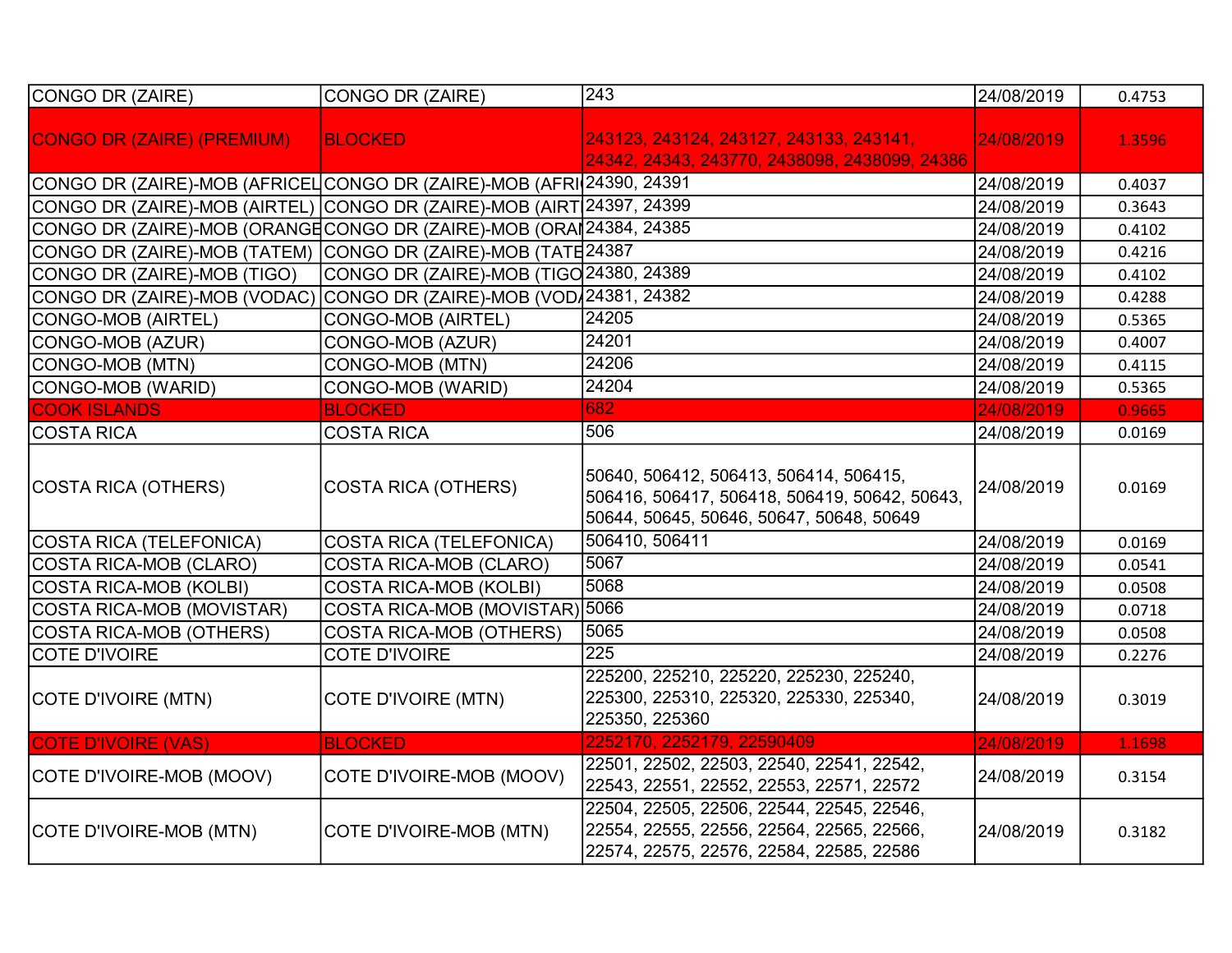|                                                                            |                                                      | 22507, 22508, 22509, 22547, 22548, 22549,                                                                                                      |            |        |
|----------------------------------------------------------------------------|------------------------------------------------------|------------------------------------------------------------------------------------------------------------------------------------------------|------------|--------|
| COTE D'IVOIRE-MOB (ORANGE)                                                 |                                                      | COTE D'IVOIRE-MOB (ORANGE 22557, 22558, 22559, 22567, 22568, 22569,                                                                            | 24/08/2019 | 0.3684 |
|                                                                            |                                                      | 22577, 22578, 22579, 22587, 22588, 22589                                                                                                       |            |        |
| <b>CROATIA</b>                                                             | <b>CROATIA</b>                                       | 385                                                                                                                                            | 24/08/2019 | 0.1380 |
| CROATIA-MOB (TELE2)                                                        | <b>CROATIA-MOB (TELE2)</b>                           | 385901, 38595                                                                                                                                  | 24/08/2019 | 0.3720 |
| CROATIA-MOB (T-MOBILE)                                                     | CROATIA-MOB (T-MOBILE)                               | 38589098, 38597, 38598, 38599                                                                                                                  | 24/08/2019 | 0.3720 |
| CROATIA-MOB (VIPNET)                                                       | <b>CROATIA-MOB (VIPNET)</b>                          | 38591, 38592                                                                                                                                   | 24/08/2019 | 0.3720 |
| <b>CUBA</b>                                                                | <b>BLOCKED</b>                                       | 53                                                                                                                                             | 24/08/2019 | 0.7258 |
| <b>CUBA-MOB</b>                                                            | <b>BLOCKED</b>                                       | 535, 537264, 537750, 537751, 537752, 537753,<br>537754, 537755, 537756, 537758, 537759                                                         | 24/08/2019 | 0.7258 |
| <b>ICYPRUS</b>                                                             | <b>CYPRUS</b>                                        | 357                                                                                                                                            | 24/08/2019 | 0.0090 |
| CYPRUS (NON-GEO)                                                           | CYPRUS (NON-GEO)                                     | 357700, 35777                                                                                                                                  | 24/08/2019 | 0.1189 |
| CYPRUS (SPECIAL SVC)                                                       | <b>CYPRUS (SPECIAL SVC)</b>                          | 35722222, 35723232, 35724024, 35724242,<br>35725262, 35726026, 35726262                                                                        | 24/08/2019 | 0.0376 |
| <b>CYPRUS (VOICEMAIL)</b>                                                  | <b>CYPRUS (VOICEMAIL)</b>                            | 35712                                                                                                                                          | 24/08/2019 | 0.0714 |
| CYPRUS-MOB (LEMONTEL)                                                      | <b>CYPRUS-MOB (LEMONTEL)</b>                         | 35794                                                                                                                                          | 24/08/2019 | 0.0185 |
| CYPRUS-MOB (MTN)                                                           | CYPRUS-MOB (MTN)                                     | 357942, 35796                                                                                                                                  | 24/08/2019 | 0.0185 |
| CYPRUS-MOB (PRIMETEL)                                                      | <b>CYPRUS-MOB (PRIMETEL)</b>                         | 35795                                                                                                                                          | 24/08/2019 | 0.0361 |
| CYPRUS-MOB (VODAFONE)                                                      | <b>CYPRUS-MOB (VODAFONE)</b>                         | 35797, 35799                                                                                                                                   | 24/08/2019 | 0.0185 |
| <b>CZECH REPUBLIC</b>                                                      | <b>CZECH REPUBLIC</b>                                | 420                                                                                                                                            | 24/08/2019 | 0.0060 |
| CZECH REPUBLIC (SPECIAL SVC)                                               | CZECH REPUBLIC (SPECIAL SV42081, 42082, 42083, 42084 |                                                                                                                                                | 24/08/2019 | 0.0714 |
|                                                                            |                                                      | CZECH REPUBLIC-MOB (TELEFONICZECH REPUBLIC-MOB (TELEF 420601, 420602, 420606, 420607, 420702,<br>420703, 420704, 420705, 42072, 420962, 420966 | 24/08/2019 | 0.0146 |
| CZECH REPUBLIC-MOB (T-MOBILE CZECH REPUBLIC-MOB (T-MOB 120964, 420965      |                                                      | 420603, 420604, 420605, 42073, 42093, 420963,                                                                                                  | 24/08/2019 | 0.0142 |
| CZECH REPUBLIC-MOB (UFON)                                                  | CZECH REPUBLIC-MOB (UFON)42079                       |                                                                                                                                                | 24/08/2019 | 0.0146 |
| CZECH REPUBLIC-MOB (VODAFON CZECH REPUBLIC-MOB (VODA 420608, 42077, 420967 |                                                      |                                                                                                                                                | 24/08/2019 | 0.0146 |
| DENMARK                                                                    | <b>DENMARK</b>                                       | 45                                                                                                                                             | 24/08/2019 | 0.0112 |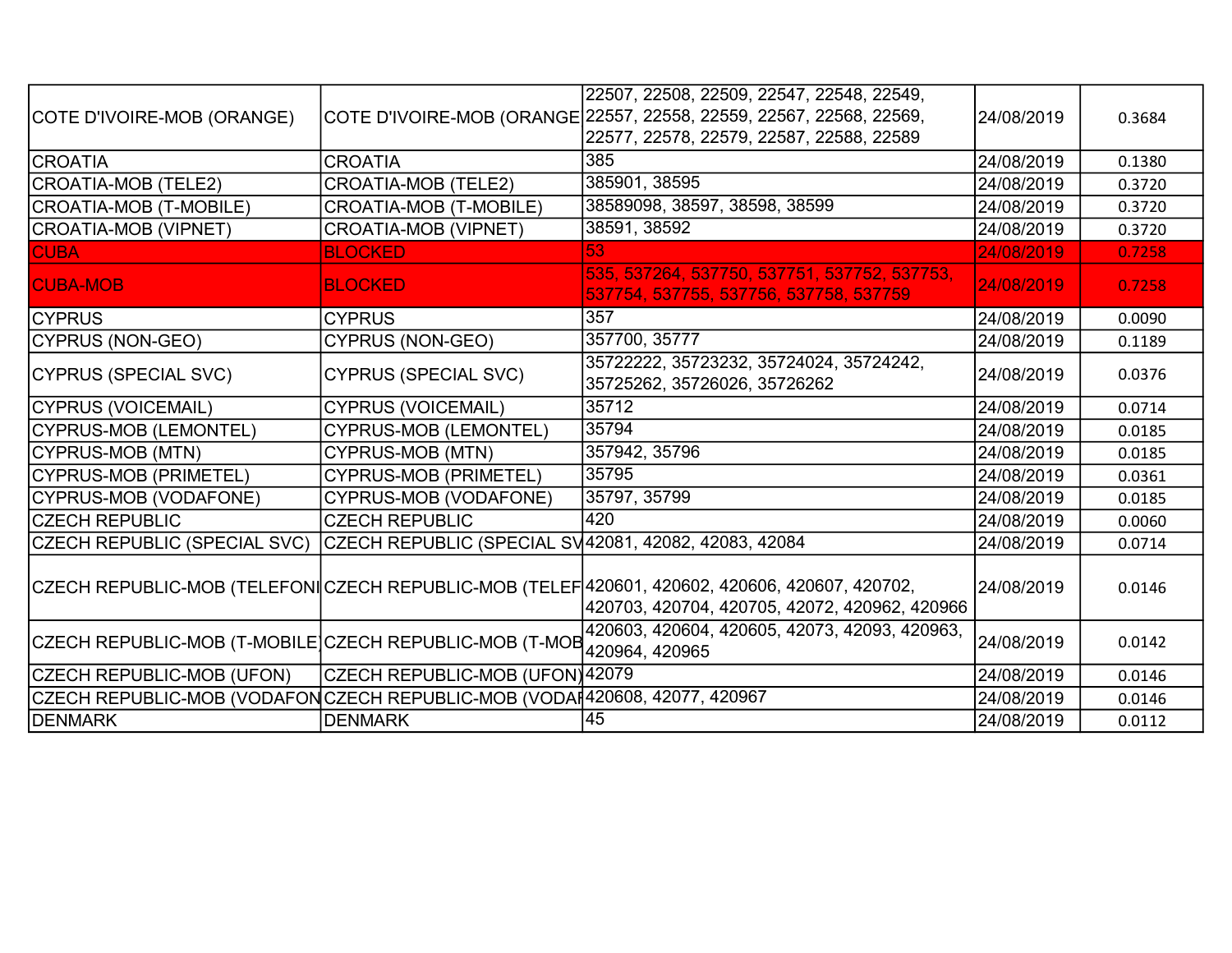| DENMARK-MOB (HI3G)   | DENMARK-MOB (HI3G)   | 452597, 45310, 45311, 45312, 45313, 45314,<br> 45315, 45316, 45317, 45426, 454271, 454272,<br> 454273, 454274, 454283, 454291, 454292,<br> 454294, 454295, 455069, 455211, 455212,<br> 45535, 45536, 45537, 45538, 45605, 459380,<br> 459384, 459385, 459386, 459387, 459388,<br> 459389, 45939 | 124/08/2019 | 0.0140 |
|----------------------|----------------------|-------------------------------------------------------------------------------------------------------------------------------------------------------------------------------------------------------------------------------------------------------------------------------------------------|-------------|--------|
| DENMARK-MOB (LYCA)   | DENMARK-MOB (LYCA)   | 45318, 455064, 45713, 45714, 45715, 45716,<br> 45718, 45914, 45916, 45917                                                                                                                                                                                                                       | 24/08/2019  | 0.0140 |
| DENMARK-MOB (OTHERS) | DENMARK-MOB (OTHERS) | 452590, 452591, 452592, 452593, 453235,<br> 455063, 45520, 455259, 45530, 455398, 45600,<br> 45710, 457197, 457198, 45810, 458137, 458138, 124/08/2019<br> 458139, 458146, 458147, 458148, 458149,<br> 45910, 459128, 4592, 4593                                                                |             | 0.0140 |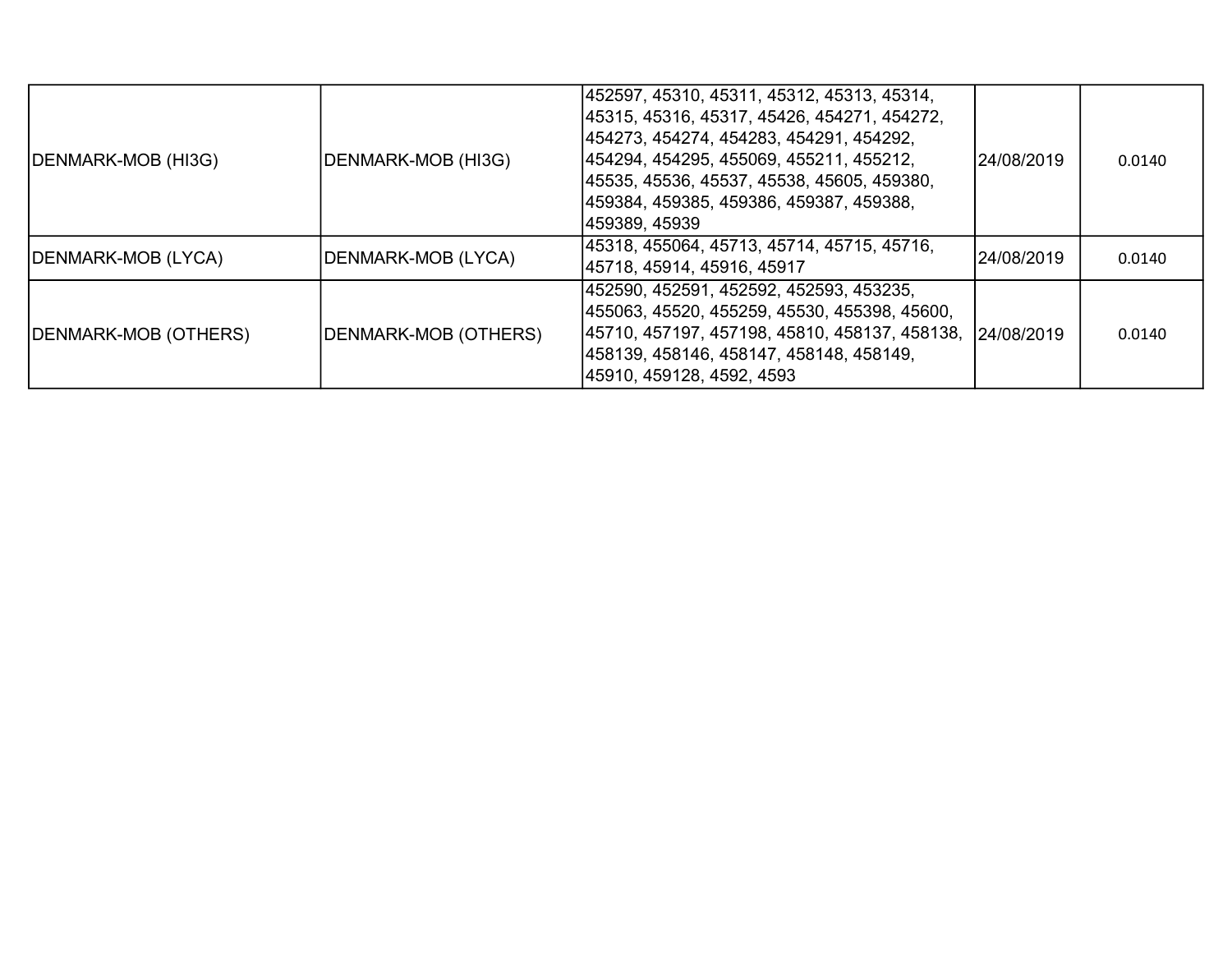| DENMARK-MOB (TDC) | DENMARK-MOB (TDC) | 45200, 45201, 45202, 45203, 45204, 45205,<br>4521, 45230, 45231, 45232, 45233, 45234,<br>45235, 45236, 45237, 45238, 452390, 452391,<br>452392, 452393, 452394, 452396, 452397,<br> 452398, 452399, 4524, 452595, 452596, 452598,<br> 4529, 4530, 45400, 45401, 45402, 45403, 45404,<br> 454275, 455060, 455061, 45510, 45511, 45512,<br> 45513, 45514, 45515, 45516, 45517, 455180,<br> 455181, 455182, 455183, 455184, 455185,<br> 455186, 455187, 45519, 455210, 455220,<br> 455230, 455240, 455250, 455258, 456099,<br>45610, 45611, 45612, 45613, 456140, 456141,<br>456142, 456143, 456144, 456145, 456147,<br>456148, 456149, 45615, 45616, 45617, 457170,<br> 457172, 457177, 458140, 458141, 458142,<br> 458143, 458144, 458145, 458161, 458171,<br>458172, 458173, 458174, 458175, 458177,<br>458188, 459115, 459116, 459117, 459118,<br> 459120, 459122, 459123, 459124, 459125,<br>459126, 459127, 459129, 459130, 459152,<br>459153, 459154, 459155, 459156, 459157,<br>459158, 459189, 459210, 459211, 459212,<br>459213, 459214, 459215, 459216, 459217,<br>459221, 459222, 459270, 459271, 459272,<br>459282 | 24/08/2019 | 0.0140 |
|-------------------|-------------------|------------------------------------------------------------------------------------------------------------------------------------------------------------------------------------------------------------------------------------------------------------------------------------------------------------------------------------------------------------------------------------------------------------------------------------------------------------------------------------------------------------------------------------------------------------------------------------------------------------------------------------------------------------------------------------------------------------------------------------------------------------------------------------------------------------------------------------------------------------------------------------------------------------------------------------------------------------------------------------------------------------------------------------------------------------------------------------------------------------------------------|------------|--------|
|-------------------|-------------------|------------------------------------------------------------------------------------------------------------------------------------------------------------------------------------------------------------------------------------------------------------------------------------------------------------------------------------------------------------------------------------------------------------------------------------------------------------------------------------------------------------------------------------------------------------------------------------------------------------------------------------------------------------------------------------------------------------------------------------------------------------------------------------------------------------------------------------------------------------------------------------------------------------------------------------------------------------------------------------------------------------------------------------------------------------------------------------------------------------------------------|------------|--------|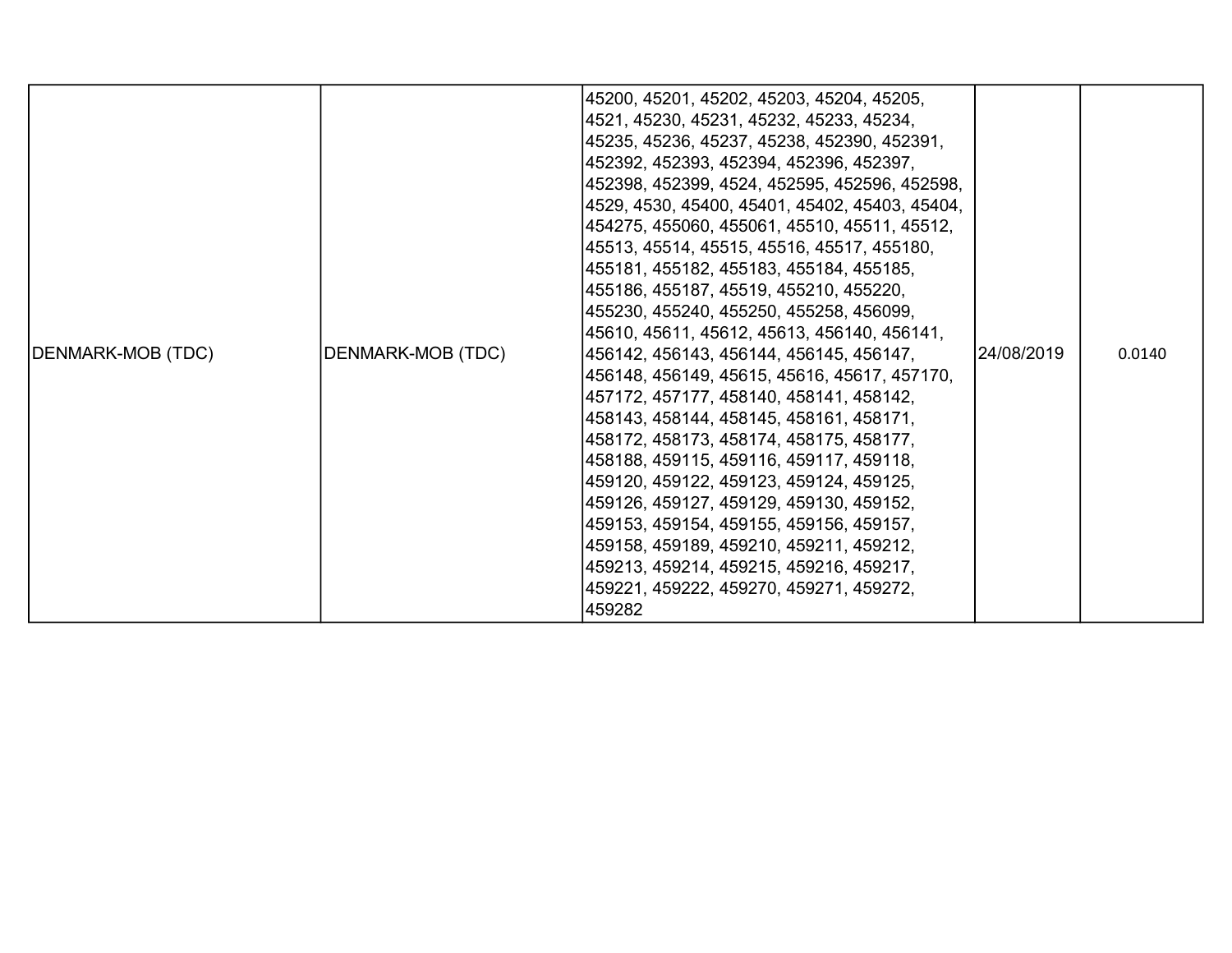|                       |                       | 4537100108, 4537100110, 4537100111,                       |  |        |
|-----------------------|-----------------------|-----------------------------------------------------------|--|--------|
|                       |                       | 4537100112, 4537100113, 4537100114, 45405,                |  |        |
|                       |                       | 45406, 45407, 45408, 45409, 4541, 45424,                  |  |        |
|                       |                       | 45425, 454260, 454270, 454280, 454281,                    |  |        |
|                       |                       | 454284, 454285, 454287, 454288, 454289,                   |  |        |
|                       |                       | 454290, 454293, 45500, 45501, 45502, 45503,               |  |        |
|                       |                       | 45504, 45505, 455062, 455065, 455066, 455067,             |  |        |
|                       |                       | 455068, 45507, 45508, 45509, 455222, 455225,              |  |        |
|                       |                       | 455233, 455242, 455244, 455251, 455252,                   |  |        |
|                       |                       | 455253, 455254, 455255, 455256, 455257,                   |  |        |
|                       |                       | 45526, 45527, 45528, 45529, 455310, 455311,               |  |        |
|                       |                       | 455312, 455313, 455314, 455315, 455316,                   |  |        |
|                       |                       | 455317, 455318, 455333, 45539, 456050, 45606,             |  |        |
|                       |                       | 45607, 45608, 456090, 456091, 456092, 456093,             |  |        |
| DENMARK-MOB (TELENOR) | DENMARK-MOB (TELENOR) | 456094, 456095, 456096, 456097, 45618, 45619, 124/08/2019 |  | 0.0140 |
|                       |                       | 45711, 45712, 457171, 457173, 457174, 457175,             |  |        |
|                       |                       | 457176, 457178, 457179, 457190, 457191,                   |  |        |
|                       |                       | 457192, 457193, 457194, 457195, 457196,                   |  |        |
|                       |                       | 457199, 45811, 45812, 458130, 458131, 458132,             |  |        |
|                       |                       | 458133, 458134, 458135, 458136, 4581372,                  |  |        |
|                       |                       | 4581379, 45815, 45816, 458170, 458176,                    |  |        |
|                       |                       | 458178, 458179, 458180, 458181, 458182,                   |  |        |
|                       |                       | 458183, 458184, 458185, 458186, 458187,                   |  |        |
|                       |                       | 458189, 45819, 459110, 459111, 459112,                    |  |        |
|                       |                       | 459113, 459114, 459119, 459121, 459131,                   |  |        |
|                       |                       | 459132, 459133, 459134, 459135, 459136,                   |  |        |
|                       |                       | 459137, 459138, 459139, 459150, 459151,                   |  |        |
|                       |                       | 459159, 459180, 459181, 459182, 459183,                   |  |        |
|                       |                       | 459184, 459185, 459186, 459187, 459188,                   |  |        |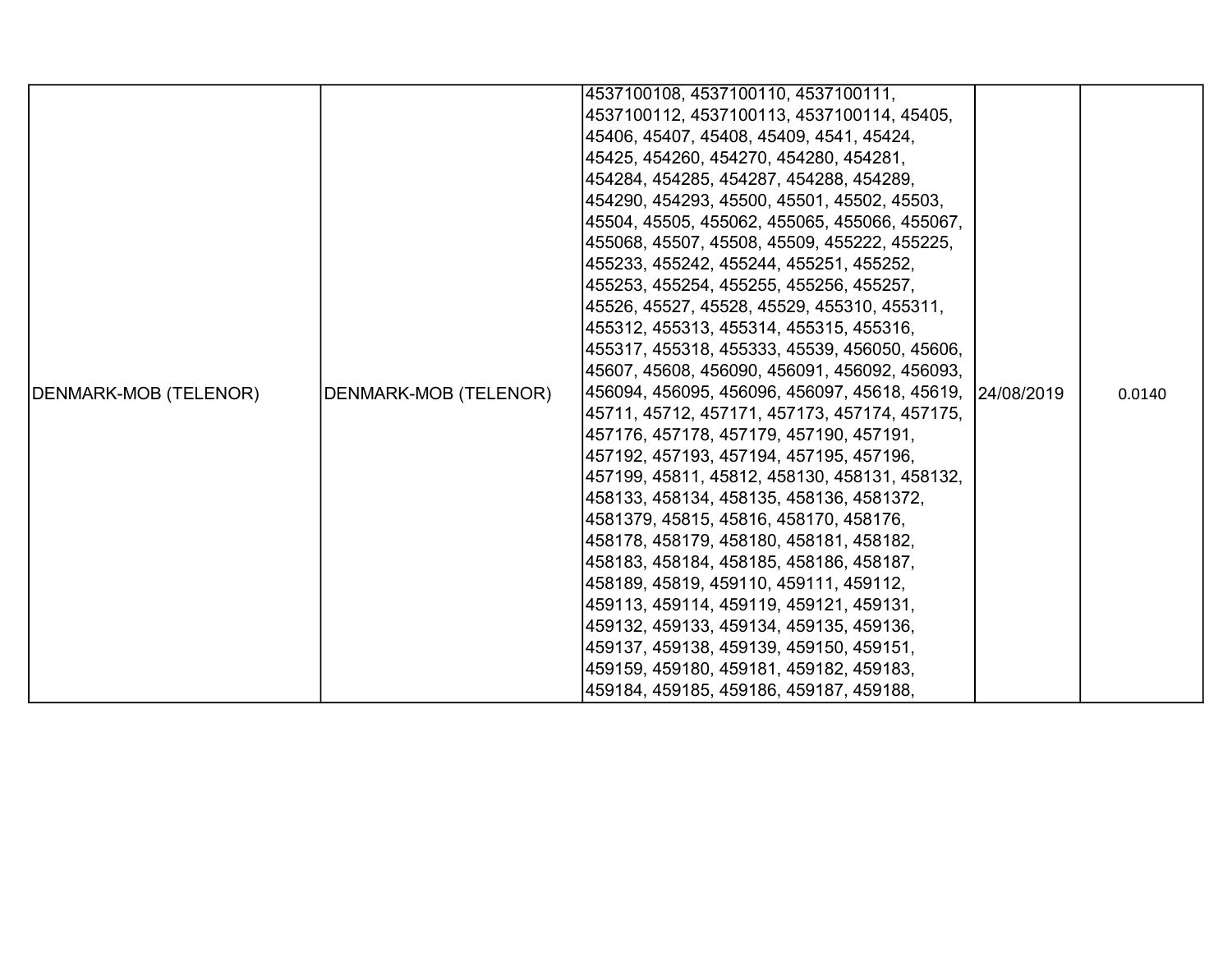| DENMARK-MOB (TELIA)       | DENMARK-MOB (TELIA)       | 452395, 4526, 4527, 4528, 45371000, 45420,<br>45421, 45422, 45423, 454276, 454277, 454278,<br> 454279, 454282, 454286, 454296, 454297,<br> 454298, 454299, 455188, 455189, 45521, 45522,<br> 45523, 45524, 455319, 45532, 455330, 455331,<br>455332, 455334, 455335, 455336, 455337,<br>455338, 455339, 45534, 45601, 45602, 45603,<br>45604, 456098, 456146 | 24/08/2019 | 0.0140 |
|---------------------------|---------------------------|--------------------------------------------------------------------------------------------------------------------------------------------------------------------------------------------------------------------------------------------------------------------------------------------------------------------------------------------------------------|------------|--------|
| <b>DIEGO GARCIA</b>       | <b>BLOCKED</b>            | 246                                                                                                                                                                                                                                                                                                                                                          | 24/08/2019 | 1.4952 |
| <b>ITUOBILG</b>           | <b>DJIBOUTI</b>           | 253                                                                                                                                                                                                                                                                                                                                                          | 24/08/2019 | 0.3104 |
| <b>DOMINICA</b>           | <b>DOMINICA</b>           | 1767                                                                                                                                                                                                                                                                                                                                                         | 24/08/2019 | 0.1962 |
| DOMINICA-MOB (DIGICEL)    | DOMINICA-MOB (DIGICEL)    | 1767315, 1767316, 1767317, 1767420, 1767421,<br>1767611, 1767612, 1767613, 1767614, 1767615, 24/08/2019<br>1767616, 1767617                                                                                                                                                                                                                                  |            | 0.1841 |
| DOMINICA-MOB (FLOW)       | DOMINICA-MOB (FLOW)       | 1767225, 1767235, 1767245, 1767265, 1767275,<br>1767276, 1767277, 1767285, 1767295                                                                                                                                                                                                                                                                           | 24/08/2019 | 0.1722 |
| DOMINICAN REPUBLIC        | <b>DOMINICAN REPUBLIC</b> | 1809, 1829, 1849                                                                                                                                                                                                                                                                                                                                             | 24/08/2019 | 0.0330 |
| DOMINICAN REPUBLIC (VIVA) | DOMINICAN REPUBLIC (VIVA) | 1809422, 1809435, 1809450, 1809503, 1829253,<br>1829254, 1829256, 1829433, 1829434, 1829435,<br>1829503, 1829530, 1829666, 1829995, 1829996,<br>1829997, 1829998, 1849288, 1849289, 1849290,<br>1849291, 1849292, 1849293                                                                                                                                    | 24/08/2019 | 0.0392 |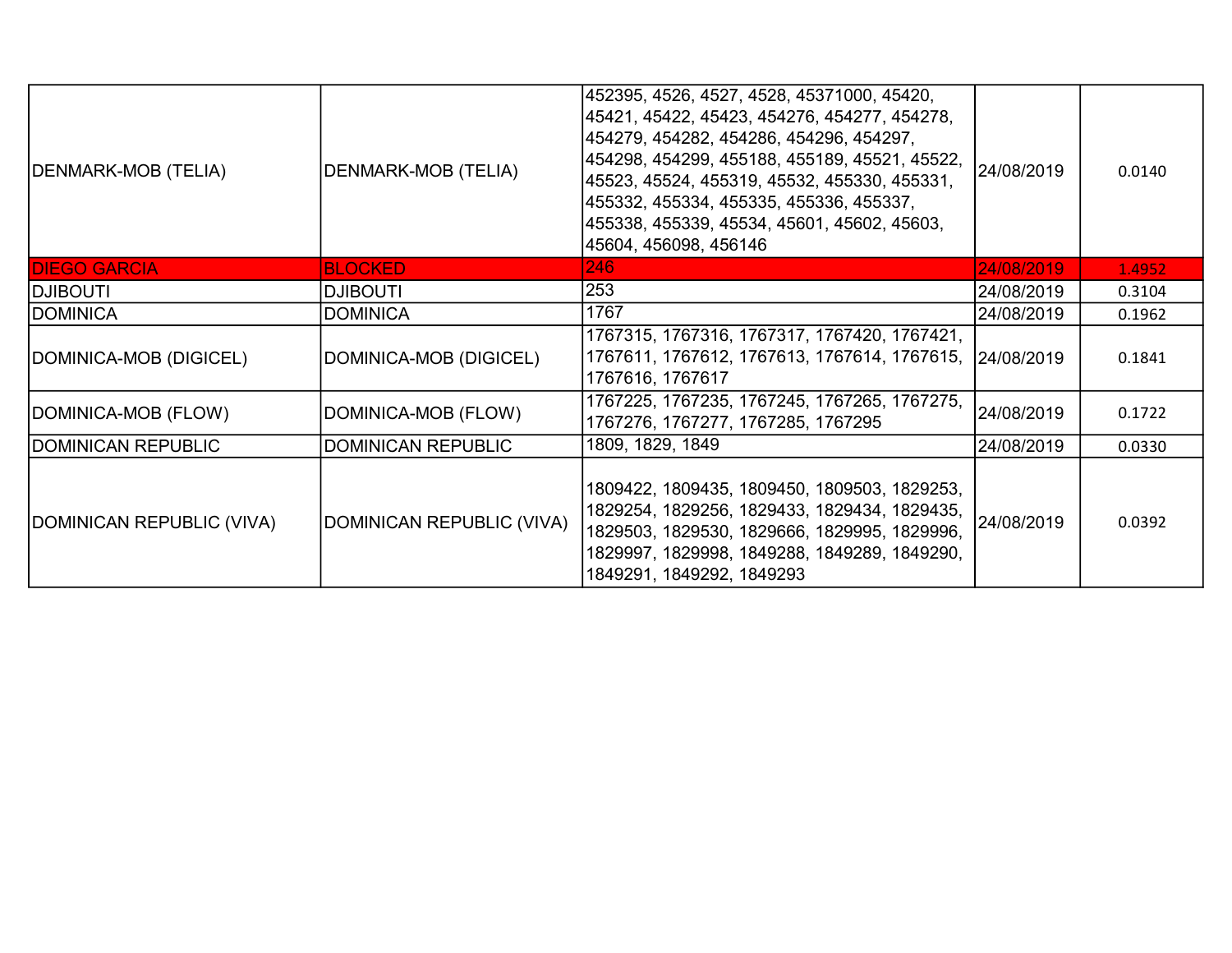|  |  | 1809608, 1809609, 1809610, 1809613, 1809627,                                                                    |        |
|--|--|-----------------------------------------------------------------------------------------------------------------|--------|
|  |  |                                                                                                                 |        |
|  |  | 1809653, 1809654, 1809657, 1809660, 1809702,                                                                    |        |
|  |  | 1809703, 1809704, 1809705, 1809706, 1809708,                                                                    |        |
|  |  | 1809712, 1809713, 1809714, 1809715, 1809779,                                                                    |        |
|  |  | 1809780, 1809781, 1809801, 1809802, 1809803,                                                                    |        |
|  |  | 1809804, 1809805, 1809815, 1809816, 1809817,                                                                    |        |
|  |  | 1809819, 1809820, 1809845, 1809846, 1809847,                                                                    |        |
|  |  | 1809848, 1809849, 1809850, 1809851, 1809852,                                                                    |        |
|  |  | 1809853, 1809854, 1809855, 1809856, 1809857,                                                                    |        |
|  |  | 1809858, 18098597, 18098598, 180985990,                                                                         |        |
|  |  | 180985991, 180985992, 180985993, 180985994,                                                                     |        |
|  |  | 180985995, 180985996, 180985997, 180986,                                                                        |        |
|  |  | 1809873, 1809875, 1809876, 1809877, 1809878,                                                                    |        |
|  |  | 1809879, 1809880, 1809881, 1809882, 1809883,                                                                    |        |
|  |  | DOMINICAN REPUBLIC-MOB (ORANDOMINICAN REPUBLIC-MOB (O∣1809884, 1809885, 1809886, 1809889, 1809890,   24/08/2019 | 0.0952 |
|  |  | 1809899, 1809901, 1809902, 1809903, 1809904,                                                                    |        |
|  |  | 1809905, 1809906, 1809907, 1809909, 1809910,<br>1809912, 1809913, 1809914, 1809915, 1809916,                    |        |
|  |  | 1809917, 1809918, 1809919, 1809923, 1809924,                                                                    |        |
|  |  | 1809931, 1809935, 1809949, 1809958, 1809961,                                                                    |        |
|  |  | 1809962, 1809963, 1809964, 1809965, 1809966,                                                                    |        |
|  |  | 1809967, 1809968, 1809969, 1809972, 1809973,                                                                    |        |
|  |  | 1809974, 1809975, 1809977, 1809978, 1809979,                                                                    |        |
|  |  | 1809980, 1809981, 1809982, 1809983, 1809984,                                                                    |        |
|  |  | 1809986, 1809988, 1809989, 1809991, 1809993,                                                                    |        |
|  |  | 1809994, 1809995, 1809996, 1829204, 1829221,                                                                    |        |
|  |  | 1829261, 1829262, 1829263, 1829273, 1829274,                                                                    |        |
|  |  | 1829275, 1829276, 1829278, 1829279, 1829281,                                                                    |        |
|  |  | 1829284, 1829285, 1829286, 1829299, 1829301,                                                                    |        |
|  |  |                                                                                                                 |        |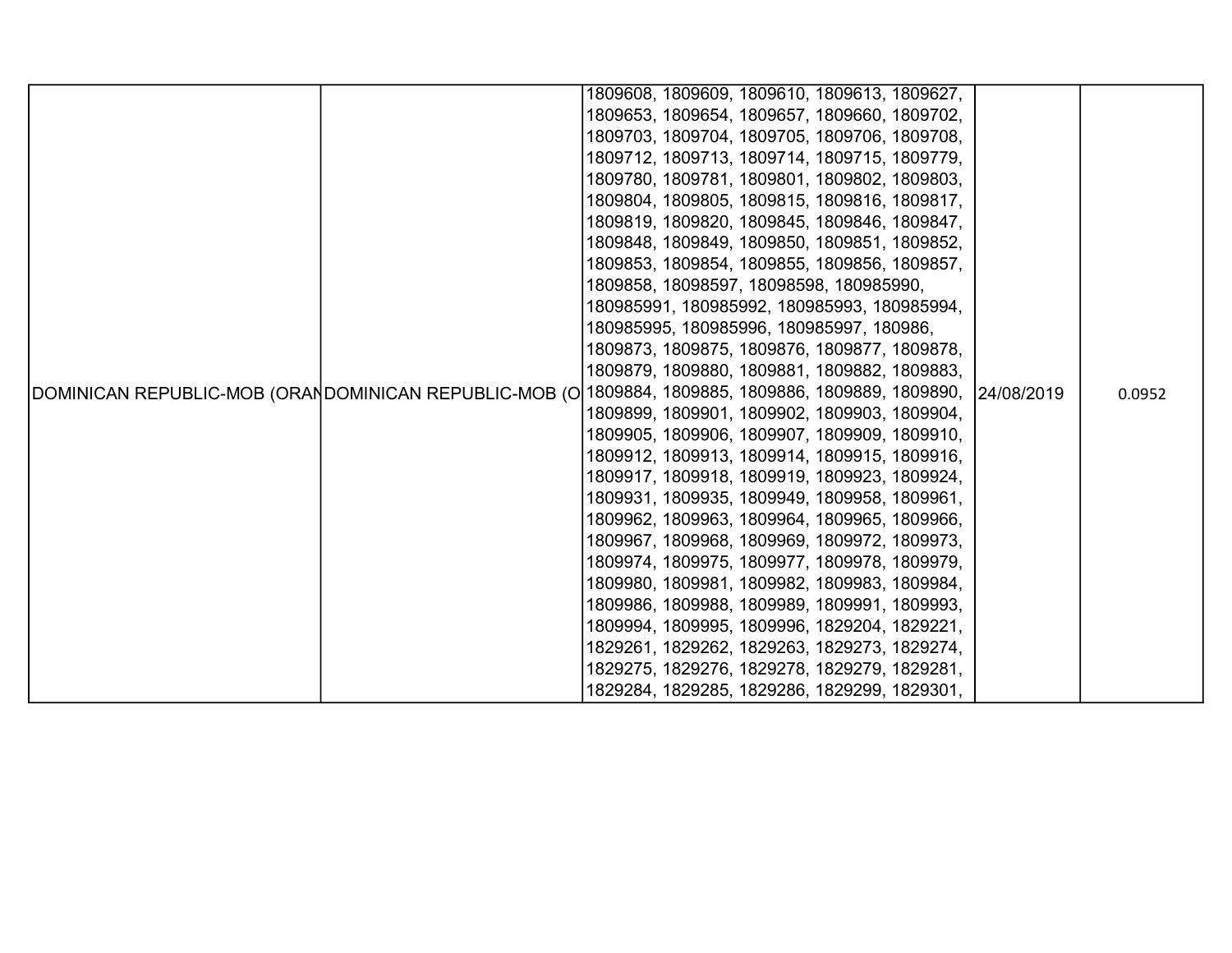|  |  | 1809207, 1809208, 1809209, 1809210, 1809212,                                                                     |        |
|--|--|------------------------------------------------------------------------------------------------------------------|--------|
|  |  | 1809214, 18092223, 18092224, 18092225,                                                                           |        |
|  |  | 1809223, 1809224, 1809225, 1809228, 1809229,                                                                     |        |
|  |  | 1809230, 1809232, 1809235, 18092480,                                                                             |        |
|  |  | 18092482, 18092484, 18092485, 18092486,                                                                          |        |
|  |  | 18092487, 18092488, 1809249, 1809250,                                                                            |        |
|  |  | 1809251, 1809252, 1809253, 1809254, 1809256,                                                                     |        |
|  |  | 1809257, 1809258, 1809259, 1809260, 1809264,                                                                     |        |
|  |  | 1809265, 1809266, 1809267, 1809268, 1809269,                                                                     |        |
|  |  | 1809270, 1809271, 1809272, 1809280, 1809281,                                                                     |        |
|  |  | 1809282, 1809283, 1809284, 1809292, 1809293,                                                                     |        |
|  |  | 1809297, 1809298, 1809299, 1809301, 1809310,                                                                     |        |
|  |  | 1809313, 1809321, 1809322, 1809323, 1809324,                                                                     |        |
|  |  | 1809325, 1809326, 1809327, 1809330, 1809340,                                                                     |        |
|  |  | DOMINICAN REPUBLIC-MOB (OTHE DOMINICAN REPUBLIC-MOB (O 1809341, 1809342, 1809343, 1809344, 1809345,   24/08/2019 | 0.0940 |
|  |  | 1809348, 180935, 1809360, 1809361, 1809366,                                                                      |        |
|  |  | 1809370, 1809371, 1809374, 1809376, 1809377,                                                                     |        |
|  |  | 1809383, 1809386, 1809387, 1809389, 180939,                                                                      |        |
|  |  | 1809406, 1809424, 1809425, 1809426, 1809427,                                                                     |        |
|  |  | 1809428, 1809429, 1809451, 1809452, 1809453,                                                                     |        |
|  |  | 1809454, 1809456, 1809457, 1809458, 1809459,                                                                     |        |
|  |  | 1809460, 1809461, 1809462, 1809463, 1809464,                                                                     |        |
|  |  | 1809465, 1809467, 18094701, 18094702,                                                                            |        |
|  |  | 18094703, 18094704, 18094705, 18094706,                                                                          |        |
|  |  | 18094707, 18094708, 1809474, 1809477,                                                                            |        |
|  |  | 1809478, 1809479, 1809480, 1809481, 1809484,                                                                     |        |
|  |  | 1809485, 1809486, 1809488, 180949, 1809501,                                                                      |        |
|  |  | 1809502, 1809504, 1809505, 1809506, 1809507,                                                                     |        |
|  |  | 1809509, 1809510, 1809512, 1809513, 1809514,                                                                     |        |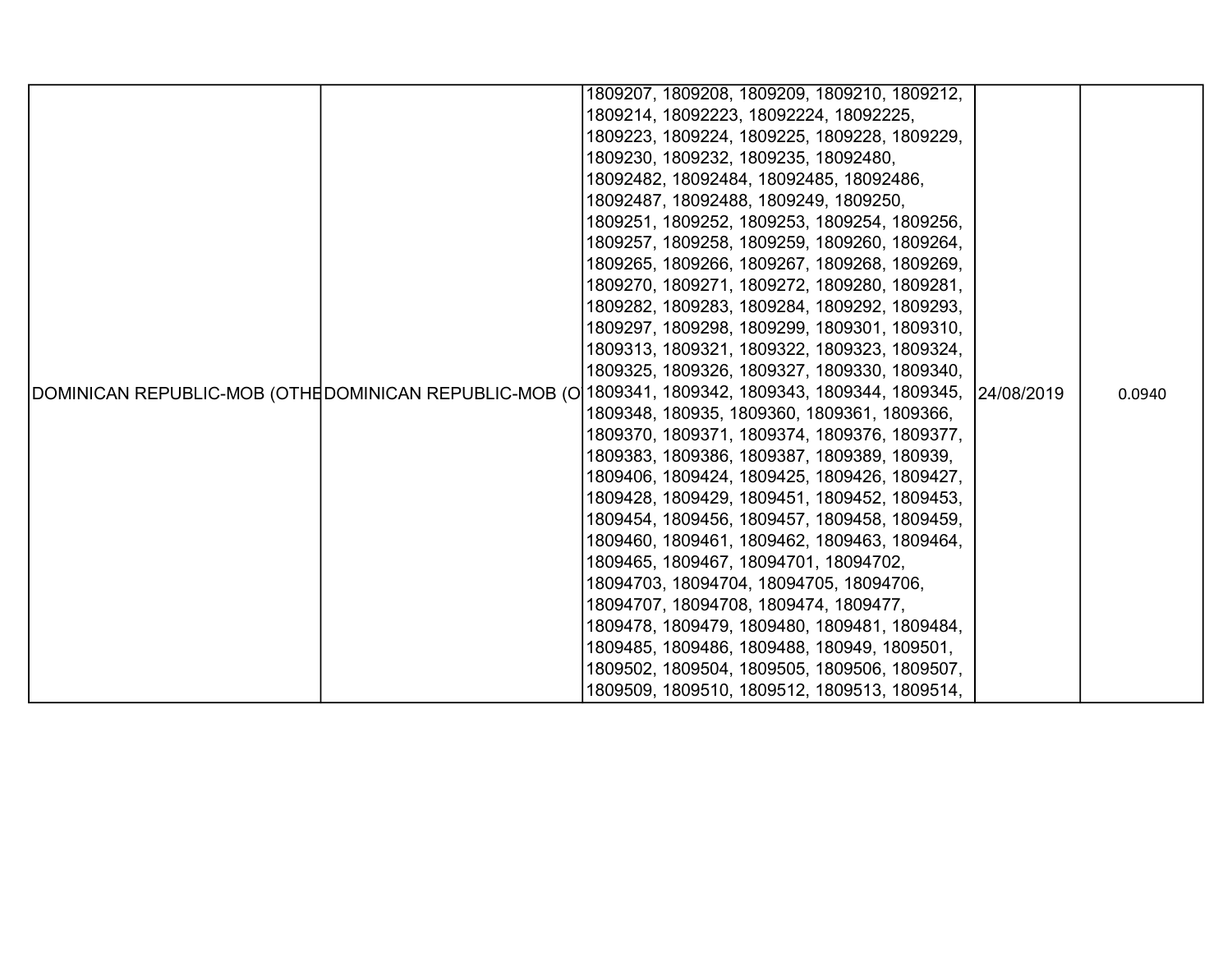|  | 1809215, 1809216, 1809217, 1809218, 1809219,<br>1809302, 1809303, 1809304, 1809305, 1809306,<br>1809307, 1809308, 1809309, 1809315, 1809316,<br>1809317, 1809318, 1809319, 1809401, 1809402,<br>1809403, 1809404, 1809405, 1809407, 1809408,<br>1809409, 1809410, 1809413, 1809415, 1809416,<br>1809417, 1809418, 1809419, 1809420, 1809421,<br>1809423, 1809430, 1809431, 1809432, 1809433,<br>1809434, 1809436, 1809437, 1809438, 1809439,<br>180944, 1809614, 1809617, 1809619, 1809709,<br>1809716, 1809717, 1809718, 1809719, 1809777,<br>1809818, 1809997, 1809998, 1829215, 1829303,<br>1829304, 1829306, 1829307, 1829309, 1829402,<br>DOMINICAN REPUBLIC-MOB (VIVA) DOMINICAN REPUBLIC-MOB (V 1829403, 1829405, 1829407, 1829408, 1829409,<br>1829412, 1829413, 1829414, 1829415, 1829416,<br>1829417, 1829422, 1829430, 1829440, 1829441,<br>1829442, 1829443, 1829444, 1829445, 1829446,<br>1829449, 1829777, 1829818, 1849213, 1849215,<br>1849216, 1849217, 1849218, 1849219, 1849221,<br>1849222, 1849223, 1849224, 1849225, 1849226,<br>1849227, 1849228, 1849229, 1849230, 1849231,<br>1849232, 1849233, 1849234, 1849235, 1849239,<br>1849240, 1849241, 1849242, 1849294, 1849295,<br>1849296, 1849305, 1849318, 1849367, 1849416,<br>1849437, 1849484, 1849542, 1849569, 1849573,<br>1849587, 1849590, 1849701, 1849711, 1849727, | 24/08/2019 | 0.1144 |
|--|-----------------------------------------------------------------------------------------------------------------------------------------------------------------------------------------------------------------------------------------------------------------------------------------------------------------------------------------------------------------------------------------------------------------------------------------------------------------------------------------------------------------------------------------------------------------------------------------------------------------------------------------------------------------------------------------------------------------------------------------------------------------------------------------------------------------------------------------------------------------------------------------------------------------------------------------------------------------------------------------------------------------------------------------------------------------------------------------------------------------------------------------------------------------------------------------------------------------------------------------------------------------------------------------------------------------------------------------------------|------------|--------|
|  | 1849739, 1849797, 1849814, 1849828, 1849874,<br>1849993                                                                                                                                                                                                                                                                                                                                                                                                                                                                                                                                                                                                                                                                                                                                                                                                                                                                                                                                                                                                                                                                                                                                                                                                                                                                                             |            |        |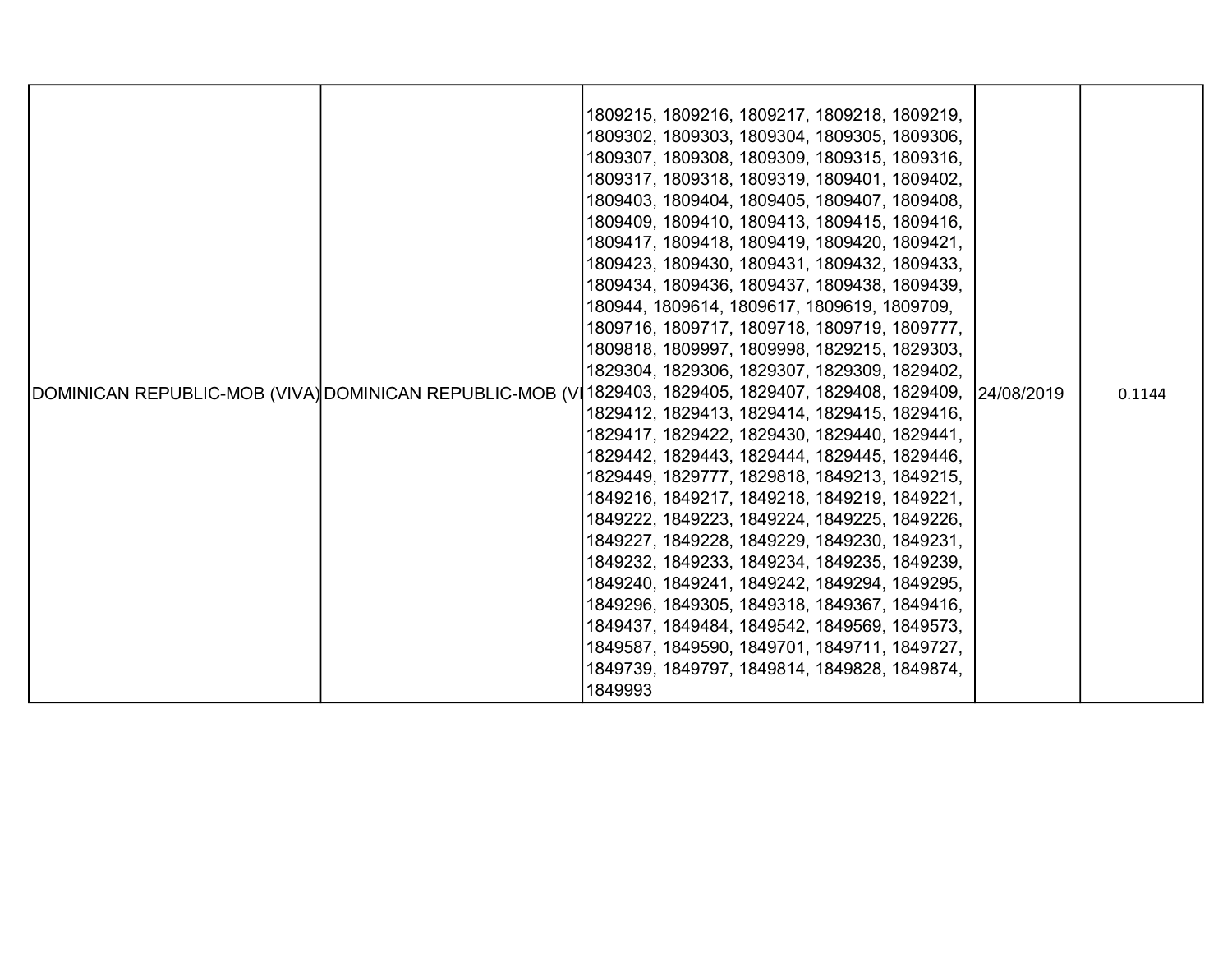|                                                       |                   | 18092221, 18092222, 18092226, 18092227,                                               |            |        |
|-------------------------------------------------------|-------------------|---------------------------------------------------------------------------------------|------------|--------|
|                                                       |                   | 18092228, 180922291, 180922292, 180922293,                                            |            |        |
|                                                       |                   | 180922294, 180922295, 180922296, 180922297,                                           |            |        |
|                                                       |                   | 180922298, 180922299, 1809227, 1809231,                                               |            |        |
|                                                       |                   | 1809234, 1809236, 1809237, 1809238, 1809239,                                          |            |        |
|                                                       |                   | 18092403, 180924093, 180924300, 180924301,                                            |            |        |
|                                                       |                   | 180924302, 180924305, 180924306, 180924307,                                           |            |        |
|                                                       |                   | 18092433, 180924350, 180924351, 180924352,                                            |            |        |
|                                                       |                   | 180924353, 180924354, 180924355, 180924356,                                           |            |        |
|                                                       |                   | 18092438, 1809245, 18092550, 18092551,                                                |            |        |
|                                                       |                   | 18092552, 18092553, 18092554, 18092555,                                               |            |        |
|                                                       |                   | 18092556, 18092557, 18092558, 180925590,                                              |            | 0.0330 |
|                                                       |                   | 180925591, 180925592, 180925593, 180925594,                                           |            |        |
|                                                       |                   | 180925595, 180925596, 180925597, 180925598,                                           |            |        |
| DOMINICAN REPUBLIC-SANTO DOI DOMINICAN REPUBLIC-SANTO |                   | 1809262, 1809263, 1809273, 1809274, 18092850, 24/08/2019                              |            |        |
|                                                       |                   | 18092851, 18092852, 18092853, 18092854,                                               |            |        |
|                                                       |                   | 18092855, 180928560, 180928565, 180928566,                                            |            |        |
|                                                       |                   | 18092857, 180928581, 180928585, 180928586,                                            |            |        |
|                                                       |                   | 180928587, 180928588, 180928589, 18092859,                                            |            |        |
|                                                       |                   | 1809286, 1809287, 1809289, 1809312, 1809314,                                          |            |        |
|                                                       |                   | 1809328, 1809331, 1809332, 1809333, 1809334,<br>1809335, 1809338, 18093620, 18093621, |            |        |
|                                                       |                   |                                                                                       |            |        |
|                                                       |                   | 18093622, 18093623, 18093624, 18093625,                                               |            |        |
|                                                       |                   | 18093626, 18093627, 180936280, 180936281,                                             |            |        |
|                                                       |                   | 180936282, 180936283, 180936284, 180936285,                                           |            |        |
|                                                       |                   | 180936286, 180936287, 180936288, 18093630,                                            |            |        |
|                                                       |                   | 18093631, 18093632, 18093633, 18093634,                                               |            |        |
|                                                       |                   | 18093635, 18093636, 18093637, 18093638,                                               |            |        |
|                                                       |                   | 1809364, 1809368, 1809372, 180937304,                                                 |            |        |
| <b>EAST TIMOR</b>                                     | <b>EAST TIMOR</b> | 670                                                                                   | 24/08/2019 | 0.3044 |
| <b>ECUADOR</b>                                        | <b>ECUADOR</b>    | 593                                                                                   | 24/08/2019 | 0.1258 |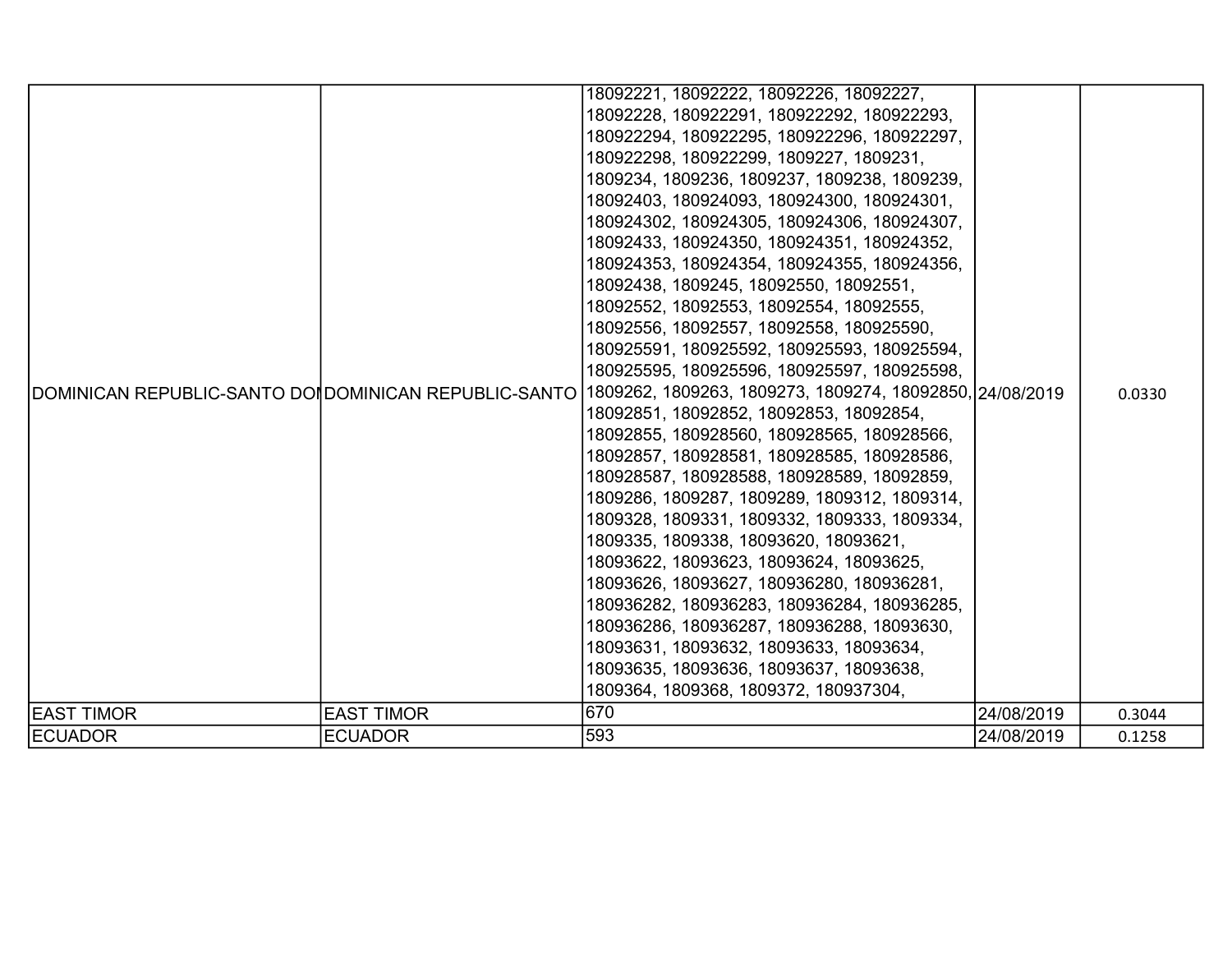| ECUADOR (CLARO)        | ECUADOR (CLARO)        | 5932500, 5932501, 5932502, 5932503, 5932510,<br>5932511, 5932512, 5932513, 5932514, 5932515,<br>5934510, 5934511, 5934512, 59355000,<br>59355001, 59355002, 59355003, 59355004,<br>59365000, 59365001, 59365002, 59365003,<br>59365004, 59375000, 59375001, 59375002,<br>59375003, 59375004, 59375005, 59375006                                                                                                                          | 24/08/2019 | 0.1120 |
|------------------------|------------------------|------------------------------------------------------------------------------------------------------------------------------------------------------------------------------------------------------------------------------------------------------------------------------------------------------------------------------------------------------------------------------------------------------------------------------------------|------------|--------|
| ECUADOR-MOB (CLARO)    | ECUADOR-MOB (CLARO)    | 593939, 593959, 593967, 593968, 5939691,<br>5939692, 5939693, 5939694, 5939695, 5939696,<br>5939697, 5939698, 5939699, 5939794, 5939795,<br>5939796, 5939797, 5939798, 5939799, 593980,<br>593981, 5939825, 5939826, 5939827, 5939828,<br>5939829, 5939836, 593985, 593986, 593988,<br>593989, 593990, 593991, 5939920, 5939921,<br>5939922, 5939923, 5939924, 593993, 593994,<br>593997, 5939991, 5939993, 5939994, 5939995,<br>5939996 | 24/08/2019 | 0.1841 |
| ECUADOR-MOB (CNT)      | ECUADOR-MOB (CNT)      | 593960, 593961, 5939620, 5939621, 5939622,<br>5939623, 5939624, 5939820, 5939821, 5939822,<br>5939823, 5939824, 593996                                                                                                                                                                                                                                                                                                                   | 24/08/2019 | 0.2082 |
| ECUADOR-MOB (MOVISTAR) | ECUADOR-MOB (MOVISTAR) | 5939586, 5939587, 5939588, 5939589, 5939625,<br>5939626, 5939627, 5939628, 5939629, 5939630,<br>5939690, 5939786, 5939787, 5939788, 5939789,<br>5939790, 5939791, 5939792, 5939793, 5939830,<br>5939831, 5939832, 5939833, 5939834, 5939835,<br>5939837, 5939838, 5939839, 593984, 593987,<br>5939925, 5939926, 5939927, 5939928, 5939929,<br>593995, 593998, 5939990, 5939992, 5939997,<br>5939998, 5939999                             | 24/08/2019 | 0.1748 |
| ECUADOR-MOB (OTHERS)   | ECUADOR-MOB (OTHERS)   | 5939                                                                                                                                                                                                                                                                                                                                                                                                                                     | 24/08/2019 | 0.2082 |
| ECUADOR-QUITO          | ECUADOR-QUITO          | 59322, 59323                                                                                                                                                                                                                                                                                                                                                                                                                             | 24/08/2019 | 0.1258 |
| <b>EGYPT</b>           | <b>EGYPT</b>           | 20                                                                                                                                                                                                                                                                                                                                                                                                                                       | 24/08/2019 | 0.0818 |
| EGYPT-MOB (EGYPT TEL)  | EGYPT-MOB (EGYPT TEL)  | 2015                                                                                                                                                                                                                                                                                                                                                                                                                                     | 24/08/2019 | 0.1114 |
| EGYPT-MOB (ETISALAT)   | EGYPT-MOB (ETISALAT)   | 2011                                                                                                                                                                                                                                                                                                                                                                                                                                     | 24/08/2019 | 0.0856 |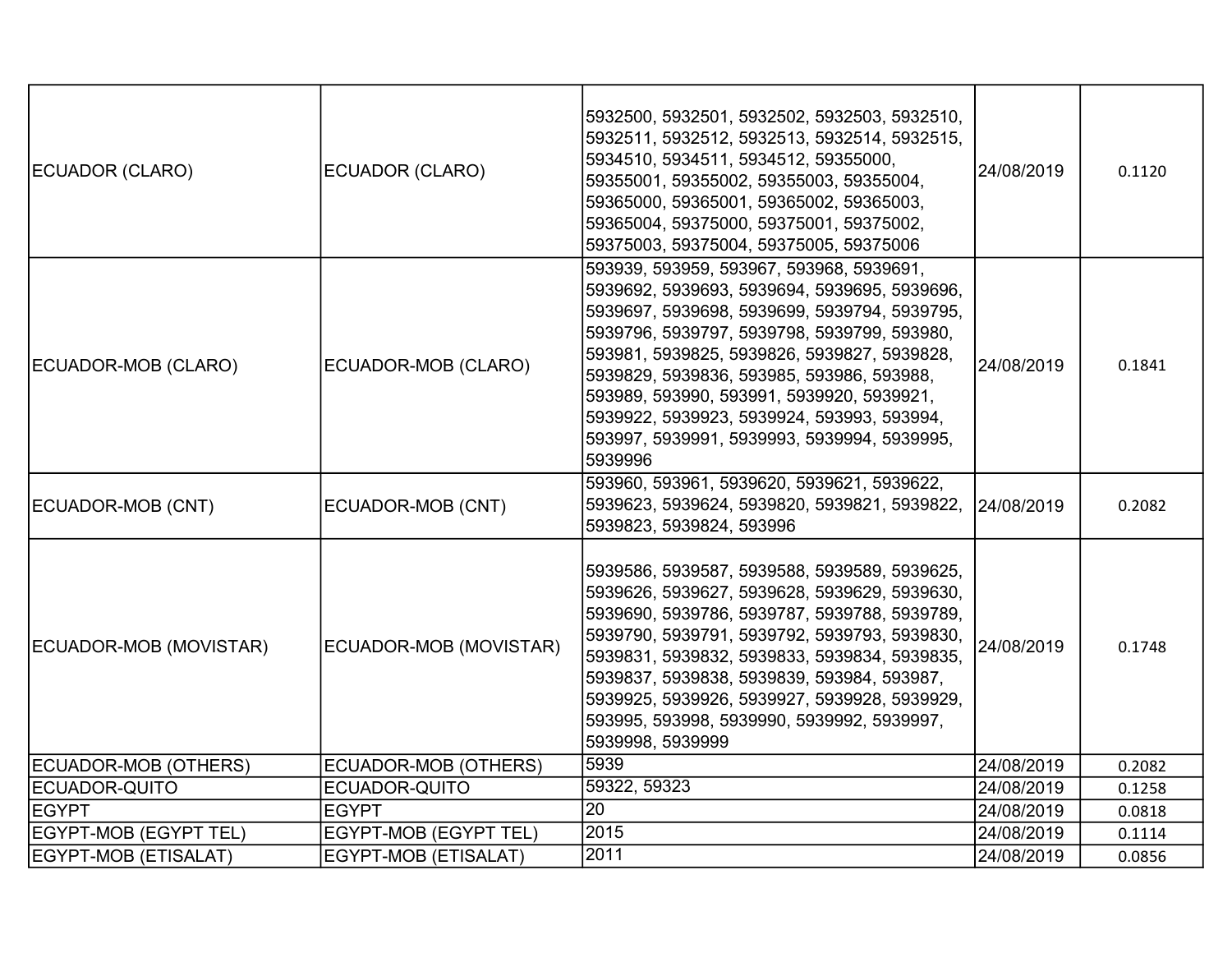| EGYPT-MOB (MOBILNIL)       | EGYPT-MOB (MOBILNIL) | 2012                                          | 24/08/2019 | 0.1154 |
|----------------------------|----------------------|-----------------------------------------------|------------|--------|
| EGYPT-MOB (VODAFONE)       | EGYPT-MOB (VODAFONE) | 2010                                          | 24/08/2019 | 0.1138 |
| <b>EL SALVADOR</b>         | EL SALVADOR          | 503                                           | 24/08/2019 | 0.1082 |
|                            |                      | 50322011, 50322012, 50322013, 50322014,       |            |        |
|                            |                      | 5032203, 5032204, 5032205, 5032206, 5032209,  |            |        |
|                            |                      | 5032212, 5032213, 5032214, 5032216, 50322185, | 24/08/2019 |        |
|                            |                      | 50322186, 50322187, 50322188, 50322189,       |            |        |
|                            |                      | 503222, 5032231, 5032232, 5032234, 5032235,   |            |        |
|                            |                      | 50322370, 50322371, 50322372, 50322373,       |            |        |
|                            |                      | 50322374, 50322375, 5032239, 5032240,         |            |        |
|                            |                      | 5032241, 5032242, 5032243, 5032245, 50322460, |            |        |
|                            |                      | 50322461, 50322462, 50322463, 50322464,       |            |        |
|                            |                      | 5032248, 50322490, 50322491, 50322492,        |            |        |
|                            |                      | 50322493, 50322494, 5032250, 5032251,         |            |        |
|                            |                      | 5032253, 50322540, 50322541, 50322542,        |            | 0.0746 |
|                            |                      | 50322543, 50322544, 5032258, 5032260,         |            |        |
|                            |                      | 5032261, 50322620, 50322621, 50322622,        |            |        |
| <b>EL SALVADOR (CLARO)</b> | EL SALVADOR (CLARO)  | 50322623, 50322624, 50322625, 50322626,       |            |        |
|                            |                      | 5032263, 5032264, 5032267, 50322683,          |            |        |
|                            |                      | 50322684, 50322685, 50322686, 5032270,        |            |        |
|                            |                      | 5032271, 5032272, 5032273, 5032274, 5032276,  |            |        |
|                            |                      | 5032277, 5032278, 5032279, 50322800,          |            |        |
|                            |                      | 50322801, 50322802, 50322803, 50322804,       |            |        |
|                            |                      | 50322805, 50322806, 50322807, 50322808,       |            |        |
|                            |                      | 5032281, 5032282, 5032284, 5032286, 5032288,  |            |        |
|                            |                      | 5032289, 503229, 5032299, 50323010, 50323011, |            |        |
|                            |                      | 50323012, 50323058, 50323059, 50323067,       |            |        |
|                            |                      | 50323068, 50323080, 50323081, 5032309,        |            |        |
|                            |                      | 50323100, 50323101, 50323102, 50323103,       |            |        |
|                            |                      | 50323104, 50323130, 50323140, 50323141,       |            |        |
|                            |                      | 50323142, 50323143, 50323144, 5032318,        |            |        |
|                            |                      | 50323190, 50323191, 50323192, 50323193,       |            |        |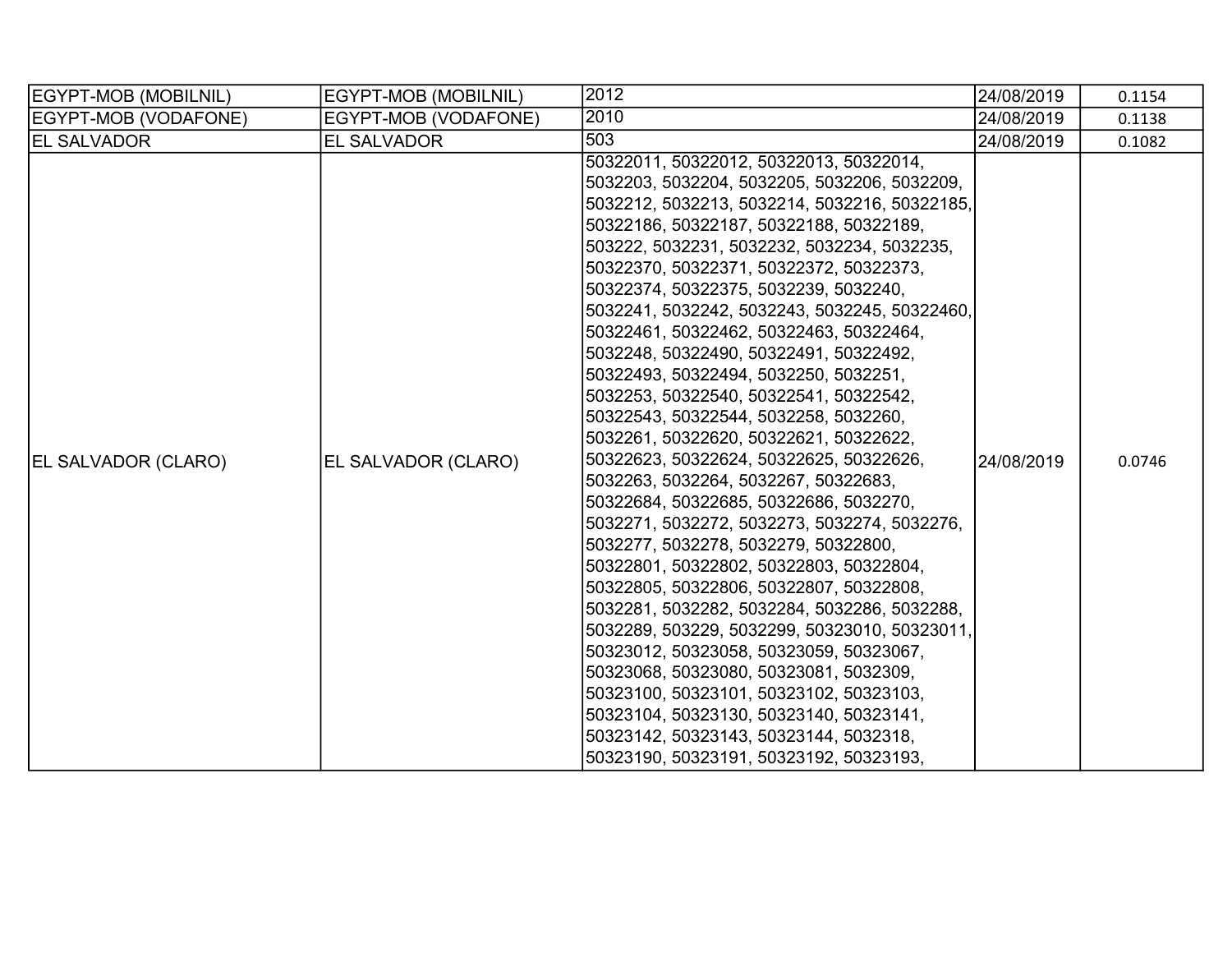| <b>EL SALVADOR (DIGICEL)</b> | EL SALVADOR (DIGICEL) | 50322170, 50322171, 50322172, 50322173,<br>50322174, 50322190, 50322191, 50322192,<br>50322193, 50322194, 50322195, 50322477,<br>50322478, 50322479, 50322550, 50322551,<br>50322552, 50322553, 50322554, 50322556,<br>50322650, 50322651, 50322652, 50322653,<br>50322654, 50322850, 50322851, 50322852,<br>50322853, 50322854, 50322855, 50323329,<br>50323390, 50323425, 50323426, 50323427,<br>50323428, 50323429, 5032343, 50323430,<br>50323431, 50323432, 50323433, 50323434,<br>50324100, 50324101, 50324102, 50324103,<br>50324104, 50324105, 50324106, 50324107,<br>5032423, 50324230, 50324231, 50324232,<br>50324233, 50324234, 50324280, 50324281,<br>50324282, 5032439, 5032504, 5032559, 5032560,<br>50325610, 50325611, 50325612, 50325613,<br>50325614, 50325615, 50325617, 50325910,<br>50326430, 50326431, 50326432, 50326433,<br>50326434, 50326440, 50326441 | 24/08/2019 | 0.1070 |
|------------------------------|-----------------------|-----------------------------------------------------------------------------------------------------------------------------------------------------------------------------------------------------------------------------------------------------------------------------------------------------------------------------------------------------------------------------------------------------------------------------------------------------------------------------------------------------------------------------------------------------------------------------------------------------------------------------------------------------------------------------------------------------------------------------------------------------------------------------------------------------------------------------------------------------------------------------------|------------|--------|
| <b>EL SALVADOR (SALNET)</b>  | EL SALVADOR (SALNET)  | 50322151, 50322152, 50322153, 50322154,<br>50322155, 50322156, 50322157, 50322175,<br>50322176, 50322177, 50322178, 50322179,<br>50322495, 50322496, 50322497, 50322498,<br>50322499, 50322655, 50322656, 50322681,<br>50322682, 50322692, 50322696, 50322697,<br>50322698, 50322699, 50322830, 50322831,<br>50322832, 50322833, 50322834, 50322835,<br>50322836, 50322837, 50323110, 50323111,<br>50323112, 50323155, 50323156, 50323157,<br>50323158, 50323159, 50323317, 50323379,<br>50323608, 50323609, 50324250, 50324251,<br>50324252, 50324620, 50324629, 50324810,<br>50324811, 5032482, 5032550, 50326550,<br>50326551, 50326878                                                                                                                                                                                                                                        | 24/08/2019 | 0.0802 |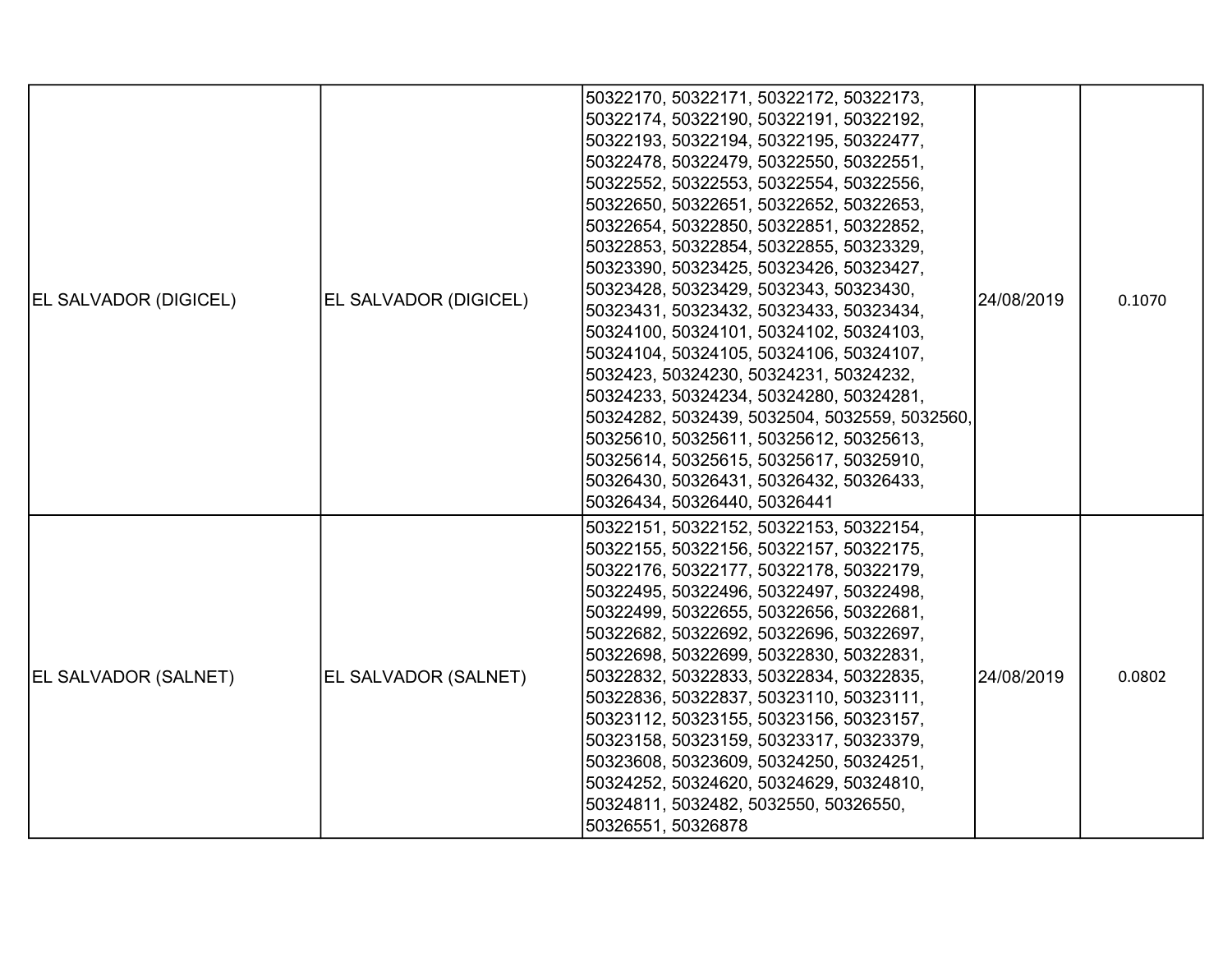|                                 |                          | 50322181, 50322182, 50322183, 50322184,       |            |        |
|---------------------------------|--------------------------|-----------------------------------------------|------------|--------|
|                                 |                          | 50322197, 50322198, 5032233, 5032236,         |            |        |
|                                 |                          | 50322376, 50322377, 50322378, 50322379,       |            |        |
|                                 |                          | 5032238, 5032244, 50322470, 50322471,         |            |        |
|                                 |                          | 50322472, 50322473, 50322474, 50322475,       |            |        |
|                                 |                          | 50322476, 50322545, 50322546, 50322547,       |            |        |
|                                 |                          | 50322548, 50322549, 50322564, 50322565,       |            |        |
|                                 |                          | 50322566, 50322567, 50322568, 50322569,       |            |        |
|                                 |                          | 5032257, 50322590, 50322591, 50322592,        |            |        |
|                                 |                          | 50322593, 50322594, 50322595, 50322597,       |            |        |
|                                 |                          | 50322598, 50322599, 50322627, 50322628,       |            |        |
|                                 |                          | 50322687, 50322688, 5032275, 5032287,         |            |        |
|                                 |                          | 5032302, 50323120, 50323121, 50323122,        |            |        |
|                                 |                          | 50323123, 50323124, 50323148, 50323149,       |            |        |
| <b>EL SALVADOR (TELEFONICA)</b> | EL SALVADOR (TELEFONICA) | 50323160, 50323161, 50323162, 50323163,       | 24/08/2019 | 0.1054 |
|                                 |                          | 50323164, 50323170, 50323171, 50323172,       |            |        |
|                                 |                          | 50323173, 50323174, 5032328, 5032329,         |            |        |
|                                 |                          | 50323360, 50323361, 50323362, 50323410,       |            |        |
|                                 |                          | 50323411, 50323412, 50323440, 50323441,       |            |        |
|                                 |                          | 50323442, 50323443, 50323444, 5032359,        |            |        |
|                                 |                          | 50323659, 5032366, 5032367, 5032373, 5032374, |            |        |
|                                 |                          | 50323750, 50323751, 50323752, 50323753,       |            |        |
|                                 |                          | 50323800, 50323801, 50323830, 50323831,       |            |        |
|                                 |                          | 50323900, 50323901, 50323902, 5032405,        |            |        |
|                                 |                          | 5032414, 5032427, 5032430, 5032431, 5032432,  |            |        |
|                                 |                          | 5032434, 5032435, 50324385, 50324560,         |            |        |
|                                 |                          | 50324561, 50324562, 50324563, 50324564,       |            |        |
|                                 |                          | 50324710, 50324730, 5032479, 5032489,         |            |        |
|                                 |                          | 5032513, 5032514, 5032516, 5032517, 50325185, |            |        |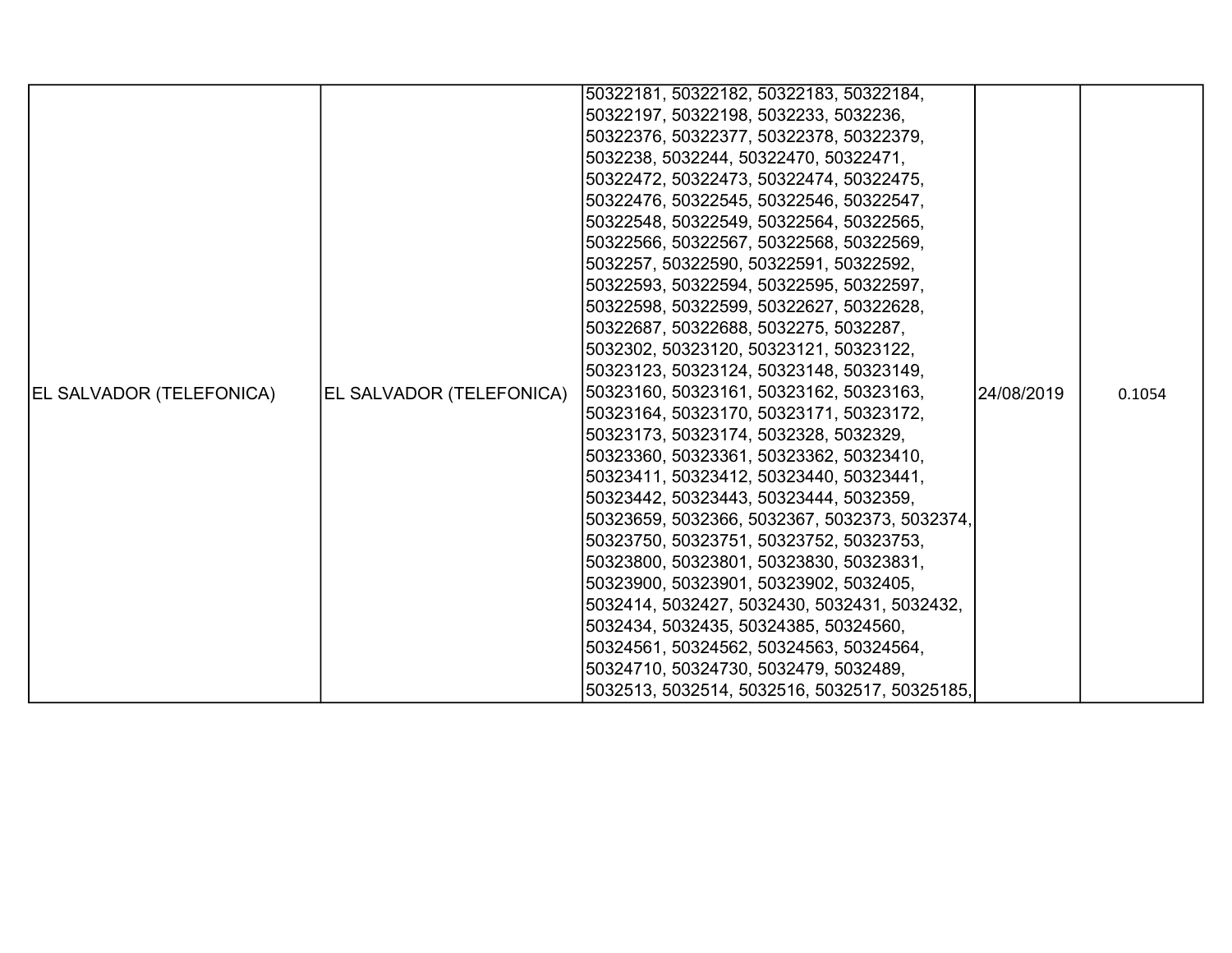|                           |                    | 50322015, 50322016, 50322017, 50322018,       |            |        |
|---------------------------|--------------------|-----------------------------------------------|------------|--------|
|                           |                    | 50322019, 50322072, 50322073, 50322074,       |            |        |
|                           |                    | 50322075, 50322076, 50322077, 50322078,       |            |        |
|                           |                    | 50322079, 5032208, 50322196, 50322465,        |            |        |
|                           |                    | 50322466, 50322467, 50322468, 50322469,       |            |        |
|                           |                    | 5032252, 50322660, 50322661, 50322662,        |            |        |
|                           |                    | 50322668, 50322669, 50322689, 50322693,       |            |        |
|                           |                    | 50322694, 50322695, 50322809, 50322838,       |            | 0.1048 |
|                           |                    | 50322839, 50323033, 50323034, 50323035,       |            |        |
|                           |                    | 5032304, 50323060, 50323061, 50323062,        |            |        |
|                           |                    | 50323063, 50323125, 50323126, 50323127,       |            |        |
|                           | EL SALVADOR (TIGO) | 50323128, 50323129, 50323146, 50323152,       | 24/08/2019 |        |
|                           |                    | 50323153, 50323154, 50323165, 50323166,       |            |        |
|                           |                    | 50323167, 50323168, 50323169, 50323175,       |            |        |
| <b>EL SALVADOR (TIGO)</b> |                    | 50323176, 50323177, 50323178, 50323179,       |            |        |
|                           |                    | 50323374, 50323400, 50323401, 50323402,       |            |        |
|                           |                    | 50323403, 50323404, 50323405, 50323406,       |            |        |
|                           |                    | 50323680, 50323920, 5032397, 50323980,        |            |        |
|                           |                    | 50323981, 50323982, 50323983, 50323984,       |            |        |
|                           |                    | 50324005, 5032403, 5032404, 5032406, 5032407, |            |        |
|                           |                    | 50324680, 50324750, 50324751, 50324752,       |            |        |
|                           |                    | 50324753, 50324754, 5032476, 50324773,        |            |        |
|                           |                    | 50324774, 5032497, 50324983, 50324984,        |            |        |
|                           |                    | 5032500, 5032501, 5032505, 50325060,          |            |        |
|                           |                    | 50325061, 50325062, 50325063, 50325064,       |            |        |
|                           |                    | 50325069, 5032507, 5032508, 5032509, 5032555, |            |        |
|                           |                    | 5032556, 50325570, 50325571, 50325572,        |            |        |
|                           |                    | 50325573, 50325574, 50325575, 5032562,        |            |        |
|                           |                    | 5032563, 5032564, 5032565, 5032566, 5032567,  |            |        |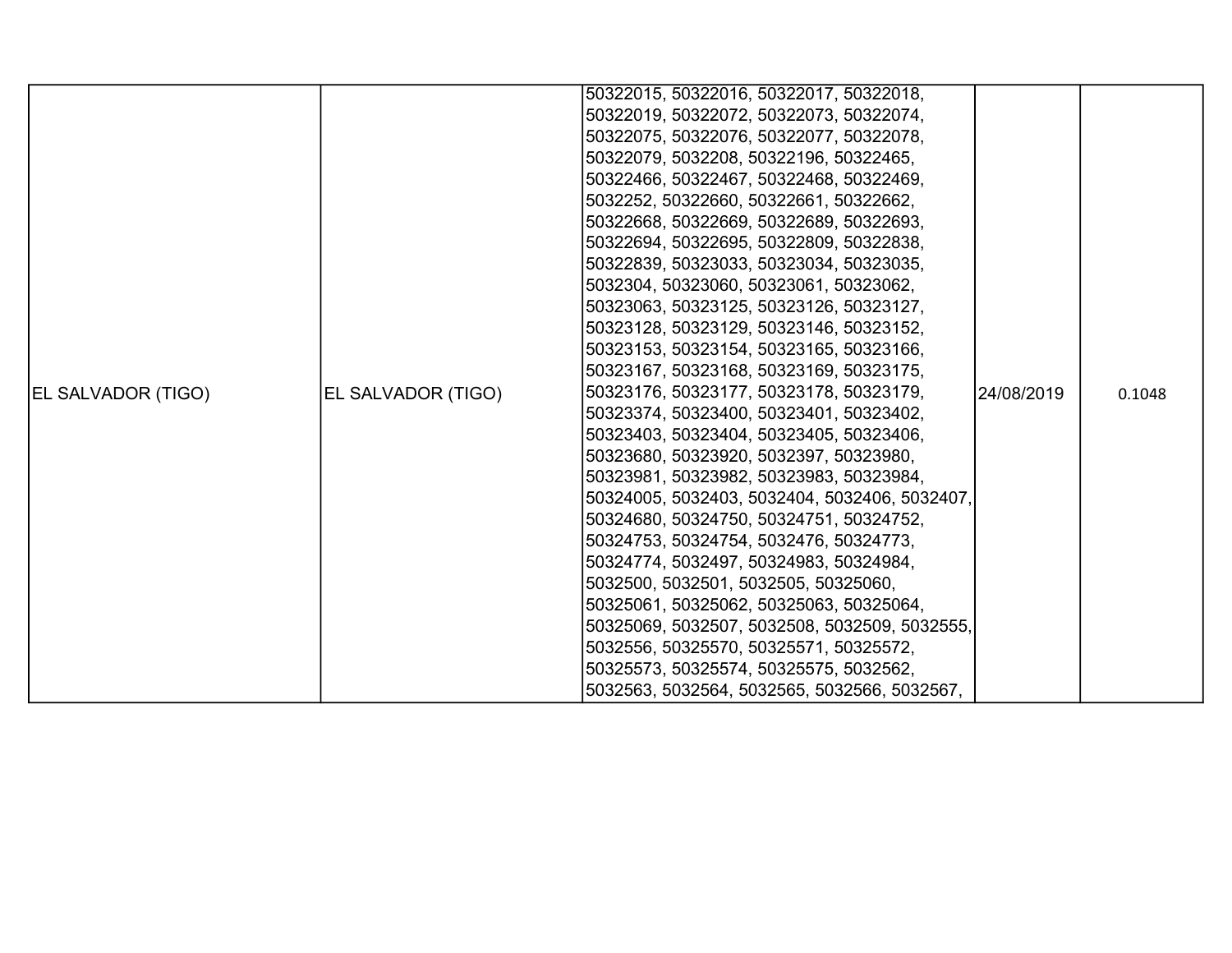| EL SALVADOR-MOB (CLARO)   | EL SALVADOR-MOB (CLARO)   | 503630, 5036310, 5036311, 5036312, 5036313,<br>5036314, 5036315, 5036316, 50363170,<br> 50363171, 50363172, 50363173, 50363174,<br> 503700, 503701, 503702, 503703, 503704,<br> 503705, 503706, 50370700, 50370703, 50370704, <br>50370705, 503707083, 50370710, 50370712,<br> 50370717, 50370735, 50370736, 50370737,<br>50370738, 50370739, 50370740, 50370741,<br> 50370742, 50370743, 50370744, 50370745,<br> 50370746, 503708, 503709, 503760, 503761,<br> 503762, 503763, 503764, 503765, 503766,<br> 5037687, 5037688, 5037689, 5037690, 503774,<br>503775, 50378025, 50378026, 50378027,<br> 50378028, 50378029, 5037803, 5037805,<br>5037806, 5037807, 5037808, 5037809, 5037840,<br>5037841, 5037842, 5037843, 5037844, 503785,<br> 503786, 503795, 503796, 5037985, 5037986,<br>5037987, 5037988, 5037989 | 24/08/2019 | 0.1082 |
|---------------------------|---------------------------|----------------------------------------------------------------------------------------------------------------------------------------------------------------------------------------------------------------------------------------------------------------------------------------------------------------------------------------------------------------------------------------------------------------------------------------------------------------------------------------------------------------------------------------------------------------------------------------------------------------------------------------------------------------------------------------------------------------------------------------------------------------------------------------------------------------------|------------|--------|
| EL SALVADOR-MOB (DIGICEL) | EL SALVADOR-MOB (DIGICEL) | 503620, 5037072, 50370730, 50370731,<br> 50370732, 50370733, 50370734, 50373, 503740,<br> 503741, 503742, 503743, 503744, 503746,<br>5037695, 5037696, 5037697, 5037698, 503776,<br>503777, 5037801, 50378020, 50378021,<br>50378022, 50378023, 50378024, 503797                                                                                                                                                                                                                                                                                                                                                                                                                                                                                                                                                     | 24/08/2019 | 0.1070 |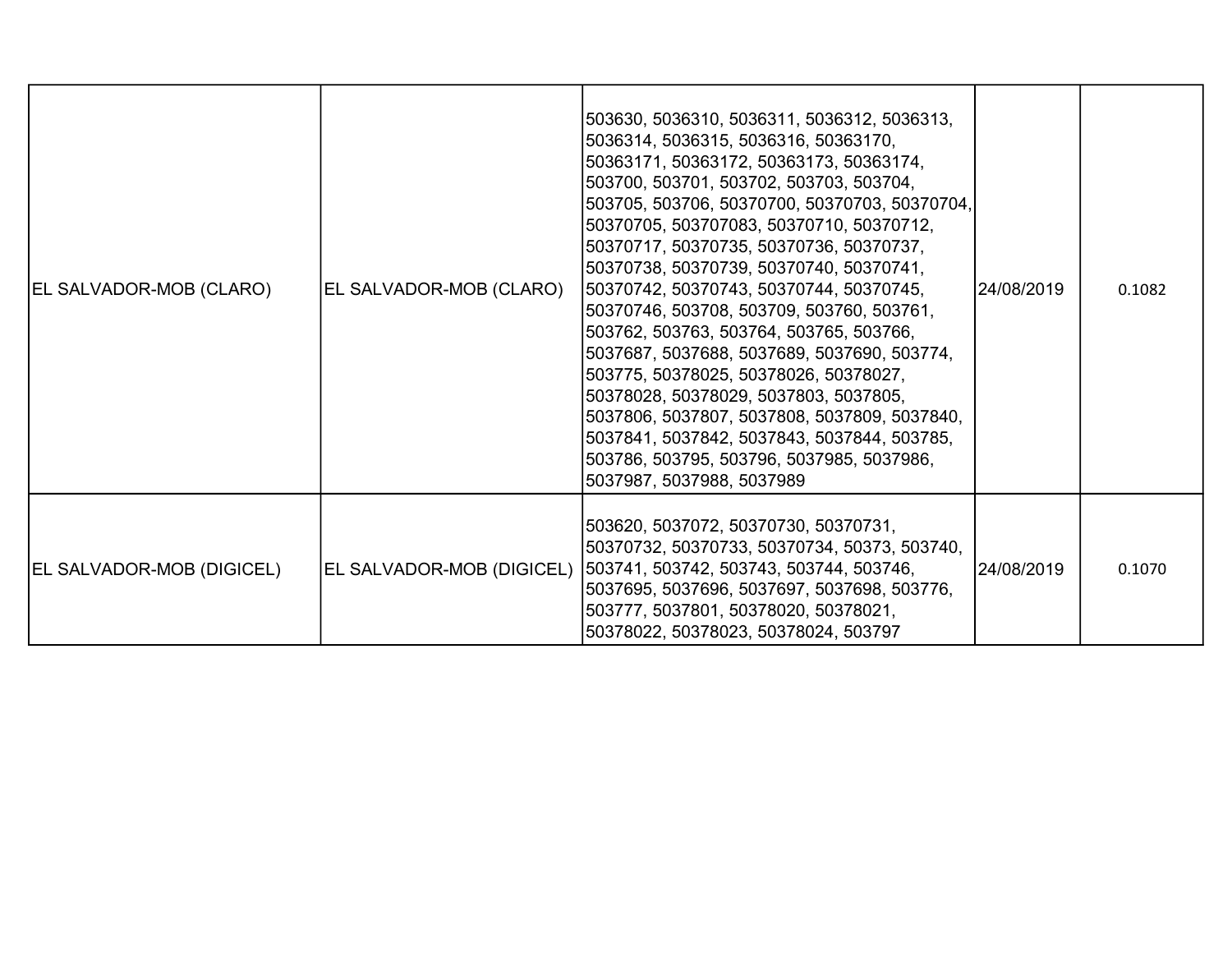| EL SALVADOR-MOB (MOVISTAR)                                        | EL SALVADOR-MOB (MOVISTAP     | 503610, 503611, 503612, 503613, 503614,<br>503615, 503616, 503617, 503618, 5036190,<br>5036191, 5036192, 5036193, 5036194, 5036195,<br>5036196, 5036197, 5036198, 503642, 5036430,<br>5036431, 50366116, 50370702, 50370708,<br>50370711, 50370716, 50371, 503745, 50376865,<br>50376866, 50376867, 50376868, 50376869,<br>5037691, 5037692, 5037693, 5037694, 5037699,<br>503770, 503771, 503778, 503779, 5037800,<br>503781, 503782, 503783, 5037845, 5037846,<br>5037847, 5037848, 5037849, 503799 | 24/08/2019 | 0.1070 |
|-------------------------------------------------------------------|-------------------------------|-------------------------------------------------------------------------------------------------------------------------------------------------------------------------------------------------------------------------------------------------------------------------------------------------------------------------------------------------------------------------------------------------------------------------------------------------------------------------------------------------------|------------|--------|
| <b>EL SALVADOR-MOB (OTHERS)</b>                                   | EL SALVADOR-MOB (OTHERS) 5037 |                                                                                                                                                                                                                                                                                                                                                                                                                                                                                                       | 24/08/2019 | 0.1090 |
| <b>EL SALVADOR-MOB (TIGO)</b>                                     | EL SALVADOR-MOB (TIGO)        | 503600, 503601, 503602, 50370701, 50370706,<br>50370709, 50370713, 50370714, 50370715,<br>50370719, 50372, 503747, 503748, 503749,<br>50375, 503767, 5037680, 5037681, 5037682,<br>5037683, 5037684, 5037685, 50376860,<br>50376861, 50376862, 50376863, 50376864,<br>503772, 503773, 5037785, 5037786, 5037787,<br>5037788, 5037789, 5037795, 5037796, 5037797,<br>5037798, 5037799, 503787, 503788, 503789,<br>503790, 503791, 503792, 503793, 503794                                               | 24/08/2019 | 0.1028 |
| <b>IEQUATORIAL GUINEA</b>                                         | <b>EQUATORIAL GUINEA</b>      | 240                                                                                                                                                                                                                                                                                                                                                                                                                                                                                                   | 24/08/2019 | 0.4399 |
| EQUATORIAL GUINEA-MOB (GREEIEQUATORIAL GUINEA-MOB (GH24035, 24055 |                               |                                                                                                                                                                                                                                                                                                                                                                                                                                                                                                       | 24/08/2019 | 0.4399 |
| EQUATORIAL GUINEA-MOB (OTHE EQUATORIAL GUINEA-MOB (OT 240222      |                               |                                                                                                                                                                                                                                                                                                                                                                                                                                                                                                       | 24/08/2019 | 0.4399 |
| <b>ERITREA</b>                                                    | <b>ERITREA</b>                | 291                                                                                                                                                                                                                                                                                                                                                                                                                                                                                                   | 24/08/2019 | 0.2119 |
| <b>ERITREA-MOB</b>                                                | <b>ERITREA-MOB</b>            | 2917                                                                                                                                                                                                                                                                                                                                                                                                                                                                                                  | 24/08/2019 | 0.2107 |
| <b>ESTONIA</b>                                                    | <b>ESTONIA</b>                | $\overline{372}$                                                                                                                                                                                                                                                                                                                                                                                                                                                                                      | 24/08/2019 | 0.0108 |
| <b>ESTONIA (NG)</b>                                               | <b>BLOCKED</b>                | 3723302, 37240, 37256039, 3726297, 37270,<br>37282010, 37282500, 37282501                                                                                                                                                                                                                                                                                                                                                                                                                             | 24/08/2019 | 0.6510 |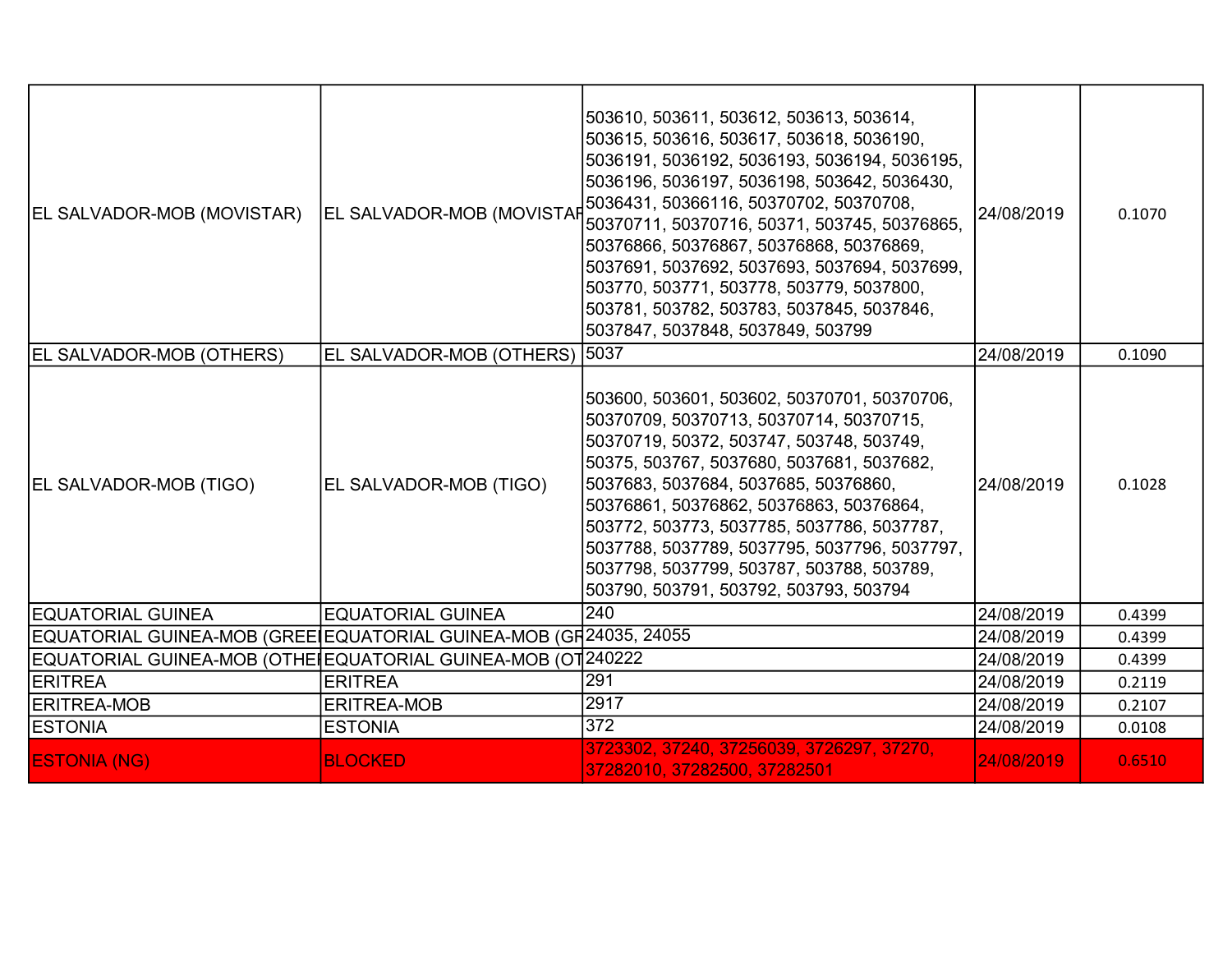| <b>ESTONIA-MOB (ELISA)</b> | ESTONIA-MOB (ELISA) | 37253318, 37253319, 3725456, 3725457,<br> 3725458, 3725459, 3725461, 3725462, 37256,<br>3725880, 3725881, 3725883, 37258880,<br> 37258881, 37258882, 37258883, 37258884,<br>37258885, 37258886, 37258887, 3725891,<br> 3725892, 3725893, 3725894, 3725895, 3725897,<br> 3725898, 3725899, 372820201, 372820204,<br> 372820205, 372820206, 372820207, 372820208,<br>1372820209 | 24/08/2019 | 0.0137 |
|----------------------------|---------------------|-------------------------------------------------------------------------------------------------------------------------------------------------------------------------------------------------------------------------------------------------------------------------------------------------------------------------------------------------------------------------------|------------|--------|
|----------------------------|---------------------|-------------------------------------------------------------------------------------------------------------------------------------------------------------------------------------------------------------------------------------------------------------------------------------------------------------------------------------------------------------------------------|------------|--------|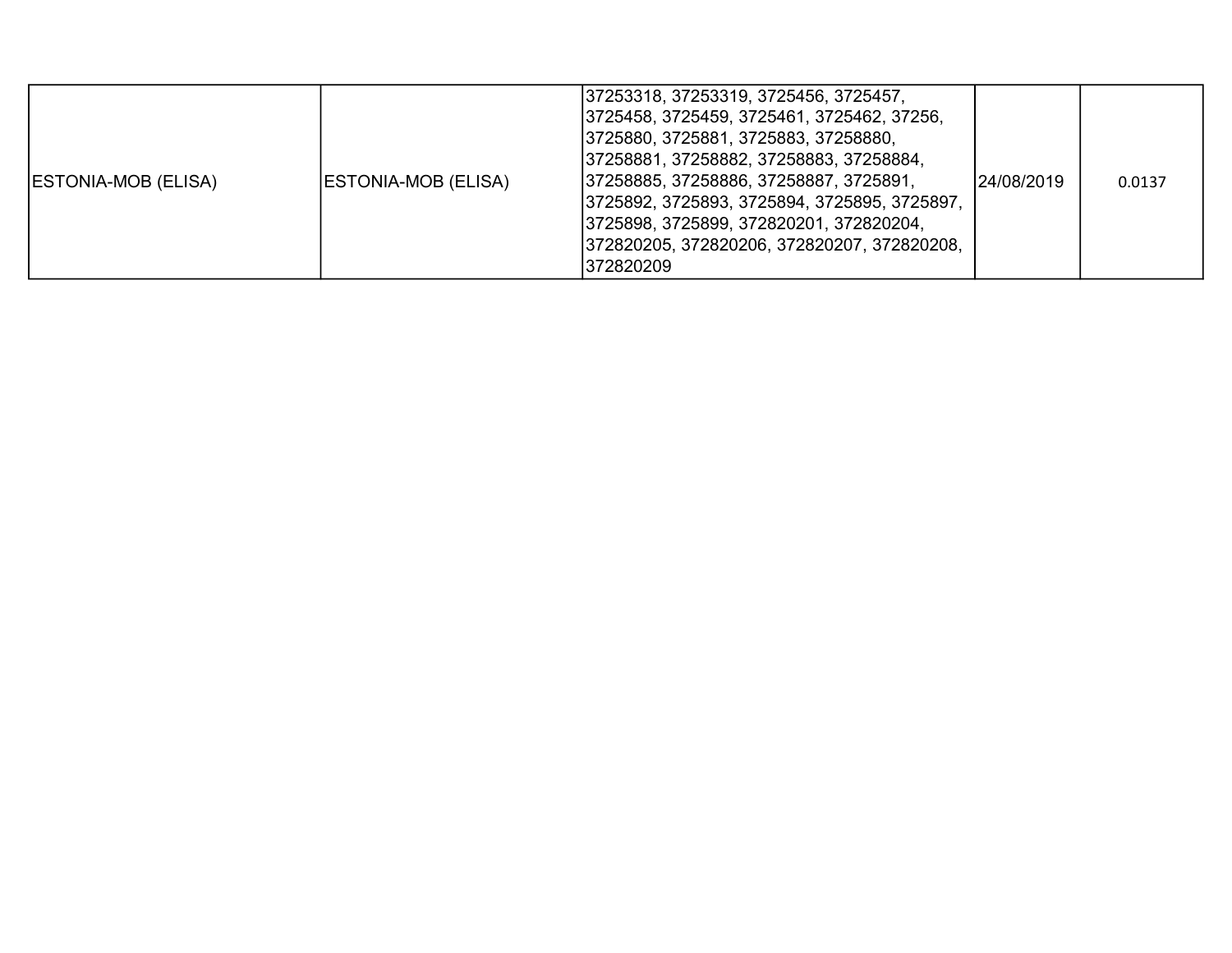|                          |                   | 37253226, 37253229, 3725323, 3725324,         |            |        |
|--------------------------|-------------------|-----------------------------------------------|------------|--------|
|                          |                   | 37253264, 37253267, 37253268, 37253269,       |            |        |
|                          |                   | 37253284, 37253285, 37253292, 3725330,        |            |        |
|                          |                   | 37253310, 37253311, 37253312, 37253313,       |            |        |
|                          |                   | 37253314, 37253315, 37253316, 37253317,       |            |        |
|                          |                   | 3725332, 37253330, 37253331, 37253332,        |            |        |
|                          |                   | 37253333, 37253334, 37253335, 37253337,       |            |        |
|                          |                   | 37253338, 37253339, 37253340, 37253341,       |            |        |
|                          |                   | 37253345, 37253358, 37253359, 37253363,       |            | 0.0137 |
|                          |                   | 37253364, 37253365, 37253366, 372534, 372535, |            |        |
|                          |                   | 3725360, 3725361, 3725362, 3725363, 3725364,  |            |        |
|                          |                   | 3725365, 3725366, 3725367, 37253680,          | 24/08/2019 |        |
|                          | ESTONIA-MOB (EMT) | 37253681, 37253682, 372537, 372538, 372539,   |            |        |
|                          |                   | 37254004, 37254005, 37254110, 37254145,       |            |        |
| <b>ESTONIA-MOB (EMT)</b> |                   | 37254173, 37254174, 37254175, 37254176,       |            |        |
|                          |                   | 37254501, 37254502, 37256018, 37256019,       |            |        |
|                          |                   | 37256116, 37256117, 37256118, 37256119,       |            |        |
|                          |                   | 3725740, 3725741, 3725742, 3725743, 3725744,  |            |        |
|                          |                   | 37257450, 37257493, 37257494, 37257501,       |            |        |
|                          |                   | 37257502, 37257503, 37257570, 37257702,       |            |        |
|                          |                   | 37257703, 37257704, 37257705, 3725780,        |            |        |
|                          |                   | 3725781, 3725782, 3725783, 3725784, 3725785,  |            |        |
|                          |                   | 3725786, 3725787, 37257880, 372585, 3725860,  |            |        |
|                          |                   | 3725861, 3725863, 3725864, 3725865, 3725866,  |            |        |
|                          |                   | 3725867, 3725868, 3725869, 372587, 3725884,   |            |        |
|                          |                   | 3725886, 3725890, 372590, 3725910, 3725911,   |            |        |
|                          |                   | 37259123, 37259124, 37259125, 37259126,       |            |        |
|                          |                   | 37259127, 37259128, 37259129, 37259145,       |            |        |
|                          |                   | 37259146, 37259147, 37259148, 37259149,       |            |        |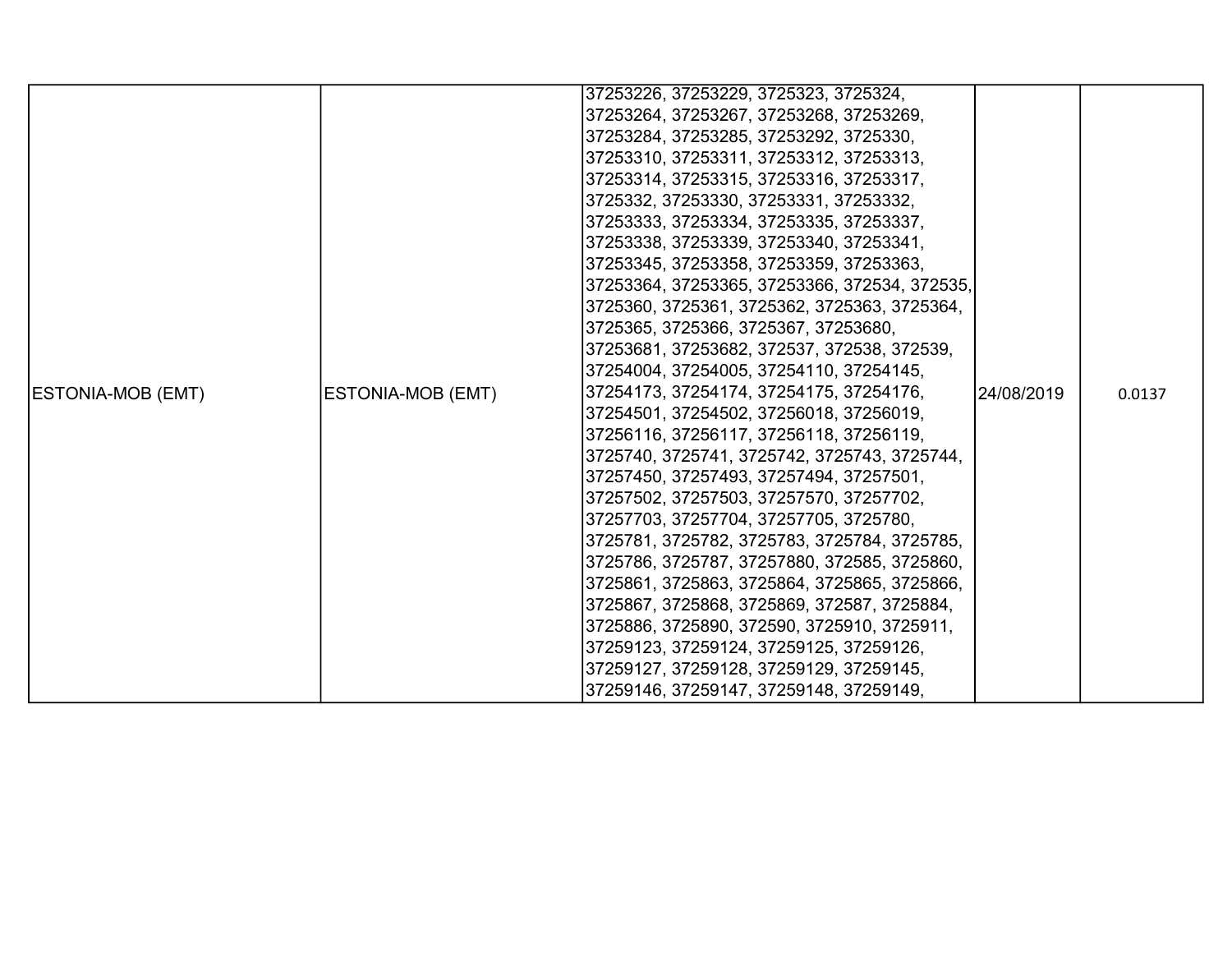|                             |                      | 37281110003, 37281110004, 37281110005, |            |        |
|-----------------------------|----------------------|----------------------------------------|------------|--------|
|                             |                      | 37281110006, 37281110007, 37281110008, |            |        |
|                             |                      | 37281110009, 37281111001, 37281111002, |            |        |
|                             |                      | 37281111003, 37281111004, 37281111005, |            |        |
|                             |                      | 37281111006, 37281111007, 37281111008, |            |        |
|                             |                      | 37281111009, 37281118110, 37281118112, |            |        |
|                             |                      | 37281118113, 37281118114, 37281118115, |            |        |
|                             |                      | 37281118116, 37281118117, 37281118118, |            |        |
|                             |                      | 37281118119, 37281118220, 37281118221, |            |        |
|                             |                      | 37281118223, 37281118224, 37281118225, |            |        |
|                             |                      | 37281118226, 37281118227, 37281118228, |            |        |
|                             |                      | 37281118229, 37281118880, 37281118881, |            |        |
|                             |                      | 37281118882, 37281118883, 37281118884, |            |        |
|                             |                      | 37281118885, 37281118886, 37281118887, |            |        |
| <b>ESTONIA-MOB (OTHERS)</b> | ESTONIA-MOB (OTHERS) | 37281118889, 37281300301, 37281300302, | 24/08/2019 | 0.2816 |
|                             |                      | 37281300303, 37281300304, 37281300305, |            |        |
|                             |                      | 37281300306, 37281300307, 37281300308, |            |        |
|                             |                      | 37281300309, 37281400401, 37281400402, |            |        |
|                             |                      | 37281400403, 37281400404, 37281400405, |            |        |
|                             |                      | 37281400406, 37281400407, 37281400408, |            |        |
|                             |                      | 37281400409, 37281500501, 37281500502, |            |        |
|                             |                      | 37281500503, 37281500504, 37281500505, |            |        |
|                             |                      | 37281500506, 37281500507, 37281500508, |            |        |
|                             |                      | 37281500509, 37281600601, 37281600602, |            |        |
|                             |                      | 37281600603, 37281600604, 37281600605, |            |        |
|                             |                      | 37281600606, 37281600607, 37281600608, |            |        |
|                             |                      | 37281600609, 37281710850, 37281710851, |            |        |
|                             |                      | 37281710852, 37281710853, 37281710854, |            |        |
|                             |                      | 37281710855, 37281710856, 37281710857, |            |        |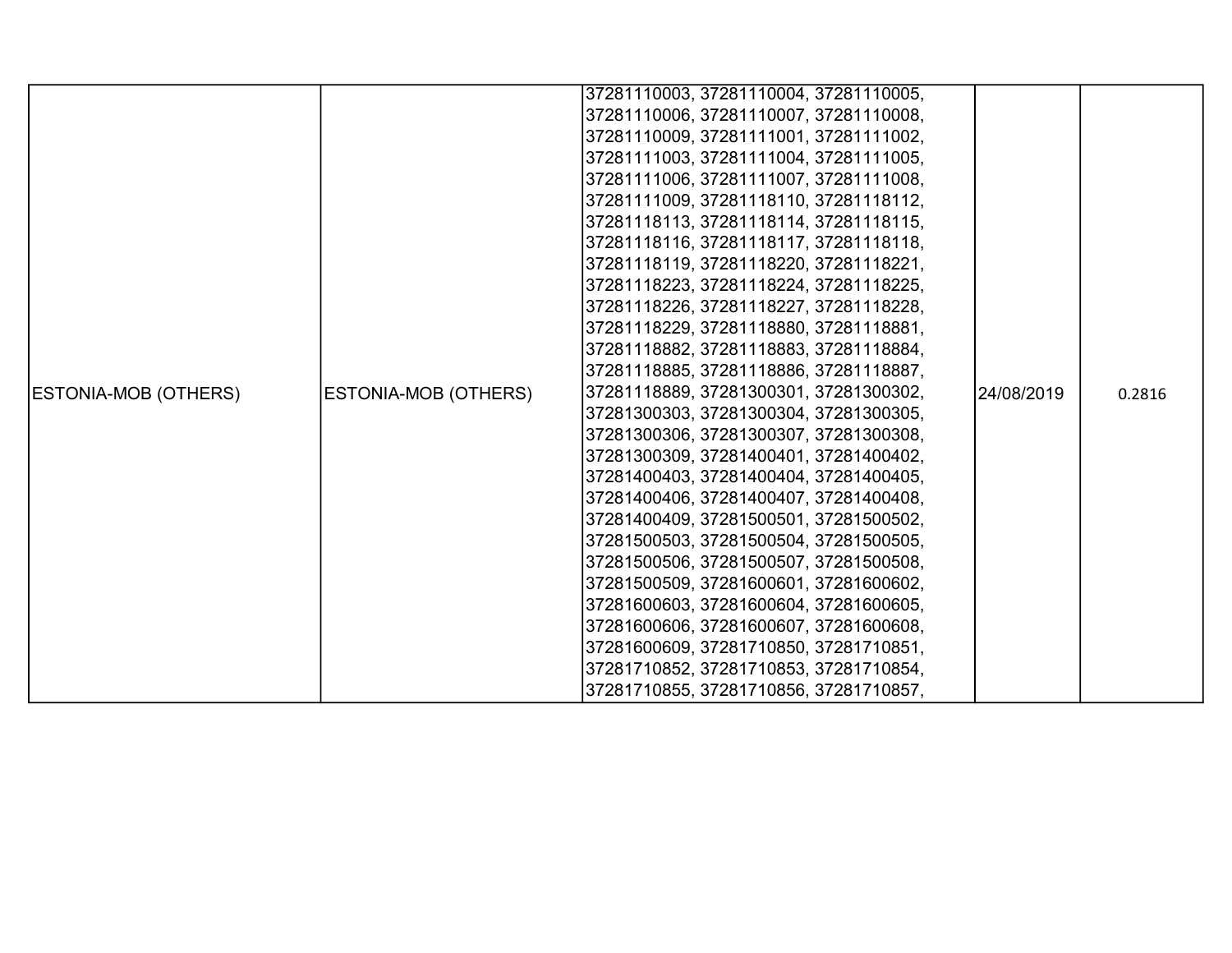| <b>ESTONIA-MOB (TELE 2)</b>     | ESTONIA-MOB (TELE 2)            | 37255, 372580, 372581, 372582, 372583,<br>372584, 3725850, 3725851, 3725852, 37258530,<br>37258531, 37258532, 37258533, 37258534,<br>37258535, 37258536, 37258537, 3725855,<br>37258621, 37258622, 37258623, 37258624,<br>37258625, 37258626, 37258627, 37258628,<br>37258629, 37258821, 3725885, 3725887,<br>37258888, 37258889, 3725889, 37259120,<br>37259140, 37259141, 3728204, 37282056,<br>37282057, 37282058, 37282059, 3728206,<br>3728207, 3728216, 3728217, 3728218, 37283 | 24/08/2019 | 0.0137 |
|---------------------------------|---------------------------------|---------------------------------------------------------------------------------------------------------------------------------------------------------------------------------------------------------------------------------------------------------------------------------------------------------------------------------------------------------------------------------------------------------------------------------------------------------------------------------------|------------|--------|
| <b>ETHIOPIA</b>                 | <b>ETHIOPIA</b>                 | 251                                                                                                                                                                                                                                                                                                                                                                                                                                                                                   | 24/08/2019 | 0.2288 |
| <b>ETHIOPIA-ADDIS ABABA</b>     | ETHIOPIA-ADDIS ABABA            | 25111, 25112, 25161                                                                                                                                                                                                                                                                                                                                                                                                                                                                   | 24/08/2019 | 0.2288 |
| ETHIOPIA-MOB (ADDIS ABABA)      |                                 | 251910, 251911, 251912, 251913, 251919,<br>251920, 251921, 251922, 251923, 251929,<br>ETHIOPIA-MOB (ADDIS ABABA) 25193, 25194, 251951, 251952, 2519580,<br>2519581, 2519582, 2519583, 25196, 251970,<br>251971, 251972                                                                                                                                                                                                                                                                | 24/08/2019 | 0.2280 |
| ETHIOPIA-MOB (OTHERS)           | ETHIOPIA-MOB (OTHERS)           | 25190, 251914, 251915, 251916, 251917,<br>251918, 251924, 251925, 251926, 251927,<br>251928, 251950, 251953, 251954, 251955,<br>251956, 251957, 2519584, 2519585, 2519586,<br>2519587, 2519588, 2519589, 251959, 25197,<br>25198, 25199                                                                                                                                                                                                                                               | 24/08/2019 | 0.2280 |
| <b>FALKLAND ISLANDS</b>         | <b>BLOCKED</b>                  | 500                                                                                                                                                                                                                                                                                                                                                                                                                                                                                   | 24/08/2019 | 1.3702 |
| <b>FAROE ISLANDS</b>            | <b>FAROE ISLANDS</b>            | 298                                                                                                                                                                                                                                                                                                                                                                                                                                                                                   | 24/08/2019 | 0.0097 |
| <b>FAROE ISLANDS (OPERATOR)</b> | <b>FAROE ISLANDS (OPERATOR)</b> | 298808080                                                                                                                                                                                                                                                                                                                                                                                                                                                                             | 24/08/2019 | 0.0376 |
| <b>FAROE ISLANDS-MOB</b>        | <b>FAROE ISLANDS-MOB</b>        | 29821, 29822, 29823, 29824, 29825, 29826,<br>29827, 29828, 29829, 2985, 29871, 29872,<br>29873, 29874, 29875, 29876, 29877, 29878,<br>29879                                                                                                                                                                                                                                                                                                                                           | 24/08/2019 | 0.0240 |
| <b>FIJI</b>                     | <b>FIJI</b>                     | 679                                                                                                                                                                                                                                                                                                                                                                                                                                                                                   | 24/08/2019 | 0.2443 |
| <b>FIJI-MOB (DIGICEL)</b>       | FIJI-MOB (DIGICEL)              | 67950, 67951, 6797                                                                                                                                                                                                                                                                                                                                                                                                                                                                    | 24/08/2019 | 0.2443 |
| <b>FIJI-MOB (OTHERS)</b>        | FIJI-MOB (OTHERS)               | 6792, 67980, 67983, 67984, 67986, 67987, 6799                                                                                                                                                                                                                                                                                                                                                                                                                                         | 24/08/2019 | 0.2443 |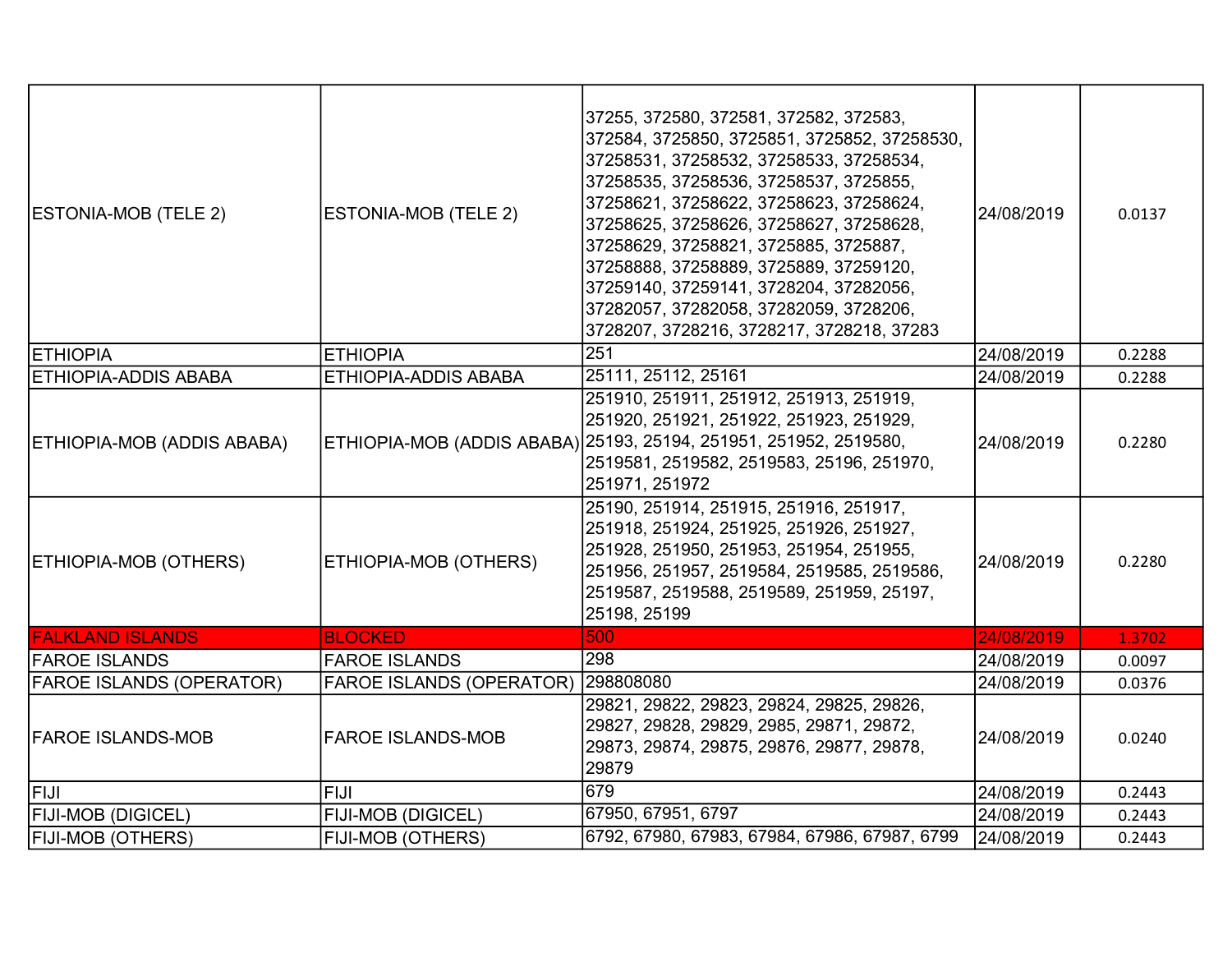| FINLAND                      | <b>FINLAND</b>               | 358                                                                                                                                                                                                                                                                                                                                                                                                                                                                                                                                                                                                                                                   | 24/08/2019 | 0.0428 |
|------------------------------|------------------------------|-------------------------------------------------------------------------------------------------------------------------------------------------------------------------------------------------------------------------------------------------------------------------------------------------------------------------------------------------------------------------------------------------------------------------------------------------------------------------------------------------------------------------------------------------------------------------------------------------------------------------------------------------------|------------|--------|
| FINLAND-MOB (DNA)            | FINLAND-MOB (DNA)            | 35841, 3584320, 3584321, 35844, 3584541,<br>3584574, 3584576, 3584577, 3584578, 3584579, 24/08/2019<br>3584944                                                                                                                                                                                                                                                                                                                                                                                                                                                                                                                                        |            | 0.0175 |
| FINLAND-MOB (ELISA)          | FINLAND-MOB (ELISA)          | 358451, 358452, 358453, 358456, 358458,<br>35846, 35850                                                                                                                                                                                                                                                                                                                                                                                                                                                                                                                                                                                               | 24/08/2019 | 0.0175 |
| <b>FINLAND-MOB (OTHERS)</b>  | FINLAND-MOB (OTHERS)         | 3584                                                                                                                                                                                                                                                                                                                                                                                                                                                                                                                                                                                                                                                  | 24/08/2019 | 0.0175 |
| FINLAND-MOB (TELIA)          | FINLAND-MOB (TELIA)          | 35840, 35842                                                                                                                                                                                                                                                                                                                                                                                                                                                                                                                                                                                                                                          | 24/08/2019 | 0.0175 |
| FRANCE                       | <b>FRANCE</b>                | 33                                                                                                                                                                                                                                                                                                                                                                                                                                                                                                                                                                                                                                                    | 24/08/2019 | 0.0073 |
| <b>FRANCE (VAS)</b>          | <b>FRANCE (VAS)</b>          | 338                                                                                                                                                                                                                                                                                                                                                                                                                                                                                                                                                                                                                                                   | 24/08/2019 | 0.3426 |
| <b>FRANCE-MOB (BOUYGUES)</b> | <b>FRANCE-MOB (BOUYGUES)</b> | 336003, 3360042, 336009, 336055, 336056,<br>336057, 336058, 336059, 33650, 336530,<br>336531, 336532, 336533, 336534, 33658, 33659,<br>33660, 33661, 33662, 33663, 33664, 33665,<br>33666, 33667, 33668, 336690, 336691, 336692,<br>336693, 336694, 336695, 336696, 336697,<br>336699, 33698, 33699, 33700003, 337510,<br>337511, 337512, 337513, 337514, 337515,<br>337518, 337519, 337521, 337522, 337523,<br>337524, 337525, 337527, 337528, 337529,<br>33753, 337540, 337541, 337542, 337544,<br>337545, 337550, 337551, 337552, 337553,<br>337554, 337557, 337558, 337559, 33758, 33760,<br>33761, 33762, 33763, 33764, 33765, 337807,<br>337808 | 24/08/2019 | 0.0206 |
| <b>FRANCE-MOB (FREE)</b>     | FRANCE-MOB (FREE)            | 336000, 336006, 33651, 33652, 336535, 336536,<br>336537, 336538, 336539, 33695, 33749, 33766,<br>33767, 33768, 33769, 337757, 33781, 33782,<br>33783                                                                                                                                                                                                                                                                                                                                                                                                                                                                                                  | 24/08/2019 | 0.0206 |
| FRANCE-MOB (GSTAR)           | FRANCE-MOB (GSTAR)           | 3363800, 3364000, 3364001, 3364002, 3364003,<br>3364004, 3375076, 3375077                                                                                                                                                                                                                                                                                                                                                                                                                                                                                                                                                                             | 24/08/2019 | 0.3426 |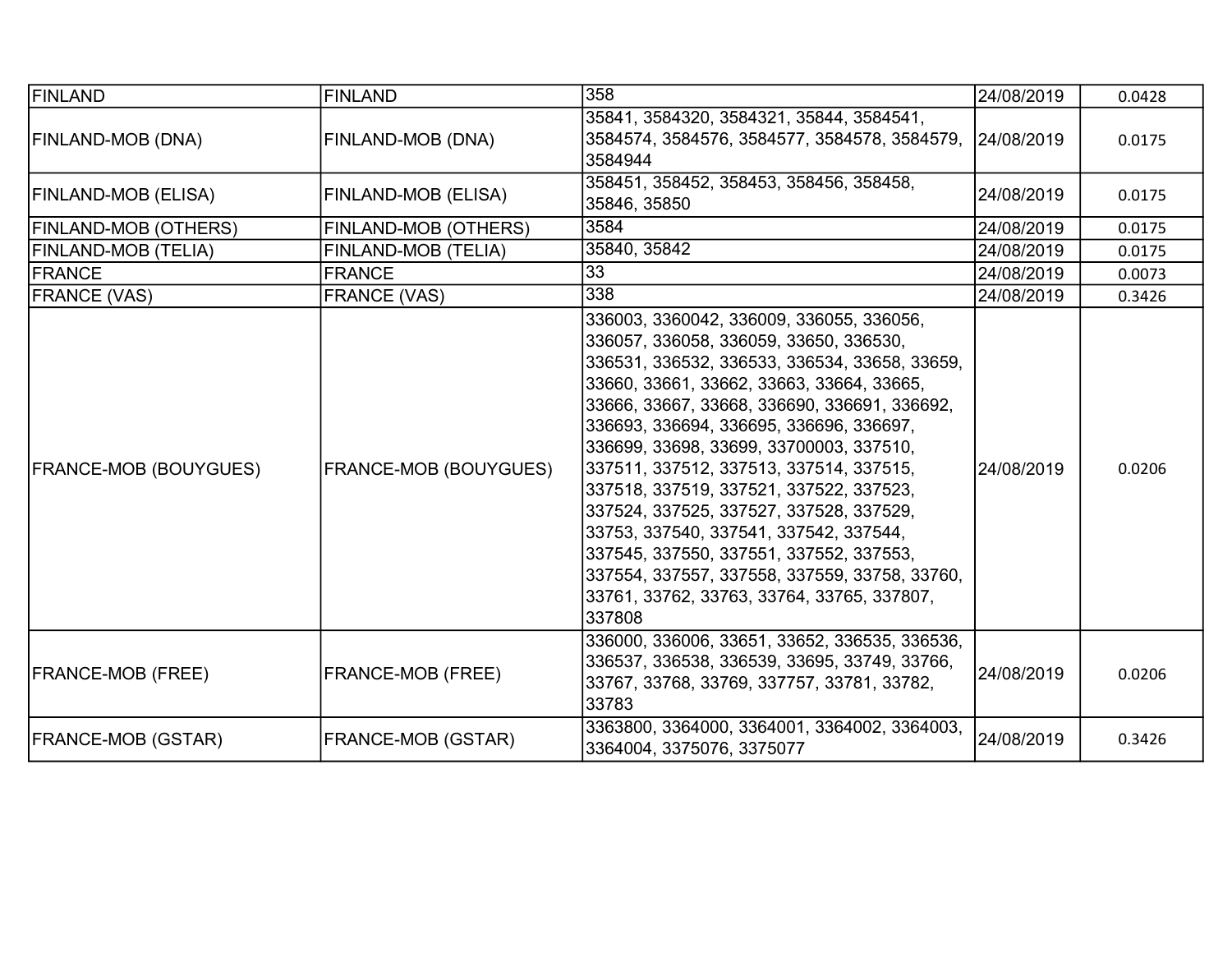| <b>FRANCE-MOB (ORANGE)</b>  | <b>FRANCE-MOB (ORANGE)</b> | 336001, 3360041, 3360051, 336008, 336020,<br> 336021, 33607, 33608, 33630, 33631, 33632,<br>33633, 33637, 336381, 336382, 336383, 336384,<br>336385, 336386, 336387, 336388, 336389,<br> 336401, 336402, 336403, 336404, 336405,<br> 336406, 336407, 336408, 336409, 33642, 33643,<br>336441, 336442, 336443, 33645, 33647, 33648,<br>336490, 336491, 336492, 336493, 336494,<br> 3364951, 3364952, 3364953, 3364954, 3364955,<br>3364956, 3364957, 3364958, 3364959, 336496,<br>336497, 336498, 3364992, 3364993, 33654,<br> 3367, 3368, 33700000, 3375061, 3375062,<br>3375063, 3375064, 3375065, 3375066, 3375067,<br> 3375068, 3375069, 337700, 337701, 337702,<br> 33772, 337840, 337841, 337842, 337843,<br> 337844, 337845, 33785, 33786, 33787, 33788,<br>33789 | 24/08/2019 | 0.0206 |
|-----------------------------|----------------------------|-------------------------------------------------------------------------------------------------------------------------------------------------------------------------------------------------------------------------------------------------------------------------------------------------------------------------------------------------------------------------------------------------------------------------------------------------------------------------------------------------------------------------------------------------------------------------------------------------------------------------------------------------------------------------------------------------------------------------------------------------------------------------|------------|--------|
| <b> FRANCE-MOB (OTHERS)</b> | FRANCE-MOB (OTHERS)        | 336, 337                                                                                                                                                                                                                                                                                                                                                                                                                                                                                                                                                                                                                                                                                                                                                                | 24/08/2019 | 0.0206 |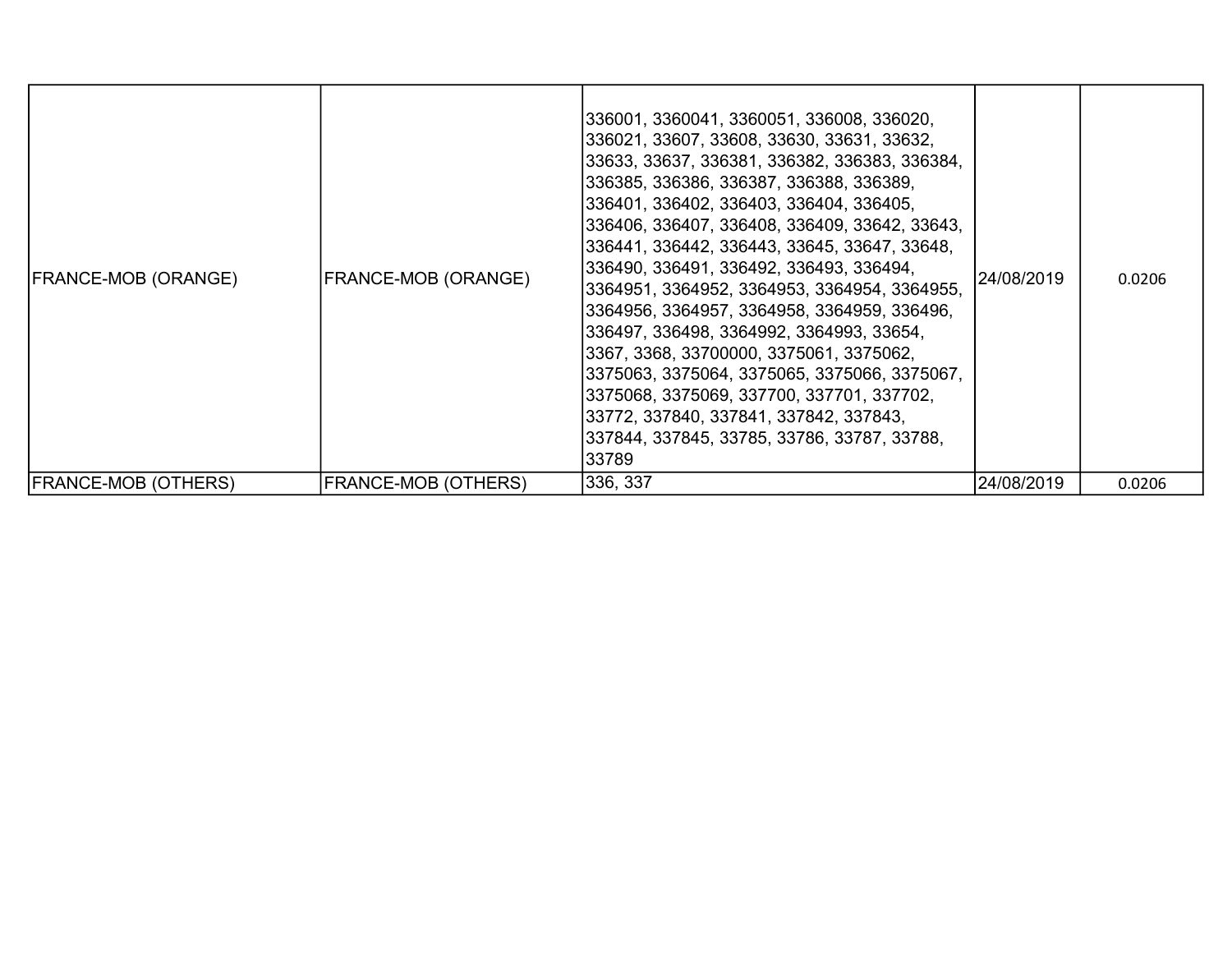|                                                           |                      | 336012, 336013, 336014, 336015, 336016,                                                    |            |        |
|-----------------------------------------------------------|----------------------|--------------------------------------------------------------------------------------------|------------|--------|
|                                                           |                      | 3360170, 3360171, 3360172, 3360173, 3360174,                                               |            |        |
|                                                           |                      | 3360175, 3360176, 3360177, 336018, 336019,                                                 |            |        |
|                                                           |                      | 336022, 336023, 336026, 336027, 336028,                                                    |            |        |
|                                                           |                      | 336029, 33603, 336040, 336041, 336044,                                                     |            |        |
|                                                           |                      | 336045, 336046, 336047, 336048, 336049,                                                    |            |        |
|                                                           |                      | 336064, 33609, 3361, 3362, 33634, 33635,                                                   |            |        |
|                                                           |                      | 3363801, 3363802, 3363803, 3363804, 3363805,                                               |            |        |
|                                                           |                      | 3364005, 3364006, 3364007, 3364008, 3364009,                                               |            |        |
|                                                           |                      | 336410, 336411, 336412, 336413, 336414,                                                    |            |        |
|                                                           |                      | 336415, 3364163, 3364164, 336418, 336419,                                                  |            |        |
|                                                           |                      | 336440, 336447, 336448, 336449, 33646,                                                     |            |        |
|                                                           |                      | 3364995, 3364998, 3364999, 33655, 3365666,                                                 |            |        |
|                                                           |                      | 3365667, 3365668, 3365669, 336567, 336568,                                                 |            |        |
| <b>FRANCE-MOB (SFR)</b>                                   | FRANCE-MOB (SFR)     | 336698, 33700001, 33700004, 33700005, 337501, 24/08/2019                                   |            | 0.0206 |
|                                                           |                      | 337502, 337503, 337504, 337508, 337509,                                                    |            |        |
|                                                           |                      | 337516, 3375202, 3375203, 3375204, 3375205,                                                |            |        |
|                                                           |                      | 3375206, 3375207, 3375208, 3375209, 337526,                                                |            |        |
|                                                           |                      | 3375431, 3375433, 3375434, 3375435, 3375436,                                               |            |        |
|                                                           |                      | 3375437, 3375438, 3375439, 3375550, 3375551,                                               |            |        |
|                                                           |                      | 3375552, 3375553, 3375554, 3375560, 3375561,                                               |            |        |
|                                                           |                      | 3375562, 3375563, 3375564, 337574, 3375750,                                                |            |        |
|                                                           |                      | 3375751, 3375752, 3375753, 3375754, 3375755,                                               |            |        |
|                                                           |                      | 3375756, 337576, 3375777, 337578, 337579,                                                  |            |        |
|                                                           |                      | 337703, 337704, 337713, 337714, 3377150,                                                   |            |        |
|                                                           |                      | 3377151, 3377152, 3377153, 3377154, 337750,                                                |            |        |
|                                                           |                      | 337751, 337752, 337753, 337754, 33776, 33777,                                              |            |        |
|                                                           |                      | 33778, 33779, 337800, 337801, 337802, 337803,                                              |            |        |
|                                                           |                      | 337804, 337805, 337806, 337846, 337847,                                                    |            |        |
| <b>FRENCH GUYANA</b>                                      | <b>FRENCH GUYANA</b> | 594                                                                                        | 24/08/2019 | 0.0102 |
| FRENCH GUYANA-MOB (DIGICEL)  FRENCH GUYANA-MOB (DIGICE    |                      | 59469408, 59469409, 59469412, 59469413,                                                    | 24/08/2019 | 0.0618 |
|                                                           |                      | 59469414, 59469415, 59469416, 5946949                                                      |            |        |
|                                                           |                      | 5946942, 5946943, 59469440, 59469441,                                                      |            |        |
|                                                           |                      | FRENCH GUYANA-MOB (ORANGE) FRENCH GUYANA-MOB (ORAN 59469442, 59469443, 59469444, 59469445, | 24/08/2019 | 0.1480 |
|                                                           |                      | 59469448, 59469449                                                                         |            |        |
| FRENCH GUYANA-MOB (OTHERS) FRENCH GUYANA-MOB (OTHEF594694 |                      |                                                                                            | 24/08/2019 | 0.0624 |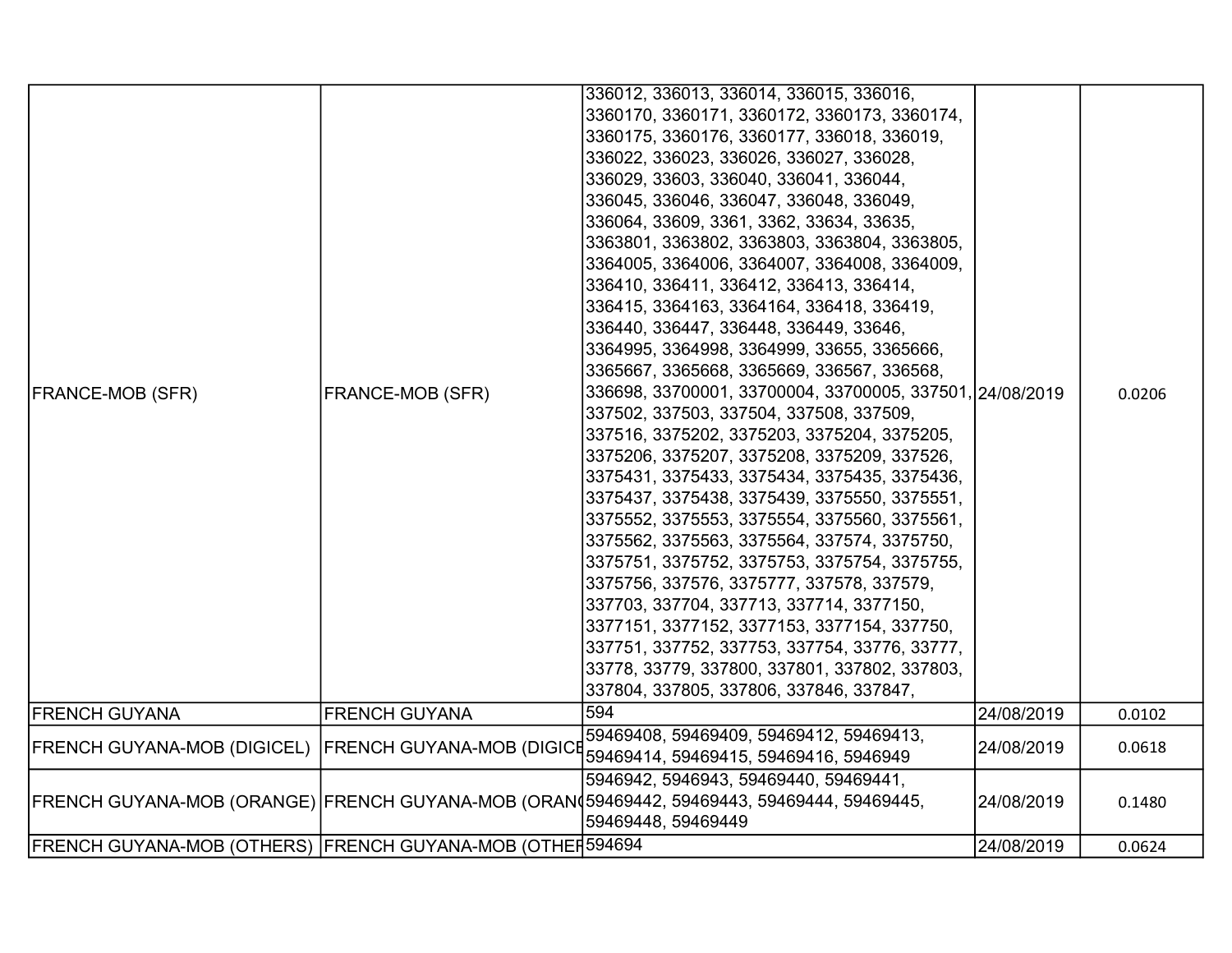| <b>FRENCH GUYANA-MOB (SFR)</b>                                      | <b>FRENCH GUYANA-MOB (SFR)</b>                                   | 59469400, 59469401, 59469402, 59469403,<br>59469404, 59469405, 59469406, 59469407,<br>59469417, 59469418, 59469419, 59469446,<br>59469447                                                                                                                                                                                                                                      | 24/08/2019               | 0.0624 |
|---------------------------------------------------------------------|------------------------------------------------------------------|--------------------------------------------------------------------------------------------------------------------------------------------------------------------------------------------------------------------------------------------------------------------------------------------------------------------------------------------------------------------------------|--------------------------|--------|
| <b>FRENCH POLYNESIA</b>                                             | <b>FRENCH POLYNESIA</b>                                          | 689                                                                                                                                                                                                                                                                                                                                                                            | 24/08/2019               | 0.2420 |
| <b>GABON</b>                                                        | <b>GABON</b>                                                     | 241                                                                                                                                                                                                                                                                                                                                                                            | 24/08/2019               | 0.4006 |
| GABON-MOB (AIRTEL)                                                  | <b>GABON-MOB (AIRTEL)</b>                                        | 24174, 24177                                                                                                                                                                                                                                                                                                                                                                   | 24/08/2019               | 0.4006 |
| <b>GABON-MOB (LIBERTIS)</b>                                         | <b>GABON-MOB (LIBERTIS)</b>                                      | 24162, 24165, 24166                                                                                                                                                                                                                                                                                                                                                            | 24/08/2019               | 0.3839 |
| <b>GAMBIA</b>                                                       | <b>GAMBIA</b>                                                    | 220                                                                                                                                                                                                                                                                                                                                                                            | 24/08/2019               | 0.3155 |
| GAMBIA-MOB (AFRICELL)                                               | <b>GAMBIA-MOB (AFRICELL)</b>                                     | 2202, 2207                                                                                                                                                                                                                                                                                                                                                                     | 24/08/2019               | 0.3155 |
| GAMBIA-MOB (COMIUM)                                                 | <b>GAMBIA-MOB (COMIUM)</b>                                       | 2206                                                                                                                                                                                                                                                                                                                                                                           | 24/08/2019               | 0.3155 |
| GAMBIA-MOB (OTHERS)                                                 | <b>GAMBIA-MOB (OTHERS)</b>                                       | 22080, 22081, 22082, 22083, 22084, 2209                                                                                                                                                                                                                                                                                                                                        | 24/08/2019               | 0.3155 |
| GAMBIA-MOB (QCELL)                                                  | <b>GAMBIA-MOB (QCELL)</b>                                        | 2203                                                                                                                                                                                                                                                                                                                                                                           | 24/08/2019               | 0.3155 |
| <b>GEORGIA</b>                                                      | <b>GEORGIA</b>                                                   | 995                                                                                                                                                                                                                                                                                                                                                                            | 24/08/2019               | 0.1541 |
| <b>GEORGIA (SPECIAL SVC)</b>                                        | <b>BLOCKED</b>                                                   | 99572, 99576, 99590                                                                                                                                                                                                                                                                                                                                                            | 24/08/2019               | 0.6138 |
| <b>GEORGIA-MOB (GEOCELL)</b>                                        | <b>GEORGIA-MOB (GEOCELL)</b>                                     | 995514, 995555, 995557, 995558, 995570,<br>995577, 99558888, 995593                                                                                                                                                                                                                                                                                                            | 24/08/2019               | 0.2748 |
| <b>GEORGIA-MOB (MAGTICOM)</b>                                       | <b>GEORGIA-MOB (MAGTICOM)</b>                                    | 995500500, 995500501, 995500502, 995500503,<br>995500504, 995505555, 995505556, 995505557,<br>995505558, 995505559, 995511110, 995511111,<br>995511112, 995511113, 995511114, 995522220,<br>995522221, 995522222, 995522223, 995522224,<br>995533330, 995533331, 995533332, 995533333,<br>995533334, 995544, 995551, 995575777,<br>995575778, 995575779, 995575780, 995575781, | 24/08/2019               | 0.2684 |
|                                                                     |                                                                  | 995585888, 995585889, 995585890, 995585891,<br>995585892, 995591, 995595, 995596, 995598,<br>995599                                                                                                                                                                                                                                                                            |                          |        |
| <b>GEORGIA-MOB (OTHERS)</b>                                         | <b>GEORGIA-MOB (OTHERS)</b>                                      | 9955                                                                                                                                                                                                                                                                                                                                                                           | 24/08/2019               | 0.2797 |
| <b>GEORGIA-TBILISI</b>                                              | <b>GEORGIA-TBILISI</b>                                           | 99532                                                                                                                                                                                                                                                                                                                                                                          | 24/08/2019               | 0.1536 |
| GERMANY                                                             | <b>GERMANY</b>                                                   | 49                                                                                                                                                                                                                                                                                                                                                                             | 24/08/2019               | 0.0064 |
| <b>GERMANY (CIVIL SERVICES)</b><br><b>GERMANY (HARMONIZED SERV)</b> | <b>GERMANY (CIVIL SERVICES)</b><br>GERMANY (HARMONIZED SERV49116 | 49115                                                                                                                                                                                                                                                                                                                                                                          | 24/08/2019<br>24/08/2019 | 0.0064 |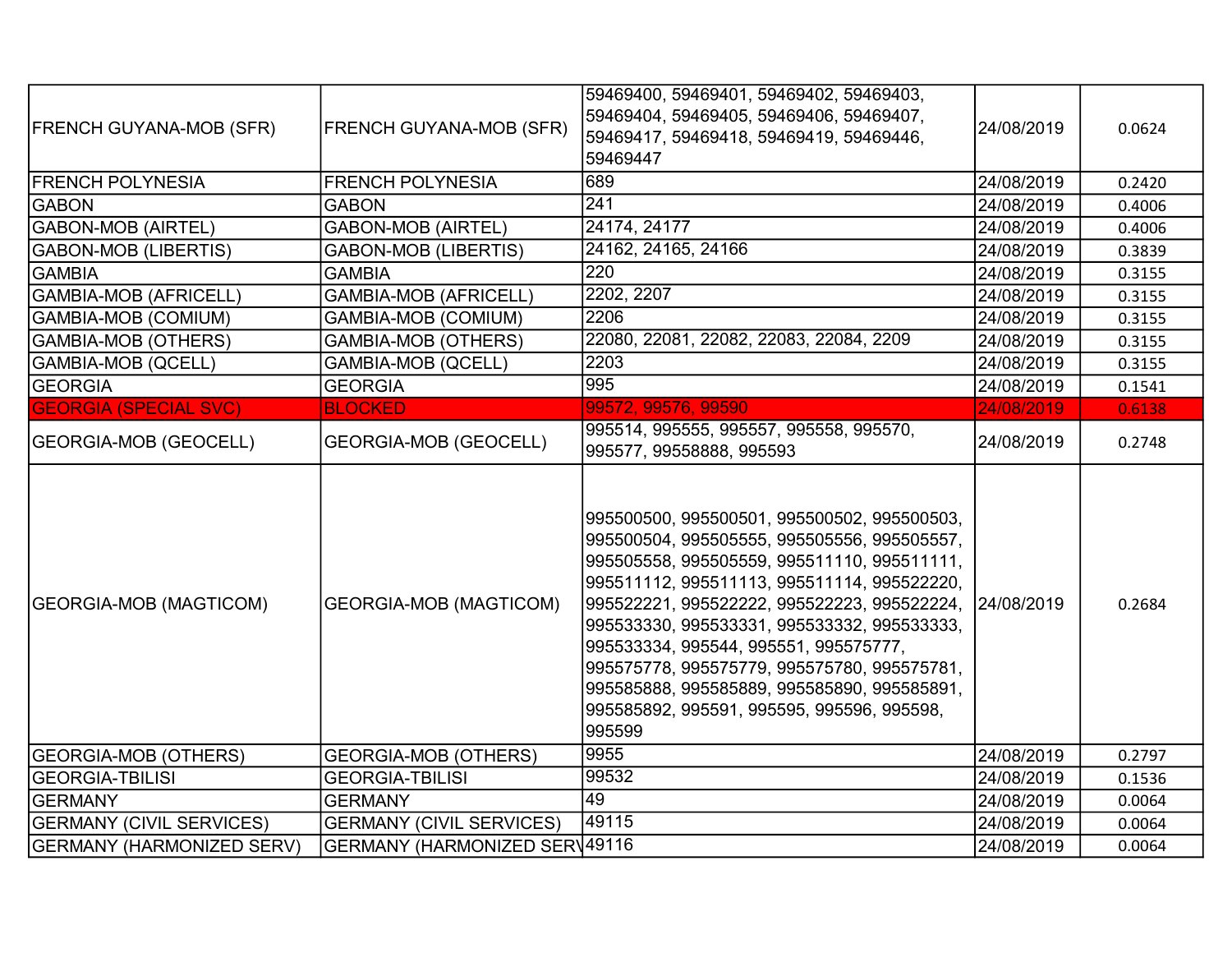| <b>GERMANY (IN-SERVICES)</b>  | <b>GERMANY (IN-SERVICES)</b>                         | 4918                                                                                                                                                                      | 24/08/2019 | 0.0064 |
|-------------------------------|------------------------------------------------------|---------------------------------------------------------------------------------------------------------------------------------------------------------------------------|------------|--------|
| GERMANY-MOB (O2)              | GERMANY-MOB (O2)                                     | 49157, 49159, 49163, 49176, 49177, 49178,<br>49179                                                                                                                        | 24/08/2019 | 0.1920 |
| <b>GERMANY-MOB (PERSONAL)</b> | <b>GERMANY-MOB (PERSONAL)</b>                        | 49700                                                                                                                                                                     | 24/08/2019 | 0.0199 |
| <b>GERMANY-MOB (T-MOBILE)</b> | <b>GERMANY-MOB (T-MOBILE)</b>                        | 49151, 49160, 49170, 49171, 49175                                                                                                                                         | 24/08/2019 | 0.0199 |
| <b>GERMANY-MOB (VODAFONE)</b> | <b>GERMANY-MOB (VODAFONE)</b>                        | 49152, 49162, 49172, 49173, 49174                                                                                                                                         | 24/08/2019 | 0.0199 |
| <b>GHANA</b>                  | <b>GHANA</b>                                         | 233                                                                                                                                                                       | 24/08/2019 | 0.2560 |
| <b>GHANA-ACCRA</b>            | <b>GHANA-ACCRA</b>                                   | 23330                                                                                                                                                                     | 24/08/2019 | 0.2558 |
| GHANA-MOB (AIRTEL)            | <b>GHANA-MOB (AIRTEL)</b>                            | 23326, 233560, 233561                                                                                                                                                     | 24/08/2019 | 0.2304 |
| GHANA-MOB (EXPRESSO)          | GHANA-MOB (EXPRESSO)                                 | 23328, 23329                                                                                                                                                              | 24/08/2019 | 0.2455 |
| <b>GHANA-MOB (MTN)</b>        | <b>GHANA-MOB (MTN)</b>                               | 23324, 23354, 23355                                                                                                                                                       | 24/08/2019 | 0.2761 |
| <b>GHANA-MOB (OTHERS)</b>     | <b>GHANA-MOB (OTHERS)</b>                            | 23323                                                                                                                                                                     | 24/08/2019 | 0.3044 |
| GHANA-MOB (TIGO)              | <b>GHANA-MOB (TIGO)</b>                              | 23327, 23357                                                                                                                                                              | 24/08/2019 | 0.2509 |
| GHANA-MOB (VODAFONE)          | GHANA-MOB (VODAFONE)                                 | 23320, 23350                                                                                                                                                              | 24/08/2019 | 0.2322 |
| GIBRALTAR                     | <b>GIBRALTAR</b>                                     | 350                                                                                                                                                                       | 24/08/2019 | 0.0328 |
| GIBRALTAR-MOB (GIBTELECOM)    | GIBRALTAR-MOB (GIBTELECON 35054, 35056, 35057, 35058 |                                                                                                                                                                           | 24/08/2019 | 0.1325 |
| GIBRALTAR-MOB (OTHERS)        | GIBRALTAR-MOB (OTHERS)                               | 3505, 35060, 35062                                                                                                                                                        | 24/08/2019 | 0.1325 |
| GREECE                        | <b>GREECE</b>                                        | 30                                                                                                                                                                        | 24/08/2019 | 0.0092 |
| <b>GREECE (SPECIAL SVC)</b>   | <b>GREECE (SPECIAL SVC)</b>                          | 308256000                                                                                                                                                                 | 24/08/2019 | 0.5460 |
| <b>GREECE (TETRA)</b>         | <b>GREECE (TETRA)</b>                                | 30696                                                                                                                                                                     | 24/08/2019 | 0.2304 |
| <b>GREECE-ATHENS</b>          | <b>GREECE-ATHENS</b>                                 | 3021                                                                                                                                                                      | 24/08/2019 | 0.0092 |
| GREECE-MOB (COSMOTE)          | GREECE-MOB (COSMOTE)                                 | 30697, 30698                                                                                                                                                              | 24/08/2019 | 0.0196 |
| <b>GREECE-MOB (MVNO)</b>      | GREECE-MOB (MVNO)                                    | 3069530                                                                                                                                                                   | 24/08/2019 | 0.0196 |
| <b>GREECE-MOB (VODAFONE)</b>  | <b>GREECE-MOB (VODAFONE)</b>                         | 3069111, 30694, 30695, 3069903                                                                                                                                            | 24/08/2019 | 0.0196 |
| <b>GREECE-MOB (WIND)</b>      | <b>GREECE-MOB (WIND)</b>                             | 30690, 30693, 30699                                                                                                                                                       | 24/08/2019 | 0.0196 |
| GREENLAND                     | <b>GREENLAND</b>                                     | 299                                                                                                                                                                       | 24/08/2019 | 0.0491 |
| <b>GREENLAND-MOB</b>          | <b>GREENLAND-MOB</b>                                 | 2992, 2994, 2995                                                                                                                                                          | 24/08/2019 | 0.0491 |
| <b>GRENADA</b>                | <b>GRENADA</b>                                       | 1473                                                                                                                                                                      | 24/08/2019 | 0.1360 |
| <b>GRENADA-MOB (DIGICEL)</b>  | <b>GRENADA-MOB (DIGICEL)</b>                         | 1473414, 1473415, 1473416, 1473417, 1473418,<br>1473419, 1473420, 1473421, 1473422, 1473423,<br>1473424, 1473425, 1473533, 1473534, 1473535,<br>1473536, 1473537, 1473538 | 24/08/2019 | 0.1902 |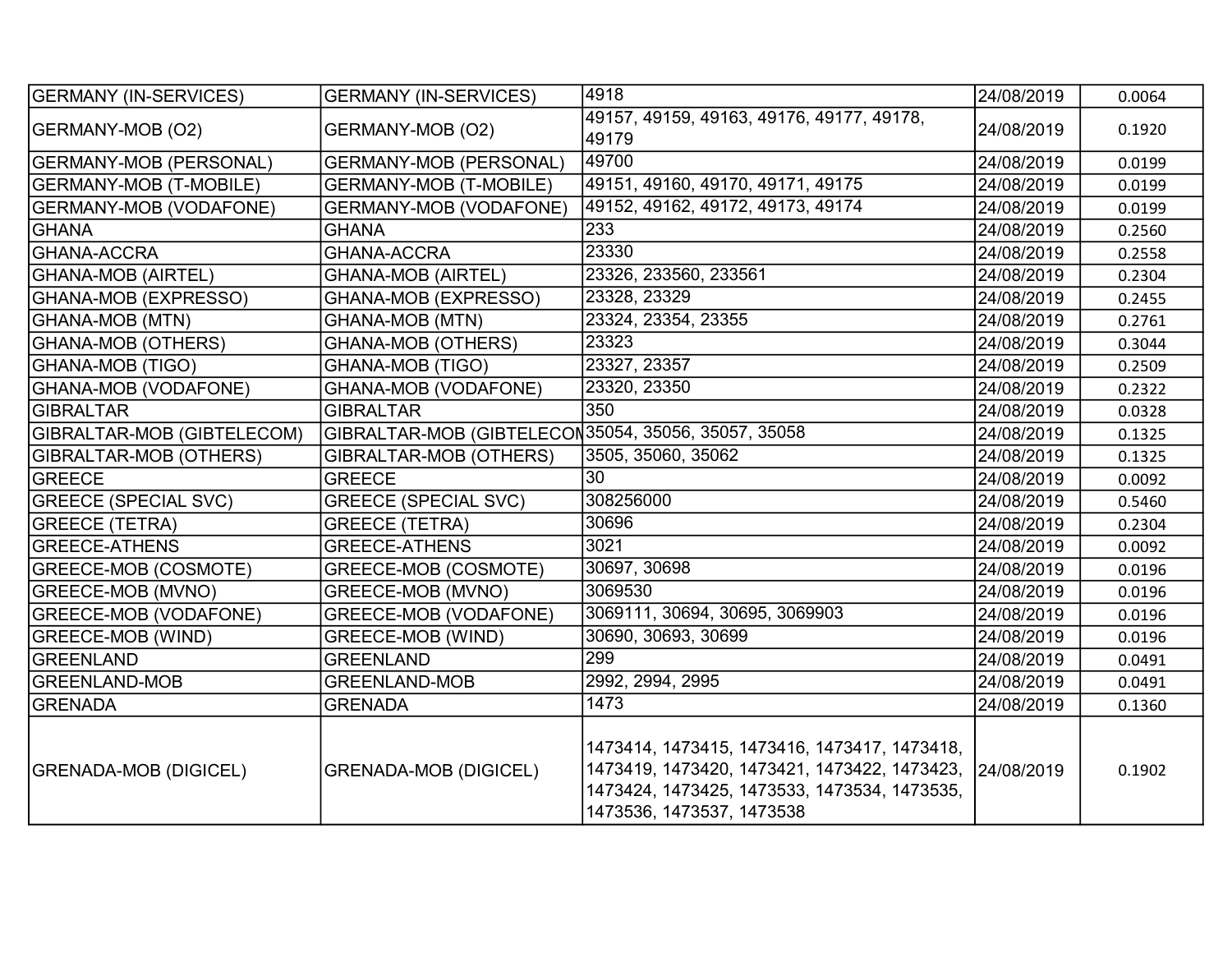| <b>GRENADA-MOB (FLOW)</b>      | <b>GRENADA-MOB (FLOW)</b>       | 1473402, 1473403, 1473404, 1473405, 1473406,<br>1473407, 1473409, 1473410, 1473441, 1473449,<br>1473456, 1473457, 1473458, 1473459, 1473520,<br>1473521, 1473901                                                                                                                                                                                                                                                               | 24/08/2019 | 0.1806 |
|--------------------------------|---------------------------------|--------------------------------------------------------------------------------------------------------------------------------------------------------------------------------------------------------------------------------------------------------------------------------------------------------------------------------------------------------------------------------------------------------------------------------|------------|--------|
| <b>GUADELOUPE</b>              | <b>GUADELOUPE</b>               | 590                                                                                                                                                                                                                                                                                                                                                                                                                            | 24/08/2019 | 0.0102 |
| GUADELOUPE-MOB (DAUPHIN)       | <b>GUADELOUPE-MOB (DAUPHIN)</b> | 59069022, 59069066, 59069077, 59069088,<br>59069122                                                                                                                                                                                                                                                                                                                                                                            | 24/08/2019 | 0.0624 |
| GUADELOUPE-MOB (DIGICEL)       | <b>GUADELOUPE-MOB (DIGICEL)</b> | 59069006, 59069007, 59069008, 59069009,<br>59069011, 59069012, 59069013, 59069014,<br>59069015, 59069016, 59069017, 59069018,<br>59069019, 59069020, 59069021, 59069023,<br>59069024, 59069025, 59069036, 59069042,<br>59069043, 59069044, 59069045, 59069046,<br>59069069, 59069080, 59069081, 59069082,<br>59069083, 59069084, 59069085, 59069086                                                                            | 24/08/2019 | 0.0618 |
| <b>GUADELOUPE-MOB (ORANGE)</b> | GUADELOUPE-MOB (ORANGE)         | 59069026, 59069027, 59069028, 59069029,<br>59069030, 59069031, 59069032, 59069033,<br>59069034, 59069035, 59069037, 59069038,<br>59069039, 59069040, 59069041, 59069047,<br>59069048, 59069049, 5906905, 59069060,<br>59069061, 59069062, 59069063, 59069064,<br>59069065, 59069067, 59069068, 59069070,<br>59069071, 59069072, 59069073, 59069074,<br>59069075, 59069076, 59069131, 59069132,<br>59069133, 59069134, 59069135 | 24/08/2019 | 0.1480 |
| <b>GUADELOUPE-MOB (OTHERS)</b> | GUADELOUPE-MOB (OTHERS)         | 590690, 590691                                                                                                                                                                                                                                                                                                                                                                                                                 | 24/08/2019 | 0.0624 |
| <b>GUADELOUPE-MOB (SFR)</b>    | <b>GUADELOUPE-MOB (SFR)</b>     | 59069000, 59069005, 59069078, 59069079,<br>59069089, 5906909                                                                                                                                                                                                                                                                                                                                                                   | 24/08/2019 | 0.0856 |
| <b>GUAM</b>                    | <b>GUAM</b>                     | 1671                                                                                                                                                                                                                                                                                                                                                                                                                           | 24/08/2019 | 0.0181 |
| <b>GUATEMALA</b>               | <b>GUATEMALA</b>                | 502                                                                                                                                                                                                                                                                                                                                                                                                                            | 24/08/2019 | 0.1082 |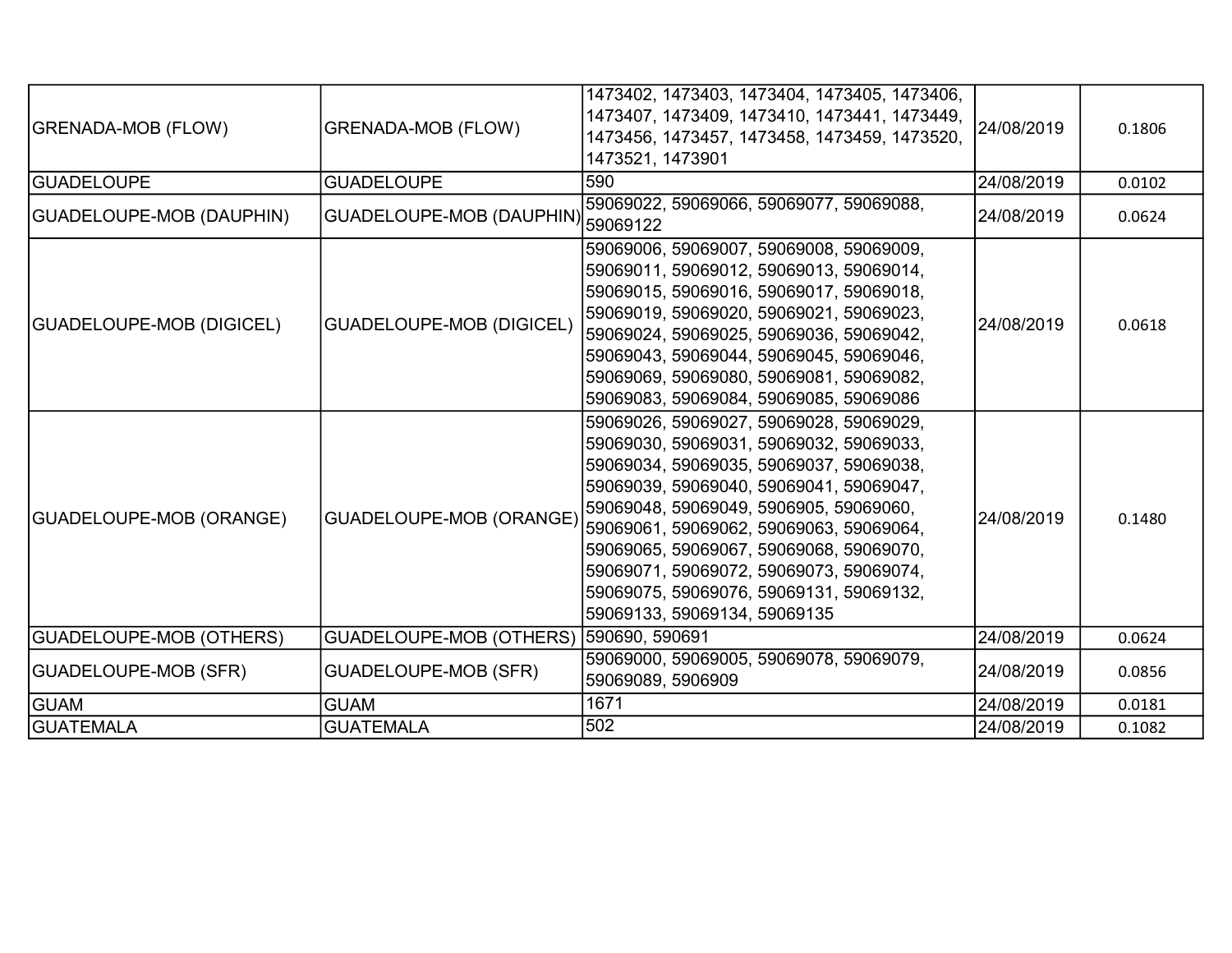| GUATEMALA (MOVISTAR) | <b>GUATEMALA (MOVISTAR)</b> | 5022229, 5022267, 5022268, 5022269, 5022277,<br> 5022278, 5022279, 5022374, 5022375, 5022376,<br>5022377, 5022378, 5022379, 5022450, 5022459, 24/08/2019<br>5022470, 5026648, 5026649, 5026659, 5026660,<br>5026677, 5026679, 5027740, 5027741, 5027742,<br>5027743, 5027744, 5027759, 5027779, 5027859,<br>5027879, 5027959, 5027968, 5027969, 5027979                                                                                               | 0.1339 |
|----------------------|-----------------------------|-------------------------------------------------------------------------------------------------------------------------------------------------------------------------------------------------------------------------------------------------------------------------------------------------------------------------------------------------------------------------------------------------------------------------------------------------------|--------|
| GUATEMALA (OTHERS)   | <b>GUATEMALA (OTHERS)</b>   | 5022237, 5022239, 5022248, 5022249, 5022262,<br>5022263, 5022264, 5022265, 5022266, 5022283,<br>5022325, 5022345, 5022348, 5022350, 5022351,<br>5022352, 5022353, 5022354, 5022355, 5022356, 24/08/2019<br>5022357, 5022358, 5022359, 502370, 5026639,<br>5026653, 5026655, 5026657, 5026683, 5027739,<br>5027753, 5027757, 5027783, 5027810, 5027837,<br>5027848, 5027852, 5027861, 5027863, 5027864,<br>5027865, 5027875, 5027883, 5027939, 5027983 | 0.1330 |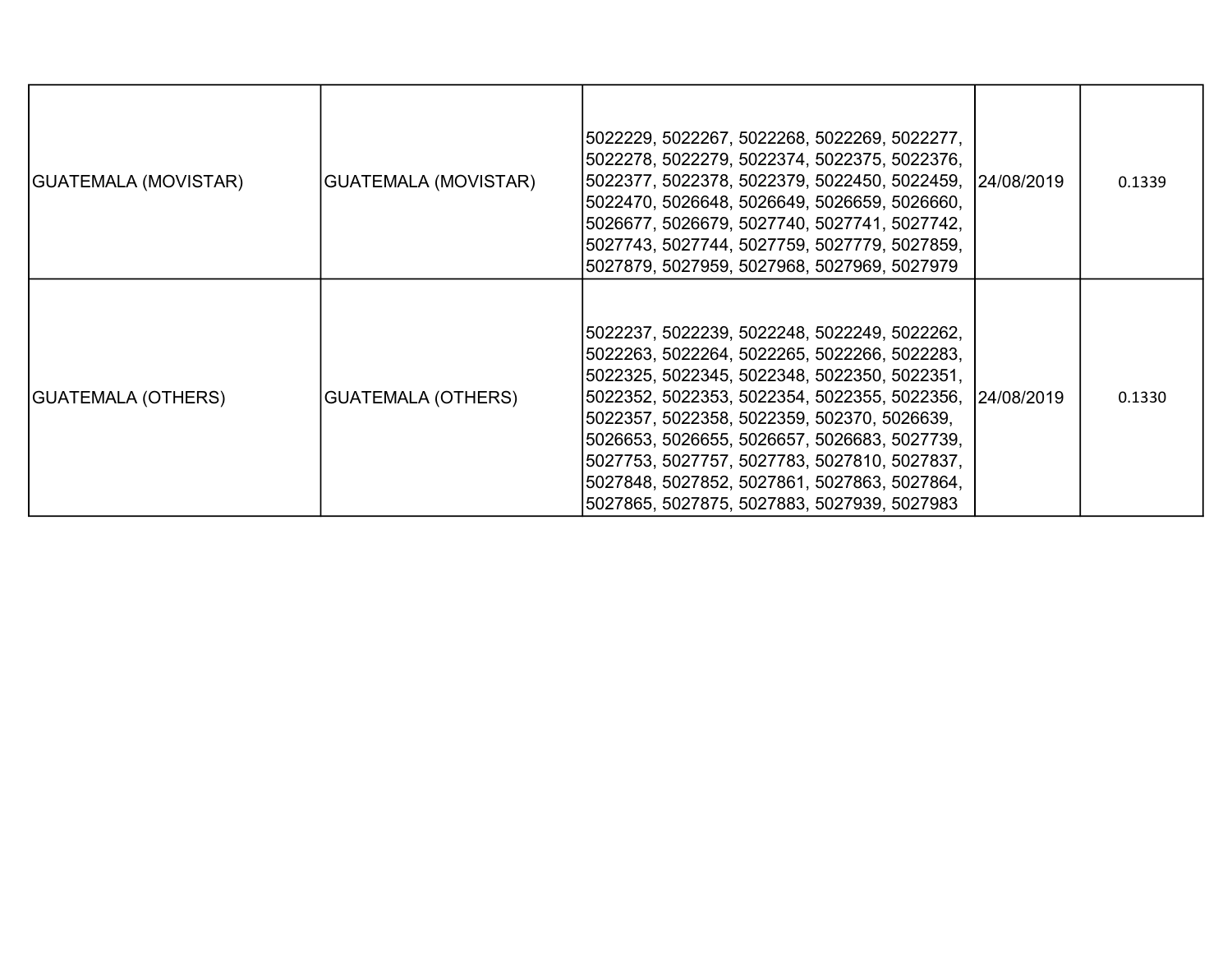|                           |                                                                                                                                                            | 5022234, 5022235, 5022238, 5022242, 5022243, |  |        |
|---------------------------|------------------------------------------------------------------------------------------------------------------------------------------------------------|----------------------------------------------|--|--------|
|                           |                                                                                                                                                            | 5022244, 5022245, 5022246, 5022247, 5022250, |  |        |
|                           |                                                                                                                                                            | 5022251, 5022253, 5022254, 5022255, 5022256, |  |        |
|                           |                                                                                                                                                            | 5022257, 5022258, 5022259, 5022260, 5022261, |  |        |
|                           |                                                                                                                                                            | 5022270, 5022286, 5022288, 5022289, 5022320, |  |        |
|                           |                                                                                                                                                            | 5022321, 5022322, 5022323, 5022324, 5022331, |  |        |
|                           |                                                                                                                                                            | 5022332, 5022333, 5022334, 5022335, 5022336, |  |        |
|                           |                                                                                                                                                            | 5022337, 5022338, 5022339, 502236, 502241,   |  |        |
|                           |                                                                                                                                                            | 5022420, 5022421, 5022422, 5022423, 5022424, |  |        |
|                           |                                                                                                                                                            | 5022425, 5022426, 5022431, 5022432, 5022433, |  |        |
|                           |                                                                                                                                                            | 5022434, 5022435, 5022436, 5022437, 5022438, |  |        |
|                           |                                                                                                                                                            | 5022439, 5022440, 5022441, 5022442, 5022443, |  |        |
|                           |                                                                                                                                                            | 5022444, 5022445, 5022448, 5022449, 5022460, |  |        |
|                           |                                                                                                                                                            | 5022461, 5022462, 5022463, 5022464, 5022471, |  |        |
| <b>GUATEMALA (TELGUA)</b> | <b>GUATEMALA (TELGUA)</b>                                                                                                                                  | 5022472, 5022473, 5022474, 5022475, 5022476, |  | 0.0739 |
|                           |                                                                                                                                                            | 5022477, 5022478, 5022479, 5022480, 5022483, |  |        |
|                           |                                                                                                                                                            | 5022484, 502249, 502250, 5026620, 5026621,   |  |        |
|                           |                                                                                                                                                            | 5026623, 5026629, 5026630, 5026631, 5026632, |  |        |
|                           |                                                                                                                                                            | 5026633, 5026634, 5026635, 5026636, 5026637, |  |        |
|                           |                                                                                                                                                            |                                              |  |        |
|                           | 24/08/2019<br>5026640, 5026641, 5026642, 5026643, 5026644,<br>5026645, 5026646, 5026650, 5026670, 5026671,<br>5026672, 5026673, 5026674, 5026675, 5026676, |                                              |  |        |
|                           |                                                                                                                                                            |                                              |  |        |
|                           |                                                                                                                                                            | 5027720, 5027721, 5027722, 5027723, 5027736, |  |        |
|                           |                                                                                                                                                            | 5027737, 5027738, 5027755, 5027756, 502776,  |  |        |
|                           |                                                                                                                                                            | 5027770, 5027771, 5027772, 5027773, 5027774, |  |        |
|                           |                                                                                                                                                            | 5027775, 5027776, 5027777, 5027780, 5027790, |  |        |
|                           |                                                                                                                                                            | 5027791, 5027792, 5027793, 5027794, 5027795, |  |        |
|                           |                                                                                                                                                            | 5027796, 5027797, 5027820, 5027821, 5027822, |  |        |
|                           |                                                                                                                                                            | 5027823, 5027830, 5027831, 5027832, 5027833, |  |        |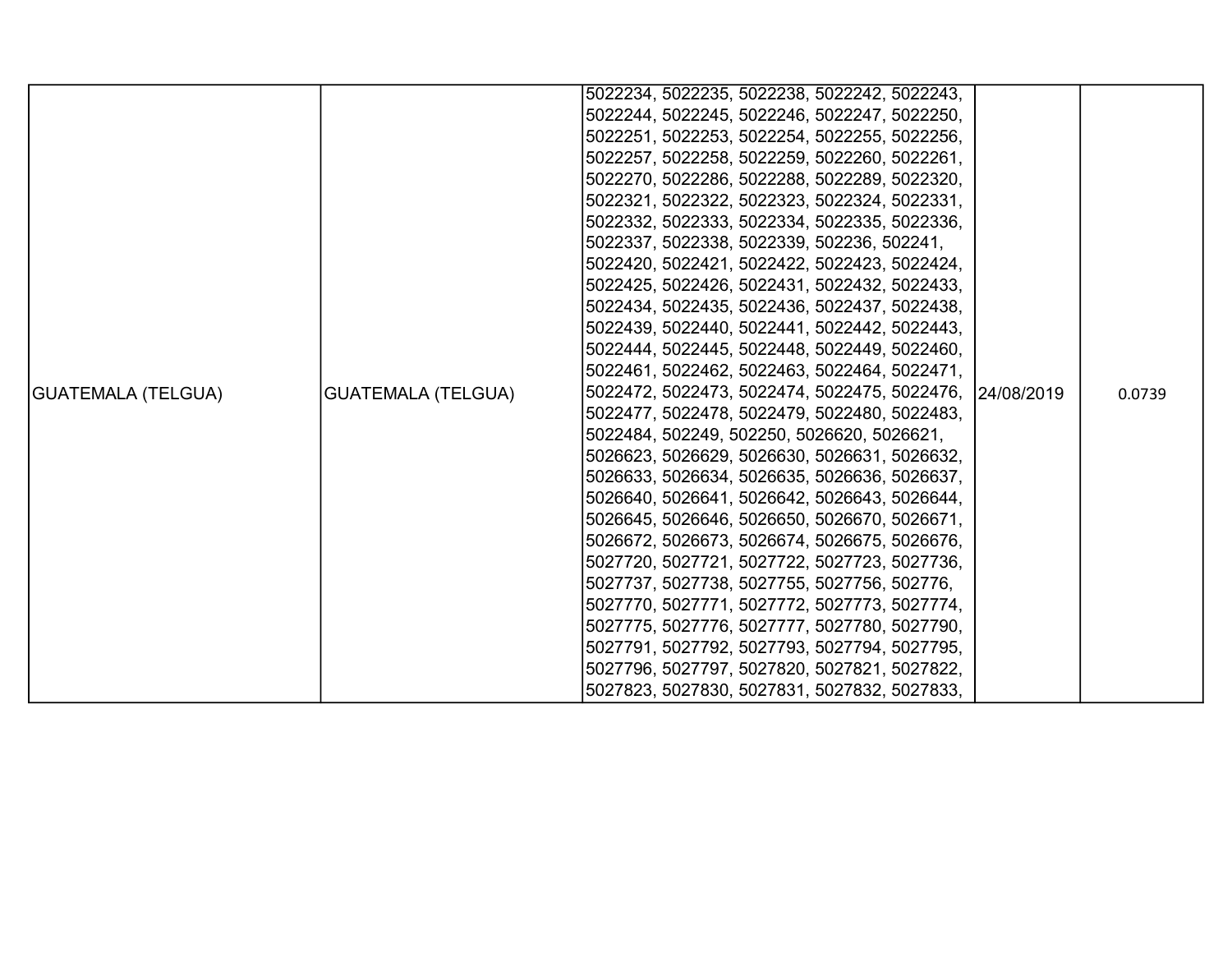| <b>GUATEMALA (TIGO)</b> | <b>GUATEMALA (TIGO)</b>      | 502229, 502230, 502231, 5022326, 5022327,<br>5022328, 5022329, 5022427, 5022428, 5022429,<br>5023280, 5023281, 5023282, 5023310, 5023320,<br>5023330, 5023340, 5023350, 5026610, 5026624, 24/08/2019<br>5026625, 5026626, 5026627, 5026628, 5026638,<br>5027724, 5027725, 5027726, 5027727, 5027728,<br>5027729, 5027824, 5027825, 5027826, 5027827,<br>5027828, 5027829, 5027910, 5027911, 5027912,<br>5027913, 5027914, 5027929                                                                                                                                                                                                                                                                                                                                                                                                                                                              |            | 0.1174 |
|-------------------------|------------------------------|------------------------------------------------------------------------------------------------------------------------------------------------------------------------------------------------------------------------------------------------------------------------------------------------------------------------------------------------------------------------------------------------------------------------------------------------------------------------------------------------------------------------------------------------------------------------------------------------------------------------------------------------------------------------------------------------------------------------------------------------------------------------------------------------------------------------------------------------------------------------------------------------|------------|--------|
| GUATEMALA-MOB (CLARO)   | <b>GUATEMALA-MOB (CLARO)</b> | 50241, 50242, 502470, 502471, 502472, 502473,<br>502474, 502475, 502476, 5024770, 5024771,<br>5024772, 502501, 502511, 502512, 502513,<br>5025310, 5025311, 502541, 502542, 502543,<br>502544, 502545, 502546, 502547, 502548,<br>502549, 5025510, 5025511, 5025512, 5025513,<br>5025514, 5025515, 5025516, 5025517, 502553,<br>5025543, 5025544, 5025554, 5025555, 5025556,<br>5025557, 5025558, 5025559, 502556, 502557,<br>5025582, 5025583, 5025584, 5025585, 5025586,<br>5025587, 5025588, 5025589, 502559, 502561,<br>502562, 502563, 502569, 5025710, 5025711,<br>5025712, 5025713, 5025714, 5025715, 5025716,<br>5025717, 5025718, 5025810, 5025811, 5025812,<br>5025813, 5025814, 5025815, 5025816, 5025817,<br>5025818, 502582, 502583, 502584, 502585,<br>502586, 502587, 5025910, 5025911, 5025912,<br>5025913, 5025914, 502592, 502593, 502594,<br>502595, 502596, 502597, 502598 | 24/08/2019 | 0.1120 |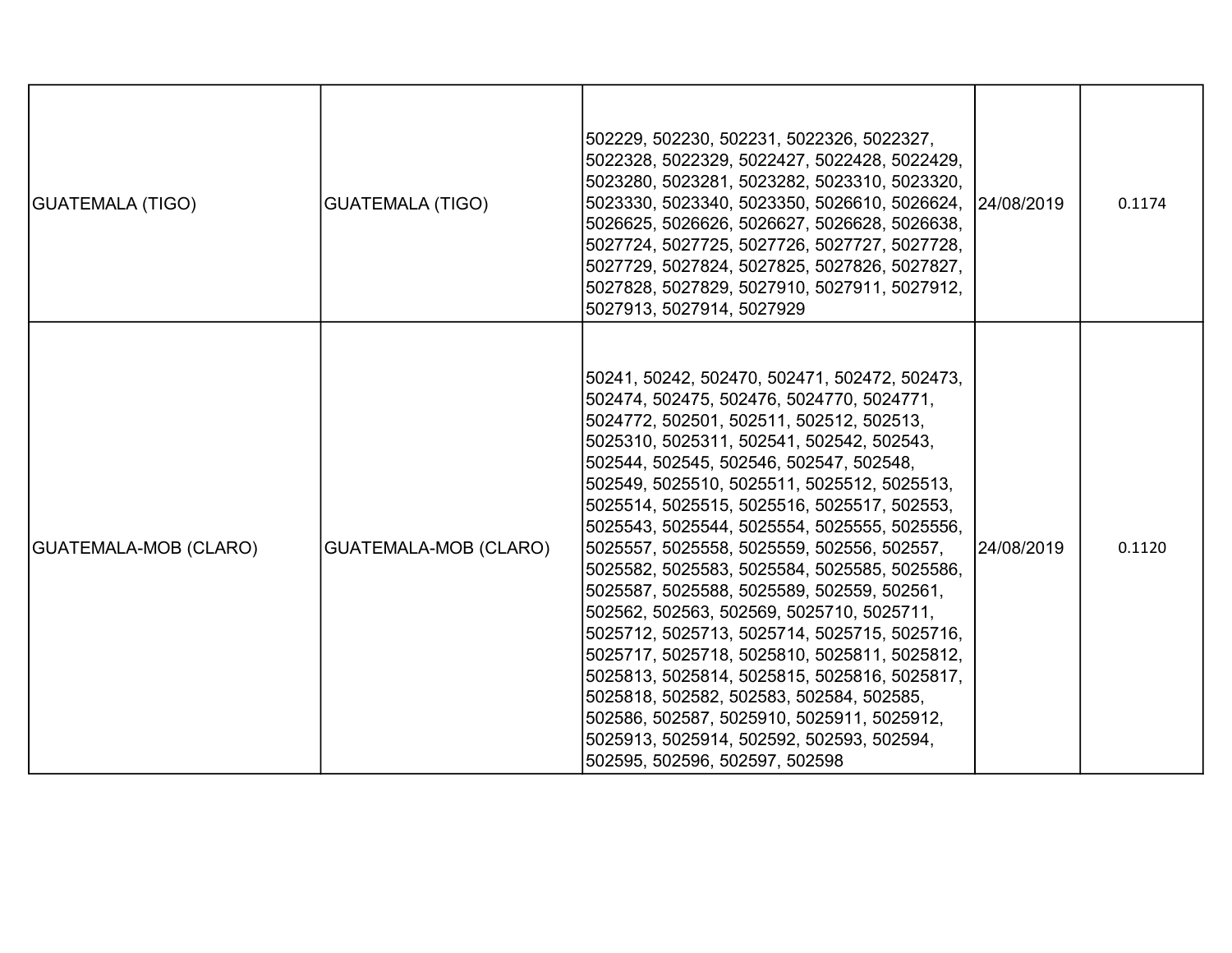| GUATEMALA-MOB (MOVISTAR) |                               | 50234, 502350, 502351, 502352, 502353,<br> 502354, 502355, 5023560, 5023561, 5023562,<br> 5023563, 5023564, 50243, 50244, 502502,<br> 502507, 502508, 502509, 502510, 502514,<br> GUATEMALA-MOB (MOVISTAR) <br> 50252, 5025312, 5025313, 502539, 502539, 502540,<br> 502550, 5025518, 5025519, 502554, 502560,<br> 502564, 502565, 502566, 502567, 502568,<br> 502579, 5025915, 5025916, 5025917 | 24/08/2019 | 0.1325 |
|--------------------------|-------------------------------|--------------------------------------------------------------------------------------------------------------------------------------------------------------------------------------------------------------------------------------------------------------------------------------------------------------------------------------------------------------------------------------------------|------------|--------|
| GUATEMALA-MOB (OTHERS)   | <b>GUATEMALA-MOB (OTHERS)</b> | 5023, 5024, 5025                                                                                                                                                                                                                                                                                                                                                                                 | 24/08/2019 | 0.1349 |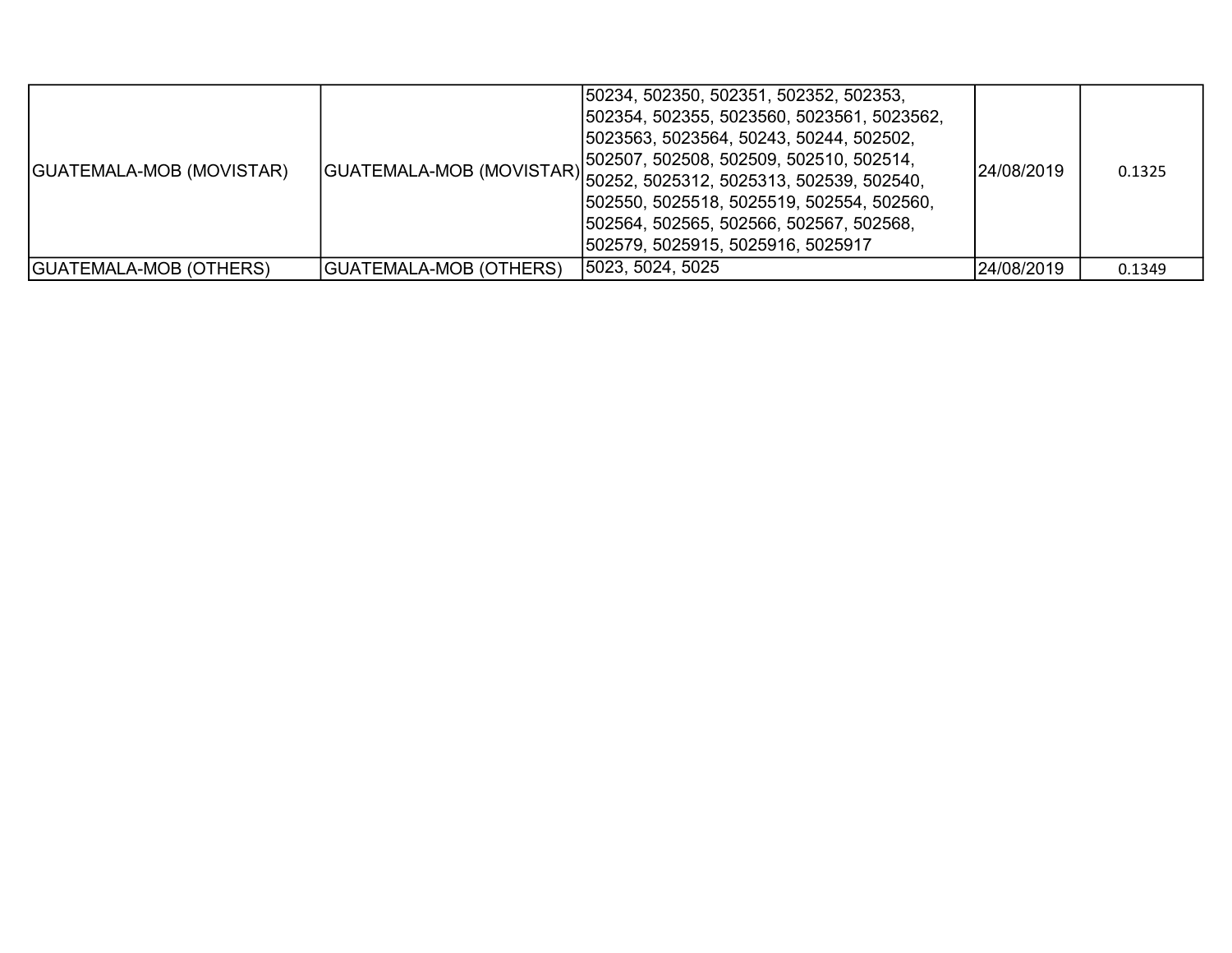| <b>GUATEMALA-MOB (TIGO)</b>       | <b>GUATEMALA-MOB (TIGO)</b>      | 502324, 502325, 502326, 502327, 5023283,<br>5023284, 5023285, 5023286, 5023287, 5023288,<br>5023289, 502329, 502330, 5023311, 5023312,<br>5023313, 5023314, 5023315, 5023316, 5023317,<br>5023318, 5023319, 5023321, 5023322, 5023323,<br>5023324, 5023325, 5023326, 5023327, 5023328,<br>5023329, 5023331, 5023332, 5023333, 5023334,<br>5023335, 5023336, 5023337, 5023338, 5023339,<br>5023341, 5023342, 5023343, 5023344, 5023345,<br>5023346, 5023347, 5023348, 5023349, 5023351,<br>5023352, 5023353, 5023354, 5023355, 5023356,<br>5023357, 5023358, 5023359, 502336, 502337,<br>502338, 502339, 502371, 502372, 502373,<br>502374, 5023750, 5023751, 5023752, 5023753,<br>5023754, 50240, 5024476, 5024477, 5024478,<br>5024479, 502448, 502449, 50245, 50246,<br>5024773, 5024774, 5024775, 5024776, 5024777,<br>5024778, 5024779, 502478, 502479, 502480,<br>502481, 502482, 502483, 502484, 502485,<br>502486, 502487, 502488, 502489, 50249,<br>502500, 502503, 502504, 502505, 502506,<br> 502515, 502516, 502517, 502518, 502519,<br>502520, 502530, 5025314, 5025315, 5025316,<br> 5025317, 5025318, 5025319, 502532, 502533,<br>502534, 502535, 502536, 502537, 502538,<br>502552, 5025550, 5025551, 5025552, 5025553,<br>5025580, 5025581, 502570, 5025719, 502572,<br>502573, 502574, 502575, 502576, 502577,<br>502578, 502580, 5025819, 502588, 502589, | 24/08/2019 | 0.1180 |
|-----------------------------------|----------------------------------|-----------------------------------------------------------------------------------------------------------------------------------------------------------------------------------------------------------------------------------------------------------------------------------------------------------------------------------------------------------------------------------------------------------------------------------------------------------------------------------------------------------------------------------------------------------------------------------------------------------------------------------------------------------------------------------------------------------------------------------------------------------------------------------------------------------------------------------------------------------------------------------------------------------------------------------------------------------------------------------------------------------------------------------------------------------------------------------------------------------------------------------------------------------------------------------------------------------------------------------------------------------------------------------------------------------------------------------------------------------------------------|------------|--------|
| <b>GUINEA</b>                     | <b>GUINEA</b>                    | 224                                                                                                                                                                                                                                                                                                                                                                                                                                                                                                                                                                                                                                                                                                                                                                                                                                                                                                                                                                                                                                                                                                                                                                                                                                                                                                                                                                         | 24/08/2019 | 0.4138 |
| <b>GUINEA BISSAU</b>              | <b>GUINEA BISSAU</b>             | 245                                                                                                                                                                                                                                                                                                                                                                                                                                                                                                                                                                                                                                                                                                                                                                                                                                                                                                                                                                                                                                                                                                                                                                                                                                                                                                                                                                         | 24/08/2019 | 0.5202 |
| <b>GUINEA BISSAU-MOB (MTN)</b>    | <b>GUINEA BISSAU-MOB (MTN)</b>   | 24596                                                                                                                                                                                                                                                                                                                                                                                                                                                                                                                                                                                                                                                                                                                                                                                                                                                                                                                                                                                                                                                                                                                                                                                                                                                                                                                                                                       | 24/08/2019 | 0.5161 |
| <b>GUINEA BISSAU-MOB (ORANGE)</b> | <b>BLOCKED</b>                   | 24595                                                                                                                                                                                                                                                                                                                                                                                                                                                                                                                                                                                                                                                                                                                                                                                                                                                                                                                                                                                                                                                                                                                                                                                                                                                                                                                                                                       | 24/08/2019 | 0.6409 |
| GUINEA BISSAU-MOB (OTHERS)        | GUINEA BISSAU-MOB (OTHERS 245977 |                                                                                                                                                                                                                                                                                                                                                                                                                                                                                                                                                                                                                                                                                                                                                                                                                                                                                                                                                                                                                                                                                                                                                                                                                                                                                                                                                                             | 24/08/2019 | 0.5166 |
| <b>GUINEA-MOB (CELLCOM)</b>       | <b>GUINEA-MOB (CELLCOM)</b>      | 22465, 22467                                                                                                                                                                                                                                                                                                                                                                                                                                                                                                                                                                                                                                                                                                                                                                                                                                                                                                                                                                                                                                                                                                                                                                                                                                                                                                                                                                | 24/08/2019 | 0.5813 |
| GUINEA-MOB (INTERCEL)             | <b>GUINEA-MOB (INTERCEL)</b>     | 22463                                                                                                                                                                                                                                                                                                                                                                                                                                                                                                                                                                                                                                                                                                                                                                                                                                                                                                                                                                                                                                                                                                                                                                                                                                                                                                                                                                       | 24/08/2019 | 0.5706 |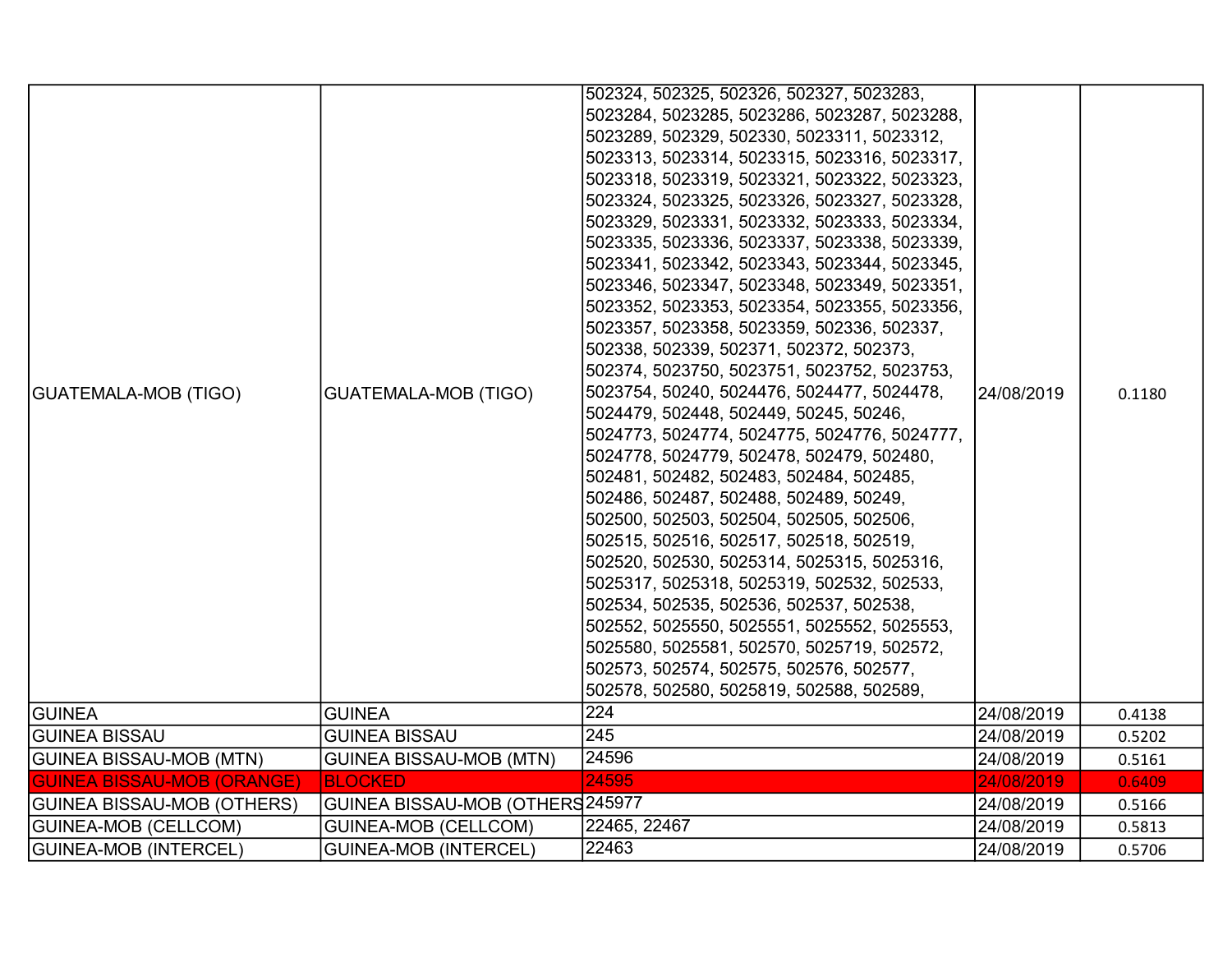| <b>GUINEA-MOB (MTN)</b>      | <b>GUINEA-MOB (MTN)</b>      | 22466                                                                                             | 24/08/2019  | 0.2884 |
|------------------------------|------------------------------|---------------------------------------------------------------------------------------------------|-------------|--------|
| <b>GUINEA-MOB (ORANGE)</b>   | <b>GUINEA-MOB (ORANGE)</b>   | 22462                                                                                             | 24/08/2019  | 0.4016 |
| <b>GUINEA-MOB (OTHERS)</b>   | <b>GUINEA-MOB (OTHERS)</b>   | 22455, 22470, 224722, 22478                                                                       | 24/08/2019  | 0.4602 |
| <b>GUINEA-MOB (SOTELGUI)</b> | <b>GUINEA-MOB (SOTELGUI)</b> | 22460                                                                                             | 24/08/2019  | 0.4763 |
| <b>GUYANA</b>                | <b>GUYANA</b>                | 592                                                                                               | 24/08/2019  | 0.2166 |
| <b>GUYANA-MOB (DIGICEL)</b>  | <b>GUYANA-MOB (DIGICEL)</b>  | 592600, 592601, 592602, 592603, 592604,<br> 592608, 592630, 592659, 59266, 59267, 59268,<br>59269 | 24/08/2019  | 0.0986 |
| GUYANA-MOB (OTHERS)          | GUYANA-MOB (OTHERS)          | 592605, 592606, 592607, 592609, 59261, 59262,<br>59263, 59264, 59265                              | 24/08/2019  | 0.2191 |
| <b>IHAITI</b>                | <b>HAITI</b>                 | 509                                                                                               | 24/08/2019  | 0.1722 |
| HAITI-MOB (DIGICEL)          | <b>HAITI-MOB (DIGICEL)</b>   | 509281, 50929, 50931, 50934, 50936, 50937,<br>50938, 50939, 50944, 50946, 50947, 50948,<br>150949 | l24/08/2019 | 0.2593 |
| HAITI-MOB (NATCOM)           | HAITI-MOB (NATCOM)           | 50932, 50933, 50940, 50941, 50942, 50943                                                          | 24/08/2019  | 0.1722 |
| HAITI-MOB (OTHERS)           | HAITI-MOB (OTHERS)           | 50930, 50935, 5095, 5099813, 5099821                                                              | 24/08/2019  | 0.3044 |
| <b>HONDURAS</b>              | <b>HONDURAS</b>              | 504                                                                                               | 24/08/2019  | 0.1208 |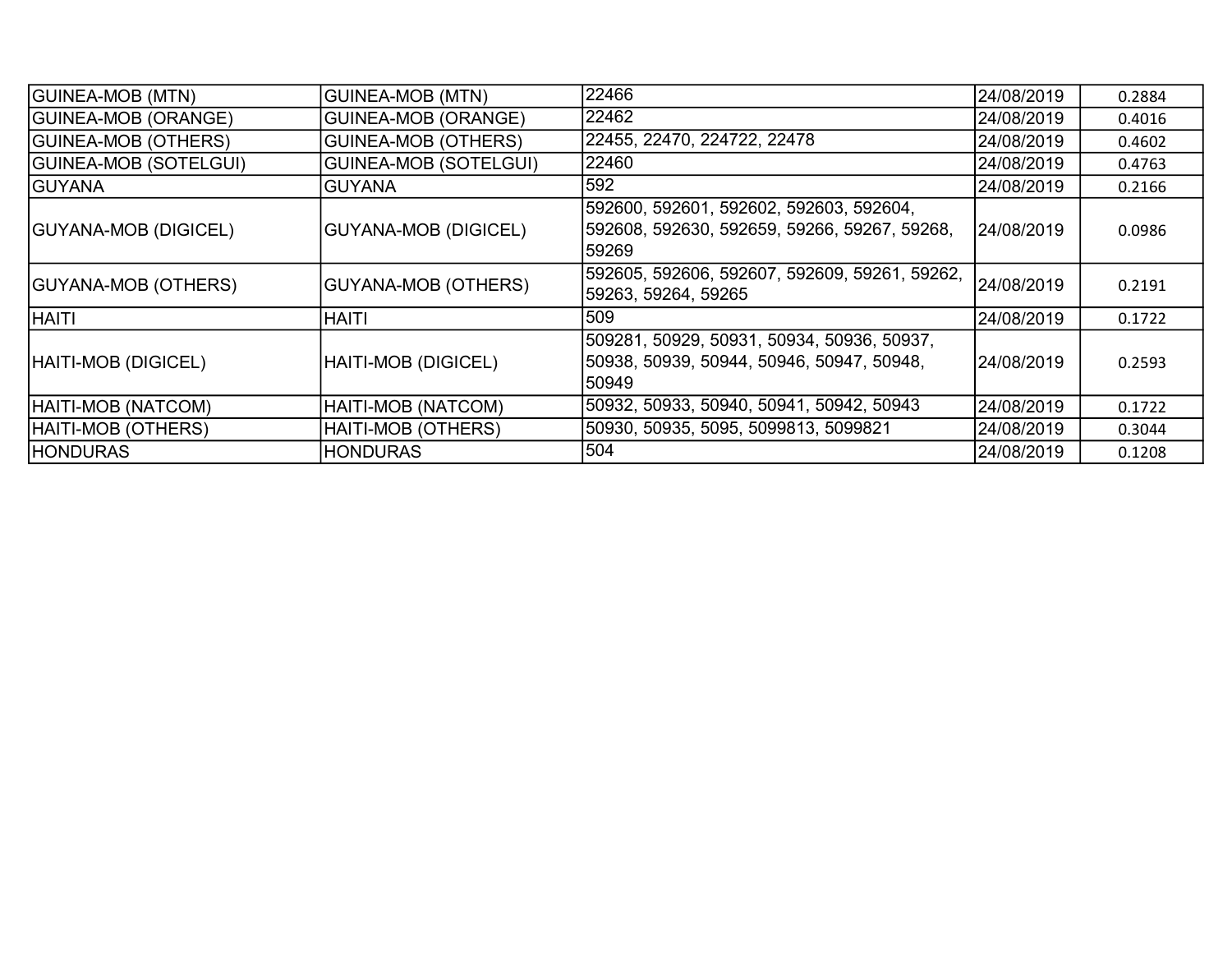| HONDURAS (HONDUTEL)       | <b>HONDURAS (HONDUTEL)</b>   | 5042200, 5042201, 5042209, 5042211, 5042212,<br>5042213, 5042216, 504222, 504223, 5042240,<br>5042245, 5042246, 5042255, 5042257, 5042270,<br>5042271, 5042290, 5042291, 5042292, 5042400,<br>5042423, 5042424, 5042425, 5042429, 5042431,<br>5042433, 5042434, 5042435, 5042436, 5042438,<br>5042439, 5042440, 5042441, 5042442, 5042443,<br>5042444, 5042445, 5042446, 5042447, 5042448,<br>5042451, 5042452, 5042453, 5042455, 5042543,<br>50425449, 5042545, 504255, 5042560, 5042561,<br>5042565, 5042566, 5042574, 5042600, 5042640,<br>5042641, 5042642, 5042643, 5042647, 5042648,<br>504265, 504266, 5042670, 5042671, 5042672,<br>5042673, 5042674, 5042690, 5042691, 5042700,<br>5042763, 5042764, 5042766, 5042767, 5042768,<br>5042769, 504277, 504278, 5042791, 5042793,<br>5042794, 5042795, 5042798, 5042799 | 24/08/2019 | 0.1201 |
|---------------------------|------------------------------|------------------------------------------------------------------------------------------------------------------------------------------------------------------------------------------------------------------------------------------------------------------------------------------------------------------------------------------------------------------------------------------------------------------------------------------------------------------------------------------------------------------------------------------------------------------------------------------------------------------------------------------------------------------------------------------------------------------------------------------------------------------------------------------------------------------------------|------------|--------|
| HONDURAS-MOB (CLARO)      | HONDURAS-MOB (CLARO)         | 5043, 5048                                                                                                                                                                                                                                                                                                                                                                                                                                                                                                                                                                                                                                                                                                                                                                                                                   | 24/08/2019 | 0.1276 |
| HONDURAS-MOB (HONDUTEL)   | HONDURAS-MOB (HONDUTEL)      | 50472, 5047410, 5047411, 5047412, 50475,<br>50476, 50477, 50478, 50479                                                                                                                                                                                                                                                                                                                                                                                                                                                                                                                                                                                                                                                                                                                                                       | 24/08/2019 | 0.1228 |
| HONDURAS-MOB (TIGO)       | <b>HONDURAS-MOB (TIGO)</b>   | 5049                                                                                                                                                                                                                                                                                                                                                                                                                                                                                                                                                                                                                                                                                                                                                                                                                         | 24/08/2019 | 0.1723 |
| <b>HONGKONG</b>           | <b>HONGKONG</b>              | 852                                                                                                                                                                                                                                                                                                                                                                                                                                                                                                                                                                                                                                                                                                                                                                                                                          | 24/08/2019 | 0.0300 |
| HONGKONG-MOB              | <b>HONGKONG-MOB</b>          | 85217, 85246, 85248, 85249, 85251, 85252,<br>85253, 85254, 85255, 85256, 85257, 85259,<br>8526, 852701, 852702, 852703, 852704, 852705,<br>852706, 852707, 852708, 852709, 85284, 85285,<br>85286, 85287, 85288, 85289, 8529                                                                                                                                                                                                                                                                                                                                                                                                                                                                                                                                                                                                 | 24/08/2019 | 0.0228 |
| <b>HUNGARY</b>            | <b>HUNGARY</b>               | 36                                                                                                                                                                                                                                                                                                                                                                                                                                                                                                                                                                                                                                                                                                                                                                                                                           | 24/08/2019 | 0.0484 |
| HUNGARY (NOMADIC NUMBERS) | HUNGARY (NOMADIC NUMBER 3621 |                                                                                                                                                                                                                                                                                                                                                                                                                                                                                                                                                                                                                                                                                                                                                                                                                              | 24/08/2019 | 0.0484 |
| HUNGARY-BUDAPEST          | HUNGARY-BUDAPEST             | 361                                                                                                                                                                                                                                                                                                                                                                                                                                                                                                                                                                                                                                                                                                                                                                                                                          | 24/08/2019 | 0.0484 |
| HUNGARY-MOB (DIGI)        | HUNGARY-MOB (DIGI)           | 3650                                                                                                                                                                                                                                                                                                                                                                                                                                                                                                                                                                                                                                                                                                                                                                                                                         | 24/08/2019 | 0.0610 |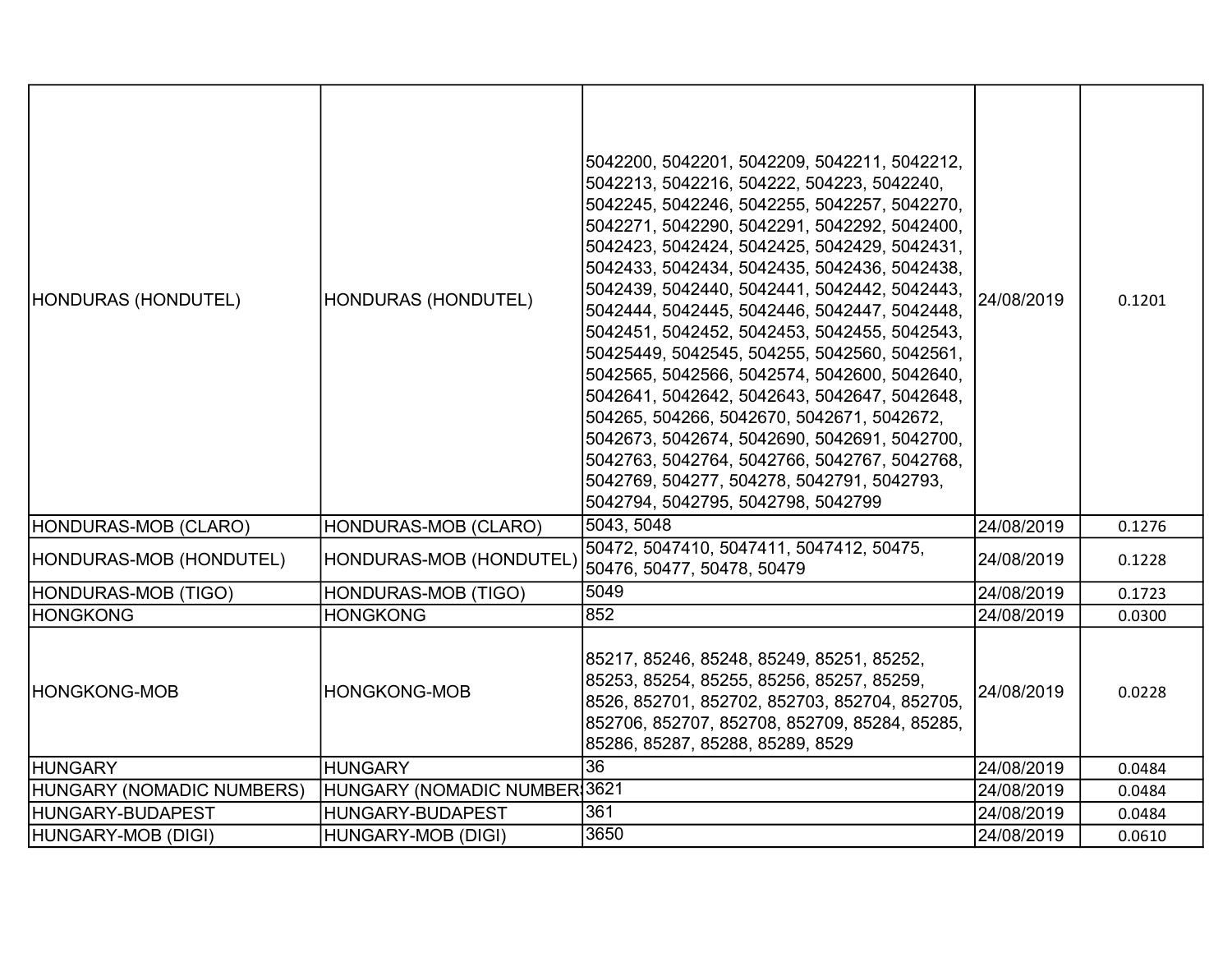| HUNGARY-MOB (TELENOR)         | HUNGARY-MOB (TELENOR)      | 3620                                                                                                                                                                                                           | 24/08/2019 | 0.0480 |
|-------------------------------|----------------------------|----------------------------------------------------------------------------------------------------------------------------------------------------------------------------------------------------------------|------------|--------|
| HUNGARY-MOB (T-MOBILE)        | HUNGARY-MOB (T-MOBILE)     | 3630, 3631200, 3631201, 36312020, 36312021                                                                                                                                                                     | 24/08/2019 | 0.0437 |
| HUNGARY-MOB (VODAFONE)        | HUNGARY-MOB (VODAFONE)     | 3631, 3670                                                                                                                                                                                                     | 24/08/2019 | 0.0610 |
| ICELAND                       | <b>ICELAND</b>             | 354                                                                                                                                                                                                            | 24/08/2019 | 0.0090 |
| <b>ICELAND (FREEPHONE)</b>    | <b>ICELAND (FREEPHONE)</b> | 354800                                                                                                                                                                                                         | 24/08/2019 | 0.0090 |
| <b>ICELAND-MOB (OTHERS)</b>   | ICELAND-MOB (OTHERS)       | 354388, 354389, 354611, 354612, 354613,<br>354614, 354630, 354646, 354647, 354650,<br>354651, 354760, 354761, 354762, 354763,<br>354764, 354765, 354766, 354767, 35477, 35478                                  | 24/08/2019 | 0.0185 |
| ICELAND-MOB (SIMINN)          | ICELAND-MOB (SIMINN)       | 354631, 354632, 354637, 354826, 354827,<br>354828, 354829, 35483, 35484, 35485, 35486,<br>35487, 35488, 35489                                                                                                  | 24/08/2019 | 0.0185 |
| <b>ICELAND-MOB (VODAFONE)</b> | ICELAND-MOB (VODAFONE)     | 354615, 354616, 354617, 354618, 35462,<br>354649, 354655, 354659, 35466, 35467, 35468,<br>35469, 354820, 354821, 354822, 354823,<br>354824, 354825                                                             | 24/08/2019 | 0.0185 |
| <b>INDIA</b>                  | <b>INDIA</b>               | 91                                                                                                                                                                                                             | 24/08/2019 | 0.0096 |
| <b>INDIA-CITIES</b>           | <b>INDIA-CITIES</b>        | 9111, 91141, 91161, 91172, 91181, 9120, 9122,<br>9132206, 9133, 9135123, 9140, 9144, 91484,<br> 9179, 918020, 918021, 918022, 918023, 918024,<br>918025, 918026, 918028, 918029, 91803, 91804,<br>91806, 91807 | 24/08/2019 | 0.0096 |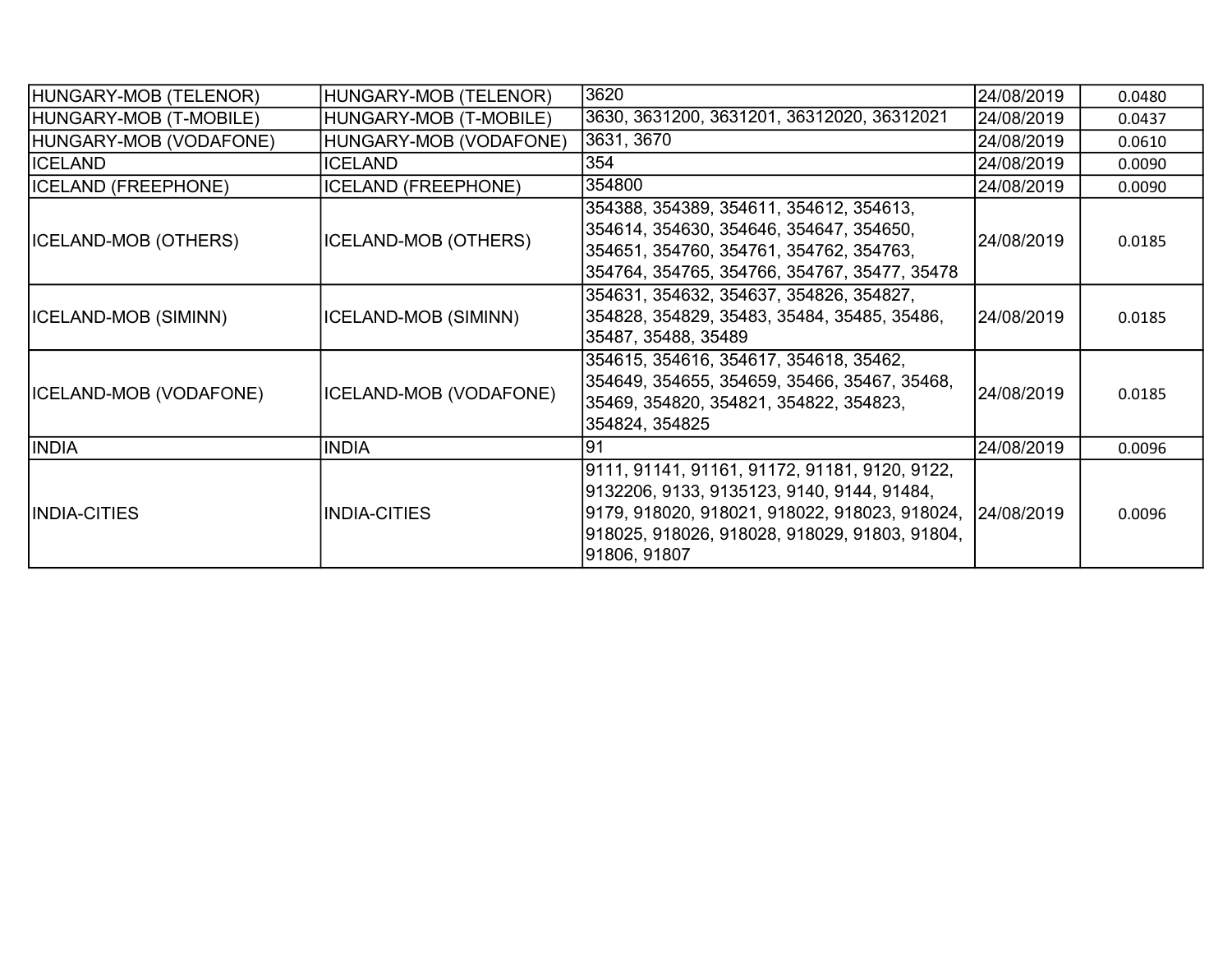|                         |                         | 917588, 917589, 917597, 917598, 917599,                  |        |
|-------------------------|-------------------------|----------------------------------------------------------|--------|
|                         |                         | 917839, 918004, 918005, 918275, 918277,                  |        |
|                         |                         | 918280, 918281, 918300, 918480, 918500,                  |        |
|                         |                         | 918544, 918547, 918580, 9186201, 9186202,                |        |
|                         |                         | 9186203, 9186204, 9186205, 9186206, 9186207,             |        |
|                         |                         | 9186211, 9186212, 9186213, 9186214, 9186215,             |        |
|                         |                         | 9186216, 9186217, 9186251, 9186252, 9186253,             |        |
|                         |                         | 9186254, 9186255, 9186256, 9186257, 9186281,             |        |
|                         |                         | 9186282, 9186283, 9186284, 9186285, 9186286,             |        |
|                         |                         | 9186287, 9186291, 9186292, 9186293, 9186294,             |        |
|                         |                         | 9186295, 9186296, 9186297, 9186421, 9186422,             |        |
|                         |                         | 9186423, 9186424, 9186425, 9186426, 9186427,             |        |
|                         |                         | 9186461, 9186462, 9186463, 9186464, 9186465,             |        |
|                         |                         | 9186466, 9186467, 9186491, 9186492, 9186493,             |        |
| <b>INDIA-MOB (BSNL)</b> | <b>INDIA-MOB (BSNL)</b> | 9186494, 9186495, 9186496, 9186497, 9186801, 124/08/2019 | 0.0096 |
|                         |                         | 9186802, 9186803, 9186804, 9186805, 9186806,             |        |
|                         |                         | 9186807, 9186811, 9186812, 9186813, 9186814,             |        |
|                         |                         | 9186815, 9186816, 9186817, 9186911, 9186912,             |        |
|                         |                         | 9186913, 9186914, 9186915, 9186916, 9186917,             |        |
|                         |                         | 9186921, 9186922, 9186923, 9186924, 9186925,             |        |
|                         |                         | 9186926, 9186927, 9186931, 9186932, 9186933,             |        |
|                         |                         | 9186934, 9186935, 9186936, 9186937, 9186941,             |        |
|                         |                         | 9186942, 9186943, 9186944, 9186945, 9186946,             |        |
|                         |                         | 9186947, 918762, 918763, 918764, 918765,                 |        |
|                         |                         | 918887, 918895, 918900, 918901, 918902,                  |        |
|                         |                         | 918903, 918985, 918986, 918987, 918988,                  |        |
|                         |                         | 918989, 918990, 9189910, 9189915, 9189920,               |        |
|                         |                         | 9189921, 9189923, 9189924, 9189925, 9189926,             |        |
|                         |                         | 9189927, 9189928, 9189929, 9189930, 9189932,             |        |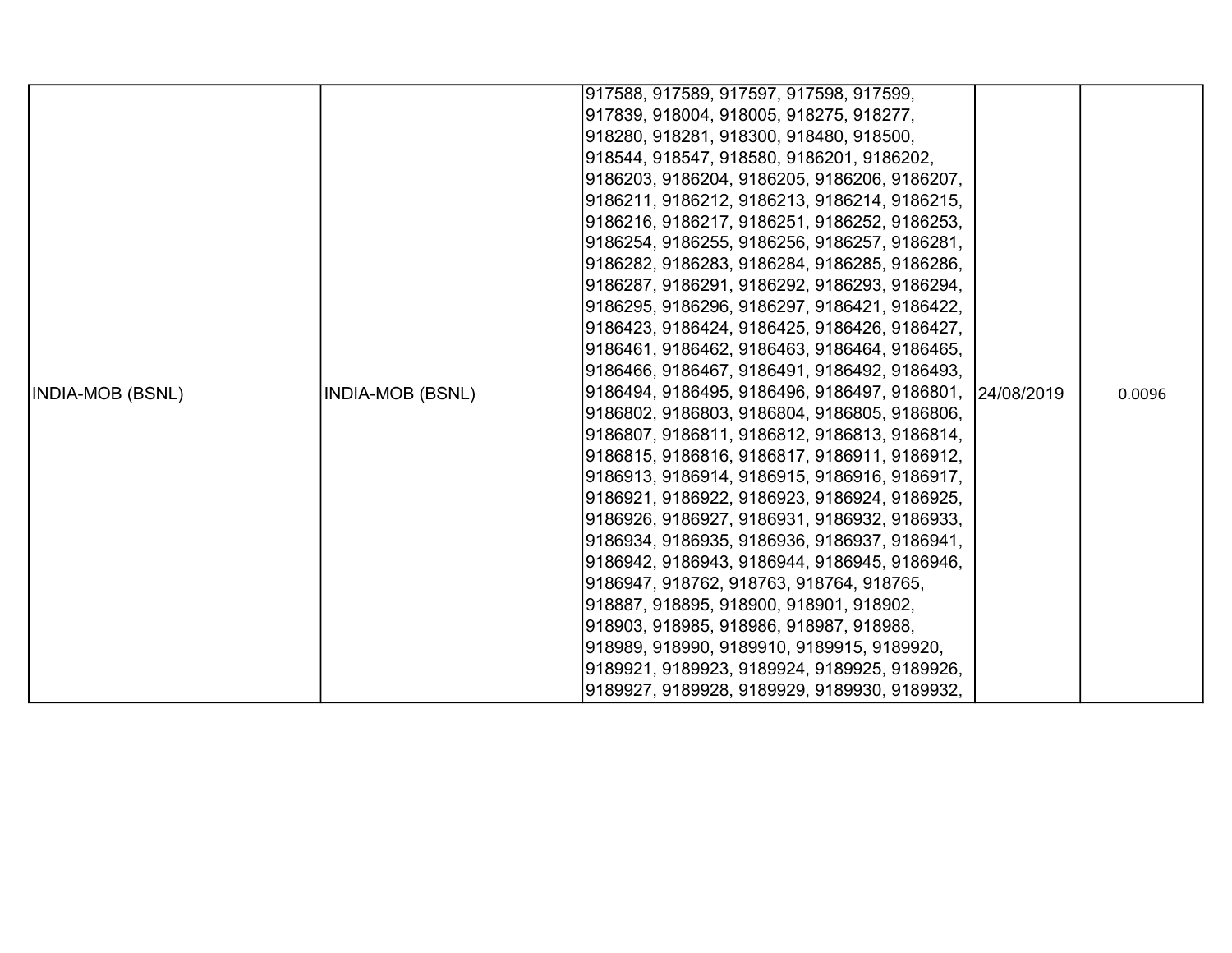|                           |                    | 917276, 917277, 917278, 917293, 917298,      |            |        |
|---------------------------|--------------------|----------------------------------------------|------------|--------|
|                           |                    | 917299, 917301, 917302, 917303, 917304,      |            |        |
|                           |                    | 917305, 917306, 917307, 917308, 917309,      |            |        |
|                           |                    | 91735, 917373, 917377, 917383, 917384,       |            |        |
|                           |                    | 917385, 917386, 917387, 917388, 917389,      |            |        |
|                           |                    | 917396, 917398, 917399, 917401, 917402,      |            |        |
|                           |                    | 917403, 917404, 917405, 917411, 917415,      |            |        |
|                           |                    | 917416, 917417, 917418, 917419, 917428,      |            |        |
|                           |                    | 917429, 917439, 917483, 917488, 917489,      |            |        |
|                           |                    | 917498, 917499, 917500, 917501, 917502,      |            |        |
|                           |                    | 917503, 917504, 917505, 917520, 917568,      |            |        |
|                           |                    | 917569, 917600, 917602, 917607, 917620,      |            |        |
|                           |                    | 917654, 917666, 917667, 917668, 917669,      |            |        |
|                           |                    | 917676, 917677, 917679, 917696, 917697,      |            |        |
| <b>INDIA-MOB (OTHERS)</b> | INDIA-MOB (OTHERS) | 917698, 917699, 917702, 917708, 917709,      | 24/08/2019 | 0.0096 |
|                           |                    | 917735, 917736, 917737, 917738, 917739,      |            |        |
|                           |                    | 917742, 917760, 917780, 917795, 917796,      |            |        |
|                           |                    | 917807, 917808, 917809, 917814, 917827,      |            |        |
|                           |                    | 917828, 917842, 9178438, 9178439, 9178440,   |            |        |
|                           |                    | 9178448, 9178449, 917845, 9178460, 9178468,  |            |        |
|                           |                    | 9178469, 9178470, 9178478, 9178479, 9178480, |            |        |
|                           |                    | 9178488, 9178489, 9178490, 9178498, 9178499, |            |        |
|                           |                    | 9178500, 9178508, 9178509, 9178510, 9178518, |            |        |
|                           |                    | 9178519, 9178520, 9178528, 9178529, 9178530, |            |        |
|                           |                    | 9178538, 9178539, 9178540, 9178548, 9178549, |            |        |
|                           |                    | 9178550, 9178558, 9178559, 9178560, 9178568, |            |        |
|                           |                    | 9178569, 9178570, 9178578, 9178579, 9178580, |            |        |
|                           |                    | 9178588, 9178589, 9178590, 9178598, 9178599, |            |        |
|                           |                    | 917860, 9178618, 9178619, 9178620, 9178628,  |            |        |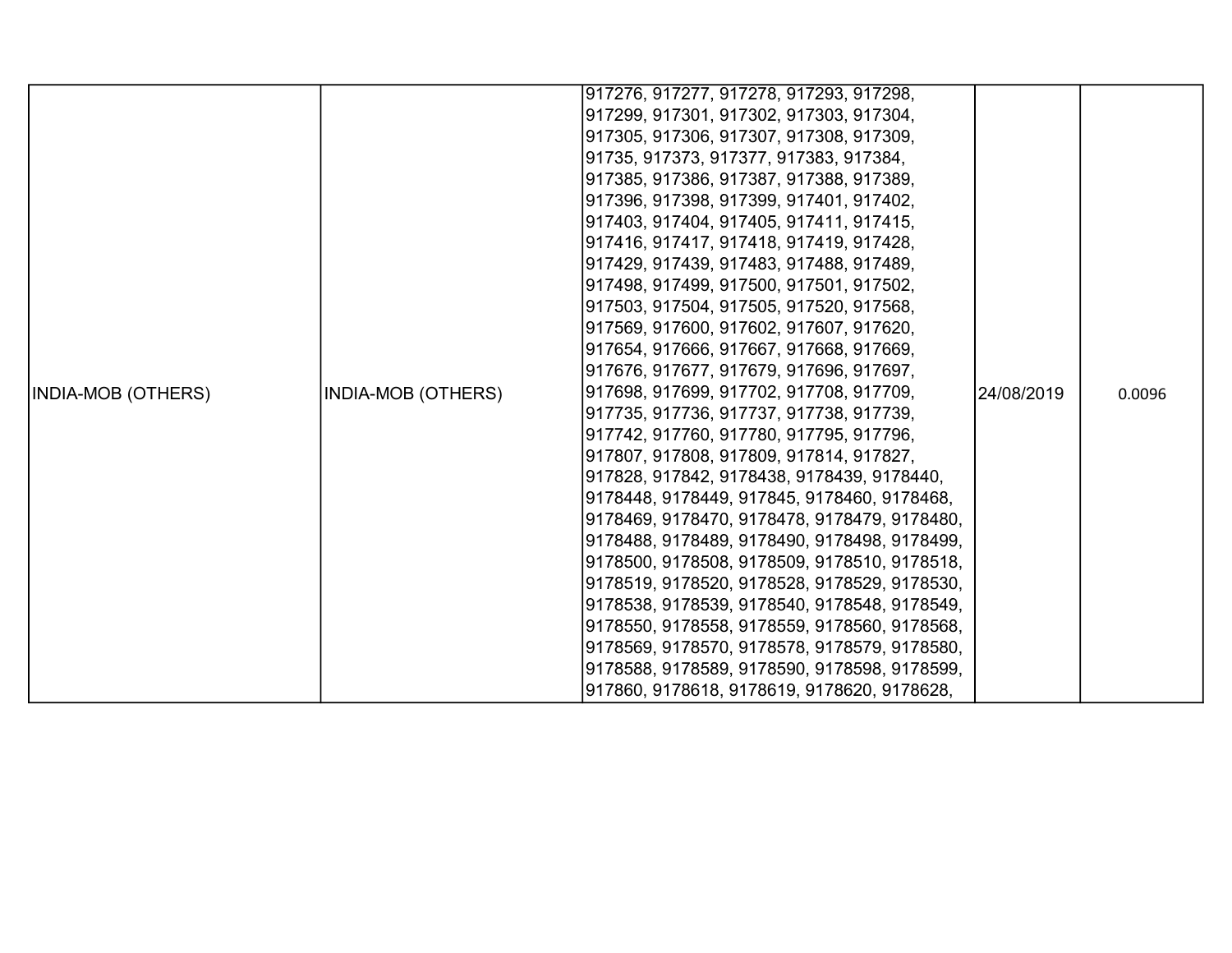|                    |                           | 9187399, 9187400, 9187408, 9187409, 9187410, |            |        |
|--------------------|---------------------------|----------------------------------------------|------------|--------|
|                    |                           | 9187418, 9187419, 9187420, 9187428, 9187429, |            |        |
|                    |                           | 9187430, 9187438, 9187439, 9187440, 9187448, |            |        |
|                    |                           | 9187449, 9187450, 9187458, 9187459, 9187460, |            |        |
|                    |                           | 9187468, 9187469, 9187470, 9187478, 9187479, |            |        |
|                    |                           | 9187480, 9187488, 9187489, 9187490, 9187498, |            |        |
|                    |                           | 9187499, 918750, 9187510, 9187518, 9187519,  |            |        |
|                    |                           | 9187520, 9187528, 9187529, 9187530, 9187538, |            |        |
|                    |                           | 9187539, 918754, 918755, 918756, 918757,     |            |        |
|                    |                           | 918758, 918759, 918760, 9187610, 9187618,    |            |        |
|                    |                           | 9187619, 918766, 918767, 918768, 918769,     |            |        |
|                    |                           | 918790, 918791, 918792, 918793, 918796,      |            |        |
|                    |                           | 918797, 918798, 918799, 918800, 918801,      |            |        |
|                    |                           | 918802, 918803, 918804, 918805, 918807,      |            |        |
| INDIA-MOB (OTHERS) | <b>INDIA-MOB (OTHERS)</b> | 918808, 918809, 918810, 9188110, 9188118,    | 24/08/2019 | 0.0096 |
|                    |                           | 9188119, 9188120, 9188128, 9188129, 918815,  |            |        |
|                    |                           | 918817, 918820, 918822, 918824, 918825,      |            |        |
|                    |                           | 918826, 918827, 918828, 9188290, 9188298,    |            |        |
|                    |                           | 9188299, 9188520, 9188528, 9188529, 918853,  |            |        |
|                    |                           | 9188540, 9188548, 9188549, 9188550, 9188558, |            |        |
|                    |                           | 9188559, 9188560, 9188568, 9188569, 9188570, |            |        |
|                    |                           | 9188578, 9188579, 918858, 918859, 918860,    |            |        |
|                    |                           | 918861, 9188620, 9188628, 9188629, 9188630,  |            |        |
|                    |                           | 9188638, 9188639, 9188640, 9188648, 9188649, |            |        |
|                    |                           | 9188650, 9188658, 9188659, 918866, 918867,   |            |        |
|                    |                           | 9188680, 9188688, 9188689, 9188690, 9188698, |            |        |
|                    |                           | 9188699, 918870, 918871, 918872, 918873,     |            |        |
|                    |                           | 918880, 918881, 918882, 918883, 918885,      |            |        |
|                    |                           | 918888, 918889, 918890, 918891, 918892,      |            |        |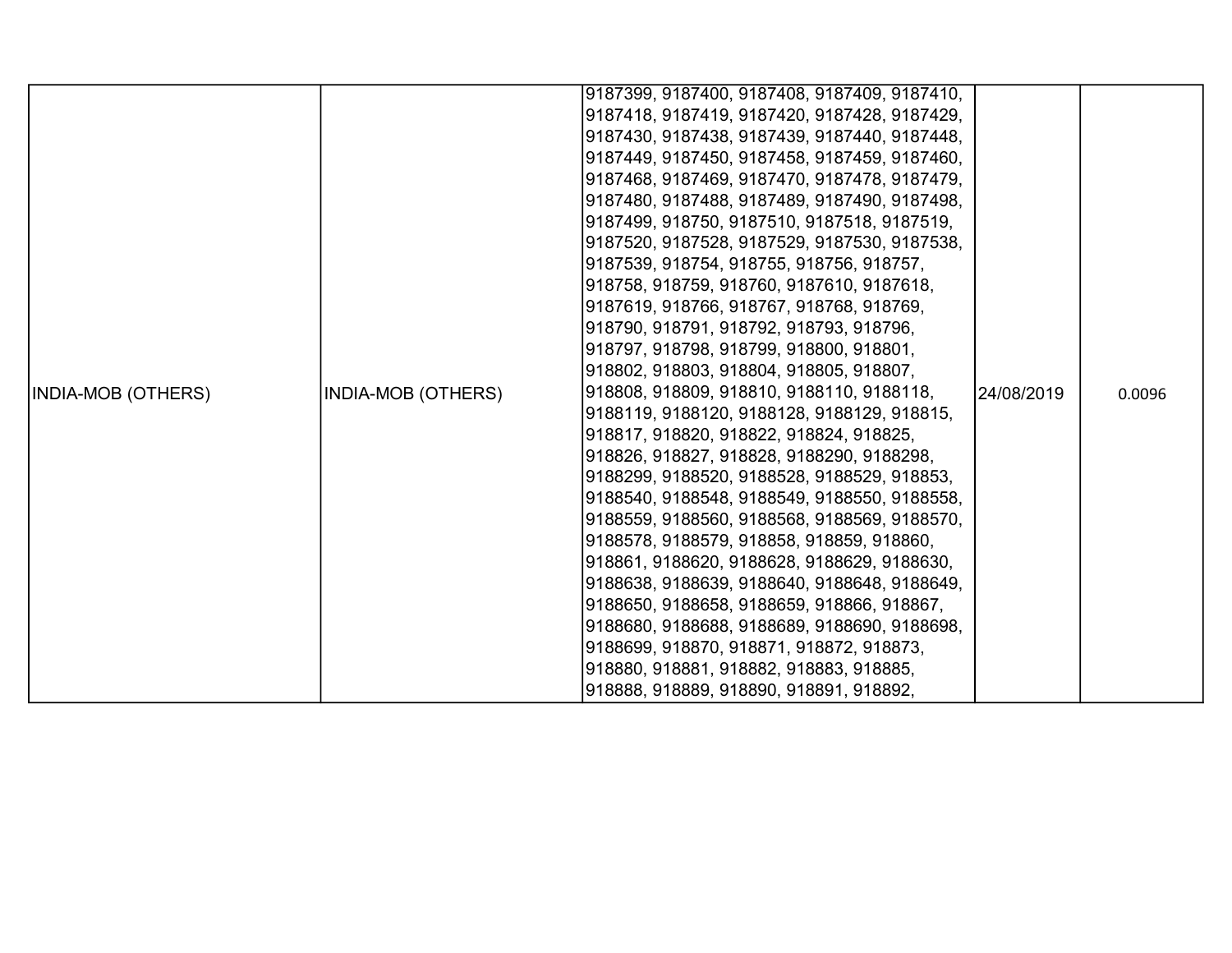|                      |                      | 917409, 917506, 917507, 917508, 917509,      |            |        |
|----------------------|----------------------|----------------------------------------------|------------|--------|
|                      |                      | 917549, 917566, 917567, 917631, 917639,      |            |        |
|                      |                      | 917665, 9177670, 9177678, 9177679, 9177680,  |            |        |
|                      |                      | 9177688, 9177689, 9177690, 9177698, 9177699, |            |        |
|                      |                      | 9177700, 917797, 917798, 917799, 917800,     |            |        |
|                      |                      | 9178239, 9178240, 9178248, 9178249, 9178250, |            |        |
|                      |                      | 9178258, 9178259, 9178260, 9178268, 9178269, |            |        |
|                      |                      | 917829, 917830, 9178310, 9178318, 9178319,   |            |        |
|                      |                      | 9178320, 9178328, 9178329, 9178330, 9178338, |            |        |
|                      |                      | 9178339, 9178340, 917837, 917838, 9178670,   |            |        |
|                      |                      | 9178678, 9178679, 9178680, 9178688, 9178689, |            |        |
|                      |                      | 917872, 917873, 917874, 917875, 918001,      |            |        |
|                      |                      | 918006, 918007, 918017, 918051, 918052,      |            |        |
|                      |                      | 918053, 918054, 918086, 918095, 918098,      |            |        |
| INDIA-MOB (VODAFONE) | INDIA-MOB (VODAFONE) | 9181100, 9181108, 9181109, 9181110, 918141,  | 24/08/2019 | 0.0096 |
|                      |                      | 918142, 918145, 918238, 918239, 9182569,     |            |        |
|                      |                      | 9182570, 9182578, 9182579, 9182580, 9182588, |            |        |
|                      |                      | 9182589, 9182590, 9182598, 9182599, 918297,  |            |        |
|                      |                      | 918298, 9183340, 9183348, 9183349, 9183350,  |            |        |
|                      |                      | 9183358, 9183359, 9183360, 9183368, 9183369, |            |        |
|                      |                      | 9183370, 9183379, 9183380, 9183388, 9183389, |            |        |
|                      |                      | 9183390, 9183398, 9183399, 9183420, 9183428, |            |        |
|                      |                      | 9183429, 918348, 9183570, 9183578, 9183579,  |            |        |
|                      |                      | 9183580, 9183588, 9183589, 9183590, 9183598, |            |        |
|                      |                      | 9183599, 918370, 918371, 918372, 918373,     |            |        |
|                      |                      | 9183750, 9183758, 9183759, 9183760, 9183768, |            |        |
|                      |                      | 9183769, 9183770, 9183778, 9183779, 918390,  |            |        |
|                      |                      | 9183928, 9183929, 9183930, 9183938, 9183939, |            |        |
|                      |                      | 9183940, 9183948, 9183949, 9183950, 9183958, |            |        |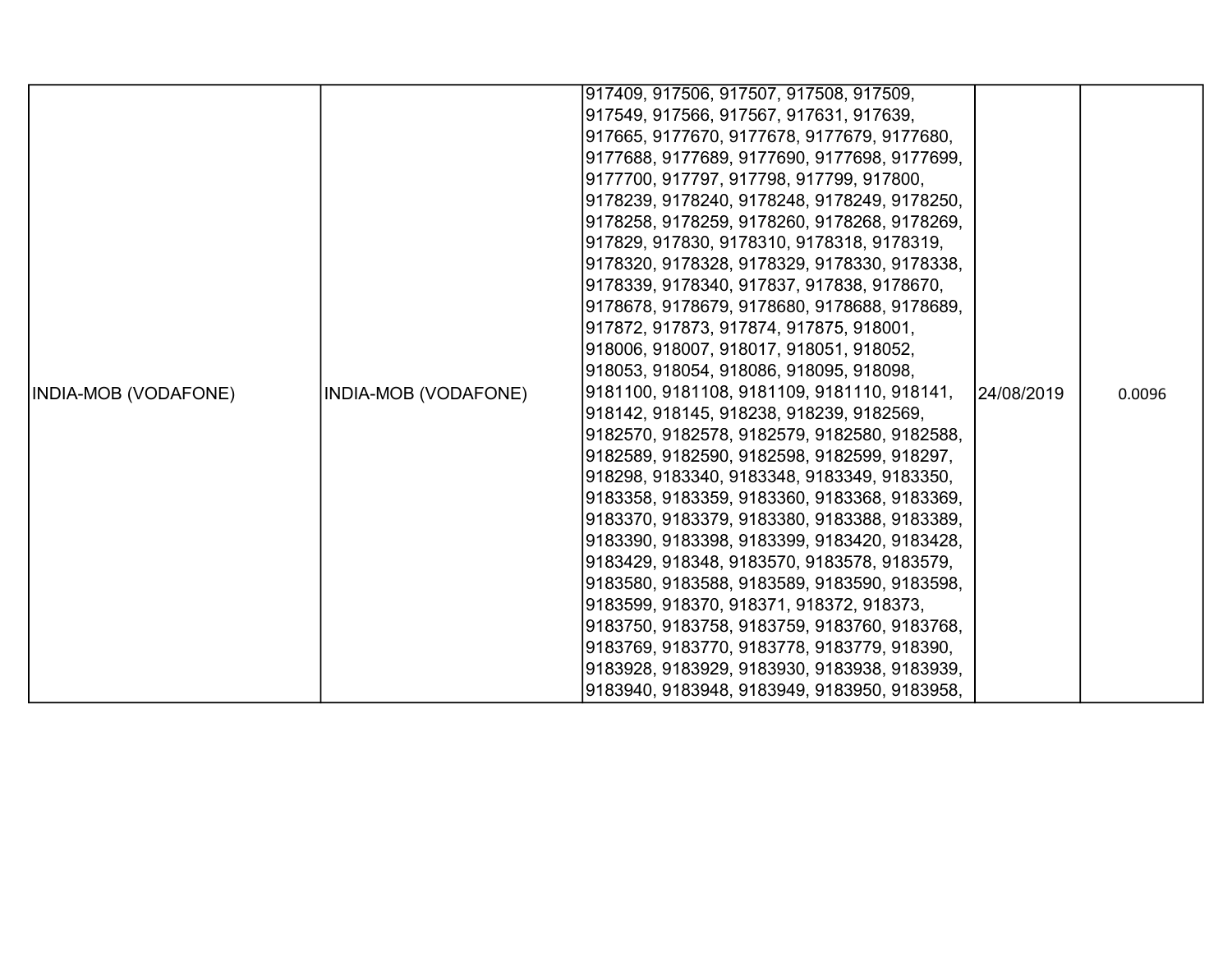| <b>IINDIA-STATES</b>    | <b>INDIA-STATES</b>           | 911262, 911274, 911276, 911282, 91129, 91130,<br>91131, 91132, 911332, 911334, 911336, 911342,<br>91135, 911392, 911396, 911421, 911432,<br>911438, 91144, 91145, 911460, 911461, 911462,<br> 911463, 911464, 911468, 911469, 911472,<br>911475, 911476, 911477, 911478, 911482,<br> 911483, 911484, 911488, 911491, 911493,<br>911494, 911495, 911498, 911499, 911501,<br>911503, 911504, 911505, 911507, 911509,<br>91151, 911526, 911531, 911534, 91154, 911552,<br>911555, 911560, 911561, 911562, 911564,<br> 911565, 911567, 911568, 911571, 911572,<br>911573, 911574, 911575, 911576, 911577,<br>911580, 911581, 911582, 911583, 911586,<br> 911587, 911588, 911590, 911591, 911592,<br>911593, 911595, 911596, 91160, 91162, 91163,<br>91164, 91165, 91166, 91167, 91168, 91169,<br>91170, 91171, 91173, 91174, 91175, 91176,<br>91177, 91178, 91179, 91180, 91182, 91183,<br>91184, 91185, 91186, 91187, 91188, 91189,<br>911902, 911905, 911972, 912112, 912115,<br>912162, 912164, 91217, 912181, 91231, 912324,<br>91233, 912342, 912378, 912381, 912382,<br>912383, 912385, 91240, 91241, 912421, 912422,<br>912423, 912425, 912426, 912430, 912452,<br>912471, 912472, 912478, 912482, 912484,<br>912485, 912488, 91250, 91251, 912522, 91253,<br>912550, 912554, 912556, 912562, 912568,<br>91257, 912588, 9126, 9127, 9128, 912908, | l24/08/2019 | 0.0096 |
|-------------------------|-------------------------------|------------------------------------------------------------------------------------------------------------------------------------------------------------------------------------------------------------------------------------------------------------------------------------------------------------------------------------------------------------------------------------------------------------------------------------------------------------------------------------------------------------------------------------------------------------------------------------------------------------------------------------------------------------------------------------------------------------------------------------------------------------------------------------------------------------------------------------------------------------------------------------------------------------------------------------------------------------------------------------------------------------------------------------------------------------------------------------------------------------------------------------------------------------------------------------------------------------------------------------------------------------------------------------------------------------------------------------------------------|-------------|--------|
| <b>INDONESIA</b>        | <b>INDONESIA</b>              | 62                                                                                                                                                                                                                                                                                                                                                                                                                                                                                                                                                                                                                                                                                                                                                                                                                                                                                                                                                                                                                                                                                                                                                                                                                                                                                                                                                   | 24/08/2019  | 0.0280 |
| INDONESIA-JAKARTA       | <b>INDONESIA-JAKARTA</b>      | 6221                                                                                                                                                                                                                                                                                                                                                                                                                                                                                                                                                                                                                                                                                                                                                                                                                                                                                                                                                                                                                                                                                                                                                                                                                                                                                                                                                 | 24/08/2019  | 0.0241 |
| INDONESIA-MAJOR CITIES  | <b>INDONESIA-MAJOR CITIES</b> | 6222, 62251, 62341, 62361, 62411, 6261, 62778                                                                                                                                                                                                                                                                                                                                                                                                                                                                                                                                                                                                                                                                                                                                                                                                                                                                                                                                                                                                                                                                                                                                                                                                                                                                                                        | 24/08/2019  | 0.0280 |
| INDONESIA-MOB (3G)      | INDONESIA-MOB (3G)            | 62895, 62896, 62897, 62898, 62899                                                                                                                                                                                                                                                                                                                                                                                                                                                                                                                                                                                                                                                                                                                                                                                                                                                                                                                                                                                                                                                                                                                                                                                                                                                                                                                    | 24/08/2019  | 0.0395 |
| INDONESIA-MOB (INDOSAT) | INDONESIA-MOB (INDOSAT)       | 62814, 62815, 62816, 62855, 62856, 62857,<br>62858                                                                                                                                                                                                                                                                                                                                                                                                                                                                                                                                                                                                                                                                                                                                                                                                                                                                                                                                                                                                                                                                                                                                                                                                                                                                                                   | 24/08/2019  | 0.0421 |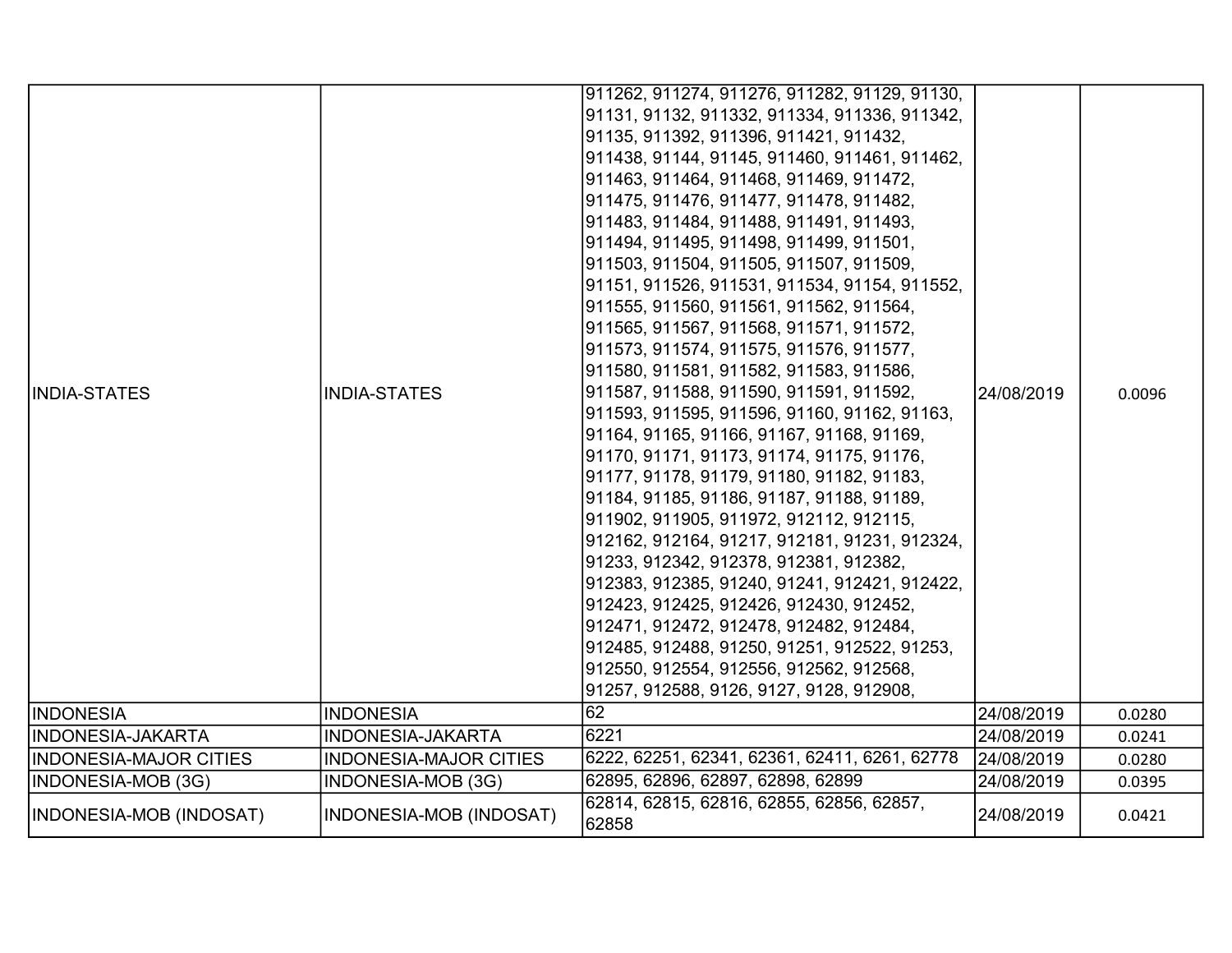| INDONESIA-MOB (OFF-NET)                                     | INDONESIA-MOB (OFF-NET)   | 6280, 62810, 62820, 62824, 62825, 62826,<br>62827, 62828, 62829, 6283, 6284, 62850, 62854,<br>62860, 62861, 62862, 62863, 62864, 62865,<br>62866, 62867, 628680, 628682, 628683, 628684,<br>628685, 628686, 628687, 628688, 628689,<br>62869, 62870, 62871, 62872, 62873, 62874,<br>62875, 62876, 62879, 6288, 62890, 62891,<br>62892, 62893, 62894 | 24/08/2019 | 0.0395 |
|-------------------------------------------------------------|---------------------------|-----------------------------------------------------------------------------------------------------------------------------------------------------------------------------------------------------------------------------------------------------------------------------------------------------------------------------------------------------|------------|--------|
| INDONESIA-MOB (OTHERS)                                      | INDONESIA-MOB (OTHERS)    | 628                                                                                                                                                                                                                                                                                                                                                 | 24/08/2019 | 0.0395 |
| <b>INDONESIA-MOB (SATELLITE)</b>                            | INDONESIA-MOB (SATELLITE) | 628681                                                                                                                                                                                                                                                                                                                                              | 24/08/2019 | 0.0395 |
| INDONESIA-MOB (TELKOMSEL)                                   | INDONESIA-MOB (TELKOMSEL  | 62811, 62812, 62813, 62821, 62822, 62823,<br>62851, 62852, 62853                                                                                                                                                                                                                                                                                    | 24/08/2019 | 0.0421 |
| INDONESIA-MOB (XL AXIATA)                                   | INDONESIA-MOB (XL AXIATA) | 62817, 62818, 62819, 62831, 62832, 62833,<br>62838, 62859, 62877, 62878                                                                                                                                                                                                                                                                             | 24/08/2019 | 0.0395 |
| INDONESIA-SURABAYA                                          | INDONESIA-SURABAYA        | 6231                                                                                                                                                                                                                                                                                                                                                | 24/08/2019 | 0.0241 |
| <b>INMARSAT AERO</b>                                        | <b>BLOCKED</b>            | 8705                                                                                                                                                                                                                                                                                                                                                | 24/08/2019 | 3.8119 |
| <b>INMARSAT B</b>                                           | <b>BLOCKED</b>            | 87030, 87031, 87032, 87033, 87034, 87035,<br>87036, 87037, 87038                                                                                                                                                                                                                                                                                    | 24/08/2019 | 1.5562 |
| <b>INMARSAT B HSD</b>                                       | <b>BLOCKED</b>            | 87039                                                                                                                                                                                                                                                                                                                                               | 24/08/2019 | 7.2835 |
| <b>INMARSAT BGAN</b>                                        | <b>BLOCKED</b>            | 87077                                                                                                                                                                                                                                                                                                                                               | 24/08/2019 | 3.3617 |
| <b>INMARSAT BGAN HSD</b>                                    | <b>BLOCKED</b>            | 87078                                                                                                                                                                                                                                                                                                                                               | 24/08/2019 | 5.4800 |
| <b>INMARSAT M</b>                                           | <b>BLOCKED</b>            | 87061, 87062, 87063, 87064, 87065, 87066,<br>87067, 87068, 87069                                                                                                                                                                                                                                                                                    | 24/08/2019 | 1.2313 |
| <b>INMARSAT M4</b>                                          | <b>BLOCKED</b>            | 87060                                                                                                                                                                                                                                                                                                                                               | 24/08/2019 | 5.8165 |
| <b>INMARSAT MINI-M</b>                                      | <b>BLOCKED</b>            | 87076                                                                                                                                                                                                                                                                                                                                               | 24/08/2019 | 1.1215 |
| <b>INTERNATIONAL NETWORKS (AER BLOCKED)</b>                 |                           | 88299                                                                                                                                                                                                                                                                                                                                               | 24/08/2019 | 6.8642 |
| <b>INTERNATIONAL NETWORKS (AER BLOCKED</b>                  |                           | 88298                                                                                                                                                                                                                                                                                                                                               | 24/08/2019 | 0.7078 |
| <b>INTERNATIONAL NETWORKS (ANT BLOCKED</b>                  |                           | 88234                                                                                                                                                                                                                                                                                                                                               | 24/08/2019 | 3.7326 |
| <b>INTERNATIONAL NETWORKS (CANBLOCKED)</b>                  |                           | 88222                                                                                                                                                                                                                                                                                                                                               | 24/08/2019 | 9.0307 |
| <b>INTERNATIONAL NETWORKS (CINOBLOCKED)</b>                 |                           | 88237                                                                                                                                                                                                                                                                                                                                               | 24/08/2019 | 2.4109 |
| INTERNATIONAL NETWORKS (DTA INTERNATIONAL NETWORKS (I882280 |                           |                                                                                                                                                                                                                                                                                                                                                     | 24/08/2019 | 0.0163 |
| <b>INTERNATIONAL NETWORKS (ELLIBLOCKED)</b>                 |                           | 8835140                                                                                                                                                                                                                                                                                                                                             | 24/08/2019 | 2.4109 |
| <b>INTERNATIONAL NETWORKS (EMNBLOCKED)</b>                  |                           | 883170                                                                                                                                                                                                                                                                                                                                              | 24/08/2019 | 2.4109 |
| <b>INTERNATIONAL NETWORKS (EMSBLOCKED)</b>                  |                           | 88213                                                                                                                                                                                                                                                                                                                                               | 24/08/2019 | 2.4457 |
| INTERNATIONAL NETWORKS (FT CINTERNATIONAL NETWORKS (I883130 |                           |                                                                                                                                                                                                                                                                                                                                                     | 24/08/2019 | 0.0193 |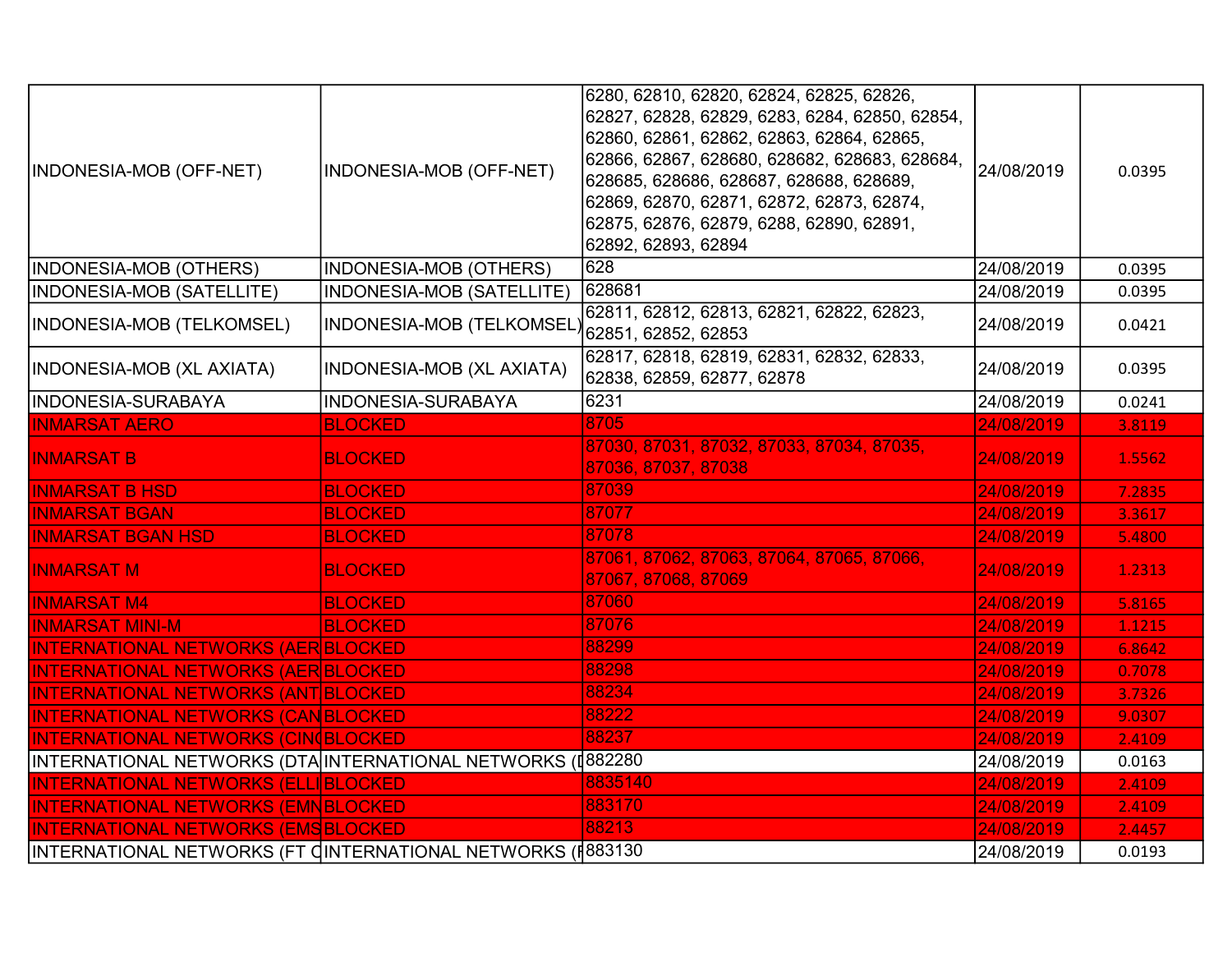| INTERNATIONAL NETWORKS (GLOBLOCKED                          |                          | 88215, 88231              | 24/08/2019 | 2.7995  |
|-------------------------------------------------------------|--------------------------|---------------------------|------------|---------|
| <b>INTERNATIONAL NETWORKS (GLOBLOCKED</b>                   |                          | 88210                     | 24/08/2019 | 2.7995  |
| <b>INTERNATIONAL NETWORKS (GLOBLOCKED</b>                   |                          | 8818, 8819                | 24/08/2019 | 2.6350  |
| <b>INTERNATIONAL NETWORKS (HIS BLOCKED</b>                  |                          | 88212                     | 24/08/2019 | 2.7995  |
| <b>INTERNATIONAL NETWORKS (INTEBLOCKED)</b>                 |                          | 88241                     | 24/08/2019 | 2.4109  |
| <b>INTERNATIONAL NETWORKS (IRID BLOCKED)</b>                |                          | 8816                      | 24/08/2019 | 3.9154  |
| <b>INTERNATIONAL NETWORKS (IRID BLOCKED</b>                 |                          | 8817                      | 24/08/2019 | 3.9154  |
| <b>INTERNATIONAL NETWORKS (JASIBLOCKED</b>                  |                          | 88235                     | 24/08/2019 | 2.7995  |
| INTERNATIONAL NETWORKS (JER BLOCKED                         |                          | 88236                     | 24/08/2019 | 4.2163  |
| <b>INTERNATIONAL NETWORKS (MCFIBLOCKED)</b>                 |                          | 88232                     | 24/08/2019 | 1.4316  |
| <b>INTERNATIONAL NETWORKS (MEDBLOCKED)</b>                  |                          | 883100                    | 24/08/2019 | 2.4109  |
| <b>INTERNATIONAL NETWORKS (MT NBLOCKED</b>                  |                          | 88249                     | 24/08/2019 | 2.7156  |
| INTERNATIONAL NETWORKS (MUL∫INTERNATIONAL NETWORKS (∥883140 |                          |                           | 24/08/2019 | 0.1244  |
| <b>INTERNATIONAL NETWORKS (ORABLOCKED</b>                   |                          | 88233                     | 24/08/2019 | 2.4109  |
| <b>INTERNATIONAL NETWORKS (SIPNBLOCKED)</b>                 |                          | 8835130                   | 24/08/2019 | 2.4109  |
| <b>INTERNATIONAL NETWORKS (SITABLOCKED)</b>                 |                          | 88223                     | 24/08/2019 | 3.6145  |
| INTERNATIONAL NETWORKS (SMABLOCKED                          |                          | 88297                     | 24/08/2019 | 2.7995  |
| INTERNATIONAL NETWORKS (TELIINTERNATIONAL NETWORKS (1       |                          | 883210                    | 24/08/2019 | 0.0253  |
| <b>INTERNATIONAL NETWORKS (TELIBLOCKED</b>                  |                          | 88245                     | 24/08/2019 | 7.8271  |
| <b>INTERNATIONAL NETWORKS (TEL BLOCKED)</b>                 |                          | 883120                    | 24/08/2019 | 13.8452 |
| <b>INTERNATIONAL NETWORKS (THU BLOCKED</b>                  |                          | 88216                     | 24/08/2019 | 1.5142  |
| INTERNATIONAL NETWORKS (T-M(INTERNATIONAL NETWORKS)         |                          | 1882285                   | 24/08/2019 | 0.0163  |
| INTERNATIONAL NETWORKS (TRA INTERNATIONAL NETWORKS (1       |                          | 88247                     | 24/08/2019 | 0.0193  |
| <b>INTERNATIONAL NETWORKS (TYN BLOCKED)</b>                 |                          | 88246                     | 24/08/2019 | 2.7995  |
| <b>INTERNATIONAL NETWORKS (UNCBLOCKED)</b>                  |                          | 888                       | 24/08/2019 | 1.2072  |
| INTERNATIONAL NETWORKS (VOD INTERNATIONAL NETWORKS (V88239  |                          |                           | 24/08/2019 | 0.4368  |
| <b>INTERNATIONAL NETWORKS (VOX BLOCKED)</b>                 |                          | 883510                    | 24/08/2019 | 1.2072  |
| <b>INTERNATIONAL NETWORKS (WIN BLOCKED</b>                  |                          | 8835150                   | 24/08/2019 | 1.2072  |
| <b>IRAN</b>                                                 | <b>IRAN</b>              | 98                        | 24/08/2019 | 0.0926  |
| IRAN-MOB (MCI)                                              | <b>IRAN-MOB (MCI)</b>    | 9891                      | 24/08/2019 | 0.1440  |
| <b>IRAN-MOB (MTN)</b>                                       | IRAN-MOB (MTN)           | 98901, 98902, 98903, 9893 | 24/08/2019 | 0.1440  |
| <b>IRAN-MOB (OTHERS)</b>                                    | <b>IRAN-MOB (OTHERS)</b> | 989                       | 24/08/2019 | 0.1440  |
| <b>IRAN-TEHRAN</b>                                          |                          |                           |            |         |
|                                                             | <b>IRAN-TEHRAN</b>       | 9821                      | 24/08/2019 | 0.0926  |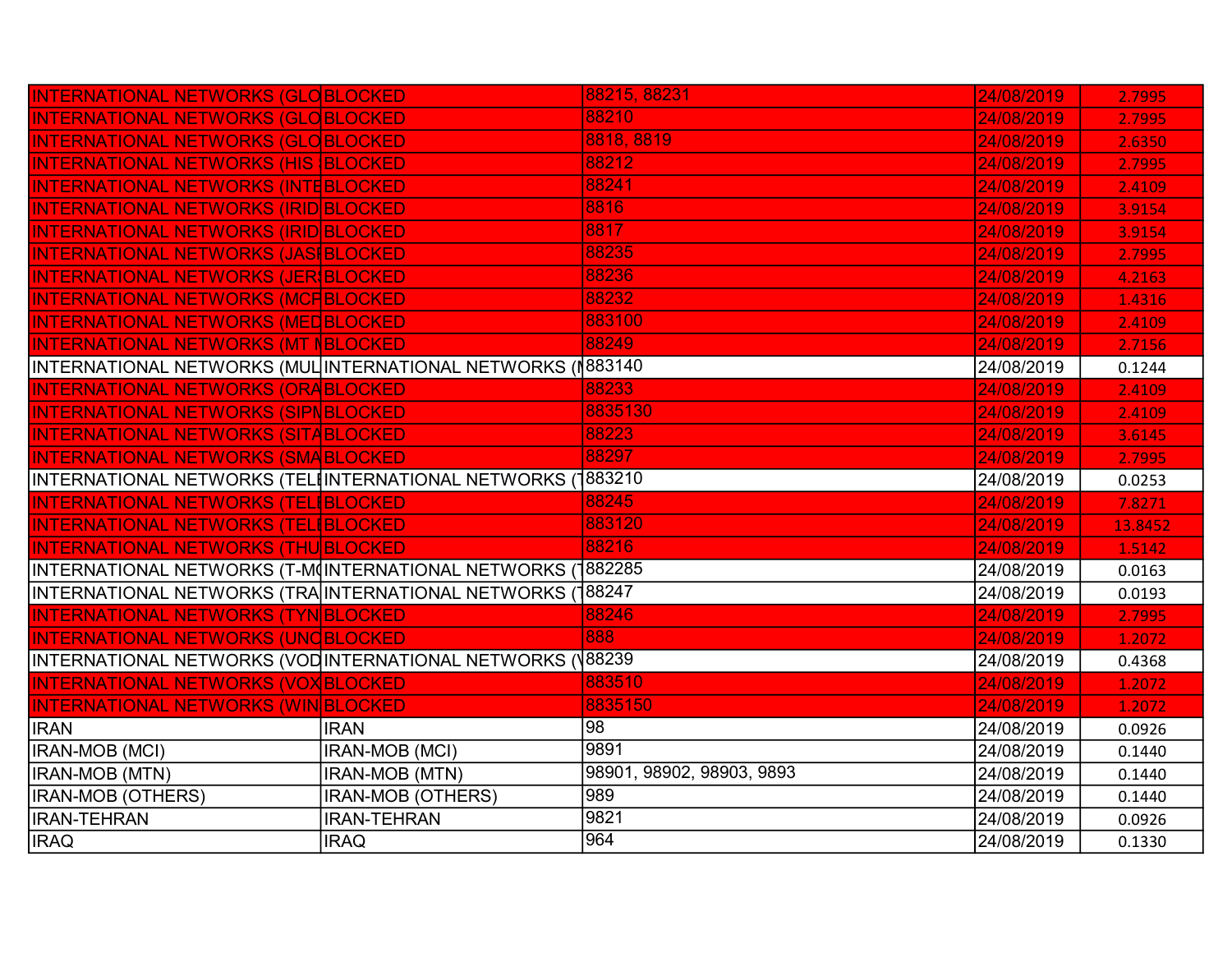| IRAQ-BAGHDAD                      | <b>IRAQ-BAGHDAD</b>                     | 9641                                                                                                                                                    | 24/08/2019 | 0.1330 |
|-----------------------------------|-----------------------------------------|---------------------------------------------------------------------------------------------------------------------------------------------------------|------------|--------|
| <b>IRAQ-KURDISH</b>               | <b>IRAQ-KURDISH</b>                     | 964530, 964531, 964533, 964534, 964535,<br>964536, 964537, 964538, 964539, 96462, 96466                                                                 | 24/08/2019 | 0.1240 |
| IRAQ-MOB (ASIACELL)               | IRAQ-MOB (ASIACELL)                     | 96477                                                                                                                                                   | 24/08/2019 | 0.1745 |
| <b>IRAQ-MOB (KOREK)</b>           | IRAQ-MOB (KOREK)                        | 96475                                                                                                                                                   | 24/08/2019 | 0.1974 |
| IRAQ-MOB (OTHERS)                 | IRAQ-MOB (OTHERS)                       | 9645321, 9645322, 9645323, 9645324, 96470,<br>96471, 96472, 96473, 96474, 96476                                                                         | 24/08/2019 | 0.1330 |
| IRAQ-MOB (ZAIN)                   | IRAQ-MOB (ZAIN)                         | 96478, 96479                                                                                                                                            | 24/08/2019 | 0.1937 |
| <b>IRELAND</b>                    | <b>IRELAND</b>                          | 353                                                                                                                                                     | 24/08/2019 | 0.0066 |
| <b>IRELAND (NAT. ACCESS VOIP)</b> | IRELAND (NAT. ACCESS VOIP)              | 35376                                                                                                                                                   | 24/08/2019 | 0.0727 |
| <b>IRELAND (NORTHERN IRELAND)</b> | <b>IRELAND (NORTHERN IRELAND35348)</b>  |                                                                                                                                                         | 24/08/2019 | 0.0066 |
| <b>IRELAND (PERSONAL NUMBER)</b>  | IRELAND (PERSONAL NUMBER 353700         |                                                                                                                                                         | 24/08/2019 | 0.1054 |
| <b>IRELAND (UNIVERSAL ACCESS)</b> | IRELAND (UNIVERSAL ACCESS 353818        |                                                                                                                                                         | 24/08/2019 | 0.1121 |
| IRELAND-MOB (3G)                  | IRELAND-MOB (3G)                        | 35383                                                                                                                                                   | 24/08/2019 | 0.0157 |
| <b>IRELAND-MOB (ID)</b>           | <b>IRELAND-MOB (ID)</b>                 | 3538970, 3538971                                                                                                                                        | 24/08/2019 | 0.0319 |
| <b>IRELAND-MOB (LYCA)</b>         | <b>IRELAND-MOB (LYCA)</b>               | 3538994, 3538995, 3538996, 3538997, 3538998                                                                                                             | 24/08/2019 | 0.0157 |
| <b>IRELAND-MOB (METEOR)</b>       | <b>IRELAND-MOB (METEOR)</b>             | 35385                                                                                                                                                   | 24/08/2019 | 0.0157 |
| IRELAND-MOB (O2)                  | IRELAND-MOB (O2)                        | 35386                                                                                                                                                   | 24/08/2019 | 0.0157 |
| <b>IRELAND-MOB (OTHERS)</b>       | <b>IRELAND-MOB (OTHERS)</b>             | 3538                                                                                                                                                    | 24/08/2019 | 0.0415 |
| <b>IRELAND-MOB (TESCO)</b>        | <b>IRELAND-MOB (TESCO)</b>              | 3538920, 3538921, 3538922, 3538923, 3538924,<br>3538925, 3538926, 3538927, 353894, 35389520,<br>35389521, 35389522, 35389523, 3538954                   | 24/08/2019 | 0.0157 |
| <b>IRELAND-MOB (VIRGIN)</b>       | <b>IRELAND-MOB (VIRGIN)</b>             | 3538960, 3538961                                                                                                                                        | 24/08/2019 | 0.0415 |
| IRELAND-MOB (VODAFONE)            | <b>IRELAND-MOB (VODAFONE)</b>           | 35382, 35387                                                                                                                                            | 24/08/2019 | 0.0157 |
| <b>ISRAEL</b>                     | <b>ISRAEL</b>                           | 972                                                                                                                                                     | 24/08/2019 | 0.0058 |
| <b>ISRAEL-MOB (OTHERS)</b>        | <b>ISRAEL-MOB (OTHERS)</b>              | 972050, 972051, 972052, 972053, 972054,<br>972055, 972057, 972058, 9721515, 9721535,<br>97250, 97251, 97252, 97253, 97254, 97255,<br>97257, 97258, 9726 | 24/08/2019 | 0.0215 |
| ISRAEL-MOB (PALESTINE)            | ISRAEL-MOB (PALESTINE)                  | 972059, 97259                                                                                                                                           | 24/08/2019 | 0.1745 |
| ISRAEL-MOB (PALESTINE-WATAN)      | ISRAEL-MOB (PALESTINE-WAT 972056, 97256 |                                                                                                                                                         | 24/08/2019 | 0.1745 |
| <b>ISRAEL-PALESTINE</b>           | <b>ISRAEL-PALESTINE</b>                 | 972022, 972042, 972082, 972092, 97222, 97242,<br>97282, 97292                                                                                           | 24/08/2019 | 0.1516 |
| <b>ITALY</b>                      | <b>ITALY</b>                            | $\overline{39}$                                                                                                                                         | 24/08/2019 | 0.0084 |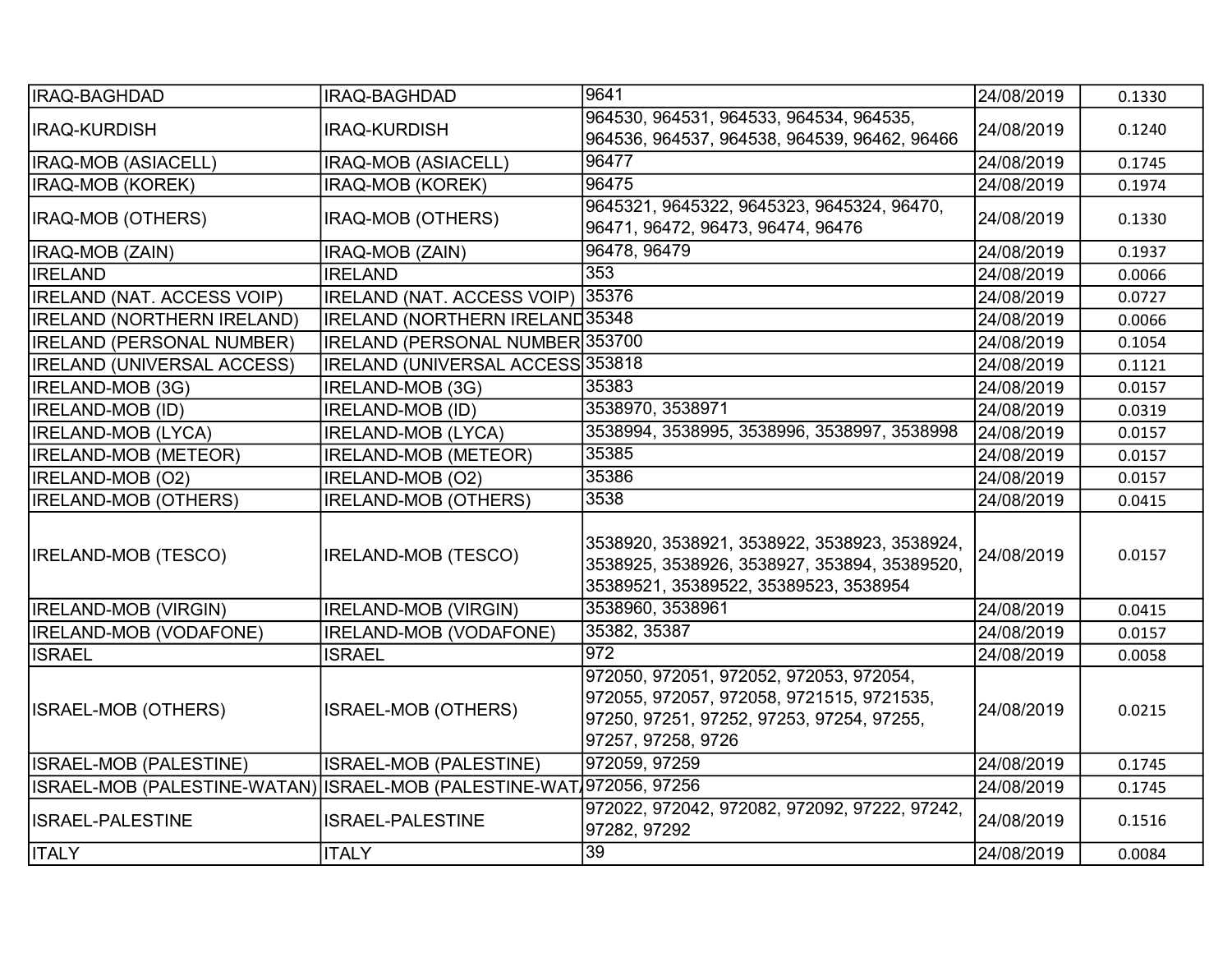| <b>ITALY-MOB (BT)</b>       | <b>ITALY-MOB (BT)</b>       | 393710, 39740                                                                                                 | 24/08/2019 | 0.0175 |
|-----------------------------|-----------------------------|---------------------------------------------------------------------------------------------------------------|------------|--------|
| ITALY-MOB (DIGI)            | <b>ITALY-MOB (DIGI)</b>     | 393533, 39742                                                                                                 | 24/08/2019 | 0.2484 |
| <b>ITALY-MOB (FASTWEB)</b>  | <b>ITALY-MOB (FASTWEB)</b>  | 393755, 393756, 39745                                                                                         | 24/08/2019 | 0.0175 |
| ITALY-MOB (H3G)             | <b>ITALY-MOB (H3G)</b>      | 39373, 39390, 39391, 39392, 39393, 39397                                                                      | 24/08/2019 | 0.0175 |
| ITALY-MOB (ILIAD)           | ITALY-MOB (ILIAD)           | 393515, 393516, 393517, 393518, 393519, 39747                                                                 | 24/08/2019 | 0.1417 |
| ITALY-MOB (LYCA)            | <b>ITALY-MOB (LYCA)</b>     | 393511, 393512, 39382                                                                                         | 24/08/2019 | 0.0175 |
| <b>ITALY-MOB (NOVERCA)</b>  | <b>ITALY-MOB (NOVERCA)</b>  | 39350, 39381                                                                                                  | 24/08/2019 | 0.0647 |
| <b>ITALY-MOB (OTHERS)</b>   | <b>ITALY-MOB (OTHERS)</b>   | 393, 3974                                                                                                     | 24/08/2019 | 0.5473 |
| <b>ITALY-MOB (POSTE)</b>    | <b>ITALY-MOB (POSTE)</b>    | 39355, 393711, 393713, 393714, 39741                                                                          | 24/08/2019 | 0.0890 |
| ITALY-MOB (TIM)             | <b>ITALY-MOB (TIM)</b>      | 39330, 39331, 39333, 39334, 39335, 39336,<br>39337, 39338, 39339, 39360, 39363, 39366,<br>39368, 39370, 39385 | 24/08/2019 | 0.0175 |
| <b>ITALY-MOB (VODAFONE)</b> | <b>ITALY-MOB (VODAFONE)</b> | 39340, 39342, 39343, 39344, 39345, 39346,<br>39347, 39348, 39349, 393760, 39377, 393791,<br>393792, 39383     | 24/08/2019 | 0.0175 |
| <b>ITALY-MOB (WELCOME)</b>  | <b>ITALY-MOB (WELCOME)</b>  | 393783, 39746                                                                                                 | 24/08/2019 | 0.0199 |
| ITALY-MOB (WIND)            | ITALY-MOB (WIND)            | 39320, 39322, 39323, 39324, 39327, 39328,<br>39329, 39380, 39388, 39389                                       | 24/08/2019 | 0.0175 |
| <b>JAMAICA</b>              | <b>JAMAICA</b>              | 1876                                                                                                          | 24/08/2019 | 0.2022 |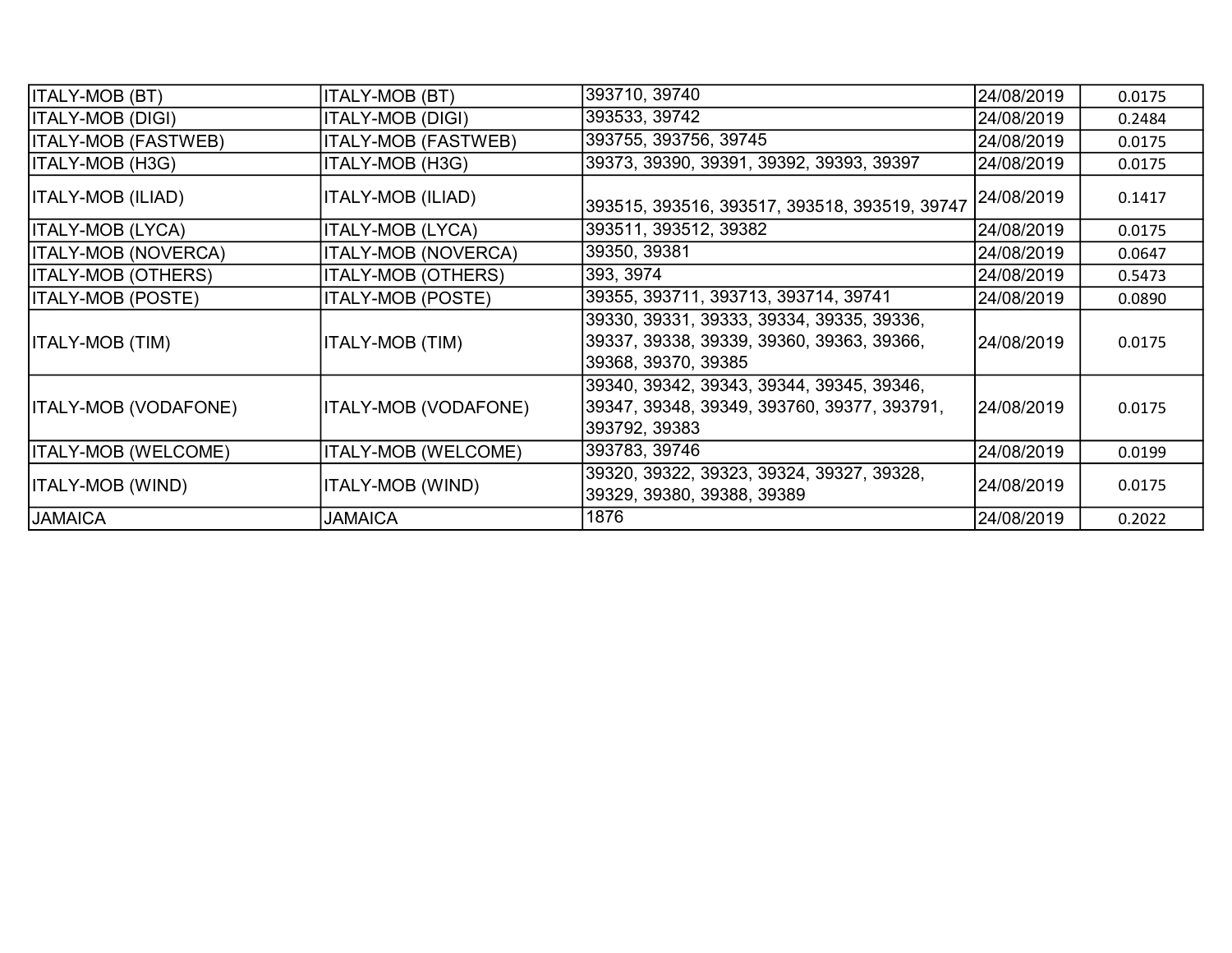| <b>JAMAICA-MOB (DIGICEL)</b> | JAMAICA-MOB (DIGICEL) | 187624, 187625, 187626, 1876275, 1876276,<br>1876277, 1876278, 1876279, 187628, 187629,<br>1876301, 1876302, 1876303, 1876304, 1876305,<br>1876306, 1876307, 1876308, 1876309, 187635,<br>187636, 187637, 187638, 187639, 1876401,<br>1876402, 1876403, 1876404, 1876405, 1876406,<br>1876407, 1876408, 1876409, 187641, 187642,<br>187643, 187644, 187645, 187646, 187647,<br>187648, 187649, 1876503, 1876504, 1876505,<br>1876506, 1876507, 1876508, 1876509, 1876520,<br>1876521, 1876522, 1876524, 1876527, 1876528,<br>1876529, 1876550, 1876551, 1876552, 1876553,<br>1876554, 1876556, 1876557, 1876558, 1876559,<br>1876560, 1876561, 1876562, 1876564, 1876565,<br>1876566, 1876567, 1876568, 1876569, 187657,<br>187658, 187659, 1876618, 1876619, 1876648,<br>1876649, 1876665, 1876667, 1876668, 1876669,<br>187684, 187685, 187686, 187687, 187688,<br>187689 | 24/08/2019 | 0.2009 |
|------------------------------|-----------------------|-----------------------------------------------------------------------------------------------------------------------------------------------------------------------------------------------------------------------------------------------------------------------------------------------------------------------------------------------------------------------------------------------------------------------------------------------------------------------------------------------------------------------------------------------------------------------------------------------------------------------------------------------------------------------------------------------------------------------------------------------------------------------------------------------------------------------------------------------------------------------------|------------|--------|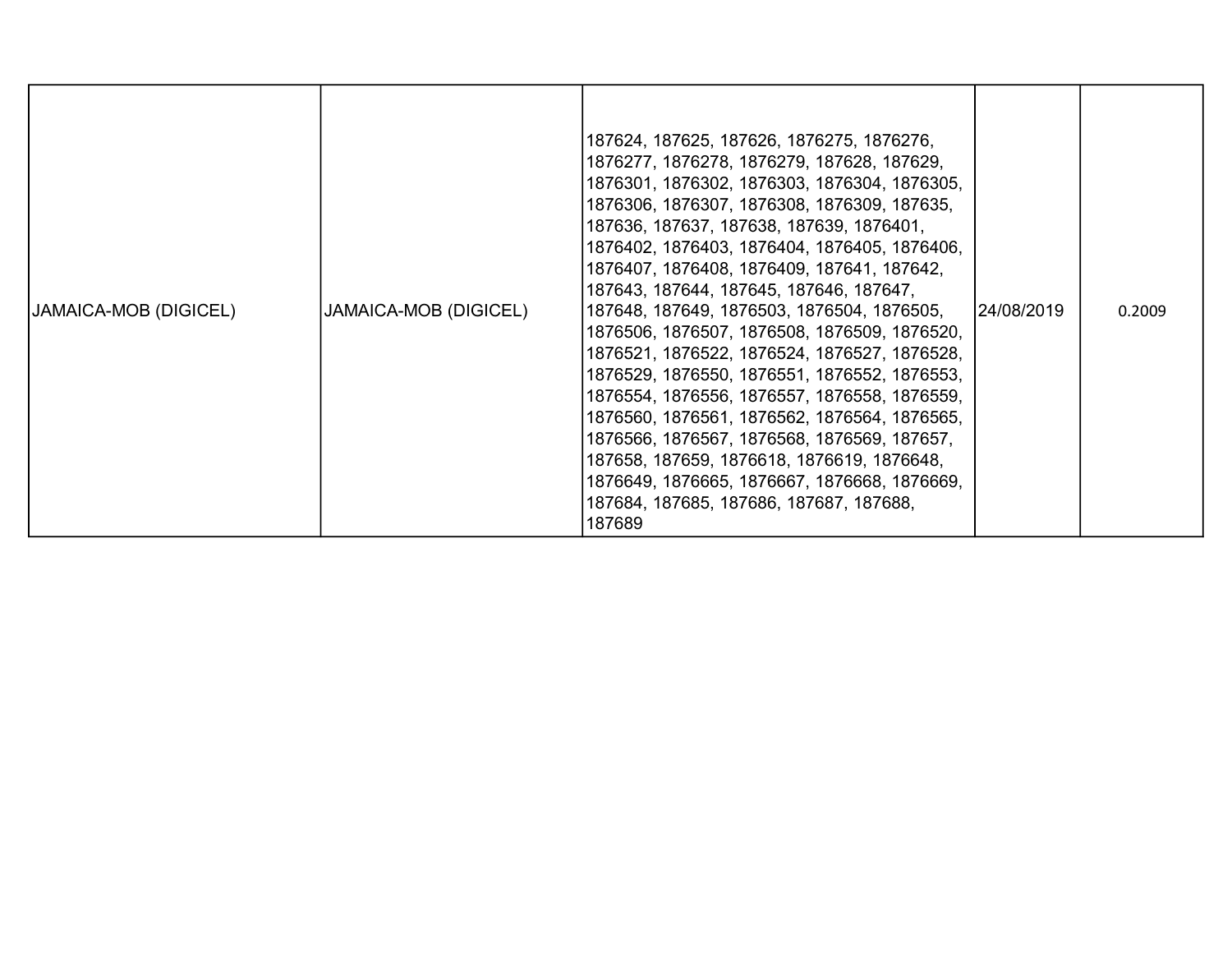| JAMAICA-MOB (FLOW)       | <b>JAMAICA-MOB (FLOW)</b>       | 1876210, 1876310, 1876312, 1876313, 1876314,<br>1876315, 1876316, 1876317, 1876318, 1876319,<br>187632, 187633, 187634, 1876501, 1876502,<br>1876510, 1876512, 1876513, 1876517, 1876518,<br>1876519, 187653, 187654, 1876563, 1876700,<br>1876707, 187677, 1876781, 1876782, 1876783,<br>1876784, 1876787, 1876788, 1876789, 1876790,<br>1876791, 1876792, 1876793, 1876796, 1876797,<br>1876798, 1876799, 1876801, 1876802, 1876803,<br>1876804, 1876805, 1876806, 1876807, 1876808,<br>1876809, 1876810, 1876812, 1876813, 1876814,<br>1876815, 1876816, 1876817, 1876818, 1876819,<br>187682, 187683, 1876909, 1876919, 1876990,<br>1876995, 1876997, 1876999 | 24/08/2019 | 0.2033 |
|--------------------------|---------------------------------|-------------------------------------------------------------------------------------------------------------------------------------------------------------------------------------------------------------------------------------------------------------------------------------------------------------------------------------------------------------------------------------------------------------------------------------------------------------------------------------------------------------------------------------------------------------------------------------------------------------------------------------------------------------------|------------|--------|
| <b>JAPAN</b>             | <b>JAPAN</b>                    | 81                                                                                                                                                                                                                                                                                                                                                                                                                                                                                                                                                                                                                                                                | 24/08/2019 | 0.0169 |
| <b>JAPAN (IP PHONE)</b>  | <b>JAPAN (IP PHONE)</b>         | 8150                                                                                                                                                                                                                                                                                                                                                                                                                                                                                                                                                                                                                                                              | 24/08/2019 | 0.0277 |
| <b>JAPAN-MOB</b>         | <b>JAPAN-MOB</b>                | 8170, 8180, 8190                                                                                                                                                                                                                                                                                                                                                                                                                                                                                                                                                                                                                                                  | 24/08/2019 | 0.0421 |
| <b>JORDAN</b>            | <b>JORDAN</b>                   | $\overline{962}$                                                                                                                                                                                                                                                                                                                                                                                                                                                                                                                                                                                                                                                  | 24/08/2019 | 0.1541 |
| JORDAN-MOB (ORANGE)      | JORDAN-MOB (ORANGE)             | 96277                                                                                                                                                                                                                                                                                                                                                                                                                                                                                                                                                                                                                                                             | 24/08/2019 | 0.1788 |
| JORDAN-MOB (OTHERS)      | JORDAN-MOB (OTHERS)             | 96270, 96271, 96272, 96273, 962745, 962750,<br>962751, 962752, 962753, 962754, 962755                                                                                                                                                                                                                                                                                                                                                                                                                                                                                                                                                                             | 24/08/2019 | 0.1806 |
| JORDAN-MOB (UMNIAH)      | JORDAN-MOB (UMNIAH)             | 96278                                                                                                                                                                                                                                                                                                                                                                                                                                                                                                                                                                                                                                                             | 24/08/2019 | 0.1806 |
| JORDAN-MOB (ZAIN)        | JORDAN-MOB (ZAIN)               | 96279                                                                                                                                                                                                                                                                                                                                                                                                                                                                                                                                                                                                                                                             | 24/08/2019 | 0.1806 |
| <b>KAZAKHSTAN</b>        | <b>KAZAKHSTAN</b>               | $\overline{77}$                                                                                                                                                                                                                                                                                                                                                                                                                                                                                                                                                                                                                                                   | 24/08/2019 | 0.0456 |
| KAZAKHSTAN (PREMIUM)     | KAZAKHSTAN (PREMIUM)            | 7762531                                                                                                                                                                                                                                                                                                                                                                                                                                                                                                                                                                                                                                                           | 24/08/2019 | 0.5460 |
| KAZAKHSTAN (SPECIAL SVC) | <b>KAZAKHSTAN (SPECIAL SVC)</b> | 776, 77800, 77809, 7785, 7788, 77905, 77908                                                                                                                                                                                                                                                                                                                                                                                                                                                                                                                                                                                                                       | 24/08/2019 | 0.5460 |
| KAZAKHSTAN-ALMATY        | KAZAKHSTAN-ALMATY               | 77272, 77273, 77279                                                                                                                                                                                                                                                                                                                                                                                                                                                                                                                                                                                                                                               | 24/08/2019 | 0.0360 |
| KAZAKHSTAN-ASTANA        | KAZAKHSTAN-ASTANA               | 77172                                                                                                                                                                                                                                                                                                                                                                                                                                                                                                                                                                                                                                                             | 24/08/2019 | 0.0360 |
| KAZAKHSTAN-KARAGANDA     | KAZAKHSTAN-KARAGANDA            | 77212                                                                                                                                                                                                                                                                                                                                                                                                                                                                                                                                                                                                                                                             | 24/08/2019 | 0.0360 |
| KAZAKHSTAN-MOB (BEELINE) | KAZAKHSTAN-MOB (BEELINE)        | 7705, 7706, 7771, 7776, 7777                                                                                                                                                                                                                                                                                                                                                                                                                                                                                                                                                                                                                                      | 24/08/2019 | 0.0877 |
| KAZAKHSTAN-MOB (KCELL)   | KAZAKHSTAN-MOB (KCELL)          | 7701, 7702, 7775, 7778                                                                                                                                                                                                                                                                                                                                                                                                                                                                                                                                                                                                                                            | 24/08/2019 | 0.1896 |
| KAZAKHSTAN-MOB (OTHERS)  | KAZAKHSTAN-MOB (OTHERS)         | 7700, 7708                                                                                                                                                                                                                                                                                                                                                                                                                                                                                                                                                                                                                                                        | 24/08/2019 | 0.1812 |
| KAZAKHSTAN-MOB (TELE2)   | KAZAKHSTAN-MOB (TELE2)          | 7707, 7747                                                                                                                                                                                                                                                                                                                                                                                                                                                                                                                                                                                                                                                        | 24/08/2019 | 0.2077 |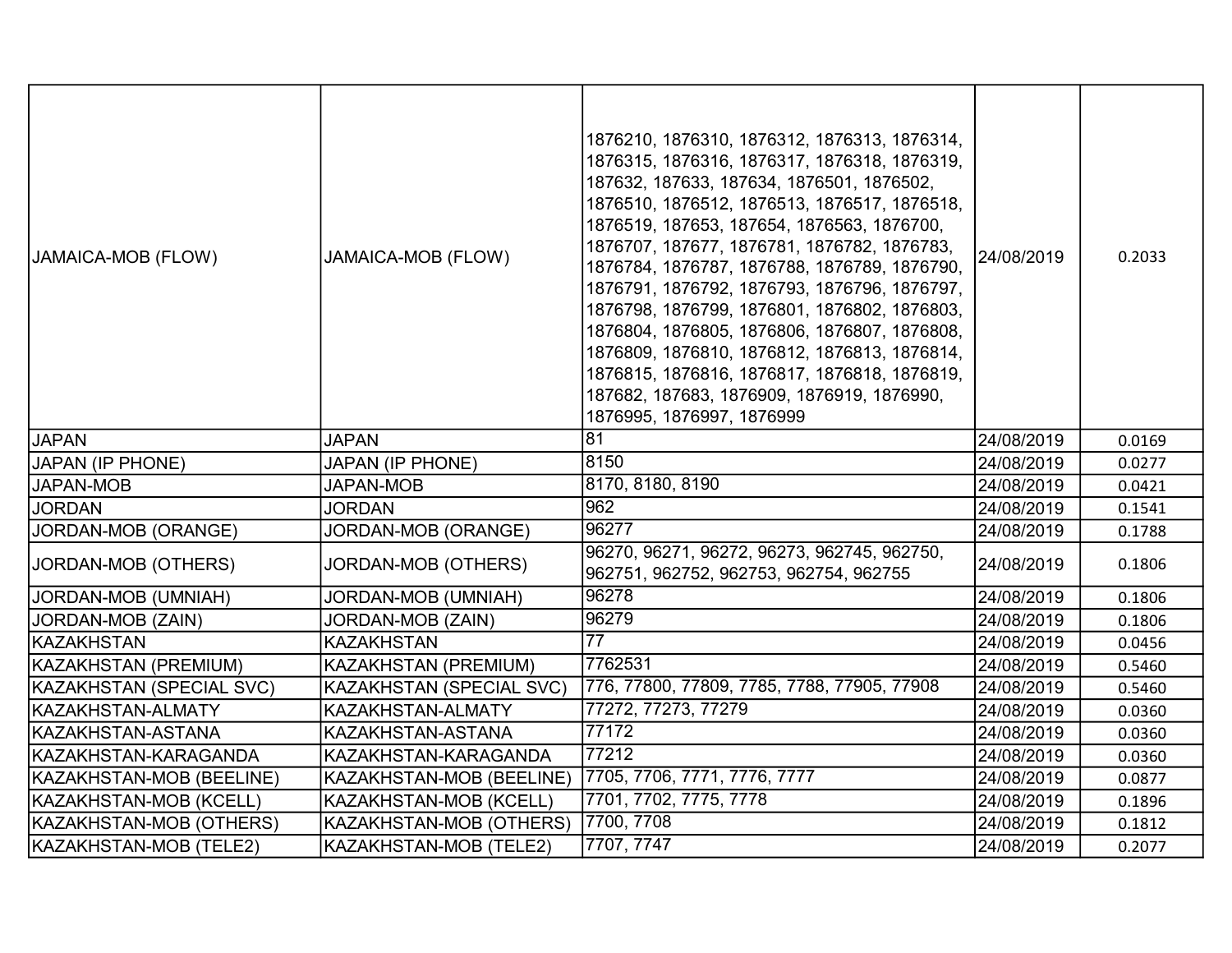| KENYA                                                            | <b>KENYA</b>                  | 254                                                                                                                                                                                                                                                                                                                                                                                          | 24/08/2019 | 0.1855 |
|------------------------------------------------------------------|-------------------------------|----------------------------------------------------------------------------------------------------------------------------------------------------------------------------------------------------------------------------------------------------------------------------------------------------------------------------------------------------------------------------------------------|------------|--------|
| <b>KENYA-MOB (AIRTEL)</b>                                        | <b>KENYA-MOB (AIRTEL)</b>     | 25473, 25475, 25476, 25478                                                                                                                                                                                                                                                                                                                                                                   | 24/08/2019 | 0.2404 |
| <b>KENYA-MOB (ORANGE)</b>                                        | <b>KENYA-MOB (ORANGE)</b>     | 25477                                                                                                                                                                                                                                                                                                                                                                                        | 24/08/2019 | 0.1550 |
| KENYA-MOB (OTHERS)                                               | <b>KENYA-MOB (OTHERS)</b>     | 254744, 254747, 254749, 254794                                                                                                                                                                                                                                                                                                                                                               | 24/08/2019 | 0.1538 |
| KENYA-MOB (SAFARICOM)                                            | <b>KENYA-MOB (SAFARICOM)</b>  | 25470, 25471, 25472, 254740, 254741, 254742,<br>254743, 254745, 254746, 254748, 254790,<br>254791, 254792, 254793, 254795, 254796,<br>254797, 254798, 254799                                                                                                                                                                                                                                 | 24/08/2019 | 0.1121 |
| KENYA-NAIROBI                                                    | <b>KENYA-NAIROBI</b>          | 25420                                                                                                                                                                                                                                                                                                                                                                                        | 24/08/2019 | 0.1860 |
| <b>IKIRGYZSTAN</b>                                               | <b>KIRGYZSTAN</b>             | 996                                                                                                                                                                                                                                                                                                                                                                                          | 24/08/2019 | 0.1722 |
| KIRGYZSTAN (NURTELECOM)                                          | KIRGYZSTAN (NURTELECOM)       | 996312973                                                                                                                                                                                                                                                                                                                                                                                    | 24/08/2019 | 0.1024 |
| <b>KIRGYZSTAN (PREMIUM)</b>                                      | <b>BLOCKED</b>                | 996655                                                                                                                                                                                                                                                                                                                                                                                       | 24/08/2019 | 0.6138 |
| KIRGYZSTAN-BISHKEK                                               | KIRGYZSTAN-BISHKEK            | 996312                                                                                                                                                                                                                                                                                                                                                                                       | 24/08/2019 | 0.1276 |
| KIRGYZSTAN-MOB (BEELINE)                                         | KIRGYZSTAN-MOB (BEELINE)      | 99622, 99677, 996996, 996999                                                                                                                                                                                                                                                                                                                                                                 | 24/08/2019 | 0.1859 |
| KIRGYZSTAN-MOB (MEGACOM)                                         | KIRGYZSTAN-MOB (MEGACOM)99655 |                                                                                                                                                                                                                                                                                                                                                                                              | 24/08/2019 | 0.1757 |
| KIRGYZSTAN-MOB (NURTELECOM]KIRGYZSTAN-MOB (NURTELEC 99650, 99670 |                               |                                                                                                                                                                                                                                                                                                                                                                                              | 24/08/2019 | 0.1878 |
| KIRGYZSTAN-MOB (OTHERS)                                          | KIRGYZSTAN-MOB (OTHERS)       | 99620, 996503, 996504, 99651, 99652, 99653,<br>99654, 99656, 99657                                                                                                                                                                                                                                                                                                                           | 24/08/2019 | 0.1878 |
| KIRIBATI                                                         | <b>BLOCKED</b>                | 686                                                                                                                                                                                                                                                                                                                                                                                          | 24/08/2019 | 1.3276 |
| KOREA                                                            | <b>KOREA</b>                  | 82                                                                                                                                                                                                                                                                                                                                                                                           | 24/08/2019 | 0.0097 |
| KOREA (NATIONAL ACCESS VOIP) KOREA (NATIONAL ACCESS VO8270       |                               |                                                                                                                                                                                                                                                                                                                                                                                              | 24/08/2019 | 0.0108 |
| KOREA DPR                                                        | <b>KOREA DPR</b>              | 850                                                                                                                                                                                                                                                                                                                                                                                          | 24/08/2019 | 0.3406 |
| KOREA-MOB (KTF)                                                  | KOREA-MOB (KTF)               | 8201001, 820102, 8201030, 8201032, 8201033,<br>8201034, 8201042, 8201043, 8201044, 8201051,<br>820106, 8201072, 8201073, 8201074, 820109,<br>82016, 82018, 821025, 821026, 821027, 821028,<br>821029, 821030, 821032, 821033, 821034,<br>821042, 821043, 821044, 821051, 821065,<br>821066, 821067, 821068, 821072, 821073,<br>821074, 821095, 821096, 821097, 821098,<br>821099, 8216, 8218 | 24/08/2019 | 0.0138 |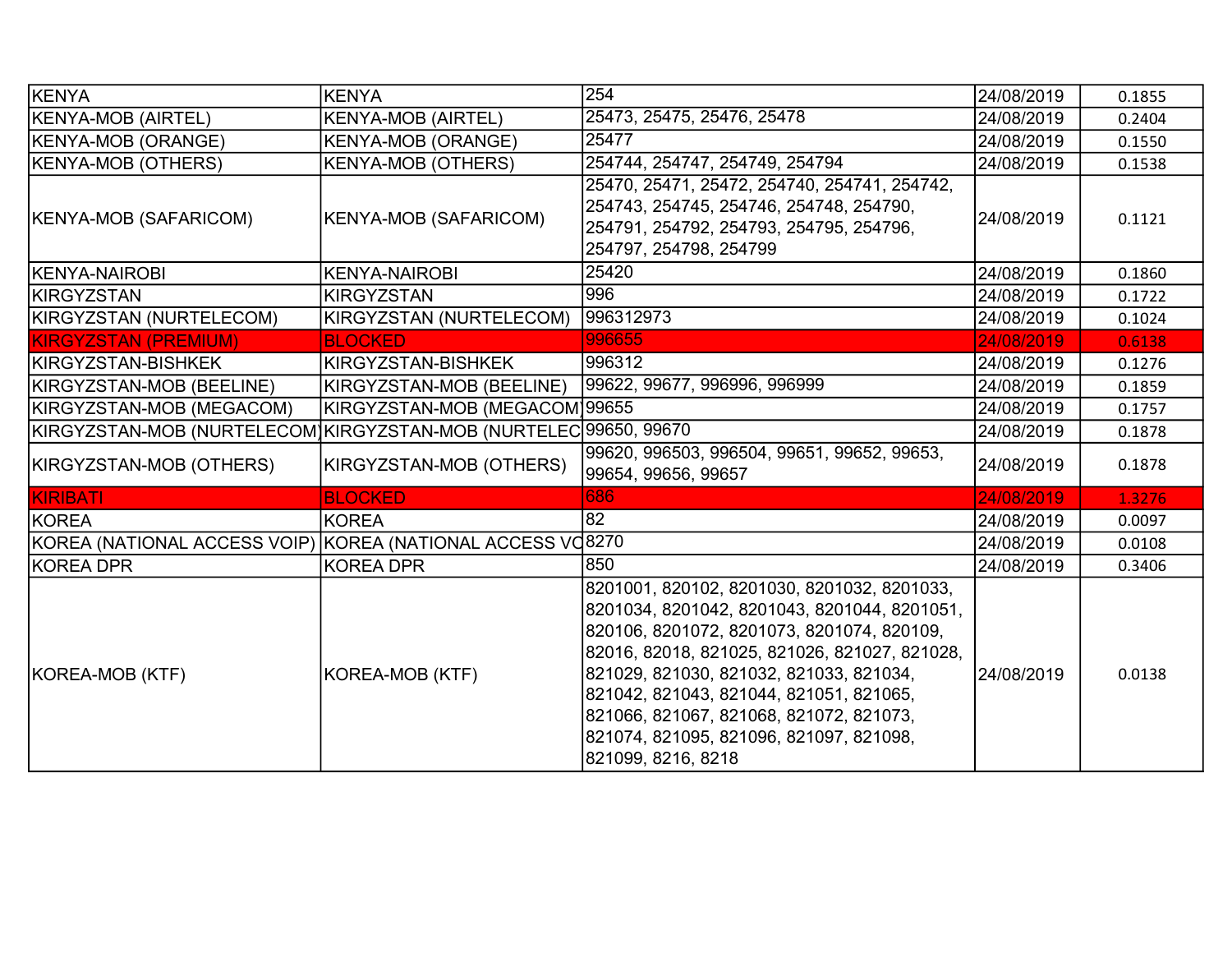| KOREA-MOB (LGT)       | KOREA-MOB (LGT)       | 8201022, 8201023, 8201024, 8201039, 8201055,<br>8201056, 8201057, 8201058, 820107, 820108,<br>82019, 821021, 821022, 821023, 821024,<br>821039, 821055, 821056, 821057, 821058,<br>821075, 821076, 821077, 821078, 821079,<br>821080, 821081, 821082, 821083, 821084, 8219                                                                                                                                                                                                                                                                              | 24/08/2019 | 0.0138 |
|-----------------------|-----------------------|---------------------------------------------------------------------------------------------------------------------------------------------------------------------------------------------------------------------------------------------------------------------------------------------------------------------------------------------------------------------------------------------------------------------------------------------------------------------------------------------------------------------------------------------------------|------------|--------|
| KOREA-MOB (OTHERS)    | KOREA-MOB (OTHERS)    | 820100, 820101, 8201059, 8201060, 8201061,<br>8201069, 8201070, 82012, 82013, 82014, 82015, 24/08/2019<br>821                                                                                                                                                                                                                                                                                                                                                                                                                                           |            | 0.0138 |
| KOREA-MOB (SKT)       | KOREA-MOB (SKT)       | 8201000, 8201020, 8201021, 820103, 820104,<br>8201050, 8201052, 8201053, 8201054, 8201062,<br>8201063, 8201064, 8201071, 8201085, 8201086,<br>8201087, 8201088, 8201089, 8201090, 8201091,<br>8201092, 8201093, 8201094, 82011, 82017,<br>82100, 82101, 821020, 821031, 821035, 821036, 24/08/2019<br>821037, 821038, 821040, 821041, 821045,<br>821046, 821047, 821048, 821049, 821050,<br>821052, 821053, 821054, 821062, 821063,<br>821064, 821071, 821085, 821086, 821087,<br>821088, 821089, 821090, 821091, 821092,<br>821093, 821094, 8211, 8217 |            | 0.0138 |
| KOREA-SEOUL           | KOREA-SEOUL           | 822                                                                                                                                                                                                                                                                                                                                                                                                                                                                                                                                                     | 24/08/2019 | 0.0096 |
| KOSOVO                | <b>KOSOVO</b>         | 383                                                                                                                                                                                                                                                                                                                                                                                                                                                                                                                                                     | 24/08/2019 | 0.1528 |
| KOSOVO (IPKO)         | KOSOVO (IPKO)         | 383387                                                                                                                                                                                                                                                                                                                                                                                                                                                                                                                                                  | 24/08/2019 | 0.1517 |
| KOSOVO-KUJTESA        | KOSOVO-KUJTESA        | 3832804, 383281, 3832901, 383291, 3833840,<br>3833841, 3833901, 383391                                                                                                                                                                                                                                                                                                                                                                                                                                                                                  | 24/08/2019 | 0.1704 |
| KOSOVO-MOB (IPKO)     | KOSOVO-MOB (IPKO)     | 38343, 38349                                                                                                                                                                                                                                                                                                                                                                                                                                                                                                                                            | 24/08/2019 | 0.4770 |
| KOSOVO-MOB (MTS)      | KOSOVO-MOB (MTS)      | 38347                                                                                                                                                                                                                                                                                                                                                                                                                                                                                                                                                   | 24/08/2019 | 0.4782 |
| KOSOVO-MOB (OTHERS)   | KOSOVO-MOB (OTHERS)   | 38344, 383450, 383451, 383452, 383453,<br>383454, 383457, 383458, 383459, 38346                                                                                                                                                                                                                                                                                                                                                                                                                                                                         | 24/08/2019 | 0.4104 |
| KOSOVO-MOB (Z-MOBILE) | KOSOVO-MOB (Z-MOBILE) | 383455, 383456, 383461                                                                                                                                                                                                                                                                                                                                                                                                                                                                                                                                  | 24/08/2019 | 0.4104 |
| KUWAIT                | <b>KUWAIT</b>         | 965                                                                                                                                                                                                                                                                                                                                                                                                                                                                                                                                                     | 24/08/2019 | 0.0439 |
| KUWAIT-MOB (OOREDOO)  | KUWAIT-MOB (OOREDOO)  | 9656                                                                                                                                                                                                                                                                                                                                                                                                                                                                                                                                                    | 24/08/2019 | 0.0335 |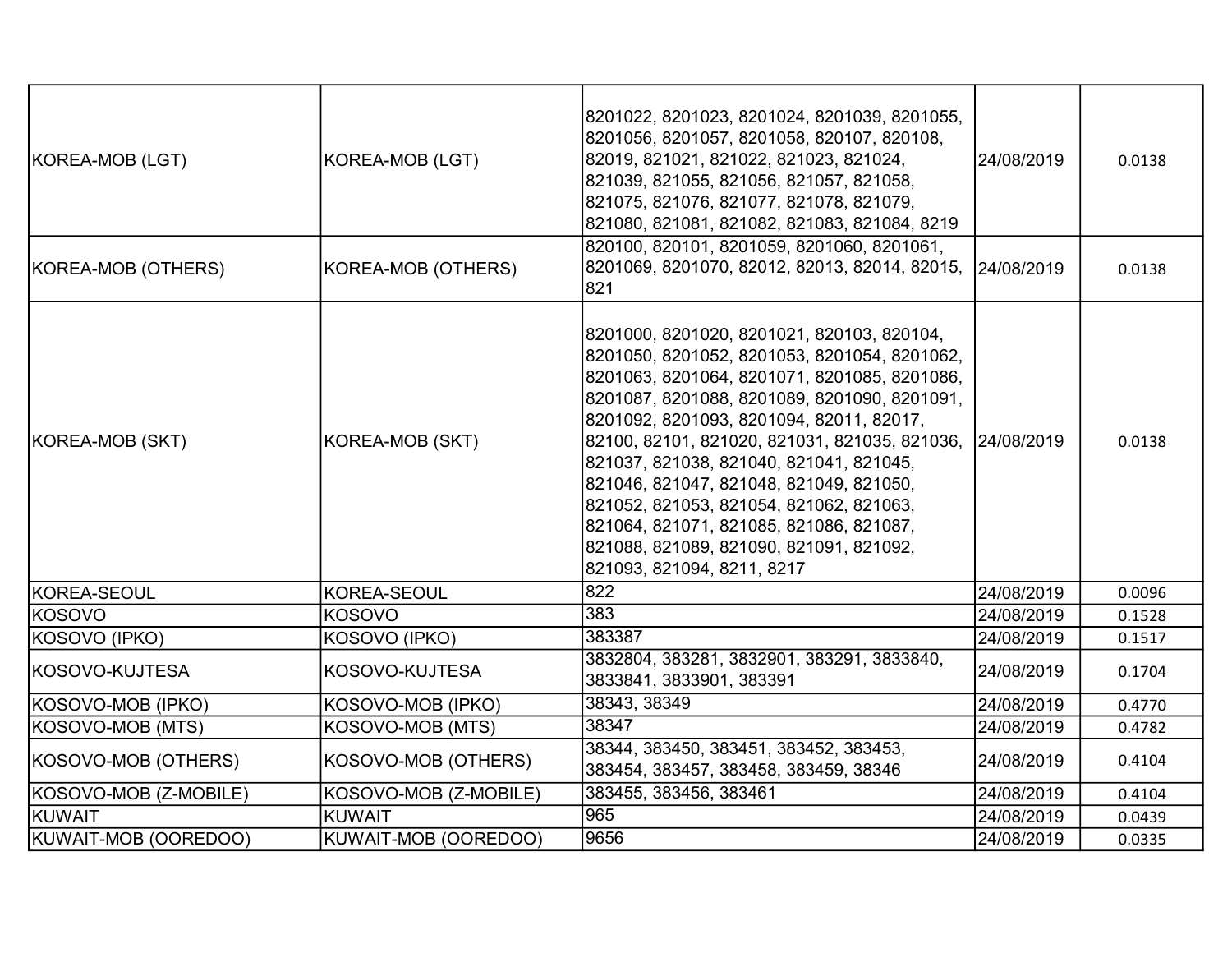| KUWAIT-MOB (VIVA) | <b>KUWAIT-MOB (VIVA)</b> | 9655                                                                                                                                                                                                                                                                                                                                                                                                                                                                                                                                                                                                                                                                                                                                                                                                                                                                                                                                                                                                                                                                                                                                                                                                                                                                                                             | 24/08/2019 | 0.0362 |
|-------------------|--------------------------|------------------------------------------------------------------------------------------------------------------------------------------------------------------------------------------------------------------------------------------------------------------------------------------------------------------------------------------------------------------------------------------------------------------------------------------------------------------------------------------------------------------------------------------------------------------------------------------------------------------------------------------------------------------------------------------------------------------------------------------------------------------------------------------------------------------------------------------------------------------------------------------------------------------------------------------------------------------------------------------------------------------------------------------------------------------------------------------------------------------------------------------------------------------------------------------------------------------------------------------------------------------------------------------------------------------|------------|--------|
| KUWAIT-MOB (ZAIN) | <b>KUWAIT-MOB (ZAIN)</b> | 9659                                                                                                                                                                                                                                                                                                                                                                                                                                                                                                                                                                                                                                                                                                                                                                                                                                                                                                                                                                                                                                                                                                                                                                                                                                                                                                             | 24/08/2019 | 0.0418 |
| LAOS              | <b>LAOS</b>              | 856                                                                                                                                                                                                                                                                                                                                                                                                                                                                                                                                                                                                                                                                                                                                                                                                                                                                                                                                                                                                                                                                                                                                                                                                                                                                                                              | 24/08/2019 | 0.0782 |
| <b>LATVIA</b>     | <b>LATVIA</b>            | 371                                                                                                                                                                                                                                                                                                                                                                                                                                                                                                                                                                                                                                                                                                                                                                                                                                                                                                                                                                                                                                                                                                                                                                                                                                                                                                              | 24/08/2019 | 0.1726 |
| LATVIA (OLO)      | LATVIA (OLO)             | 37161301, 37161302, 37161303, 37161304,<br>37162001, 37162002, 37162003, 37162004,<br>37162005, 37162006, 37162007, 37162008,<br>37162100, 37162101, 37162102, 37162103,<br>37162104, 37162105, 37162106, 37162107,<br>37162108, 37162200, 37162201, 37162202,<br>37162203, 37162204, 37162205, 37162206,<br>371622222, 37162301, 37162302, 37162303,<br>37162304, 37162305, 37162306, 37162307,<br>37162333, 37162400, 37162401, 37162402,<br>37162403, 37162444, 37162500, 37162501,<br>37162502, 37162503, 37162555, 37162600,<br>37162601, 37162602, 37162603, 37162604,<br>37162605, 37162606, 37162607, 37162608,<br>37162666, 37162700, 37162701, 37162702,<br>37162703, 37162778, 37162779, 3716278,<br>37162790, 37162791, 37162792, 37162793,<br>37162794, 37162795, 37162796, 37162797,<br>37162800, 37162801, 37162802, 37162803,<br>37162804, 37162888, 37162900, 37162901,<br>37162902, 37162903, 37162904, 37162905,<br>37162906, 37162907, 37162908, 37162999,<br>37163030, 371630310, 371630311, 371630314,<br> 371630315, 371630318, 371630319, 37163032,<br>371630380, 371630381, 371630382, 371630383,<br>371630384, 371630385, 371630386, 371630387,<br>371630390, 37163090, 37163091, 371630920,<br>371630921, 371630924, 371630925, 37163094,<br>37163096, 37163097, 37163098, 371630990, | 24/08/2019 | 0.2250 |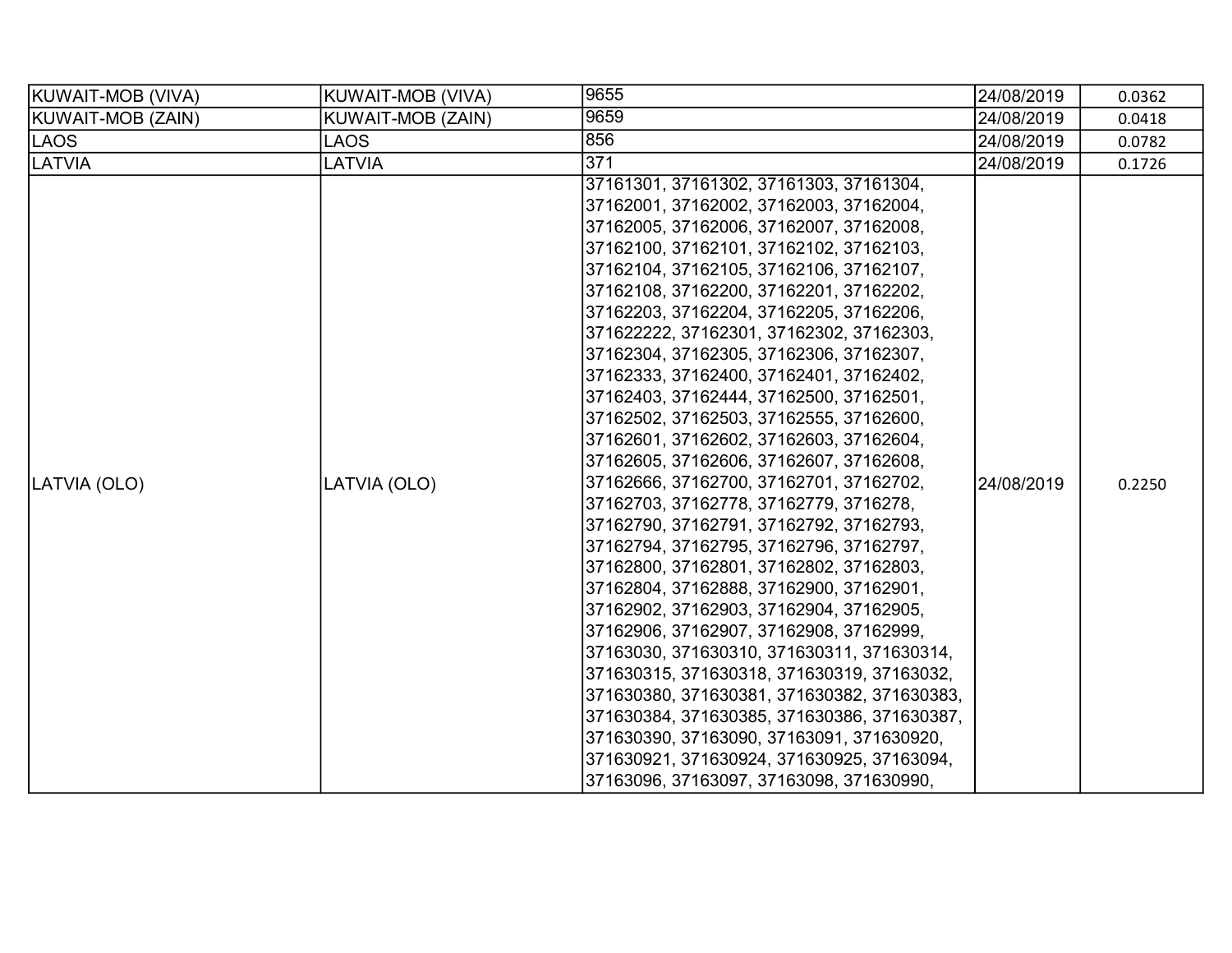|              |              | 371657138, 371657139, 37165714, 371657150,  |             |        |
|--------------|--------------|---------------------------------------------|-------------|--------|
|              |              | 371657151, 371657152, 371657153, 371657154, |             |        |
|              |              | 371657155, 371657156, 371657158, 371657159, |             |        |
|              |              | 37165716, 37165719, 37165770, 37165771,     |             |        |
|              |              | 37165772, 37165773, 371657760, 371657761,   |             |        |
|              |              | 371657764, 371657765, 371657768, 371657769, |             |        |
|              |              | 371657770, 371657777, 37165790, 37165791,   |             |        |
|              |              | 37165792, 37165794, 37165795, 37165796,     |             |        |
|              |              | 37165797, 371657988, 37165800, 37165801,    |             |        |
|              |              | 37165802, 37165803, 37165804, 37165805,     |             |        |
|              |              | 37165806, 37165807, 371658081, 371658088,   |             |        |
|              |              | 37165813, 37165814, 37165815, 37165816,     |             |        |
|              |              | 37165817, 37165818, 3716582, 371658881,     |             |        |
|              |              | 371658882, 371658883, 371658884, 371658885, |             |        |
| LATVIA (OLO) | LATVIA (OLO) | 371658888, 371658889, 37165901, 37165902,   | 124/08/2019 | 0.2250 |
|              |              | 37165903, 37165904, 37165905, 37165906,     |             |        |
|              |              | 37165907, 37165908, 37165909, 37165999,     |             |        |
|              |              | 37166000, 37166001, 371660020, 371660021,   |             |        |
|              |              | 371660022, 371660023, 371660024, 371660025, |             |        |
|              |              | 371660026, 371660027, 371660028, 371660029, |             |        |
|              |              | 37166003, 371660040, 371660041, 371660042,  |             |        |
|              |              | 371660043, 371660044, 371660045, 371660046, |             |        |
|              |              | 371660047, 371660048, 371660049, 37166005,  |             |        |
|              |              | 37166006, 37166007, 37166008, 37166009,     |             |        |
|              |              | 3716601, 371660200, 371660201, 371660202,   |             |        |
|              |              | 371660203, 371660204, 371660220, 371660221, |             |        |
|              |              | 371660222, 371660223, 371660224, 37166025,  |             |        |
|              |              | 37166026, 37166027, 37166028, 37166040,     |             |        |
|              |              | 37166041, 37166042, 37166043, 37166044,     |             |        |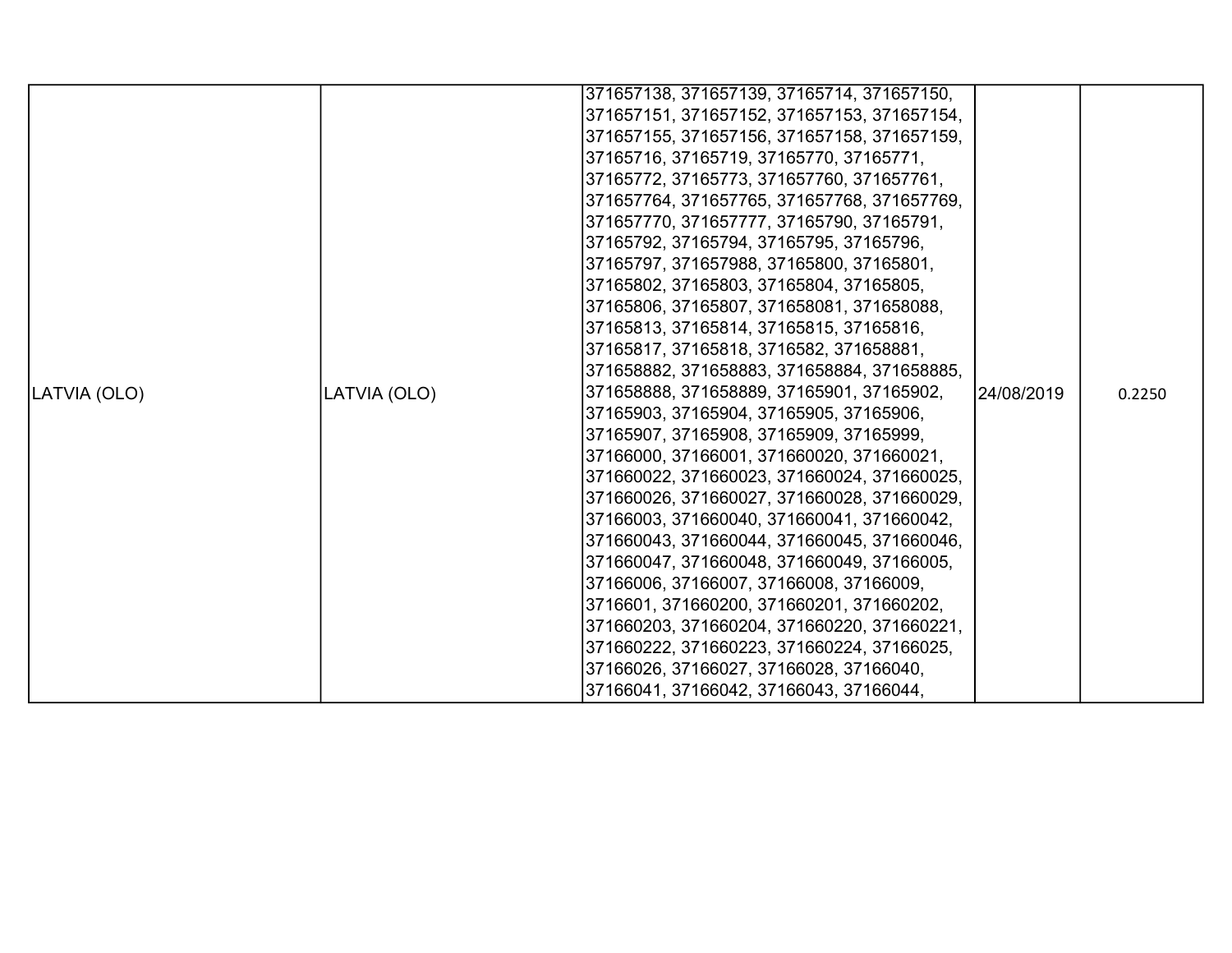| LATVIA (SPECIAL SVC) | IBLOCKED | 3712095, 3712096, 3712097, 3712098, 3712099,<br>37121, 371222, 3712270, 3712271, 3712273,<br>3712274, 3712275, 3712276, 3712278, 3712279,<br>3712285, 3712289, 3712290, 3712291, 3712292,<br>3712293, 3712294, 3712295, 3712296, 3712297,<br>3712298, 3712321, 37123230, 37123231,<br>37123232, 37123233, 37123234, 37123235,<br>37123236, 37123237, 37123238, 37123239,<br>3712324, 3712325, 3712326, 3712329, 3712331,<br>3712332, 37123330, 37123331, 37123332,<br>37123333, 37123334, 37123335, 37123336,<br>37123337, 37123338, 37123339, 3712334,<br>3712335, 3712336, 3712338, 3712339, 37123445,<br> 37123446, 37123447, 37123448, 37123449,<br>3712346, 3712348, 3712349, 3712351, 3712352, 24/08/2019<br>3712353, 3712354, 3712356, 3712358, 3712359,<br>3712401, 3712402, 3712403, 3712404, 3712405,<br>3712406, 3712407, 3712408, 3712409, 3712410,<br>3712412, 3712413, 3712414, 3712415, 3712416,<br>3712417, 3712418, 3712419, 3712441, 3712443,<br>3712445, 3712446, 3712447, 3712448, 3712449,<br> 3712454, 3712456, 3712457, 3712470, 3712471,<br>3712472, 3712473, 3712474, 3712475, 3712476,<br> 3712501, 3712502, 3712503, 3712504, 3712505,<br>3712506, 3712507, 3712508, 3712509, 3712728,<br>3712768, 3712769, 3712795, 3712840, 3712841,<br>3712842, 3712843, 3712901, 3712904, 3712905,<br>37160181, 37160182, 37160183, 37161333,<br> 37161666, 37161700, 37162000, 37162111, . |  | 0.6786 |
|----------------------|----------|------------------------------------------------------------------------------------------------------------------------------------------------------------------------------------------------------------------------------------------------------------------------------------------------------------------------------------------------------------------------------------------------------------------------------------------------------------------------------------------------------------------------------------------------------------------------------------------------------------------------------------------------------------------------------------------------------------------------------------------------------------------------------------------------------------------------------------------------------------------------------------------------------------------------------------------------------------------------------------------------------------------------------------------------------------------------------------------------------------------------------------------------------------------------------------------------------------------------------------------------------------------------------------------------------------------------------------------------------------------------------------------------------------|--|--------|
|----------------------|----------|------------------------------------------------------------------------------------------------------------------------------------------------------------------------------------------------------------------------------------------------------------------------------------------------------------------------------------------------------------------------------------------------------------------------------------------------------------------------------------------------------------------------------------------------------------------------------------------------------------------------------------------------------------------------------------------------------------------------------------------------------------------------------------------------------------------------------------------------------------------------------------------------------------------------------------------------------------------------------------------------------------------------------------------------------------------------------------------------------------------------------------------------------------------------------------------------------------------------------------------------------------------------------------------------------------------------------------------------------------------------------------------------------------|--|--------|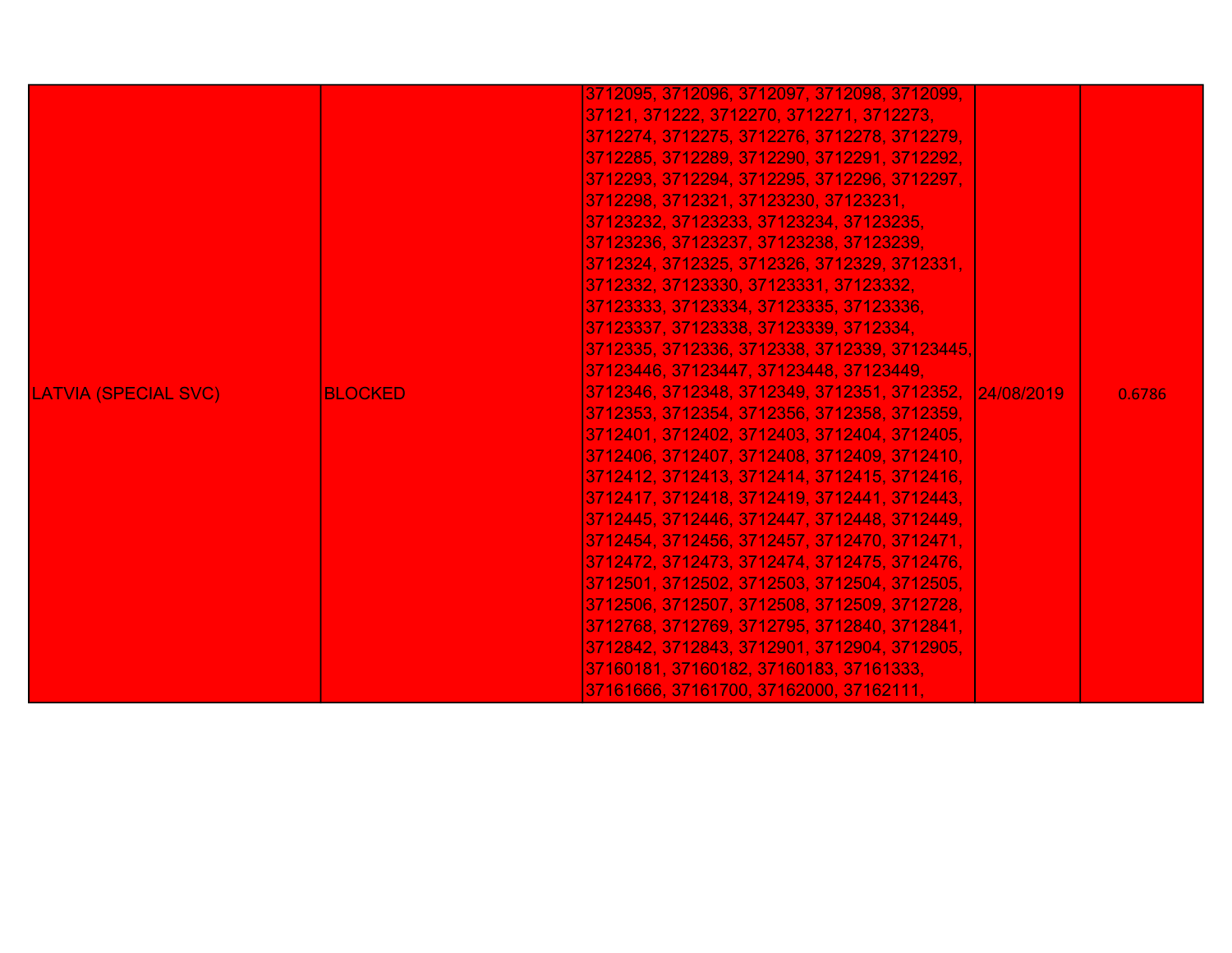| LATVIA-MOB (BITE LATVIA) | LATVIA-MOB (BITE LATVIA) | 3712010, 3712011, 3712012, 3712013, 3712014,<br>3712015, 3712016, 3712017, 3712019, 371206,<br>371207, 371208, 3712205, 3712206, 3712207,<br>3712208, 3712209, 371221, 3712239, 371225,<br>3712272, 3712280, 3712281, 3712282, 3712283,<br>3712284, 371230, 371231, 3712320, 3712322,<br>3712327, 3712330, 3712337, 37123400,<br>37123444, 3712347, 37123500, 3712355,<br>3712357, 3712363, 3712364, 3712365, 3712366,<br>3712367, 3712368, 3712369, 371237, 371238,<br>371239, 3712400, 3712411, 371242, 371243,<br>3712440, 3712442, 371245, 371246, 3712477,<br>3712488, 3712499, 3712500, 371251, 3712550,<br>3712551, 3712552, 3712553, 3712554, 3712555,<br>3712585, 3712586, 3712587, 3712588, 3712720,<br>3712721, 3712722, 3712723, 3712724, 3712725,<br>3712727, 371274, 371275, 3712760, 3712761,<br>3712762, 3712763, 3712764, 3712765, 3712766,<br>3712767, 3712770, 3712771, 3712772, 3712773,<br>3712774, 3712775, 3712776, 3712778, 3712779,<br>3712791, 3712792, 3712794, 3712796, 3712797,<br>3712798, 3712799, 371285, 3712900, 3712902,<br>3712903, 3712906, 3712907, 3712908, 3712909 | 24/08/2019 | 0.3036 |
|--------------------------|--------------------------|------------------------------------------------------------------------------------------------------------------------------------------------------------------------------------------------------------------------------------------------------------------------------------------------------------------------------------------------------------------------------------------------------------------------------------------------------------------------------------------------------------------------------------------------------------------------------------------------------------------------------------------------------------------------------------------------------------------------------------------------------------------------------------------------------------------------------------------------------------------------------------------------------------------------------------------------------------------------------------------------------------------------------------------------------------------------------------------------------------|------------|--------|
| LATVIA-MOB (LMT)         | LATVIA-MOB (LMT)         | 371202, 3712200, 3712201, 3712202, 3712203,<br>3712204, 371224, 371226, 3712277, 3712288,<br>3712299, 3712328, 3712444, 371254, 3712556,<br>3712557, 3712558, 3712559, 371256, 371257,<br>371261, 371262, 371263, 371264, 371265,<br>371266, 3712729, 371273, 3712777, 371278,<br>3712790, 371280, 371283, 3712849, 371286,<br>371287, 371291, 371292, 371293, 371294                                                                                                                                                                                                                                                                                                                                                                                                                                                                                                                                                                                                                                                                                                                                      | 24/08/2019 | 0.3036 |
| LATVIA-MOB (OTHERS)      | LATVIA-MOB (OTHERS)      | 3712360, 3712361, 3712362, 3712793, 3716888                                                                                                                                                                                                                                                                                                                                                                                                                                                                                                                                                                                                                                                                                                                                                                                                                                                                                                                                                                                                                                                                | 24/08/2019 | 0.4896 |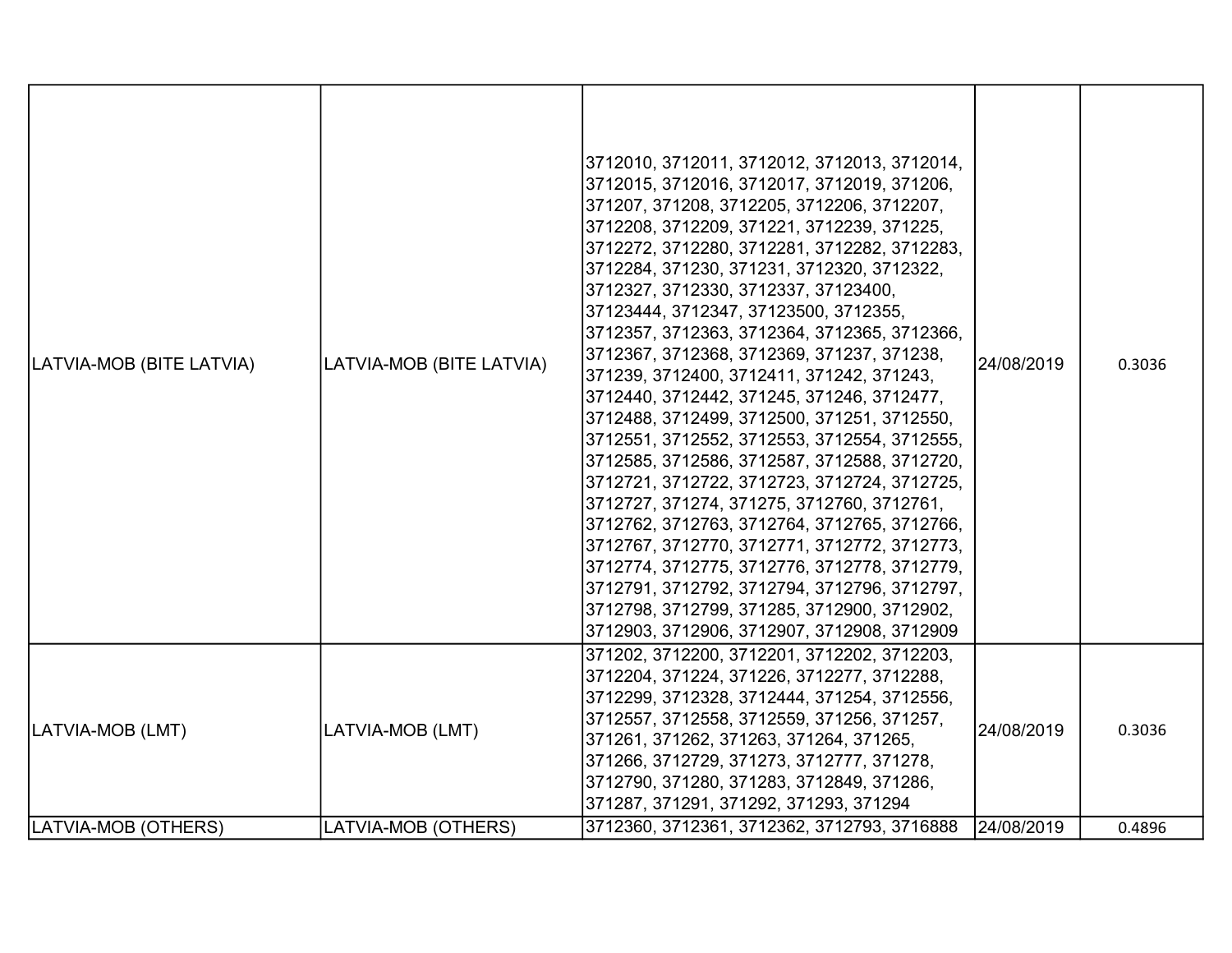|                      |                      | 371200, 371203, 371204, 371205, 3712230,<br>3712231, 3712232, 3712233, 3712234, 3712235,<br>3712236, 3712237, 3712238, 37123402,<br>37123456, 3712478, 3712479, 3712480, 3712481,                                                                                                                                                                                                                                                                                                                                                                                                                                                                                                                           |            |        |
|----------------------|----------------------|-------------------------------------------------------------------------------------------------------------------------------------------------------------------------------------------------------------------------------------------------------------------------------------------------------------------------------------------------------------------------------------------------------------------------------------------------------------------------------------------------------------------------------------------------------------------------------------------------------------------------------------------------------------------------------------------------------------|------------|--------|
| LATVIA-MOB (TELE 2)  | LATVIA-MOB (TELE 2)  | 3712482, 3712483, 3712484, 3712485, 3712486,<br>3712487, 3712489, 371249, 371252, 371253,<br>371259, 371260, 371267, 371268, 371269,<br>371270, 371271, 3712726, 371281, 371282,<br>3712844, 3712845, 3712846, 3712847, 3712848,<br>371288, 371289, 371295, 371296, 371297,<br>371298, 371299                                                                                                                                                                                                                                                                                                                                                                                                               | 24/08/2019 | 0.3036 |
| LATVIA-MOB (TRIATEL) | LATVIA-MOB (TRIATEL) | 3712094, 3712286, 3712287, 3712580, 3712581,<br>3712582, 3712583, 3712584, 3712589                                                                                                                                                                                                                                                                                                                                                                                                                                                                                                                                                                                                                          | 24/08/2019 | 0.3036 |
| LATVIA-RIGA          | <b>LATVIA-RIGA</b>   | 371663, 371664, 371665, 3716665, 3716667,<br>3716668, 3716669, 3716670, 3716671, 3716672,<br>3716673, 3716674, 3716675, 3716676, 3716678,<br>3716679, 3716680, 3716681, 3716682, 3716683,<br>3716684, 3716685, 3716686, 3716687, 371670,<br>3716710, 3716711, 3716712, 3716713, 3716714,<br>3716717, 3716718, 3716720, 3716721, 3716722,<br>3716724, 3716725, 3716726, 3716727, 3716728,<br>3716729, 371673, 3716740, 3716741, 3716742,<br>3716743, 3716744, 3716745, 3716746, 3716747,<br>371675, 3716760, 3716761, 3716762, 37167667,<br>37167668, 3716767, 3716768, 3716770, 3716773,<br>3716774, 3716775, 3716776, 3716777, 3716780,<br>3716781, 3716782, 3716783, 3716784, 3716786,<br>3716789, 371679 | 24/08/2019 | 0.1726 |
| LEBANON              | <b>LEBANON</b>       | 961                                                                                                                                                                                                                                                                                                                                                                                                                                                                                                                                                                                                                                                                                                         | 24/08/2019 | 0.0817 |
| <b>LEBANON-MOB</b>   | <b>LEBANON-MOB</b>   | 9613, 96170, 96171, 961760, 961761, 961763,<br>961764, 961765, 961766, 961767, 961768,<br>961769, 961788, 961789, 961791, 961793, 96181                                                                                                                                                                                                                                                                                                                                                                                                                                                                                                                                                                     | 24/08/2019 | 0.1691 |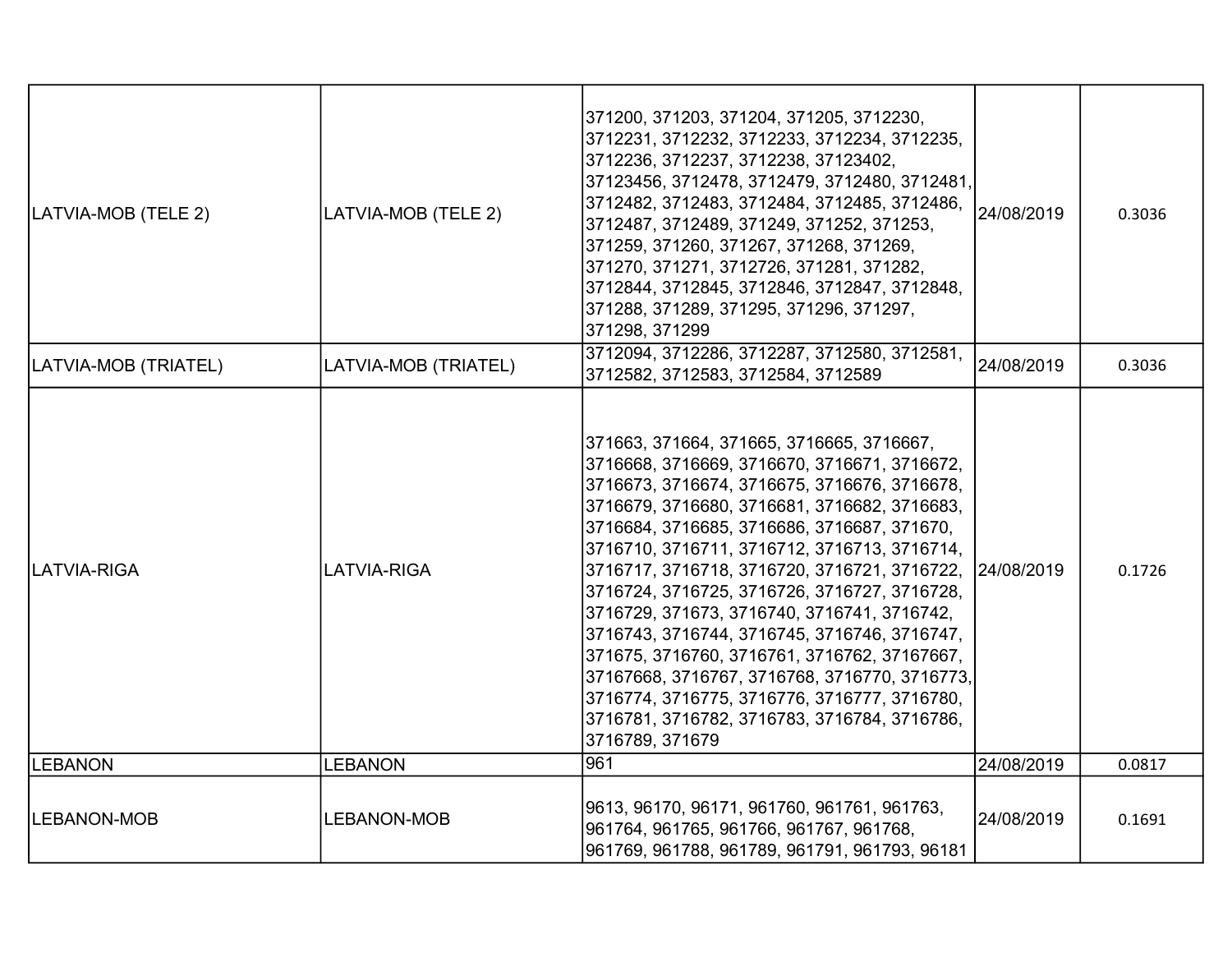| <b>LESOTHO</b>                                                      | <b>LESOTHO</b>           | 266                                                                                                                                                                                                                                                      | 24/08/2019 | 0.3774 |
|---------------------------------------------------------------------|--------------------------|----------------------------------------------------------------------------------------------------------------------------------------------------------------------------------------------------------------------------------------------------------|------------|--------|
| LESOTHO-MOB (ECONET)                                                | LESOTHO-MOB (ECONET)     | 2666                                                                                                                                                                                                                                                     | 24/08/2019 | 0.3610 |
| LESOTHO-MOB (VODACOM)                                               | LESOTHO-MOB (VODACOM)    | 2665                                                                                                                                                                                                                                                     | 24/08/2019 | 0.4260 |
| LIBERIA                                                             | LIBERIA                  | 231                                                                                                                                                                                                                                                      | 24/08/2019 | 0.4283 |
| LIBERIA-MOB (CELLCOM)                                               | LIBERIA-MOB (CELLCOM)    | 2317                                                                                                                                                                                                                                                     | 24/08/2019 | 0.3833 |
| LIBERIA-MOB (COMIUM)                                                | LIBERIA-MOB (COMIUM)     | 2315                                                                                                                                                                                                                                                     | 24/08/2019 | 0.3602 |
| LIBERIA-MOB (LIBERCELL)                                             | LIBERIA-MOB (LIBERCELL)  | 2314, 23199                                                                                                                                                                                                                                              | 24/08/2019 | 0.4416 |
| LIBERIA-MOB (MTN)                                                   | LIBERIA-MOB (MTN)        | 2316, 23188                                                                                                                                                                                                                                              | 24/08/2019 | 0.3637 |
| <b>LIBYA</b>                                                        | LIBYA                    | 218                                                                                                                                                                                                                                                      | 24/08/2019 | 0.2352 |
| LIBYA-MOB                                                           | LIBYA-MOB                | 21891, 21892, 21893, 21894, 21895, 21896                                                                                                                                                                                                                 | 24/08/2019 | 0.2933 |
| <b>LIECHTENSTEIN</b>                                                | LIECHTENSTEIN            | 423                                                                                                                                                                                                                                                      | 24/08/2019 | 0.0538 |
| LIECHTENSTEIN (IMS)                                                 | LIECHTENSTEIN (IMS)      | 42360, 42361, 42362, 42363, 42364, 42365,<br>42366, 42367, 42368                                                                                                                                                                                         | 24/08/2019 | 0.0538 |
| LIECHTENSTEIN-MOB (OTHERS)                                          |                          | 423690, 423691, 423692, 423693, 423694,<br> 423695, 423696, 4236970, 4236971, 4236972,<br>LIECHTENSTEIN-MOB (OTHERS4236973, 4236974, 4236975, 4236976, 4236979, 24/08/2019<br> 423698, 423699, 42370, 42371, 42372, 42373,<br>42374, 42375, 42376, 42379 |            | 0.0538 |
| LIECHTENSTEIN-MOB (SALT)                                            | LIECHTENSTEIN-MOB (SALT) | 42369756, 4236978, 423756, 42378                                                                                                                                                                                                                         | 24/08/2019 | 0.0538 |
| LIECHTENSTEIN-MOB (SWISSCOM LIECHTENSTEIN-MOB (SWISSC4236977, 42377 |                          |                                                                                                                                                                                                                                                          | 24/08/2019 | 0.0538 |
| <b>LITHUANIA</b>                                                    | <b>LITHUANIA</b>         | 370                                                                                                                                                                                                                                                      | 24/08/2019 | 0.0108 |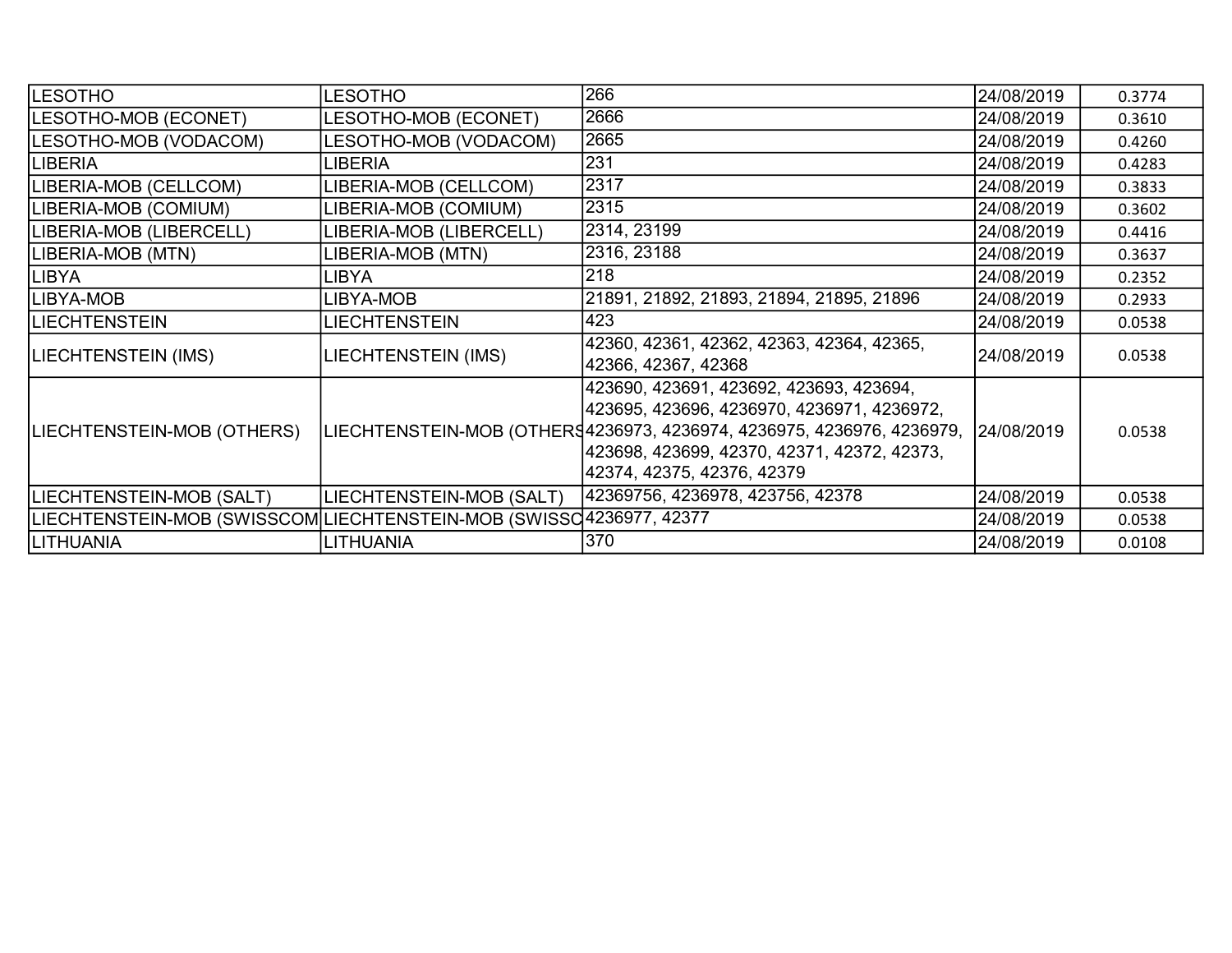|                         |                         | 37037251, 37037252, 37037254, 37037255,     |            |        |
|-------------------------|-------------------------|---------------------------------------------|------------|--------|
|                         |                         | 37037256, 37037364, 37037368, 37037369,     |            |        |
|                         |                         | 37037783, 37038921, 37038929, 37041202,     |            |        |
|                         |                         | 37041721, 37041751, 37042521, 37042522,     |            |        |
|                         |                         | 37045485, 37045540, 37046364, 37046450,     |            |        |
|                         |                         | 37046467, 37052068, 37052082, 37052090,     |            |        |
|                         |                         | 37052173, 370521939, 370521940, 370521941,  |            |        |
|                         |                         | 37052521, 37052528, 37052529, 37052530,     |            |        |
|                         |                         | 37052533, 37052654, 37066103, 37066186,     |            |        |
|                         |                         | 37066187, 37066301, 37066302, 37066303,     |            |        |
|                         |                         | 37066304, 37066305, 37066306, 37066307,     |            |        |
|                         |                         | 37066308, 37066309, 37066310, 37066321,     |            |        |
|                         |                         | 37066324, 37066325, 37066326, 37066327,     |            |        |
|                         |                         | 37066328, 37066329, 37066340, 3706640001,   |            |        |
| LITHUANIA (SPECIAL SVC) | LITHUANIA (SPECIAL SVC) | 3706640002, 3706640003, 3706640004,         | 24/08/2019 | 0.4782 |
|                         |                         | 3706640005, 3706640006, 3706640007,         |            |        |
|                         |                         | 3706640008, 3706640009, 370664001,          |            |        |
|                         |                         | 370664002, 370664003, 370664004, 370664005, |            |        |
|                         |                         | 370664006, 370664007, 370664008, 370664009, |            |        |
|                         |                         | 37066401, 37066402, 37066403, 37066404,     |            |        |
|                         |                         | 37066405, 37066406, 37066407, 37066408,     |            |        |
|                         |                         | 37066409, 37066410, 37066412, 37066413,     |            |        |
|                         |                         | 37066414, 37066415, 37066416, 37066417,     |            |        |
|                         |                         | 37066418, 37066419, 37066420, 37066421,     |            |        |
|                         |                         | 37066423, 37066424, 37066425, 37066426,     |            |        |
|                         |                         | 37066427, 37066428, 37066429, 37066430,     |            |        |
|                         |                         | 37066431, 37066432, 37066434, 37066435,     |            |        |
|                         |                         | 37066436, 37066437, 37066438, 37066439,     |            |        |
|                         |                         | 37066440, 37066441, 37066442, 37066443,     |            |        |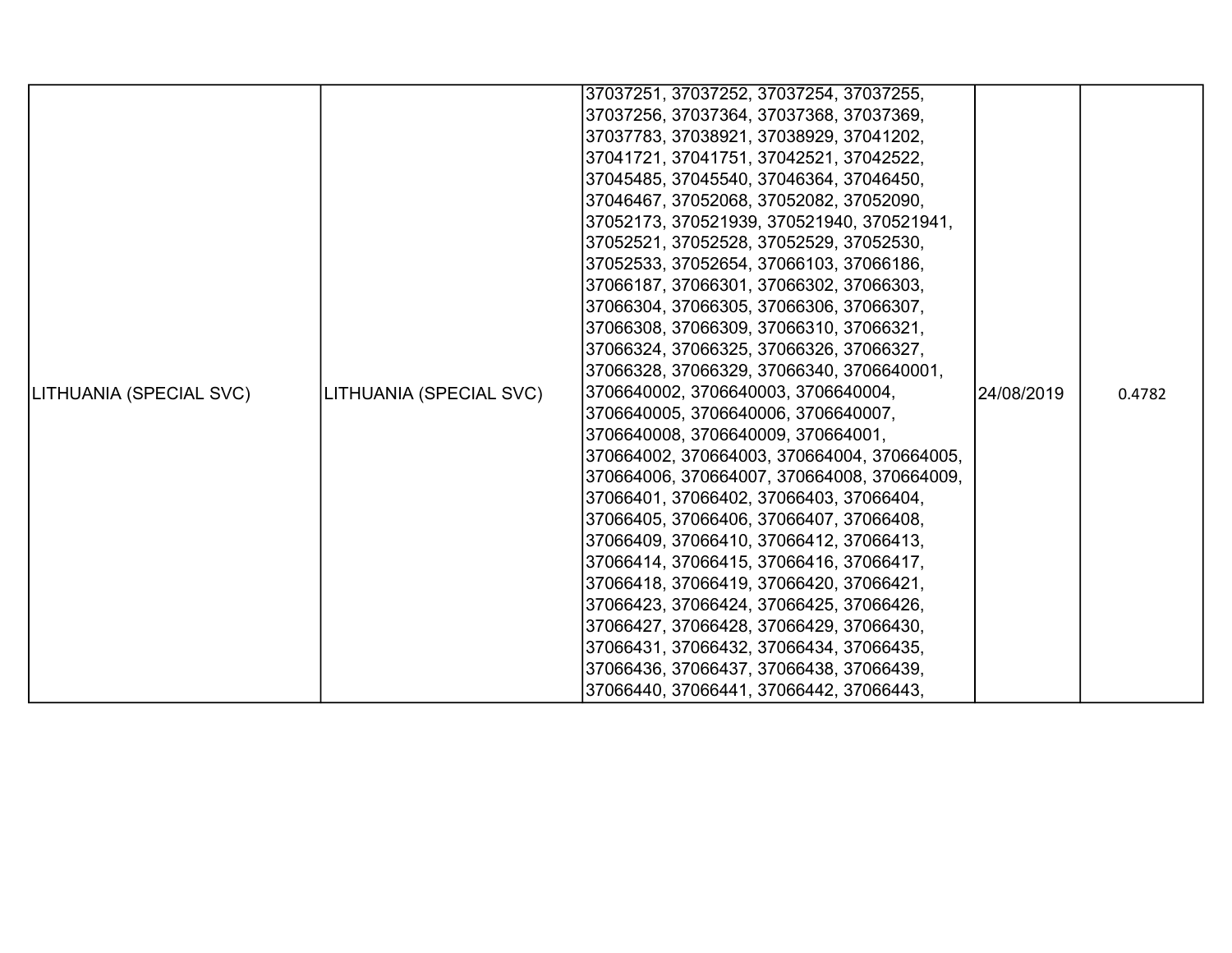| LITHUANIA-MOB (BITE GSM) | LITHUANIA-MOB (BITE GSM)       | 37063, 370640, 370641, 370642, 370643,<br>370644, 370649, 37065, 370660, 37066105,<br>3706611, 3706612, 3706613, 3706614, 3706615,<br>3706616, 3706617, 3706618, 3706619, 37066320,<br>37066323, 3706660, 3706661, 3706665, 3706667, 24/08/2019<br>3706668, 3706669, 3706670, 37066710,<br>37066711, 3706676, 3706677, 3706678, 3706679,<br>37066900, 3706696, 3706697, 3706698, 3706699,<br>370681, 370685, 370689, 370690, 3706910,<br>3706913, 3706914, 3706915, 3706916, 3706917,<br>3706918, 3706919, 37069742, 37069743, 370699 |            | 0.0144 |
|--------------------------|--------------------------------|---------------------------------------------------------------------------------------------------------------------------------------------------------------------------------------------------------------------------------------------------------------------------------------------------------------------------------------------------------------------------------------------------------------------------------------------------------------------------------------------------------------------------------------|------------|--------|
| LITHUANIA-MOB (OMNITEL)  | LITHUANIA-MOB (OMNITEL)        | 37061, 37062, 370662, 370663, 37066313,<br>37066314, 37066315, 37066316, 37066317,<br>37066318, 37066319, 37066478, 37066479,<br>37066480, 37066481, 37066482, 37066483,<br>37066484, 37066485, 37066486, 37066487,<br>37066512, 37066513, 37066514, 37066515,<br>37066516, 37066517, 37066518, 37066519,<br>37066520, 37066521, 370680, 370682, 370686,<br>370687, 370688, 370692, 370693, 370694,<br>370695, 370696, 370697, 370698                                                                                                 | 24/08/2019 | 0.0144 |
| LITHUANIA-MOB (OTHERS)   | LITHUANIA-MOB (OTHERS)         | 3706                                                                                                                                                                                                                                                                                                                                                                                                                                                                                                                                  | 24/08/2019 | 0.0144 |
| LITHUANIA-MOB (TELE 2)   | LITHUANIA-MOB (TELE 2)         | 37060, 370645, 370646, 370647, 370648,<br>3706640000, 370668005, 370668006, 370668007,<br>370668008, 370668009, 37066801, 37066802,<br>37066803, 37066804, 37066805, 37066806,<br>37066807, 37066808, 37066809, 3706686, 37067,<br>370683, 370684                                                                                                                                                                                                                                                                                     | 24/08/2019 | 0.0144 |
| <b>LUXEMBOURG</b>        | <b>LUXEMBOURG</b>              | 352                                                                                                                                                                                                                                                                                                                                                                                                                                                                                                                                   | 24/08/2019 | 0.0104 |
| LUXEMBOURG (VAS)         | LUXEMBOURG (VAS)               | 352118, 35212, 35213, 352800, 352801, 352900,<br>352901, 352905                                                                                                                                                                                                                                                                                                                                                                                                                                                                       | 24/08/2019 | 0.0850 |
| LUXEMBOURG-MOB (ORANGE)  | LUXEMBOURG-MOB (ORANGE) 352661 |                                                                                                                                                                                                                                                                                                                                                                                                                                                                                                                                       | 24/08/2019 | 0.0192 |
| LUXEMBOURG-MOB (OTHERS)  | LUXEMBOURG-MOB (OTHERS)        | 35260, 3526021, 352621, 352651, 352655,<br>352671, 352681                                                                                                                                                                                                                                                                                                                                                                                                                                                                             | 24/08/2019 | 0.0192 |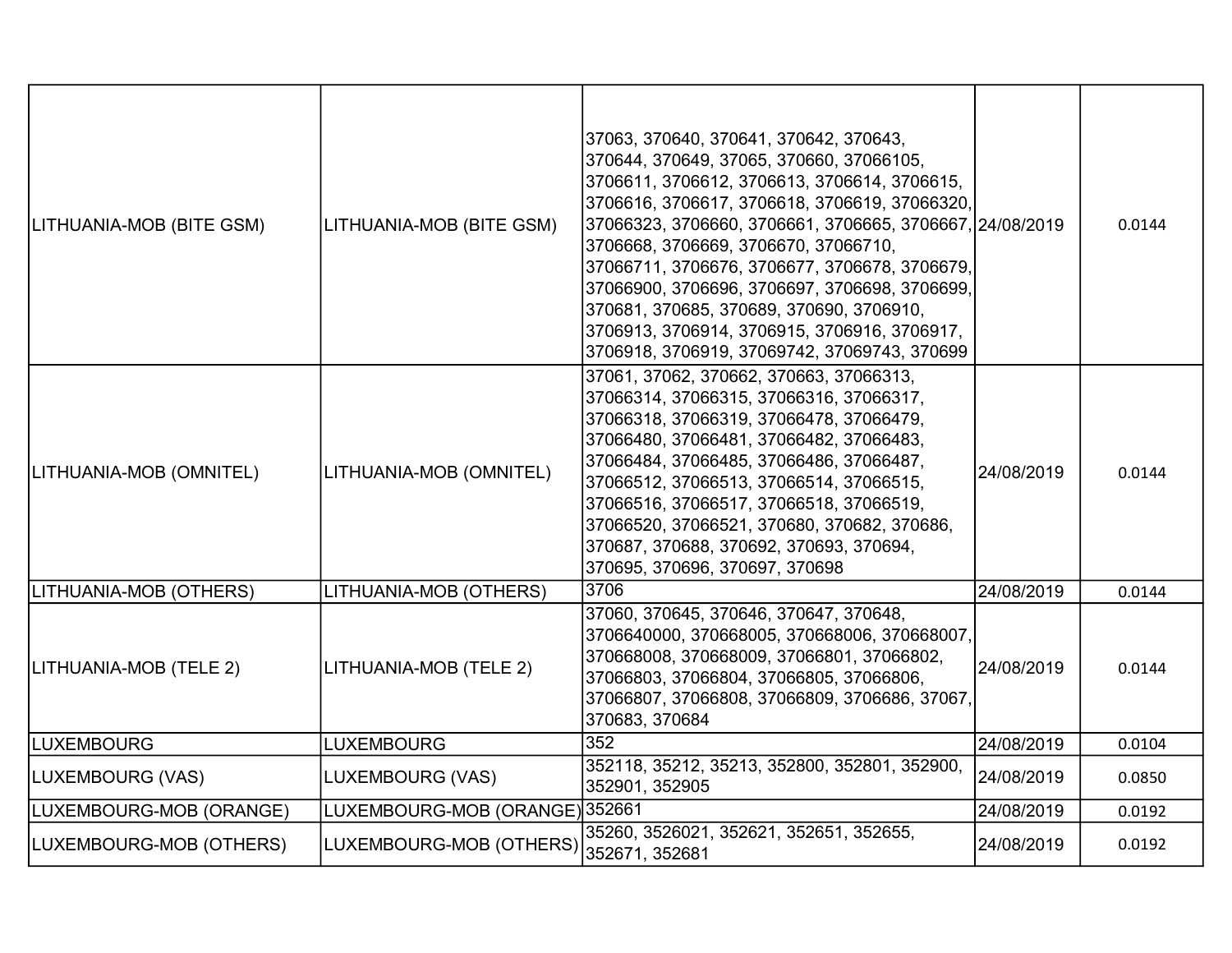| LUXEMBOURG-MOB (TANGO) | LUXEMBOURG-MOB (TANGO)    | 352691                                                                                                                                                                                                                                                                                                                                                                                                                                                                                                                                                                                                                                                                                                                                                                                            | 24/08/2019 | 0.0192 |
|------------------------|---------------------------|---------------------------------------------------------------------------------------------------------------------------------------------------------------------------------------------------------------------------------------------------------------------------------------------------------------------------------------------------------------------------------------------------------------------------------------------------------------------------------------------------------------------------------------------------------------------------------------------------------------------------------------------------------------------------------------------------------------------------------------------------------------------------------------------------|------------|--------|
| <b>MACAU</b>           | <b>MACAU</b>              | 853                                                                                                                                                                                                                                                                                                                                                                                                                                                                                                                                                                                                                                                                                                                                                                                               | 24/08/2019 | 0.1120 |
| <b>MACEDONIA</b>       | <b>MACEDONIA</b>          | 389                                                                                                                                                                                                                                                                                                                                                                                                                                                                                                                                                                                                                                                                                                                                                                                               | 24/08/2019 | 0.1596 |
| MACEDONIA (AICALL)     | <b>MACEDONIA (AICALL)</b> | 38926090, 38926091, 38926092, 38926121,<br>38932605, 38932606, 38932607, 38932608,<br>38932609, 38932610, 38932612, 38932616,<br>38932617, 38933612, 38934609, 38934612,<br>38943608, 38943609, 38943612, 38946609,<br>38947609, 38947610, 38947612, 38948612                                                                                                                                                                                                                                                                                                                                                                                                                                                                                                                                     | 24/08/2019 | 0.1596 |
| MACEDONIA (AKTON)      | <b>MACEDONIA (AKTON)</b>  | 38923440, 38931440, 38932420, 38933440,<br>38934440, 38942440, 38943440, 38944440,<br>38945440, 38946440, 38947440, 38948440                                                                                                                                                                                                                                                                                                                                                                                                                                                                                                                                                                                                                                                                      | 24/08/2019 | 0.1596 |
| MACEDONIA (BLIZOO)     | MACEDONIA (BLIZOO)        | 3892613, 3892614, 3892615, 38926162,<br>38926163, 38926164, 38926165, 38926166,<br>38926167, 38926168, 38926169, 38926200,<br>38926201, 38926202, 38926203, 38931613,<br>38931614, 38931615, 38931617, 38931618,<br>38931619, 38931620, 38932613, 38932614,<br>38932618, 38932619, 38932620, 38932628,<br>38933613, 38933614, 38933615, 38933618,<br>38933619, 38942613, 38942615, 38942618,<br>38942619, 389426200, 389426201, 389426202,<br>38943613, 38943614, 38943615, 38943616,<br>38943618, 38943619, 38944612, 38944613,<br>38944614, 38944615, 38944616, 38944617,<br>38944618, 38944619, 38944620, 38944621,<br>38945610, 38946615, 38946616, 38947613,<br>38947614, 38947618, 38947620, 38947621,<br>38947622, 38947623, 38948613, 38948614,<br>38948615, 38948618, 38948619, 38948620 | 24/08/2019 | 0.1596 |
| MACEDONIA (INFEL)      | <b>MACEDONIA (INFEL)</b>  | 38926111, 38931611, 38932611, 38934611,<br>38942611, 38944611, 38945611, 38946611,<br>38946612, 38947616, 38948616                                                                                                                                                                                                                                                                                                                                                                                                                                                                                                                                                                                                                                                                                | 24/08/2019 | 0.1596 |
| MACEDONIA (MAKTEL)     | <b>MACEDONIA (MAKTEL)</b> | 38931, 38932, 38933, 38934, 38942, 38943,<br>38944, 38945, 38946, 38947, 38948                                                                                                                                                                                                                                                                                                                                                                                                                                                                                                                                                                                                                                                                                                                    | 24/08/2019 | 0.1514 |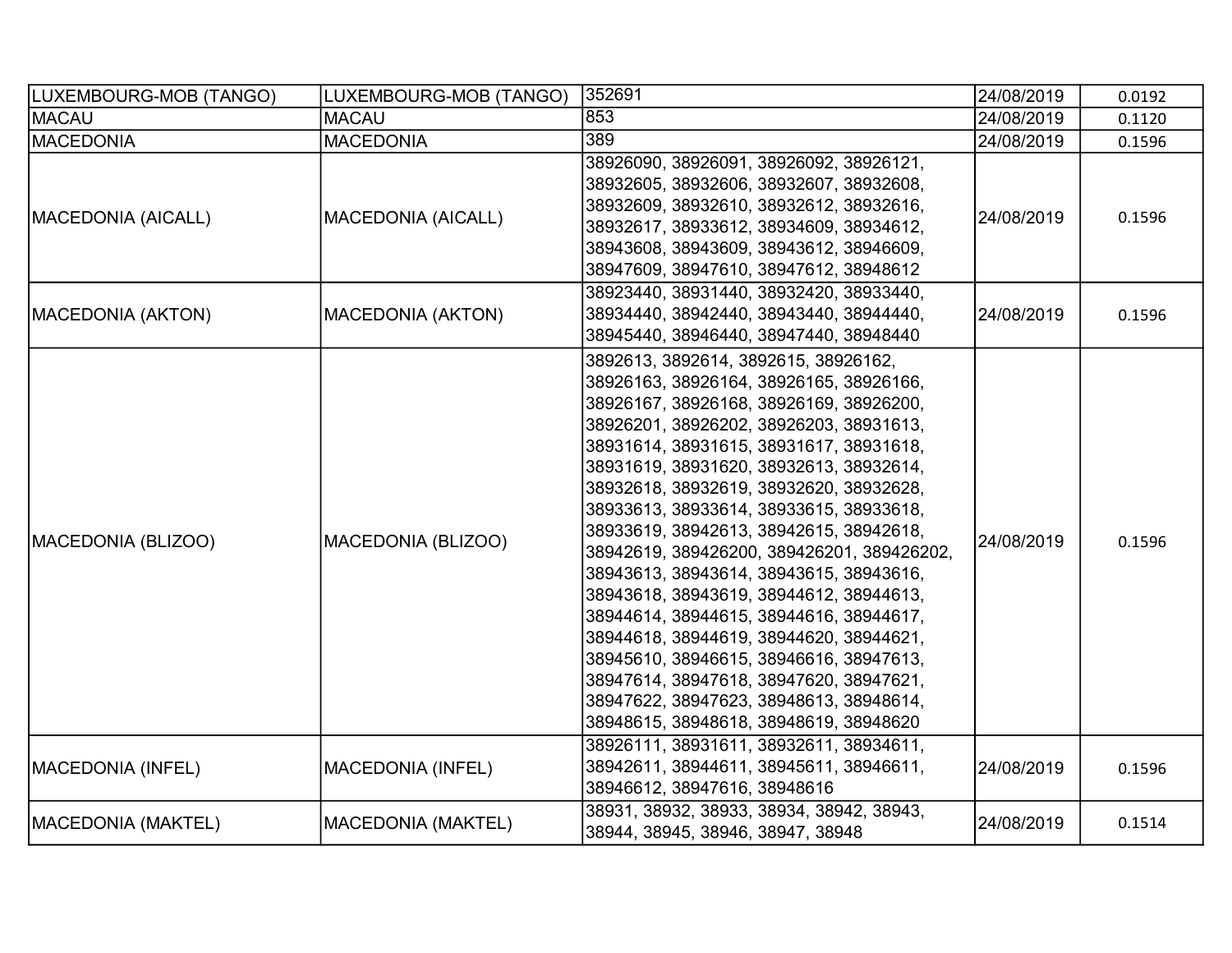| <b>MACEDONIA (NEOTEL)</b> | MACEDONIA (NEOTEL)         | 38925511, 38925512, 38925513, 38925514,<br> 38925515, 38925516, 38925517, 38925518,<br> 38931550, 38932550, 38932551, 38933550,<br> 38933551, 38934550, 38934551, 38934552,<br> 38942550, 38943550, 38943551, 38943552,<br> 38943553, 38944550, 38945550, 38946550,<br> 38946551, 38946552, 38947550, 38947551,<br> 38947552, 38947553, 38948550, 38948551,<br>38948552 | l24/08/2019 | 0.1596 |
|---------------------------|----------------------------|-------------------------------------------------------------------------------------------------------------------------------------------------------------------------------------------------------------------------------------------------------------------------------------------------------------------------------------------------------------------------|-------------|--------|
| MACEDONIA (ON-NET)        | <b>IMACEDONIA (ON-NET)</b> | 38925100, 38925101, 38925102, 38925103,<br> 38925104, 3892511, 3892512, 38931511,<br> 38931512, 38932511, 38932512, 38933512,<br> 38933515, 38934511, 38934512, 38942511,<br> 38942512, 38943511, 38943512, 38943513,<br> 38944511, 38944512, 38945511, 38945512,<br> 38946511, 38946512, 38947511, 38947512,<br>38948510, 38948511, 38948512                           | 24/08/2019  | 0.1596 |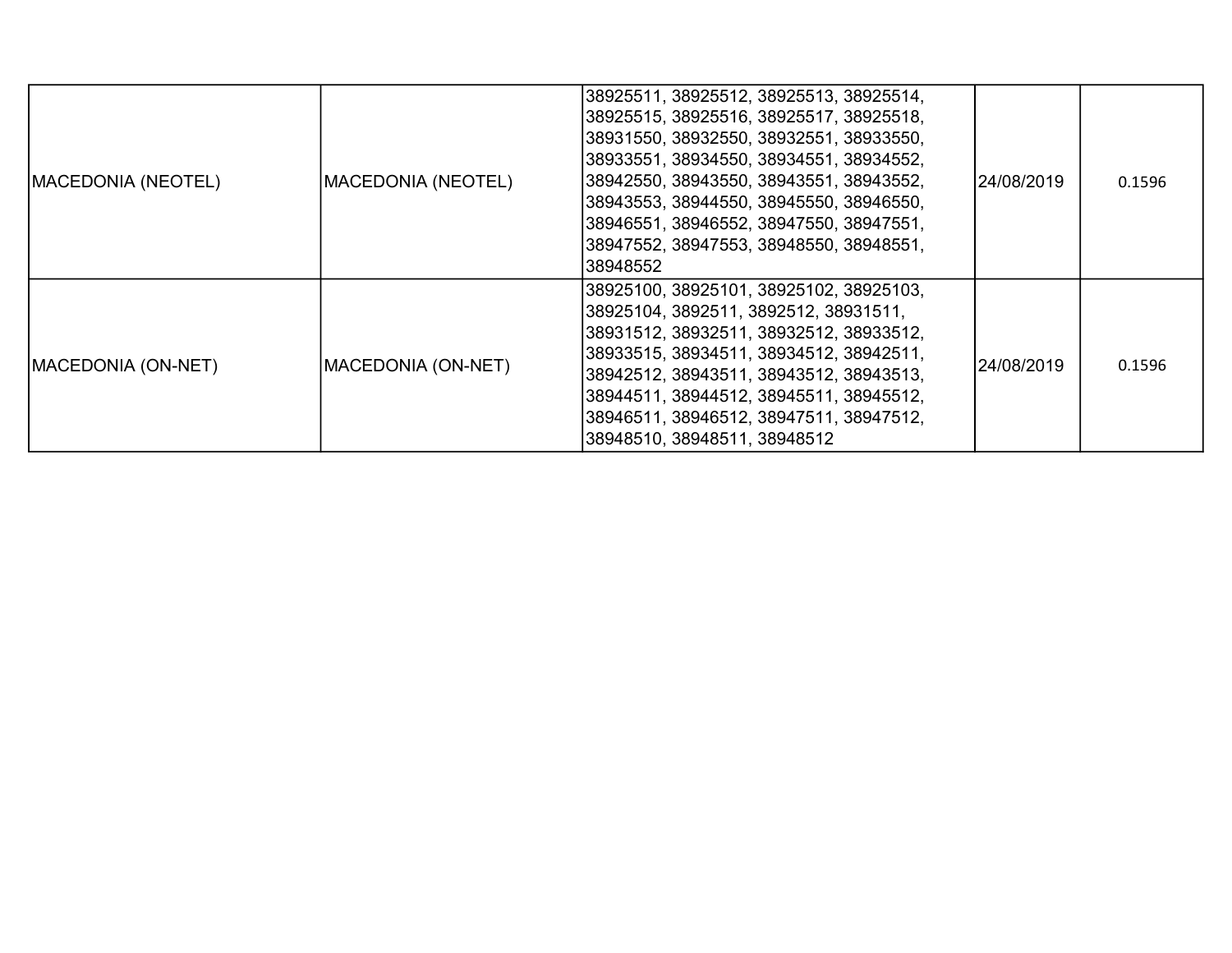| <b>MACEDONIA (OTHERS)</b>      | <b>MACEDONIA (OTHERS)</b>      | 38925051, 38925052, 38925053, 38925054,<br>38925055, 38925056, 38925057, 38925058,<br>38925059, 38925200, 38925201, 38925202,<br>38925203, 38925204, 38925205, 38925206,<br>38925207, 38925208, 38925209, 3892521,<br>38925210, 3892522, 3892523, 3892524, 3892525,<br>3892526, 3892527, 38925280, 3892529,<br>38925290, 38925300, 3892540, 3892541,<br>3892542, 38931506, 3893152, 38931540,<br>38931541, 38931542, 3893252, 38932540,<br>38932541, 38932542, 3893352, 38933540,<br>38933541, 38933542, 3893452, 38934540,<br>38934541, 38934542, 3894252, 38942540,<br>38942541, 38942542, 3894352, 38943540,<br>38943541, 38943542, 38944506, 3894452,<br>38944540, 38944541, 38944542, 3894552,<br>38945540, 38945541, 38945542, 3894652,<br>38946540, 38946541, 38946542, 3894752,<br>38947530, 38947532, 38947533, 38947540,<br>38947541, 38947542, 3894852, 38948530,<br>38948532, 38948533, 38948540, 38948541,<br>38948542 | 24/08/2019 | 0.1596 |
|--------------------------------|--------------------------------|-------------------------------------------------------------------------------------------------------------------------------------------------------------------------------------------------------------------------------------------------------------------------------------------------------------------------------------------------------------------------------------------------------------------------------------------------------------------------------------------------------------------------------------------------------------------------------------------------------------------------------------------------------------------------------------------------------------------------------------------------------------------------------------------------------------------------------------------------------------------------------------------------------------------------------------|------------|--------|
| MACEDONIA-MOB (ONE.VIP)        | MACEDONIA-MOB (ONE.VIP)        | 389732, 3897340, 38975, 38976, 38977, 38978,<br>38979                                                                                                                                                                                                                                                                                                                                                                                                                                                                                                                                                                                                                                                                                                                                                                                                                                                                               | 24/08/2019 | 0.3559 |
| MACEDONIA-MOB (TELEKABEL)      |                                | 3897420, 3897422, 3897423, 3897424, 3897425,<br>MACEDONIA-MOB (TELEKABEL 3897426, 3897427, 3897428, 3897429, 3897460,<br>389747                                                                                                                                                                                                                                                                                                                                                                                                                                                                                                                                                                                                                                                                                                                                                                                                     | 24/08/2019 | 0.3559 |
| MACEDONIA-MOB (T-MOBILE)       | MACEDONIA-MOB (T-MOBILE)       | 38970, 38971, 38972                                                                                                                                                                                                                                                                                                                                                                                                                                                                                                                                                                                                                                                                                                                                                                                                                                                                                                                 | 24/08/2019 | 0.3559 |
| MADAGASCAR                     | <b>MADAGASCAR</b>              | 261                                                                                                                                                                                                                                                                                                                                                                                                                                                                                                                                                                                                                                                                                                                                                                                                                                                                                                                                 | 24/08/2019 | 0.5480 |
| <b>MADAGASCAR (VAS)</b>        | <b>BLOCKED</b>                 | 261200, 26122                                                                                                                                                                                                                                                                                                                                                                                                                                                                                                                                                                                                                                                                                                                                                                                                                                                                                                                       | 24/08/2019 | 1.0206 |
| MADAGASCAR-MOB (AIRTEL)        | MADAGASCAR-MOB (AIRTEL)        | 26133                                                                                                                                                                                                                                                                                                                                                                                                                                                                                                                                                                                                                                                                                                                                                                                                                                                                                                                               | 24/08/2019 | 0.5508 |
| MADAGASCAR-MOB (BLUELINE)      | MADAGASCAR-MOB (BLUELINE 26139 |                                                                                                                                                                                                                                                                                                                                                                                                                                                                                                                                                                                                                                                                                                                                                                                                                                                                                                                                     | 24/08/2019 | 0.5480 |
| <b>MADAGASCAR-MOB (ORANGE)</b> | <b>BLOCKED</b>                 | 26132                                                                                                                                                                                                                                                                                                                                                                                                                                                                                                                                                                                                                                                                                                                                                                                                                                                                                                                               | 24/08/2019 | 0.6342 |
| MADAGASCAR-MOB (OTHERS)        |                                | MADAGASCAR-MOB (OTHERS) 26130, 26131, 26135, 26136, 26137, 26138                                                                                                                                                                                                                                                                                                                                                                                                                                                                                                                                                                                                                                                                                                                                                                                                                                                                    | 24/08/2019 | 0.5480 |
| MADAGASCAR-MOB (TELMA)         | MADAGASCAR-MOB (TELMA)         | $ 26134\rangle$                                                                                                                                                                                                                                                                                                                                                                                                                                                                                                                                                                                                                                                                                                                                                                                                                                                                                                                     | 24/08/2019 | 0.5473 |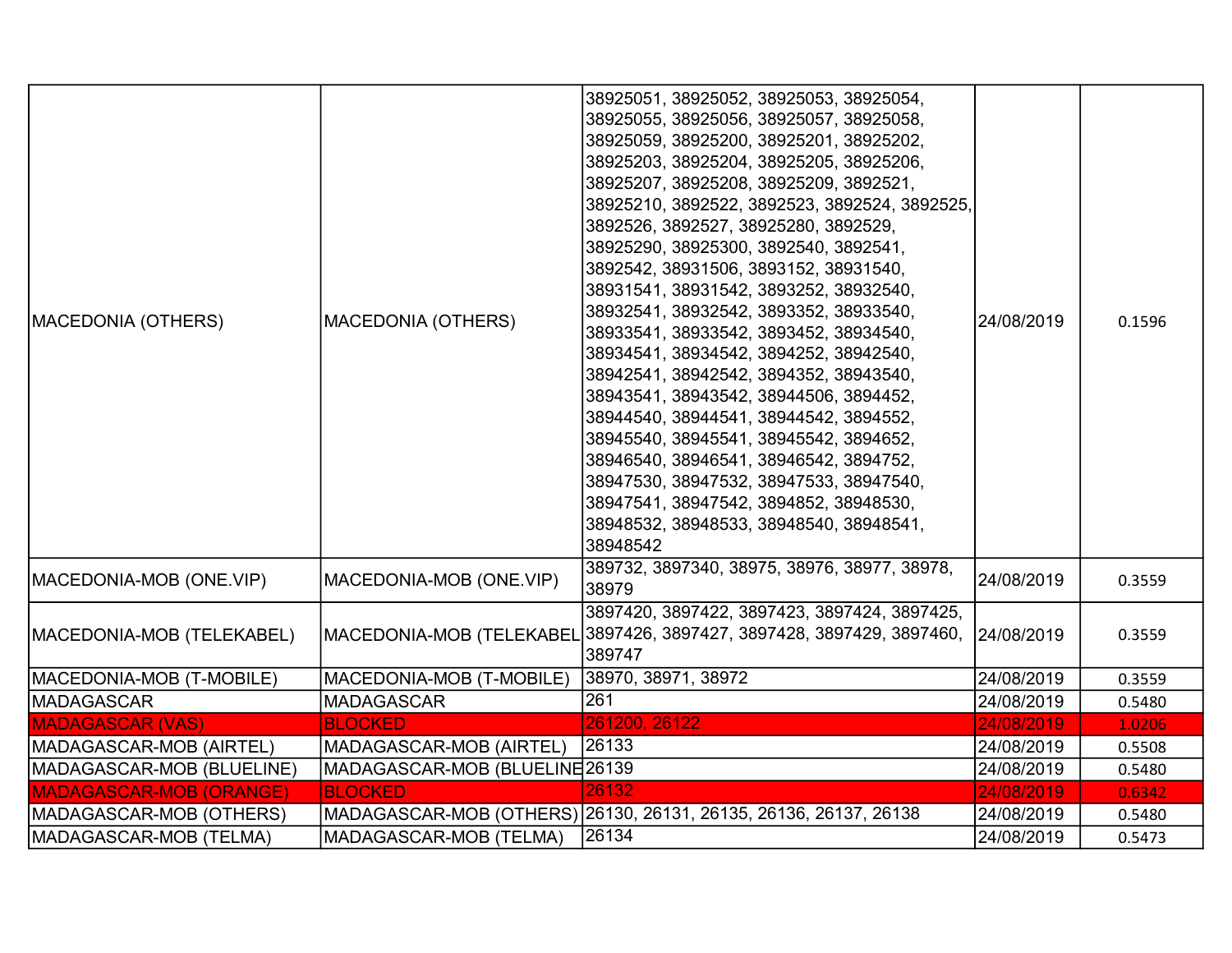| MALAWI                | <b>MALAWI</b>         | 265                                                                                                                                                                                                                                                                                                                                                                                                                                                     | 24/08/2019 | 0.3391 |
|-----------------------|-----------------------|---------------------------------------------------------------------------------------------------------------------------------------------------------------------------------------------------------------------------------------------------------------------------------------------------------------------------------------------------------------------------------------------------------------------------------------------------------|------------|--------|
| MALAWI-MOB (AIRTEL)   | MALAWI-MOB (AIRTEL)   | 26599                                                                                                                                                                                                                                                                                                                                                                                                                                                   | 24/08/2019 | 0.4139 |
| MALAWI-MOB (TNM)      | MALAWI-MOB (TNM)      | 26531, 26588                                                                                                                                                                                                                                                                                                                                                                                                                                            | 24/08/2019 | 0.3936 |
| MALAYSIA              | <b>MALAYSIA</b>       | $\overline{60}$                                                                                                                                                                                                                                                                                                                                                                                                                                         | 24/08/2019 | 0.0120 |
| MALAYSIA-MOB (CELCOM) | MALAYSIA-MOB (CELCOM) | 6010172, 6010173, 6010174, 6010175, 6010178,<br>601030, 601031, 601032, 601033, 601034,<br>601040, 601041, 601050, 601051, 601052,<br>601053, 601054, 601057, 601058, 601059,<br>601077, 601078, 601079, 601080, 601081,<br>601083, 601084, 601085, 601086, 601087,<br>6011105, 6011106, 6011107, 6011108, 6011109,<br>6011130, 6011131, 6011132, 6011133, 6011134,<br>6011150, 6011151, 6011152, 6011153, 6011154,<br>601119, 6013, 60145, 60148, 6019 | 24/08/2019 | 0.0140 |
| MALAYSIA-MOB (DIGI)   | MALAYSIA-MOB (DIGI)   | 60100, 601010, 601011, 601012, 601013,<br>601014, 601015, 601016, 6010170, 6010171,<br>6010176, 6010177, 6010179, 601018, 601019,<br>60102, 601035, 601036, 601037, 601038,<br>601039, 601044, 601045, 601046, 601047,<br>601048, 601049, 601055, 601056, 601066,<br>601072, 601073, 601074, 601075, 601076,<br>601082, 601088, 60109, 6011160, 6011161,<br>6011162, 6011163, 6011164, 60143, 60146,<br>60149, 6016                                     | 24/08/2019 | 0.0140 |
| MALAYSIA-MOB (MAXIS)  | MALAYSIA-MOB (MAXIS)  | 601042, 601043, 601060, 601061, 601062,<br>601063, 601064, 601070, 601071, 601089,<br>601112, 6011135, 6011136, 6011137, 6011138,<br>6011139, 6012, 60142, 60147, 6017                                                                                                                                                                                                                                                                                  | 24/08/2019 | 0.0140 |
| MALAYSIA-MOB (OTHERS) | MALAYSIA-MOB (OTHERS) | 601065, 601067, 601068, 601069, 6011100,<br>6011101, 6011102, 6011103, 6011104, 6011110,<br>6011111, 6011112, 6011113, 6011114, 6011170,<br>6011171, 6011172, 6011173, 6011174, 60154,<br>6018                                                                                                                                                                                                                                                          | 24/08/2019 | 0.0140 |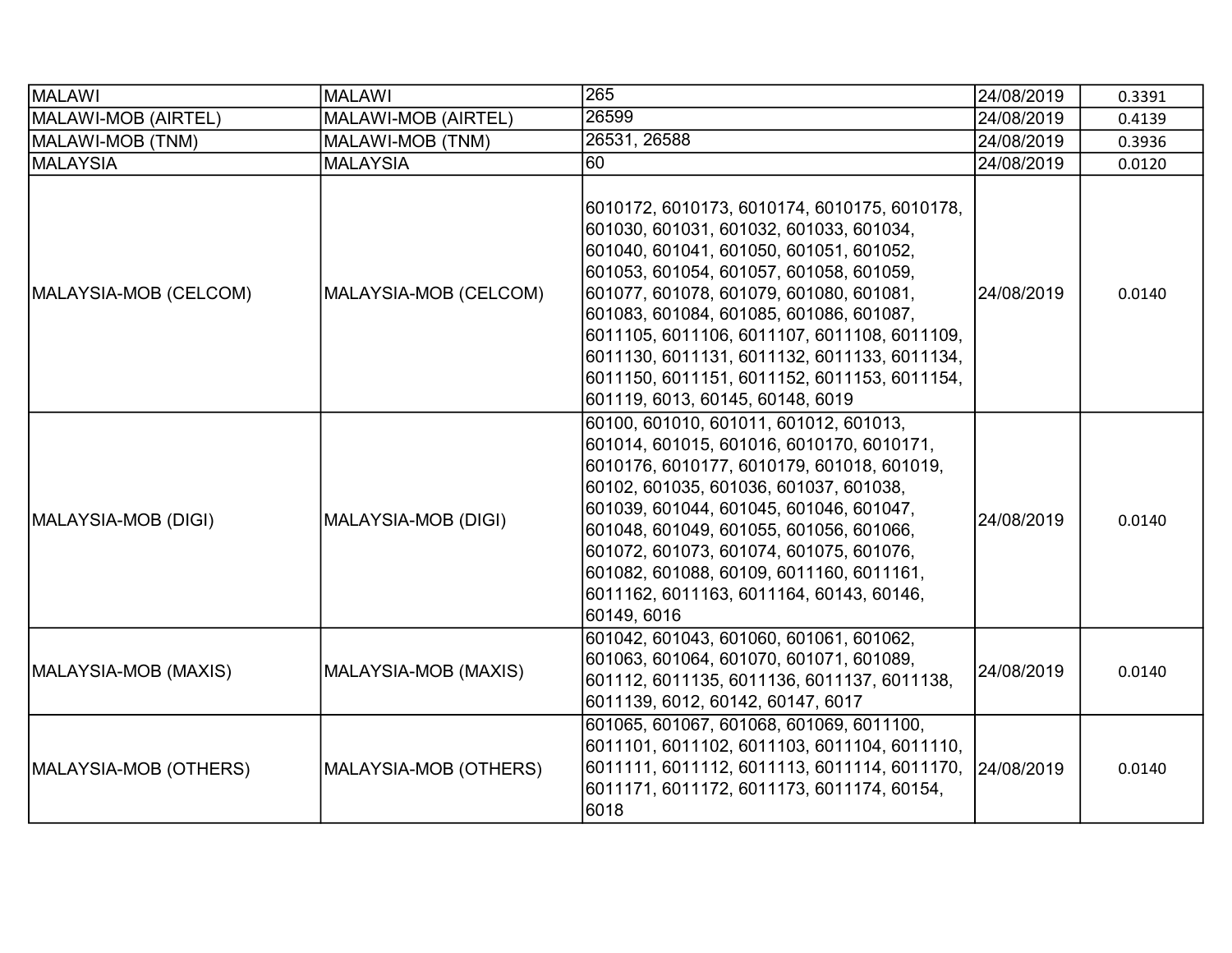| MALAYSIA-MOB (TM)            | MALAYSIA-MOB (TM)       | 60110, 6011115, 6011116, 6011117, 6011118,<br>6011119, 601114, 6011155, 6011156, 6011157,<br>6011158, 6011159, 6011165, 6011166, 6011167,<br>6011168, 6011169, 6011175, 6011176, 6011177, 24/08/2019<br>6011178, 6011179, 601118, 60112, 60113,<br>60114, 60115, 60116, 60117, 60118, 60119,<br>601440 |            | 0.0140 |
|------------------------------|-------------------------|--------------------------------------------------------------------------------------------------------------------------------------------------------------------------------------------------------------------------------------------------------------------------------------------------------|------------|--------|
| <b>MALDIVES</b>              | <b>BLOCKED</b>          | 960                                                                                                                                                                                                                                                                                                    | 24/08/2019 | 0.7860 |
| <b>MALDIVES (DHIRAGU)</b>    | <b>BLOCKED</b>          | 960300, 960330, 960331, 960332, 960333,<br>960334, 960335, 960339, 960650, 960652,<br>960654, 960656, 960658, 960660, 960662,<br>960664, 960665, 960666, 960668, 960670,<br>960672, 960674, 960676, 960678, 960680,<br>960682, 960684, 960686, 960688, 960689                                          | 24/08/2019 | 0.7860 |
| MALDIVES-MOB (OOREDOO)       | <b>BLOCKED</b>          | 9609                                                                                                                                                                                                                                                                                                   | 24/08/2019 | 0.7772 |
| <b>MALDIVES-MOB (OTHERS)</b> | <b>BLOCKED</b>          | 9607                                                                                                                                                                                                                                                                                                   | 24/08/2019 | 0.7860 |
| <b>MALI</b>                  | <b>MALI</b>             | 223                                                                                                                                                                                                                                                                                                    | 24/08/2019 | 0.2005 |
| MALI (ORANGE)                | MALI (ORANGE)           | 2232001, 223442, 223443, 223449                                                                                                                                                                                                                                                                        | 24/08/2019 | 0.1568 |
| MALI-MOB (ATEL)              | MALI-MOB (ATEL)         | 22340, 22342, 2235                                                                                                                                                                                                                                                                                     | 24/08/2019 | 0.3508 |
| MALI-MOB (MALITEL)           | MALI-MOB (MALITEL)      | 2236, 22389, 22395, 22396, 22397, 22398, 22399                                                                                                                                                                                                                                                         | 24/08/2019 | 0.3643 |
| MALI-MOB (ORANGE)            | MALI-MOB (ORANGE)       | 2237, 22382, 22383, 22390, 22391, 22392,<br>22393, 22394                                                                                                                                                                                                                                               | 24/08/2019 | 0.3589 |
| <b>IMALTA</b>                | <b>MALTA</b>            | 356                                                                                                                                                                                                                                                                                                    | 24/08/2019 | 0.0084 |
| MALTA-MOB (GO MOBILE)        | MALTA-MOB (GO MOBILE)   | 35672, 35679, 3569889                                                                                                                                                                                                                                                                                  | 24/08/2019 | 0.0144 |
| MALTA-MOB (MELITA)           | MALTA-MOB (MELITA)      | 35677                                                                                                                                                                                                                                                                                                  | 24/08/2019 | 0.0144 |
| MALTA-MOB (OTHERS)           | MALTA-MOB (OTHERS)      | 3567                                                                                                                                                                                                                                                                                                   | 24/08/2019 | 0.0144 |
| MALTA-MOB (VODAFONE)         | MALTA-MOB (VODAFONE)    | 3568004, 35692, 35694, 3569696, 3569811,<br>3569812, 3569813, 3569897, 35699                                                                                                                                                                                                                           | 24/08/2019 | 0.0144 |
| İMARSHALL ISLANDS            | <b>MARSHALL ISLANDS</b> | 692                                                                                                                                                                                                                                                                                                    | 24/08/2019 | 0.2543 |
| <b>MARTINIQUE</b>            | <b>MARTINIQUE</b>       | 596                                                                                                                                                                                                                                                                                                    | 24/08/2019 | 0.0102 |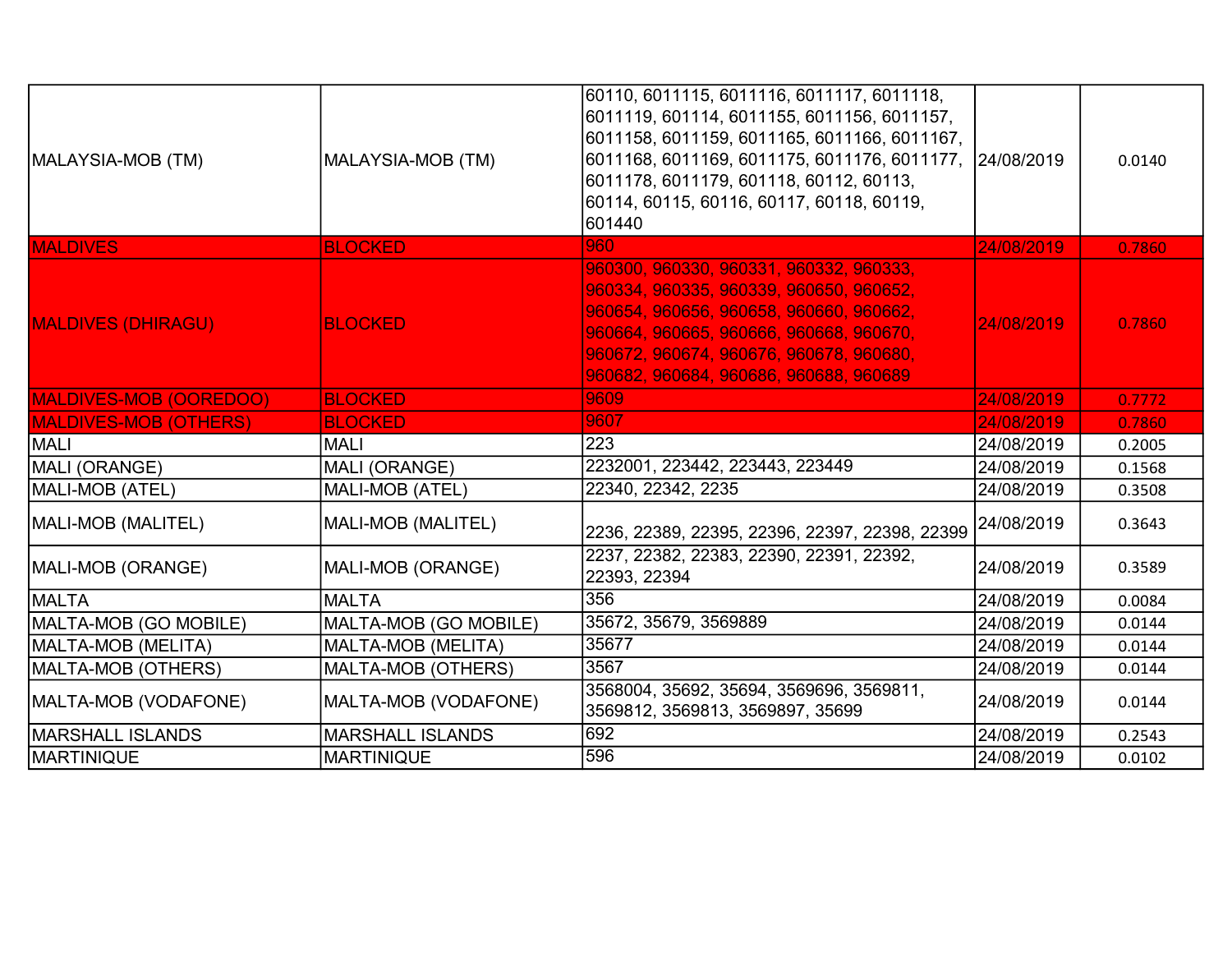| MARTINIQUE-MOB (DIGICEL)       | MARTINIQUE-MOB (DIGICEL)      | 59669610, 59669611, 59669616, 59669617,<br>59669618, 59669619, 59669650, 59669651,<br>59669652, 59669653, 59669654, 5966967,<br>59669690, 59669691, 59669692, 59669693,<br>59669694, 59669695, 59669696, 59669697,<br>59669698                                                                  | 24/08/2019 | 0.0618 |
|--------------------------------|-------------------------------|-------------------------------------------------------------------------------------------------------------------------------------------------------------------------------------------------------------------------------------------------------------------------------------------------|------------|--------|
| MARTINIQUE-MOB (ORANGE)        | MARTINIQUE-MOB (ORANGE)       | 5966962, 5966963, 5966964, 59669655,<br>59669656, 59669680, 59669681, 59669682,<br>59669683, 59669684, 59669685, 59669686,<br>59669699, 59669745                                                                                                                                                | 24/08/2019 | 0.1480 |
| MARTINIQUE-MOB (OTHERS)        | MARTINIQUE-MOB (OTHERS)       | 596696, 596697                                                                                                                                                                                                                                                                                  | 24/08/2019 | 0.0624 |
| MARTINIQUE-MOB (SFR)           | MARTINIQUE-MOB (SFR)          | 5966960, 5966966, 59669687, 59669688,<br>59669689                                                                                                                                                                                                                                               | 24/08/2019 | 0.0624 |
| MAURETANIA                     | <b>MAURETANIA</b>             | $\overline{222}$                                                                                                                                                                                                                                                                                | 24/08/2019 | 0.5311 |
| MAURETANIA-MOB (CHINGUITEL)    | MAURETANIA-MOB (CHINGUITE2222 |                                                                                                                                                                                                                                                                                                 | 24/08/2019 | 0.5056 |
| <b>MAURETANIA-MOB (MATTEL)</b> | <b>BLOCKED</b>                | 2223                                                                                                                                                                                                                                                                                            | 24/08/2019 | 0.6136 |
| MAURETANIA-MOB (MAURITEL)      | MAURETANIA-MOB (MAURITEL      | 22240, 22241, 22242, 22243, 22244, 22246,<br>22247, 22248, 22249                                                                                                                                                                                                                                | 24/08/2019 | 0.5257 |
| <b>MAURITIUS</b>               | <b>MAURITIUS</b>              | 230                                                                                                                                                                                                                                                                                             | 24/08/2019 | 0.0998 |
| MAURITIUS-MOB (ORANGE)         | MAURITIUS-MOB (ORANGE)        | 230525, 230570, 230575, 230576, 230577,<br>230578, 230579, 230580, 230581, 230582,<br>2305875, 2305876, 2305877, 2305878, 230590,<br>230591, 230592, 230594                                                                                                                                     | 24/08/2019 | 0.0998 |
| MAURITIUS-MOB (OTHERS)         | MAURITIUS-MOB (OTHERS)        | 230529, 2305421, 2305422, 2305423, 2305428,<br>2305429, 230544, 2305471, 2305472, 2305473,<br>2305474, 2305475, 2305476, 2305477, 2305478,<br>2305479, 230549, 230571, 230572, 230573,<br>230574, 230584, 230585, 230586, 2305871,<br>230588, 230589, 230593, 230595, 230596,<br>230597, 230598 | 24/08/2019 | 0.0998 |
| <b>MAYOTTE</b>                 | <b>MAYOTTE</b>                | 262269, 26297631, 26297637                                                                                                                                                                                                                                                                      | 24/08/2019 | 0.0331 |
| MAYOTTE-MOB (ORANGE)           | MAYOTTE-MOB (ORANGE)          | 26263900, 26263901, 26263902, 26263960,<br>26263961, 26263962, 26263963, 26263964,<br>26263976, 26263999                                                                                                                                                                                        | 24/08/2019 | 0.5053 |
| MAYOTTE-MOB (OTHERS)           | MAYOTTE-MOB (OTHERS)          | 262639                                                                                                                                                                                                                                                                                          | 24/08/2019 | 0.5053 |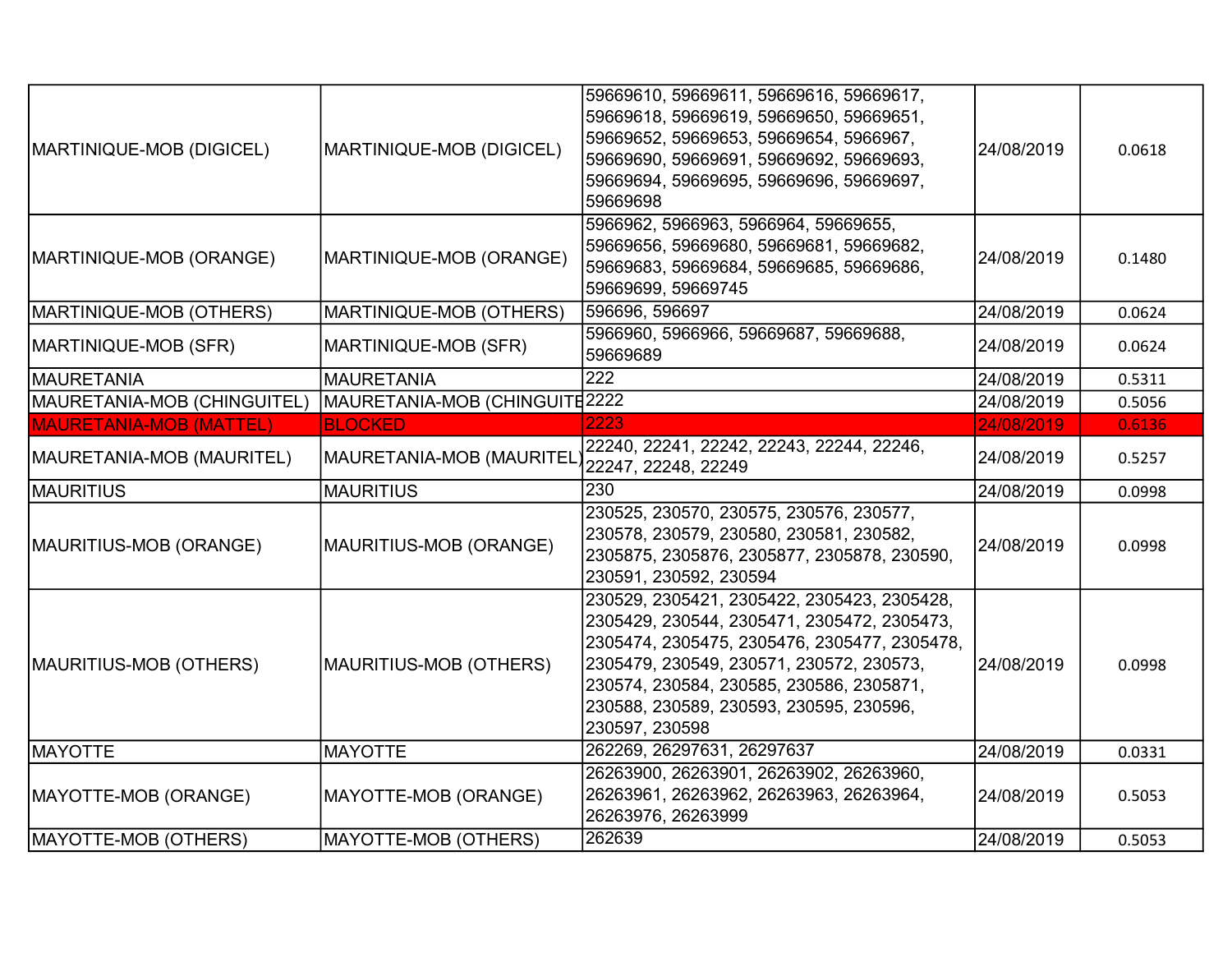| MAYOTTE-MOB (SFR)<br><b>MEXICO</b> | MAYOTTE-MOB (SFR)<br><b>MEXICO</b> | 26263909, 26263910, 26263911, 26263920,<br>26263921, 26263922, 26263923, 26263924,<br>26263925, 26263927, 26263928, 26263929,<br>26263940, 26263965, 26263966, 26263967,<br>26263968, 26263969<br>$\overline{52}$                                                                                                                                                                                                                                                                                                                                                                                                                                                                                                                                                                                                                                                                                                                                                                                                                                                                                                                                                                                                                                                                                                                                                                                       | 24/08/2019<br>24/08/2019 | 0.5053<br>0.0048 |
|------------------------------------|------------------------------------|---------------------------------------------------------------------------------------------------------------------------------------------------------------------------------------------------------------------------------------------------------------------------------------------------------------------------------------------------------------------------------------------------------------------------------------------------------------------------------------------------------------------------------------------------------------------------------------------------------------------------------------------------------------------------------------------------------------------------------------------------------------------------------------------------------------------------------------------------------------------------------------------------------------------------------------------------------------------------------------------------------------------------------------------------------------------------------------------------------------------------------------------------------------------------------------------------------------------------------------------------------------------------------------------------------------------------------------------------------------------------------------------------------|--------------------------|------------------|
| MEXICO-MOB (IUSACELL)              | MEXICO-MOB (IUSACELL)              | 521221148, 521221149, 521221150, 521221151,<br>521221152, 521221153, 521221155, 521221156,<br>521221157, 521221158, 521221159, 52122116,<br>521221170, 521221171, 521221172, 521221173,<br>521221174, 521221175, 521221176, 521221202,<br>521221203, 521221204, 521221205, 521221206,<br>521221207, 521221208, 521221209, 52122121,<br>52122122, 52122123, 521221240, 521221241,<br>521221242, 521221243, 521221244, 521221245,<br>521221283, 521221284, 521221285, 521221286,<br>521221287, 521221288, 521221294, 521221295,<br>521221296, 521221297, 521221298, 521221299,<br>52122130, 521221310, 521221311, 521221312,<br>521221313, 521221314, 521221315, 521221316,<br>521221317, 521221319, 52122132, 52122133,<br>521221340, 521221341, 521221342, 521222121,<br>521222131, 521222142, 521222150, 521222159,<br>521222170, 521222198, 521222203, 521222204,<br>521222215, 521222239, 521222256, 521222258,<br>521222259, 521222260, 521222262, 52122229,<br>521222300, 521222301, 521222302, 521222330,<br>521222362, 521222363, 521222364, 521222365,<br>521222369, 521222370, 521222375, 521222376,<br>521222377, 521222391, 521222393, 521222396,<br>521222397, 521222398, 521222400, 521222433,<br>521222440, 521222453, 521222468, 521222537,<br>521222539, 521222575, 521222593, 521222597,<br>521222598, 521222599, 521222652, 521222653,<br>521222699, 521222700, 521222701, 521222706, | 24/08/2019               | 0.0073           |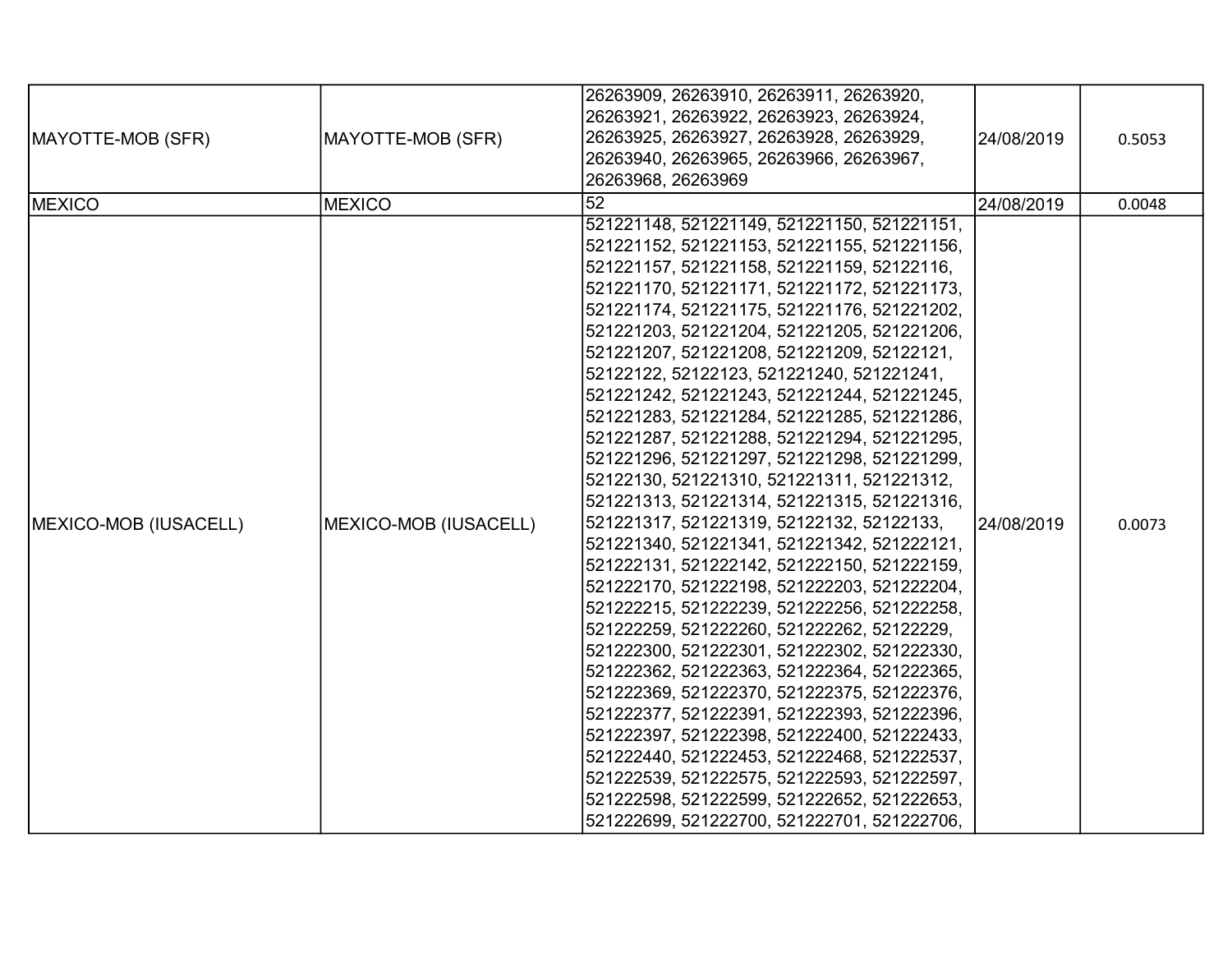|                               |                       | 521312209, 521312210, 521312211, 521312213,  |            |        |
|-------------------------------|-----------------------|----------------------------------------------|------------|--------|
|                               |                       |                                              |            |        |
|                               |                       | 521312214, 521312219, 521312220, 521312224,  |            |        |
|                               |                       | 521312225, 521312226, 521312227, 521312228,  |            |        |
|                               |                       | 521312229, 521312300, 521312301, 521312304,  |            |        |
|                               |                       | 5213123117, 521312318, 5213123196,           |            |        |
|                               |                       | 5213123197, 5213123198, 5213123199,          |            |        |
|                               |                       | 521312550, 521313101, 521313104, 521313105,  |            |        |
|                               |                       | 521313114, 521313117, 521313130, 521313131,  |            |        |
|                               |                       | 521313151, 521313152, 521313153, 521313154,  |            |        |
|                               |                       | 521313155, 521313156, 521313157, 521313160,  |            |        |
|                               |                       | 521313161, 521313162, 521313163, 521313164,  |            |        |
|                               |                       | 521313165, 521313166, 521313167, 521313168,  |            |        |
|                               |                       | 521313169, 521313325, 52131350, 52131351,    |            |        |
|                               |                       | 52131352, 52131353, 52131354, 52131355,      |            |        |
| <b>IMEXICO-MOB (IUSACELL)</b> | MEXICO-MOB (IUSACELL) | 52131356, 52131357, 52131358, 521313590,     | 24/08/2019 | 0.0073 |
|                               |                       | 521313591, 521313592, 521313593, 521313594,  |            |        |
|                               |                       | 521313595, 521313596, 521313597, 521313598,  |            |        |
|                               |                       | 521313599, 521314105, 521314123, 521314127,  |            |        |
|                               |                       | 521314128, 521314146, 521314151, 5213141516, |            |        |
|                               |                       | 5213141517, 5213141518, 5213141519,          |            |        |
|                               |                       | 521314152, 521314153, 521314170, 521314171,  |            |        |
|                               |                       | 521314172, 521314173, 521314174, 521314179,  |            |        |
|                               |                       | 521314180, 521314181, 521314182, 521314183,  |            |        |
|                               |                       | 521314184, 521314185, 521314186, 521314187,  |            |        |
|                               |                       | 521314188, 521314189, 52131430, 521314337,   |            |        |
|                               |                       | 521314358, 5213145, 52131485, 521315101,     |            |        |
|                               |                       | 521315102, 521315106, 521315116, 521315117,  |            |        |
|                               |                       | 521315118, 521315119, 521315120, 521315121,  |            |        |
|                               |                       | 521315122, 521315123, 521315124, 52131530,   |            |        |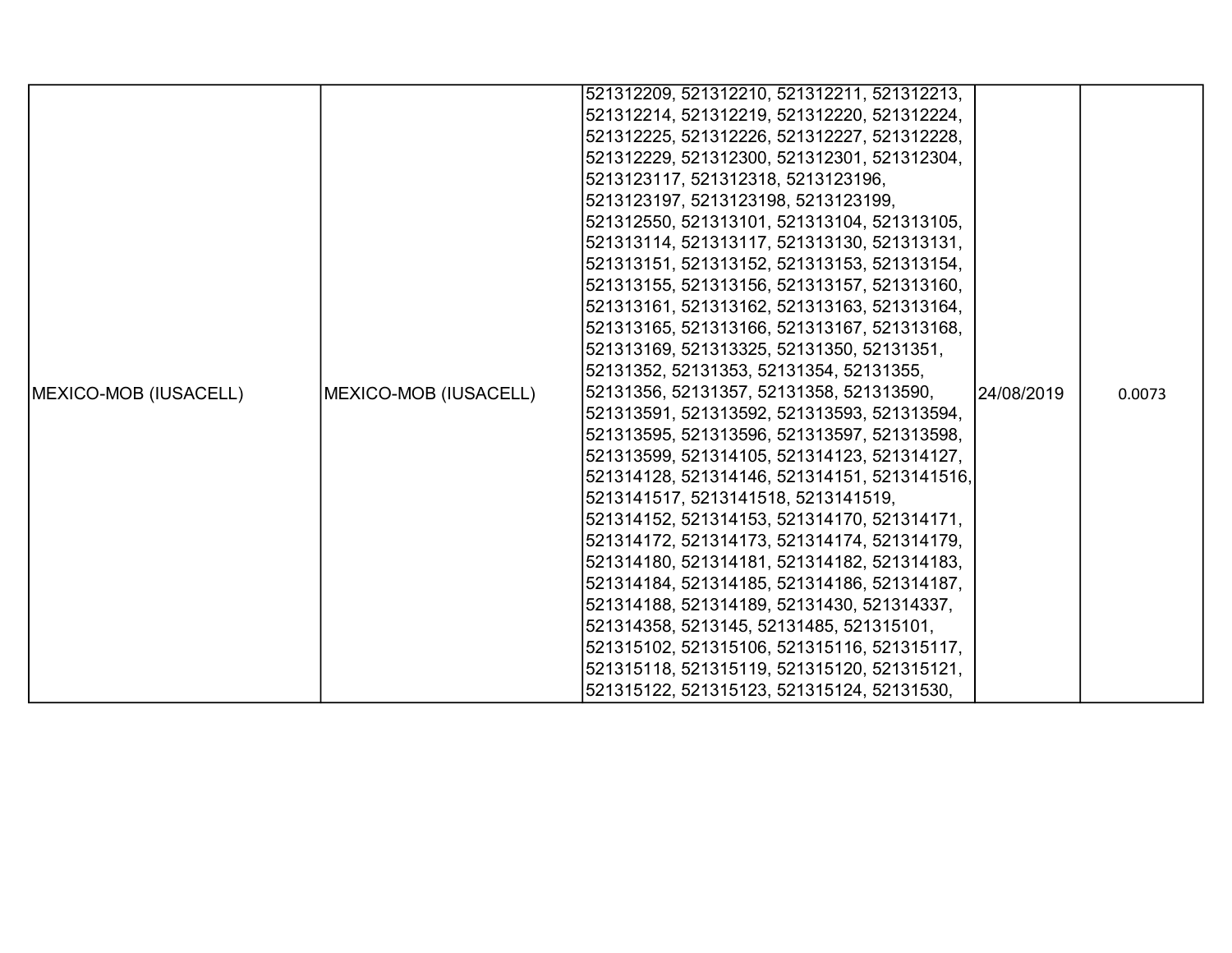|                               |                       | 521418595, 521418596, 521418597, 521418598,             |  |        |
|-------------------------------|-----------------------|---------------------------------------------------------|--|--------|
|                               |                       | 521418599, 521419104, 521419111, 521419136,             |  |        |
|                               |                       | 521419137, 521419140, 521419141, 521419142,             |  |        |
|                               |                       | 521419143, 521419144, 521419145, 521419146,             |  |        |
|                               |                       | 521419147, 521419148, 521419149, 52141929,              |  |        |
|                               |                       | 521421109, 521425138, 521427107, 521427110,             |  |        |
|                               |                       | 521427143, 521427149, 521427153, 521427154,             |  |        |
|                               |                       | 521427155, 521427179, 521427180, 521427181,             |  |        |
|                               |                       | 521427182, 521427189, 521427190, 521427191,             |  |        |
|                               |                       | 521427192, 521427193, 521427194, 521427195,             |  |        |
|                               |                       | 521427196, 521427197, 521427198, 521427199,             |  |        |
|                               |                       | 521427200, 521427205, 521427206, 521427207,             |  |        |
|                               |                       | 521427271, 521427275, 521427279, 5214273,               |  |        |
|                               |                       | 5214275, 521428104, 521428116, 521428117,               |  |        |
| <b>IMEXICO-MOB (IUSACELL)</b> | MEXICO-MOB (IUSACELL) | 521428118, 521428119, 521428121, 521428122, 124/08/2019 |  | 0.0073 |
|                               |                       | 521428123, 521428124, 521428125, 5214285,               |  |        |
|                               |                       | 521428682, 521429108, 521429125, 521429126,             |  |        |
|                               |                       | 521429127, 521429128, 521429131, 521429132,             |  |        |
|                               |                       | 521429133, 521429136, 52142950, 52142951,               |  |        |
|                               |                       | 52142952, 52142953, 52142954, 52142955,                 |  |        |
|                               |                       | 52142956, 52142957, 52142958, 521429590,                |  |        |
|                               |                       | 521429591, 521429592, 521429593, 521429594,             |  |        |
|                               |                       | 521429595, 521429596, 521429597, 521429598,             |  |        |
|                               |                       | 521429599, 52142962, 521429698, 521431110,              |  |        |
|                               |                       | 521431111, 521431112, 5214311130,                       |  |        |
|                               |                       | 5214311131, 5214311135, 5214311136,                     |  |        |
|                               |                       | 5214311137, 5214311138, 5214311139,                     |  |        |
|                               |                       | 521431114, 521431115, 521431116, 521431117,             |  |        |
|                               |                       | 521431118, 521431119, 5214315, 521432117,               |  |        |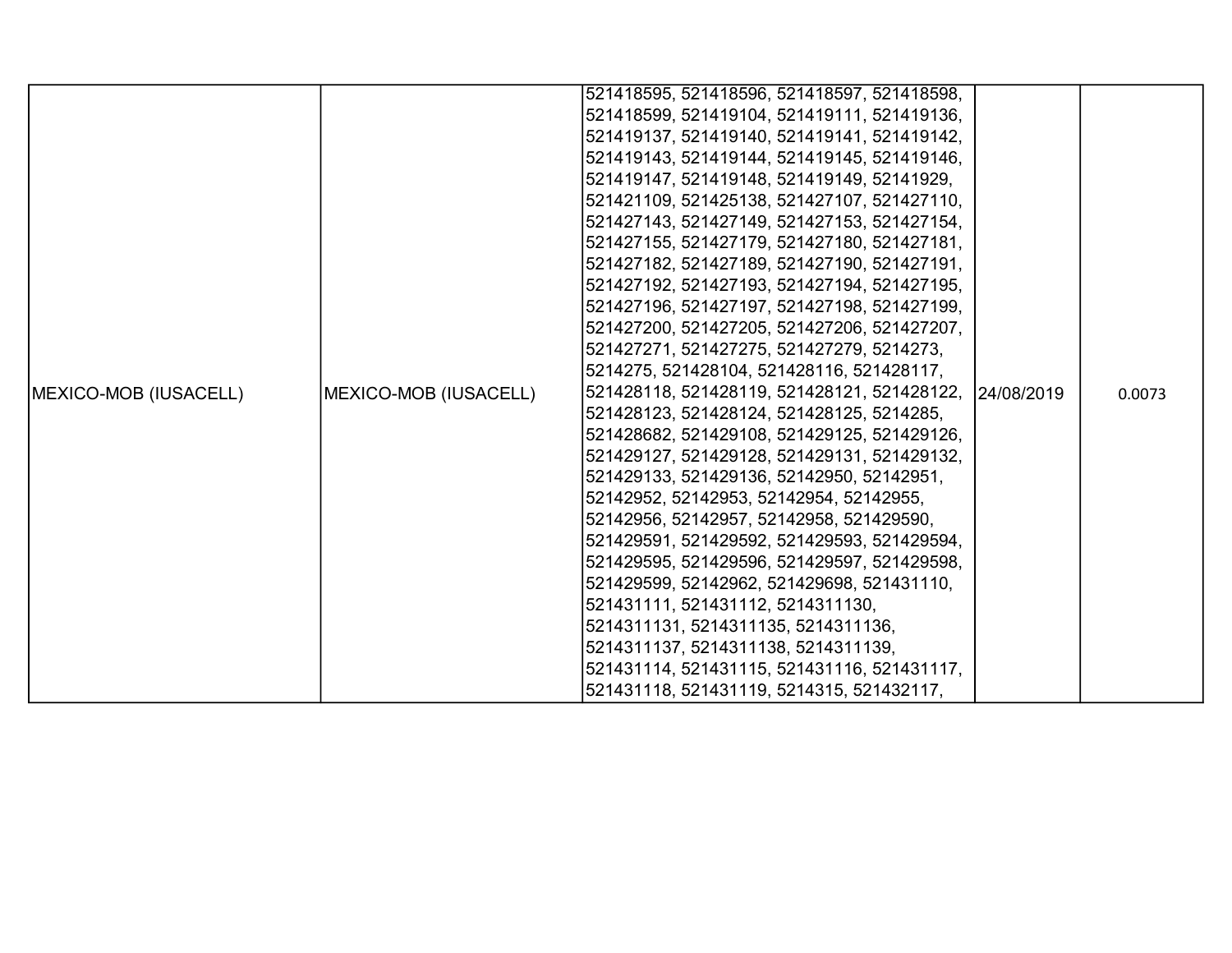|                              |                       | 521474124, 521474140, 521474141, 521474143, |             |        |
|------------------------------|-----------------------|---------------------------------------------|-------------|--------|
|                              |                       | 521474144, 521474145, 521474147, 521474150, |             |        |
|                              |                       | 521474151, 521474152, 521474153, 521474154, |             |        |
|                              |                       | 521474155, 521474156, 521474157, 521474158, |             |        |
|                              |                       | 521474159, 521474590, 521474591, 521474592, |             |        |
|                              |                       | 521474593, 521474594, 521474595, 521474596, |             |        |
|                              |                       | 521474597, 521474598, 521474599, 52147472,  |             |        |
|                              |                       | 521474741, 521474745, 5214747495,           |             |        |
|                              |                       | 5214747496, 5214747497, 5214747499,         |             |        |
|                              |                       | 52147479, 521475109, 521475111, 521475954,  |             |        |
|                              |                       | 521476109, 521476113, 521476137, 521476138, |             |        |
|                              |                       | 521476139, 521476140, 521476141, 521476142, |             |        |
|                              |                       | 521476143, 52147657, 52147658, 52147659,    |             |        |
|                              |                       | 5214766, 52147672, 5214767475, 5214767476,  |             |        |
| <b>MEXICO-MOB (IUSACELL)</b> | MEXICO-MOB (IUSACELL) | 5214767477, 5214767478, 5214767479,         | 124/08/2019 | 0.0073 |
|                              |                       | 521477105, 521477144, 521477153, 521477154, |             |        |
|                              |                       | 521477163, 521477168, 521477170, 521477174, |             |        |
|                              |                       | 521477176, 521477181, 521477199, 521477206, |             |        |
|                              |                       | 521477216, 521477235, 521477238, 521477243, |             |        |
|                              |                       | 521477244, 521477258, 521477268, 521477269, |             |        |
|                              |                       | 521477294, 521477308, 521477309, 521477310, |             |        |
|                              |                       | 521477379, 521477404, 521477426, 521477427, |             |        |
|                              |                       | 521477428, 52147743, 521477440, 521477442,  |             |        |
|                              |                       | 521477443, 52147745, 521477474, 521477475,  |             |        |
|                              |                       | 521477476, 521477484, 521477490, 521477494, |             |        |
|                              |                       | 521477495, 521477496, 521477510, 521477557, |             |        |
|                              |                       | 521477558, 521477559, 521477565, 521477566, |             |        |
|                              |                       | 521477567, 521477569, 52147757, 521477580,  |             |        |
|                              |                       | 521477581, 521477588, 521477593, 521477601, |             |        |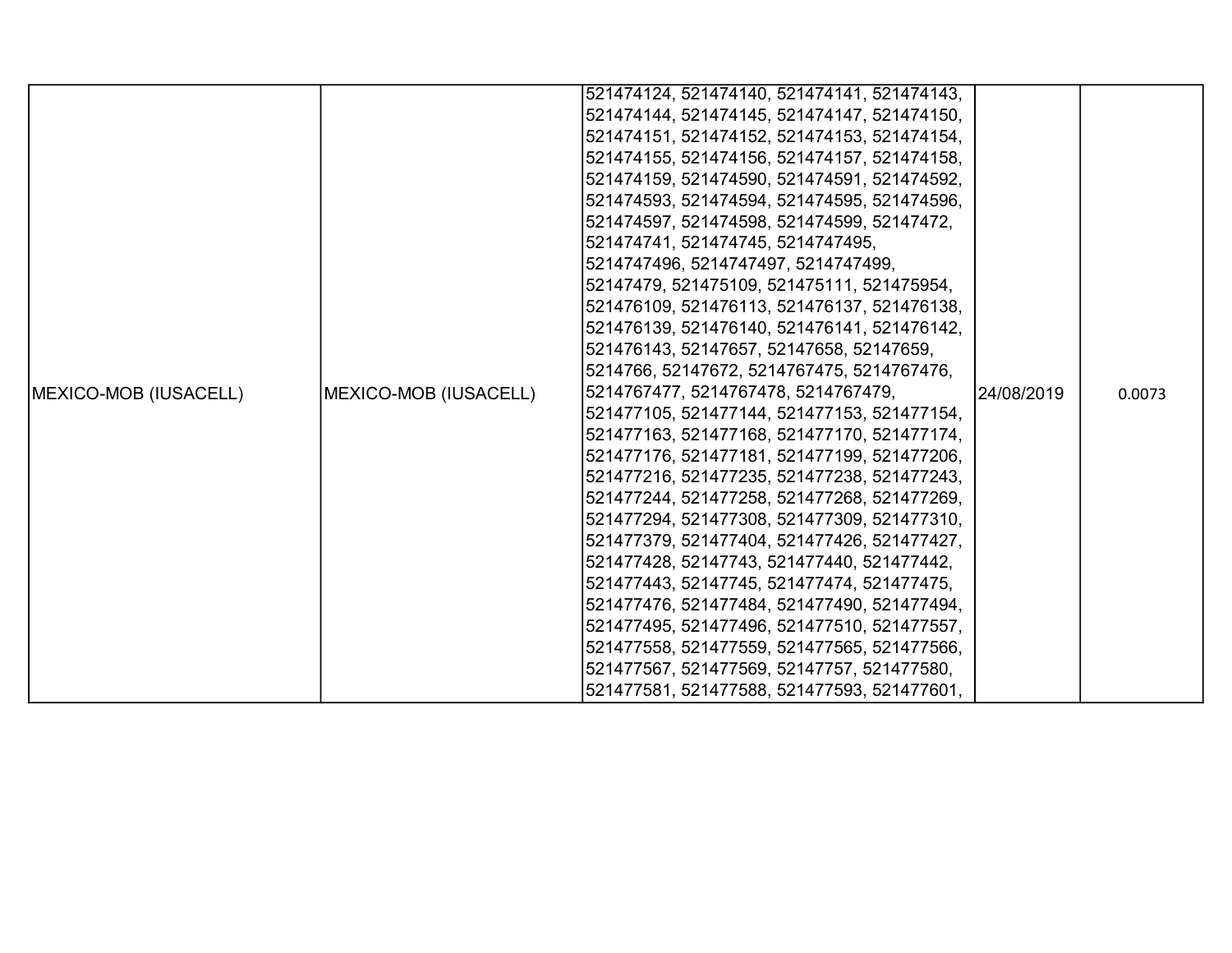|                               |                                     | 521552285, 5215522860, 5215522861,  |            |        |
|-------------------------------|-------------------------------------|-------------------------------------|------------|--------|
|                               |                                     | 5215522862, 5215522863, 5215522864, |            |        |
|                               |                                     | 5215522865, 5215522866, 5215522867, |            |        |
|                               |                                     | 5215522868, 5215522869, 5215522870, |            |        |
|                               |                                     | 5215522871, 5215522872, 5215522873, |            |        |
|                               |                                     | 5215522874, 5215522875, 5215522876, |            |        |
|                               |                                     | 5215522877, 5215522878, 5215522879, |            |        |
|                               |                                     | 521552288, 521552289, 5215522910,   |            |        |
|                               |                                     | 5215522911, 5215522912, 5215522913, |            |        |
|                               |                                     | 5215522914, 5215522915, 5215522916, |            |        |
|                               |                                     | 5215522917, 5215522918, 5215522919, |            |        |
|                               |                                     | 5215522920, 5215522921, 5215522922, |            |        |
|                               |                                     | 5215522923, 5215522924, 5215522925, |            |        |
|                               |                                     | 5215522926, 5215522927, 5215522928, |            |        |
| <b>IMEXICO-MOB (IUSACELL)</b> | MEXICO-MOB (IUSACELL)               | 5215522929, 5215522930, 5215522931, | 24/08/2019 | 0.0073 |
|                               |                                     | 5215522932, 5215522933, 5215522934, |            |        |
|                               |                                     | 5215522935, 5215522936, 5215522937, |            |        |
|                               |                                     | 5215522938, 5215522939, 5215522940, |            |        |
|                               | 5215522941, 5215522942, 5215522943, |                                     |            |        |
|                               |                                     | 5215522944, 5215522945, 5215522946, |            |        |
|                               |                                     | 5215522947, 5215522948, 5215522949, |            |        |
|                               |                                     | 5215523460, 5215523461, 5215523462, |            |        |
|                               |                                     | 5215523463, 5215523464, 5215523465, |            |        |
|                               |                                     | 5215523466, 5215523467, 5215523468, |            |        |
|                               |                                     | 5215523469, 5215523470, 5215523471, |            |        |
|                               |                                     | 5215523472, 5215523473, 5215523474, |            |        |
|                               |                                     | 5215523475, 5215523476, 5215523477, |            |        |
|                               |                                     | 5215523478, 5215523479, 5215523760, |            |        |
|                               |                                     | 5215523761, 5215523762, 5215523763, |            |        |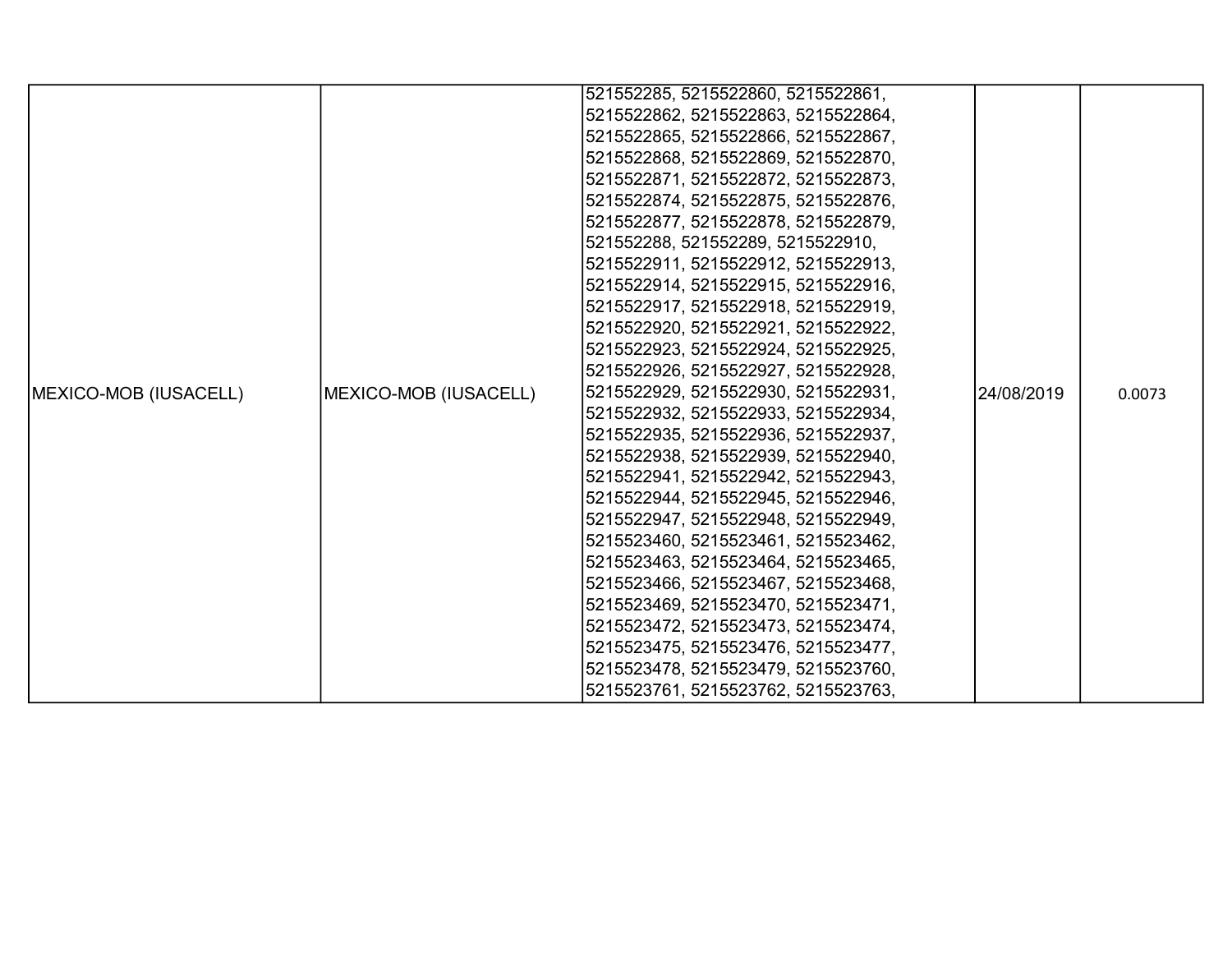|                               |                       | 521612190, 521612194, 521612225, 521612226,            |  |        |
|-------------------------------|-----------------------|--------------------------------------------------------|--|--------|
|                               |                       | 521612236, 521612237, 521612238, 521612241,            |  |        |
|                               |                       | 521612243, 521612245, 521612246, 521612249,            |  |        |
|                               |                       | 52161225, 52161250, 52161251, 52161252,                |  |        |
|                               |                       | 52161253, 52161254, 52161255, 52161256,                |  |        |
|                               |                       | 52161257, 52161258, 52161259, 521613112,               |  |        |
|                               |                       | 521613142, 521614186, 521614187, 521614258,            |  |        |
|                               |                       | 521614274, 521614288, 52161429, 521614302,             |  |        |
|                               |                       | 521614303, 521614304, 521614305, 521614312,            |  |        |
|                               |                       | 521614313, 5216143133, 5216143134,                     |  |        |
|                               |                       | 5216143135, 5216143136, 5216143137,                    |  |        |
|                               |                       | 5216143138, 5216143139, 521614334,                     |  |        |
|                               |                       | 521614387, 521614393, 521614395, 521614396,            |  |        |
|                               |                       | 521614397, 521614398, 521614521, 521614522,            |  |        |
| <b>IMEXICO-MOB (IUSACELL)</b> | MEXICO-MOB (IUSACELL) | 521614523, 521614524, 521614525, 521614526, 24/08/2019 |  | 0.0073 |
|                               |                       | 521614561, 521614562, 521614563, 521618160,            |  |        |
|                               |                       | 521618167, 521618186, 52161819, 521618200,             |  |        |
|                               |                       | 521618201, 521618205, 521618206, 521618210,            |  |        |
|                               |                       | 521618211, 521618212, 521618213, 521618227,            |  |        |
|                               |                       | 521618228, 521618308, 521618309, 521618335,            |  |        |
|                               |                       | 521618336, 521618337, 521618338, 5216185,              |  |        |
|                               |                       | 521622114, 521622115, 521622117, 521622127,            |  |        |
|                               |                       | 521622129, 521622133, 521622149, 521622176,            |  |        |
|                               |                       | 521622178, 521622179, 521622180, 521622181,            |  |        |
|                               |                       | 521622182, 521622183, 521622184, 521622185,            |  |        |
|                               |                       | 521622186, 521622187, 521622188, 521622189,            |  |        |
|                               |                       | 521622190, 521622191, 521622192, 521622193,            |  |        |
|                               |                       | 521622194, 521622195, 521622196, 521622197,            |  |        |
|                               |                       | 521622198, 521622199, 521622203, 521622590,            |  |        |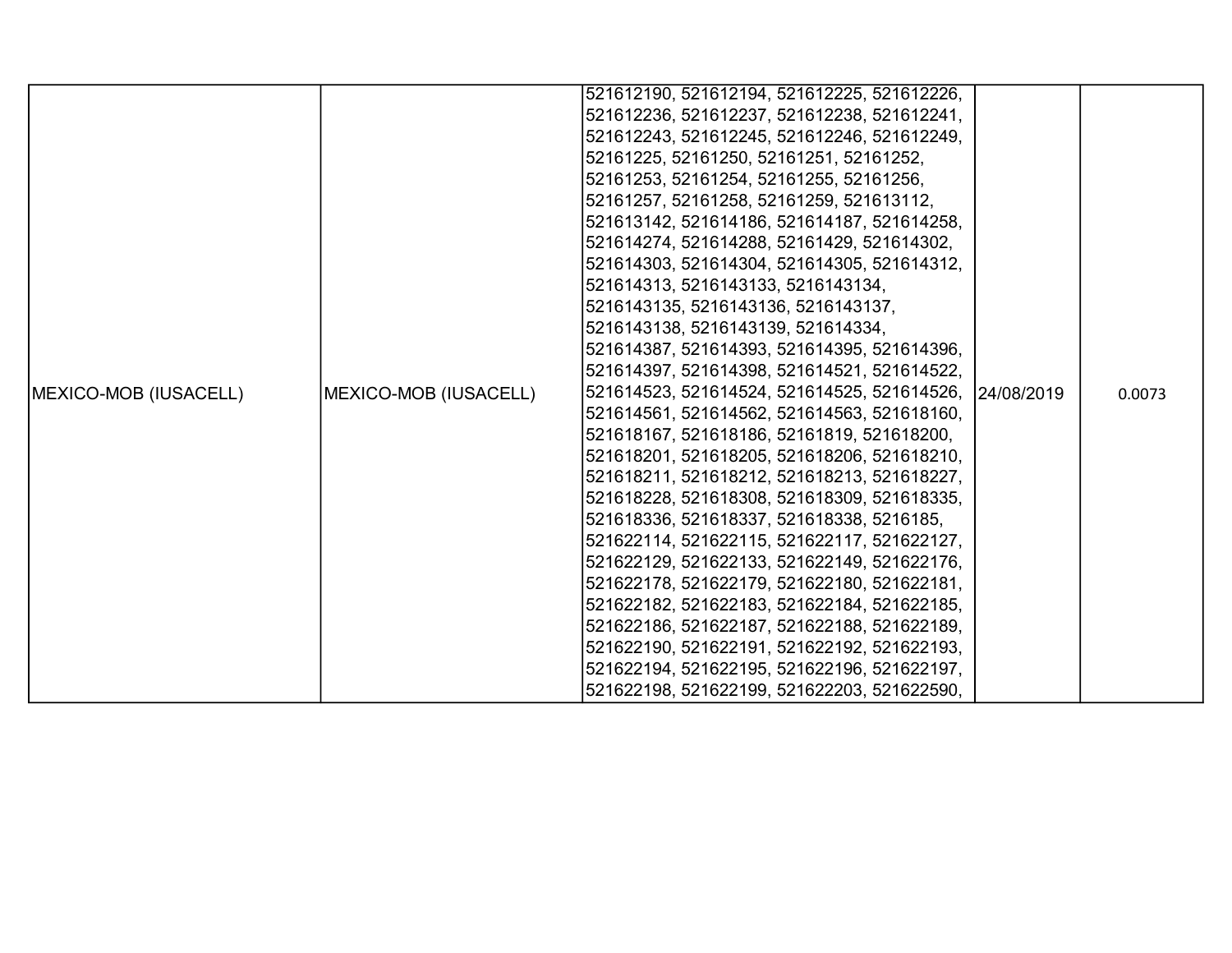|                               |                       | 521694104, 521694106, 521694107, 521694112,  |            |        |
|-------------------------------|-----------------------|----------------------------------------------|------------|--------|
|                               |                       | 521694122, 521694123, 521695104, 521695106,  |            |        |
|                               |                       | 521695107, 521695111, 521695123, 521695124,  |            |        |
|                               |                       | 521711102, 521712117, 521712144, 521712145,  |            |        |
|                               |                       | 521712146, 521712170, 521712179, 521712184,  |            |        |
|                               |                       | 521712185, 521712186, 521712194, 521712195,  |            |        |
|                               |                       | 521712196, 521712197, 521712198, 521712199,  |            |        |
|                               |                       | 521712200, 521712201, 521712202, 521712203,  |            |        |
|                               |                       | 521712204, 521712241, 521712242, 521712243,  |            |        |
|                               |                       | 521712244, 521712245, 521712246, 521712257,  |            |        |
|                               |                       | 521712258, 521712259, 521712260, 521712261,  |            |        |
|                               |                       | 521712262, 521712263, 521712264, 521712267,  |            |        |
|                               |                       | 521712268, 521712269, 521712270, 521712275,  |            |        |
|                               |                       | 521712276, 521712277, 521713129, 521713130,  |            |        |
| <b>IMEXICO-MOB (IUSACELL)</b> | MEXICO-MOB (IUSACELL) | 52171455, 521715107, 521715125, 521715126,   | 24/08/2019 | 0.0073 |
|                               |                       | 521715130, 521715148, 521715149, 521715150,  |            |        |
|                               |                       | 5217151525, 5217151526, 5217151527,          |            |        |
|                               |                       | 5217151528, 5217151529, 521715154,           |            |        |
|                               |                       | 521715155, 521715157, 521715158, 521715160,  |            |        |
|                               |                       | 521715161, 521715162, 521715164, 521715165,  |            |        |
|                               |                       | 521715166, 521715167, 521715169, 521715170,  |            |        |
|                               |                       | 521717106, 5217171130, 5217171131, 52171713, |            |        |
|                               |                       | 521721105, 521721106, 521721110, 521722108,  |            |        |
|                               |                       | 521722109, 521722112, 521722113, 521722114,  |            |        |
|                               |                       | 521722118, 521722123, 521722126, 521722149,  |            |        |
|                               |                       | 521722150, 521722153, 521722162, 521722164,  |            |        |
|                               |                       | 521722165, 521722185, 521722186, 521722196,  |            |        |
|                               |                       | 521722201, 521722221, 521722226, 521722233,  |            |        |
|                               |                       | 521722234, 521722235, 521722240, 521722241,  |            |        |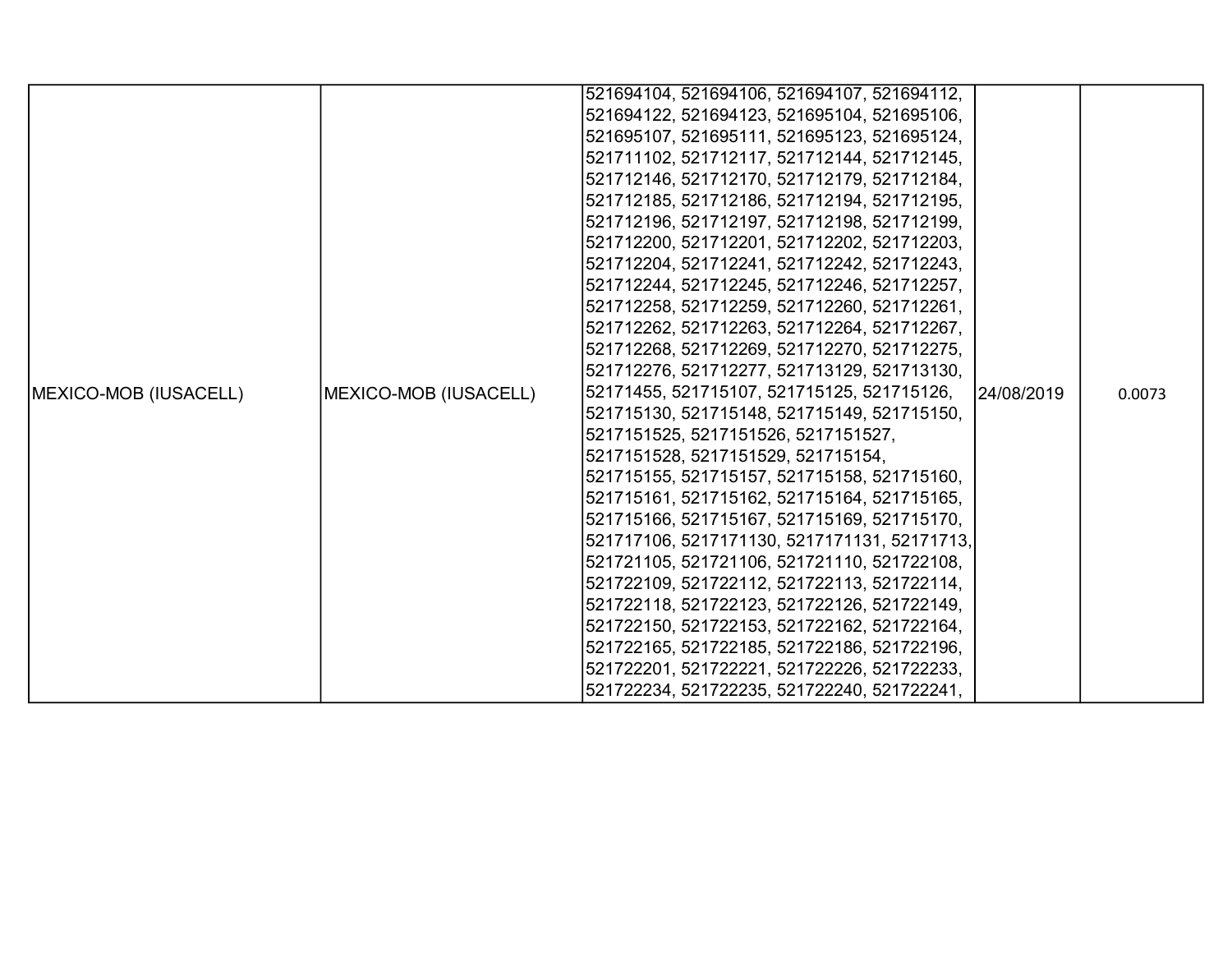|                               |                       | 521782234, 521782235, 521782236, 521782237,            |  |        |
|-------------------------------|-----------------------|--------------------------------------------------------|--|--------|
|                               |                       | 521782238, 521782239, 52178259, 52178281,              |  |        |
|                               |                       | 521782820, 521782880, 521782886, 521783101,            |  |        |
|                               |                       | 521783103, 521783109, 521783114, 521783130,            |  |        |
|                               |                       | 521783131, 521783148, 521783590, 521783591,            |  |        |
|                               |                       | 521783592, 521783593, 521783594, 521783595,            |  |        |
|                               |                       | 521783596, 521783597, 521783598, 521783599,            |  |        |
|                               |                       | 5217838315, 5217838316, 5217838317,                    |  |        |
|                               |                       | 5217838318, 521783838, 52178384, 521784102,            |  |        |
|                               |                       | 521784112, 521784113, 521784131, 521784132,            |  |        |
|                               |                       | 521784148, 521784149, 521784153, 521784154,            |  |        |
|                               |                       | 521784160, 521784162, 5217841630,                      |  |        |
|                               |                       | 5217841631, 5217841632, 5217841633,                    |  |        |
|                               |                       | 5217841634, 521784166, 521784847, 521785111,           |  |        |
| <b>IMEXICO-MOB (IUSACELL)</b> | MEXICO-MOB (IUSACELL) | 521786148, 521791108, 521791113, 521797129, 24/08/2019 |  | 0.0073 |
|                               |                       | 521811053, 52181110, 521811153, 521811154,             |  |        |
|                               |                       | 521811162, 521811163, 521811173, 521811174,            |  |        |
|                               |                       | 521811248, 521811284, 521811288, 521811289,            |  |        |
|                               |                       | 521811290, 521811346, 521811347, 521811378,            |  |        |
|                               |                       | 521811379, 52181141, 52181142, 521811479,              |  |        |
|                               |                       | 521811480, 521811494, 521811510, 521811511,            |  |        |
|                               |                       | 521811534, 521811542, 521811552, 521811615,            |  |        |
|                               |                       | 521811616, 521811625, 521811685, 521811758,            |  |        |
|                               |                       | 521811759, 521811760, 521811761, 521811762,            |  |        |
|                               |                       | 521811763, 521811764, 521811765, 521811766,            |  |        |
|                               |                       | 521811767, 521811768, 521811769, 52181187,             |  |        |
|                               |                       | 521811880, 521811923, 521811924, 52181193,             |  |        |
|                               |                       | 52181194, 52181195, 52181196, 52181205,                |  |        |
|                               |                       | 521812065, 521812066, 521812067, 521812068,            |  |        |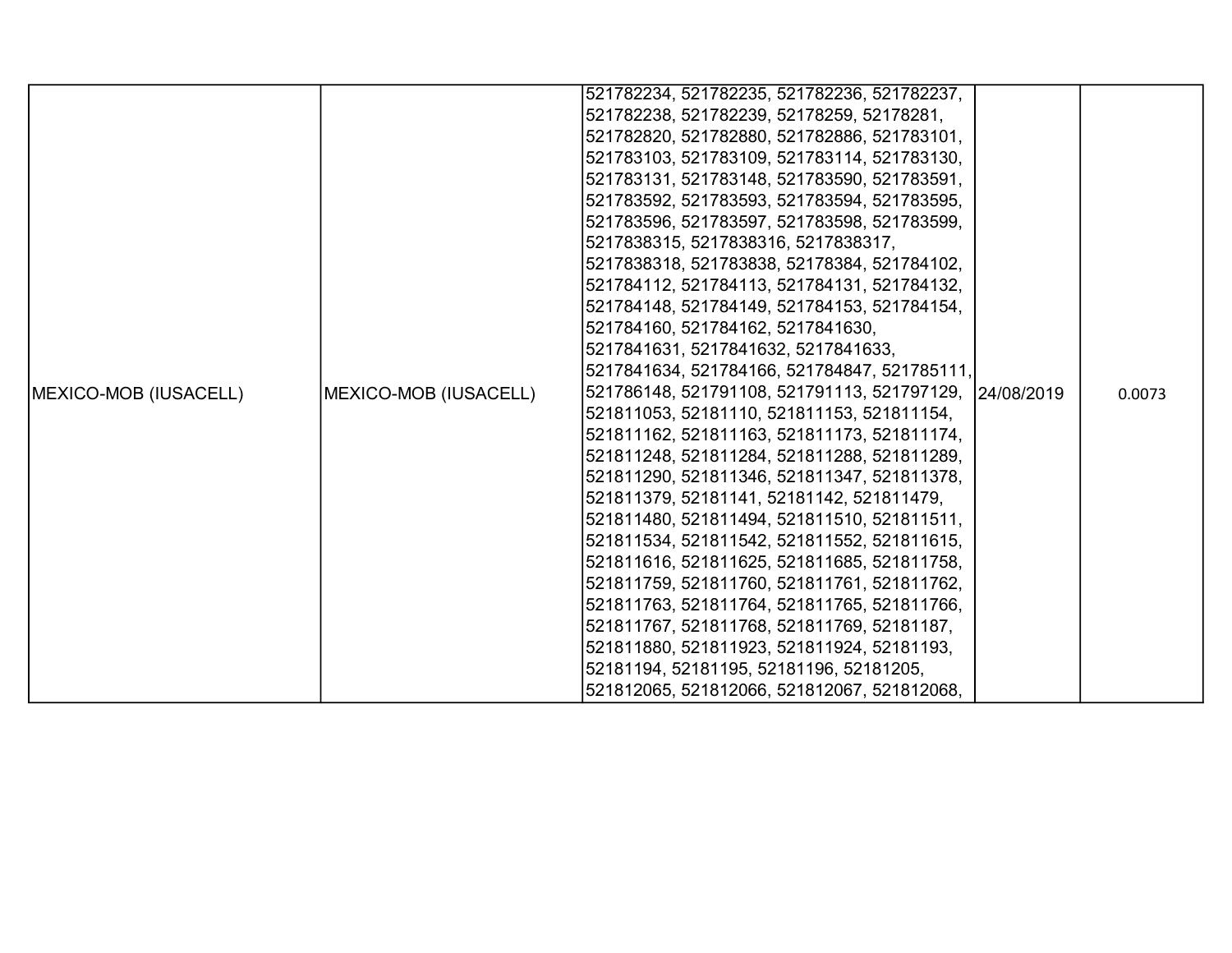|                               |                       | 521932135, 521932136, 521932137, 521932139, |             |        |
|-------------------------------|-----------------------|---------------------------------------------|-------------|--------|
|                               |                       | 521932141, 521932142, 521932143, 521932144, |             |        |
|                               |                       |                                             |             |        |
|                               |                       | 521932145, 521932146, 521932147, 521932148, |             |        |
|                               |                       | 5219321490, 5219321491, 5219321492,         |             |        |
|                               |                       | 5219321493, 5219321494, 5219321495,         |             |        |
|                               |                       | 5219321496, 521932150, 5219321510,          |             |        |
|                               |                       | 5219321511, 5219321512, 5219321513,         |             |        |
|                               |                       | 5219321514, 5219325, 521933115, 521933120,  |             |        |
|                               |                       | 521933141, 521933142, 521933148, 521933149, |             |        |
|                               |                       | 521933150, 521933161, 5219331612,           |             |        |
|                               |                       | 5219331613, 5219331614, 5219331615,         |             |        |
|                               |                       | 5219331616, 5219331617, 5219331618,         |             |        |
|                               |                       | 5219331619, 52193317, 5219331800,           |             |        |
|                               |                       | 5219331801, 5219331802, 5219331803,         |             |        |
| <b>IMEXICO-MOB (IUSACELL)</b> | MEXICO-MOB (IUSACELL) | 5219331804, 5219331805, 5219331806,         | 124/08/2019 | 0.0073 |
|                               |                       | 5219331807, 5219331808, 5219331809,         |             |        |
|                               |                       | 521933181, 521933182, 521933183, 521933184, |             |        |
|                               |                       | 521933185, 521933186, 521933187, 521933188, |             |        |
|                               |                       | 521933189, 5219331900, 5219331901,          |             |        |
|                               |                       | 5219331902, 5219331903, 5219331904,         |             |        |
|                               |                       | 5219331905, 5219331906, 5219335, 521934103, |             |        |
|                               |                       | 521934107, 521934108, 521934114, 521934130, |             |        |
|                               |                       | 521934131, 521934132, 521934135, 521934136, |             |        |
|                               |                       | 521934137, 521934138, 521934139, 521934140, |             |        |
|                               |                       | 5219341410, 5219341411, 5219341412,         |             |        |
|                               |                       | 5219341413, 5219341414, 5219341415,         |             |        |
|                               |                       | 5219341416, 5219341417, 5219341423,         |             |        |
|                               |                       | 5219341424, 5219341425, 5219341426,         |             |        |
|                               |                       | 5219341427, 5219341428, 5219341429,         |             |        |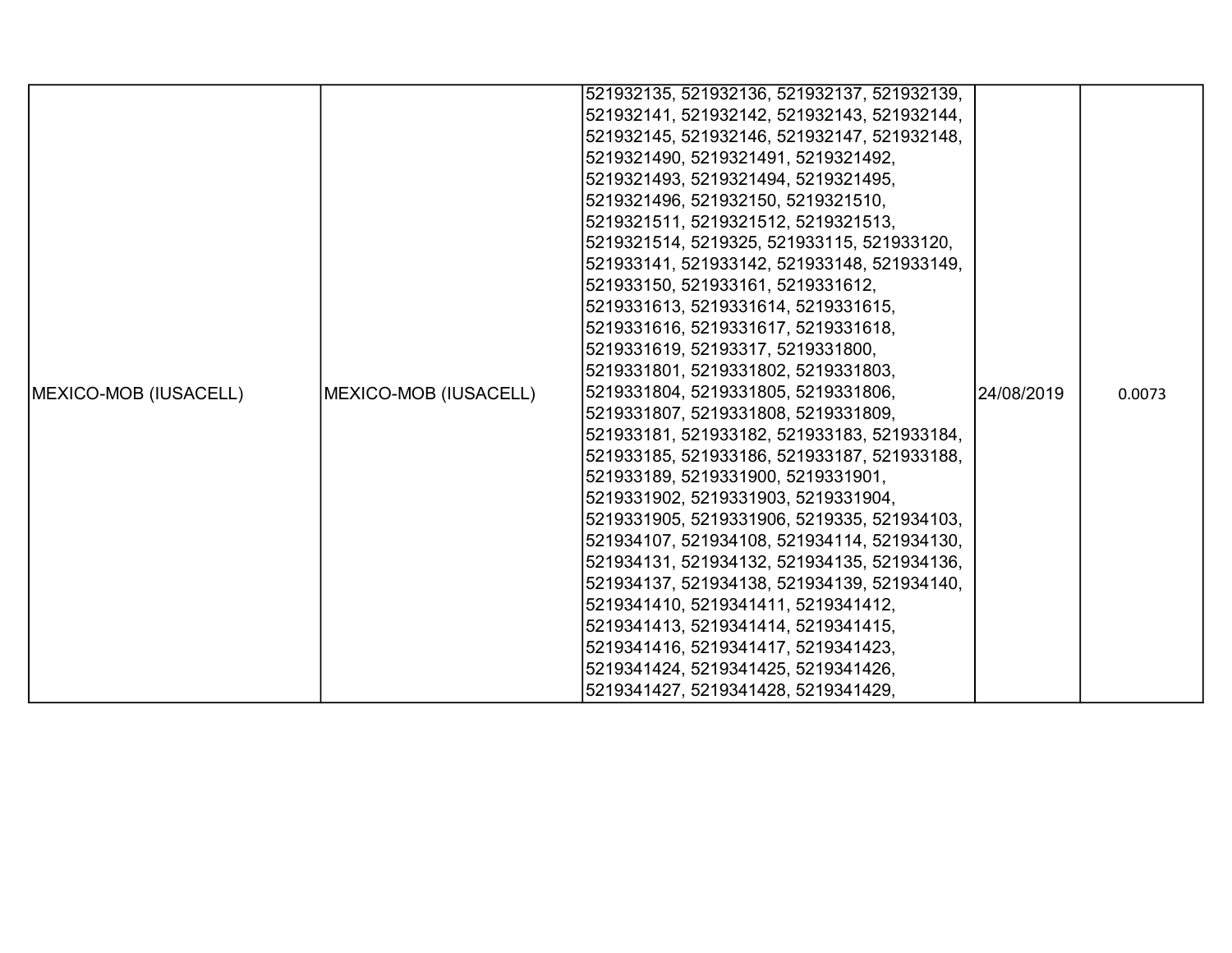|                               |                       | 521999369, 521999370, 521999372, 521999377, |            |        |
|-------------------------------|-----------------------|---------------------------------------------|------------|--------|
|                               |                       | 521999378, 521999379, 52199938, 521999390,  |            |        |
|                               |                       | 521999391, 521999392, 521999393, 521999394, |            |        |
|                               |                       | 521999395, 52199947, 52199948, 521999514,   |            |        |
|                               |                       | 521999516, 52199952, 52199953, 521999540,   |            |        |
|                               |                       | 521999555, 521999556, 521999561, 521999562, |            |        |
|                               |                       | 521999563, 521999564, 521999566, 521999567, |            |        |
|                               |                       | 521999568, 521999569, 521999570, 521999571, |            |        |
|                               |                       | 521999572, 521999573, 521999584, 521999585, |            |        |
|                               |                       | 521999586, 5219995870, 5219995871,          |            |        |
|                               |                       | 5219995872, 5219995873, 5219995874,         |            |        |
|                               |                       | 521999588, 521999589, 52199959, 521999949,  |            |        |
|                               |                       | 521999950, 521999956, 521999968, 521999969, |            |        |
|                               |                       | 5222111, 52221120, 52221146, 52221147,      |            |        |
| <b>IMEXICO-MOB (IUSACELL)</b> | MEXICO-MOB (IUSACELL) | 52221148, 52221149, 52221150, 52221151,     | 24/08/2019 | 0.0073 |
|                               |                       | 52221152, 52221153, 52221155, 52221156,     |            |        |
|                               |                       | 52221157, 52221158, 52221159, 5222116,      |            |        |
|                               |                       | 52221170, 52221171, 52221172, 52221173,     |            |        |
|                               |                       | 52221174, 52221175, 52221176, 52221202,     |            |        |
|                               |                       | 52221203, 52221204, 52221205, 52221206,     |            |        |
|                               |                       | 52221207, 52221208, 52221209, 5222121,      |            |        |
|                               |                       | 5222122, 5222123, 52221240, 52221241,       |            |        |
|                               |                       | 52221242, 52221243, 52221244, 52221245,     |            |        |
|                               |                       | 52221283, 52221284, 52221285, 52221286,     |            |        |
|                               |                       | 52221287, 52221288, 52221294, 52221295,     |            |        |
|                               |                       | 52221296, 52221297, 52221298, 52221299,     |            |        |
|                               |                       | 5222130, 52221310, 52221311, 52221312,      |            |        |
|                               |                       | 52221313, 52221314, 52221315, 52221316,     |            |        |
|                               |                       | 52221317, 52221319, 5222132, 5222133,       |            |        |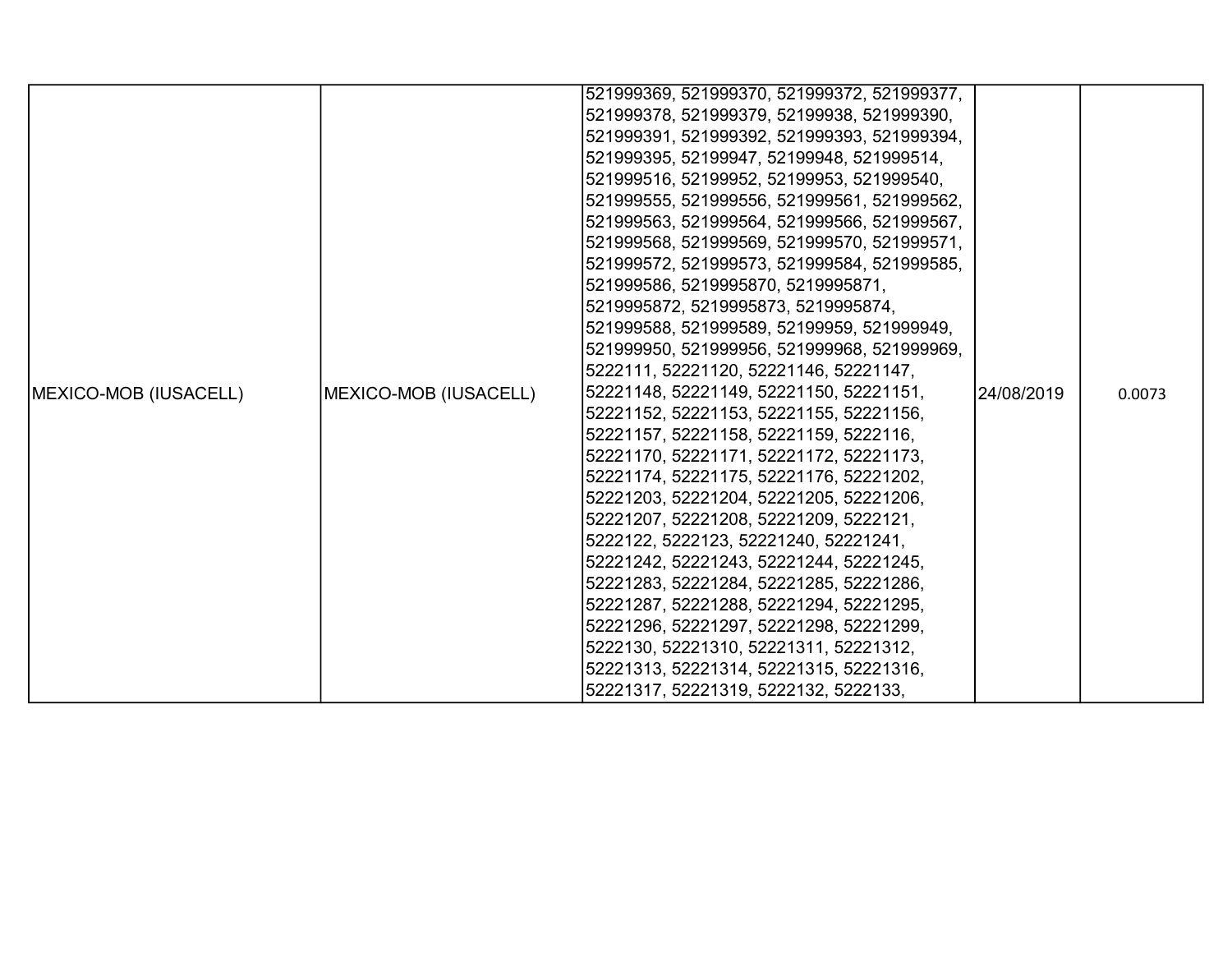|                               |                       | 52313152, 52313153, 52313154, 52313155,       |            |        |
|-------------------------------|-----------------------|-----------------------------------------------|------------|--------|
|                               |                       | 52313156, 52313157, 52313160, 52313161,       |            |        |
|                               |                       | 52313162, 52313163, 52313164, 52313165,       |            |        |
|                               |                       | 52313166, 52313167, 52313168, 52313169,       |            |        |
|                               |                       | 52313325, 5231350, 5231351, 5231352, 5231353, |            |        |
|                               |                       | 5231354, 5231355, 5231356, 5231357, 5231358,  |            |        |
|                               |                       | 52313590, 52313591, 52313592, 52313593,       |            |        |
|                               |                       | 52313594, 52313595, 52313596, 52313597,       |            |        |
|                               |                       | 52313598, 52313599, 52314105, 52314123,       |            |        |
|                               |                       | 52314127, 52314128, 52314146, 52314151,       |            |        |
|                               |                       | 523141516, 523141517, 523141518, 523141519,   |            |        |
|                               |                       | 52314152, 52314153, 52314170, 52314171,       |            |        |
|                               |                       | 52314172, 52314173, 52314174, 52314179,       |            |        |
|                               |                       | 52314180, 52314181, 52314182, 52314183,       |            |        |
| <b>IMEXICO-MOB (IUSACELL)</b> | MEXICO-MOB (IUSACELL) | 52314184, 52314185, 52314186, 52314187,       | 24/08/2019 | 0.0073 |
|                               |                       | 52314188, 52314189, 5231430, 52314337,        |            |        |
|                               |                       | 52314358, 523145, 5231485, 52315101,          |            |        |
|                               |                       | 52315102, 52315106, 52315116, 52315117,       |            |        |
|                               |                       | 52315118, 52315119, 52315120, 52315121,       |            |        |
|                               |                       | 52315122, 52315123, 52315124, 5231530,        |            |        |
|                               |                       | 5231531, 5231532, 5231533, 5231534, 52315350, |            |        |
|                               |                       | 52315351, 52315352, 52315353, 52315354,       |            |        |
|                               |                       | 52315355, 52315356, 52315357, 52315358,       |            |        |
|                               |                       | 52315359, 5231536, 5231537, 5231538, 5231539, |            |        |
|                               |                       | 5231550, 5231551, 5231552, 5231553, 5231554,  |            |        |
|                               |                       | 5231555, 5231556, 5231557, 5231558, 52315590, |            |        |
|                               |                       | 52315591, 52315592, 52315593, 52315594,       |            |        |
|                               |                       | 52315595, 52315596, 52315597, 52315598,       |            |        |
|                               |                       | 52315599, 52317122, 52319108, 52322106,       |            |        |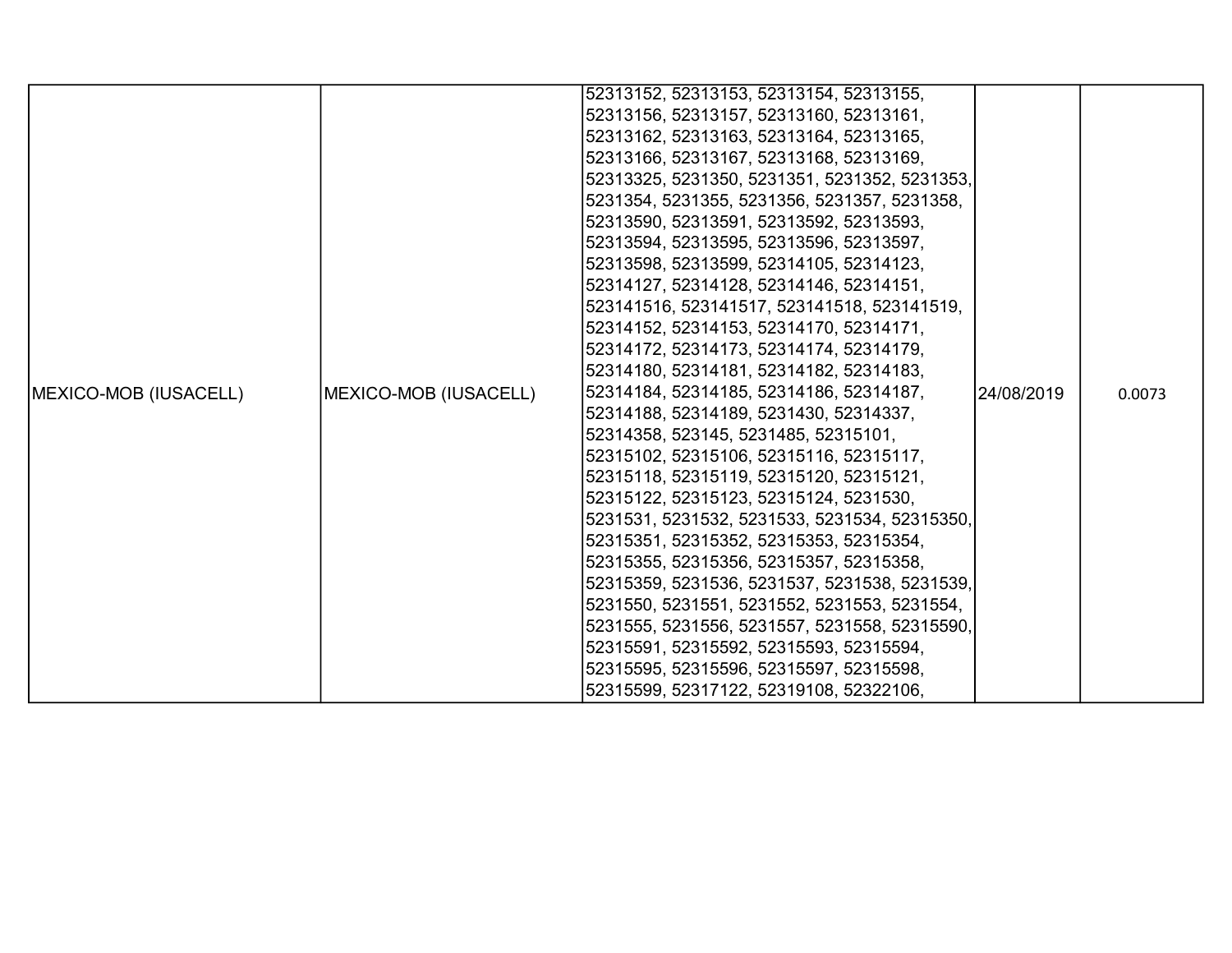|                              |                       | 52434148, 52434149, 52434150, 52434151,     |            |        |
|------------------------------|-----------------------|---------------------------------------------|------------|--------|
|                              |                       | 52434152, 52436124, 52436128, 52441112,     |            |        |
|                              |                       | 52441113, 52441124, 52441139, 52441140,     |            |        |
|                              |                       | 52441142, 52441143, 52441144, 52441145,     |            |        |
|                              |                       | 52441146, 52441147, 52441148, 52441149,     |            |        |
|                              |                       | 5244116, 52441171, 52441172, 52441173,      |            |        |
|                              |                       | 524411745, 524411746, 524411747, 524411748, |            |        |
|                              |                       | 524411749, 52441175, 52441176, 524411770,   |            |        |
|                              |                       | 524411771, 524411772, 524411773, 524411774, |            |        |
|                              |                       | 5244125, 52442108, 52442109, 52442114,      |            |        |
|                              |                       | 52442115, 52442132, 52442133, 52442134,     |            |        |
|                              |                       | 52442173, 52442180, 52442184, 52442188,     |            |        |
|                              |                       | 52442189, 52442197, 52442201, 52442202,     |            |        |
|                              |                       | 52442208, 52442233, 52442239, 52442247,     |            |        |
| <b>MEXICO-MOB (IUSACELL)</b> | MEXICO-MOB (IUSACELL) | 52442255, 52442258, 52442259, 5244229,      | 24/08/2019 | 0.0073 |
|                              |                       | 52442311, 52442326, 52442354, 52442355,     |            |        |
|                              |                       | 52442389, 52442394, 52442395, 52442400,     |            |        |
|                              |                       | 52442405, 52442479, 52442481, 52442482,     |            |        |
|                              |                       | 52442483, 52442512, 52442513, 52442514,     |            |        |
|                              |                       | 52442518, 52442519, 52442520, 52442528,     |            |        |
|                              |                       | 52442529, 52442530, 52442531, 52442532,     |            |        |
|                              |                       | 52442533, 52442534, 52442535, 52442536,     |            |        |
|                              |                       | 52442537, 524425375, 524425376, 524425377,  |            |        |
|                              |                       | 524425378, 524425379, 52442538, 52442539,   |            |        |
|                              |                       | 52442558, 52442559, 52442560, 52442561,     |            |        |
|                              |                       | 52442593, 52442647, 52442648, 52442649,     |            |        |
|                              |                       | 52442650, 52442651, 52442652, 52442664,     |            |        |
|                              |                       | 52442665, 52442666, 52442667, 52442668,     |            |        |
|                              |                       | 52442669, 52442722, 52442724, 52442737,     |            |        |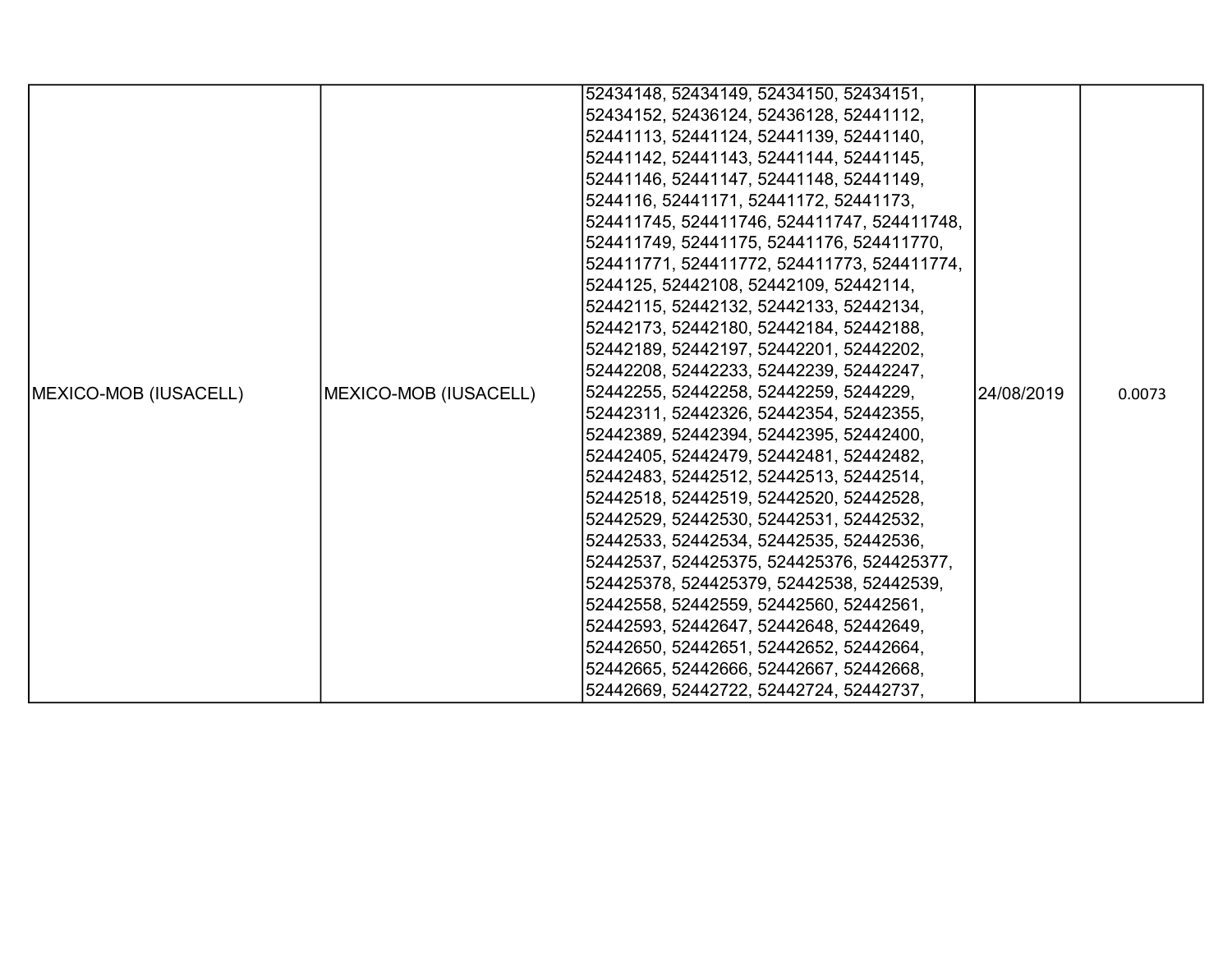|                               |                       | 52481384, 52481390, 524815, 5248338,          |            |        |
|-------------------------------|-----------------------|-----------------------------------------------|------------|--------|
|                               |                       |                                               |            |        |
|                               |                       | 52487120, 52487141, 52487876, 52488104,       |            |        |
|                               |                       | 52488106, 52488144, 52488146, 52488147,       |            |        |
|                               |                       | 52488151, 52488152, 52488153, 52488154,       |            |        |
|                               |                       | 524885, 52488884, 52488886, 52489101,         |            |        |
|                               |                       | 52489106, 52489129, 52489132, 524891343,      |            |        |
|                               |                       | 524891344, 524891345, 524891346, 524891347,   |            |        |
|                               |                       | 524891348, 524891349, 524891350, 524891351,   |            |        |
|                               |                       | 524891352, 524891353, 524891354, 524891355,   |            |        |
|                               |                       | 524891356, 524891357, 5248930, 5248931,       |            |        |
|                               |                       | 5248932, 5248933, 5248934, 5248935, 5248936,  |            |        |
|                               |                       | 52489370, 52489371, 52489372, 52489373,       |            |        |
|                               |                       | 52489374, 52489375, 52489376, 52489377,       |            |        |
|                               |                       | 52489378, 52489379, 5248938, 5248939,         |            |        |
| <b>IMEXICO-MOB (IUSACELL)</b> | MEXICO-MOB (IUSACELL) | 52492110, 52492119, 52492131, 52492165,       | 24/08/2019 | 0.0073 |
|                               |                       | 52492169, 52492183, 52492184, 52492185,       |            |        |
|                               |                       | 52492188, 52492189, 52492190, 52492215,       |            |        |
|                               |                       | 52492216, 52492217, 52492218, 52492219,       |            |        |
|                               |                       | 52492232, 52492233, 52492238, 52492239,       |            |        |
|                               |                       | 52492241, 52492249, 5249225, 5249258,         |            |        |
|                               |                       | 5249259, 524927, 52492893, 52492905, 5249292, |            |        |
|                               |                       | 52492946, 5249299, 52493105, 52493108,        |            |        |
|                               |                       | 52493133, 52493134, 52493139, 52493140,       |            |        |
|                               |                       | 52493160, 52493161, 52493165, 52493167,       |            |        |
|                               |                       | 52493173, 52493174, 524935, 524937, 524938,   |            |        |
|                               |                       | 52493934, 52493944, 52493946, 52494104,       |            |        |
|                               |                       | 52494105, 52494114, 52494115, 52494117,       |            |        |
|                               |                       | 5249459, 52494946, 524951040, 524951041,      |            |        |
|                               |                       | 524951042, 524951043, 524951044, 524951045,   |            |        |
|                               |                       |                                               |            |        |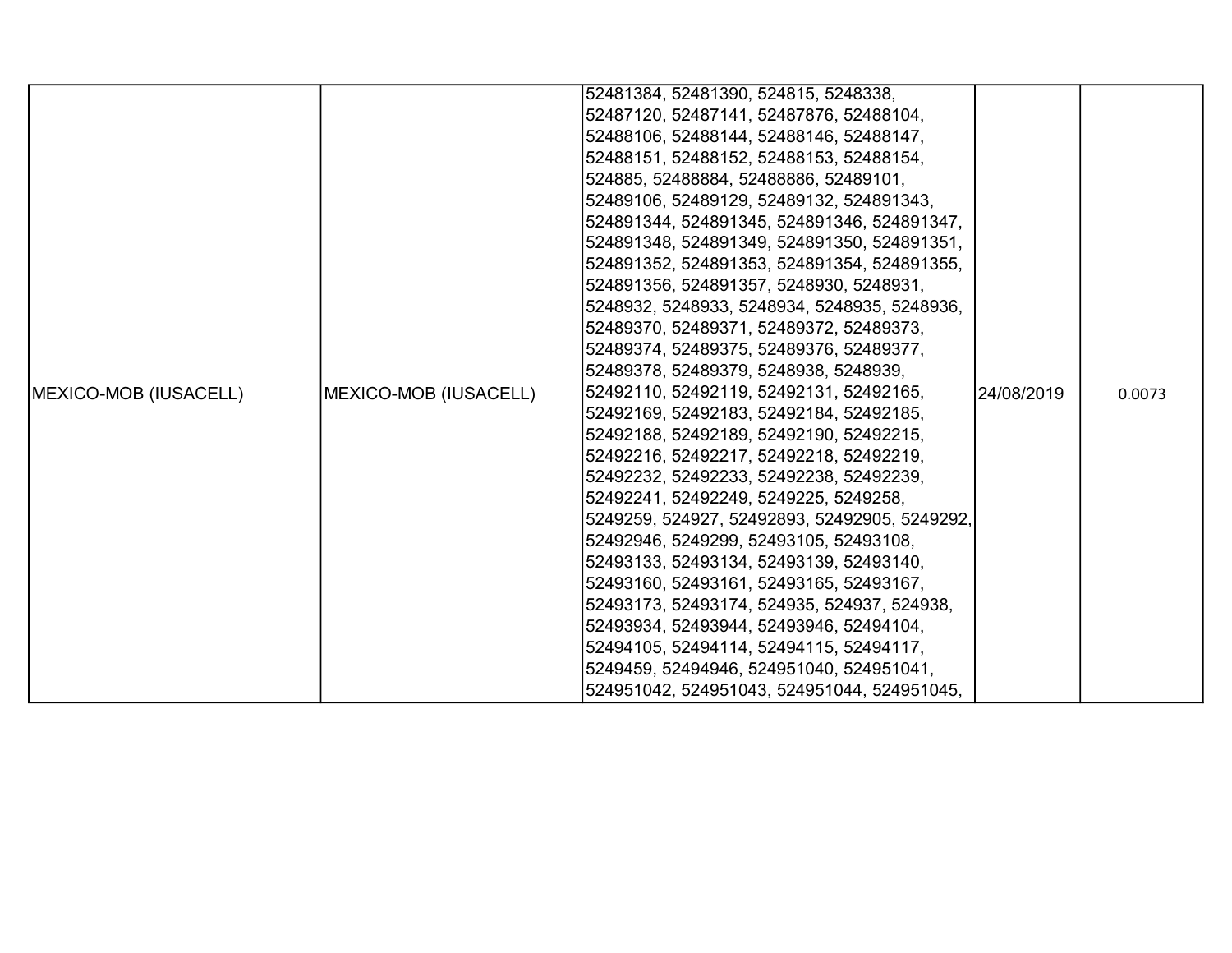|                               |                       | 525524763, 525524764, 525524765, 525524766, |            |        |
|-------------------------------|-----------------------|---------------------------------------------|------------|--------|
|                               |                       | 525524767, 525524768, 525524769, 525524770, |            |        |
|                               |                       | 525524771, 525524772, 525524773, 525524774, |            |        |
|                               |                       | 525524775, 525524776, 525524777, 525524778, |            |        |
|                               |                       | 525524779, 525524780, 525524781, 525524782, |            |        |
|                               |                       | 525524783, 525524784, 525524785, 525524786, |            |        |
|                               |                       | 525524787, 525524788, 525524789, 525524790, |            |        |
|                               |                       | 525524791, 525524792, 525524793, 525524794, |            |        |
|                               |                       | 525524795, 525524796, 525524797, 525524798, |            |        |
|                               |                       | 525524799, 52552480, 525524810, 525524811,  |            |        |
|                               |                       | 525524812, 525524813, 525524814, 525524815, |            |        |
|                               |                       | 525524816, 525524817, 525524818, 525524819, |            |        |
|                               |                       | 525524820, 525524821, 525524822, 525524823, |            |        |
|                               |                       | 525524824, 525524825, 525524826, 525524827, |            |        |
| <b>IMEXICO-MOB (IUSACELL)</b> | MEXICO-MOB (IUSACELL) | 525524828, 525524829, 52552483, 52552484,   | 24/08/2019 | 0.0073 |
|                               |                       | 525524850, 525524851, 525524852, 525524853, |            |        |
|                               |                       | 525524854, 525524855, 525524856, 525524857, |            |        |
|                               |                       | 525524858, 525524859, 52552486, 52552487,   |            |        |
|                               |                       | 52552488, 52552489, 52552490, 52552491,     |            |        |
|                               |                       | 52552558, 52552559, 5255256, 5255257,       |            |        |
|                               |                       | 52552927, 52552928, 52552929, 52552930,     |            |        |
|                               |                       | 52552931, 52552932, 52552933, 52552935,     |            |        |
|                               |                       | 5255300, 5255301, 52553020, 52553021,       |            |        |
|                               |                       | 52553022, 52553023, 52553024, 52553025,     |            |        |
|                               |                       | 52553026, 52553027, 52553028, 52553029,     |            |        |
|                               |                       | 5255303, 52553040, 52553041, 52553042,      |            |        |
|                               |                       | 52553043, 52553044, 52553213, 52553214,     |            |        |
|                               |                       | 52553215, 52553216, 52553217, 52553218,     |            |        |
|                               |                       | 52553527, 52553528, 52553529, 5255353,      |            |        |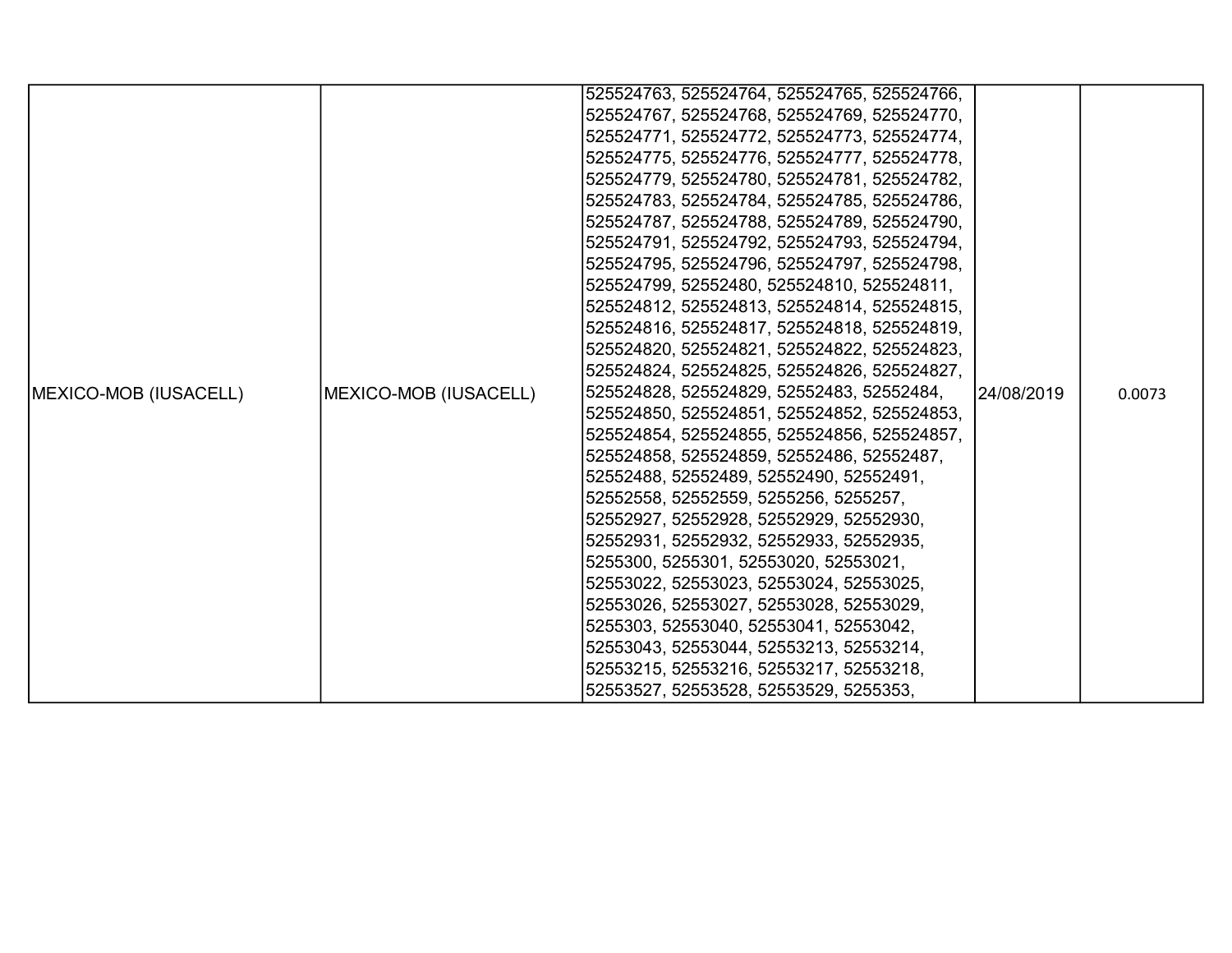|                               |                       | 52653172, 52653179, 5265318, 52653590,  |             |        |
|-------------------------------|-----------------------|-----------------------------------------|-------------|--------|
|                               |                       | 52653591, 52653592, 52653593, 52653594, |             |        |
|                               |                       | 52653595, 52653596, 52653597, 52653598, |             |        |
|                               |                       | 52653599, 52656216, 52656217, 52656223, |             |        |
|                               |                       | 52656237, 52656260, 52656271, 52656272, |             |        |
|                               |                       | 52656283, 52656293, 52656294, 52656302, |             |        |
|                               |                       | 52656322, 52656323, 52656335, 52656345, |             |        |
|                               |                       | 52656371, 52656375, 52656388, 52656392, |             |        |
|                               |                       | 52656410, 52656411, 52656419, 52656422, |             |        |
|                               |                       | 52656423, 52656424, 52656425, 52656426, |             |        |
|                               |                       | 52656427, 52656428, 52656429, 52656430, |             |        |
|                               |                       | 52656435, 52656436, 52656437, 52656440, |             |        |
|                               |                       | 52656441, 52656566, 52656569, 52656593, |             |        |
|                               |                       | 52656604, 52656663, 5265669, 52656702,  |             |        |
| <b>IMEXICO-MOB (IUSACELL)</b> | MEXICO-MOB (IUSACELL) | 52656704, 52656708, 52656709, 52656752, | 124/08/2019 | 0.0073 |
|                               |                       | 52656780, 52656781, 52656782, 52656787, |             |        |
|                               |                       | 52656788, 52656789, 52656790, 52656791, |             |        |
|                               |                       | 52656792, 52656793, 52656794, 52656795, |             |        |
|                               |                       | 52656796, 52656797, 52656798, 52656799, |             |        |
|                               |                       | 52661103, 52661105, 52661109, 52661118, |             |        |
|                               |                       | 52661137, 52661138, 52661140, 52661141, |             |        |
|                               |                       | 52661142, 52661143, 52661144, 52661148, |             |        |
|                               |                       | 52661149, 52661150, 52661590, 52661591, |             |        |
|                               |                       | 52661592, 52661593, 52661594, 52661595, |             |        |
|                               |                       | 52661596, 52661597, 52661598, 52661599, |             |        |
|                               |                       | 52661611, 52662165, 52662166, 52662170, |             |        |
|                               |                       | 52662175, 52662228, 52662231, 52662304, |             |        |
|                               |                       | 52662307, 52662308, 52662353, 52662375, |             |        |
|                               |                       | 52662376, 52662377, 52662380, 52662381, |             |        |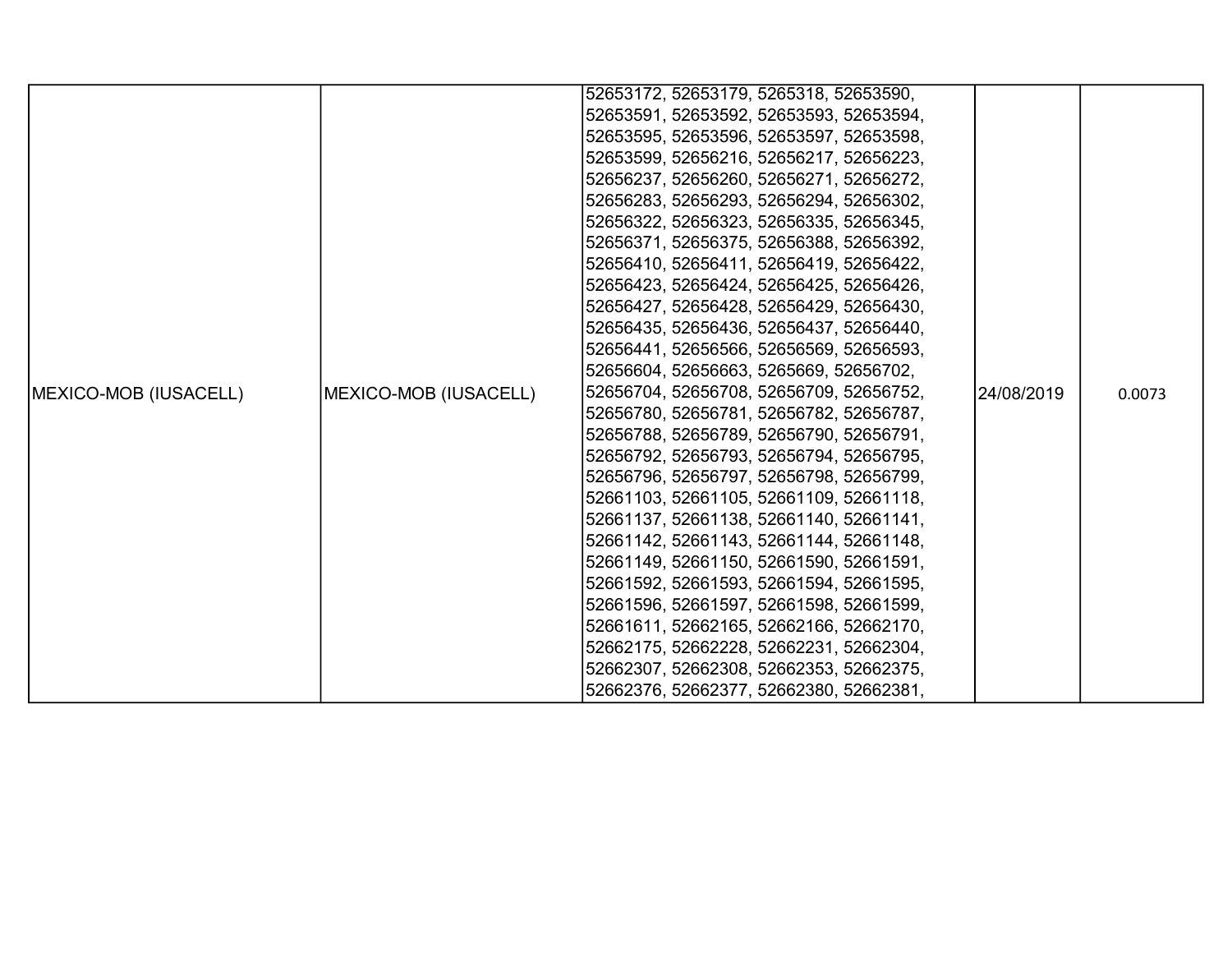|                               |                       | 52746122, 52747113, 52747126, 52747135, |            |        |
|-------------------------------|-----------------------|-----------------------------------------|------------|--------|
|                               |                       | 52747155, 52747156, 52747169, 52747170, |            |        |
|                               |                       | 52747196, 52747197, 527473, 52747473,   |            |        |
|                               |                       | 52747479, 52747490, 52747498, 5274750,  |            |        |
|                               |                       | 5274759, 52748103, 52748104, 52748111,  |            |        |
|                               |                       | 52749113, 52751101, 52753123, 52753129, |            |        |
|                               |                       | 52753150, 52753151, 52753152, 52753171, |            |        |
|                               |                       | 52753173, 52753174, 52753175, 52753176, |            |        |
|                               |                       | 52753177, 52753178, 52753179, 52753180, |            |        |
|                               |                       | 52753181, 52753182, 52753183, 52753184, |            |        |
|                               |                       | 52753185, 52753186, 52753187, 52753188, |            |        |
|                               |                       | 52753189, 52753190, 52753191, 52753192, |            |        |
|                               |                       | 52753193, 52753194, 52753195, 52753196, |            |        |
|                               |                       | 52753197, 52753198, 52753199, 52753536, |            |        |
| <b>IMEXICO-MOB (IUSACELL)</b> | MEXICO-MOB (IUSACELL) | 52754111, 52755106, 52755109, 52755119, | 24/08/2019 | 0.0073 |
|                               |                       | 52755134, 52755144, 52755146, 52755149, |            |        |
|                               |                       | 52755150, 52755151, 52755152, 52755153, |            |        |
|                               |                       | 52755154, 52755155, 52755156, 52755157, |            |        |
|                               |                       | 52755158, 52755159, 52755550, 52755551, |            |        |
|                               |                       | 5275559, 52756129, 52757131, 52759104,  |            |        |
|                               |                       | 52759105, 52762103, 52762104, 52762110, |            |        |
|                               |                       | 52762126, 52762626, 52762628, 52764106, |            |        |
|                               |                       | 52764107, 52765104, 52765105, 52765117, |            |        |
|                               |                       | 52766110, 52766111, 52766115, 52766119, |            |        |
|                               |                       | 52767109, 52767118, 527675, 52768114,   |            |        |
|                               |                       | 52771177, 52771196, 52771224, 52771241, |            |        |
|                               |                       | 52771256, 52771279, 5277128, 52771290,  |            |        |
|                               |                       | 52771291, 52771292, 52771293, 52771295, |            |        |
|                               |                       | 52771304, 52771305, 52771306, 52771307, |            |        |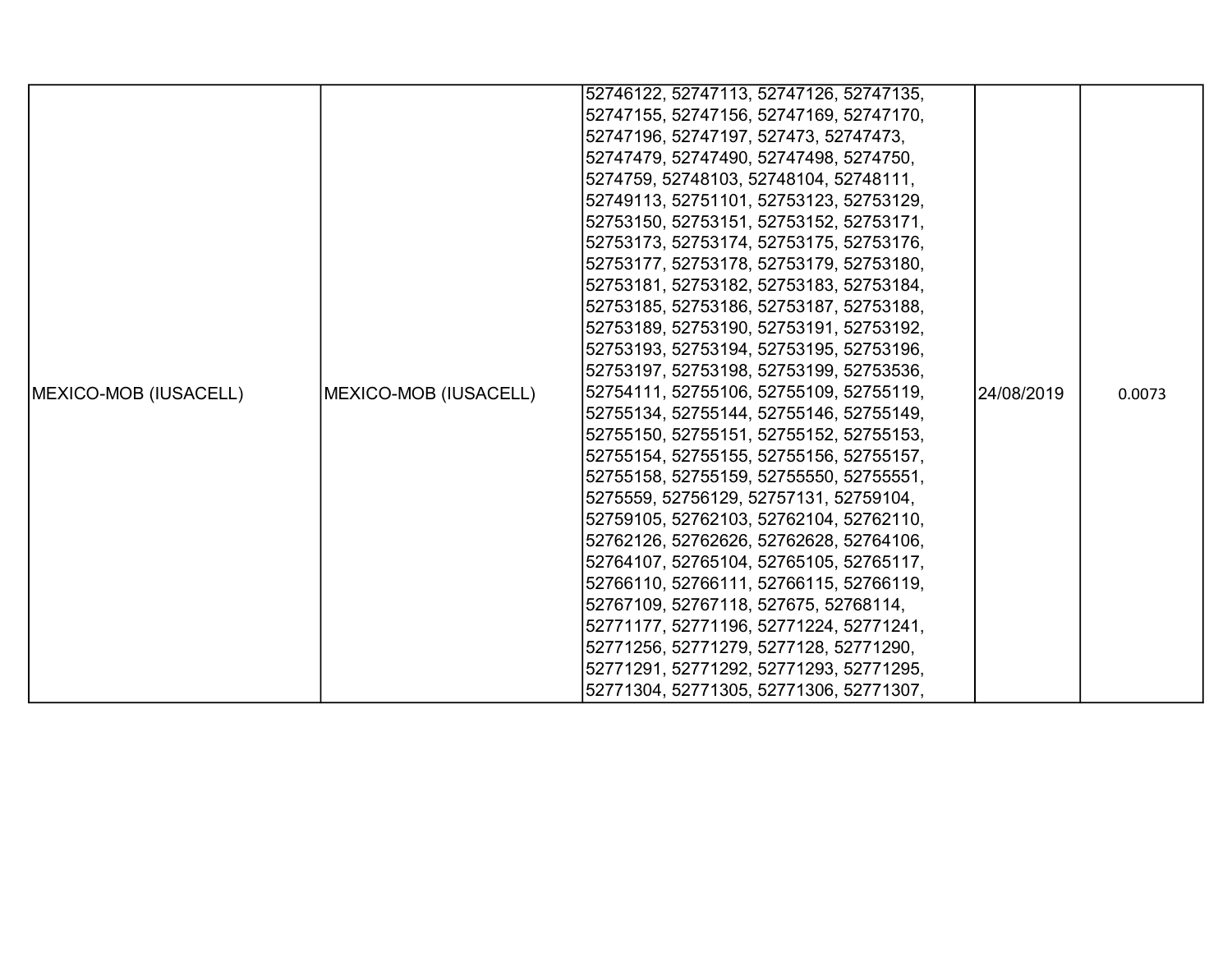| 5287183, 52872139, 52872141, 52872142,<br>52872144, 52872145, 52872148, 52872149,<br>52872150, 52872151, 52877121, 52877122,<br>52877123, 52877124, 52877126, 52877130,<br>52877150, 52877151, 52877152, 52877153,<br>52877154, 52877155, 52877156, 52877157,<br>52877158, 52877159, 52878100, 52878121,<br>52878139, 528781395, 528781396, 528781397,<br>528781398, 528781399, 52878140, 52878150,<br>52878159, 52878160, 52878165, 52878166,<br>52878167, 52878168, 52878169, 5287817,<br>5287818, 5287850, 5287851, 5287852, 5287853,<br>5287854, 5287855, 5287856, 5287857, 5287858,<br>5287859, 52891108, 52891114, 52894121,<br>MEXICO-MOB (IUSACELL)<br>24/08/2019<br>0.0073<br>52894123, 52894124, 52894128, 52894129,<br>52894130, 52894131, 52897110, 52897115,<br>52897117, 52897118, 52897122, 52897123,<br>52897124, 52897125, 52897126, 52899150,<br>52899161, 52899166, 52899197, 52899210,<br>52899219, 52899224, 52899227, 52899242,<br>52899243, 52899277, 52899278, 52899309,<br>52899313, 52899314, 52899315, 52899316,<br>52899317, 52899318, 52899319, 52899321,<br>52899322, 52899323, 52899326, 52899327,<br>52899328, 52899329, 52899330, 52899333, |                               |  | 5287159, 52871790, 52871794, 52871799,  |  |  |
|------------------------------------------------------------------------------------------------------------------------------------------------------------------------------------------------------------------------------------------------------------------------------------------------------------------------------------------------------------------------------------------------------------------------------------------------------------------------------------------------------------------------------------------------------------------------------------------------------------------------------------------------------------------------------------------------------------------------------------------------------------------------------------------------------------------------------------------------------------------------------------------------------------------------------------------------------------------------------------------------------------------------------------------------------------------------------------------------------------------------------------------------------------------------------|-------------------------------|--|-----------------------------------------|--|--|
|                                                                                                                                                                                                                                                                                                                                                                                                                                                                                                                                                                                                                                                                                                                                                                                                                                                                                                                                                                                                                                                                                                                                                                              |                               |  |                                         |  |  |
|                                                                                                                                                                                                                                                                                                                                                                                                                                                                                                                                                                                                                                                                                                                                                                                                                                                                                                                                                                                                                                                                                                                                                                              |                               |  |                                         |  |  |
|                                                                                                                                                                                                                                                                                                                                                                                                                                                                                                                                                                                                                                                                                                                                                                                                                                                                                                                                                                                                                                                                                                                                                                              |                               |  |                                         |  |  |
|                                                                                                                                                                                                                                                                                                                                                                                                                                                                                                                                                                                                                                                                                                                                                                                                                                                                                                                                                                                                                                                                                                                                                                              |                               |  |                                         |  |  |
|                                                                                                                                                                                                                                                                                                                                                                                                                                                                                                                                                                                                                                                                                                                                                                                                                                                                                                                                                                                                                                                                                                                                                                              |                               |  |                                         |  |  |
|                                                                                                                                                                                                                                                                                                                                                                                                                                                                                                                                                                                                                                                                                                                                                                                                                                                                                                                                                                                                                                                                                                                                                                              |                               |  |                                         |  |  |
|                                                                                                                                                                                                                                                                                                                                                                                                                                                                                                                                                                                                                                                                                                                                                                                                                                                                                                                                                                                                                                                                                                                                                                              |                               |  |                                         |  |  |
|                                                                                                                                                                                                                                                                                                                                                                                                                                                                                                                                                                                                                                                                                                                                                                                                                                                                                                                                                                                                                                                                                                                                                                              |                               |  |                                         |  |  |
|                                                                                                                                                                                                                                                                                                                                                                                                                                                                                                                                                                                                                                                                                                                                                                                                                                                                                                                                                                                                                                                                                                                                                                              |                               |  |                                         |  |  |
|                                                                                                                                                                                                                                                                                                                                                                                                                                                                                                                                                                                                                                                                                                                                                                                                                                                                                                                                                                                                                                                                                                                                                                              |                               |  |                                         |  |  |
|                                                                                                                                                                                                                                                                                                                                                                                                                                                                                                                                                                                                                                                                                                                                                                                                                                                                                                                                                                                                                                                                                                                                                                              |                               |  |                                         |  |  |
|                                                                                                                                                                                                                                                                                                                                                                                                                                                                                                                                                                                                                                                                                                                                                                                                                                                                                                                                                                                                                                                                                                                                                                              |                               |  |                                         |  |  |
|                                                                                                                                                                                                                                                                                                                                                                                                                                                                                                                                                                                                                                                                                                                                                                                                                                                                                                                                                                                                                                                                                                                                                                              |                               |  |                                         |  |  |
|                                                                                                                                                                                                                                                                                                                                                                                                                                                                                                                                                                                                                                                                                                                                                                                                                                                                                                                                                                                                                                                                                                                                                                              |                               |  |                                         |  |  |
|                                                                                                                                                                                                                                                                                                                                                                                                                                                                                                                                                                                                                                                                                                                                                                                                                                                                                                                                                                                                                                                                                                                                                                              | <b>IMEXICO-MOB (IUSACELL)</b> |  |                                         |  |  |
|                                                                                                                                                                                                                                                                                                                                                                                                                                                                                                                                                                                                                                                                                                                                                                                                                                                                                                                                                                                                                                                                                                                                                                              |                               |  |                                         |  |  |
|                                                                                                                                                                                                                                                                                                                                                                                                                                                                                                                                                                                                                                                                                                                                                                                                                                                                                                                                                                                                                                                                                                                                                                              |                               |  |                                         |  |  |
|                                                                                                                                                                                                                                                                                                                                                                                                                                                                                                                                                                                                                                                                                                                                                                                                                                                                                                                                                                                                                                                                                                                                                                              |                               |  |                                         |  |  |
|                                                                                                                                                                                                                                                                                                                                                                                                                                                                                                                                                                                                                                                                                                                                                                                                                                                                                                                                                                                                                                                                                                                                                                              |                               |  |                                         |  |  |
|                                                                                                                                                                                                                                                                                                                                                                                                                                                                                                                                                                                                                                                                                                                                                                                                                                                                                                                                                                                                                                                                                                                                                                              |                               |  |                                         |  |  |
|                                                                                                                                                                                                                                                                                                                                                                                                                                                                                                                                                                                                                                                                                                                                                                                                                                                                                                                                                                                                                                                                                                                                                                              |                               |  |                                         |  |  |
|                                                                                                                                                                                                                                                                                                                                                                                                                                                                                                                                                                                                                                                                                                                                                                                                                                                                                                                                                                                                                                                                                                                                                                              |                               |  |                                         |  |  |
|                                                                                                                                                                                                                                                                                                                                                                                                                                                                                                                                                                                                                                                                                                                                                                                                                                                                                                                                                                                                                                                                                                                                                                              |                               |  |                                         |  |  |
|                                                                                                                                                                                                                                                                                                                                                                                                                                                                                                                                                                                                                                                                                                                                                                                                                                                                                                                                                                                                                                                                                                                                                                              |                               |  |                                         |  |  |
|                                                                                                                                                                                                                                                                                                                                                                                                                                                                                                                                                                                                                                                                                                                                                                                                                                                                                                                                                                                                                                                                                                                                                                              |                               |  |                                         |  |  |
|                                                                                                                                                                                                                                                                                                                                                                                                                                                                                                                                                                                                                                                                                                                                                                                                                                                                                                                                                                                                                                                                                                                                                                              |                               |  |                                         |  |  |
|                                                                                                                                                                                                                                                                                                                                                                                                                                                                                                                                                                                                                                                                                                                                                                                                                                                                                                                                                                                                                                                                                                                                                                              |                               |  | 52899334, 52899335, 52899336, 52899337, |  |  |
| 52899342, 52899343, 52899410, 52899411,                                                                                                                                                                                                                                                                                                                                                                                                                                                                                                                                                                                                                                                                                                                                                                                                                                                                                                                                                                                                                                                                                                                                      |                               |  |                                         |  |  |
| 52899412, 52899413, 52899414, 52899415,                                                                                                                                                                                                                                                                                                                                                                                                                                                                                                                                                                                                                                                                                                                                                                                                                                                                                                                                                                                                                                                                                                                                      |                               |  |                                         |  |  |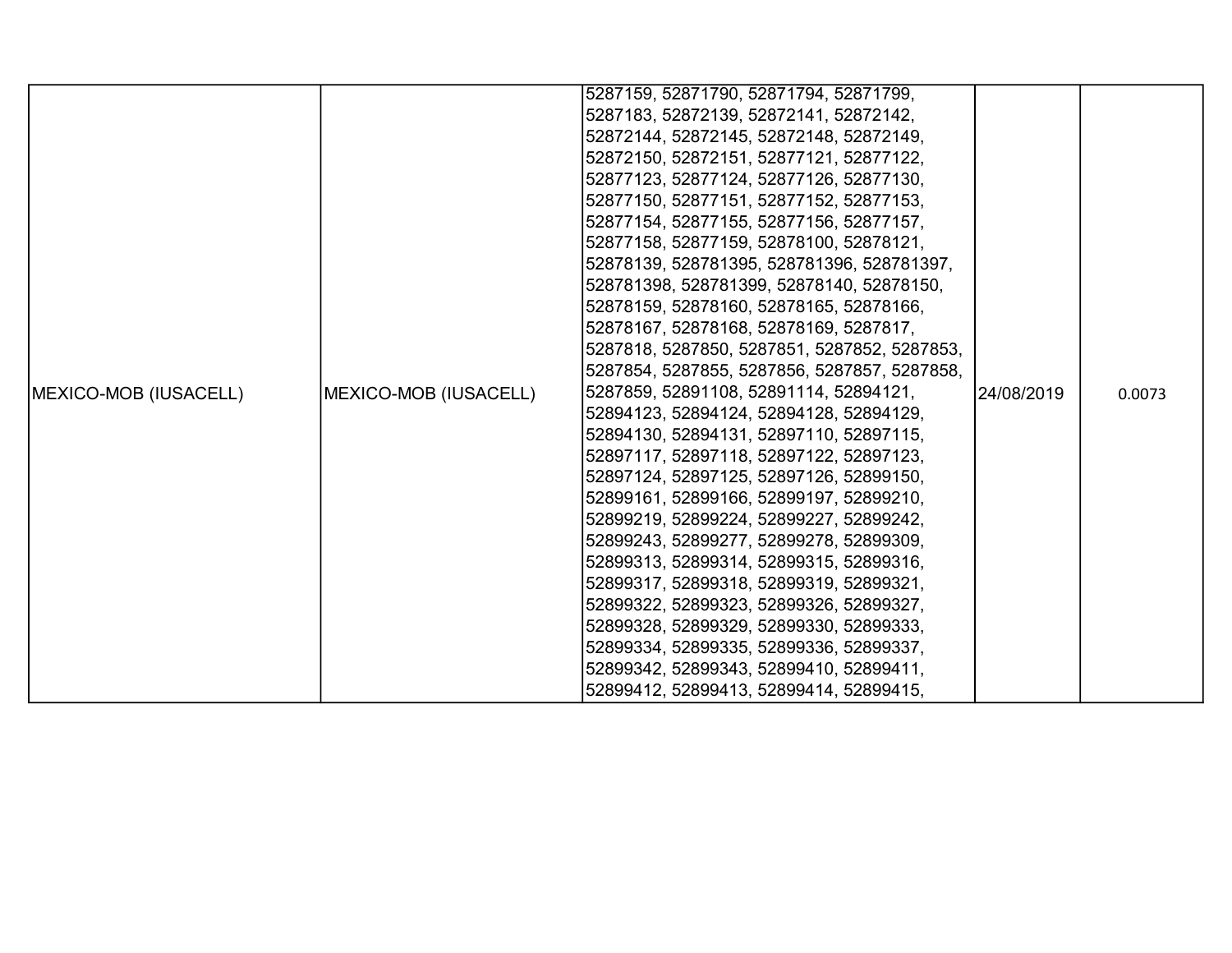|                               |                       | 5298358, 5298359, 52983831, 52983838,                  |        |
|-------------------------------|-----------------------|--------------------------------------------------------|--------|
|                               |                       | 5298386, 52984107, 52984113, 52984126,                 |        |
|                               |                       | 52984139, 52984158, 52984171, 52984176,                |        |
|                               |                       | 52984190, 52984191, 52984192, 52984193,                |        |
|                               |                       | 52984194, 52984228, 52984229, 52984230,                |        |
|                               |                       | 52984232, 52984233, 52984243, 52984246,                |        |
|                               |                       | 52984247, 52984249, 529842500, 529842501,              |        |
|                               |                       | 529842502, 529842503, 529842504, 529842505,            |        |
|                               |                       | 529842506, 529842507, 529842508, 529842509,            |        |
|                               |                       | 52984252, 52984259, 52984265, 52984266,                |        |
|                               |                       | 52984268, 52984269, 52984270, 52984271,                |        |
|                               |                       | 52984272, 52984273, 52984274, 52984275,                |        |
|                               |                       | 52984281, 52984283, 52984284, 52984285,                |        |
|                               |                       | 52984286, 52984287, 52984288, 52984289,                |        |
| <b>IMEXICO-MOB (IUSACELL)</b> | MEXICO-MOB (IUSACELL) | 529842930, 529842931, 529842932, 529842933, 24/08/2019 | 0.0073 |
|                               |                       | 529842934, 529842935, 529842936, 529842937,            |        |
|                               |                       | 529842938, 529845, 52984801, 52985105,                 |        |
|                               |                       | 52985110, 52985120, 52985128, 52985129,                |        |
|                               |                       | 529855, 52986104, 52986108, 52986122,                  |        |
|                               |                       | 5298650, 5298651, 5298652, 5298653, 5298654,           |        |
|                               |                       | 5298655, 5298656, 5298657, 5298658, 5298659,           |        |
|                               |                       | 52987104, 52987115, 52987127, 52987128,                |        |
|                               |                       | 52987133, 52987134, 52987135, 52987136,                |        |
|                               |                       | 52987138, 52987139, 5298759, 52987871,                 |        |
|                               |                       | 52987873, 52987879, 52988109, 52988111,                |        |
|                               |                       | 52988112, 52988116, 52988117, 52988118,                |        |
|                               |                       | 52988119, 52991118, 52993107, 52993108,                |        |
|                               |                       | 52993117, 52993151, 52993191, 52993220,                |        |
|                               |                       | 52993275, 52993294, 52993297, 52993299,                |        |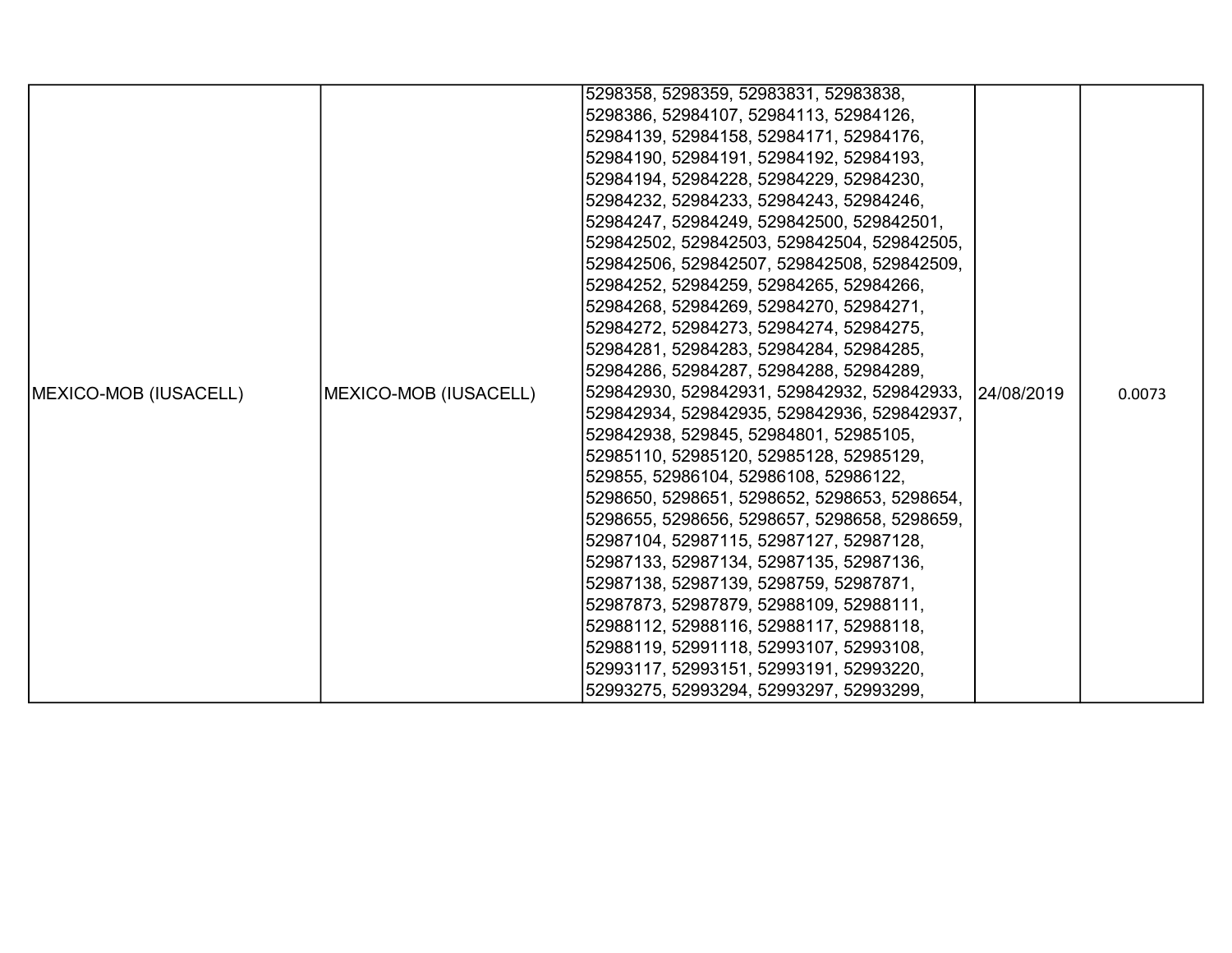|                               |                       | 521221142, 521221143, 521221144, 521221145,            |  |        |
|-------------------------------|-----------------------|--------------------------------------------------------|--|--------|
|                               |                       | 521221154, 521221365, 521221366, 521221367,            |  |        |
|                               |                       | 521221368, 521221369, 52122137, 521221380,             |  |        |
|                               |                       | 521221381, 521221382, 521221383, 521221384,            |  |        |
|                               |                       | 521222143, 521222145, 521222146, 521222147,            |  |        |
|                               |                       | 521222148, 521222149, 521222165, 521222166,            |  |        |
|                               |                       | 521222167, 521222168, 521222171, 521222172,            |  |        |
|                               |                       | 521222173, 521222272, 521222275, 521222276,            |  |        |
|                               |                       | 521222278, 521222279, 521222283, 52122231,             |  |        |
|                               |                       | 521222326, 521222366, 521222384, 521222385,            |  |        |
|                               |                       | 521222386, 521222387, 521222388, 521222389,            |  |        |
|                               |                       | 521222390, 521222394, 521222401, 521222408,            |  |        |
|                               |                       | 521222410, 521222411, 521222412, 521222414,            |  |        |
|                               |                       | 521222415, 521222416, 521222417, 521222418,            |  |        |
| <b>IMEXICO-MOB (MOVISTAR)</b> | MEXICO-MOB (MOVISTAR) | 521222448, 521222449, 521222450, 521222451, 24/08/2019 |  | 0.0102 |
|                               |                       | 521222452, 521222479, 521222498, 521222499,            |  |        |
|                               |                       | 521222540, 521222541, 521222542, 521222543,            |  |        |
|                               |                       | 521222556, 521222557, 521222558, 521222559,            |  |        |
|                               |                       | 521222560, 521222561, 521222606, 521222607,            |  |        |
|                               |                       | 521222608, 521222609, 521222610, 521222611,            |  |        |
|                               |                       | 521222612, 521222613, 521222626, 521222627,            |  |        |
|                               |                       | 521222628, 521222629, 521222630, 521222631,            |  |        |
|                               |                       | 521222632, 521222633, 521222634, 521222635,            |  |        |
|                               |                       | 521222654, 521222655, 521222656, 521222657,            |  |        |
|                               |                       | 521222658, 521222659, 521222660, 521222683,            |  |        |
|                               |                       | 521222684, 521222685, 521222694, 521222695,            |  |        |
|                               |                       | 521222696, 521222697, 521222698, 521222780,            |  |        |
|                               |                       | 521222781, 521222782, 521222801, 521222802,            |  |        |
|                               |                       | 521222815, 521222816, 521222817, 521222818,            |  |        |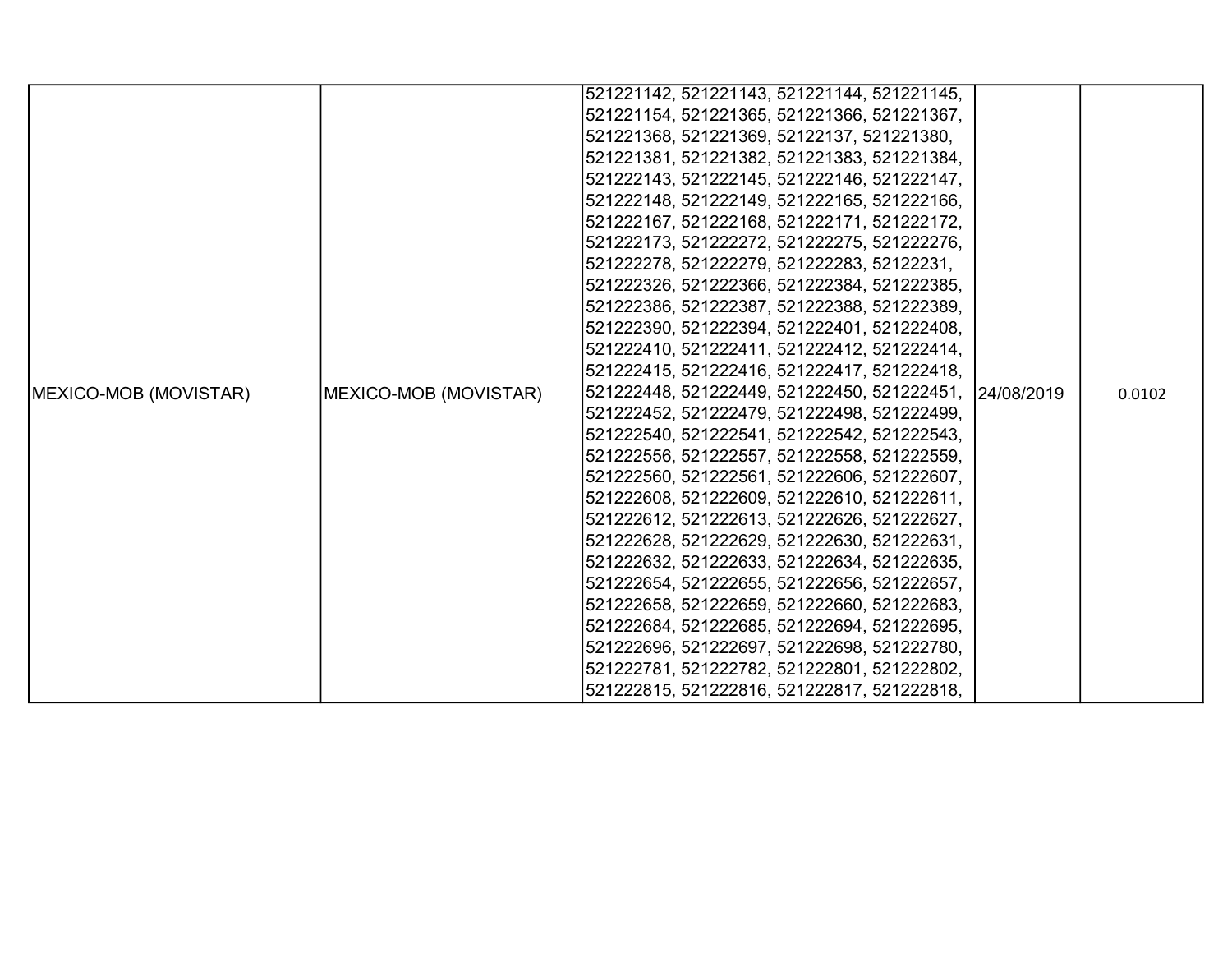|                               |                       | 521331183, 521331190, 521331191, 521331192,  |            |        |
|-------------------------------|-----------------------|----------------------------------------------|------------|--------|
|                               |                       | 521331205, 521331206, 521331207, 521331208,  |            |        |
|                               |                       | 521331209, 521331210, 521331211, 521331212,  |            |        |
|                               |                       | 521331213, 521331214, 521331231, 521331232,  |            |        |
|                               |                       | 521331233, 521331234, 521331235, 521331236,  |            |        |
|                               |                       | 521331237, 521331238, 521331239, 521331240,  |            |        |
|                               |                       | 521331274, 521331275, 521331276, 521331277,  |            |        |
|                               |                       | 521331278, 521331315, 521331316, 521331317,  |            |        |
|                               |                       | 521331400, 521331401, 521331402, 521331403,  |            |        |
|                               |                       | 521331420, 521331421, 521331474, 521331475,  |            |        |
|                               |                       | 521331476, 521331480, 521331481, 521331482,  |            |        |
|                               |                       | 521331483, 521331494, 521331495, 521331496,  |            |        |
|                               |                       | 521331497, 521331498, 521331499, 521331500,  |            |        |
|                               |                       | 521331501, 521331502, 521331503, 521331504,  |            |        |
| <b>IMEXICO-MOB (MOVISTAR)</b> | MEXICO-MOB (MOVISTAR) | 521331547, 521331548, 521331549, 52133155,   | 24/08/2019 | 0.0102 |
|                               |                       | 521331560, 521331619, 52133162, 521331630,   |            |        |
|                               |                       | 521331631, 521331632, 521331633, 521331634,  |            |        |
|                               |                       | 521331635, 521331636, 521331637, 521331638,  |            |        |
|                               |                       | 521331678, 521331679, 52133168, 521331775,   |            |        |
|                               |                       | 521331776, 521331777, 521331778, 521331779,  |            |        |
|                               |                       | 521331780, 521331781, 521331782, 521331783,  |            |        |
|                               |                       | 521331784, 5213319322, 5213319323,           |            |        |
|                               |                       | 5213319327, 521332009, 521332010, 521332011, |            |        |
|                               |                       | 521332012, 521332013, 521332058, 521332059,  |            |        |
|                               |                       | 521332060, 521332061, 521332062, 521332068,  |            |        |
|                               |                       | 521332069, 521332070, 521332071, 521332072,  |            |        |
|                               |                       | 521332073, 521332074, 521332075, 521332076,  |            |        |
|                               |                       | 521332077, 521332081, 521332082, 521332083,  |            |        |
|                               |                       | 521332084, 521332085, 521332086, 521332087,  |            |        |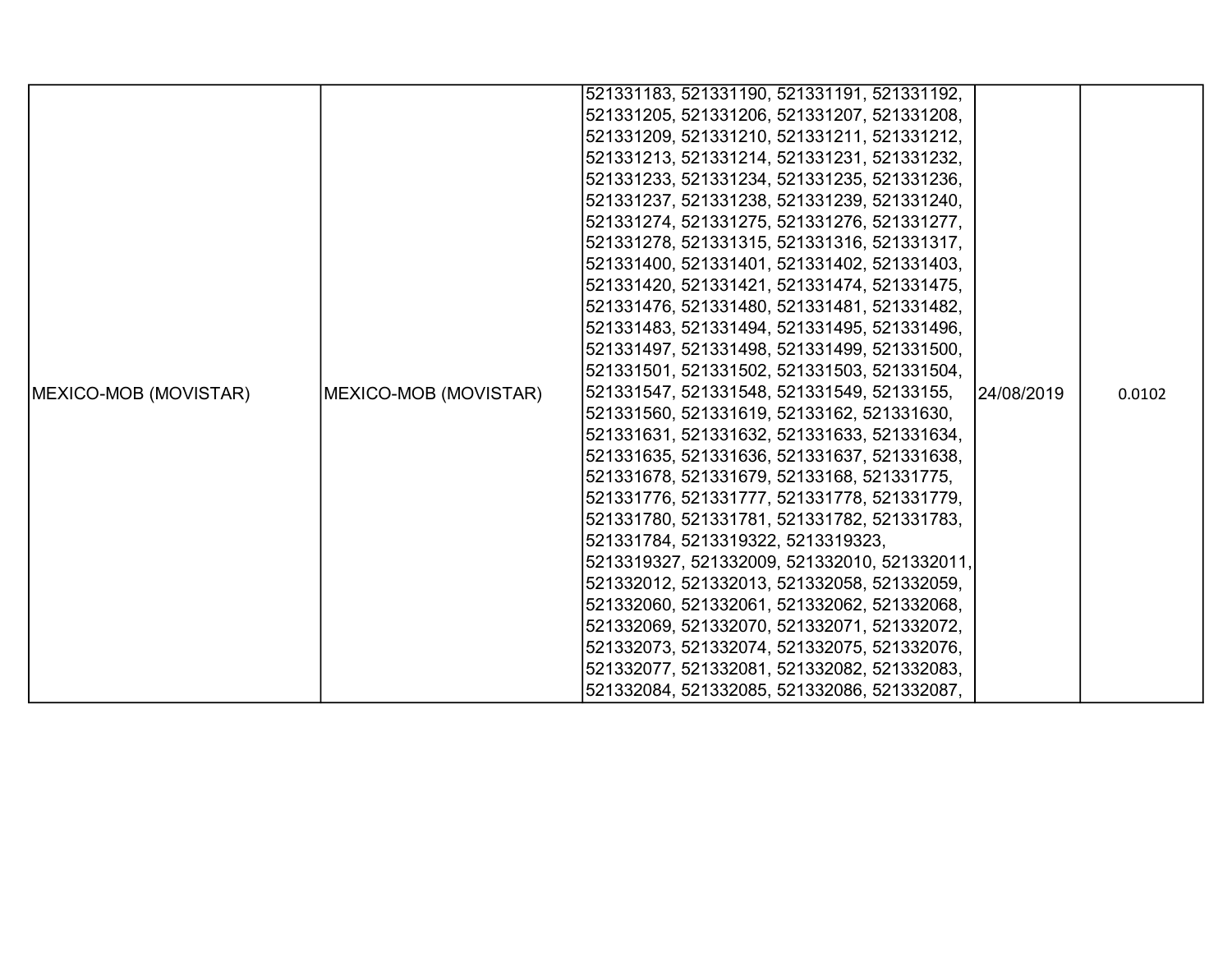|                       |                       | 521449373, 521449374, 521449375, 521449407,            |  |        |
|-----------------------|-----------------------|--------------------------------------------------------|--|--------|
|                       |                       | 521449408, 521449409, 521449410, 521449411,            |  |        |
|                       |                       | 521449416, 521449417, 521449418, 521449419,            |  |        |
|                       |                       | 521449420, 521449421, 521451100, 521451101,            |  |        |
|                       |                       | 521451105, 521452109, 521452116, 521452117,            |  |        |
|                       |                       | 521452118, 521452133, 521452137, 521452138,            |  |        |
|                       |                       | 521452140, 521452141, 521452146, 521452155,            |  |        |
|                       |                       | 521452187, 521452205, 521452206, 521452213,            |  |        |
|                       |                       | 521452214, 521452221, 521453112, 521453123,            |  |        |
|                       |                       | 521453127, 521453130, 521453135, 521453136,            |  |        |
|                       |                       | 521453161, 521453168, 521453999, 521454100,            |  |        |
|                       |                       | 521454101, 521455100, 521456102, 521456104,            |  |        |
|                       |                       | 521456105, 521456112, 521456124, 521456125,            |  |        |
|                       |                       | 521456127, 521456130, 521456131, 521456137,            |  |        |
| MEXICO-MOB (MOVISTAR) | MEXICO-MOB (MOVISTAR) | 521457101, 521458100, 521458101, 521458108, 24/08/2019 |  | 0.0102 |
|                       |                       | 521458112, 521458113, 521458114, 521458122,            |  |        |
|                       |                       | 521458125, 521459101, 521459102, 521459125,            |  |        |
|                       |                       | 521459126, 521461135, 521461141, 521461142,            |  |        |
|                       |                       | 521461143, 521461152, 521461153, 521461155,            |  |        |
|                       |                       | 521461198, 521461199, 521461200, 521461201,            |  |        |
|                       |                       | 521461209, 521461210, 521461217, 521461218,            |  |        |
|                       |                       | 521461222, 521461223, 521461224, 521461255,            |  |        |
|                       |                       | 521461256, 521461257, 5214612585,                      |  |        |
|                       |                       | 5214612586, 5214612587, 5214612588,                    |  |        |
|                       |                       | 5214612589, 521461259, 521461260, 521461261,           |  |        |
|                       |                       | 521461262, 521461263, 521461278, 521461279,            |  |        |
|                       |                       | 521461280, 521461281, 521461288, 521461289,            |  |        |
|                       |                       | 521461290, 521461291, 521461292, 521461293,            |  |        |
|                       |                       | 521461320, 5214613600, 5214613601,                     |  |        |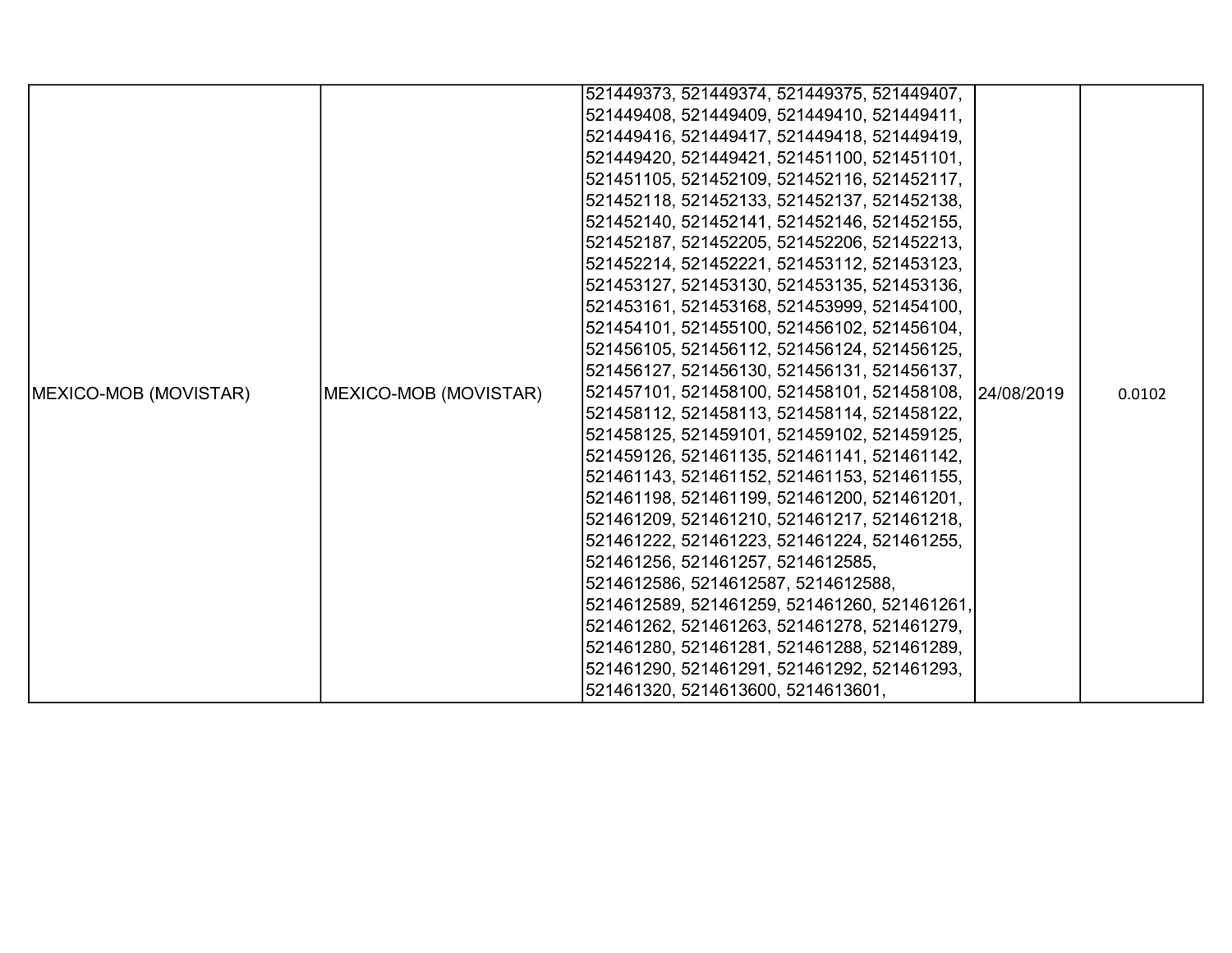|                               |                       | 5215528779, 5215529246, 5215529253,          |             |        |
|-------------------------------|-----------------------|----------------------------------------------|-------------|--------|
|                               |                       | 5215529255, 5215529256, 5215529257,          |             |        |
|                               |                       | 5215529258, 5215529259, 5215529264,          |             |        |
|                               |                       | 5215529265, 5215529266, 5215529267,          |             |        |
|                               |                       | 5215529268, 5215529269, 5215529765,          |             |        |
|                               |                       | 5215529766, 5215529767, 5215529768,          |             |        |
|                               |                       | 5215529769, 5215529776, 5215529777,          |             |        |
|                               |                       | 5215529778, 5215529779, 521552979, 52155298, |             |        |
|                               |                       | 52155299, 521553065, 521553066, 52155315,    |             |        |
|                               |                       | 52155316, 521553170, 521553171, 521553172,   |             |        |
|                               |                       | 521553173, 521553174, 521553175, 521553176,  |             |        |
|                               |                       | 521553177, 521553178, 5215531796,            |             |        |
|                               |                       | 5215531797, 5215531798, 5215531799,          |             |        |
|                               |                       | 5215531801, 5215531802, 5215531803,          |             |        |
| <b>IMEXICO-MOB (MOVISTAR)</b> | MEXICO-MOB (MOVISTAR) | 5215531804, 5215531805, 5215531806,          | 124/08/2019 | 0.0102 |
|                               |                       | 5215531807, 5215531808, 5215531809,          |             |        |
|                               |                       | 5215531813, 5215531814, 5215531815,          |             |        |
|                               |                       | 5215531816, 5215531817, 5215531818,          |             |        |
|                               |                       | 5215531819, 5215531825, 5215531826,          |             |        |
|                               |                       | 5215531827, 5215531828, 5215531829,          |             |        |
|                               |                       | 5215532574, 5215532575, 5215532576,          |             |        |
|                               |                       | 5215532577, 5215532578, 5215532579,          |             |        |
|                               |                       | 521553278, 521553279, 52155328, 52155329,    |             |        |
|                               |                       | 521553301, 521553302, 521553303, 521553304,  |             |        |
|                               |                       | 521553305, 521553306, 521553307, 521553308,  |             |        |
|                               |                       | 521553309, 52155331, 521553320, 521553321,   |             |        |
|                               |                       | 521553322, 521553323, 521553324, 521553325,  |             |        |
|                               |                       | 521553326, 521553327, 521553328, 5215533364, |             |        |
|                               |                       | 5215533365, 5215533366, 5215533367,          |             |        |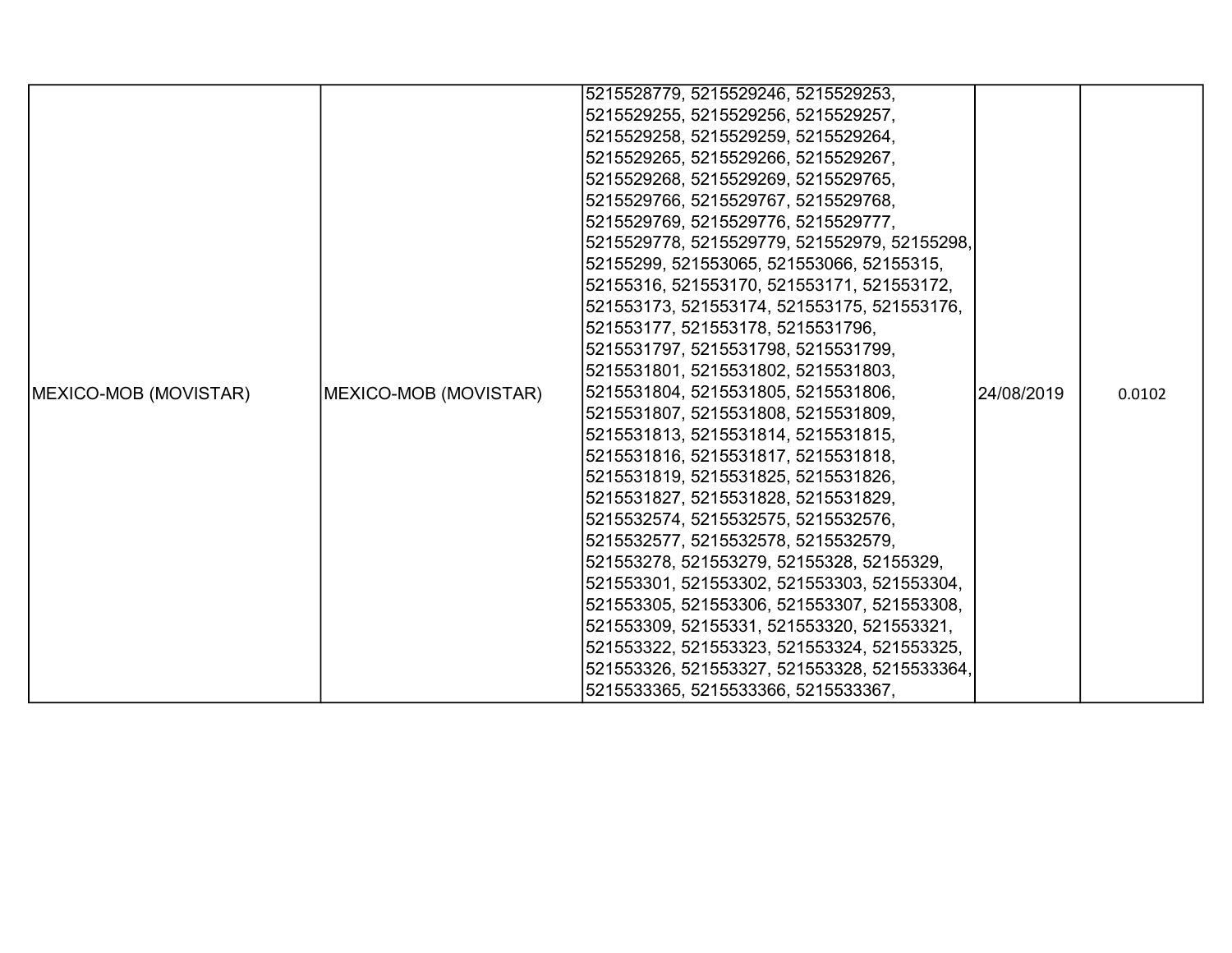|                               |                               | 5215588355, 5215588356, 5215588357,                     |        |
|-------------------------------|-------------------------------|---------------------------------------------------------|--------|
|                               |                               | 5215588358, 5215588359, 5215588360,                     |        |
|                               |                               | 5215588361, 5215588362, 5215588363,                     |        |
|                               |                               | 5215588364, 5215588365, 5215588366,                     |        |
|                               |                               | 5215588367, 5215588368, 5215588369,                     |        |
|                               |                               | 5215588370, 5215588371, 5215588372,                     |        |
|                               |                               | 5215588373, 5215588374, 5215588375,                     |        |
|                               |                               | 5215588376, 5215588377, 5215588378,                     |        |
|                               |                               | 5215588379, 5215588380, 5215588381,                     |        |
|                               |                               | 5215588382, 5215588383, 5215588384,                     |        |
|                               |                               | 5215588385, 5215588386, 5215588387,                     |        |
|                               |                               | 5215588388, 5215588389, 5215588390,                     |        |
|                               |                               | 5215588391, 5215588392, 5215588393,                     |        |
|                               |                               | 521559119, 521559120, 521559121, 521559122,             |        |
| <b>IMEXICO-MOB (MOVISTAR)</b> | <b>IMEXICO-MOB (MOVISTAR)</b> | 521559123, 521559124, 521559125, 521559596, 124/08/2019 | 0.0102 |
|                               |                               | 521588100, 521591101, 521592100, 521593100,             |        |
|                               |                               | 521594102, 521595103, 521596101, 521597103,             |        |
|                               |                               | 521597104, 521597110, 521599100, 521612101,             |        |
|                               |                               | 521612109, 521612110, 521612112, 521612113,             |        |
|                               |                               | 521612115, 521612116, 521612118, 521612119,             |        |
|                               |                               | 521612126, 521612132, 521612133, 521612134,             |        |
|                               |                               | 521612135, 521612142, 521612143, 521612144,             |        |
|                               |                               | 521612147, 521612148, 521612162, 521612163,             |        |
|                               |                               | 521612164, 521612171, 521612172, 521612173,             |        |
|                               |                               | 521612191, 521612192, 521612206, 521612207,             |        |
|                               |                               | 521612208, 521612209, 521612210, 521612211,             |        |
|                               |                               | 521612227, 521612850, 521612851, 521612852,             |        |
|                               |                               | 521612853, 521612854, 521612855, 521612856,             |        |
|                               |                               | 521612857, 521612858, 521612859, 521613101,             |        |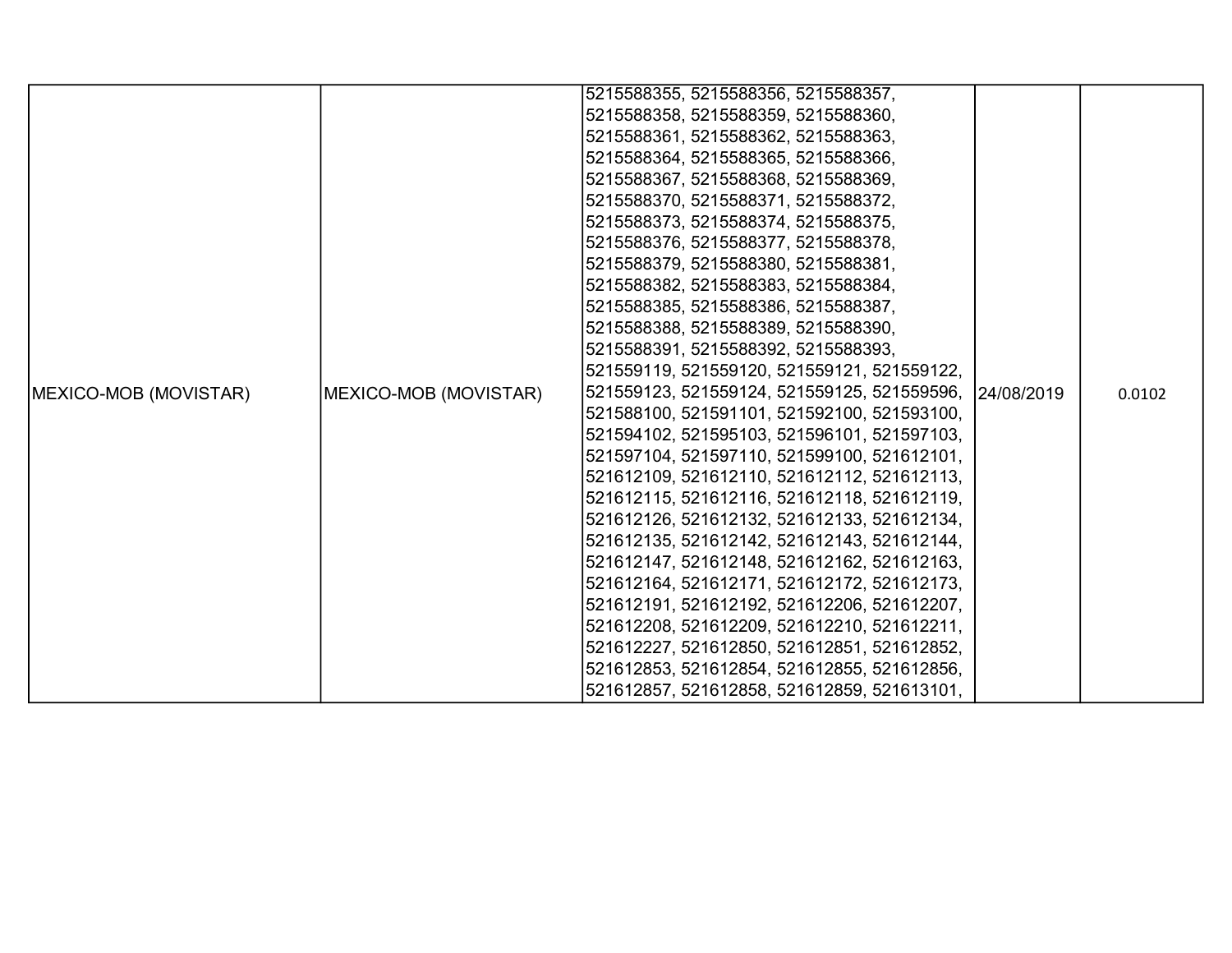|                       |                       | 521653525, 521653526, 521653527, 521653528, |            |        |
|-----------------------|-----------------------|---------------------------------------------|------------|--------|
|                       |                       | 521653529, 521653531, 521653532, 521653533, |            |        |
|                       |                       | 521653537, 521653949, 521653950, 521653951, |            |        |
|                       |                       | 521653952, 521653953, 521653954, 521653955, |            |        |
|                       |                       | 521653956, 521653957, 521653958, 521653959, |            |        |
|                       |                       | 521656116, 521656117, 521656118, 521656119, |            |        |
|                       |                       | 521656151, 521656152, 521656153, 521656154, |            |        |
|                       |                       | 521656155, 521656156, 521656157, 521656158, |            |        |
|                       |                       | 521656159, 521656160, 521656161, 521656162, |            |        |
|                       |                       | 521656163, 521656164, 521656165, 521656177, |            |        |
|                       |                       | 521656178, 521656179, 521656181, 521656182, |            |        |
|                       |                       | 521656183, 521656184, 521656185, 521656186, |            |        |
|                       |                       | 521656187, 521656188, 521656189, 521656190, |            |        |
|                       |                       | 521656191, 521656192, 521656193, 521656194, |            |        |
| MEXICO-MOB (MOVISTAR) | MEXICO-MOB (MOVISTAR) | 521656195, 521656218, 521656224, 521656225, | 24/08/2019 | 0.0102 |
|                       |                       | 521656228, 521656234, 521656235, 521656236, |            |        |
|                       |                       | 521656238, 521656239, 521656240, 521656241, |            |        |
|                       |                       | 521656242, 521656243, 521656244, 521656245, |            |        |
|                       |                       | 521656246, 521656247, 521656249, 521656250, |            |        |
|                       |                       | 521656253, 521656254, 521656255, 521656256, |            |        |
|                       |                       | 521656290, 521656291, 521656292, 521656329, |            |        |
|                       |                       | 521656330, 521656331, 521656332, 521656333, |            |        |
|                       |                       | 521656334, 521656361, 521656362, 521656363, |            |        |
|                       |                       | 521656364, 521656365, 521656384, 521656385, |            |        |
|                       |                       | 521656386, 521656387, 521656393, 521656394, |            |        |
|                       |                       | 521656399, 521656400, 521656401, 521656402, |            |        |
|                       |                       | 521656403, 521656404, 521656405, 521656412, |            |        |
|                       |                       | 521656413, 521656414, 521656431, 521656432, |            |        |
|                       |                       | 521656442, 521656443, 521656444, 521656445, |            |        |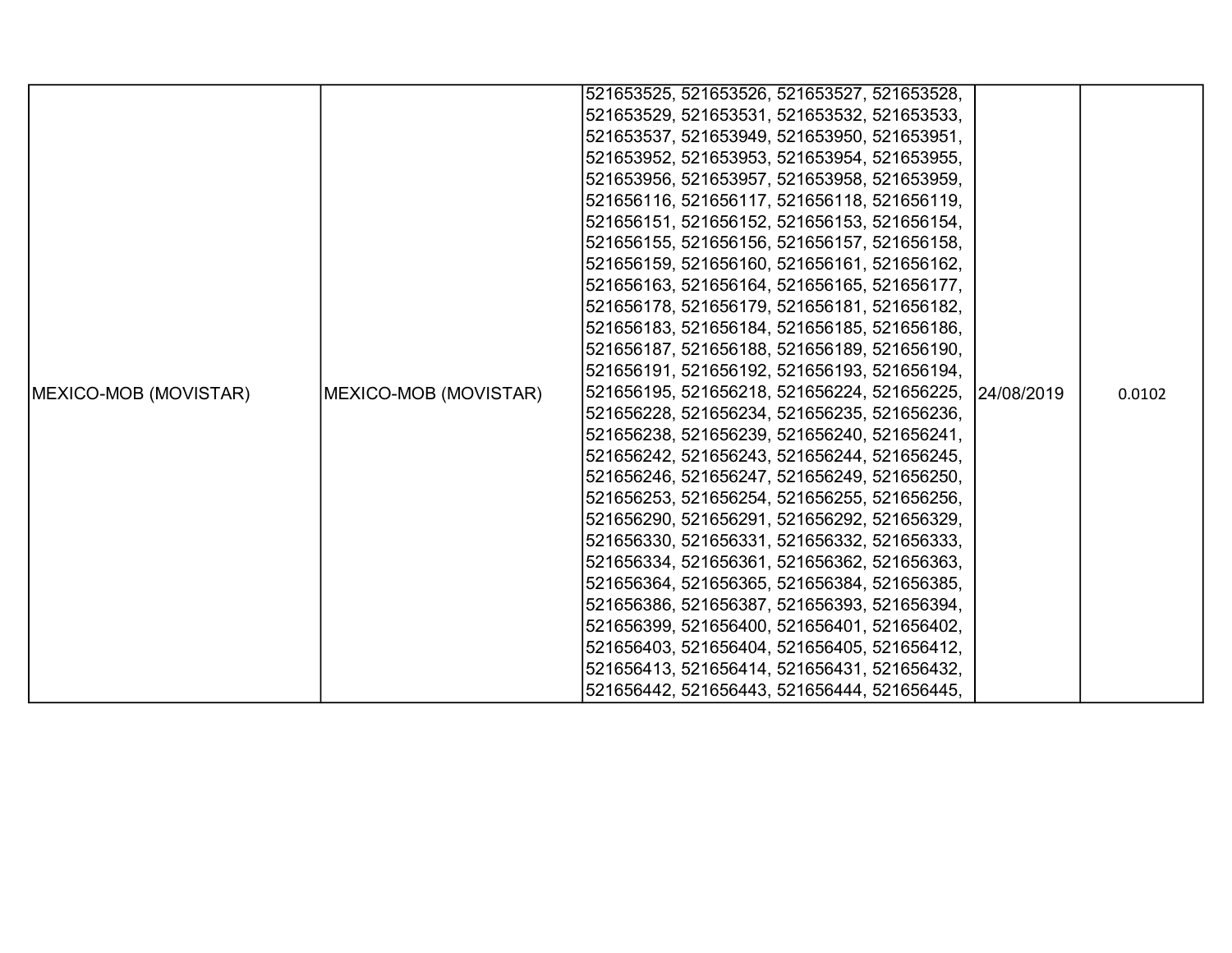|                               |                       | 521686128, 521686129, 521686130, 521686131, |             |        |
|-------------------------------|-----------------------|---------------------------------------------|-------------|--------|
|                               |                       | 521686132, 521686133, 521686136, 521686137, |             |        |
|                               |                       | 521686138, 521686139, 521686142, 521686143, |             |        |
|                               |                       | 521686144, 521686145, 521686146, 521686165, |             |        |
|                               |                       | 521686166, 521686167, 521686168, 521686169, |             |        |
|                               |                       | 521686172, 521686173, 521686174, 521686175, |             |        |
|                               |                       | 521686176, 521686178, 521686179, 521686180, |             |        |
|                               |                       | 521686181, 521686204, 521686205, 521686206, |             |        |
|                               |                       | 521686207, 521686208, 521686255, 521686256, |             |        |
|                               |                       | 521686257, 521686258, 521686259, 521686260, |             |        |
|                               |                       | 521686263, 521686264, 521686265, 521686266, |             |        |
|                               |                       | 521686267, 521686268, 521686281, 521686282, |             |        |
|                               |                       | 521686283, 521686315, 521686316, 521686317, |             |        |
|                               |                       | 521686318, 521686319, 521686320, 521686321, |             |        |
| <b>IMEXICO-MOB (MOVISTAR)</b> | MEXICO-MOB (MOVISTAR) | 521686322, 521686323, 521686324, 521686325, | 124/08/2019 | 0.0102 |
|                               |                       | 521686328, 521686329, 521686330, 521686331, |             |        |
|                               |                       | 521686332, 521686344, 521686361, 521686362, |             |        |
|                               |                       | 521686363, 521686364, 521686365, 521686366, |             |        |
|                               |                       | 521686367, 521686368, 521686369, 521686370, |             |        |
|                               |                       | 521686371, 521686375, 521686376, 521686377, |             |        |
|                               |                       | 521686378, 521686379, 521686380, 521686381, |             |        |
|                               |                       | 521686382, 521686403, 5216864440,           |             |        |
|                               |                       | 5216864441, 5216864442, 5216864443,         |             |        |
|                               |                       | 5216864444, 5216864445, 5216864446,         |             |        |
|                               |                       | 5216864447, 5216864448, 5216864449,         |             |        |
|                               |                       | 5216864450, 5216864451, 5216864452,         |             |        |
|                               |                       | 5216864453, 5216864454, 5216864455,         |             |        |
|                               |                       | 5216864456, 5216864457, 5216864458,         |             |        |
|                               |                       | 5216864459, 5216864460, 5216864461,         |             |        |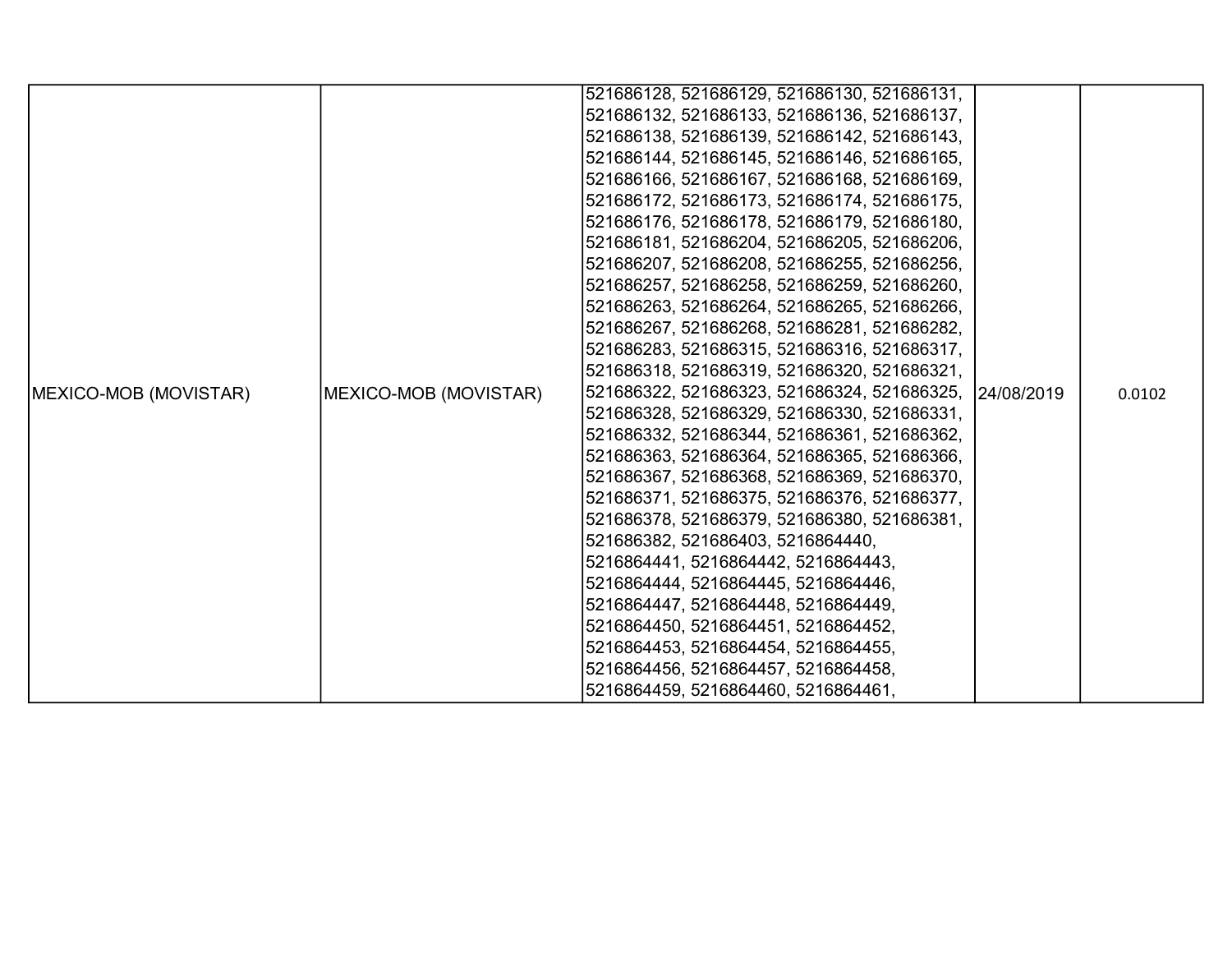|                               |                       | 521744305, 521744306, 521744307, 521744316, |            |        |
|-------------------------------|-----------------------|---------------------------------------------|------------|--------|
|                               |                       | 521744457, 521745101, 521746103, 521746104, |            |        |
|                               |                       | 521746105, 521747111, 521747112, 521747114, |            |        |
|                               |                       | 521747120, 521747127, 521747128, 521747142, |            |        |
|                               |                       | 521747144, 521747145, 521747147, 521747151, |            |        |
|                               |                       | 521747152, 521747153, 521747172, 521747178, |            |        |
|                               |                       | 521747179, 521747180, 521747188, 521748101, |            |        |
|                               |                       | 521748102, 521748109, 521749102, 521749108, |            |        |
|                               |                       | 521749111, 521749112, 521749115, 521749119, |            |        |
|                               |                       | 521749120, 521751100, 521753108, 521753111, |            |        |
|                               |                       | 521753113, 521753122, 521753125, 521753126, |            |        |
|                               |                       | 521753127, 521753128, 521753131, 521753132, |            |        |
|                               |                       | 521753133, 521753134, 521753135, 521753156, |            |        |
|                               |                       | 521753172, 521754101, 521754102, 521755105, |            |        |
| <b>IMEXICO-MOB (MOVISTAR)</b> | MEXICO-MOB (MOVISTAR) | 521755110, 521755116, 521755117, 521755118, | 24/08/2019 | 0.0102 |
|                               |                       | 521755122, 521755123, 521756101, 521756102, |            |        |
|                               |                       | 521756121, 5217561370, 5217561371,          |            |        |
|                               |                       | 5217561372, 5217561373, 5217561374,         |            |        |
|                               |                       | 5217561375, 5217561376, 5217561377,         |            |        |
|                               |                       | 5217561378, 5217561379, 521757101,          |            |        |
|                               |                       | 521757104, 521757127, 521757128, 521758101, |            |        |
|                               |                       | 521758102, 521759102, 521759120, 521759121, |            |        |
|                               |                       | 521759122, 521759123, 521759124, 521759125, |            |        |
|                               |                       | 521759126, 521759127, 521759128, 521759129, |            |        |
|                               |                       | 521761101, 521761140, 521761141, 521761142, |            |        |
|                               |                       | 521761143, 521761144, 521761145, 521761146, |            |        |
|                               |                       | 521761147, 521761148, 521761149, 521762102, |            |        |
|                               |                       | 521762105, 521762106, 521762112, 521762118, |            |        |
|                               |                       | 521762123, 5217621300, 5217621301,          |            |        |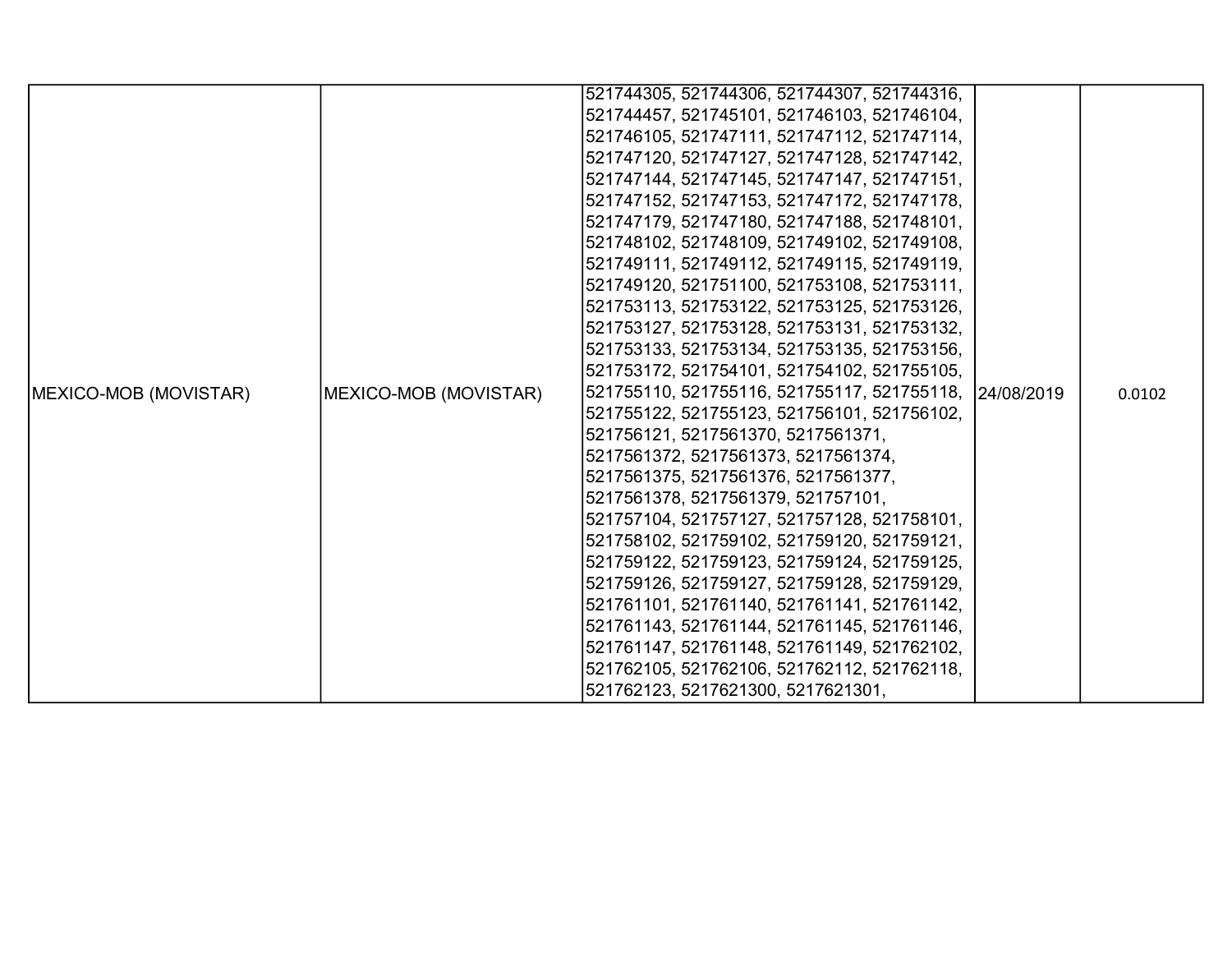|                       |                       | 521831197, 521831198, 521831199, 521831231,            |  |        |
|-----------------------|-----------------------|--------------------------------------------------------|--|--------|
|                       |                       | 521831234, 521831235, 521832100, 521833113,            |  |        |
|                       |                       | 521833114, 521833129, 521833135, 521833136,            |  |        |
|                       |                       | 521833141, 521833143, 521833144, 521833145,            |  |        |
|                       |                       | 521833156, 521833158, 521833165, 521833166,            |  |        |
|                       |                       | 521833167, 521833168, 521833169, 521833170,            |  |        |
|                       |                       | 521833171, 521833172, 521833173, 521833177,            |  |        |
|                       |                       | 521833178, 521833179, 521833192, 521833193,            |  |        |
|                       |                       | 521833201, 521833220, 521833225, 521833240,            |  |        |
|                       |                       | 521833242, 521833248, 521833249, 521833250,            |  |        |
|                       |                       | 521833253, 521833308, 521833313, 521833318,            |  |        |
|                       |                       | 521833319, 521833330, 521833331, 521833335,            |  |        |
|                       |                       | 521833336, 521833337, 521833345, 521833346,            |  |        |
|                       |                       | 521833347, 521833348, 521833349, 521833350,            |  |        |
| MEXICO-MOB (MOVISTAR) | MEXICO-MOB (MOVISTAR) | 521833351, 521833352, 521833353, 521833354, 24/08/2019 |  | 0.0102 |
|                       |                       | 521833355, 521833376, 521833377, 521833378,            |  |        |
|                       |                       | 521833379, 521833381, 521833382, 521833383,            |  |        |
|                       |                       | 521833397, 521833400, 521833404, 521833405,            |  |        |
|                       |                       | 521833406, 521833407, 521833408, 521833410,            |  |        |
|                       |                       | 521833411, 521833412, 521833413, 521833414,            |  |        |
|                       |                       | 521833416, 521833417, 521833418, 521833419,            |  |        |
|                       |                       | 521833420, 521833421, 521833422, 521833423,            |  |        |
|                       |                       | 521833424, 521833425, 521833434, 521833494,            |  |        |
|                       |                       | 521833495, 521833496, 521833497, 521833498,            |  |        |
|                       |                       | 521833499, 5218335010, 5218335011,                     |  |        |
|                       |                       | 5218335012, 5218335013, 5218335014,                    |  |        |
|                       |                       | 5218335015, 5218335016, 5218335017,                    |  |        |
|                       |                       | 5218335018, 5218335019, 5218335020,                    |  |        |
|                       |                       | 5218335021, 5218335022, 5218335023,                    |  |        |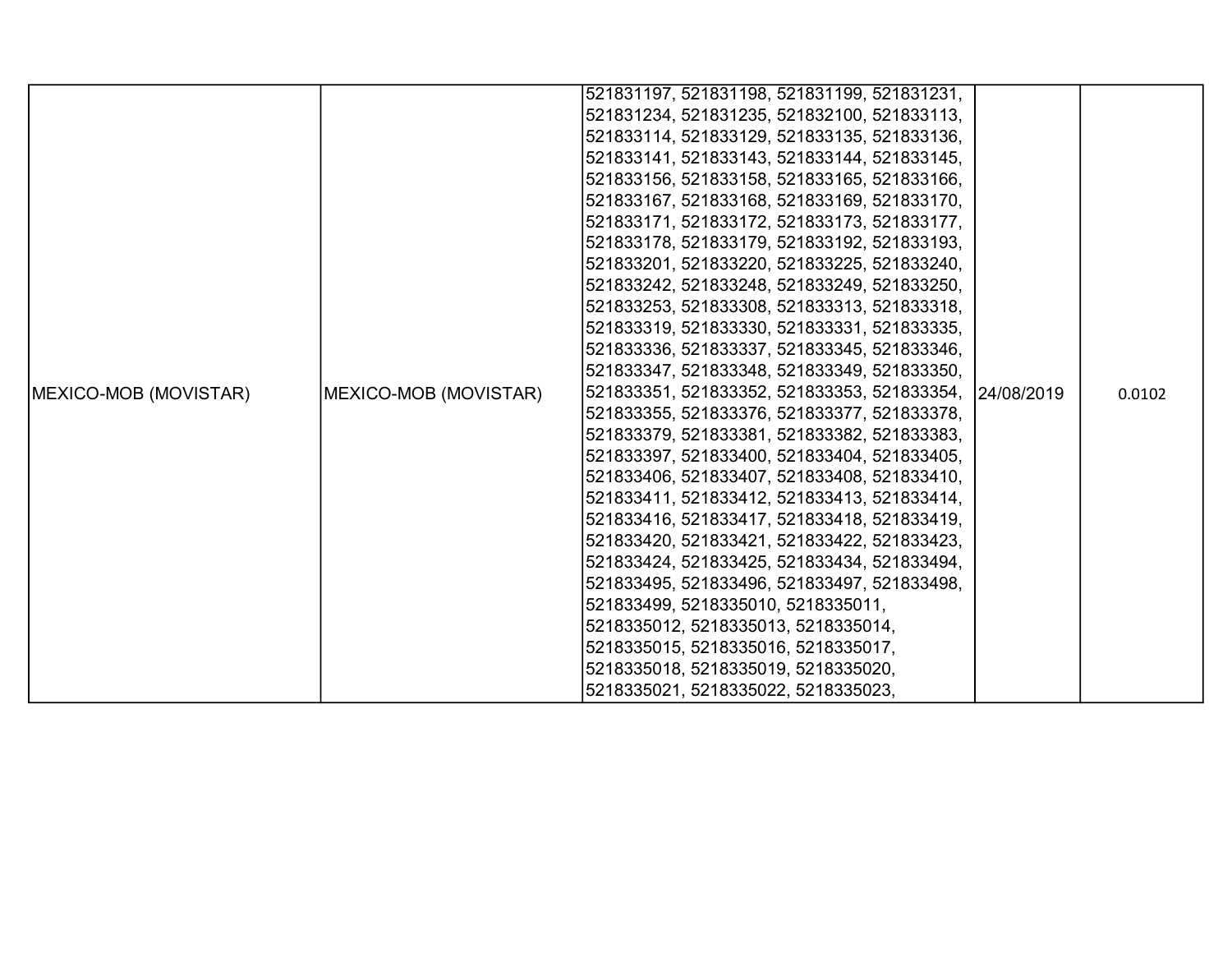|                               |                       | 521871259, 521871276, 521871278, 521871279, |            |        |
|-------------------------------|-----------------------|---------------------------------------------|------------|--------|
|                               |                       | 521871281, 521871283, 521871284, 521871286, |            |        |
|                               |                       | 521871287, 521871288, 521871304, 521871305, |            |        |
|                               |                       | 521871306, 521871307, 521871308, 521871309, |            |        |
|                               |                       | 521871310, 521871318, 521871322, 521871326, |            |        |
|                               |                       | 521871327, 521871352, 521871361, 521871362, |            |        |
|                               |                       | 521871363, 521871364, 521871365, 521871366, |            |        |
|                               |                       | 521871367, 521871368, 521871369, 521871370, |            |        |
|                               |                       | 521871371, 521871372, 521871373, 521871374, |            |        |
|                               |                       | 521871375, 521871376, 521871390, 521871422, |            |        |
|                               |                       | 521871423, 521871424, 521871425, 521871426, |            |        |
|                               |                       | 521871427, 521871428, 521871429, 521871430, |            |        |
|                               |                       | 521871431, 521871442, 521871443, 521871444, |            |        |
|                               |                       | 521871445, 521871446, 521871447, 521871448, |            |        |
| <b>IMEXICO-MOB (MOVISTAR)</b> | MEXICO-MOB (MOVISTAR) | 521871449, 521871550, 521871551, 521871552, | 24/08/2019 | 0.0102 |
|                               |                       | 521871553, 521871554, 521871555, 521871556, |            |        |
|                               |                       | 521871557, 521871702, 521871703, 521871704, |            |        |
|                               |                       | 521871726, 521871728, 521871738, 521871739, |            |        |
|                               |                       | 521871740, 521871745, 521871746, 521871758, |            |        |
|                               |                       | 521871798, 521871850, 521871851, 521871852, |            |        |
|                               |                       | 521871853, 521871854, 521871855, 521871856, |            |        |
|                               |                       | 521871857, 521871858, 521871859, 521872101, |            |        |
|                               |                       | 521872102, 521872107, 521872112, 521872116, |            |        |
|                               |                       | 521872119, 521872122, 521872123, 521872126, |            |        |
|                               |                       | 521872134, 521872193, 521872779, 521873101, |            |        |
|                               |                       | 521877102, 521877103, 521877104, 521877105, |            |        |
|                               |                       | 521877108, 521877117, 521877119, 521877120, |            |        |
|                               |                       | 521877127, 521877132, 521877133, 521877142, |            |        |
|                               |                       | 521877143, 521877145, 521877771, 521877774, |            |        |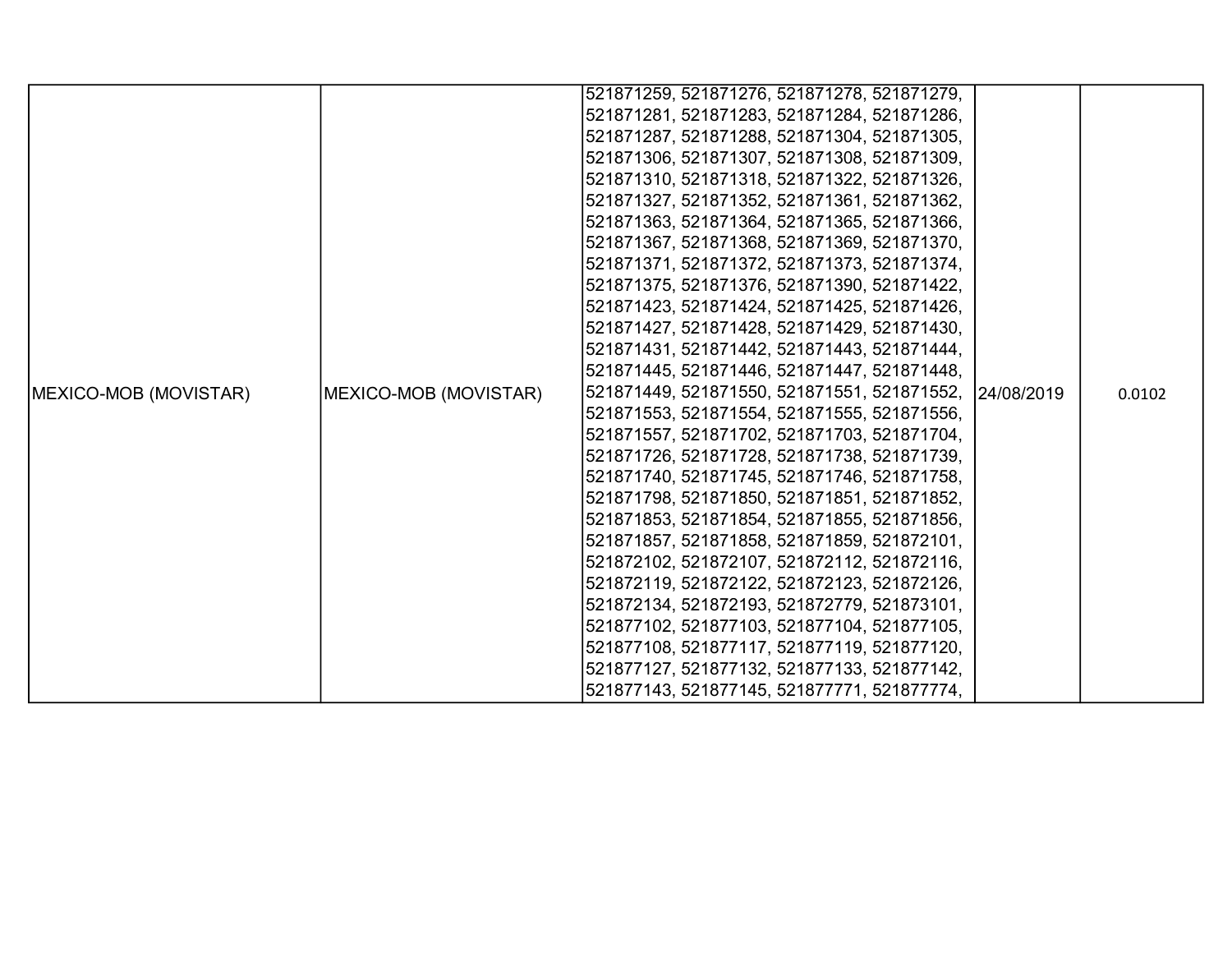|                               |                       | 521993490, 521993491, 521993492, 521994100,            |  |        |
|-------------------------------|-----------------------|--------------------------------------------------------|--|--------|
|                               |                       | 521995100, 521996101, 521996106, 521997103,            |  |        |
|                               |                       | 521997104, 521997117, 521997125, 521997126,            |  |        |
|                               |                       | 521997136, 521997137, 521998127, 521998128,            |  |        |
|                               |                       | 521998133, 521998139, 521998141, 521998142,            |  |        |
|                               |                       | 521998154, 521998160, 521998162, 521998163,            |  |        |
|                               |                       | 521998164, 521998169, 521998170, 521998171,            |  |        |
|                               |                       | 521998172, 521998173, 521998247, 521998262,            |  |        |
|                               |                       | 521998263, 521998264, 521998265, 521998266,            |  |        |
|                               |                       | 521998268, 521998269, 521998270, 521998284,            |  |        |
|                               |                       | 5219983125, 5219983126, 5219983127,                    |  |        |
|                               |                       | 5219983128, 5219983129, 521998314,                     |  |        |
|                               |                       | 521998323, 521998324, 521998325, 521998334,            |  |        |
|                               |                       | 521998356, 521998357, 521998358, 521998359,            |  |        |
| <b>IMEXICO-MOB (MOVISTAR)</b> | MEXICO-MOB (MOVISTAR) | 521998375, 521998376, 521998377, 521998378, 24/08/2019 |  | 0.0102 |
|                               |                       | 521998379, 521998450, 521998451, 521998452,            |  |        |
|                               |                       | 521998453, 521998454, 521998455, 521999145,            |  |        |
|                               |                       | 521999146, 521999153, 521999162, 521999179,            |  |        |
|                               |                       | 521999180, 521999181, 521999186, 521999187,            |  |        |
|                               |                       | 52199920, 521999301, 521999302, 521999321,             |  |        |
|                               |                       | 521999373, 521999383, 521999396, 521999397,            |  |        |
|                               |                       | 521999398, 5219994025, 5219994026,                     |  |        |
|                               |                       | 5219994027, 5219994028, 5219994029,                    |  |        |
|                               |                       | 521999403, 521999404, 521999405, 521999407,            |  |        |
|                               |                       | 521999408, 521999419, 521999420, 521999421,            |  |        |
|                               |                       | 521999423, 521999424, 521999425, 521999426,            |  |        |
|                               |                       | 521999444, 521999462, 521999463, 521999464,            |  |        |
|                               |                       | 521999465, 521999466, 521999467, 521999468,            |  |        |
|                               |                       | 521999577, 521999578, 521999579, 521999580,            |  |        |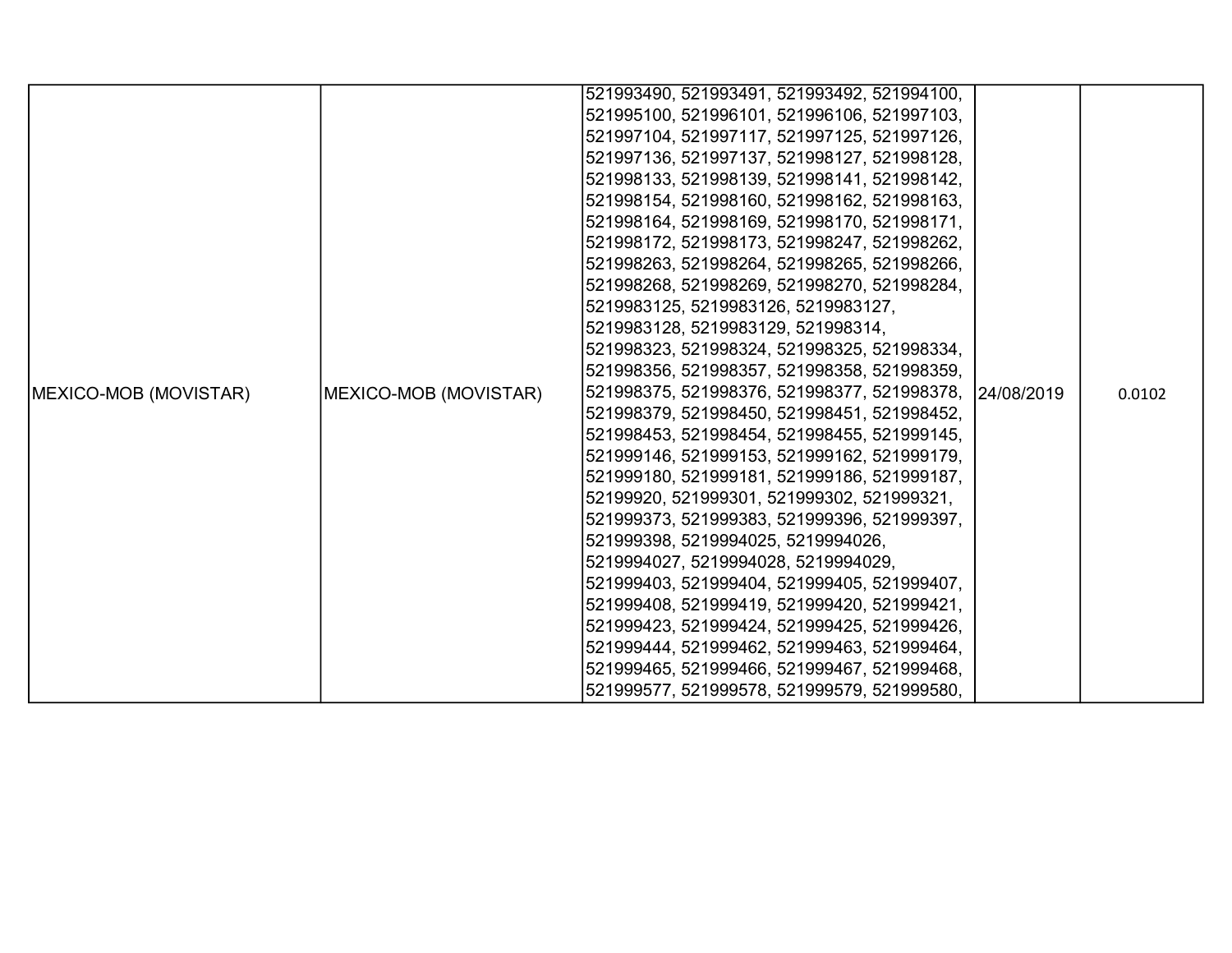|                               |                       | 52327106, 52328101, 52329100, 52331037, |            |        |
|-------------------------------|-----------------------|-----------------------------------------|------------|--------|
|                               |                       | 52331049, 52331050, 52331051, 52331052, |            |        |
|                               |                       | 52331053, 52331054, 52331055, 52331056, |            |        |
|                               |                       | 52331060, 52331083, 52331084, 52331085, |            |        |
|                               |                       | 52331100, 52331101, 52331102, 52331103, |            |        |
|                               |                       | 52331104, 52331105, 52331106, 52331107, |            |        |
|                               |                       | 52331119, 52331120, 52331121, 52331122, |            |        |
|                               |                       | 52331123, 52331124, 52331125, 52331126, |            |        |
|                               |                       | 52331127, 52331152, 52331153, 52331159, |            |        |
|                               |                       | 52331160, 52331161, 52331162, 52331163, |            |        |
|                               |                       | 52331164, 52331165, 52331166, 52331167, |            |        |
|                               |                       | 52331168, 52331179, 52331180, 52331181, |            |        |
|                               |                       | 52331182, 52331183, 52331190, 52331191, |            |        |
|                               |                       | 52331192, 52331205, 52331206, 52331207, |            |        |
| <b>IMEXICO-MOB (MOVISTAR)</b> | MEXICO-MOB (MOVISTAR) | 52331208, 52331209, 52331210, 52331211, | 24/08/2019 | 0.0102 |
|                               |                       | 52331212, 52331213, 52331214, 52331231, |            |        |
|                               |                       | 52331232, 52331233, 52331234, 52331235, |            |        |
|                               |                       | 52331236, 52331237, 52331238, 52331239, |            |        |
|                               |                       | 52331240, 52331274, 52331275, 52331276, |            |        |
|                               |                       | 52331277, 52331278, 52331315, 52331316, |            |        |
|                               |                       | 52331317, 52331400, 52331401, 52331402, |            |        |
|                               |                       | 52331403, 52331420, 52331421, 52331474, |            |        |
|                               |                       | 52331475, 52331476, 52331480, 52331481, |            |        |
|                               |                       | 52331482, 52331483, 52331494, 52331495, |            |        |
|                               |                       | 52331496, 52331497, 52331498, 52331499, |            |        |
|                               |                       | 52331500, 52331501, 52331502, 52331503, |            |        |
|                               |                       | 52331504, 52331547, 52331548, 52331549, |            |        |
|                               |                       | 5233155, 52331560, 52331619, 5233162,   |            |        |
|                               |                       | 52331630, 52331631, 52331632, 52331633, |            |        |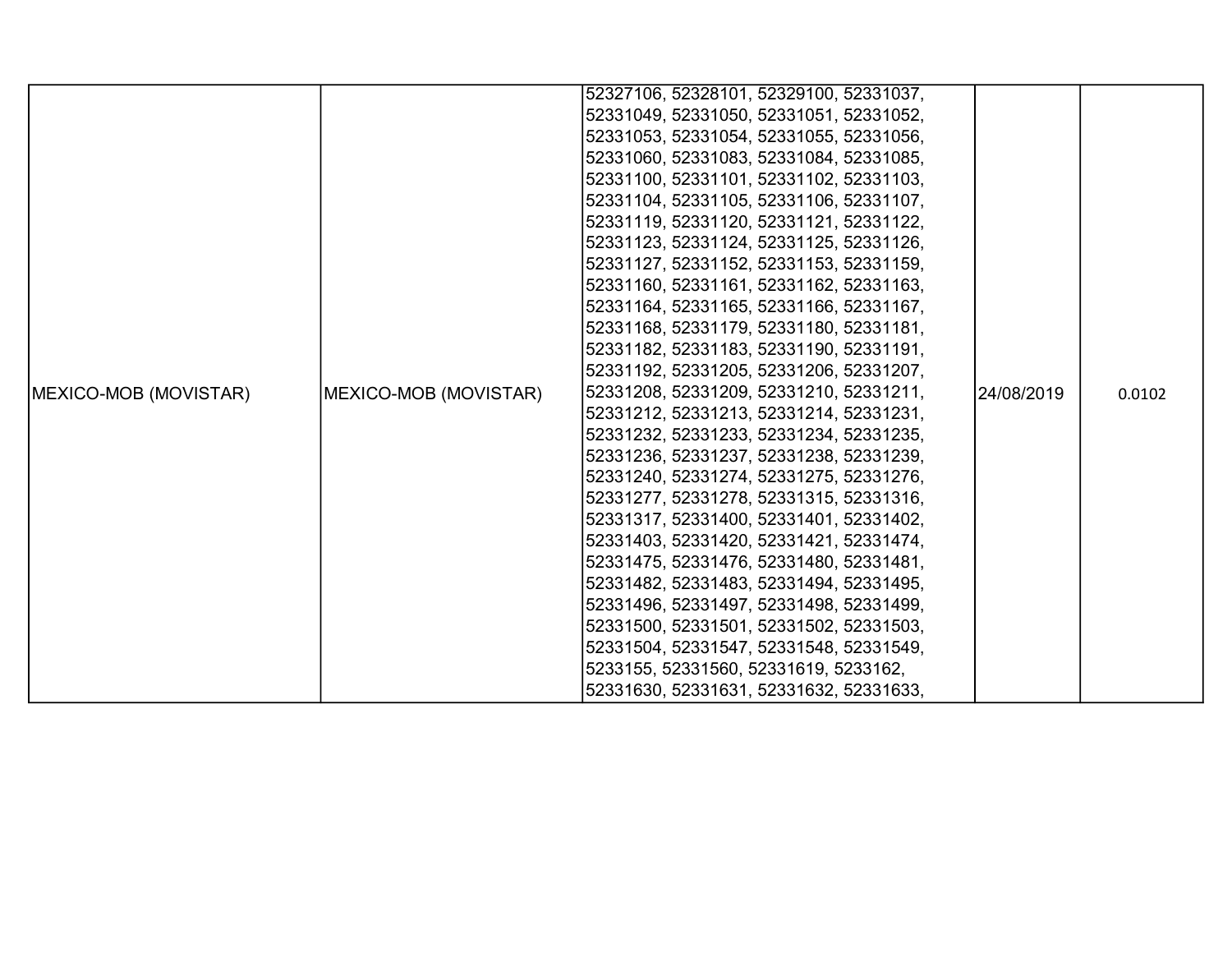|                               |                       | 52453999, 52454100, 52454101, 52455100,     |             |        |
|-------------------------------|-----------------------|---------------------------------------------|-------------|--------|
|                               |                       | 52456102, 52456104, 52456105, 52456112,     |             |        |
|                               |                       | 52456124, 52456125, 52456127, 52456130,     |             |        |
|                               |                       | 52456131, 52456137, 52457101, 52458100,     |             |        |
|                               |                       | 52458101, 52458108, 52458112, 52458113,     |             |        |
|                               |                       | 52458114, 52458122, 52458125, 52459101,     |             |        |
|                               |                       | 52459102, 52459125, 52459126, 52461135,     |             |        |
|                               |                       | 52461141, 52461142, 52461143, 52461152,     |             |        |
|                               |                       | 52461153, 52461155, 52461198, 52461199,     |             |        |
|                               |                       | 52461200, 52461201, 52461209, 52461210,     |             |        |
|                               |                       | 52461217, 52461218, 52461222, 52461223,     |             |        |
|                               |                       | 52461224, 52461255, 52461256, 52461257,     |             |        |
|                               |                       | 524612585, 524612586, 524612587, 524612588, |             |        |
|                               |                       | 524612589, 52461259, 52461260, 52461261,    |             |        |
| <b>IMEXICO-MOB (MOVISTAR)</b> | MEXICO-MOB (MOVISTAR) | 52461262, 52461263, 52461278, 52461279,     | 124/08/2019 | 0.0102 |
|                               |                       | 52461280, 52461281, 52461288, 52461289,     |             |        |
|                               |                       | 52461290, 52461291, 52461292, 52461293,     |             |        |
|                               |                       | 52461320, 524613600, 524613601, 524613602,  |             |        |
|                               |                       | 524613603, 524613604, 524613605, 524613606, |             |        |
|                               |                       | 524613607, 524613608, 524613609, 52462118,  |             |        |
|                               |                       | 52462120, 52462121, 52462127, 52462131,     |             |        |
|                               |                       | 52462132, 52462133, 52462134, 52462160,     |             |        |
|                               |                       | 52462161, 52462163, 52462164, 52462165,     |             |        |
|                               |                       | 52462174, 52462175, 52462179, 52462180,     |             |        |
|                               |                       | 52462181, 52462182, 52462183, 52462199,     |             |        |
|                               |                       | 52462200, 52462211, 52462212, 52462213,     |             |        |
|                               |                       | 52462216, 52462223, 52462224, 52462227,     |             |        |
|                               |                       | 52462228, 52462229, 52462230, 52462242,     |             |        |
|                               |                       | 52462243, 52462244, 52462245, 52462246,     |             |        |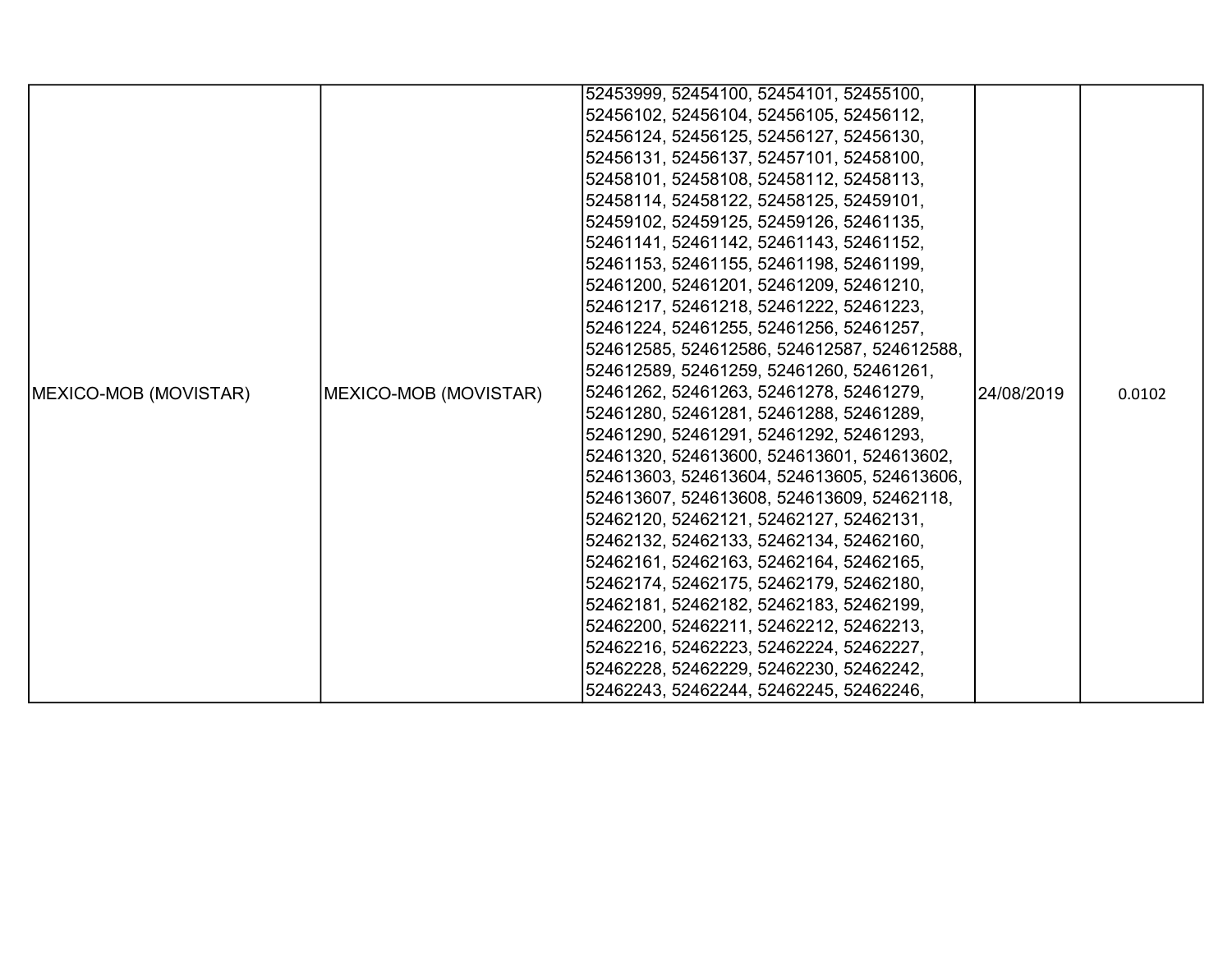|                               |                       | 525535462, 525535463, 525535464, 525535465,   |             |        |
|-------------------------------|-----------------------|-----------------------------------------------|-------------|--------|
|                               |                       | 525535466, 525535467, 525535468, 525535469,   |             |        |
|                               |                       | 525536043, 525536044, 525536045, 525536046,   |             |        |
|                               |                       | 525536047, 525536048, 525536049, 525536053,   |             |        |
|                               |                       | 525536054, 525536055, 525536056, 525536057,   |             |        |
|                               |                       | 525536058, 52553738, 52553739, 5255374,       |             |        |
|                               |                       | 5255375, 5255376, 5255377, 5255378, 5255379,  |             |        |
|                               |                       | 5255380, 5255381, 5255382, 5255383, 5255384,  |             |        |
|                               |                       | 5255385, 52553860, 52553861, 52553862,        |             |        |
|                               |                       | 52553863, 52553864, 52553865, 52553866,       |             |        |
|                               |                       | 52553867, 52553945, 52554146, 52554213,       |             |        |
|                               |                       | 52554214, 52554215, 52554216, 52554217,       |             |        |
|                               |                       | 52554218, 52554219, 5255422, 5255423,         |             |        |
|                               |                       | 5255424, 5255425, 5255426, 5255427, 5255428,  |             |        |
| <b>IMEXICO-MOB (MOVISTAR)</b> | MEXICO-MOB (MOVISTAR) | 5255429, 5255430, 52554310, 52554311,         | l24/08/2019 | 0.0102 |
|                               |                       | 52554312, 52554637, 52554638, 52554639,       |             |        |
|                               |                       | 5255464, 5255465, 5255466, 5255467, 5255468,  |             |        |
|                               |                       | 5255469, 5255470, 5255471, 5255472, 52554730, |             |        |
|                               |                       | 52554731, 52554732, 52554733, 52554734,       |             |        |
|                               |                       | 52554735, 52554736, 52555040, 52555041,       |             |        |
|                               |                       | 52555042, 52555043, 52555045, 52555098,       |             |        |
|                               |                       | 52555099, 525557399, 525557504, 525557599,    |             |        |
|                               |                       | 52555800, 52555805, 52555806, 525558086,      |             |        |
|                               |                       | 525558087, 525558088, 525558089, 525558313,   |             |        |
|                               |                       | 525558347, 525558348, 52555928, 52556003,     |             |        |
|                               |                       | 52556004, 52556005, 52556006, 52556007,       |             |        |
|                               |                       | 52556008, 52556009, 5255601, 5255602,         |             |        |
|                               |                       | 5255603, 5255604, 52556050, 52556051,         |             |        |
|                               |                       | 52556052, 52556053, 52556238, 52556239,       |             |        |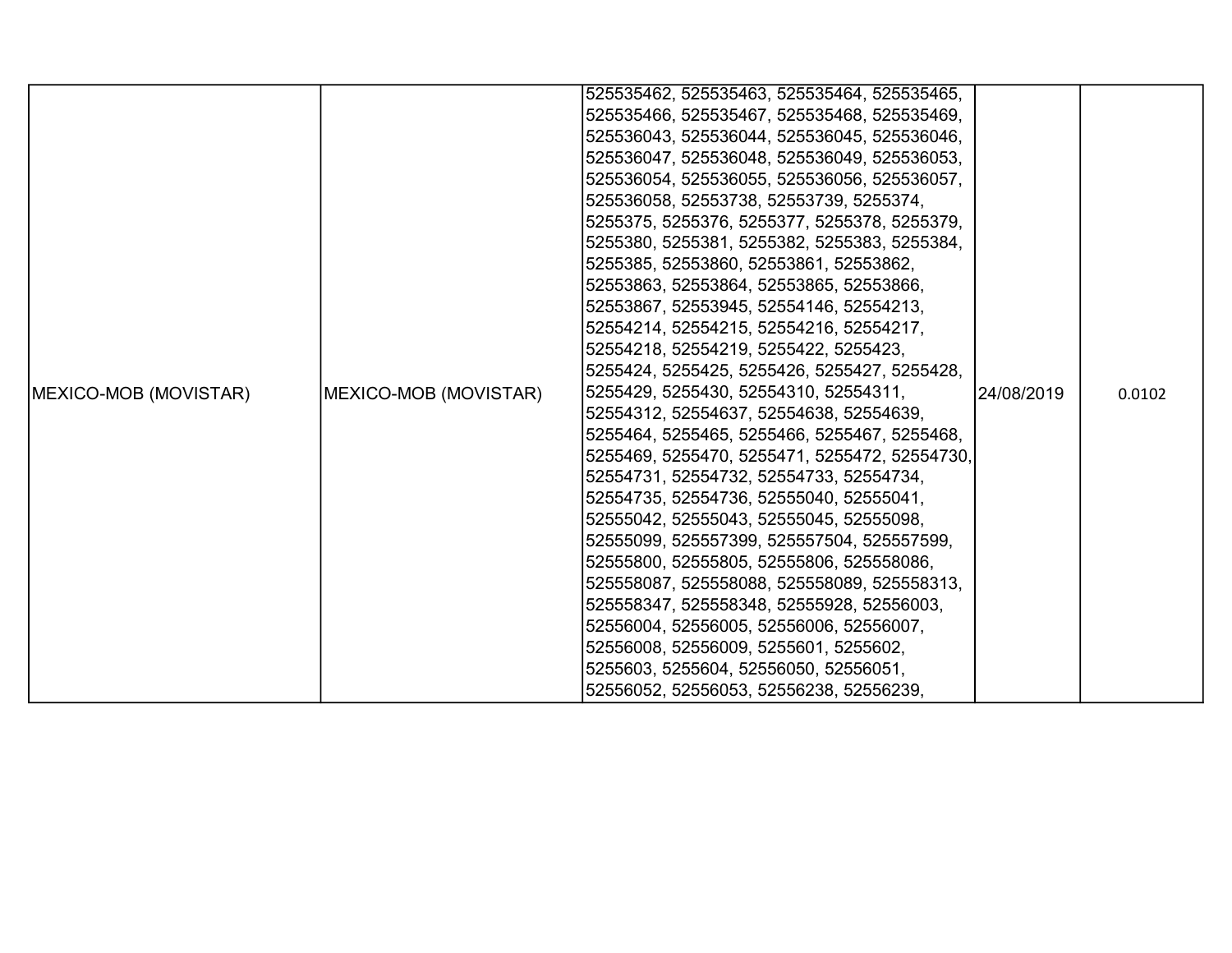|                       |                       | 52618139, 52618140, 52618141, 52618147,    |            |        |
|-----------------------|-----------------------|--------------------------------------------|------------|--------|
|                       |                       | 52618148, 52618172, 52618173, 52618176,    |            |        |
|                       |                       | 52618177, 52618178, 52618179, 52618180,    |            |        |
|                       |                       | 52618203, 52618207, 52618208, 52618224,    |            |        |
|                       |                       | 52618225, 52618237, 52618238, 52618239,    |            |        |
|                       |                       | 5261824, 52618250, 52618251, 52618252,     |            |        |
|                       |                       | 52618253, 52618254, 52618264, 52618280,    |            |        |
|                       |                       | 52618281, 52618282, 52618283, 52618284,    |            |        |
|                       |                       | 52618285, 52618286, 52618287, 52618802,    |            |        |
|                       |                       | 52618805, 52618808, 52618809, 52618816,    |            |        |
|                       |                       | 52618821, 52618830, 52618831, 52618834,    |            |        |
|                       |                       | 52618850, 52618851, 52618852, 52618853,    |            |        |
|                       |                       | 52618854, 52618855, 52618856, 52618857,    |            |        |
|                       |                       | 52618858, 52618859, 52621100, 52622102,    |            |        |
| MEXICO-MOB (MOVISTAR) | MEXICO-MOB (MOVISTAR) | 52622104, 52622105, 52622106, 52622107,    | 24/08/2019 | 0.0102 |
|                       |                       | 52622108, 52622119, 52622130, 52622136,    |            |        |
|                       |                       | 52622141, 52622143, 52622153, 52622154,    |            |        |
|                       |                       | 52622160, 52622177, 52622200, 52622226,    |            |        |
|                       |                       | 52622229, 52622230, 52622362, 52622570,    |            |        |
|                       |                       | 52622571, 52622572, 52622573, 52622574,    |            |        |
|                       |                       | 52622575, 52622576, 52622577, 52622578,    |            |        |
|                       |                       | 52622579, 52623100, 52623102, 52624101,    |            |        |
|                       |                       | 52624102, 52624103, 52624107, 52624109,    |            |        |
|                       |                       | 52624111, 52624112, 52624114, 52624115,    |            |        |
|                       |                       | 52624116, 52624118, 52624126, 52624127,    |            |        |
|                       |                       | 52624133, 52624134, 52624135, 52624136,    |            |        |
|                       |                       | 52624140, 526241411, 526241412, 526241413, |            |        |
|                       |                       | 526241414, 5262414150, 5262414151,         |            |        |
|                       |                       | 5262414152, 5262414153, 5262414155,        |            |        |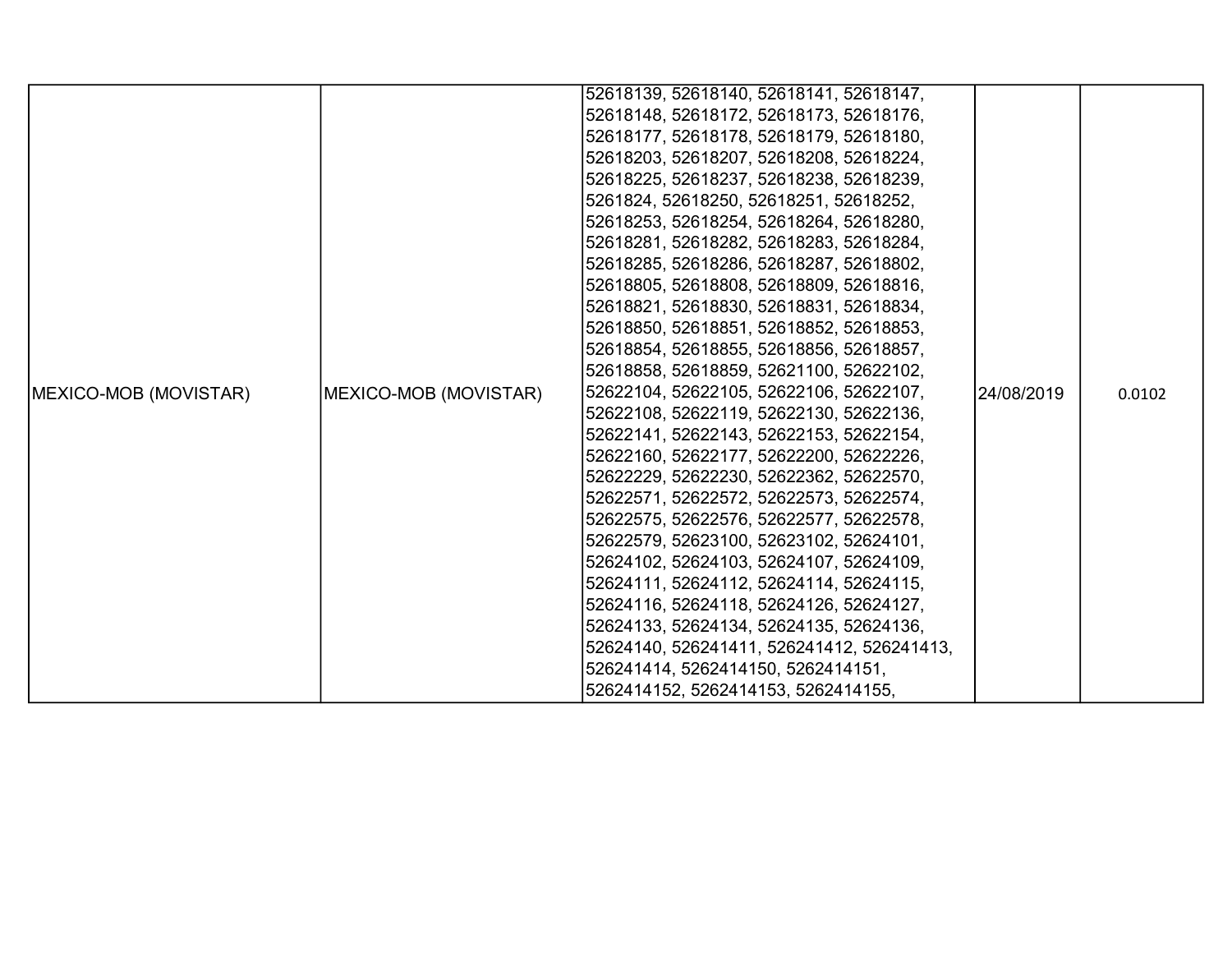|                               |                       | 52662292, 52662293, 52662294, 52662331, |            |        |
|-------------------------------|-----------------------|-----------------------------------------|------------|--------|
|                               |                       | 52662332, 52662334, 52662384, 52662385, |            |        |
|                               |                       | 52662386, 52662387, 52662388, 52662389, |            |        |
|                               |                       | 52662390, 52662391, 52662392, 52662393, |            |        |
|                               |                       | 52662408, 52662482, 52662483, 52662484, |            |        |
|                               |                       | 52662485, 52662486, 52662487, 52662489, |            |        |
|                               |                       | 52662490, 52664100, 52664101, 52664131, |            |        |
|                               |                       | 52664132, 52664141, 52664142, 52664145, |            |        |
|                               |                       | 52664146, 52664147, 52664148, 52664149, |            |        |
|                               |                       | 52664150, 52664152, 52664153, 52664154, |            |        |
|                               |                       | 52664155, 52664156, 52664157, 52664158, |            |        |
|                               |                       | 52664159, 52664160, 52664161, 52664170, |            |        |
|                               |                       | 52664171, 52664172, 52664173, 52664177, |            |        |
|                               |                       | 52664178, 52664179, 52664180, 52664181, |            |        |
| <b>IMEXICO-MOB (MOVISTAR)</b> | MEXICO-MOB (MOVISTAR) | 52664182, 52664183, 52664184, 52664185, | 24/08/2019 | 0.0102 |
|                               |                       | 52664186, 52664187, 52664195, 52664196, |            |        |
|                               |                       | 52664212, 52664220, 52664221, 52664222, |            |        |
|                               |                       | 52664223, 52664224, 52664225, 52664227, |            |        |
|                               |                       | 52664228, 52664229, 52664230, 52664238, |            |        |
|                               |                       | 52664239, 52664240, 52664241, 52664242, |            |        |
|                               |                       | 52664243, 52664244, 52664245, 52664246, |            |        |
|                               |                       | 52664251, 52664252, 52664253, 52664254, |            |        |
|                               |                       | 52664256, 52664257, 52664258, 52664259, |            |        |
|                               |                       | 52664260, 52664275, 52664276, 52664277, |            |        |
|                               |                       | 52664278, 52664384, 52664401, 52664402, |            |        |
|                               |                       | 52664418, 52664419, 52664420, 52664421, |            |        |
|                               |                       | 52664422, 52664427, 52664428, 52664429, |            |        |
|                               |                       | 52664430, 52664431, 52664432, 52664433, |            |        |
|                               |                       | 52664434, 52664435, 52664465, 52664466, |            |        |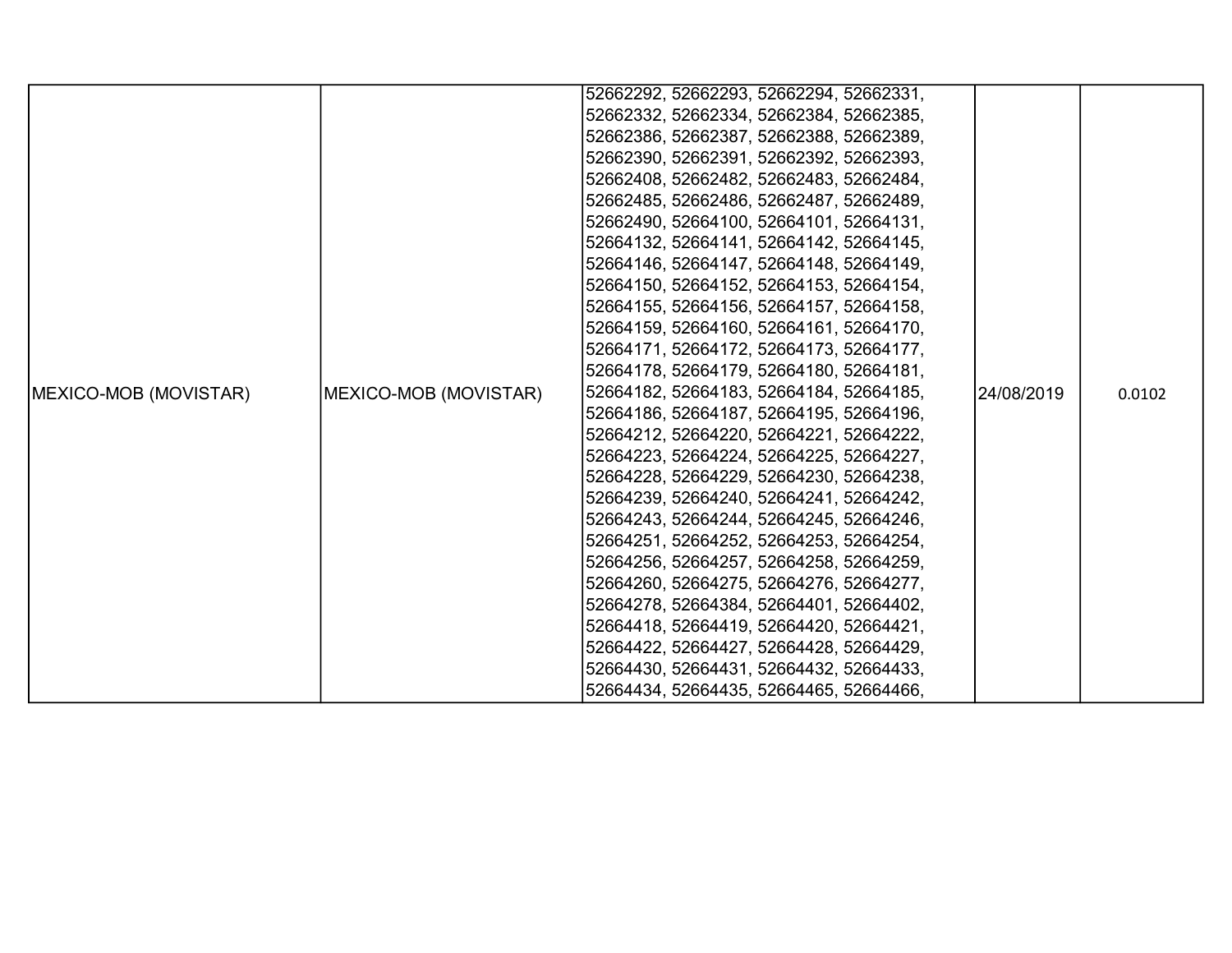|                               |                       | 52719325, 52719326, 52719327, 52719328,     |            |        |
|-------------------------------|-----------------------|---------------------------------------------|------------|--------|
|                               |                       | 52719329, 52721100, 52721101, 52721102,     |            |        |
|                               |                       | 52721103, 52721107, 52721108, 52722127,     |            |        |
|                               |                       | 52722142, 52722143, 52722144, 52722163,     |            |        |
|                               |                       | 52722176, 52722177, 52722178, 52722187,     |            |        |
|                               |                       | 52722189, 52722191, 52722192, 52722193,     |            |        |
|                               |                       | 52722194, 52722195, 52722198, 527222490,    |            |        |
|                               |                       | 527222491, 527222492, 527222493, 527222494, |            |        |
|                               |                       | 527222496, 527222497, 527222498, 527222499, |            |        |
|                               |                       | 52722257, 52722258, 52722259, 52722297,     |            |        |
|                               |                       | 52722301, 52722302, 52722307, 52722308,     |            |        |
|                               |                       | 52722309, 52722310, 52722311, 52722331,     |            |        |
|                               |                       | 52722332, 52722333, 52722334, 52722335,     |            |        |
|                               |                       | 52722336, 52722337, 52722338, 52722339,     |            |        |
| <b>IMEXICO-MOB (MOVISTAR)</b> | MEXICO-MOB (MOVISTAR) | 52722340, 52722341, 52722342, 52722343,     | 24/08/2019 | 0.0102 |
|                               |                       | 52722416, 52722432, 52722433, 52722434,     |            |        |
|                               |                       | 52722435, 52722436, 52722439, 52722440,     |            |        |
|                               |                       | 52722441, 52722448, 52722449, 52722450,     |            |        |
|                               |                       | 52722451, 52722452, 52722453, 52722472,     |            |        |
|                               |                       | 52722488, 52722491, 52722524, 52722525,     |            |        |
|                               |                       | 52722526, 52722527, 52722528, 52722529,     |            |        |
|                               |                       | 52722577, 52722586, 52722587, 52722588,     |            |        |
|                               |                       | 52722589, 52722596, 52722633, 52722634,     |            |        |
|                               |                       | 52722635, 52722636, 52722637, 52722689,     |            |        |
|                               |                       | 52722712, 52722743, 52722744, 52722745,     |            |        |
|                               |                       | 52722746, 52722747, 52722748, 52722753,     |            |        |
|                               |                       | 52722754, 52722755, 52722756, 52722758,     |            |        |
|                               |                       | 52722759, 52722760, 52722761, 52722762,     |            |        |
|                               |                       | 527227650, 527227651, 527227652, 527227653, |            |        |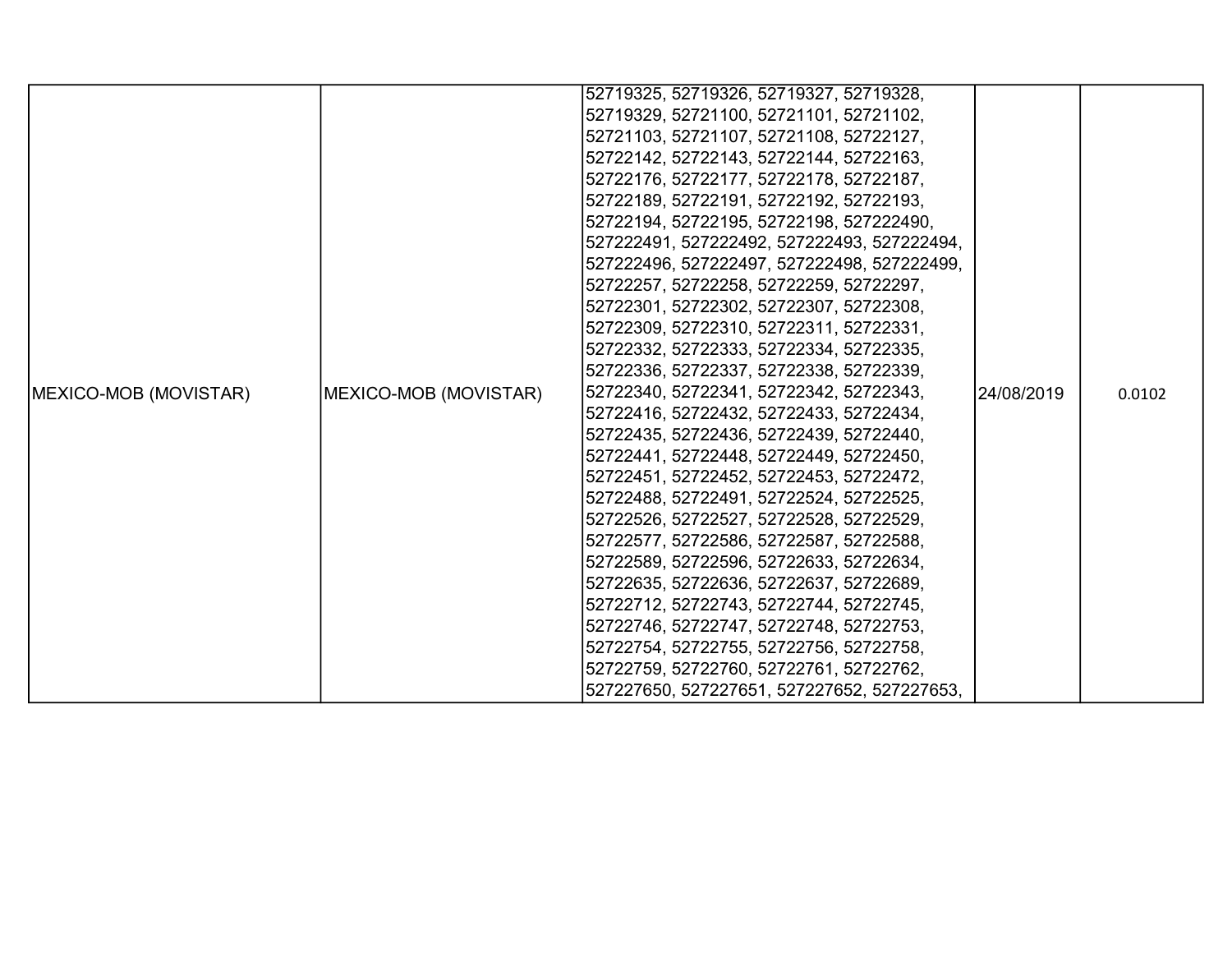|                               |                       | 52811130, 52811131, 52811132, 52811135, |            |        |
|-------------------------------|-----------------------|-----------------------------------------|------------|--------|
|                               |                       | 52811136, 52811137, 52811138, 52811139, |            |        |
|                               |                       | 5281114, 52811150, 52811151, 52811152,  |            |        |
|                               |                       | 52811171, 52811172, 52811186, 52811187, |            |        |
|                               |                       | 52811188, 52811189, 5281119, 52811200,  |            |        |
|                               |                       | 52811201, 52811202, 52811203, 52811204, |            |        |
|                               |                       | 52811205, 52811206, 52811207, 52811217, |            |        |
|                               |                       | 52811218, 52811219, 52811220, 52811221, |            |        |
|                               |                       | 52811222, 52811258, 52811259, 5281126,  |            |        |
|                               |                       | 52811270, 52811271, 52811272, 52811311, |            |        |
|                               |                       | 52811312, 52811313, 52811314, 52811315, |            |        |
|                               |                       | 52811316, 52811317, 52811318, 52811319, |            |        |
|                               |                       | 5281132, 52811330, 52811348, 52811349,  |            |        |
|                               |                       | 52811350, 52811368, 52811369, 52811370, |            |        |
| <b>IMEXICO-MOB (MOVISTAR)</b> | MEXICO-MOB (MOVISTAR) | 52811371, 52811372, 52811373, 52811374, | 24/08/2019 | 0.0102 |
|                               |                       | 52811375, 52811376, 52811377, 52811381, |            |        |
|                               |                       | 52811382, 52811383, 52811384, 52811385, |            |        |
|                               |                       | 52811386, 52811387, 52811388, 52811389, |            |        |
|                               |                       | 5281139, 52811393, 52811400, 52811559,  |            |        |
|                               |                       | 5281156, 52811570, 52811571, 52811572,  |            |        |
|                               |                       | 52811573, 52811574, 52811575, 52811617, |            |        |
|                               |                       | 52811618, 52811619, 52811620, 52811621, |            |        |
|                               |                       | 52811622, 52811623, 52811624, 52811643, |            |        |
|                               |                       | 52811666, 52811667, 52811668, 52811669, |            |        |
|                               |                       | 52811670, 52811671, 52811672, 52811673, |            |        |
|                               |                       | 52811674, 52811675, 52811698, 52811699, |            |        |
|                               |                       | 5281170, 5281171, 5281172, 52811730,    |            |        |
|                               |                       | 52811731, 52811732, 52811751, 52811752, |            |        |
|                               |                       | 52811753, 52811754, 52811755, 52811756, |            |        |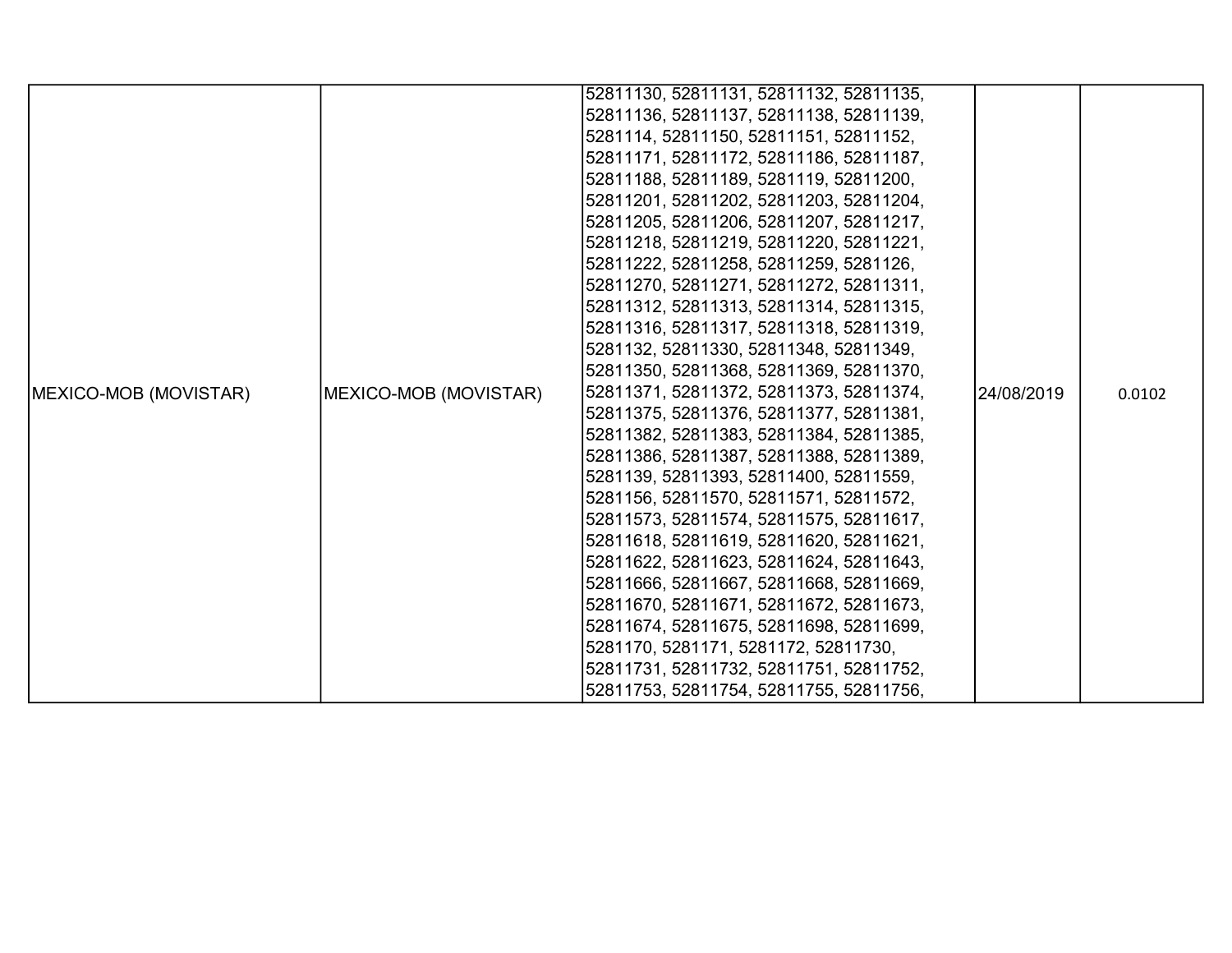|                               |                       | 52867114, 52867118, 52867119, 52867122,     |            |        |
|-------------------------------|-----------------------|---------------------------------------------|------------|--------|
|                               |                       | 52867123, 52867124, 52867125, 52867134,     |            |        |
|                               |                       | 52867135, 52867140, 52867141, 52867142,     |            |        |
|                               |                       | 52867143, 52867144, 52867145, 52867146,     |            |        |
|                               |                       | 52867162, 52867163, 52867164, 52867165,     |            |        |
|                               |                       | 52867166, 52867167, 52867175, 52867176,     |            |        |
|                               |                       | 52867177, 52867178, 52867179, 52867180,     |            |        |
|                               |                       | 52867181, 52867182, 52867219, 52867220,     |            |        |
|                               |                       | 52867221, 52867236, 52867237, 52867238,     |            |        |
|                               |                       | 52867239, 52867240, 52867257, 52867258,     |            |        |
|                               |                       | 52867259, 52867260, 52867261, 52867262,     |            |        |
|                               |                       | 52867263, 52867264, 528672880, 528672881,   |            |        |
|                               |                       | 528672882, 528672883, 528672884, 528672885, |            |        |
|                               |                       | 528672886, 528672887, 528672888, 528672889, |            |        |
| <b>IMEXICO-MOB (MOVISTAR)</b> | MEXICO-MOB (MOVISTAR) | 528672890, 528672891, 528672892, 528672893, | 24/08/2019 | 0.0102 |
|                               |                       | 528672894, 528672895, 528672896, 528672897, |            |        |
|                               |                       | 528672898, 528672899, 528672900, 528672901, |            |        |
|                               |                       | 528672902, 528672903, 528672904, 528672905, |            |        |
|                               |                       | 528672906, 528672907, 528672908, 528672909, |            |        |
|                               |                       | 528672910, 528672911, 528672912, 528672913, |            |        |
|                               |                       | 528672914, 528672915, 528672916, 528672917, |            |        |
|                               |                       | 528672918, 528672919, 528672920, 528672921, |            |        |
|                               |                       | 528672922, 528672923, 528672924, 528672925, |            |        |
|                               |                       | 528672926, 528672927, 528672928, 528672929, |            |        |
|                               |                       | 528672930, 528672931, 528672932, 528672933, |            |        |
|                               |                       | 528672934, 528672935, 528672936, 528672937, |            |        |
|                               |                       | 528672938, 528672939, 528672940, 528672941, |            |        |
|                               |                       | 528672942, 528672943, 528672944, 528672945, |            |        |
|                               |                       | 528672946, 528672947, 528672948, 528672949, |            |        |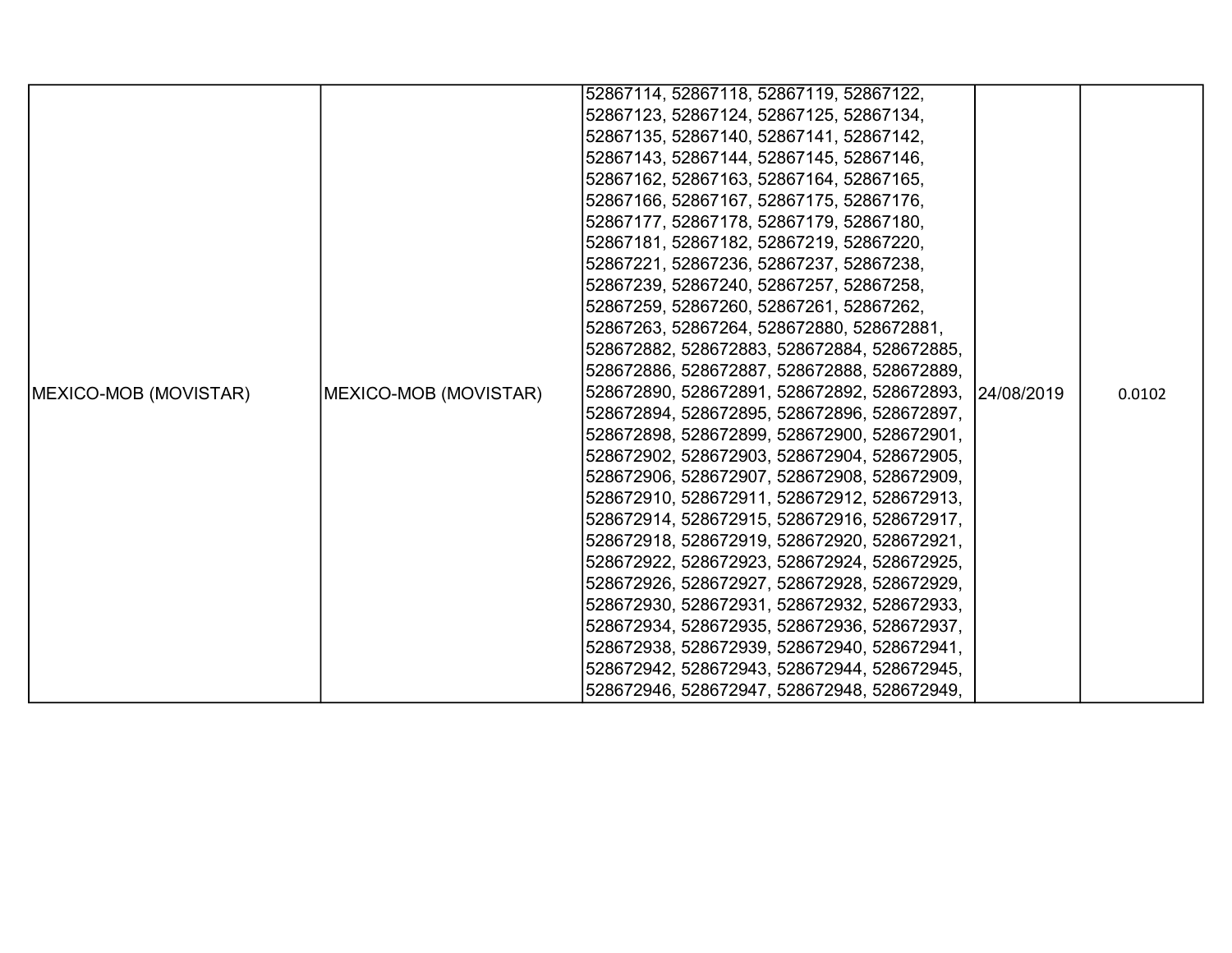| MEXICO-MOB (MOVISTAR) | MEXICO-MOB (MOVISTAR) | 52962176, 52962177, 52962178, 52962179,<br> 52962202, 52962204, 52962205, 52962206,<br>52962207, 52962208, 52962224, 52962225,<br> 52962226, 52962227, 52962235, 52963111,<br>52963114, 52963128, 52963130, 52963152,<br> 52963158, 52963160, 529632060, 529632061,<br>529632062, 529632063, 529632064, 529632065,<br> 529632066, 529632067, 529632068, 529632069,<br>52964101, 52964103, 52964110, 529641180,<br> 529641181, 529641182, 529641183, 529641184,<br>529641185, 529641186, 529641187, 529641188,<br> 529641189, 52965102, 52965104, 52965123,<br> 52966105, 52966107, 52966110, 52967104,<br> 52967105, 52967111, 52967113, 52967143,<br>52967144, 52967156, 52967171, 52967172,<br>52967182, 52968102, 52968104, 52968115,<br> 52968122, 52968126, 529681320, 529681321,<br>529681322, 529681323, 529681324, 529681325,<br> 529681326, 529681327, 529681328, 529681329,<br>529681400, 529681401, 529681402, 529681403,<br> 529681404, 529681405, 529681406, 529681407,<br>529681408, 529681409, 52969100, 52969101,<br> 52971105, 52971110, 52971111, 52971122,<br> 52971129, 52971130, 52971136, 52971138,<br> 52971143, 52971147, 52971148, 52971161,<br>52971163, 52971164, 52971171, 52971172,<br> 52971183, 52971184, 52972100, 52972102,<br>52981109, 52981110, 52981114, 52981122, | 24/08/2019 | 0.0102 |
|-----------------------|-----------------------|---------------------------------------------------------------------------------------------------------------------------------------------------------------------------------------------------------------------------------------------------------------------------------------------------------------------------------------------------------------------------------------------------------------------------------------------------------------------------------------------------------------------------------------------------------------------------------------------------------------------------------------------------------------------------------------------------------------------------------------------------------------------------------------------------------------------------------------------------------------------------------------------------------------------------------------------------------------------------------------------------------------------------------------------------------------------------------------------------------------------------------------------------------------------------------------------------------------------------------------------------------------------------------------------------------|------------|--------|
|                       |                       | 52981123, 52981140, 52981141, 52981142,                                                                                                                                                                                                                                                                                                                                                                                                                                                                                                                                                                                                                                                                                                                                                                                                                                                                                                                                                                                                                                                                                                                                                                                                                                                                 |            |        |
| MEXICO-MOB (OTHERS)   | MEXICO-MOB (OTHERS)   | 521                                                                                                                                                                                                                                                                                                                                                                                                                                                                                                                                                                                                                                                                                                                                                                                                                                                                                                                                                                                                                                                                                                                                                                                                                                                                                                     | 24/08/2019 | 0.0073 |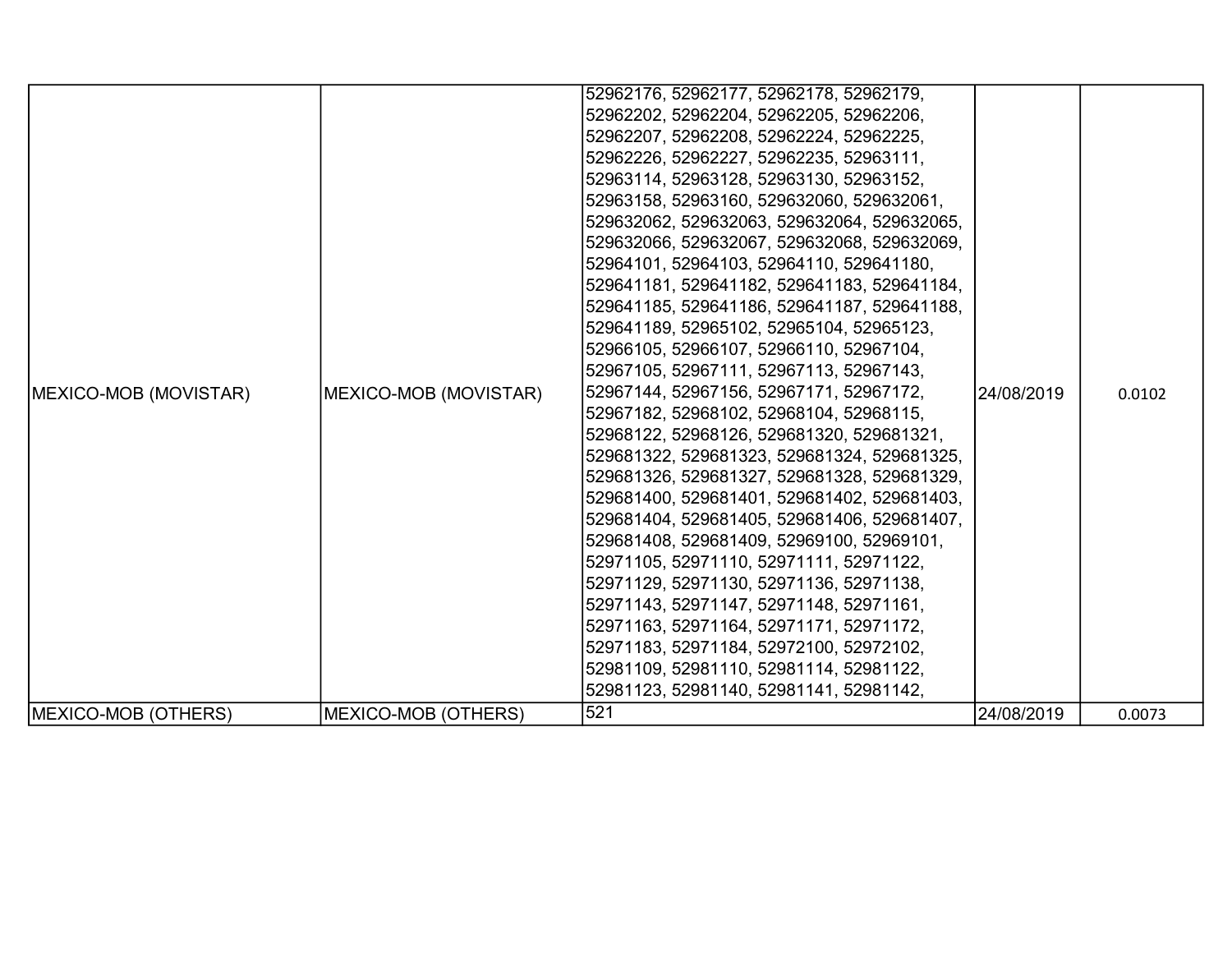|                     |                     | 52122119, 521221200, 521221201, 521221246,             |  |        |
|---------------------|---------------------|--------------------------------------------------------|--|--------|
|                     |                     | 521221247, 521221248, 521221249, 52122125,             |  |        |
|                     |                     | 52122126, 52122127, 521221280, 521221344,              |  |        |
|                     |                     | 521221345, 521221346, 521221347, 521221348,            |  |        |
|                     |                     | 521221349, 52122135, 5212213600, 5212213601,           |  |        |
|                     |                     | 5212213602, 5212213603, 5212213604,                    |  |        |
|                     |                     | 5212213605, 52122136060, 52122136061,                  |  |        |
|                     |                     | 52122136062, 52122136063, 52122136064,                 |  |        |
|                     |                     | 521221361, 521221362, 521221363, 521221364,            |  |        |
|                     |                     | 521221405, 521221406, 521221407, 521221408,            |  |        |
|                     |                     | 521221409, 52122141, 52122142, 52122143,               |  |        |
|                     |                     | 521221440, 521221441, 521221442, 5212214430,           |  |        |
|                     |                     | 5212214431, 5212214432, 5212214433,                    |  |        |
|                     |                     | 52122210, 52122211, 521222120, 521222122,              |  |        |
| MEXICO-MOB (TELCEL) | MEXICO-MOB (TELCEL) | 521222123, 521222124, 521222125, 521222126, 24/08/2019 |  | 0.0053 |
|                     |                     | 521222127, 521222128, 521222132, 521222133,            |  |        |
|                     |                     | 521222134, 521222135, 521222136, 521222139,            |  |        |
|                     |                     | 521222140, 521222151, 521222152, 521222154,            |  |        |
|                     |                     | 521222155, 521222156, 521222157, 521222158,            |  |        |
|                     |                     | 521222160, 521222161, 521222162, 521222163,            |  |        |
|                     |                     | 521222164, 521222174, 521222175, 521222176,            |  |        |
|                     |                     | 521222177, 521222178, 521222180, 521222181,            |  |        |
|                     |                     | 521222182, 521222183, 521222184, 521222185,            |  |        |
|                     |                     | 521222186, 521222188, 521222189, 521222190,            |  |        |
|                     |                     | 521222191, 521222192, 521222193, 521222194,            |  |        |
|                     |                     | 521222195, 521222196, 521222197, 521222200,            |  |        |
|                     |                     | 521222201, 521222202, 521222205, 521222206,            |  |        |
|                     |                     | 521222207, 521222208, 521222209, 521222212,            |  |        |
|                     |                     | 521222217, 521222238, 521222250, 521222251,            |  |        |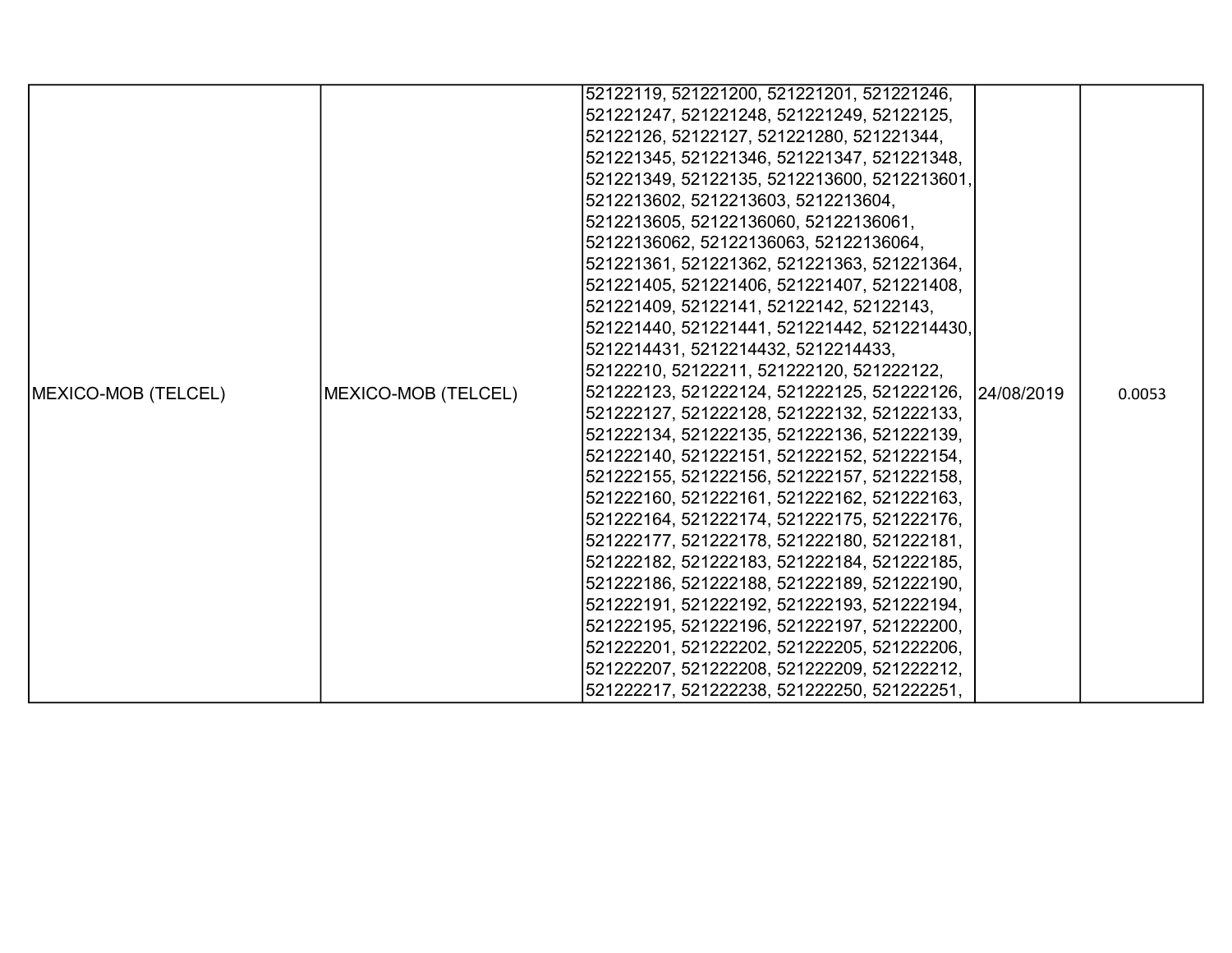|                             |                     | 521229120, 521229124, 521229125, 521229126,            |  |        |
|-----------------------------|---------------------|--------------------------------------------------------|--|--------|
|                             |                     | 521229127, 521229128, 521229129, 521229131,            |  |        |
|                             |                     | 521229132, 521229133, 521229134, 521229137,            |  |        |
|                             |                     | 521229138, 521229139, 521229140, 521229143,            |  |        |
|                             |                     | 521229144, 521229145, 521229146, 521229147,            |  |        |
|                             |                     | 521229148, 521229149, 521229152, 521229153,            |  |        |
|                             |                     | 521229154, 521229157, 521229158, 521229159,            |  |        |
|                             |                     | 521229160, 521229161, 521229168, 521229169,            |  |        |
|                             |                     | 521229172, 521229173, 521229174, 521229175,            |  |        |
|                             |                     | 521229176, 521229177, 521229205, 521229206,            |  |        |
|                             |                     | 521229207, 521229208, 521229209, 521229210,            |  |        |
|                             |                     | 521229211, 521229212, 521229213, 521229214,            |  |        |
|                             |                     | 521229215, 521229216, 521229219, 521229220,            |  |        |
|                             |                     | 521229221, 521229222, 521229223, 521229225,            |  |        |
| <b>IMEXICO-MOB (TELCEL)</b> | MEXICO-MOB (TELCEL) | 521229227, 521229228, 521229229, 521229241, 24/08/2019 |  | 0.0053 |
|                             |                     | 521229242, 521229243, 521229244, 521229245,            |  |        |
|                             |                     | 521229246, 521229247, 521229250, 521229251,            |  |        |
|                             |                     | 521229264, 521229265, 521229266, 521229318,            |  |        |
|                             |                     | 521229354, 521229355, 521229356, 52122936,             |  |        |
|                             |                     | 521229370, 521229371, 521229372, 521229373,            |  |        |
|                             |                     | 521229374, 521229397, 521229398, 521229399,            |  |        |
|                             |                     | 52122940, 521229411, 521229412, 521229413,             |  |        |
|                             |                     | 521229414, 521229446, 521229447, 521229448,            |  |        |
|                             |                     | 521229449, 521229450, 521229453, 521229457,            |  |        |
|                             |                     | 521229458, 521229459, 521229460, 521229461,            |  |        |
|                             |                     | 521229462, 521229463, 521229464, 5212294650,           |  |        |
|                             |                     | 5212294651, 5212294652, 5212294653,                    |  |        |
|                             |                     | 5212294654, 5212294655, 5212294660,                    |  |        |
|                             |                     | 5212294661, 521229778, 521229779, 521229780,           |  |        |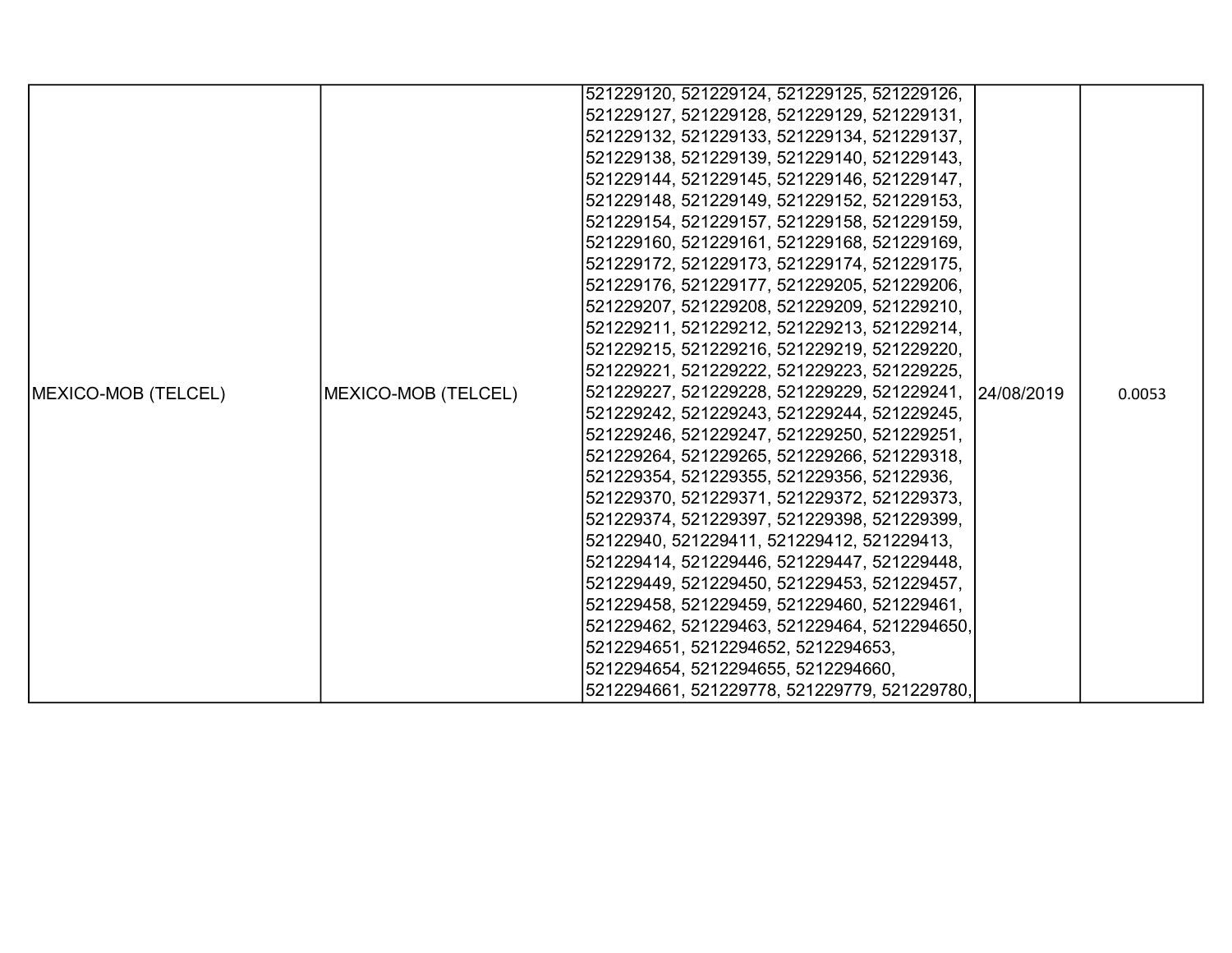|                     |                     | 5212462437, 5212462438, 5212462439,                    |  |        |
|---------------------|---------------------|--------------------------------------------------------|--|--------|
|                     |                     | 52124624400, 52124624401, 52124624402,                 |  |        |
|                     |                     | 52124624403, 52124624404, 52124624405,                 |  |        |
|                     |                     | 52124624406, 52124624407, 52124624408,                 |  |        |
|                     |                     | 52124624409, 52124624410, 52124624411,                 |  |        |
|                     |                     | 52124624412, 52124624413, 52124624414,                 |  |        |
|                     |                     | 52124624415, 52124624416, 52124624417,                 |  |        |
|                     |                     | 52124624418, 52124624419, 5212462442,                  |  |        |
|                     |                     | 5212462443, 5212462444, 5212462445,                    |  |        |
|                     |                     | 52124624460, 52124624461, 52124624462,                 |  |        |
|                     |                     | 5212462447, 5212462448, 5212462449,                    |  |        |
|                     |                     | 521246294, 521246295, 521246296, 521246297,            |  |        |
|                     |                     | 521246298, 5212462990, 521246457, 521246469,           |  |        |
|                     |                     | 521246470, 521246480, 521246493, 521246494,            |  |        |
| MEXICO-MOB (TELCEL) | MEXICO-MOB (TELCEL) | 521246757, 521247100, 521247101, 521247104, 24/08/2019 |  | 0.0053 |
|                     |                     | 521247106, 521247108, 521247110, 521247118,            |  |        |
|                     |                     | 521247124, 521247127, 521247132, 5212471330,           |  |        |
|                     |                     | 5212471331, 5212471332, 5212471333,                    |  |        |
|                     |                     | 5212471334, 5212471335, 5212471336,                    |  |        |
|                     |                     | 5212471337, 5212471380, 5212471381,                    |  |        |
|                     |                     | 5212471382, 5212471383, 5212471384,                    |  |        |
|                     |                     | 5212471385, 5212471386, 5212471387,                    |  |        |
|                     |                     | 5212471388, 5212471389, 5212471390,                    |  |        |
|                     |                     | 5212471391, 5212471392, 5212471393,                    |  |        |
|                     |                     | 5212471394, 5212471395, 5212471396,                    |  |        |
|                     |                     | 5212471397, 5212471740, 5212471741,                    |  |        |
|                     |                     | 5212471742, 5212471743, 5212471744,                    |  |        |
|                     |                     | 5212471745, 521247471, 521247475, 521248100,           |  |        |
|                     |                     | 521248101, 521248102, 521248103, 521248105,            |  |        |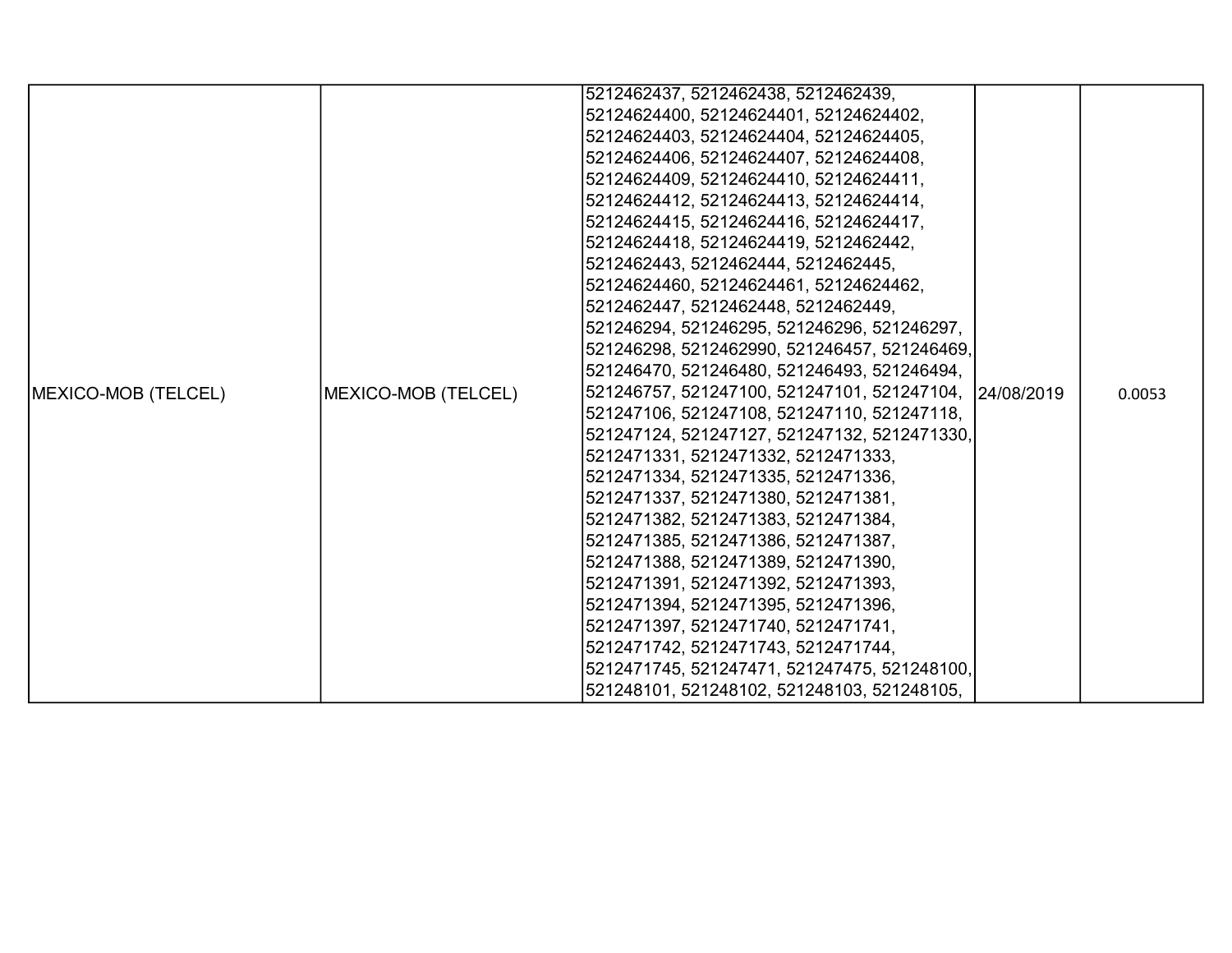|                     |                     | 521283126, 521283128, 521283129,             |             |        |
|---------------------|---------------------|----------------------------------------------|-------------|--------|
|                     |                     | 52128313000, 52128313001, 52128313002,       |             |        |
|                     |                     | 52128313003, 52128313004, 52128313005,       |             |        |
|                     |                     | 52128313006, 52128313007, 52128313008,       |             |        |
|                     |                     | 52128313009, 5212831301, 5212831302,         |             |        |
|                     |                     | 5212831303, 5212831304, 5212831305,          |             |        |
|                     |                     | 5212831306, 5212831307, 52128313080,         |             |        |
|                     |                     | 52128313081, 52128313082, 52128313083,       |             |        |
|                     |                     | 52128313084, 52128313085, 52128313086,       |             |        |
|                     |                     | 52128313087, 52128313088, 52128313089,       |             |        |
|                     |                     | 5212831309, 5212831310, 5212831311,          |             |        |
|                     |                     | 5212831312, 5212831313, 5212831314,          |             |        |
|                     |                     | 5212831315, 5212831316, 5212831317,          |             |        |
|                     |                     | 5212831318, 5212831319, 5212831320,          |             |        |
| MEXICO-MOB (TELCEL) | MEXICO-MOB (TELCEL) | 5212831321, 5212831322, 5212831323,          | 124/08/2019 | 0.0053 |
|                     |                     | 5212831324, 5212831325, 5212831326,          |             |        |
|                     |                     | 5212831327, 5212831328, 5212831329,          |             |        |
|                     |                     | 521283554, 521283873, 521283874, 521283876,  |             |        |
|                     |                     | 521284100, 521284102, 521284104, 521284106,  |             |        |
|                     |                     | 521284109, 5212841120, 5212841121,           |             |        |
|                     |                     | 5212841122, 5212841123, 5212841124,          |             |        |
|                     |                     | 5212841125, 5212841126, 5212841127,          |             |        |
|                     |                     | 5212841128, 5212841129, 5212841180,          |             |        |
|                     |                     | 5212841181, 521284551, 521285100, 521285103, |             |        |
|                     |                     | 521285104, 521285105, 521285106, 521285108,  |             |        |
|                     |                     | 521285109, 521285110, 521285111, 521285112,  |             |        |
|                     |                     | 521285114, 521285115, 521285117, 521285550,  |             |        |
|                     |                     | 521287100, 521287101, 521287104, 521287107,  |             |        |
|                     |                     | 521287108, 521287109, 521287110, 521287113,  |             |        |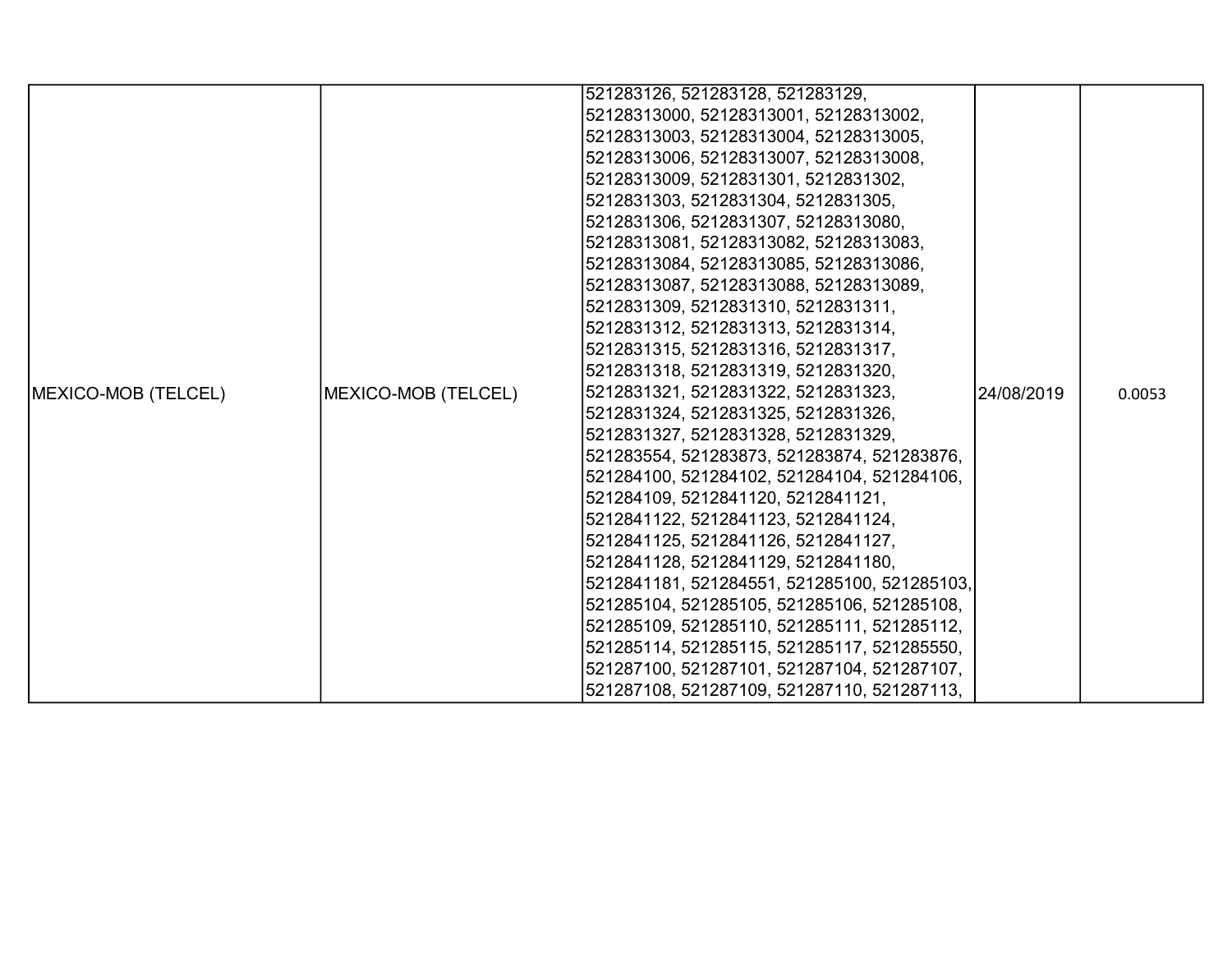|                            |                     | 5213231361, 5213231362, 5213231363,          |            |        |
|----------------------------|---------------------|----------------------------------------------|------------|--------|
|                            |                     | 5213231364, 52132313650, 52132313651,        |            |        |
|                            |                     | 52132313652, 52132313653, 52132313654,       |            |        |
|                            |                     | 52132313655, 52132313656, 52132313657,       |            |        |
|                            |                     | 52132313658, 52132313659, 5213231366,        |            |        |
|                            |                     | 5213231367, 5213231368, 5213231369,          |            |        |
|                            |                     | 5213231422, 5213231423, 5213231424,          |            |        |
|                            |                     | 5213231425, 5213231426, 5213231427,          |            |        |
|                            |                     | 5213231428, 5213231429, 521323143,           |            |        |
|                            |                     | 5213231440, 5213231441, 5213231442,          |            |        |
|                            |                     | 5213231443, 5213231444, 5213231445,          |            |        |
|                            |                     | 5213231446, 521323232, 521323239, 521323282, |            |        |
|                            |                     | 521323729, 521324100, 521324103, 521324105,  |            |        |
|                            |                     | 521324106, 521324108, 521324111, 521324112,  |            |        |
| <b>MEXICO-MOB (TELCEL)</b> | MEXICO-MOB (TELCEL) | 521324114, 521324116, 5213241200,            | 24/08/2019 | 0.0053 |
|                            |                     | 5213241201, 5213241202, 5213241203,          |            |        |
|                            |                     | 5213241204, 5213241206, 5213241207,          |            |        |
|                            |                     | 5213241208, 5213241209, 5213241260,          |            |        |
|                            |                     | 5213241261, 5213241262, 5213241263,          |            |        |
|                            |                     | 521325100, 521325103, 521325105, 521325111,  |            |        |
|                            |                     | 521325112, 5213251140, 5213251141,           |            |        |
|                            |                     | 52132511420, 52132511425, 52132511426,       |            |        |
|                            |                     | 52132511427, 52132511428, 52132511429,       |            |        |
|                            |                     | 5213251143, 5213251144, 5213251145,          |            |        |
|                            |                     | 5213251146, 5213251147, 5213251148,          |            |        |
|                            |                     | 5213251410, 5213251411, 5213251412,          |            |        |
|                            |                     | 5213251413, 52132514140, 52132514141,        |            |        |
|                            |                     | 52132514142, 52132514143, 521326101,         |            |        |
|                            |                     | 521327102, 521327103, 521327104, 521327105,  |            |        |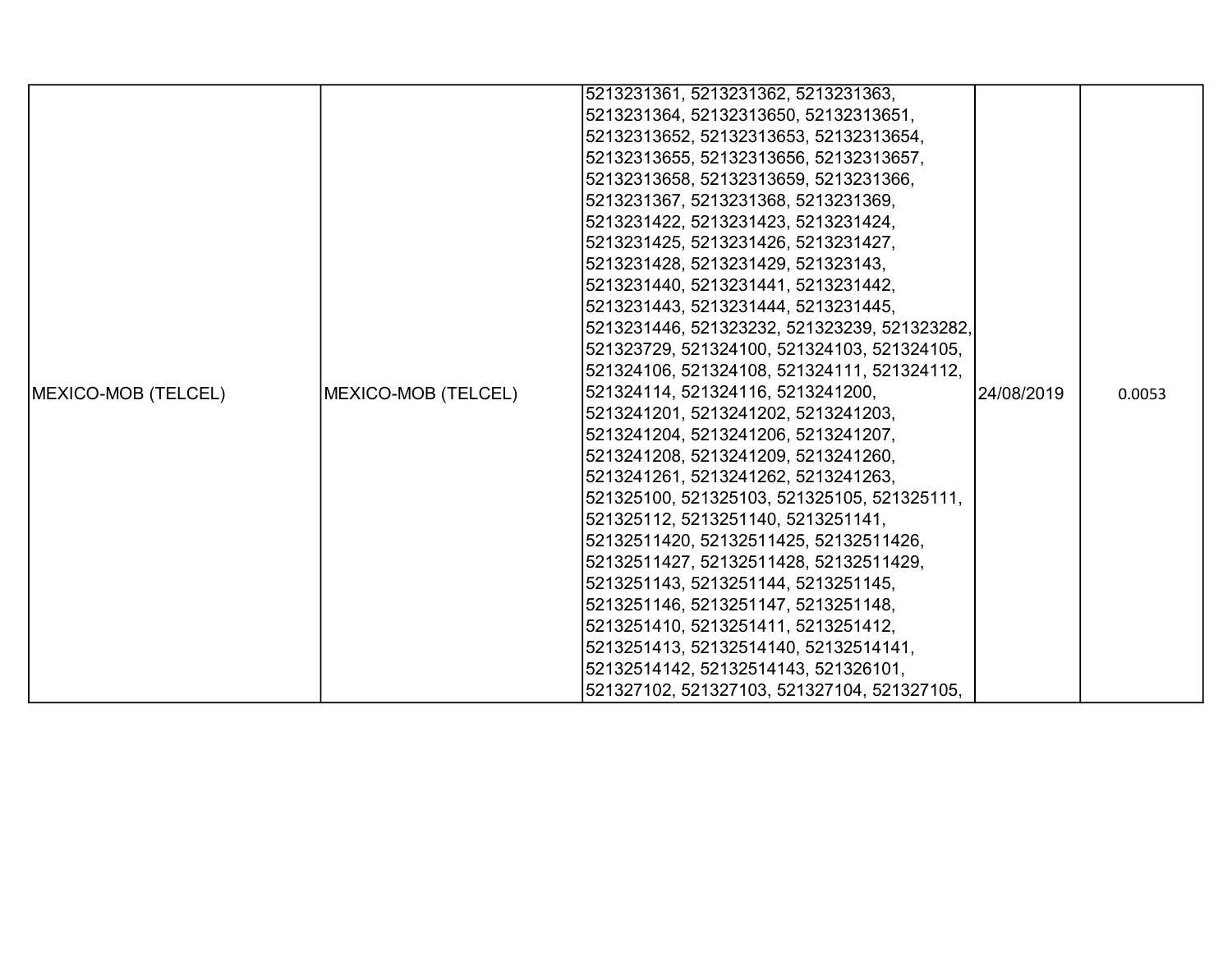|                            |                     | 5213515131, 5213515132, 5213515133,                     |  |        |
|----------------------------|---------------------|---------------------------------------------------------|--|--------|
|                            |                     | 5213515134, 521351519, 521351548, 521351747,            |  |        |
|                            |                     | 521351913, 521352100, 521352103, 521352105,             |  |        |
|                            |                     | 521352106, 521352107, 521352110, 521352111,             |  |        |
|                            |                     | 521352112, 521352113, 521352116, 521352117,             |  |        |
|                            |                     | 521352123, 521352125, 521352132, 521352136,             |  |        |
|                            |                     | 521352138, 521352139, 521352142, 521352144,             |  |        |
|                            |                     | 521352145, 521352146, 521352147, 521352154,             |  |        |
|                            |                     | 521352155, 521352156, 521352163, 521352164,             |  |        |
|                            |                     | 52135216500, 52135216501, 52135216502,                  |  |        |
|                            |                     | 52135216503, 52135216504, 52135216505,                  |  |        |
|                            |                     | 52135216506, 52135216507, 52135216508,                  |  |        |
|                            |                     | 52135216509, 5213521652, 5213521655,                    |  |        |
|                            |                     | 5213521656, 5213521657, 5213521658,                     |  |        |
| <b>MEXICO-MOB (TELCEL)</b> | MEXICO-MOB (TELCEL) | 5213521659, 521352193, 521352194, 521352523, 24/08/2019 |  | 0.0053 |
|                            |                     | 521352528, 521352529, 521352557, 521352561,             |  |        |
|                            |                     | 521353100, 521353101, 521353102, 521353105,             |  |        |
|                            |                     | 521353106, 521353107, 521353108, 521353109,             |  |        |
|                            |                     | 521353110, 521353120, 521353123, 521353124,             |  |        |
|                            |                     | 521353125, 521353126, 521353127, 521353131,             |  |        |
|                            |                     | 521353132, 521353133, 521353134, 521353135,             |  |        |
|                            |                     | 521353152, 5213531530, 5213531531,                      |  |        |
|                            |                     | 52135315320, 52135315321, 52135315322,                  |  |        |
|                            |                     | 52135315323, 52135315324, 52135315325,                  |  |        |
|                            |                     | 52135315326, 52135315327, 52135315328,                  |  |        |
|                            |                     | 52135315329, 52135315330, 52135315331,                  |  |        |
|                            |                     | 52135315332, 52135315333, 52135315334,                  |  |        |
|                            |                     | 52135315335, 52135315336, 52135315337,                  |  |        |
|                            |                     | 52135315338, 52135315339, 52135315340,                  |  |        |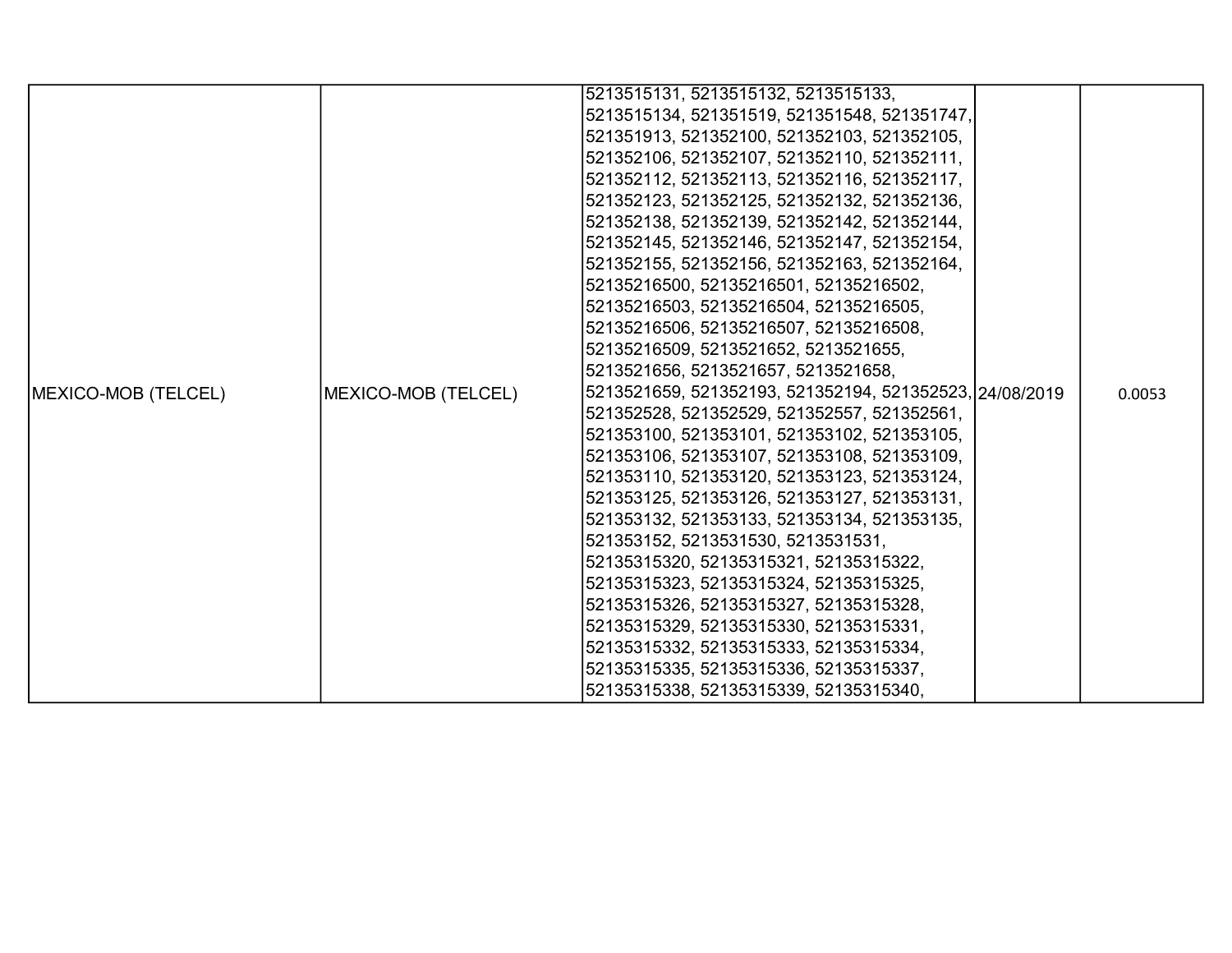|                             |                     | 521418183, 521418187, 521419100, 521419103, |             |        |
|-----------------------------|---------------------|---------------------------------------------|-------------|--------|
|                             |                     | 521419105, 521419107, 521419112, 521419113, |             |        |
|                             |                     | 521419114, 521419115, 521419116, 521419117, |             |        |
|                             |                     | 521419118, 521419120, 521419122, 521419123, |             |        |
|                             |                     | 521419124, 521419128, 521419129, 521419131, |             |        |
|                             |                     | 521419135, 521419138, 5214191390,           |             |        |
|                             |                     | 5214191391, 5214191392, 5214191393,         |             |        |
|                             |                     | 5214191394, 5214191395, 5214191396,         |             |        |
|                             |                     | 5214191397, 5214191398, 5214191399,         |             |        |
|                             |                     | 521419154, 521419155, 5214191560,           |             |        |
|                             |                     | 5214191561, 5214191562, 5214191563,         |             |        |
|                             |                     | 5214191564, 5214191565, 5214191566,         |             |        |
|                             |                     | 521419191, 521419265, 521419270, 521421102, |             |        |
|                             |                     | 521421103, 521421105, 521421106, 521421107, |             |        |
| <b>IMEXICO-MOB (TELCEL)</b> | MEXICO-MOB (TELCEL) | 521421108, 521421110, 5214211110,           | l24/08/2019 | 0.0053 |
|                             |                     | 5214211111, 5214211112, 5214211113,         |             |        |
|                             |                     | 5214211114, 5214211115, 521421462,          |             |        |
|                             |                     | 521421472, 521422102, 521423102, 521424536, |             |        |
|                             |                     | 521425100, 521425103, 521425104, 521425105, |             |        |
|                             |                     | 521425106, 521425107, 521425108, 521425109, |             |        |
|                             |                     | 521425110, 521425111, 521425112, 521425114, |             |        |
|                             |                     | 521425115, 521425116, 521425117, 521425118, |             |        |
|                             |                     | 521425119, 521425120, 521425121, 521425122, |             |        |
|                             |                     | 521425123, 521425124, 521425125, 521425126, |             |        |
|                             |                     | 521425127, 521425128, 521425129, 521425130, |             |        |
|                             |                     | 521425131, 521425132, 521425133, 521425134, |             |        |
|                             |                     | 521425135, 521425139, 5214251400,           |             |        |
|                             |                     | 5214251401, 5214251402, 5214251403,         |             |        |
|                             |                     | 5214251404, 5214251405, 5214251406,         |             |        |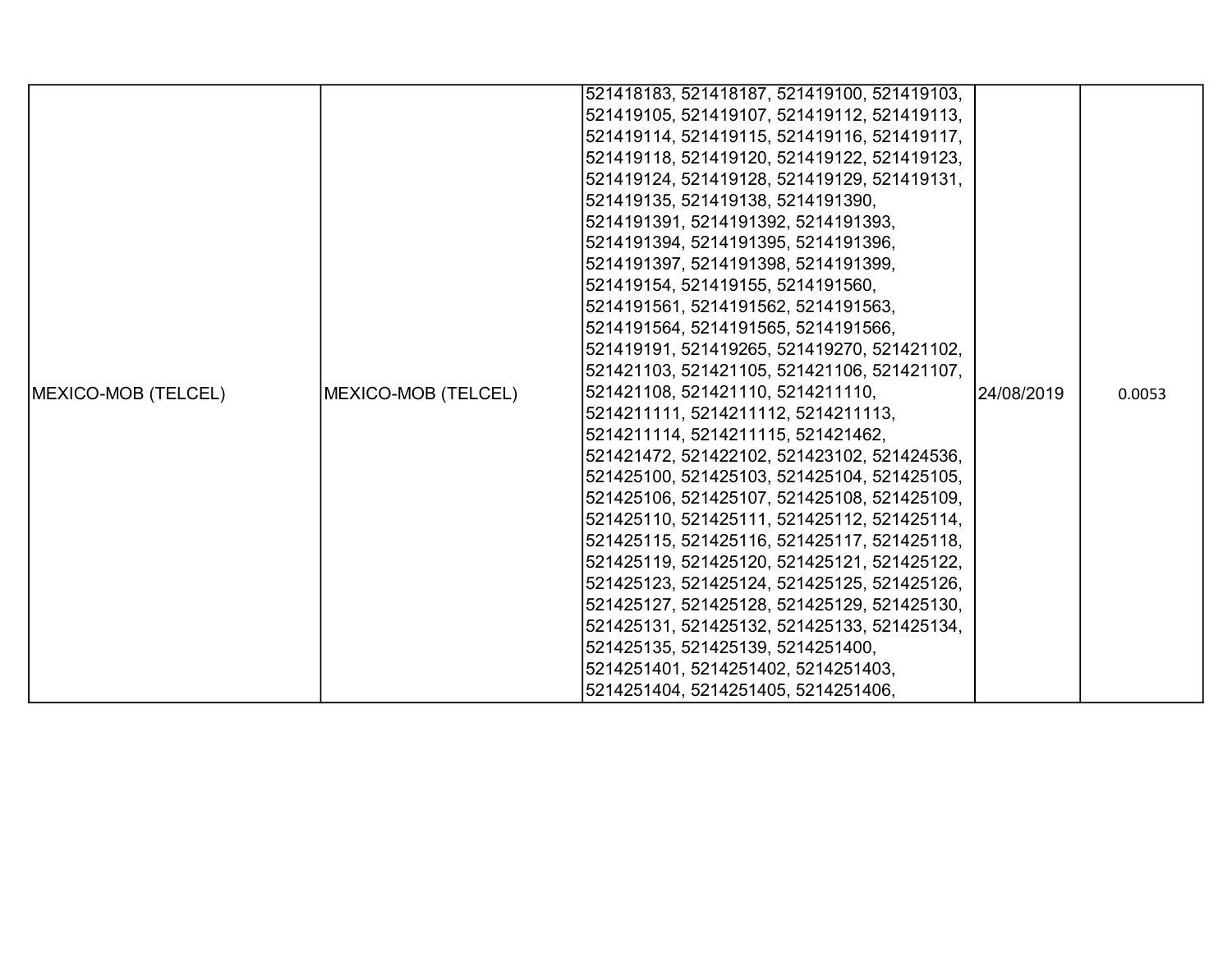|                            |                     | 521443378, 521443379, 521443380, 521443383,             |  |        |
|----------------------------|---------------------|---------------------------------------------------------|--|--------|
|                            |                     | 521443385, 521443386, 521443388, 521443389,             |  |        |
|                            |                     | 521443390, 521443391, 521443392, 521443393,             |  |        |
|                            |                     | 521443394, 521443395, 521443396, 521443397,             |  |        |
|                            |                     | 521443399, 521443400, 521443401, 521443402,             |  |        |
|                            |                     | 521443403, 521443404, 521443405, 521443406,             |  |        |
|                            |                     | 521443408, 521443409, 521443410, 521443411,             |  |        |
|                            |                     | 521443412, 521443413, 521443414, 521443415,             |  |        |
|                            |                     | 521443416, 521443417, 521443418, 521443437,             |  |        |
|                            |                     | 521443438, 521443439, 521443459, 521443460,             |  |        |
|                            |                     | 521443461, 521443462, 521443463, 521443464,             |  |        |
|                            |                     | 521443465, 521443468, 521443469, 521443470,             |  |        |
|                            |                     | 521443471, 521443473, 521443474, 521443475,             |  |        |
|                            |                     | 521443476, 521443477, 521443479, 521443480,             |  |        |
| <b>MEXICO-MOB (TELCEL)</b> | MEXICO-MOB (TELCEL) | 521443481, 521443482, 521443483, 521443484, 124/08/2019 |  | 0.0053 |
|                            |                     | 521443485, 521443486, 521443487, 521443489,             |  |        |
|                            |                     | 521443490, 521443491, 521443492, 521443681,             |  |        |
|                            |                     | 521443682, 521443683, 521443684, 521443685,             |  |        |
|                            |                     | 521443686, 521443687, 521443691, 521443692,             |  |        |
|                            |                     | 521443693, 521443694, 521443695, 521443696,             |  |        |
|                            |                     | 521443697, 5214436980, 5214436981,                      |  |        |
|                            |                     | 5214436982, 5214436983, 5214436984,                     |  |        |
|                            |                     | 5214436985, 5214436986, 521444105,                      |  |        |
|                            |                     | 521444110, 521444111, 521444113, 521444119,             |  |        |
|                            |                     | 521444121, 521444122, 521444125, 521444126,             |  |        |
|                            |                     | 521444130, 521444131, 521444133, 521444134,             |  |        |
|                            |                     | 521444135, 521444136, 521444140, 521444141,             |  |        |
|                            |                     | 521444142, 521444165, 521444169, 521444170,             |  |        |
|                            |                     | 521444171, 521444173, 521444174, 521444175,             |  |        |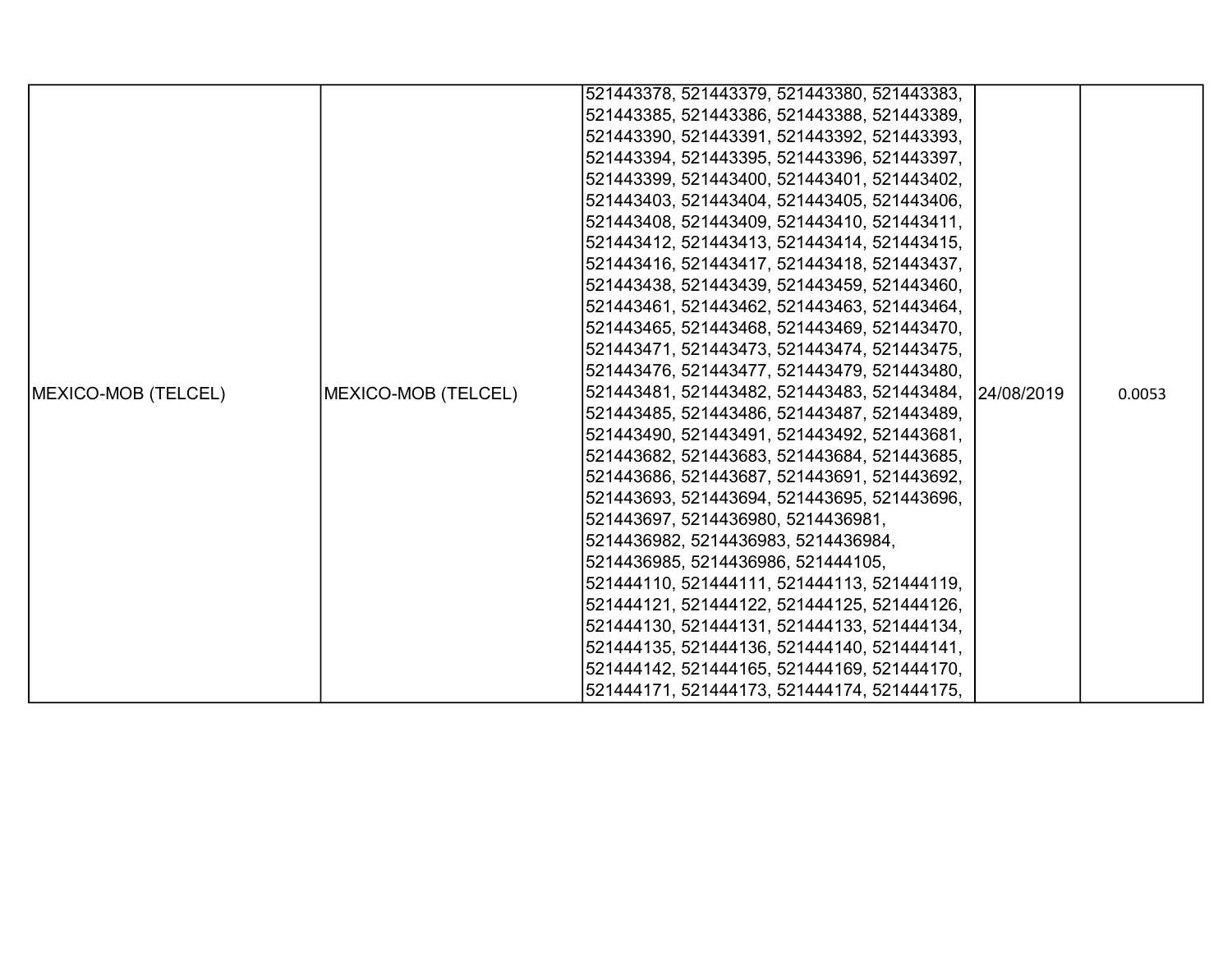|                     |                     | 521461377, 521461378, 521461379, 521461380,             |  |        |
|---------------------|---------------------|---------------------------------------------------------|--|--------|
|                     |                     | 521461381, 5214613820, 521461421, 521461422,            |  |        |
|                     |                     | 521461546, 521462100, 521462101, 521462102,             |  |        |
|                     |                     | 521462103, 521462106, 521462107, 521462108,             |  |        |
|                     |                     | 521462109, 521462110, 521462111, 521462113,             |  |        |
|                     |                     | 521462115, 521462116, 521462117, 521462123,             |  |        |
|                     |                     | 521462125, 521462126, 521462129, 521462130,             |  |        |
|                     |                     | 521462140, 521462141, 521462146, 521462147,             |  |        |
|                     |                     | 521462148, 521462149, 521462150, 521462152,             |  | 0.0053 |
|                     |                     | 521462153, 521462156, 521462157, 521462158,             |  |        |
|                     |                     | 521462176, 521462177, 521462178, 521462190,             |  |        |
|                     |                     | 521462191, 521462192, 521462193, 521462194,             |  |        |
|                     |                     | 521462207, 521462208, 521462209, 521462210,             |  |        |
|                     |                     | 521462217, 521462218, 521462219, 521462220,             |  |        |
| MEXICO-MOB (TELCEL) | MEXICO-MOB (TELCEL) | 521462233, 521462234, 521462235, 521462236, 124/08/2019 |  |        |
|                     |                     | 521462237, 521462249, 521462250, 521462251,             |  |        |
|                     |                     | 521462252, 521462266, 521462267, 521462268,             |  |        |
|                     |                     | 521462269, 521462270, 521462271, 521462272,             |  |        |
|                     |                     | 521462285, 521462286, 521462287, 521462288,             |  |        |
|                     |                     | 521462289, 521462290, 521462291, 521462292,             |  |        |
|                     |                     | 521462303, 521462304, 521462305, 521462306,             |  |        |
|                     |                     | 521462307, 521462308, 521462309, 5214623100,            |  |        |
|                     |                     | 5214623101, 5214623102, 5214623103,                     |  |        |
|                     |                     | 5214623104, 5214623105, 5214623106,                     |  |        |
|                     |                     | 5214623107, 5214623108, 5214623109,                     |  |        |
|                     |                     | 521462332, 521462333, 521462334, 521462335,             |  |        |
|                     |                     | 521462336, 521462337, 521462338, 521462339,             |  |        |
|                     |                     | 521462340, 5214623410, 5214623411,                      |  |        |
|                     |                     | 5214623412, 5214623413, 5214623414,                     |  |        |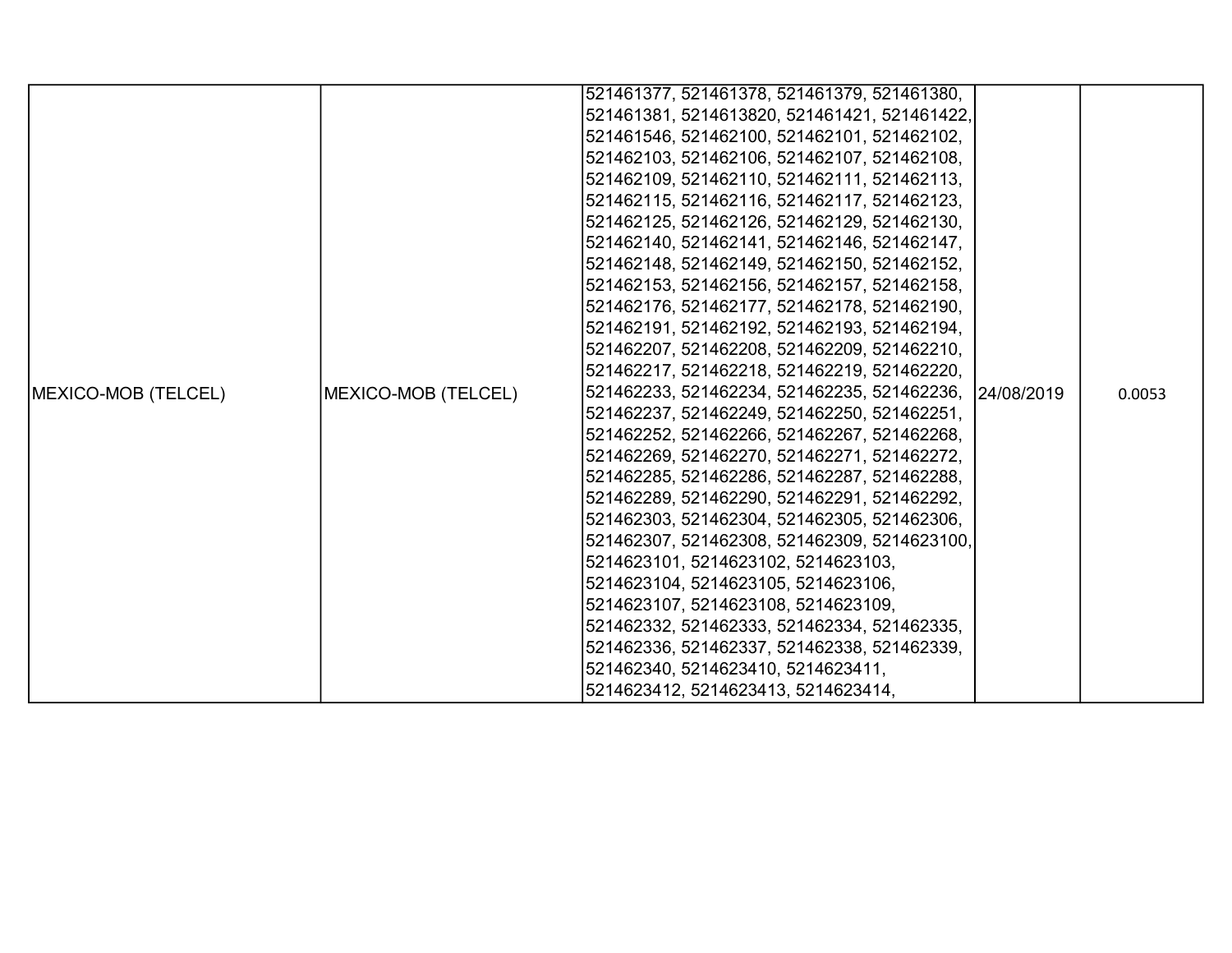|                     |                     | 5214861220, 5214861221, 521486865,                      |  |        |
|---------------------|---------------------|---------------------------------------------------------|--|--------|
|                     |                     | 521487100, 521487101, 521487102, 521487104,             |  |        |
|                     |                     | 521487107, 521487109, 521487110, 521487111,             |  |        |
|                     |                     | 521487112, 521487113, 521487114, 521487116,             |  |        |
|                     |                     | 521487121, 521487122, 521487124, 521487125,             |  |        |
|                     |                     | 521487126, 521487128, 521487129, 521487130,             |  |        |
|                     |                     | 521487133, 521487134, 521487138, 521487139,             |  |        |
|                     |                     | 521487140, 521487143, 521487144, 521487145,             |  |        |
|                     |                     | 521487146, 521487147, 521487148, 5214871490,            |  |        |
|                     |                     | 5214871491, 5214871492, 5214871493,                     |  |        |
|                     |                     | 5214871494, 5214871495, 5214871496,                     |  |        |
|                     |                     | 5214871497, 5214871498, 5214871499,                     |  |        |
|                     |                     | 521487154, 521487155, 5214871560,                       |  |        |
|                     |                     | 5214871561, 5214871562, 521487550,                      |  |        |
| MEXICO-MOB (TELCEL) | MEXICO-MOB (TELCEL) | 521487875, 521488100, 521488101, 521488105, 124/08/2019 |  | 0.0053 |
|                     |                     | 521488109, 521488110, 521488111, 521488112,             |  |        |
|                     |                     | 521488114, 521488116, 521488120, 521488123,             |  |        |
|                     |                     | 521488124, 521488126, 521488128, 521488132,             |  |        |
|                     |                     | 521488136, 521488137, 521488141, 521488142,             |  |        |
|                     |                     | 521488143, 521488145, 5214881490,                       |  |        |
|                     |                     | 5214881491, 5214881492, 5214881493,                     |  |        |
|                     |                     | 5214881494, 5214881495, 5214881496,                     |  |        |
|                     |                     | 5214881497, 5214881498, 5214881499,                     |  |        |
|                     |                     | 521488173, 521488174, 521488883, 521488885,             |  |        |
|                     |                     | 521488889, 521489100, 521489104, 521489105,             |  |        |
|                     |                     | 521489107, 521489108, 521489109, 52148911,              |  |        |
|                     |                     | 521489120, 521489122, 521489123, 521489125,             |  |        |
|                     |                     | 521489126, 521489127, 521489128, 5214891300,            |  |        |
|                     |                     | 5214891301, 5214891302, 5214891303,                     |  |        |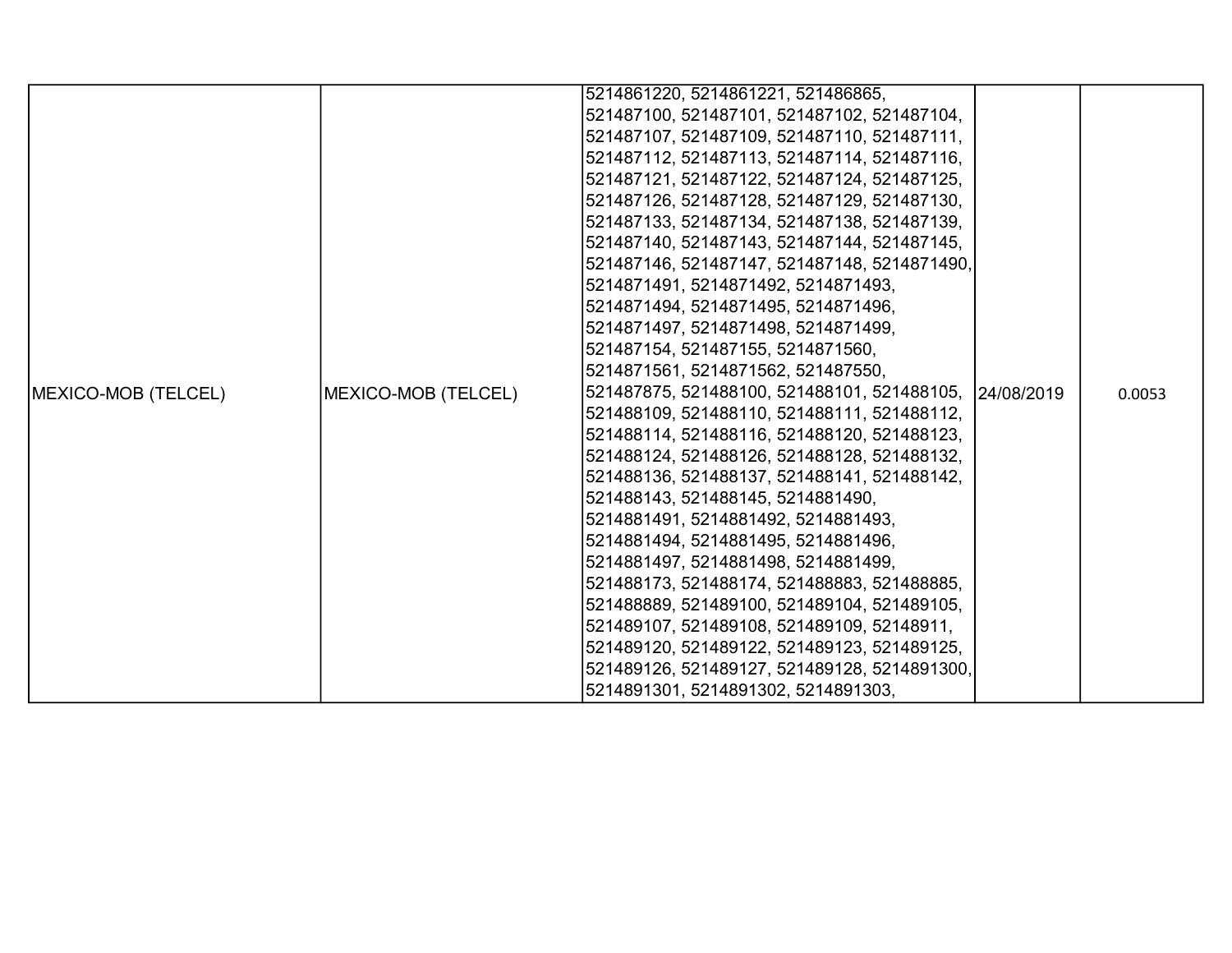|                     |                     | 521554337, 521554338, 521554339, 52155434,              |  |        |
|---------------------|---------------------|---------------------------------------------------------|--|--------|
|                     |                     | 52155435, 52155436, 52155437, 52155438,                 |  |        |
|                     |                     | 521554390, 521554391, 521554392, 521554393,             |  |        |
|                     |                     | 521554394, 521554395, 521554396, 521554441,             |  |        |
|                     |                     | 521554442, 521554443, 521554447, 521554448,             |  |        |
|                     |                     | 521554449, 52155445, 52155446, 52155447,                |  |        |
|                     |                     | 52155448, 52155449, 52155450, 52155451,                 |  |        |
|                     |                     | 52155452, 52155453, 52155454, 521554551,                |  |        |
|                     |                     | 521554552, 521554553, 521554554, 521554555,             |  |        |
|                     |                     | 521554556, 521554557, 521554558, 521554559,             |  |        |
|                     |                     | 52155456, 52155457, 52155458, 521554590,                |  |        |
|                     |                     | 521554591, 521554592, 521554594, 521554595,             |  |        |
|                     |                     | 521554757, 521554758, 521554759, 52155476,              |  |        |
|                     |                     | 521554771, 521554772, 521554773, 521554775,             |  |        |
| MEXICO-MOB (TELCEL) | MEXICO-MOB (TELCEL) | 521554776, 521554778, 521554779, 521554781, 124/08/2019 |  | 0.0053 |
|                     |                     | 521554782, 521554783, 521554784, 521554785,             |  |        |
|                     |                     | 521554786, 521554787, 521554788, 521554789,             |  |        |
|                     |                     | 52155479, 5215548, 52155490, 521554910,                 |  |        |
|                     |                     | 521554912, 521554913, 521554914, 521554915,             |  |        |
|                     |                     | 521554916, 521554917, 521554919, 52155492,              |  |        |
|                     |                     | 52155493, 52155494, 52155495, 52155496,                 |  |        |
|                     |                     | 521554970, 521554971, 521555064, 521555065,             |  |        |
|                     |                     | 521555066, 521555067, 521555068, 521555069,             |  |        |
|                     |                     | 521555070, 521555071, 521555072, 521555073,             |  |        |
|                     |                     | 521555074, 521555075, 521555076, 521555149,             |  |        |
|                     |                     | 521555155, 521555156, 521555157, 521555158,             |  |        |
|                     |                     | 521555159, 521555172, 521555173, 52155518,              |  |        |
|                     |                     | 52155519, 521555217, 521555218, 521555274,              |  |        |
|                     |                     | 521555275, 521555320, 521555332, 521555376,             |  |        |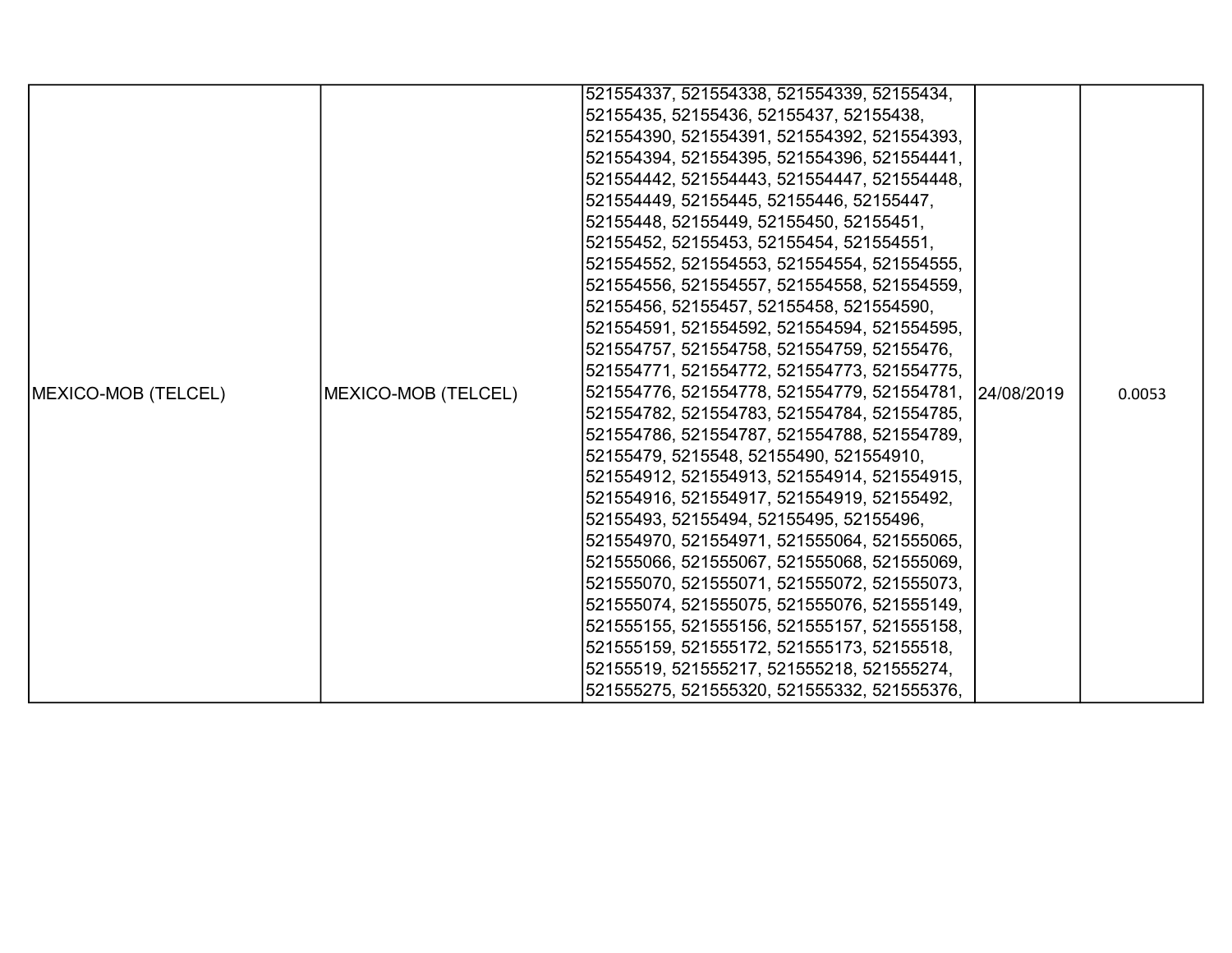|                     |                     | 5216241417, 5216241418, 5216241419,         |             |        |
|---------------------|---------------------|---------------------------------------------|-------------|--------|
|                     |                     | 521624145, 521624147, 521624150, 521624151, |             |        |
|                     |                     | 521624154, 521624155, 521624156, 521624157, |             |        |
|                     |                     | 521624158, 521624159, 521624160, 521624161, |             |        |
|                     |                     | 521624164, 521624165, 521624166, 521624168, |             |        |
|                     |                     | 521624171, 521624174, 521624175, 521624176, |             |        |
|                     |                     | 521624177, 521624178, 521624179, 521624182, |             |        |
|                     |                     | 521624184, 521624191, 521624192, 521624210, |             |        |
|                     |                     | 521624211, 521624212, 521624213, 521624217, |             |        |
|                     |                     | 521624218, 521624219, 521624220, 521624224, |             |        |
|                     |                     | 521624225, 521624226, 521624227, 521624228, |             |        |
|                     |                     | 521624229, 521624230, 5216242370,           |             |        |
|                     |                     | 5216242371, 5216242372, 5216242373,         |             |        |
|                     |                     | 5216242374, 5216242375, 5216242376,         |             |        |
| MEXICO-MOB (TELCEL) | MEXICO-MOB (TELCEL) | 5216242377, 5216242378, 5216242379,         | 124/08/2019 | 0.0053 |
|                     |                     | 521624238, 521624239, 521624240, 521624241, |             |        |
|                     |                     | 521624242, 521624243, 521624244, 521624261, |             |        |
|                     |                     | 521624262, 521624263, 521624264, 521624265, |             |        |
|                     |                     | 521624266, 5216242675, 5216242676,          |             |        |
|                     |                     | 5216242677, 5216242678, 5216242679,         |             |        |
|                     |                     | 521624314, 521624315, 521624316, 521624317, |             |        |
|                     |                     | 521624318, 521624319, 521624320, 521624355, |             |        |
|                     |                     | 521624358, 521625100, 521625101, 521625102, |             |        |
|                     |                     | 521625103, 521625104, 521625105, 521625106, |             |        |
|                     |                     | 521625110, 521625111, 521625114, 521625115, |             |        |
|                     |                     | 521625118, 521625119, 521625120, 521625121, |             |        |
|                     |                     | 521625122, 521625125, 521625126, 521625127, |             |        |
|                     |                     | 521625130, 521625133, 521625134, 521625145, |             |        |
|                     |                     | 521625146, 521625147, 521625150, 521625151, |             |        |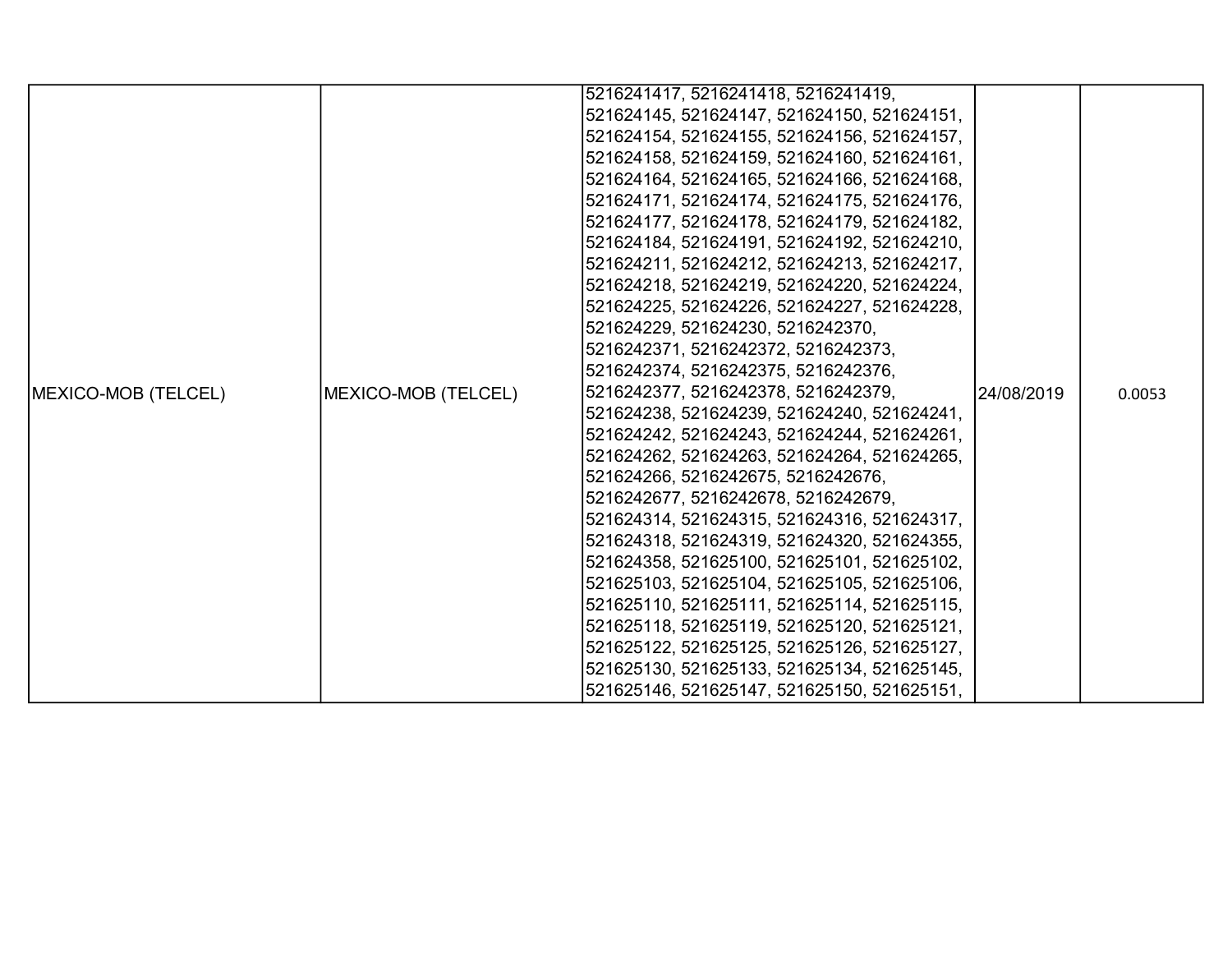|                             |                     | 521653208, 5216532090, 5216532091,                     |  |        |
|-----------------------------|---------------------|--------------------------------------------------------|--|--------|
|                             |                     | 5216532092, 5216532093, 5216532094,                    |  |        |
|                             |                     | 5216532095, 5216532096, 521653530,                     |  |        |
|                             |                     | 521653538, 521653539, 521653849, 52165610,             |  |        |
|                             |                     | 521656110, 521656111, 521656112, 521656113,            |  |        |
|                             |                     | 521656114, 521656115, 52165612, 521656130,             |  |        |
|                             |                     | 521656131, 521656132, 521656133, 521656134,            |  |        |
|                             |                     | 521656135, 521656136, 521656137, 521656138,            |  |        |
|                             |                     | 521656144, 521656145, 521656148, 521656149,            |  |        |
|                             |                     | 521656150, 521656166, 521656167, 521656168,            |  |        |
|                             |                     | 521656169, 521656174, 521656175, 521656176,            |  |        |
|                             |                     | 521656180, 521656196, 521656197, 521656198,            |  |        |
|                             |                     | 521656199, 521656200, 521656201, 521656202,            |  |        |
|                             |                     | 521656203, 521656205, 521656206, 521656211,            |  |        |
| <b>IMEXICO-MOB (TELCEL)</b> | MEXICO-MOB (TELCEL) | 521656213, 521656214, 521656215, 521656221, 24/08/2019 |  | 0.0053 |
|                             |                     | 521656222, 521656262, 521656263, 521656264,            |  |        |
|                             |                     | 521656265, 521656266, 521656267, 521656268,            |  |        |
|                             |                     | 521656269, 521656270, 521656273, 521656274,            |  |        |
|                             |                     | 521656275, 521656276, 521656277, 521656278,            |  |        |
|                             |                     | 521656279, 521656280, 521656281, 521656284,            |  |        |
|                             |                     | 521656285, 521656286, 521656287, 521656296,            |  |        |
|                             |                     | 521656297, 521656298, 521656299, 521656300,            |  |        |
|                             |                     | 521656301, 521656304, 521656305, 521656306,            |  |        |
|                             |                     | 521656307, 521656308, 521656309, 52165631,             |  |        |
|                             |                     | 521656320, 521656321, 521656328, 521656336,            |  |        |
|                             |                     | 521656337, 521656338, 521656339, 521656341,            |  |        |
|                             |                     | 521656342, 521656346, 521656347, 521656348,            |  |        |
|                             |                     | 521656349, 521656350, 521656351, 521656352,            |  |        |
|                             |                     | 521656353, 521656354, 521656355, 521656356,            |  |        |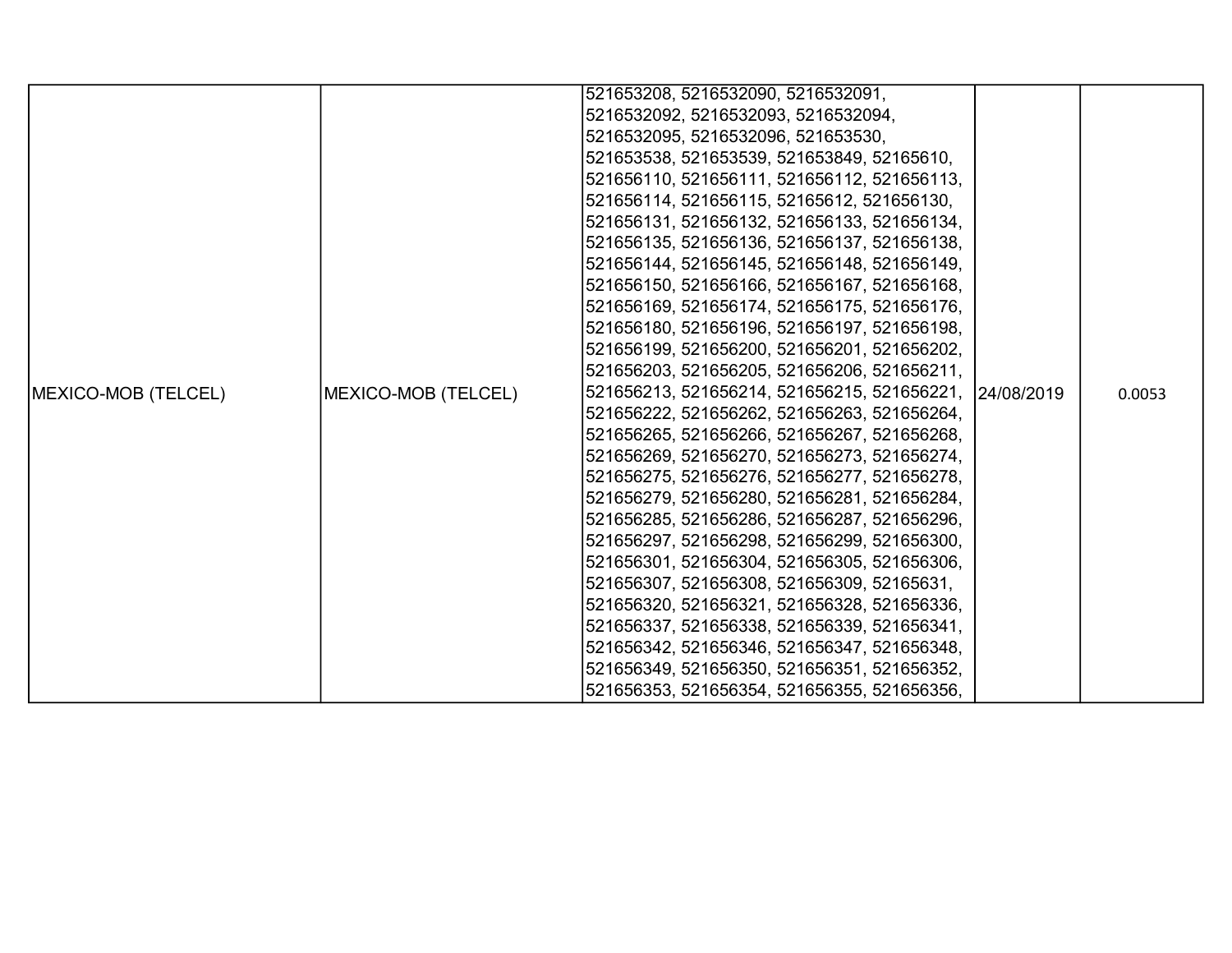|                             |                     | 521667233, 521667234, 521667235, 521667236, |             |        |
|-----------------------------|---------------------|---------------------------------------------|-------------|--------|
|                             |                     | 521667243, 521667244, 521667245, 521667252, |             |        |
|                             |                     | 521667253, 521667254, 521667255, 521667264, |             |        |
|                             |                     | 521667265, 521667266, 521667267, 521667268, |             |        |
|                             |                     | 521667303, 521667304, 521667305, 521667306, |             |        |
|                             |                     | 521667307, 521667308, 521667309, 521667310, |             |        |
|                             |                     | 521667315, 521667316, 521667317, 521667318, |             |        |
|                             |                     | 521667319, 52166732, 521667330, 521667331,  |             |        |
|                             |                     | 521667332, 521667333, 521667334, 52166734,  |             |        |
|                             |                     | 52166735, 521667360, 521667361, 521667387,  |             |        |
|                             |                     | 521667388, 521667389, 521667390, 521667392, |             |        |
|                             |                     | 521667393, 521667394, 521667395, 521667396, |             |        |
|                             |                     | 521667401, 521667402, 521667403, 521667404, |             |        |
|                             |                     | 521667405, 521667406, 521667407, 521667408, |             |        |
| <b>IMEXICO-MOB (TELCEL)</b> |                     | 521667409, 52166741, 52166742, 521667430,   | 124/08/2019 | 0.0053 |
|                             |                     | 521667431, 521667432, 521667452, 521667453, |             |        |
|                             |                     | 521667457, 521667458, 521667459, 52166746,  |             |        |
|                             |                     | 52166747, 521667481, 521667482, 521667483,  |             |        |
|                             | MEXICO-MOB (TELCEL) | 521667484, 521667485, 521667486, 521667487, |             |        |
|                             |                     | 521667489, 52166749, 521667501, 521667502,  |             |        |
|                             |                     | 521667503, 521667627, 521667726, 521667730, |             |        |
|                             |                     | 521667746, 521667747, 521667748, 521667751, |             |        |
|                             |                     | 521667755, 521667756, 521667757, 521667767, |             |        |
|                             |                     | 521667771, 521667774, 521667775, 521667776, |             |        |
|                             |                     | 521667777, 521667778, 521667780, 521667784, |             |        |
|                             |                     | 521667785, 521667786, 521667790, 521667791, |             |        |
|                             |                     | 521667795, 521667796, 521667797, 521667798, |             |        |
|                             |                     | 521667995, 521667996, 521668101, 521668102, |             |        |
|                             |                     | 521668103, 521668111, 521668112, 521668113, |             |        |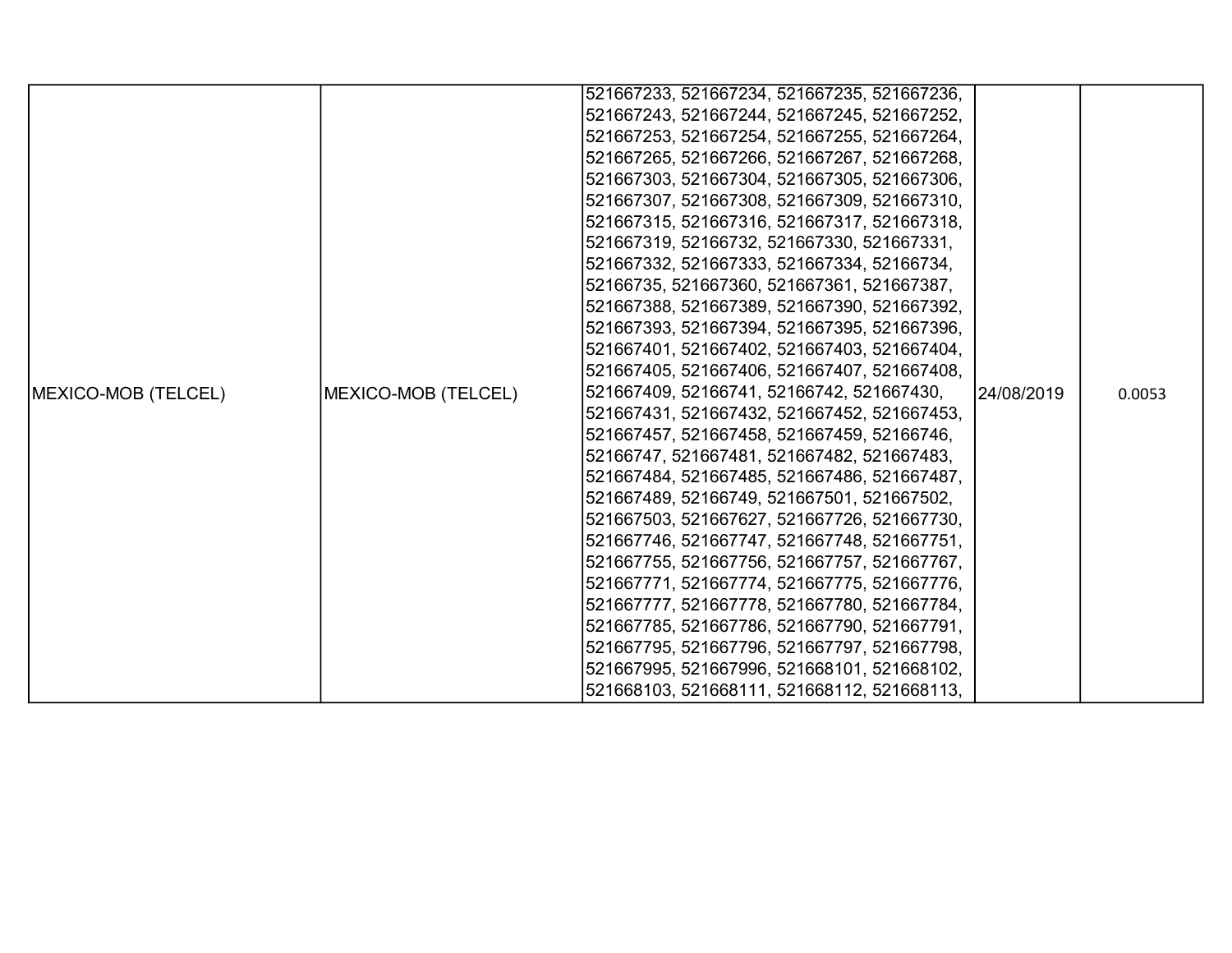|                     |                     | 521713120, 521713137, 521713138, 521714102,             |  |        |
|---------------------|---------------------|---------------------------------------------------------|--|--------|
|                     |                     | 521715100, 521715101, 521715102, 521715103,             |  |        |
|                     |                     | 521715104, 521715105, 521715108, 521715109,             |  |        |
|                     |                     | 521715110, 521715112, 521715114, 521715115,             |  |        |
|                     |                     | 521715118, 521715119, 521715120, 521715121,             |  |        |
|                     |                     | 521715123, 521715124, 521715127, 521715131,             |  |        |
|                     |                     | 521715134, 521715135, 521715138, 521715139,             |  |        |
|                     |                     | 521715141, 521715143, 521715144, 521715145,             |  |        |
|                     |                     | 521715146, 521715147, 5217151520,                       |  |        |
|                     |                     | 5217151521, 5217151522, 5217151523,                     |  |        |
|                     |                     | 5217151524, 521715159, 521715163, 521715173,            |  |        |
|                     |                     | 521716101, 521717103, 521718102, 521719104,             |  |        |
|                     |                     | 521721889, 521722100, 521722101, 521722102,             |  |        |
|                     |                     | 521722103, 521722104, 521722105, 521722106,             |  |        |
| MEXICO-MOB (TELCEL) | MEXICO-MOB (TELCEL) | 521722107, 521722110, 521722111, 521722115, 124/08/2019 |  | 0.0053 |
|                     |                     | 521722116, 521722117, 521722119, 521722120,             |  |        |
|                     |                     | 521722121, 521722122, 521722124, 521722125,             |  |        |
|                     |                     | 521722128, 521722129, 521722130, 521722131,             |  |        |
|                     |                     | 521722133, 521722137, 521722138, 521722139,             |  |        |
|                     |                     | 521722140, 521722141, 521722145, 521722146,             |  |        |
|                     |                     | 521722147, 521722148, 521722151, 521722152,             |  |        |
|                     |                     | 521722154, 521722155, 521722156, 521722157,             |  |        |
|                     |                     | 521722158, 521722159, 521722160, 521722161,             |  |        |
|                     |                     | 521722166, 521722168, 521722169, 521722170,             |  |        |
|                     |                     | 521722172, 521722173, 521722175, 521722181,             |  |        |
|                     |                     | 521722182, 521722183, 521722184, 521722200,             |  |        |
|                     |                     | 521722202, 521722203, 521722204, 521722205,             |  |        |
|                     |                     | 521722206, 521722224, 521722225, 521722229,             |  |        |
|                     |                     | 521722230, 521722231, 521722239, 521722243,             |  |        |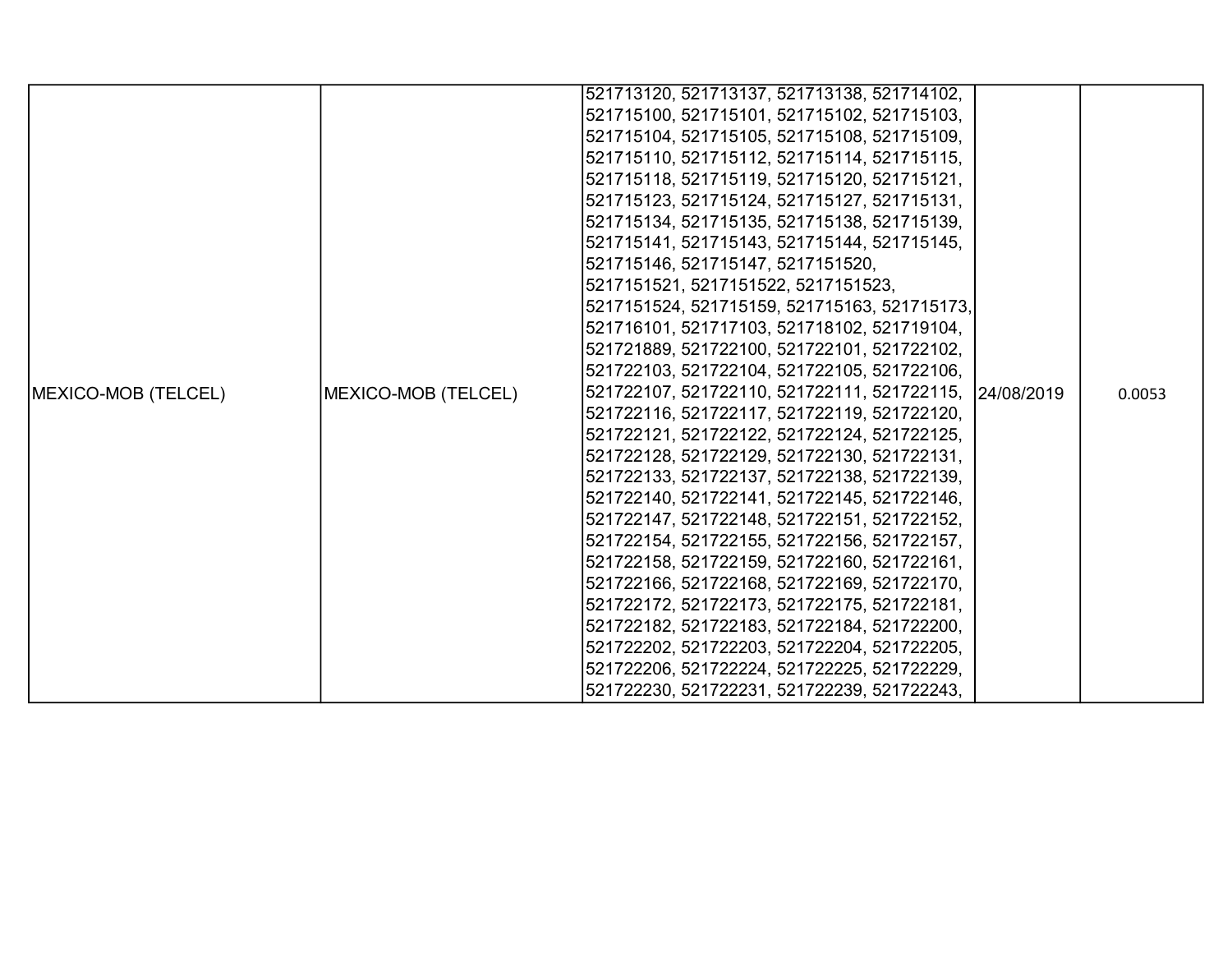|                     |                                                                                                                                                                                                                                                                                                                                                                                          | 521744187, 521744191, 521744192, 521744193,             |  |        |
|---------------------|------------------------------------------------------------------------------------------------------------------------------------------------------------------------------------------------------------------------------------------------------------------------------------------------------------------------------------------------------------------------------------------|---------------------------------------------------------|--|--------|
|                     |                                                                                                                                                                                                                                                                                                                                                                                          |                                                         |  |        |
|                     | 521744194, 521744204, 521744205, 521744207,<br> 521744208, 521744209, 521744221, 521744222,<br> 521744223, 521744224, 521744225, 521744227,<br> 521744228, 521744229, 521744235, 521744236,<br>521744238, 521744239, 521744240, 521744241,<br>521744242, 521744243, 521744256, 521744257,<br> 521744258, 521744259, 521744260, 521744262,<br>521744263, 521744264, 521744265, 521744266, |                                                         |  |        |
|                     |                                                                                                                                                                                                                                                                                                                                                                                          |                                                         |  |        |
|                     |                                                                                                                                                                                                                                                                                                                                                                                          |                                                         |  |        |
|                     |                                                                                                                                                                                                                                                                                                                                                                                          |                                                         |  |        |
|                     |                                                                                                                                                                                                                                                                                                                                                                                          |                                                         |  |        |
|                     |                                                                                                                                                                                                                                                                                                                                                                                          |                                                         |  |        |
|                     |                                                                                                                                                                                                                                                                                                                                                                                          |                                                         |  |        |
|                     |                                                                                                                                                                                                                                                                                                                                                                                          |                                                         |  | 0.0053 |
|                     |                                                                                                                                                                                                                                                                                                                                                                                          | 521744267, 521744268, 521744284, 521744285,             |  |        |
|                     |                                                                                                                                                                                                                                                                                                                                                                                          | 521744286, 521744287, 521744291, 521744292,             |  |        |
|                     |                                                                                                                                                                                                                                                                                                                                                                                          | 521744293, 521744294, 521744295, 521744296,             |  |        |
|                     |                                                                                                                                                                                                                                                                                                                                                                                          | 521744309, 521744310, 521744311, 521744312,             |  |        |
|                     |                                                                                                                                                                                                                                                                                                                                                                                          | 521744313, 521744314, 521744317, 521744318,             |  |        |
| MEXICO-MOB (TELCEL) | MEXICO-MOB (TELCEL)                                                                                                                                                                                                                                                                                                                                                                      | 521744319, 521744320, 521744321, 521744322, 124/08/2019 |  |        |
|                     |                                                                                                                                                                                                                                                                                                                                                                                          | 521744323, 521744324, 521744325, 521744326,             |  |        |
|                     |                                                                                                                                                                                                                                                                                                                                                                                          | 521744332, 521744333, 521744334, 521744335,             |  |        |
|                     |                                                                                                                                                                                                                                                                                                                                                                                          | 521744336, 521744337, 521744338, 521744339,             |  |        |
|                     |                                                                                                                                                                                                                                                                                                                                                                                          | 521744340, 521744346, 521744347, 521744348,             |  |        |
|                     |                                                                                                                                                                                                                                                                                                                                                                                          | 521744349, 521744350, 521744351, 521744352,             |  |        |
|                     |                                                                                                                                                                                                                                                                                                                                                                                          | 521744353, 521744354, 5217443550,                       |  |        |
|                     |                                                                                                                                                                                                                                                                                                                                                                                          | 5217443551, 5217443552, 5217443553,                     |  |        |
|                     |                                                                                                                                                                                                                                                                                                                                                                                          | 5217443554, 5217443555, 5217443556,                     |  |        |
|                     |                                                                                                                                                                                                                                                                                                                                                                                          | 52174437, 521744380, 521744381, 521744382,              |  |        |
|                     |                                                                                                                                                                                                                                                                                                                                                                                          | 5217443830, 5217443831, 5217443832,                     |  |        |
|                     |                                                                                                                                                                                                                                                                                                                                                                                          | 5217443833, 5217443834, 5217443835,                     |  |        |
|                     |                                                                                                                                                                                                                                                                                                                                                                                          | 5217443837, 5217443838, 5217443839,                     |  |        |
|                     |                                                                                                                                                                                                                                                                                                                                                                                          | 5217443840, 5217443841, 5217443842,                     |  |        |
|                     |                                                                                                                                                                                                                                                                                                                                                                                          | 521744401, 521744407, 521744408, 521744409,             |  |        |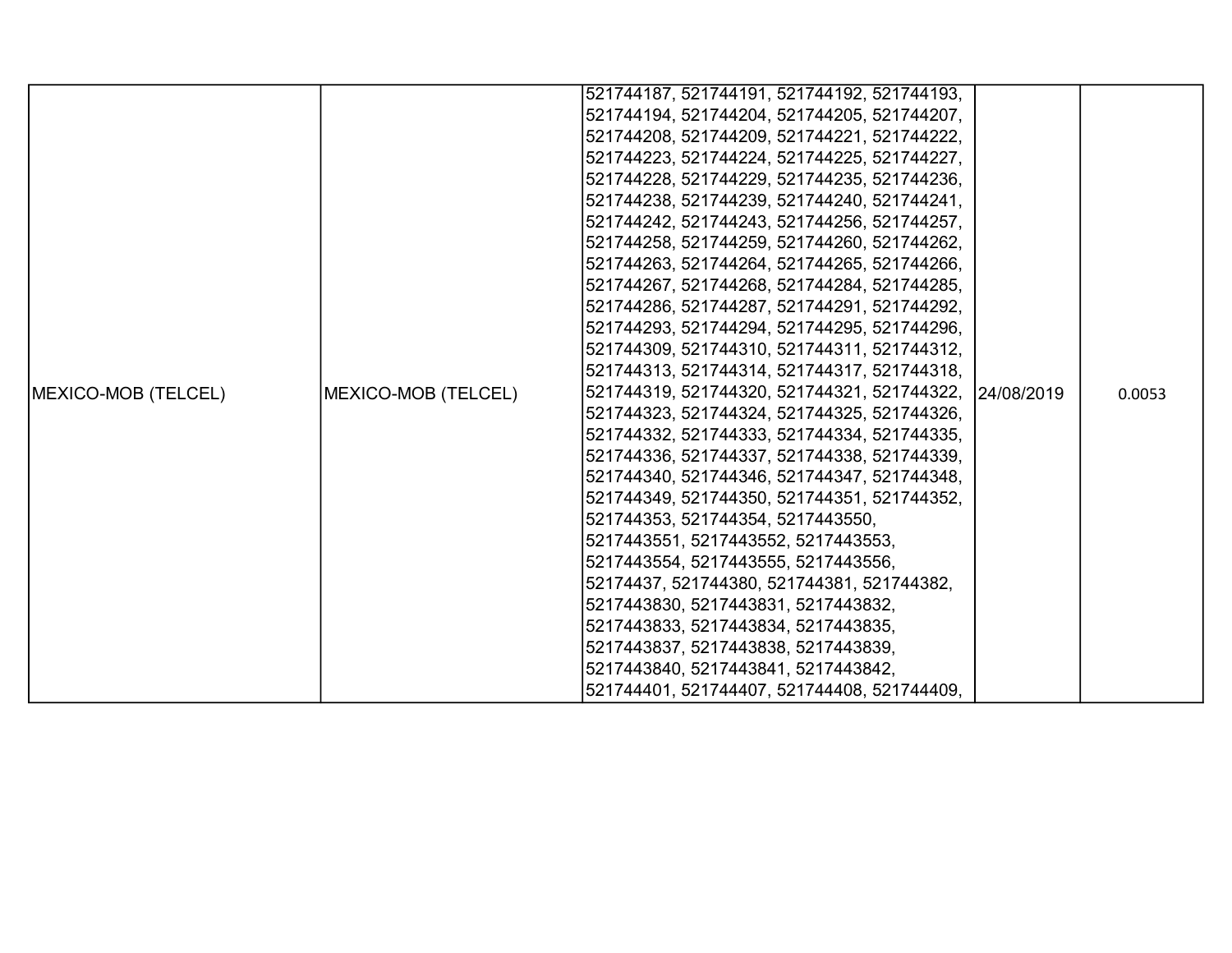|                     |                     | 521771197, 521771198, 521771199, 52177120,              |  |        |
|---------------------|---------------------|---------------------------------------------------------|--|--------|
|                     |                     | 521771210, 521771213, 521771214, 521771215,             |  |        |
|                     |                     | 521771216, 521771217, 521771218, 521771219,             |  |        |
|                     |                     | 521771220, 521771221, 521771227, 521771234,             |  |        |
|                     |                     | 521771235, 521771236, 521771238, 521771239,             |  |        |
|                     |                     | 521771240, 521771242, 521771243, 521771244,             |  |        |
|                     |                     | 521771245, 52177126, 521771270, 521771297,              |  |        |
|                     |                     | 521771298, 521771299, 521771300, 521771301,             |  |        |
|                     |                     | 521771302, 521771303, 521771321, 521771322,             |  |        |
|                     |                     | 521771323, 521771324, 521771329, 521771330,             |  |        |
|                     |                     | 521771331, 521771332, 521771333, 521771334,             |  |        |
|                     |                     | 521771338, 521771339, 52177134, 52177135,               |  |        |
|                     |                     | 521771360, 521771361, 521771362, 521771363,             |  |        |
|                     | MEXICO-MOB (TELCEL) | 521771364, 521771365, 521771366, 521771402,             |  | 0.0053 |
| MEXICO-MOB (TELCEL) |                     | 521771403, 521771404, 521771405, 5217714060, 24/08/2019 |  |        |
|                     |                     | 521771525, 521771526, 521771527, 521771683,             |  |        |
|                     |                     | 521771684, 521771700, 521771701, 521771702,             |  |        |
|                     |                     | 521771703, 521771705, 521771708, 521771712,             |  |        |
|                     |                     | 521771720, 521771722, 521771729, 521771772,             |  |        |
|                     |                     | 521771775, 521771793, 521771794, 521772101,             |  |        |
|                     |                     | 521772104, 521772105, 521772106, 521772108,             |  |        |
|                     |                     | 521772109, 52177211, 521772120, 521772121,              |  |        |
|                     |                     | 521772122, 521772123, 521772124, 521772125,             |  |        |
|                     |                     | 521772126, 521772128, 521772129, 52177213,              |  |        |
|                     |                     | 521772140, 521772141, 521772142, 521772143,             |  |        |
|                     |                     | 521772144, 521772145, 521772150, 521772151,             |  |        |
|                     |                     | 521772153, 521772154, 521772155, 521772156,             |  |        |
|                     |                     | 521772157, 521772158, 521772159, 521772160,             |  |        |
|                     |                     | 521772161, 521772165, 521772166, 5217721670,            |  |        |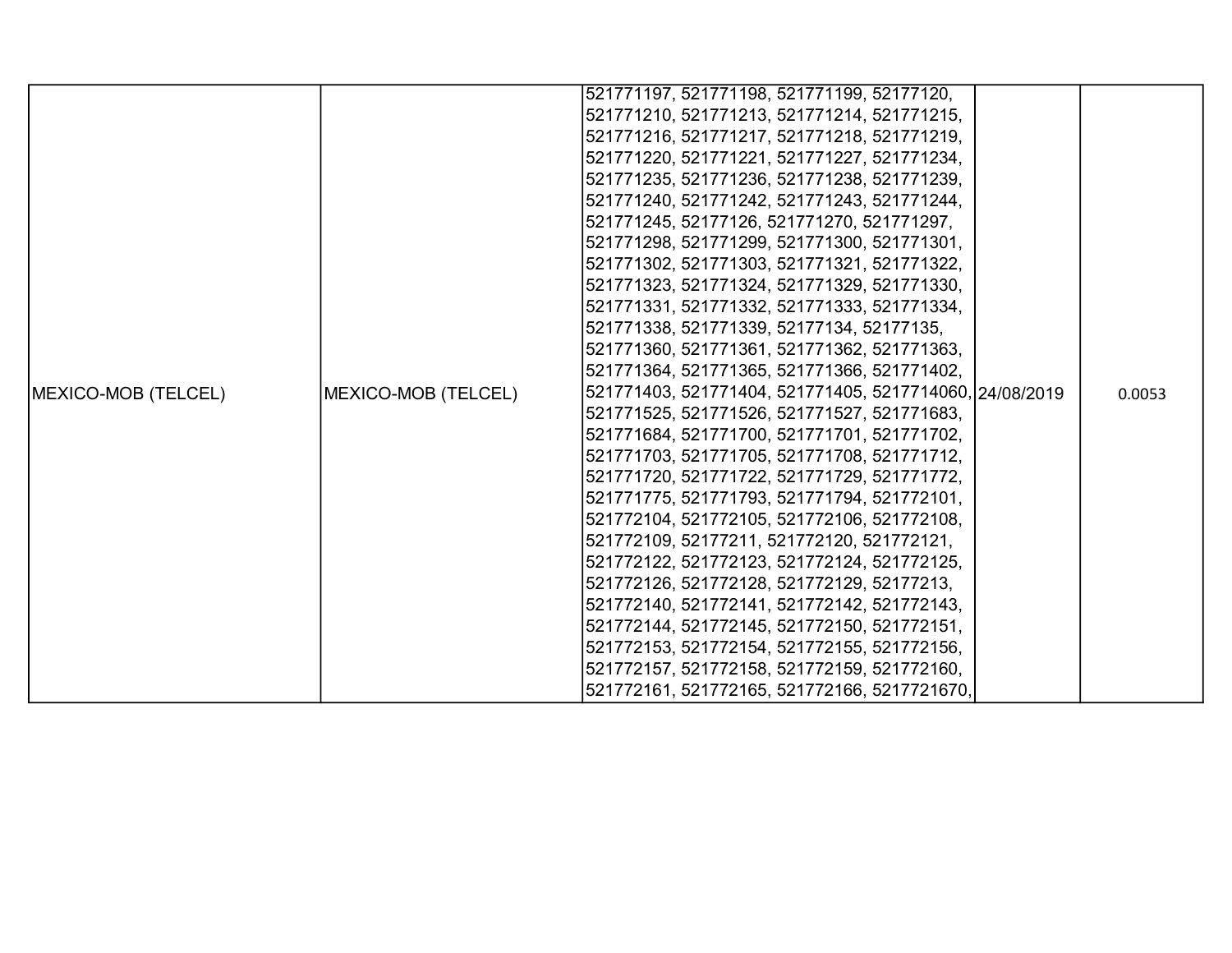|                            |                     | 521811465, 521811466, 521811467, 521811468,            |  |        |
|----------------------------|---------------------|--------------------------------------------------------|--|--------|
|                            |                     | 521811469, 521811470, 521811471, 521811473,            |  |        |
|                            |                     |                                                        |  |        |
|                            |                     | 521811474, 521811475, 521811481, 521811482,            |  |        |
|                            |                     | 521811483, 521811484, 521811485, 521811486,            |  |        |
|                            |                     | 521811487, 521811488, 521811489, 521811490,            |  |        |
|                            |                     | 521811495, 521811496, 521811497, 521811498,            |  |        |
|                            |                     | 521811499, 521811500, 521811501, 521811502,            |  |        |
|                            |                     | 521811503, 521811504, 521811507, 521811508,            |  |        |
|                            |                     | 521811509, 521811513, 521811514, 521811516,            |  |        |
|                            |                     | 521811517, 521811518, 521811519, 521811524,            |  |        |
|                            |                     | 521811525, 521811526, 521811527, 521811528,            |  |        |
|                            |                     | 521811529, 521811530, 521811531, 521811532,            |  |        |
|                            |                     | 521811533, 521811535, 521811536, 521811537,            |  |        |
|                            |                     | 521811538, 521811539, 521811543, 521811544,            |  |        |
| <b>MEXICO-MOB (TELCEL)</b> | MEXICO-MOB (TELCEL) | 521811545, 521811553, 521811554, 521811555, 24/08/2019 |  | 0.0053 |
|                            |                     | 521811556, 521811577, 521811578, 521811579,            |  |        |
|                            |                     | 521811582, 521811583, 521811584, 521811585,            |  |        |
|                            |                     | 521811586, 521811587, 521811588, 521811589,            |  |        |
|                            |                     | 521811590, 521811591, 521811596, 521811599,            |  |        |
|                            |                     | 52181160, 521811610, 521811611, 521811612,             |  |        |
|                            |                     | 521811613, 521811626, 521811627, 521811628,            |  |        |
|                            |                     | 521811629, 521811630, 521811631, 521811633,            |  |        |
|                            |                     | 521811634, 521811635, 521811636, 521811637,            |  |        |
|                            |                     | 521811638, 521811639, 521811640, 521811652,            |  |        |
|                            |                     | 521811653, 521811654, 521811655, 521811656,            |  |        |
|                            |                     | 521811657, 521811658, 521811659, 521811660,            |  |        |
|                            |                     | 521811661, 521811662, 521811663, 521811664,            |  |        |
|                            |                     | 521811665, 521811679, 521811680, 521811681,            |  |        |
|                            |                     | 521811682, 521811683, 521811684, 521811686,            |  |        |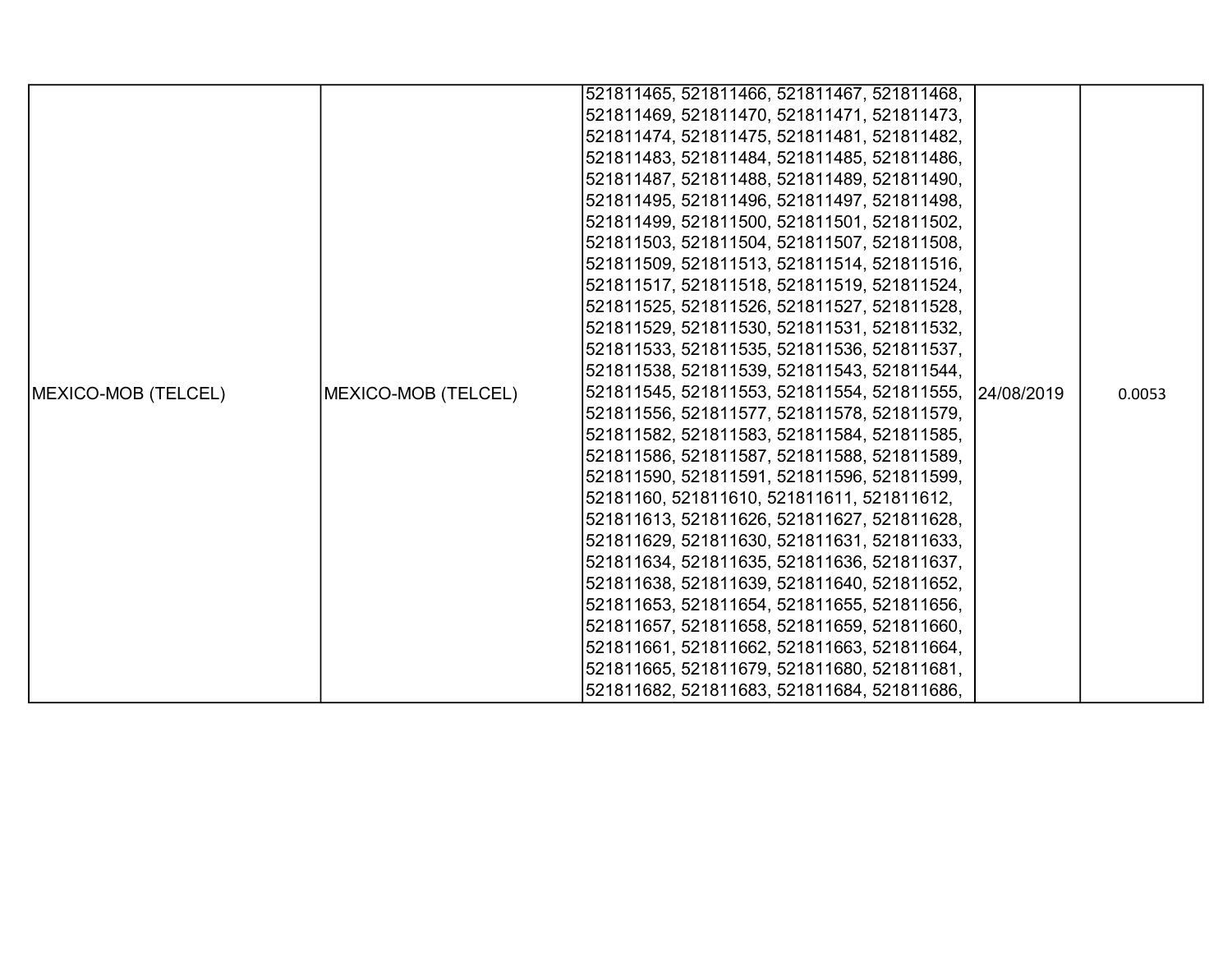|                     |                     | 521844326, 521844327, 521844328, 521844340,  |             |        |
|---------------------|---------------------|----------------------------------------------|-------------|--------|
|                     |                     | 521844341, 521844342, 521844343, 521844344,  |             |        |
|                     |                     | 521844347, 521844348, 521844349, 52184435,   |             |        |
|                     |                     | 521844360, 521844361, 521844362, 521844419,  |             |        |
|                     |                     | 521844427, 521844437, 521844443, 521844444,  |             |        |
|                     |                     | 521844448, 521844449, 521844451, 521844452,  |             |        |
|                     |                     | 521844453, 521844455, 521844456, 521844459,  |             |        |
|                     |                     | 521844460, 521844461, 521844463, 521844464,  |             |        |
|                     |                     | 521844487, 521844492, 521844493, 521844494,  |             |        |
|                     |                     | 521844495, 521844496, 521844497, 521844498,  |             |        |
|                     |                     | 521844499, 521844501, 521844502, 521844503,  |             |        |
|                     |                     | 521844504, 521844505, 5218445060,            |             |        |
|                     |                     | 5218445061, 5218445062, 5218445063,          |             |        |
|                     |                     | 5218445064, 5218445065, 5218445066,          |             |        |
| MEXICO-MOB (TELCEL) | MEXICO-MOB (TELCEL) | 5218445067, 5218445068, 5218445069,          | 124/08/2019 | 0.0053 |
|                     |                     | 521844527, 521844528, 521844529, 52184453,   |             |        |
|                     |                     | 521844540, 521844541, 521844542, 521844543,  |             |        |
|                     |                     | 5218445440, 5218445441, 5218445442,          |             |        |
|                     |                     | 5218445443, 5218445444, 5218445445,          |             |        |
|                     |                     | 5218445446, 521844606, 521844607, 521844608, |             |        |
|                     |                     | 521844609, 521844622, 521844667, 521844668,  |             |        |
|                     |                     | 521844806, 521844807, 521844808, 521844858,  |             |        |
|                     |                     | 521844869, 521844870, 521844879, 521844880,  |             |        |
|                     |                     | 521844881, 521844892, 521844893, 521845101,  |             |        |
|                     |                     | 521845102, 521845103, 521845104, 521845106,  |             |        |
|                     |                     | 521845107, 521845108, 5218451090,            |             |        |
|                     |                     | 5218451091, 5218451092, 5218451093,          |             |        |
|                     |                     | 5218451094, 5218451095, 521846100,           |             |        |
|                     |                     | 521846102, 521846104, 521846105, 521846106,  |             |        |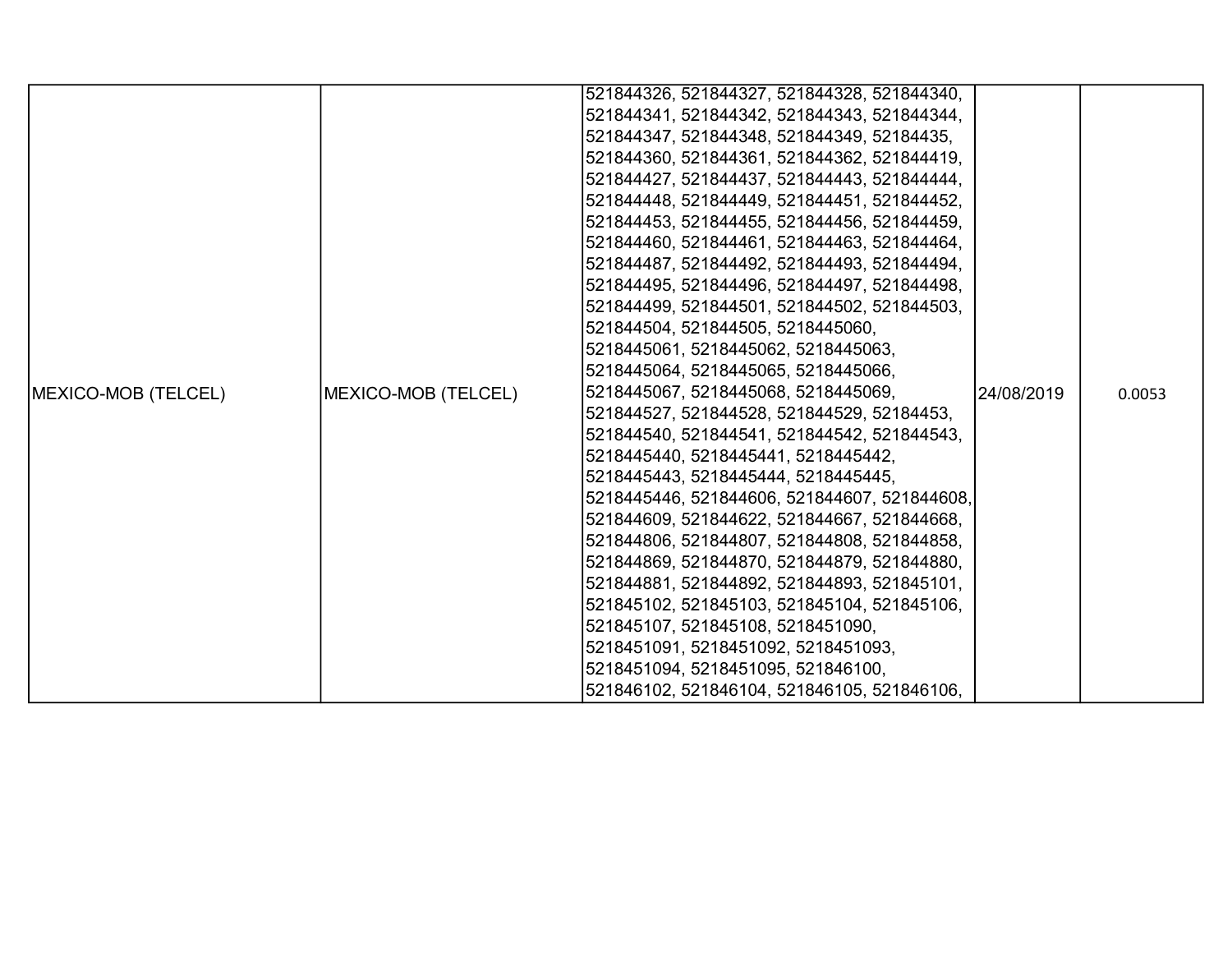|                             |                             | 521899458, 521899459, 521899460, 521899461,             |  |        |
|-----------------------------|-----------------------------|---------------------------------------------------------|--|--------|
|                             |                             | 521899465, 521899466, 521899467, 521899468,             |  |        |
|                             |                             | 521899469, 5218994700, 5218994701,                      |  |        |
|                             |                             | 5218994702, 5218994703, 5218994704,                     |  |        |
|                             |                             | 5218994705, 5218994706, 5218994707,                     |  |        |
|                             |                             | 5218994708, 5218994709, 521899493,                      |  |        |
|                             |                             | 521899494, 521899495, 521899496, 521899497,             |  |        |
|                             |                             | 521899498, 521899499, 521899857, 521899871,             |  |        |
|                             |                             | 521899872, 521899873, 521899876, 521899877,             |  |        |
|                             |                             | 521899878, 521899899, 521899911, 521899912,             |  |        |
|                             |                             | 521899913, 521899917, 521899918, 521899927,             |  |        |
|                             |                             | 5218999310, 5218999311, 521899936,                      |  |        |
|                             |                             | 5218999373, 5218999374, 5218999378,                     |  |        |
|                             |                             | 5218999379, 521899938, 521899941, 521899944,            |  |        |
| <b>IMEXICO-MOB (TELCEL)</b> | <b>IMEXICO-MOB (TELCEL)</b> | 521899945, 521899947, 521899948, 521899950, 124/08/2019 |  | 0.0053 |
|                             |                             | 521899956, 521899959, 521899960, 521899961,             |  |        |
|                             |                             | 521899962, 521899963, 521899967, 521899968,             |  |        |
|                             |                             | 521899981, 521899982, 521899983, 521899984,             |  |        |
|                             |                             | 521913100, 521913102, 521913103, 521913105,             |  |        |
|                             |                             | 521913106, 521913107, 521913108, 521913109,             |  |        |
|                             |                             | 521913110, 521913111, 521913116, 521913331,             |  |        |
|                             |                             | 521913403, 521914100, 521914102, 521914105,             |  |        |
|                             |                             | 521914107, 521914108, 521914109, 521914111,             |  |        |
|                             |                             | 521914112, 521914113, 521914114, 521914118,             |  |        |
|                             |                             | 521914119, 521914120, 521914121, 521914122,             |  |        |
|                             |                             | 521914123, 521914124, 521914125, 521914127,             |  |        |
|                             |                             | 521914128, 521914129, 521914130, 521914131,             |  |        |
|                             |                             | 521914132, 521914133, 521914135, 521914137,             |  |        |
|                             |                             | 521914138, 521914139, 521914140, 521914279,             |  |        |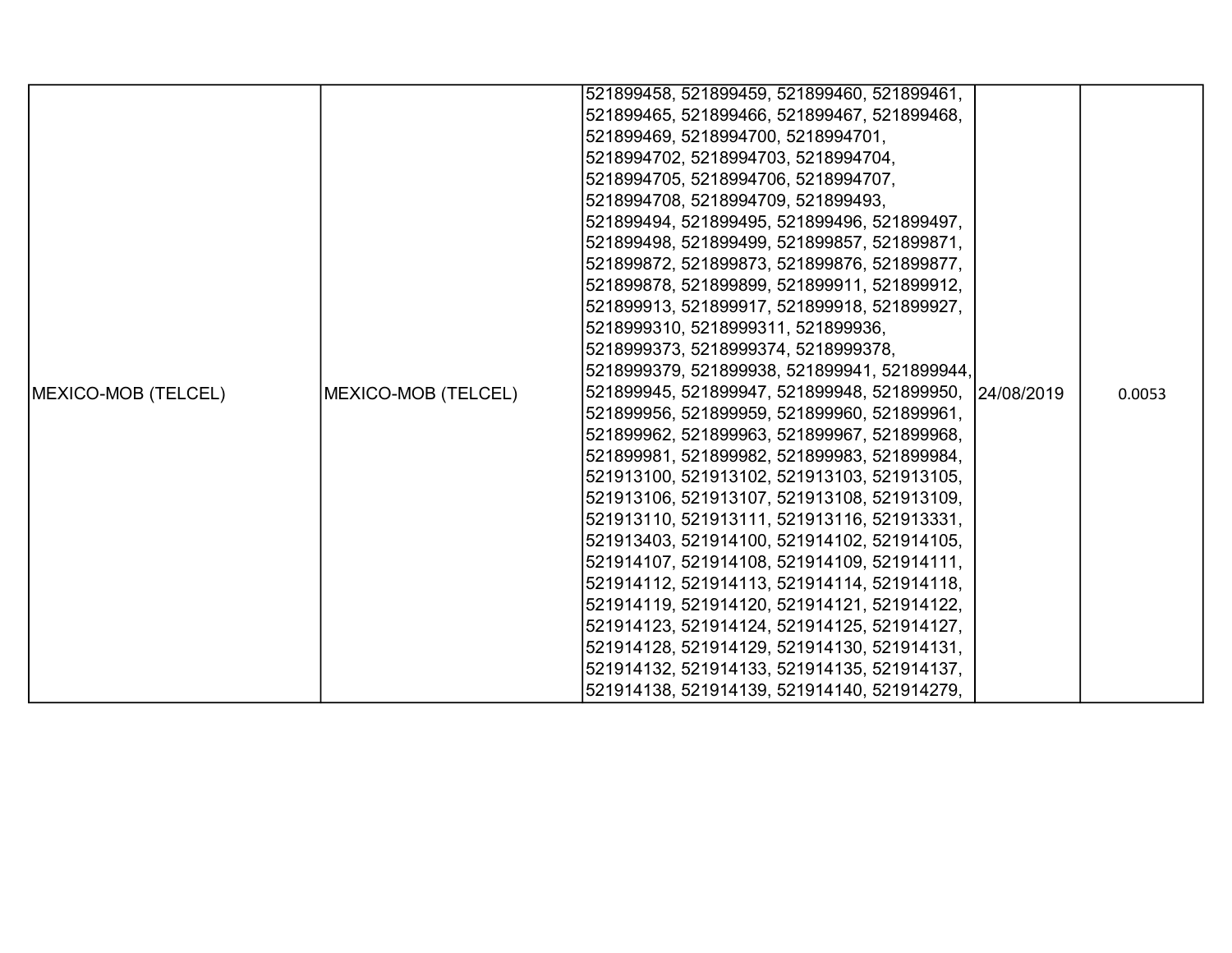|                     |                     | 521951286, 521951287, 521951288, 521951289,             |  |        |
|---------------------|---------------------|---------------------------------------------------------|--|--------|
|                     |                     | 521951290, 521951291, 521951292, 521951302,             |  |        |
|                     |                     | 521951303, 521951304, 521951305, 521951306,             |  |        |
|                     |                     | 521951307, 521951308, 521951309, 521951310,             |  |        |
|                     |                     | 521951311, 521951312, 521951313, 521951314,             |  |        |
|                     |                     | 521951318, 521951319, 521951320, 521951321,             |  |        |
|                     |                     | 521951322, 521951323, 521951324, 521951325,             |  |        |
|                     |                     | 521951326, 521951327, 521951341, 521951342,             |  |        |
|                     |                     | 521951343, 521951344, 521951345, 521951346,             |  |        |
|                     |                     | 521951347, 521951348, 521951349, 521951350,             |  |        |
|                     |                     | 521951354, 521951355, 521951356, 521951357,             |  |        |
|                     |                     | 521951358, 521951359, 521951360, 521951361,             |  |        |
|                     |                     | 521951362, 521951363, 521951364, 521951365,             |  |        |
|                     |                     | 521951366, 521951367, 521951391, 521951392,             |  |        |
| MEXICO-MOB (TELCEL) | MEXICO-MOB (TELCEL) | 521951393, 521951394, 521951395, 521951396, 124/08/2019 |  | 0.0053 |
|                     |                     | 521951397, 521951398, 521951399, 521951400,             |  |        |
|                     |                     | 521951401, 521951402, 5219514030,                       |  |        |
|                     |                     | 5219514031, 5219514032, 5219514033,                     |  |        |
|                     |                     | 5219514034, 5219514035, 5219514036,                     |  |        |
|                     |                     | 5219514037, 5219514038, 5219514039,                     |  |        |
|                     |                     | 521951411, 521951412, 521951413, 521951414,             |  |        |
|                     |                     | 521951415, 521951416, 521951417, 521951418,             |  |        |
|                     |                     | 521951419, 521951420, 521951421, 521951422,             |  |        |
|                     |                     | 521951423, 521951424, 521951425, 5219514260,            |  |        |
|                     |                     | 5219514261, 5219514262, 5219514263,                     |  |        |
|                     |                     | 5219514264, 5219514265, 5219514266,                     |  |        |
|                     |                     | 5219514267, 5219514268, 5219514269,                     |  |        |
|                     |                     | 521951439, 521951440, 521951453, 521951455,             |  |        |
|                     |                     | 521951456, 521951457, 5219514580,                       |  |        |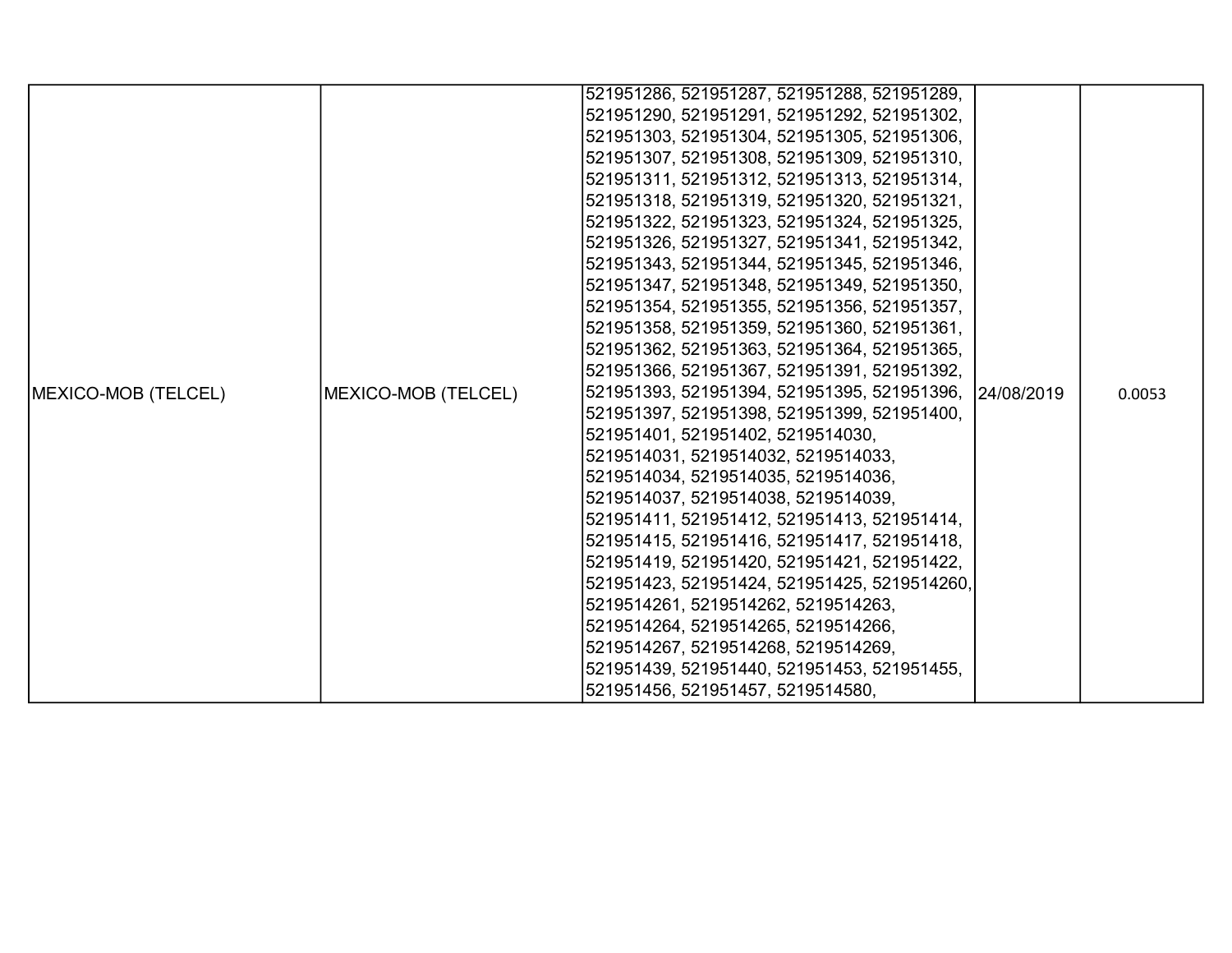|                            |                             | 521967162, 521967163, 521967164, 521967165,                                                 |            |        |
|----------------------------|-----------------------------|---------------------------------------------------------------------------------------------|------------|--------|
|                            |                             | 521967166, 521967167, 521967168, 521967169,                                                 |            |        |
|                            |                             | 521967183, 521967184, 521967185, 521967186,                                                 |            |        |
|                            |                             | 521967187, 521967190, 521967191, 521967192,                                                 |            |        |
|                            |                             | 521967193, 521967194, 5219671950,                                                           |            |        |
|                            |                             | 5219671951, 5219671952, 5219671953,                                                         |            |        |
|                            |                             | 5219671954, 5219671955, 521967679,                                                          |            |        |
|                            |                             | 521967680, 521967683, 521967706, 521968100,                                                 |            |        |
|                            |                             | 521968103, 521968105, 521968106, 521968107,                                                 |            |        |
|                            |                             |                                                                                             |            |        |
|                            |                             | 521968108, 521968109, 521968112, 521968114,<br>521968117, 521968118, 521968119, 521968120,  |            |        |
|                            |                             | 521968121, 521968123, 521968124, 521968125,                                                 |            |        |
|                            |                             |                                                                                             |            |        |
|                            |                             | 521968127, 521968128, 521968129, 521968130,                                                 |            |        |
|                            |                             | 521968151, 5219681520, 5219681521,<br>5219681522, 5219681523, 5219681524,                   |            |        |
| <b>MEXICO-MOB (TELCEL)</b> | <b>IMEXICO-MOB (TELCEL)</b> | 5219681525, 5219681526, 5219681527,                                                         | 24/08/2019 | 0.0053 |
|                            |                             |                                                                                             |            |        |
|                            |                             | 5219681528, 521968670, 521968689, 521968744,<br>521969593, 521969913, 521971101, 521971102, |            |        |
|                            |                             |                                                                                             |            |        |
|                            |                             | 521971104, 521971107, 521971113, 521971114,                                                 |            |        |
|                            |                             | 521971115, 521971116, 521971117, 521971118,                                                 |            |        |
|                            |                             | 521971119, 521971120, 521971121, 521971125,                                                 |            |        |
|                            |                             | 521971126, 521971127, 521971128, 521971131,                                                 |            |        |
|                            |                             | 521971132, 521971137, 521971139, 521971140,                                                 |            |        |
|                            |                             | 521971141, 521971142, 521971144, 521971145,                                                 |            |        |
|                            |                             | 521971146, 521971149, 521971150, 521971152,                                                 |            |        |
|                            |                             | 521971153, 521971154, 521971155, 521971157,                                                 |            |        |
|                            |                             | 521971158, 521971159, 521971160, 521971168,                                                 |            |        |
|                            |                             | 521971169, 521971170, 521971174, 521971175,                                                 |            |        |
|                            |                             | 521971176, 521971177, 521971179, 521971180,                                                 |            |        |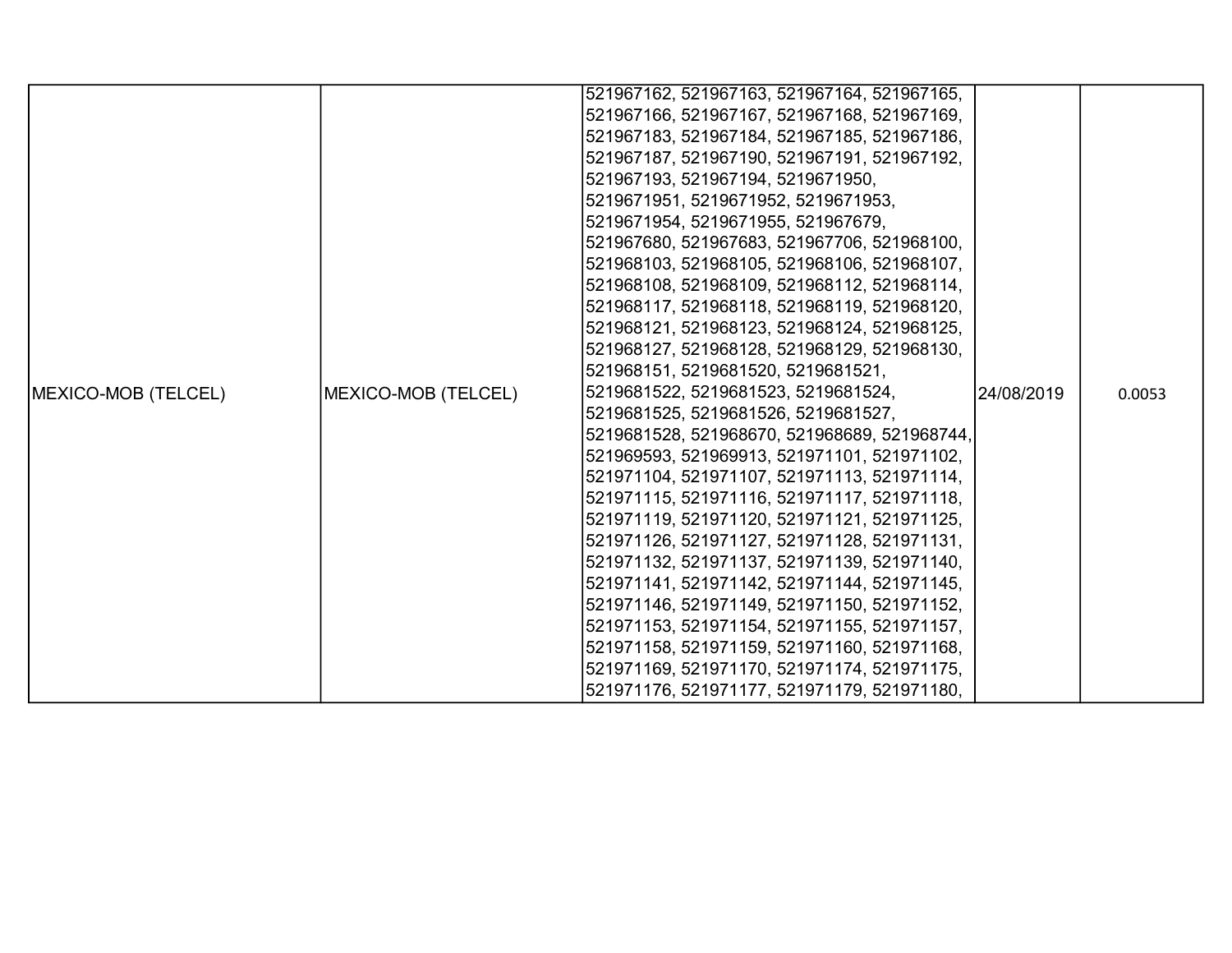|                     |                     | 521998153, 521998155, 521998156, 521998157, |             |        |
|---------------------|---------------------|---------------------------------------------|-------------|--------|
|                     |                     | 521998158, 521998159, 521998161, 521998165, |             |        |
|                     |                     | 521998166, 521998167, 521998168, 521998179, |             |        |
|                     |                     | 521998180, 521998181, 521998183, 521998184, |             |        |
|                     |                     | 521998186, 521998187, 521998188, 521998189, |             |        |
|                     |                     | 521998190, 521998191, 521998192, 521998195, |             |        |
|                     |                     | 521998196, 521998197, 521998198, 521998199, |             |        |
|                     |                     | 521998200, 521998201, 521998202, 521998203, |             |        |
|                     |                     | 521998204, 521998205, 521998212, 521998213, |             |        |
|                     |                     | 521998214, 521998215, 521998216, 521998218, |             |        |
|                     |                     | 521998219, 521998221, 521998222, 521998223, |             |        |
|                     |                     | 521998224, 521998225, 521998227, 521998228, |             |        |
|                     |                     | 521998229, 521998230, 521998231, 521998232, |             |        |
|                     |                     | 521998233, 521998235, 521998236, 521998238, |             |        |
| MEXICO-MOB (TELCEL) | MEXICO-MOB (TELCEL) | 521998239, 521998240, 521998241, 521998242, | 124/08/2019 | 0.0053 |
|                     |                     | 521998243, 521998244, 521998245, 521998246, |             |        |
|                     |                     | 521998257, 521998258, 521998259, 521998301, |             |        |
|                     |                     | 521998302, 521998303, 521998304, 521998305, |             |        |
|                     |                     | 521998306, 521998307, 521998310, 521998315, |             |        |
|                     |                     | 521998316, 521998317, 521998318, 521998319, |             |        |
|                     |                     | 521998320, 521998321, 521998322, 521998329, |             |        |
|                     |                     | 521998330, 521998331, 521998335, 521998336, |             |        |
|                     |                     | 521998337, 521998338, 521998339, 52199834,  |             |        |
|                     |                     | 521998350, 521998351, 521998352, 521998353, |             |        |
|                     |                     | 521998354, 521998355, 521998388, 521998389, |             |        |
|                     |                     | 52199839, 52199840, 521998410, 521998411,   |             |        |
|                     |                     | 521998412, 521998413, 521998414, 521998474, |             |        |
|                     |                     | 521998475, 521998476, 521998477, 521998479, |             |        |
|                     |                     | 521998480, 521998481, 521998482, 521998483, |             |        |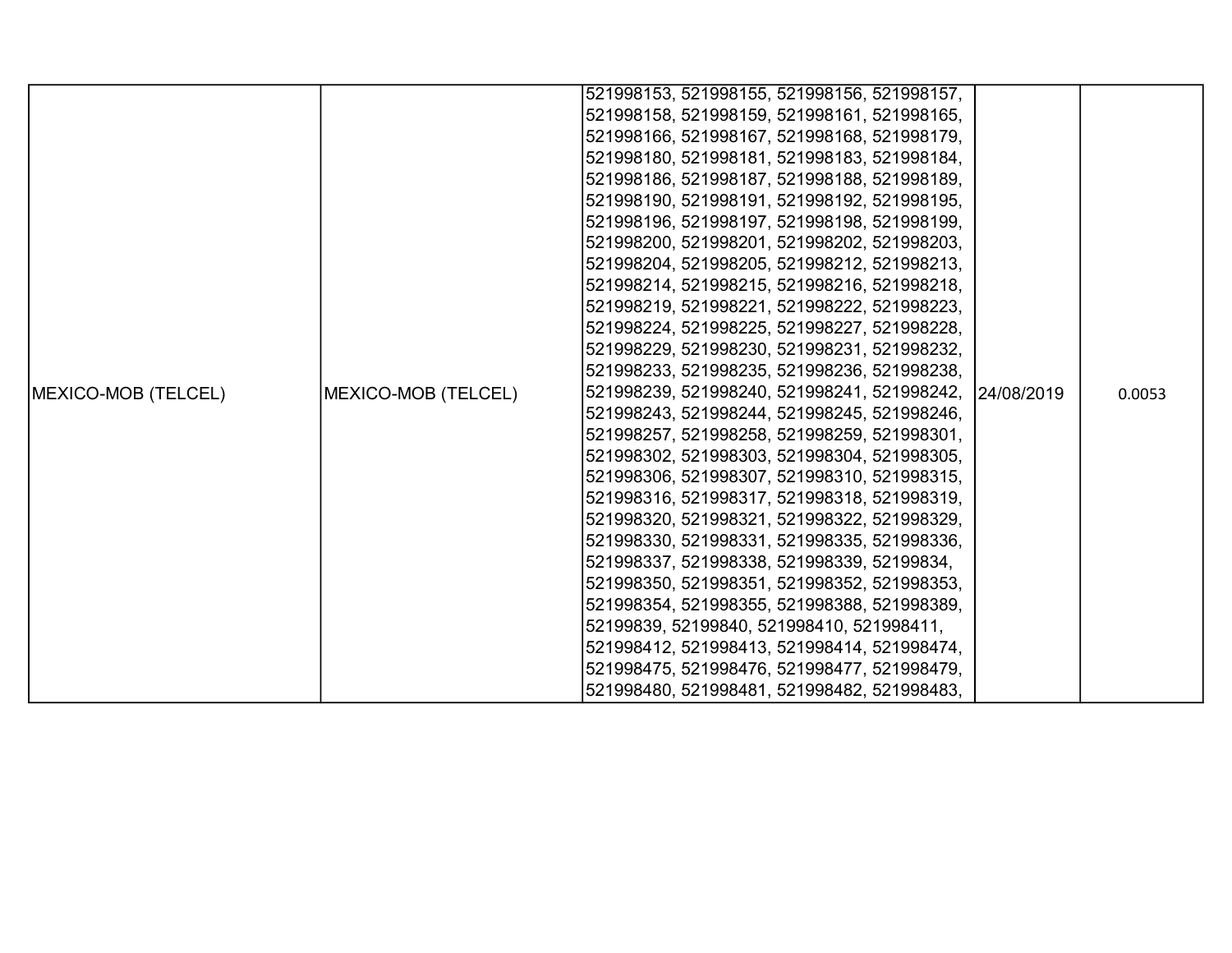|                     |                     | 52224103, 52224104, 52224105, 52224106,                 |  |        |
|---------------------|---------------------|---------------------------------------------------------|--|--------|
|                     |                     | 52224107, 52224108, 52224109, 52224110,                 |  |        |
|                     |                     | 52224111, 52224112, 52224113, 52224114,                 |  |        |
|                     |                     | 522241150, 522241151, 522241152, 522241153,             |  |        |
|                     |                     | 522241154, 522241160, 522241161, 522241162,             |  |        |
|                     |                     | 522241163, 522241164, 522241165, 522241166,             |  |        |
|                     |                     | 5222411670, 52225100, 52225101, 52225103,               |  |        |
|                     |                     | 52225104, 52225105, 52225108, 52225109,                 |  |        |
|                     |                     | 52225110, 522251120, 522251121, 522251122,              |  |        |
|                     |                     | 522251123, 522251124, 522251125, 522251126,             |  |        |
|                     |                     | 522251127, 522251128, 522251129, 522251130,             |  |        |
|                     |                     | 52226100, 52226102, 52226103, 52226104,                 |  |        |
|                     | MEXICO-MOB (TELCEL) | 52226105, 52226106, 52226108, 522261090,                |  | 0.0053 |
|                     |                     | 522261091, 522261092, 522261093, 522261094,             |  |        |
| MEXICO-MOB (TELCEL) |                     | 522261095, 522261097, 522261098, 522261099, 124/08/2019 |  |        |
|                     |                     | 522261150, 522261151, 522261152, 522261153,             |  |        |
|                     |                     | 52226553, 52227100, 52227101, 52227105,                 |  |        |
|                     |                     | 52227109, 52227111, 52227113, 52227115,                 |  |        |
|                     |                     | 52227117, 52227119, 52227125, 522271340,                |  |        |
|                     |                     | 522271341, 522271342, 5222810, 52228110,                |  |        |
|                     |                     | 52228111, 52228112, 52228113, 52228114,                 |  |        |
|                     |                     | 52228118, 52228119, 52228120, 52228121,                 |  |        |
|                     |                     | 52228122, 52228124, 52228125, 52228126,                 |  |        |
|                     |                     | 52228127, 52228132, 52228133, 52228134,                 |  |        |
|                     |                     | 52228138, 52228139, 52228140, 52228142,                 |  |        |
|                     |                     | 52228144, 52228145, 52228146, 52228147,                 |  |        |
|                     |                     | 52228148, 52228149, 52228150, 52228151,                 |  |        |
|                     |                     | 52228153, 52228154, 52228156, 52228157,                 |  |        |
|                     |                     | 52228158, 52228159, 52228160, 52228161,                 |  |        |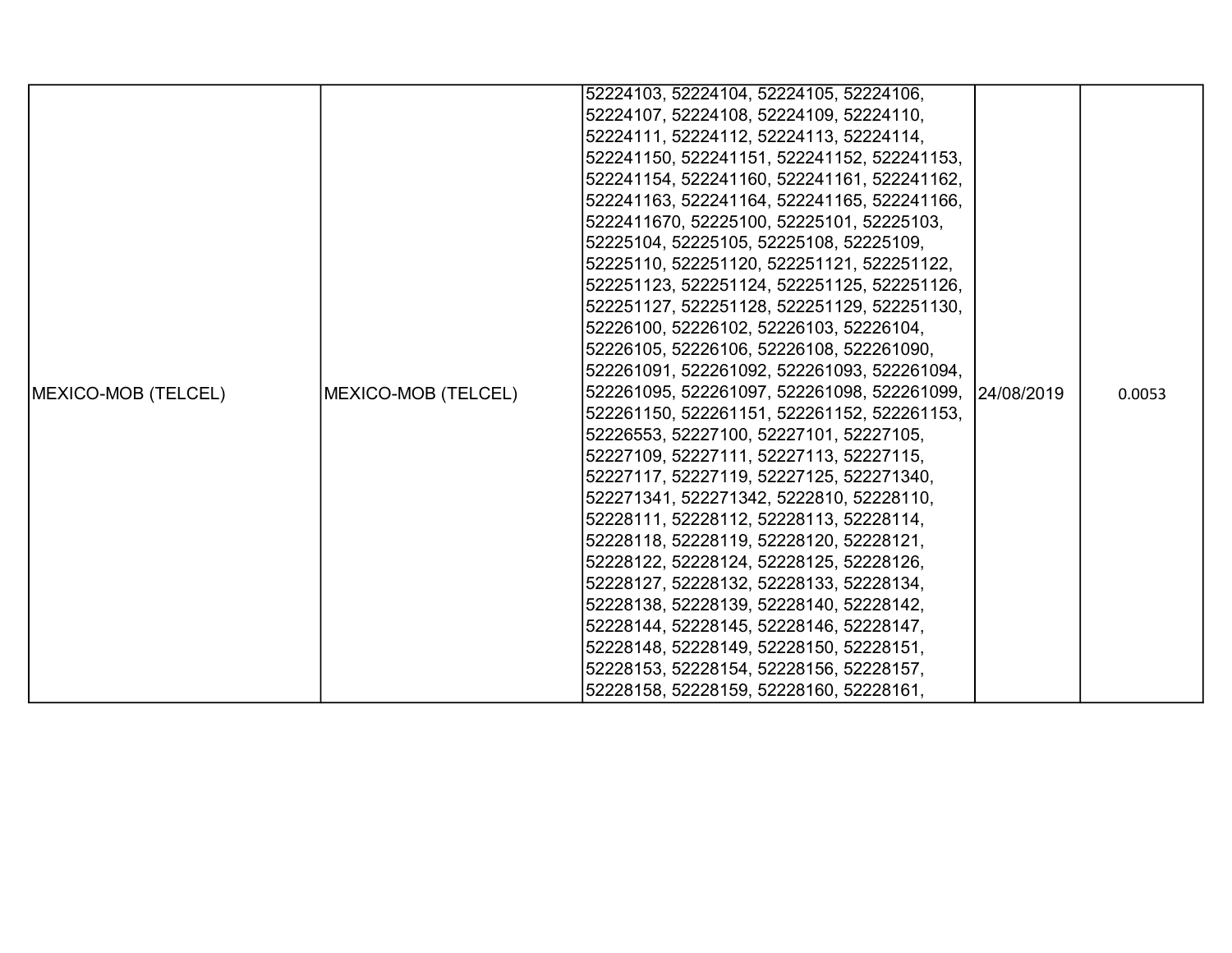|                     |                     | 52241414, 52241419, 52241420, 52243100,      |            |        |
|---------------------|---------------------|----------------------------------------------|------------|--------|
|                     |                     | 52243101, 52243103, 52243106, 52243107,      |            |        |
|                     |                     | 52243108, 52243110, 52243112, 52243113,      |            |        |
|                     |                     | 52243114, 52243115, 52243116, 52243119,      |            |        |
|                     |                     | 52243121, 52243123, 52243124, 52243126,      |            |        |
|                     |                     | 5224312700, 5224312701, 5224312702,          |            |        |
|                     |                     | 522431271, 522431272, 522431273, 522431274,  |            |        |
|                     |                     | 522431275, 522431276, 522431277, 5224312780, |            |        |
|                     |                     | 5224312781, 5224312782, 5224312783,          |            |        |
|                     |                     | 5224312800, 5224312801, 5224312802,          |            |        |
|                     |                     | 5224312803, 5224312804, 5224312805,          |            |        |
|                     |                     | 5224312806, 5224312807, 5224312808,          |            |        |
|                     |                     | 5224312809, 522431281, 522431282, 522431283, |            |        |
|                     |                     | 522431284, 522431285, 522431286, 522431287,  |            |        |
| MEXICO-MOB (TELCEL) | MEXICO-MOB (TELCEL) | 522431288, 522431289, 52243130, 52243131,    | 24/08/2019 | 0.0053 |
|                     |                     | 522431320, 522431321, 522431322, 522431323,  |            |        |
|                     |                     | 52243434, 52243435, 52244100, 52244102,      |            |        |
|                     |                     | 52244106, 52244109, 52244110, 52244111,      |            |        |
|                     |                     | 52244113, 52244117, 52244118, 52244119,      |            |        |
|                     |                     | 52244120, 52244121, 52244122, 52244123,      |            |        |
|                     |                     | 52244124, 52244130, 52244131, 52244137,      |            |        |
|                     |                     | 52244139, 52244140, 52244146, 52244147,      |            |        |
|                     |                     | 522441480, 522441481, 522441482, 522441483,  |            |        |
|                     |                     | 52244158, 522441590, 522441591, 522441592,   |            |        |
|                     |                     | 522441593, 522441594, 522441595, 5224415960, |            |        |
|                     |                     | 5224415961, 5224415962, 5224415963,          |            |        |
|                     |                     | 5224415964, 5224415965, 5224415966,          |            |        |
|                     |                     | 5224415967, 52244187, 522441880, 522441881,  |            |        |
|                     |                     | 522441882, 522441883, 522441884, 522441885,  |            |        |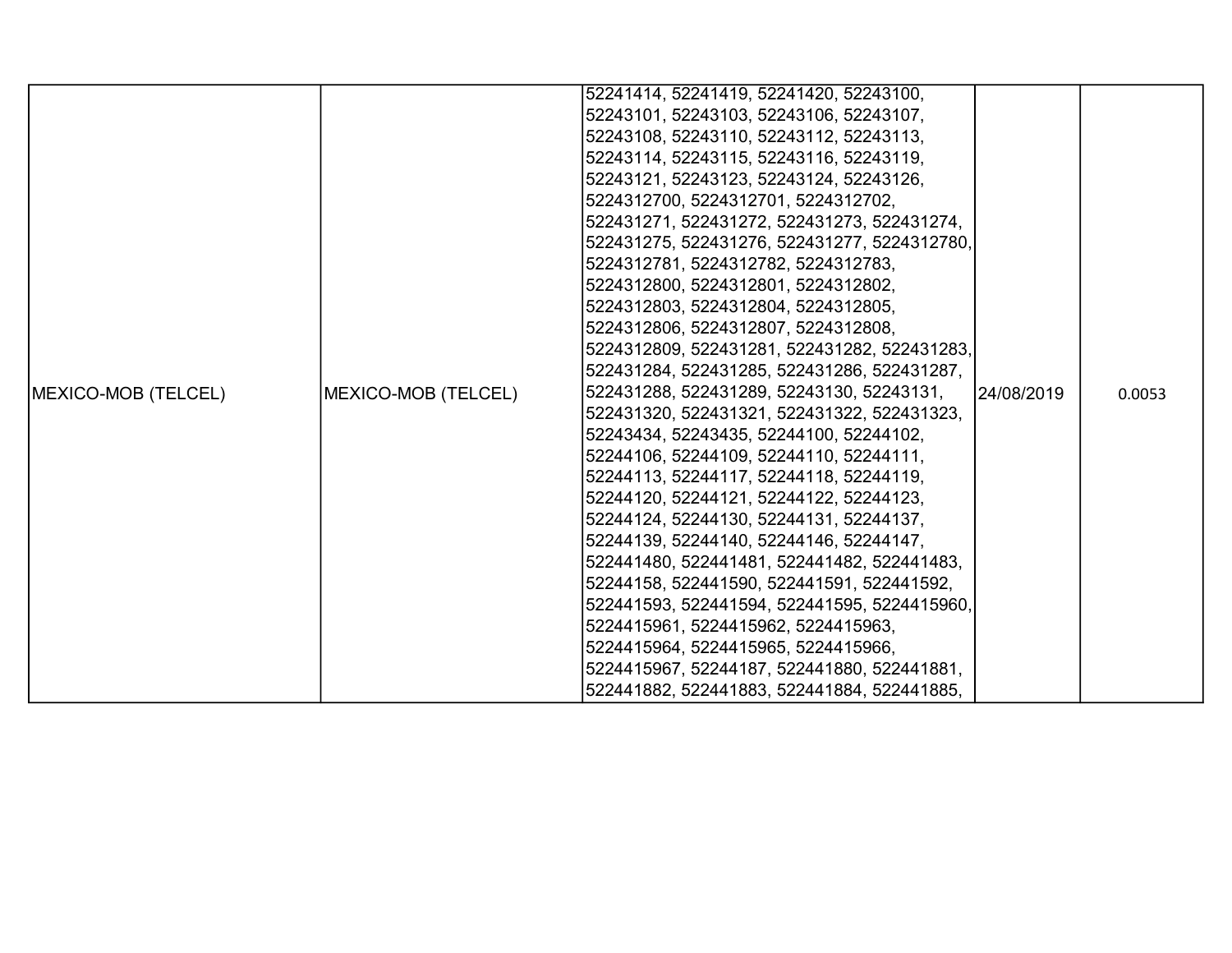|                     |                     | 52278112, 52278113, 52278114, 52278115,                 |  |        |
|---------------------|---------------------|---------------------------------------------------------|--|--------|
|                     |                     | 52278116, 52278117, 52278118, 52278119,                 |  |        |
|                     |                     | 52278120, 52278121, 52278122, 52278123,                 |  |        |
|                     |                     | 52278124, 522781250, 522781251, 522781252,              |  |        |
|                     |                     | 522781253, 522781254, 522781255, 52279100,              |  |        |
|                     |                     | 52279104, 52279105, 52279106, 52279107,                 |  |        |
|                     |                     | 52279108, 52279109, 52279110, 52279111,                 |  |        |
|                     |                     | 52279112, 52279113, 52279114, 52279115,                 |  |        |
|                     |                     | 522791160, 522791161, 522791162, 522791163,             |  |        |
|                     |                     | 522791164, 522791165, 522791166, 522791167,             |  |        |
|                     |                     | 5227911680, 5227911681, 5227911682,                     |  |        |
|                     |                     | 5227911683, 5227911684, 5227911685,                     |  |        |
|                     |                     | 5227911686, 5227911687, 5227911688,                     |  |        |
|                     |                     | 5227911689, 522791169, 522791170, 522791171,            |  |        |
| MEXICO-MOB (TELCEL) | MEXICO-MOB (TELCEL) | 522791172, 522791173, 522791174, 522791175, 124/08/2019 |  | 0.0053 |
|                     |                     | 522791176, 522791177, 522791178, 52281102,              |  |        |
|                     |                     | 52281106, 522811120, 522811121, 522811122,              |  |        |
|                     |                     | 522811123, 522811124, 522811125, 52281869,              |  |        |
|                     |                     | 52281870, 52281879, 52282100, 52282101,                 |  |        |
|                     |                     | 52282103, 52282104, 52282105, 52282107,                 |  |        |
|                     |                     | 52282108, 52282110, 52282111, 52282118,                 |  |        |
|                     |                     | 52282119, 52282123, 52282126, 52282127,                 |  |        |
|                     |                     | 52282128, 52282129, 52282130, 5228213100,               |  |        |
|                     |                     | 5228213101, 5228213102, 5228213103,                     |  |        |
|                     |                     | 5228213104, 5228213105, 5228213106,                     |  |        |
|                     |                     | 5228213107, 5228213108, 5228213109,                     |  |        |
|                     |                     | 522821311, 522821312, 522821313, 522821314,             |  |        |
|                     |                     | 522821315, 522821316, 5228213170,                       |  |        |
|                     |                     | 5228213171, 5228213172, 5228213173,                     |  |        |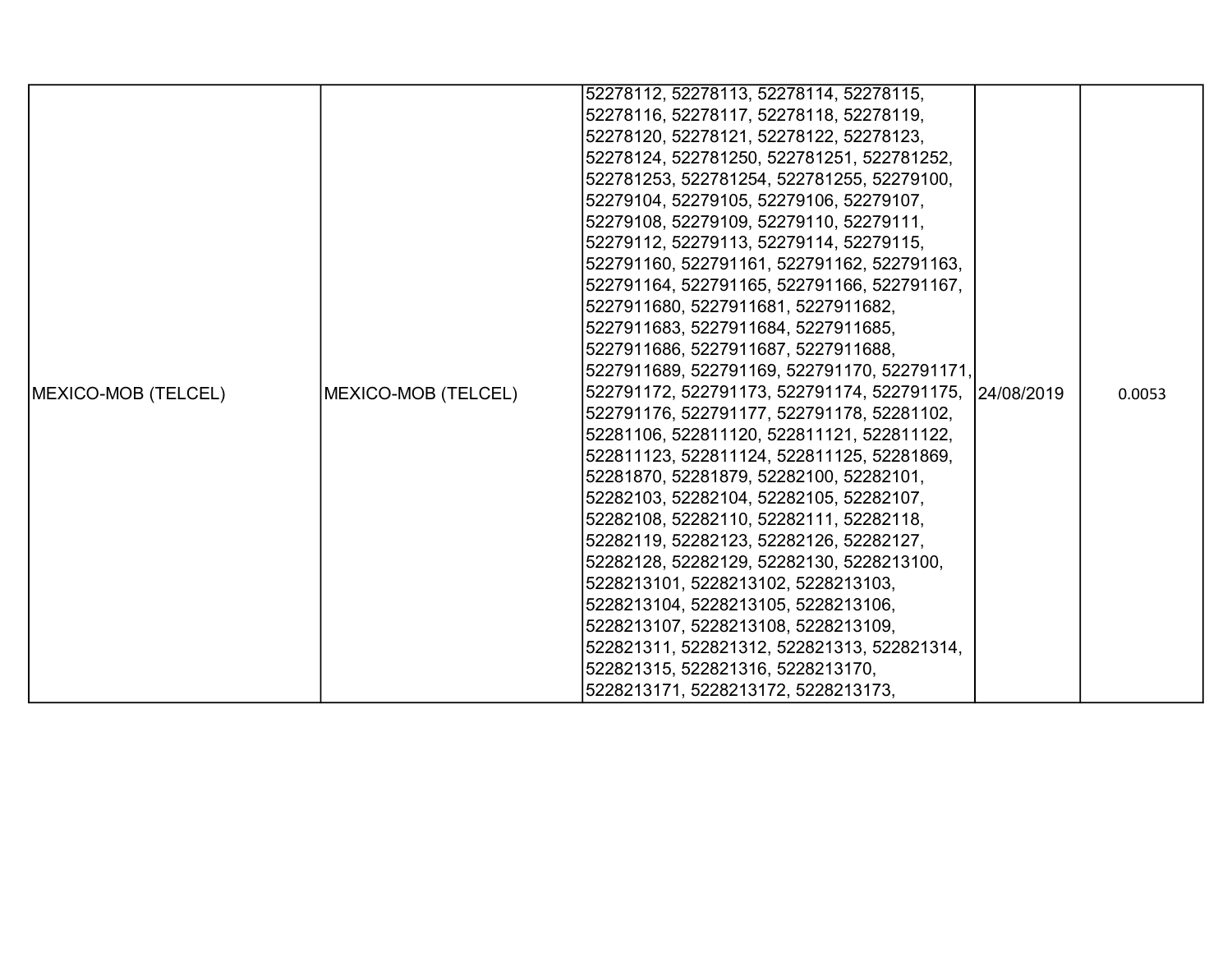|                     |                     | 52322304, 52322305, 523223070, 523223071,    |            |        |
|---------------------|---------------------|----------------------------------------------|------------|--------|
|                     |                     | 5232230720, 5232230721, 5232230722,          |            |        |
|                     |                     | 5232230723, 5232230724, 5232230725,          |            |        |
|                     |                     | 5232230726, 5232230727, 5232230728,          |            |        |
|                     |                     | 5232230729, 5232230730, 5232230731,          |            |        |
|                     |                     | 5232230732, 5232230733, 5232230734,          |            |        |
|                     |                     | 5232230735, 5232230736, 5232230737,          |            |        |
|                     |                     | 5232230738, 5232230739, 5232230740,          |            |        |
|                     |                     | 5232230741, 5232230742, 5232230743,          |            |        |
|                     |                     | 5232230744, 5232230745, 5232230746,          |            |        |
|                     |                     | 5232230747, 5232230748, 5232230749,          |            |        |
|                     |                     | 523223075, 523223076, 523223077, 523223078,  |            |        |
|                     |                     | 523223079, 52322320, 52322321, 52322322,     |            |        |
|                     |                     | 52322323, 52322429, 52322728, 52322779,      |            |        |
| MEXICO-MOB (TELCEL) | MEXICO-MOB (TELCEL) | 52322888, 52322889, 52323100, 52323101,      | 24/08/2019 | 0.0053 |
|                     |                     | 52323104, 52323105, 52323106, 52323108,      |            |        |
|                     |                     | 52323112, 52323113, 52323116, 52323117,      |            |        |
|                     |                     | 52323118, 52323120, 52323121, 52323122,      |            |        |
|                     |                     | 52323123, 52323124, 52323126, 52323127,      |            |        |
|                     |                     | 52323129, 52323130, 52323131, 52323132,      |            |        |
|                     |                     | 52323134, 52323135, 523231360, 523231361,    |            |        |
|                     |                     | 523231362, 523231363, 523231364, 5232313650, |            |        |
|                     |                     | 5232313651, 5232313652, 5232313653,          |            |        |
|                     |                     | 5232313654, 5232313655, 5232313656,          |            |        |
|                     |                     | 5232313657, 5232313658, 5232313659,          |            |        |
|                     |                     | 523231366, 523231367, 523231368, 523231369,  |            |        |
|                     |                     | 523231422, 523231423, 523231424, 523231425,  |            |        |
|                     |                     | 523231426, 523231427, 523231428, 523231429,  |            |        |
|                     |                     | 52323143, 523231440, 523231441, 523231442,   |            |        |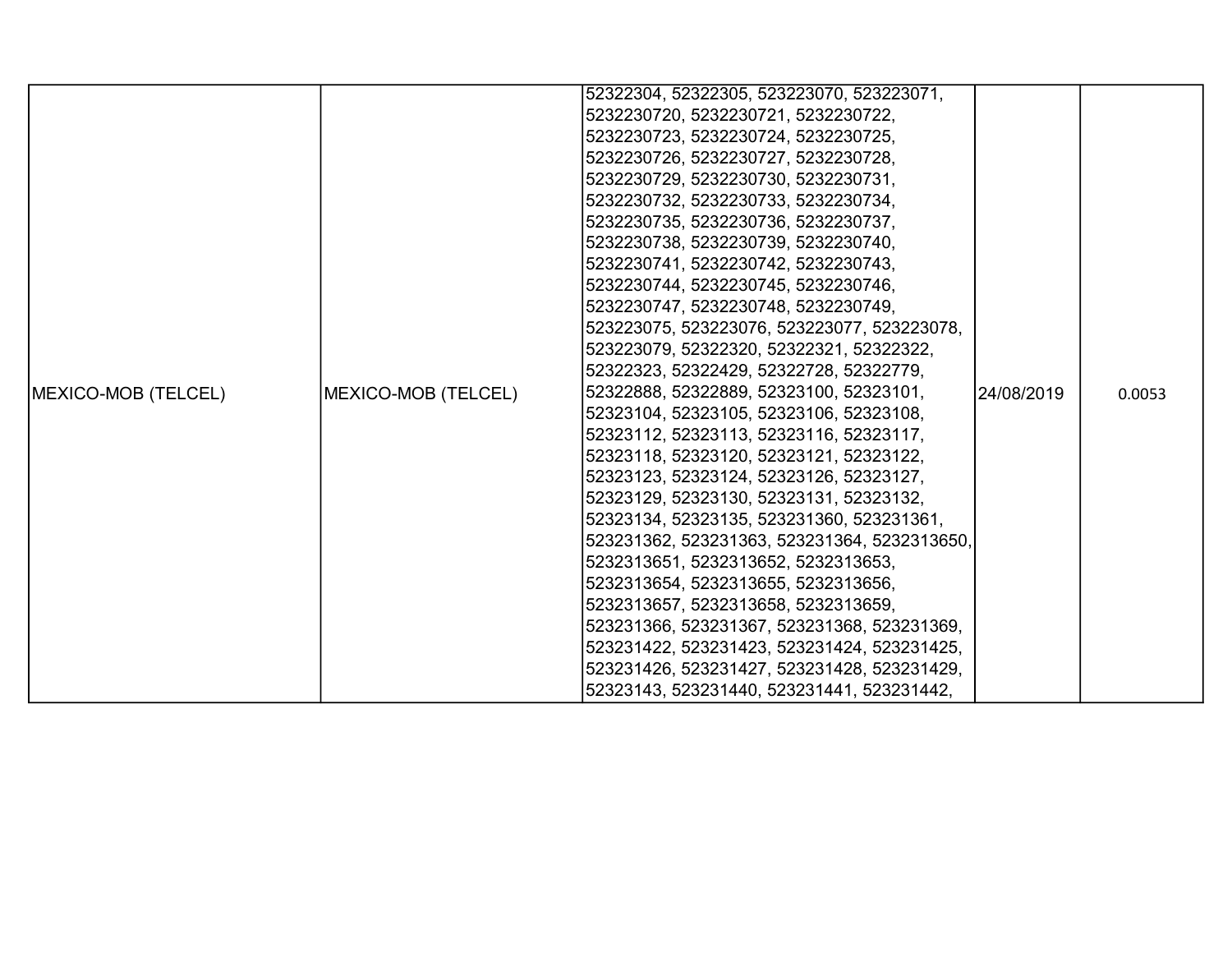| 52352105, 52352106, 52352107, 52352110,                                                              |        |
|------------------------------------------------------------------------------------------------------|--------|
| 52352111, 52352112, 52352113, 52352116,                                                              |        |
| 52352117, 52352123, 52352125, 52352132,                                                              |        |
|                                                                                                      |        |
| 52352136, 52352138, 52352139, 52352142,                                                              |        |
| 52352144, 52352145, 52352146, 52352147,                                                              |        |
| 52352154, 52352155, 52352156, 52352163,                                                              |        |
| 52352164, 5235216500, 5235216501,                                                                    |        |
| 5235216502, 5235216503, 5235216504,                                                                  |        |
| 5235216505, 5235216506, 5235216507,                                                                  |        |
| 5235216508, 5235216509, 523521652,                                                                   |        |
| 523521655, 523521656, 523521657, 523521658,                                                          |        |
| 523521659, 52352193, 52352194, 52352523,                                                             |        |
| 52352528, 52352529, 52352557, 52352561,                                                              |        |
| 52353100, 52353101, 52353102, 52353105,                                                              |        |
| 52353106, 52353107, 52353108, 52353109,<br>MEXICO-MOB (TELCEL)<br>MEXICO-MOB (TELCEL)<br>124/08/2019 | 0.0053 |
| 52353110, 52353120, 52353123, 52353124,                                                              |        |
| 52353125, 52353126, 52353127, 52353131,                                                              |        |
| 52353132, 52353133, 52353134, 52353135,                                                              |        |
| 52353152, 523531530, 523531531, 5235315320,                                                          |        |
| 5235315321, 5235315322, 5235315323,                                                                  |        |
| 5235315324, 5235315325, 5235315326,                                                                  |        |
| 5235315327, 5235315328, 5235315329,                                                                  |        |
| 5235315330, 5235315331, 5235315332,                                                                  |        |
| 5235315333, 5235315334, 5235315335,                                                                  |        |
| 5235315336, 5235315337, 5235315338,                                                                  |        |
| 5235315339, 5235315340, 5235315341,                                                                  |        |
| 5235315342, 5235315343, 5235315344,                                                                  |        |
| 5235315345, 5235315346, 5235315347,                                                                  |        |
| 5235315348, 5235315349, 5235315350,                                                                  |        |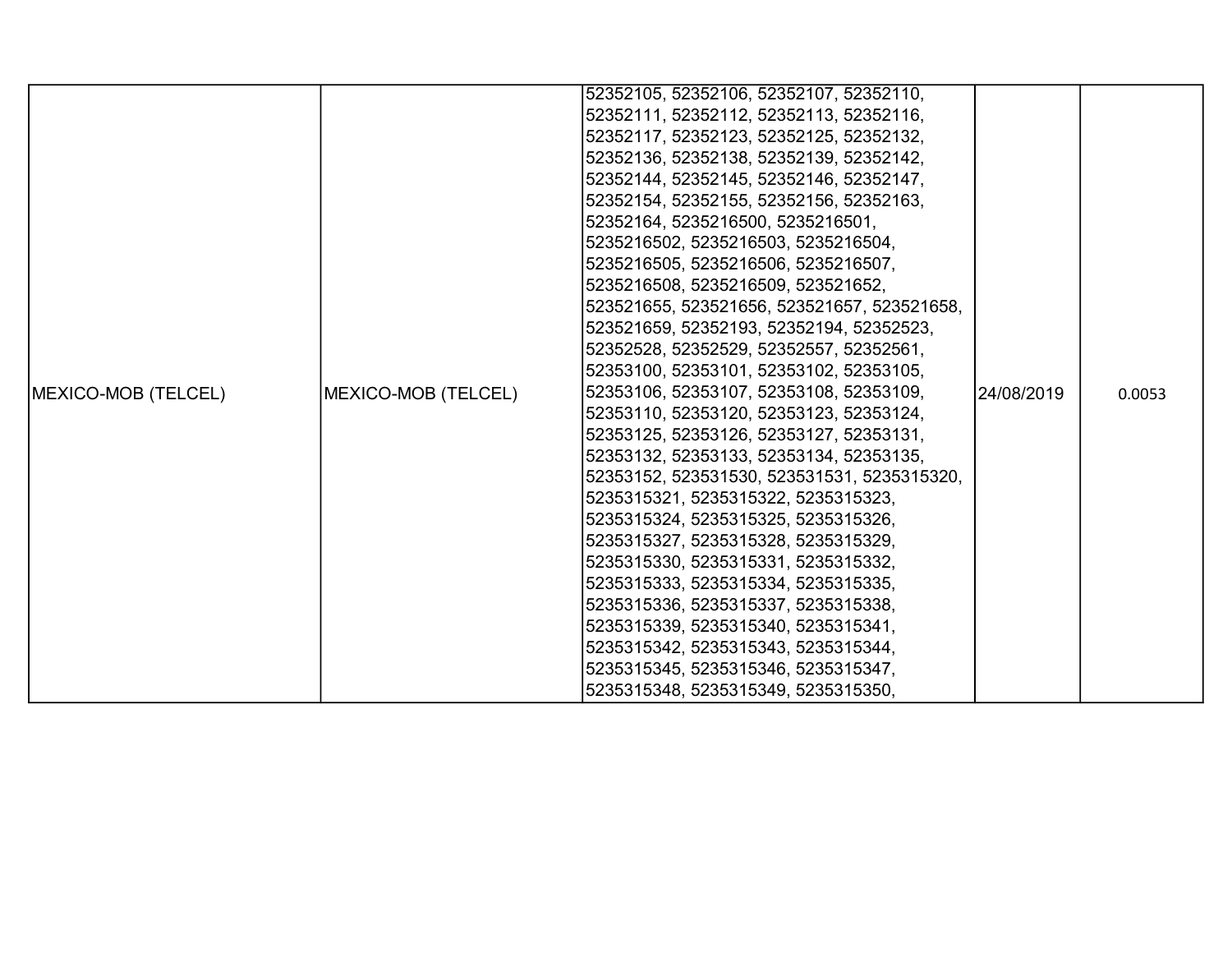|                            |                     | 52425133, 52425134, 52425135, 52425139,                 |  |        |
|----------------------------|---------------------|---------------------------------------------------------|--|--------|
|                            |                     | 524251400, 524251401, 524251402, 524251403,             |  |        |
|                            |                     | 524251404, 524251405, 524251406, 524251408,             |  |        |
|                            |                     | 524251409, 52425146, 52425147, 524251480,               |  |        |
|                            |                     | 52426102, 52427100, 52427102, 52427103,                 |  |        |
|                            |                     | 52427104, 52427109, 52427112, 52427114,                 |  |        |
|                            |                     | 52427115, 52427116, 52427117, 52427118,                 |  |        |
|                            |                     | 52427119, 52427120, 52427121, 52427122,                 |  |        |
|                            |                     | 52427123, 52427126, 52427127, 52427150,                 |  |        |
|                            |                     | 52427151, 52427152, 52427157, 52427161,                 |  |        |
|                            |                     | 52427162, 52427165, 52427166, 52427167,                 |  |        |
|                            |                     | 52427168, 52427183, 52427184, 52427185,                 |  |        |
|                            |                     | 52427186, 52427201, 52427202, 52427203,                 |  |        |
|                            |                     | 524272040, 524272041, 524272042, 524272043,             |  |        |
| <b>MEXICO-MOB (TELCEL)</b> | MEXICO-MOB (TELCEL) | 524272044, 524272045, 524272046, 524272047, 124/08/2019 |  | 0.0053 |
|                            |                     | 524272048, 524272049, 52427219, 52427224,               |  |        |
|                            |                     | 52427225, 52427226, 52427227, 52427228,                 |  |        |
|                            |                     | 524272290, 524272291, 52427231, 52427273,               |  |        |
|                            |                     | 52427276, 52427277, 52427278, 52427288,                 |  |        |
|                            |                     | 52427289, 52427290, 52427427, 52428102,                 |  |        |
|                            |                     | 52428103, 52428105, 52428106, 52428107,                 |  |        |
|                            |                     | 52428108, 52428109, 52428110, 52428112,                 |  |        |
|                            |                     | 52428114, 52428120, 52428126, 52428127,                 |  |        |
|                            |                     | 524281310, 524281311, 524281312, 524281313,             |  |        |
|                            |                     | 524281314, 524281315, 524281316, 524281317,             |  |        |
|                            |                     | 524281318, 524281319, 52428147, 524281480,              |  |        |
|                            |                     | 524281481, 52428681, 52428687, 52429100,                |  |        |
|                            |                     | 52429101, 52429105, 52429107, 52429109,                 |  |        |
|                            |                     | 52429111, 52429113, 52429115, 52429119,                 |  |        |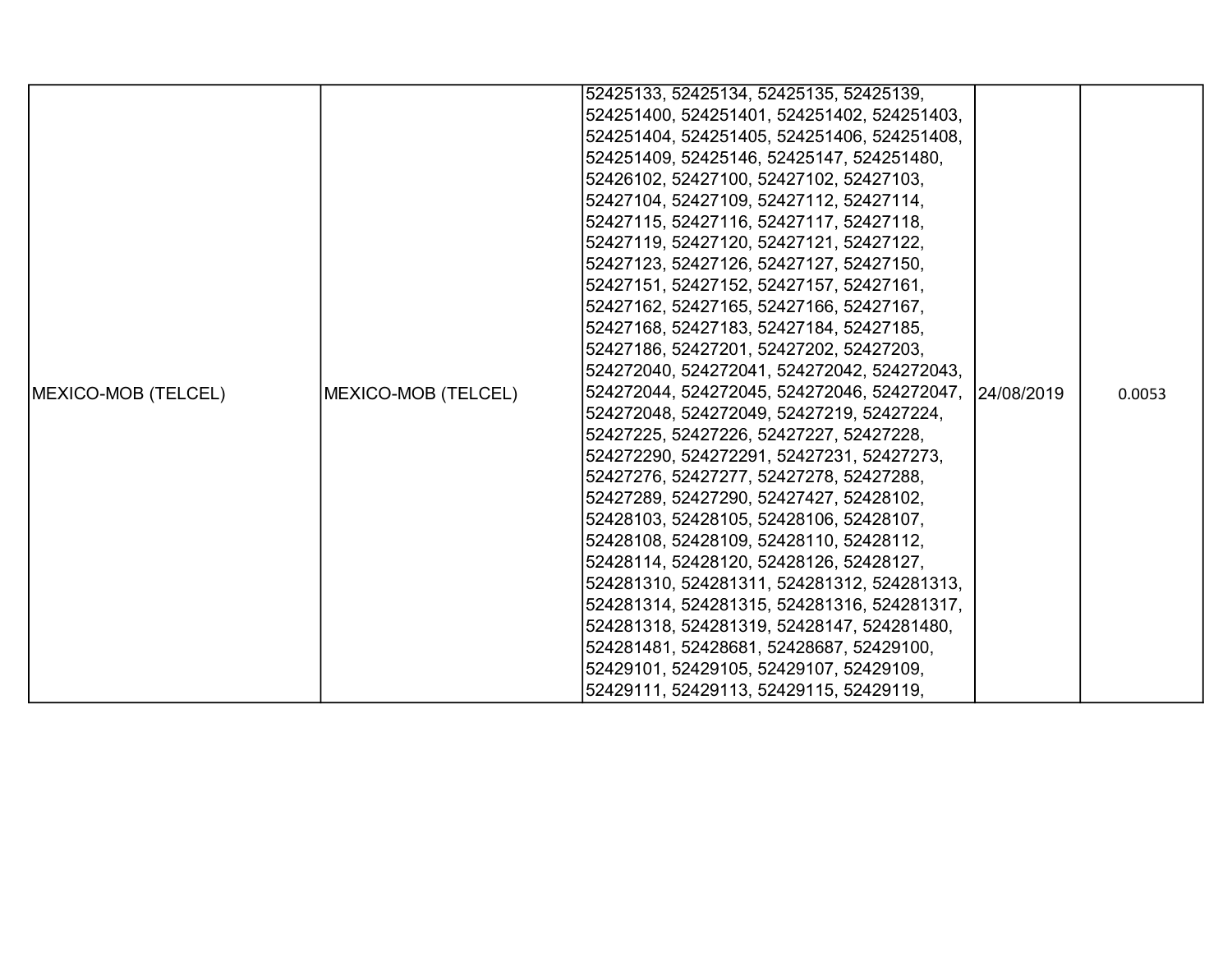|                     |                     | 52444396, 52444397, 52444411, 52444412,     |            |        |
|---------------------|---------------------|---------------------------------------------|------------|--------|
|                     |                     | 52444413, 52444414, 52444415, 52444416,     |            |        |
|                     |                     | 52444417, 52444418, 52444419, 5244442,      |            |        |
|                     |                     | 5244443, 52444440, 52444441, 52444443,      |            |        |
|                     |                     | 52444444, 52444445, 52444446, 52444447,     |            |        |
|                     |                     | 52444448, 52444449, 52444450, 52444451,     |            |        |
|                     |                     | 52444452, 52444453, 52444457, 52444481,     |            |        |
|                     |                     | 52444496, 52444497, 52444498, 52444501,     |            |        |
|                     |                     | 52444502, 52444503, 52444504, 52444505,     |            |        |
|                     |                     | 52444506, 52444507, 52444508, 52444509,     |            |        |
|                     |                     | 52444510, 52444511, 52444512, 52444537,     |            |        |
|                     |                     | 52444538, 52444539, 52444540, 52444541,     |            |        |
|                     |                     | 52444542, 52444543, 52444544, 52444545,     |            |        |
|                     |                     | 52444546, 52444572, 52444573, 52444574,     |            |        |
| MEXICO-MOB (TELCEL) | MEXICO-MOB (TELCEL) | 52444575, 52444576, 52444577, 52444578,     | 24/08/2019 | 0.0053 |
|                     |                     | 52444579, 52444583, 52444584, 52444586,     |            |        |
|                     |                     | 52444587, 52444800, 52444801, 52444802,     |            |        |
|                     |                     | 52444803, 52444819, 52444827, 52444829,     |            |        |
|                     |                     | 52444836, 52444843, 52444844, 52444845,     |            |        |
|                     |                     | 52444846, 52444856, 52444857, 52444858,     |            |        |
|                     |                     | 52444859, 52444860, 52445100, 52445101,     |            |        |
|                     |                     | 52445103, 52445105, 52445106, 52445108,     |            |        |
|                     |                     | 52445109, 52445110, 52445111, 52445112,     |            |        |
|                     |                     | 52445113, 52445117, 52445122, 52445123,     |            |        |
|                     |                     | 52445131, 52445135, 52445139, 52445140,     |            |        |
|                     |                     | 52445141, 52445144, 52445145, 52445157,     |            |        |
|                     |                     | 52445158, 524451590, 524451591, 524451592,  |            |        |
|                     |                     | 524451593, 524451594, 524451595, 524451596, |            |        |
|                     |                     | 524451597, 524451598, 524451599, 52445181,  |            |        |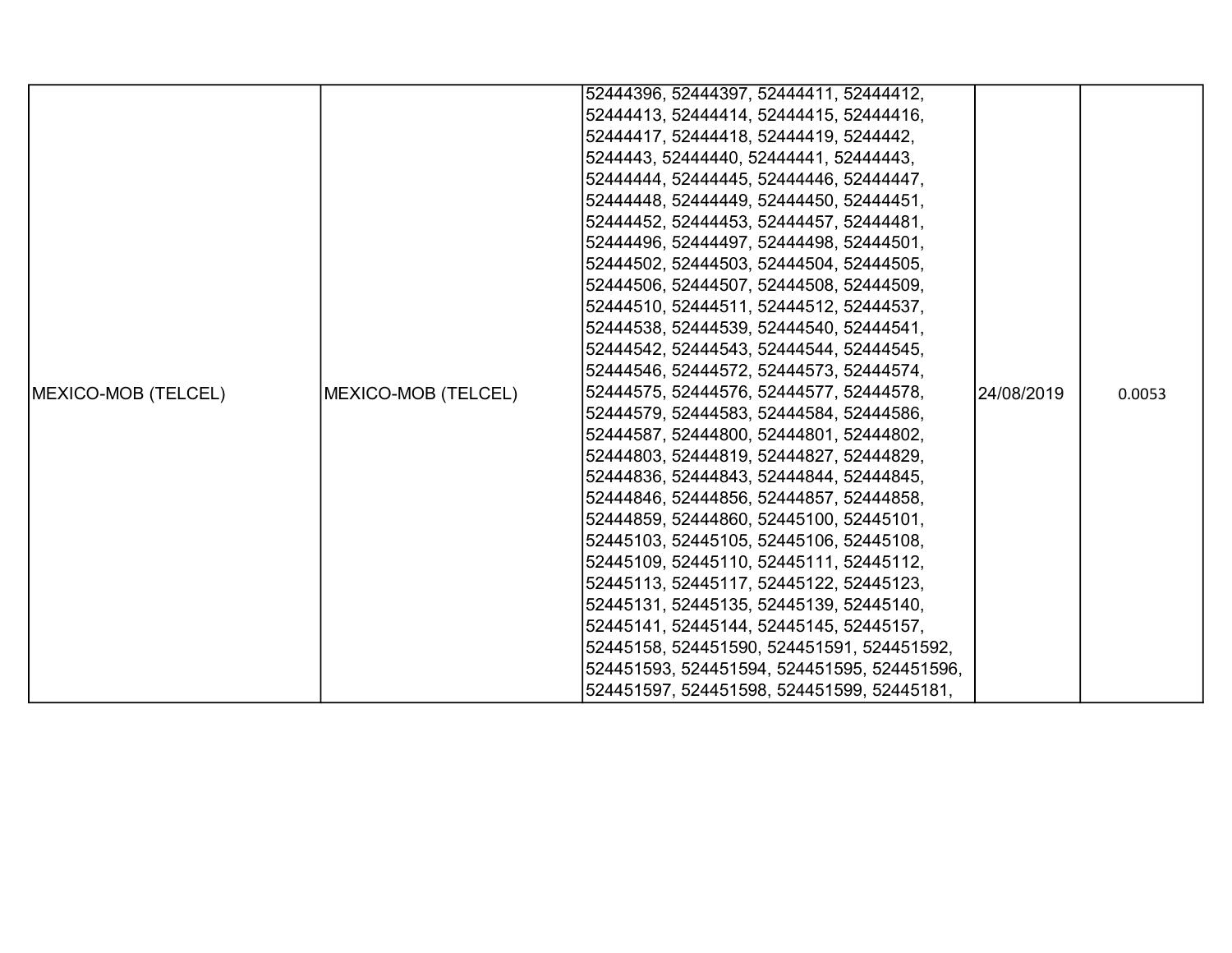|                     |                     | 52468115, 52468117, 52468118, 52468120,     |             |        |
|---------------------|---------------------|---------------------------------------------|-------------|--------|
|                     |                     | 52468123, 52468129, 52468132, 524681370,    |             |        |
|                     |                     | 524681371, 524681372, 524681373, 524681374, |             |        |
|                     |                     | 524681375, 524681376, 524681377, 524681378, |             |        |
|                     |                     | 524681379, 52468155, 52468156, 524681570,   |             |        |
|                     |                     | 52468680, 52468686, 52468687, 52468689,     |             |        |
|                     |                     | 52469103, 52469107, 52469113, 52469121,     |             |        |
|                     |                     | 52469124, 52469126, 52469128, 52469132,     |             |        |
|                     |                     | 52469133, 524691340, 524691341, 524691342,  |             |        |
|                     |                     | 524691343, 524691344, 524691345, 524691346, |             |        |
|                     |                     | 524691347, 524691348, 524691349, 52469141,  |             |        |
|                     |                     | 524691420, 524691421, 524691422, 52469603,  |             |        |
|                     |                     | 52469621, 52469697, 52471101, 52472100,     |             |        |
|                     |                     | 52472101, 52472107, 52472108, 52472111,     |             |        |
| MEXICO-MOB (TELCEL) | MEXICO-MOB (TELCEL) | 52472113, 52472133, 52472137, 52472139,     | 124/08/2019 | 0.0053 |
|                     |                     | 52472140, 52472158, 52472159, 52472161,     |             |        |
|                     |                     | 52472165, 52472166, 524721680, 524721681,   |             |        |
|                     |                     | 524721682, 524721683, 524721684, 524721685, |             |        |
|                     |                     | 524721686, 524721687, 524721688, 524721689, |             |        |
|                     |                     | 52472179, 52472180, 52472565, 52472721,     |             |        |
|                     |                     | 52472737, 52472738, 52473100, 52473101,     |             |        |
|                     |                     | 52473103, 52473108, 52473114, 52473117,     |             |        |
|                     |                     | 52473118, 52473119, 52473120, 52473121,     |             |        |
|                     |                     | 52473122, 52473124, 52473139, 52473140,     |             |        |
|                     |                     | 52473144, 52473147, 52473148, 52473164,     |             |        |
|                     |                     | 52473165, 52473171, 524731720, 524731721,   |             |        |
|                     |                     | 524731722, 524731723, 524731724, 524731725, |             |        |
|                     |                     | 524731726, 524731727, 524731728, 524731729, |             |        |
|                     |                     | 52473180, 524731810, 524731811, 524731812,  |             |        |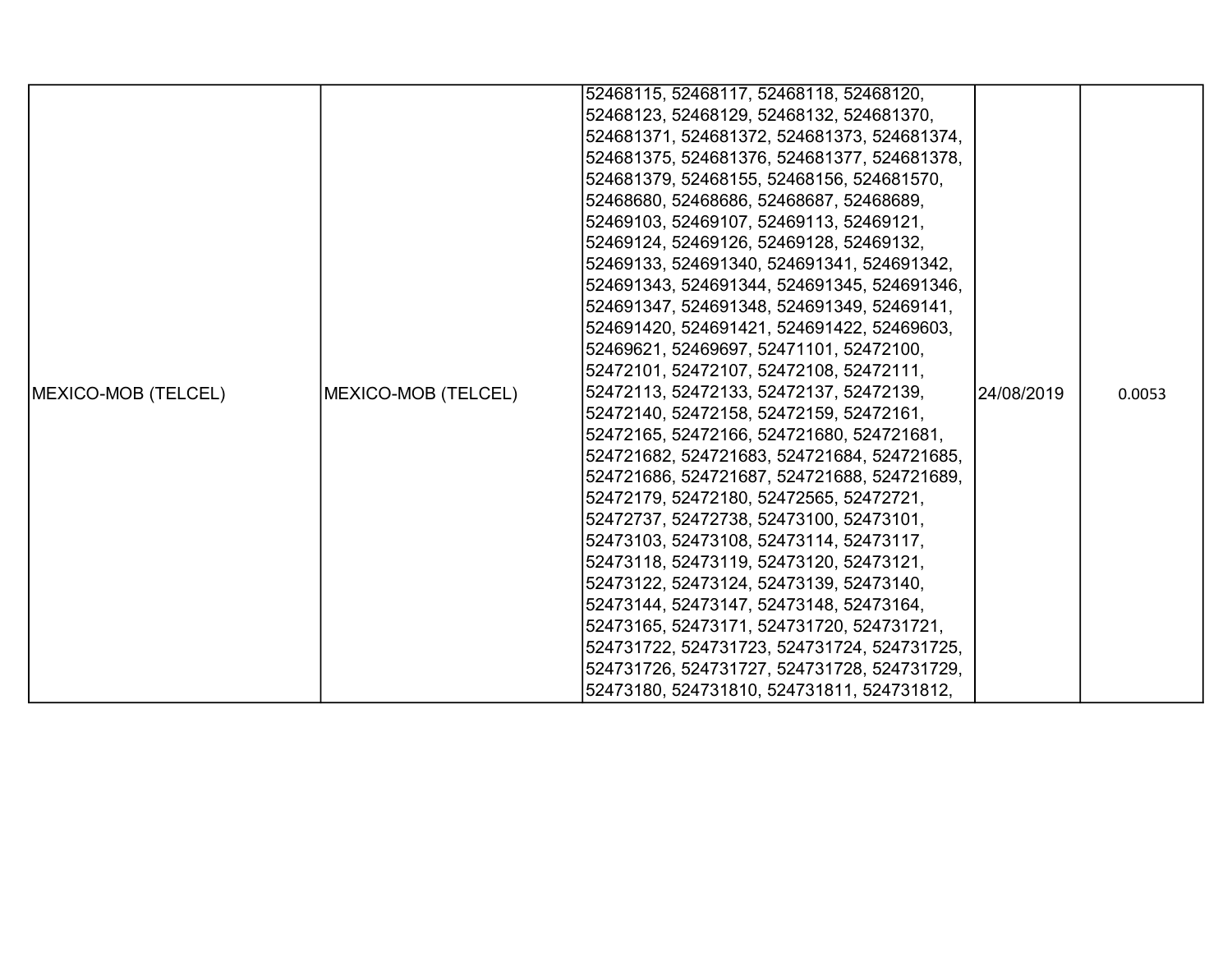|                             |                     | 524981238, 524981239, 524981280, 524981281, |            |        |
|-----------------------------|---------------------|---------------------------------------------|------------|--------|
|                             |                     | 524981282, 524981283, 524981284, 524981285, |            |        |
|                             |                     | 524981286, 524981287, 524981288, 52498981,  |            |        |
|                             |                     | 52499100, 52499102, 52499103, 52499105,     |            |        |
|                             |                     | 524991100, 524991101, 524991102, 52551001,  |            |        |
|                             |                     | 52551002, 52551003, 52551004, 52551005,     |            |        |
|                             |                     | 52551006, 52551007, 52551008, 52551009,     |            |        |
|                             |                     | 52551010, 52551011, 52551012, 52551013,     |            |        |
|                             |                     | 52551014, 52551015, 52551016, 52551017,     |            |        |
|                             |                     | 52551044, 52551045, 52551046, 52551047,     |            |        |
|                             |                     | 52551048, 52551068, 52551069, 52551070,     |            |        |
|                             |                     | 52551071, 52551072, 52551128, 52551129,     |            |        |
|                             |                     | 5255113, 5255114, 52551150, 52551151,       |            |        |
|                             |                     | 52551152, 52551153, 52551154, 52551155,     |            |        |
| <b>IMEXICO-MOB (TELCEL)</b> | MEXICO-MOB (TELCEL) | 52551156, 52551186, 52551187, 52551188,     | 24/08/2019 | 0.0053 |
|                             |                     | 52551189, 5255119, 52551200, 52551201,      |            |        |
|                             |                     | 52551202, 52551224, 52551225, 52551227,     |            |        |
|                             |                     | 52551228, 52551229, 5255123, 5255124,       |            |        |
|                             |                     | 52551286, 52551287, 52551288, 52551289,     |            |        |
|                             |                     | 5255129, 5255130, 52551310, 52551319,       |            |        |
|                             |                     | 52551320, 52551321, 52551322, 52551329,     |            |        |
|                             |                     | 52551330, 52551331, 52551332, 52551333,     |            |        |
|                             |                     | 52551335, 52551336, 52551337, 52551338,     |            |        |
|                             |                     | 52551339, 52551340, 52551341, 52551342,     |            |        |
|                             |                     | 52551343, 52551344, 52551345, 52551353,     |            |        |
|                             |                     | 52551354, 52551355, 52551356, 52551357,     |            |        |
|                             |                     | 52551358, 52551359, 5255136, 5255137,       |            |        |
|                             |                     | 52551380, 52551381, 52551382, 52551384,     |            |        |
|                             |                     | 52551385, 52551386, 52551387, 52551388,     |            |        |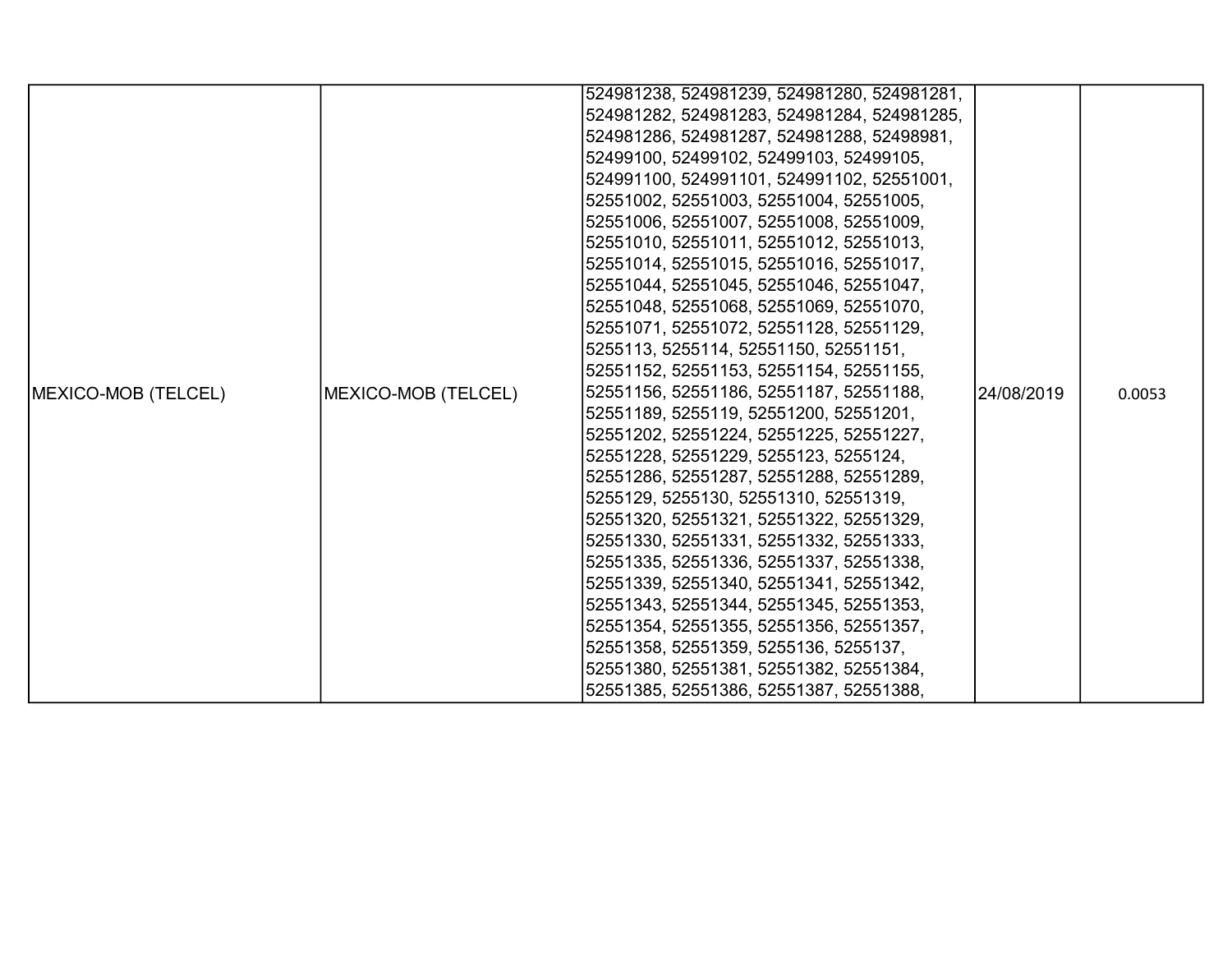|                             |                     | 526131415, 526131416, 526131417, 526131418, |            |        |
|-----------------------------|---------------------|---------------------------------------------|------------|--------|
|                             |                     | 5261410, 52614110, 52614111, 52614112,      |            |        |
|                             |                     | 52614115, 52614116, 52614117, 52614118,     |            |        |
|                             |                     | 52614119, 5261412, 52614130, 52614131,      |            |        |
|                             |                     | 52614132, 52614133, 52614136, 52614137,     |            |        |
|                             |                     | 52614138, 52614139, 52614140, 52614141,     |            |        |
|                             |                     | 52614142, 52614152, 52614153, 52614154,     |            |        |
|                             |                     | 52614156, 52614157, 52614159, 52614160,     |            |        |
|                             |                     | 52614161, 52614162, 52614163, 52614167,     |            |        |
|                             |                     | 52614168, 52614169, 52614174, 52614175,     |            |        |
|                             |                     | 52614176, 52614177, 52614178, 52614181,     |            |        |
|                             |                     | 52614182, 52614183, 52614184, 52614188,     |            |        |
|                             |                     | 52614189, 52614190, 52614191, 52614192,     |            |        |
|                             |                     | 52614195, 52614196, 52614197, 52614198,     |            |        |
| <b>IMEXICO-MOB (TELCEL)</b> | MEXICO-MOB (TELCEL) | 52614199, 52614215, 52614216, 52614217,     | 24/08/2019 | 0.0053 |
|                             |                     | 52614218, 52614219, 52614220, 52614221,     |            |        |
|                             |                     | 52614222, 52614223, 52614224, 52614225,     |            |        |
|                             |                     | 52614227, 52614228, 52614229, 52614230,     |            |        |
|                             |                     | 52614231, 52614234, 52614235, 52614239,     |            |        |
|                             |                     | 52614240, 52614241, 52614242, 52614243,     |            |        |
|                             |                     | 52614244, 52614245, 52614246, 52614247,     |            |        |
|                             |                     | 52614249, 52614250, 52614251, 52614252,     |            |        |
|                             |                     | 52614253, 52614254, 52614255, 52614256,     |            |        |
|                             |                     | 52614268, 52614275, 52614276, 52614277,     |            |        |
|                             |                     | 52614278, 52614279, 52614280, 52614281,     |            |        |
|                             |                     | 52614283, 52614284, 52614285, 52614286,     |            |        |
|                             |                     | 52614289, 52614336, 52614337, 52614338,     |            |        |
|                             |                     | 52614339, 52614342, 52614343, 52614344,     |            |        |
|                             |                     | 52614345, 52614349, 52614351, 52614352,     |            |        |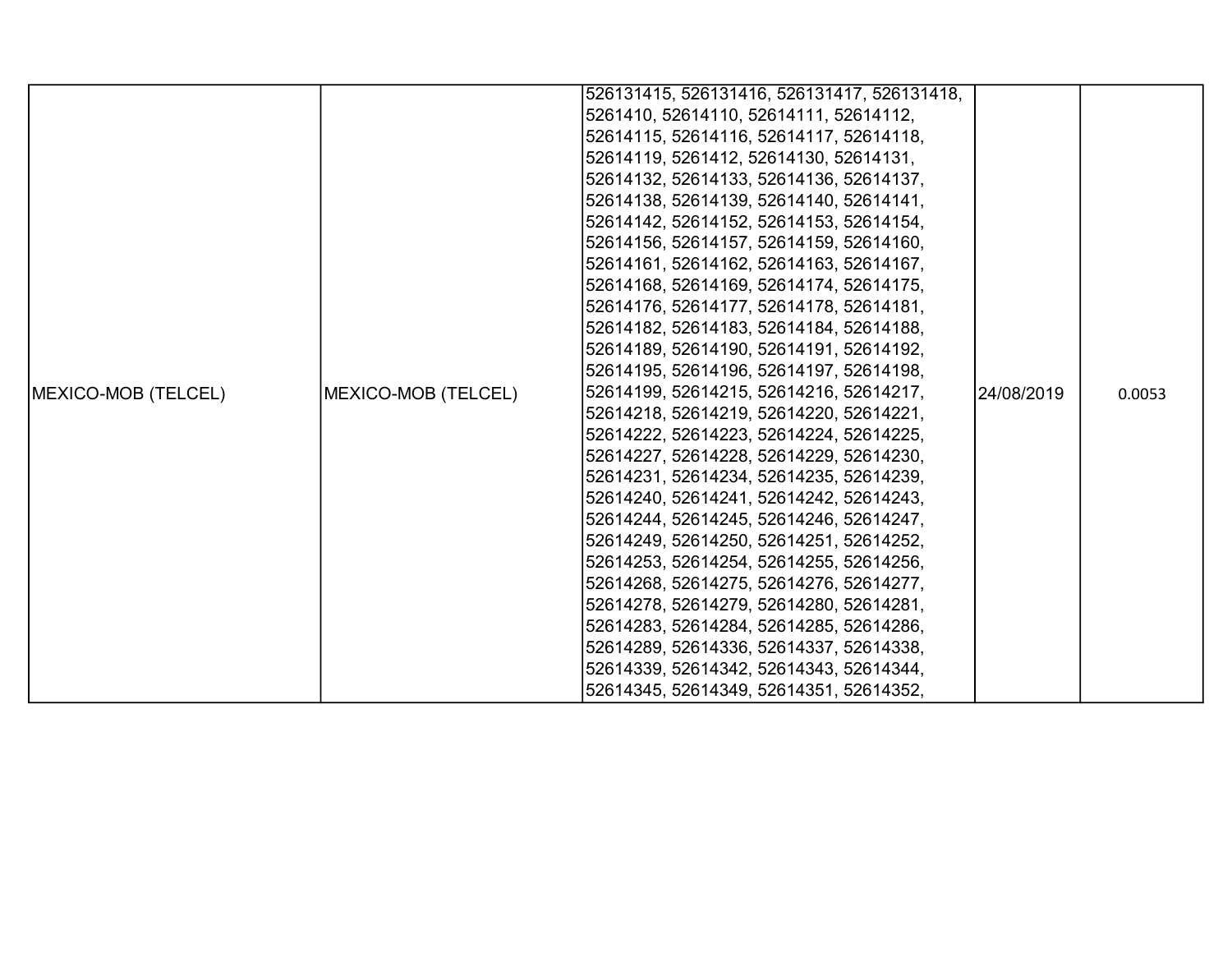|                            |                     | 52641327, 52642100, 52642104, 52642107,     |            |        |
|----------------------------|---------------------|---------------------------------------------|------------|--------|
|                            |                     | 52642109, 52642112, 52642113, 52642114,     |            |        |
|                            |                     | 52642115, 52642116, 52642117, 52642134,     |            |        |
|                            |                     | 52642135, 52642136, 52642137, 52642140,     |            |        |
|                            |                     | 52642141, 52642142, 52642145, 52642147,     |            |        |
|                            |                     | 52642149, 52642150, 52642151, 52642152,     |            |        |
|                            |                     | 52642156, 52642157, 52642158, 526421600,    |            |        |
|                            |                     | 526421601, 526421602, 526421603, 526421604, |            |        |
|                            |                     | 52642423, 52642425, 52642426, 52642428,     |            |        |
|                            |                     | 52642482, 52642483, 52642853, 52643103,     |            |        |
|                            |                     | 52644100, 52644101, 52644102, 52644103,     |            |        |
|                            |                     | 52644110, 52644114, 52644115, 52644117,     |            |        |
|                            |                     | 52644118, 52644121, 52644122, 52644126,     |            |        |
|                            |                     | 52644127, 52644129, 52644133, 52644134,     |            |        |
| <b>MEXICO-MOB (TELCEL)</b> | MEXICO-MOB (TELCEL) | 52644137, 52644138, 52644139, 52644140,     | 24/08/2019 | 0.0053 |
|                            |                     | 52644141, 52644142, 52644143, 52644145,     |            |        |
|                            |                     | 52644146, 52644149, 52644150, 52644154,     |            |        |
|                            |                     | 52644155, 52644156, 52644159, 52644161,     |            |        |
|                            |                     | 52644167, 52644168, 52644171, 52644172,     |            |        |
|                            |                     | 52644173, 52644188, 52644189, 5264419,      |            |        |
|                            |                     | 52644200, 52644201, 52644202, 52644203,     |            |        |
|                            |                     | 52644204, 52644209, 52644210, 52644211,     |            |        |
|                            |                     | 52644212, 52644213, 52644220, 52644221,     |            |        |
|                            |                     | 52644222, 52644225, 52644226, 52644227,     |            |        |
|                            |                     | 52644228, 52644229, 52644230, 52644231,     |            |        |
|                            |                     | 52644232, 52644233, 52644234, 52644235,     |            |        |
|                            |                     | 52644236, 52644248, 52644249, 5264425,      |            |        |
|                            |                     | 52644260, 52644261, 526442620, 526442621,   |            |        |
|                            |                     | 526442622, 526442623, 526442624, 52644407,  |            |        |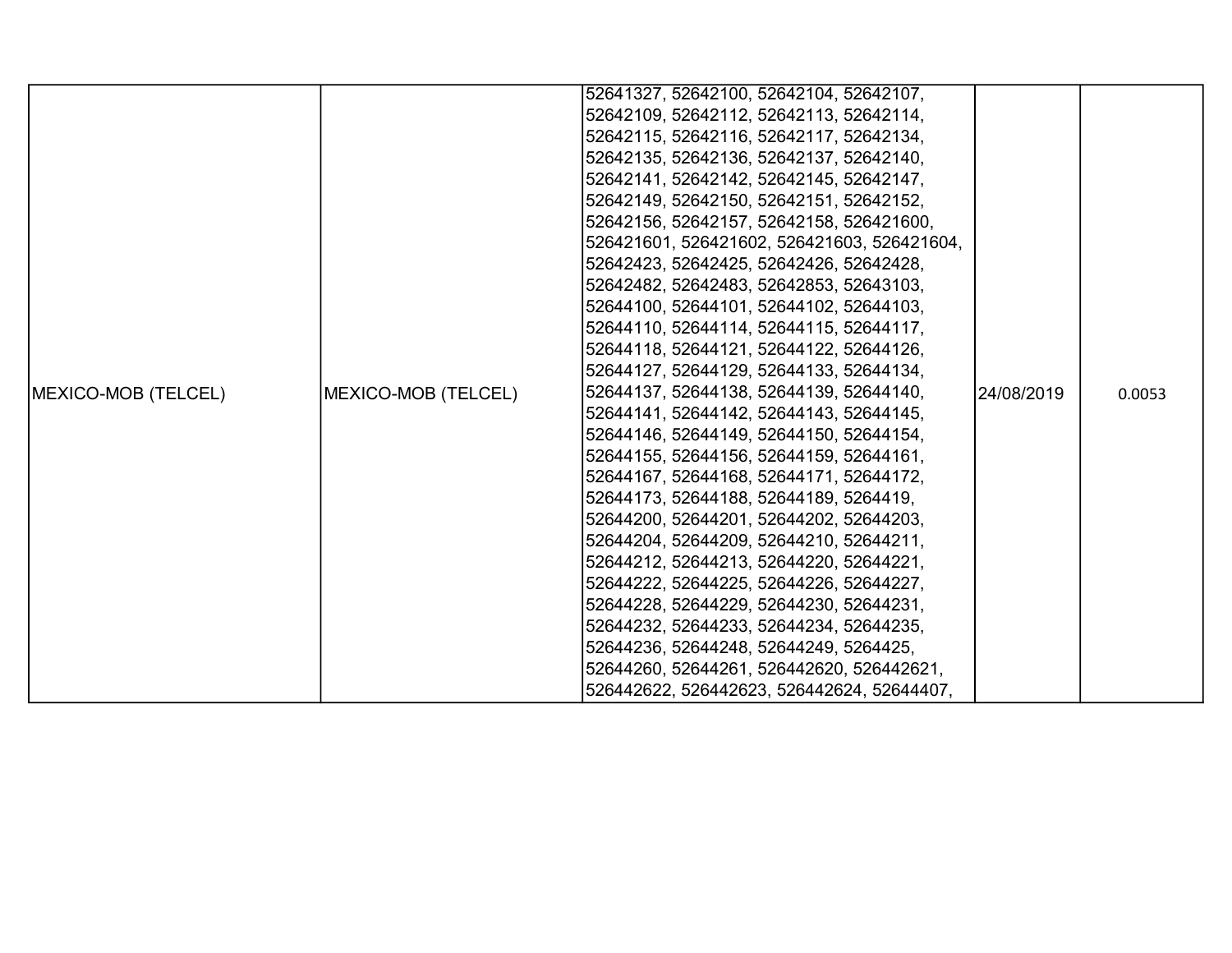|                            |                     | 52664582, 52664583, 52664584, 52664585,     |             |        |
|----------------------------|---------------------|---------------------------------------------|-------------|--------|
|                            |                     | 52664586, 52664587, 526645880, 526645882,   |             |        |
|                            |                     | 526645883, 526645884, 526645885, 526645886, |             |        |
|                            |                     | 526645887, 526645888, 526645889, 52664589,  |             |        |
|                            |                     | 52664590, 52664591, 52664592, 52664594,     |             |        |
|                            |                     | 52664595, 52664596, 52664597, 52664599,     |             |        |
|                            |                     | 52664603, 52664604, 52664605, 52664610,     |             |        |
|                            |                     | 52664611, 52664612, 52664613, 52664614,     |             |        |
|                            |                     | 52664616, 52664628, 52664632, 52664640,     |             |        |
|                            |                     | 52664641, 52664642, 52664648, 52664651,     |             |        |
|                            |                     | 526646571, 526646572, 526646573, 526646574, |             |        |
|                            |                     | 526646575, 526646576, 526646577, 526646578, |             |        |
|                            |                     | 526646579, 52664665, 52664666, 52664669,    |             |        |
|                            |                     | 52664670, 52664673, 52664674, 52664678,     |             |        |
| <b>MEXICO-MOB (TELCEL)</b> | MEXICO-MOB (TELCEL) | 52664693, 52664694, 52664695, 52664696,     | 124/08/2019 | 0.0053 |
|                            |                     | 52664697, 52664698, 52664699, 52664708,     |             |        |
|                            |                     | 526647091, 526647092, 526647093, 526647094, |             |        |
|                            |                     | 526647095, 526647096, 526647097, 526647098, |             |        |
|                            |                     | 526647099, 52664723, 52664724, 52664725,    |             |        |
|                            |                     | 52664726, 52664727, 52664728, 52664729,     |             |        |
|                            |                     | 52664730, 52664731, 526647320, 526647321,   |             |        |
|                            |                     | 526647322, 526647323, 526647324, 526647325, |             |        |
|                            |                     | 526647326, 526647327, 526647328, 526647329, |             |        |
|                            |                     | 526647335, 52664749, 5266475, 5266476,      |             |        |
|                            |                     | 52664770, 52664771, 52664772, 52664773,     |             |        |
|                            |                     | 52664774, 52664775, 52664776, 52664778,     |             |        |
|                            |                     | 52664779, 52664780, 52664781, 52664782,     |             |        |
|                            |                     | 52664783, 52664784, 5266480, 52664814,      |             |        |
|                            |                     | 52664815, 52664816, 52664817, 52664818,     |             |        |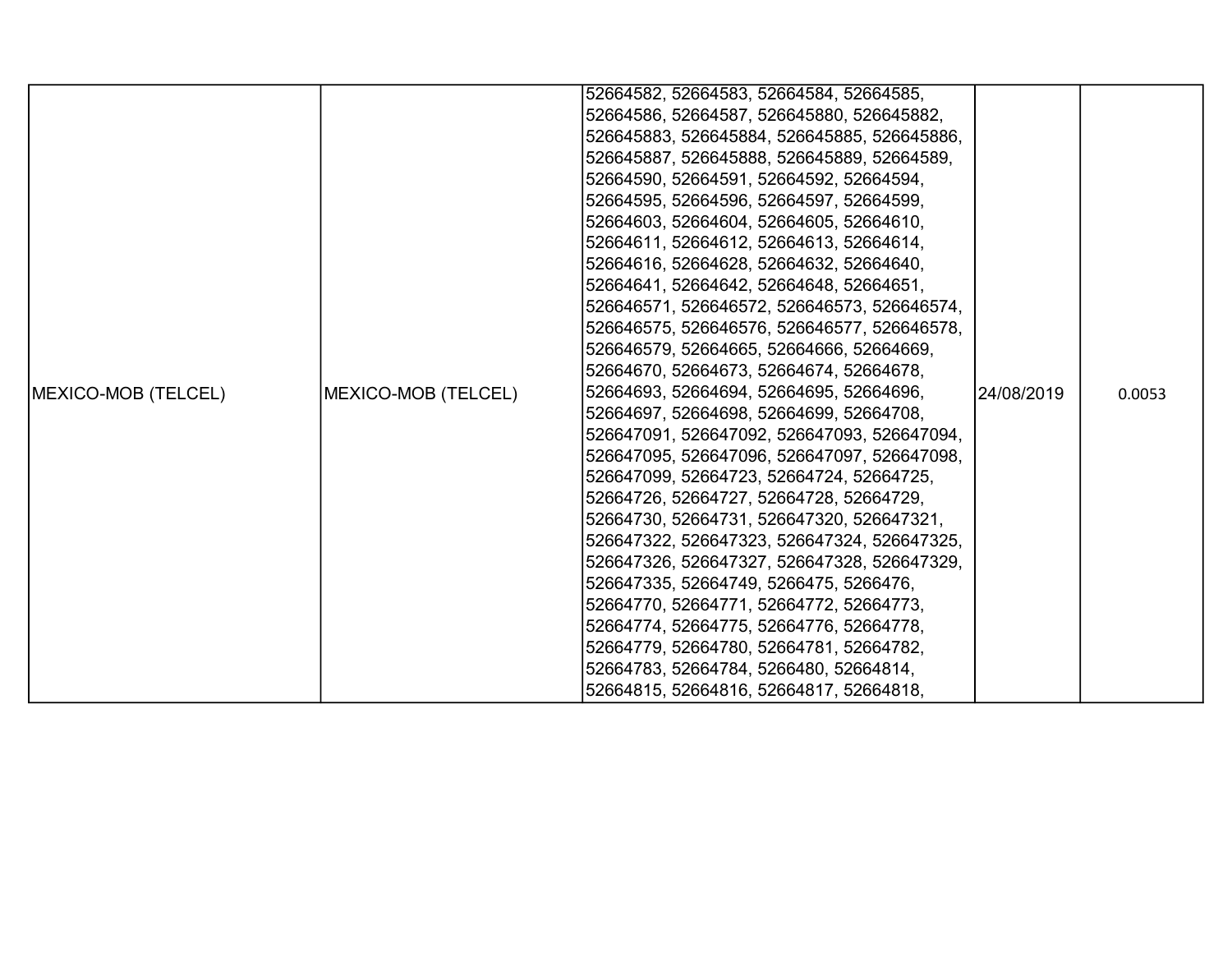|                     |                     | 5269512251, 5269512252, 5269512253,          |            |        |
|---------------------|---------------------|----------------------------------------------|------------|--------|
|                     |                     | 5269512254, 526951228, 526951229, 526951380, |            |        |
|                     |                     | 526951381, 526951382, 526951383, 526951384,  |            |        |
|                     |                     | 526951385, 526951386, 526951387, 52695593,   |            |        |
|                     |                     | 52695951, 52695956, 52696100, 52696102,      |            |        |
|                     |                     | 52696104, 52696105, 52696107, 52696108,      |            |        |
|                     |                     | 52696109, 52696110, 52696111, 52696112,      |            |        |
|                     |                     | 52696113, 52696115, 52696116, 526961170,     |            |        |
|                     |                     | 526961171, 526961172, 526961173, 526961174,  |            |        |
|                     |                     | 526961175, 526961176, 526961177, 526961178,  |            |        |
|                     |                     | 52696964, 52697102, 52697104, 52697107,      |            |        |
|                     |                     | 52697109, 52697110, 52697111, 52697112,      |            |        |
|                     |                     | 52697113, 52697114, 52697115, 52697116,      |            |        |
|                     |                     | 526971170, 526971171, 52697729, 52698103,    |            |        |
| MEXICO-MOB (TELCEL) | MEXICO-MOB (TELCEL) | 52698104, 52698106, 52698107, 52698108,      | 24/08/2019 | 0.0053 |
|                     |                     | 52698109, 52698110, 52698111, 52698112,      |            |        |
|                     |                     | 52698113, 52698114, 52698115, 52698116,      |            |        |
|                     |                     | 52698117, 526981250, 526981251, 526981252,   |            |        |
|                     |                     | 526981253, 52698860, 52698889, 52711101,     |            |        |
|                     |                     | 52712100, 52712101, 52712102, 52712105,      |            |        |
|                     |                     | 52712107, 52712108, 52712113, 52712114,      |            |        |
|                     |                     | 52712115, 52712116, 52712118, 52712126,      |            |        |
|                     |                     | 52712128, 52712129, 52712130, 52712132,      |            |        |
|                     |                     | 52712133, 52712134, 52712135, 52712136,      |            |        |
|                     |                     | 52712138, 52712139, 52712140, 52712141,      |            |        |
|                     |                     | 52712142, 52712143, 52712147, 52712148,      |            |        |
|                     |                     | 52712149, 52712150, 52712151, 52712152,      |            |        |
|                     |                     | 52712153, 52712154, 52712155, 52712158,      |            |        |
|                     |                     | 52712159, 52712160, 52712162, 52712163,      |            |        |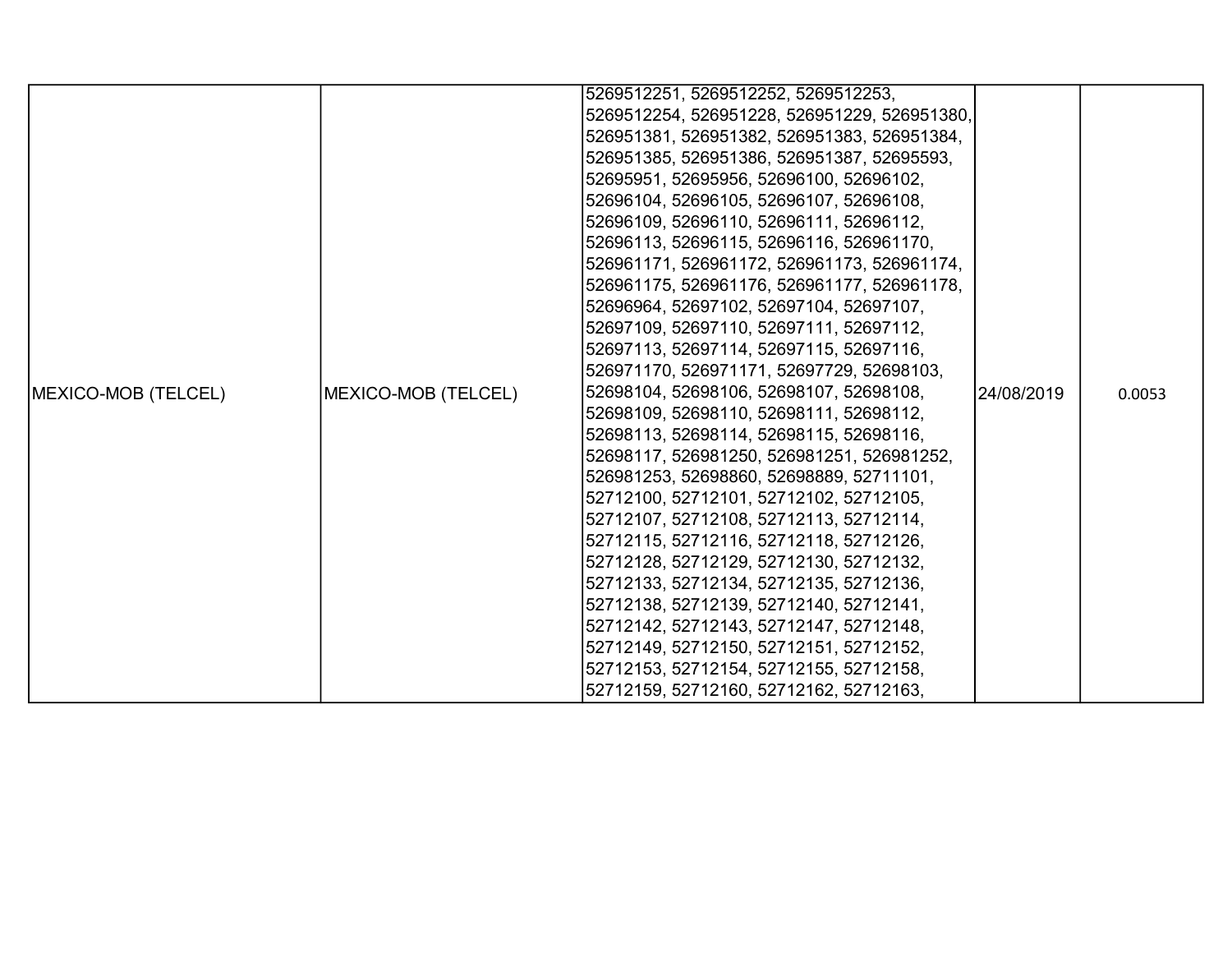|                            |                     | 527411364, 527411365, 527411366, 527411367,            |  |        |
|----------------------------|---------------------|--------------------------------------------------------|--|--------|
|                            |                     | 527411368, 5274113690, 5274113691,                     |  |        |
|                            |                     | 5274113692, 5274113693, 52741137, 527411380,           |  |        |
|                            |                     | 527411381, 527411382, 527411383, 527411384,            |  |        |
|                            |                     | 527411385, 527411386, 527411387, 527411388,            |  |        |
|                            |                     | 527411389, 527411440, 527411441, 527411442,            |  |        |
|                            |                     | 527411443, 527411444, 52741145, 52741146,              |  |        |
|                            |                     | 52741411, 52742100, 52742102, 52742103,                |  |        |
|                            |                     | 52742105, 52742106, 52742107, 52742109,                |  |        |
|                            |                     | 52742110, 52742111, 52742112, 52742113,                |  |        |
|                            |                     | 52742114, 52742115, 52742116, 52742117,                |  |        |
|                            |                     | 52742119, 52742120, 527421210, 527421211,              |  |        |
|                            |                     | 527421212, 527421213, 52742122, 527421230,             |  |        |
|                            |                     | 527421231, 527421232, 527421233, 527421234,            |  |        |
| <b>MEXICO-MOB (TELCEL)</b> | MEXICO-MOB (TELCEL) | 527421235, 527421236, 527421237, 527421238, 24/08/2019 |  | 0.0053 |
|                            |                     | 527421239, 52742424, 52743101, 52744102,               |  |        |
|                            |                     | 52744103, 52744104, 52744105, 52744106,                |  |        |
|                            |                     | 52744107, 52744117, 52744118, 52744123,                |  |        |
|                            |                     | 52744124, 52744128, 52744129, 52744135,                |  |        |
|                            |                     | 52744136, 52744143, 52744144, 52744157,                |  |        |
|                            |                     | 52744159, 52744160, 52744163, 52744164,                |  |        |
|                            |                     | 52744165, 52744166, 52744170, 52744171,                |  |        |
|                            |                     | 52744172, 52744174, 52744175, 52744176,                |  |        |
|                            |                     | 52744177, 52744178, 52744180, 52744181,                |  |        |
|                            |                     | 52744186, 52744187, 52744191, 52744192,                |  |        |
|                            |                     | 52744193, 52744194, 52744204, 52744205,                |  |        |
|                            |                     | 52744207, 52744208, 52744209, 52744221,                |  |        |
|                            |                     | 52744222, 52744223, 52744224, 52744225,                |  |        |
|                            |                     | 52744227, 52744228, 52744229, 52744235,                |  |        |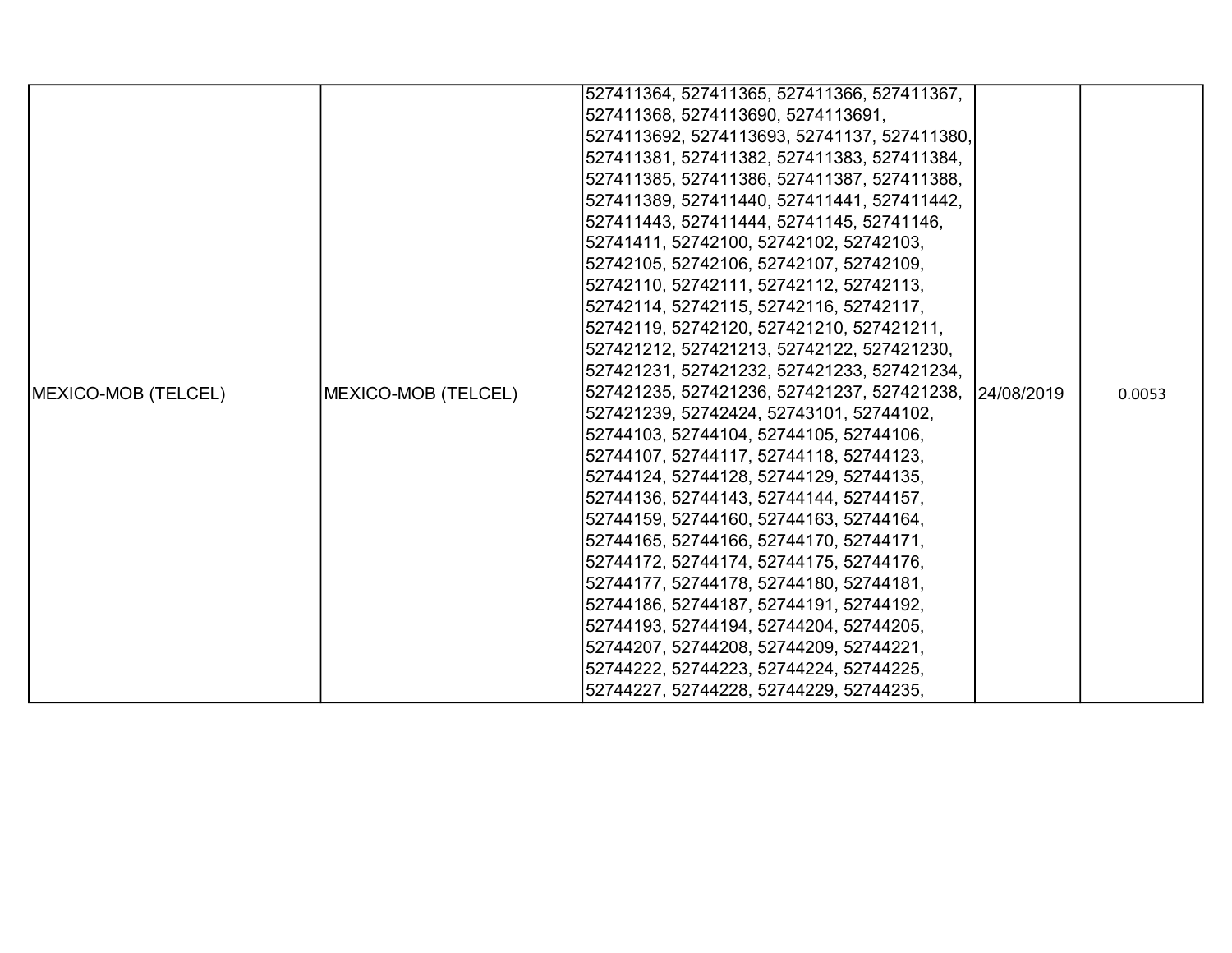|                     |                     | 52771163, 52771172, 52771173, 52771174,  |             |        |
|---------------------|---------------------|------------------------------------------|-------------|--------|
|                     |                     | 52771175, 52771176, 52771178, 52771179,  |             |        |
|                     |                     | 5277118, 52771190, 52771191, 52771192,   |             |        |
|                     |                     | 52771194, 52771195, 52771197, 52771198,  |             |        |
|                     |                     | 52771199, 5277120, 52771210, 52771213,   |             |        |
|                     |                     | 52771214, 52771215, 52771216, 52771217,  |             |        |
|                     |                     | 52771218, 52771219, 52771220, 52771221,  |             |        |
|                     |                     | 52771227, 52771234, 52771235, 52771236,  |             |        |
|                     |                     | 52771238, 52771239, 52771240, 52771242,  |             |        |
|                     |                     | 52771243, 52771244, 52771245, 5277126,   |             |        |
|                     |                     | 52771270, 52771297, 52771298, 52771299,  |             |        |
|                     |                     | 52771300, 52771301, 52771302, 52771303,  |             |        |
|                     |                     | 52771321, 52771322, 52771323, 52771324,  |             |        |
|                     |                     | 52771329, 52771330, 52771331, 52771332,  |             |        |
| MEXICO-MOB (TELCEL) | MEXICO-MOB (TELCEL) | 52771333, 52771334, 52771338, 52771339,  | 124/08/2019 | 0.0053 |
|                     |                     | 5277134, 5277135, 52771360, 52771361,    |             |        |
|                     |                     | 52771362, 52771363, 52771364, 52771365,  |             |        |
|                     |                     | 52771366, 52771402, 52771403, 52771404,  |             |        |
|                     |                     | 52771405, 527714060, 52771525, 52771526, |             |        |
|                     |                     | 52771527, 52771683, 52771684, 52771700,  |             |        |
|                     |                     | 52771701, 52771702, 52771703, 52771705,  |             |        |
|                     |                     | 52771708, 52771712, 52771720, 52771722,  |             |        |
|                     |                     | 52771729, 52771772, 52771775, 52771793,  |             |        |
|                     |                     | 52771794, 52772101, 52772104, 52772105,  |             |        |
|                     |                     | 52772106, 52772108, 52772109, 5277211,   |             |        |
|                     |                     | 52772120, 52772121, 52772122, 52772123,  |             |        |
|                     |                     | 52772124, 52772125, 52772126, 52772128,  |             |        |
|                     |                     | 52772129, 5277213, 52772140, 52772141,   |             |        |
|                     |                     | 52772142, 52772143, 52772144, 52772145,  |             |        |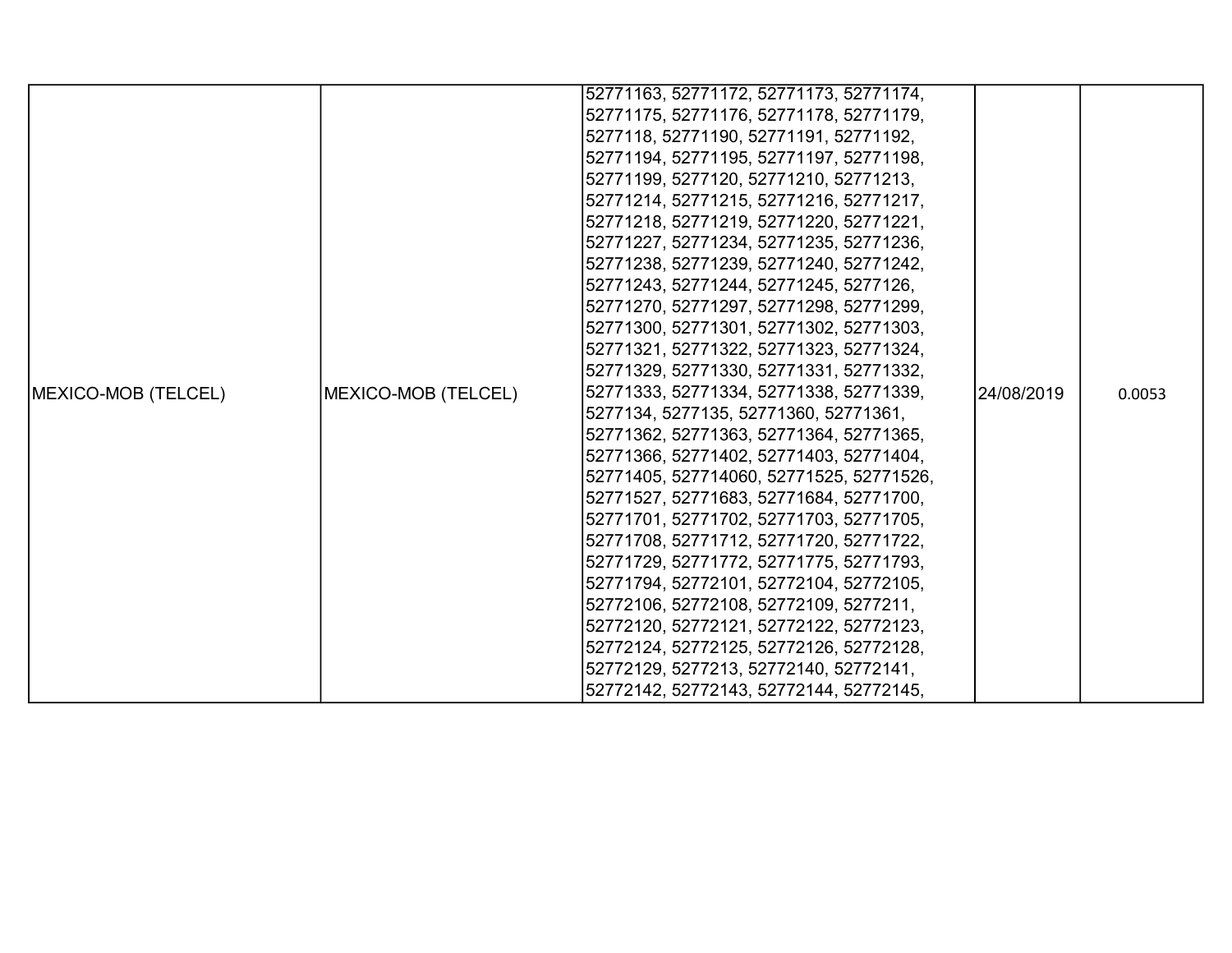|                            |                     | 52811599, 5281160, 52811610, 52811611,  |            |        |
|----------------------------|---------------------|-----------------------------------------|------------|--------|
|                            |                     | 52811612, 52811613, 52811626, 52811627, |            |        |
|                            |                     | 52811628, 52811629, 52811630, 52811631, |            |        |
|                            |                     | 52811633, 52811634, 52811635, 52811636, |            |        |
|                            |                     | 52811637, 52811638, 52811639, 52811640, |            |        |
|                            |                     | 52811652, 52811653, 52811654, 52811655, |            |        |
|                            |                     | 52811656, 52811657, 52811658, 52811659, |            |        |
|                            |                     | 52811660, 52811661, 52811662, 52811663, |            |        |
|                            |                     | 52811664, 52811665, 52811679, 52811680, |            |        |
|                            |                     | 52811681, 52811682, 52811683, 52811684, |            |        |
|                            |                     | 52811686, 52811687, 52811688, 52811689, |            |        |
|                            |                     | 52811690, 52811691, 52811692, 52811693, |            |        |
|                            |                     | 52811695, 52811696, 52811697, 5281174,  |            |        |
|                            |                     | 52811778, 52811779, 5281178, 5281179,   |            |        |
| <b>MEXICO-MOB (TELCEL)</b> | MEXICO-MOB (TELCEL) | 52811800, 52811801, 52811802, 52811820, | 24/08/2019 | 0.0053 |
|                            |                     | 52811821, 52811822, 52811823, 52811824, |            |        |
|                            |                     | 52811825, 52811826, 52811827, 52811828, |            |        |
|                            |                     | 52811903, 52811904, 52811905, 52811906, |            |        |
|                            |                     | 52811907, 52811908, 52811909, 52811910, |            |        |
|                            |                     | 52811911, 52811912, 52811913, 52811914, |            |        |
|                            |                     | 52811915, 52811916, 52811917, 52811973, |            |        |
|                            |                     | 52811974, 52811975, 52811976, 52811977, |            |        |
|                            |                     | 52811978, 52811979, 5281198, 5281199,   |            |        |
|                            |                     | 5281200, 5281201, 52812021, 52812022,   |            |        |
|                            |                     | 52812023, 52812024, 52812025, 52812026, |            |        |
|                            |                     | 52812027, 52812028, 52812029, 52812030, |            |        |
|                            |                     | 52812031, 52812032, 52812034, 52812035, |            |        |
|                            |                     | 52812036, 52812037, 52812038, 52812039, |            |        |
|                            |                     | 52812040, 52812100, 52812146, 52812147, |            |        |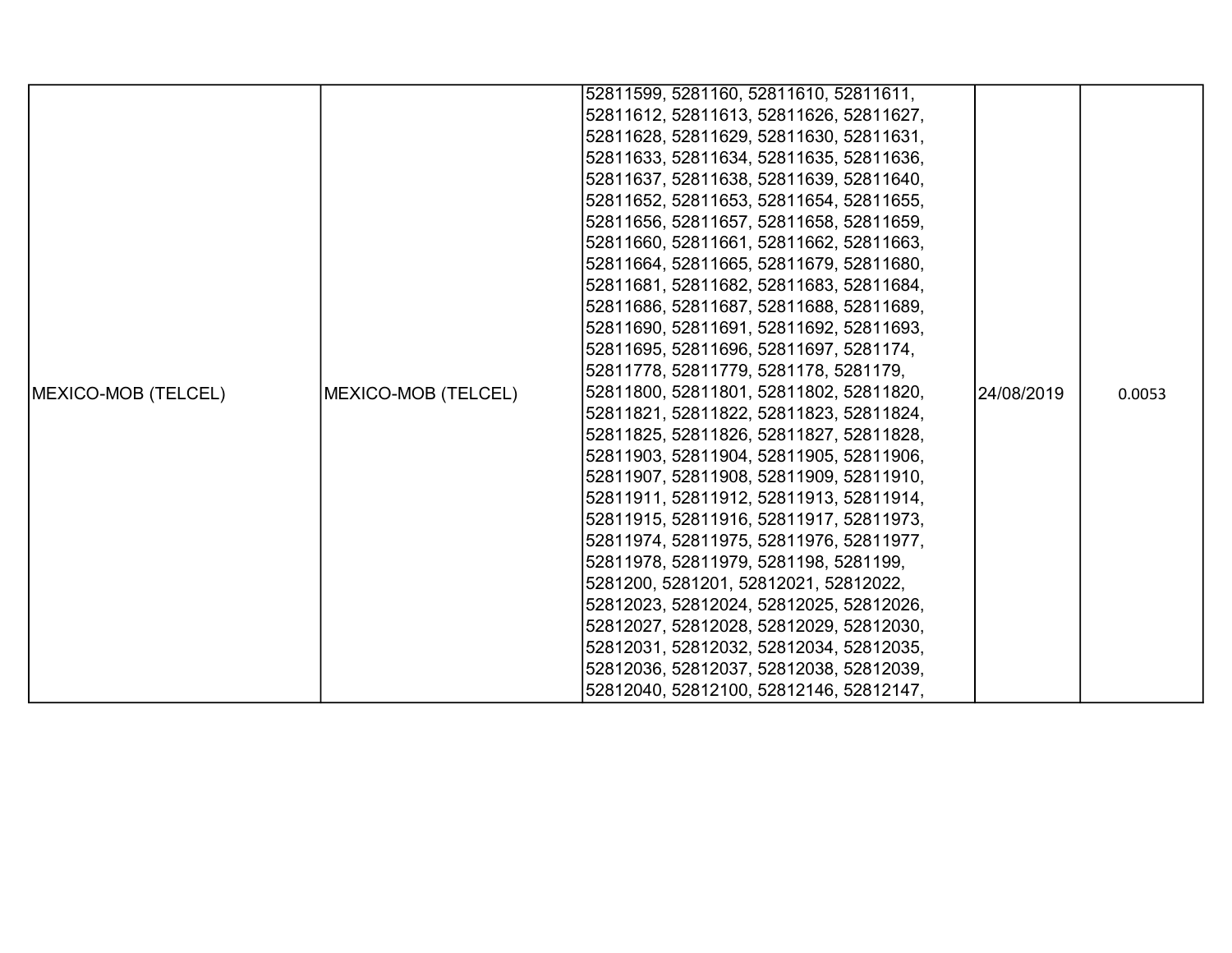|                             |                     | 52864618, 52864809, 52866100, 52866101,     |            |        |
|-----------------------------|---------------------|---------------------------------------------|------------|--------|
|                             |                     | 52866107, 52866112, 52866115, 52866116,     |            |        |
|                             |                     | 52866120, 52866123, 52866124, 52866130,     |            |        |
|                             |                     | 52866131, 52866132, 52866133, 52866134,     |            |        |
|                             |                     | 52866135, 52866136, 52866137, 52866139,     |            |        |
|                             |                     | 52866140, 52866141, 52866142, 52866143,     |            |        |
|                             |                     | 52866147, 52866148, 52866154, 52866155,     |            |        |
|                             |                     | 52866159, 52866163, 52866164, 52866165,     |            |        |
|                             |                     | 52866169, 52866170, 52866171, 52866172,     |            |        |
|                             |                     | 52866173, 52866174, 52866175, 52866176,     |            |        |
|                             |                     | 52866185, 52866200, 52866204, 52866205,     |            |        |
|                             |                     | 52866206, 52866207, 52866208, 52866209,     |            |        |
|                             |                     | 52866210, 52866211, 52866212, 52866213,     |            |        |
|                             |                     | 52866214, 52866234, 52866235, 52866236,     |            |        |
| <b>IMEXICO-MOB (TELCEL)</b> | MEXICO-MOB (TELCEL) | 52866237, 52866238, 528662390, 528662391,   | 24/08/2019 | 0.0053 |
|                             |                     | 528662392, 528662393, 528662394, 528662395, |            |        |
|                             |                     | 528662396, 528662397, 528662398, 528662399, |            |        |
|                             |                     | 52866252, 52866253, 52866254, 52866255,     |            |        |
|                             |                     | 52866256, 52866257, 528662580, 528662581,   |            |        |
|                             |                     | 528662582, 528662583, 528662584, 528662585, |            |        |
|                             |                     | 528662586, 528662587, 52866630, 52866638,   |            |        |
|                             |                     | 52866642, 52866643, 52866650, 52866651,     |            |        |
|                             |                     | 52866652, 52867100, 52867102, 52867103,     |            |        |
|                             |                     | 52867104, 52867117, 52867120, 52867126,     |            |        |
|                             |                     | 52867128, 52867129, 52867148, 52867154,     |            |        |
|                             |                     | 52867156, 52867157, 52867161, 52867183,     |            |        |
|                             |                     | 52867223, 52867225, 52867227, 52867228,     |            |        |
|                             |                     | 52867229, 52867230, 52867231, 52867242,     |            |        |
|                             |                     | 52867243, 52867244, 52867245, 52867246,     |            |        |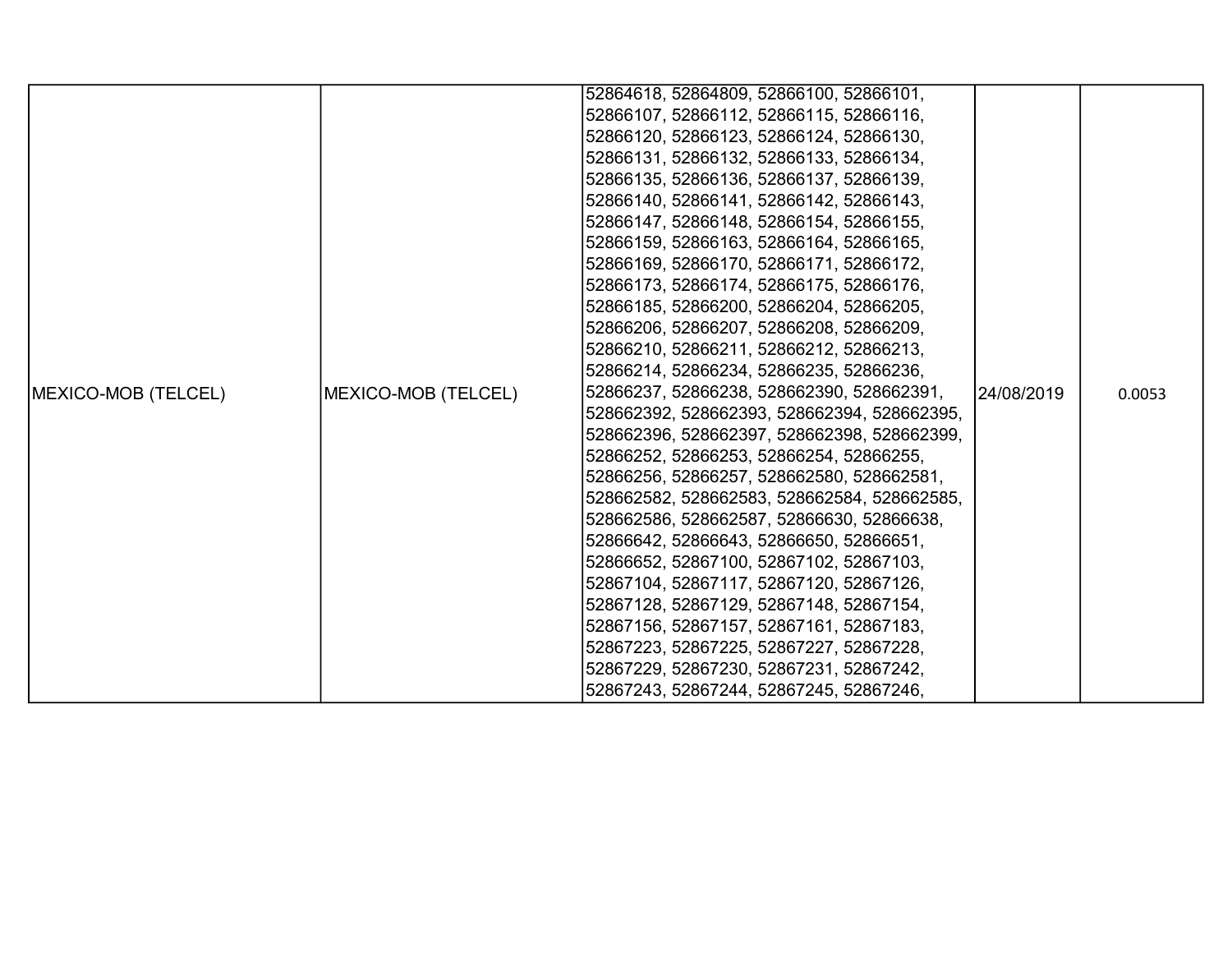|                     |                     | 52919165, 52919168, 52919169, 52919170,      |            |        |
|---------------------|---------------------|----------------------------------------------|------------|--------|
|                     |                     | 52919171, 52919172, 529191730, 529191731,    |            |        |
|                     |                     | 529191732, 529191733, 529191734, 529191735,  |            |        |
|                     |                     | 529191736, 52919209, 52919670, 52919686,     |            |        |
|                     |                     | 52921100, 52921101, 52921102, 52921103,      |            |        |
|                     |                     | 52921104, 52921105, 52921109, 52921110,      |            |        |
|                     |                     | 52921111, 52921112, 52921115, 52921116,      |            |        |
|                     |                     | 52921117, 52921118, 52921119, 52921120,      |            |        |
|                     |                     | 52921123, 52921124, 52921125, 52921132,      |            |        |
|                     |                     | 52921133, 52921134, 52921135, 52921136,      |            |        |
|                     |                     | 52921137, 52921138, 52921139, 52921140,      |            |        |
|                     |                     | 52921141, 52921142, 52921143, 52921145,      |            |        |
|                     |                     | 52921146, 52921147, 52921148, 52921149,      |            |        |
|                     |                     | 52921150, 52921151, 52921178, 52921179,      |            |        |
| MEXICO-MOB (TELCEL) | MEXICO-MOB (TELCEL) | 52921180, 52921181, 52921195, 52921196,      | 24/08/2019 | 0.0053 |
|                     |                     | 52921197, 52921200, 52921202, 52921203,      |            |        |
|                     |                     | 52921206, 52921207, 52921208, 52921221,      |            |        |
|                     |                     | 52921222, 52921223, 52921224, 52921228,      |            |        |
|                     |                     | 52921229, 52921230, 52921233, 52921234,      |            |        |
|                     |                     | 52921235, 52921236, 52921238, 52921239,      |            |        |
|                     |                     | 52921240, 52921252, 52921253, 52921254,      |            |        |
|                     |                     | 52921255, 52921256, 529212570, 529212571,    |            |        |
|                     |                     | 529212572, 529212573, 529212574, 529212575,  |            |        |
|                     |                     | 529212576, 529212577, 529212578, 5292125790, |            |        |
|                     |                     | 5292125791, 5292125792, 52921258, 52921259,  |            |        |
|                     |                     | 529212600, 529212601, 529212602, 529212603,  |            |        |
|                     |                     | 529212604, 529212605, 529212606, 529212607,  |            |        |
|                     |                     | 529212608, 529212609, 52921265, 52921268,    |            |        |
|                     |                     | 52921273, 52921303, 52921304, 52921305,      |            |        |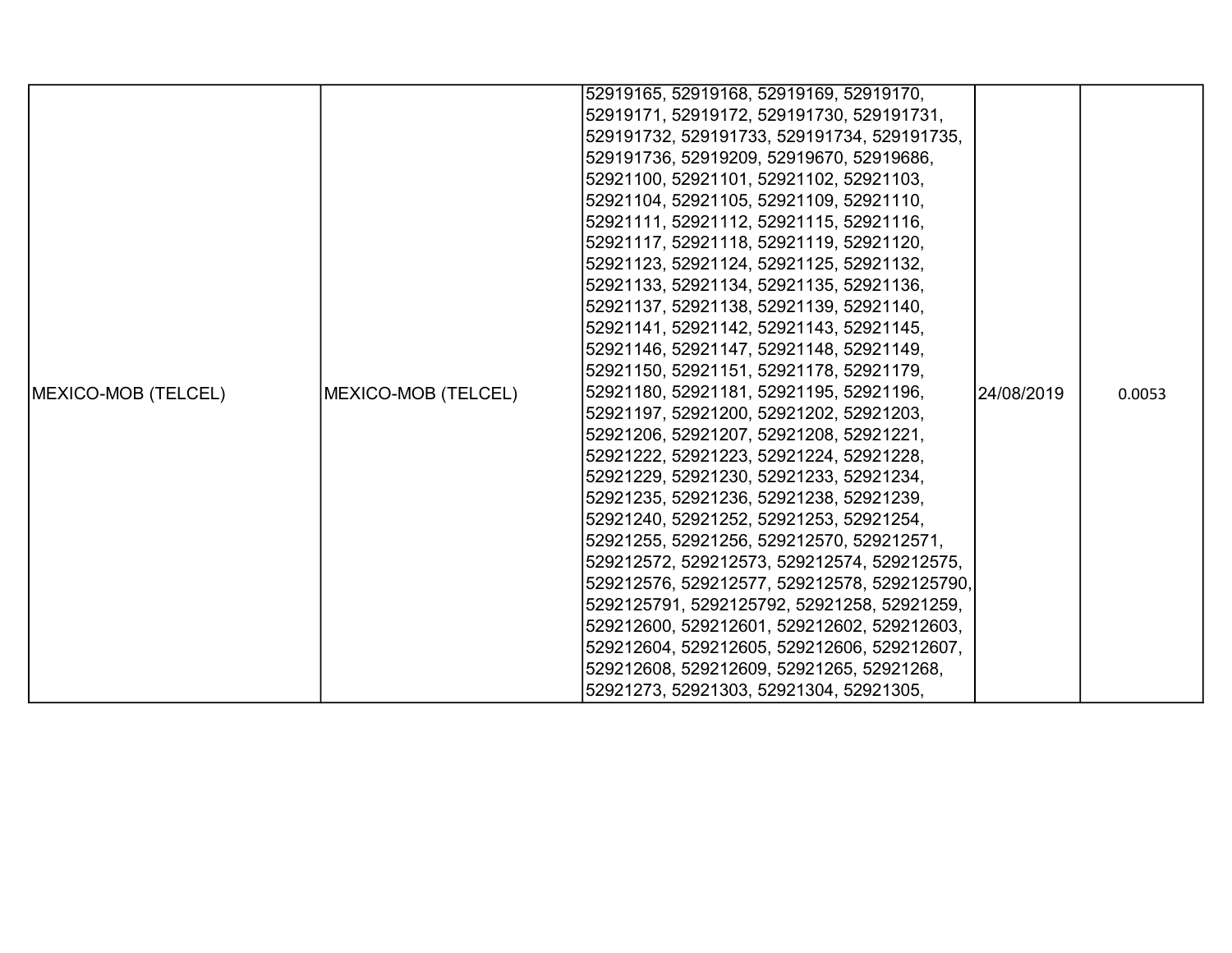|                            |                     | 52954177, 52954178, 52954180, 52954181,     |            |        |
|----------------------------|---------------------|---------------------------------------------|------------|--------|
|                            |                     | 52954182, 52954183, 52954184, 52954540,     |            |        |
|                            |                     | 52954544, 52954559, 52954582, 52954588,     |            |        |
|                            |                     | 52958100, 52958106, 52958107, 52958109,     |            |        |
|                            |                     | 52958111, 52958113, 52958115, 52958116,     |            |        |
|                            |                     | 52958117, 52958118, 52958119, 52958122,     |            |        |
|                            |                     | 52958124, 52958125, 52958128, 52958130,     |            |        |
|                            |                     | 52958131, 52958136, 52958142, 529581430,    |            |        |
|                            |                     | 529581431, 529581432, 529581433, 529581434, |            |        |
|                            |                     | 529581435, 529581436, 529581437, 529581438, |            |        |
|                            |                     | 529581439, 529581440, 529581441, 529581442, |            |        |
|                            |                     | 529581443, 529581444, 529581445, 529581446, |            |        |
|                            |                     | 529581447, 529581448, 529581449, 52958173,  |            |        |
|                            |                     | 52958174, 52958583, 52958584, 529585855,    |            |        |
| <b>MEXICO-MOB (TELCEL)</b> | MEXICO-MOB (TELCEL) | 529585856, 529585857, 529585858, 529585859, | 24/08/2019 | 0.0053 |
|                            |                     | 52961100, 52961101, 52961102, 52961103,     |            |        |
|                            |                     | 52961106, 52961107, 52961108, 52961109,     |            |        |
|                            |                     | 52961110, 52961111, 52961113, 52961114,     |            |        |
|                            |                     | 52961115, 52961116, 52961117, 52961119,     |            |        |
|                            |                     | 52961120, 52961122, 52961124, 52961128,     |            |        |
|                            |                     | 52961129, 52961130, 52961131, 52961132,     |            |        |
|                            |                     | 52961133, 52961134, 52961135, 52961136,     |            |        |
|                            |                     | 52961137, 52961138, 52961142, 52961143,     |            |        |
|                            |                     | 52961150, 52961151, 52961152, 52961154,     |            |        |
|                            |                     | 52961155, 52961156, 52961165, 52961166,     |            |        |
|                            |                     | 52961168, 52961169, 52961171, 52961172,     |            |        |
|                            |                     | 52961173, 52961174, 52961175, 52961176,     |            |        |
|                            |                     | 52961177, 52961178, 52961179, 52961180,     |            |        |
|                            |                     | 52961181, 52961182, 52961184, 52961185,     |            |        |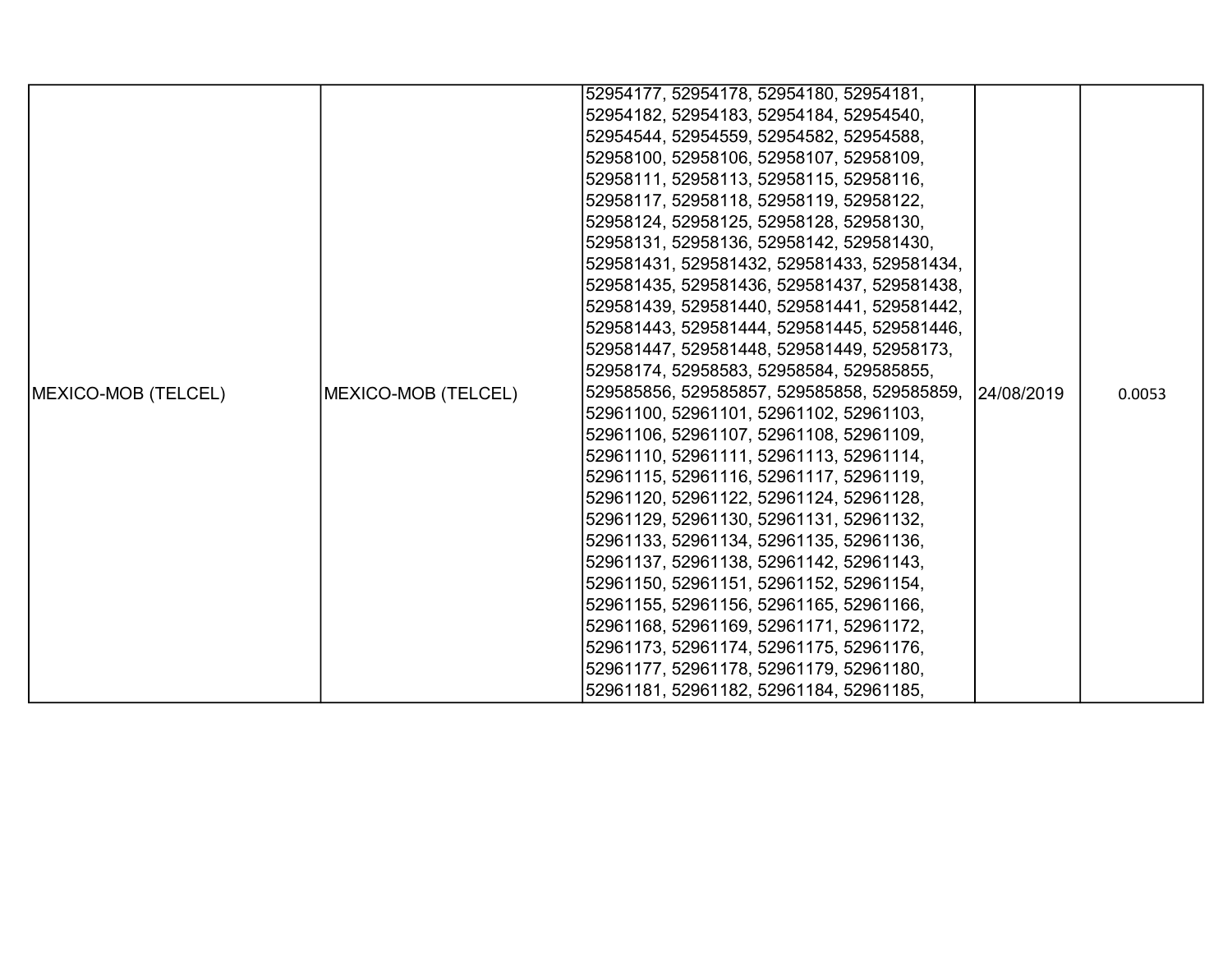|                            |                                          | 52984210, 52984211, 52984212, 52984213,     |            |        |
|----------------------------|------------------------------------------|---------------------------------------------|------------|--------|
|                            |                                          | 52984214, 52984215, 52984216, 52984217,     |            |        |
|                            |                                          | 52984218, 52984234, 52984235, 52984236,     |            |        |
|                            |                                          | 52984238, 52984239, 52984240, 52984241,     |            |        |
|                            |                                          | 52984253, 52984254, 52984255, 52984256,     |            |        |
|                            |                                          | 52984276, 52984277, 52984278, 52984279,     |            |        |
|                            |                                          | 529842800, 529842801, 529842802, 529842803, |            |        |
|                            |                                          | 529842804, 529842805, 529842807, 529842808, |            |        |
|                            |                                          | 529842809, 52984309, 5298431, 52984320,     |            |        |
|                            |                                          | 52984321, 52984322, 529843230, 529843231,   |            |        |
|                            |                                          | 529843232, 529843233, 529843234, 529843235, |            |        |
|                            | 529843236, 52984745, 52984804, 52984806, |                                             |            |        |
|                            |                                          | 52984807, 52984876, 52984877, 52984879,     |            |        |
|                            |                                          | 52985100, 52985101, 52985102, 52985106,     |            |        |
| <b>MEXICO-MOB (TELCEL)</b> | MEXICO-MOB (TELCEL)                      | 52985107, 52985108, 52985109, 52985111,     | 24/08/2019 | 0.0053 |
|                            |                                          | 52985112, 52985113, 52985114, 52985115,     |            |        |
|                            |                                          | 52985121, 52985122, 52985124, 52985125,     |            |        |
|                            |                                          | 52985126, 52985146, 529851470, 529851471,   |            |        |
|                            |                                          | 529851472, 529851473, 529851474, 529851475, |            |        |
|                            |                                          | 529851476, 529851477, 529851478, 52985808,  |            |        |
|                            |                                          | 52985852, 52985858, 52986100, 52986103,     |            |        |
|                            |                                          | 52986105, 52986106, 52986107, 52986111,     |            |        |
|                            |                                          | 52986112, 52986113, 52986114, 52986118,     |            |        |
|                            |                                          | 52986119, 52986120, 52986861, 52986866,     |            |        |
|                            |                                          | 52987100, 52987101, 52987103, 52987105,     |            |        |
|                            |                                          | 52987107, 52987111, 52987112, 52987113,     |            |        |
|                            |                                          | 52987114, 52987116, 52987117, 52987118,     |            |        |
|                            |                                          | 52987119, 52987137, 52987140, 529871410,    |            |        |
|                            |                                          | 529871411, 529871412, 529871413, 529871414, |            |        |
| <b>MICRONESIA</b>          | <b>MICRONESIA</b>                        | 691                                         | 24/08/2019 | 0.4838 |
| <b>MOLDOVA</b>             | <b>MOLDOVA</b>                           | 373                                         | 24/08/2019 | 0.2924 |
| MOLDOVA (NON GEOGRAPHIC)   | MOLDOVA (NON GEOGRAPHIC 37330, 37338     |                                             | 24/08/2019 | 0.2924 |
| MOLDOVA (PRIDNESTROVIE)    | MOLDOVA (PRIDNESTROVIE)                  | 37321, 3735                                 | 24/08/2019 | 0.1962 |
| MOLDOVA (PRS)              | <b>MOLDOVA (PRS)</b>                     | 373900                                      | 24/08/2019 | 0.2924 |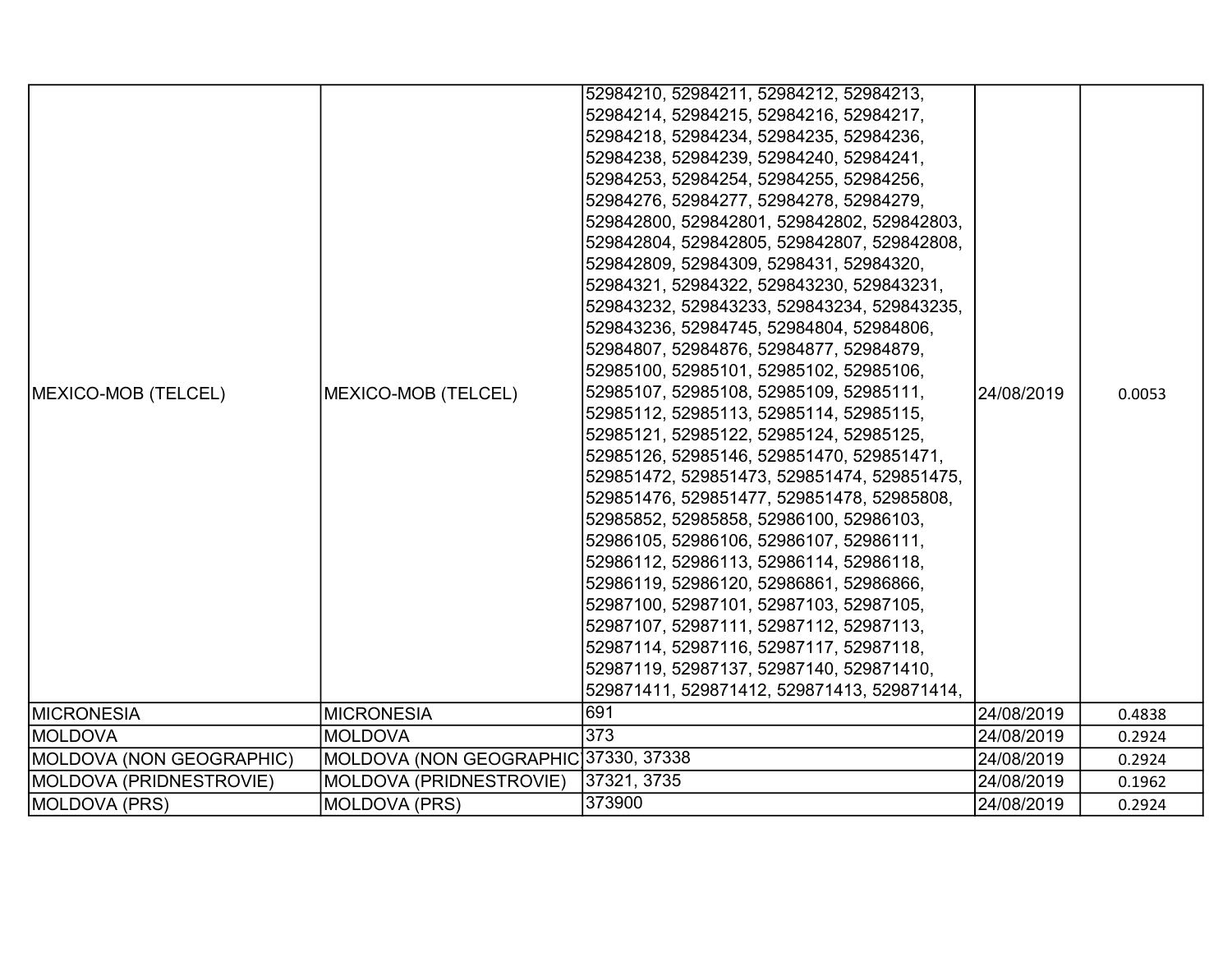| MOLDOVA (SPECIAL SVC)    | MOLDOVA (SPECIAL SVC)                       | 373900356, 373900357, 373900358, 373900359,<br>37390036, 37390037, 37390038, 37390039,<br>37390040, 37390041, 37390042, 37390043,<br>37390044, 373900450, 373900451, 373900452,<br>373900453, 373900454, 373900455, 373900667, 24/08/2019<br>373900668, 373900669, 373900670, 373900671,<br>373900672, 373900673, 373900674, 373900675,<br>3739006760, 3739006761, 3739006762,<br>3739006763, 3739006764, 3739006765,<br>3739006766 |            | 0.2924 |
|--------------------------|---------------------------------------------|-------------------------------------------------------------------------------------------------------------------------------------------------------------------------------------------------------------------------------------------------------------------------------------------------------------------------------------------------------------------------------------------------------------------------------------|------------|--------|
| MOLDOVA-MOB (IDC)        | MOLDOVA-MOB (IDC)                           | 37377                                                                                                                                                                                                                                                                                                                                                                                                                               | 24/08/2019 | 0.2322 |
| MOLDOVA-MOB (MOLDCELL)   | MOLDOVA-MOB (MOLDCELL)                      | 37376, 37378, 37379                                                                                                                                                                                                                                                                                                                                                                                                                 | 24/08/2019 | 0.3019 |
| MOLDOVA-MOB (ORANGE)     | MOLDOVA-MOB (ORANGE)                        | 37360, 373610, 373611, 373620, 373621, 37368,<br>37369                                                                                                                                                                                                                                                                                                                                                                              | 24/08/2019 | 0.2156 |
| MOLDOVA-MOB (UNITE)      | MOLDOVA-MOB (UNITE)                         | 373671, 373672, 373673, 373674, 373675,<br>373676, 3736770, 3736771, 3736772, 3736773,<br>3736774, 3736775, 3736777, 3736788                                                                                                                                                                                                                                                                                                        | 24/08/2019 | 0.2684 |
| MONACO                   | <b>MONACO</b>                               | $\overline{377}$                                                                                                                                                                                                                                                                                                                                                                                                                    | 24/08/2019 | 0.0647 |
| <b>MONACO (VAS)</b>      | <b>BLOCKED</b>                              | 3774098                                                                                                                                                                                                                                                                                                                                                                                                                             | 24/08/2019 | 0.6816 |
| MONACO-MOB (KFOR-KOSOVO) | MONACO-MOB (KFOR-KOSOVC37744, 37745, 377461 |                                                                                                                                                                                                                                                                                                                                                                                                                                     | 24/08/2019 | 0.4769 |
| MONACO-MOB (OTHERS)      | MONACO-MOB (OTHERS)                         | 3773, 3776                                                                                                                                                                                                                                                                                                                                                                                                                          | 24/08/2019 | 0.2748 |
| <b>MONGOLIA</b>          | <b>MONGOLIA</b>                             | 976                                                                                                                                                                                                                                                                                                                                                                                                                                 | 24/08/2019 | 0.0162 |
| <b>MONTENEGRO</b>        | <b>MONTENEGRO</b>                           | 382                                                                                                                                                                                                                                                                                                                                                                                                                                 | 24/08/2019 | 0.3426 |
| MONTENEGRO (IPMONT)      | MONTENEGRO (IPMONT)                         | 3827890                                                                                                                                                                                                                                                                                                                                                                                                                             | 24/08/2019 | 0.1579 |
|                          |                                             | 38215999, 3821600, 3821606, 38218000,<br>MONTENEGRO (MTEL SPECIAL SV MONTENEGRO (MTEL SPECIAL 38219500, 38219600, 38219888, 38219891,<br>38219905                                                                                                                                                                                                                                                                                   | 24/08/2019 | 0.1579 |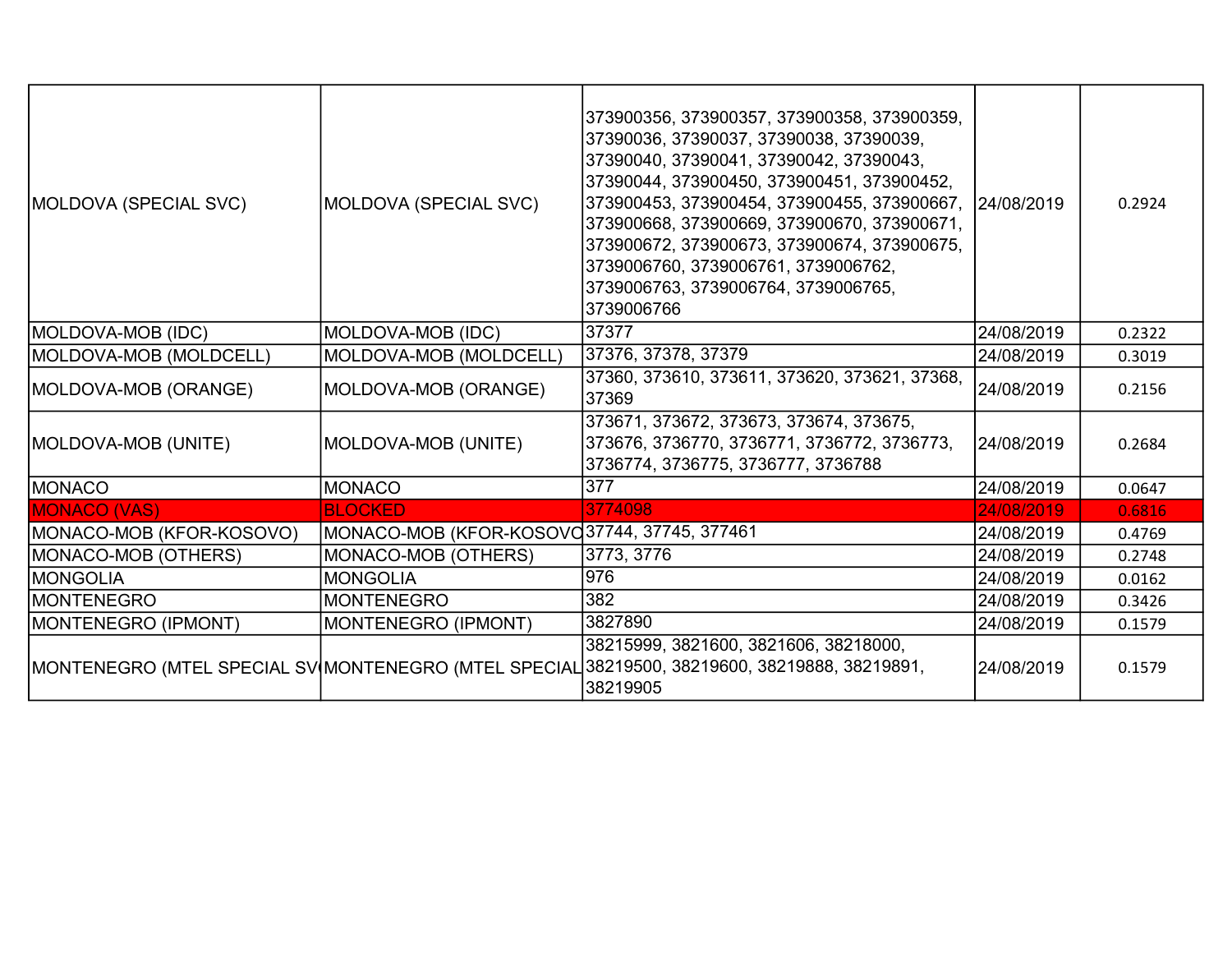| MONTENEGRO (MTEL)                                                             | MONTENEGRO (MTEL)                   | 38220251, 38220252, 38220253, 38220254,<br>3822068, 38230680, 38230681, 38230682,<br>38230683, 38230684, 38231781, 38232780,<br>38232781, 38233680, 38233681, 38233682,<br>38233683, 38233684, 38233685, 38233686,<br>38233687, 38240680, 38240681, 38240682,<br>38240683, 38240684, 38240685, 38240686,<br>38240687, 38241680, 38241681, 38250680,<br>38250681, 38251680, 38251681, 38251682,<br>38252680, 3827810, 3827811 | 24/08/2019 | 0.1579 |
|-------------------------------------------------------------------------------|-------------------------------------|------------------------------------------------------------------------------------------------------------------------------------------------------------------------------------------------------------------------------------------------------------------------------------------------------------------------------------------------------------------------------------------------------------------------------|------------|--------|
| MONTENEGRO (ORION)                                                            | MONTENEGRO (ORION)                  | 38220450, 38220455, 38240410, 3827830                                                                                                                                                                                                                                                                                                                                                                                        | 24/08/2019 | 0.1579 |
| MONTENEGRO (TELEMACH)                                                         | MONTENEGRO (TELEMACH)               | 38220250, 38220330, 38220331, 38220332,<br>38220333, 38220334, 38220335, 38220336,<br>38230201, 38231200, 38231201, 38232200,<br>38232201, 38233200, 38240206, 38240207,<br>38250200, 38250201, 38252200, 38252201,<br>38278310, 38278311, 38278312, 38278313,<br>38278314                                                                                                                                                   | 24/08/2019 | 0.1579 |
| MONTENEGRO (TELENOR SPECIA MONTENEGRO (TELENOR SPE 3821189, 3821700, 38219400 |                                     |                                                                                                                                                                                                                                                                                                                                                                                                                              | 24/08/2019 | 0.1579 |
| MONTENEGRO (TELENOR)                                                          | MONTENEGRO (TELENOR)                | 38220690, 38230690, 38231691, 38232690,<br>38233690, 38240690, 38241690, 38250690,<br>38251690, 38252690                                                                                                                                                                                                                                                                                                                     | 24/08/2019 | 0.1579 |
| MONTENEGRO (VAS)                                                              | <b>MONTENEGRO (VAS)</b>             | 38220437                                                                                                                                                                                                                                                                                                                                                                                                                     | 24/08/2019 | 0.3600 |
| MONTENEGRO-MOB (MTEL)                                                         | MONTENEGRO-MOB (MTEL)               | 38260, 38268                                                                                                                                                                                                                                                                                                                                                                                                                 | 24/08/2019 | 0.3881 |
| MONTENEGRO-MOB (TELENOR)                                                      | MONTENEGRO-MOB (TELENOR38263, 38269 |                                                                                                                                                                                                                                                                                                                                                                                                                              | 24/08/2019 | 0.3881 |
| <b>MONTENEGRO-MOB (T-MOBILE)</b>                                              | <b>BLOCKED</b>                      | 38266, 38267                                                                                                                                                                                                                                                                                                                                                                                                                 | 24/08/2019 | 0.6816 |
| <b>MONTSERRAT</b>                                                             | <b>MONTSERRAT</b>                   | 1664                                                                                                                                                                                                                                                                                                                                                                                                                         | 24/08/2019 | 0.2322 |
| IMOROCCO                                                                      | <b>MOROCCO</b>                      | 212                                                                                                                                                                                                                                                                                                                                                                                                                          | 24/08/2019 | 0.0179 |
| MOROCCO (WANA)                                                                | MOROCCO (WANA)                      | 212529, 212538                                                                                                                                                                                                                                                                                                                                                                                                               | 24/08/2019 | 0.0877 |
| MOROCCO-MOB (GNA)                                                             | MOROCCO-MOB (GNA)                   | 2126921, 2126922, 2128920                                                                                                                                                                                                                                                                                                                                                                                                    | 24/08/2019 | 0.0192 |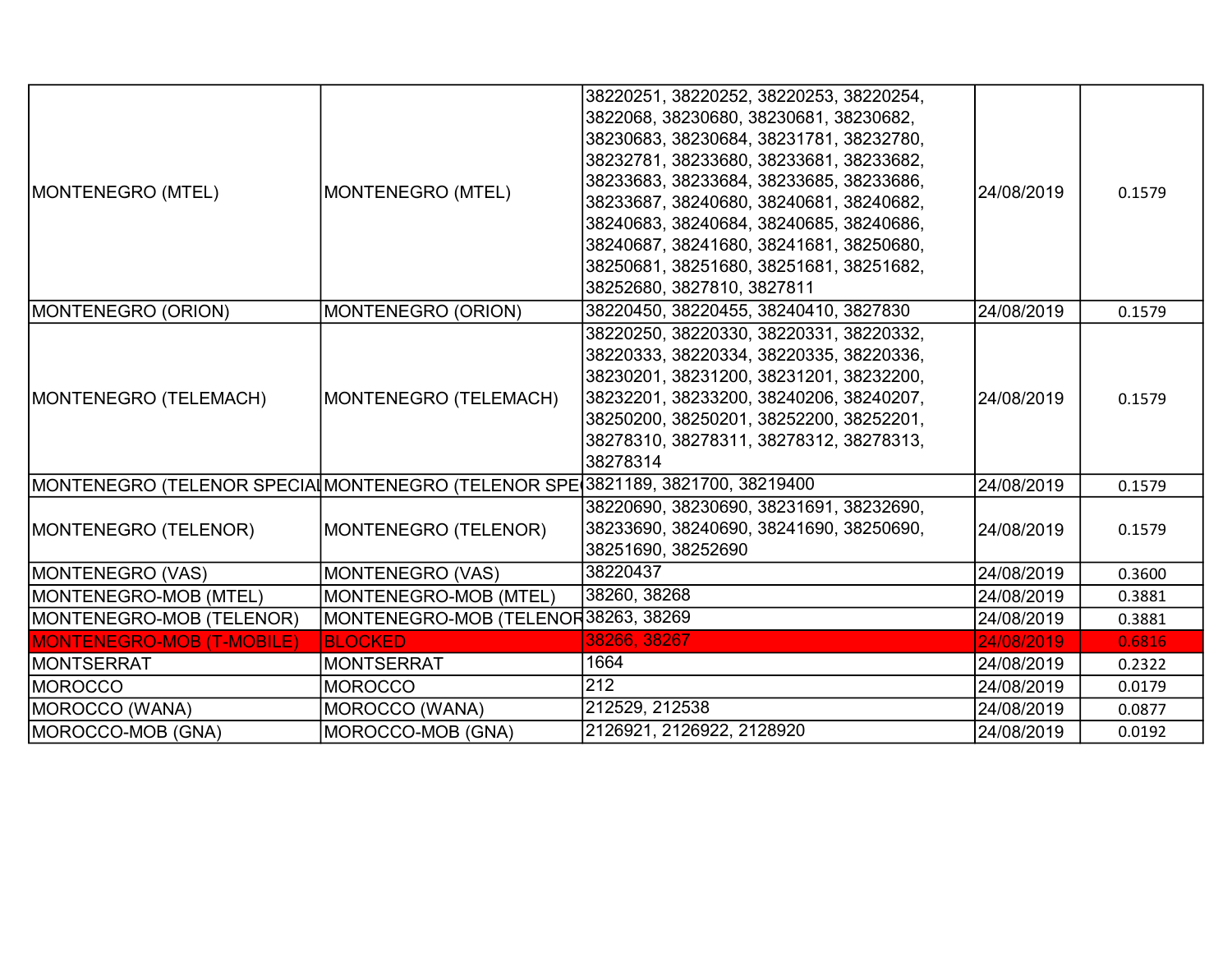| MOROCCO-MOB (IAM)                                                        | MOROCCO-MOB (IAM)                     | 212610, 212611, 212613, 212615, 212616,<br>212618, 212622, 212623, 212624, 212628,<br>212636, 212637, 212639, 212641, 212642,<br>212643, 212648, 212650, 212651, 212652,<br>212653, 212654, 212655, 212658, 212659,<br>212661, 212662, 212666, 212667, 212668,<br>212670, 212671, 212672, 212673, 212676,<br>212677, 212678, 212682, 212689, 212696,<br>212697, 212761, 212762, 212766, 212767 | 24/08/2019 | 0.4790 |
|--------------------------------------------------------------------------|---------------------------------------|------------------------------------------------------------------------------------------------------------------------------------------------------------------------------------------------------------------------------------------------------------------------------------------------------------------------------------------------------------------------------------------------|------------|--------|
| MOROCCO-MOB (INWI RESTRICTE MOROCCO-MOB (INWI RESTRI                     |                                       | 212526, 212527, 212533, 212534, 212540,<br>212546, 212547, 212550, 212553                                                                                                                                                                                                                                                                                                                      | 24/08/2019 | 0.2748 |
| MOROCCO-MOB (INWI)                                                       | MOROCCO-MOB (INWI)                    | 21260, 212626, 212627, 212629, 212630,<br>212633, 212634, 212635, 212638, 212640,<br>212646, 212647, 212680, 212681, 212687,<br>212690, 212695, 212698, 212699, 212700,<br>212706, 212707, 212708                                                                                                                                                                                              | 24/08/2019 | 0.4619 |
| MOROCCO-MOB (ORANGE)                                                     | MOROCCO-MOB (ORANGE)                  | 212612, 212614, 212617, 212619, 212620,<br>212621, 212625, 212631, 212632, 212644,<br>212645, 212649, 212656, 212657, 212660,<br>212663, 212664, 212665, 212669, 212674,<br>212675, 212679, 212684, 212688, 212691,<br>212693, 212694, 212770, 212771, 212772,<br>212777                                                                                                                       | 24/08/2019 | 0.4294 |
| MOROCCO-MOB (OTHERS)                                                     | MOROCCO-MOB (OTHERS)                  | 212683, 212685, 212686, 2126920, 2126923,<br>2126924, 2126925, 2126926, 2126927, 2126928,<br>2126929                                                                                                                                                                                                                                                                                           | 24/08/2019 | 0.1541 |
| MOZAMBIQUE                                                               | <b>MOZAMBIQUE</b>                     | 258                                                                                                                                                                                                                                                                                                                                                                                            | 24/08/2019 | 0.1000 |
| MOZAMBIQUE-MOB (MOVITEL)                                                 | MOZAMBIQUE-MOB (MOVITEL) 25886, 25887 |                                                                                                                                                                                                                                                                                                                                                                                                | 24/08/2019 | 0.1649 |
| MOZAMBIQUE-MOB (OTHERS)                                                  | MOZAMBIQUE-MOB (OTHERS)               | 25882, 25883                                                                                                                                                                                                                                                                                                                                                                                   | 24/08/2019 | 0.0742 |
| MOZAMBIQUE-MOB (VODACOM)                                                 | MOZAMBIQUE-MOB (VODACOM25884, 25885   |                                                                                                                                                                                                                                                                                                                                                                                                | 24/08/2019 | 0.3426 |
| MYANMAR (=BURMA)                                                         | MYANMAR (=BURMA)                      | 95                                                                                                                                                                                                                                                                                                                                                                                             | 24/08/2019 | 0.1358 |
| MYANMAR (=BURMA)-MOB (OOREI MYANMAR (=BURMA)-MOB (OO 95995, 95996, 95997 |                                       |                                                                                                                                                                                                                                                                                                                                                                                                | 24/08/2019 | 0.2070 |
| MYANMAR (=BURMA)-MOB (OTHERMYANMAR (=BURMA)-MOB (OT∦959                  |                                       |                                                                                                                                                                                                                                                                                                                                                                                                | 24/08/2019 | 0.1918 |
| MYANMAR (=BURMA)-MOB (TELEN(MYANMAR (=BURMA)-MOB (TEL                    |                                       | 959750, 959751, 959752, 95976, 95977, 95978,<br>95979                                                                                                                                                                                                                                                                                                                                          | 24/08/2019 | 0.1284 |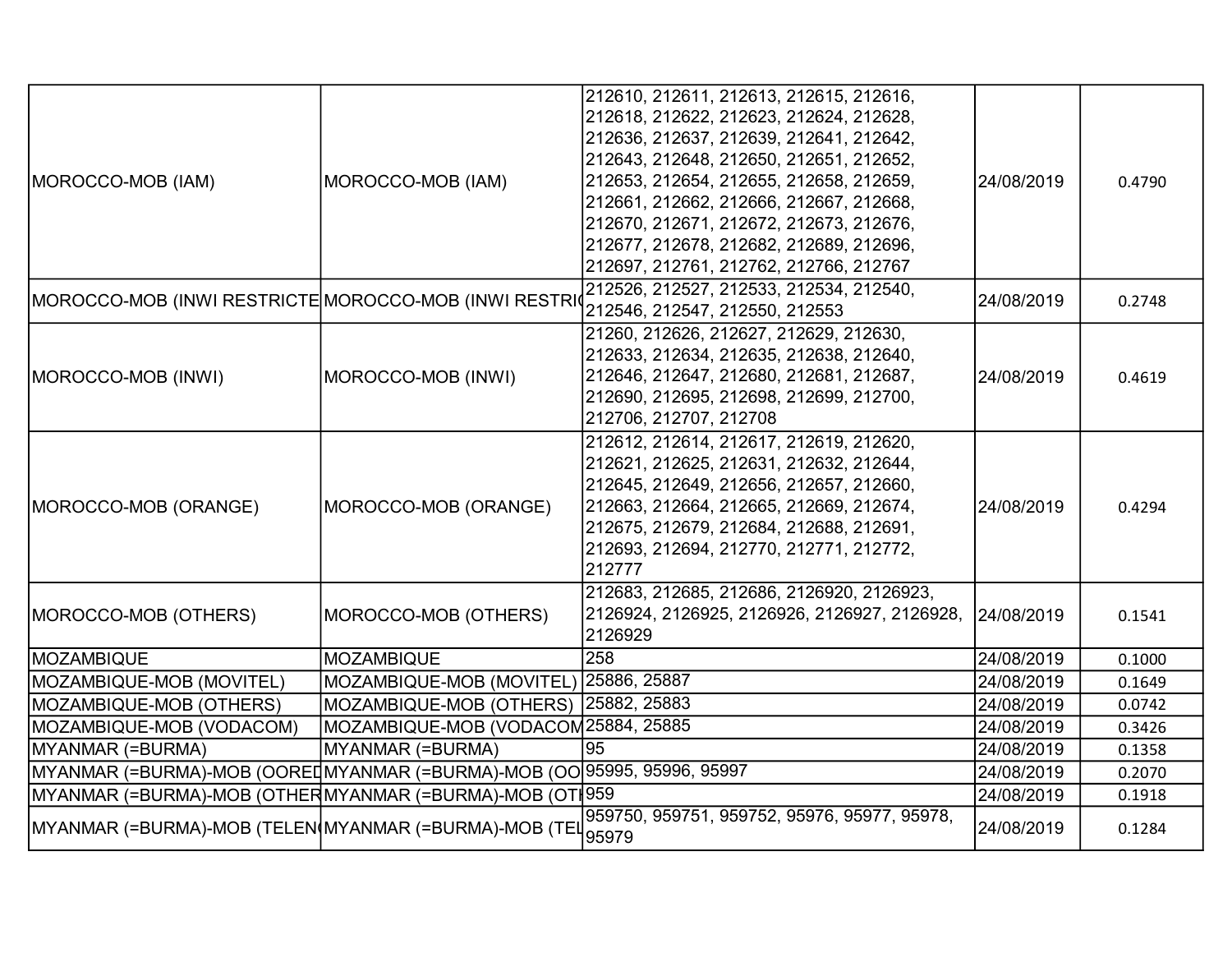| NAMIBIA                                                            | <b>NAMIBIA</b>               | 264                                                                                                                                                                                                                                                                                                                                                                                                           | 24/08/2019 | 0.1042 |
|--------------------------------------------------------------------|------------------------------|---------------------------------------------------------------------------------------------------------------------------------------------------------------------------------------------------------------------------------------------------------------------------------------------------------------------------------------------------------------------------------------------------------------|------------|--------|
| NAMIBIA-MOB (MTC)                                                  | NAMIBIA-MOB (MTC)            | 26460, 26481, 26483, 26488                                                                                                                                                                                                                                                                                                                                                                                    | 24/08/2019 | 0.0478 |
| NAMIBIA-MOB (TN MOBILE)                                            | NAMIBIA-MOB (TN MOBILE)      | 26482, 26485                                                                                                                                                                                                                                                                                                                                                                                                  | 24/08/2019 | 0.0844 |
| <b>NAURU</b>                                                       | <b>BLOCKED</b>               | 674                                                                                                                                                                                                                                                                                                                                                                                                           | 24/08/2019 | 1.2674 |
| NEPAL                                                              | <b>NEPAL</b>                 | 977                                                                                                                                                                                                                                                                                                                                                                                                           | 24/08/2019 | 0.1487 |
| NEPAL-KATHMANDU                                                    | NEPAL-KATHMANDU              | 97714, 97715, 97716                                                                                                                                                                                                                                                                                                                                                                                           | 24/08/2019 | 0.1487 |
| NEPAL-MOB (NCELL)                                                  | NEPAL-MOB (NCELL)            | 977980, 977981, 977982                                                                                                                                                                                                                                                                                                                                                                                        | 24/08/2019 | 0.1505 |
| NEPAL-MOB (OTHERS)                                                 | NEPAL-MOB (OTHERS)           | 97796, 97797, 97798, 977990, 977993                                                                                                                                                                                                                                                                                                                                                                           | 24/08/2019 | 0.1426 |
| <b>INETHERLANDS</b>                                                | <b>NETHERLANDS</b>           | 31                                                                                                                                                                                                                                                                                                                                                                                                            | 24/08/2019 | 0.0096 |
| <b>INETHERLANDS ANTILLES</b>                                       | <b>INETHERLANDS ANTILLES</b> | 599                                                                                                                                                                                                                                                                                                                                                                                                           | 24/08/2019 | 0.1466 |
| NETHERLANDS ANTILLES (SPECIA BLOCKED                               |                              | 599603, 599604, 599605, 599718                                                                                                                                                                                                                                                                                                                                                                                | 24/08/2019 | 1.3276 |
| NETHERLANDS ANTILLES-CURACANETHERLANDS ANTILLES-CUR                |                              | 5999430, 5999431, 5999432, 5999433, 5999434,<br>5999435, 5999441, 5999444, 599946, 599950,<br>5999730, 5999732, 5999733, 5999734, 5999735,<br>5999736, 5999737, 5999738, 5999739, 5999744,<br>5999745, 5999746, 5999747, 5999748, 5999749,<br>5999763, 5999765, 5999767, 5999777, 5999787,<br>5999788, 5999789, 5999833, 5999839, 599984,<br>5999867, 5999870, 5999871, 5999885, 5999887,<br>5999888, 5999889 | 24/08/2019 | 0.0373 |
| NETHERLANDS ANTILLES-MOB (DI NETHERLANDS ANTILLES-MOB 59970, 59978 |                              |                                                                                                                                                                                                                                                                                                                                                                                                               | 24/08/2019 | 0.1142 |
| NETHERLANDS ANTILLES-MOB (DI NETHERLANDS ANTILLES-MOB 5999724      |                              | 599965, 599966, 599967, 599968, 599969,                                                                                                                                                                                                                                                                                                                                                                       | 24/08/2019 | 0.1144 |
|                                                                    |                              | 5993181, 5993184, 5993185, 5993186, 5993187,<br>5993188, 5993191, 5993194, 5993195, 5993197,<br>NETHERLANDS ANTILLES-MOB (OTNETHERLANDS ANTILLES-MOB 5993198, 5994161, 5994164, 5994165, 5994166, 24/08/2019<br>5994167, 5994168, 599770, 599777, 59979,<br>599951, 599952, 599953, 599954, 599955,<br>599956, 599957, 599961, 5999630, 5999631                                                               |            | 0.1597 |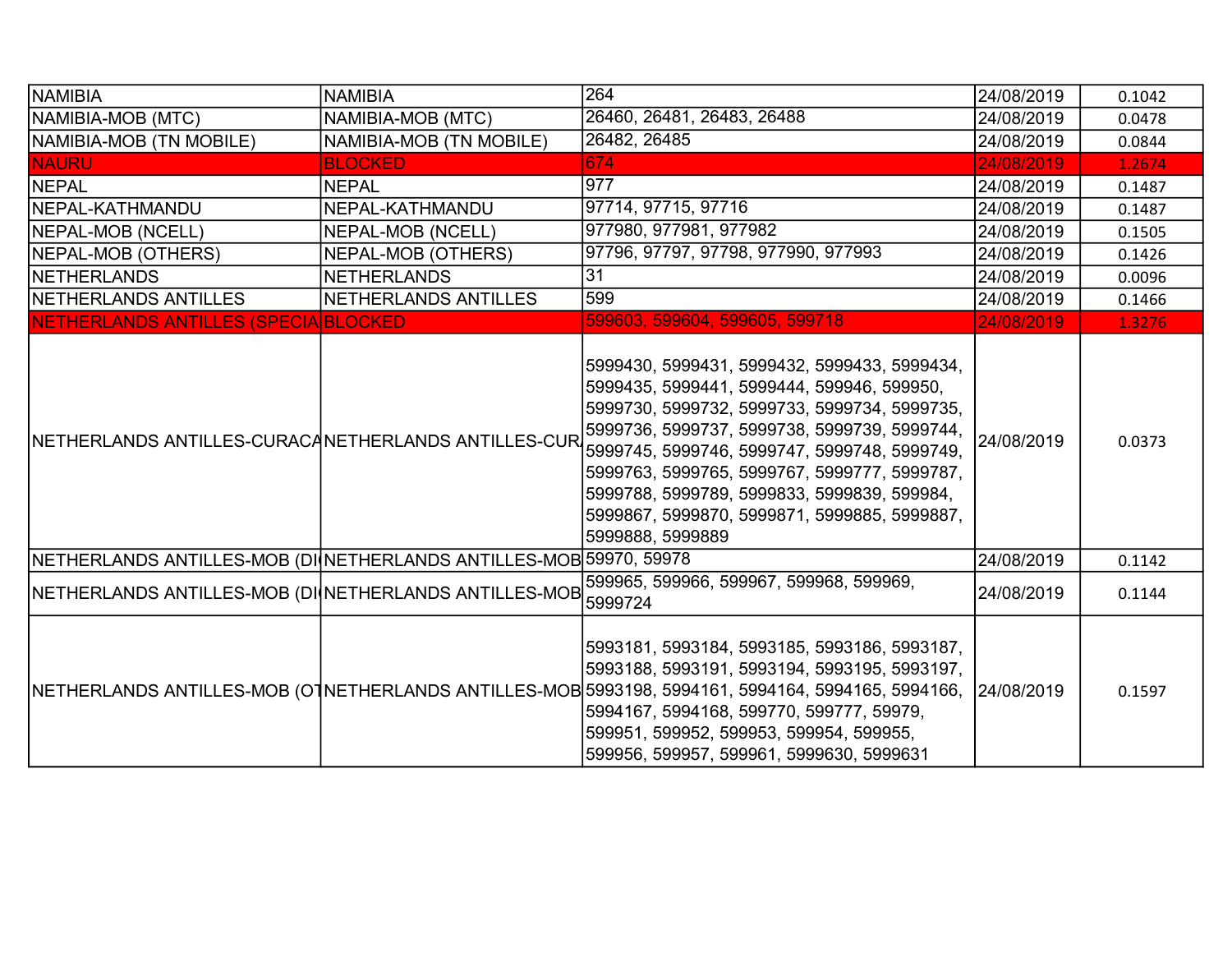| NETHERLANDS-MOB (KPN)                              | NETHERLANDS-MOB (KPN)                  | 31610, 31612, 31613, 31620, 31622, 31623,<br>31630, 31651, 31653, 31657, 316587, 316588,<br>316589, 31665, 31682, 31683, 3197011,<br>3197012, 3197013, 3197016, 3197017, 3197018,<br>3197020, 3197021, 3197022                                                                                                                                                                                                                                  | 24/08/2019 | 0.0150 |
|----------------------------------------------------|----------------------------------------|-------------------------------------------------------------------------------------------------------------------------------------------------------------------------------------------------------------------------------------------------------------------------------------------------------------------------------------------------------------------------------------------------------------------------------------------------|------------|--------|
| NETHERLANDS-MOB (LYCA)                             | NETHERLANDS-MOB (LYCA)                 | 31684, 31685, 316860, 316861, 316862, 316863,<br>316864, 31687                                                                                                                                                                                                                                                                                                                                                                                  | 24/08/2019 | 0.0150 |
| NETHERLANDS-MOB (OTHERS)                           | NETHERLANDS-MOB (OTHERS) 316, 31970107 |                                                                                                                                                                                                                                                                                                                                                                                                                                                 | 24/08/2019 | 0.0397 |
| NETHERLANDS-MOB (TELE2)                            | NETHERLANDS-MOB (TELE2)                | 31636, 31640, 319708                                                                                                                                                                                                                                                                                                                                                                                                                            | 24/08/2019 | 0.0150 |
| NETHERLANDS-MOB (TELFORT)                          | NETHERLANDS-MOB (TELFORT               | 31616, 31617, 31619, 31626, 31633, 31644,<br>31645, 31647, 31649                                                                                                                                                                                                                                                                                                                                                                                | 24/08/2019 | 0.0150 |
| NETHERLANDS-MOB (T-MOBILE)                         |                                        | 31614, 31618, 31624, 31628, 316320, 316321,<br>NETHERLANDS-MOB (T-MOBILE316322, 31634, 31638, 31639, 31641, 31642,<br>31643, 31648, 316560, 316561, 31681                                                                                                                                                                                                                                                                                       | 24/08/2019 | 0.0150 |
| NETHERLANDS-MOB (VODAFONE) NETHERLANDS-MOB (VODAFO |                                        | 31611, 31615, 31621, 31625, 31627, 31629,<br>31631, 31646, 31650, 31652, 31654, 31655                                                                                                                                                                                                                                                                                                                                                           | 24/08/2019 | 0.0150 |
| <b>NEW CALEDONIA</b>                               | <b>NEW CALEDONIA</b>                   | 687                                                                                                                                                                                                                                                                                                                                                                                                                                             | 24/08/2019 | 0.2477 |
| NEW ZEALAND                                        | <b>NEW ZEALAND</b>                     | 64                                                                                                                                                                                                                                                                                                                                                                                                                                              | 24/08/2019 | 0.0127 |
| NEW ZEALAND-MOB                                    | <b>NEW ZEALAND-MOB</b>                 | $\overline{642}$                                                                                                                                                                                                                                                                                                                                                                                                                                | 24/08/2019 | 0.0367 |
| NICARAGUA                                          | <b>NICARAGUA</b>                       | 505                                                                                                                                                                                                                                                                                                                                                                                                                                             | 24/08/2019 | 0.1253 |
| NICARAGUA-MOB (CLARO)                              | NICARAGUA-MOB (CLARO)                  | 505550, 505551, 505552, 505553, 505554,<br>505555, 505556, 5055570, 50556, 50557, 50558,<br>505820, 505821, 505822, 505823, 505833,<br>505835, 505836, 505840, 505841, 505842,<br>505843, 505844, 505849, 505850, 505851,<br>505852, 505853, 505854, 505860, 505861,<br>505862, 505863, 505864, 505865, 505866,<br>505869, 505870, 505871, 505872, 505873,<br>505874, 505882, 505883, 505884, 505885,<br>505890, 505891, 505892, 505893, 505894 | 24/08/2019 | 0.2552 |
| NICARAGUA-MOB (COOTEL)                             | NICARAGUA-MOB (COOTEL)                 | 505620, 505630, 505633, 505635, 505640,<br>505644, 505645, 505650, 505655, 505677,<br>50568, 505690, 505695, 505699                                                                                                                                                                                                                                                                                                                             | 24/08/2019 | 0.2203 |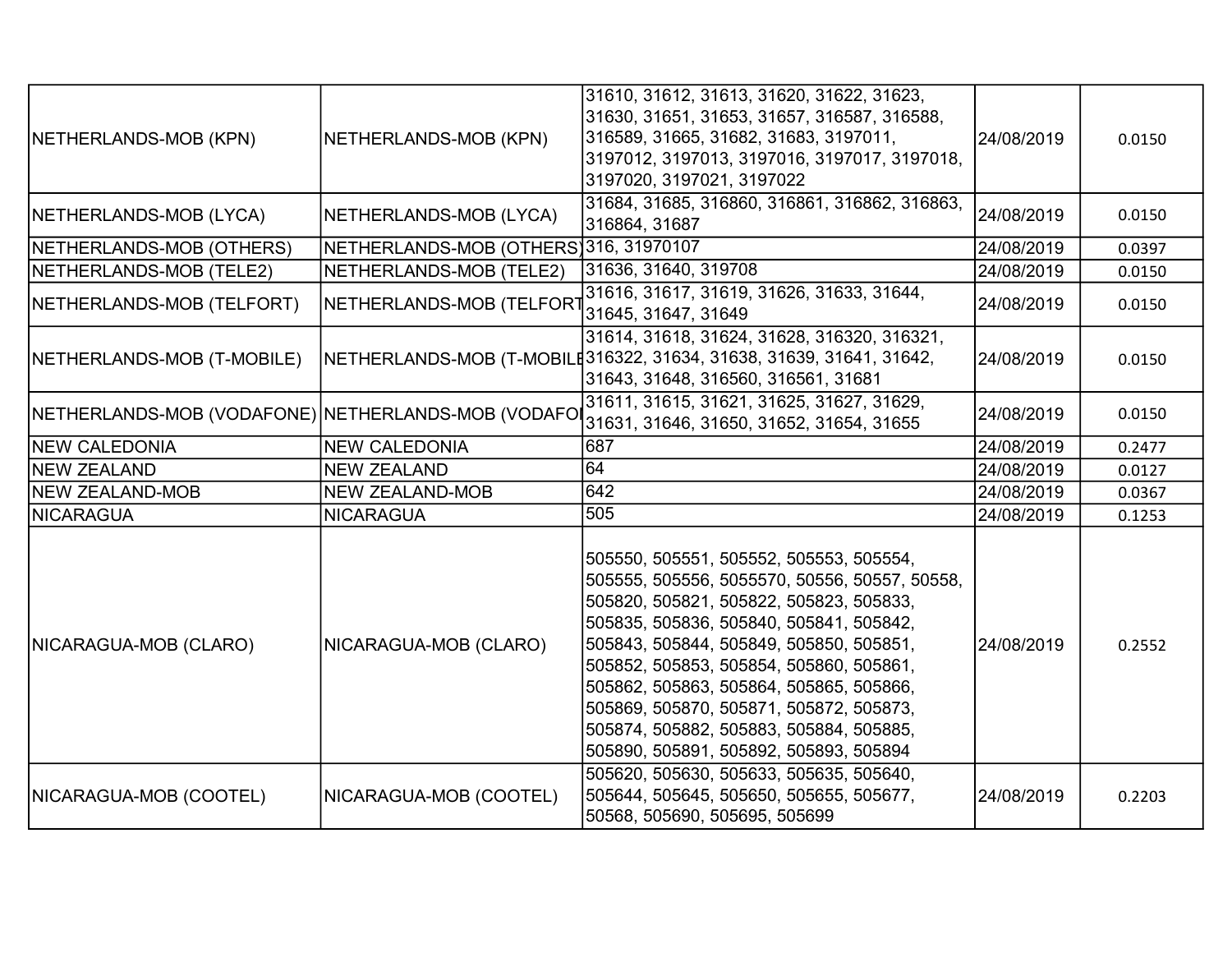| NICARAGUA-MOB (MOVISTAR)   |                        | 505750, 505751, 505752, 505753, 505754,<br>505755, 50576, 50577, 50578, 50581, 505824,<br> 505825, 505826, 505827, 505828, 505829,<br> 505832, 505837, 505838, 505839, 505845,<br> 505846, 505847, 505848, 505855, 505856,<br> NICARAGUA-MOB (MOVISTAR)  505857, 505858, 505859, 505867, 505868,<br> 505875, 505876, 505877, 505878, 505879,<br>5058802, 5058803, 5058804, 5058805, 5058806,<br> 5058807, 5058808, 5058809, 505881, 505886,<br> 505887, 505888, 505889, 505895, 505896,<br> 505897, 505898, 505899 | 24/08/2019 | 0.2311 |
|----------------------------|------------------------|--------------------------------------------------------------------------------------------------------------------------------------------------------------------------------------------------------------------------------------------------------------------------------------------------------------------------------------------------------------------------------------------------------------------------------------------------------------------------------------------------------------------|------------|--------|
| NICARAGUA-MOB (OTHERS)     | NICARAGUA-MOB (OTHERS) | 5058                                                                                                                                                                                                                                                                                                                                                                                                                                                                                                               | 24/08/2019 | 0.2341 |
| <b>INIGER</b>              | <b>NIGER</b>           | 227                                                                                                                                                                                                                                                                                                                                                                                                                                                                                                                | 24/08/2019 | 0.2960 |
| <b>NIGER (SPECIAL SVC)</b> | NIGER (SPECIAL SVC)    | 22709, 2271, 227201, 2272039, 22739                                                                                                                                                                                                                                                                                                                                                                                                                                                                                | 24/08/2019 | 0.3007 |
| <b>NIGERIA</b>             | <b>NIGERIA</b>         | 234                                                                                                                                                                                                                                                                                                                                                                                                                                                                                                                | 24/08/2019 | 0.0934 |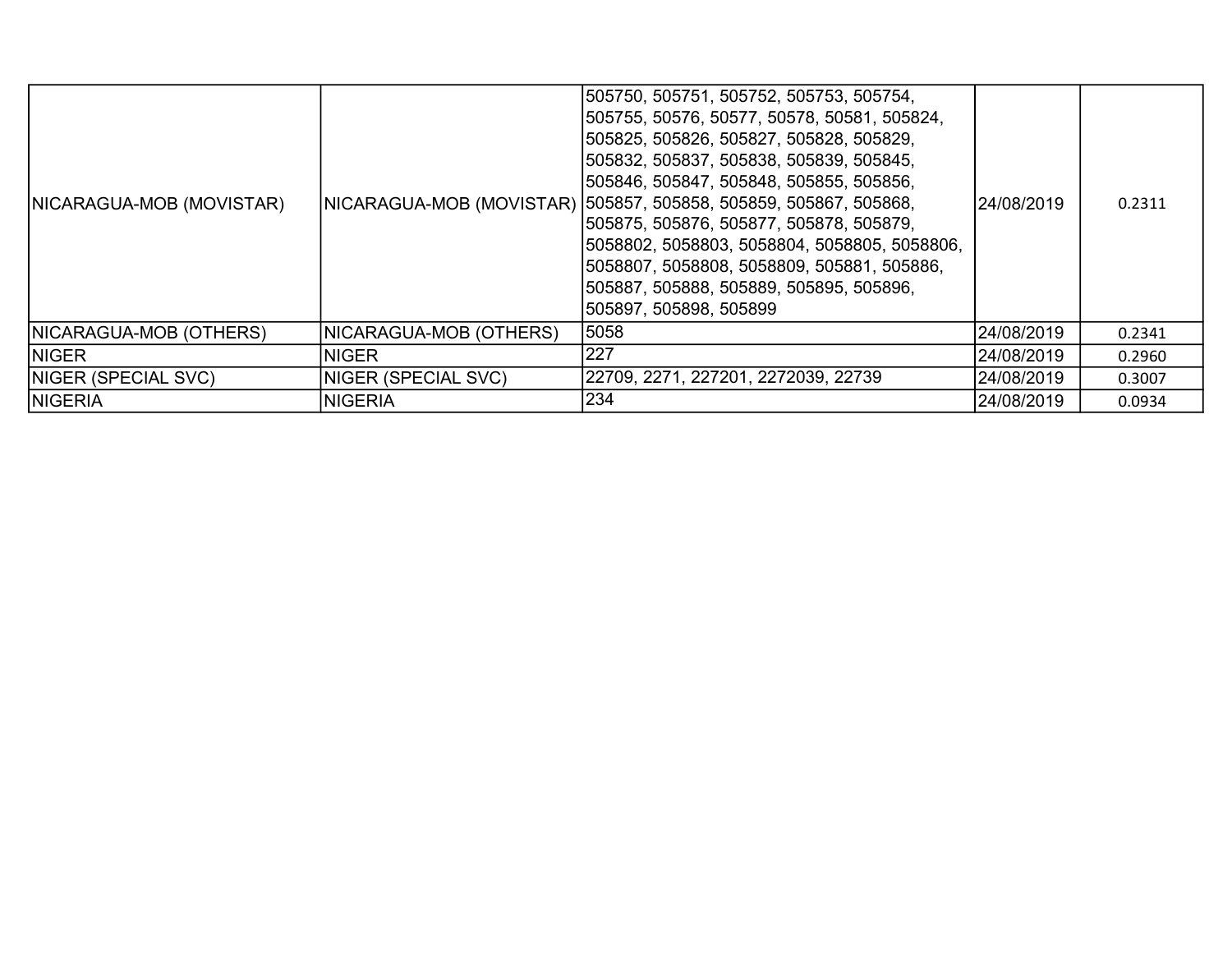| <b>NIGERIA-LAGOS</b>   | NIGERIA-LAGOS          | 23410, 23411, 234120, 2341210, 2341211,<br>2341222, 2341223, 2341224, 2341225, 2341226,<br>2341227, 2341228, 2341229, 234123, 234124,<br>234125, 234126, 234127, 234128, 234130,<br>234131, 234132, 234133, 2341340, 2341341,<br>2341343, 2341344, 2341345, 2341346, 2341347,<br>2341348, 2341349, 234135, 234136, 234137,<br>234138, 234139, 2341410, 2341411, 2341412,<br>2341413, 2341414, 234142, 234144, 2341450,<br>2341451, 2341452, 2341455, 2341456, 2341457,<br>2341458, 2341459, 234146, 234147, 234149,<br>23415, 234160, 234161, 234162, 234163,<br>234164, 2341650, 2341651, 2341652, 2341653,<br>2341654, 2341675, 2341676, 2341677, 2341678,<br>2341679, 234168, 234169, 2341705, 2341706,<br>2341707, 2341708, 2341709, 234171, 234175,<br>2341770, 2341771, 2341772, 2341795, 2341796,<br>2341797, 2341798, 2341799, 2341800, 2341801,<br>2341802, 2341803, 2341805, 2341806, 2341807,<br>2341808, 2341809, 234186, 234190, 234191,<br>234192, 234193, 234194, 234196, 234197,<br>234198, 234199, 2342903, 2342904, 2342905,<br>2348493, 2348494, 2349903, 2349904 | 24/08/2019 | 0.0934 |
|------------------------|------------------------|--------------------------------------------------------------------------------------------------------------------------------------------------------------------------------------------------------------------------------------------------------------------------------------------------------------------------------------------------------------------------------------------------------------------------------------------------------------------------------------------------------------------------------------------------------------------------------------------------------------------------------------------------------------------------------------------------------------------------------------------------------------------------------------------------------------------------------------------------------------------------------------------------------------------------------------------------------------------------------------------------------------------------------------------------------------------------------------|------------|--------|
| NIGERIA-MOB (9MOBILE)  | NIGERIA-MOB (9MOBILE)  | 234809, 234817, 234818, 234908, 234909                                                                                                                                                                                                                                                                                                                                                                                                                                                                                                                                                                                                                                                                                                                                                                                                                                                                                                                                                                                                                                               | 24/08/2019 | 0.0881 |
| NIGERIA-MOB (AIRTEL)   | NIGERIA-MOB (AIRTEL)   | 234701, 234708, 234802, 234808, 234812,<br>234902, 234907                                                                                                                                                                                                                                                                                                                                                                                                                                                                                                                                                                                                                                                                                                                                                                                                                                                                                                                                                                                                                            | 24/08/2019 | 0.0884 |
| NIGERIA-MOB (GLOBACOM) | NIGERIA-MOB (GLOBACOM) | 234705, 234805, 234807, 234811, 234815,<br>234905                                                                                                                                                                                                                                                                                                                                                                                                                                                                                                                                                                                                                                                                                                                                                                                                                                                                                                                                                                                                                                    | 24/08/2019 | 0.0940 |
| NIGERIA-MOB (MTN)      | NIGERIA-MOB (MTN)      | 2347025, 2347026, 234703, 2347040, 2347041,<br>2347042, 2347043, 2347044, 2347045, 2347046,<br>234706, 234803, 234806, 234810, 234813,<br>234814, 234816, 234903, 234906                                                                                                                                                                                                                                                                                                                                                                                                                                                                                                                                                                                                                                                                                                                                                                                                                                                                                                             | 24/08/2019 | 0.0940 |
| NIGERIA-MOB (OTHERS)   | NIGERIA-MOB (OTHERS)   | 234700, 234702, 2347047, 2347048, 2347049,<br>234707, 234709, 234800, 234801, 234804,<br>2348190, 2348191, 234900, 234901, 234904                                                                                                                                                                                                                                                                                                                                                                                                                                                                                                                                                                                                                                                                                                                                                                                                                                                                                                                                                    | 24/08/2019 | 0.1018 |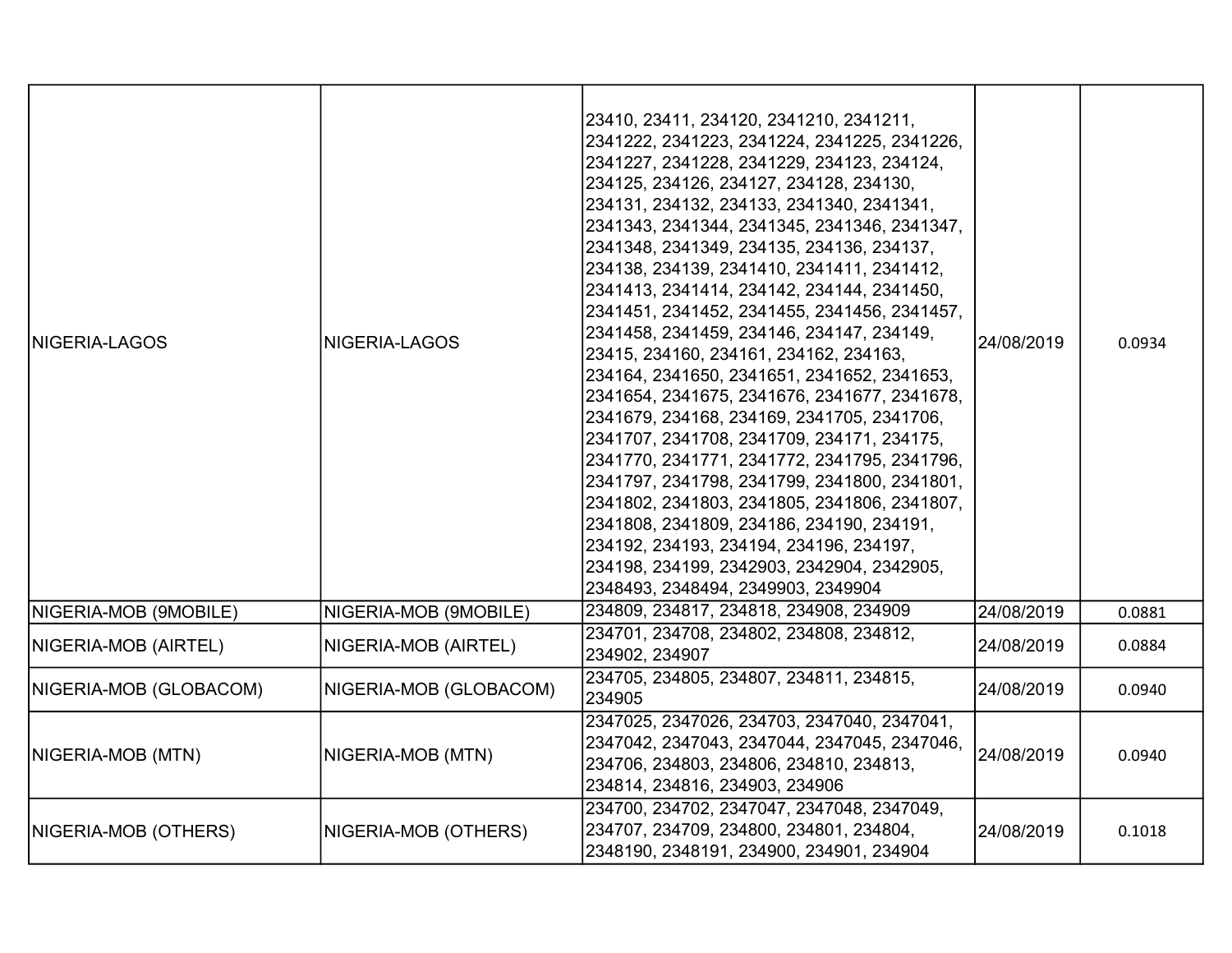| NIGER-MOB (AIRTEL)               | NIGER-MOB (AIRTEL)            | 22788, 22789, 22796, 22797, 22798, 22799                                                                                                                                                                                                                                                              | 24/08/2019 | 0.2246 |
|----------------------------------|-------------------------------|-------------------------------------------------------------------------------------------------------------------------------------------------------------------------------------------------------------------------------------------------------------------------------------------------------|------------|--------|
| NIGER-MOB (MOOV)                 | NIGER-MOB (MOOV)              | 22784, 22785, 22794, 22795                                                                                                                                                                                                                                                                            | 24/08/2019 | 0.2558 |
| NIGER-MOB (ORANGE)               | NIGER-MOB (ORANGE)            | 22780, 22790, 22791, 22792                                                                                                                                                                                                                                                                            | 24/08/2019 | 0.2623 |
| NIGER-MOB (SAHELCOM)             | NIGER-MOB (SAHELCOM)          | 22793                                                                                                                                                                                                                                                                                                 | 24/08/2019 | 0.2563 |
| <b>NIUE</b>                      | <b>BLOCKED</b>                | 683                                                                                                                                                                                                                                                                                                   | 24/08/2019 | 1.5518 |
| <b>NORFOLK ISLANDS</b>           | <b>BLOCKED</b>                | 6723                                                                                                                                                                                                                                                                                                  | 24/08/2019 | 1.3156 |
| <b>INORTHERN MARIANA ISLANDS</b> | NORTHERN MARIANA ISLANDS 1670 |                                                                                                                                                                                                                                                                                                       | 24/08/2019 | 0.0421 |
| <b>NORWAY</b>                    | <b>NORWAY</b>                 | 47                                                                                                                                                                                                                                                                                                    | 24/08/2019 | 0.0064 |
| NORWAY (VAS)                     | NORWAY (VAS)                  | 4702, 4703, 4704, 4705, 4706, 4707, 4708, 4709,<br> 471881, 471882, 47810, 47811, 47812, 47813,<br> 47814, 47815, 4785, 47880                                                                                                                                                                         | 24/08/2019 | 0.1663 |
| NORWAY-MOB (LYCA)                | NORWAY-MOB (LYCA)             | 474094, 474095, 474096, 474097, 474098,<br>474099, 474552, 474553, 474554, 474555,<br> 474556, 474557, 474558, 474592, 474671,<br> 474672, 479125, 479126, 479127, 479128,<br> 479129, 479471, 479472, 479473, 479695,<br> 479696, 479697, 479698, 479699, 479735,<br> 479736, 479737, 479738, 479739 | 24/08/2019 | 0.0144 |
| NORWAY-MOB (M2M)                 | NORWAY-MOB (M2M)              | 475800, 475903, 475904, 475907, 475908,<br> 475909, 475933, 475934, 475935, 475936,<br> 475937, 475938, 475939, 47594, 47596, 47597                                                                                                                                                                   | 24/08/2019 | 0.0144 |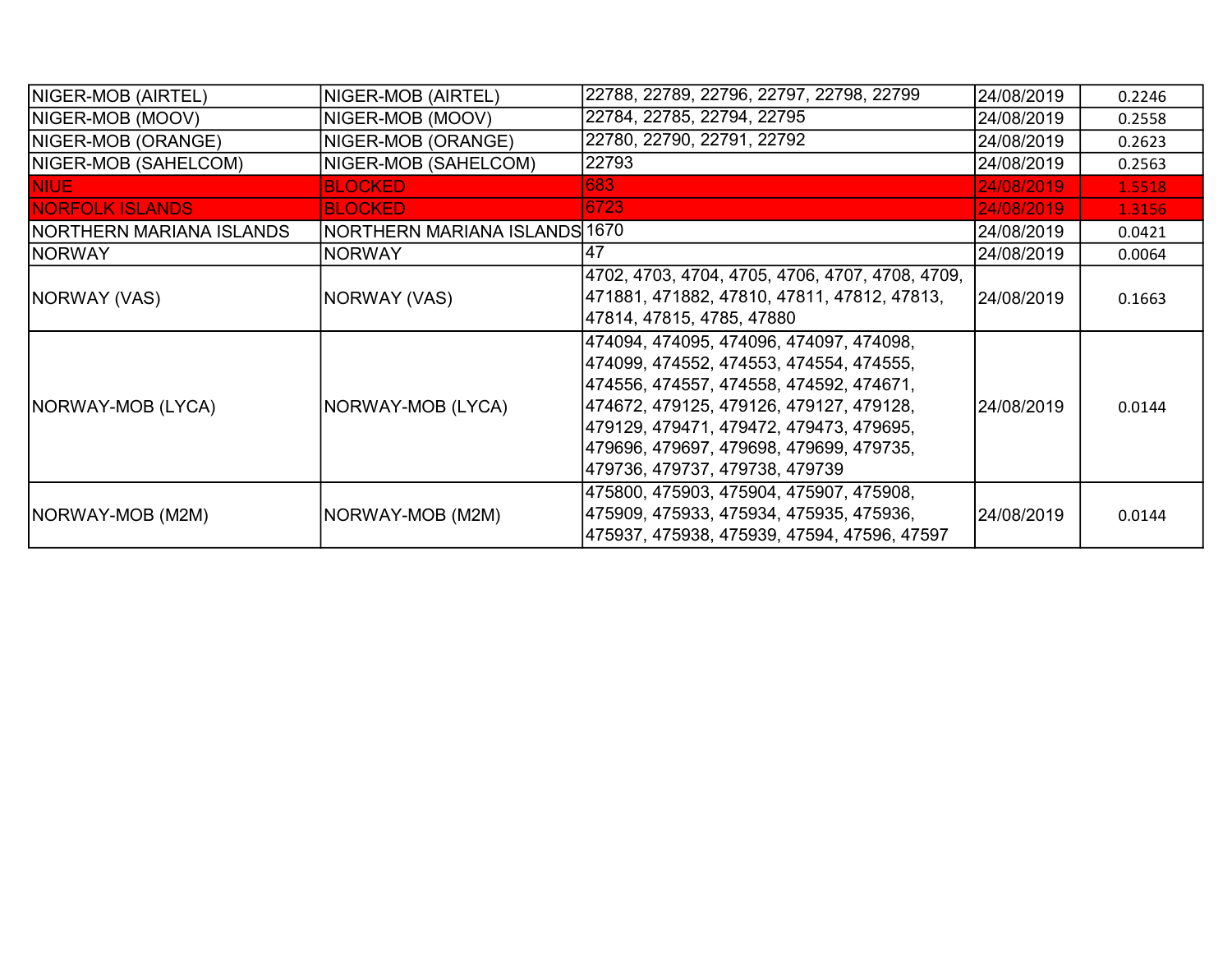|                     |                     | 474000, 474001, 474010, 474011, 474012,                   |        |
|---------------------|---------------------|-----------------------------------------------------------|--------|
|                     |                     |                                                           |        |
|                     |                     | 474013, 474014, 47402, 47403, 474040, 474045,             |        |
|                     |                     | 474046, 474047, 474048, 474049, 474050,                   |        |
|                     |                     | 474055, 474060, 474061, 474062, 474063,                   |        |
|                     |                     | 474064, 474067, 47407, 474100, 474101,                    |        |
|                     |                     | 474106, 474107, 474117, 474118, 474119,                   |        |
|                     |                     | 47412, 47413, 47450, 47451, 47452, 474539,                |        |
|                     |                     | 47454, 474550, 474551, 474559, 474566,                    |        |
|                     |                     | 474567, 474568, 474569, 474576, 474577,                   |        |
|                     |                     | 474578, 474579, 474583, 474584, 474586,                   |        |
|                     |                     | 474591, 474593, 474594, 47460, 474630,                    |        |
|                     |                     | 474631, 474632, 474633, 47464, 474650,                    |        |
|                     |                     | 474654, 474660, 474661, 474662, 474663,                   |        |
|                     |                     | 474670, 474673, 474674, 474675, 474713,                   |        |
| NORWAY-MOB (NETCOM) | NORWAY-MOB (NETCOM) | 474714, 474715, 474716, 474717, 47472, 47473,  24/08/2019 | 0.0144 |
|                     |                     | 474744, 474754, 474757, 474758, 474759,                   |        |
|                     |                     | 474833, 474834, 474837, 474840, 474850,                   |        |
|                     |                     | 474851, 474893, 475931, 475932, 47598, 47599,             |        |
|                     |                     | 479048, 479049, 47920, 479210, 479217, 47922,             |        |
|                     |                     | 479237, 47924, 479257, 47926, 479277, 47928,              |        |
|                     |                     | 479297, 47930, 479317, 47932, 479337, 47934,              |        |
|                     |                     | 479357, 47936, 479377, 47938, 479391, 479404,             |        |
|                     |                     | 479410, 479411, 479412, 47942, 479442,                    |        |
|                     |                     | 479443, 479447, 479448, 479449, 479664,                   |        |
|                     |                     | 479692, 47978, 479790, 479791, 479792,                    |        |
|                     |                     | 479793, 479794, 47980, 47981, 47982, 479830,              |        |
|                     |                     | 479831, 479832, 479833, 479834, 479835,                   |        |
|                     |                     | 479836, 479837, 47984, 479854, 47986, 479876,             |        |
|                     |                     | 47988, 479899, 479967, 479968                             |        |
|                     |                     |                                                           |        |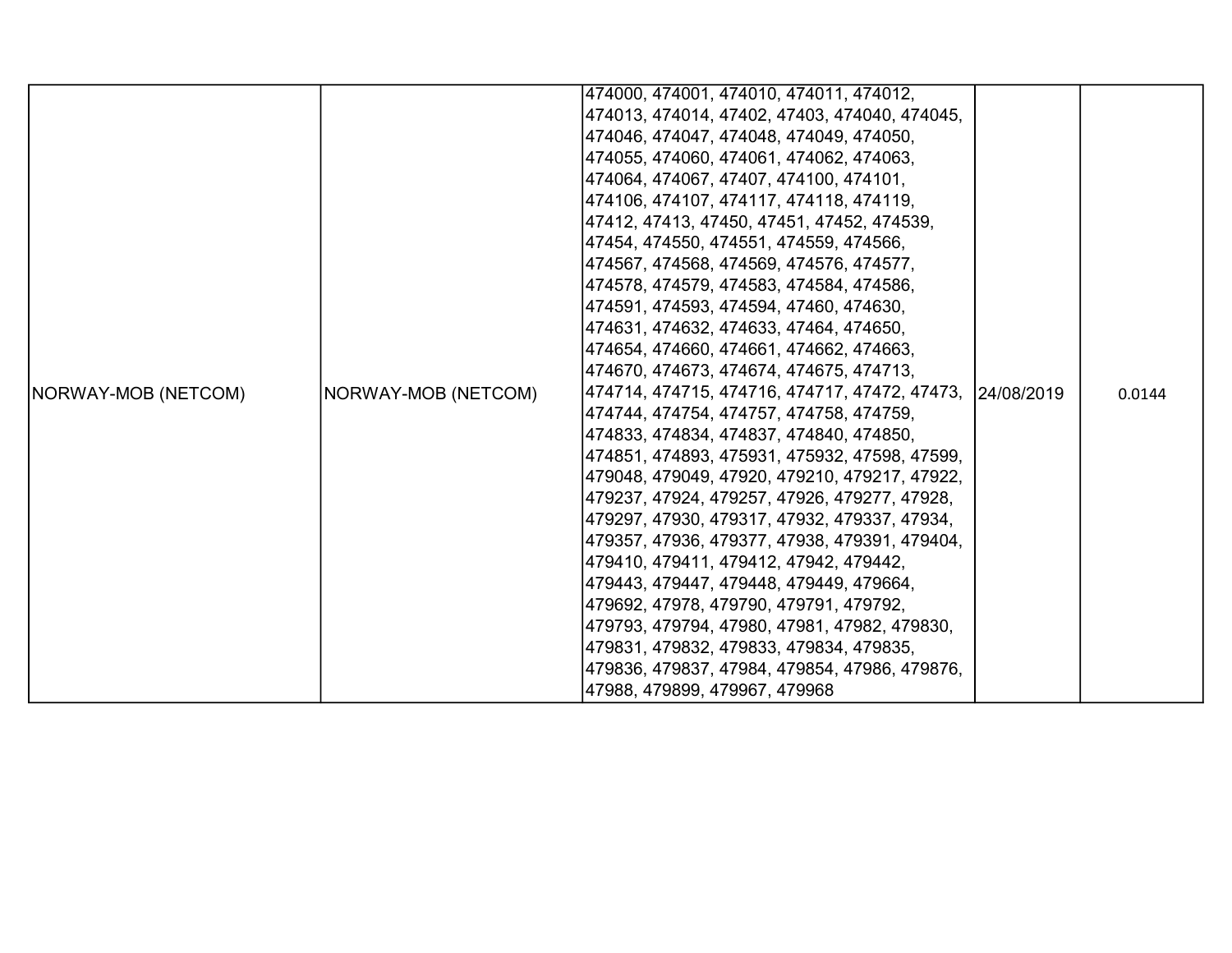|                            |                     | 474057, 474058, 474059, 474065, 474066,       |            |        |
|----------------------------|---------------------|-----------------------------------------------|------------|--------|
|                            |                     | 474068, 474069, 474080, 474081, 474082,       |            |        |
|                            |                     | 474083, 474090, 474091, 4740920, 4740921,     |            |        |
|                            |                     | 4740922, 4740923, 4740924, 474093, 474102,    |            |        |
|                            |                     | 474103, 474104, 474105, 474108, 474109,       |            |        |
|                            |                     | 474180, 474181, 474182, 474183, 47419, 4742,  |            |        |
|                            |                     | 4743, 4744, 474530, 474531, 474532, 474533,   |            |        |
|                            |                     | 474534, 474535, 474536, 474537, 474538,       |            |        |
|                            |                     | 474590, 474595, 474596, 474598, 474599,       |            |        |
|                            |                     | 474610, 474621, 474622, 474623, 474624,       |            |        |
|                            |                     | 474625, 474626, 474627, 474634, 474635,       |            |        |
|                            |                     | 474636, 474637, 474638, 474639, 474651,       |            |        |
|                            |                     | 474652, 474653, 474655, 474656, 474657,       |            |        |
|                            |                     | 474658, 474659, 474664, 474665, 474668,       |            |        |
| <b>NORWAY-MOB (OTHERS)</b> |                     | 474669, 474676, 474677, 474678, 474679,       | 24/08/2019 | 0.0144 |
|                            |                     | 474697, 474698, 474699, 47470, 474710, .      |            |        |
|                            |                     | 474711, 474712, 474740, 474741, 474742,       |            |        |
|                            |                     | 474743, 474752, 474753, 474755, 474756,       |            |        |
|                            | NORWAY-MOB (OTHERS) | 474772, 474773, 474774, 474791, 474792,       |            |        |
|                            |                     | 474793, 474794, 474795, 474796, 474831,       |            |        |
|                            |                     | 474832, 474835, 474836, 474838, 474839,       |            |        |
|                            |                     | 474841, 474843, 474844, 474845, 474846,       |            |        |
|                            |                     | 474847, 474852, 474853, 474854, 474855,       |            |        |
|                            |                     | 474856, 474857, 474858, 47486, 47487, 474880, |            |        |
|                            |                     | 474881, 474882, 474883, 474884, 474885,       |            |        |
|                            |                     | 474887, 474890, 474891, 474892, 474896,       |            |        |
|                            |                     | 474897, 474898, 4749, 475801, 475802, 475803, |            |        |
|                            |                     | 475804, 475805, 475806, 475807, 475808,       |            |        |
|                            |                     | 475809, 47581, 47582, 47583, 47584, 47585,    |            |        |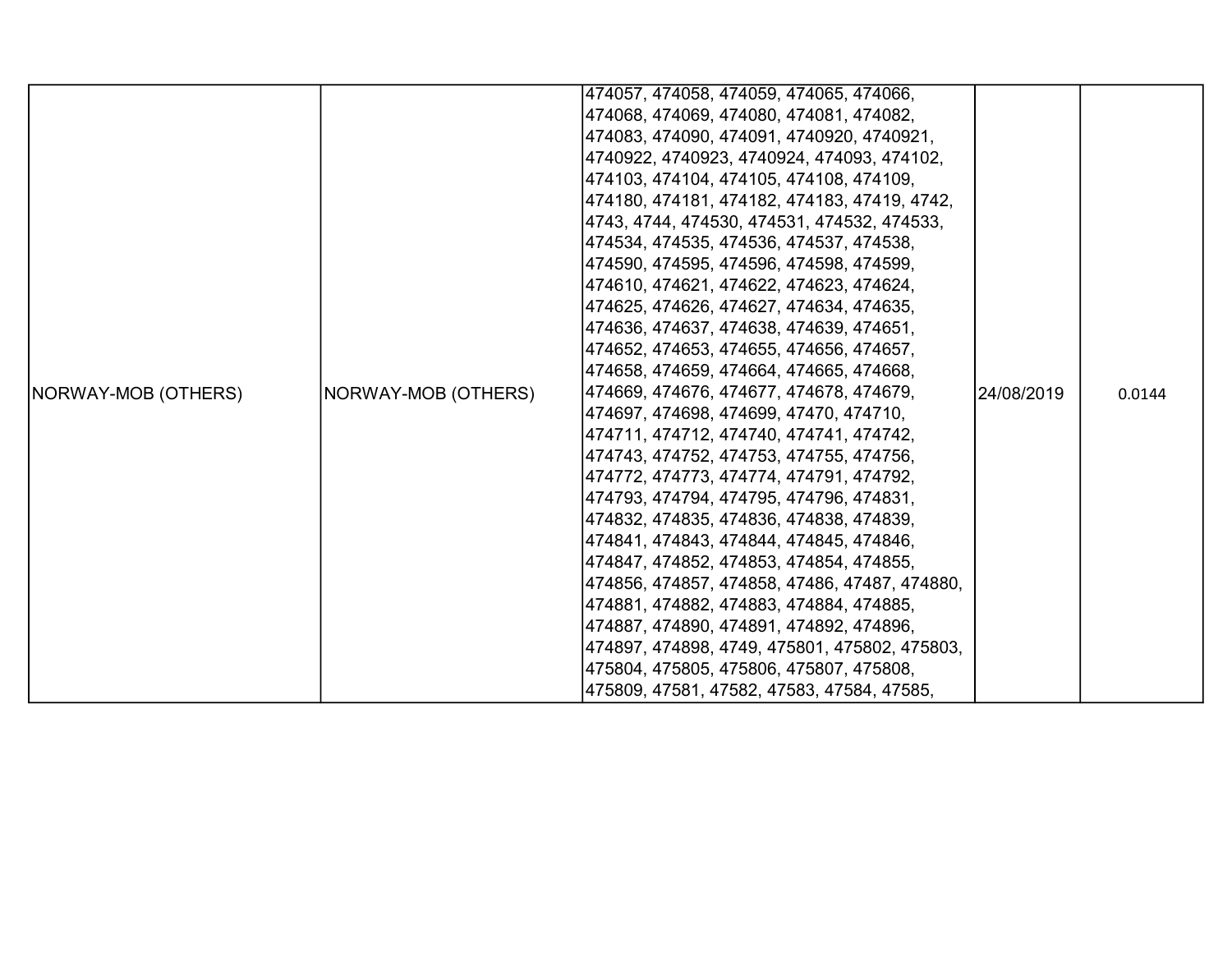|                         |                          | 474007, 474008, 474009, 474015, 474016,                      |            |        |
|-------------------------|--------------------------|--------------------------------------------------------------|------------|--------|
|                         |                          | 474017, 474018, 474019, 474041, 474042,                      |            |        |
|                         |                          | 474043, 474044, 474084, 474085, 474086,                      |            |        |
|                         |                          | 474087, 474088, 474089, 4740925, 4740926,                    |            |        |
|                         |                          | 4740927, 4740928, 4740929, 474110, 474111,                   |            |        |
|                         |                          | 474112, 474113, 474114, 474115, 474116,                      |            |        |
|                         |                          | 47414, 47415, 47416, 47417, 474184, 474185,                  |            |        |
|                         |                          | 474186, 474187, 474188, 474189, 474560,                      |            |        |
|                         |                          | 474561, 474562, 474563, 474564, 474565,                      |            |        |
|                         |                          | 474570, 474571, 474572, 474573, 474574,                      |            |        |
|                         |                          | 474575, 474580, 474581, 474582, 474585,                      |            |        |
|                         |                          | 474587, 474588, 474589, 474597, 474611,                      |            |        |
|                         |                          | 474612, 474613, 474614, 474615, 474616,                      |            |        |
|                         |                          | 474617, 474618, 474619, 474620, 474628,                      |            |        |
| NORWAY-MOB (TELENOR)    | NORWAY-MOB (TELENOR)     | 474629, 474666, 474667, 47468, 474690,                       | 24/08/2019 | 0.0144 |
|                         |                          | 474691, 474692, 474693, 474694, 474695,                      |            |        |
|                         |                          | 474696, 474718, 474719, 474745, 474746,                      |            |        |
|                         |                          | 474747, 474748, 474749, 474750, 474751,                      |            |        |
|                         |                          | 47476, 474770, 474771, 474775, 474776,                       |            |        |
|                         |                          | 474777, 474778, 474779, 47478, 474790,                       |            |        |
|                         |                          | 474797, 474798, 474799, 47480, 47481, 47482,                 |            |        |
|                         |                          | 474830, 474842, 474848, 474849, 474859,                      |            |        |
|                         |                          | 474886, 474888, 474889, 474894, 474895,                      |            |        |
|                         |                          | 474899, 475900, 475901, 475905, 47591, 47592,                |            |        |
|                         |                          | 47595, 47900, 47901, 47902, 479030, 479036,                  |            |        |
|                         |                          | 479040, 479041, 479047, 47905, 47906, 47907,                 |            |        |
|                         |                          | 47908, 47909, 479100, 47911, 479120, 479121,                 |            |        |
|                         |                          | 479122, 479123, 479124, 47913, 47915, 47916,                 |            |        |
|                         |                          | 47917, 47918, 479190, 479191, 479199, 479390,                |            |        |
| <b>OMAN</b>             | <b>OMAN</b>              | 968                                                          | 24/08/2019 | 0.1072 |
| OMAN-MOB (OOREDOO)      | OMAN-MOB (OOREDOO)       | 96879, 968907, 968908, 968909, 96894, 96895,<br>96896, 96897 | 24/08/2019 | 0.3037 |
| OMAN-MOB (OTHERS)       | <b>OMAN-MOB (OTHERS)</b> | 9687, 96890, 96891, 96892, 96893, 96898, 96899               | 24/08/2019 | 0.3037 |
| <b>PAKISTAN</b>         | <b>PAKISTAN</b>          | 92                                                           | 24/08/2019 | 0.0463 |
| <b>PAKISTAN-KARACHI</b> | PAKISTAN-KARACHI         | 9221                                                         | 24/08/2019 | 0.0475 |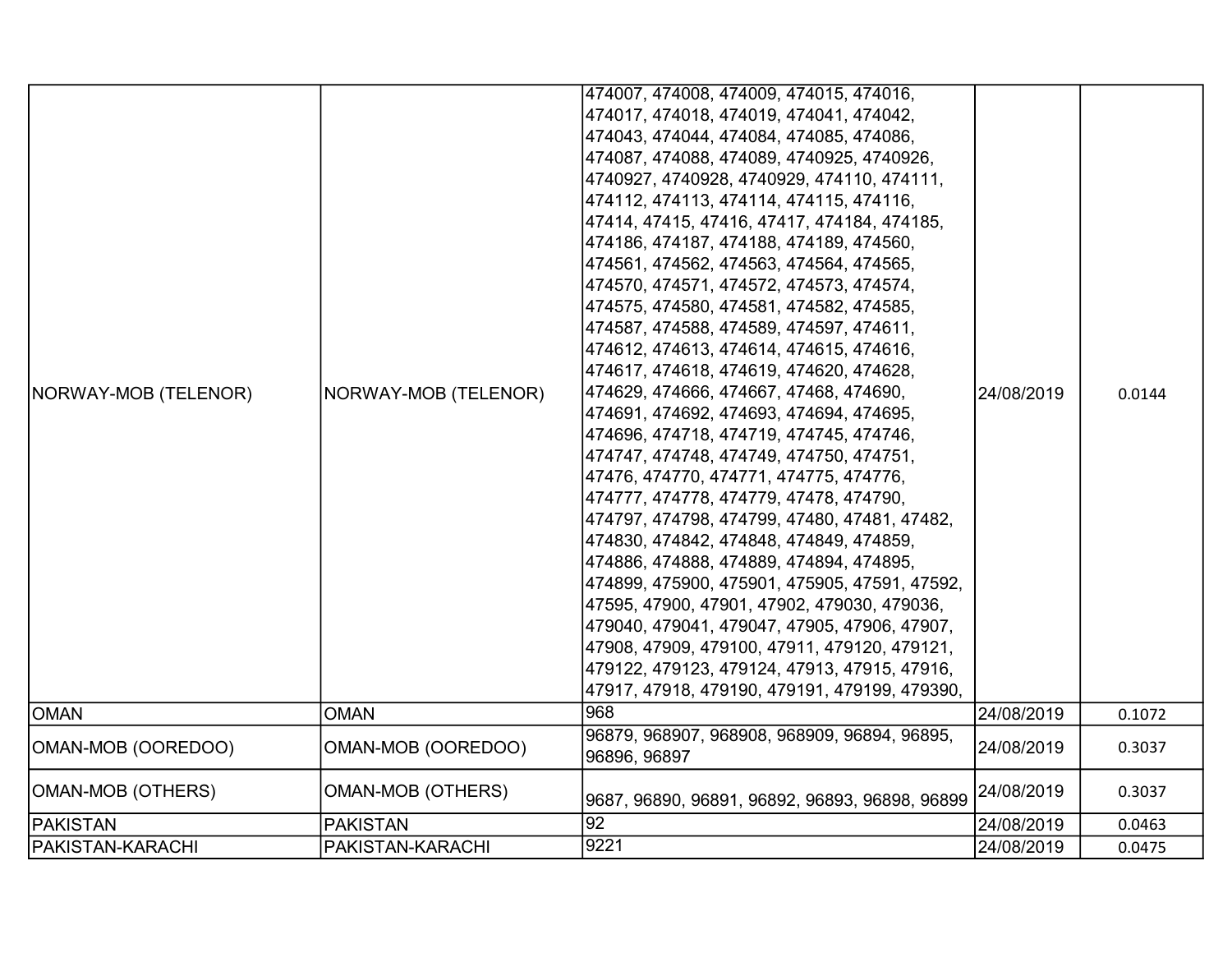| PAKISTAN-MOB (MOBILINK)     | PAKISTAN-MOB (MOBILINK)  | 9230                                                                                                                                                                                                                                                                                                                                                                                                                                                                                                                                                                                                                                                                                                                                                          | 24/08/2019 | 0.0388 |
|-----------------------------|--------------------------|---------------------------------------------------------------------------------------------------------------------------------------------------------------------------------------------------------------------------------------------------------------------------------------------------------------------------------------------------------------------------------------------------------------------------------------------------------------------------------------------------------------------------------------------------------------------------------------------------------------------------------------------------------------------------------------------------------------------------------------------------------------|------------|--------|
| PAKISTAN-MOB (OTHERS)       | PAKISTAN-MOB (OTHERS)    | 9235, 9236, 9237, 9238, 9239                                                                                                                                                                                                                                                                                                                                                                                                                                                                                                                                                                                                                                                                                                                                  | 24/08/2019 | 0.0397 |
| PAKISTAN-MOB (TELENOR)      | PAKISTAN-MOB (TELENOR)   | 9234                                                                                                                                                                                                                                                                                                                                                                                                                                                                                                                                                                                                                                                                                                                                                          | 24/08/2019 | 0.0373 |
| PAKISTAN-MOB (UFONE)        | PAKISTAN-MOB (UFONE)     | 9233                                                                                                                                                                                                                                                                                                                                                                                                                                                                                                                                                                                                                                                                                                                                                          | 24/08/2019 | 0.0384 |
| <b>PAKISTAN-MOB (WARID)</b> | PAKISTAN-MOB (WARID)     | 9232                                                                                                                                                                                                                                                                                                                                                                                                                                                                                                                                                                                                                                                                                                                                                          | 24/08/2019 | 0.0373 |
| PAKISTAN-MOB (ZONG)         | PAKISTAN-MOB (ZONG)      | 9231                                                                                                                                                                                                                                                                                                                                                                                                                                                                                                                                                                                                                                                                                                                                                          | 24/08/2019 | 0.0348 |
| PALAU                       | <b>PALAU</b>             | 680                                                                                                                                                                                                                                                                                                                                                                                                                                                                                                                                                                                                                                                                                                                                                           | 24/08/2019 | 0.3432 |
| <b>PALESTINE</b>            | <b>PALESTINE</b>         | 970                                                                                                                                                                                                                                                                                                                                                                                                                                                                                                                                                                                                                                                                                                                                                           | 24/08/2019 | 0.1526 |
| PALESTINE-MOB (OTHERS)      | PALESTINE-MOB (OTHERS)   | 970059, 97059                                                                                                                                                                                                                                                                                                                                                                                                                                                                                                                                                                                                                                                                                                                                                 | 24/08/2019 | 0.1745 |
| PALESTINE-MOB (WATANIYA)    | PALESTINE-MOB (WATANIYA) | 970056, 97056                                                                                                                                                                                                                                                                                                                                                                                                                                                                                                                                                                                                                                                                                                                                                 | 24/08/2019 | 0.1760 |
| <b>PANAMA</b>               | <b>PANAMA</b>            | 507                                                                                                                                                                                                                                                                                                                                                                                                                                                                                                                                                                                                                                                                                                                                                           | 24/08/2019 | 0.0246 |
| <b>PANAMA-CITY</b>          | PANAMA-CITY              | 507203, 507204, 507205, 507206, 507207,<br>507208, 507210, 507211, 507212, 507213,<br>507214, 507215, 507216, 507217, 50722, 50723,<br>50724, 50725, 50726, 50727, 50728, 50729,<br>507308, 5073090, 5073091, 5073092, 5073093,<br>5073094, 5073095, 5073096, 5073097, 5073098,<br>507310, 507311, 507312, 507314, 507315,<br>507316, 507317, 507318, 507319, 50732,<br>507331, 507332, 507334, 507335, 507336,<br>507337, 507338, 507339, 507340, 507341,<br>507342, 507343, 507346, 507348, 507349,<br>507350, 507351, 507352, 507353, 507354,<br>507355, 507357, 507358, 507359, 50736,<br>507371, 507372, 507373, 507374, 507375,<br>507381, 507382, 507383, 507384, 507385,<br>507386, 507387, 507388, 507389, 507390,<br>507391, 507392, 507398, 507399 | 24/08/2019 | 0.0246 |
| PANAMA-MOB (CLARO)          | PANAMA-MOB (CLARO)       | 507620, 507621, 507622, 507623, 507624,<br>507625, 507626                                                                                                                                                                                                                                                                                                                                                                                                                                                                                                                                                                                                                                                                                                     | 24/08/2019 | 0.1166 |
| <b>PANAMA-MOB (DIGICEL)</b> | PANAMA-MOB (DIGICEL)     | 507610, 507611, 507612, 507613, 507614,<br>507615                                                                                                                                                                                                                                                                                                                                                                                                                                                                                                                                                                                                                                                                                                             | 24/08/2019 | 0.1198 |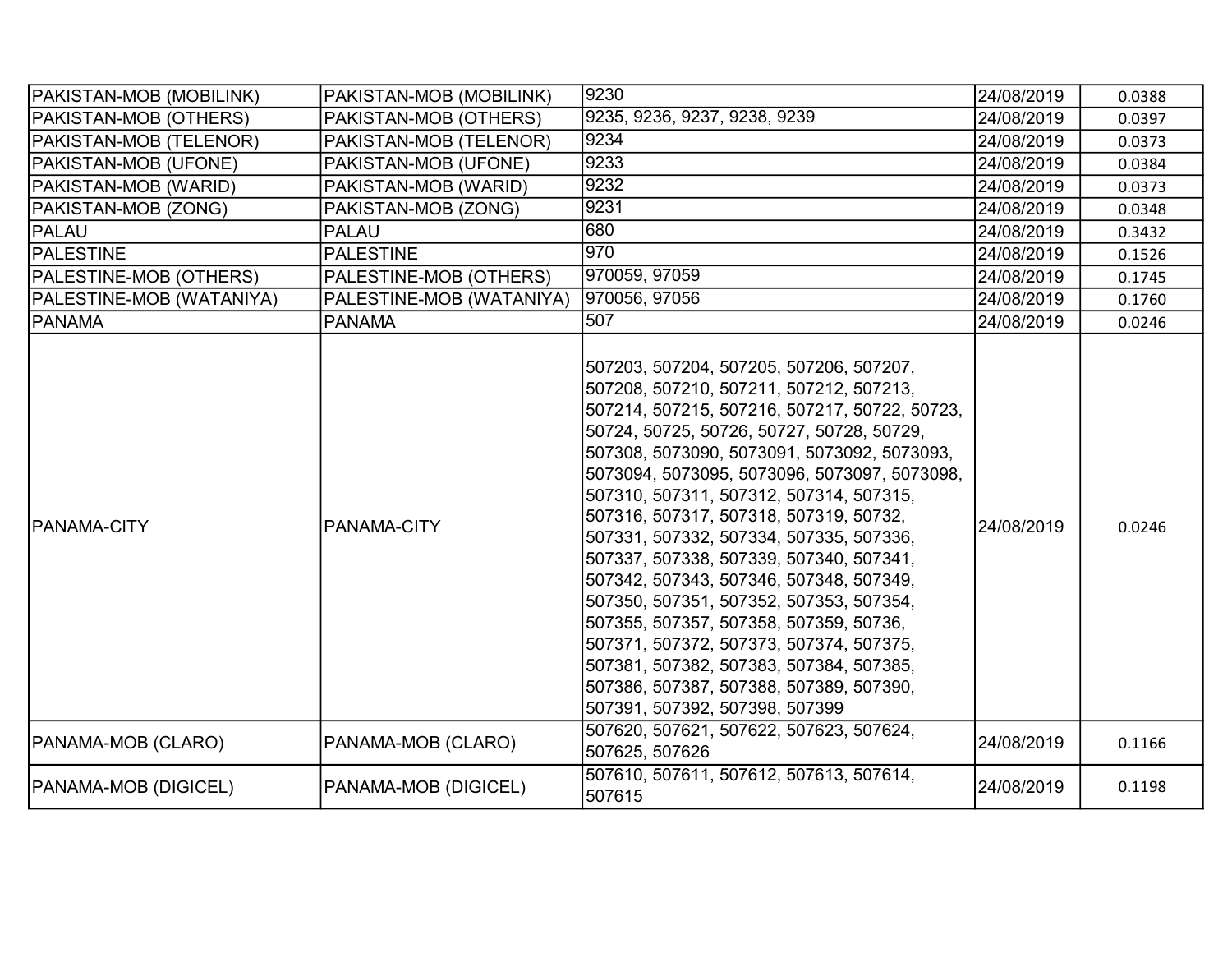|                         |                       | 507616, 507635, 507636, 507638, 507639,      |            |        |
|-------------------------|-----------------------|----------------------------------------------|------------|--------|
|                         |                       | 50764, 507656, 507657, 507658, 507659,       |            |        |
|                         |                       | 507660, 507661, 507662, 507663, 507664,      | 24/08/2019 |        |
| PANAMA-MOB (MOVISTAR)   | PANAMA-MOB (MOVISTAR) | 507681, 507682, 507683, 507685, 507686,      |            | 0.1166 |
|                         |                       | 507689, 507692, 507693, 507697               |            |        |
|                         |                       |                                              |            |        |
| PANAMA-MOB (OTHERS)     | PANAMA-MOB (OTHERS)   | 5076                                         | 24/08/2019 | 0.1198 |
|                         |                       | 507200, 507201, 507202, 507218, 507219,      |            |        |
|                         |                       | 507246, 5072491, 5072492, 5072493, 5072494,  |            |        |
|                         |                       | 5072495, 5072496, 5072497, 5072498, 5073099, |            |        |
|                         |                       | 507330, 507347, 507370, 507376, 507377,      |            |        |
|                         |                       | 507378, 507380, 507471, 507478, 507479,      |            |        |
|                         |                       | 507700, 5077091, 5077092, 5077093, 5077094,  |            |        |
|                         |                       | 5077095, 5077096, 5077097, 5077098, 5077099, |            |        |
|                         |                       | 507789, 507832, 5078335, 5078336, 5078337,   |            |        |
|                         |                       | 5078338, 5078339, 5078345, 5078346, 5078347, |            |        |
|                         |                       | 5078348, 5078349, 507836, 507838, 5078391,   |            |        |
|                         |                       | 5078392, 5078395, 5078396, 5078397, 5078398, |            |        |
|                         |                       | 5078399, 507841, 5078421, 5078422, 5078423,  |            |        |
|                         |                       | 5078424, 5078425, 5078426, 5078427, 5078428, |            |        |
|                         |                       | 5078429, 5078431, 5078432, 5078433, 5078434, |            |        |
| <b>PANAMA-OTHERS</b>    | PANAMA-OTHERS         | 5078435, 5078436, 5078437, 5078438, 5078439, | 24/08/2019 | 0.0211 |
|                         |                       | 5078441, 5078442, 5078443, 5078444, 5078445, |            |        |
|                         |                       | 5078446, 5078447, 5078448, 5078449, 5078455, |            |        |
|                         |                       | 5078456, 5078457, 5078458, 5078459, 507847,  |            |        |
|                         |                       | 507848, 5078490, 5078495, 5078496, 5078497,  |            |        |
|                         |                       | 5078498, 5078499, 507851, 507853, 5078542,   |            |        |
|                         |                       | 5078543, 5078544, 5078545, 5078546, 5078547, |            |        |
|                         |                       | 5078548, 5078549, 507877, 507878, 507907,    |            |        |
|                         |                       | 507917, 507918, 507920, 507928, 507937,      |            |        |
|                         |                       | 5079391, 5079392, 5079393, 5079394, 5079395, |            |        |
|                         |                       | 5079396, 5079397, 5079398, 5079399, 507968,  |            |        |
|                         |                       | 5079691, 5079692, 5079693, 5079694, 5079695, |            |        |
|                         |                       | 5079696, 5079697, 5079698, 5079699, 5079791, |            |        |
|                         |                       | 5079792, 5079793, 5079794, 5079795, 5079796, |            |        |
|                         |                       | 5079797, 5079798, 5079799                    |            |        |
| <b>PAPUA-NEW GUINEA</b> | PAPUA-NEW GUINEA      | 675                                          | 24/08/2019 | 0.4309 |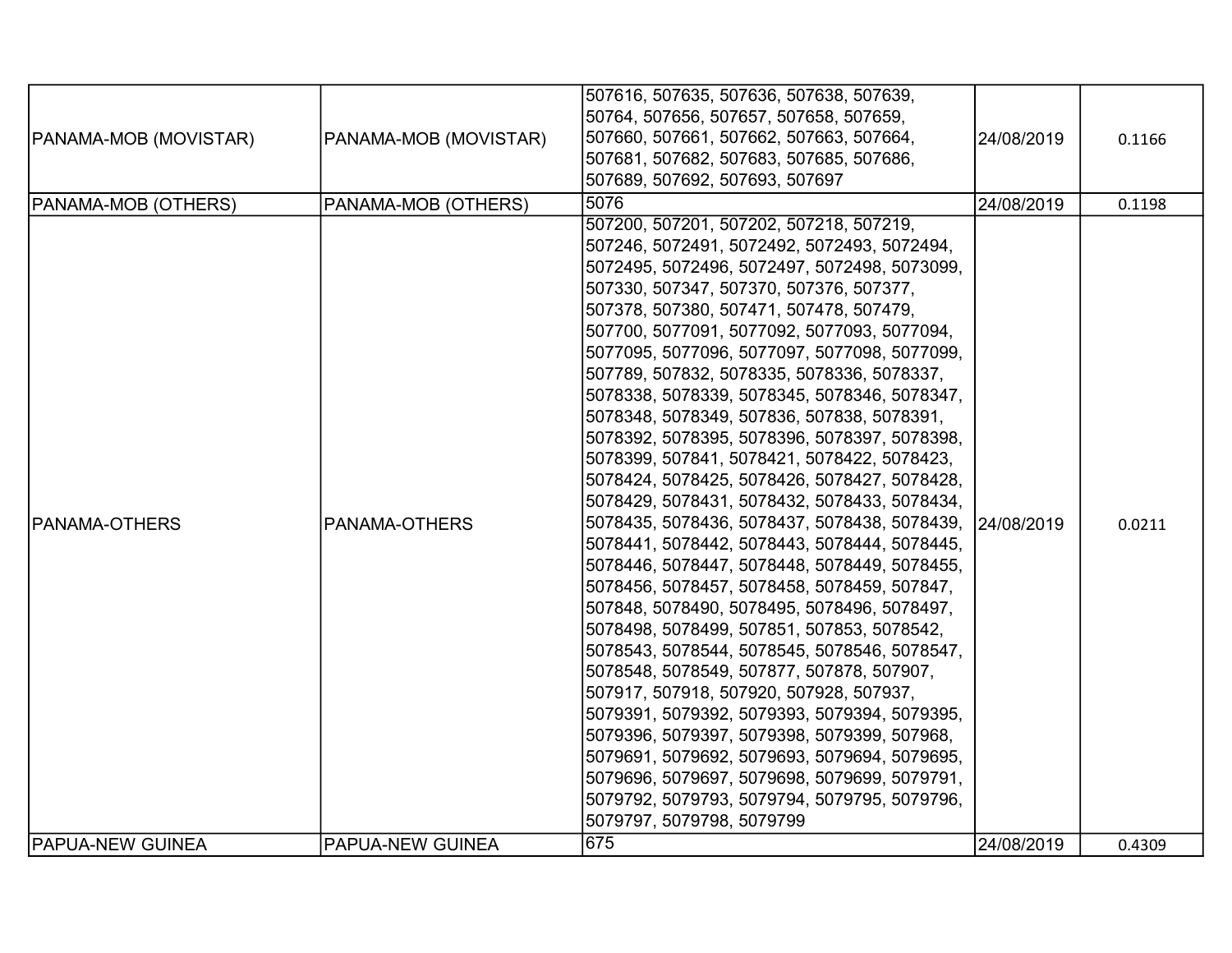| <b>PAPUA-NEW GUINEA-MOB (BEMOEBLOCKED)</b> |                         | 67575, 67576                                                                                                                                                                                                                               | 24/08/2019 | 0.6403 |
|--------------------------------------------|-------------------------|--------------------------------------------------------------------------------------------------------------------------------------------------------------------------------------------------------------------------------------------|------------|--------|
| <b>PAPUA-NEW GUINEA-MOB (DIGI)</b>         | <b>IBLOCKED</b>         | 67570, 67571, 67572, 67573, 67574, 67579                                                                                                                                                                                                   | 24/08/2019 | 0.9050 |
|                                            |                         | PAPUA-NEW GUINEA-MOB (OTHERPAPUA-NEW GUINEA-MOB (OT 675644, 67568, 67569, 67577, 67578                                                                                                                                                     | 24/08/2019 | 0.4188 |
| <b>IPARAGUAY</b>                           | <b>PARAGUAY</b>         | 595                                                                                                                                                                                                                                        | 24/08/2019 | 0.0258 |
| PARAGUAY-ASUNCION                          | PARAGUAY-ASUNCION       | 59521                                                                                                                                                                                                                                      | 24/08/2019 | 0.0258 |
| PARAGUAY-MOB (CLARO)                       | PARAGUAY-MOB (CLARO)    | 59599                                                                                                                                                                                                                                      | 24/08/2019 | 0.0604 |
| PARAGUAY-MOB (PERSONAL)                    | PARAGUAY-MOB (PERSONAL) | 59597                                                                                                                                                                                                                                      | 24/08/2019 | 0.0568 |
| <b>PARAGUAY-MOB (TIGO)</b>                 | PARAGUAY-MOB (TIGO)     | 59598                                                                                                                                                                                                                                      | 24/08/2019 | 0.0484 |
| PARAGUAY-MOB (VOX)                         | PARAGUAY-MOB (VOX)      | 59595, 59596                                                                                                                                                                                                                               | 24/08/2019 | 0.0568 |
| <b>PERU</b>                                | <b>PERU</b>             | 51                                                                                                                                                                                                                                         | 24/08/2019 | 0.0066 |
| <b>PERU (RURAL)</b>                        | PERU (RURAL)            | 5118, 51418, 51428, 51438, 51448, 51518,<br>51528, 51538, 51548, 51568, 51618, 51628,<br>51638, 51648, 51658, 51668, 51678, 51728,<br>51738, 51748, 51768, 51828, 51838, 51848                                                             | 24/08/2019 | 0.2986 |
| <b>PERU-LIMA</b>                           | PERU-LIMA               | 511                                                                                                                                                                                                                                        | 24/08/2019 | 0.0064 |
| <b>PERU-MOB (BITEL)</b>                    | PERU-MOB (BITEL)        | 51910, 51921, 51925, 519260, 519261, 519262,<br>5192630, 5192631, 5192632, 5192633, 5192634,<br> 5192635, 519264, 519265, 51927, 51928, 51929,  24/08/2019<br>51930, 51931, 51935, 5193734, 5193735,<br>5193736, 5193737, 5193738, 5193739 |            | 0.0085 |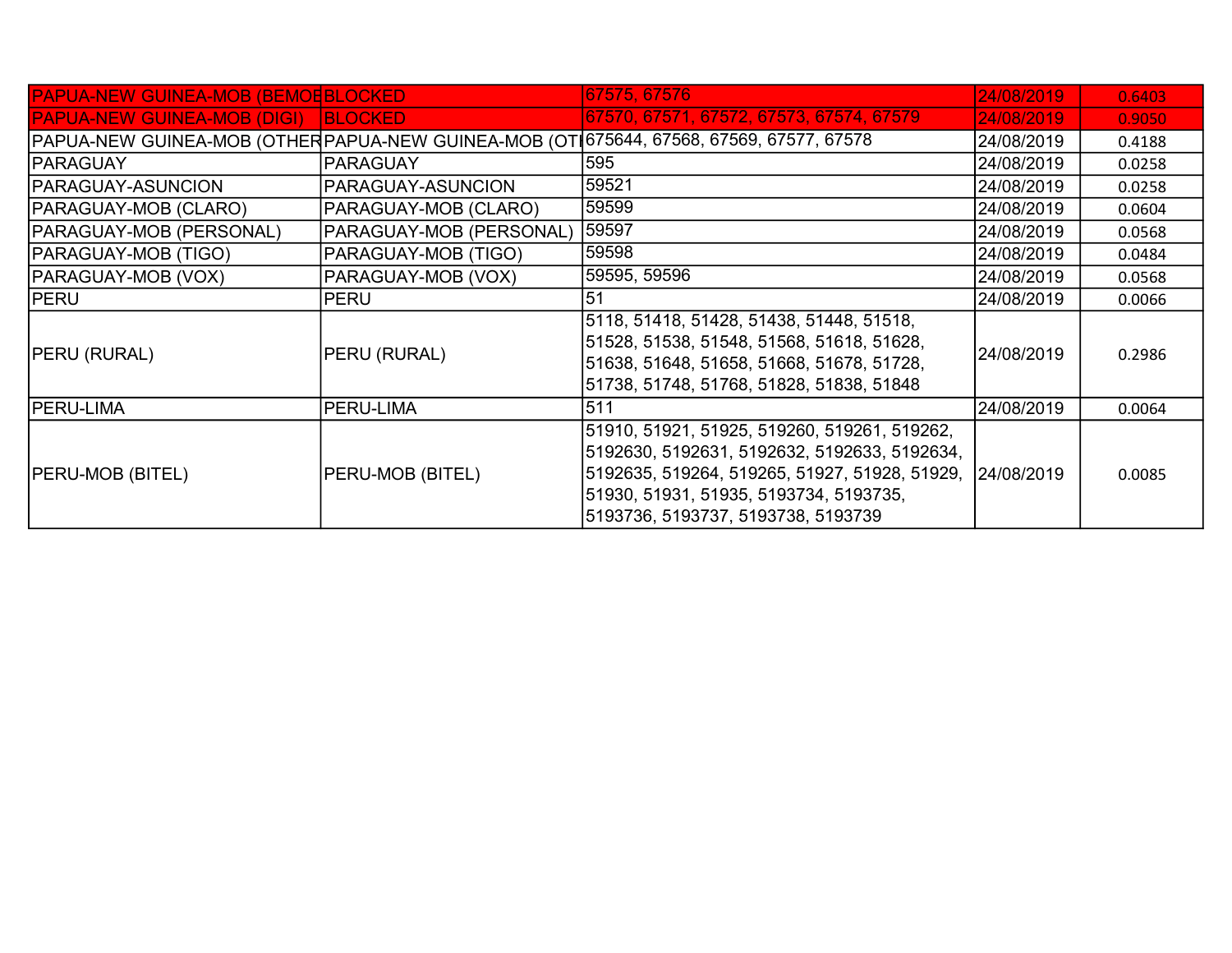|                         |                                                                                                                                                                                                      | 519325, 519326, 5193270, 5193271, 51940,     |  |        |
|-------------------------|------------------------------------------------------------------------------------------------------------------------------------------------------------------------------------------------------|----------------------------------------------|--|--------|
|                         |                                                                                                                                                                                                      | 519410, 519411, 519412, 519413, 519414,      |  |        |
|                         |                                                                                                                                                                                                      | 519415, 519416, 519417, 519422, 519423,      |  |        |
|                         |                                                                                                                                                                                                      | 519427, 519433, 519435, 5194370, 5194371,    |  |        |
|                         |                                                                                                                                                                                                      | 5194372, 5194373, 5194374, 5194375, 5194376, |  |        |
|                         |                                                                                                                                                                                                      | 5194377, 519440, 519441, 519442, 519443,     |  |        |
|                         |                                                                                                                                                                                                      | 519445, 519447, 519466, 519467, 5194684,     |  |        |
|                         |                                                                                                                                                                                                      | 5194685, 5194686, 5194687, 5194688, 5194689, |  |        |
|                         |                                                                                                                                                                                                      | 519477, 5194805, 5194806, 5194807, 5194808,  |  |        |
|                         |                                                                                                                                                                                                      | 5194809, 519482, 519483, 519487, 5194907,    |  |        |
|                         |                                                                                                                                                                                                      | 5194908, 5194909, 519491, 519492, 519493,    |  |        |
|                         |                                                                                                                                                                                                      | 5194970, 5194971, 5194972, 5194973, 5194974, |  |        |
|                         |                                                                                                                                                                                                      | 5194975, 5194976, 5194977, 5195011, 5195012, |  |        |
|                         |                                                                                                                                                                                                      | 5195013, 5195014, 5195015, 5195016, 5195017, |  |        |
| <b>PERU-MOB (CLARO)</b> | PERU-MOB (CLARO)                                                                                                                                                                                     | 5195018, 5195019, 519502, 519503, 519507,    |  | 0.0076 |
|                         |                                                                                                                                                                                                      | 519511, 519512, 519513, 519517, 5195211,     |  |        |
|                         |                                                                                                                                                                                                      | 5195212, 5195213, 5195214, 5195215, 5195216, |  |        |
|                         |                                                                                                                                                                                                      | 5195217, 5195218, 5195219, 519523, 519524,   |  |        |
|                         |                                                                                                                                                                                                      | 5195270, 5195271, 5195272, 519530, 5195311,  |  |        |
|                         |                                                                                                                                                                                                      | 5195312, 5195313, 5195314, 5195315, 5195316, |  |        |
|                         | 24/08/2019<br> 5195317, 5195318, 5195319, 519532, 519533,<br> 519534, 5195350, 5195351, 5195357, 5195358,<br> 5195359, 519537, 519538, 519541, 5195420,<br> 5195430, 519547, 519557, 519562, 519563, |                                              |  |        |
|                         |                                                                                                                                                                                                      |                                              |  |        |
|                         |                                                                                                                                                                                                      |                                              |  |        |
|                         |                                                                                                                                                                                                      |                                              |  |        |
|                         |                                                                                                                                                                                                      | 519567, 519570, 519571, 519572, 519573,      |  |        |
|                         |                                                                                                                                                                                                      | 519577, 5195805, 5195806, 5195807, 5195808,  |  |        |
|                         |                                                                                                                                                                                                      | 5195809, 519581, 519582, 519583, 5195847,    |  |        |
|                         |                                                                                                                                                                                                      | 5195848, 5195849, 519587, 5195895, 5195896,  |  |        |
|                         |                                                                                                                                                                                                      | 5195897, 5195898, 5195899, 519591, 5195920,  |  |        |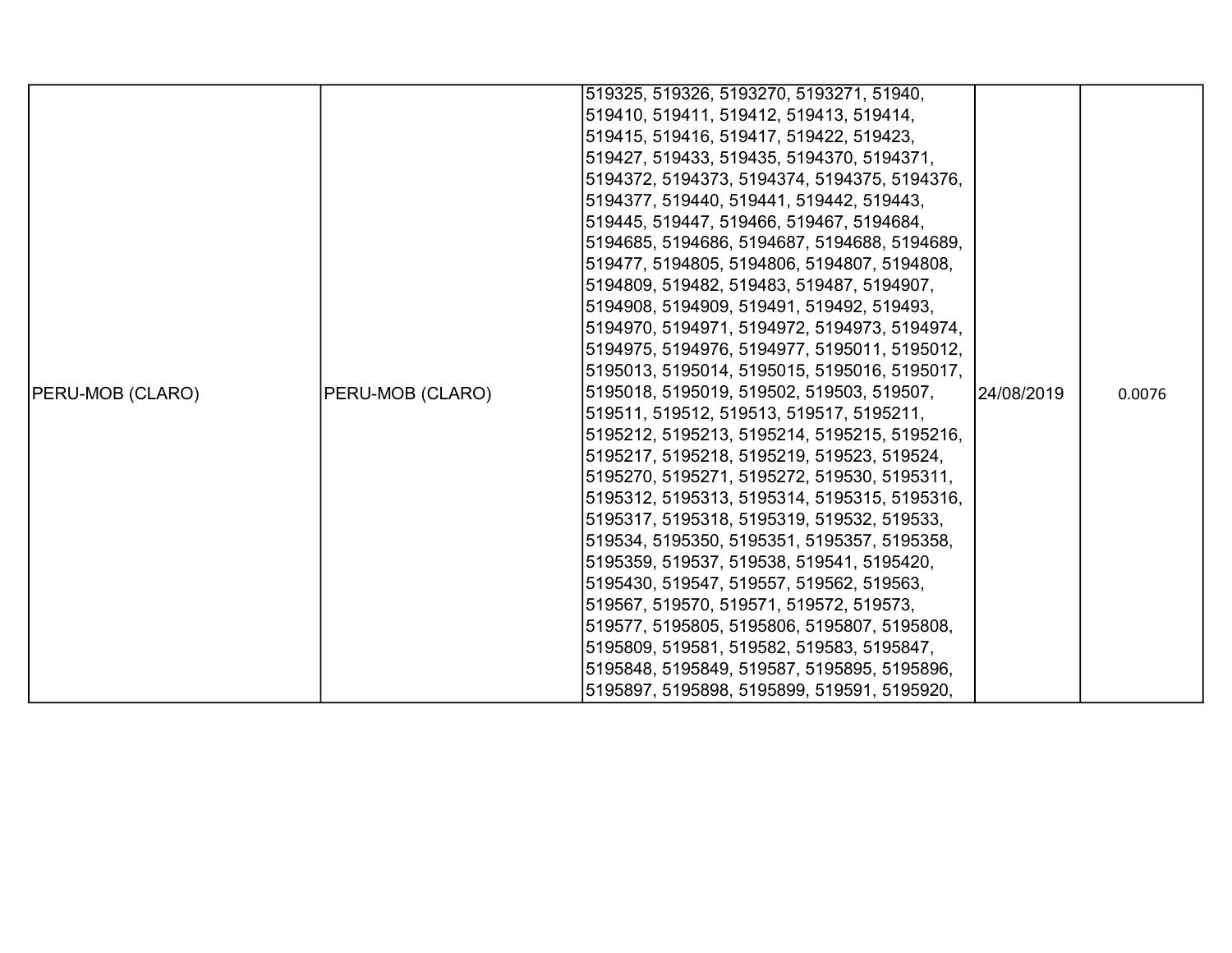| <b>PERU-MOB (ENTEL)</b> | PERU-MOB (ENTEL) | 51922, 51923, 51924, 51933, 51934, 51936,<br>519370, 519371, 519372, 5193730, 5193731,<br>5193732, 5193733, 519460, 519461, 519462,<br>519463, 519464, 519465, 519471, 519472,<br>519473, 5195010, 5195210, 5195310, 519550,<br>519551, 519552, 519553, 519554, 5195551,<br>5195552, 5195553, 5195554, 5195555, 5195556,<br>5195557, 5195558, 5195559, 519601, 519602,<br>519603, 519604, 519605, 519606, 519607,<br>519608, 519609, 5196396, 5196397, 5196820,<br>519701, 519703, 519704, 519705, 519706,<br>519707, 519708, 5197099, 519720, 519721,<br>5197410, 5197720, 519773, 519774, 519775,<br>519776, 519777, 519778, 519779, 5197821,<br>5198000, 5198001, 5198002, 519810, 519811,<br>519812, 519813, 519814, 519815, 519834,<br>519835, 519940, 519941, 519942, 519981,<br>5199822, 5199823, 5199824, 5199825, 5199826,<br>5199827, 5199828, 5199829, 519983 | 24/08/2019 | 0.0079 |
|-------------------------|------------------|--------------------------------------------------------------------------------------------------------------------------------------------------------------------------------------------------------------------------------------------------------------------------------------------------------------------------------------------------------------------------------------------------------------------------------------------------------------------------------------------------------------------------------------------------------------------------------------------------------------------------------------------------------------------------------------------------------------------------------------------------------------------------------------------------------------------------------------------------------------------------|------------|--------|
|-------------------------|------------------|--------------------------------------------------------------------------------------------------------------------------------------------------------------------------------------------------------------------------------------------------------------------------------------------------------------------------------------------------------------------------------------------------------------------------------------------------------------------------------------------------------------------------------------------------------------------------------------------------------------------------------------------------------------------------------------------------------------------------------------------------------------------------------------------------------------------------------------------------------------------------|------------|--------|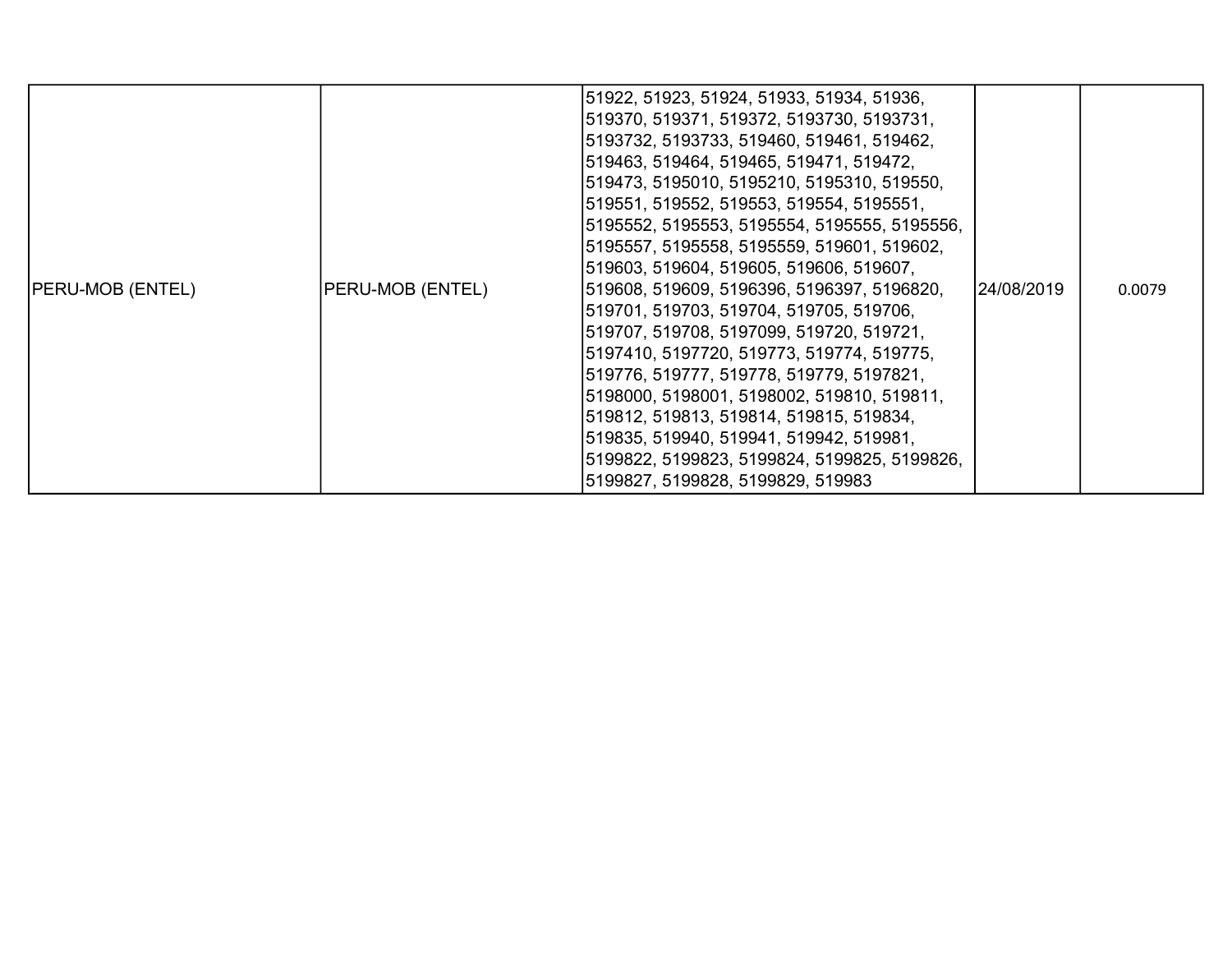| <b>PERU-MOB (MOVISTAR)</b> | PERU-MOB (MOVISTAR) | 519375, 519376, 519377, 519378, 519379,<br>51938, 51939, 519418, 519419, 519420, 519421,<br>519424, 519425, 519426, 519428, 519429,<br>519430, 519431, 519432, 519434, 519436,<br>5194378, 5194379, 519438, 519439, 519444,<br>519446, 519448, 519449, 51945, 5194680,<br>5194681, 5194682, 5194683, 519469, 519470,<br>519474, 519475, 519476, 519478, 519479,<br>519480, 5194800, 5194801, 5194802, 5194803,<br>5194804, 519481, 519484, 519485, 519486,<br>519488, 519489, 519490, 5194900, 5194901,<br>5194902, 5194903, 5194904, 5194905, 5194906,<br>519494, 519495, 519496, 5194978, 5194979,<br>519498, 519499, 519500, 519504, 519505,<br>519506, 519508, 519509, 519510, 519514,<br>519515, 519516, 519518, 519519, 519520,<br>519522, 519525, 519526, 519527, 5195273,<br>5195274, 5195275, 5195276, 5195277, 5195278,<br> 5195279, 519528, 519529, 5195352, 5195353,<br>5195354, 5195355, 5195356, 519536, 519539,<br>519540, 519542, 519543, 519544, 519545,<br>519546, 519548, 519549, 5195550, 519556,<br>519558, 519559, 51956, 519560, 519561,<br>519564, 519565, 519566, 519568, 519569,<br>519574, 519575, 519576, 519578, 519579,<br>519580, 5195800, 5195801, 5195802, 5195803,<br>5195804, 519584, 5195840, 5195841, 5195842,<br>5195843, 5195844, 5195845, 5195846, 519585,<br>519586, 519588, 519589, 5195890, 5195891, | 24/08/2019 | 0.0085 |
|----------------------------|---------------------|-------------------------------------------------------------------------------------------------------------------------------------------------------------------------------------------------------------------------------------------------------------------------------------------------------------------------------------------------------------------------------------------------------------------------------------------------------------------------------------------------------------------------------------------------------------------------------------------------------------------------------------------------------------------------------------------------------------------------------------------------------------------------------------------------------------------------------------------------------------------------------------------------------------------------------------------------------------------------------------------------------------------------------------------------------------------------------------------------------------------------------------------------------------------------------------------------------------------------------------------------------------------------------------------------------------------------------------------------|------------|--------|
| <b>PERU-MOB (OTHERS)</b>   | PERU-MOB (OTHERS)   | 519                                                                                                                                                                                                                                                                                                                                                                                                                                                                                                                                                                                                                                                                                                                                                                                                                                                                                                                                                                                                                                                                                                                                                                                                                                                                                                                                             | 24/08/2019 | 0.0085 |
| <b>PHILIPPINES</b>         | <b>PHILIPPINES</b>  | 63                                                                                                                                                                                                                                                                                                                                                                                                                                                                                                                                                                                                                                                                                                                                                                                                                                                                                                                                                                                                                                                                                                                                                                                                                                                                                                                                              | 24/08/2019 | 0.1048 |
| <b>PHILIPPINES (IPRS)</b>  | PHILIPPINES (IPRS)  | 6310181818, 6310181819                                                                                                                                                                                                                                                                                                                                                                                                                                                                                                                                                                                                                                                                                                                                                                                                                                                                                                                                                                                                                                                                                                                                                                                                                                                                                                                          | 24/08/2019 | 0.1048 |
| <b>PHILIPPINES-MANILA</b>  | PHILIPPINES-MANILA  | 632                                                                                                                                                                                                                                                                                                                                                                                                                                                                                                                                                                                                                                                                                                                                                                                                                                                                                                                                                                                                                                                                                                                                                                                                                                                                                                                                             | 24/08/2019 | 0.1048 |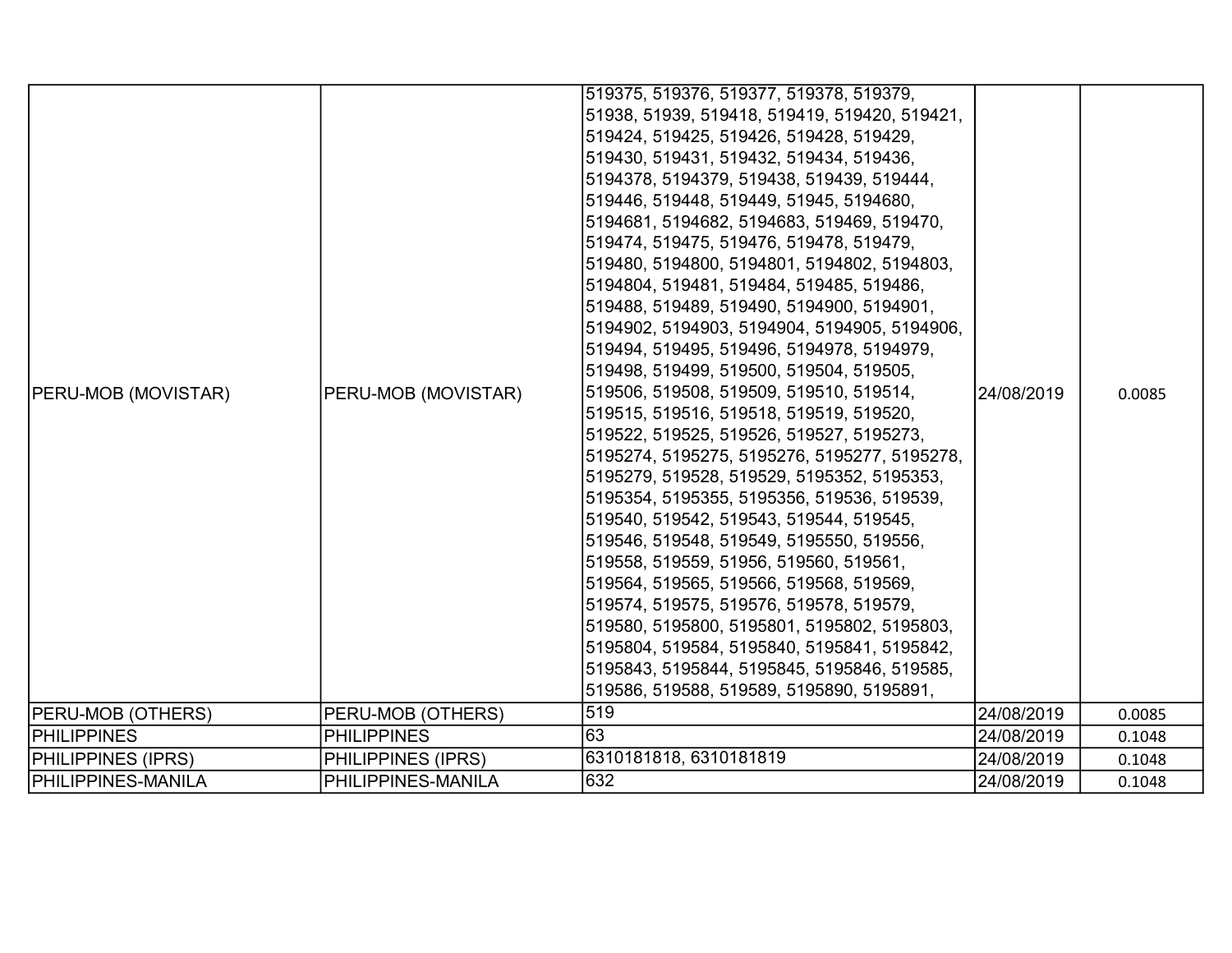| <b>PHILIPPINES-MOB (GLOBE)</b>  | PHILIPPINES-MOB (GLOBE)  | 63817, 63905, 63906, 63915, 63916, 63917,<br>63926, 63927, 63935, 63936, 63937, 63945,<br> 63955, 63956, 63965, 63966, 63967, 63975,<br> 63976, 63977, 63995, 63996, 63997                                                                     | 24/08/2019 | 0.1120 |
|---------------------------------|--------------------------|------------------------------------------------------------------------------------------------------------------------------------------------------------------------------------------------------------------------------------------------|------------|--------|
| <b>PHILIPPINES-MOB (OTHERS)</b> | PHILIPPINES-MOB (OTHERS) | 63900, 63901, 63902, 63903, 63904, 63911,<br>63913, 63914, 63924, 63934, 63940, 63941,<br>63944, 6395, 6396, 63970, 63971, 63972, 63973, 24/08/2019<br> 63974, 63978, 63979, 63990, 63991, 63992,<br> 63993, 63994                             |            | 0.1204 |
| <b>PHILIPPINES-MOB (SMART)</b>  | PHILIPPINES-MOB (SMART)  | 63813, 63907, 63908, 63909, 63910, 63912,<br> 63918, 63919, 63920, 63921, 63922, 63923,<br>63925, 63928, 63929, 63930, 63931, 63932,<br>63933, 63938, 63939, 63942, 63943, 63946,<br> 63947, 63948, 63949, 63950, 63962, 6398,<br>63998, 63999 | 24/08/2019 | 0.1234 |
| <b>POLAND</b>                   | <b>POLAND</b>            | 48                                                                                                                                                                                                                                             | 24/08/2019 | 0.0185 |
| <b>POLAND (DIRECTORY CALL)</b>  | POLAND (DIRECTORY CALL)  | 48118000, 48118712, 48118811, 48118913                                                                                                                                                                                                         | 24/08/2019 | 0.4918 |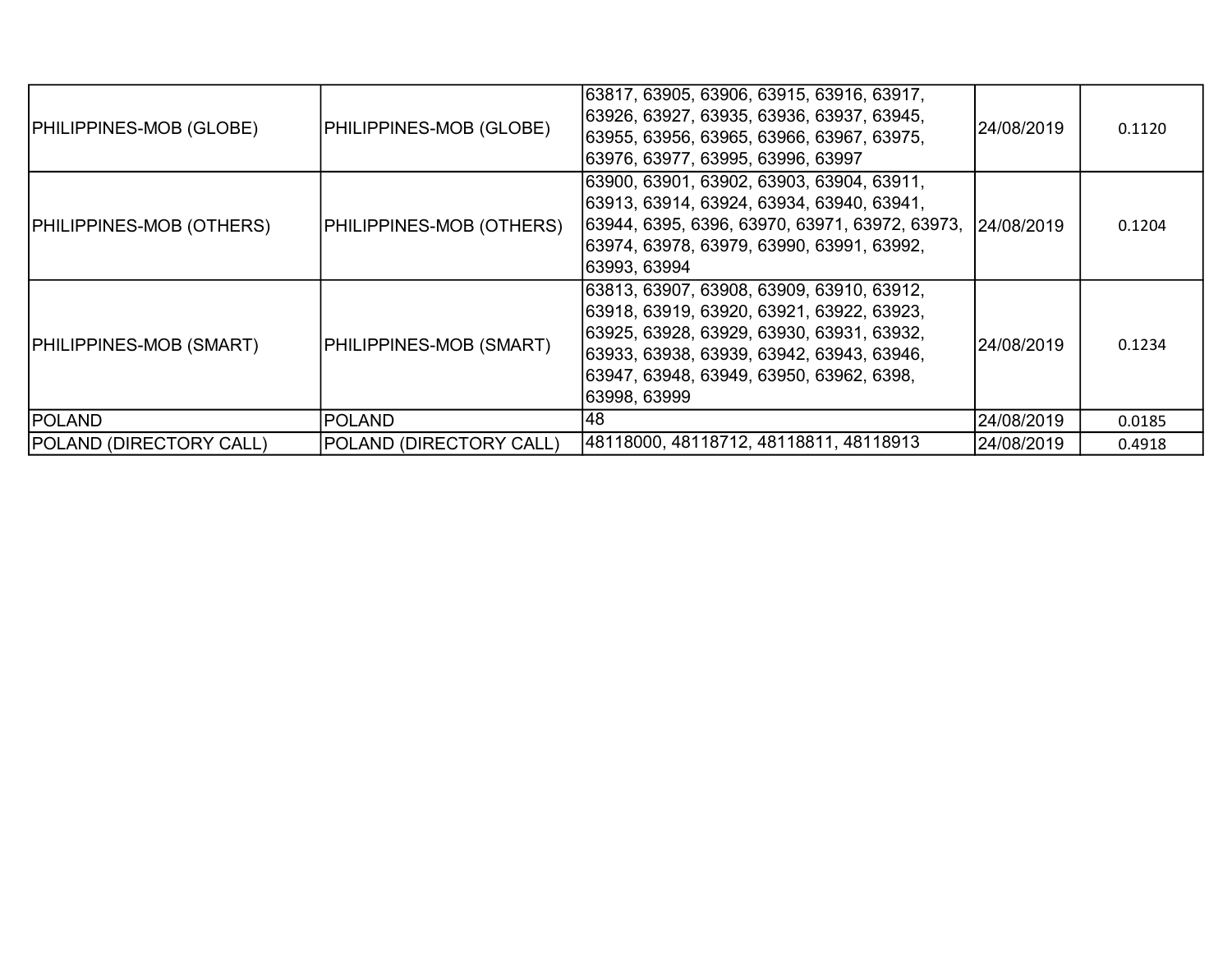|              |              | 48122023, 48122024, 48122031, 48122100,       |            |        |
|--------------|--------------|-----------------------------------------------|------------|--------|
|              |              | 4812211, 48122121, 48122122, 48122123,        |            |        |
|              |              | 48122124, 48122125, 48122126, 48122133,       |            |        |
|              |              | 481222, 48122599, 48122683, 48122719,         |            |        |
|              |              | 48122776, 48122834, 48122887, 48122888,       |            |        |
|              |              | 481229, 48123000, 48123001, 48123003,         |            |        |
|              |              | 4812301, 48123065, 48123067, 4812307,         |            |        |
|              |              | 4812311, 4812312, 4812313, 4812314, 48123151, |            |        |
|              |              | 48123152, 48123153, 48123154, 48123155,       |            |        |
|              |              | 48123156, 48123157, 4812321, 48123230,        |            |        |
|              |              | 48123231, 48123232, 48123233, 48123234,       |            |        |
|              |              | 48123235, 48123236, 48123238, 48123239,       |            |        |
|              |              | 48123241, 48123243, 48123245, 48123246,       |            |        |
|              |              | 48123247, 48123248, 48123249, 48123283,       |            |        |
| POLAND (OLO) | POLAND (OLO) | 4812331, 4812332, 48123330, 48123332,         | 24/08/2019 | 0.0131 |
|              |              | 48123333, 48123334, 48123335, 48123336,       |            |        |
|              |              | 48123337, 48123338, 48123339, 4812334,        |            |        |
|              |              | 4812340, 4812341, 4812342, 48123430,          |            |        |
|              |              | 48123433, 48123434, 48123435, 4812344,        |            |        |
|              |              | 4812345, 48123461, 48123462, 48123463,        |            |        |
|              |              | 48123464, 48123465, 48123466, 4812347,        |            |        |
|              |              | 4812348, 4812349, 4812350, 4812351, 48123520, |            |        |
|              |              | 48123521, 48123522, 48123523, 48123524,       |            |        |
|              |              | 48123525, 48123526, 48123527, 48123528,       |            |        |
|              |              | 4812353, 4812354, 48123550, 48123551,         |            |        |
|              |              | 48123552, 48123553, 48123554, 48123555,       |            |        |
|              |              | 48123556, 48123557, 48123558, 4812356,        |            |        |
|              |              | 48123571, 48123572, 48123573, 48123574,       |            |        |
|              |              | 48123575, 48123576, 48123577, 48123578,       |            |        |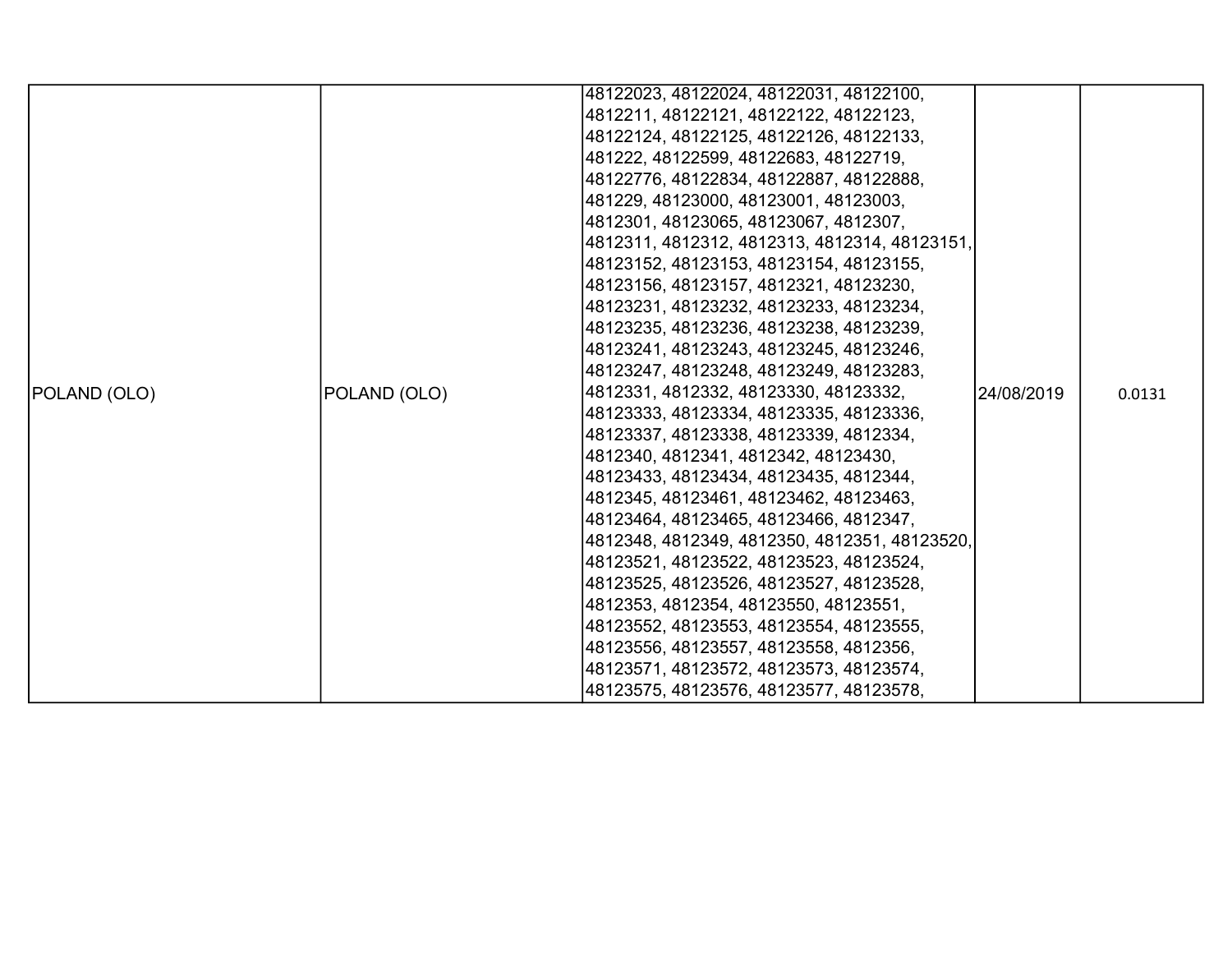|              |              | 48297713, 48297714, 48298881, 48298888,       |            |        |
|--------------|--------------|-----------------------------------------------|------------|--------|
|              |              | 4829925, 48321000, 48321001, 48321004,        |            |        |
|              |              | 48321112, 48321113, 48321114, 48321322,       |            |        |
|              |              | 4832133, 4832134, 4832135, 4832136, 4832137,  |            |        |
|              |              | 4832213, 48322446, 48322534, 48323023,        |            |        |
|              |              | 4832307, 48323080, 48323086, 48323087,        |            |        |
|              |              | 48323088, 48323089, 4832311, 4832312,         |            |        |
|              |              | 4832313, 48323177, 48323178, 48323179,        |            |        |
|              |              | 4832320, 4832321, 48323231, 48323268,         |            |        |
|              |              | 48323292, 48323309, 48323322, 48323389,       |            |        |
|              |              | 48323395, 48323428, 48323434, 48323648,       |            |        |
|              |              | 48323649, 48323973, 48323974, 48323975,       |            |        |
|              |              | 48323978, 48323979, 48323999, 4832411,        |            |        |
|              |              | 4832413, 48324141, 48324142, 4832416,         |            |        |
| POLAND (OLO) | POLAND (OLO) | 48324180, 4832420, 4832428, 48324310,         | 24/08/2019 | 0.0131 |
|              |              | 48324333, 48324334, 4832436, 4832437,         |            |        |
|              |              | 4832438, 4832440, 48324410, 48324411,         |            |        |
|              |              | 48324412, 48324414, 48324415, 48324416,       |            |        |
|              |              | 48324417, 48324418, 48324419, 48324420,       |            |        |
|              |              | 48324421, 48324422, 48324423, 48324424,       |            |        |
|              |              | 48324425, 48324426, 48324427, 48324428,       |            |        |
|              |              | 4832443, 4832444, 4832445, 48324461,          |            |        |
|              |              | 48324465, 48324466, 48324467, 48324468,       |            |        |
|              |              | 4832450, 4832452, 48324548, 4832458,          |            |        |
|              |              | 48324596, 48324598, 48324599, 4832461,        |            |        |
|              |              | 4832462, 4832463, 4832464, 4832465, 4832466,  |            |        |
|              |              | 4832467, 48324697, 48324768, 48324786,        |            |        |
|              |              | 4832479, 4832493, 4832494, 4832495, 48324961, |            |        |
|              |              | 48324962, 48324963, 48324964, 48324965,       |            |        |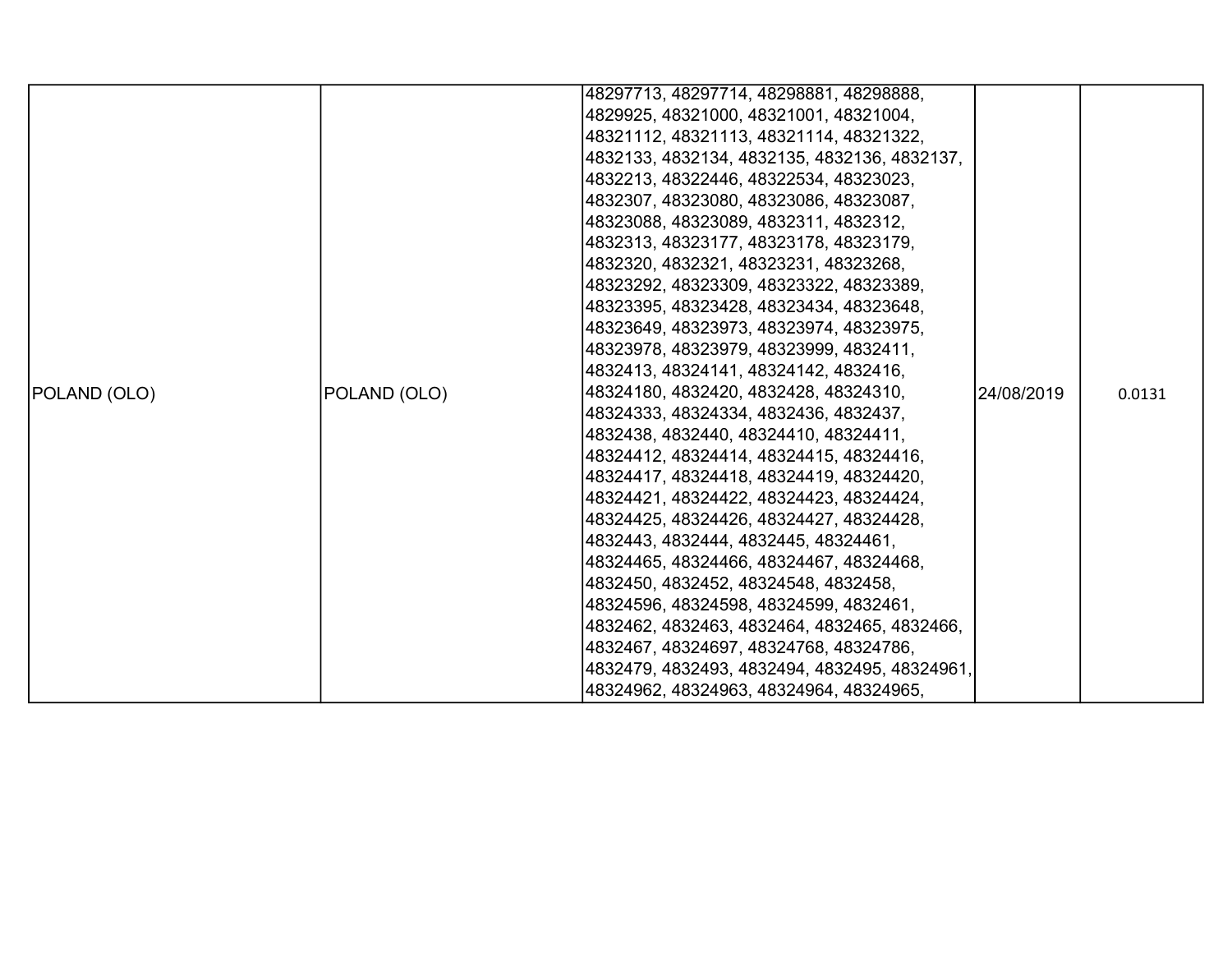|              |              | 4852516, 4852517, 4852518, 4852519, 4852520,  |            |        |
|--------------|--------------|-----------------------------------------------|------------|--------|
|              |              | 48525210, 48525211, 48525212, 48525213,       |            |        |
|              |              | 48525214, 48525215, 48525219, 4852522,        |            |        |
|              |              | 4852523, 4852524, 4852525, 4852526, 4852527,  |            |        |
|              |              | 48525281, 48525282, 48525283, 48525284,       |            |        |
|              |              | 48525285, 4852529, 4852541, 4852542,          |            |        |
|              |              | 48525441, 48525444, 48525461, 48525464,       |            |        |
|              |              | 4852550, 4852551, 4852552, 4852553, 48525540, |            |        |
|              |              | 48525541, 48525542, 48525543, 48525544,       |            |        |
|              |              | 48525545, 4852555, 48525590, 48525591,        |            |        |
|              |              | 48525592, 48525593, 48525594, 48525600,       |            |        |
|              |              | 48525601, 48525602, 48525603, 4852561,        |            |        |
|              |              | 4852562, 48525630, 48525631, 48525640,        |            |        |
|              |              | 48525641, 48525642, 48525643, 4852565,        |            |        |
| POLAND (OLO) | POLAND (OLO) | 4852566, 48525670, 48525671, 48525672,        | 24/08/2019 | 0.0131 |
|              |              | 48525673, 48525674, 48525675, 48525676,       |            |        |
|              |              | 48525680, 48525681, 48525682, 48525683,       |            |        |
|              |              | 48525684, 4852569, 4852580, 4852581, 4852582, |            |        |
|              |              | 4852583, 4852584, 4852585, 4852586, 48525870, |            |        |
|              |              | 48525871, 48525872, 48525873, 48525874,       |            |        |
|              |              | 48525876, 48525877, 48525878, 48525880,       |            |        |
|              |              | 48525881, 48525885, 48525886, 48525888,       |            |        |
|              |              | 48525892, 48525893, 48525894, 48528131,       |            |        |
|              |              | 48528132, 48528133, 48528389, 48528808,       |            |        |
|              |              | 4852888, 4854200, 48542357, 48542358,         |            |        |
|              |              | 48542359, 48542374, 48542375, 4854239,        |            |        |
|              |              | 48542525, 48542529, 48542555, 48542709,       |            |        |
|              |              | 48542808, 4854281, 48542829, 48542858,        |            |        |
|              |              | 48542891, 48543000, 48543061, 48543062,       |            |        |
|              |              |                                               |            |        |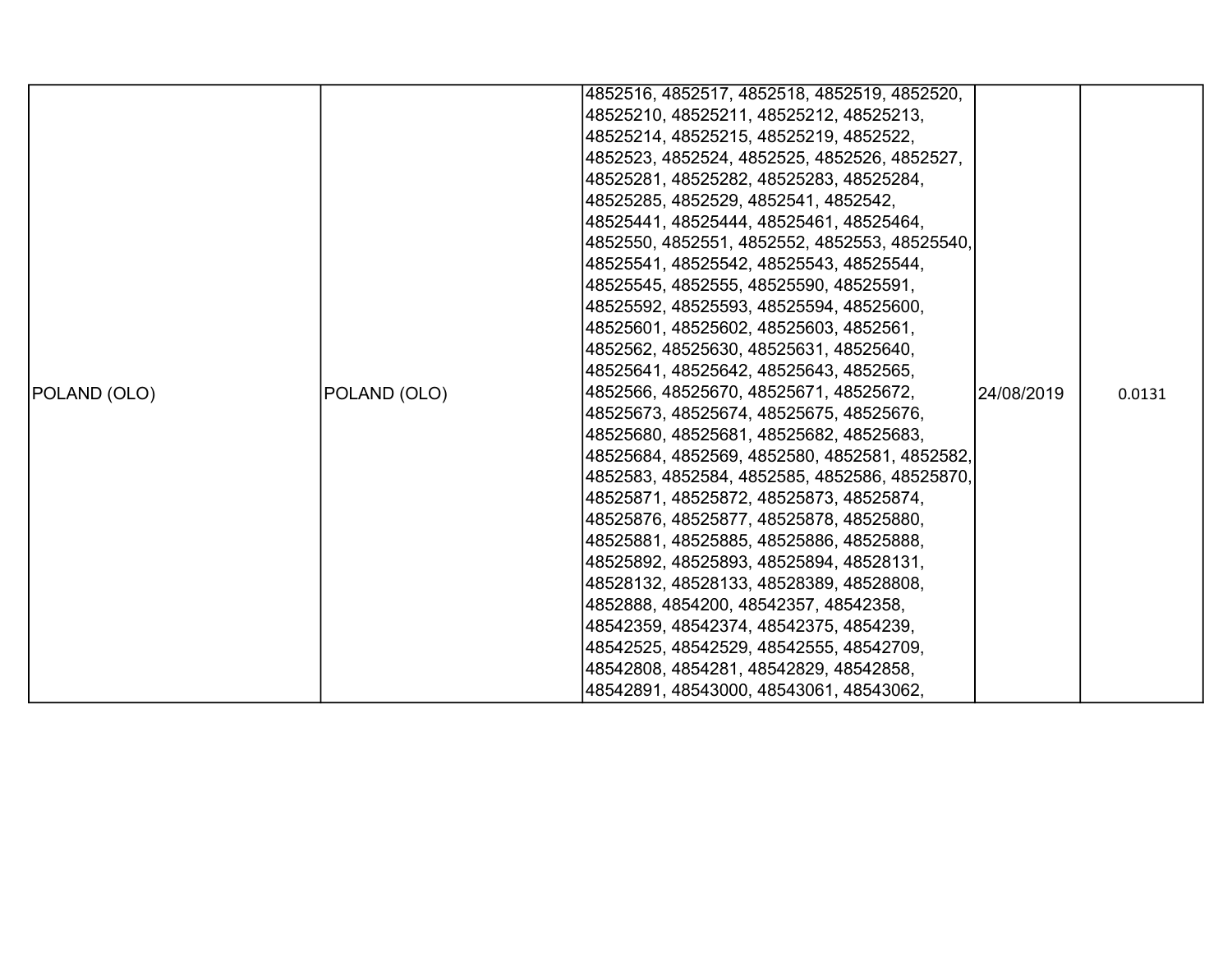|              |              | 48684157, 48684161, 48684162, 48684163,       |            |        |
|--------------|--------------|-----------------------------------------------|------------|--------|
|              |              | 48684164, 48684165, 48684166, 48684167,       |            |        |
|              |              | 4868417, 4868418, 4868419, 486842, 4868432,   |            |        |
|              |              | 4868441, 4868444, 48684455, 4868451, 4868452, |            |        |
|              |              | 4868453, 4868454, 4868455, 4868456, 4868457,  |            |        |
|              |              | 4868458, 4868459, 4868470, 4868475, 4868476,  |            |        |
|              |              | 4868477, 4868478, 4868479, 48685000,          |            |        |
|              |              | 48685060, 48685065, 48685066, 48685555,       |            |        |
|              |              | 48685841, 48685842, 48688121, 48688389,       |            |        |
|              |              | 48688880, 48688881, 48688887, 48688888,       |            |        |
|              |              | 48713000, 48713001, 48713002, 48713003,       |            |        |
|              |              | 48713055, 48713060, 48713061, 48713062,       |            |        |
|              |              | 48713064, 48713065, 48713067, 48713068,       |            |        |
|              |              | 48713069, 4871307, 48713080, 48713084,        |            |        |
| POLAND (OLO) | POLAND (OLO) | 48713087, 48713088, 48713089, 48713317,       | 24/08/2019 | 0.0131 |
|              |              | 4871378, 4871379, 4871382, 48713860,          |            |        |
|              |              | 48713866, 48713867, 48713868, 48713869,       |            |        |
|              |              | 48713940, 48716000, 48716006, 48716007,       |            |        |
|              |              | 48716060, 4871661, 4871665, 4871666,          |            |        |
|              |              | 48716911, 487170, 487171, 487172, 487173,     |            |        |
|              |              | 4871740, 4871741, 48717421, 48717422,         |            |        |
|              |              | 48717423, 4871743, 48717444, 4871746,         |            |        |
|              |              | 4871747, 4871748, 4871749, 487175, 487176,    |            |        |
|              |              | 487177, 487178, 487179, 48718111, 48718112,   |            |        |
|              |              | 4871820, 48718222, 48718242, 48718259,        |            |        |
|              |              | 4871826, 4871827, 4871828, 4871829, 48718333, |            |        |
|              |              | 48718444, 48718555, 4871865, 4871866,         |            |        |
|              |              | 4871871, 48718777, 48718787, 48718800,        |            |        |
|              |              | 4871881, 4871888, 4871889, 48743000,          |            |        |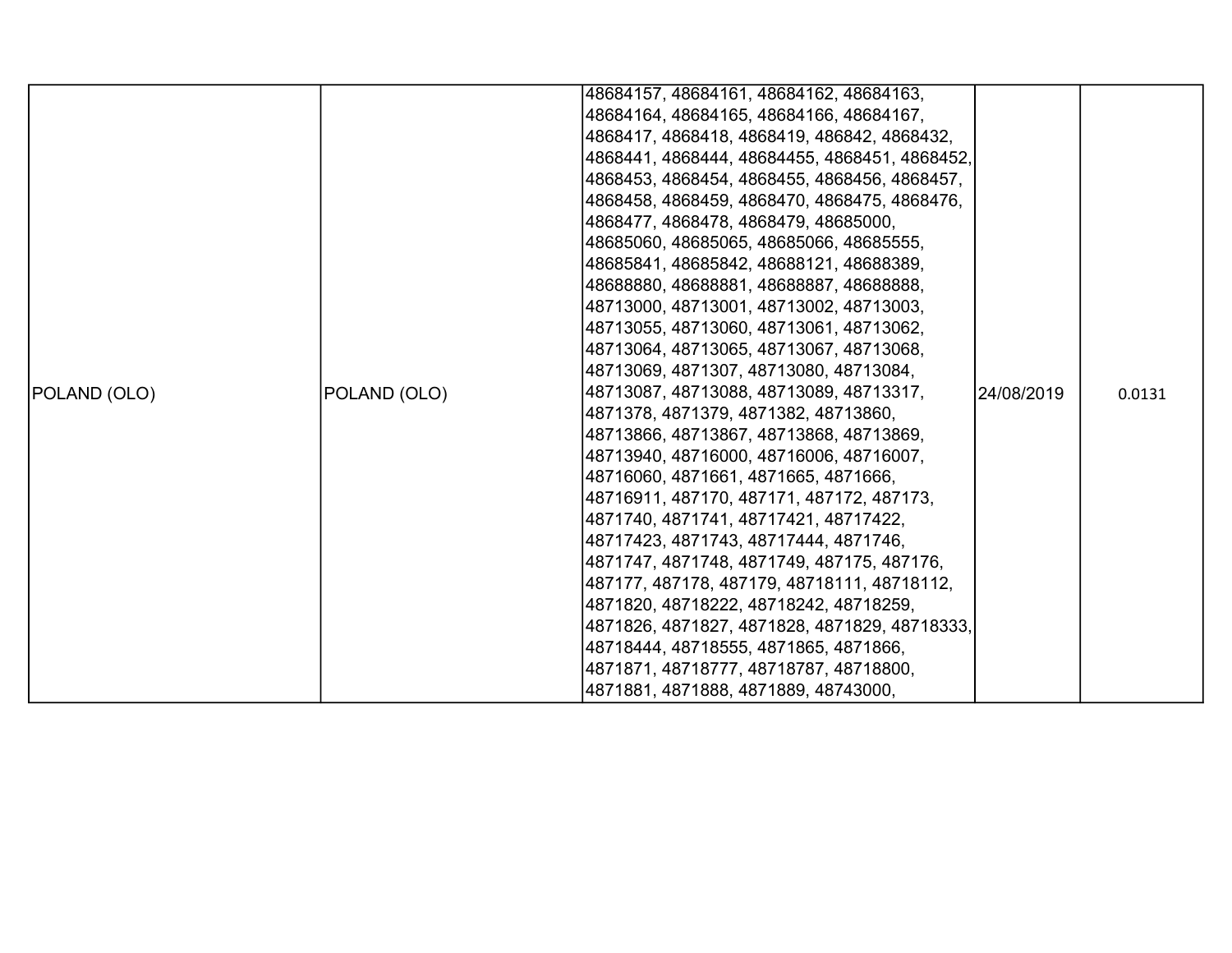|                 |                 | 48877347, 48877351, 48877352, 48877353,<br>48877354, 48877355, 48877356, 48877361,<br>4887737, 4887738, 4887739, 4887777, 48878881,<br>48878887, 48878888, 48893000, 48893003,                                                                                                                                                                                                                                                                                                                                                                                                                                                                                                                                                                                                                                                                                                                                                                                                                                                                                                                        |            |        |
|-----------------|-----------------|-------------------------------------------------------------------------------------------------------------------------------------------------------------------------------------------------------------------------------------------------------------------------------------------------------------------------------------------------------------------------------------------------------------------------------------------------------------------------------------------------------------------------------------------------------------------------------------------------------------------------------------------------------------------------------------------------------------------------------------------------------------------------------------------------------------------------------------------------------------------------------------------------------------------------------------------------------------------------------------------------------------------------------------------------------------------------------------------------------|------------|--------|
| POLAND (OLO)    | POLAND (OLO)    | 48893070, 48893071, 48893072, 48893073,<br>48893074, 4889333, 48895000, 48895065,<br>48895127, 48895137, 48895142, 48895258,<br>48895259, 48895313, 48895314, 48895315,<br>4889536, 48895444, 48895500, 48895552,<br>48895553, 48895554, 48895555, 48896110,<br>48896111, 4889612, 48896131, 48896132,<br>48896133, 48896134, 48896135, 48896136,<br>48896137, 48896141, 48896142, 48896143,<br>48896144, 48896145, 48896158, 48896159,<br>4889617, 48896214, 48896219, 48896222,<br>48896271, 48896272, 48896443, 48896444,<br>48896498, 4889650, 4889651, 48896521,<br>48896522, 48896523, 48896526, 4889658,<br>4889659, 4889670, 48896711, 48896712,<br>48896713, 48896714, 48896715, 4889672,<br>4889673, 4889674, 4889675, 4889676, 4889677,<br>4889678, 4889679, 48897158, 4889721,<br>48897220, 48897221, 48897222, 48897223,<br>48897224, 48897225, 48897227, 48897228,<br>48897229, 48897232, 48897519, 48897527,<br>48897679, 48898881, 48898888, 48898989,<br>48913000, 48913003, 4891301, 4891302,<br>48913030, 48913033, 48913070, 48913071,<br>48913072, 48913073, 48913076, 48913077, | 24/08/2019 | 0.0131 |
| POLAND (ORANGE) | POLAND (ORANGE) | 4812, 4813, 4814, 4815, 4816, 4817, 4818, 4823,<br>4824, 4825, 4829, 4832, 4833, 4834, 4841, 4842,<br>4843, 4844, 4846, 4848, 4852, 4854, 4855, 4856,<br>4858, 4859, 4861, 4862, 4863, 4865, 4867, 4868,<br>4871, 4874, 4875, 4876, 4877, 4881, 4882, 4883,<br>4884, 4885, 4886, 4887, 4889, 4891, 4894, 4895                                                                                                                                                                                                                                                                                                                                                                                                                                                                                                                                                                                                                                                                                                                                                                                         | 24/08/2019 | 0.0127 |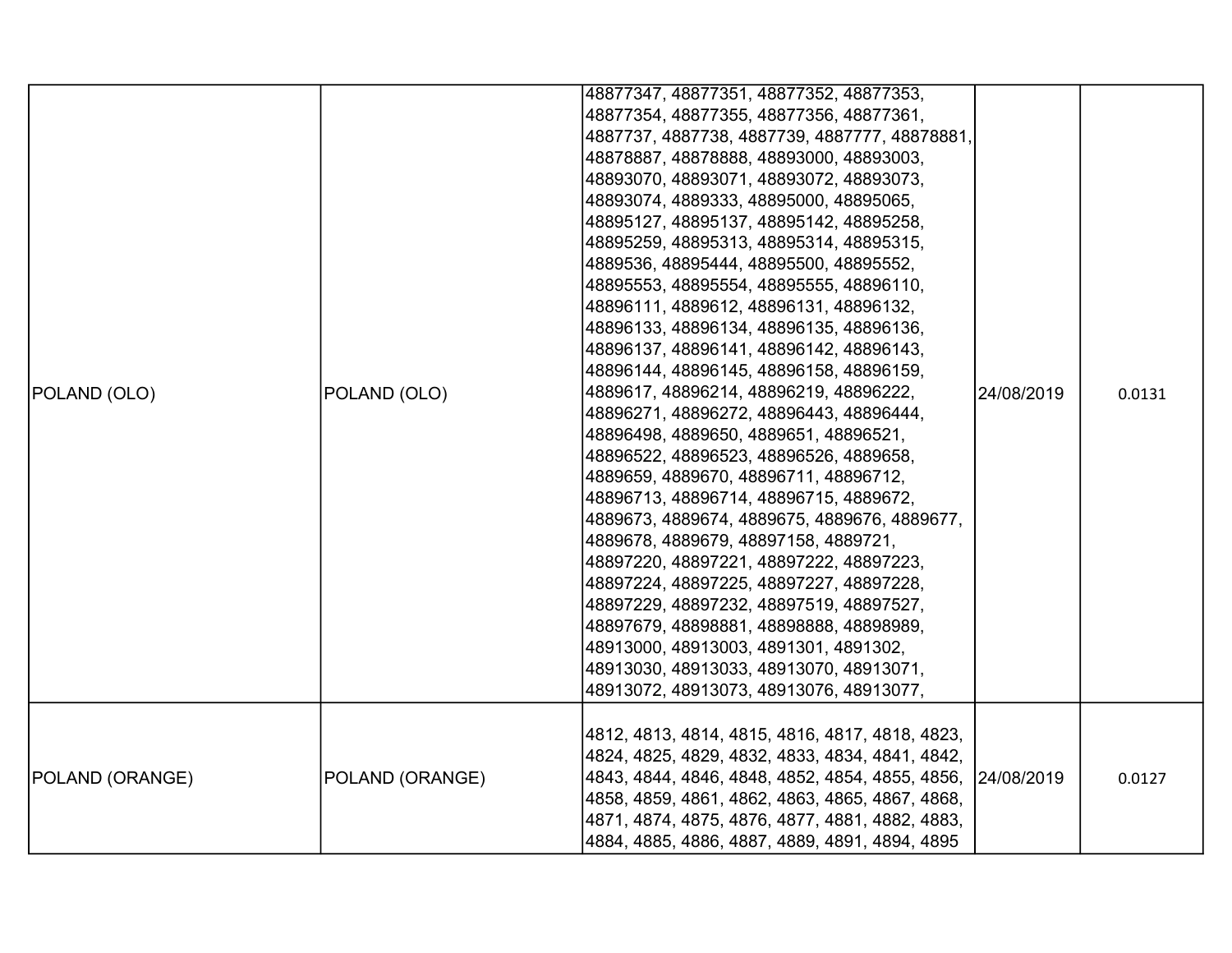| <b>POLAND (PREMIUM)</b>     | <b>BLOCKED</b>       | 482219888, 482219889                                                                                                                                                                                                                                                                                                                                                          | 24/08/2019  | 2.7156 |
|-----------------------------|----------------------|-------------------------------------------------------------------------------------------------------------------------------------------------------------------------------------------------------------------------------------------------------------------------------------------------------------------------------------------------------------------------------|-------------|--------|
| <b>POLAND (SPECIAL SVC)</b> | POLAND (SPECIAL SVC) | 148209                                                                                                                                                                                                                                                                                                                                                                        | 24/08/2019  | 0.4918 |
| <b>POLAND-MOB (AERO 2)</b>  | POLAND-MOB (AERO 2)  | 487200, 487201, 487202, 487203, 487204,<br> 487205, 487206, 487207, 487209, 487280,<br>488811                                                                                                                                                                                                                                                                                 | 24/08/2019  | 0.0182 |
| <b>POLAND-MOB (ORANGE)</b>  | POLAND-MOB (ORANGE)  | 4850, 4851, 485710, 485711, 485712, 485713,<br> 485714, 485715, 485716, 48572, 485730,<br> 485731, 485732, 485733, 485734, 485739,<br> 486901, 486902, 486903, 486904, 486905,<br> 486906, 487800, 487801, 48780200, 48780201,<br> 48780202, 48780203, 48780204, 487805, 487806,<br> 487868, 487869, 487890, 487891, 487892,<br> 487893, 487894, 48797, 48798, 487990, 487996 | l24/08/2019 | 0.0182 |
| <b>POLAND-MOB (OTHERS)</b>  | POLAND-MOB (OTHERS)  | 488844, 488845                                                                                                                                                                                                                                                                                                                                                                | 24/08/2019  | 0.0182 |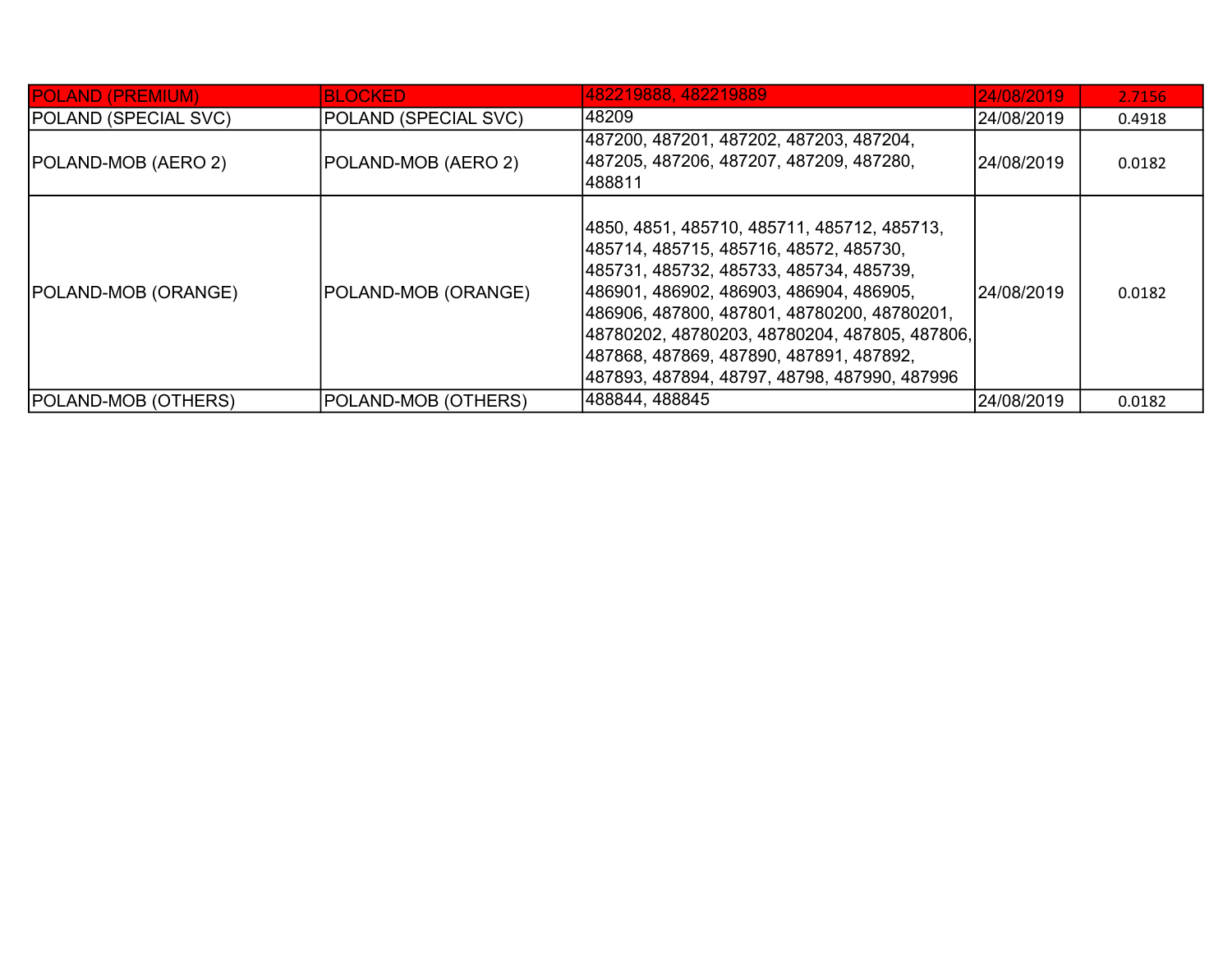|                          |                   | 4845904, 4845905, 4845909, 4845910, 4845911,  |             |        |
|--------------------------|-------------------|-----------------------------------------------|-------------|--------|
|                          |                   | 4845912, 4845913, 4845914, 484593, 4845945,   |             |        |
|                          |                   | 4845956, 48530, 48531, 48533, 48534, 48535,   |             |        |
|                          |                   | 485360, 485361, 485362, 485363, 485364,       |             |        |
|                          |                   | 485365, 485367, 485368, 485369, 48537, 48570, |             |        |
|                          |                   | 485717, 485718, 485719, 48574, 48575, 48576,  |             |        |
|                          |                   | 48577, 48578, 485790, 4857940, 4857943,       |             |        |
|                          |                   | 4857944, 4857945, 4857951, 4857952, 4857954,  |             |        |
|                          |                   | 4857955, 4857956, 4857957, 4857959, 485796,   |             |        |
|                          |                   | 485798, 485799, 486666, 486900, 486907,       |             |        |
|                          |                   | 486908, 486909, 4869922, 4869960, 4869961,    |             |        |
|                          |                   | 4869962, 4869963, 4869964, 4869965, 4869970,  |             |        |
|                          |                   | 4869979, 486998, 486999, 487208, 487290,      |             |        |
|                          |                   | 487291, 4872973, 4872974, 4872978, 4872979,   |             |        |
| <b>POLAND-MOB (PLAY)</b> | POLAND-MOB (PLAY) | 48730, 48731, 48732, 48733, 487360, 487367,   | 124/08/2019 | 0.0182 |
|                          |                   | 487368, 487369, 487373, 487374, 487375,       |             |        |
|                          |                   | 487376, 487377, 487378, 487379, 487390,       |             |        |
|                          |                   | 4873911, 4873912, 4873913, 4873914, 4873915,  |             |        |
|                          |                   | 4873916, 4873917, 4873918, 487392, 4873930,   |             |        |
|                          |                   | 4873990, 4873997, 4873998, 4873999, 4878021,  |             |        |
|                          |                   | 4878022, 4878023, 4878024, 4878027, 4878028,  |             |        |
|                          |                   | 487804, 487807, 487808, 487809, 4878607,      |             |        |
|                          |                   | 4878608, 487861, 487862, 487863, 487864,      |             |        |
|                          |                   | 4878678, 48790, 48791, 48792, 487930, 487931, |             |        |
|                          |                   | 487932, 487933, 487934, 487935, 487936,       |             |        |
|                          |                   | 487937, 4879380, 4879381, 4879382, 4879383,   |             |        |
|                          |                   | 4879384, 4879385, 4879386, 4879387, 48793880, |             |        |
|                          |                   | 48793881, 48793887, 48793888, 48793889,       |             |        |
|                          |                   | 487939, 48794, 487950, 487956, 487957,        |             |        |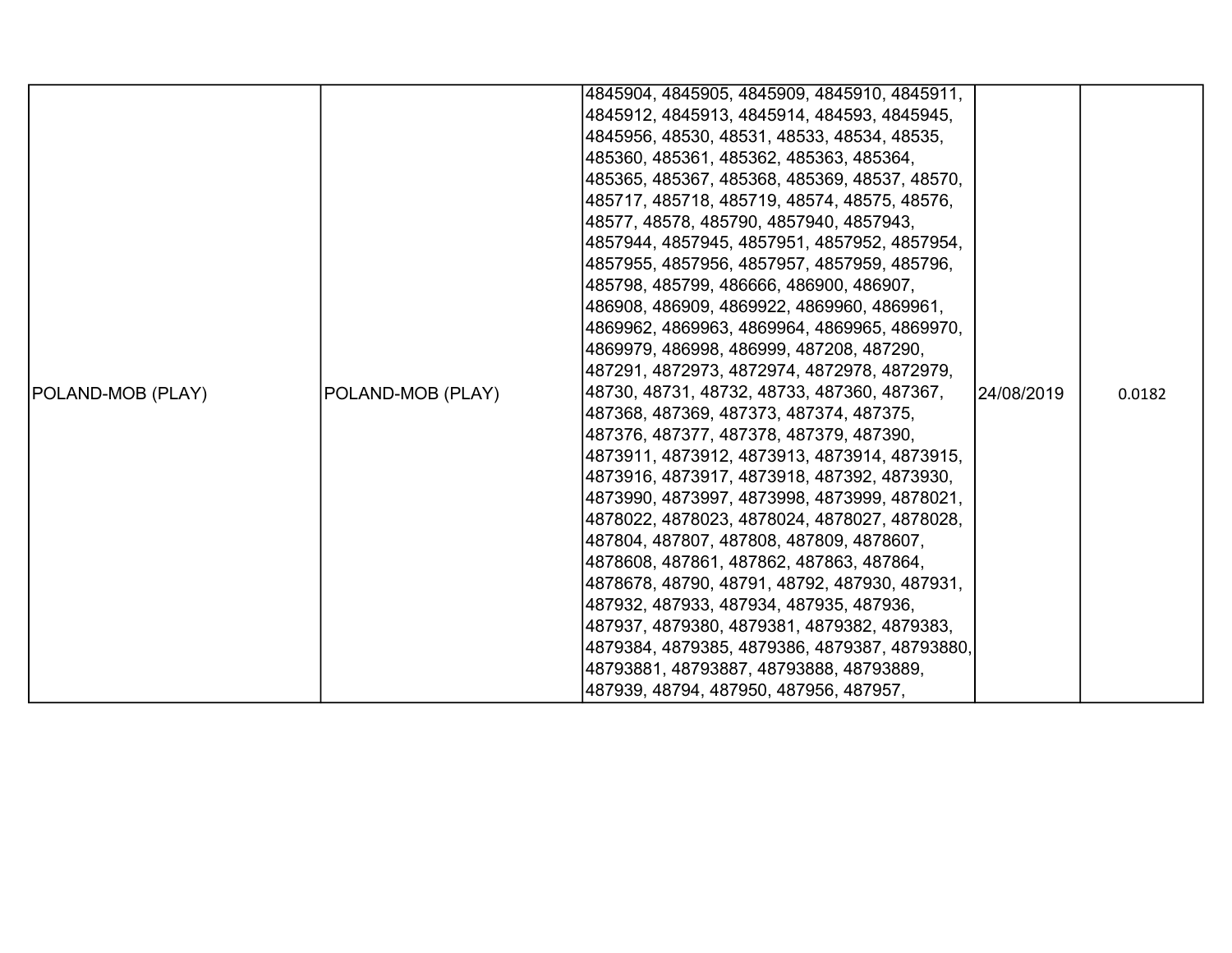|                          |                   | 4845958, 4845959, 485366, 485791, 485792,<br>485793, 4857947, 4857949, 4857950, 485797,     |            |        |
|--------------------------|-------------------|---------------------------------------------------------------------------------------------|------------|--------|
|                          |                   | 48601, 48603, 48605, 48607, 48609, 48661,<br>48663, 48665, 48667, 48669, 48691, 48693,      |            |        |
|                          |                   | 48695, 48697, 4869900, 4869902, 4869903,                                                    |            |        |
|                          |                   | 4869904, 4869905, 4869906, 4869907, 4869908,                                                |            |        |
|                          |                   | 4869909, 486991, 486992, 486993, 486994,                                                    |            |        |
|                          |                   | 486995, 4869966, 4869967, 4869968, 4869969,                                                 |            |        |
|                          |                   | 4869971, 4869972, 4869973, 4869975, 4869976,                                                |            |        |
|                          |                   | 4869977, 48699821, 48699822, 48699823,                                                      |            |        |
|                          |                   | 48699871, 48699872, 48699873, 48699874,                                                     |            |        |
|                          |                   | 48699875, 48699876, 48699881, 48699882,                                                     |            |        |
|                          |                   | 48699883, 48699884, 48699885, 48699886,                                                     |            |        |
|                          |                   | 48699891, 48699892, 48699893, 48699894,                                                     |            |        |
| <b>POLAND-MOB (PLUS)</b> | POLAND-MOB (PLUS) | 48699895, 48699896, 48699897, 48721, 48722,<br> 48723, 48724, 48725, 48726, 487270, 487274, | 24/08/2019 | 0.0182 |
|                          |                   | 487275, 487276, 487277, 487278, 487279,                                                     |            |        |
|                          |                   | 487292, 487293, 487294, 487295, 487296,                                                     |            |        |
|                          |                   | 4872971, 4872976, 4872977, 4872981, 4872982,                                                |            |        |
|                          |                   | 4872987, 4872988, 4872989, 487299, 487370,                                                  |            |        |
|                          |                   | 487371, 487372, 4873919, 4873931, 4873932,                                                  |            |        |
|                          |                   | 4873933, 4873934, 4873935, 4873936, 4873937,                                                |            |        |
|                          |                   | 4873938, 4873939, 487394, 487395, 487396,                                                   |            |        |
|                          |                   | 487397, 487398, 4873995, 4873996, 4878040,                                                  |            |        |
|                          |                   | 48781, 48782, 48783, 48785, 4878600, 4878601,                                               |            |        |
|                          |                   | 4878602, 4878603, 4878604, 4878605, 4878606,                                                |            |        |
|                          |                   | 4878609, 487895, 487896, 487897, 487898,                                                    |            |        |
|                          |                   | 487899, 48793882, 48793883, 48793884,                                                       |            |        |
|                          |                   | 48793885, 48793886, 48885, 48887                                                            |            |        |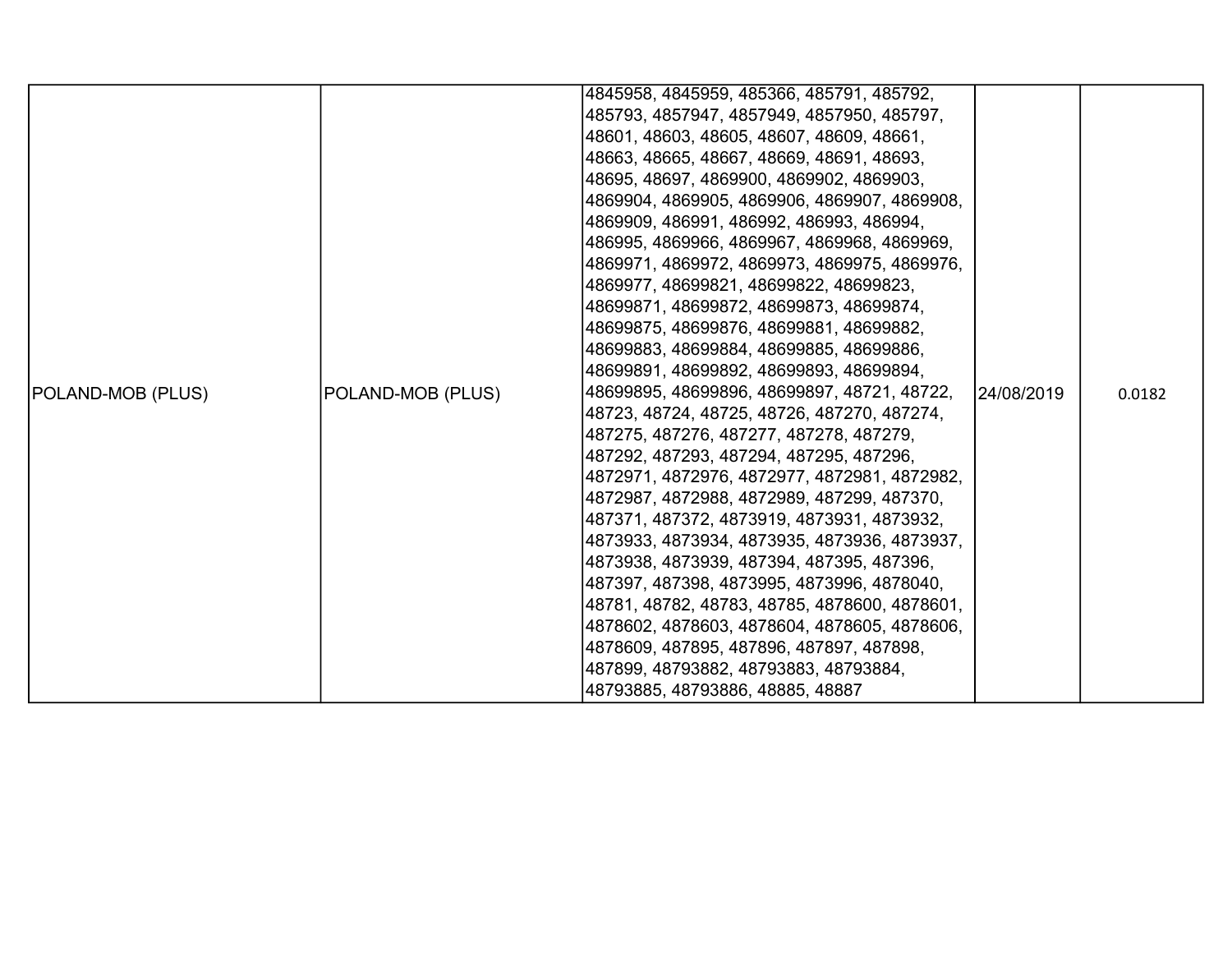| POLAND-MOB (T-MOBILE) | POLAND-MOB (T-MOBILE) | 48532, 48538, 48539, 48600, 48602, 48604,<br> 48606, 48608, 48660, 48662, 48664, 486660,<br> 486661, 486662, 486663, 486664, 486665,<br> 486667, 486668, 486669, 48668, 48692, 48694,<br> 48696, 48698, 487272, 487273, 487281, 487282,<br> 487283, 487284, 487285, 487286, 487287,<br> 487288, 487289, 4872990, 48734, 48735,<br> 487361, 487362, 487363, 487364, 487365,<br> 487366, 4873910, 487803, 48784, 48787, 48788,<br> 487951, 487952, 487953, 487954, 487955,<br> 48880, 488810, 488818, 488819, 48882, 488833,<br>488838, 488841, 488842, 48886, 48888, 48889 | 24/08/2019 | 0.0182 |
|-----------------------|-----------------------|---------------------------------------------------------------------------------------------------------------------------------------------------------------------------------------------------------------------------------------------------------------------------------------------------------------------------------------------------------------------------------------------------------------------------------------------------------------------------------------------------------------------------------------------------------------------------|------------|--------|
|-----------------------|-----------------------|---------------------------------------------------------------------------------------------------------------------------------------------------------------------------------------------------------------------------------------------------------------------------------------------------------------------------------------------------------------------------------------------------------------------------------------------------------------------------------------------------------------------------------------------------------------------------|------------|--------|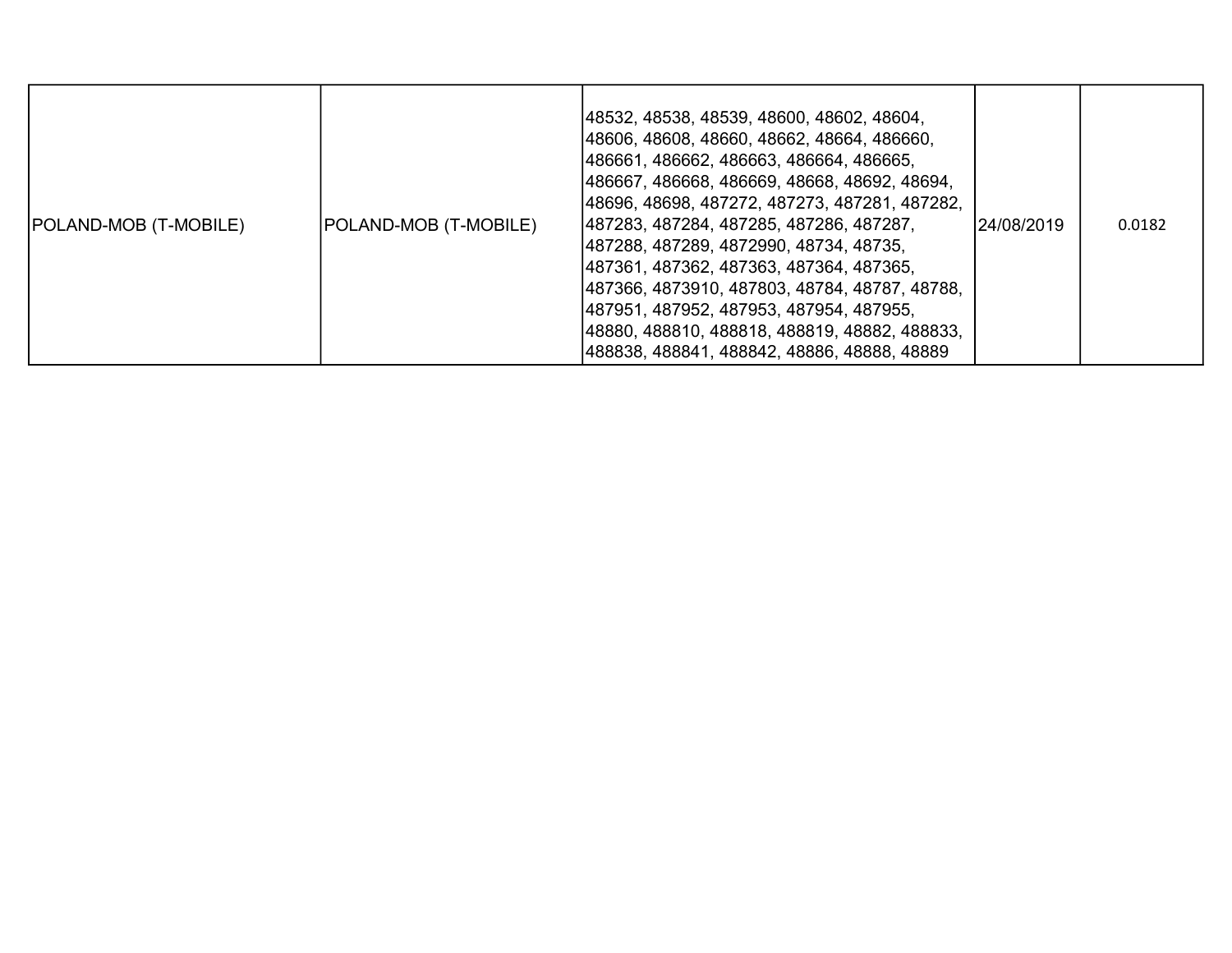|                        |                        | 48221013, 48221014, 48221015, 48221016,       |             |        |
|------------------------|------------------------|-----------------------------------------------|-------------|--------|
|                        |                        | 48221017, 4822102, 48221030, 4822104,         |             |        |
|                        |                        | 48221055, 4822106, 48221081, 48221085,        |             |        |
|                        |                        | 48221089, 482211, 48221200, 48221201,         |             |        |
|                        |                        | 48221202, 4822121, 48221220, 48221221,        |             |        |
|                        |                        | 48221222, 48221223, 48221225, 48221226,       |             |        |
|                        |                        | 48221227, 48221228, 48221229, 48221230,       |             |        |
|                        |                        | 48221231, 48221233, 48221234, 48221235,       |             |        |
|                        |                        | 48221236, 48221237, 48221238, 48221239,       |             |        |
|                        |                        | 48221241, 48221243, 48221245, 48221252,       |             |        |
|                        |                        | 48221253, 48221254, 48221255, 48221256,       |             |        |
|                        |                        | 48221257, 4822126, 4822127, 4822128, 4822129, |             |        |
|                        |                        | 482213, 482214, 48221500, 48221555, 482216,   |             |        |
|                        |                        | 48221730, 48221735, 48221736, 48221737,       |             |        |
| POLAND-WARSAW (OLO)    | POLAND-WARSAW (OLO)    | 48221738, 48221739, 48221770, 48221777,       | 124/08/2019 | 0.0131 |
|                        |                        | 48221778, 48221779, 48221800, 48221802,       |             |        |
|                        |                        | 48221812, 48221817, 4822182, 48221832,        |             |        |
|                        |                        | 48221841, 48221842, 48221850, 48221851,       |             |        |
|                        |                        | 48221852, 48221854, 48221855, 48221856,       |             |        |
|                        |                        | 48221858, 48221859, 48221861, 48221868,       |             |        |
|                        |                        | 48221871, 48221877, 48221881, 48221882,       |             |        |
|                        |                        | 48221883, 48221884, 48221885, 48221888,       |             |        |
|                        |                        | 4822189, 482220, 482221, 482222, 48222300,    |             |        |
|                        |                        | 48222301, 48222302, 48222303, 48222305,       |             |        |
|                        |                        | 48222306, 48222307, 48222308, 48222309,       |             |        |
|                        |                        | 4822231, 4822232, 4822233, 4822234, 4822235,  |             |        |
|                        |                        | 4822236, 4822237, 4822238, 4822239, 482224,   |             |        |
|                        |                        | 482225, 4822260, 4822261, 4822262, 48222631,  |             |        |
|                        |                        | 48222632, 48222633, 48222634, 48222635,       |             |        |
| POLAND-WARSAW (ORANGE) | POLAND-WARSAW (ORANGE) | 4822                                          | 24/08/2019  | 0.0127 |
| <b>PORTUGAL</b>        | <b>PORTUGAL</b>        | 351                                           | 24/08/2019  | 0.0070 |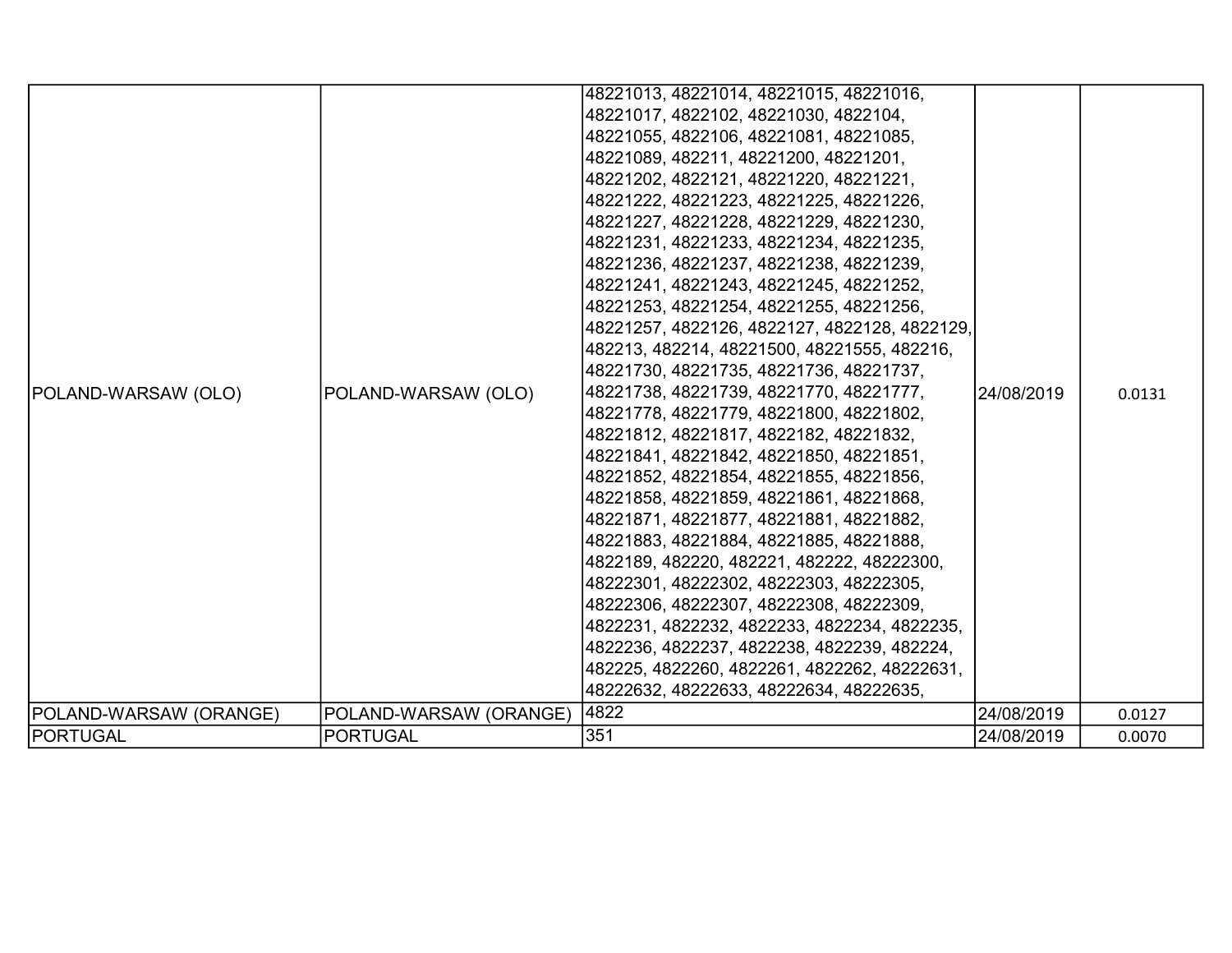| PORTUGAL-MOB (MEO)    | PORTUGAL-MOB (MEO)        | 3511692, 3511696, 3511892, 3511896, 35160922,<br>35160924, 35160925, 35160926, 35160927,<br>35160928, 35163922, 35163924, 35163925,<br>35163926, 35163927, 35163928, 3516396,<br>35165922, 35165924, 35165925, 35165926,<br>35165927, 35165928, 3516596, 35166922,<br>35166924, 35166925, 35166926, 35166927,<br>35166928, 3516696, 351922, 351924, 351925,<br>351926, 351927, 351928, 35196                                                                                    | 24/08/2019 | 0.0070 |
|-----------------------|---------------------------|---------------------------------------------------------------------------------------------------------------------------------------------------------------------------------------------------------------------------------------------------------------------------------------------------------------------------------------------------------------------------------------------------------------------------------------------------------------------------------|------------|--------|
| PORTUGAL-MOB (NOS)    | PORTUGAL-MOB (NOS)        | 35116169, 3511693, 35116993, 3511893,<br>3516090, 35160923, 35160929, 3516093,<br>3516094, 3516095, 3516097, 3516098, 3516099,<br>3516390, 35163923, 35163929, 3516393,<br>3516394, 3516395, 3516397, 3516398, 3516399,<br>3516590, 35165923, 35165929, 3516593,<br>3516594, 3516595, 3516597, 3516598, 3516599,<br>3516690, 35166923, 35166929, 3516693,<br>3516694, 3516695, 3516697, 3516698, 3516699,<br>35190, 351923, 351929, 35193, 35194, 35195,<br>35197, 35198, 35199 | 24/08/2019 | 0.0148 |
| PORTUGAL-MOB (OTHERS) | PORTUGAL-MOB (OTHERS)     | 351609, 351639, 351659, 351669, 3519                                                                                                                                                                                                                                                                                                                                                                                                                                            | 24/08/2019 | 0.0148 |
| PORTUGAL-MOB (VODAF)  | PORTUGAL-MOB (VODAF)      | 3511691, 3511891, 3516091, 35160920,<br>35160921, 3516391, 35163920, 35163921,<br>3516591, 35165920, 35165921, 3516691,<br>35166920, 35166921, 35191, 351920, 351921                                                                                                                                                                                                                                                                                                            | 24/08/2019 | 0.0148 |
| <b>PUERTO RICO</b>    | PUERTO RICO               | 1787, 1939                                                                                                                                                                                                                                                                                                                                                                                                                                                                      | 24/08/2019 | 0.0716 |
| <b>QATAR</b>          | QATAR                     | 974                                                                                                                                                                                                                                                                                                                                                                                                                                                                             | 24/08/2019 | 0.1676 |
| QATAR (OOREDOO)       | QATAR (OOREDOO)           | 974401, 974402, 974403, 974404, 97444                                                                                                                                                                                                                                                                                                                                                                                                                                           | 24/08/2019 | 0.1676 |
| QATAR (VODAFONE)      | <b>QATAR (VODAFONE)</b>   | 974400                                                                                                                                                                                                                                                                                                                                                                                                                                                                          | 24/08/2019 | 0.1676 |
| QATAR-MOB (OTHERS)    | <b>QATAR-MOB (OTHERS)</b> | 97433, 974399, 97450, 97455, 974599, 97466                                                                                                                                                                                                                                                                                                                                                                                                                                      | 24/08/2019 | 0.1934 |
| QATAR-MOB (VODAFONE)  | QATAR-MOB (VODAFONE)      | 97430, 97431, 97470, 974740, 974744, 974747,<br>97477                                                                                                                                                                                                                                                                                                                                                                                                                           | 24/08/2019 | 0.1901 |
| <b>REUNION</b>        | <b>REUNION</b>            | 262                                                                                                                                                                                                                                                                                                                                                                                                                                                                             | 24/08/2019 | 0.0118 |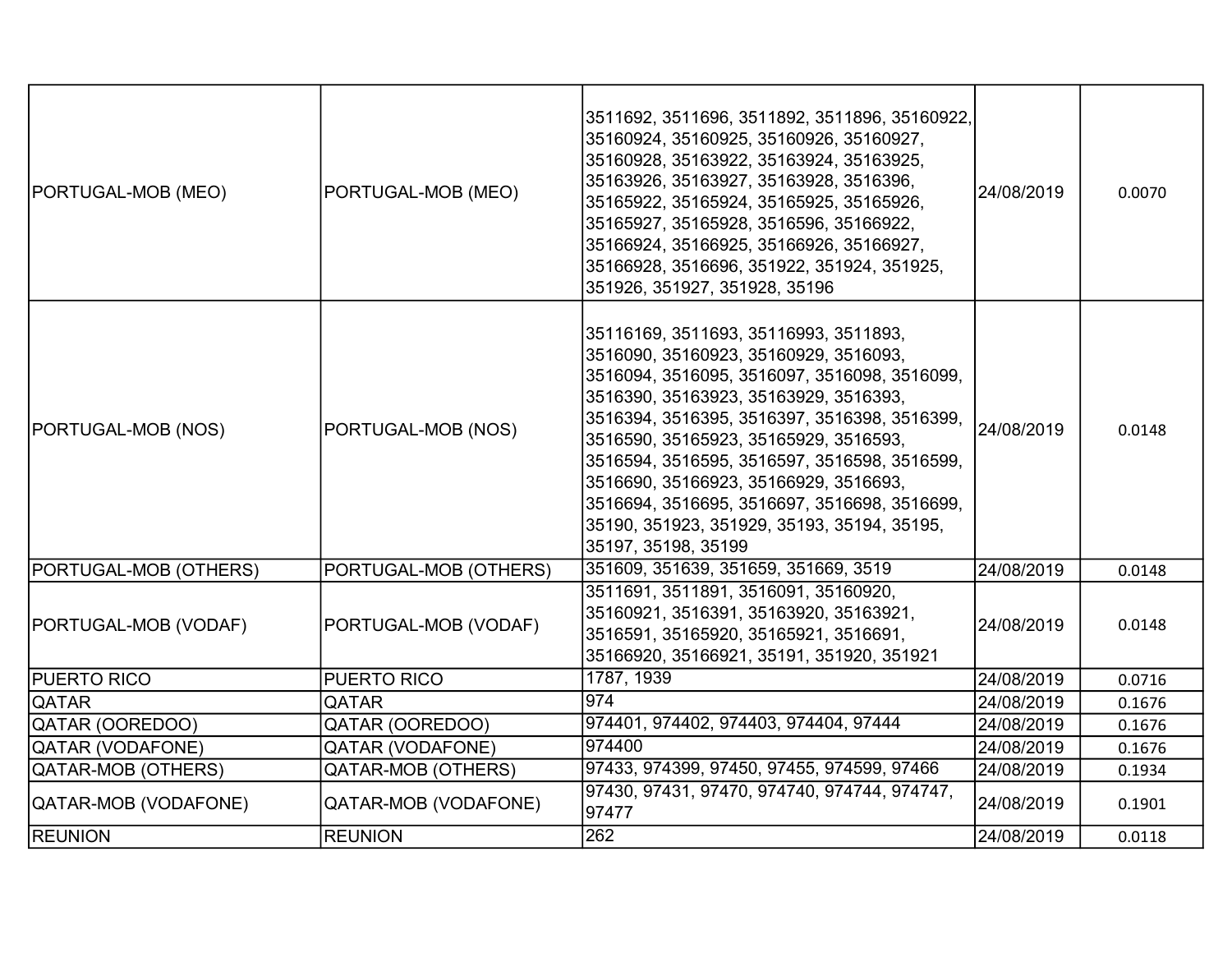|                                                     |                             | 26269200, 26269201, 26269202, 26269203,            |            |        |
|-----------------------------------------------------|-----------------------------|----------------------------------------------------|------------|--------|
|                                                     |                             | 26269204, 26269205, 26269207, 26269208,            |            |        |
|                                                     |                             | 26269209, 2626922, 2626923, 26269240,              |            |        |
| <b>REUNION-MOB (ORANGE)</b>                         | <b>REUNION-MOB (ORANGE)</b> | 26269241, 26269242, 26269243, 26269244,            | 24/08/2019 | 0.5053 |
|                                                     |                             | 26269300, 26269306, 26269311, 26269321,            |            |        |
|                                                     |                             | 26269322, 26269333, 26269339, 26269355,            |            |        |
|                                                     |                             | 26269366, 26269377, 26269388, 26269390,            |            |        |
|                                                     |                             | 26269391, 26269392, 26269393, 26269399             |            |        |
|                                                     |                             | 262630, 262631, 262632, 262633, 262634,            |            |        |
| <b>REUNION-MOB (OTHERS)</b>                         | <b>REUNION-MOB (OTHERS)</b> | 262635, 262636, 262637, 262638, 262692,            | 24/08/2019 | 0.5053 |
|                                                     |                             | 262693                                             |            |        |
|                                                     |                             | 26269206, 2626921, 26269245, 26269246,             |            |        |
|                                                     |                             | 26269247, 26269248, 26269249, 2626925,             |            |        |
|                                                     |                             | 2626926, 2626927, 2626928, 26269290,               |            |        |
| <b>REUNION-MOB (SFR)</b>                            | <b>REUNION-MOB (SFR)</b>    | 26269291, 26269295, 26269296, 26269297,            | 24/08/2019 | 0.5053 |
|                                                     |                             | 26269298, 26269299, 26269301, 26269302,            |            |        |
|                                                     |                             | 26269303, 26269304, 26269310, 26269313,            |            |        |
|                                                     |                             | 26269320, 26269394, 26269397                       |            |        |
| ROMANIA                                             | <b>ROMANIA</b>              | 40                                                 | 24/08/2019 | 0.0060 |
|                                                     |                             | 40118, 4090, 4091, 4092, 4093, 4094, 4095,         |            |        |
| ROMANIA (SPECIAL SVC)                               | ROMANIA (SPECIAL SVC)       | 4096, 40970, 40972, 40973, 40974, 40975,           | 24/08/2019 | 0.5460 |
|                                                     |                             | 40976, 40977, 40978, 40979, 4098, 4099             |            |        |
| ROMANIA-MOB (DIGI)                                  | ROMANIA-MOB (DIGI)          | 4077                                               | 24/08/2019 | 0.0170 |
| ROMANIA-MOB (ENIGMA)                                | ROMANIA-MOB (ENIGMA)        | 407000                                             | 24/08/2019 | 0.0154 |
| ROMANIA-MOB (LYCA)                                  | ROMANIA-MOB (LYCA)          | 40701                                              | 24/08/2019 | 0.0180 |
| ROMANIA-MOB (ORANGE)                                | ROMANIA-MOB (ORANGE)        | 407120, 4074, 4075                                 | 24/08/2019 | 0.0154 |
| ROMANIA-MOB (TELEKOM ROMAN∣ROMANIA-MOB (TELEKOM ROM |                             | 40706, 40711, 40712, 4076, 40784, 40785, 40786     | 24/08/2019 | 0.0170 |
| ROMANIA-MOB (TELEMOB)                               | ROMANIA-MOB (TELEMOB)       | 40780, 40781, 40782, 40783, 40787, 40788,<br>40789 | 24/08/2019 | 0.0170 |
| ROMANIA-MOB (VODAFONE)                              | ROMANIA-MOB (VODAFONE)      | 4072, 4073, 40799                                  | 24/08/2019 | 0.0170 |
| <b>RUSSIA</b>                                       | <b>RUSSIA</b>               | 73, 74, 78, 79                                     | 24/08/2019 | 0.0332 |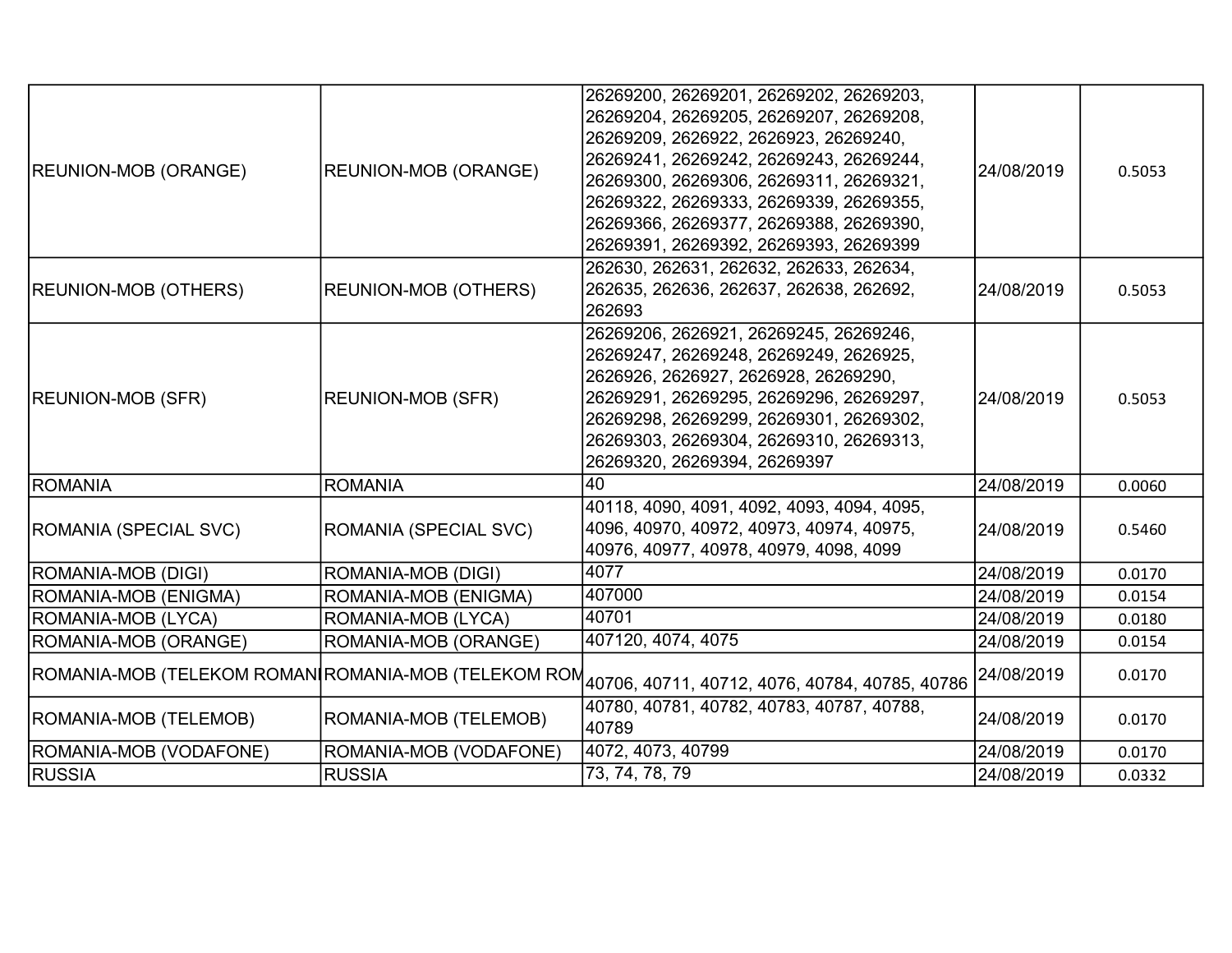| <b>RUSSIA (ROC1)</b> | RUSSIA (ROC1) | 7336, 73422, 73432, 73433, 73452, 73462,<br>73492, 73512, 73522, 74712, 74722, 74732,<br>74742, 74752, 7477, 74812, 74822, 74832,<br>74842, 74852, 74862, 74872, 74912, 74922,<br>74932, 74942                                                                                                                                                                                                                                                                                                                                                                                                                                                                                                                                                               | 24/08/2019 | 0.0204 |
|----------------------|---------------|--------------------------------------------------------------------------------------------------------------------------------------------------------------------------------------------------------------------------------------------------------------------------------------------------------------------------------------------------------------------------------------------------------------------------------------------------------------------------------------------------------------------------------------------------------------------------------------------------------------------------------------------------------------------------------------------------------------------------------------------------------------|------------|--------|
| <b>RUSSIA (ROC2)</b> | RUSSIA (ROC2) | 7341, 7353, 73812, 73832, 73833, 73842, 73852,<br>73882, 7401, 7471, 7472, 7473, 7474, 7475,<br>7481, 7482, 7483, 7484, 7485, 7486, 7487, 7491,<br> 7492, 7493, 7494, 7496, 7498, 7811, 7813, 7816,   24/08/2019<br>7817, 7820, 7831, 7833, 7834, 7835, 7836, 7841,<br> 7842, 7844, 7845, 7846, 7847, 7848, 7851, 7861,<br>7862, 7863, 7865, 7866, 7867, 7871, 7872, 7873,<br>7877, 7878, 7879                                                                                                                                                                                                                                                                                                                                                               |            | 0.0204 |
| RUSSIA (ROC3)        | RUSSIA (ROC3) | 73012, 73022, 7347, 73822, 73902, 73912, 7394,<br>73952, 78142, 78152, 78182, 78212                                                                                                                                                                                                                                                                                                                                                                                                                                                                                                                                                                                                                                                                          | 24/08/2019 | 0.0228 |
| <b>RUSSIA (ROC4)</b> | RUSSIA (ROC4) | 7342, 7343, 7351, 7352, 7381, 7383, 7384, 7385,<br>7388, 74152, 74162, 74212, 74232, 74242,<br>74262, 7814, 7815, 7818, 7821                                                                                                                                                                                                                                                                                                                                                                                                                                                                                                                                                                                                                                 | 24/08/2019 | 0.0223 |
| RUSSIA (ROC5)        | RUSSIA (ROC5) | 71, 72, 7301, 7302, 7303, 7304, 7305, 7306,<br>7307, 7308, 7309, 731, 732, 7330, 7331, 7332,<br>7334, 7335, 7337, 7338, 7339, 7340, 7344, 7345,<br>7346, 7348, 7349, 7350, 7354, 7355, 7356, 7357,<br>7358, 7359, 736, 737, 7380, 7382, 7386, 7387,<br>7389, 7390, 7391, 7392, 7393, 7395, 7396, 7397,<br>7398, 7399, 7400, 7402, 7403, 7404, 7405, 7406,<br>7407, 7408, 7409, 741, 742, 743, 744, 745, 746,<br>7470, 7476, 7478, 7479, 7480, 7488, 7489, 7490,<br>7497, 750, 751, 752, 753, 754, 755, 756, 758,<br>759, 76, 780, 7810, 7819, 7822, 7823, 7824,<br>7825, 7826, 7827, 7828, 7829, 7830, 7832, 7837,<br>7838, 7839, 7843, 7849, 7852, 7853, 7854, 7855,<br>7856, 7857, 7858, 7859, 7860, 7864, 7868, 7869,<br>7870, 7874, 7875, 7876, 788, 789 | 24/08/2019 | 0.0253 |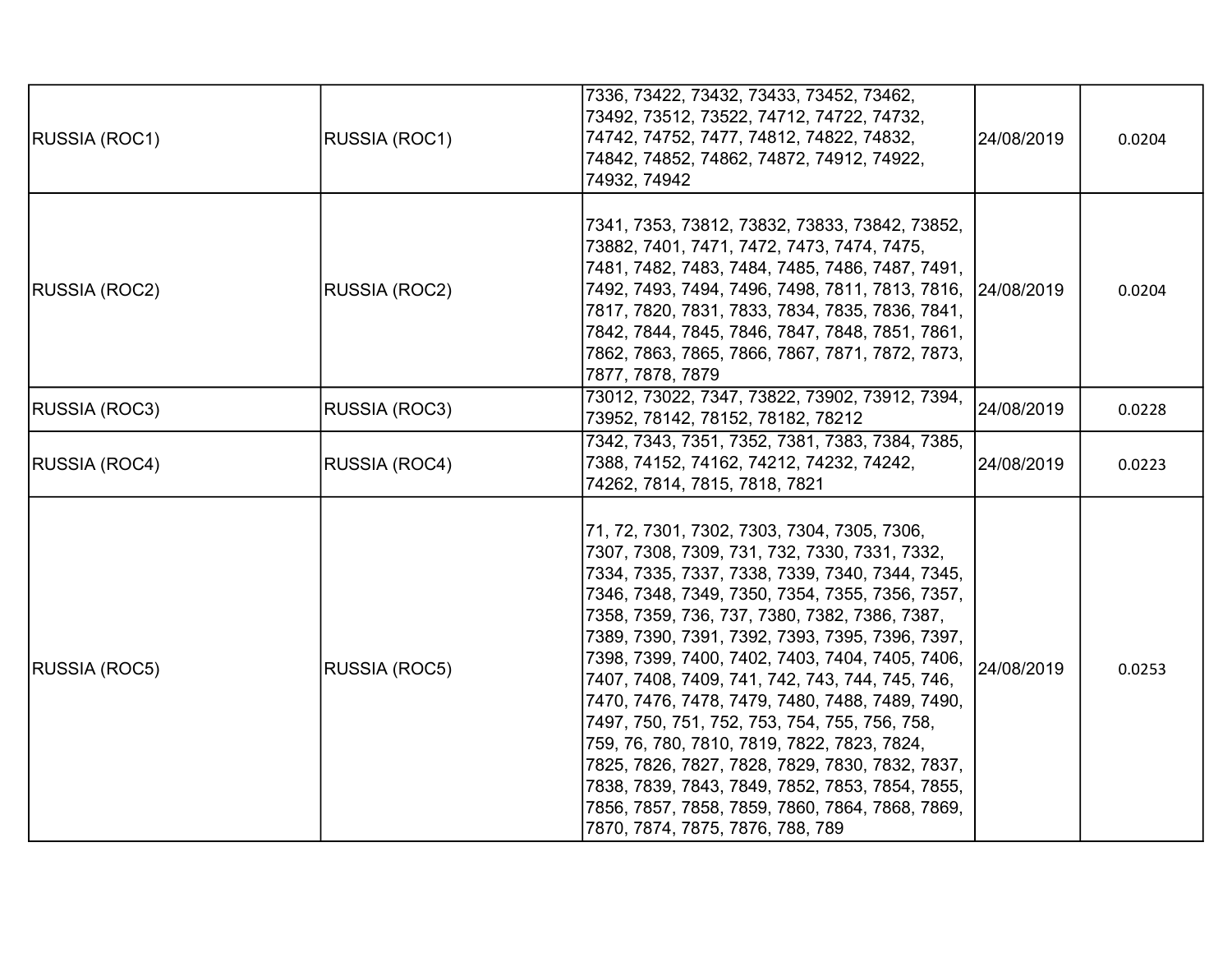| <b>RUSSIA-MOB (BEELINE)</b>   | <b>RUSSIA-MOB (BEELINE)</b> | 7900335, 7900336, 7900337, 7900338, 7900339,<br>7900340, 7900341, 7900342, 7900343, 7900344,<br>790205, 790206, 790207, 790252, 7902553,<br>7902554, 7902555, 7902556, 7902557, 7902559,<br>7902710, 7902717, 7903, 790462, 7904700,<br>7904701, 7904702, 7904703, 7904704, 7904705,<br>7904706, 7904726, 7904727, 7905, 7906,<br>7908364, 7908375, 7908376, 7908377, 7908378,<br>7908379, 7908435, 7908436, 7908437, 7908438,<br>7908439, 790844, 790845, 7908460, 7908461,<br>7908462, 7908463, 7908464, 790896, 790897,<br>790898, 790899, 7909, 7950668, 7950880,<br>795100, 795101, 795102, 795320, 795321,<br>795322, 796, 7980999, 7983888, 7983999,<br>7986666 | 24/08/2019 | 0.2322 |
|-------------------------------|-----------------------------|------------------------------------------------------------------------------------------------------------------------------------------------------------------------------------------------------------------------------------------------------------------------------------------------------------------------------------------------------------------------------------------------------------------------------------------------------------------------------------------------------------------------------------------------------------------------------------------------------------------------------------------------------------------------|------------|--------|
| <b>RUSSIA-MOB (GLOBALTEL)</b> | <b>BLOCKED</b>              | 7954                                                                                                                                                                                                                                                                                                                                                                                                                                                                                                                                                                                                                                                                   | 24/08/2019 | 1.8692 |
| <b>RUSSIA-MOB (GTNT)</b>      | <b>BLOCKED</b>              | 7954101                                                                                                                                                                                                                                                                                                                                                                                                                                                                                                                                                                                                                                                                | 24/08/2019 | 1.8692 |
| <b>RUSSIA-MOB (IRIDIUM)</b>   | <b>BLOCKED</b>              | 7954102, 7954103                                                                                                                                                                                                                                                                                                                                                                                                                                                                                                                                                                                                                                                       | 24/08/2019 | 1.8692 |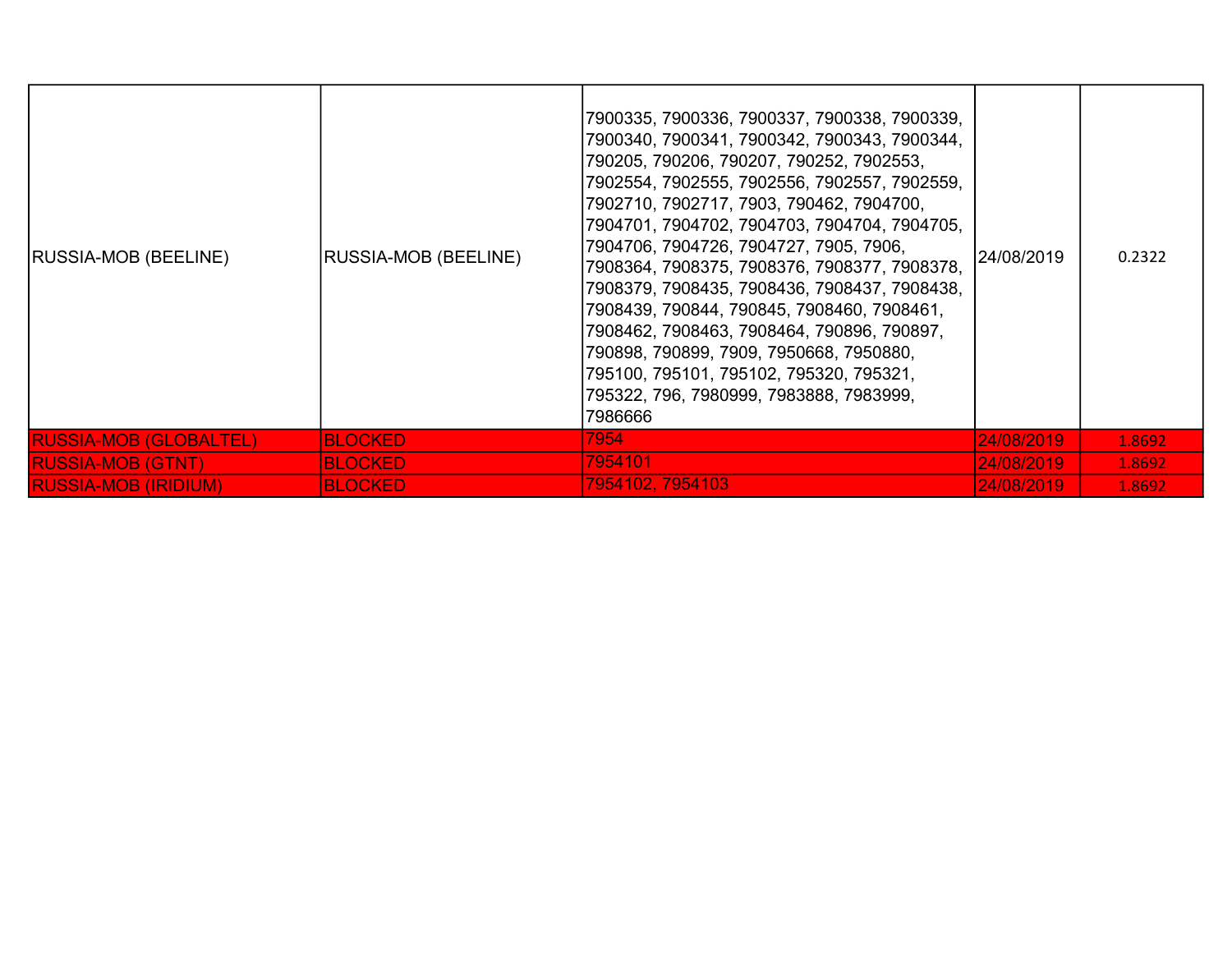| <b>RUSSIA-MOB (MEGAFONE)</b> | <b>RUSSIA-MOB (MEGAFONE)</b> | 7900900, 790211, 790222, 7902240, 7902249,<br>790229, 7902320, 7902321, 7902322, 7902323,<br>7902324, 7902327, 7902328, 790233, 7902350,<br>7902351, 7902359, 790237, 7902660, 7902661,<br>7902662, 7902663, 7902665, 7902714, 7902716,<br>7902748, 7902749, 7902953, 7902954, 7902955,<br>7902993, 7902994, 7902995, 7904708, 7904709,<br>7904710, 7904711, 7904720, 7904721, 7904722,<br>7904723, 7904728, 7904729, 7904730, 7904731,<br>7904732, 7904733, 7904734, 790474, 7908344,<br>7908345, 7908360, 7908361, 7908362, 7908363,<br>7908365, 7908366, 7908367, 7908368, 7908369,<br>7908373, 7908374, 790838, 790839, 790840,<br>790841, 790842, 7908430, 7908431, 7908432,<br>7908433, 7908434, 790861, 790862, 790884,<br>7908850, 7908851, 792, 793, 7950669, 7950881,<br>7950882, 7950883, 7950884, 7950885, 7950886,<br>7950887, 795128, 795845, 7996, 7999 | 24/08/2019 | 0.2304 |
|------------------------------|------------------------------|------------------------------------------------------------------------------------------------------------------------------------------------------------------------------------------------------------------------------------------------------------------------------------------------------------------------------------------------------------------------------------------------------------------------------------------------------------------------------------------------------------------------------------------------------------------------------------------------------------------------------------------------------------------------------------------------------------------------------------------------------------------------------------------------------------------------------------------------------------------------|------------|--------|
|------------------------------|------------------------------|------------------------------------------------------------------------------------------------------------------------------------------------------------------------------------------------------------------------------------------------------------------------------------------------------------------------------------------------------------------------------------------------------------------------------------------------------------------------------------------------------------------------------------------------------------------------------------------------------------------------------------------------------------------------------------------------------------------------------------------------------------------------------------------------------------------------------------------------------------------------|------------|--------|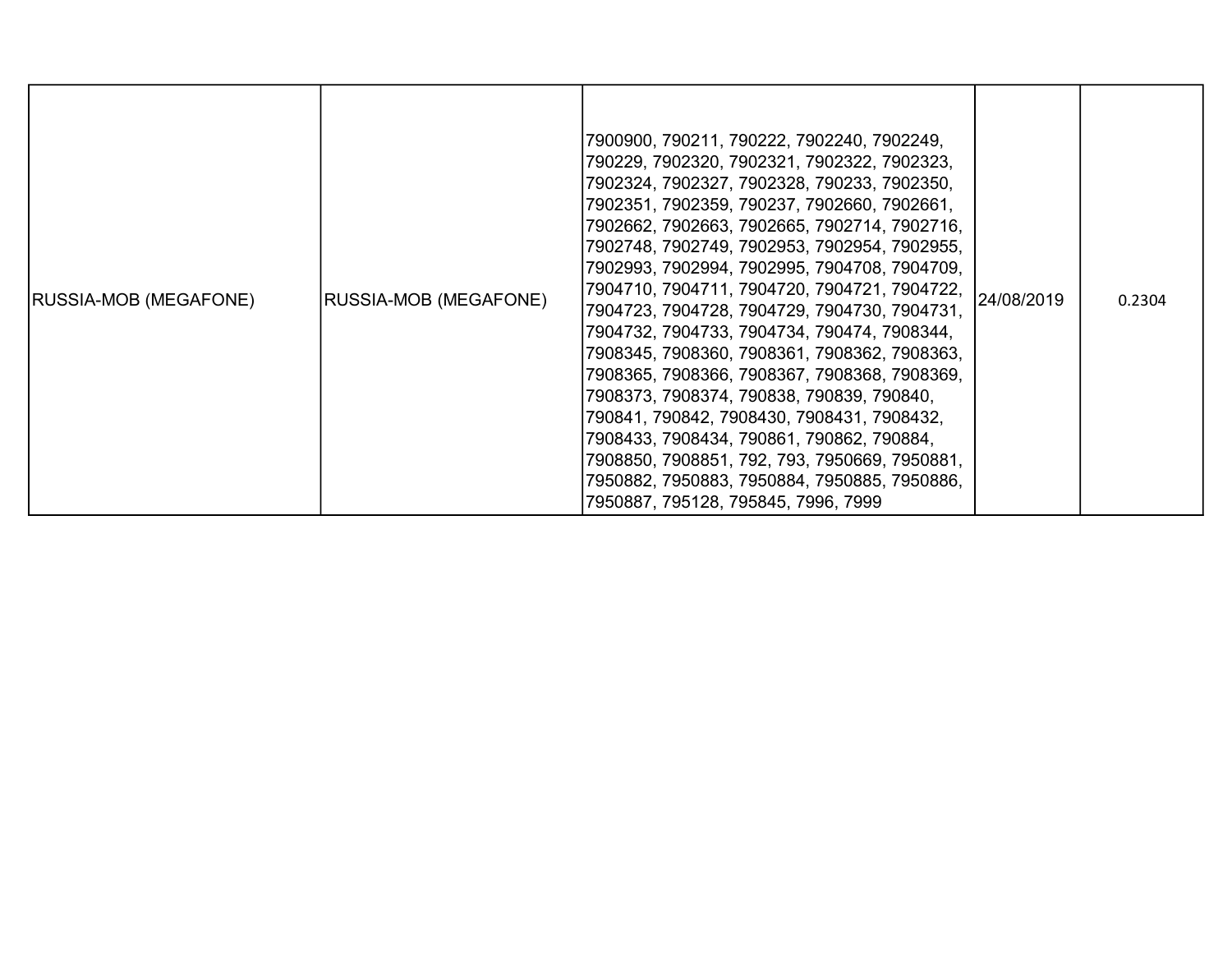| <b>RUSSIA-MOB (MTS)</b>    | <b>RUSSIA-MOB (MTS)</b>    | 7901152, 7901415, 7901416, 7901418, 7901440,<br>7901441, 7901442, 7901475, 7901476, 7901478,<br>790181, 7901952, 790208, 790220, 7902241,<br>7902242, 7902243, 7902315, 7902316, 7902317,<br>7902318, 7902319, 790234, 7902352, 7902353,<br>7902354, 7902712, 7902713, 7902746, 7902747,<br>7904724, 7904725, 7904735, 7904736, 7904737,<br>7904738, 7904739, 790835, 7908370, 7908371,<br>7908372, 790852, 790853, 790856, 7910, 7911,<br>7912000, 7912003, 7912004, 7912005, 7912006,<br>7912007, 7912008, 7912009, 791201, 791202,<br>791203, 791204, 791205, 791206, 791207,<br>791208, 791209, 79121, 79122, 79123, 79124,<br>79125, 79126, 79127, 79128, 79129, 7913, 7914,<br>7915, 7916, 7917, 7918, 7919, 795023, 7950888,<br>7950889, 795093, 7950940, 7950941, 7950942,<br>7950943, 7950944, 795880, 795881, 795882,<br>7958830, 7958831, 7958832, 7958833, 7958834,<br>7978, 79786, 79802, 79803, 79805, 79806,<br>79807, 79808, 7981, 7982, 79830, 79831, 79832,<br>79833, 79834, 79835, 79836, 7984, 7985, 79867,<br>79869, 7987, 7988, 7989 | 24/08/2019 | 0.1732 |
|----------------------------|----------------------------|------------------------------------------------------------------------------------------------------------------------------------------------------------------------------------------------------------------------------------------------------------------------------------------------------------------------------------------------------------------------------------------------------------------------------------------------------------------------------------------------------------------------------------------------------------------------------------------------------------------------------------------------------------------------------------------------------------------------------------------------------------------------------------------------------------------------------------------------------------------------------------------------------------------------------------------------------------------------------------------------------------------------------------------------------------|------------|--------|
| <b>RUSSIA-MOB (OTHERS)</b> | <b>RUSSIA-MOB (OTHERS)</b> | 7840, 7850, 7900, 7901, 7902, 7904, 7907, 7908,<br>7912001, 7912002, 794, 7950, 7951, 7952, 7953,<br>7955, 7956, 7957, 7958, 7959, 797, 79800,<br>79801, 79804, 79809, 79837, 79838, 79839,<br>79860, 79861, 79862, 79863, 79864, 79865,<br>79866, 79868, 7990, 7991, 7992, 7993, 7994,<br>7995, 7997, 7998                                                                                                                                                                                                                                                                                                                                                                                                                                                                                                                                                                                                                                                                                                                                                | 24/08/2019 | 0.2322 |
| <b>RUSSIA-MOSCOW</b>       | RUSSIA-MOSCOW              | 7495, 7499                                                                                                                                                                                                                                                                                                                                                                                                                                                                                                                                                                                                                                                                                                                                                                                                                                                                                                                                                                                                                                                 | 24/08/2019 | 0.0122 |
| RUSSIA-ST. PETERSBURG      | RUSSIA-ST. PETERSBURG      | 7812                                                                                                                                                                                                                                                                                                                                                                                                                                                                                                                                                                                                                                                                                                                                                                                                                                                                                                                                                                                                                                                       | 24/08/2019 | 0.0120 |
| <b>RWANDA</b>              | <b>RWANDA</b>              | 250                                                                                                                                                                                                                                                                                                                                                                                                                                                                                                                                                                                                                                                                                                                                                                                                                                                                                                                                                                                                                                                        | 24/08/2019 | 0.2797 |
| <b>RWANDA-MOB (AIRTEL)</b> | RWANDA-MOB (AIRTEL)        | 25073                                                                                                                                                                                                                                                                                                                                                                                                                                                                                                                                                                                                                                                                                                                                                                                                                                                                                                                                                                                                                                                      | 24/08/2019 | 0.2698 |
| <b>RWANDA-MOB (MTN)</b>    | RWANDA-MOB (MTN)           | 25078                                                                                                                                                                                                                                                                                                                                                                                                                                                                                                                                                                                                                                                                                                                                                                                                                                                                                                                                                                                                                                                      | 24/08/2019 | 0.1385 |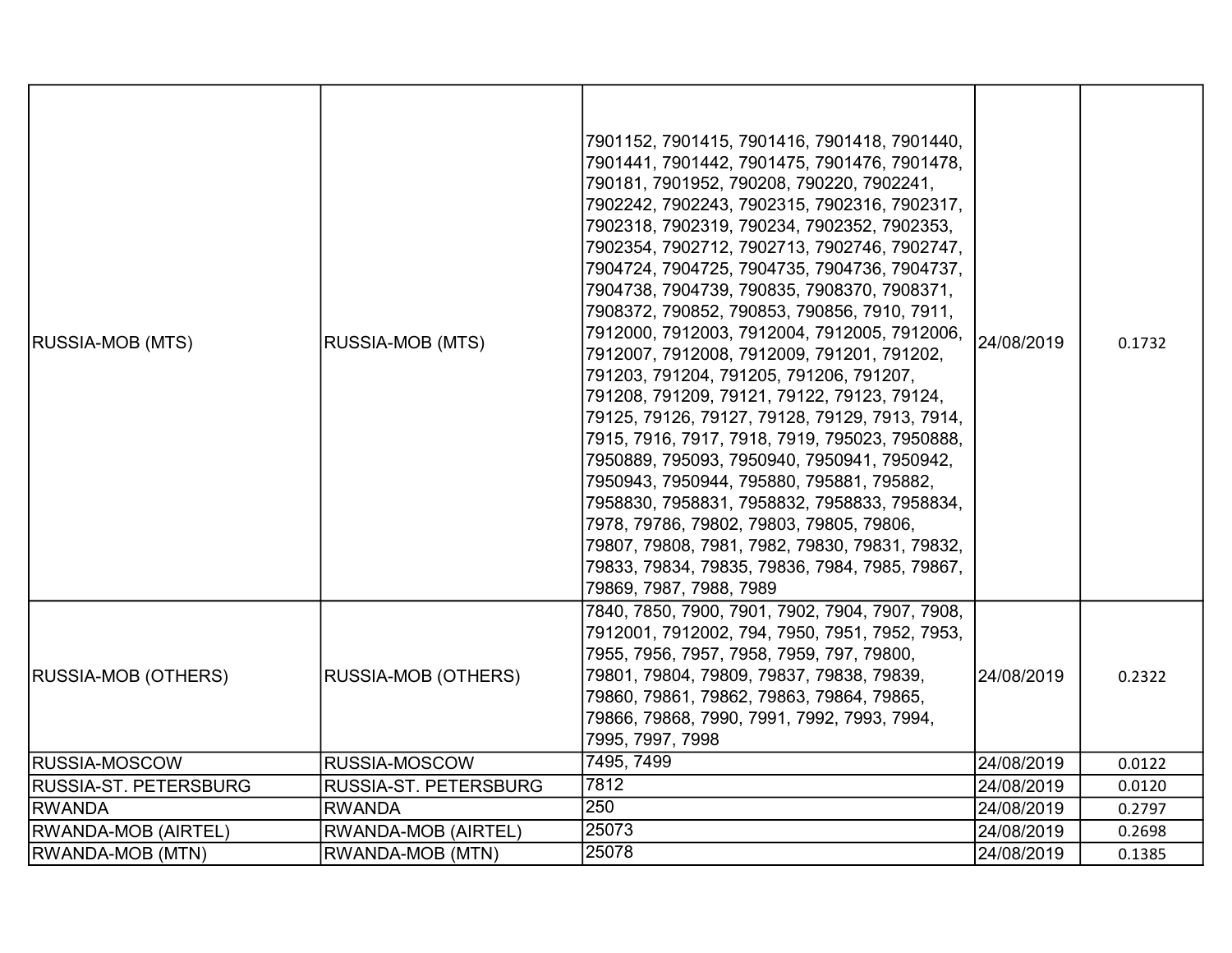| <b>RWANDA-MOB (OTHERS)</b>           | RWANDA-MOB (OTHERS)          | 25075                                                                                                                                                                                                                                                                                                                                                                                            | 24/08/2019 | 0.2855 |
|--------------------------------------|------------------------------|--------------------------------------------------------------------------------------------------------------------------------------------------------------------------------------------------------------------------------------------------------------------------------------------------------------------------------------------------------------------------------------------------|------------|--------|
| <b>RWANDA-MOB (TIGO)</b>             | RWANDA-MOB (TIGO)            | 25072                                                                                                                                                                                                                                                                                                                                                                                            | 24/08/2019 | 0.2720 |
| <b>SAN MARINO</b>                    | <b>SAN MARINO</b>            | 378                                                                                                                                                                                                                                                                                                                                                                                              | 24/08/2019 | 0.0182 |
| SAN MARINO (SPECIAL SVC)             | SAN MARINO (SPECIAL SVC)     | 37855, 37858000, 378580010, 378580012,<br>378580013, 378580014, 378580015, 378580016,<br>378580017, 378580018, 378580019, 37858002,<br>37858003, 37858004, 37858005, 37858006,<br>37858007, 37858008, 37858009, 3785801,<br>3785802, 3785803, 3785804, 3785805, 3785806,<br>3785807, 3785808, 3785809, 378581, 378582,<br>378583, 378584, 378585, 378586, 378587,<br>378588, 378589, 37866, 3787 | 24/08/2019 | 0.3426 |
| ISAN MARINO-MOB                      | <b>SAN MARINO-MOB</b>        | 37860, 37861, 37862, 37863, 37864, 37865,<br>37867, 37868, 37869                                                                                                                                                                                                                                                                                                                                 | 24/08/2019 | 0.1954 |
| <b>SAO TOME &amp; PRINCIPE</b>       | <b>BLOCKED</b>               | 239                                                                                                                                                                                                                                                                                                                                                                                              | 24/08/2019 | 1.1155 |
| <b>SAO TOME &amp; PRINCIPE (VAS)</b> | <b>BLOCKED</b>               | 2396                                                                                                                                                                                                                                                                                                                                                                                             | 24/08/2019 | 1.1155 |
| SAUDI ARABIA                         | <b>SAUDI ARABIA</b>          | 966                                                                                                                                                                                                                                                                                                                                                                                              | 24/08/2019 | 0.0806 |
| SAUDI ARABIA-MOB (ETIHAD)            | SAUDI ARABIA-MOB (ETIHAD)    | 96654, 96656                                                                                                                                                                                                                                                                                                                                                                                     | 24/08/2019 | 0.1140 |
| SAUDI ARABIA-MOB (LEBARA)            | SAUDI ARABIA-MOB (LEBARA)    | 966576, 966577, 966578                                                                                                                                                                                                                                                                                                                                                                           | 24/08/2019 | 0.1058 |
| SAUDI ARABIA-MOB (OTHERS)            |                              | SAUDI ARABIA-MOB (OTHERS) 96651, 96652, 966573, 966574, 966575, 966579                                                                                                                                                                                                                                                                                                                           | 24/08/2019 | 0.1120 |
| SAUDI ARABIA-MOB (STC)               | SAUDI ARABIA-MOB (STC)       | 96650, 96653, 96655                                                                                                                                                                                                                                                                                                                                                                              | 24/08/2019 | 0.1134 |
| SAUDI ARABIA-MOB (VIRGIN)            | SAUDI ARABIA-MOB (VIRGIN)    | 966570, 966571, 966572, 9665730, 9665731,<br>9665732, 9665733, 9665734                                                                                                                                                                                                                                                                                                                           | 24/08/2019 | 0.1120 |
| SAUDI ARABIA-MOB (ZAIN)              | SAUDI ARABIA-MOB (ZAIN)      | 96658, 96659                                                                                                                                                                                                                                                                                                                                                                                     | 24/08/2019 | 0.1102 |
| SAUDI ARABIA-RIYADH                  | SAUDI ARABIA-RIYADH          | 966112, 966114                                                                                                                                                                                                                                                                                                                                                                                   | 24/08/2019 | 0.0877 |
| <b>SENEGAL</b>                       | <b>SENEGAL</b>               | 221                                                                                                                                                                                                                                                                                                                                                                                              | 24/08/2019 | 0.2104 |
| SENEGAL (SPECIAL SVC)                | <b>SENEGAL (SPECIAL SVC)</b> | 221818                                                                                                                                                                                                                                                                                                                                                                                           | 24/08/2019 | 0.2206 |
| SENEGAL (TIGO)                       | <b>SENEGAL (TIGO)</b>        | 22132824                                                                                                                                                                                                                                                                                                                                                                                         | 24/08/2019 | 0.3900 |
| SENEGAL-MOB (EXPRESSO)               | SENEGAL-MOB (EXPRESSO)       | 22170                                                                                                                                                                                                                                                                                                                                                                                            | 24/08/2019 | 0.3697 |
| SENEGAL-MOB (HAYO)                   | SENEGAL-MOB (HAYO)           | 22172                                                                                                                                                                                                                                                                                                                                                                                            | 24/08/2019 | 0.3586 |
| SENEGAL-MOB (ORANGE)                 | SENEGAL-MOB (ORANGE)         | 22177, 22178                                                                                                                                                                                                                                                                                                                                                                                     | 24/08/2019 | 0.2830 |
| SENEGAL-MOB (TIGO)                   | SENEGAL-MOB (TIGO)           | 22132, 22176                                                                                                                                                                                                                                                                                                                                                                                     | 24/08/2019 | 0.3527 |
| <b>SERBIA</b>                        | <b>SERBIA</b>                | 381                                                                                                                                                                                                                                                                                                                                                                                              | 24/08/2019 | 0.1555 |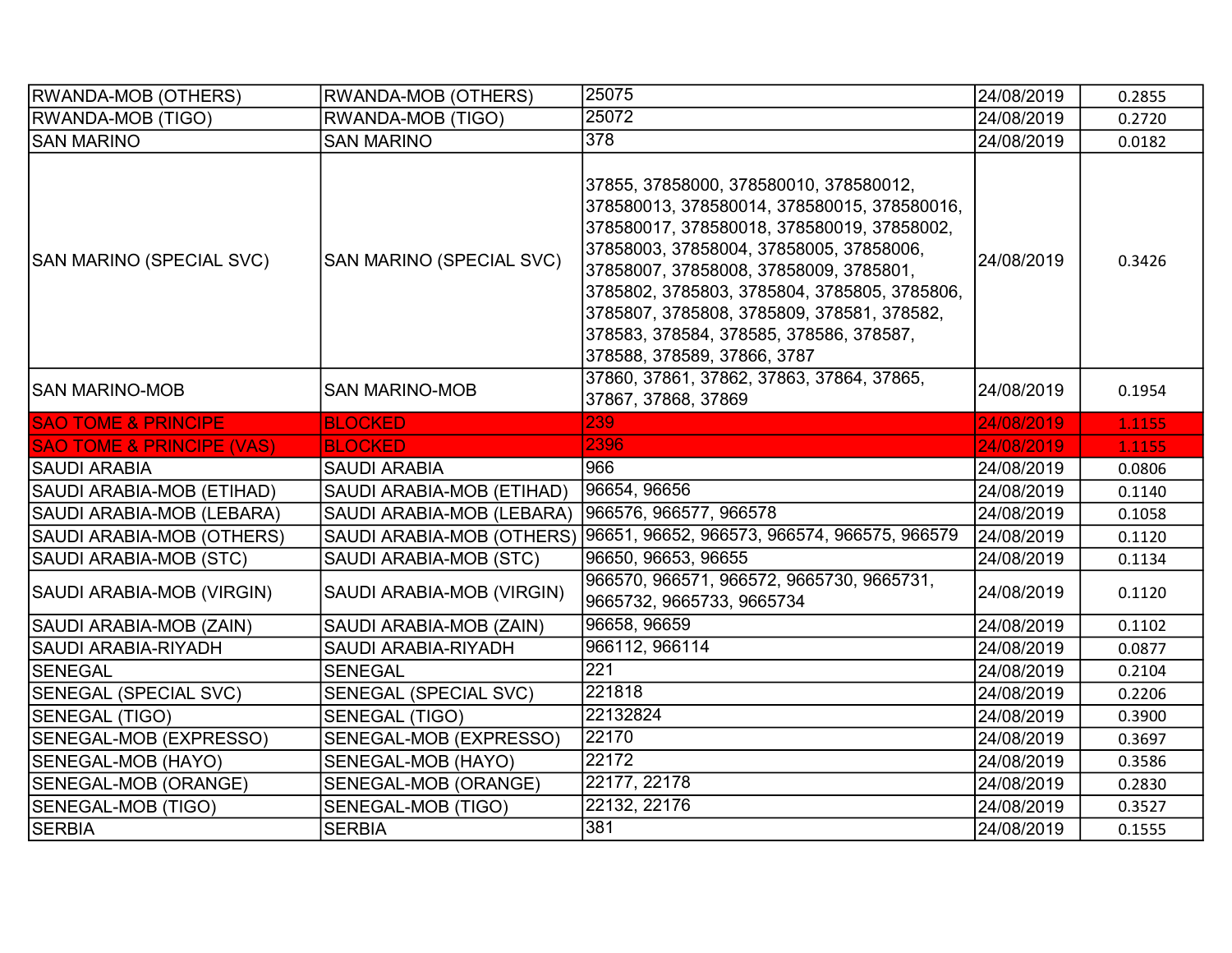| SERBIA (ORION)                    | SERBIA (ORION)                                       | 3811051, 3811059, 38111410, 38111411,<br>38111412, 38111413, 38111414, 38111415,<br>38111421, 3811149, 3811241, 3811249, 3811341,<br>3811349, 3811451, 3811459, 3811561, 3811569,<br>3811661, 3811669, 3811731, 3811739, 38118310,<br>3811839, 3811921, 3811929, 3812061, 3812069,<br>38121310, 381213810, 38121399, 3812281,<br>3812289, 38123051, 38123059, 3812361,<br>3812369, 3812421, 38124230, 38124231,<br>3812429, 3812531, 3812539, 3812621, 38126220,<br>3812629, 3812721, 3812729, 38129310, 3813081,<br>3813089, 3813161, 3813169, 3813189, 3813241,<br>3813249, 3813331, 3813339, 38134210, 3813429,<br>3813578, 3813579, 3813621, 3813629, 3813721,<br>3813729 | 24/08/2019 | 0.3833 |
|-----------------------------------|------------------------------------------------------|-------------------------------------------------------------------------------------------------------------------------------------------------------------------------------------------------------------------------------------------------------------------------------------------------------------------------------------------------------------------------------------------------------------------------------------------------------------------------------------------------------------------------------------------------------------------------------------------------------------------------------------------------------------------------------|------------|--------|
| SERBIA (SPECIAL SVC)              | <b>SERBIA (SPECIAL SVC)</b>                          | 38176                                                                                                                                                                                                                                                                                                                                                                                                                                                                                                                                                                                                                                                                         | 24/08/2019 | 0.3562 |
| SERBIA-MOB (MTS)                  | SERBIA-MOB (MTS)                                     | 38164, 38165, 38166                                                                                                                                                                                                                                                                                                                                                                                                                                                                                                                                                                                                                                                           | 24/08/2019 | 0.3738 |
| <b>SERBIA-MOB (OTHERS)</b>        | <b>SERBIA-MOB (OTHERS)</b>                           | 381677, 381678                                                                                                                                                                                                                                                                                                                                                                                                                                                                                                                                                                                                                                                                | 24/08/2019 | 0.3818 |
| SERBIA-MOB (TELENOR)              | SERBIA-MOB (TELENOR)                                 | 38162, 38163, 38169                                                                                                                                                                                                                                                                                                                                                                                                                                                                                                                                                                                                                                                           | 24/08/2019 | 0.3860 |
| SERBIA-MOB (VIP)                  | SERBIA-MOB (VIP)                                     | 38160, 38161, 38168                                                                                                                                                                                                                                                                                                                                                                                                                                                                                                                                                                                                                                                           | 24/08/2019 | 0.3738 |
| <b>SEYCHELLES</b>                 | <b>BLOCKED</b>                                       | 248                                                                                                                                                                                                                                                                                                                                                                                                                                                                                                                                                                                                                                                                           | 24/08/2019 | 0.6097 |
| <b>SEYCHELLES (SPECIAL SVC)</b>   | <b>BLOCKED</b>                                       | 2484206, 24842710, 2486410, 2486411, 2486412.<br>2486413, 2486414, 2486415, 248642                                                                                                                                                                                                                                                                                                                                                                                                                                                                                                                                                                                            | 24/08/2019 | 0.6385 |
| <b>SEYCHELLES-MOB (AIRTEL)</b>    | <b>BLOCKED</b>                                       | 24827, 24828                                                                                                                                                                                                                                                                                                                                                                                                                                                                                                                                                                                                                                                                  | 24/08/2019 | 0.6280 |
| <b>SEYCHELLES-MOB (OTHERS)</b>    | <b>BLOCKED</b>                                       | 24825, 24826, 2485, 2487                                                                                                                                                                                                                                                                                                                                                                                                                                                                                                                                                                                                                                                      | 24/08/2019 | 0.6385 |
| SIERRA LEONE                      | <b>SIERRA LEONE</b>                                  | 232                                                                                                                                                                                                                                                                                                                                                                                                                                                                                                                                                                                                                                                                           | 24/08/2019 | 0.4186 |
| <b>SIERRA LEONE (SPECIAL SVC)</b> | <b>BLOCKED</b>                                       | 23221, 23222, 23232                                                                                                                                                                                                                                                                                                                                                                                                                                                                                                                                                                                                                                                           | 24/08/2019 | 1.3596 |
| SIERRA LEONE-MOB (AFRICELL)       |                                                      | SIERRA LEONE-MOB (AFRICEL 23230, 23277, 23280, 23288, 23299                                                                                                                                                                                                                                                                                                                                                                                                                                                                                                                                                                                                                   | 24/08/2019 | 0.4230 |
| SIERRA LEONE-MOB (AIRTEL)         | SIERRA LEONE-MOB (AIRTEL) 23275, 23276, 23278, 23279 |                                                                                                                                                                                                                                                                                                                                                                                                                                                                                                                                                                                                                                                                               | 24/08/2019 | 0.3954 |
| SIERRA LEONE-MOB (COMIUM)         | SIERRA LEONE-MOB (COMIUM) 23233, 23234               |                                                                                                                                                                                                                                                                                                                                                                                                                                                                                                                                                                                                                                                                               | 24/08/2019 | 0.4421 |
| SIERRA LEONE-MOB (OTHERS)         |                                                      | SIERRA LEONE-MOB (OTHERS)23225, 23240, 23244, 23250, 23255, 23256                                                                                                                                                                                                                                                                                                                                                                                                                                                                                                                                                                                                             | 24/08/2019 | 0.4183 |
| SINGAPORE                         | <b>SINGAPORE</b>                                     | 65                                                                                                                                                                                                                                                                                                                                                                                                                                                                                                                                                                                                                                                                            | 24/08/2019 | 0.0084 |
| SINGAPORE (VOIP)                  | SINGAPORE (VOIP)                                     | 653                                                                                                                                                                                                                                                                                                                                                                                                                                                                                                                                                                                                                                                                           | 24/08/2019 | 0.0066 |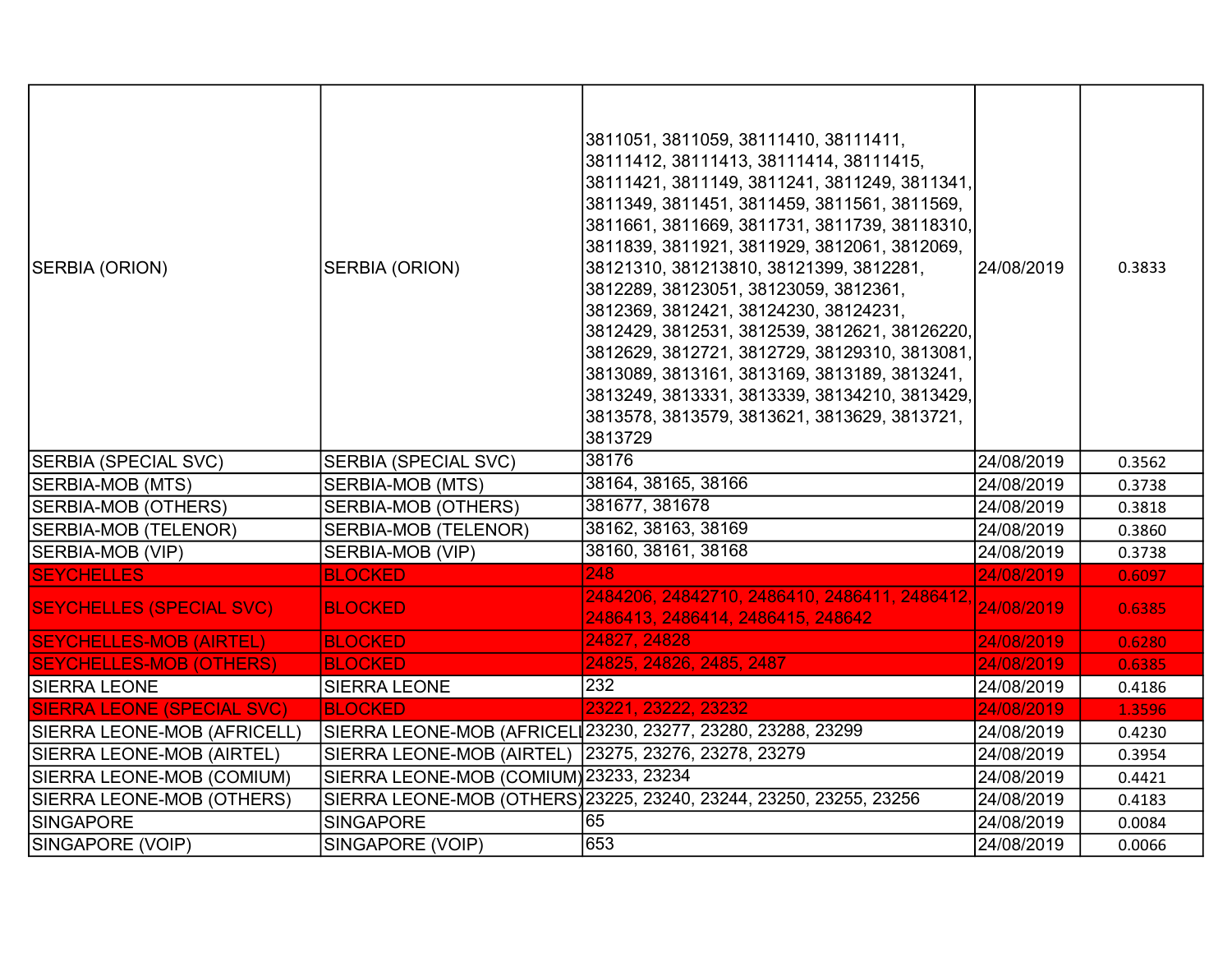| SINGAPORE-MOB                                                        | SINGAPORE-MOB                   | 658, 659                                                                                                                                                                                                                                                                                                                                                                                                                                                                                           | 24/08/2019 | 0.0132 |
|----------------------------------------------------------------------|---------------------------------|----------------------------------------------------------------------------------------------------------------------------------------------------------------------------------------------------------------------------------------------------------------------------------------------------------------------------------------------------------------------------------------------------------------------------------------------------------------------------------------------------|------------|--------|
| <b>SLOVAK REPUBLIC</b>                                               | <b>SLOVAK REPUBLIC</b>          | 421                                                                                                                                                                                                                                                                                                                                                                                                                                                                                                | 24/08/2019 | 0.0054 |
| SLOVAK REPUBLIC (ORANGE)                                             | <b>SLOVAK REPUBLIC (ORANGE)</b> | 421238, 421239, 4213138, 4213139, 4213238,<br> 4213239, 4213338, 4213339, 4213438, 4213439,<br> 4213538, 4213539, 4213638, 4213639, 4213738,<br> 4213739, 4213838, 4213839, 4214138, 4214139,<br> 4214238, 4214239, 4214338, 4214339, 4214438,<br> 4214439, 4214538, 4214539, 4214638, 4214639,<br> 4214738, 4214739, 4214838, 4214839, 4215138,<br> 4215139, 4215238, 4215239, 4215338, 4215339,<br> 4215438, 4215439, 4215538, 4215539, 4215638,<br> 4215639, 4215738, 4215739, 4215838, 4215839 | 24/08/2019 | 0.0058 |
| <b>SLOVAK REPUBLIC (VAS)</b>                                         | <b>SLOVAK REPUBLIC (VAS)</b>    | 42118                                                                                                                                                                                                                                                                                                                                                                                                                                                                                              | 24/08/2019 | 0.0054 |
| SLOVAK REPUBLIC-MOB (ORANGE SLOVAK REPUBLIC-MOB (ORAN                |                                 | 421905, 421906, 421907, 421908, 421915,<br> 421916, 421917, 421918, 421919, 421945                                                                                                                                                                                                                                                                                                                                                                                                                 | 24/08/2019 | 0.0240 |
| SLOVAK REPUBLIC-MOB (SWAN)   SLOVAK REPUBLIC-MOB (SWAI421950, 421951 |                                 |                                                                                                                                                                                                                                                                                                                                                                                                                                                                                                    | 24/08/2019 | 0.0240 |
|                                                                      |                                 | SLOVAK REPUBLIC-MOB (TELEFONSLOVAK REPUBLIC-MOB (TELE 421940, 421944, 421947, 421948, 421949                                                                                                                                                                                                                                                                                                                                                                                                       | 24/08/2019 | 0.0240 |
| SLOVAK REPUBLIC-MOB (T-MOBILISLOVAK REPUBLIC-MOB (T-MO               |                                 | 421901, 421902, 421903, 421904, 421909,<br>421910, 421911, 421912, 421914                                                                                                                                                                                                                                                                                                                                                                                                                          | 24/08/2019 | 0.0240 |
| <b>SLOVENIA</b>                                                      | <b>SLOVENIA</b>                 | 386                                                                                                                                                                                                                                                                                                                                                                                                                                                                                                | 24/08/2019 | 0.0076 |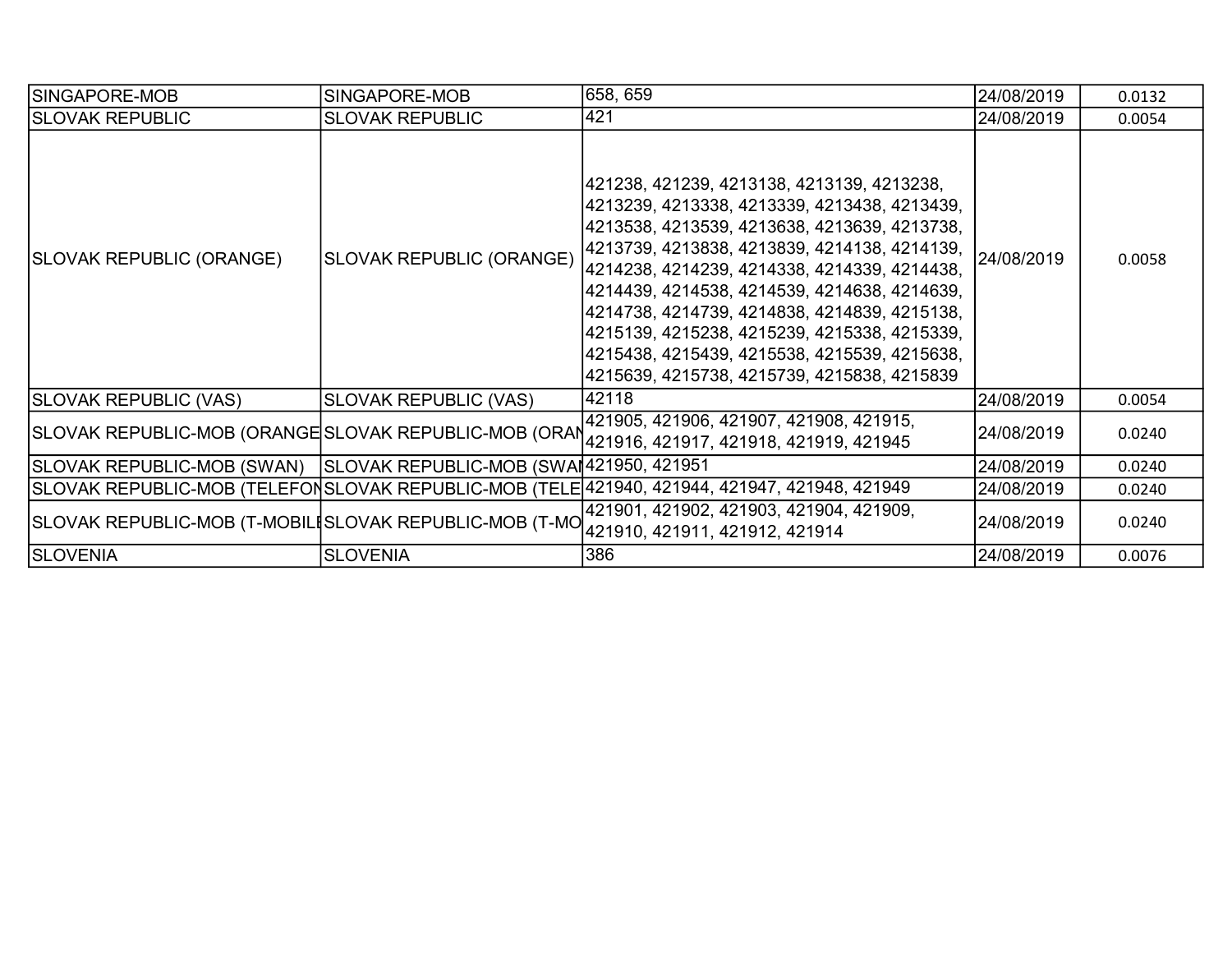| SLOVENIA (ALTERNATIVE) | SLOVENIA (ALTERNATIVE) | 38612009, 38612350, 38612355, 38612430,<br>38612432, 38612926, 38612927, 38613087,<br>3861320, 3861330, 3861400, 3861401, 38614440,<br>38615550, 38615555, 3861600, 3861601,<br>3861620, 3861777, 3861810, 38618280,<br>38618281, 38618282, 38618283, 38618888,<br>38618889, 38622926, 38622927, 3862444,<br>38625552, 38625555, 3862600, 3862620,<br>3862621, 3862707, 3862820, 38628280,<br>38628281, 38628884, 38632432, 38632926,<br>38632927, 38635550, 38635555, 3863600,<br>3863620, 3863777, 38638280, 38638281,<br>38638282, 38638283, 3863830, 38638888,<br>38642926, 38642927, 38645550, 38645555,<br>3864600, 3864620, 3864777, 38648280,<br>38648281, 3864840, 38652926, 38652927,<br>38655550, 38655555, 3865600, 3865620,<br>3865777, 38658280, 3865850, 38658888, 386590,<br>386591, 3865920, 3865921, 3865922, 3865923,<br>3865924, 3865925, 386593, 386594, 386595,<br>3865968, 3865969, 386597, 38672926, 38672927,<br>38675550, 38675555, 3867600, 3867620,<br>3867777, 38678280, 3867870, 3868160, 3868161,<br>3868162, 3868181, 3868188, 3868222, 3868227,<br>3868228, 3868280, 3868281, 3868282, 3868288,<br>386833, 386838, 3869804, 3869806, 3869809,<br>3869810, 3869812, 3869813, 3869815, 3869816,<br>3869818, 3869820, 3869824, 3869826, 3869827,<br>3869828 | 24/08/2019 | 0.0076 |
|------------------------|------------------------|-------------------------------------------------------------------------------------------------------------------------------------------------------------------------------------------------------------------------------------------------------------------------------------------------------------------------------------------------------------------------------------------------------------------------------------------------------------------------------------------------------------------------------------------------------------------------------------------------------------------------------------------------------------------------------------------------------------------------------------------------------------------------------------------------------------------------------------------------------------------------------------------------------------------------------------------------------------------------------------------------------------------------------------------------------------------------------------------------------------------------------------------------------------------------------------------------------------------------------------------------------------------------------------------|------------|--------|
| SLOVENIA-MOB (IPKO)    | SLOVENIA-MOB (IPKO)    | 38643, 38649                                                                                                                                                                                                                                                                                                                                                                                                                                                                                                                                                                                                                                                                                                                                                                                                                                                                                                                                                                                                                                                                                                                                                                                                                                                                              | 24/08/2019 | 0.4748 |
| SLOVENIA-MOB (OTHERS)  | SLOVENIA-MOB (OTHERS)  | 3866555, 3866560, 3866570, 3869807, 3869822,<br>3869823                                                                                                                                                                                                                                                                                                                                                                                                                                                                                                                                                                                                                                                                                                                                                                                                                                                                                                                                                                                                                                                                                                                                                                                                                                   | 24/08/2019 | 0.0210 |
| SLOVENIA-MOB (SI MOB)  | SLOVENIA-MOB (SI MOB)  | 38630, 38640, 38668, 386696, 386699, 3869801,<br>3869803                                                                                                                                                                                                                                                                                                                                                                                                                                                                                                                                                                                                                                                                                                                                                                                                                                                                                                                                                                                                                                                                                                                                                                                                                                  | 24/08/2019 | 0.0210 |
| SLOVENIA-MOB (T2)      | SLOVENIA-MOB (T2)      | 3866406, 386641, 386642, 386643, 386644,<br>386645, 3869814                                                                                                                                                                                                                                                                                                                                                                                                                                                                                                                                                                                                                                                                                                                                                                                                                                                                                                                                                                                                                                                                                                                                                                                                                               | 24/08/2019 | 0.0210 |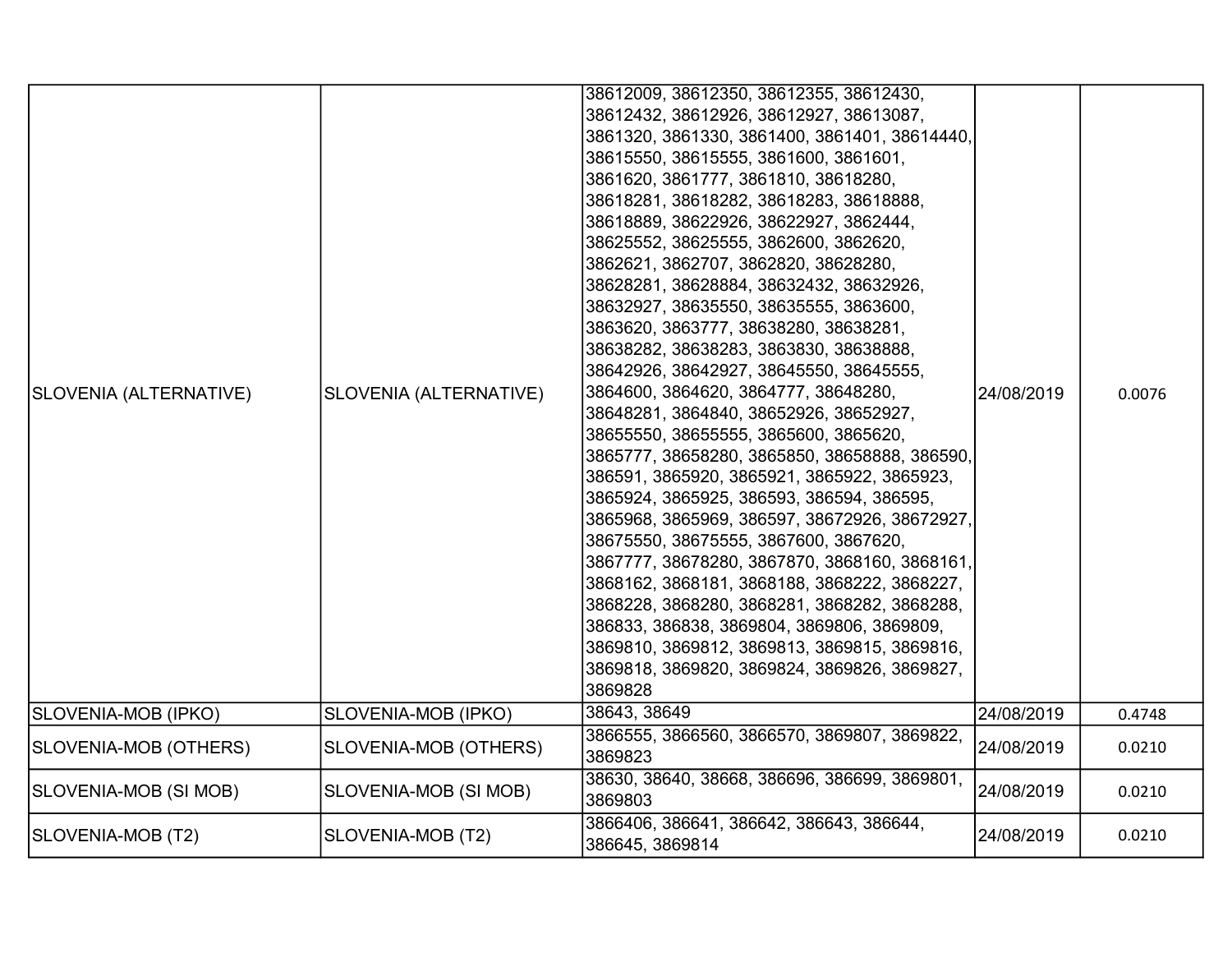|                            |                         | SLOVENIA-MOB (TELEKOM SLOVEISLOVENIA-MOB (TELEKOM SLO38631, 38641, 38651, 3869800, 3869817 | 24/08/2019  | 0.0210 |
|----------------------------|-------------------------|--------------------------------------------------------------------------------------------|-------------|--------|
| SLOVENIA-MOB (TELEMACH)    | SLOVENIA-MOB (TELEMACH) | 386651, 38670, 3869802                                                                     | 24/08/2019  | 0.0210 |
| <b>SOLOMON ISLANDS</b>     | <b>BLOCKED</b>          | 677                                                                                        | 24/08/2019  | 0.9364 |
| <b>SOLOMON ISLANDS-MOB</b> | <b>BLOCKED</b>          | 6779                                                                                       | 24/08/2019  | 0.9364 |
| <b>SOMALIA</b>             | ISOMALIA                | 252                                                                                        | 24/08/2019  | 0.4429 |
| SOMALIA (GOLIS)            | SOMALIA (GOLIS)         | 25242, 25245, 25246, 25255, 25257, 25258,<br>25288, 25290, 25291                           | 124/08/2019 | 0.3190 |
| SOMALIA (HORMUUD)          | SOMALIA (HORMUUD)       | 25215, 25216, 25218, 25234, 25243, 25261                                                   | 24/08/2019  | 0.2921 |
| SOMALIA (TELESOM)          | SOMALIA (TELESOM)       | 25220, 25224, 25225, 25226, 25227, 25263                                                   | 24/08/2019  | 0.3540 |
| ISOUTH AFRICA              | ISOUTH AFRICA           |                                                                                            | 24/08/2019  | 0.1480 |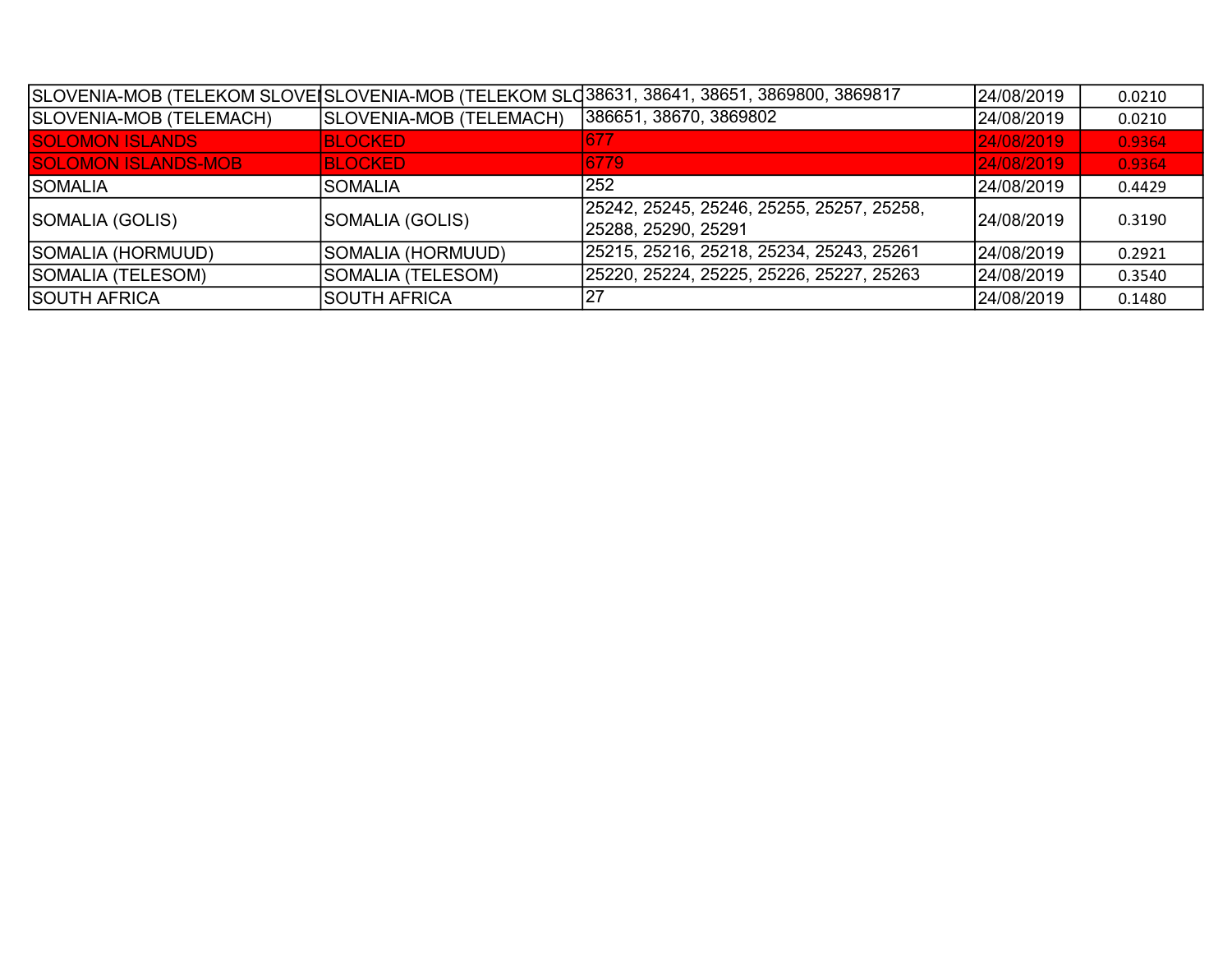|                    |                    | 2710001252, 2710001253, 2710001254,          |            |        |
|--------------------|--------------------|----------------------------------------------|------------|--------|
|                    |                    | 2710001255, 2710001256, 2710001257,          |            |        |
|                    |                    | 2710001258, 2710001259, 271000126,           |            |        |
|                    |                    | 271000127, 271000128, 271000129, 271000135,  |            |        |
|                    |                    | 271000136, 271000137, 271000138, 271000139,  |            |        |
|                    |                    | 27100014, 271000150, 271000151, 271000152,   |            |        |
|                    |                    | 271000153, 271000154, 271000155, 2710001560, |            |        |
|                    |                    | 2710001561, 2710001562, 2710001563,          |            |        |
|                    |                    | 2710001564, 2710001565, 27100016, 27100017,  |            |        |
|                    |                    | 27100018, 271000190, 271000191, 271000192,   |            |        |
|                    |                    | 271000193, 271000194, 271000195, 2710001960, |            |        |
|                    |                    | 2710001961, 2710001962, 2710001963,          |            |        |
|                    |                    | 2710001964, 2710001999, 2710003, 27100040,   |            |        |
|                    |                    | 27100041, 27100042, 27100043, 27100044,      |            |        |
| SOUTH AFRICA (VAN) | SOUTH AFRICA (VAN) | 27100050, 27100051, 27100052, 27100053,      | 24/08/2019 | 0.3469 |
|                    |                    | 27100054, 27100055, 27100056, 27100060,      |            |        |
|                    |                    | 27100061, 27100062, 27100063, 27100065,      |            |        |
|                    |                    | 27100070, 27100071, 27100072, 27100073,      |            |        |
|                    |                    | 27100074, 27100075, 27100083, 27100085,      |            |        |
|                    |                    | 27100090, 27100091, 27100095, 27100096,      |            |        |
|                    |                    | 27100100, 27100101, 27100105, 27100107,      |            |        |
|                    |                    | 27100120, 27100123, 27100125, 27100130,      |            |        |
|                    |                    | 27100131, 27100132, 27100133, 27100134,      |            |        |
|                    |                    | 27100150, 27100151, 27100152, 27100153,      |            |        |
|                    |                    | 27100155, 2710020, 27100210, 27100215,       |            |        |
|                    |                    | 27100230, 27100240, 2710025, 27100300,       |            |        |
|                    |                    | 27100301, 27100302, 27100303, 27100304,      |            |        |
|                    |                    | 27100350, 27100352, 27100353, 27100354,      |            |        |
|                    |                    | 27100355, 27100356, 27100360, 2710040,       |            |        |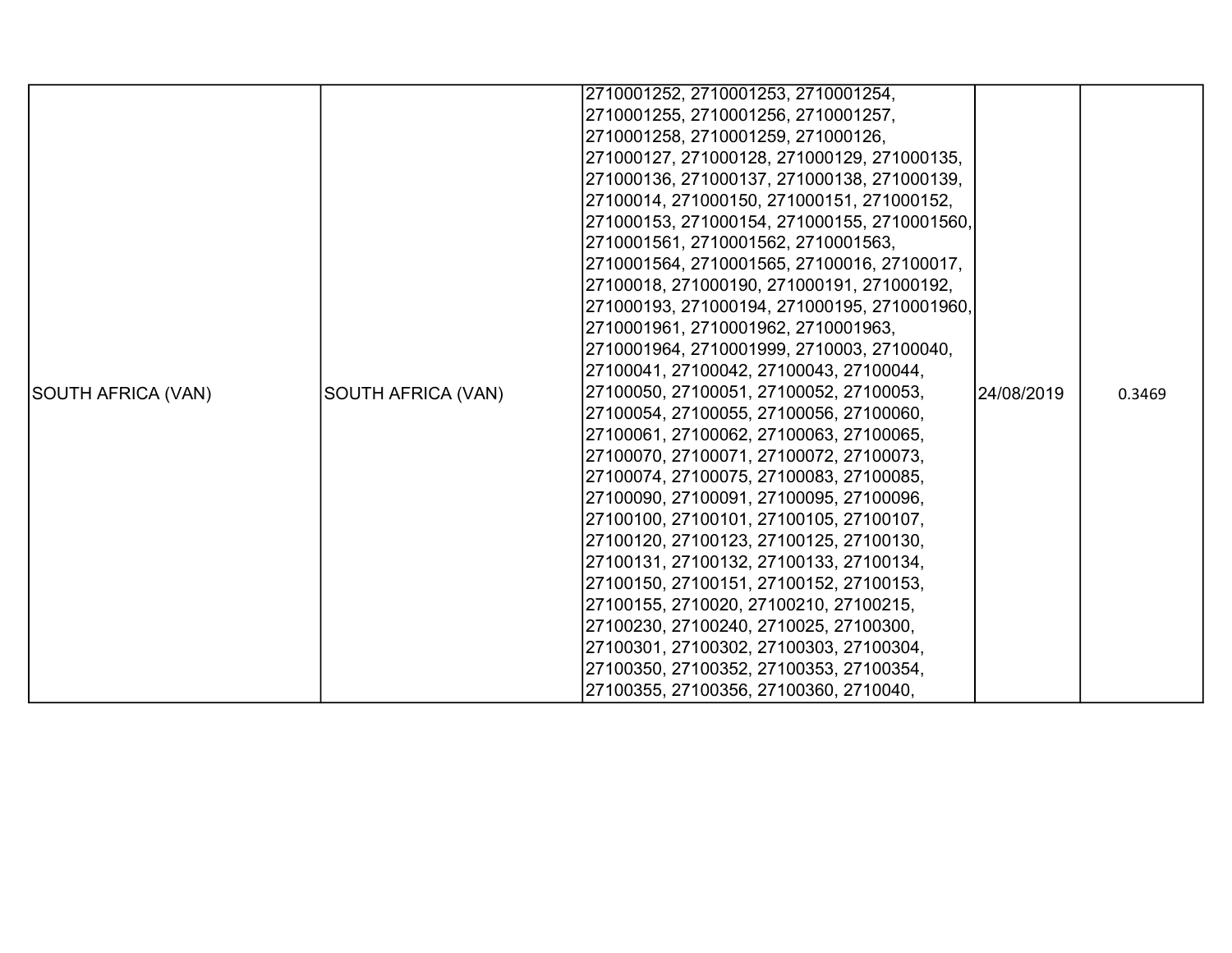|                    |                    | 2731940, 2731941, 2731942, 2731943, 2731944, |            |        |
|--------------------|--------------------|----------------------------------------------|------------|--------|
|                    |                    | 2731945, 2731960, 2731961, 2731962, 2731963, |            |        |
|                    |                    | 2731964, 27319800, 2732000, 2732001,         |            |        |
|                    |                    | 27320030, 27320040, 27320070, 27320085,      |            |        |
|                    |                    | 27320090, 27320240, 27320320, 27321500,      |            |        |
|                    |                    | 27323300, 27323305, 27324260, 27324920,      |            |        |
|                    |                    | 27325740, 27326480, 27328800, 27328860,      |            |        |
|                    |                    | 27328861, 27328862, 27328863, 27328864,      |            |        |
|                    |                    | 2732940, 2733001, 2733004, 27330070,         |            |        |
|                    |                    | 27330085, 27330090, 27330125, 27330155,      |            |        |
|                    |                    | 27330240, 27330320, 27330321, 27330322,      |            |        |
|                    |                    | 27330323, 27330324, 27330500, 27331010,      |            |        |
|                    |                    | 27331080, 27331330, 27331500, 27331610,      |            |        |
|                    |                    | 27333320, 27333500, 27334010, 27334035,      |            |        |
| SOUTH AFRICA (VAN) | SOUTH AFRICA (VAN) | 27334260, 27334920, 27335550, 27336480,      | 24/08/2019 | 0.3469 |
|                    |                    | 27337530, 27337860, 27338800, 2733940,       |            |        |
|                    |                    | 2734001, 27340040, 27340070, 27340085,       |            |        |
|                    |                    | 27340090, 27340240, 27340320, 27340620,      |            |        |
|                    |                    | 27340650, 27341080, 27341500, 27342850,      |            |        |
|                    |                    | 27343300, 27343305, 27344260, 27344300,      |            |        |
|                    |                    | 27344920, 27348800, 27349400, 27349401,      |            |        |
|                    |                    | 27349402, 27349403, 27349404, 2735001,       |            |        |
|                    |                    | 27350040, 27350070, 27350085, 27350090,      |            |        |
|                    |                    | 27350240, 27350320, 27350650, 27350680,      |            |        |
|                    |                    | 27351080, 27351500, 27351610, 27352850,      |            |        |
|                    |                    | 27353500, 27353560, 27354260, 27354920,      |            |        |
|                    |                    | 27358800, 27359400, 27359401, 27359402,      |            |        |
|                    |                    | 27359403, 27359404, 27360040, 27360070,      |            |        |
|                    |                    | 27360090, 27360240, 27360320, 27360870,      |            |        |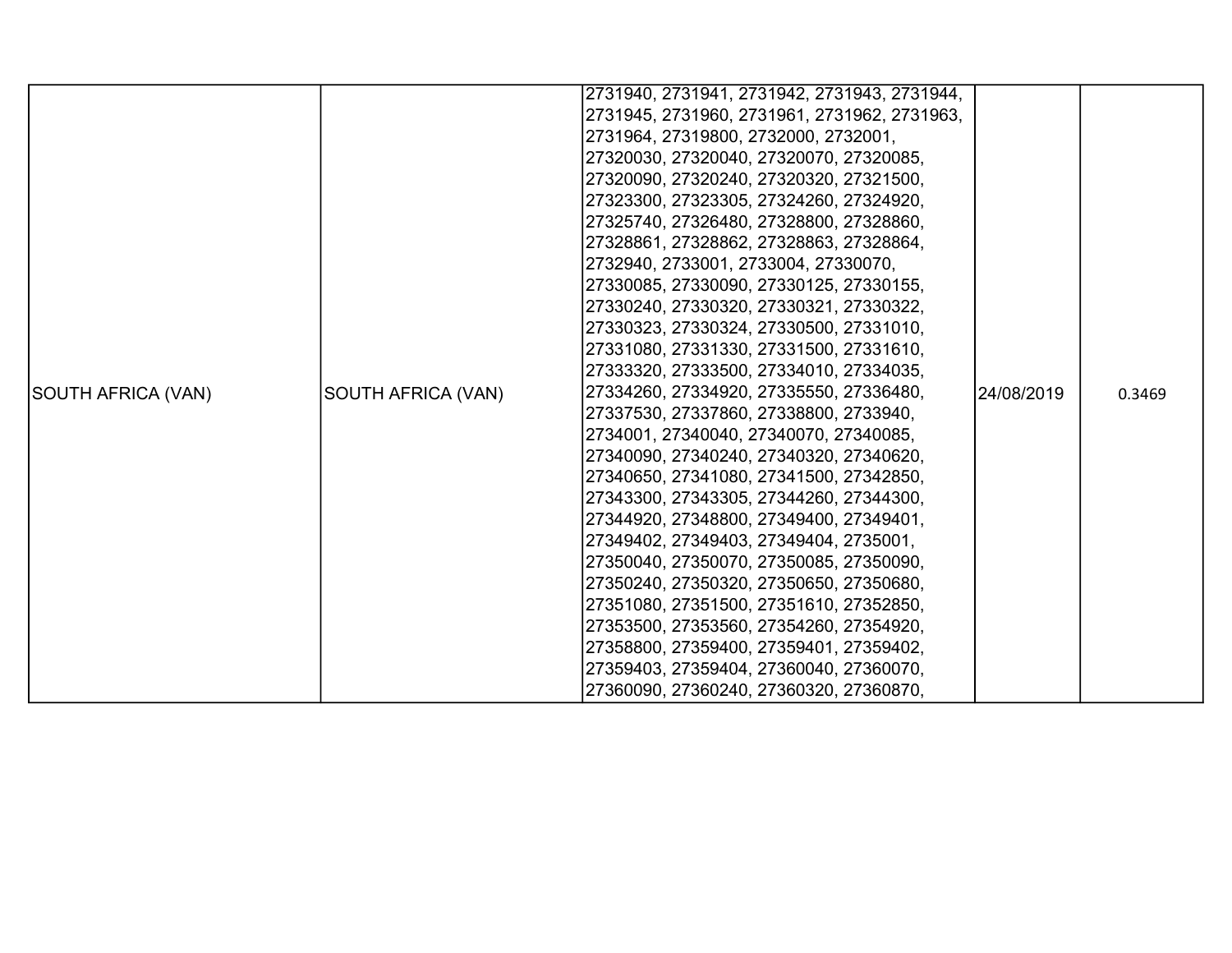| <b>SOUTH AFRICA-CAPE TOWN</b> | SOUTH AFRICA-CAPE TOWN                   | 27210077, 27210078, 27210079, 2721008,<br>2721009, 27210102, 27210103, 27210104,<br>27210105, 27210107, 27210108, 27210109,<br>2721011, 2721012, 27210135, 27210136,<br>27210137, 27210138, 27210139, 2721014,<br>2721015, 2721016, 2721017, 2721018, 2721019,<br>27210203, 27210204, 27210205, 27210206,<br>27210207, 27210208, 27210209, 2721021,<br>2721022, 2721023, 2721024, 2721025, 2721026,<br>2721027, 2721028, 2721029, 27210301,<br>27210302, 27210303, 27210304, 27210305,<br>27210306, 27210307, 27210308, 27210309,<br>2721031, 2721032, 2721033, 2721034, 27210352,<br>27210353, 27210354, 27210355, 27210356,<br>27210357, 27210358, 27210359, 27210363,<br>27210364, 27210365, 27210366, 27210367,<br>27210368, 27210369, 2721037, 2721038,<br>2721039, 2721041, 2721042, 2721043, 2721044,<br>2721045, 2721046, 2721047, 2721048, 2721049,<br>2721051, 2721052, 2721053, 2721054, 2721055,<br>2721056, 2721057, 2721058, 2721059, 2721061,<br>2721062, 2721063, 2721064, 27210651,<br>27210652, 27210653, 27210654, 27210655,<br>27210656, 27210657, 27210658, 27210659,<br>2721066, 2721067, 2721068, 2721069, 2721070,<br> 2721071, 27210721, 27210722, 27210723,<br>27210724, 27210725, 27210726, 27210727,<br>27210728, 27210729, 2721073, 2721074,<br>2721075, 2721076, 2721077, 2721078, 2721079, | 24/08/2019 | 0.1480 |
|-------------------------------|------------------------------------------|---------------------------------------------------------------------------------------------------------------------------------------------------------------------------------------------------------------------------------------------------------------------------------------------------------------------------------------------------------------------------------------------------------------------------------------------------------------------------------------------------------------------------------------------------------------------------------------------------------------------------------------------------------------------------------------------------------------------------------------------------------------------------------------------------------------------------------------------------------------------------------------------------------------------------------------------------------------------------------------------------------------------------------------------------------------------------------------------------------------------------------------------------------------------------------------------------------------------------------------------------------------------------------------------------------------------------|------------|--------|
| SOUTH AFRICA-JOHANNESBURG     | SOUTH AFRICA-JOHANNESBUR <sup>2711</sup> |                                                                                                                                                                                                                                                                                                                                                                                                                                                                                                                                                                                                                                                                                                                                                                                                                                                                                                                                                                                                                                                                                                                                                                                                                                                                                                                           | 24/08/2019 | 0.1480 |
|                               |                                          | 27610, 27611, 27612, 27613, 27615, 27616,                                                                                                                                                                                                                                                                                                                                                                                                                                                                                                                                                                                                                                                                                                                                                                                                                                                                                                                                                                                                                                                                                                                                                                                                                                                                                 |            |        |
| SOUTH AFRICA-MOB (CELLC)      | SOUTH AFRICA-MOB (CELLC)                 | 27617, 27618, 27619, 2762, 27641, 27642,<br>27643, 27644, 27645, 27650, 27651, 27652,<br>27653, 27654, 2774, 2784                                                                                                                                                                                                                                                                                                                                                                                                                                                                                                                                                                                                                                                                                                                                                                                                                                                                                                                                                                                                                                                                                                                                                                                                         | 24/08/2019 | 0.2215 |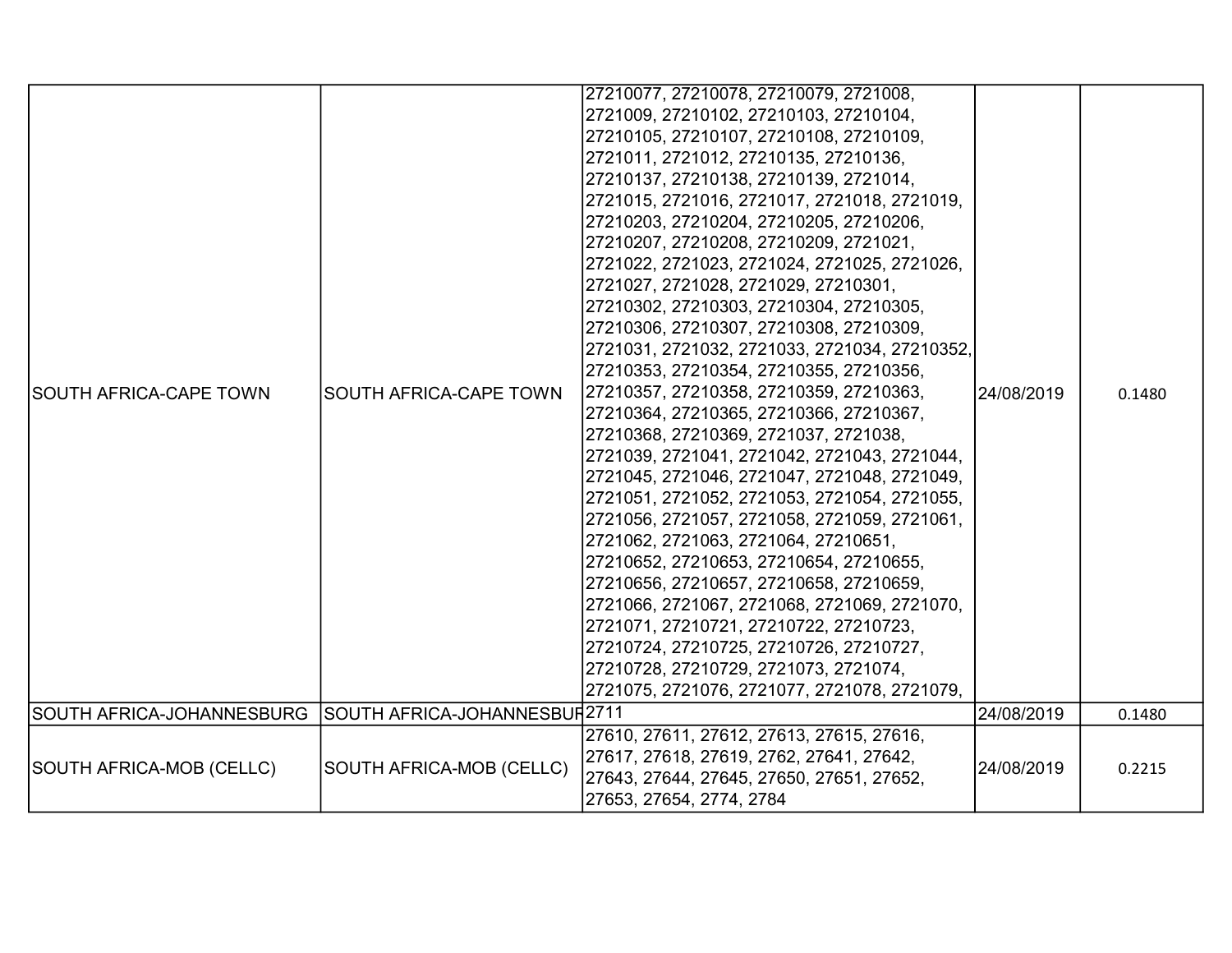| SOUTH AFRICA-MOB (MTN) | SOUTH AFRICA-MOB (MTN) | 27603, 27604, 27605, 27630, 27631, 27632,<br> 27633, 27634, 27635, 27638, 27639, 27640,<br> 27655, 27656, 27657, 27710, 27717, 27718,<br>27719, 2773, 2778, 27810, 2783, 2787049,<br> 2787121, 2787131, 2787260, 2787740, 2787741,<br>2787742, 2787743, 2787750, 2787751, 27877520, 24/08/2019<br> 27877540, 27877541, 27877542, 27877544,<br>27877545, 27877546, 27877547, 27877548,<br>27877549, 27878450, 27878451, 279602001,<br> 279602002, 279603000, 279603001, 279603002,<br>279603003 |  | 0.1392 |
|------------------------|------------------------|------------------------------------------------------------------------------------------------------------------------------------------------------------------------------------------------------------------------------------------------------------------------------------------------------------------------------------------------------------------------------------------------------------------------------------------------------------------------------------------------|--|--------|
|------------------------|------------------------|------------------------------------------------------------------------------------------------------------------------------------------------------------------------------------------------------------------------------------------------------------------------------------------------------------------------------------------------------------------------------------------------------------------------------------------------------------------------------------------------|--|--------|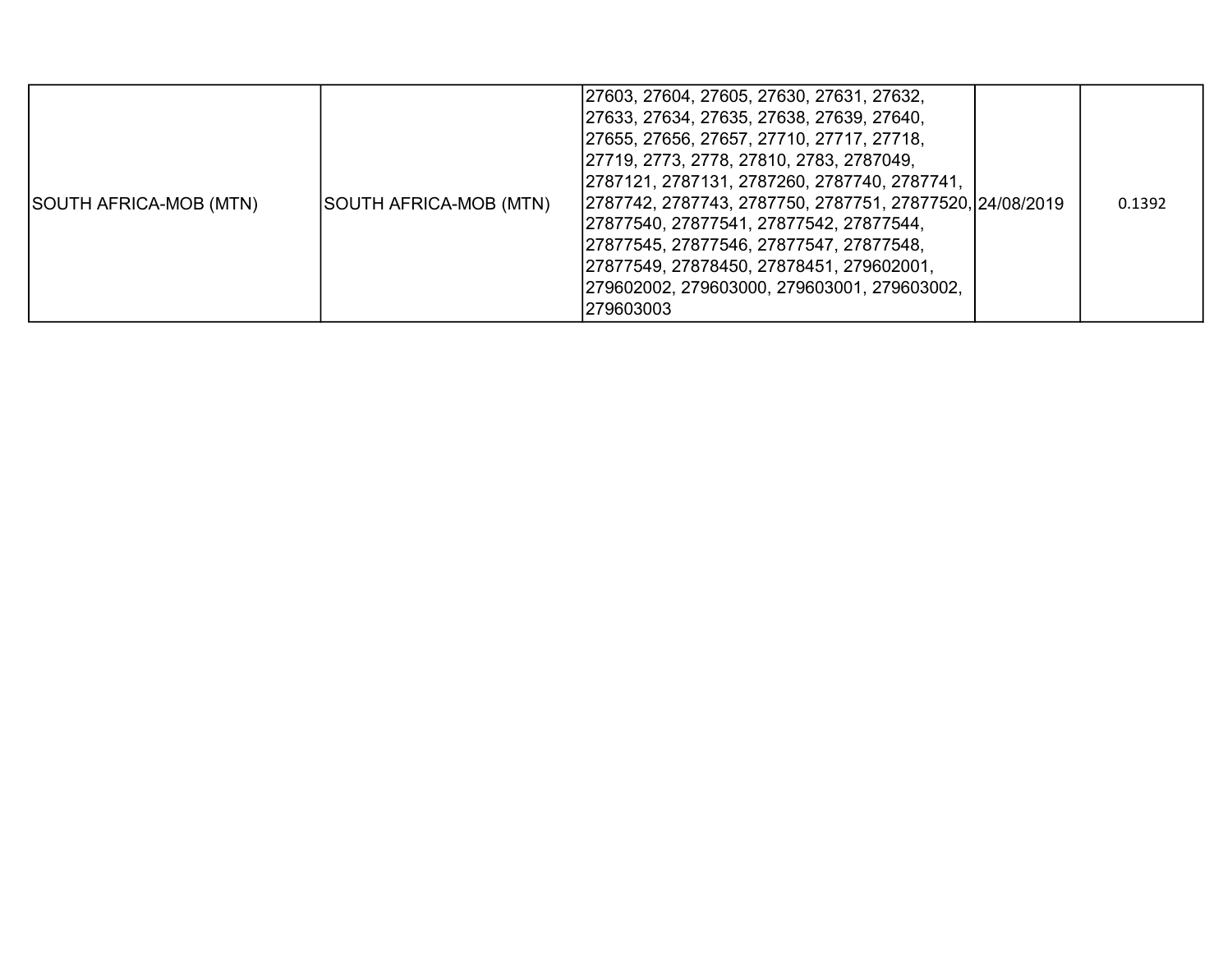| SOUTH AFRICA-MOB (NEOTEL) |                        | 2780010004, 27800123001, 27800223221,<br>2780034724, 27800378800, 2780039000,<br>2780039001, 2780039002, 27800397864,<br>27800397935, 27800472672, 27800546367,<br>27800600123, 27800627837, 27800672672,<br>27800766684, 2780080001, 2780080002,<br>2780080003, 27800864839, 27800873287,<br>27860002020, 27860002525, 27860003600,<br>2786000799, 27860022626, 2786002765,<br>27860036000, 27860046293, 27860047332,<br>27860047665, 27860048294, 27860067332,<br>2786006970, 2786007332, 27860073330,<br>27860073682, 27860076293, 2786010178,<br>27860112765, 27860116293, 27860146293,<br>SOUTH AFRICA-MOB (NEOTEL) 27860177272, 27860227252, 27860227354,<br>27860266827, 27860287822, 27860347243,<br>27860360000, 2786036739, 27860378800,<br>27860422626, 27860437226, 27860462478,<br>27860467837, 27860633325, 27860644878,<br>27860668273, 27860688837, 278606907,<br>278606908, 278606909, 278606910, 278606911,<br>278606912, 278606913, 278606914, 278606915,<br>278606916, 27860698294, 27860723000,<br>27860726293, 27860727665, 27860729292,<br>27860729869, 27860747322, 27860764840,<br>27860764842, 27860766522, 27860864878,<br>27860866827, 27860887665, 27860983000,<br>27861001234, 27861004247, 27861010002,<br>27861010003, 2786101021, 27861084878,<br>27614, 27658, 27659, 27670, 27671, 27672, | 24/08/2019 | 0.3469 |
|---------------------------|------------------------|------------------------------------------------------------------------------------------------------------------------------------------------------------------------------------------------------------------------------------------------------------------------------------------------------------------------------------------------------------------------------------------------------------------------------------------------------------------------------------------------------------------------------------------------------------------------------------------------------------------------------------------------------------------------------------------------------------------------------------------------------------------------------------------------------------------------------------------------------------------------------------------------------------------------------------------------------------------------------------------------------------------------------------------------------------------------------------------------------------------------------------------------------------------------------------------------------------------------------------------------------------------------------------------------------------------------------|------------|--------|
| SOUTH AFRICA-MOB (TSA)    | SOUTH AFRICA-MOB (TSA) | 27676, 27677, 27680, 27681, 27682, 27683,<br>27684, 27685, 27811, 27812, 27813, 27814,<br>27815, 27817, 279600000                                                                                                                                                                                                                                                                                                                                                                                                                                                                                                                                                                                                                                                                                                                                                                                                                                                                                                                                                                                                                                                                                                                                                                                                            | 24/08/2019 | 0.2215 |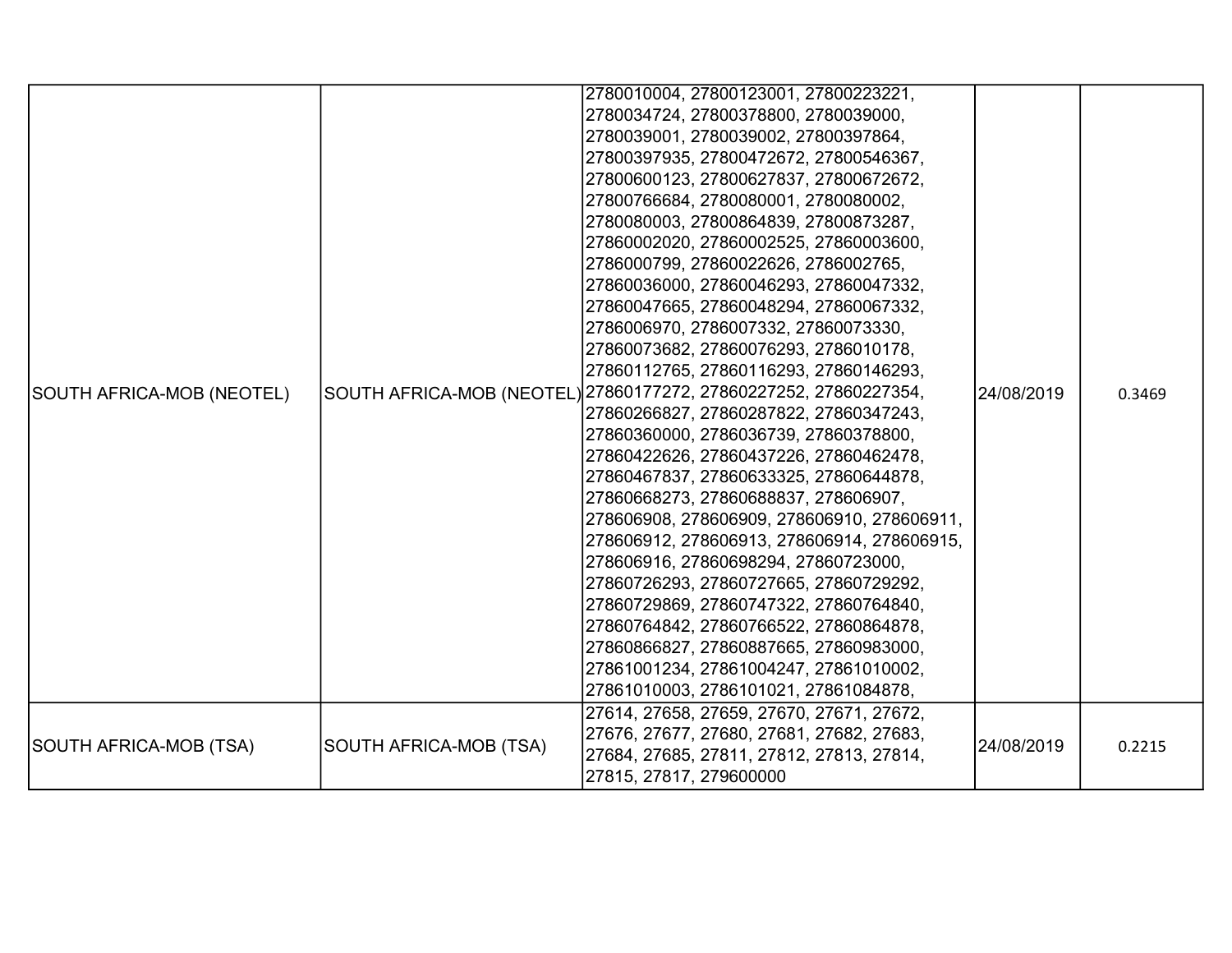| SOUTH AFRICA-MOB (VODAC)        | SOUTH AFRICA-MOB (VODAC)                            | 27104953, 27104954, 27104955, 27154952,<br>27214931, 27214932, 27214933, 27324931,<br>27434922, 27444922, 27564921, 27574921,<br>27606, 27607, 27608, 27609, 27636, 27637,<br>27646, 27647, 27648, 27649, 27660, 27661,<br>27662, 27663, 27664, 27665, 27673, 27674,<br>27675, 27711, 27712, 27713, 27714, 27715,<br>27716, 2772, 2776, 2779, 27818, 2782, 2787086,<br>2787087, 2787285, 2787286, 2787287, 2787288,<br>2787289, 279602005, 279602006, 279602007,<br>279602010, 279602011                            | 24/08/2019 | 0.1392 |
|---------------------------------|-----------------------------------------------------|---------------------------------------------------------------------------------------------------------------------------------------------------------------------------------------------------------------------------------------------------------------------------------------------------------------------------------------------------------------------------------------------------------------------------------------------------------------------------------------------------------------------|------------|--------|
| SOUTH AFRICA-MOB (WBS)          | SOUTH AFRICA-MOB (WBS)                              | 27816                                                                                                                                                                                                                                                                                                                                                                                                                                                                                                               | 24/08/2019 | 0.2272 |
| <b>SOUTH SUDAN</b>              | <b>SOUTH SUDAN</b>                                  | 211                                                                                                                                                                                                                                                                                                                                                                                                                                                                                                                 | 24/08/2019 | 0.4408 |
| <b>SOUTH SUDAN-MOB (GEMTEL)</b> | SOUTH SUDAN-MOB (GEMTEL) 21197                      |                                                                                                                                                                                                                                                                                                                                                                                                                                                                                                                     | 24/08/2019 | 0.4397 |
| SOUTH SUDAN-MOB (MTN)           | <b>SOUTH SUDAN-MOB (MTN)</b>                        | 21192, 21199                                                                                                                                                                                                                                                                                                                                                                                                                                                                                                        | 24/08/2019 | 0.4373 |
| <b>SOUTH SUDAN-MOB (OTHERS)</b> | SOUTH SUDAN-MOB (OTHERS) 21193, 21194, 21196, 21198 |                                                                                                                                                                                                                                                                                                                                                                                                                                                                                                                     | 24/08/2019 | 0.4397 |
| <b>SOUTH SUDAN-MOB (VIVCEL)</b> | <b>SOUTH SUDAN-MOB (VIVCEL)</b>                     | 21195                                                                                                                                                                                                                                                                                                                                                                                                                                                                                                               | 24/08/2019 | 0.3485 |
| SOUTH SUDAN-MOB (ZAIN)          | SOUTH SUDAN-MOB (ZAIN)                              | 21190, 21191                                                                                                                                                                                                                                                                                                                                                                                                                                                                                                        | 24/08/2019 | 0.4397 |
| SPAIN                           | <b>SPAIN</b>                                        | 34                                                                                                                                                                                                                                                                                                                                                                                                                                                                                                                  | 24/08/2019 | 0.0053 |
| <b>SPAIN (NOMADIC SERVICES)</b> | <b>SPAIN (NOMADIC SERVICES)</b>                     | 3451                                                                                                                                                                                                                                                                                                                                                                                                                                                                                                                | 24/08/2019 | 0.0307 |
| <b>SPAIN (SPECIAL SVC)</b>      | <b>SPAIN (SPECIAL SVC)</b>                          | 34902                                                                                                                                                                                                                                                                                                                                                                                                                                                                                                               | 24/08/2019 | 0.2884 |
| SPAIN-MOB (MOVISTAR)            | SPAIN-MOB (MOVISTAR)                                | 34590100, 346020, 346021, 346023, 346028,<br>34606, 34608, 34609, 346122, 346124, 346125,<br>34616, 34618, 34619, 34620, 346211, 346212,<br>34626, 34628, 34629, 34630, 34631, 34632,<br>346345, 34636, 34638, 34639, 34642, 34643,<br>34646, 34648, 34649, 34650, 34659, 34660,<br>34669, 34676, 34679, 34680, 346810, 346811,<br>346812, 346813, 346814, 346815, 34682, 34683,<br>346840, 346841, 346842, 346843, 346845,<br>346846, 34686, 346889, 34689, 34690, 346940,<br>34696, 34699, 347110, 347170, 347177 | 24/08/2019 | 0.0132 |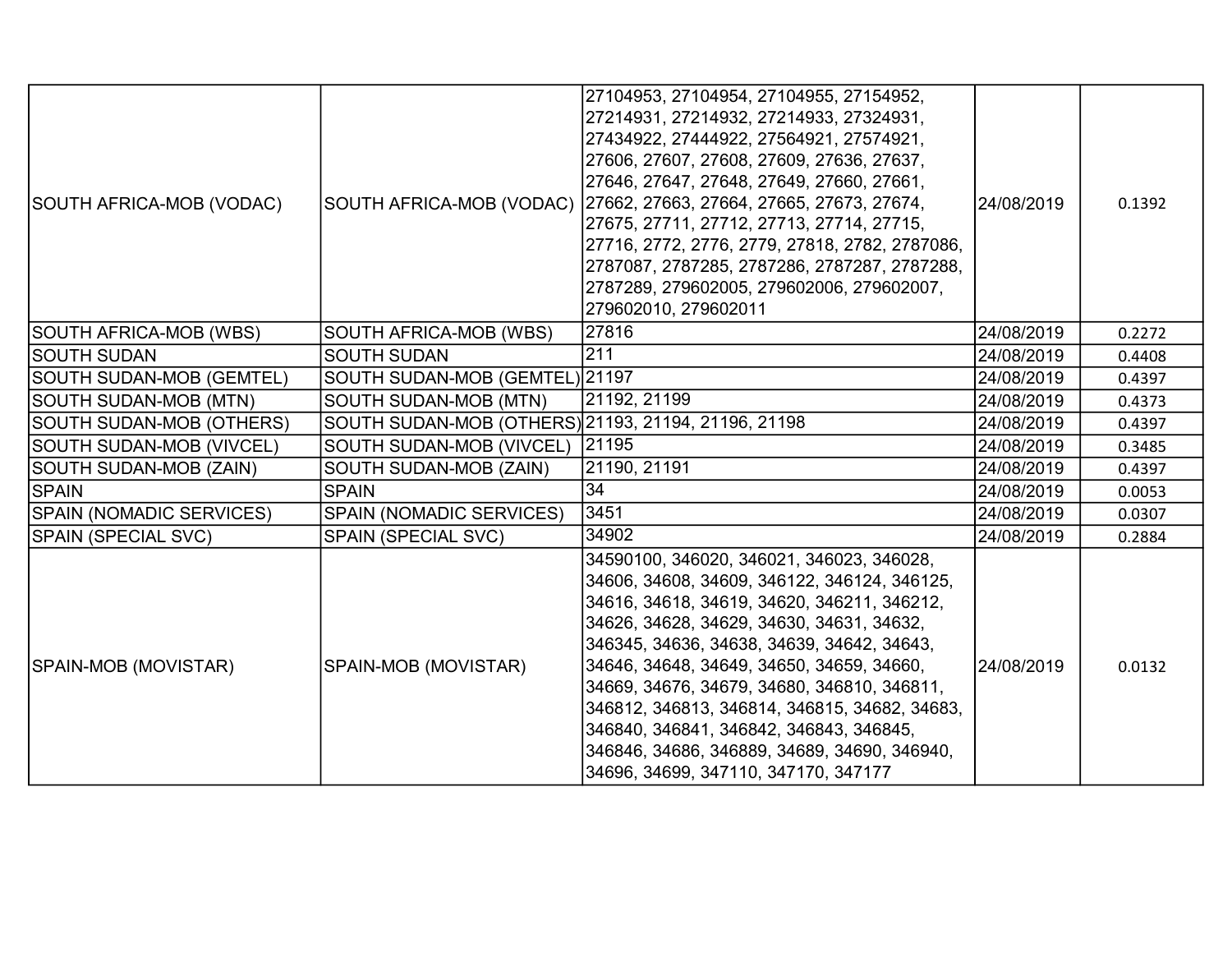| SPAIN-MOB (ORANGE)   | SPAIN-MOB (ORANGE)        | 34590590, 34590656, 346016, 346018, 346019,<br>346022, 346029, 346045, 34605, 346110,<br>346120, 346121, 34615, 346236, 34625, 34635,<br>34640, 34644, 34645, 34651, 34652, 34653,<br>34654, 34655, 34656, 34657, 34658, 34665,<br>346681, 346685, 34675, 346816, 346844,<br>346847, 34685, 34688, 34691, 34692, 34693,<br>346944, 346945, 346946, 34695, 346980,<br>346982, 346983, 346984, 346985, 346986,<br>346987, 346988, 347444, 347446, 347477,<br>347478 | 24/08/2019 | 0.0132 |
|----------------------|---------------------------|-------------------------------------------------------------------------------------------------------------------------------------------------------------------------------------------------------------------------------------------------------------------------------------------------------------------------------------------------------------------------------------------------------------------------------------------------------------------|------------|--------|
| SPAIN-MOB (OTHERS)   | SPAIN-MOB (OTHERS)        | 34590, 346, 3471, 3472, 3473, 3474, 3475, 3476,<br>3477, 3478, 3479                                                                                                                                                                                                                                                                                                                                                                                               | 24/08/2019 | 0.1799 |
| SPAIN-MOB (VODAFONE) | SPAIN-MOB (VODAFONE)      | 34590600, 34600, 346010, 346011, 346012,<br>346013, 346014, 346015, 346017, 346024,<br>346025, 346026, 346027, 34603, 346040,<br>346041, 346042, 346043, 34607, 34610, 346111,<br>346112, 346113, 346114, 346116, 34617, 34627,<br>34634, 34637, 34647, 34661, 34662, 34663,<br>34664, 34666, 34667, 34670, 34671, 34672,<br>34673, 34674, 34677, 34678, 34687, 34697,<br>346981, 346989, 347111, 347117, 347171,<br>347277                                       | 24/08/2019 | 0.0132 |
| SPAIN-MOB (YOIGO)    | SPAIN-MOB (YOIGO)         | 34590622, 34622, 346230, 346231, 34633,<br>347221, 347222, 347223, 347224, 347225,<br>347226, 347227, 347228                                                                                                                                                                                                                                                                                                                                                      | 24/08/2019 | 0.0132 |
| <b>SRI LANKA</b>     | <b>SRI LANKA</b>          | 94                                                                                                                                                                                                                                                                                                                                                                                                                                                                | 24/08/2019 | 0.1445 |
| SRI LANKA (DIALOG)   | <b>SRI LANKA (DIALOG)</b> | 94117, 94217, 94237, 94247, 94257, 94267,<br>94277, 94317, 94327, 94337, 94347, 94357,<br>94367, 94377, 94387, 94417, 94457, 94477,<br>94517, 94527, 94547, 94557, 94577, 94637,<br>94657, 94667, 94677, 94817, 94917                                                                                                                                                                                                                                             | 24/08/2019 | 0.1445 |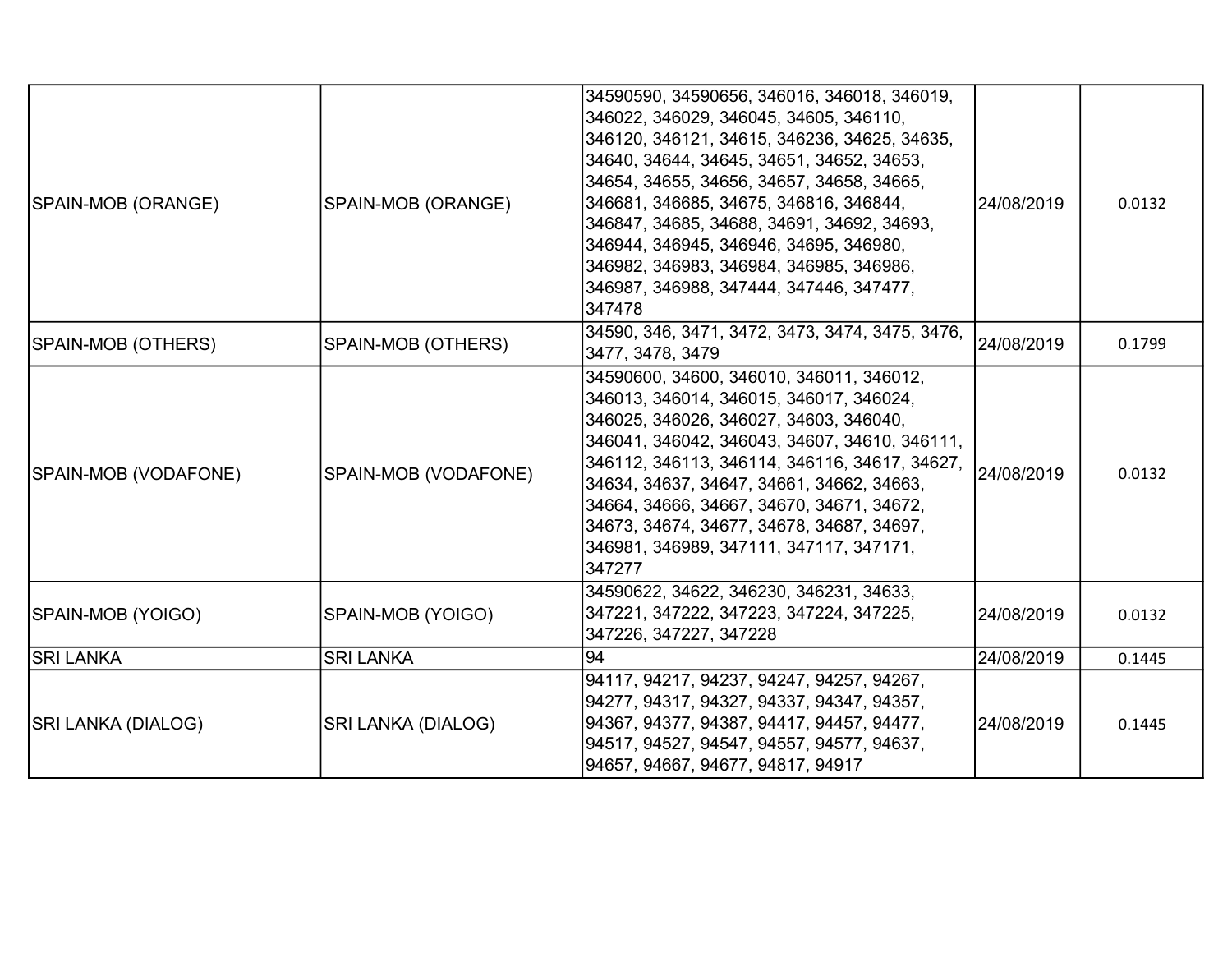|                               |                               | 94115, 94215, 94235, 94245, 94255, 94265,<br>94275, 94315, 94325, 94335, 94345, 94355, |            |        |
|-------------------------------|-------------------------------|----------------------------------------------------------------------------------------|------------|--------|
| SRI LANKA (OFF-NET)           | SRI LANKA (OFF-NET)           | 94365, 94375, 94385, 94415, 94455, 94475,                                              | 24/08/2019 | 0.1445 |
|                               |                               | 94515, 94525, 94545, 94555, 94575, 94635,                                              |            |        |
|                               |                               | 94655, 94665, 94675, 94815, 94915                                                      |            |        |
|                               |                               | 94112, 94113, 9419733, 94212, 94213, 94232,                                            |            |        |
|                               |                               | 94233, 94242, 94243, 94252, 94253, 94262,                                              |            |        |
|                               |                               | 94263, 94272, 94273, 94312, 94313, 94322,                                              |            |        |
|                               |                               | 94323, 94332, 94333, 94342, 94343, 94352,                                              |            |        |
| <b>SRI LANKA (ON-NET)</b>     | <b>SRI LANKA (ON-NET)</b>     | 94353, 94362, 94363, 94372, 94373, 94382,                                              | 24/08/2019 | 0.1445 |
|                               |                               | 94383, 94412, 94413, 94452, 94453, 94472,                                              |            |        |
|                               |                               | 94473, 94512, 94513, 94522, 94523, 94542,                                              |            |        |
|                               |                               | 94543, 94552, 94553, 94572, 94573, 94632,                                              |            |        |
|                               |                               | 94633, 94652, 94653, 94662, 94663, 94672,                                              |            |        |
|                               |                               | 94673, 94812, 94813, 94912, 94913                                                      |            |        |
|                               |                               | 94114, 94214, 94234, 94244, 94254, 94264,                                              |            |        |
|                               |                               | 94274, 94314, 94324, 94334, 94344, 94354,                                              |            |        |
| <b>SRI LANKA (SUNTEL)</b>     | <b>SRI LANKA (SUNTEL)</b>     | 94364, 94374, 94384, 94414, 94454, 94474,                                              | 24/08/2019 | 0.1480 |
|                               |                               | 94514, 94524, 94544, 94554, 94574, 94634,                                              |            |        |
|                               |                               | 94654, 94664, 94674, 94814, 94914                                                      |            |        |
| <b>SRI LANKA-MOB (AIRTEL)</b> | <b>SRI LANKA-MOB (AIRTEL)</b> | 9475                                                                                   | 24/08/2019 | 0.1601 |
| SRI LANKA-MOB (DIALOG)        | SRI LANKA-MOB (DIALOG)        | 9476, 9477                                                                             | 24/08/2019 | 0.1571 |
| SRI LANKA-MOB (ETISALAT)      | SRI LANKA-MOB (ETISALAT)      | 9472                                                                                   | 24/08/2019 | 0.1571 |
| SRI LANKA-MOB (HUTCH)         | SRI LANKA-MOB (HUTCH)         | 9478                                                                                   | 24/08/2019 | 0.1442 |
| <b>SRI LANKA-MOB (MOBIT)</b>  | SRI LANKA-MOB (MOBIT)         | 94702, 94703, 94704, 94705, 9471                                                       | 24/08/2019 | 0.1432 |
| <b>ST. HELENA</b>             | <b>BLOCKED</b>                | 290                                                                                    | 24/08/2019 | 1.4840 |
| ST. KITTS                     | <b>ST. KITTS</b>              | 1869                                                                                   | 24/08/2019 | 0.1781 |
| ST. KITTS-MOB (DIGICEL)       | ST. KITTS-MOB (DIGICEL)       | 1869760, 1869762, 1869763, 1869764, 1869765,<br>1869766, 1869767                       | 24/08/2019 | 0.1902 |
| ST. KITTS-MOB (OTHERS)        | ST. KITTS-MOB (OTHERS)        | 1869556, 1869557, 1869558, 1869565, 1869566,<br>1869567, 186966                        | 24/08/2019 | 0.1781 |
| <b>ST. LUCIA</b>              | <b>ST. LUCIA</b>              | 1758                                                                                   | 24/08/2019 | 0.1661 |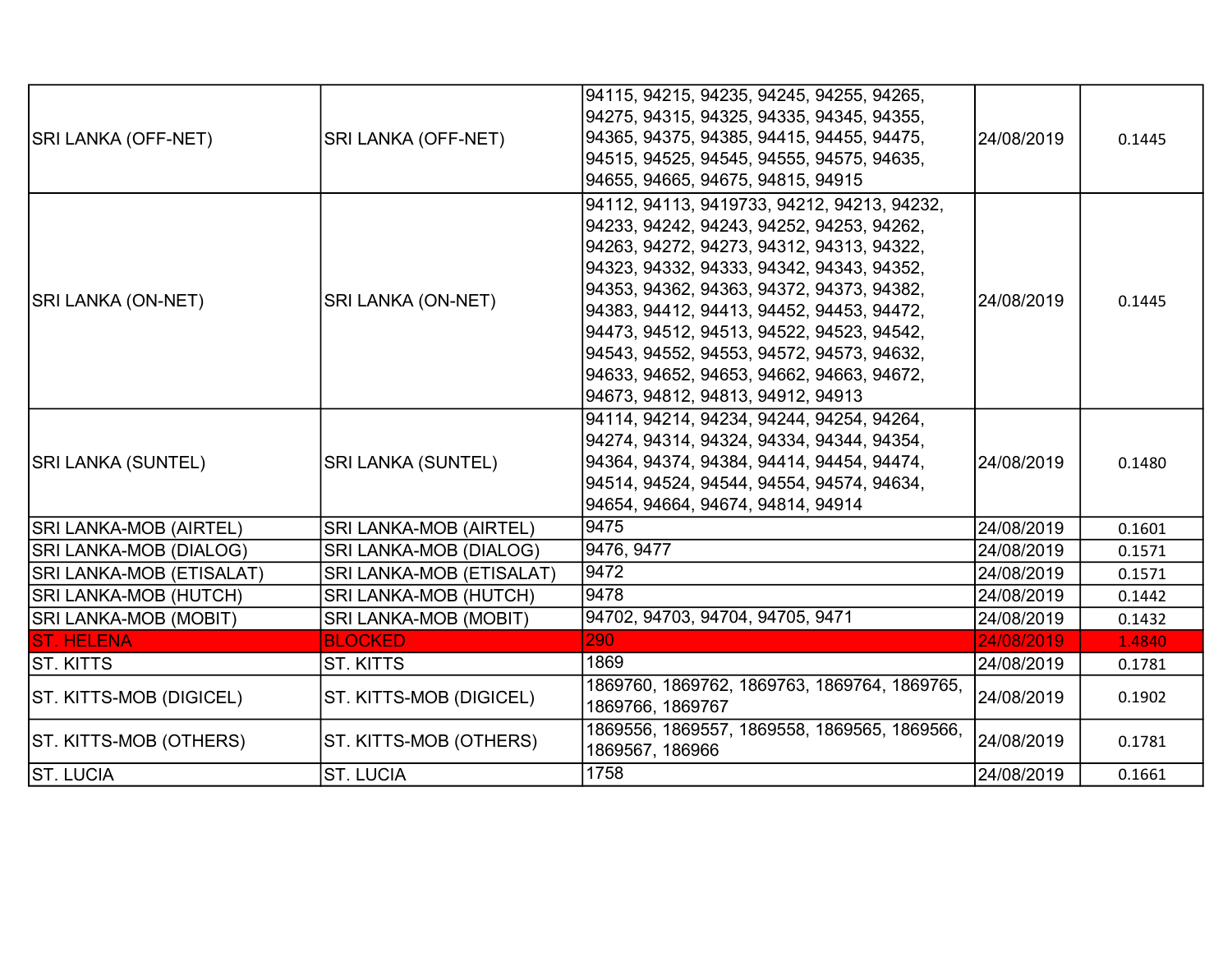| ST. LUCIA-MOB (DIGICEL)               | ST. LUCIA-MOB (DIGICEL)                | 1758518, 1758519, 1758520, 1758712, 1758713,<br>1758714, 1758715, 1758716, 1758717, 1758718,<br>1758719, 175872, 1758730, 1758731, 1758732,<br>1758733                                                          | 24/08/2019 | 0.1902 |
|---------------------------------------|----------------------------------------|-----------------------------------------------------------------------------------------------------------------------------------------------------------------------------------------------------------------|------------|--------|
| ST. LUCIA-MOB (OTHERS)                | ST. LUCIA-MOB (OTHERS)                 | 1758284, 1758285, 1758286, 1758287, 1758384,<br>1758460, 1758461, 1758481, 1758482, 1758484,<br>1758485, 1758486, 1758487, 1758488, 1758489,<br>1758584, 1758638, 1758784, 1758785                              | 24/08/2019 | 0.1781 |
| ST. MAARTEN/NLD                       | ST. MAARTEN/NLD                        | 1721                                                                                                                                                                                                            | 24/08/2019 | 0.0830 |
| ST. MAARTEN/NLD (SPECIAL SVC) BLOCKED |                                        | 1721603, 1721604, 1721605                                                                                                                                                                                       | 24/08/2019 | 1.3276 |
| <b>ST. MAARTEN/NLD-MOB</b>            | ST. MAARTEN/NLD-MOB                    | 1721510, 1721512, 1721520, 1721521, 1721522,<br>1721523, 1721524, 1721526, 1721527, 1721528,<br>1721529, 172155, 1721580, 1721581, 1721582,<br>1721583, 1721584, 1721585, 1721586, 1721587,<br>1721588, 1721589 | 24/08/2019 | 0.1082 |
| <b>ST. PIERRE &amp; MIQUELON</b>      | <b>ST. PIERRE &amp; MIQUELON</b>       | 508                                                                                                                                                                                                             | 24/08/2019 | 0.1438 |
| <b>ST. PIERRE &amp; MIQUELON-MOB</b>  | ST. PIERRE & MIQUELON-MOB 50840, 50855 |                                                                                                                                                                                                                 | 24/08/2019 | 0.4396 |
| <b>ST. VINCENT</b>                    | <b>ST. VINCENT</b>                     | 1784                                                                                                                                                                                                            | 24/08/2019 | 0.1902 |
| ST. VINCENT-MOB (DIGICEL)             | ST. VINCENT-MOB (DIGICEL)              | 1784430, 1784431, 1784432, 1784433, 1784434,<br>1784435, 1784526, 1784527, 1784528, 1784529,<br>1784530, 1784531, 1784532, 1784533, 1784534                                                                     | 24/08/2019 | 0.2119 |
| <b>ST. VINCENT-MOB (FLOW)</b>         | ST. VINCENT-MOB (FLOW)                 | 1784454, 1784455, 1784491, 1784492, 1784493,<br>1784494, 1784495, 1784496, 1784497, 1784498, 24/08/2019<br>1784593                                                                                              |            | 0.2275 |
| ISUDAN                                | <b>SUDAN</b>                           | 249                                                                                                                                                                                                             | 24/08/2019 | 0.1465 |
| SUDAN-MOB (MTN)                       | SUDAN-MOB (MTN)                        | 24992, 24993, 24999                                                                                                                                                                                             | 24/08/2019 | 0.1524 |
| SUDAN-MOB (OTHERS)                    | <b>SUDAN-MOB (OTHERS)</b>              | 24994, 24995, 24997                                                                                                                                                                                             | 24/08/2019 | 0.1465 |
| SUDAN-MOB (SUDATEL)                   | <b>SUDAN-MOB (SUDATEL)</b>             | 24910, 24911, 24912                                                                                                                                                                                             | 24/08/2019 | 0.1325 |
| SUDAN-MOB (ZAIN)                      | SUDAN-MOB (ZAIN)                       | 24990, 24991, 24996                                                                                                                                                                                             | 24/08/2019 | 0.1469 |
| <b>SURINAME</b>                       | <b>SURINAME</b>                        | 597                                                                                                                                                                                                             | 24/08/2019 | 0.1264 |
| SURINAME-MOB (DIGICEL)                | SURINAME-MOB (DIGICEL)                 | 59771, 59772, 59774, 59776, 59781, 59782,<br>59783, 59784                                                                                                                                                       | 24/08/2019 | 0.2635 |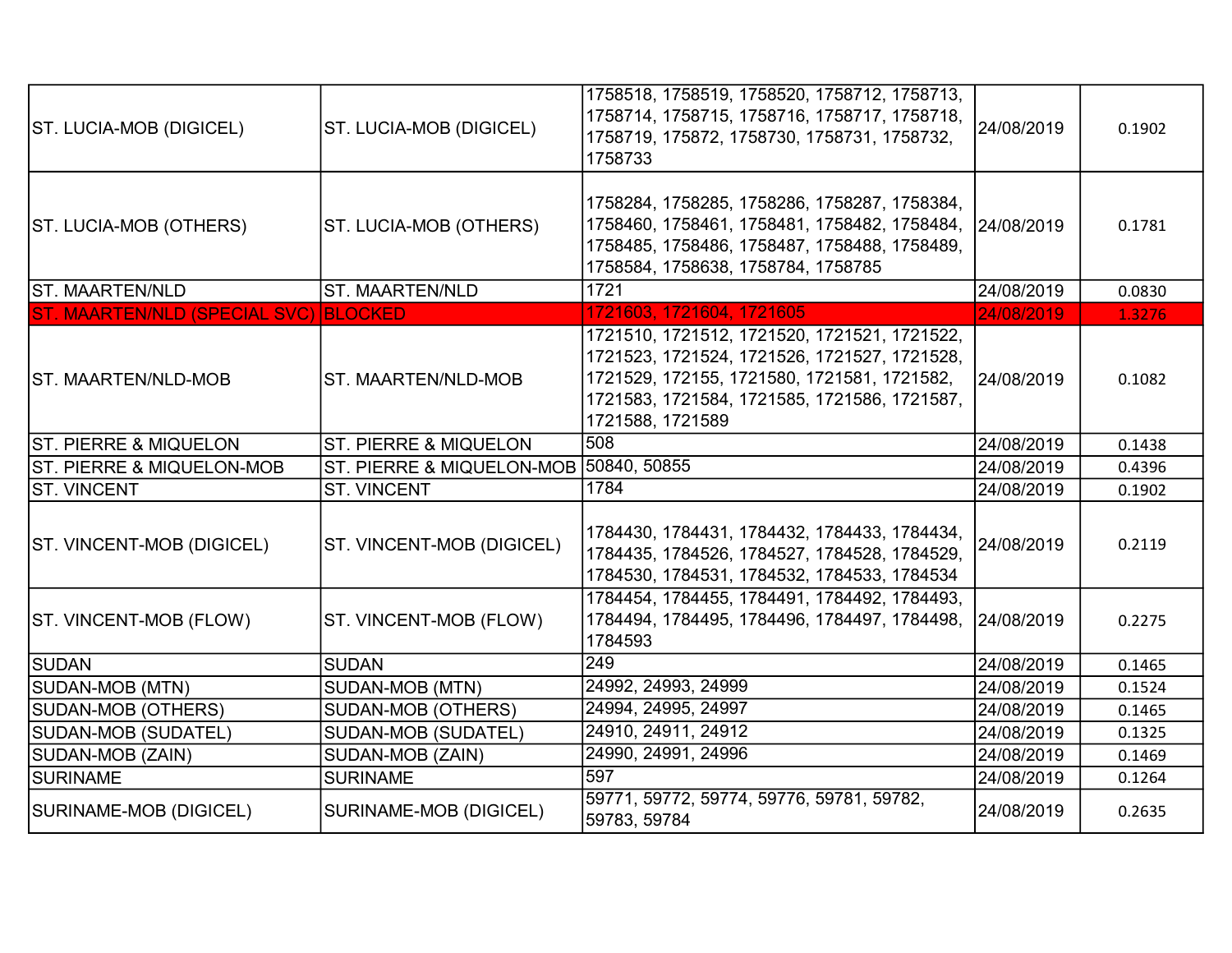| SURINAME-MOB (OTHERS)  | SURINAME-MOB (OTHERS)  | 5975900, 59773, 59775, 59777, 59785, 59786,<br>59787, 59788, 59789                                                                                                                                                                                                                                                                                                                                                                                                                                                                                                                                                                                                                                                                                                                                                                                                                                                                                                                                                                                                                          | 24/08/2019 | 0.1745 |
|------------------------|------------------------|---------------------------------------------------------------------------------------------------------------------------------------------------------------------------------------------------------------------------------------------------------------------------------------------------------------------------------------------------------------------------------------------------------------------------------------------------------------------------------------------------------------------------------------------------------------------------------------------------------------------------------------------------------------------------------------------------------------------------------------------------------------------------------------------------------------------------------------------------------------------------------------------------------------------------------------------------------------------------------------------------------------------------------------------------------------------------------------------|------------|--------|
| SWAZILAND              | <b>SWAZILAND</b>       | 268                                                                                                                                                                                                                                                                                                                                                                                                                                                                                                                                                                                                                                                                                                                                                                                                                                                                                                                                                                                                                                                                                         | 24/08/2019 | 0.1075 |
| SWAZILAND-MOB (MTN)    | SWAZILAND-MOB (MTN)    | 26832, 26833, 26834, 26835, 26876, 26878                                                                                                                                                                                                                                                                                                                                                                                                                                                                                                                                                                                                                                                                                                                                                                                                                                                                                                                                                                                                                                                    | 24/08/2019 | 0.2230 |
| SWAZILAND-MOB (OTHERS) | SWAZILAND-MOB (OTHERS) | 2686, 26877, 26879                                                                                                                                                                                                                                                                                                                                                                                                                                                                                                                                                                                                                                                                                                                                                                                                                                                                                                                                                                                                                                                                          | 24/08/2019 | 0.2287 |
| <b>SWEDEN</b>          | <b>SWEDEN</b>          | 46                                                                                                                                                                                                                                                                                                                                                                                                                                                                                                                                                                                                                                                                                                                                                                                                                                                                                                                                                                                                                                                                                          | 24/08/2019 | 0.0064 |
| SWEDEN (VAS)           | SWEDEN (VAS)           | 4620, 4675, 4677                                                                                                                                                                                                                                                                                                                                                                                                                                                                                                                                                                                                                                                                                                                                                                                                                                                                                                                                                                                                                                                                            | 24/08/2019 | 0.0064 |
| SWEDEN-MOB (COMVIQ)    | SWEDEN-MOB (COMVIQ)    | 46252, 46254, 46700, 467015, 467016,<br>467017880, 467017881, 467017882, 467017884,<br>467017885, 467017886, 467017887, 467017888,<br>467017889, 46704, 46707, 4671912, 467200,<br>467201, 467202, 467203, 467204, 4672149,<br>46722, 46726004, 46726005, 467283, 467284,<br>467285, 467286, 467287, 467290, 467291,<br>467292, 467293, 467294, 4673120, 4673171,<br>467321, 467322, 4673454, 4673460, 4673461,<br>467355, 467356, 467357, 467358, 467359,<br>46736, 46737, 4673866, 4673867, 4673868,<br>467387, 467389, 46739, 467605, 467606,<br>467607, 467608, 467609, 467615, 46762,<br>467640, 467641, 467642, 4676470, 4676471,<br>4676472, 4676473, 4676474, 4676475, 4676476,<br>4676477, 46764940, 467649410, 467649411,<br>467649412, 467649413, 467649414, 4676495,<br>4676496, 46765, 467665, 4676667, 467668,<br>4676695, 4676696, 4676697, 4676698, 4676699,<br>467670, 467671, 4676720, 4676721, 4676722,<br>4676723, 4676724, 4676725, 467672673, 467674,<br>467675, 467690, 467691, 467692, 467693,<br>467694, 467901, 467902, 467903, 467904,<br>467905, 467906, 467907 | 24/08/2019 | 0.0138 |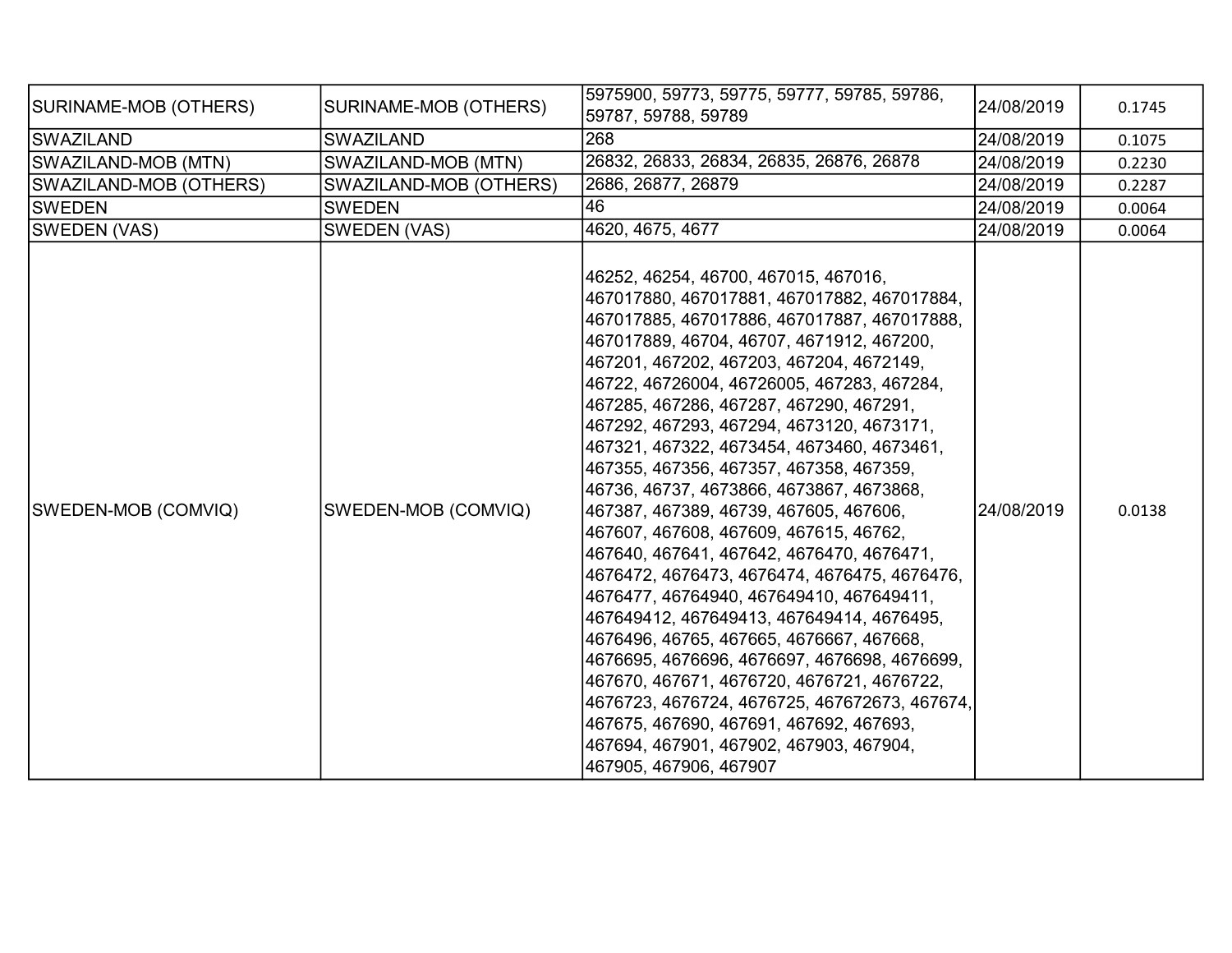| SWEDEN-MOB (HI3G)         | SWEDEN-MOB (HI3G)          | 46675, 467230, 467231, 467232, 467233,<br>467350, 467351, 467352, 467353, 467354,<br>467600, 467601, 467602, 467603, 467604,<br>467616, 467617, 467618, 467619, 467630,<br>467631, 467632, 467633, 467634, 467639,<br>467930, 467931, 467932, 467933, 467934,<br>467999                                                                                                                                                                                                                                                                                                                                                                                                                                                                                                                                                                                                                                                                                         | 24/08/2019 | 0.0138  |
|---------------------------|----------------------------|-----------------------------------------------------------------------------------------------------------------------------------------------------------------------------------------------------------------------------------------------------------------------------------------------------------------------------------------------------------------------------------------------------------------------------------------------------------------------------------------------------------------------------------------------------------------------------------------------------------------------------------------------------------------------------------------------------------------------------------------------------------------------------------------------------------------------------------------------------------------------------------------------------------------------------------------------------------------|------------|---------|
| SWEDEN-MOB (LYCA)         | SWEDEN-MOB (LYCA)          | 467276, 467277, 467278, 4673475, 4673476,<br> 4673477, 4673478, 4673479, 467348, 467349,<br>467643, 467644, 467645, 4676460, 4676461,<br>4676462, 4676463, 4676464, 467695, 467696,<br>467697                                                                                                                                                                                                                                                                                                                                                                                                                                                                                                                                                                                                                                                                                                                                                                   | 24/08/2019 | 0.0131  |
| SWEDEN-MOB (OTHERS)       | <b>SWEDEN-MOB (OTHERS)</b> | 46676, 4670, 4671, 4672, 4673, 4676, 4679                                                                                                                                                                                                                                                                                                                                                                                                                                                                                                                                                                                                                                                                                                                                                                                                                                                                                                                       | 24/08/2019 | 0.0131  |
| <b>SWEDEN-MOB (PAGER)</b> | <b>BLOCKED</b>             | 4674                                                                                                                                                                                                                                                                                                                                                                                                                                                                                                                                                                                                                                                                                                                                                                                                                                                                                                                                                            | 24/08/2019 | 12.2076 |
| SWEDEN-MOB (TELENOR)      | SWEDEN-MOB (TELENOR)       | 46674, 467011, 467014, 46701970, 46701971,<br>46701972, 46701973, 46701974, 46701975,<br> 46701976, 46701990, 46701991, 46701992,<br> 46701993, 46701994, 46701995, 46708, 46709,<br> 467100000, 467190001, 467190002, 467190003,<br>467190004, 467190005, 467190007, 467190008,<br>467190009, 467190011, 467190019, 467191005,<br>467191011, 4672059, 467215, 467216, 467217,<br>467218, 467219, 4672342, 467235, 467236,<br>467237, 467238, 467239, 46724000, 467244,<br>4672644, 467288, 467296, 467297, 467298,<br>467299, 467310, 4673125, 4673126, 4673128,<br>467314, 467315, 467320, 467323, 467324,<br>467325, 467326, 467328, 46733, 467340,<br>467341, 467342, 467343, 467344, 4673457,<br>4673458, 4673462, 4673463, 4673464, 4673465,<br>4673466, 4673467, 4673468, 4673469, 467385,<br>467386, 467388, 467635, 467636, 467637,<br> 467660, 467661, 467662, 467663, 467664,<br>4676668, 4676727, 467685, 467686, 467687,<br>467688, 467689, 467997 | 24/08/2019 | 0.0131  |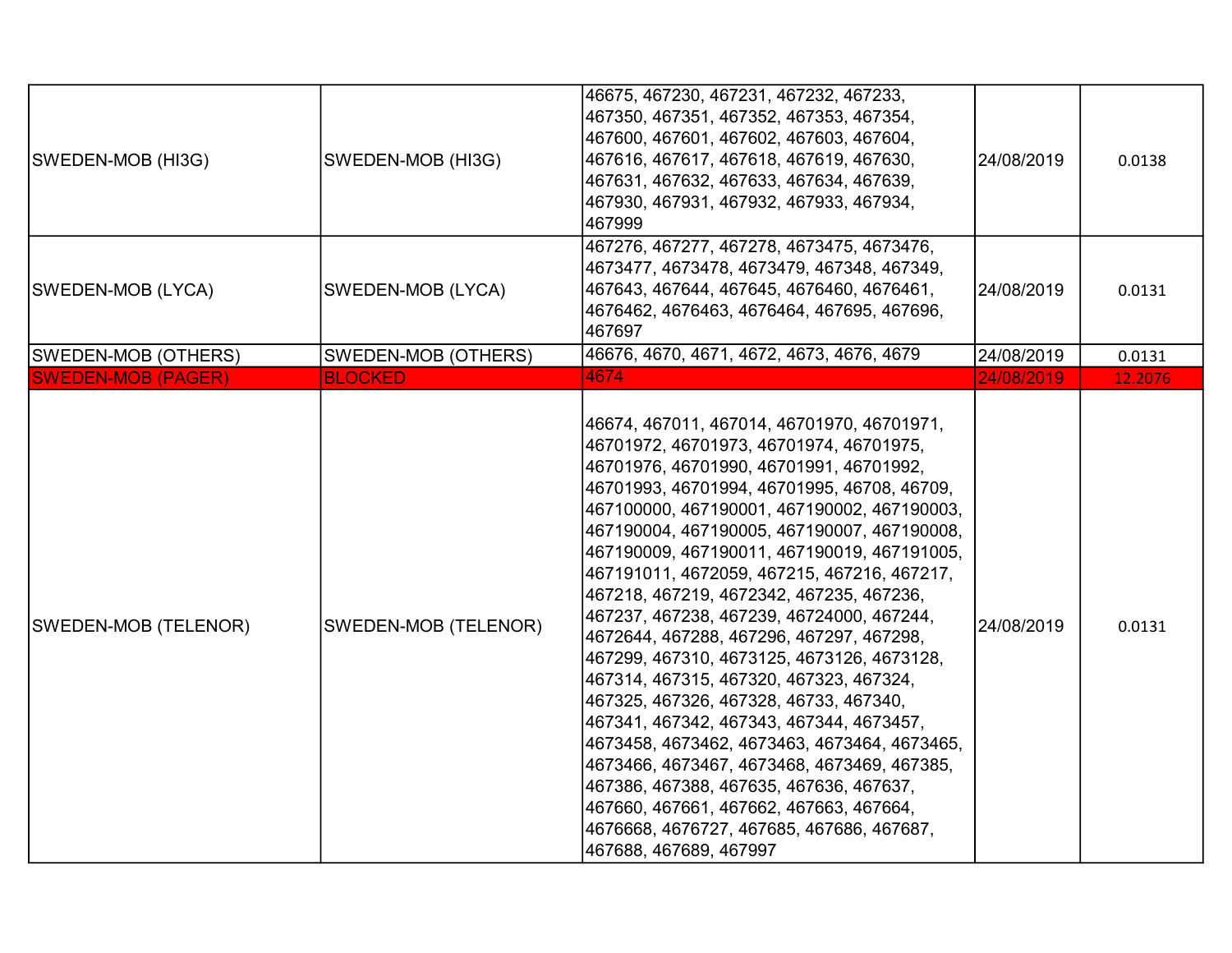| <b>SWEDEN-MOB (TELIA)</b>     | <b>SWEDEN-MOB (TELIA)</b> | 46376, 46518, 46519, 46673, 467010, 467012,<br>467013, 467017, 467018, 4670190, 4670191,<br>4670193, 4670198, 46702, 46703, 46705, 46706,<br>467190000, 467191010, 46720502, 46720503,<br>46720504, 46720505, 46720506, 46720507,<br>46720509, 4672055, 4672056, 46720582,<br>46720583, 46720584, 46720585, 46720586,<br>467206, 467207, 46720801, 46720802, 46720803,<br>46720807, 46720808, 46720902, 46720908,<br>467210, 467211, 467220, 467221, 467222,<br>467223, 467224, 46723401, 46723404, 46723405,<br>46723406, 46723407, 4672341, 46724008,<br>4672402, 467245, 467246, 467247, 467248,<br>467249, 46725, 46726006, 4672666, 46726996,<br>467270, 467271, 467272, 467273, 467274,<br>467280, 46728198, 467289, 46730, 467311,<br>46731211, 46731212, 467316, 4673173, 4673174,<br>4673175, 467318, 467327, 467329, 4673456,<br>46734747, 467380, 467381, 467382, 467383,<br>467384, 46738641, 467610, 467611, 467612,<br>467613, 467614, 467638, 46766696, 46766697,<br>46766698, 4676670, 4676671, 4676672, 4676673,<br>4676674, 4676676, 4676677, 467673, 467676,<br>467677, 467678, 467679, 467680, 467681,<br>467682, 467683, 467684, 467910 | 24/08/2019 | 0.0131 |
|-------------------------------|---------------------------|--------------------------------------------------------------------------------------------------------------------------------------------------------------------------------------------------------------------------------------------------------------------------------------------------------------------------------------------------------------------------------------------------------------------------------------------------------------------------------------------------------------------------------------------------------------------------------------------------------------------------------------------------------------------------------------------------------------------------------------------------------------------------------------------------------------------------------------------------------------------------------------------------------------------------------------------------------------------------------------------------------------------------------------------------------------------------------------------------------------------------------------------------------------|------------|--------|
| SWITZERLAND                   | <b>SWITZERLAND</b>        | 41                                                                                                                                                                                                                                                                                                                                                                                                                                                                                                                                                                                                                                                                                                                                                                                                                                                                                                                                                                                                                                                                                                                                                           | 24/08/2019 | 0.0158 |
| SWITZERLAND (CORPORATE)       | SWITZERLAND (CORPORATE)   | 4158                                                                                                                                                                                                                                                                                                                                                                                                                                                                                                                                                                                                                                                                                                                                                                                                                                                                                                                                                                                                                                                                                                                                                         | 24/08/2019 | 0.0158 |
| SWITZERLAND-MOB (BEEONE)      |                           | SWITZERLAND-MOB (BEEONE) 417780, 417781, 418607780, 418607781                                                                                                                                                                                                                                                                                                                                                                                                                                                                                                                                                                                                                                                                                                                                                                                                                                                                                                                                                                                                                                                                                                | 24/08/2019 | 0.2070 |
| SWITZERLAND-MOB (LYCA)        | SWITZERLAND-MOB (LYCA)    | 41779, 41860779                                                                                                                                                                                                                                                                                                                                                                                                                                                                                                                                                                                                                                                                                                                                                                                                                                                                                                                                                                                                                                                                                                                                              | 24/08/2019 | 0.3743 |
| SWITZERLAND-MOB (OTHERS)      |                           | SWITZERLAND-MOB (OTHERS) 4174, 417788, 417789, 418607788, 418607789                                                                                                                                                                                                                                                                                                                                                                                                                                                                                                                                                                                                                                                                                                                                                                                                                                                                                                                                                                                                                                                                                          | 24/08/2019 | 0.4104 |
| <b>SWITZERLAND-MOB (SALT)</b> | <b>BLOCKED</b>            | 4178, 4186078                                                                                                                                                                                                                                                                                                                                                                                                                                                                                                                                                                                                                                                                                                                                                                                                                                                                                                                                                                                                                                                                                                                                                | 24/08/2019 | 0.7442 |
| SWITZERLAND-MOB (SUNRISE)     | SWITZERLAND-MOB (SUNRISE  | 4176, 41772, 4177316, 4186076, 41860772,<br>4186077316                                                                                                                                                                                                                                                                                                                                                                                                                                                                                                                                                                                                                                                                                                                                                                                                                                                                                                                                                                                                                                                                                                       | 24/08/2019 | 0.4361 |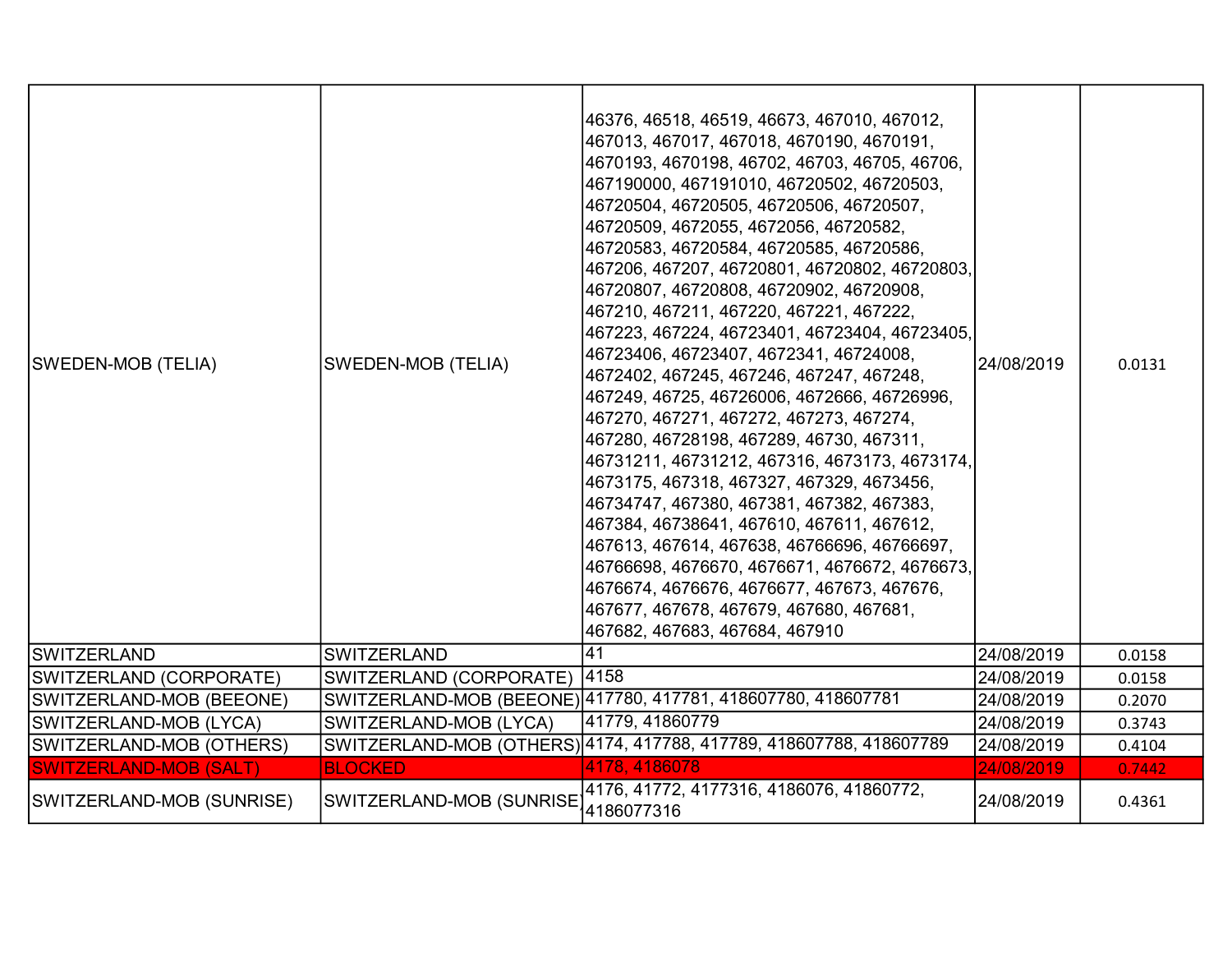|                            |                                               | 41754, 417550, 417551, 417552, 417553,<br>417700, 417701, 417702, 417703, 417704,<br> 417705, 417706, 417707, 417708, 417709,<br>417710, 417712, 417713, 417715, 41774,<br>417750, 417751, 417752, 417753, 4179,<br>SWITZERLAND-MOB (SWISSCOM)  SWITZERLAND-MOB (SWISSCQ41860754, 418607550, 418607551, 418607552,<br>418607553, 418607700, 418607701, 418607702,<br>418607703, 418607704, 418607705, 418607706,<br>418607707, 418607708, 418607709, 418607710,<br>418607712, 418607713, 418607715, 41860774,<br>418607750, 418607751, 418607752, 418607753,<br>4186079 | 24/08/2019 | 0.3743 |
|----------------------------|-----------------------------------------------|-------------------------------------------------------------------------------------------------------------------------------------------------------------------------------------------------------------------------------------------------------------------------------------------------------------------------------------------------------------------------------------------------------------------------------------------------------------------------------------------------------------------------------------------------------------------------|------------|--------|
| SWITZERLAND-MOB (UPC)      | SWITZERLAND-MOB (UPC)                         | 417840, 417841, 417842, 418607840, 418607841,<br>418607842                                                                                                                                                                                                                                                                                                                                                                                                                                                                                                              | 24/08/2019 | 0.4434 |
| <b>SYRIA</b>               | <b>SYRIA</b>                                  | 963                                                                                                                                                                                                                                                                                                                                                                                                                                                                                                                                                                     | 24/08/2019 | 0.2070 |
| SYRIA-MOB (MTN)            | SYRIA-MOB (MTN)                               | 96394, 96395, 96396                                                                                                                                                                                                                                                                                                                                                                                                                                                                                                                                                     | 24/08/2019 | 0.1552 |
| SYRIA-MOB (OTHERS)         | SYRIA-MOB (OTHERS)                            | 96390, 96391, 96392, 96393, 96397, 96398,<br>96399                                                                                                                                                                                                                                                                                                                                                                                                                                                                                                                      | 24/08/2019 | 0.1552 |
| <b>TAIWAN</b>              | <b>TAIWAN</b>                                 | 886                                                                                                                                                                                                                                                                                                                                                                                                                                                                                                                                                                     | 24/08/2019 | 0.0137 |
| <b>TAIWAN-MOB (CHT)</b>    | TAIWAN-MOB (CHT)                              | 886905, 886910, 886911, 886912, 886919,<br>886921, 886928, 886932, 886933, 8869340,<br>8869341, 8869342, 8869343, 8869344, 886937,<br>886963, 8869650, 8869651, 8869652, 8869653,<br>8869654, 8869655, 8869656, 8869657, 8869658,<br>8869664, 8869665, 8869666, 8869667, 886972,<br>8869740, 8869741, 886975, 886978, 8869842,<br>8869843, 886988, 886991                                                                                                                                                                                                               | 24/08/2019 | 0.1162 |
| TAIWAN-MOB (OTHERS)        | TAIWAN-MOB (OTHERS)                           | 8869                                                                                                                                                                                                                                                                                                                                                                                                                                                                                                                                                                    | 24/08/2019 | 0.1162 |
| <b>TAJIKISTAN</b>          | <b>TAJIKISTAN</b>                             | 992                                                                                                                                                                                                                                                                                                                                                                                                                                                                                                                                                                     | 24/08/2019 | 0.1505 |
| TAJIKISTAN (PRS)           | TAJIKISTAN (PRS)                              | 992601                                                                                                                                                                                                                                                                                                                                                                                                                                                                                                                                                                  | 24/08/2019 | 0.1154 |
| <b>TAJIKISTAN-DUSHANBE</b> | TAJIKISTAN-DUSHANBE                           | 992372                                                                                                                                                                                                                                                                                                                                                                                                                                                                                                                                                                  | 24/08/2019 | 0.1237 |
| TAJIKISTAN-MOB (BABILON-M) | TAJIKISTAN-MOB (BABILON-M) 992918, 99298      |                                                                                                                                                                                                                                                                                                                                                                                                                                                                                                                                                                         | 24/08/2019 | 0.1550 |
| TAJIKISTAN-MOB (BEELINE)   | TAJIKISTAN-MOB (BEELINE)                      | 992911, 992915, 992917, 992919                                                                                                                                                                                                                                                                                                                                                                                                                                                                                                                                          | 24/08/2019 | 0.1625 |
| TAJIKISTAN-MOB (MEGAFONE)  | TAJIKISTAN-MOB (MEGAFONE) 99255, 99288, 99290 |                                                                                                                                                                                                                                                                                                                                                                                                                                                                                                                                                                         | 24/08/2019 | 0.1480 |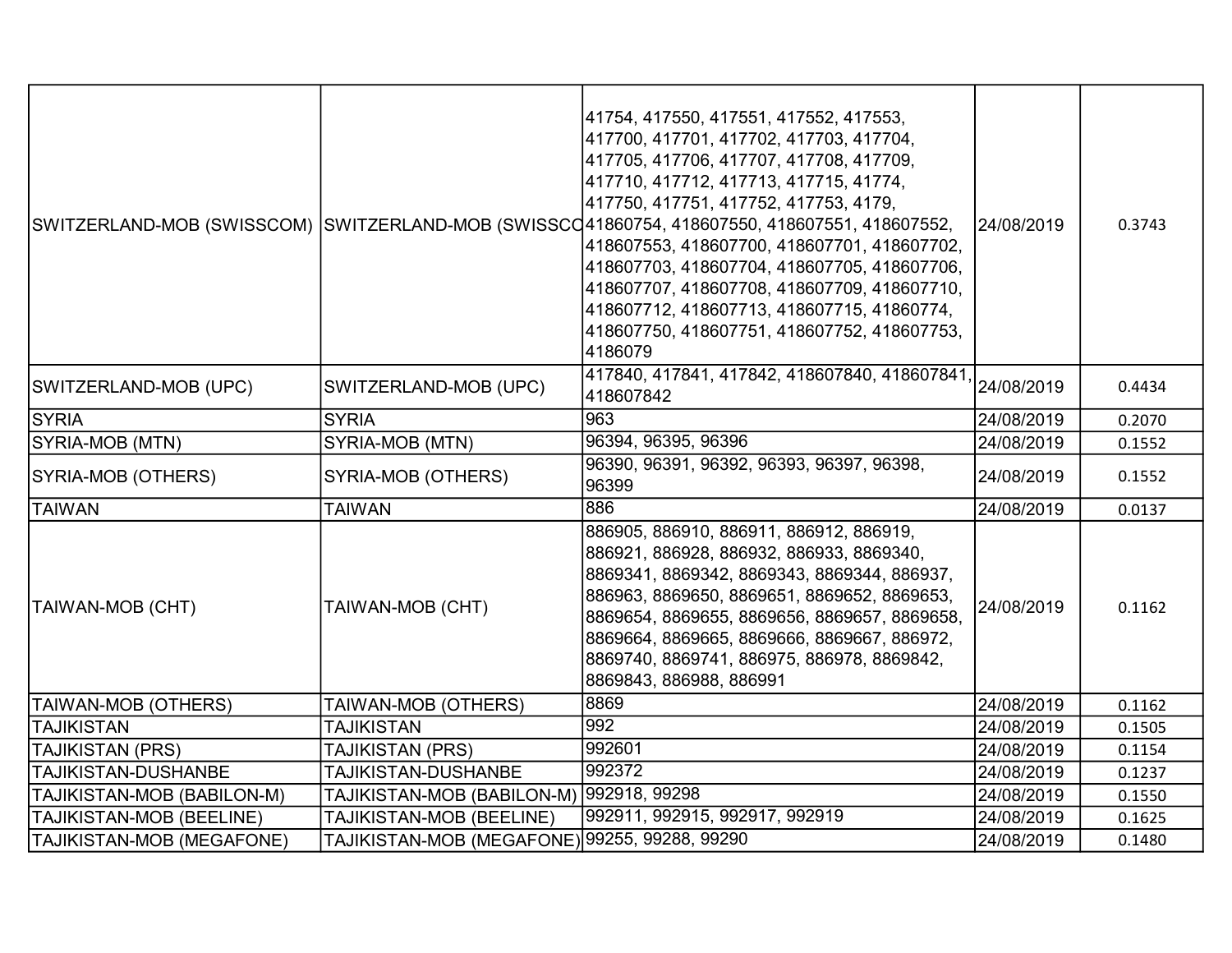| <b>TAJIKISTAN-MOB (OTHERS)</b> | TAJIKISTAN-MOB (OTHERS)       | 992910, 992912, 992913, 992914, 992916,<br> 99294, 99295, 99296, 99297, 99299 | 24/08/2019 | 0.1529 |
|--------------------------------|-------------------------------|-------------------------------------------------------------------------------|------------|--------|
| <b>TAJIKISTAN-MOB (TCELL)</b>  | <b>TAJIKISTAN-MOB (TCELL)</b> | 99250, 99277, 99292, 99293                                                    | 24/08/2019 | 0.1676 |
| <b>TANZANIA</b>                | <b>TANZANIA</b>               | 255                                                                           | 24/08/2019 | 0.2974 |
| <b>TANZANIA-MOB (AIRTEL)</b>   | TANZANIA-MOB (AIRTEL)         | 25568, 25569, 25578                                                           | 24/08/2019 | 0.2974 |
| TANZANIA-MOB (BENSON)          | TANZANIA-MOB (BENSON)         | 25579                                                                         | 24/08/2019 | 0.2974 |
| TANZANIA-MOB (OTHERS)          | TANZANIA-MOB (OTHERS)         | 25561, 25562, 25570, 25572, 25573                                             | 24/08/2019 | 0.3008 |
| TANZANIA-MOB (SMILE)           | TANZANIA-MOB (SMILE)          | 25566                                                                         | 24/08/2019 | 0.2974 |
| TANZANIA-MOB (TIGO)            | TANZANIA-MOB (TIGO)           | 25565, 25567, 25571                                                           | 24/08/2019 | 0.2974 |
| TANZANIA-MOB (VODACOM)         | TANZANIA-MOB (VODACOM)        | 25574, 25575, 25576                                                           | 24/08/2019 | 0.3229 |
| TANZANIA-MOB (ZANTEL)          | TANZANIA-MOB (ZANTEL)         | 25577                                                                         | 24/08/2019 | 0.2974 |
| <b>THAILAND</b>                | <b>THAILAND</b>               | 166                                                                           | 24/08/2019 | 0.0397 |
| <b>THAILAND (VOIP)</b>         | <b>THAILAND (VOIP)</b>        | 6660                                                                          | 24/08/2019 | 0.0397 |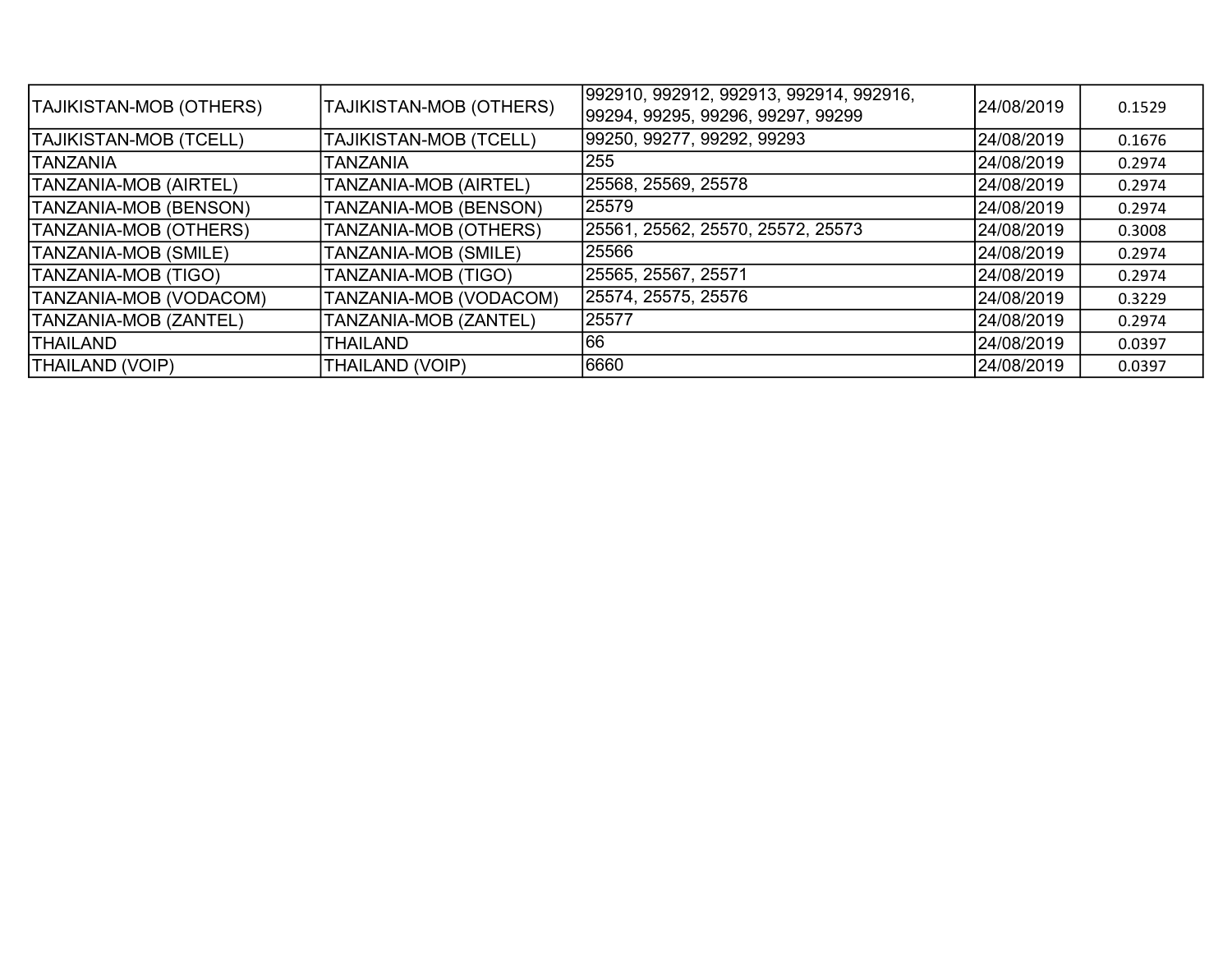|                           |                    | 6680803, 6680804, 6680805, 6680806, 6680807,             |        |
|---------------------------|--------------------|----------------------------------------------------------|--------|
|                           |                    | 6680808, 6680809, 6680810, 6680812, 6680813,             |        |
|                           |                    | 6680814, 6680815, 6680816, 6680817, 6680818,             |        |
|                           |                    | 6680819, 6680820, 6680821, 6680823, 6680824,             |        |
|                           |                    | 6680825, 6680826, 6680827, 6680828, 6680829,             |        |
|                           |                    | 6680830, 6680831, 6680832, 6680834, 6680835,             |        |
|                           |                    | 6680836, 6680837, 6680838, 6680839, 6680840,             |        |
|                           |                    | 6680841, 6680842, 6680843, 6680845, 6680846,             |        |
|                           |                    | 6680847, 6680848, 6680849, 6680850, 6680851,             |        |
|                           |                    | 6680852, 6680853, 6680854, 6680856, 6680857,             |        |
|                           |                    | 6680858, 6680859, 6680860, 6680861, 6680862,             |        |
|                           |                    | 6680863, 6680864, 6680865, 6680867, 6680868,             |        |
|                           |                    | 6680869, 668087, 6680880, 6680881, 6680882,              |        |
|                           |                    | 6680883, 6680884, 6680885, 6680886, 6680887,             |        |
| <b>THAILAND-MOB (AIS)</b> | THAILAND-MOB (AIS) | 6680889, 6680890, 6680891, 6680892, 6680893,  24/08/2019 | 0.0397 |
|                           |                    | 6680894, 66810, 6681100, 6681101, 6681102,               |        |
|                           |                    | 6681103, 6681104, 6681107, 6681110, 6681113,             |        |
|                           |                    | 6681116, 6681122, 6681123, 6681126, 6681129,             |        |
|                           |                    | 668113, 668114, 668115, 668116, 668117,                  |        |
|                           |                    | 668118, 668119, 668125, 668126, 668127,                  |        |
|                           |                    | 668128, 6681290, 6681291, 6681292, 6681293,              |        |
|                           |                    | 6681294, 6681296, 6681297, 6681298, 6681299,             |        |
|                           |                    | 668136, 668137, 668138, 668170, 668172,                  |        |
|                           |                    | 668173, 668174, 668175, 668176, 668177,                  |        |
|                           |                    | 668178, 668179, 66818, 66819, 66821, 66822,              |        |
|                           |                    | 66828, 668295, 66833, 668431, 668432, 668433,            |        |
|                           |                    | 668434, 668435, 668436, 668437, 668438,                  |        |
|                           |                    | 668439, 668441, 668442, 668443, 668444,                  |        |
|                           |                    | 668445, 668446, 668447, 668448, 668449,                  |        |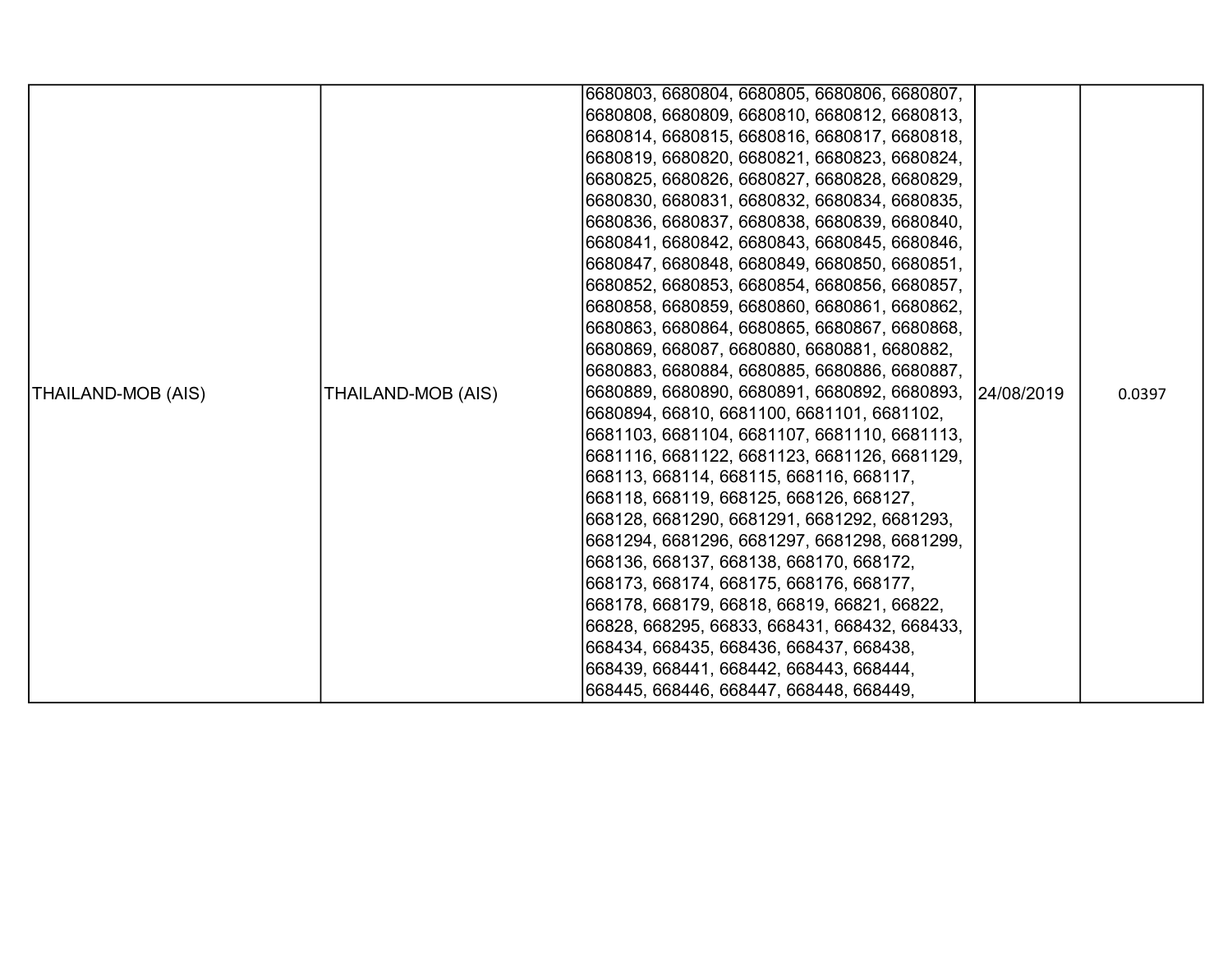| THAILAND-MOB (DTAC)      | THAILAND-MOB (DTAC)      | 6680898, 6681205, 6681206, 6681207, 6681208,<br> 6681209, 668130, 668134, 668139, 668140,<br> 6681410, 6681411, 6681412, 6681413, 6681414,<br> 6681415, 6681416, 668142, 668143, 668144,<br> 668145, 668147, 668148, 668149, 668153,<br> 668154, 668155, 668156, 668157, 668158,<br> 668159, 668160, 6681611, 6681612, 6681613,<br>6681614, 6681615, 6681616, 6681617, 6681618,<br> 6681619, 6681620, 6681621, 6681622, 6681623,<br>6681625, 6681626, 6681627, 6681628, 6681629,<br>6681631, 6681632, 6681633, 6681634, 6681636,<br> 6681637, 6681638, 6681639, 668164, 6681650,<br> 6681651, 6681652, 6681653, 6681654, 6681655,<br> 6681657, 6681658, 6681659, 668166, 668167,<br> 668168, 668169, 668171, 66823, 66824, 66827,<br> 66831, 668328, 668329, 668341, 668354,<br> 668355, 668356, 668357, 668358, 668359,<br> 668362, 668363, 668364, 668365, 668366,<br> 668367, 668369, 668372, 668373, 668374,<br> 668376, 668395, 668396, 668430, 668440,<br> 668451, 668459, 66846, 66850, 66851, 66853,<br>668540, 668541, 668549, 668561, 668590,<br> 668591, 668592, 668675, 668676, 668677,<br> 668678, 668679, 66868, 66869, 66873, 66874,<br> 66875, 66876, 66877, 66880, 66881, 668820,<br> 668821, 668822, 668823, 668824, 6688801,<br> 6688802, 6688803, 6688804, 6688805, 6688806,<br> 6688807, 6688808, 6688809, 6688810, 6688812,<br>6688813, 6688814, 6688815, 6688816, 6688817, | 24/08/2019 | 0.0397 |
|--------------------------|--------------------------|---------------------------------------------------------------------------------------------------------------------------------------------------------------------------------------------------------------------------------------------------------------------------------------------------------------------------------------------------------------------------------------------------------------------------------------------------------------------------------------------------------------------------------------------------------------------------------------------------------------------------------------------------------------------------------------------------------------------------------------------------------------------------------------------------------------------------------------------------------------------------------------------------------------------------------------------------------------------------------------------------------------------------------------------------------------------------------------------------------------------------------------------------------------------------------------------------------------------------------------------------------------------------------------------------------------------------------------------------------------------------------------------------|------------|--------|
|                          |                          |                                                                                                                                                                                                                                                                                                                                                                                                                                                                                                                                                                                                                                                                                                                                                                                                                                                                                                                                                                                                                                                                                                                                                                                                                                                                                                                                                                                                   |            |        |
| THAILAND-MOB (OTHERS)    | THAILAND-MOB (OTHERS)    | 666, 668, 669                                                                                                                                                                                                                                                                                                                                                                                                                                                                                                                                                                                                                                                                                                                                                                                                                                                                                                                                                                                                                                                                                                                                                                                                                                                                                                                                                                                     | 24/08/2019 | 0.0397 |
| THAILAND-MOB (SATELLITE) | THAILAND-MOB (SATELLITE) | 6681200, 6681201                                                                                                                                                                                                                                                                                                                                                                                                                                                                                                                                                                                                                                                                                                                                                                                                                                                                                                                                                                                                                                                                                                                                                                                                                                                                                                                                                                                  | 24/08/2019 | 0.0397 |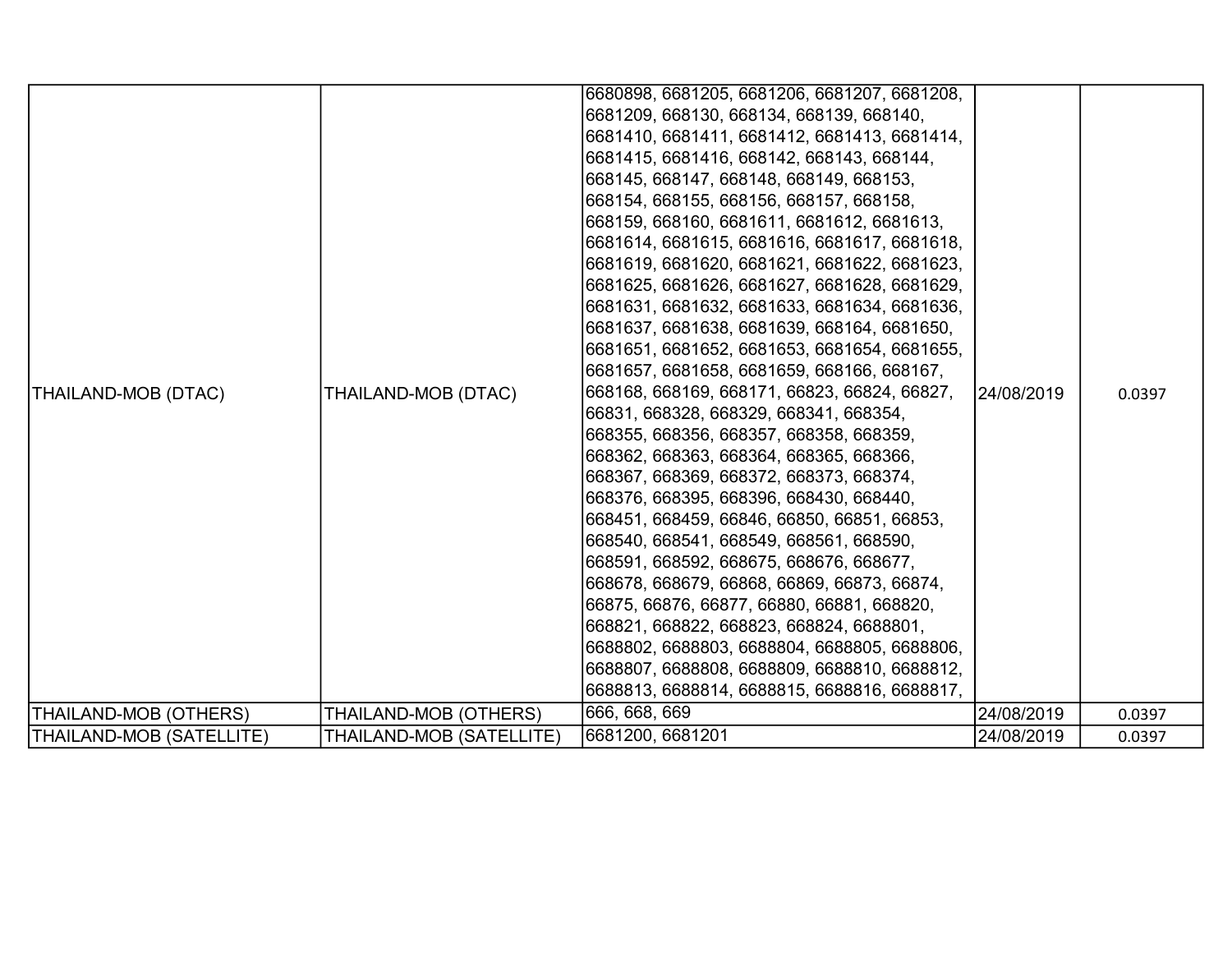| THAILAND-MOB (TRUE)                                      | THAILAND-MOB (TRUE)          | 66802, 66803, 66809, 66820, 66825, 66826,<br>6682900, 668291, 668292, 668293, 668294,<br>668296, 668297, 668298, 668299, 668320,<br>668321, 668322, 668323, 668324, 668325,<br>668326, 668327, 668340, 668342, 668343,<br>668344, 668345, 668346, 668347, 668348,<br>668349, 668350, 668351, 668352, 668353,<br>668360, 668361, 668368, 668370, 668371,<br>668375, 668377, 668378, 668379, 66838,<br>668390, 668391, 668392, 668393, 668394,<br>668397, 668398, 668399, 66840, 66841, 66842,<br>668450, 668458, 668497, 668498, 668499,<br>66855, 66858, 668593, 668594, 668595, 668596,<br>668597, 668598, 668599, 66865, 66866, 668670,<br>668671, 668672, 668673, 668674, 66886,<br>668891, 668892, 668893, 668894, 668895,<br> 668896, 668897, 668898, 6688990, 6688991,<br>6688992, 6688993, 6688994, 6688995, 66891 | 24/08/2019 | 0.0397 |
|----------------------------------------------------------|------------------------------|---------------------------------------------------------------------------------------------------------------------------------------------------------------------------------------------------------------------------------------------------------------------------------------------------------------------------------------------------------------------------------------------------------------------------------------------------------------------------------------------------------------------------------------------------------------------------------------------------------------------------------------------------------------------------------------------------------------------------------------------------------------------------------------------------------------------------|------------|--------|
| TOGO                                                     | <b>TOGO</b>                  | 228                                                                                                                                                                                                                                                                                                                                                                                                                                                                                                                                                                                                                                                                                                                                                                                                                       | 24/08/2019 | 0.2426 |
| <b>TOGO (INTERACTIVE TV)</b>                             | <b>TOGO (INTERACTIVE TV)</b> | 228426, 228427, 228626, 228627                                                                                                                                                                                                                                                                                                                                                                                                                                                                                                                                                                                                                                                                                                                                                                                            | 24/08/2019 | 0.2423 |
| TOGO-MOB (MOOV)                                          | TOGO-MOB (MOOV)              | 22879, 22896, 22897, 22898, 22899                                                                                                                                                                                                                                                                                                                                                                                                                                                                                                                                                                                                                                                                                                                                                                                         | 24/08/2019 | 0.3419 |
| TOGO-MOB (TOGOCEL)                                       | TOGO-MOB (TOGOCEL)           | 228700, 228701, 228702, 228703, 228704,<br>228705, 22890, 22891, 22892, 22893                                                                                                                                                                                                                                                                                                                                                                                                                                                                                                                                                                                                                                                                                                                                             | 24/08/2019 | 0.2142 |
| <b>TOKELAU</b>                                           | <b>BLOCKED</b>               | 690                                                                                                                                                                                                                                                                                                                                                                                                                                                                                                                                                                                                                                                                                                                                                                                                                       | 24/08/2019 | 1.6766 |
| <b>TONGA</b>                                             | <b>BLOCKED</b>               | 676                                                                                                                                                                                                                                                                                                                                                                                                                                                                                                                                                                                                                                                                                                                                                                                                                       | 24/08/2019 | 0.9062 |
| <b>TRINIDAD &amp; TOBAGO</b>                             | <b>TRINIDAD &amp; TOBAGO</b> | 1868                                                                                                                                                                                                                                                                                                                                                                                                                                                                                                                                                                                                                                                                                                                                                                                                                      | 24/08/2019 | 0.0601 |
| TRINIDAD & TOBAGO-MOB (DIGICE TRINIDAD & TOBAGO-MOB (DIO |                              | 1868266, 1868267, 1868268, 1868269, 186827,<br>186828, 186829, 1868301, 1868302, 1868303,<br>1868304, 1868305, 1868306, 1868307, 1868308,<br>1868309, 1868310, 1868312, 1868313, 1868314,<br>1868315, 1868316, 1868317, 1868318, 1868319,<br>186832, 186833, 186834, 186835, 186836,<br>186837, 186838, 186839                                                                                                                                                                                                                                                                                                                                                                                                                                                                                                            | 24/08/2019 | 0.1607 |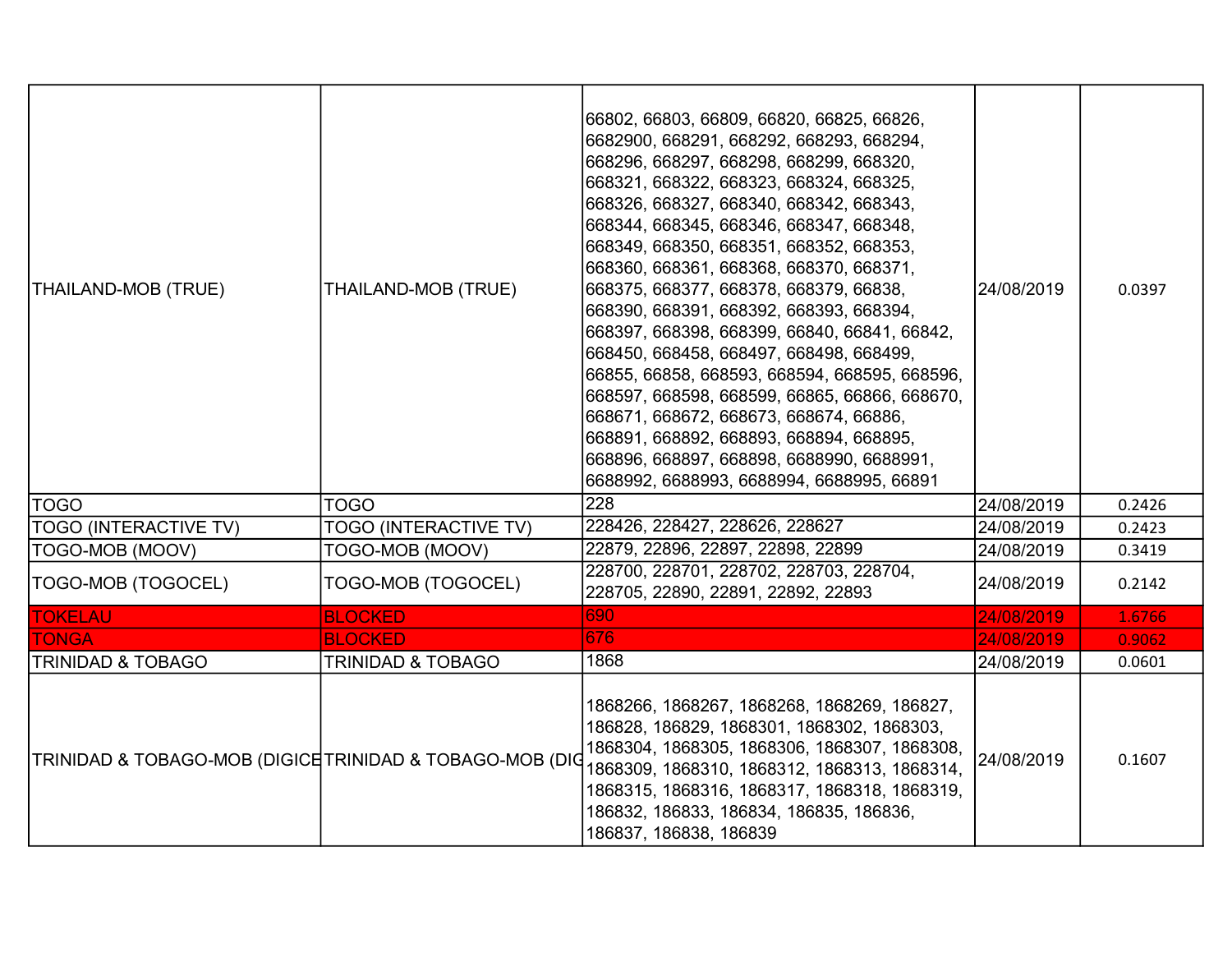| TRINIDAD & TOBAGO-MOB (OTHERTRINIDAD & TOBAGO-MOB (OT                       |                              | 186846, 186847, 186848, 186849, 1868620,<br>1868678, 186868, 1868701, 1868702, 1868703,<br>1868704, 1868705, 1868706, 1868707, 1868708,<br>1868709, 1868710, 1868712, 1868713, 1868714,<br>1868715, 1868716, 1868717, 1868718, 1868719,<br>186872, 186873, 186874, 186875, 186876,<br>186877, 186878, 186879, 18689003 | 24/08/2019 | 0.1456 |
|-----------------------------------------------------------------------------|------------------------------|------------------------------------------------------------------------------------------------------------------------------------------------------------------------------------------------------------------------------------------------------------------------------------------------------------------------|------------|--------|
| <b>TUNISIA</b>                                                              | <b>BLOCKED</b>               | 216                                                                                                                                                                                                                                                                                                                    | 24/08/2019 | 0.7787 |
| <b>TUNISIA (VAS)</b>                                                        | <b>BLOCKED</b>               | 21680, 21681, 21682, 21688                                                                                                                                                                                                                                                                                             | 24/08/2019 | 0.7795 |
| <b>TUNISIA-MOB (LYCA)</b>                                                   | <b>BLOCKED</b>               | 216430, 216431, 216432, 216433, 216434,<br>216435, 216436, 216437                                                                                                                                                                                                                                                      | 24/08/2019 | 0.7787 |
| <b>TUNISIA-MOB (OOREDOO)</b>                                                | <b>BLOCKED</b>               | 2162, 21646                                                                                                                                                                                                                                                                                                            | 24/08/2019 | 0.7732 |
| <b>TUNISIA-MOB (ORANGE)</b>                                                 | <b>BLOCKED</b>               | 21630, 21631, 21632, 2165                                                                                                                                                                                                                                                                                              | 24/08/2019 | 0.7657 |
| <b>TUNISIA-MOB (OTHERS)</b>                                                 | <b>BLOCKED</b>               | 21640, 21641, 21642, 21644, 2169                                                                                                                                                                                                                                                                                       | 24/08/2019 | 0.7765 |
| TURKEY                                                                      | <b>TURKEY</b>                | 90                                                                                                                                                                                                                                                                                                                     | 24/08/2019 | 0.0307 |
| <b>TURKEY (CUSTOMER SVC)</b>                                                | <b>TURKEY (CUSTOMER SVC)</b> | 90444                                                                                                                                                                                                                                                                                                                  | 24/08/2019 | 0.0280 |
| <b>TURKEY (CYPRUS)</b>                                                      | <b>TURKEY (CYPRUS)</b>       | 90392                                                                                                                                                                                                                                                                                                                  | 24/08/2019 | 0.0300 |
| TURKEY (DIRECTORY ASSISTANC‡TURKEY (DIRECTORY ASSISTA <sup>[</sup> 9011811] |                              |                                                                                                                                                                                                                                                                                                                        | 24/08/2019 | 0.2477 |
| <b>TURKEY (SPECIAL SVC)</b>                                                 | <b>TURKEY (SPECIAL SVC)</b>  | 90850                                                                                                                                                                                                                                                                                                                  | 24/08/2019 | 0.0287 |
| <b>TURKEY-ADANA</b>                                                         | <b>TURKEY-ADANA</b>          | 90322                                                                                                                                                                                                                                                                                                                  | 24/08/2019 | 0.0280 |
| <b>TURKEY-ANKARA</b>                                                        | <b>TURKEY-ANKARA</b>         | 90312                                                                                                                                                                                                                                                                                                                  | 24/08/2019 | 0.0280 |
| <b>TURKEY-ANTALYA</b>                                                       | TURKEY-ANTALYA               | 90242                                                                                                                                                                                                                                                                                                                  | 24/08/2019 | 0.0280 |
| <b>TURKEY-BURSA</b>                                                         | <b>TURKEY-BURSA</b>          | 90224                                                                                                                                                                                                                                                                                                                  | 24/08/2019 | 0.0280 |
| <b>TURKEY-DIYARBAKIR</b>                                                    | <b>TURKEY-DIYARBAKIR</b>     | 90412                                                                                                                                                                                                                                                                                                                  | 24/08/2019 | 0.0307 |
| <b>TURKEY-ERZURUM</b>                                                       | TURKEY-ERZURUM               | 90442                                                                                                                                                                                                                                                                                                                  | 24/08/2019 | 0.0307 |
| <b>TURKEY-ESKISEHIR</b>                                                     | <b>TURKEY-ESKISEHIR</b>      | 90222                                                                                                                                                                                                                                                                                                                  | 24/08/2019 | 0.0307 |
| <b>TURKEY-GAZIANTEP</b>                                                     | TURKEY-GAZIANTEP             | 90342                                                                                                                                                                                                                                                                                                                  | 24/08/2019 | 0.0307 |
| <b>TURKEY-ISTANBUL</b>                                                      | <b>TURKEY-ISTANBUL</b>       | 90212, 90216                                                                                                                                                                                                                                                                                                           | 24/08/2019 | 0.0280 |
| <b>TURKEY-IZMIR</b>                                                         | <b>TURKEY-IZMIR</b>          | 90232                                                                                                                                                                                                                                                                                                                  | 24/08/2019 | 0.0280 |
| <b>TURKEY-IZMIT</b>                                                         | <b>TURKEY-IZMIT</b>          | 90262                                                                                                                                                                                                                                                                                                                  | 24/08/2019 | 0.0307 |
| <b>TURKEY-KAYSERI</b>                                                       | <b>TURKEY-KAYSERI</b>        | 90352                                                                                                                                                                                                                                                                                                                  | 24/08/2019 | 0.0307 |
| <b>TURKEY-KONYA</b>                                                         | <b>TURKEY-KONYA</b>          | 90332                                                                                                                                                                                                                                                                                                                  | 24/08/2019 | 0.0307 |
| TURKEY-MOB (AVEA)                                                           | <b>TURKEY-MOB (AVEA)</b>     | 9050, 9055                                                                                                                                                                                                                                                                                                             | 24/08/2019 | 0.1746 |
| <b>TURKEY-MOB (GLOBALSTAR)</b>                                              | <b>BLOCKED</b>               | 9059                                                                                                                                                                                                                                                                                                                   | 24/08/2019 | 0.6138 |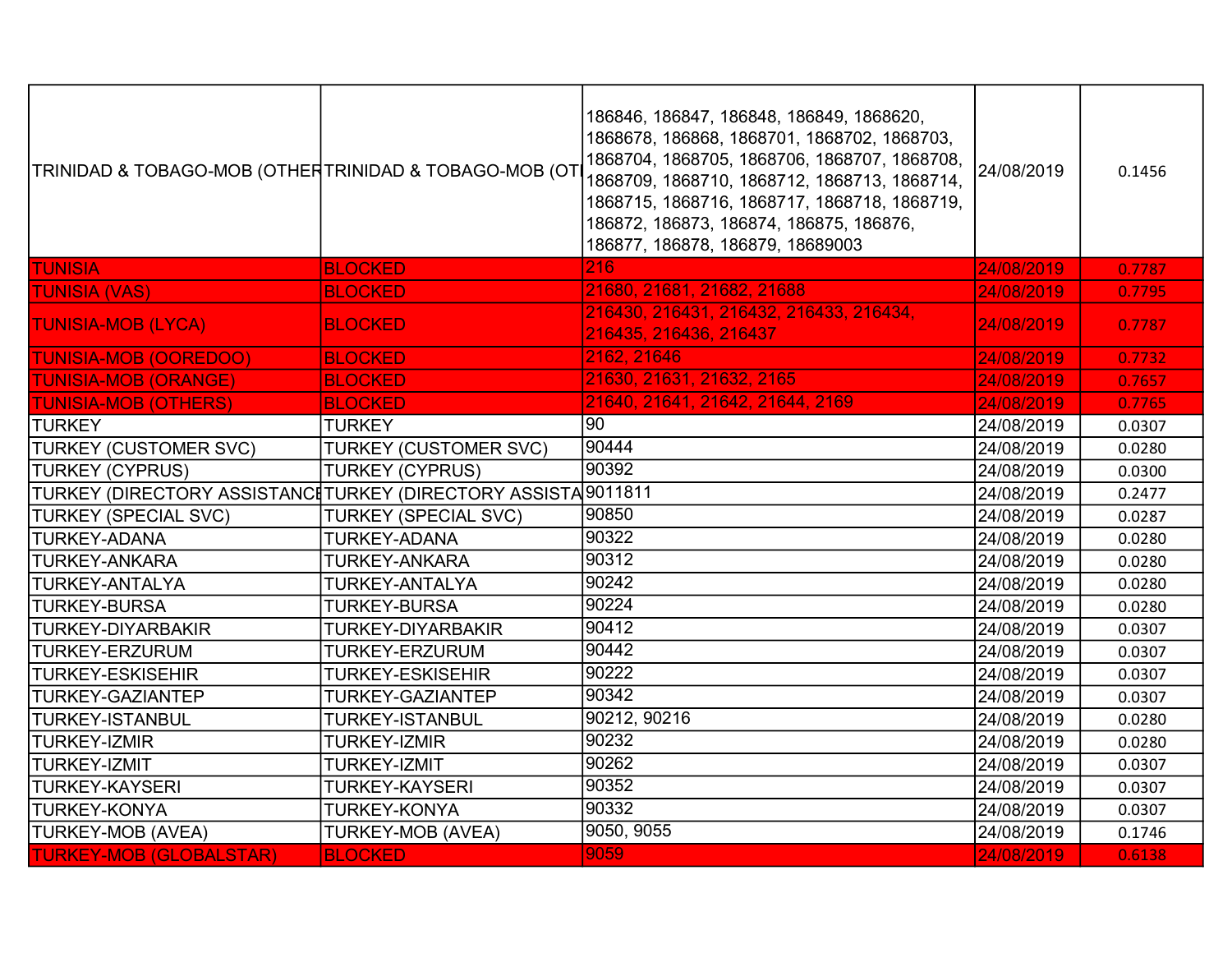| <b>TURKEY-MOB (KKTCELL)</b>   | TURKEY-MOB (KKTCELL)                  | 9053382, 9053383, 9053384, 9053385, 9053386,<br>9053387, 9053388                                                                                                                                                                                                                                                                                                                                                                          | 24/08/2019 | 0.2098 |
|-------------------------------|---------------------------------------|-------------------------------------------------------------------------------------------------------------------------------------------------------------------------------------------------------------------------------------------------------------------------------------------------------------------------------------------------------------------------------------------------------------------------------------------|------------|--------|
| TURKEY-MOB (NCTELSIM)         | TURKEY-MOB (NCTELSIM)                 | 9054285, 9054286, 9054287, 9054288, 9054698,<br>9054699, 9054881, 9054882, 9054883, 9054884,<br>9054885, 9054886, 9054887, 9054888, 9054889                                                                                                                                                                                                                                                                                               | 24/08/2019 | 0.1934 |
| <b>TURKEY-MOB (OTHERS)</b>    | TURKEY-MOB (OTHERS)                   | 9051, 9052, 9056, 9057, 9058                                                                                                                                                                                                                                                                                                                                                                                                              | 24/08/2019 | 0.2070 |
| <b>TURKEY-MOB (TURK CELL)</b> | TURKEY-MOB (TURK CELL)                | 90530, 90531, 90532, 905330, 905331, 905332,<br>905333, 905334, 905335, 905336, 905337,<br>9053380, 9053381, 9053389, 905339, 90534,<br>90535, 90536, 90537, 90538, 90539, 9056161                                                                                                                                                                                                                                                        | 24/08/2019 | 0.1663 |
| <b>TURKEY-MOB (VODAFONE)</b>  | TURKEY-MOB (VODAFONE)                 | 90540, 90541, 905420, 905421, 905422, 905423,<br>905424, 905425, 905426, 905427, 9054280,<br>9054281, 9054282, 9054283, 9054284, 9054289,<br>905429, 90543, 90544, 90545, 905460, 905461,<br>905462, 905463, 905464, 905465, 905466,<br>905467, 905468, 9054690, 9054691, 9054692,<br>9054693, 9054694, 9054695, 9054696, 9054697,<br>90547, 905480, 905481, 905482, 905483,<br>905484, 905485, 905486, 905487, 9054880,<br>905489, 90549 | 24/08/2019 | 0.1746 |
| <b>TURKEY-MUGLA</b>           | <b>TURKEY-MUGLA</b>                   | 90252                                                                                                                                                                                                                                                                                                                                                                                                                                     | 24/08/2019 | 0.0307 |
| <b>TURKEY-SAMSUN</b>          | <b>TURKEY-SAMSUN</b>                  | 90362                                                                                                                                                                                                                                                                                                                                                                                                                                     | 24/08/2019 | 0.0280 |
| <b>TURKEY-TRABZON</b>         | TURKEY-TRABZON                        | 90462                                                                                                                                                                                                                                                                                                                                                                                                                                     | 24/08/2019 | 0.0307 |
| <b>TURKMENISTAN</b>           | TURKMENISTAN                          | 993                                                                                                                                                                                                                                                                                                                                                                                                                                       | 24/08/2019 | 0.0982 |
| <b>TURKMENISTAN-MOB</b>       | TURKMENISTAN-MOB                      | 9936                                                                                                                                                                                                                                                                                                                                                                                                                                      | 24/08/2019 | 0.1372 |
| <b>TURKS &amp; CAICOS</b>     | <b>TURKS &amp; CAICOS</b>             | 1649                                                                                                                                                                                                                                                                                                                                                                                                                                      | 24/08/2019 | 0.1709 |
| TURKS & CAICOS-MOB (DIGICEL)  | <b>TURKS &amp; CAICOS-MOB (DIGICE</b> | 1649331, 1649332, 1649333, 1649338, 1649339,<br>1649341, 1649342, 1649343, 1649344, 1649345,<br>1649346, 1649347, 1649348, 1649349                                                                                                                                                                                                                                                                                                        | 24/08/2019 | 0.1949 |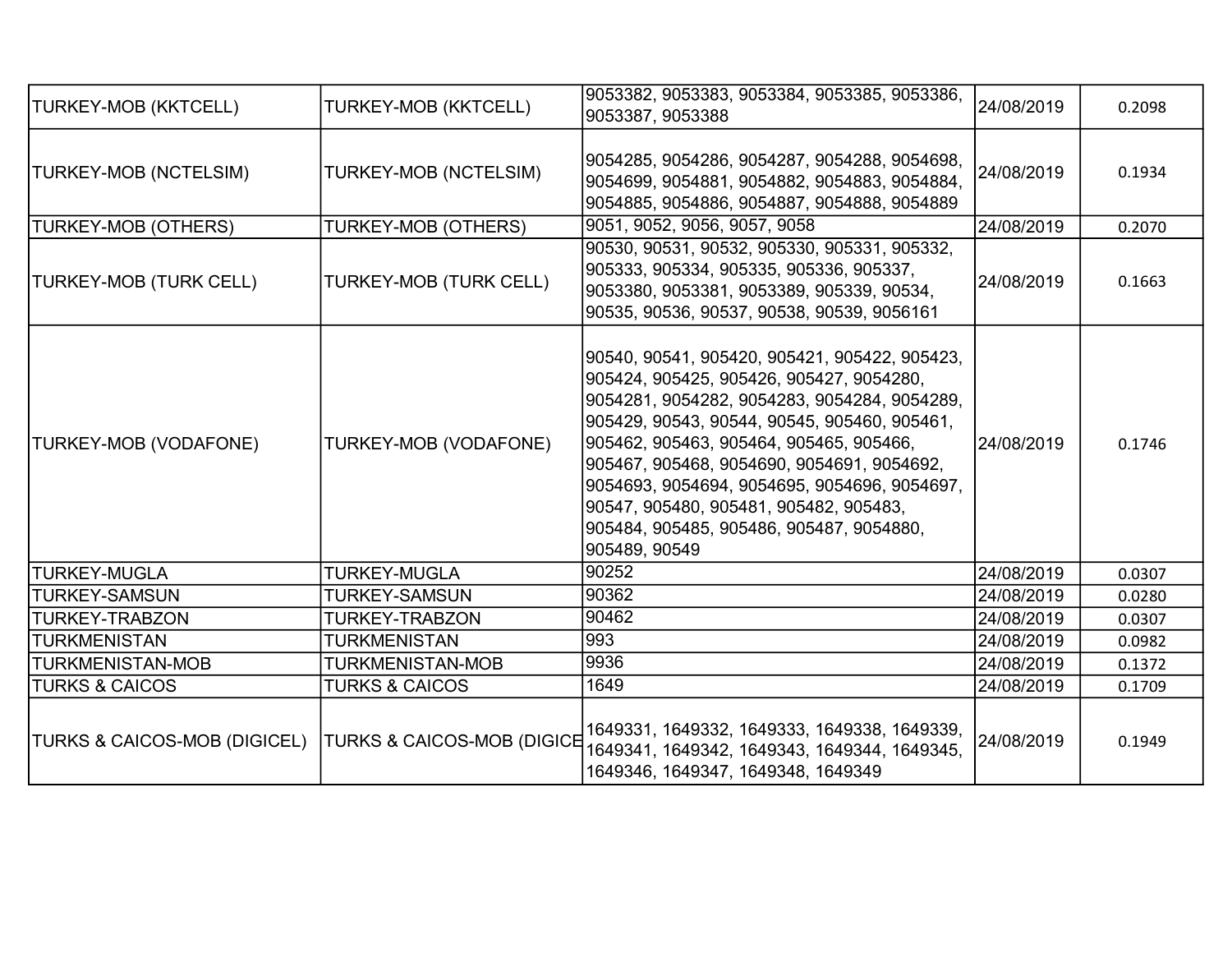| <b>TURKS &amp; CAICOS-MOB (FLOW)</b> | <b>TURKS &amp; CAICOS-MOB (FLOW)</b> | 1649231, 1649232, 1649239, 1649241, 1649242,<br>1649243, 1649244, 1649245, 1649246, 1649247,<br>1649431, 1649432, 1649433, 1649441, 1649442,<br>1649443                                                                                                                                                                                                                                                                             | 24/08/2019 | 0.1709 |
|--------------------------------------|--------------------------------------|-------------------------------------------------------------------------------------------------------------------------------------------------------------------------------------------------------------------------------------------------------------------------------------------------------------------------------------------------------------------------------------------------------------------------------------|------------|--------|
|                                      |                                      | 164930, 164931, 164932, 1649330, 1649334,<br>TURKS & CAICOS-MOB (OTHERS) TURKS & CAICOS-MOB (OTHER 1649335, 1649336, 1649337, 1649340, 164935,<br>164936, 164937, 164938, 164939                                                                                                                                                                                                                                                    | 24/08/2019 | 0.1962 |
| <b>TUVALU</b>                        | <b>BLOCKED</b>                       | 688                                                                                                                                                                                                                                                                                                                                                                                                                                 | 24/08/2019 | 1.4118 |
| <b>UAE</b>                           | <b>UAE</b>                           | 971                                                                                                                                                                                                                                                                                                                                                                                                                                 | 24/08/2019 | 0.1622 |
| UAE (DU)                             | UAE (DU)                             | 9712234, 9712235, 9712236, 9712245, 9712440,<br>9712442, 9713736, 971424, 9714275, 9714276,<br>9714277, 9714278, 9714279, 971436, 9714374,<br>9714375, 9714390, 97143914, 97143915,<br>97143916, 97143917, 97143918, 97143919,<br>971442, 971443, 971444, 971445, 9714510,<br>9714512, 9714513, 9714514, 971455, 971456,<br>9714770, 9714818, 9714871, 9714876, 9716678,<br>9716702, 9716704, 9716715, 9716716, 9717277,<br>9719290 | 24/08/2019 | 0.1622 |
| UAE-MOB (DU)                         | UAE-MOB (DU)                         | 97152, 97155, 97158                                                                                                                                                                                                                                                                                                                                                                                                                 | 24/08/2019 | 0.1622 |
| UAE-MOB (OTHERS)                     | <b>UAE-MOB (OTHERS)</b>              | 97150, 97154, 97156, 97183                                                                                                                                                                                                                                                                                                                                                                                                          | 24/08/2019 | 0.1622 |
| <b>UGANDA</b>                        | <b>UGANDA</b>                        | 256                                                                                                                                                                                                                                                                                                                                                                                                                                 | 24/08/2019 | 0.3437 |
| UGANDA (MTN)                         | <b>UGANDA (MTN)</b>                  | 25630, 25631, 25633, 25634, 25635, 25636,<br>25637, 25638                                                                                                                                                                                                                                                                                                                                                                           | 24/08/2019 | 0.3511 |
| UGANDA-MOB (AFRICELL)                | <b>UGANDA-MOB (AFRICELL)</b>         | 256204, 25673, 25679                                                                                                                                                                                                                                                                                                                                                                                                                | 24/08/2019 | 0.3413 |
| UGANDA-MOB (AIRTEL)                  | <b>UGANDA-MOB (AIRTEL)</b>           | 25670, 25675                                                                                                                                                                                                                                                                                                                                                                                                                        | 24/08/2019 | 0.2929 |
| UGANDA-MOB (MTN)                     | <b>UGANDA-MOB (MTN)</b>              | 25632, 25639, 25677, 25678                                                                                                                                                                                                                                                                                                                                                                                                          | 24/08/2019 | 0.3142 |
| UGANDA-MOB (OTHERS)                  | <b>UGANDA-MOB (OTHERS)</b>           | 256477, 25671, 25672, 25676, 256902                                                                                                                                                                                                                                                                                                                                                                                                 | 24/08/2019 | 0.4056 |
| UGANDA-MOB (SMILE)                   | <b>UGANDA-MOB (SMILE)</b>            | 256720                                                                                                                                                                                                                                                                                                                                                                                                                              | 24/08/2019 | 0.3100 |
| UGANDA-MOB (SURETEL)                 | UGANDA-MOB (SURETEL)                 | 25674                                                                                                                                                                                                                                                                                                                                                                                                                               | 24/08/2019 | 0.3155 |
| UK                                   | <b>UK</b>                            | $\overline{44}$                                                                                                                                                                                                                                                                                                                                                                                                                     | 24/08/2019 | 0.0074 |
| UK (CORPORATE RATE)                  | UK (CORPORATE RATE)                  | 4455                                                                                                                                                                                                                                                                                                                                                                                                                                | 24/08/2019 | 0.0089 |
| UK (NTS/LOCAL PLUS RATE)             | UK (NTS/LOCAL PLUS RATE)             | 44843, 44844                                                                                                                                                                                                                                                                                                                                                                                                                        | 24/08/2019 | 0.1193 |
| UK (NTS/LOCAL RATE)                  | UK (NTS/LOCAL RATE)                  | 44845                                                                                                                                                                                                                                                                                                                                                                                                                               | 24/08/2019 | 0.1193 |
| UK (NTS/NATIONAL RATE)               | UK (NTS/NATIONAL RATE)               | 44870, 44871, 44872, 44873                                                                                                                                                                                                                                                                                                                                                                                                          | 24/08/2019 | 0.2348 |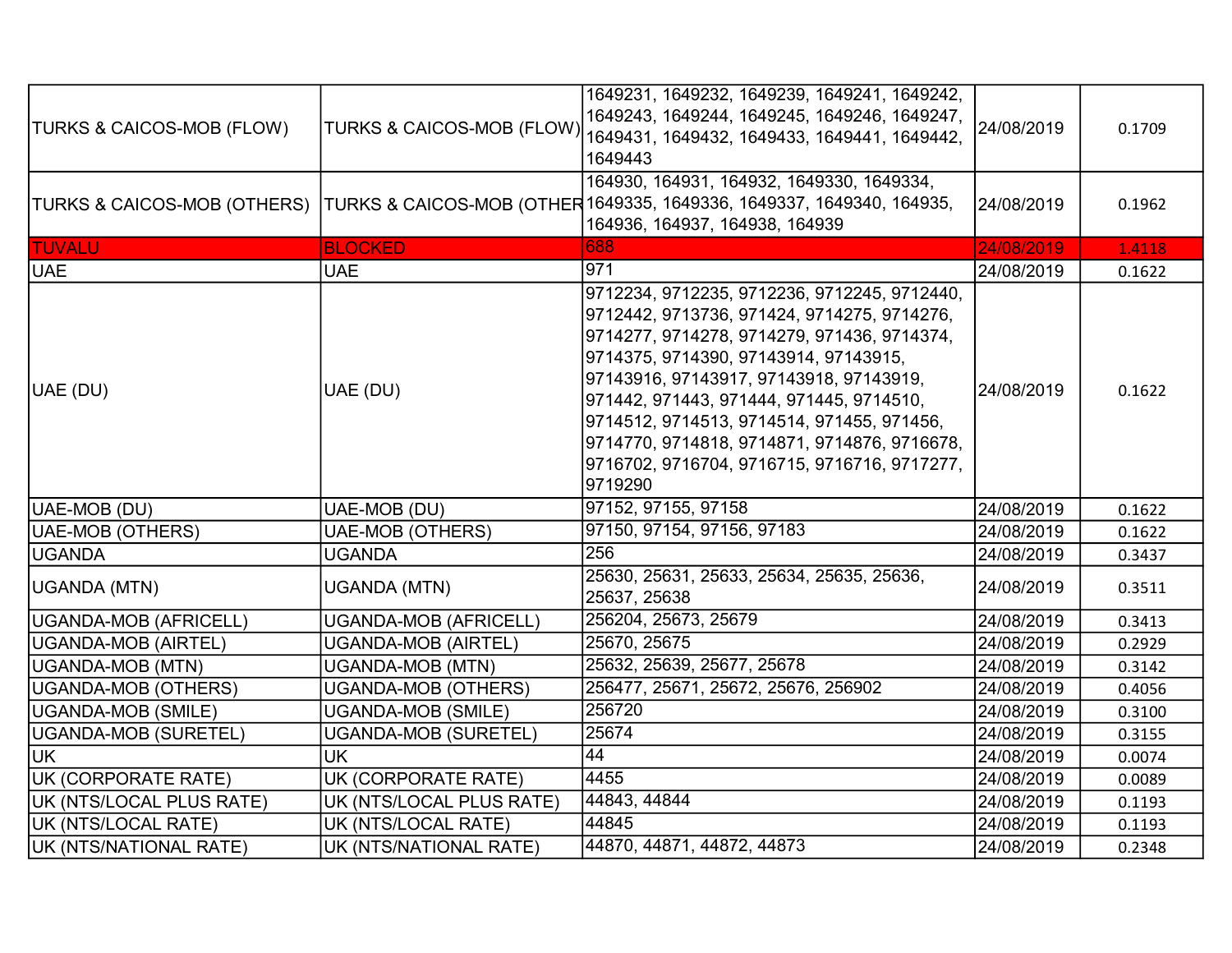| UK (VOIP-VAS)        | <b>BLOCKED</b>       | 44560183                                                                                                                                                                                                                                                                                                                                                                                                                                                                                                                                                                                                                                                                                                                                                                                                                                                                                                                                                                                                                  | 24/08/2019 | 0.6816 |
|----------------------|----------------------|---------------------------------------------------------------------------------------------------------------------------------------------------------------------------------------------------------------------------------------------------------------------------------------------------------------------------------------------------------------------------------------------------------------------------------------------------------------------------------------------------------------------------------------------------------------------------------------------------------------------------------------------------------------------------------------------------------------------------------------------------------------------------------------------------------------------------------------------------------------------------------------------------------------------------------------------------------------------------------------------------------------------------|------------|--------|
| UK (WIDE)            | UK (WIDE)            | 443                                                                                                                                                                                                                                                                                                                                                                                                                                                                                                                                                                                                                                                                                                                                                                                                                                                                                                                                                                                                                       | 24/08/2019 | 0.0146 |
| UK-MOB (3G)          | UK-MOB (3G)          | 447307, 447308, 447309, 447310, 447311,<br>447312, 447365, 447366, 447367, 447378,<br>447380, 447383, 4473890, 4473891, 447397,<br>447400, 447401, 447402, 447403, 447411,<br>447412, 447413, 447414, 4474170, 4474180,<br>447426, 447427, 447428, 447429, 447445,<br>447446, 447447, 447449, 447450, 4474527,<br>4474528, 4474529, 447453, 447454, 447455,<br>447456, 4474586, 4474589, 447460, 447462,<br>447463, 4474652, 4474654, 4474656, 4474657,<br> 4474658, 4474659, 447472, 447473, 447474,<br>447475, 447476, 447477, 447478, 447479,<br>447480, 447481, 447482, 4474884, 4474885,<br>4474887, 4474889, 447490, 447491, 447492,<br>4475326, 4475327, 4475328, 447533, 4475378,<br>4475379, 447575, 447576, 447577, 447578,<br>447588, 447723, 447727, 447728, 447735,<br>447737, 447782, 447828, 447830, 447832,<br>447838, 447846, 447848, 447853, 447859,<br>447861, 447862, 447863, 447865, 447868,<br>447869, 447877, 447878, 447882, 447883,<br>447886, 447888, 447897, 447898, 447915,<br>447916, 447988 | 24/08/2019 | 0.0138 |
| UK-MOB (ALTERNATIVE) | UK-MOB (ALTERNATIVE) | 4474585, 4475377, 4475598, 4477442, 4477443,<br>44775520, 44775522, 44775530, 44775532,<br>44775533, 44775534, 44775535, 44775539,<br>44775555, 4478229, 4478939, 4479110, 4479787                                                                                                                                                                                                                                                                                                                                                                                                                                                                                                                                                                                                                                                                                                                                                                                                                                        | 24/08/2019 | 0.2033 |
| UK-MOB (JERSEY)      | UK-MOB (JERSEY)      | 447509, 447797, 4478297, 4478298, 4478299,<br>4478391, 4478392, 4478397, 4478398, 4479111, 24/08/2019<br>4479117, 447937                                                                                                                                                                                                                                                                                                                                                                                                                                                                                                                                                                                                                                                                                                                                                                                                                                                                                                  |            | 0.3539 |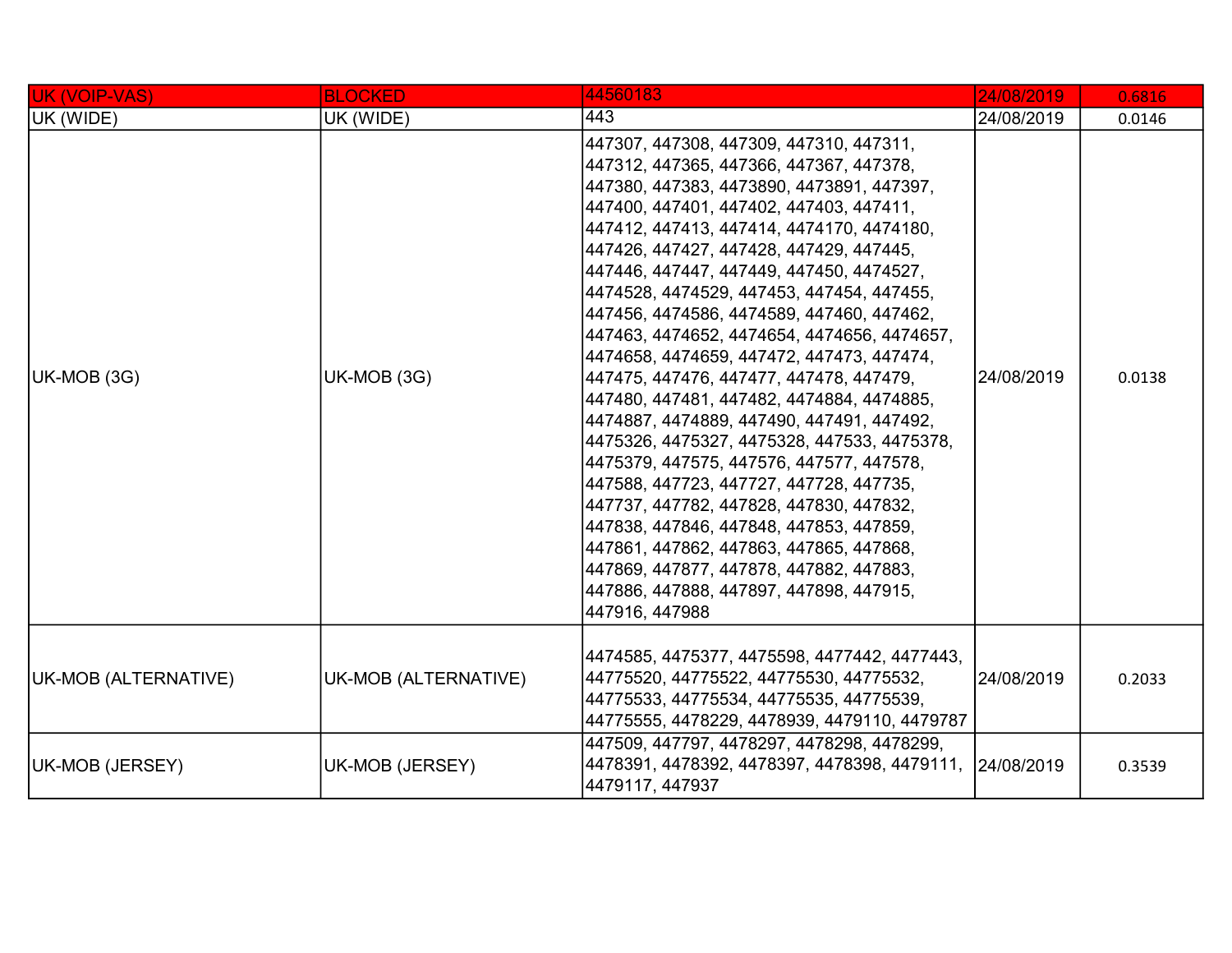|               |               | 447404, 447405, 4474173, 4474174, 4474175,   |            |        |
|---------------|---------------|----------------------------------------------|------------|--------|
|               |               | 447424, 447438, 4474400, 4474401, 4474402,   |            |        |
| UK-MOB (LYCA) | UK-MOB (LYCA) | 4474403, 4474404, 4474405, 4474406, 4474407, | 24/08/2019 | 0.0138 |
|               |               | 447448, 447459, 447466                       |            |        |
|               |               | 447395, 447430, 447431, 447461, 447489,      |            |        |
|               |               | 447499, 44751, 447521, 447522, 447523,       |            |        |
|               |               | 447525, 447526, 44754, 44756, 44759, 447701, |            |        |
|               |               | 447702, 447703, 447704, 447705, 447706,      |            |        |
|               |               | 447707, 447708, 447709, 447710, 447711,      |            |        |
|               |               | 447712, 447713, 447714, 447715, 447716,      |            |        |
|               |               | 447718, 447719, 447720, 447724, 447725,      |            |        |
|               |               | 447729, 447730, 447731, 447732, 447734,      |            |        |
|               |               | 447736, 447738, 447739, 447740, 447742,      |            |        |
|               |               | 447743, 447745, 447746, 447749, 447750,      |            |        |
|               |               | 447751, 447752, 4477531, 4477532, 4477533,   |            |        |
|               |               | 4477534, 4477535, 4477536, 4477537, 4477538, |            |        |
|               |               | 4477539, 447754, 447756, 447759, 447761,     |            |        |
|               |               | 447762, 447763, 447764, 447783, 447784,      |            |        |
| UK-MOB (O2)   | UK-MOB (O2)   | 447793, 447801, 447802, 447803, 447808,      | 24/08/2019 | 0.0138 |
|               |               | 447809, 447819, 447820, 447821, 447834,      |            |        |
|               |               | 447835, 447840, 447841, 447842, 447843,      |            |        |
|               |               | 447844, 447845, 447849, 447850, 447851,      |            |        |
|               |               | 447856, 447857, 447858, 447860, 4478640,     |            |        |
|               |               | 4478641, 4478642, 4478643, 4478645, 4478646, |            |        |
|               |               | 4478647, 4478648, 4478649, 447871, 4478720,  |            |        |
|               |               | 4478721, 4478723, 4478724, 4478725, 4478726, |            |        |
|               |               | 4478728, 4478729, 447873, 4478740, 4478741,  |            |        |
|               |               | 4478742, 4478743, 4478746, 4478747, 4478748, |            |        |
|               |               | 4478749, 447885, 447889, 4478923, 4478924,   |            |        |
|               |               | 4478926, 4478927, 4478928, 4478929, 4478932, |            |        |
|               |               | 4478934, 4478935, 4478936, 4478937, 447894,  |            |        |
|               |               | 447895, 447902, 447907, 447912, 447921,      |            |        |
|               |               | 447922, 447923, 447925, 447926, 447927,      |            |        |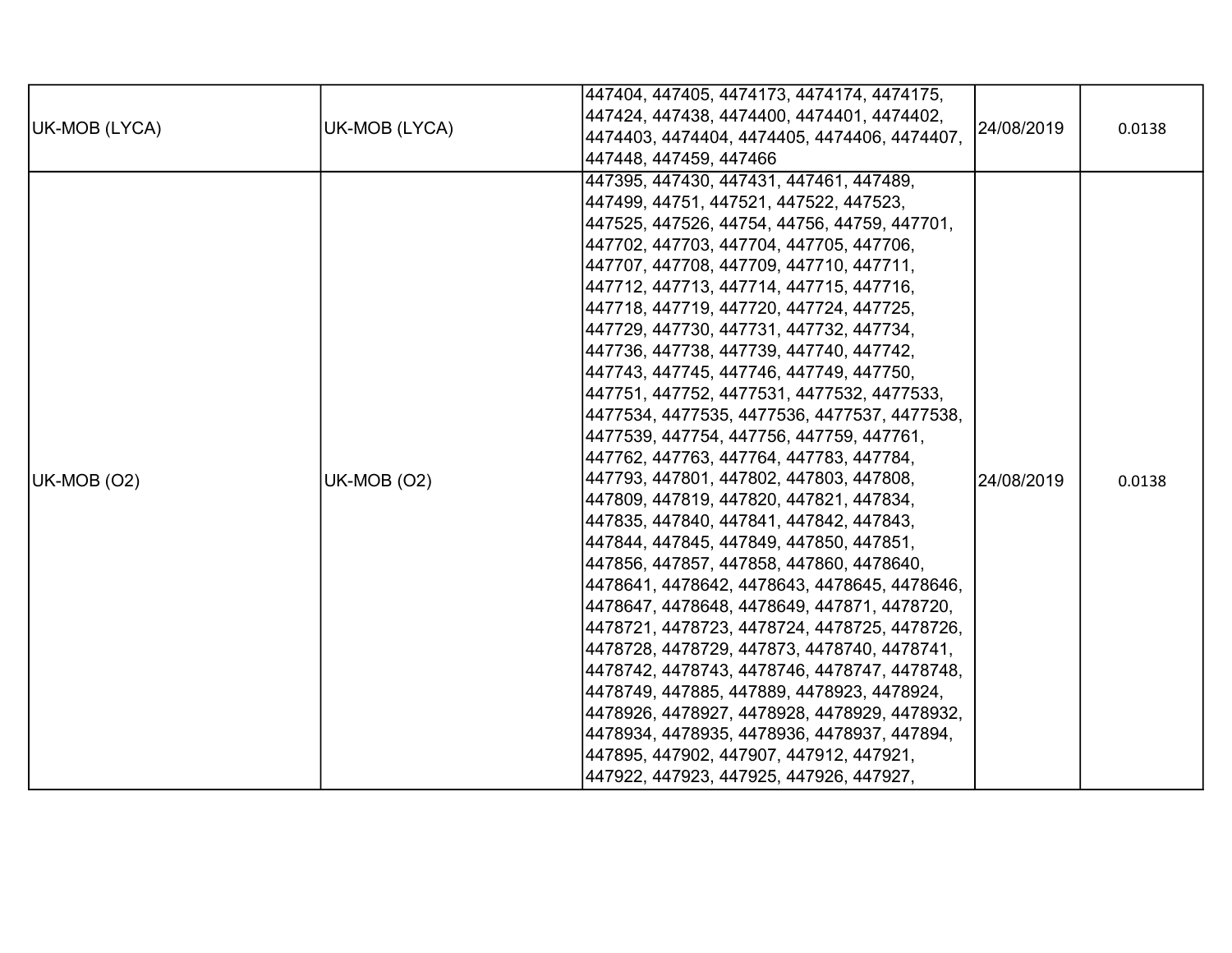| <b>UK-MOB (ORANGE)</b> | UK-MOB (ORANGE) | 447409, 447410, 447416, 447419, 447420,<br> 447421, 447422, 447527, 447528, 447529,<br> 447530, 447531, 4475320, 4475321, 4475322,<br> 4475323, 4475324, 4475325, 447536, 447556,<br> 447579, 447580, 447581, 447582, 447583,<br> 447772, 447773, 447779, 447790, 447791,<br> 447792, 447794, 447800, 447805, 447807,<br> 447811, 447812, 447813, 447814, 447815,<br> 447816, 447817, 447837, 447854, 447855,<br> 447866, 447870, 447875, 447890, 447891,<br> 447896, 447929, 447964, 447965, 447966,<br> 447967, 447968, 447969, 447970, 447971,<br> 447972, 447973, 447974, 447975, 447976,<br> 447977, 447980, 447989 | 124/08/2019 | 0.0138 |
|------------------------|-----------------|--------------------------------------------------------------------------------------------------------------------------------------------------------------------------------------------------------------------------------------------------------------------------------------------------------------------------------------------------------------------------------------------------------------------------------------------------------------------------------------------------------------------------------------------------------------------------------------------------------------------------|-------------|--------|
| UK-MOB (OTHERS)        | UK-MOB (OTHERS) | 447                                                                                                                                                                                                                                                                                                                                                                                                                                                                                                                                                                                                                      | 24/08/2019  | 0.0395 |
| UK-MOB (PNS)           | UK-MOB (PNS)    | 4470                                                                                                                                                                                                                                                                                                                                                                                                                                                                                                                                                                                                                     | 24/08/2019  | 0.2677 |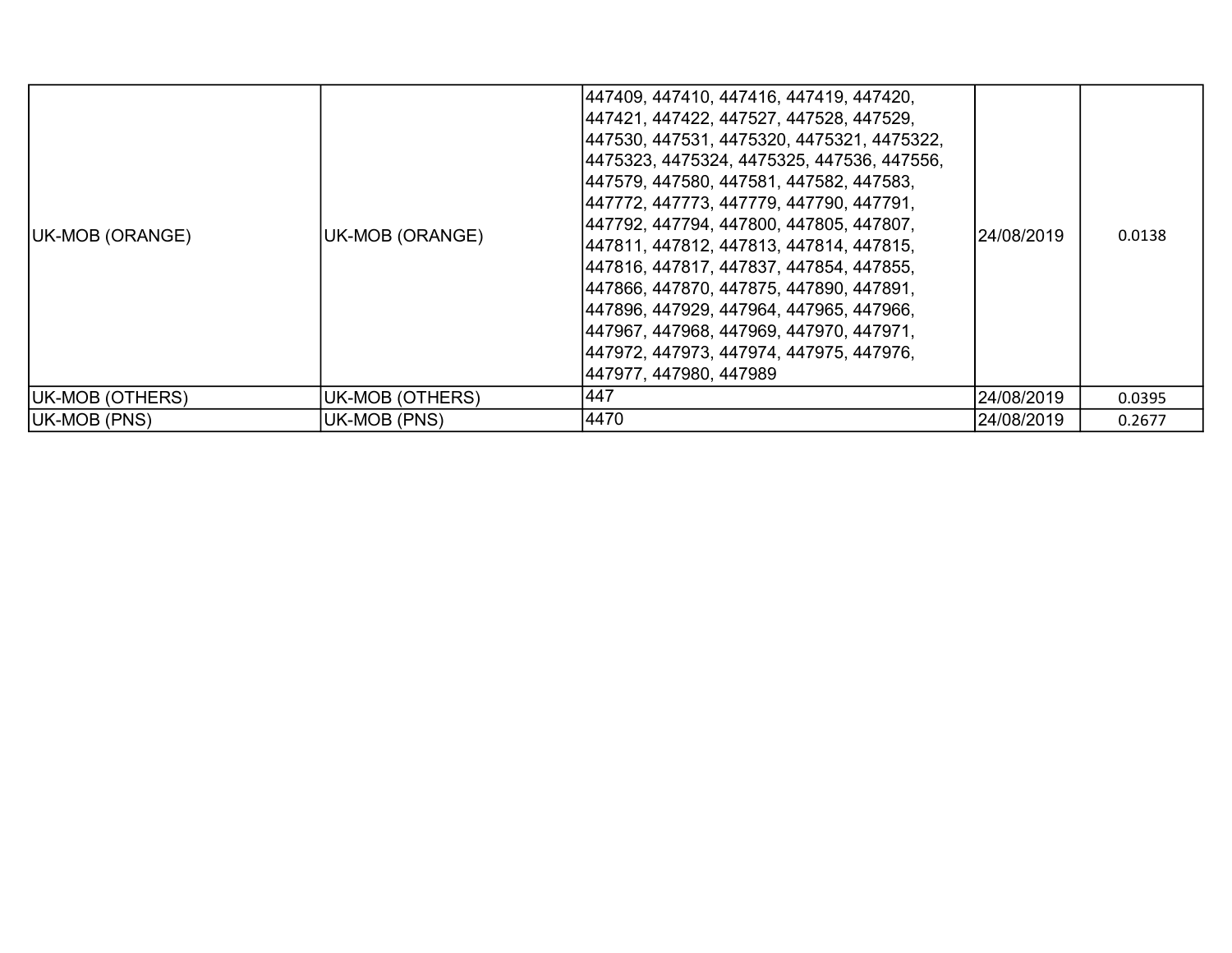| UK-MOB (TIER 1) | UK-MOB (TIER 1) | 447305, 447306, 4473681, 4473682, 4473683,<br>4473684, 4473685, 4473686, 4473688, 4473689,<br>4473780, 4473896, 4474060, 4474061, 4474062,<br> 4474063, 4474064, 4474066, 4474067, 4474068,<br>4474080, 4474081, 4474082, 4474088, 4474089,<br> 4474176, 4474177, 4474182, 4474183, 4474185,<br> 4474186, 4474188, 4474390, 4474409, 4474413,<br>4474414, 4474419, 4474510, 4474511, 4474512,<br> 4474513, 4474514, 4474518, 4474519, 4474570,<br> 4474571, 4474573, 4474575, 4474580, 4474581,<br> 4474583, 4474584, 4474587, 4474588, 4474650,<br> 4474651, 4474882, 4474883, 4474888, 4475200,<br>4475202, 4475206, 4475207, 4475588, 4475594,<br> 4475599, 4475718, 4475891, 4475892, 4475893,<br> 4475894, 4475895, 4475896, 4475897, 4477000,<br> 4477552, 44775531, 44775536, 44775537,<br> 44775538, 44775547, 44775551, 44775552,<br>44775553, 44775554, 44775556, 44775557,<br> 44775558, 44775559, 4478220, 4478222,<br> 4478226, 4478227, 4478644, 4478722, 4478730,<br>4478745, 4478920, 4478921, 4478925, 4478930,<br>4478931, 4478938, 4479112, 4479118, 4479245,<br>4479780, 4479781, 4479782, 4479783, 4479784,<br>4479786, 4479788, 4479789 | 24/08/2019 | 0.0395 |
|-----------------|-----------------|---------------------------------------------------------------------------------------------------------------------------------------------------------------------------------------------------------------------------------------------------------------------------------------------------------------------------------------------------------------------------------------------------------------------------------------------------------------------------------------------------------------------------------------------------------------------------------------------------------------------------------------------------------------------------------------------------------------------------------------------------------------------------------------------------------------------------------------------------------------------------------------------------------------------------------------------------------------------------------------------------------------------------------------------------------------------------------------------------------------------------------------------------------------|------------|--------|
|-----------------|-----------------|---------------------------------------------------------------------------------------------------------------------------------------------------------------------------------------------------------------------------------------------------------------------------------------------------------------------------------------------------------------------------------------------------------------------------------------------------------------------------------------------------------------------------------------------------------------------------------------------------------------------------------------------------------------------------------------------------------------------------------------------------------------------------------------------------------------------------------------------------------------------------------------------------------------------------------------------------------------------------------------------------------------------------------------------------------------------------------------------------------------------------------------------------------------|------------|--------|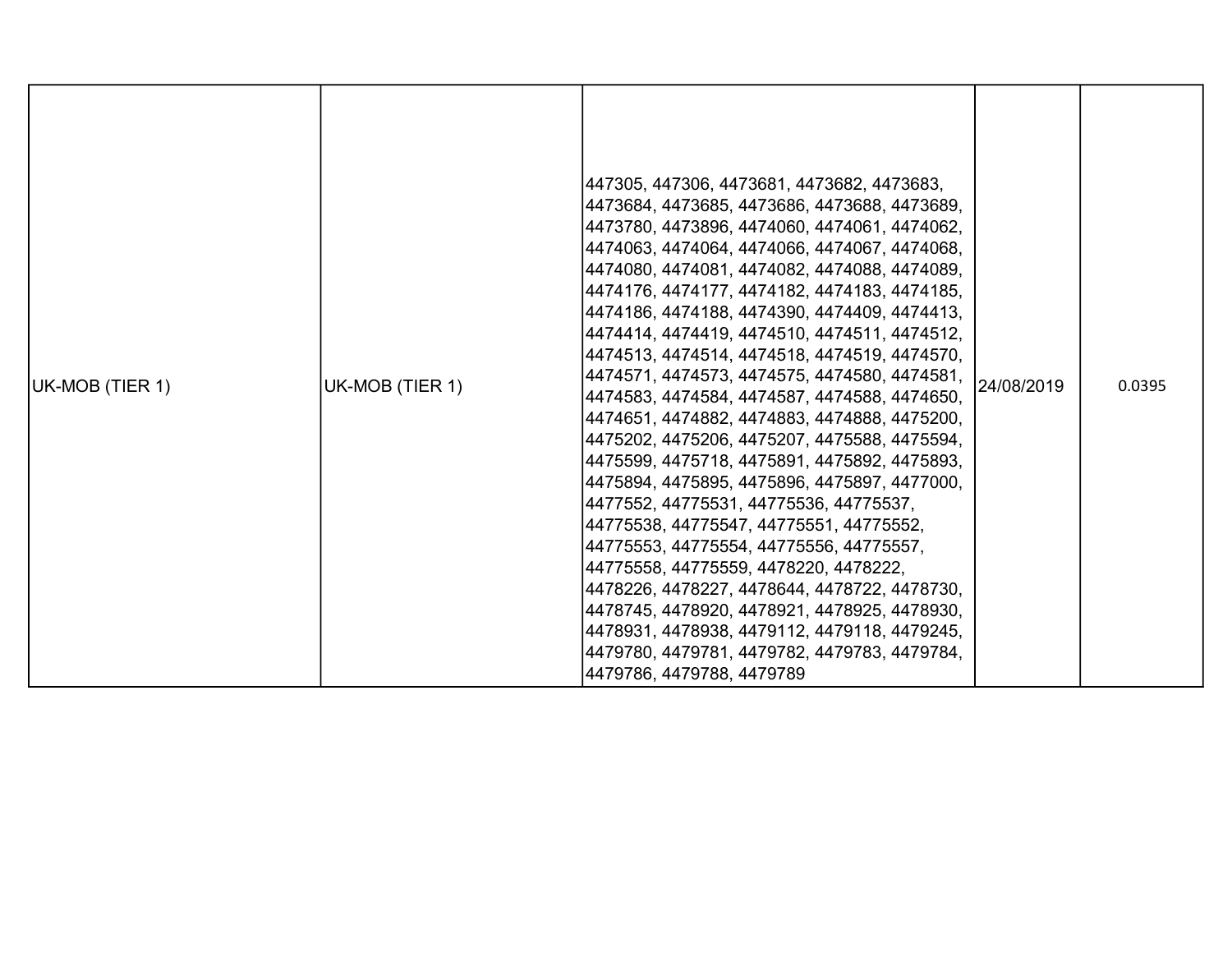| UK-MOB (T-MOBILE) | UK-MOB (T-MOBILE) | 447300, 447301, 447302, 447303, 447304,<br> 447375, 447376, 447377, 447396, 447398,<br>447399, 447415, 447432, 447433, 447434,<br> 447483, 447484, 447485, 447486, 447487,<br> 447494, 447495, 447496, 447497, 447498,<br> 447504, 447505, 447506, 447507, 447508,<br> 447534, 447535, 447538, 447539, 447550,<br> 447572, 447573, 447574, 447722, 447726,<br>447757, 447758, 447777, 447804, 447806,<br>447847, 447852, 447903, 447904, 447905,<br>447906, 447908, 447910, 447913, 447914,<br> 447930, 447931, 447932, 447939, 44794,<br> 447950, 447951, 447952, 447953, 447954,<br> 447956, 447957, 447958, 447959, 447960,<br>447961, 447962, 447963, 447981, 447982,<br>447983, 447984, 447985, 447986, 447987 | 24/08/2019 | 0.0138 |
|-------------------|-------------------|---------------------------------------------------------------------------------------------------------------------------------------------------------------------------------------------------------------------------------------------------------------------------------------------------------------------------------------------------------------------------------------------------------------------------------------------------------------------------------------------------------------------------------------------------------------------------------------------------------------------------------------------------------------------------------------------------------------------|------------|--------|
|-------------------|-------------------|---------------------------------------------------------------------------------------------------------------------------------------------------------------------------------------------------------------------------------------------------------------------------------------------------------------------------------------------------------------------------------------------------------------------------------------------------------------------------------------------------------------------------------------------------------------------------------------------------------------------------------------------------------------------------------------------------------------------|------------|--------|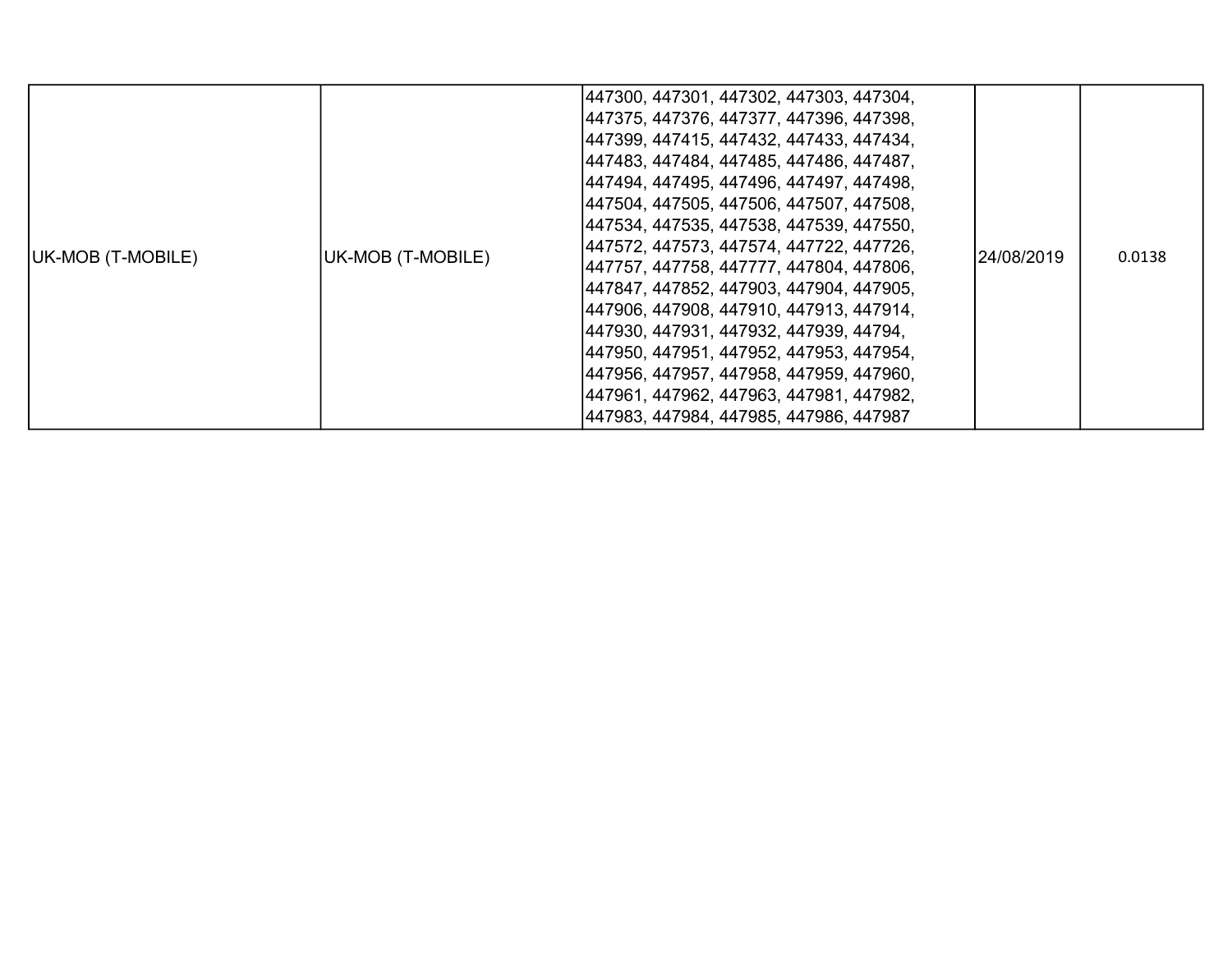| UK-MOB (VODAFONE)         | UK-MOB (VODAFONE)              | 447340, 447341, 447342, 4473687, 447379,<br>447384, 447385, 447386, 447387, 447388,<br>4473897, 4473898, 447391, 447392, 447393,<br>447407, 447423, 447425, 447435, 447436,<br>447437, 4474416, 447442, 447443, 447444,<br>447464, 447467, 447468, 447469, 447470,<br>447471, 447493, 447500, 447501, 447502,<br>447503, 4475374, 447551, 447552, 447553,<br>447554, 447555, 447557, 447570, 447584,<br>447585, 447586, 447587, 447717, 447721,<br>447733, 447741, 447747, 447748, 447760,<br>447765, 447766, 447767, 447768, 447769,<br>447770, 447771, 447774, 447775, 447776,<br>447778, 447780, 447785, 447786, 447787,<br>447788, 447789, 447795, 447796, 447798,<br>447799, 447810, 447818, 4478228, 447823,<br>447824, 447825, 447826, 447827, 447831,<br>447833, 447836, 4478361, 4478369, 447867,<br>447876, 447879, 447880, 447881, 447884,<br>447887, 447899, 447900, 447901, 447909,<br>447917, 447918, 447919, 447920, 447979,<br>447990 | 24/08/2019 | 0.0138 |
|---------------------------|--------------------------------|-------------------------------------------------------------------------------------------------------------------------------------------------------------------------------------------------------------------------------------------------------------------------------------------------------------------------------------------------------------------------------------------------------------------------------------------------------------------------------------------------------------------------------------------------------------------------------------------------------------------------------------------------------------------------------------------------------------------------------------------------------------------------------------------------------------------------------------------------------------------------------------------------------------------------------------------------------|------------|--------|
| <b>IUKRAINE</b>           | <b>UKRAINE</b>                 | 380                                                                                                                                                                                                                                                                                                                                                                                                                                                                                                                                                                                                                                                                                                                                                                                                                                                                                                                                                   | 24/08/2019 | 0.1338 |
| UKRAINE (SPECIAL SVC)     | <b>UKRAINE (SPECIAL SVC)</b>   | 38070010, 38089                                                                                                                                                                                                                                                                                                                                                                                                                                                                                                                                                                                                                                                                                                                                                                                                                                                                                                                                       | 24/08/2019 | 0.1337 |
| UKRAINE-DONETSK           | UKRAINE-DONETSK                | 38062, 380642, 380643, 380644, 380645, 380647                                                                                                                                                                                                                                                                                                                                                                                                                                                                                                                                                                                                                                                                                                                                                                                                                                                                                                         | 24/08/2019 | 0.1338 |
| UKRAINE-KIEV              | <b>UKRAINE-KIEV</b>            | 38044                                                                                                                                                                                                                                                                                                                                                                                                                                                                                                                                                                                                                                                                                                                                                                                                                                                                                                                                                 | 24/08/2019 | 0.1338 |
| UKRAINE-MOB (INTERTELE)   | UKRAINE-MOB (INTERTELE)        | 38094                                                                                                                                                                                                                                                                                                                                                                                                                                                                                                                                                                                                                                                                                                                                                                                                                                                                                                                                                 | 24/08/2019 | 0.1934 |
| UKRAINE-MOB (KYIV STAR)   | UKRAINE-MOB (KYIV STAR)        | 38067, 38068, 38096, 38097, 38098                                                                                                                                                                                                                                                                                                                                                                                                                                                                                                                                                                                                                                                                                                                                                                                                                                                                                                                     | 24/08/2019 | 0.2274 |
| UKRAINE-MOB (LIFECELL)    | UKRAINE-MOB (LIFECELL)         | 38063, 38073, 38093                                                                                                                                                                                                                                                                                                                                                                                                                                                                                                                                                                                                                                                                                                                                                                                                                                                                                                                                   | 24/08/2019 | 0.2376 |
| UKRAINE-MOB (PRS)         | <b>UKRAINE-MOB (PRS)</b>       | 3808929                                                                                                                                                                                                                                                                                                                                                                                                                                                                                                                                                                                                                                                                                                                                                                                                                                                                                                                                               | 24/08/2019 | 0.1337 |
| UKRAINE-MOB (TELESYSTEMS) | UKRAINE-MOB (TELESYSTEMS 38092 |                                                                                                                                                                                                                                                                                                                                                                                                                                                                                                                                                                                                                                                                                                                                                                                                                                                                                                                                                       | 24/08/2019 | 0.1934 |
| UKRAINE-MOB (TRIMOB)      | UKRAINE-MOB (TRIMOB)           | 38091                                                                                                                                                                                                                                                                                                                                                                                                                                                                                                                                                                                                                                                                                                                                                                                                                                                                                                                                                 | 24/08/2019 | 0.1934 |
| UKRAINE-MOB (VODAFONE)    | UKRAINE-MOB (VODAFONE)         | 38050, 38066, 38095, 38099                                                                                                                                                                                                                                                                                                                                                                                                                                                                                                                                                                                                                                                                                                                                                                                                                                                                                                                            | 24/08/2019 | 0.2300 |
| URUGUAY                   | <b>URUGUAY</b>                 | 598                                                                                                                                                                                                                                                                                                                                                                                                                                                                                                                                                                                                                                                                                                                                                                                                                                                                                                                                                   | 24/08/2019 | 0.0509 |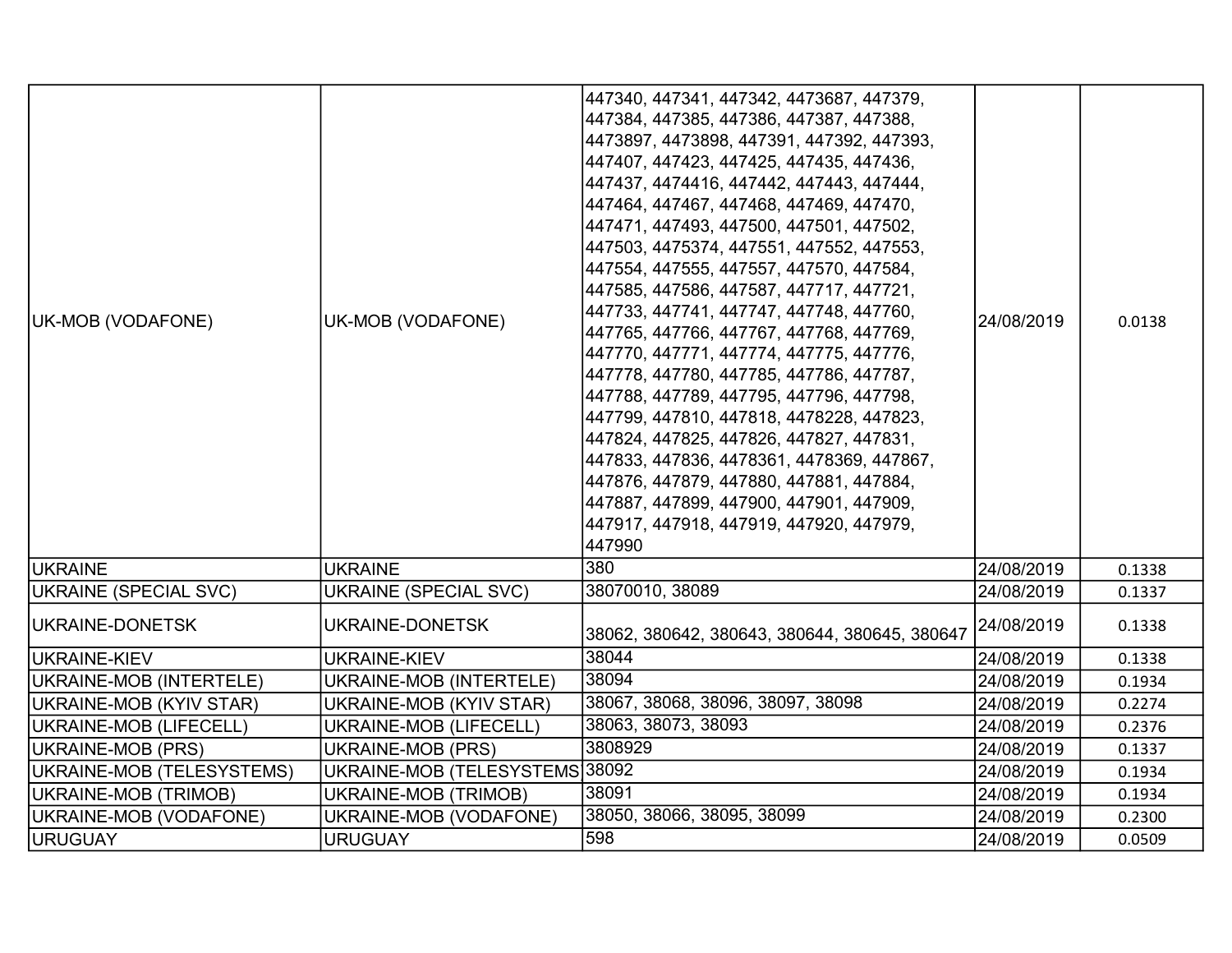| URUGUAY-MOB (CLARO)        | URUGUAY-MOB (CLARO)        | 59896, 59897                                                                                                                                                                                                                                                                                                                                                                                                                                                                                                                                                                                                                                                                                                                                                                                                                                                                                                                                                                                                                                                                                                                                                                                                                                                                                                                                                                                                                                                                                                                                | 24/08/2019               | 0.0782           |
|----------------------------|----------------------------|---------------------------------------------------------------------------------------------------------------------------------------------------------------------------------------------------------------------------------------------------------------------------------------------------------------------------------------------------------------------------------------------------------------------------------------------------------------------------------------------------------------------------------------------------------------------------------------------------------------------------------------------------------------------------------------------------------------------------------------------------------------------------------------------------------------------------------------------------------------------------------------------------------------------------------------------------------------------------------------------------------------------------------------------------------------------------------------------------------------------------------------------------------------------------------------------------------------------------------------------------------------------------------------------------------------------------------------------------------------------------------------------------------------------------------------------------------------------------------------------------------------------------------------------|--------------------------|------------------|
| URUGUAY-MOB (MOVISTAR)     | URUGUAY-MOB (MOVISTAR)     | 59893, 59894, 59895                                                                                                                                                                                                                                                                                                                                                                                                                                                                                                                                                                                                                                                                                                                                                                                                                                                                                                                                                                                                                                                                                                                                                                                                                                                                                                                                                                                                                                                                                                                         | 24/08/2019               | 0.1471           |
| URUGUAY-MOB (OTHERS)       | URUGUAY-MOB (OTHERS)       | 5989                                                                                                                                                                                                                                                                                                                                                                                                                                                                                                                                                                                                                                                                                                                                                                                                                                                                                                                                                                                                                                                                                                                                                                                                                                                                                                                                                                                                                                                                                                                                        | 24/08/2019               | 0.1483           |
| URUGUAY-MONTEVIDEO         | URUGUAY-MONTEVIDEO         | 5982                                                                                                                                                                                                                                                                                                                                                                                                                                                                                                                                                                                                                                                                                                                                                                                                                                                                                                                                                                                                                                                                                                                                                                                                                                                                                                                                                                                                                                                                                                                                        | 24/08/2019               | 0.0346           |
| US VIRGIN ISLANDS          | <b>US VIRGIN ISLANDS</b>   | 1340                                                                                                                                                                                                                                                                                                                                                                                                                                                                                                                                                                                                                                                                                                                                                                                                                                                                                                                                                                                                                                                                                                                                                                                                                                                                                                                                                                                                                                                                                                                                        | 24/08/2019               | 0.0716           |
| <b>USA</b><br>USA (ALASKA) | <b>USA</b><br>USA (ALASKA) | 1210, 1212, 1213, 1214, 1215, 1216, 1217, 1218,<br>1219, 1220, 1223, 1224, 1225, 1228, 1229, 1231,<br>1234, 1239, 1240, 1248, 1251, 1252, 1253, 1254,<br>1256, 1260, 1262, 1267, 1269, 1270, 1272, 1276,<br>1279, 1281, 1301, 1302, 1303, 1304, 1305, 1307,<br>1308, 1309, 1310, 1312, 1313, 1314, 1315, 1316,<br>1317, 1318, 1319, 1320, 1321, 1323, 1325, 1330,<br>1331, 1332, 1334, 1336, 1337, 1339, 1346, 1347,<br>1351, 1352, 1360, 1361, 1364, 1380, 1385, 1386,<br>1401, 1402, 1404, 1405, 1406, 1407, 1408, 1409,<br>1410, 1412, 1413, 1414, 1415, 1417, 1419, 1423,<br>1424, 1425, 1430, 1432, 1434, 1435, 1440, 1442,<br>1443, 1445, 1458, 1463, 1469, 1470, 1475, 1478,<br>1479, 1480, 1484, 1501, 1502, 1503, 1504, 1505,<br>1507, 1508, 1509, 1510, 1512, 1513, 1515, 1516,<br>1517, 1518, 1520, 1530, 1531, 1534, 1539, 1540,<br>1541, 1551, 1559, 1561, 1562, 1563, 1564, 1567,<br>1570, 1571, 1573, 1574, 1575, 1580, 1585, 1586,<br>1601, 1602, 1603, 1605, 1606, 1607, 1608, 1609,<br>1610, 1612, 1614, 1615, 1616, 1617, 1618, 1619,<br>1620, 1623, 1626, 1628, 1629, 1630, 1631, 1636,<br>1640, 1641, 1646, 1650, 1651, 1657, 1660, 1661,<br>1662, 1667, 1669, 1678, 1680, 1681, 1682, 1701,<br>1702, 1703, 1704, 1706, 1707, 1708, 1710, 1712,<br>1713, 1714, 1715, 1716, 1717, 1718, 1719, 1720,<br>1724, 1725, 1726, 1727, 1731, 1732, 1734, 1737,<br>1740, 1743, 1747, 1754, 1757, 1760, 1762, 1763,<br>1765, 1769, 1770, 1772, 1773, 1774, 1775, 1779,<br>1781, 1785, 1786, 1801, 1802, 1803, 1804, 1805,<br>1907 | 24/08/2019<br>24/08/2019 | 0.0716<br>0.0716 |
|                            |                            |                                                                                                                                                                                                                                                                                                                                                                                                                                                                                                                                                                                                                                                                                                                                                                                                                                                                                                                                                                                                                                                                                                                                                                                                                                                                                                                                                                                                                                                                                                                                             |                          |                  |
| USA (HAWAII)               | USA (HAWAII)               | 1808                                                                                                                                                                                                                                                                                                                                                                                                                                                                                                                                                                                                                                                                                                                                                                                                                                                                                                                                                                                                                                                                                                                                                                                                                                                                                                                                                                                                                                                                                                                                        | 24/08/2019               | 0.0716           |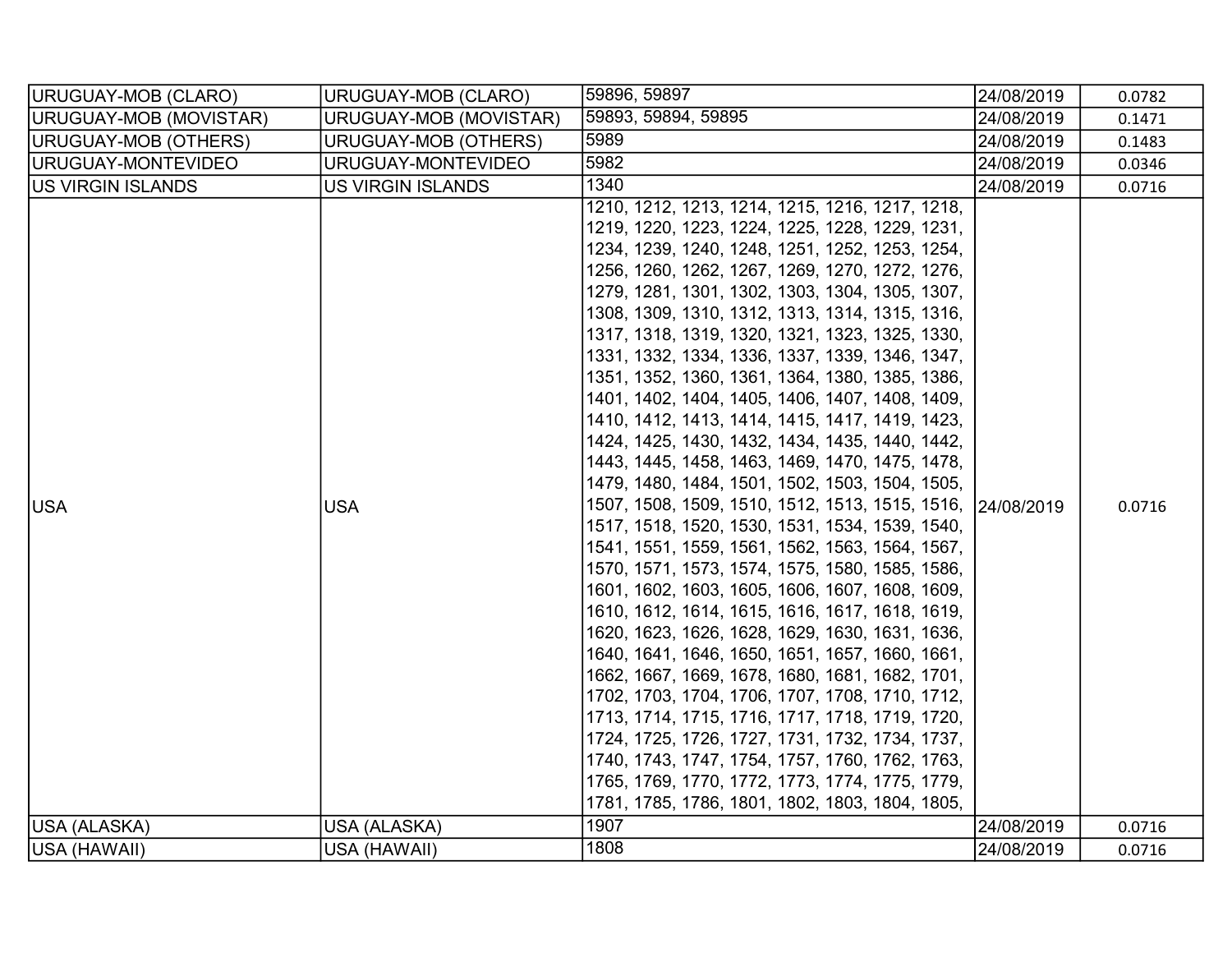| USA (TOLL-FREE)              | USA (TOLL-FREE)          | 1800, 1833, 1844, 1855, 1866, 1877, 1880, 1888 | 24/08/2019 | 0.0048 |
|------------------------------|--------------------------|------------------------------------------------|------------|--------|
| <b>IUZBEKISTAN</b>           | <b>UZBEKISTAN</b>        | 998                                            | 24/08/2019 | 0.0910 |
| UZBEKISTAN-MOB (BEELINE)     | UZBEKISTAN-MOB (BEELINE) | 99890, 99891                                   | 24/08/2019 | 0.0910 |
| UZBEKISTAN-MOB (MTS)         | UZBEKISTAN-MOB (MTS)     | 99892, 99897                                   | 24/08/2019 | 0.0910 |
| UZBEKISTAN-MOB (OTHERS)      | UZBEKISTAN-MOB (OTHERS)  | 9989                                           | 24/08/2019 | 0.0910 |
| UZBEKISTAN-MOB (UCELL)       | UZBEKISTAN-MOB (UCELL)   | 99893, 99894                                   | 24/08/2019 | 0.0910 |
| <b>IUZBEKISTAN-TASHKENT</b>  | UZBEKISTAN-TASHKENT      | 998711, 998712, 998713                         | 24/08/2019 | 0.0910 |
| <b>VANUATU</b>               | <b>BLOCKED</b>           | 678                                            | 24/08/2019 | 0.9424 |
| <b>VANUATU-MOB (DIGICEL)</b> | <b>BLOCKED</b>           | 67830, 67833, 67835, 6785                      | 24/08/2019 | 1.0613 |
| <b>VENEZUELA</b>             | <b>VENEZUELA</b>         | 58                                             | 24/08/2019 | 0.0115 |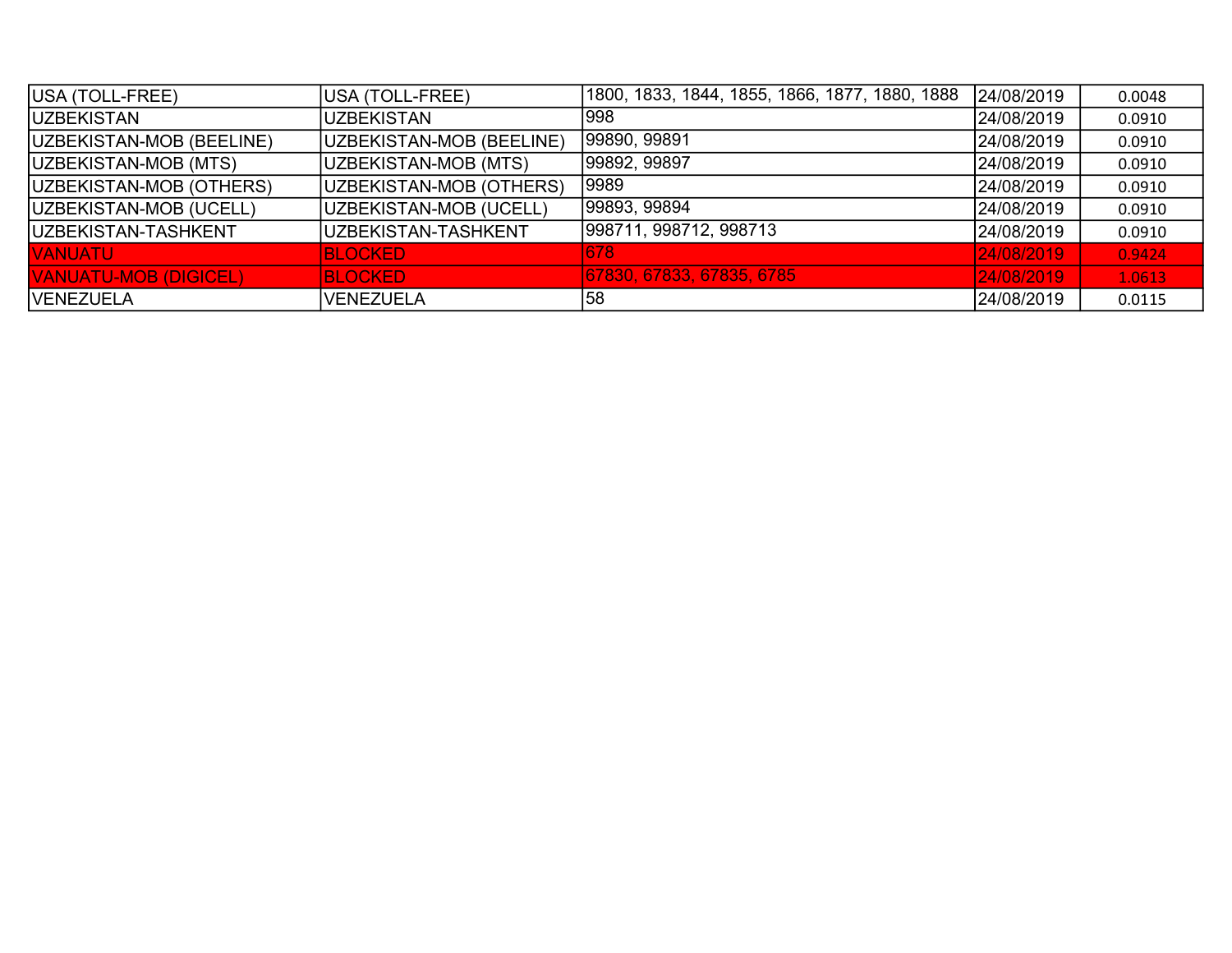|                     |                            | 58234682, 58234771, 58234772, 58235351, |            |        |
|---------------------|----------------------------|-----------------------------------------|------------|--------|
|                     |                            | 58235352, 58235651, 58235652, 58235741, |            |        |
|                     |                            | 58235742, 58237231, 58237241, 58237311, |            |        |
|                     |                            | 58237321, 58237411, 58237421, 58237511, |            |        |
|                     |                            | 58237521, 58238231, 58238232, 58238471, |            |        |
|                     |                            | 58238472, 58238541, 58238542, 58238651, |            |        |
|                     |                            | 58238652, 58239391, 58239392, 58240701, |            |        |
|                     |                            | 58240702, 58240703, 58241412, 58241451, |            |        |
|                     |                            | 58241452, 58241921, 58241922, 58242421, |            |        |
|                     |                            | 58242422, 58243431, 58243432, 58243951, |            |        |
|                     |                            | 58243952, 58244241, 58244242, 58244251, |            |        |
|                     |                            | 58244252, 58244441, 58244442, 58245451, |            |        |
|                     |                            | 58245452, 58245541, 58245542, 58246461, |            |        |
|                     |                            | 58246462, 58246551, 58246552, 58246661, |            |        |
| VENEZUELA (DIGITEL) | <b>VENEZUELA (DIGITEL)</b> | 58246662, 58246751, 58246752, 58247571, | 24/08/2019 | 0.0216 |
|                     |                            | 58247572, 58247631, 58247632, 58247700, |            |        |
|                     |                            | 58247704, 58247705, 58247706, 58247771, |            |        |
|                     |                            | 58247772, 58248951, 58249321, 58249322, |            |        |
|                     |                            | 58249941, 58249942, 58251240, 58251241, |            |        |
|                     |                            | 58251851, 58251852, 58252510, 58252511, |            |        |
|                     |                            | 58252512, 58253281, 58253282, 58253910, |            |        |
|                     |                            | 58253911, 58254481, 58254482, 58254681, |            |        |
|                     |                            | 58254682, 58255710, 58255711, 58256730, |            |        |
|                     |                            | 58256740, 58257740, 58258581, 58258582, |            |        |
|                     |                            | 58258621, 58258622, 58258851, 58258852, |            |        |
|                     |                            | 58259881, 58259882, 58259991, 58259992, |            |        |
|                     |                            | 58261201, 58261312, 58261411, 58261412, |            |        |
|                     |                            | 58262200, 58262210, 58262220, 58262230, |            |        |
|                     |                            | 58262270, 58263310, 58263340, 58264210, |            |        |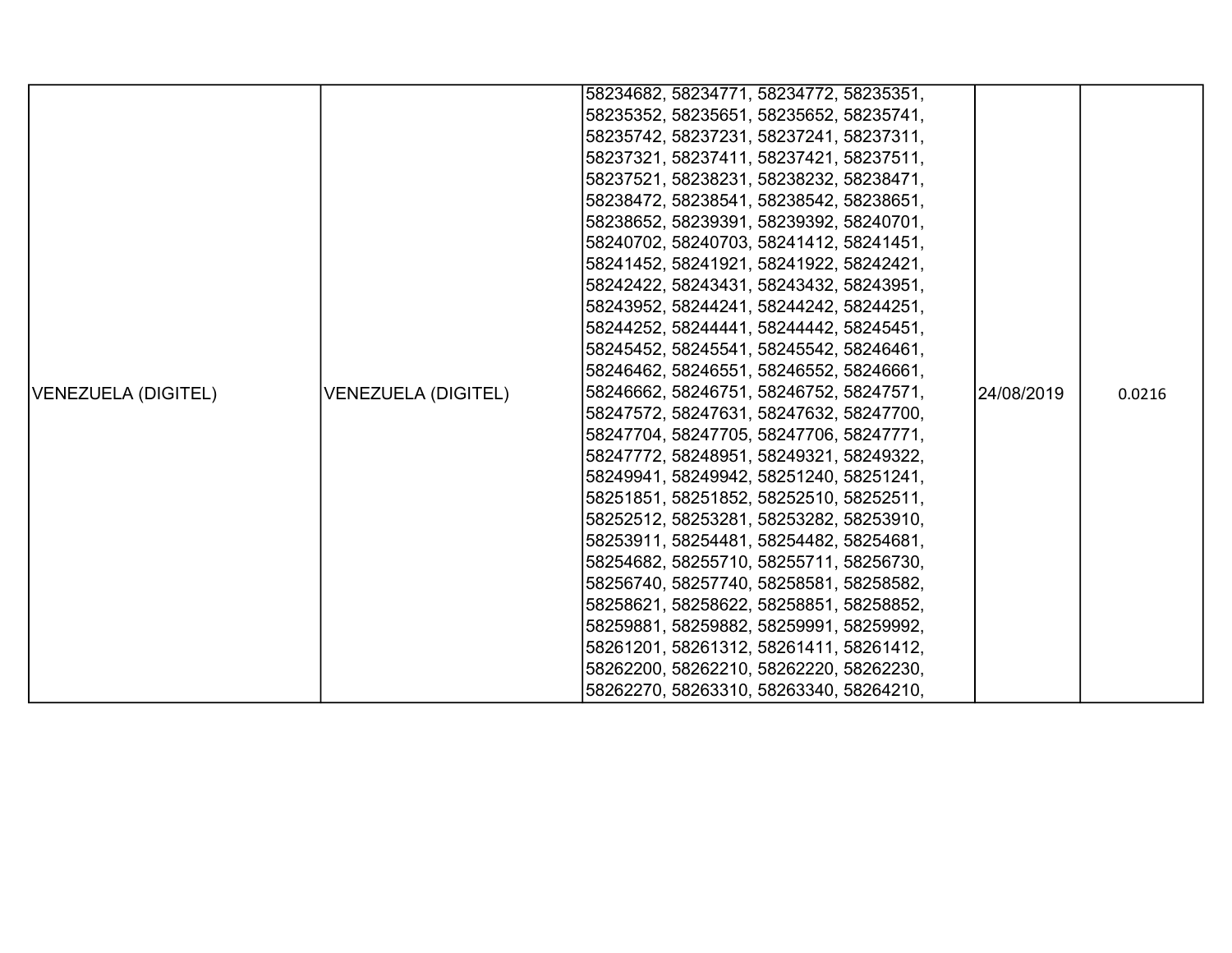|                        |                               | 58235500, 58235514, 58235515, 58237400, |            |        |
|------------------------|-------------------------------|-----------------------------------------|------------|--------|
|                        |                               | 58237414, 58238414, 58238500, 58238514, |            |        |
|                        |                               | 58238515, 58239400, 58239414, 58239415, |            |        |
|                        |                               | 58239500, 58239514, 58239515, 58239516, |            |        |
|                        |                               | 58239600, 58240400, 58240414, 58240415, |            |        |
|                        |                               | 58240416, 58240417, 58240419, 58241200, |            |        |
|                        |                               | 58241300, 58241413, 58241414, 58241415, |            |        |
|                        |                               | 58241416, 58241417, 58241424, 58241513, |            |        |
|                        |                               | 58241514, 58241515, 58241516, 58241600, |            |        |
|                        |                               | 58241613, 58241614, 58241615, 58241616, |            |        |
|                        |                               | 58241617, 58241618, 58241619, 58241700, |            |        |
|                        |                               | 58241714, 58241813, 58241814, 58241815, |            |        |
|                        |                               | 58241816, 58241817, 58242401, 58242414, |            |        |
|                        |                               | 58242415, 58242416, 58242417, 58242500, |            |        |
| VENEZUELA (TELEFONICA) | <b>VENEZUELA (TELEFONICA)</b> | 58243200, 58243201, 58243214, 58243215, | 24/08/2019 | 0.0186 |
|                        |                               | 58243216, 58243217, 58243218, 58243219, |            |        |
|                        |                               | 58243220, 58243300, 58243414, 58243614, |            |        |
|                        |                               | 58243615, 58244400, 58244414, 58244415, |            |        |
|                        |                               | 58244416, 58244417, 58244418, 58244419, |            |        |
|                        |                               | 58244500, 58244514, 58244515, 58245400, |            |        |
|                        |                               | 58245414, 58245415, 58245500, 58245514, |            |        |
|                        |                               | 58245515, 58246400, 58246414, 58246415, |            |        |
|                        |                               | 58246416, 58246417, 58247414, 58247415, |            |        |
|                        |                               | 58247417, 58247500, 58247514, 58247515, |            |        |
|                        |                               | 58247516, 58247517, 58247518, 58247519, |            |        |
|                        |                               | 58247520, 58247521, 58248400, 58248414, |            |        |
|                        |                               | 58248415, 58249400, 58249414, 58249415, |            |        |
|                        |                               | 58249416, 58249515, 58251414, 58251415, |            |        |
|                        |                               | 58251416, 58251417, 58251418, 58251419, |            |        |
| VENEZUELA-CARACAS      | <b>VENEZUELA-CARACAS</b>      | 58212                                   | 24/08/2019 | 0.0120 |
|                        |                               |                                         |            |        |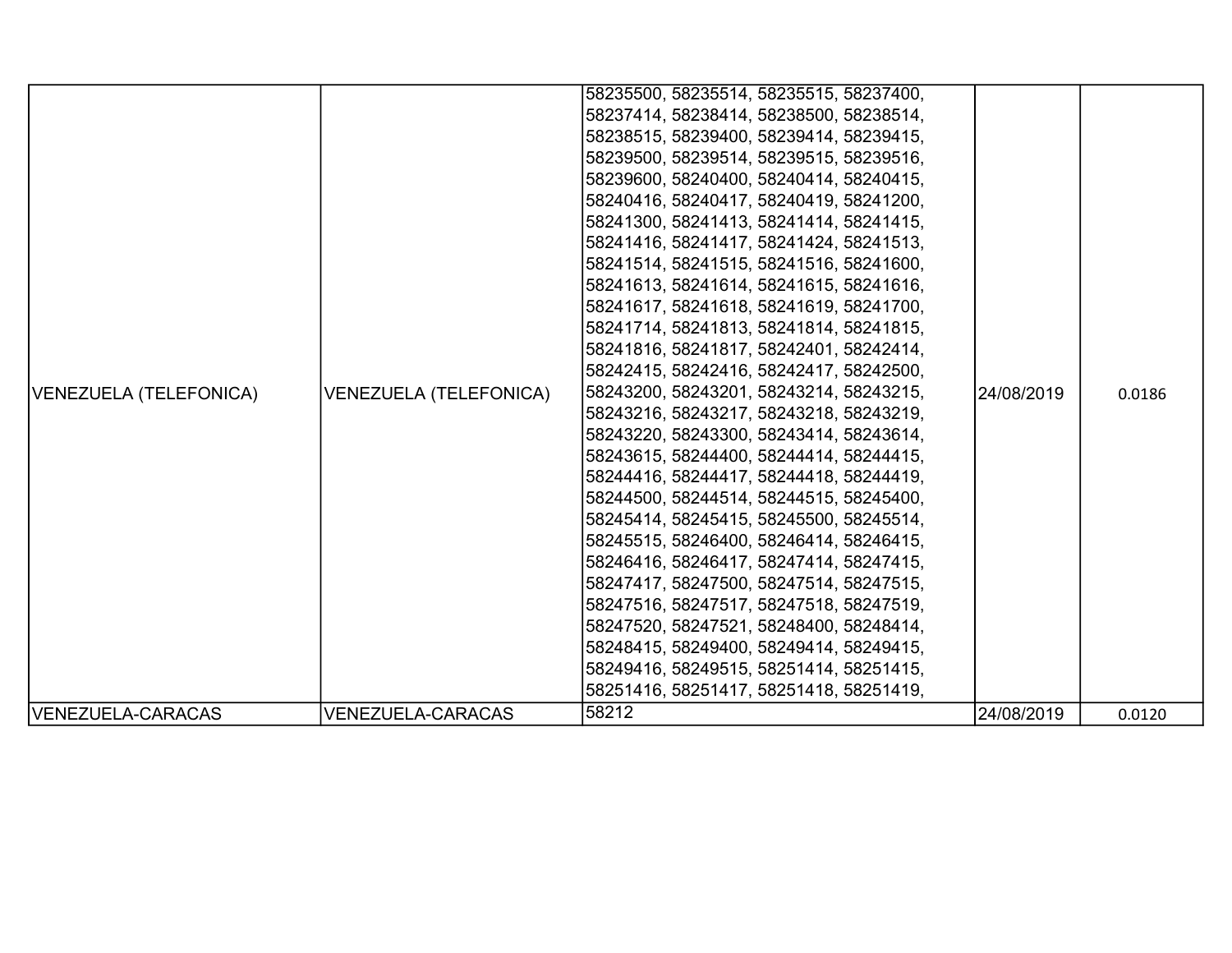|                          |                          | 5821231, 58212320, 58212335, 58212435,  |             |        |
|--------------------------|--------------------------|-----------------------------------------|-------------|--------|
|                          |                          | 58212635, 58212650, 58212651, 58212688, |             |        |
|                          |                          | 58212710, 58212720, 58212735, 58212740, |             |        |
|                          |                          | 58212750, 58212770, 58212771, 58212772, |             |        |
|                          |                          | 58212845, 58212935, 58234770, 58235773, |             |        |
|                          |                          | 58238773, 58239635, 58239688, 58239770, |             |        |
|                          |                          | 58239935, 58241335, 58241435, 58241635, |             |        |
|                          |                          | 58241688, 58241774, 58241775, 58241935, |             |        |
|                          |                          | 58242688, 58242780, 58243335, 58243535, |             |        |
|                          |                          | 58243635, 58243688, 58243740, 58243935, |             |        |
|                          |                          | 58244425, 58244635, 58244688, 58244773, |             |        |
|                          |                          | 58244935, 58245635, 58245688, 58245772, |             |        |
|                          |                          | 58245935, 58246688, 58246773, 58247688, |             |        |
|                          |                          | 58247773, 58249773, 58251335, 58251435, |             |        |
| VENEZUELA-CARACAS (DIGI) | VENEZUELA-CARACAS (DIGI) | 58251635, 58251688, 58251711, 58251720, | 124/08/2019 | 0.0216 |
|                          |                          | 58251935, 58252635, 58252779, 58252935, |             |        |
|                          |                          | 58253775, 58254635, 58254688, 58254775, |             |        |
|                          |                          | 58254935, 58255635, 58255688, 58255775, |             |        |
|                          |                          | 58255935, 58256688, 58256775, 58257688, |             |        |
|                          |                          | 58257775, 58258688, 58258773, 58259775, |             |        |
|                          |                          | 58261335, 58261435, 58261635, 58261688, |             |        |
|                          |                          | 58261770, 58261771, 58261772, 58261935, |             |        |
|                          |                          | 58262772, 58263772, 58264635, 58264688, |             |        |
|                          |                          | 58264772, 58264935, 58265635, 58265688, |             |        |
|                          |                          | 58265772, 58265935, 58266772, 58267688, |             |        |
|                          |                          | 58267772, 58268688, 58268775, 58269400, |             |        |
|                          |                          | 58269635, 58269688, 58269775, 58269935, |             |        |
|                          |                          | 58271635, 58271688, 58271771, 58271935, |             |        |
|                          |                          | 58272635, 58272772, 58272935, 58273335, |             |        |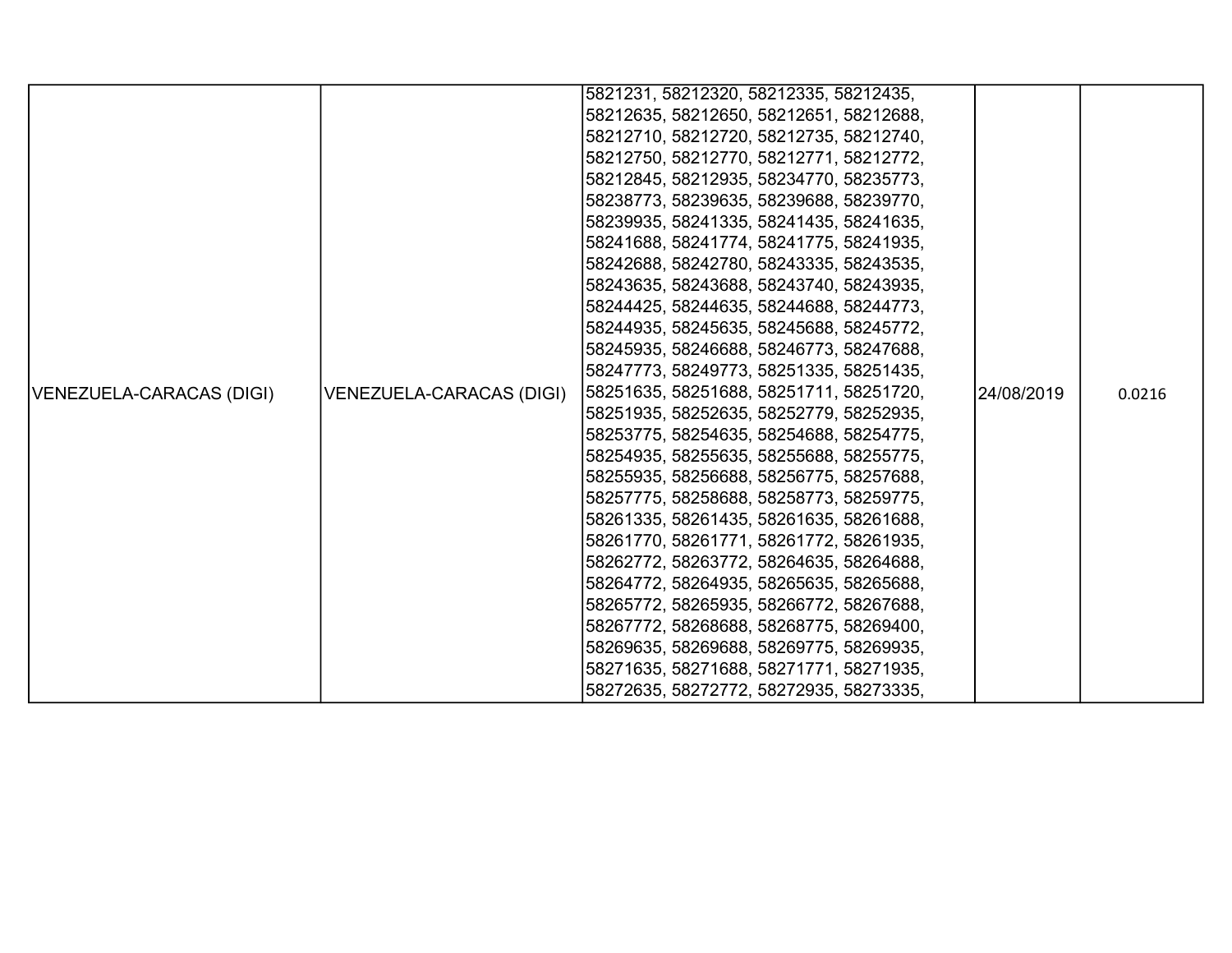| VENEZUELA-CARACAS (TELE)<br> VENEZUELA-MOB (DIGITEL) | <b>VENEZUELA-CARACAS (TELE)</b><br><b>VENEZUELA-MOB (DIGITEL)</b> | 58212200, 58212210, 58212211, 58212212,<br>58212213, 58212214, 58212215, 58212216,<br>58212217, 58212219, 58212227, 58212229,<br>58212300, 58212324, 58212325, 58212326,<br>58212327, 58212329, 58212400, 58212414,<br>58212415, 58212416, 58212417, 58212418,<br>58212419, 58212421, 58212424, 58212425,<br>58212427, 58212428, 58212429, 58212514,<br>58212515, 58212516, 58212517, 58212518,<br> 58212519, 58212524, 58212525, 58212526,<br>58212527, 58212528, 58212529, 58212600,<br>58212610, 58212613, 58212614, 58212615,<br>58212618, 58212619, 58212620, 58212621,<br>58212624, 58212625, 58212626, 58212627,<br>58212628, 58212629, 58212630, 58212643,<br>58212644, 58212645, 58212646, 58212647,<br>58212648, 58212649, 58212652, 58212653,<br>58212654, 58212655, 58212656, 58212657,<br>58212658, 58212659, 58212700, 58212714,<br>58212715, 58212716, 58212717, 58212718,<br>58212719, 58212721, 58212722, 58212723,<br>58212724, 58212725, 58212726, 58212727,<br> 58212728, 58212729, 58212814, 58212815,<br>58212816, 58212817, 58212818, 58212819,<br>5821282, 58212914, 58212915, 58212917,<br>58212918, 58212919, 58212920<br>58412 | 24/08/2019<br>24/08/2019 | 0.0186<br>0.0734 |
|------------------------------------------------------|-------------------------------------------------------------------|-----------------------------------------------------------------------------------------------------------------------------------------------------------------------------------------------------------------------------------------------------------------------------------------------------------------------------------------------------------------------------------------------------------------------------------------------------------------------------------------------------------------------------------------------------------------------------------------------------------------------------------------------------------------------------------------------------------------------------------------------------------------------------------------------------------------------------------------------------------------------------------------------------------------------------------------------------------------------------------------------------------------------------------------------------------------------------------------------------------------------------------------------------------|--------------------------|------------------|
| VENEZUELA-MOB (MOVILNET)                             | <b>VENEZUELA-MOB (MOVILNET)</b>                                   | 58416, 58426                                                                                                                                                                                                                                                                                                                                                                                                                                                                                                                                                                                                                                                                                                                                                                                                                                                                                                                                                                                                                                                                                                                                              | 24/08/2019               | 0.0328           |
| VENEZUELA-MOB (MOVISTAR)                             | VENEZUELA-MOB (MOVISTAR) 58414, 58424                             |                                                                                                                                                                                                                                                                                                                                                                                                                                                                                                                                                                                                                                                                                                                                                                                                                                                                                                                                                                                                                                                                                                                                                           | 24/08/2019               | 0.0994           |
|                                                      |                                                                   | 584                                                                                                                                                                                                                                                                                                                                                                                                                                                                                                                                                                                                                                                                                                                                                                                                                                                                                                                                                                                                                                                                                                                                                       |                          |                  |
| VENEZUELA-MOB (OTHERS)                               | <b>VENEZUELA-MOB (OTHERS)</b>                                     |                                                                                                                                                                                                                                                                                                                                                                                                                                                                                                                                                                                                                                                                                                                                                                                                                                                                                                                                                                                                                                                                                                                                                           | 24/08/2019               | 0.0397           |
| <b>VIETNAM</b>                                       | <b>VIETNAM</b>                                                    | 84                                                                                                                                                                                                                                                                                                                                                                                                                                                                                                                                                                                                                                                                                                                                                                                                                                                                                                                                                                                                                                                                                                                                                        | 24/08/2019               | 0.0613           |
| VIETNAM (PREMIUM)                                    | <b>VIETNAM (PREMIUM)</b>                                          | 8419001, 8419005                                                                                                                                                                                                                                                                                                                                                                                                                                                                                                                                                                                                                                                                                                                                                                                                                                                                                                                                                                                                                                                                                                                                          | 24/08/2019               | 0.0613           |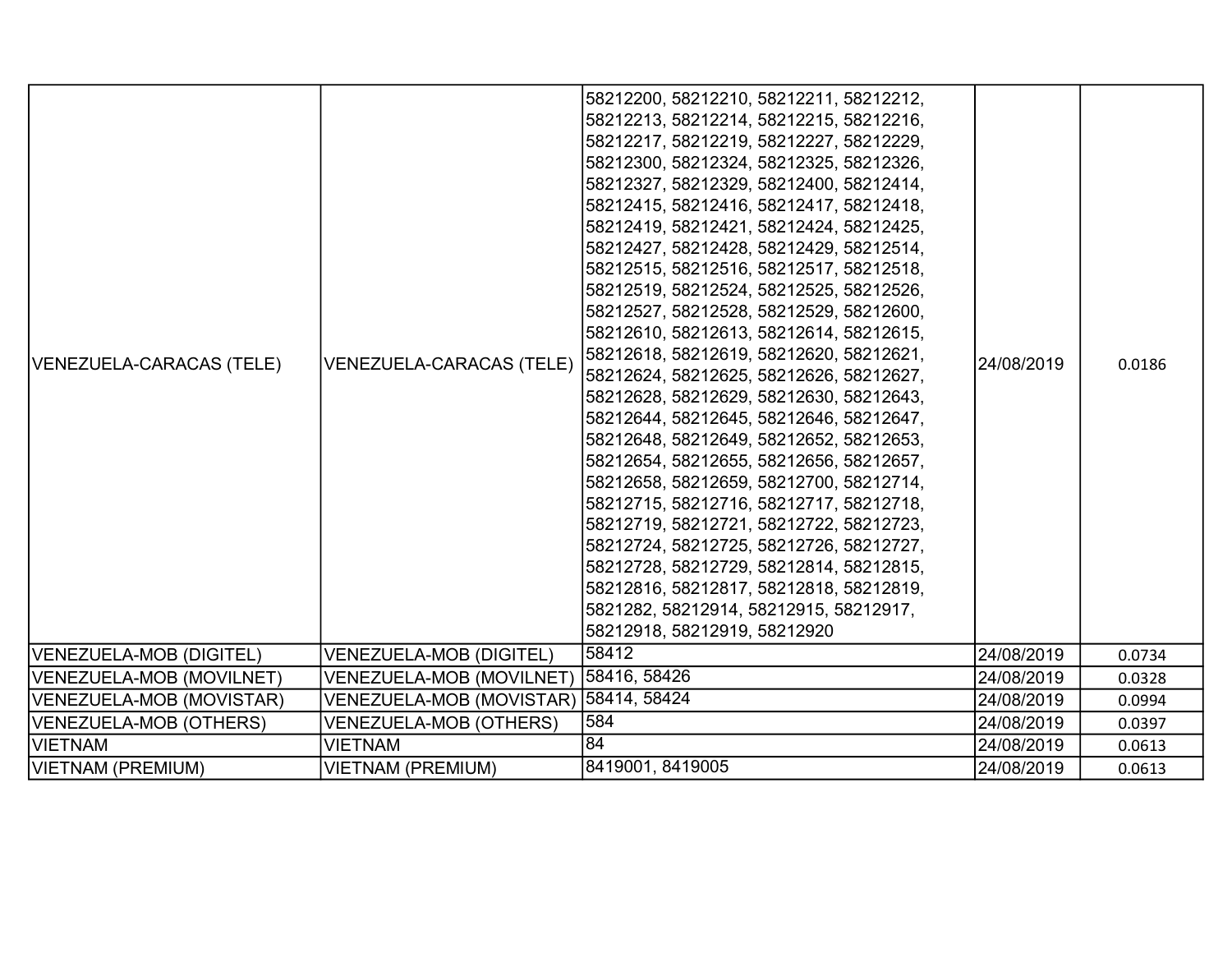| VIETNAM (VIETTEL)          | <b>VIETNAM (VIETTEL)</b>                         | 842032, 842036, 842042, 842046, 842052,<br>842056, 842062, 842066, 842072, 842076,<br>842082, 842086, 842092, 842096, 842102,<br>842106, 842112, 842116, 842122, 842126,<br>842132, 842136, 842142, 842146, 842152,<br>842156, 842162, 842166, 842182, 842186,<br>842192, 842196, 842202, 842206, 842212,<br>842216, 842222, 842226, 842252, 842256,<br>842262, 842266, 842272, 842276, 842282,<br>842286, 842292, 842296, 842322, 842326,<br>842332, 842336, 842342, 842346, 842352,<br>842356, 842362, 842366, 842372, 842376,<br>842382, 842386, 842392, 842396, 84242, 84246,<br>842512, 842516, 842522, 842526, 842542,<br>842546, 842552, 842556, 842562, 842566,<br>842572, 842576, 842582, 842586, 842592,<br>842596, 842602, 842606, 842612, 842616,<br>842622, 842626, 842632, 842636, 842692,<br>842696, 842702, 842706, 842712, 842716,<br>842722, 842726, 842732, 842736, 842742,<br>842746, 842752, 842756, 842762, 842766,<br>842772, 842776, 84282, 84286, 842902, 842906,<br>842912, 842916, 842922, 842926, 842932,<br>842936, 842942, 842946, 842962, 842966,<br>842972, 842976, 842992, 842996 | 24/08/2019 | 0.0613 |
|----------------------------|--------------------------------------------------|--------------------------------------------------------------------------------------------------------------------------------------------------------------------------------------------------------------------------------------------------------------------------------------------------------------------------------------------------------------------------------------------------------------------------------------------------------------------------------------------------------------------------------------------------------------------------------------------------------------------------------------------------------------------------------------------------------------------------------------------------------------------------------------------------------------------------------------------------------------------------------------------------------------------------------------------------------------------------------------------------------------------------------------------------------------------------------------------------------------------|------------|--------|
| <b>VIETNAM-CITIES</b>      | <b>VIETNAM-CITIES</b>                            | 842203, 842253, 84243, 842513, 842583,<br>842723, 842743, 84283                                                                                                                                                                                                                                                                                                                                                                                                                                                                                                                                                                                                                                                                                                                                                                                                                                                                                                                                                                                                                                                    | 24/08/2019 | 0.0601 |
| VIETNAM-MOB (G-TEL)        | VIETNAM-MOB (G-TEL)                              | 8459, 84993, 84994, 84995, 84996, 84997                                                                                                                                                                                                                                                                                                                                                                                                                                                                                                                                                                                                                                                                                                                                                                                                                                                                                                                                                                                                                                                                            | 24/08/2019 | 0.0590 |
| VIETNAM-MOB (MOBIFONE)     | VIETNAM-MOB (MOBIFONE)                           | 8470, 8476, 8477, 8478, 8479, 8489, 8490, 8493                                                                                                                                                                                                                                                                                                                                                                                                                                                                                                                                                                                                                                                                                                                                                                                                                                                                                                                                                                                                                                                                     | 24/08/2019 | 0.0596 |
| VIETNAM-MOB (S-FONE)       | <b>VIETNAM-MOB (S-FONE)</b>                      | 8495                                                                                                                                                                                                                                                                                                                                                                                                                                                                                                                                                                                                                                                                                                                                                                                                                                                                                                                                                                                                                                                                                                               | 24/08/2019 | 0.0590 |
| VIETNAM-MOB (VIETNAMOBILE) | VIETNAM-MOB (VIETNAMOBILE 8456, 8458, 8487, 8492 |                                                                                                                                                                                                                                                                                                                                                                                                                                                                                                                                                                                                                                                                                                                                                                                                                                                                                                                                                                                                                                                                                                                    | 24/08/2019 | 0.0590 |
| VIETNAM-MOB (VIETTEL)      | VIETNAM-MOB (VIETTEL)                            | 8432, 8433, 8434, 8435, 8436, 8437, 8438, 8439,<br>84866, 84868, 84869, 8496, 8497, 8498                                                                                                                                                                                                                                                                                                                                                                                                                                                                                                                                                                                                                                                                                                                                                                                                                                                                                                                                                                                                                           | 24/08/2019 | 0.0590 |
| VIETNAM-MOB (VINAPHONE)    | VIETNAM-MOB (VINAPHONE)                          | 8481, 8482, 8483, 8484, 8485, 8488, 8491, 8494                                                                                                                                                                                                                                                                                                                                                                                                                                                                                                                                                                                                                                                                                                                                                                                                                                                                                                                                                                                                                                                                     | 24/08/2019 | 0.0571 |
| WALLIS & FUTUNA            | <b>WALLIS &amp; FUTUNA</b>                       | 681                                                                                                                                                                                                                                                                                                                                                                                                                                                                                                                                                                                                                                                                                                                                                                                                                                                                                                                                                                                                                                                                                                                | 24/08/2019 | 0.2804 |
|                            |                                                  |                                                                                                                                                                                                                                                                                                                                                                                                                                                                                                                                                                                                                                                                                                                                                                                                                                                                                                                                                                                                                                                                                                                    |            |        |